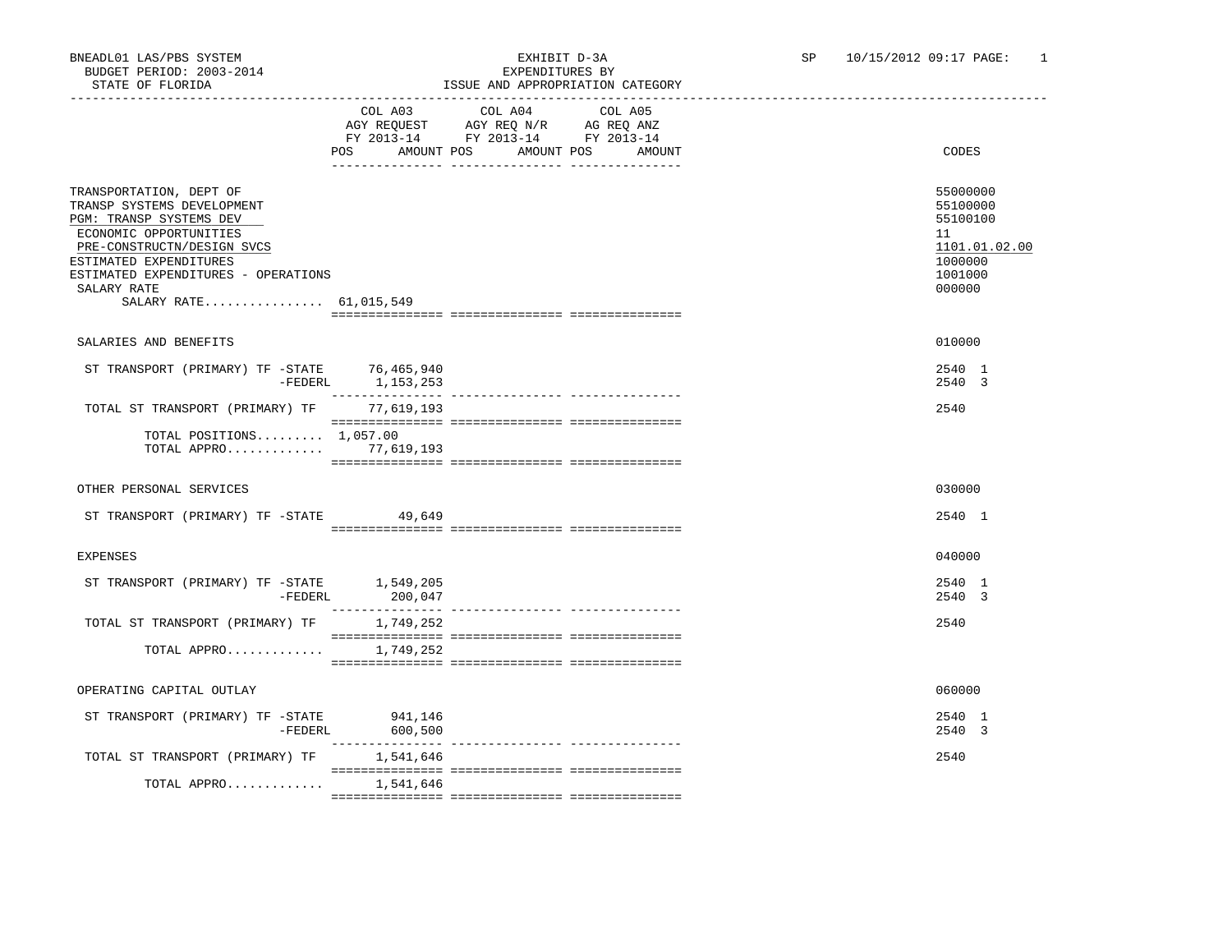### BNEADL01 LAS/PBS SYSTEM EXHIBIT D-3A SP 10/15/2012 09:17 PAGE: 2<br>BUDGET PERIOD: 2003-2014 SEXPENDITIERS BY ISSUE AND APPROPRIATION CATEGORY

|                                                                                                                                                                                                                                                    | POS AMOUNT POS    | COL A03 COL A04<br>AGY REQUEST AGY REQ N/R AG REQ ANZ<br>FY 2013-14 FY 2013-14 FY 2013-14 | COL A05<br>AMOUNT POS<br>AMOUNT | CODES                                                                                             |
|----------------------------------------------------------------------------------------------------------------------------------------------------------------------------------------------------------------------------------------------------|-------------------|-------------------------------------------------------------------------------------------|---------------------------------|---------------------------------------------------------------------------------------------------|
| TRANSPORTATION, DEPT OF<br>TRANSP SYSTEMS DEVELOPMENT<br>PGM: TRANSP SYSTEMS DEV<br>ECONOMIC OPPORTUNITIES<br>PRE-CONSTRUCTN/DESIGN SVCS<br>ESTIMATED EXPENDITURES<br>ESTIMATED EXPENDITURES - OPERATIONS<br>SPECIAL CATEGORIES<br>CONSULTANT FEES |                   |                                                                                           |                                 | 55000000<br>55100000<br>55100100<br>11<br>1101.01.02.00<br>1000000<br>1001000<br>100000<br>100686 |
| ST TRANSPORT (PRIMARY) TF -STATE 2,031,368                                                                                                                                                                                                         | -FEDERL 1,638,947 |                                                                                           |                                 | 2540 1<br>2540 3                                                                                  |
| TOTAL ST TRANSPORT (PRIMARY) TF                                                                                                                                                                                                                    | 3,670,315         |                                                                                           |                                 | 2540                                                                                              |
| TOTAL APPRO                                                                                                                                                                                                                                        | 3,670,315         |                                                                                           |                                 |                                                                                                   |
| CONTRACTED SERVICES                                                                                                                                                                                                                                |                   |                                                                                           |                                 | 100777                                                                                            |
| ST TRANSPORT (PRIMARY) TF -STATE 2,383,323<br>-FEDERL                                                                                                                                                                                              | 25,000            |                                                                                           |                                 | 2540 1<br>2540 3                                                                                  |
| TOTAL ST TRANSPORT (PRIMARY) TF                                                                                                                                                                                                                    | 2,408,323         |                                                                                           |                                 | 2540                                                                                              |
| TOTAL APPRO                                                                                                                                                                                                                                        | 2,408,323         |                                                                                           |                                 |                                                                                                   |
| HUMAN RESOURCE DEVELOPMENT                                                                                                                                                                                                                         |                   |                                                                                           |                                 | 101640                                                                                            |
| ST TRANSPORT (PRIMARY) TF -STATE 468,355                                                                                                                                                                                                           |                   |                                                                                           |                                 | 2540 1                                                                                            |
| OVERTIME                                                                                                                                                                                                                                           |                   |                                                                                           |                                 | 102331                                                                                            |
| ST TRANSPORT (PRIMARY) TF -STATE 37,373                                                                                                                                                                                                            |                   |                                                                                           |                                 | 2540 1                                                                                            |
| LEASE/PURCHASE/EQUIPMENT                                                                                                                                                                                                                           |                   |                                                                                           |                                 | 105281                                                                                            |
| ST TRANSPORT (PRIMARY) TF -STATE 56,598                                                                                                                                                                                                            |                   |                                                                                           |                                 | 2540 1                                                                                            |
| TOTAL: ESTIMATED EXPENDITURES - OPERATIONS<br>TOTAL POSITIONS $1,057.00$<br>TOTAL ISSUE 87,600,704<br>TOTAL SALARY RATE 61,015,549                                                                                                                 |                   |                                                                                           |                                 | 1001000                                                                                           |
|                                                                                                                                                                                                                                                    |                   |                                                                                           |                                 |                                                                                                   |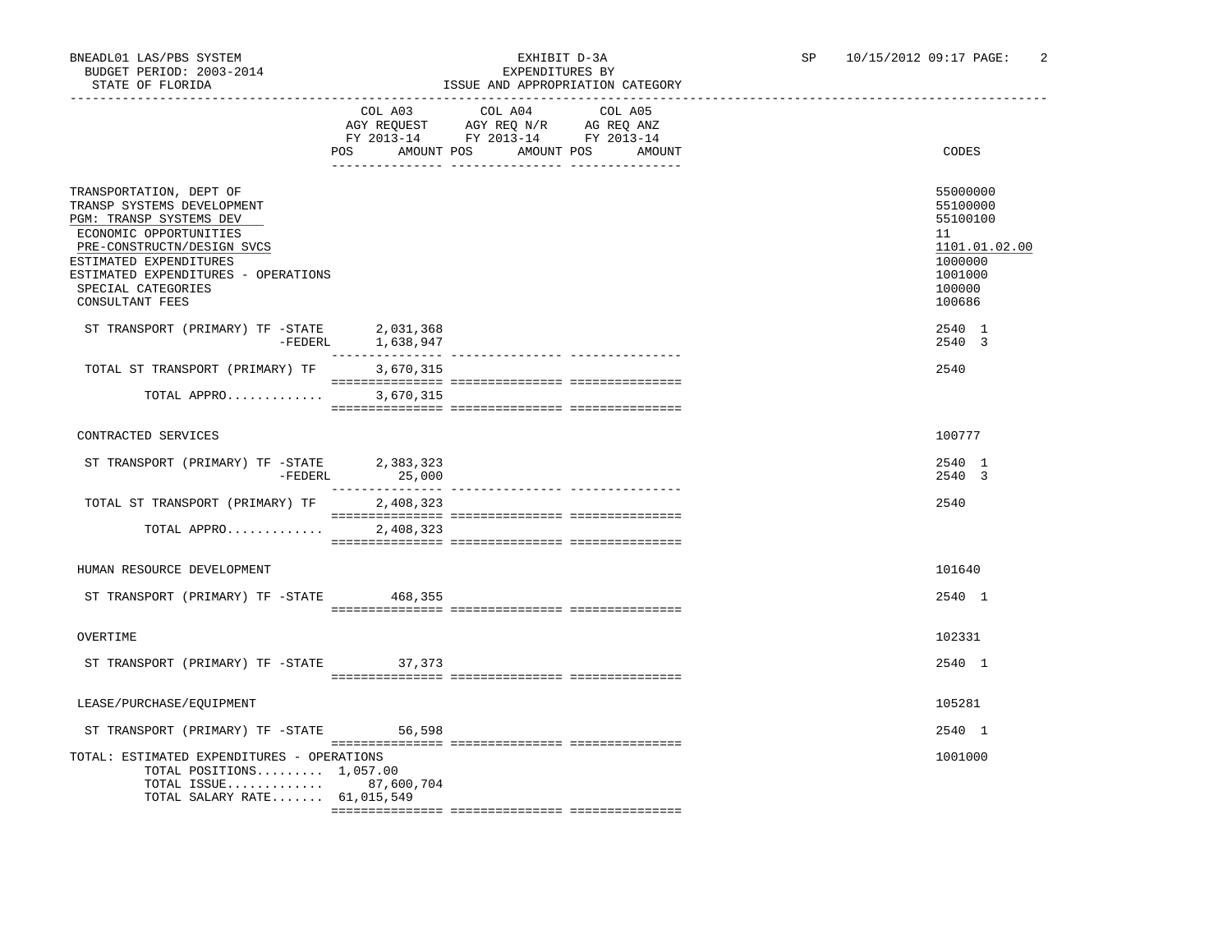| STATE OF FLORIDA                                                                                                                                                                                |                                                                                                                                                                                                                                                                                                                                                                                                                                     | ISSUE AND APPROPRIATION CATEGORY                                                                                  |         |                   |                                                                    |
|-------------------------------------------------------------------------------------------------------------------------------------------------------------------------------------------------|-------------------------------------------------------------------------------------------------------------------------------------------------------------------------------------------------------------------------------------------------------------------------------------------------------------------------------------------------------------------------------------------------------------------------------------|-------------------------------------------------------------------------------------------------------------------|---------|-------------------|--------------------------------------------------------------------|
|                                                                                                                                                                                                 | COL A03<br>POS                                                                                                                                                                                                                                                                                                                                                                                                                      | COL A04<br>NGY REQUEST AGY REQ N/R AG REQ ANZ<br>FY 2013-14 FY 2013-14 FY 2013-14<br>AMOUNT POS AMOUNT POS AMOUNT | COL A05 |                   | CODES                                                              |
| TRANSPORTATION, DEPT OF<br>TRANSP SYSTEMS DEVELOPMENT<br>PGM: TRANSP SYSTEMS DEV<br>ECONOMIC OPPORTUNITIES<br>PRE-CONSTRUCTN/DESIGN SVCS<br>ESTIMATED EXPENDITURES<br>FLORIDA RETIREMENT SYSTEM |                                                                                                                                                                                                                                                                                                                                                                                                                                     |                                                                                                                   |         |                   | 55000000<br>55100000<br>55100100<br>11<br>1101.01.02.00<br>1000000 |
| CONTRIBUTION ADJUSTMENT FOR<br>FISCAL YEAR 2012-2013<br>SALARIES AND BENEFITS                                                                                                                   |                                                                                                                                                                                                                                                                                                                                                                                                                                     |                                                                                                                   |         |                   | 1001240<br>010000                                                  |
| ST TRANSPORT (PRIMARY) TF -STATE<br>$-FEDERL$                                                                                                                                                   | 194,140<br>2,936                                                                                                                                                                                                                                                                                                                                                                                                                    |                                                                                                                   |         |                   | 2540 1<br>2540 3                                                   |
| TOTAL ST TRANSPORT (PRIMARY) TF 197,076                                                                                                                                                         |                                                                                                                                                                                                                                                                                                                                                                                                                                     |                                                                                                                   |         |                   | 2540                                                               |
| TOTAL APPRO 197,076                                                                                                                                                                             |                                                                                                                                                                                                                                                                                                                                                                                                                                     |                                                                                                                   |         |                   |                                                                    |
| ADJUSTMENT TO STATE HEALTH<br>INSURANCE PREMIUM CONTRIBUTION -<br>FISCAL YEAR 2012-13<br>SALARIES AND BENEFITS<br>ST TRANSPORT (PRIMARY) TF -STATE 133,067                                      |                                                                                                                                                                                                                                                                                                                                                                                                                                     |                                                                                                                   |         |                   | 1001830<br>010000<br>2540 1                                        |
| -FEDERL                                                                                                                                                                                         | 2,013                                                                                                                                                                                                                                                                                                                                                                                                                               |                                                                                                                   |         |                   | 2540 3                                                             |
| TOTAL ST TRANSPORT (PRIMARY) TF 135,080<br>TOTAL APPRO $\ldots \ldots \ldots \ldots$ 135,080                                                                                                    | $\begin{minipage}{0.03\textwidth} \begin{tabular}{l} \textbf{1} & \textbf{2} & \textbf{3} & \textbf{5} & \textbf{5} & \textbf{6} & \textbf{6} & \textbf{7} & \textbf{8} & \textbf{9} & \textbf{9} & \textbf{9} & \textbf{9} & \textbf{9} & \textbf{9} & \textbf{9} & \textbf{9} & \textbf{9} & \textbf{9} & \textbf{9} & \textbf{9} & \textbf{9} & \textbf{9} & \textbf{9} & \textbf{9} & \textbf{9} & \textbf{9} & \textbf{9} & \$ |                                                                                                                   |         |                   | 2540                                                               |
|                                                                                                                                                                                                 |                                                                                                                                                                                                                                                                                                                                                                                                                                     |                                                                                                                   |         |                   |                                                                    |
| ADJUSTMENTS TO CURRENT YEAR<br>ESTIMATED EXPENDITURES<br>REAPPROVE FIVE PERCENT TRANSFERS                                                                                                       |                                                                                                                                                                                                                                                                                                                                                                                                                                     |                                                                                                                   |         |                   | 1600000                                                            |
| TECHNOLOGY - DEDUCT<br>EXPENSES                                                                                                                                                                 |                                                                                                                                                                                                                                                                                                                                                                                                                                     |                                                                                                                   |         |                   | 160F1C0<br>040000                                                  |
| ST TRANSPORT (PRIMARY) TF -STATE                                                                                                                                                                | $12.000 -$                                                                                                                                                                                                                                                                                                                                                                                                                          |                                                                                                                   |         |                   | 2540 1                                                             |
|                                                                                                                                                                                                 |                                                                                                                                                                                                                                                                                                                                                                                                                                     |                                                                                                                   |         |                   |                                                                    |
| AGENCY ISSUE NARRATIVE:<br>2013-2014 BUDGET YEAR NARRATIVE:<br>Fund Source: 100% State<br>============                                                                                          |                                                                                                                                                                                                                                                                                                                                                                                                                                     |                                                                                                                   |         | IT COMPONENT? YES |                                                                    |
| LRPP Reference: Goal #3: Organizational excellence by promoting and encouraging continuous improvement.                                                                                         |                                                                                                                                                                                                                                                                                                                                                                                                                                     |                                                                                                                   |         |                   |                                                                    |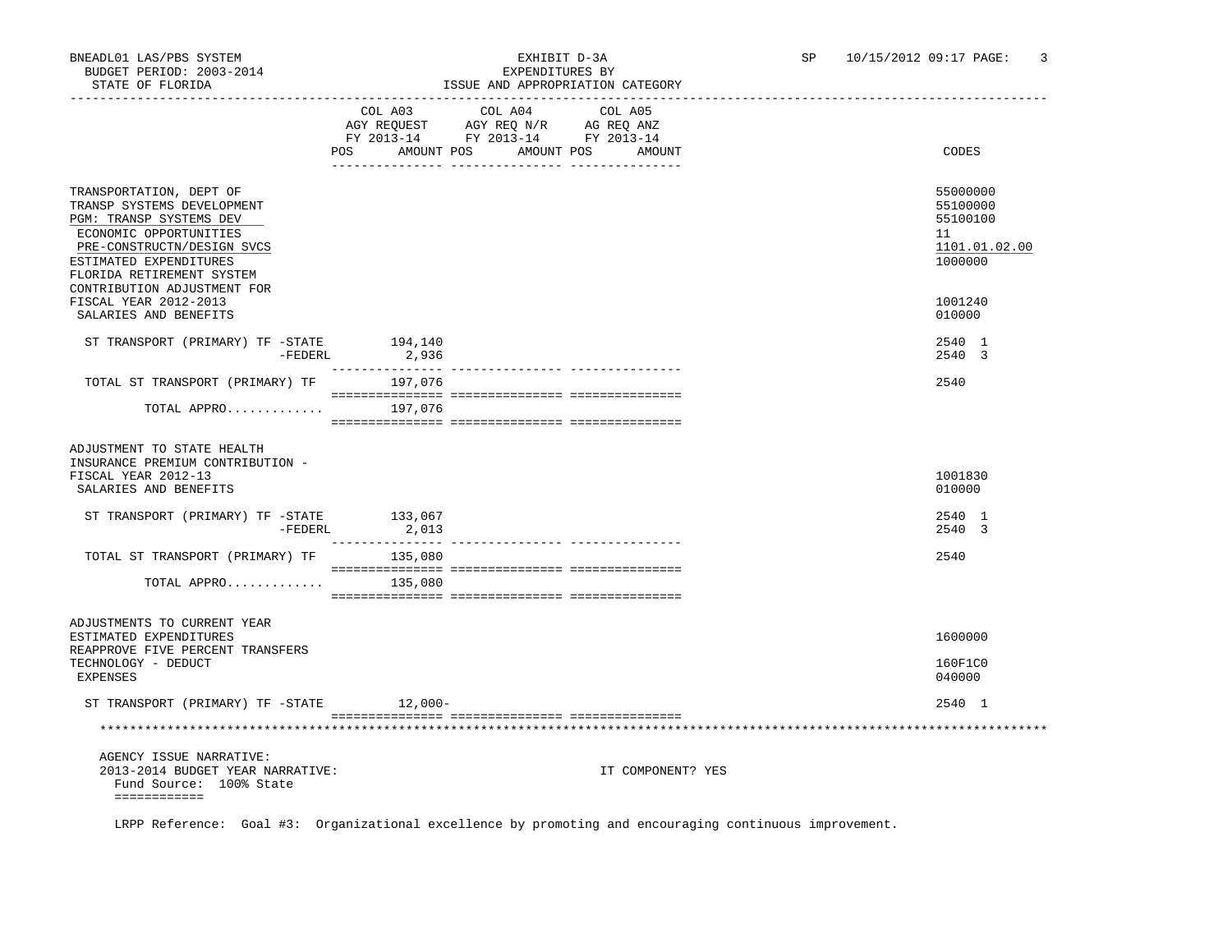|                                                                                                                                          | COL A03<br>AGY REOUEST<br>FY 2013-14<br>AMOUNT POS<br>POS | COL A04 COL A05<br>AGY REO N/R<br>FY 2013-14 FY 2013-14<br>AMOUNT POS | AG REO ANZ<br>AMOUNT | CODES                                                   |
|------------------------------------------------------------------------------------------------------------------------------------------|-----------------------------------------------------------|-----------------------------------------------------------------------|----------------------|---------------------------------------------------------|
| TRANSPORTATION, DEPT OF<br>TRANSP SYSTEMS DEVELOPMENT<br>PGM: TRANSP SYSTEMS DEV<br>ECONOMIC OPPORTUNITIES<br>PRE-CONSTRUCTN/DESIGN SVCS |                                                           |                                                                       |                      | 55000000<br>55100000<br>55100100<br>11<br>1101.01.02.00 |
| ADJUSTMENTS TO CURRENT YEAR<br>ESTIMATED EXPENDITURES<br>REAPPROVE FIVE PERCENT TRANSFERS<br>TECHNOLOGY - DEDUCT                         |                                                           |                                                                       |                      | 1600000<br>160F1C0                                      |

===============

 Florida Strategic Plan for Economic Development - Strategy #19 ==============================================================

 Ensure state, regional and local agencies provide collaborative, seamless, consistent and timely customer service to businesses.

#### Description:

#### ============

 This issue requests reapproval of permanent budget adjustments for information technology that were approved in FY 2012/13. Specific adjustments are as follows:

#### 5% Transfer 13-02, EOG# B7041

#### -----------------------------

 Transfer moved budget in the Expenses category from the Pre-Construction/Design program component of the Transportation Systems Development budget entity to the Information Technology budget entity.

 As a result of the Data Center Consolidation initiative, the Department was required to increase the capacity on a MyFloridaNetwork circuit between the Department's Survey and Mapping Office and the Southwood Shared Resource Center. Costs associated with this increased capacity are budgeted by the Department's Office of Information Systems within the Information Technology budget entity.

See issue code 160F2C0 in budget entity 55150600, program component 16.03.00.00.00 for the companion issue.

 Improvement to Services: ======================== There is no improvement to services.

 Technical Feasibility: ====================== Increased capacity on a MyFloridaNetwork circuit is compatible with existing Department systems.

 Duration of the Issue: ======================

 The transfer of budget is of a recurring nature since the Department will be required to pay annual maintenance agreements on this equipment and line charges.

Estimated Costs: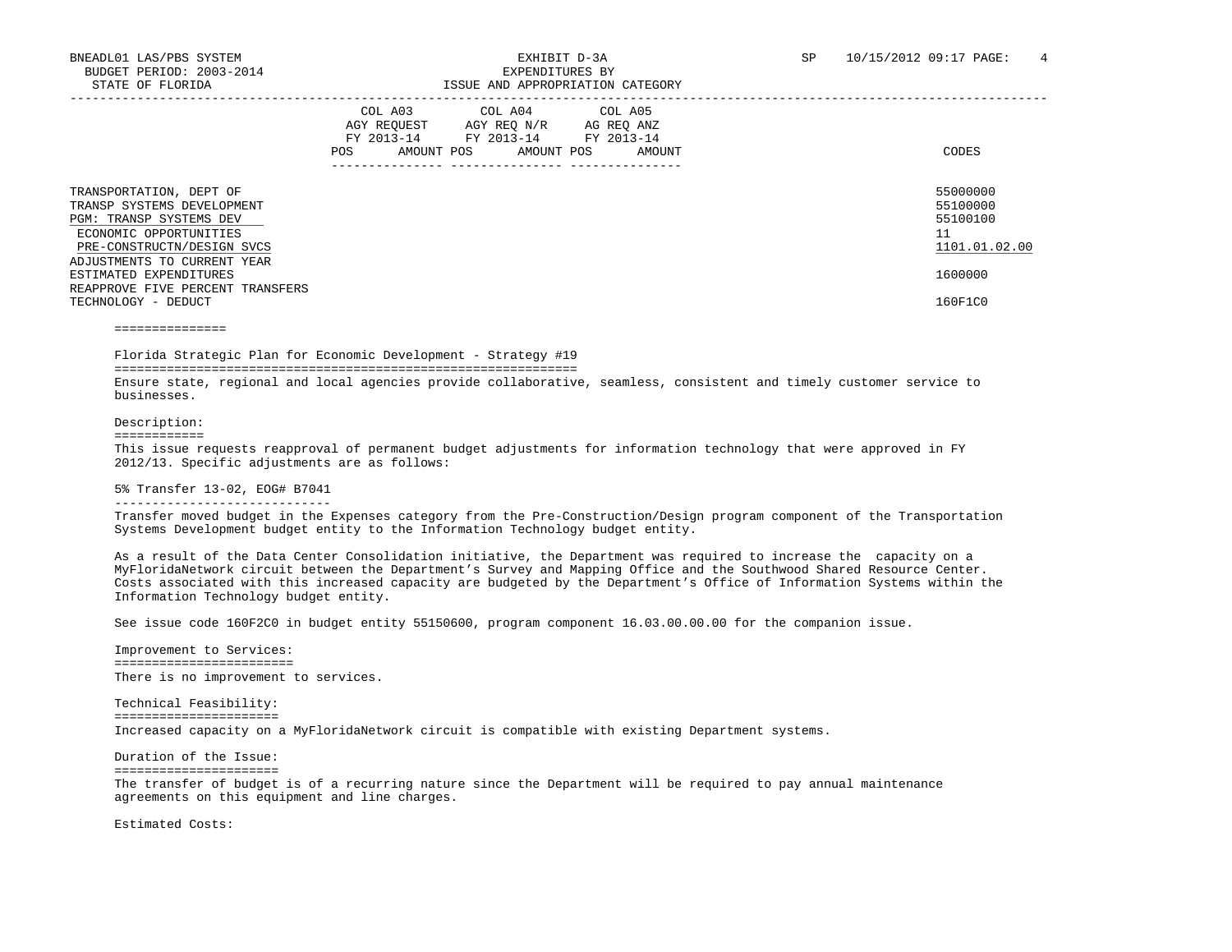| STATE OF FLORIDA                                                                                                                                                               | ISSUE AND APPROPRIATION CATEGORY                                                                                                         |                                                         |
|--------------------------------------------------------------------------------------------------------------------------------------------------------------------------------|------------------------------------------------------------------------------------------------------------------------------------------|---------------------------------------------------------|
|                                                                                                                                                                                | COL A03 COL A04 COL A05<br>AGY REQUEST AGY REQ N/R AG REQ ANZ<br>FY 2013-14 FY 2013-14 FY 2013-14<br>AMOUNT POS AMOUNT POS AMOUNT<br>POS | CODES                                                   |
| TRANSPORTATION, DEPT OF<br>TRANSP SYSTEMS DEVELOPMENT<br><b>PGM: TRANSP SYSTEMS DEV</b><br>ECONOMIC OPPORTUNITIES<br>PRE-CONSTRUCTN/DESIGN SVCS<br>ADJUSTMENTS TO CURRENT YEAR |                                                                                                                                          | 55000000<br>55100000<br>55100100<br>11<br>1101.01.02.00 |
| ESTIMATED EXPENDITURES<br>REAPPROVE FIVE PERCENT TRANSFERS<br>TECHNOLOGY - DEDUCT                                                                                              |                                                                                                                                          | 1600000<br>160F1C0                                      |

 ================ Expenses:

### ---------

Survey and Mapping Office: (\$12,000)

### Support Requirements:

=====================

 Increased capacity on a MyFloridaNetwork circuit will be provided by existing Office of Information Systems staff and contract staff.

#### Needs Satisfaction:

#### ===================

 Increased capacity on a MyFloridaNetwork circuit will meet the needs of the Department for the foreseeable future or until equipment maintenance and support agreements expire.

Base Funding:

#### =============

This transfer moves budget between budget entities within the Department.

Adverse Impact if not Approved:

===============================

 If this issue is not approved, the Department will not have the budget in the appropriate budget entity to fund increased capacity on a MyFloridaNetwork circuit to include the Department's Survey and Mapping Office.

 Issue Summary: --------------

> Expenses ---------

Survey and Mapping Office (\$12,000)

\*\*\*\*\*\*\*\*\*\*\*\*\*\*\*\*\*\*\*\*\*\*\*\*\*\*\*\*\*\*\*\*\*\*\*\*\*\*\*\*\*\*\*\*\*\*\*\*\*\*\*\*\*\*\*\*\*\*\*\*\*\*\*\*\*\*\*\*\*\*\*\*\*\*\*\*\*\*\*\*\*\*\*\*\*\*\*\*\*\*\*\*\*\*\*\*\*\*\*\*\*\*\*\*\*\*\*\*\*\*\*\*\*\*\*\*\*\*\*\*\*\*\*\*\*\*\*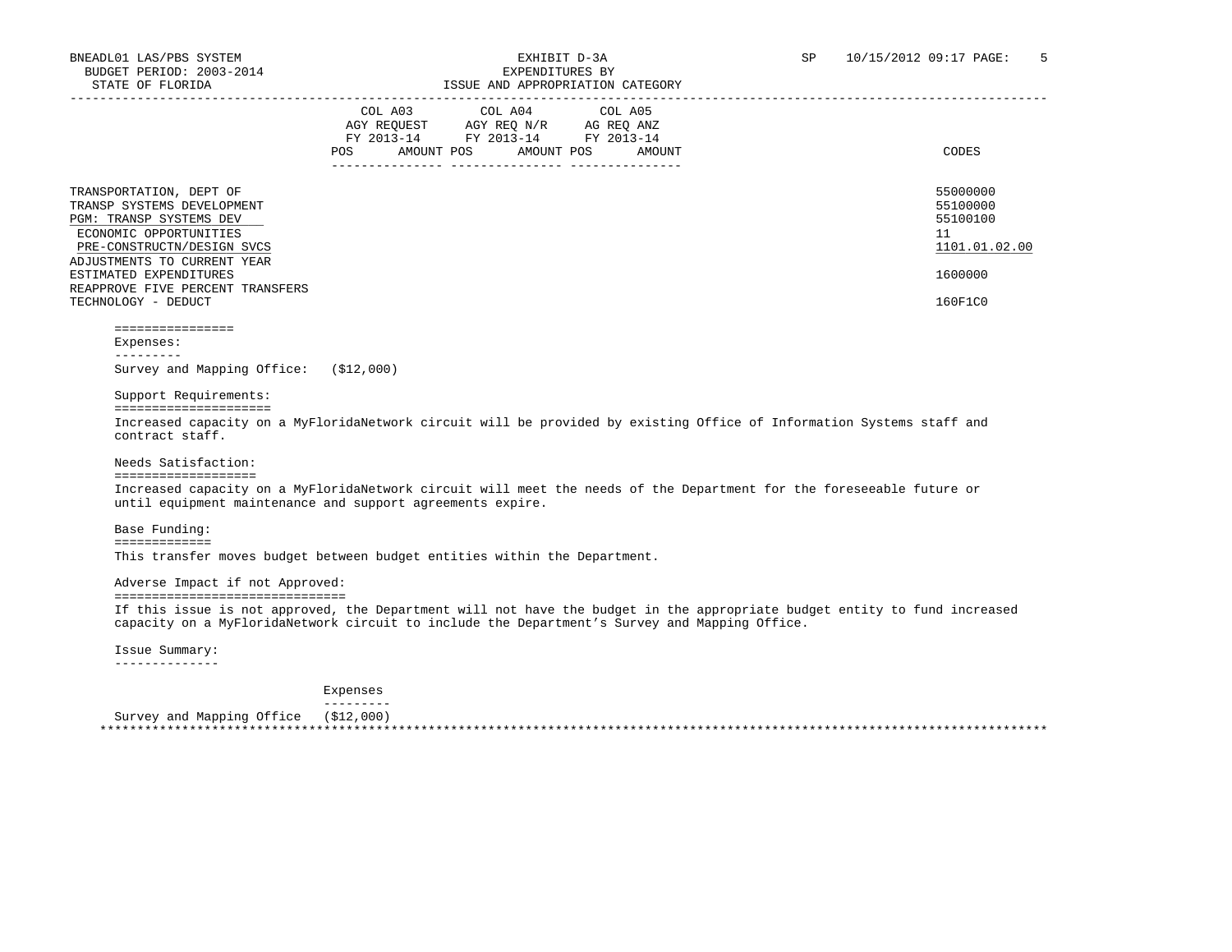# SATE OF FLORIDA ISSUE AND THE ANDERS AND APPROPRIATION OF FLORIDA ISSUE AND APPROPRIATION CATEGORY AND CATEGORY<br>SUPPROPRIATION CATEGORY CATEGORY AND APPROPRIATION CATEGORY AND A LIBRAL CATEGORY AND A LIBRAL CATEGORY AND A

| COL A03 COL A04<br>COL A05<br>AGY REQUEST AGY REQ N/R AG REQ ANZ<br>FY 2013-14 FY 2013-14 FY 2013-14<br>POS AMOUNT POS AMOUNT POS AMOUNT<br>CODES<br>55000000<br>55100000<br>55100100<br>ECONOMIC OPPORTUNITIES<br>11<br>PRE-CONSTRUCTN/DESIGN SVCS<br>1101.01.02.00<br>1600000<br>160M010<br>EXPENSES<br>040000<br>2540 1<br>ST TRANSPORT (PRIMARY) TF -STATE 11,635-<br>SPECIAL CATEGORIES<br>100000<br>CONTRACTED SERVICES<br>100777<br>ST TRANSPORT (PRIMARY) TF -STATE 2,500-<br>2540 1<br>160M010<br>EOUIPMENT - DEDUCT<br>TOTAL ISSUE $14,135-$<br>AGENCY ISSUE NARRATIVE:<br>2013-2014 BUDGET YEAR NARRATIVE:<br>IT COMPONENT? NO<br>Fund Source: 100% State<br>============<br>LRPP Reference: Goal #3: Organizational excellence by promoting and encouraging continuous improvement.<br>===============<br>Florida Strategic Plan for Economic Development - Strategy #1:<br>Strengthen collaboration and alignment among state, regional and local entities toward the state's economic vision.<br>This issue requests to realign budget between the Expenses and Contracted Services categories and the Lease or<br>Lease-Purchase of Equipment category to align budget associated with the lease or lease-purchase of equipment within the<br>Pre-Construction and Design Services program component in the Transportation Systems Development budget entity.<br>Description:<br>============<br>This issue requests to deduct funding for the lease or lease-purchase of equipment, fixtures, and other tangible personal | STATE OF FLORIDA |  | ISSUE AND APPROPRIATION CATEGORY |  |
|-------------------------------------------------------------------------------------------------------------------------------------------------------------------------------------------------------------------------------------------------------------------------------------------------------------------------------------------------------------------------------------------------------------------------------------------------------------------------------------------------------------------------------------------------------------------------------------------------------------------------------------------------------------------------------------------------------------------------------------------------------------------------------------------------------------------------------------------------------------------------------------------------------------------------------------------------------------------------------------------------------------------------------------------------------------------------------------------------------------------------------------------------------------------------------------------------------------------------------------------------------------------------------------------------------------------------------------------------------------------------------------------------------------------------------------------------------------------------------------------------------------------------------------------|------------------|--|----------------------------------|--|
| TRANSPORTATION, DEPT OF<br>TRANSP SYSTEMS DEVELOPMENT<br>PGM: TRANSP SYSTEMS DEV<br>ADJUSTMENTS TO CURRENT YEAR<br>ESTIMATED EXPENDITURES<br>REALIGN LEASE OR LEASE PURCHASE<br>TOTAL: REALIGN LEASE OR LEASE PURCHASE                                                                                                                                                                                                                                                                                                                                                                                                                                                                                                                                                                                                                                                                                                                                                                                                                                                                                                                                                                                                                                                                                                                                                                                                                                                                                                                    |                  |  |                                  |  |
| EQUIPMENT - DEDUCT                                                                                                                                                                                                                                                                                                                                                                                                                                                                                                                                                                                                                                                                                                                                                                                                                                                                                                                                                                                                                                                                                                                                                                                                                                                                                                                                                                                                                                                                                                                        |                  |  |                                  |  |
|                                                                                                                                                                                                                                                                                                                                                                                                                                                                                                                                                                                                                                                                                                                                                                                                                                                                                                                                                                                                                                                                                                                                                                                                                                                                                                                                                                                                                                                                                                                                           |                  |  |                                  |  |
|                                                                                                                                                                                                                                                                                                                                                                                                                                                                                                                                                                                                                                                                                                                                                                                                                                                                                                                                                                                                                                                                                                                                                                                                                                                                                                                                                                                                                                                                                                                                           |                  |  |                                  |  |
|                                                                                                                                                                                                                                                                                                                                                                                                                                                                                                                                                                                                                                                                                                                                                                                                                                                                                                                                                                                                                                                                                                                                                                                                                                                                                                                                                                                                                                                                                                                                           |                  |  |                                  |  |
|                                                                                                                                                                                                                                                                                                                                                                                                                                                                                                                                                                                                                                                                                                                                                                                                                                                                                                                                                                                                                                                                                                                                                                                                                                                                                                                                                                                                                                                                                                                                           |                  |  |                                  |  |
|                                                                                                                                                                                                                                                                                                                                                                                                                                                                                                                                                                                                                                                                                                                                                                                                                                                                                                                                                                                                                                                                                                                                                                                                                                                                                                                                                                                                                                                                                                                                           |                  |  |                                  |  |
|                                                                                                                                                                                                                                                                                                                                                                                                                                                                                                                                                                                                                                                                                                                                                                                                                                                                                                                                                                                                                                                                                                                                                                                                                                                                                                                                                                                                                                                                                                                                           |                  |  |                                  |  |
|                                                                                                                                                                                                                                                                                                                                                                                                                                                                                                                                                                                                                                                                                                                                                                                                                                                                                                                                                                                                                                                                                                                                                                                                                                                                                                                                                                                                                                                                                                                                           |                  |  |                                  |  |
|                                                                                                                                                                                                                                                                                                                                                                                                                                                                                                                                                                                                                                                                                                                                                                                                                                                                                                                                                                                                                                                                                                                                                                                                                                                                                                                                                                                                                                                                                                                                           |                  |  |                                  |  |
|                                                                                                                                                                                                                                                                                                                                                                                                                                                                                                                                                                                                                                                                                                                                                                                                                                                                                                                                                                                                                                                                                                                                                                                                                                                                                                                                                                                                                                                                                                                                           |                  |  |                                  |  |
|                                                                                                                                                                                                                                                                                                                                                                                                                                                                                                                                                                                                                                                                                                                                                                                                                                                                                                                                                                                                                                                                                                                                                                                                                                                                                                                                                                                                                                                                                                                                           |                  |  |                                  |  |
|                                                                                                                                                                                                                                                                                                                                                                                                                                                                                                                                                                                                                                                                                                                                                                                                                                                                                                                                                                                                                                                                                                                                                                                                                                                                                                                                                                                                                                                                                                                                           |                  |  |                                  |  |
|                                                                                                                                                                                                                                                                                                                                                                                                                                                                                                                                                                                                                                                                                                                                                                                                                                                                                                                                                                                                                                                                                                                                                                                                                                                                                                                                                                                                                                                                                                                                           |                  |  |                                  |  |
|                                                                                                                                                                                                                                                                                                                                                                                                                                                                                                                                                                                                                                                                                                                                                                                                                                                                                                                                                                                                                                                                                                                                                                                                                                                                                                                                                                                                                                                                                                                                           |                  |  |                                  |  |
|                                                                                                                                                                                                                                                                                                                                                                                                                                                                                                                                                                                                                                                                                                                                                                                                                                                                                                                                                                                                                                                                                                                                                                                                                                                                                                                                                                                                                                                                                                                                           |                  |  |                                  |  |
|                                                                                                                                                                                                                                                                                                                                                                                                                                                                                                                                                                                                                                                                                                                                                                                                                                                                                                                                                                                                                                                                                                                                                                                                                                                                                                                                                                                                                                                                                                                                           |                  |  |                                  |  |

 property from the appropriation category currently used. Budget is added back in the Lease or Lease-Purchase of Equipment appropriation category in issue code 160M020 in this budget entity and program component.

Justification: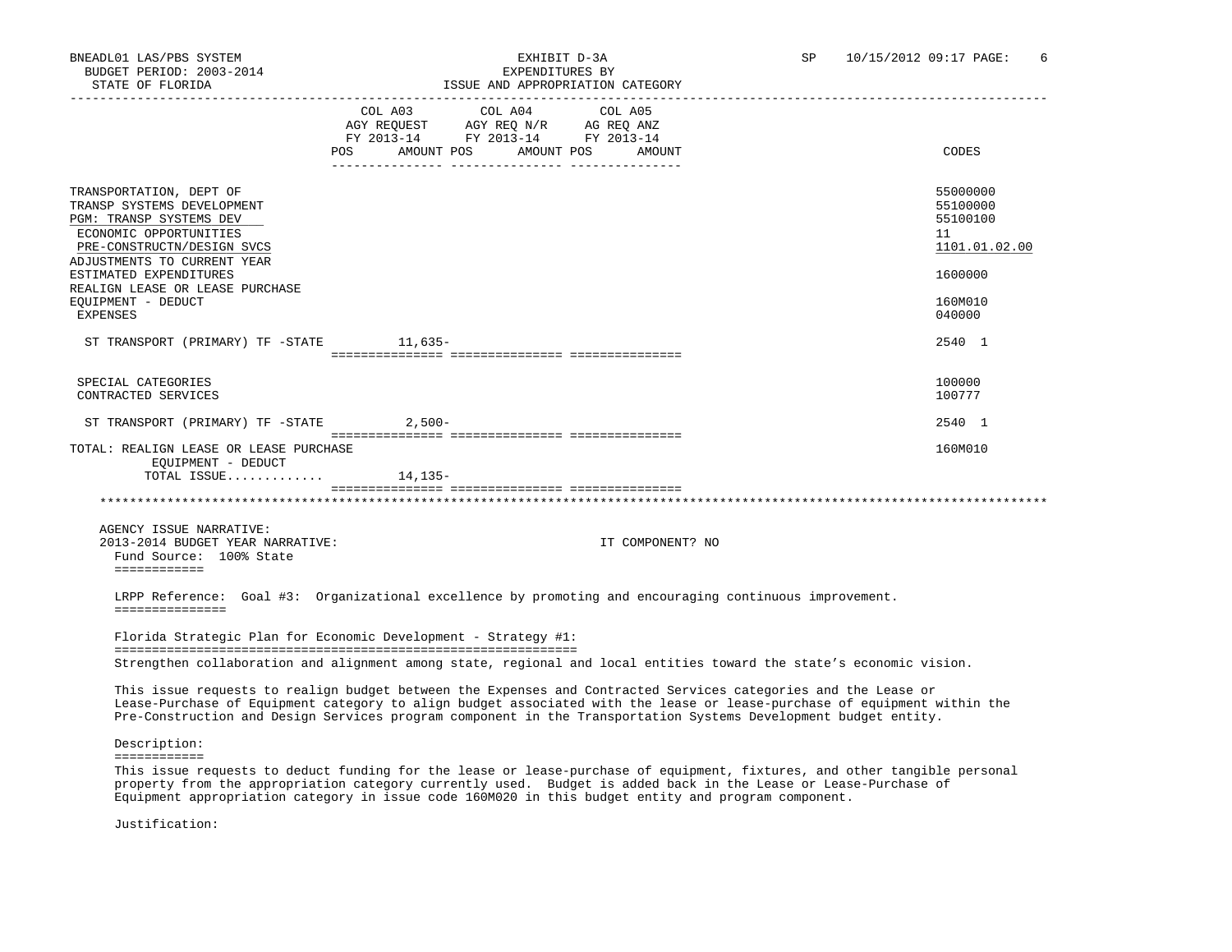# ISSUE AND APPROPRIATION CATEGORY

|                                                                                                                                          | COL A04 COL A05<br>COL A03<br>AGY REQUEST<br>AGY REQ N/R<br>AG REQ ANZ<br>FY 2013-14<br>FY 2013-14<br>FY 2013-14<br>AMOUNT POS<br>AMOUNT POS<br>POS.<br>AMOUNT | CODES                                                   |
|------------------------------------------------------------------------------------------------------------------------------------------|----------------------------------------------------------------------------------------------------------------------------------------------------------------|---------------------------------------------------------|
| TRANSPORTATION, DEPT OF<br>TRANSP SYSTEMS DEVELOPMENT<br>PGM: TRANSP SYSTEMS DEV<br>ECONOMIC OPPORTUNITIES<br>PRE-CONSTRUCTN/DESIGN SVCS |                                                                                                                                                                | 55000000<br>55100000<br>55100100<br>11<br>1101.01.02.00 |
| ADJUSTMENTS TO CURRENT YEAR<br>ESTIMATED EXPENDITURES<br>REALIGN LEASE OR LEASE PURCHASE<br>EOUIPMENT - DEDUCT                           |                                                                                                                                                                | 1600000<br>160M010                                      |

==============

 S. 216.011(1)(vv) F.S. states the "Lease or lease purchase of equipment" means the appropriation category used to fund the lease or lease-purchase of equipment, fixtures, and other tangible personal property.

 The Department has been directed to transfer budget associated with this equipment from appropriation categories from where they are currently budgeted to the Lease or Lease-Purchase of Equipment category (105281).

Calculations:

=============

| Unit                                                                  | Expenses                                       | Contracted<br>Services | Total                                                     |
|-----------------------------------------------------------------------|------------------------------------------------|------------------------|-----------------------------------------------------------|
| District 2<br>District 3<br>District 4<br>District 7<br>Engr and Oper | ( \$2, 500)<br>(2,500)<br>(2, 935)<br>(3, 700) | ( \$2, 500)            | ( \$2, 500)<br>(2,500)<br>(2,500)<br>(2, 935)<br>(3, 700) |
| Total                                                                 | (\$11,635)                                     | (\$2,500)              | (\$14,135)                                                |

See issue code 160M020 in this budget entity and program component for the companion issue.

#### Base Funding:

=============

 There is a total of \$41,465 in the Department's base budget within the Transportation Systems Development budget entity associated with the lease or lease-purchase of equipment in the Expenses and Contracted Services categories (\$38,965 in Expenses and \$2,500 in Contracted Services).

Adverse Impact if Not Approved:

===============================

 If this issue is not approved, the Department will not have sufficient budget in the Lease or Lease-Purchase of Equipment appropriation category to cover the cost of lease or lease-purchase of equipment in this budget entity and program component. \*\*\*\*\*\*\*\*\*\*\*\*\*\*\*\*\*\*\*\*\*\*\*\*\*\*\*\*\*\*\*\*\*\*\*\*\*\*\*\*\*\*\*\*\*\*\*\*\*\*\*\*\*\*\*\*\*\*\*\*\*\*\*\*\*\*\*\*\*\*\*\*\*\*\*\*\*\*\*\*\*\*\*\*\*\*\*\*\*\*\*\*\*\*\*\*\*\*\*\*\*\*\*\*\*\*\*\*\*\*\*\*\*\*\*\*\*\*\*\*\*\*\*\*\*\*\*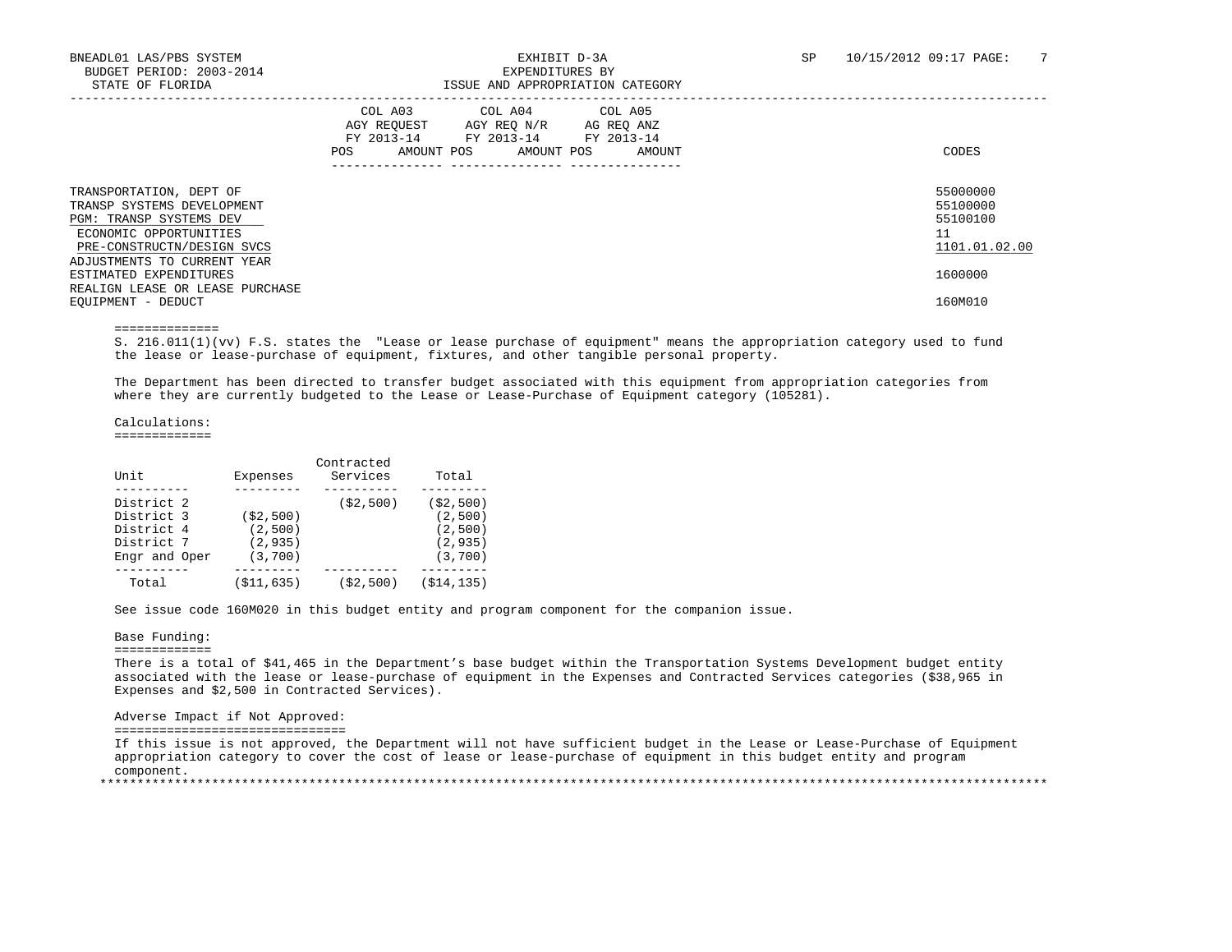# BNEADL01 LAS/PBS SYSTEM  $\,$  EXHIBIT D-3A SP 10/15/2012 09:17 PAGE: 8 SB 2003-2014

| STATE OF FLORIDA                                                                                                                                                                                                                                                                                                                                                                                                                 |     |                                                                                                                            | ISSUE AND APPROPRIATION CATEGORY |                                                                                                   |
|----------------------------------------------------------------------------------------------------------------------------------------------------------------------------------------------------------------------------------------------------------------------------------------------------------------------------------------------------------------------------------------------------------------------------------|-----|----------------------------------------------------------------------------------------------------------------------------|----------------------------------|---------------------------------------------------------------------------------------------------|
|                                                                                                                                                                                                                                                                                                                                                                                                                                  | POS | COL A03 COL A04 COL A05<br>AGY REQUEST AGY REQ N/R AG REQ ANZ<br>FY 2013-14 FY 2013-14 FY 2013-14<br>AMOUNT POS AMOUNT POS | AMOUNT                           | CODES                                                                                             |
| TRANSPORTATION, DEPT OF<br>TRANSP SYSTEMS DEVELOPMENT<br>PGM: TRANSP SYSTEMS DEV<br>ECONOMIC OPPORTUNITIES<br>PRE-CONSTRUCTN/DESIGN SVCS<br>ADJUSTMENTS TO CURRENT YEAR<br>ESTIMATED EXPENDITURES<br>REALIGN LEASE OR LEASE PURCHASE<br>EOUIPMENT - ADD<br>SPECIAL CATEGORIES<br>LEASE/PURCHASE/EQUIPMENT                                                                                                                        |     |                                                                                                                            |                                  | 55000000<br>55100000<br>55100100<br>11<br>1101.01.02.00<br>1600000<br>160M020<br>100000<br>105281 |
| ST TRANSPORT (PRIMARY) TF -STATE 14,135                                                                                                                                                                                                                                                                                                                                                                                          |     |                                                                                                                            |                                  | 2540 1                                                                                            |
|                                                                                                                                                                                                                                                                                                                                                                                                                                  |     |                                                                                                                            |                                  |                                                                                                   |
| AGENCY ISSUE NARRATIVE:<br>2013-2014 BUDGET YEAR NARRATIVE:<br>Fund Source: 100% State<br><b>EEEEEEEEEEE</b><br>LRPP Reference: Goal #3: Organizational excellence by promoting and encouraging continuous improvement.<br>===============                                                                                                                                                                                       |     |                                                                                                                            | IT COMPONENT? NO                 |                                                                                                   |
| Florida Strategic Plan for Economic Development - Strategy #1:                                                                                                                                                                                                                                                                                                                                                                   |     |                                                                                                                            |                                  |                                                                                                   |
| Strengthen collaboration and alignment among state, regional and local entities toward the state's economic vision.                                                                                                                                                                                                                                                                                                              |     |                                                                                                                            |                                  |                                                                                                   |
| This issue requests to add back budget in the Lease or Lease-Purchase of Equipment (105281) appropriation category to<br>align budget associated with the lease or lease-purchase of equipment within the Pre-Construction and Design Services<br>program component in the Transportation Systems Development budget entity.                                                                                                     |     |                                                                                                                            |                                  |                                                                                                   |
| Description:                                                                                                                                                                                                                                                                                                                                                                                                                     |     |                                                                                                                            |                                  |                                                                                                   |
| ============<br>This issue adds back funding for the lease or lease-purchase of equipment, fixtures, and other tangible personal property<br>to special appropriation category 105281 entitled "Lease or Lease Purchase of Equipment". Budget is deducted from the<br>appropriation categories currently used for the lease or lease-purchase of equipment in issue code 160M010 in this budget<br>entity and program component. |     |                                                                                                                            |                                  |                                                                                                   |
| Justification:<br>==============                                                                                                                                                                                                                                                                                                                                                                                                 |     |                                                                                                                            |                                  |                                                                                                   |

 S. 216.011(1)(vv) F.S. states the "Lease or lease purchase of equipment" means the appropriation category used to fund the lease or lease-purchase of equipment, fixtures, and other tangible personal property.

 The Department has been directed to transfer budget associated with this equipment from appropriation categories from where they are currently budgeted to the Lease or Lease-Purchase of Equipment category (105281).

Calculations: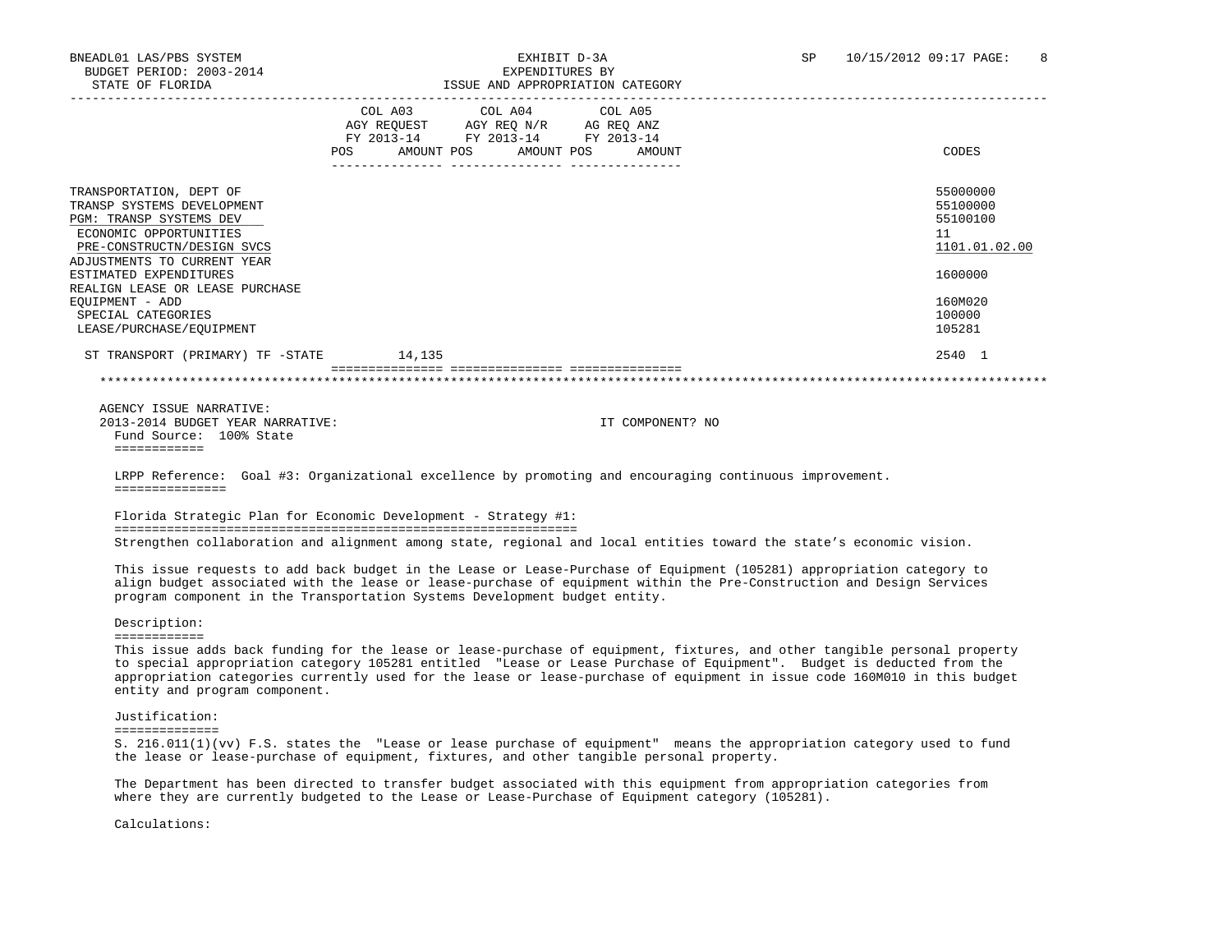|                                                                                                                                          | COL A04 COL A05<br>COL A03<br>AGY REOUEST<br>AGY REO N/R<br>AG REQ ANZ<br>FY 2013-14<br>FY 2013-14<br>FY 2013-14<br>AMOUNT POS<br>AMOUNT POS<br>POS.<br>AMOUNT | CODES                                                   |
|------------------------------------------------------------------------------------------------------------------------------------------|----------------------------------------------------------------------------------------------------------------------------------------------------------------|---------------------------------------------------------|
| TRANSPORTATION, DEPT OF<br>TRANSP SYSTEMS DEVELOPMENT<br>PGM: TRANSP SYSTEMS DEV<br>ECONOMIC OPPORTUNITIES<br>PRE-CONSTRUCTN/DESIGN SVCS |                                                                                                                                                                | 55000000<br>55100000<br>55100100<br>11<br>1101.01.02.00 |
| ADJUSTMENTS TO CURRENT YEAR<br>ESTIMATED EXPENDITURES<br>REALIGN LEASE OR LEASE PURCHASE<br>EOUIPMENT - ADD                              |                                                                                                                                                                | 1600000<br>160M020                                      |

=============

#### Lease or Lease Purchase of Equipment (105281): ----------------------------------------------

| District 2    | \$2,500  |
|---------------|----------|
| District 3    | 2,500    |
| District 4    | 2,500    |
| District 7    | 2,935    |
| Engr and Oper | 3,700    |
|               |          |
| Total         | \$14,135 |

See issue code 160M010 in this budget entity and program component for the companion issue.

#### Base Funding:

=============

 There is \$110,304 budget in the Department's base budget in the Lease or Lease-Purchase of Equipment appropriation category in the Transportation Systems Development budget entity associated with the lease or lease-purchase of equipment.

#### Adverse Impact if Not Approved:

===============================

 If this issue is not approved, the Department will not have sufficient budget in the Lease or Lease-Purchase of Equipment appropriation category to cover the cost of lease or lease-purchase of equipment in this budget entity and program component. \*\*\*\*\*\*\*\*\*\*\*\*\*\*\*\*\*\*\*\*\*\*\*\*\*\*\*\*\*\*\*\*\*\*\*\*\*\*\*\*\*\*\*\*\*\*\*\*\*\*\*\*\*\*\*\*\*\*\*\*\*\*\*\*\*\*\*\*\*\*\*\*\*\*\*\*\*\*\*\*\*\*\*\*\*\*\*\*\*\*\*\*\*\*\*\*\*\*\*\*\*\*\*\*\*\*\*\*\*\*\*\*\*\*\*\*\*\*\*\*\*\*\*\*\*\*\*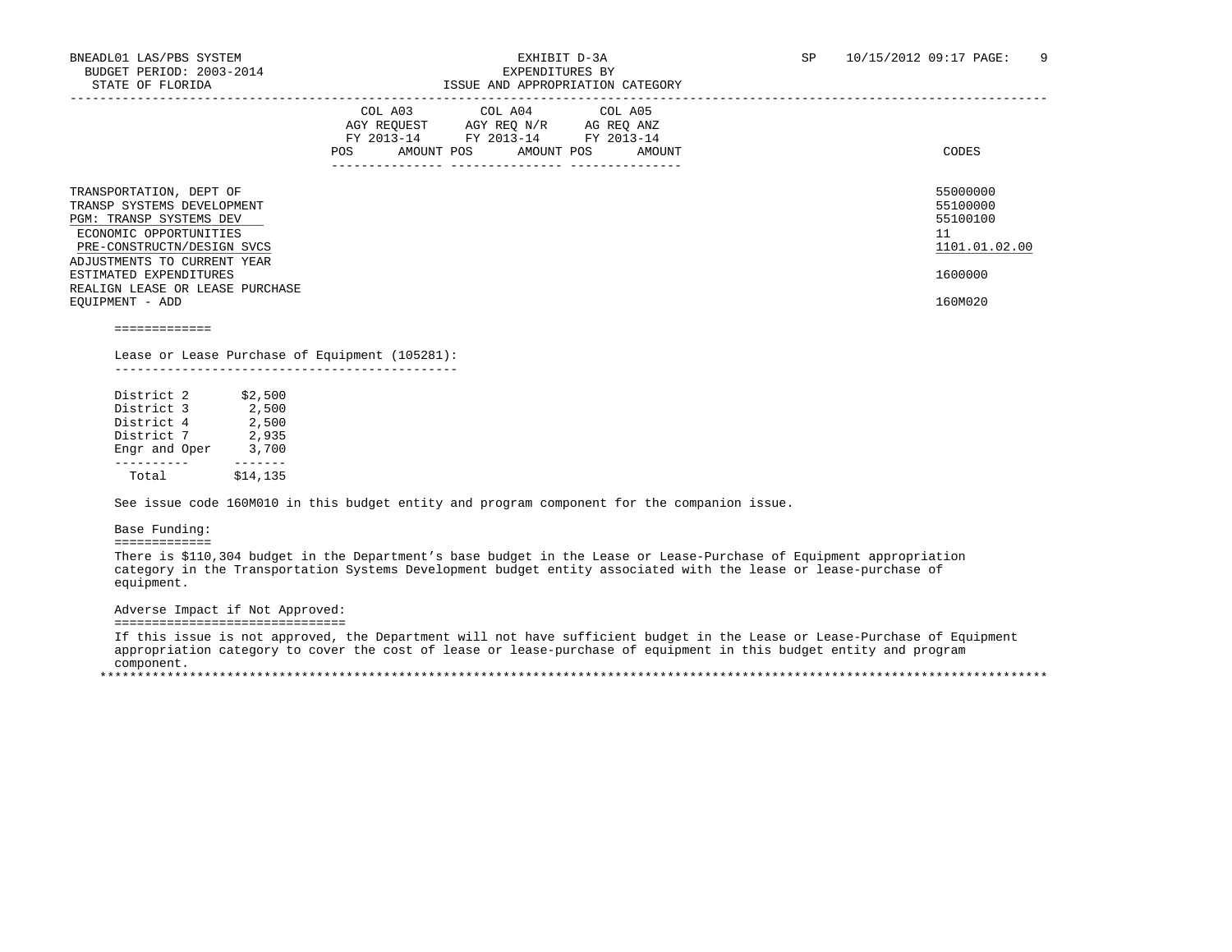# BNEADL01 LAS/PBS SYSTEM EXHIBIT D-3A SP 10/15/2012 09:17 PAGE: 10

| STATE OF FLORIDA                                                                                                                                                         | ISSUE AND APPROPRIATION CATEGORY                                                                                                                                          |                                                                    |
|--------------------------------------------------------------------------------------------------------------------------------------------------------------------------|---------------------------------------------------------------------------------------------------------------------------------------------------------------------------|--------------------------------------------------------------------|
|                                                                                                                                                                          | COL A03 COL A04<br>COL A05<br>AGY REQUEST AGY REQ N/R AG REQ ANZ<br>FY 2013-14 FY 2013-14 FY 2013-14<br>POS AMOUNT POS AMOUNT POS AMOUNT                                  | CODES                                                              |
| TRANSPORTATION, DEPT OF<br>TRANSP SYSTEMS DEVELOPMENT<br>PGM: TRANSP SYSTEMS DEV<br>ECONOMIC OPPORTUNITIES<br>PRE-CONSTRUCTN/DESIGN SVCS<br>INTRA-AGENCY REORGANIZATIONS |                                                                                                                                                                           | 55000000<br>55100000<br>55100100<br>11<br>1101.01.02.00<br>1800000 |
| REALIGN EXISTING POSITIONS - DEDUCT<br>SIDE<br>SALARY RATE<br>SALARY RATE 85,266-                                                                                        |                                                                                                                                                                           | 1805010<br>000000                                                  |
|                                                                                                                                                                          |                                                                                                                                                                           |                                                                    |
| SALARIES AND BENEFITS                                                                                                                                                    | $3.00 -$                                                                                                                                                                  | 010000                                                             |
| ST TRANSPORT (PRIMARY) TF -STATE                                                                                                                                         | 127,898-                                                                                                                                                                  | 2540 1                                                             |
| EXPENSES                                                                                                                                                                 |                                                                                                                                                                           | 040000                                                             |
| ST TRANSPORT (PRIMARY) TF -STATE 8,150-                                                                                                                                  |                                                                                                                                                                           | 2540 1                                                             |
| TOTAL: REALIGN EXISTING POSITIONS - DEDUCT<br>SIDE<br>TOTAL POSITIONS 3.00-<br>TOTAL ISSUE<br>TOTAL SALARY RATE 85,266-                                                  | 136,048-                                                                                                                                                                  | 1805010                                                            |
|                                                                                                                                                                          |                                                                                                                                                                           |                                                                    |
| AGENCY ISSUE NARRATIVE:<br>2013-2014 BUDGET YEAR NARRATIVE:<br>Fund Source: 100% State<br>============                                                                   | IT COMPONENT? NO                                                                                                                                                          |                                                                    |
| ===============                                                                                                                                                          | LRPP Reference: Goal #3: Organizational excellence by promoting and encouraging continuous improvement.<br>Florida Strategic Plan for Economic Development - Strategy #3: |                                                                    |
|                                                                                                                                                                          |                                                                                                                                                                           |                                                                    |
| Florida as a globally competitive megaregion.                                                                                                                            | Connect Economic Development, talent, infrastructure, partnerships and other resources within and across regions to build                                                 |                                                                    |
| Description:<br>============                                                                                                                                             |                                                                                                                                                                           |                                                                    |

 This issue requests the transfer of three positions and related budget in Districts Three, Four and Seven to functionally align the positions with the program areas they support in the organizational structure.

Justification: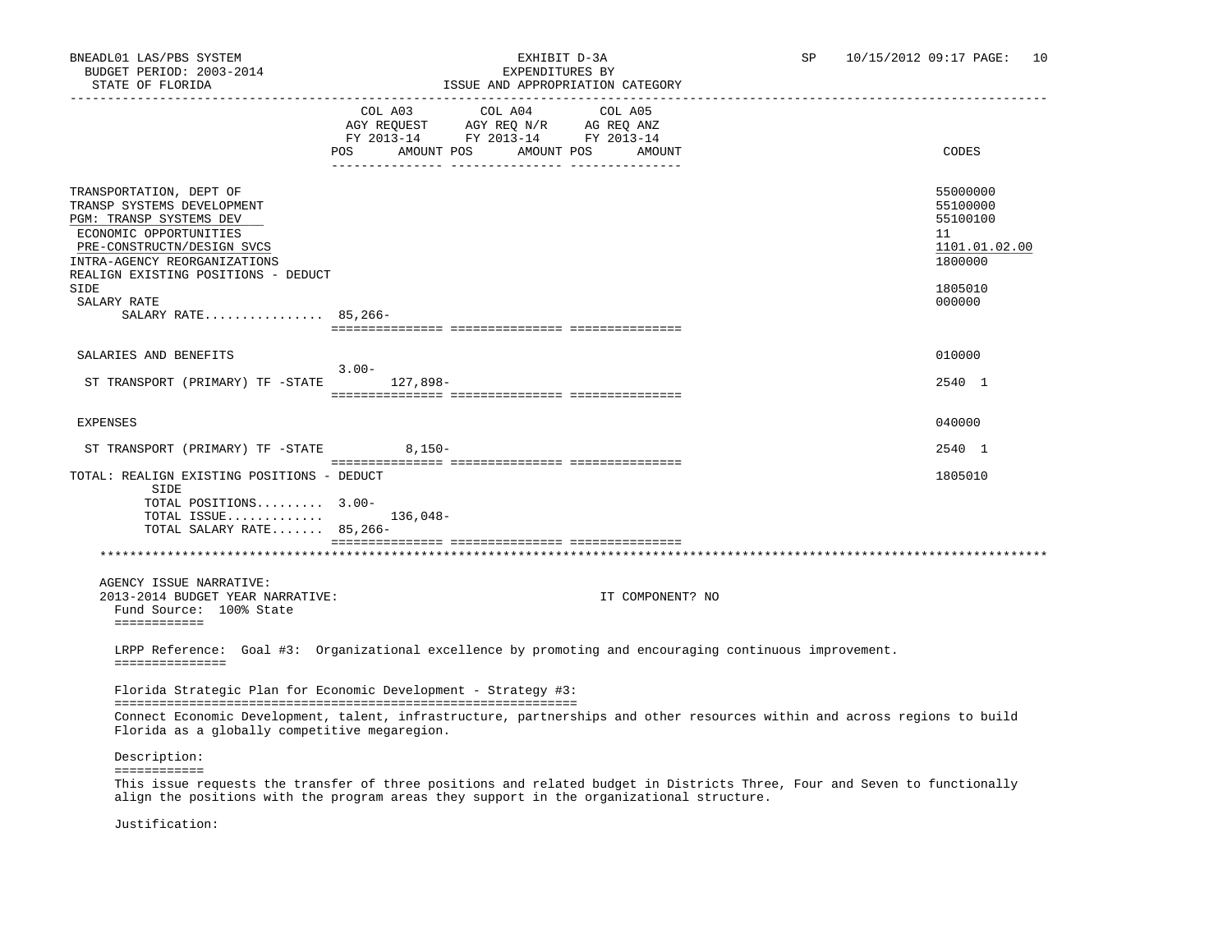|                                                                                                                                                                                                                         | COL A03<br>AGY REOUEST<br>FY 2013-14<br>AMOUNT POS<br><b>POS</b> | COL A04<br>AGY REO N/R<br>FY 2013-14 FY 2013-14<br>AMOUNT POS | COL A05<br>AG REO ANZ<br>AMOUNT | CODES                                                                         |
|-------------------------------------------------------------------------------------------------------------------------------------------------------------------------------------------------------------------------|------------------------------------------------------------------|---------------------------------------------------------------|---------------------------------|-------------------------------------------------------------------------------|
| TRANSPORTATION, DEPT OF<br>TRANSP SYSTEMS DEVELOPMENT<br>PGM: TRANSP SYSTEMS DEV<br>ECONOMIC OPPORTUNITIES<br>PRE-CONSTRUCTN/DESIGN SVCS<br>INTRA-AGENCY REORGANIZATIONS<br>REALIGN EXISTING POSITIONS - DEDUCT<br>SIDE |                                                                  |                                                               |                                 | 55000000<br>55100000<br>55100100<br>11<br>1101.01.02.00<br>1800000<br>1805010 |

 ============== District Three

--------------

 In District Three, this transfer will move one position (#05423) and related budget from the Pre-Construction/Design program component to the Planning and Environment program component within the Transportation Systems Development budget entity. This position will be responsible for performing administrative and consultative work involving the identification and resolution of operation and management problems as well as analyzing and reporting to management on various business functions and making recommendations to improve efficiency. This position will also serve as the liaison between the District Personnel Office and the District Financial Services Office.

#### District Four

 In District Four, this transfer will move one position (#12566) and related budget from the Pre-Construction/Design program component to the Planning and Environment program component within the Transportation Systems Development budget entity. This position will be responsible for performing administrative duties such as processing and dispensing mail; preparing memos, letters and reports; organizing and maintaining the filing system; updating the Business Plan; and assisting with equipment inventory.

#### District Seven

#### --------------

 In District Seven, this transfer will move one position (#11671) and related budget from the Pre-Construction/Design program component to the Right of Way program component within the Transportation Systems Development budget entity. This position will be responsible for performing general clerical duties, such as: handling mail; answering telephones; filing; processing travel arrangements and managing calendars.

#### Calculations:

#### =============

| Unit    | Class<br>Code | Class Title      |                                        |               |                            | Pay<br>Plan | Position<br>Number       | Annual Rate  |
|---------|---------------|------------------|----------------------------------------|---------------|----------------------------|-------------|--------------------------|--------------|
| Dist 3  | 2234          |                  | Operations and Mgmt Consultant I - SES |               |                            | SES         | 05423                    | \$ (32, 625) |
| Dist 4  | 0003          | Clerk Specialist |                                        |               |                            | CS          | 12566                    | (23, 433)    |
| Dist 7  | 0108          |                  | Administrative Secretary               |               |                            | CS          | 11671                    | (29, 209)    |
| To/From |               | Position #       | Dist/Unit                              | Budget Entity |                            |             | Program Component        |              |
| To      | 05423         |                  | Dist 3                                 |               | Transp Systems Development |             | Planning and Environment |              |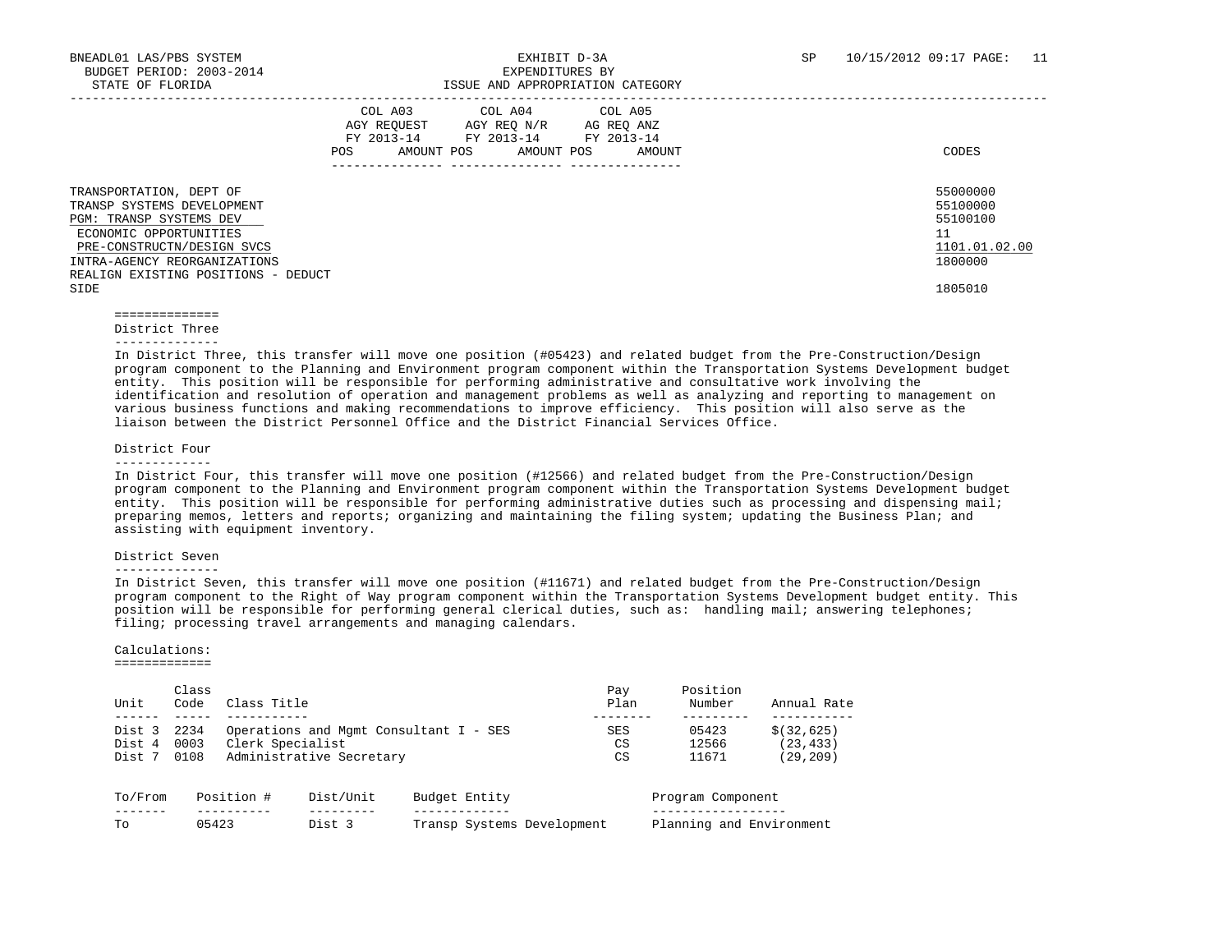### BNEADL01 LAS/PBS SYSTEM EXHIBIT D-3A SP 10/15/2012 09:17 PAGE: 12 ISSUE AND APPROPRIATION CATEGORY

| UIAIU VI IUVAI <i>U</i> A                                                            |                                                                                                                                 |                  |            | TOOOD AND ALLIOLIGIALION CAIBOONI                                                                               |                                          |                                                                               |
|--------------------------------------------------------------------------------------|---------------------------------------------------------------------------------------------------------------------------------|------------------|------------|-----------------------------------------------------------------------------------------------------------------|------------------------------------------|-------------------------------------------------------------------------------|
|                                                                                      |                                                                                                                                 | POS              | AMOUNT POS | COL A03 COL A04 COL A05<br>AGY REQUEST AGY REQ N/R AG REQ ANZ<br>FY 2013-14 FY 2013-14 FY 2013-14<br>AMOUNT POS | AMOUNT                                   | CODES                                                                         |
| TRANSPORTATION, DEPT OF<br>PGM: TRANSP SYSTEMS DEV<br>ECONOMIC OPPORTUNITIES<br>SIDE | TRANSP SYSTEMS DEVELOPMENT<br>PRE-CONSTRUCTN/DESIGN SVCS<br>INTRA-AGENCY REORGANIZATIONS<br>REALIGN EXISTING POSITIONS - DEDUCT |                  |            |                                                                                                                 |                                          | 55000000<br>55100000<br>55100100<br>11<br>1101.01.02.00<br>1800000<br>1805010 |
| To<br>To                                                                             | 12566<br>11671                                                                                                                  | Dist 4<br>Dist 7 |            | Transp Systems Development<br>Transp Systems Development                                                        | Planning and Environment<br>Right of Way |                                                                               |
|                                                                                      | Issue Summary:<br>==============<br>Related budget for the positions are as follows:                                            |                  |            |                                                                                                                 |                                          |                                                                               |

| Unit   | <b>FTE</b> | Salaries and Benefits | Expenses     | Total         |  |
|--------|------------|-----------------------|--------------|---------------|--|
| ------ | $- - -$    |                       |              |               |  |
| Dist 3 |            | (S 48, 151)           |              | (S 48, 151)   |  |
| Dist 4 | 1          | 43,132)               | $($ \$8,150) | 51,282)       |  |
| Dist 7 |            | 36,615)               |              | 36,615)       |  |
|        | $---$      |                       |              |               |  |
| Total  | (3)        | (\$127,898)           | (S8, 150)    | ( \$136, 048) |  |

| POSITION DETAIL OF SALARIES AND BENEFITS:                          |          |            |           |            |                 | LAPSE | LAPSED SALARIES |
|--------------------------------------------------------------------|----------|------------|-----------|------------|-----------------|-------|-----------------|
|                                                                    | FTE      | BASE RATE  | ADDITIVES | BENEFITS   | SUBTOTAL        | ?ะ    | AND BENEFITS    |
| A03 - AGY REOUEST FY 2013-14                                       |          |            |           |            |                 |       |                 |
| CHANGES TO CURRENTLY AUTHORIZED POSITIONS<br>0003 CLERK SPECIALIST |          |            |           |            |                 |       |                 |
| 12566 001                                                          | $1.00 -$ | $23.432-$  |           | $13,183-$  | $36,615 - 0.00$ |       | $36.615-$       |
| 0108 ADMINISTRATIVE SECRETARY                                      |          |            |           |            |                 |       |                 |
| 11671 001                                                          | $1.00 -$ | $29.209 -$ |           | $13,923-$  | $43,132 - 0.00$ |       | $43,132-$       |
| 2234 OPERATIONS & MGMT CONSULTANT I                                | $-$ SES  |            |           |            |                 |       |                 |
| 05423 001                                                          | $1.00 -$ | $32.625 -$ |           | $15.526 -$ | $48,151 - 0.00$ |       | $48,151-$       |
|                                                                    |          |            |           |            |                 |       |                 |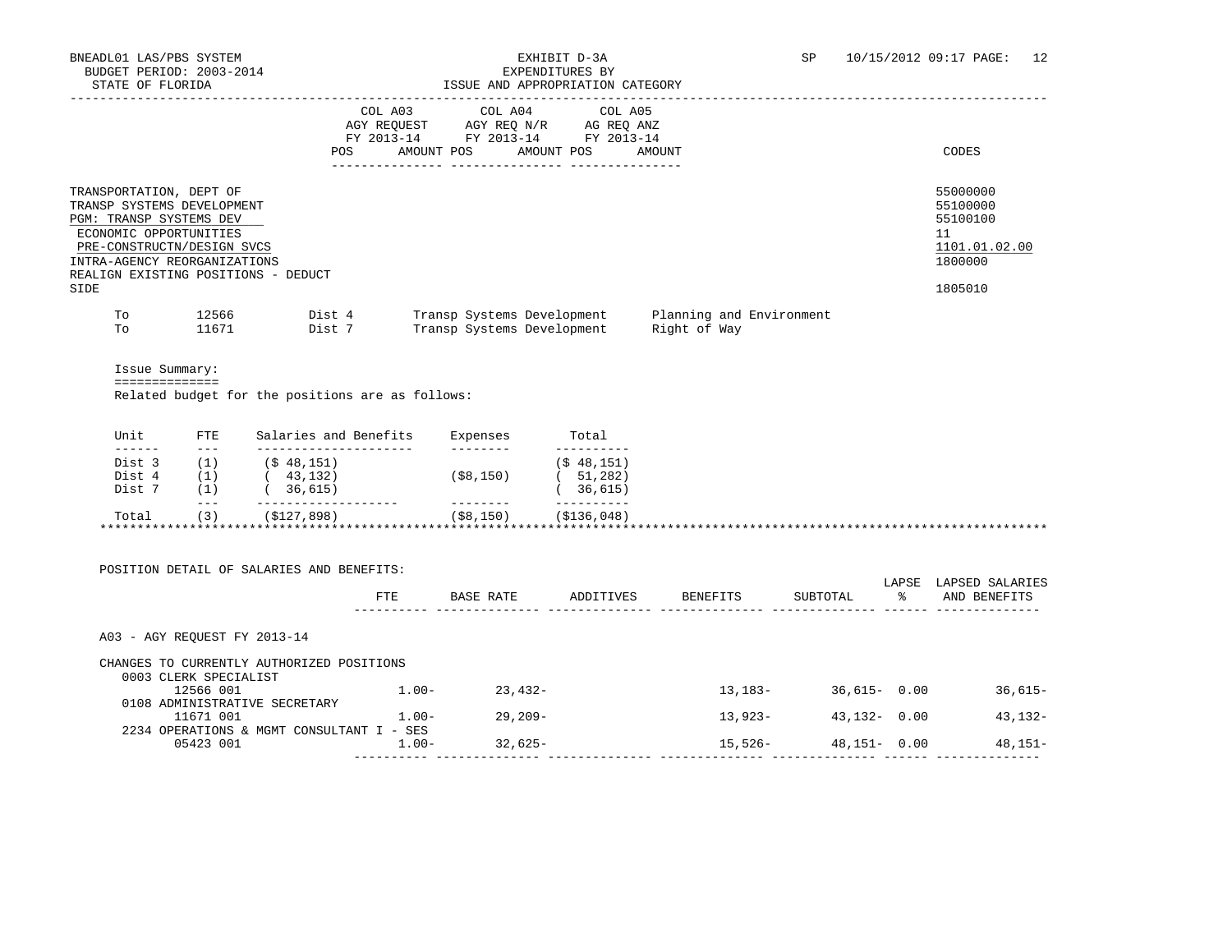| BNEADL01 LAS/PBS SYSTEM<br>BUDGET PERIOD: 2003-2014<br>STATE OF FLORIDA<br>----------------                                                                                                                             |                | ISSUE AND APPROPRIATION CATEGORY                                                                                  | EXHIBIT D-3A<br>EXPENDITURES BY |          | SP                   | 10/15/2012 09:17 PAGE: 13                                                     |
|-------------------------------------------------------------------------------------------------------------------------------------------------------------------------------------------------------------------------|----------------|-------------------------------------------------------------------------------------------------------------------|---------------------------------|----------|----------------------|-------------------------------------------------------------------------------|
|                                                                                                                                                                                                                         | COL A03<br>POS | COL A04<br>AGY REQUEST AGY REQ N/R AG REQ ANZ<br>FY 2013-14 FY 2013-14 FY 2013-14<br>AMOUNT POS AMOUNT POS AMOUNT | COL A05                         |          |                      | CODES                                                                         |
| TRANSPORTATION, DEPT OF<br>TRANSP SYSTEMS DEVELOPMENT<br>PGM: TRANSP SYSTEMS DEV<br>ECONOMIC OPPORTUNITIES<br>PRE-CONSTRUCTN/DESIGN SVCS<br>INTRA-AGENCY REORGANIZATIONS<br>REALIGN EXISTING POSITIONS - DEDUCT<br>SIDE |                |                                                                                                                   |                                 |          |                      | 55000000<br>55100000<br>55100100<br>11<br>1101.01.02.00<br>1800000<br>1805010 |
| POSITION DETAIL OF SALARIES AND BENEFITS:                                                                                                                                                                               |                |                                                                                                                   |                                 |          |                      | LAPSE LAPSED SALARIES                                                         |
|                                                                                                                                                                                                                         |                | FTE BASE RATE ADDITIVES                                                                                           |                                 | BENEFITS | SUBTOTAL             | % AND BENEFITS                                                                |
| A03 - AGY REOUEST FY 2013-14                                                                                                                                                                                            |                |                                                                                                                   |                                 |          |                      |                                                                               |
| CHANGES TO CURRENTLY AUTHORIZED POSITIONS                                                                                                                                                                               |                |                                                                                                                   |                                 |          |                      |                                                                               |
| TOTALS FOR ISSUE BY FUND<br>2540 ST TRANSPORT (PRIMARY) TF                                                                                                                                                              |                |                                                                                                                   |                                 |          |                      | 127,898-                                                                      |
|                                                                                                                                                                                                                         | $3.00 -$       | 85,266-                                                                                                           |                                 |          | $42,632 - 127,898 -$ | ______________<br>127,898-<br>==============                                  |
|                                                                                                                                                                                                                         |                |                                                                                                                   |                                 |          |                      |                                                                               |
| REALIGN EXISTING POSITIONS - ADD                                                                                                                                                                                        |                |                                                                                                                   |                                 |          |                      |                                                                               |
| SIDE<br>SALARY RATE<br>SALARY RATE 415,291                                                                                                                                                                              |                |                                                                                                                   |                                 |          |                      | 1805020<br>000000                                                             |
|                                                                                                                                                                                                                         |                |                                                                                                                   |                                 |          |                      |                                                                               |
| SALARIES AND BENEFITS                                                                                                                                                                                                   | 12.00          |                                                                                                                   |                                 |          |                      | 010000                                                                        |
| ST TRANSPORT (PRIMARY) TF -STATE                                                                                                                                                                                        | 593,016        |                                                                                                                   |                                 |          |                      | 2540 1                                                                        |
| <b>EXPENSES</b>                                                                                                                                                                                                         |                |                                                                                                                   |                                 |          |                      | 040000                                                                        |
| ST TRANSPORT (PRIMARY) TF -STATE 8,150                                                                                                                                                                                  |                |                                                                                                                   |                                 |          |                      | 2540 1                                                                        |
| TOTAL: REALIGN EXISTING POSITIONS - ADD<br>SIDE                                                                                                                                                                         |                |                                                                                                                   |                                 |          |                      | 1805020                                                                       |
| TOTAL POSITIONS 12.00<br>TOTAL ISSUE<br>TOTAL SALARY RATE 415,291                                                                                                                                                       | 601,166        |                                                                                                                   |                                 |          |                      |                                                                               |

=============== =============== ===============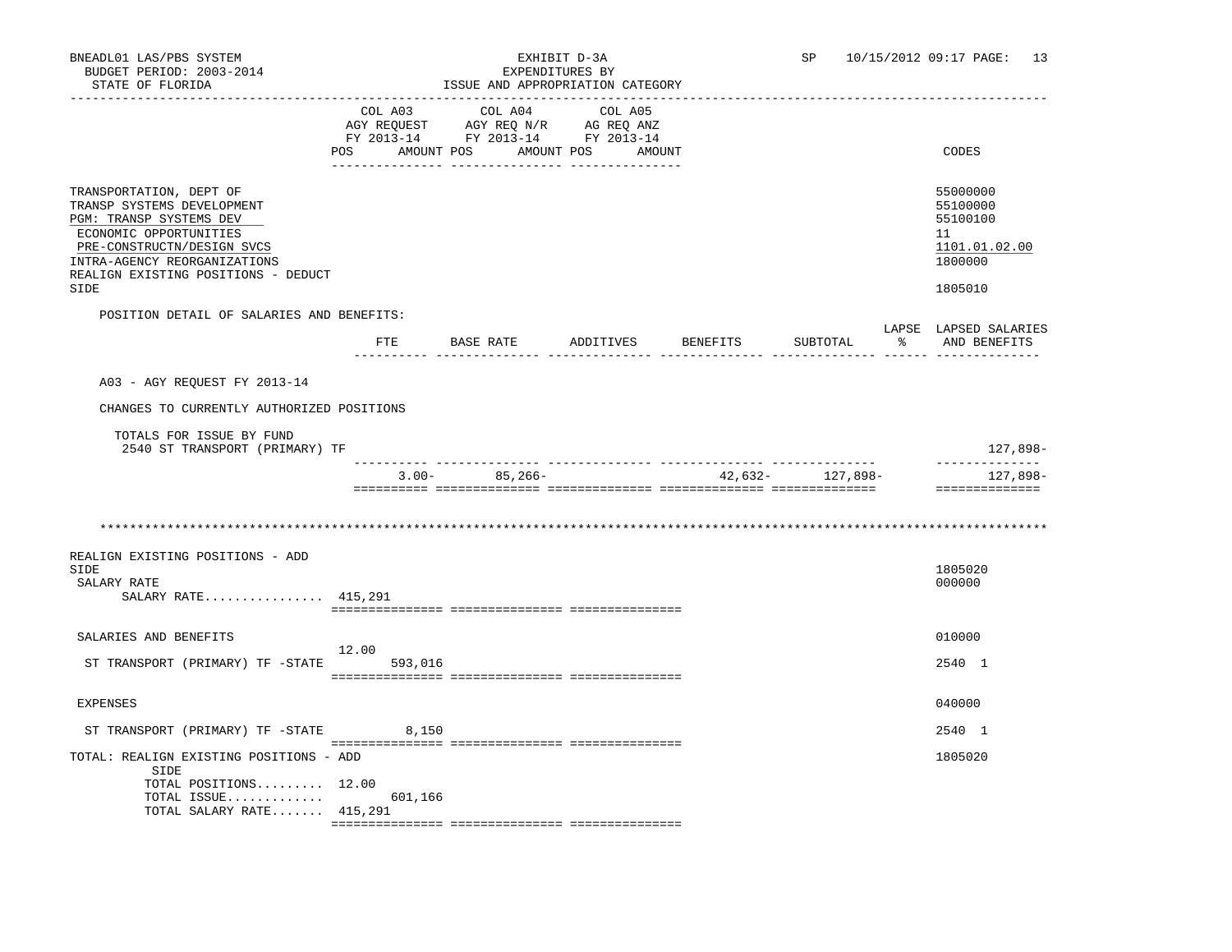### ISSUE AND APPROPRIATION CATEGORY

|                                                                                                                                                                                                                      | COL A03<br>AGY REOUEST<br>FY 2013-14<br>AMOUNT POS<br><b>POS</b> | COL A04<br>AGY REO N/R<br>FY 2013-14<br>AMOUNT POS | COL A05<br>AG REO ANZ<br>FY 2013-14<br>AMOUNT | CODES                                                                         |
|----------------------------------------------------------------------------------------------------------------------------------------------------------------------------------------------------------------------|------------------------------------------------------------------|----------------------------------------------------|-----------------------------------------------|-------------------------------------------------------------------------------|
| TRANSPORTATION, DEPT OF<br>TRANSP SYSTEMS DEVELOPMENT<br>PGM: TRANSP SYSTEMS DEV<br>ECONOMIC OPPORTUNITIES<br>PRE-CONSTRUCTN/DESIGN SVCS<br>INTRA-AGENCY REORGANIZATIONS<br>REALIGN EXISTING POSITIONS - ADD<br>SIDE |                                                                  |                                                    |                                               | 55000000<br>55100000<br>55100100<br>11<br>1101.01.02.00<br>1800000<br>1805020 |
|                                                                                                                                                                                                                      |                                                                  |                                                    |                                               |                                                                               |

 AGENCY ISSUE NARRATIVE: 2013-2014 BUDGET YEAR NARRATIVE: IT COMPONENT? NO Fund Source: 100% State ============

 LRPP Reference: Goal #3: Organizational excellence by promoting and encouraging continuous improvement. ===============

Florida Strategic Plan for Economic Development - Strategy #3:

 ============================================================== Connect Economic Development, talent, infrastructure, partnerships and other resources within and across regions to build Florida as a globally competitive megaregion.

Description:

============

 This issue requests the transfer of twelve positions and related budget in Districts Four and Seven to functionally align the positions with the program areas they support in the organizational structure.

 Justification: ============== District Four

-------------

 In District Four, this transfer will move one position (#00470) and related budget from the Right of Way program component to the Pre-Construction/Design program component in the Transportation Systems Development budget entity. This position will be responsible for reviewing, analyzing and processing invoices for local agency funded projects; maintaining the Electronic Document Management System (EDMS) and the Local Agency Program Information Tool (LAPIT) which includes compiling, scanning, storing and retrieving contracts, preliminary cost estimates and certified copies of project design plans and surveys; and maintaining and managing the storage, retrieval and disposal of offsite storage records.

District Seven

--------------

 In District Seven, this transfer will move five positions (#00073, #00141, #11704, #11784, #12704) and related budget from the Right of Way program component; three positions (#01820, #01896, #08365) and related budget from the Public Transportation program component; and three positions (#01897, #03188, #11674) and related budget from the Planning and Environment program component to the Pre-Construction/Design program component in the Transportation Systems Development budget entity.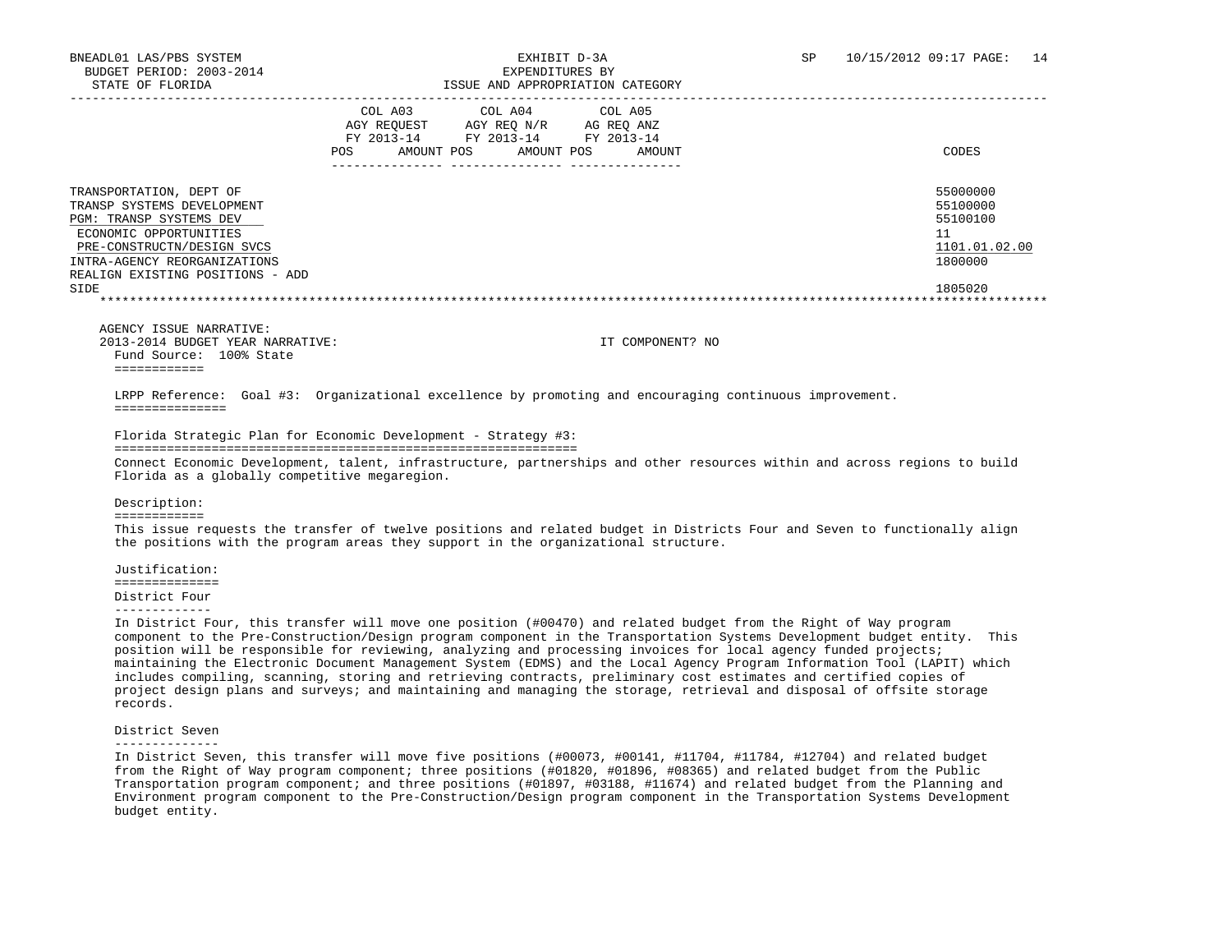| STATE OF FLORIDA                                                                                                                                                         | ISSUE AND APPROPRIATION CATEGORY                                                                                                                        |                                                                    |
|--------------------------------------------------------------------------------------------------------------------------------------------------------------------------|---------------------------------------------------------------------------------------------------------------------------------------------------------|--------------------------------------------------------------------|
|                                                                                                                                                                          | COL A03 COL A04 COL A05<br>AGY REOUEST<br>AGY REO N/R<br>AG REO ANZ<br>FY 2013-14<br>FY 2013-14 FY 2013-14<br>AMOUNT POS<br>AMOUNT POS<br>POS<br>AMOUNT | CODES                                                              |
| TRANSPORTATION, DEPT OF<br>TRANSP SYSTEMS DEVELOPMENT<br>PGM: TRANSP SYSTEMS DEV<br>ECONOMIC OPPORTUNITIES<br>PRE-CONSTRUCTN/DESIGN SVCS<br>INTRA-AGENCY REORGANIZATIONS |                                                                                                                                                         | 55000000<br>55100000<br>55100100<br>11<br>1101.01.02.00<br>1800000 |
| REALIGN EXISTING POSITIONS - ADD<br>SIDE                                                                                                                                 |                                                                                                                                                         | 1805020                                                            |

 Position #00073 will be responsible for responding to public records requests for Intermodal Systems Development and performing general clerical duties, such as: file maintenance; receptionist and scheduling meetings. Position #00141 will perform executive secretarial duties for the District Director. Position #11704 will be responsible for performing general clerical duties within the District Design Office, serve as the unit training coordinator and be responsible for inputting and retrieving data from EDMS. Position #11784 will be responsible for performing general clerical duties and database administration. Position #12704 will serve as the liaison between the district, legislature and elected officials.

 Position #01820 will be responsible for supervising and coordinating the activities of the Local Agency Program (LAP) certification process and monitoring the Joint Participation Agreements (JPA), Locally Funded Agreements (LFA) and the state legislative grant programs. Position #01896 will be responsible for providing technical support and coordination assistance in roadway, transit, airport, seaport, bicycle, pedestrian, rail and intermodal issues; LAP projects; Discretionary Projects and Programs; the Efficient Transportation Decision Making (ETDM) and assisting in coordinating the Special Transportation Enhancement projects with the Metropolitan Planning Organization (MPO) and local governments. Position #08365 will serve as the personal assistant to the District Intermodal Systems Development Manager and will perform clerical duties, such as: preparing and processing correspondence; scheduling meetings; making travel arrangements; etc. This position will also assist in conducting special project activities, such as: preparation of Public Hearings; MPO meetings and workshops. Position #01897 will be responsible for the implementation and certification for the Local Agency Program (LAP), Locally Funded Agreements (LFA) and Joint Participation Agreements (JPA). Position #03188 will provide assistance in coordinating activities related to the LAP, LFA and JPA. Position #11674 will be responsible for preparing engineering and environmental documents utilizing the Computer Aided Drafting and Design (CADD) for in-house Project Development and Environment (PDE) studies. This position will also be responsible for maintaining and updating the Primavera schedules for all PDE projects and the Geographic Information System (GIS) mapping.

#### Calculations:

=============

|        | Class |                                     | Pay  | Position |             |
|--------|-------|-------------------------------------|------|----------|-------------|
| Unit   | Code  | Class Title                         | Plan | Number   | Annual Rate |
|        |       |                                     |      |          |             |
| Dist 4 | 2208  | Records Analyst                     | CS   | 00470    | \$23,490    |
| Dist 7 | 0105  | Secretary Specialist                | CS   | 00073    | \$26,731    |
| Dist 7 | 0108  | Administrative Secretary            | CS   | 00141    | \$29,363    |
| Dist 7 | 0004  | Senior Clerk                        | CS   | 11704    | \$23.657    |
| Dist 7 | 0004  | Senior Clerk                        | CS   | 11784    | \$32.625    |
| Dist 7 | 4449  | Right of Way Supervisor-SES         | SES  | 12704    | \$36.521    |
| Dist 7 | 4703  | Public Transportation Specialist II | SES  | 01820    | \$36,521    |
| Dist 7 | 4702  | Public Transportation Specialist I  | CS   | 01896    | \$43,978    |
| Dist 7 | 0108  | Administrative Secretary            | CS   | 08365    | \$30.093    |
|        |       |                                     |      |          |             |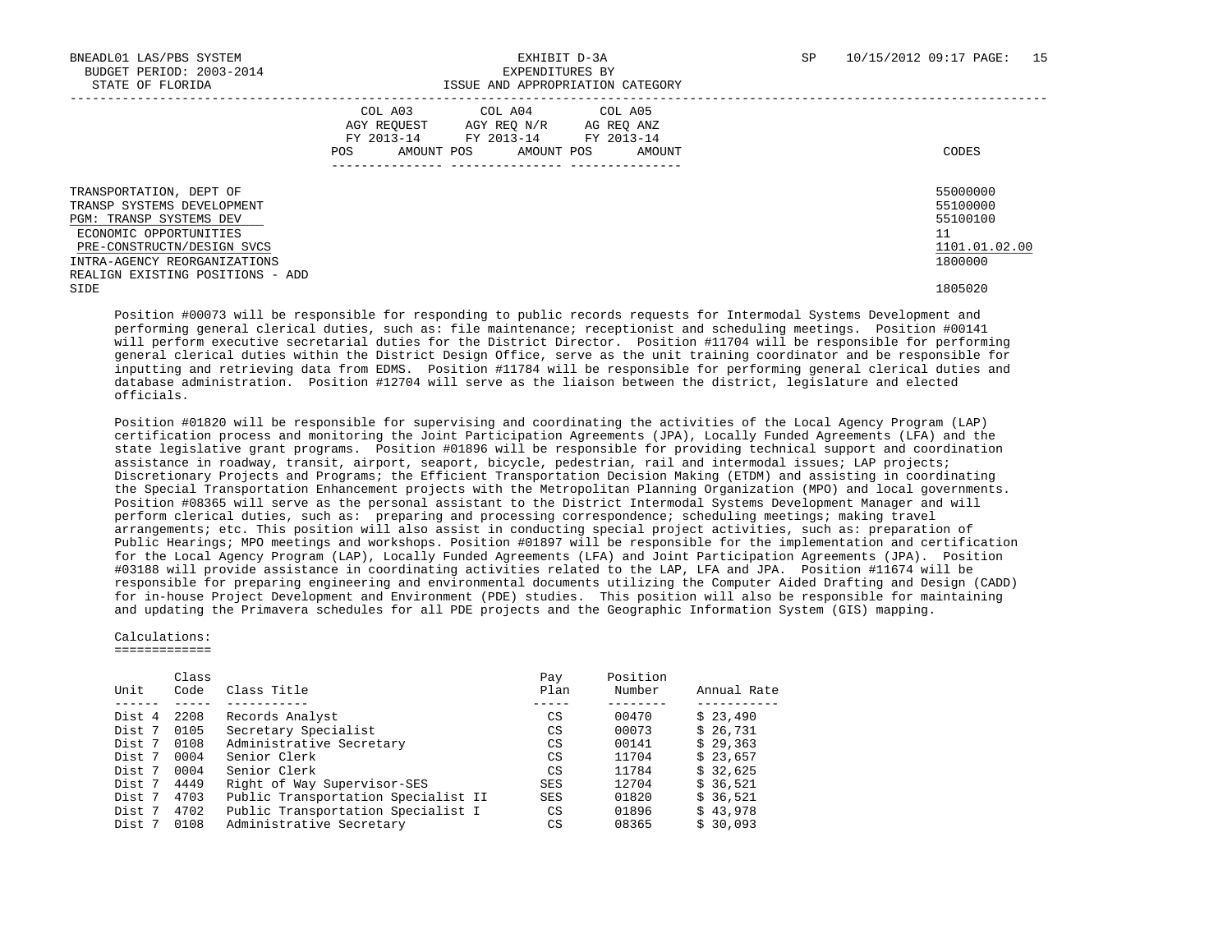|                                                                              |                                                                                                                              | POS                           | COL A03<br>AMOUNT POS | COL A04 COL A05<br>AMOUNT POS                            | AMOUNT                            |                                                      | CODES                                                                         |
|------------------------------------------------------------------------------|------------------------------------------------------------------------------------------------------------------------------|-------------------------------|-----------------------|----------------------------------------------------------|-----------------------------------|------------------------------------------------------|-------------------------------------------------------------------------------|
| TRANSPORTATION, DEPT OF<br>PGM: TRANSP SYSTEMS DEV<br>ECONOMIC OPPORTUNITIES | TRANSP SYSTEMS DEVELOPMENT<br>PRE-CONSTRUCTN/DESIGN SVCS<br>INTRA-AGENCY REORGANIZATIONS<br>REALIGN EXISTING POSITIONS - ADD |                               |                       |                                                          |                                   |                                                      | 55000000<br>55100000<br>55100100<br>11<br>1101.01.02.00<br>1800000<br>1805020 |
|                                                                              |                                                                                                                              |                               |                       |                                                          |                                   |                                                      |                                                                               |
| Dist 7<br>Dist 7 4612                                                        | Dist 7 4702 Public Transportation Specialist I<br>2309<br>Planner I                                                          | Engineering Technician IV     |                       | CS<br>CS<br>CS                                           | 01897<br>03188<br>11674           | \$50,758<br>\$40,708<br>\$40,366                     |                                                                               |
| To/From                                                                      | Position #                                                                                                                   | Dist/Unit                     | Budget Entity         |                                                          | Program Component                 |                                                      |                                                                               |
| --------<br>From                                                             | $- - - - - - - - - -$<br>00470                                                                                               | $- - - - - - - - -$<br>Dist 4 | ______________        | Transp Systems Development                               | _________________<br>Right of Way |                                                      |                                                                               |
| From                                                                         | 00073                                                                                                                        | Dist 7                        |                       | Transp Systems Development                               | Right of Way                      |                                                      |                                                                               |
| From                                                                         | 00141                                                                                                                        | Dist 7                        |                       | Transp Systems Development                               | Right of Way                      |                                                      |                                                                               |
| From                                                                         | 11704                                                                                                                        | Dist 7                        |                       | Transp Systems Development                               | Right of Way                      |                                                      |                                                                               |
| From                                                                         | 11784                                                                                                                        | Dist 7                        |                       | Transp Systems Development                               | Right of Way                      |                                                      |                                                                               |
| From                                                                         | 12704                                                                                                                        | Dist 7                        |                       | Transp Systems Development                               | Right of Way                      |                                                      |                                                                               |
| From                                                                         | 01820                                                                                                                        | Dist 7                        |                       | Transp Systems Development                               |                                   | Public Transportation                                |                                                                               |
| From                                                                         | 01896                                                                                                                        | Dist 7                        |                       | Transp Systems Development                               |                                   | Public Transportation                                |                                                                               |
| From                                                                         | 08365                                                                                                                        | Dist 7                        |                       | Transp Systems Development                               |                                   | Public Transportation                                |                                                                               |
| From                                                                         | 01897                                                                                                                        | Dist 7                        |                       | Transp Systems Development                               |                                   | Planning and Environment                             |                                                                               |
| From                                                                         | 03188<br>11674                                                                                                               | Dist 7                        |                       | Transp Systems Development<br>Transp Systems Development |                                   | Planning and Environment<br>Planning and Environment |                                                                               |

| Unit             | <b>FTE</b> | Salaries and Benefits | Expenses | Total     |  |  |  |
|------------------|------------|-----------------------|----------|-----------|--|--|--|
| ------<br>Dist 4 | ___        | 36,680                | \$8,150  | 44,830    |  |  |  |
| Dist 7           |            | 556,336               |          | 556,336   |  |  |  |
|                  | $- - -$    |                       |          |           |  |  |  |
| Total            | 12         | \$593.016             | \$8,150  | \$601.166 |  |  |  |
|                  |            |                       |          |           |  |  |  |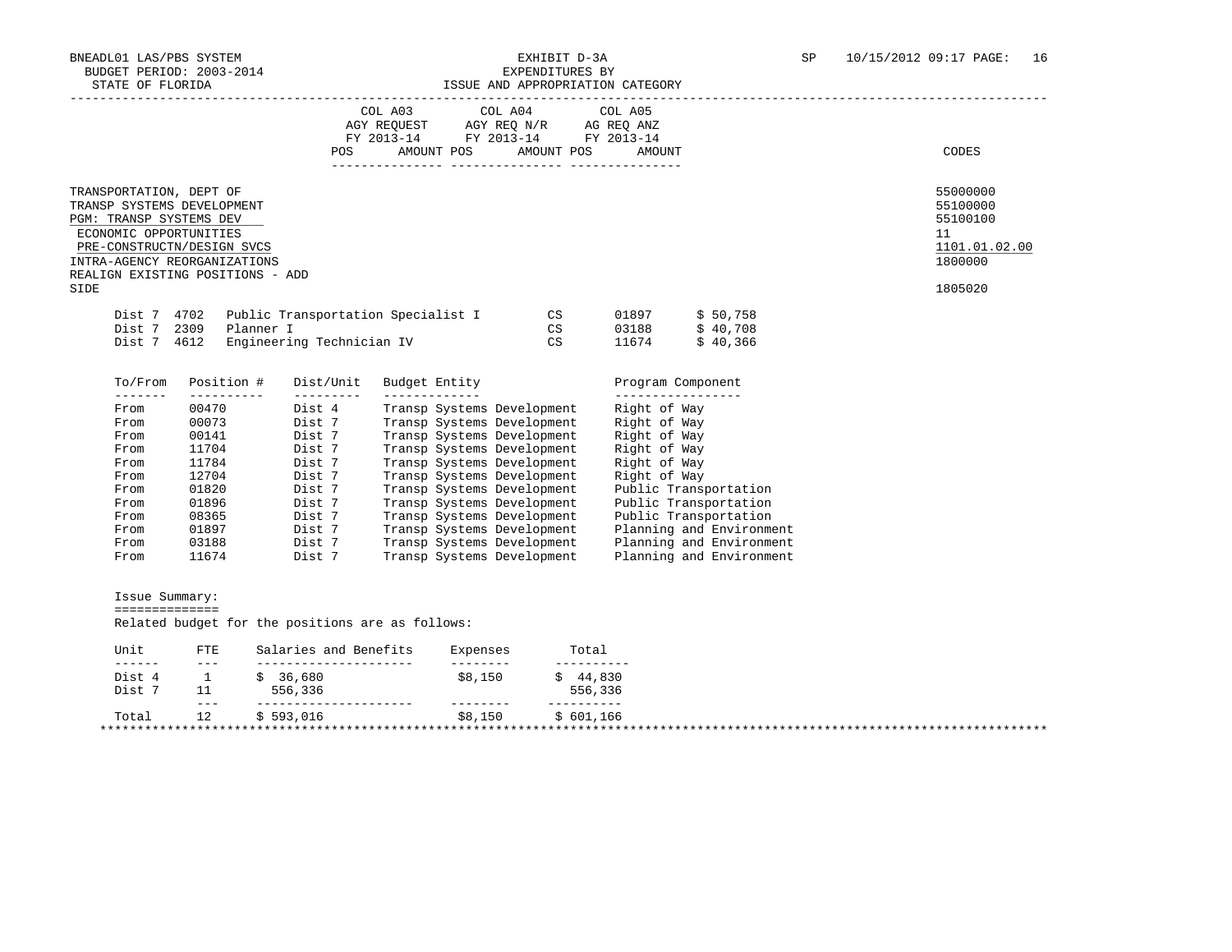|                                                                                                                                                                                                                      | COL A03<br>AGY REQUEST AGY REQ N/R AG REQ ANZ<br>FY 2013-14 FY 2013-14 FY 2013-14 | COL A04     | COL A05                          |        |                      |               |                                                                               |
|----------------------------------------------------------------------------------------------------------------------------------------------------------------------------------------------------------------------|-----------------------------------------------------------------------------------|-------------|----------------------------------|--------|----------------------|---------------|-------------------------------------------------------------------------------|
|                                                                                                                                                                                                                      | POS AMOUNT POS                                                                    |             | AMOUNT POS<br>AMOUNT             |        |                      |               | CODES                                                                         |
| TRANSPORTATION, DEPT OF<br>TRANSP SYSTEMS DEVELOPMENT<br>PGM: TRANSP SYSTEMS DEV<br>ECONOMIC OPPORTUNITIES<br>PRE-CONSTRUCTN/DESIGN SVCS<br>INTRA-AGENCY REORGANIZATIONS<br>REALIGN EXISTING POSITIONS - ADD<br>SIDE |                                                                                   |             |                                  |        |                      |               | 55000000<br>55100000<br>55100100<br>11<br>1101.01.02.00<br>1800000<br>1805020 |
| POSITION DETAIL OF SALARIES AND BENEFITS:                                                                                                                                                                            |                                                                                   |             |                                  |        |                      |               | LAPSE LAPSED SALARIES                                                         |
|                                                                                                                                                                                                                      |                                                                                   |             | FTE BASE RATE ADDITIVES BENEFITS |        | SUBTOTAL             | $\frac{1}{6}$ | AND BENEFITS                                                                  |
| A03 - AGY REQUEST FY 2013-14                                                                                                                                                                                         |                                                                                   |             |                                  |        |                      |               |                                                                               |
| CHANGES TO CURRENTLY AUTHORIZED POSITIONS                                                                                                                                                                            |                                                                                   |             |                                  |        |                      |               |                                                                               |
| 0004 SENIOR CLERK                                                                                                                                                                                                    |                                                                                   |             |                                  |        |                      |               |                                                                               |
| 11704 001                                                                                                                                                                                                            | 1.00                                                                              | 23,657      |                                  |        | 13, 211 36, 868 0.00 |               | 36,868                                                                        |
| 11784 001                                                                                                                                                                                                            | 1.00                                                                              | 32,625      |                                  | 14,362 |                      | 46,987 0.00   | 46,987                                                                        |
| 0105 SECRETARY SPECIALIST                                                                                                                                                                                            |                                                                                   |             |                                  |        |                      |               |                                                                               |
| 00073 001                                                                                                                                                                                                            |                                                                                   | 1.00 26,731 |                                  | 13,606 | 40,337               | 0.00          | 40,337                                                                        |
| 0108 ADMINISTRATIVE SECRETARY                                                                                                                                                                                        |                                                                                   |             |                                  |        |                      |               |                                                                               |
| 00141 001                                                                                                                                                                                                            | 1.00                                                                              | 29,363      |                                  | 13,943 | 43,306               | 0.00          | 43,306                                                                        |
| 08365 001                                                                                                                                                                                                            | 1.00                                                                              | 30,093      |                                  | 14,037 | 44,130               | 0.00          | 44,130                                                                        |
| 2208 RECORDS ANALYST                                                                                                                                                                                                 |                                                                                   |             |                                  |        |                      |               |                                                                               |
| 00470 001<br>2309 PLANNER I                                                                                                                                                                                          | 1.00                                                                              | 23,490      |                                  | 13,190 | 36,680               | 0.00          | 36,680                                                                        |
| 03188 001                                                                                                                                                                                                            | 1.00                                                                              | 40,708      |                                  | 15,399 | 56,107               | 0.00          | 56,107                                                                        |
| 4612 ENGINEERING TECHNICIAN IV                                                                                                                                                                                       |                                                                                   |             |                                  |        |                      |               |                                                                               |
| 11674 001                                                                                                                                                                                                            | 1.00                                                                              | 40,846      |                                  | 15,417 | 56,263               | 0.00          | 56,263                                                                        |
| 4702 PUBLIC TRANSPORTATION SPECIALIST I                                                                                                                                                                              |                                                                                   |             |                                  |        |                      |               |                                                                               |
| 01896 001                                                                                                                                                                                                            | 1.00                                                                              | 43,978      |                                  | 15,818 | 59,796               | 0.00          | 59,796                                                                        |
| 01897 001                                                                                                                                                                                                            | 1.00                                                                              | 50,758      |                                  | 16,688 | 67,446               | 0.00          | 67,446                                                                        |
| 4449 RIGHT-OF-WAY SUPERVISOR-SES                                                                                                                                                                                     |                                                                                   |             |                                  |        |                      |               |                                                                               |
| 12704 001                                                                                                                                                                                                            |                                                                                   | 1.00 36,521 |                                  | 16,027 | 52,548               | 0.00          | 52,548                                                                        |
| 4703 PUBLIC TRANSPORTATION SPECIALIST II-SES                                                                                                                                                                         |                                                                                   |             |                                  |        |                      |               |                                                                               |
| 01820 001                                                                                                                                                                                                            | 1.00                                                                              | 36,521      |                                  | 16,027 |                      | 52,548 0.00   | 52,548                                                                        |
| TOTALS FOR ISSUE BY FUND<br>2540 ST TRANSPORT (PRIMARY) TF                                                                                                                                                           |                                                                                   |             |                                  |        |                      |               | 593,016                                                                       |
|                                                                                                                                                                                                                      |                                                                                   |             |                                  |        |                      |               | ______________                                                                |
|                                                                                                                                                                                                                      |                                                                                   |             |                                  |        |                      |               |                                                                               |

\*\*\*\*\*\*\*\*\*\*\*\*\*\*\*\*\*\*\*\*\*\*\*\*\*\*\*\*\*\*\*\*\*\*\*\*\*\*\*\*\*\*\*\*\*\*\*\*\*\*\*\*\*\*\*\*\*\*\*\*\*\*\*\*\*\*\*\*\*\*\*\*\*\*\*\*\*\*\*\*\*\*\*\*\*\*\*\*\*\*\*\*\*\*\*\*\*\*\*\*\*\*\*\*\*\*\*\*\*\*\*\*\*\*\*\*\*\*\*\*\*\*\*\*\*\*\*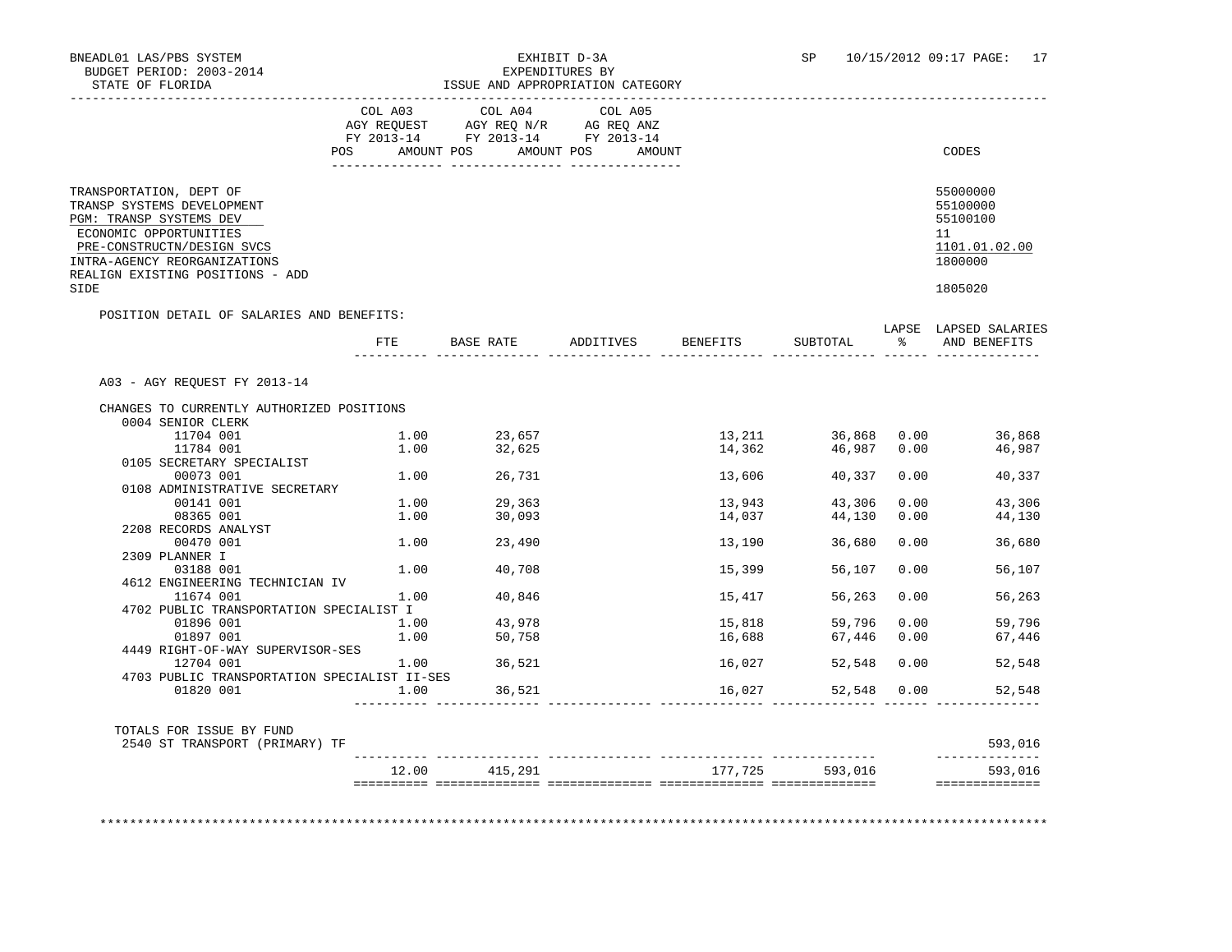## STATE OF FLORIDA ISSUE OF FLORIDA ISSUE AND APPROPRIATION CATEGORY

| PIAIR OR FLOKIDA                                                                                                                                                                                               |                                                                                                                                  | ISSUE AND APPROPRIAIION CAIEGORY |                                                                                                                      |                                                                    |
|----------------------------------------------------------------------------------------------------------------------------------------------------------------------------------------------------------------|----------------------------------------------------------------------------------------------------------------------------------|----------------------------------|----------------------------------------------------------------------------------------------------------------------|--------------------------------------------------------------------|
|                                                                                                                                                                                                                | COL A03 COL A04<br>AGY REQUEST AGY REQ N/R AG REQ ANZ<br>FY 2013-14 FY 2013-14 FY 2013-14<br>AMOUNT POS AMOUNT POS AMOUNT<br>POS | COL A05                          |                                                                                                                      | CODES                                                              |
| TRANSPORTATION, DEPT OF<br>TRANSP SYSTEMS DEVELOPMENT<br>PGM: TRANSP SYSTEMS DEV<br>ECONOMIC OPPORTUNITIES<br>PRE-CONSTRUCTN/DESIGN SVCS<br>INTRA-AGENCY REORGANIZATIONS<br>REALIGN EXISTING POSITIONS BETWEEN |                                                                                                                                  |                                  |                                                                                                                      | 55000000<br>55100000<br>55100100<br>11<br>1101.01.02.00<br>1800000 |
| BUDGET ENTITIES - ADD SIDE<br>SALARY RATE<br>SALARY RATE 403,442                                                                                                                                               |                                                                                                                                  |                                  |                                                                                                                      | 1805040<br>000000                                                  |
|                                                                                                                                                                                                                |                                                                                                                                  |                                  |                                                                                                                      |                                                                    |
| SALARIES AND BENEFITS                                                                                                                                                                                          | 8.00                                                                                                                             |                                  |                                                                                                                      | 010000                                                             |
| ST TRANSPORT (PRIMARY) TF -STATE                                                                                                                                                                               | 538,961                                                                                                                          |                                  |                                                                                                                      | 2540 1                                                             |
| EXPENSES                                                                                                                                                                                                       |                                                                                                                                  |                                  |                                                                                                                      | 040000                                                             |
| ST TRANSPORT (PRIMARY) TF -STATE                                                                                                                                                                               | 3,052                                                                                                                            |                                  |                                                                                                                      | 2540 1                                                             |
| TOTAL: REALIGN EXISTING POSITIONS BETWEEN<br>BUDGET ENTITIES - ADD SIDE<br>TOTAL POSITIONS 8.00<br>TOTAL ISSUE<br>TOTAL SALARY RATE $403,442$                                                                  | 542,013                                                                                                                          |                                  |                                                                                                                      | 1805040                                                            |
|                                                                                                                                                                                                                |                                                                                                                                  |                                  |                                                                                                                      |                                                                    |
| AGENCY ISSUE NARRATIVE:<br>2013-2014 BUDGET YEAR NARRATIVE:<br>Fund Source: 100% State<br>============                                                                                                         |                                                                                                                                  |                                  | IT COMPONENT? NO                                                                                                     |                                                                    |
| ===============                                                                                                                                                                                                |                                                                                                                                  |                                  | LRPP Reference: Goal #3: Organizational excellence by promoting and encouraging continuous improvement.              |                                                                    |
| Florida Strategic Plan for Economic Development - Strategy #19:                                                                                                                                                |                                                                                                                                  |                                  |                                                                                                                      |                                                                    |
| businesses.                                                                                                                                                                                                    |                                                                                                                                  |                                  | Ensure state, regional and local agencies provide collaborative, seamless, consistent and timely customer service to |                                                                    |
| Description:<br>============                                                                                                                                                                                   |                                                                                                                                  |                                  |                                                                                                                      |                                                                    |

 This issue requests the transfer of eight positions and related budget in Central Office (four of the positions will be transferred to Districts Two, Three, Six and Seven) to functionally align the positions with the program areas they support in the organizational structure.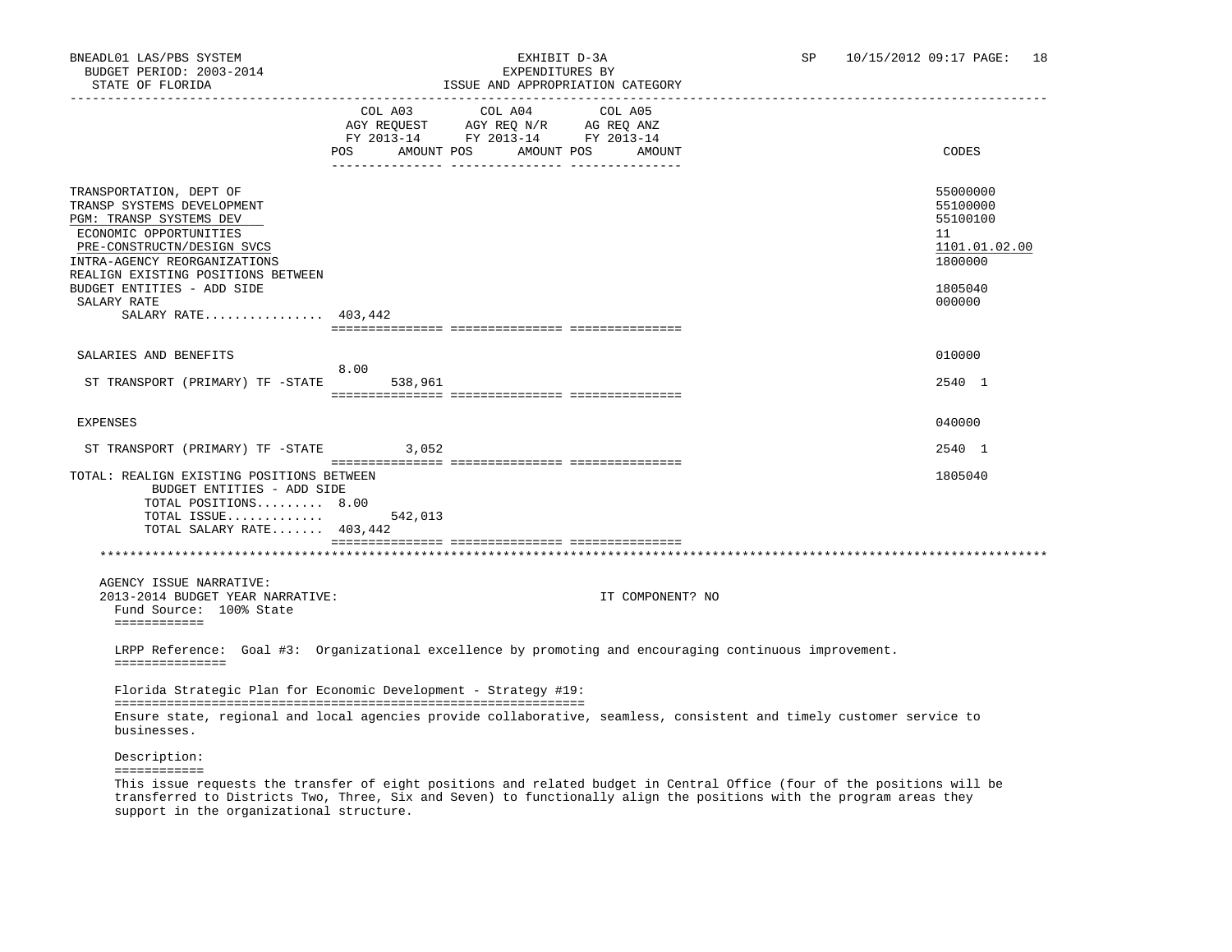|                                                                                                                                                                                                                                              | COL A03<br>AGY REOUEST<br>AMOUNT POS<br>POS | COL A04 COL A05<br>AGY REO N/R<br>FY 2013-14 FY 2013-14 FY 2013-14<br>AMOUNT POS | AG REO ANZ<br>AMOUNT | CODES                                                                         |
|----------------------------------------------------------------------------------------------------------------------------------------------------------------------------------------------------------------------------------------------|---------------------------------------------|----------------------------------------------------------------------------------|----------------------|-------------------------------------------------------------------------------|
| TRANSPORTATION, DEPT OF<br>TRANSP SYSTEMS DEVELOPMENT<br>PGM: TRANSP SYSTEMS DEV<br>ECONOMIC OPPORTUNITIES<br>PRE-CONSTRUCTN/DESIGN SVCS<br>INTRA-AGENCY REORGANIZATIONS<br>REALIGN EXISTING POSITIONS BETWEEN<br>BUDGET ENTITIES - ADD SIDE |                                             |                                                                                  |                      | 55000000<br>55100000<br>55100100<br>11<br>1101.01.02.00<br>1800000<br>1805040 |
| $T_{11}a + \frac{1}{2}f + \frac{1}{2}a + \frac{1}{2}a + \frac{1}{2}a$                                                                                                                                                                        |                                             |                                                                                  |                      |                                                                               |

 Justification: ============== Central Office --------------

 In Central Office, this transfer will move four positions (#08878, #09746, #09796 and #11994) and related budget from the Highway Operations budget entity, Operations and Maintenance program component to the Transportation Systems Development budget entity, Pre-Construction/Design program component. Position #08878 will be responsible for reviewing plans, specifications, and preliminary estimates of projects scheduled for advertisement to determine the percentages of work in the various categories to establish the required prequalification work-class for the prime contractor. This position will also monitor and perform analyses to detect bid rigging. Position #09746 will be responsible for performing detail analysis of contract bids in order to detect possible contract collusion as well as preparing written reports of the analysis methodology and results. Position #09796 will be responsible for developing, implementing and maintaining specifications to perform maintenance activities. Position #11994 will be responsible for monitoring bid information for an assigned market area of the state using the computerized antitrust detection software of the Bid Analysis and Management Systems (BAMS).

 In addition this transfer will move four positions (#09589, #10296, #10320 and #10340) and related budget from the Information Technology budget entity and program component to Districts Two, Three, Six and Seven in the Transportation Systems Development budget entity, Pre-Construction/Design program component. These positions will be responsible for deployment of the Computer-Aided Drafting and Design (CADD) system software within their respective district as well as the coordination of training for CADD users. Each position will report directly to the District Roadway Design Engineer within their respective district.

 Calculations: =============

| Unit   | Class<br>Code | Class Title                             | Pay<br>Plan | Position<br>Number | Annual Rate |
|--------|---------------|-----------------------------------------|-------------|--------------------|-------------|
| Dist 2 | 2124          | Senior Network Systems Analyst          | CS          | 10340              | \$48,364    |
| Dist 3 | 2050          | Distributed Computer Systems Specialist | CS          | 10296              | 48,364      |
| Dist 6 | 2133          | Data Processing Manager<br>SES          | <b>SES</b>  | 10320              | 48,364      |
| Dist 7 | 2052          | Distributed Computer Systems Analyst    | CS          | 09589              | 48,364      |
| C. O.  | 4633          | Engineering Specialist III              | CS          | 08878              | 41,079      |
| C. O.  | 2107          | Systems Project Analyst                 | CS          | 09746              | 36,139      |
| C. O.  | 4635          | Engineering Specialist IV               | CS          | 09796              | 64,901      |
| C. O.  | 4648          | Engineering Specialist Supy III - SES   | <b>SES</b>  | 11994              | 67,867      |

To/From Position # Dist/Unit Budget Entity Program Component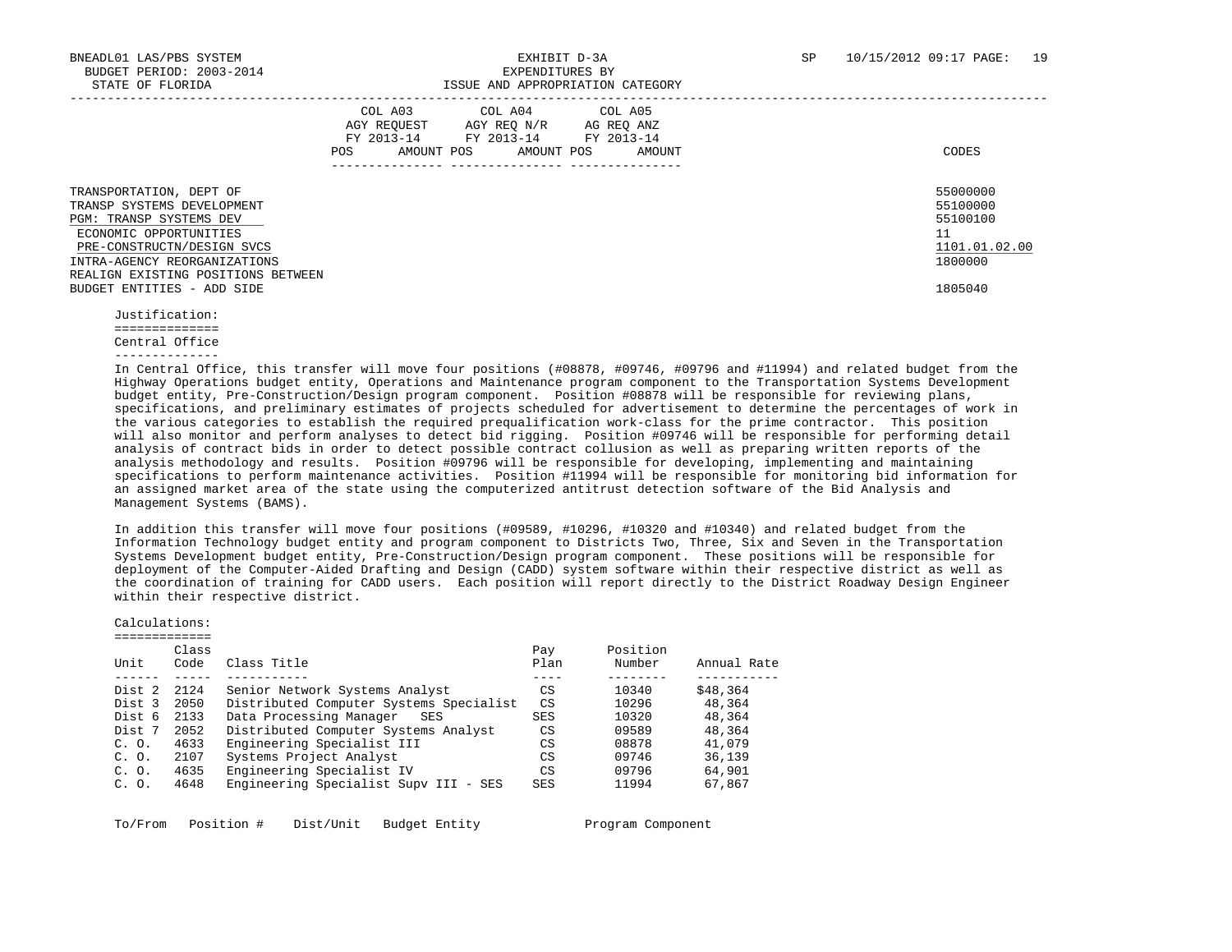# ISSUE AND APPROPRIATION CATEGORY

|                                                                                                                                                                                                                                              |                               | POS                               | COL A03 COL A04 COL A05<br>AGY REQUEST AGY REQ N/R AG REQ ANZ<br>FY 2013-14 FY 2013-14 FY 2013-14<br>AMOUNT POS |                    | AMOUNT POS | AMOUNT                     | CODES                                                                         |
|----------------------------------------------------------------------------------------------------------------------------------------------------------------------------------------------------------------------------------------------|-------------------------------|-----------------------------------|-----------------------------------------------------------------------------------------------------------------|--------------------|------------|----------------------------|-------------------------------------------------------------------------------|
| TRANSPORTATION, DEPT OF<br>TRANSP SYSTEMS DEVELOPMENT<br>PGM: TRANSP SYSTEMS DEV<br>ECONOMIC OPPORTUNITIES<br>PRE-CONSTRUCTN/DESIGN SVCS<br>INTRA-AGENCY REORGANIZATIONS<br>REALIGN EXISTING POSITIONS BETWEEN<br>BUDGET ENTITIES - ADD SIDE |                               |                                   |                                                                                                                 |                    |            |                            | 55000000<br>55100000<br>55100100<br>11<br>1101.01.02.00<br>1800000<br>1805040 |
|                                                                                                                                                                                                                                              |                               |                                   |                                                                                                                 |                    |            |                            |                                                                               |
| From                                                                                                                                                                                                                                         | -----------<br>08878          | ---------<br>C. O.                | Highway Operations                                                                                              |                    |            | Operations and Maintenance |                                                                               |
| From                                                                                                                                                                                                                                         | 09746                         | C. O.                             | Highway Operations                                                                                              |                    |            | Operations and Maintenance |                                                                               |
| From                                                                                                                                                                                                                                         | 09796                         | C. O.                             | Highway Operations                                                                                              |                    |            | Operations and Maintenance |                                                                               |
| From                                                                                                                                                                                                                                         | 11994                         | C. O.                             | Highway Operations                                                                                              |                    |            | Operations and Maintenance |                                                                               |
| From                                                                                                                                                                                                                                         | 09589                         | C. O.                             | Information Technology                                                                                          |                    |            | Information Technology     |                                                                               |
| From                                                                                                                                                                                                                                         | 10296                         | C. O.                             | Information Technology                                                                                          |                    |            | Information Technology     |                                                                               |
| From                                                                                                                                                                                                                                         | 10320                         | C. O.                             | Information Technology                                                                                          |                    |            | Information Technology     |                                                                               |
| From                                                                                                                                                                                                                                         | 10340                         | C. O.                             | Information Technology                                                                                          |                    |            | Information Technology     |                                                                               |
| Issue Summary:<br>==============                                                                                                                                                                                                             |                               |                                   |                                                                                                                 |                    |            |                            |                                                                               |
|                                                                                                                                                                                                                                              |                               |                                   | Related budget for the positions are as follows:                                                                |                    |            |                            |                                                                               |
| Unit                                                                                                                                                                                                                                         | <b>FTE</b>                    | Salaries and Benefits             |                                                                                                                 | Expenses           | Total      |                            |                                                                               |
| -------<br>Dist 2                                                                                                                                                                                                                            | $\frac{1}{2}$<br>$\mathbf{1}$ | ---------------------<br>\$64,745 |                                                                                                                 | ---------<br>\$763 | \$65,508   |                            |                                                                               |

| Dist 3 |         | 64,745    | 763     | 65,508    |  |  |
|--------|---------|-----------|---------|-----------|--|--|
| Dist 6 |         | 65,915    | 763     | 66,678    |  |  |
| Dist 7 |         | 64,745    | 763     | 65,508    |  |  |
| C. O.  |         | 278,811   |         | 278,811   |  |  |
|        | $- - -$ |           |         |           |  |  |
| Total  |         | \$538,947 | \$3,052 | \$542,013 |  |  |
|        |         |           |         |           |  |  |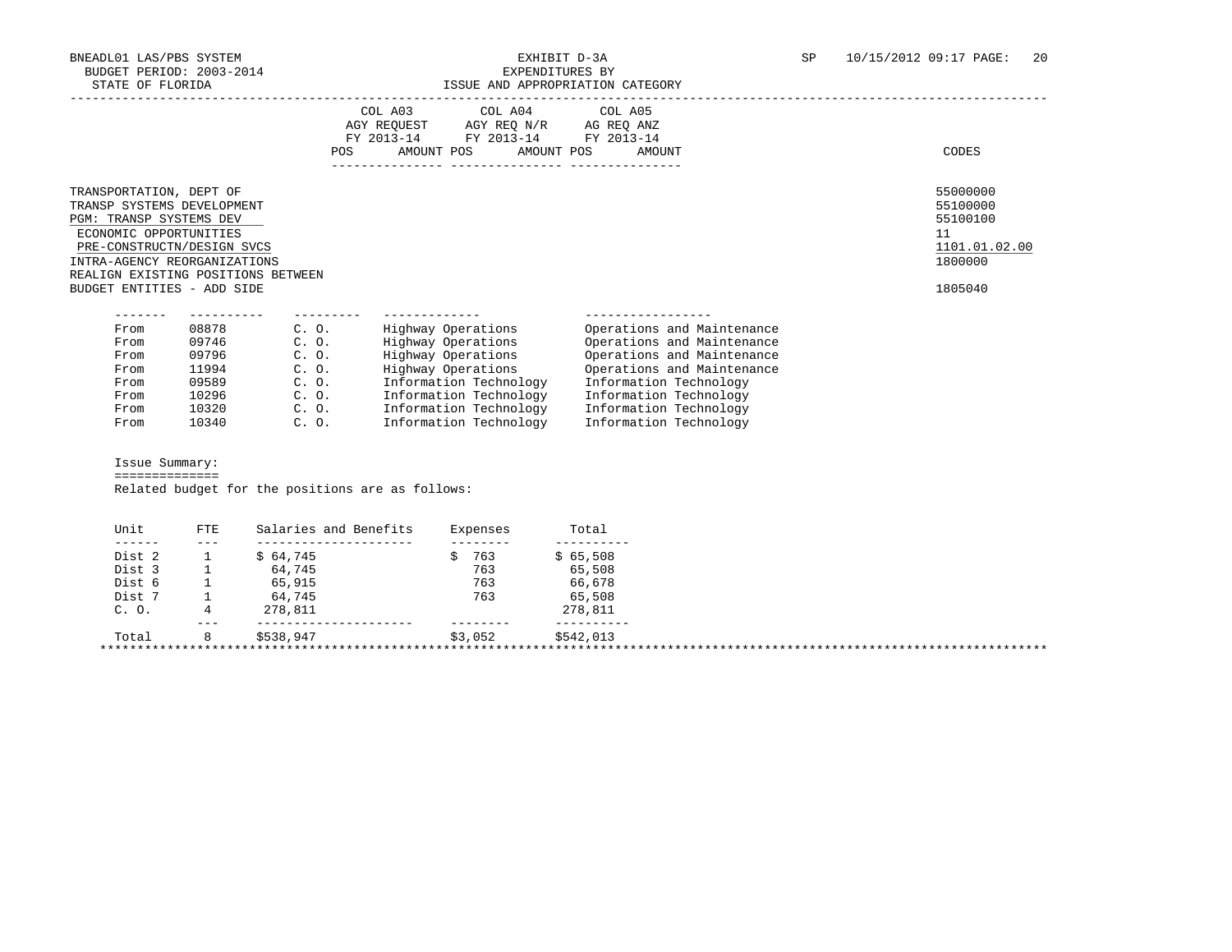|                                                                                                                                                                                                                                              | COL A03<br>POS AMOUNT POS | COL A04<br>AGY REQUEST AGY REQ N/R AG REQ ANZ<br>FY 2013-14 FY 2013-14 FY 2013-14 | COL A05<br>AMOUNT POS AMOUNT |                 |                    |               | CODES                                                                         |
|----------------------------------------------------------------------------------------------------------------------------------------------------------------------------------------------------------------------------------------------|---------------------------|-----------------------------------------------------------------------------------|------------------------------|-----------------|--------------------|---------------|-------------------------------------------------------------------------------|
| TRANSPORTATION, DEPT OF<br>TRANSP SYSTEMS DEVELOPMENT<br>PGM: TRANSP SYSTEMS DEV<br>ECONOMIC OPPORTUNITIES<br>PRE-CONSTRUCTN/DESIGN SVCS<br>INTRA-AGENCY REORGANIZATIONS<br>REALIGN EXISTING POSITIONS BETWEEN<br>BUDGET ENTITIES - ADD SIDE |                           |                                                                                   |                              |                 |                    |               | 55000000<br>55100000<br>55100100<br>11<br>1101.01.02.00<br>1800000<br>1805040 |
| POSITION DETAIL OF SALARIES AND BENEFITS:                                                                                                                                                                                                    |                           |                                                                                   |                              |                 |                    |               |                                                                               |
|                                                                                                                                                                                                                                              | FTE                       |                                                                                   | BASE RATE ADDITIVES          | <b>BENEFITS</b> | SUBTOTAL           | $\frac{1}{2}$ | LAPSE LAPSED SALARIES<br>AND BENEFITS                                         |
| A03 - AGY REOUEST FY 2013-14<br>CHANGES TO CURRENTLY AUTHORIZED POSITIONS                                                                                                                                                                    |                           |                                                                                   |                              |                 |                    |               |                                                                               |
| 2050 DISTRIBUTED COMPUTER SYSTEMS SPECIALIST<br>10296 001                                                                                                                                                                                    | 1.00                      | 48,364                                                                            |                              |                 | 16,381 64,745 0.00 |               | 64,745                                                                        |
| 2052 DISTRIBUTED COMPUTER SYSTEMS ANALYST                                                                                                                                                                                                    |                           |                                                                                   |                              |                 |                    |               |                                                                               |
| 09589 001                                                                                                                                                                                                                                    | 1.00                      | 48,364                                                                            |                              | 16,381          | 64,745 0.00        |               | 64,745                                                                        |
| 2107 SYSTEMS PROJECT ANALYST                                                                                                                                                                                                                 |                           |                                                                                   |                              |                 |                    |               |                                                                               |
| 09746 001                                                                                                                                                                                                                                    | 1.00                      | 36,139                                                                            |                              | 14,813          | 50,952             | 0.00          | 50,952                                                                        |
| 2124 SENIOR NETWORK SYSTEMS ANALYST<br>10340 001                                                                                                                                                                                             | 1.00                      | 48,364                                                                            |                              | 16,381          | 64,745             | 0.00          | 64,745                                                                        |
| 4633 ENGINEERING SPECIALIST III                                                                                                                                                                                                              |                           |                                                                                   |                              |                 |                    |               |                                                                               |
| 08878 001                                                                                                                                                                                                                                    |                           | 1.00 41,079                                                                       |                              | 15,447          | 56,526             | 0.00          | 56,526                                                                        |
| 4635 ENGINEERING SPECIALIST IV                                                                                                                                                                                                               |                           |                                                                                   |                              |                 |                    |               |                                                                               |
| 09796 001                                                                                                                                                                                                                                    | 1.00                      | 64,901                                                                            |                              | 18,503          | 83,404             | 0.00          | 83,404                                                                        |
| 2133 DATA PROCESSING MANAGER - SES                                                                                                                                                                                                           |                           |                                                                                   |                              |                 |                    |               |                                                                               |
| 10320 001                                                                                                                                                                                                                                    | 1.00                      | 48,364                                                                            |                              | 17,551          | 65,915 0.00        |               | 65,915                                                                        |
| 4648 ENGINEERING SPECIALIST SUPV III-SES<br>11994 001                                                                                                                                                                                        | 1.00                      | 67,867                                                                            |                              | 20,062          | 87,929 0.00        |               | 87,929                                                                        |
|                                                                                                                                                                                                                                              |                           |                                                                                   |                              |                 |                    |               |                                                                               |
| TOTALS FOR ISSUE BY FUND<br>2540 ST TRANSPORT (PRIMARY) TF                                                                                                                                                                                   |                           |                                                                                   |                              |                 |                    |               | 538,961                                                                       |
|                                                                                                                                                                                                                                              |                           |                                                                                   |                              |                 |                    |               |                                                                               |

\*\*\*\*\*\*\*\*\*\*\*\*\*\*\*\*\*\*\*\*\*\*\*\*\*\*\*\*\*\*\*\*\*\*\*\*\*\*\*\*\*\*\*\*\*\*\*\*\*\*\*\*\*\*\*\*\*\*\*\*\*\*\*\*\*\*\*\*\*\*\*\*\*\*\*\*\*\*\*\*\*\*\*\*\*\*\*\*\*\*\*\*\*\*\*\*\*\*\*\*\*\*\*\*\*\*\*\*\*\*\*\*\*\*\*\*\*\*\*\*\*\*\*\*\*\*\*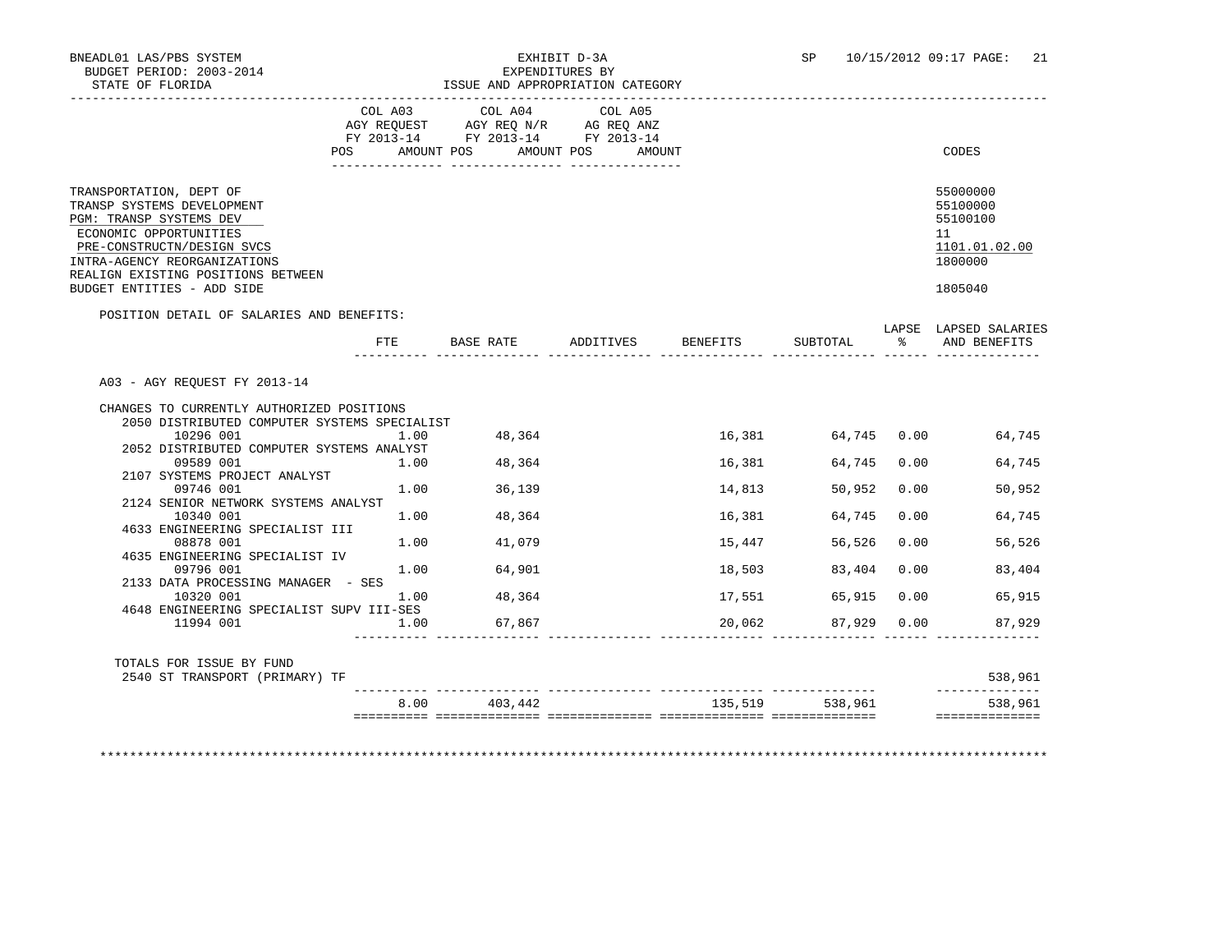| STATE OF FLORIDA                                                                                                                                                                                                                        |                                      |                                                                                   | ISSUE AND APPROPRIATION CATEGORY |                                                                                                                           |
|-----------------------------------------------------------------------------------------------------------------------------------------------------------------------------------------------------------------------------------------|--------------------------------------|-----------------------------------------------------------------------------------|----------------------------------|---------------------------------------------------------------------------------------------------------------------------|
|                                                                                                                                                                                                                                         | COL A03<br>POS AMOUNT POS AMOUNT POS | COL A04<br>AGY REQUEST AGY REQ N/R AG REQ ANZ<br>FY 2013-14 FY 2013-14 FY 2013-14 | COL A05<br>AMOUNT                | CODES                                                                                                                     |
| TRANSPORTATION, DEPT OF<br>TRANSP SYSTEMS DEVELOPMENT<br>PGM: TRANSP SYSTEMS DEV<br>ECONOMIC OPPORTUNITIES<br>PRE-CONSTRUCTN/DESIGN SVCS<br>ESTIMATED EXPENDITURES REALIGNMENT                                                          |                                      |                                                                                   |                                  | 55000000<br>55100000<br>55100100<br>11<br>1101.01.02.00<br>2000000                                                        |
| REALIGN BASE BETWEEN BUDGET<br>ENTITIES - DEDUCT<br>SPECIAL CATEGORIES<br>OVERTIME                                                                                                                                                      |                                      |                                                                                   |                                  | 2001300<br>100000<br>102331                                                                                               |
| ST TRANSPORT (PRIMARY) TF -STATE                                                                                                                                                                                                        | $3.060 -$                            |                                                                                   |                                  | 2540 1                                                                                                                    |
|                                                                                                                                                                                                                                         |                                      |                                                                                   |                                  |                                                                                                                           |
| AGENCY ISSUE NARRATIVE:<br>2013-2014 BUDGET YEAR NARRATIVE:<br>Fund Source: 100% State<br>============<br>LRPP Reference:<br>===============<br>Goal #3: Organizational excellence by promoting and encouraging continuous improvement. |                                      |                                                                                   | IT COMPONENT? NO                 |                                                                                                                           |
| Florida Strategic Plan for Economic Development - Strategy #19:                                                                                                                                                                         |                                      |                                                                                   |                                  |                                                                                                                           |
| businesses.                                                                                                                                                                                                                             |                                      |                                                                                   |                                  | Ensure state, regional and local agencies provide collaborative, seamless, consistent and timely customer service to      |
| Description:<br>============                                                                                                                                                                                                            |                                      |                                                                                   |                                  |                                                                                                                           |
| Executive Direction and Support Services budget entity.                                                                                                                                                                                 |                                      |                                                                                   |                                  | This issue requests the transfer of Overtime budget from the Transportation Systems Development budget entity to the      |
| Justification:                                                                                                                                                                                                                          |                                      |                                                                                   |                                  |                                                                                                                           |
| =============<br>activities, such as maintenance, repairs, pest control services, major cleanups, and emergency responses.                                                                                                              |                                      |                                                                                   |                                  | This budget issue realigns the distribution of Overtime budget between entities to allow the Department to fund necessary |
| Calculations:<br>============                                                                                                                                                                                                           |                                      |                                                                                   |                                  |                                                                                                                           |
| Overtime                                                                                                                                                                                                                                |                                      |                                                                                   |                                  |                                                                                                                           |
| <u>________</u><br>District 1: (\$3,060)                                                                                                                                                                                                |                                      |                                                                                   |                                  |                                                                                                                           |

See issue code 2001400 in budget entity 55150500, program component 16.02.00.00.00 for the companion issue.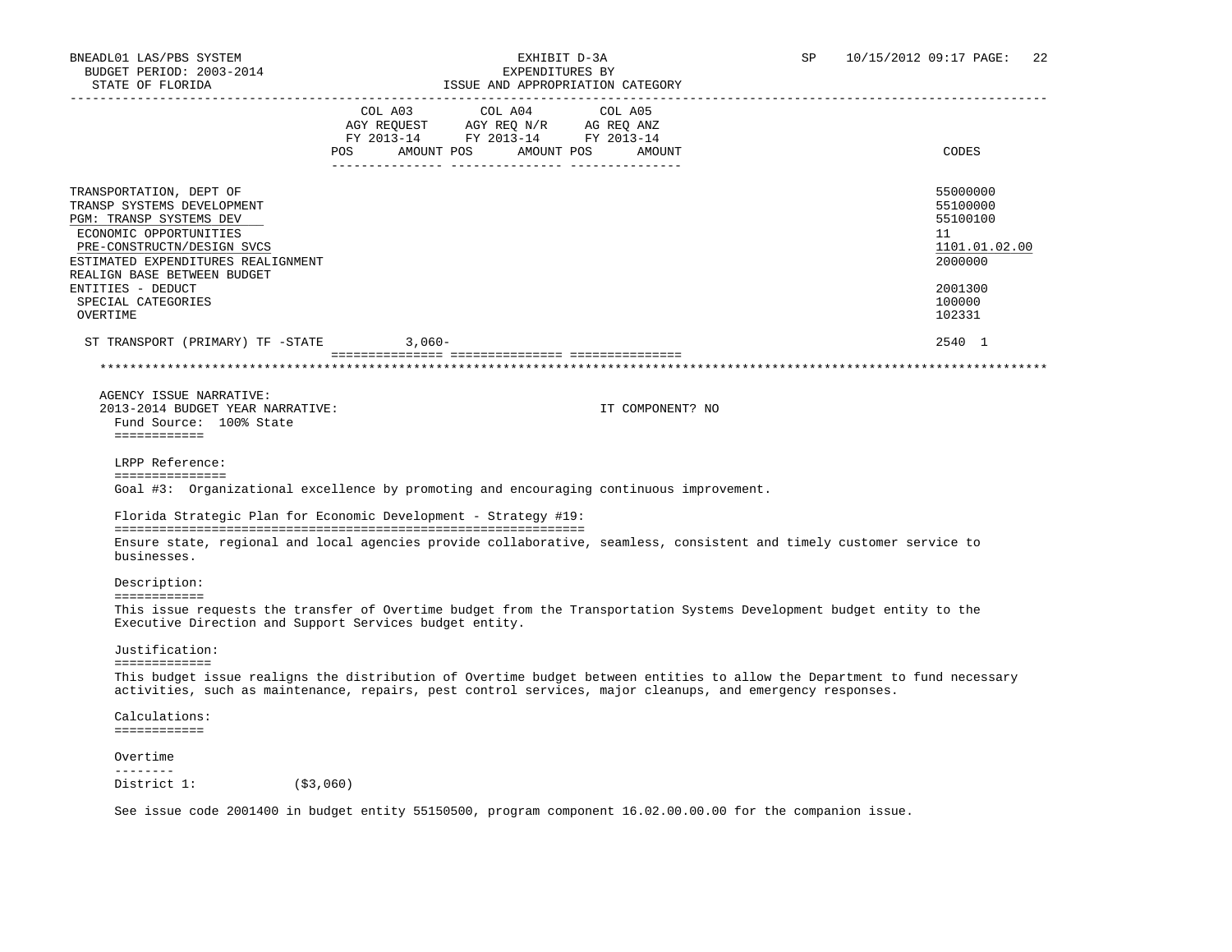|                                                                                                                                                                                                                                    | COL A03 COL A04<br>AMOUNT POS<br>POS | COL A05<br>$\begin{tabular}{lllllll} AGY & \texttt{REQUEST} & \texttt{AGY REQ} & \texttt{N/R} & \texttt{AG REQ} & \texttt{ANZ} \end{tabular}$<br>FY 2013-14 FY 2013-14 FY 2013-14<br>AMOUNT POS<br>AMOUNT | CODES                                                                         |
|------------------------------------------------------------------------------------------------------------------------------------------------------------------------------------------------------------------------------------|--------------------------------------|-----------------------------------------------------------------------------------------------------------------------------------------------------------------------------------------------------------|-------------------------------------------------------------------------------|
| TRANSPORTATION, DEPT OF<br>TRANSP SYSTEMS DEVELOPMENT<br>PGM: TRANSP SYSTEMS DEV<br>ECONOMIC OPPORTUNITIES<br>PRE-CONSTRUCTN/DESIGN SVCS<br>ESTIMATED EXPENDITURES REALIGNMENT<br>REALIGN BASE BETWEEN BUDGET<br>ENTITIES - DEDUCT |                                      |                                                                                                                                                                                                           | 55000000<br>55100000<br>55100100<br>11<br>1101.01.02.00<br>2000000<br>2001300 |
| Base Funding:                                                                                                                                                                                                                      |                                      |                                                                                                                                                                                                           |                                                                               |
| ============                                                                                                                                                                                                                       |                                      | There is \$4,060 of overtime budget in District One's Transportation Systems Development base budget.                                                                                                     |                                                                               |
| Adverse Impact if Not Approved:<br>=================================                                                                                                                                                               |                                      |                                                                                                                                                                                                           |                                                                               |
| cover the requirements within the Executive Direction budget Entity.                                                                                                                                                               |                                      | If this issue is not approved the Department will not have sufficient budget in the overtime appropriation category to                                                                                    |                                                                               |
| NONRECURRING EXPENDITURES<br>FLORIDA PERMANENT REFERENCE<br>NETWORK<br><b>EXPENSES</b>                                                                                                                                             |                                      |                                                                                                                                                                                                           | 2100000<br>2103058<br>040000                                                  |
| ST TRANSPORT (PRIMARY) TF -STATE $-$ 31,250-<br>-FEDERL 71,250-                                                                                                                                                                    |                                      |                                                                                                                                                                                                           | 2540 1<br>2540 3                                                              |
| TOTAL ST TRANSPORT (PRIMARY) TF                                                                                                                                                                                                    | 102,500-                             |                                                                                                                                                                                                           | 2540                                                                          |
| TOTAL APPRO $102,500-$                                                                                                                                                                                                             |                                      |                                                                                                                                                                                                           |                                                                               |
| OPERATING CAPITAL OUTLAY                                                                                                                                                                                                           |                                      |                                                                                                                                                                                                           | 060000                                                                        |
| ST TRANSPORT (PRIMARY) TF -STATE $600,500-$<br>-FEDERL $600,500-$                                                                                                                                                                  |                                      |                                                                                                                                                                                                           | 2540 1<br>2540 3                                                              |
| TOTAL ST TRANSPORT (PRIMARY) TF                                                                                                                                                                                                    | 1,201,000-                           |                                                                                                                                                                                                           | 2540                                                                          |
| TOTAL APPRO                                                                                                                                                                                                                        | 1,201,000-                           |                                                                                                                                                                                                           |                                                                               |
| TOTAL: FLORIDA PERMANENT REFERENCE<br>NETWORK                                                                                                                                                                                      |                                      |                                                                                                                                                                                                           | 2103058                                                                       |
| TOTAL ISSUE $1,303,500-$                                                                                                                                                                                                           |                                      |                                                                                                                                                                                                           |                                                                               |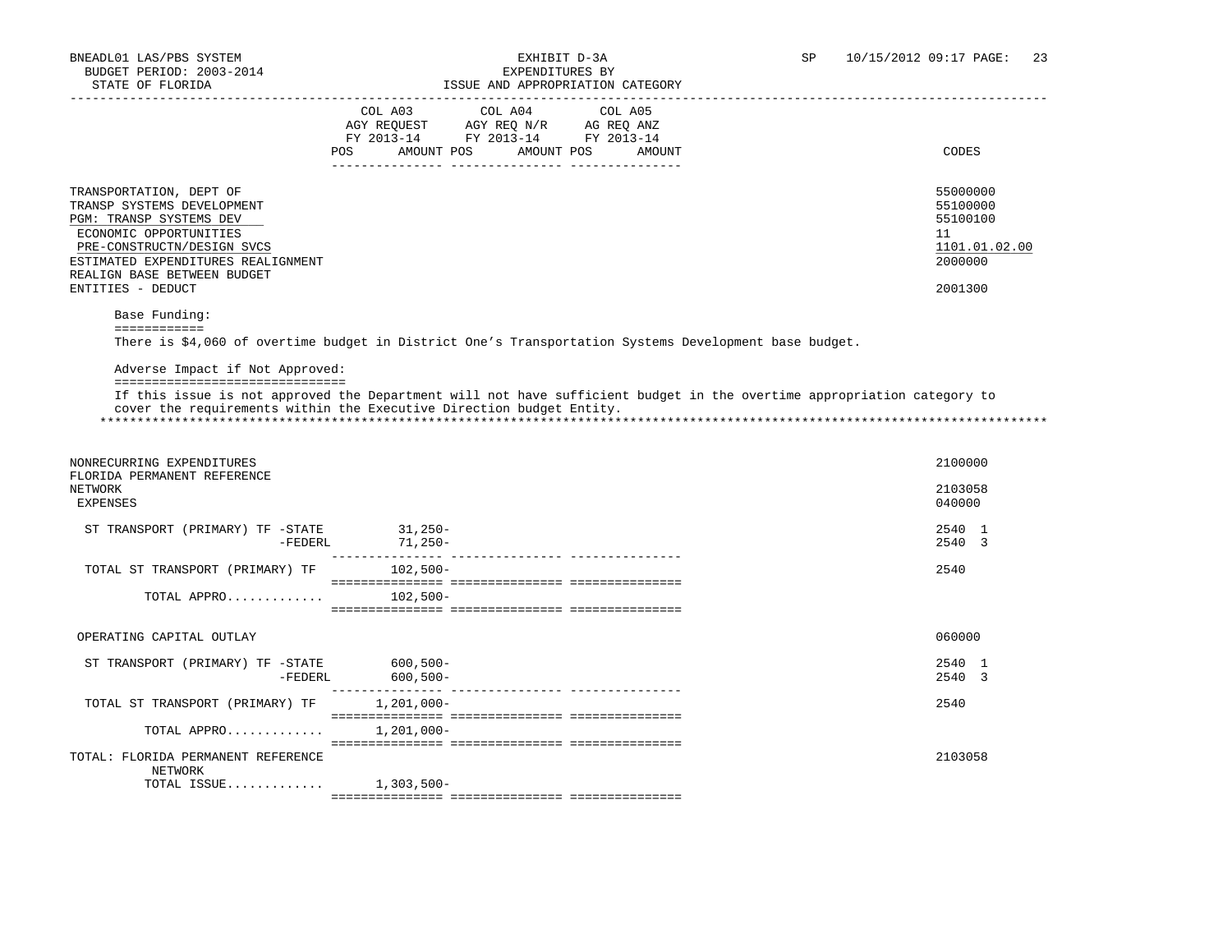### BNEADL01 LAS/PBS SYSTEM EXHIBIT D-3A SP 10/15/2012 09:17 PAGE: 24 ISSUE AND APPROPRIATION CATEGORY

|                                                                                                                                                                                                                                        |                                                                                                                                                                                                                        |                 | TOOG UND UITIKOIKINITOIN CUIDOOKI |                                                                    |
|----------------------------------------------------------------------------------------------------------------------------------------------------------------------------------------------------------------------------------------|------------------------------------------------------------------------------------------------------------------------------------------------------------------------------------------------------------------------|-----------------|-----------------------------------|--------------------------------------------------------------------|
|                                                                                                                                                                                                                                        | $\begin{tabular}{lllllll} \bf AGY \;\; RegUEST & \tt AGY \;\; REG \;\; N/R & \tt AG \;\; REG \;\; ANZ \\ \hline \tt FY \;\; 2013-14 & \tt FY \;\; 2013-14 & \tt FY \;\; 2013-14 \\ \end{tabular}$<br>POS<br>AMOUNT POS | COL A03 COL A04 | COL A05<br>AMOUNT POS<br>AMOUNT   | CODES                                                              |
| TRANSPORTATION, DEPT OF<br>TRANSP SYSTEMS DEVELOPMENT<br>PGM: TRANSP SYSTEMS DEV<br>ECONOMIC OPPORTUNITIES<br>PRE-CONSTRUCTN/DESIGN SVCS<br>ANNUALIZATION OF ADMINISTERED<br>FUNDS APPROPRIATIONS<br>STATE HEALTH INSURANCE ADJUSTMENT |                                                                                                                                                                                                                        |                 |                                   | 55000000<br>55100000<br>55100100<br>11<br>1101.01.02.00<br>26A0000 |
| FOR FY 2012-13 - 10 MONTHS<br><b>ANNUALIZATION</b><br>SALARIES AND BENEFITS                                                                                                                                                            |                                                                                                                                                                                                                        |                 |                                   | 26A1830<br>010000                                                  |
| ST TRANSPORT (PRIMARY) TF -STATE 665,335                                                                                                                                                                                               | $-FEDERL$ 10,065                                                                                                                                                                                                       |                 |                                   | 2540 1<br>2540 3                                                   |
| TOTAL ST TRANSPORT (PRIMARY) TF                                                                                                                                                                                                        | 675,400                                                                                                                                                                                                                |                 |                                   | 2540                                                               |
| TOTAL APPRO                                                                                                                                                                                                                            | 675,400                                                                                                                                                                                                                |                 |                                   |                                                                    |
| PROGRAM REDUCTIONS<br>VACANT POSITION REDUCTIONS<br>SALARY RATE<br>SALARY RATE 205,816-                                                                                                                                                |                                                                                                                                                                                                                        |                 |                                   | 33V0000<br>33V0550<br>000000                                       |
| SALARIES AND BENEFITS                                                                                                                                                                                                                  | $7.00 -$                                                                                                                                                                                                               |                 |                                   | 010000                                                             |
| ST TRANSPORT (PRIMARY) TF -STATE 303,455-                                                                                                                                                                                              |                                                                                                                                                                                                                        |                 |                                   | 2540 1                                                             |
| TOTAL: VACANT POSITION REDUCTIONS<br>TOTAL POSITIONS 7.00-<br>TOTAL ISSUE 303,455-<br>TOTAL SALARY RATE 205,816-                                                                                                                       |                                                                                                                                                                                                                        |                 |                                   | 33V0550                                                            |
|                                                                                                                                                                                                                                        |                                                                                                                                                                                                                        |                 |                                   |                                                                    |
| AGENCY ISSUE NARRATIVE:<br>2013-2014 BUDGET YEAR NARRATIVE:<br>Fund Source: 100% State<br>============                                                                                                                                 |                                                                                                                                                                                                                        |                 | IT COMPONENT? NO                  |                                                                    |
| LRPP Reference: Goal #3: Organizational excellence by promoting and encouraging continuous improvement.<br>===============                                                                                                             |                                                                                                                                                                                                                        |                 |                                   |                                                                    |
| Florida Strategic Plan for Economic Development - Strategy #3:                                                                                                                                                                         |                                                                                                                                                                                                                        |                 |                                   |                                                                    |
| Connect Economic Development, talent, Infrastructure, partnerships and other resources within and across regions to build                                                                                                              |                                                                                                                                                                                                                        |                 |                                   |                                                                    |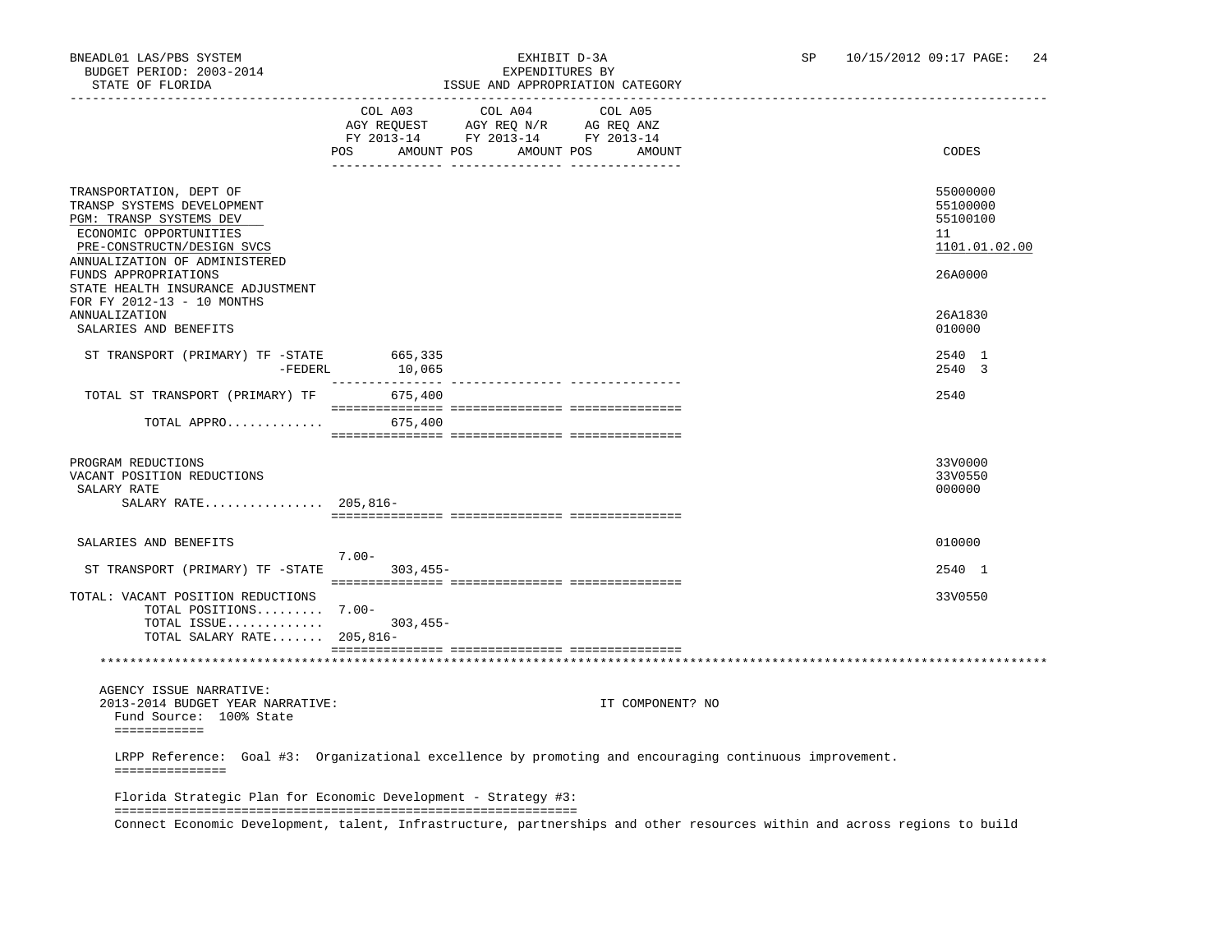|                                                                                                                                                                                              | COL A03<br>COL A04 COL A05<br>AGY REOUEST<br>AGY REO N/R<br>AG REO ANZ<br>FY 2013-14<br>FY 2013-14<br>FY 2013-14<br>AMOUNT POS<br>AMOUNT POS<br>AMOUNT<br><b>POS</b> | CODES                                                                         |
|----------------------------------------------------------------------------------------------------------------------------------------------------------------------------------------------|----------------------------------------------------------------------------------------------------------------------------------------------------------------------|-------------------------------------------------------------------------------|
| TRANSPORTATION, DEPT OF<br>TRANSP SYSTEMS DEVELOPMENT<br>PGM: TRANSP SYSTEMS DEV<br>ECONOMIC OPPORTUNITIES<br>PRE-CONSTRUCTN/DESIGN SVCS<br>PROGRAM REDUCTIONS<br>VACANT POSITION REDUCTIONS |                                                                                                                                                                      | 55000000<br>55100000<br>55100100<br>11<br>1101.01.02.00<br>33V0000<br>33V0550 |

Florida as a globally competitive megaregion.

#### Description:

============

 This issue deletes positions and related budget to reflect management reductions for organizational efficiencies being implemented by the Department. This includes improvements such as process enhancements, consolidations, and increased use of technology.

 Also, the Department has implemented an approved Reorganization Plan (Budget Amendment 55-12-13, EOG #O0061; Budget Amendment 55-12-14, EOG #O0066). The Reorganization has allowed the Department to streamline its operation by utilizing current resources more effectively and efficiently.

#### Calculations:

=============

|          | Class |                               | Pay  | Position |            |              | Salaries               |
|----------|-------|-------------------------------|------|----------|------------|--------------|------------------------|
| Unit     | Code  | Class Title                   | Plan | Number   | Base Rate  | Additives    | and Benefits           |
|          |       |                               |      |          |            |              |                        |
| Dist 4   | 0120  | Staff Assistant               | 01   | 08004    | (\$23,574) | $(S_1, 274)$ | (S <sub>38,212</sub> ) |
| Dist 7   | 0108  | Administrative Secretary      | 01   | 12694    | 22,541)    |              | 35,609                 |
| Dist 7   | 0114  | Executive Secretary           | 01   | 12375    | 25,577)    |              | 39,035)                |
| Dist 7   | 4606  | Engineering Technician II     | 01   | 00072    | 22,541)    | 480)         | 36, 150)               |
| Dist 7   | 4719  | Professional Land Surveyor II | 01   | 13458    | 49,618)    |              | 66,160)                |
| $CO-Enq$ | 0709  | Administrative Assistant I    | 01   | 05298    | 25,577)    |              | 39,035)                |
| CO-Eng   | 6572  | Multi-Engine Aircraft Pilot   | 01   | 09941    | 34,634)    |              | 49,254)                |

#### Issue Summary:

==============

Related budget for the positions are as follows:

| Unit   | <b>FTE</b> | Base Rate              | Additives    | Total Salary Rate | Salaries and Benefits  |
|--------|------------|------------------------|--------------|-------------------|------------------------|
| ------ | $- - -$    |                        |              |                   |                        |
| Dist 4 |            | (S <sub>23.574</sub> ) | $(S_1, 274)$ | $(5\ 24.848)$     | (S <sub>38.212</sub> ) |
| Dist 7 | (4)        | 120,277)               | 480)         | 120.757           | (176, 954)             |
| CO-Enq | (2)        | 60,211)                |              | 60,211)           | 88,289)                |
|        | $- - -$    |                        |              |                   |                        |
| Total  | (7)        | (5204, 062)            | (\$1,754)    | (\$205,816)       | (S303, 455)            |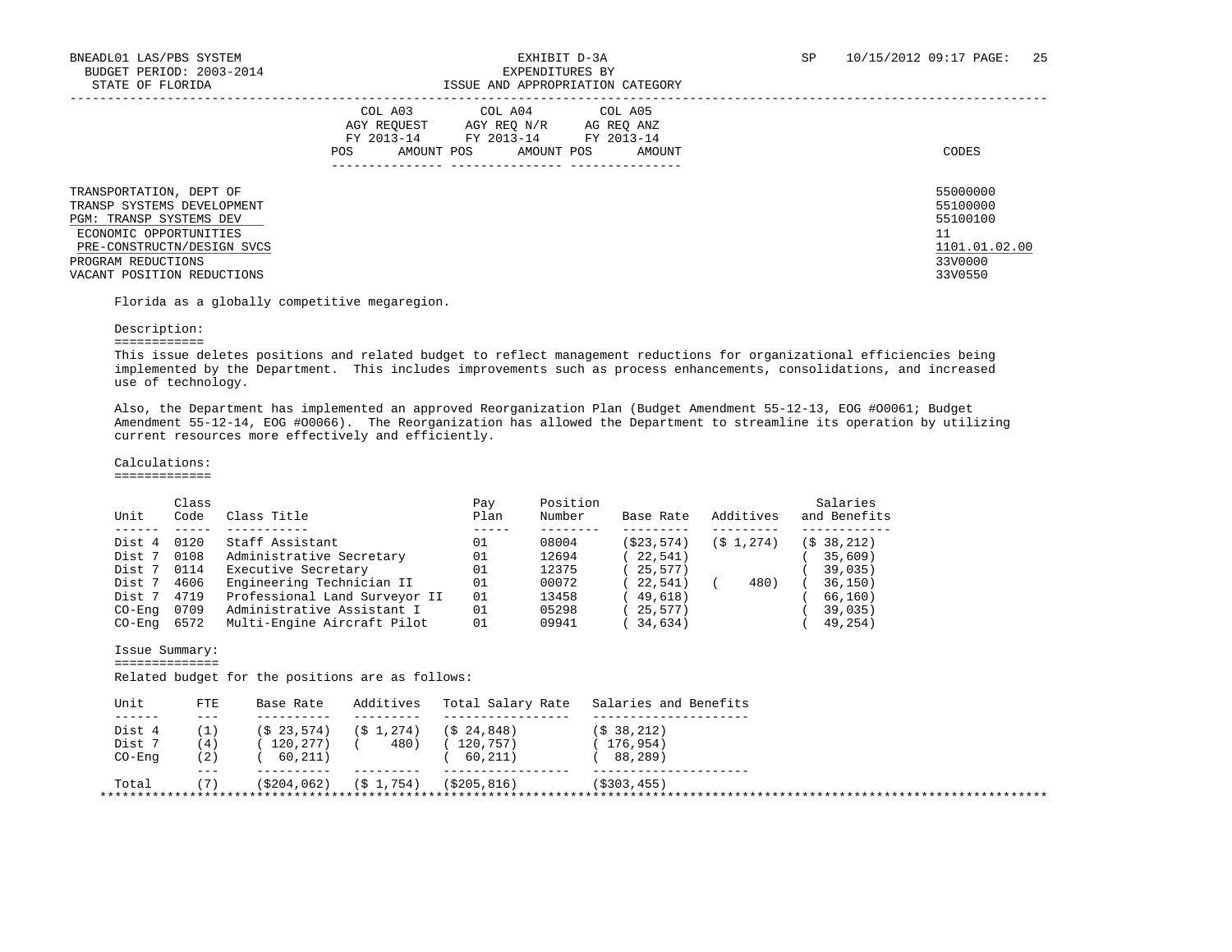# BNEADL01 LAS/PBS SYSTEM EXHIBIT D-3A SP 10/15/2012 09:17 PAGE: 26

|                                                                                                                                                                                              |                |                                                                                                 | ISSUE AND APPROPRIATION CATEGORY |                 |                 |              |                                                                                                         |
|----------------------------------------------------------------------------------------------------------------------------------------------------------------------------------------------|----------------|-------------------------------------------------------------------------------------------------|----------------------------------|-----------------|-----------------|--------------|---------------------------------------------------------------------------------------------------------|
|                                                                                                                                                                                              | COL A03<br>POS | COL A04<br>AGY REQUEST AGY REQ N/R AG REQ ANZ<br>FY 2013-14 FY 2013-14 FY 2013-14<br>AMOUNT POS | COL A05<br>AMOUNT POS<br>AMOUNT  |                 |                 |              | CODES                                                                                                   |
|                                                                                                                                                                                              |                |                                                                                                 |                                  |                 |                 |              |                                                                                                         |
| TRANSPORTATION, DEPT OF<br>TRANSP SYSTEMS DEVELOPMENT<br>PGM: TRANSP SYSTEMS DEV<br>ECONOMIC OPPORTUNITIES<br>PRE-CONSTRUCTN/DESIGN SVCS<br>PROGRAM REDUCTIONS<br>VACANT POSITION REDUCTIONS |                |                                                                                                 |                                  |                 |                 |              | 55000000<br>55100000<br>55100100<br>11<br>1101.01.02.00<br>33V0000<br>33V0550                           |
| POSITION DETAIL OF SALARIES AND BENEFITS:                                                                                                                                                    | FTE            | BASE RATE                                                                                       | ADDITIVES                        | <b>BENEFITS</b> | SUBTOTAL        | $\mathbb{R}$ | LAPSE LAPSED SALARIES<br>AND BENEFITS                                                                   |
| A03 - AGY REOUEST FY 2013-14                                                                                                                                                                 |                |                                                                                                 |                                  |                 |                 |              |                                                                                                         |
|                                                                                                                                                                                              |                |                                                                                                 |                                  |                 |                 |              |                                                                                                         |
|                                                                                                                                                                                              |                |                                                                                                 |                                  |                 |                 |              |                                                                                                         |
| CHANGES TO CURRENTLY AUTHORIZED POSITIONS<br>0108 ADMINISTRATIVE SECRETARY                                                                                                                   |                |                                                                                                 |                                  |                 |                 |              |                                                                                                         |
| 12694 001                                                                                                                                                                                    |                | $1.00 - 22,541 -$                                                                               |                                  | 13,068-         | $35,609 - 0.00$ |              |                                                                                                         |
| 0114 EXECUTIVE SECRETARY                                                                                                                                                                     |                |                                                                                                 |                                  |                 |                 |              |                                                                                                         |
| 12375 001                                                                                                                                                                                    |                | $1.00 - 25.577 -$                                                                               |                                  | 13,458-         | $39,035 - 0.00$ |              |                                                                                                         |
| 0120 STAFF ASSISTANT                                                                                                                                                                         |                |                                                                                                 |                                  |                 |                 |              |                                                                                                         |
| 08004 001                                                                                                                                                                                    | $1.00-$        | 23,574-                                                                                         | $1,274-$                         | 13,364-         | $38,212 - 0.00$ |              |                                                                                                         |
| 0709 ADMINISTRATIVE ASSISTANT I<br>05298 001                                                                                                                                                 | $1.00-$        | $25,577-$                                                                                       |                                  | 13,458-         | $39,035 - 0.00$ |              |                                                                                                         |
| 4606 ENGINEERING TECHNICIAN II                                                                                                                                                               |                |                                                                                                 |                                  |                 |                 |              |                                                                                                         |
| 00072 001                                                                                                                                                                                    |                | $1.00 - 22.541 -$                                                                               | $480-$                           | 13,129-         | $36,150 - 0.00$ |              |                                                                                                         |
| 4719 PROFESSIONAL LAND SURVEYOR II                                                                                                                                                           |                |                                                                                                 |                                  |                 |                 |              |                                                                                                         |
| 13458 001                                                                                                                                                                                    | $1.00 -$       | 49,618-                                                                                         |                                  | 16,542-         | $66,160 - 0.00$ |              |                                                                                                         |
| 6572 MULTI-ENGINE RECIPROCAL AIRCRAFT PILOT<br>09941 001                                                                                                                                     | $1.00 -$       | 34,634-                                                                                         |                                  | $14,620-$       | 49,254-0.00     |              |                                                                                                         |
|                                                                                                                                                                                              |                |                                                                                                 |                                  |                 |                 |              |                                                                                                         |
| TOTALS FOR ISSUE BY FUND<br>2540 ST TRANSPORT (PRIMARY) TF                                                                                                                                   |                |                                                                                                 |                                  |                 |                 |              | $35,609-$<br>$39,035-$<br>$38,212-$<br>$39,035-$<br>$36,150-$<br>$66,160-$<br>$49.254-$<br>$303, 455 -$ |

\*\*\*\*\*\*\*\*\*\*\*\*\*\*\*\*\*\*\*\*\*\*\*\*\*\*\*\*\*\*\*\*\*\*\*\*\*\*\*\*\*\*\*\*\*\*\*\*\*\*\*\*\*\*\*\*\*\*\*\*\*\*\*\*\*\*\*\*\*\*\*\*\*\*\*\*\*\*\*\*\*\*\*\*\*\*\*\*\*\*\*\*\*\*\*\*\*\*\*\*\*\*\*\*\*\*\*\*\*\*\*\*\*\*\*\*\*\*\*\*\*\*\*\*\*\*\*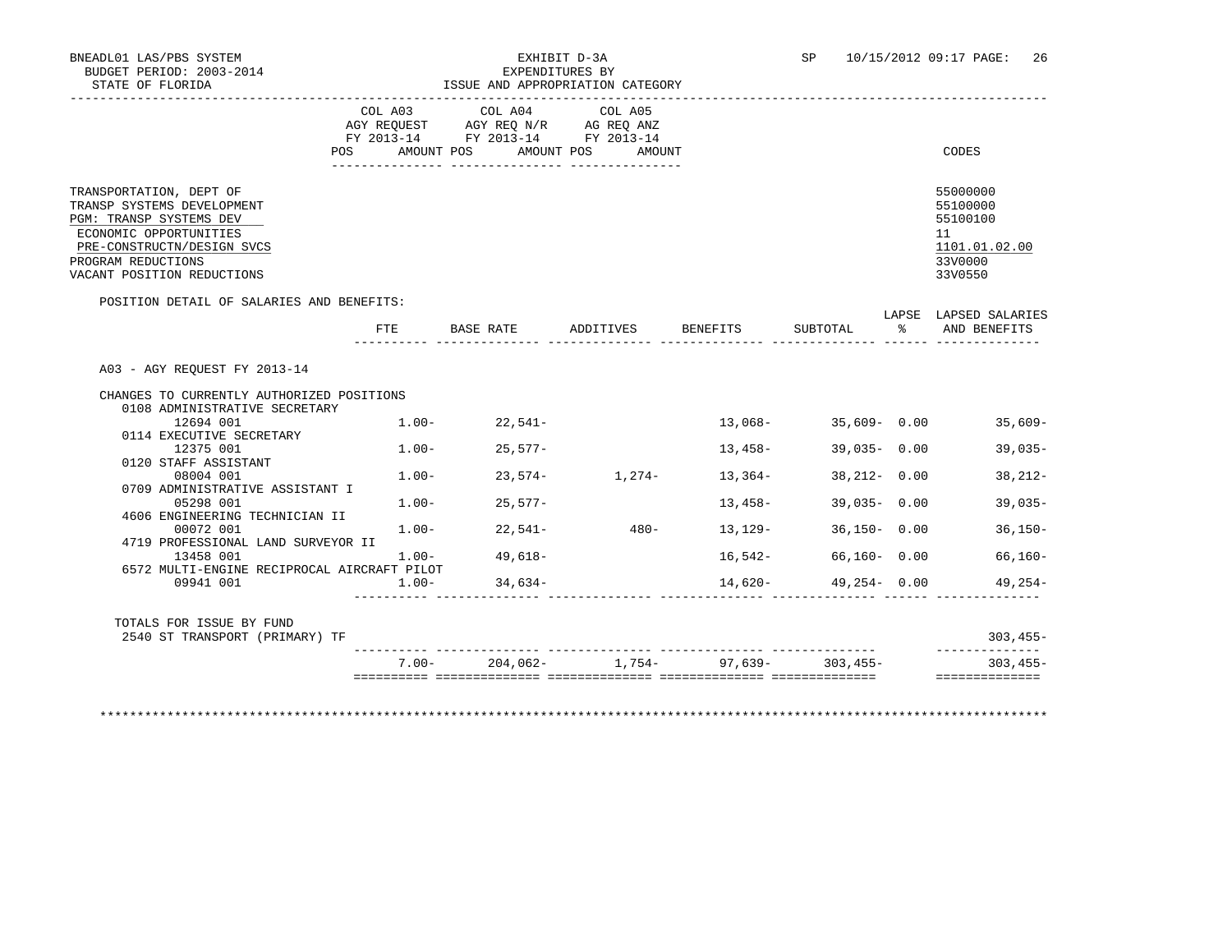| $\begin{tabular}{lcccc} COL A03 & COL A04 & COL A05 \\ AGY REQUEST & AGY REQ N/R & AG REQ ANZ \\ FY & 2013-14 & FY & 2013-14 & FY & 2013-14 \end{tabular}$<br>POS AMOUNT POS AMOUNT POS AMOUNT<br>TRANSPORTATION, DEPT OF<br>TRANSP SYSTEMS DEVELOPMENT<br>PGM: TRANSP SYSTEMS DEV<br>ECONOMIC OPPORTUNITIES<br>PRE-CONSTRUCTN/DESIGN SVCS<br>CAPITAL IMPROVEMENT PLAN<br>TRANSPORTATION WORK PROGRAM<br>FIXED CAPITAL OUTLAY<br>PRELIMINARY ENGR CONSULT<br>ST TRANSPORT (PRIMARY) TF -STATE 214,648,701 214,648,701<br>-FEDERL 148, 256, 198 148, 256, 198<br>362,904,899 362,904,899<br>TOTAL ST TRANSPORT (PRIMARY) TF<br>TOTAL APPRO 362,904,899 362,904,899<br><b>AGENCY NARRATIVE:</b><br>2013-2014 BUDGET YEAR NARRATIVE:<br>PRELIMINARY ENGR CONSULT TT COMPONENT? NO<br>Fund Source: State/Federal/Local<br>============<br>LRPP Reference:<br>===============<br>Goal 1: Preserve and manage a safe, efficient transportation system.<br>Goal 2: Enhance Florida's economic competitiveness, quality of life and<br>transportation safety.<br>Goal 3: Organizational excellence by promoting and encouraging continuous<br>improvement.<br>Florida Strategic Plan for Economic Development - Strategy #1:<br>Strengthen collaboration and alignment among state, regional and local entities toward the state's economic vision.<br>Florida Strategic Plan for Economic Development - Strategy #3:<br>Connect Economic Development, talent, Infrastructure, partnerships and other resources within and across regions to build<br>Florida as a globally competitive megaregion.<br>Florida Strategic Plan for Economic Development - Strategy #4: | STATE OF FLORIDA |  | ISSUE AND APPROPRIATION CATEGORY |                                                                                                   |
|---------------------------------------------------------------------------------------------------------------------------------------------------------------------------------------------------------------------------------------------------------------------------------------------------------------------------------------------------------------------------------------------------------------------------------------------------------------------------------------------------------------------------------------------------------------------------------------------------------------------------------------------------------------------------------------------------------------------------------------------------------------------------------------------------------------------------------------------------------------------------------------------------------------------------------------------------------------------------------------------------------------------------------------------------------------------------------------------------------------------------------------------------------------------------------------------------------------------------------------------------------------------------------------------------------------------------------------------------------------------------------------------------------------------------------------------------------------------------------------------------------------------------------------------------------------------------------------------------------------------------------------------------------------|------------------|--|----------------------------------|---------------------------------------------------------------------------------------------------|
|                                                                                                                                                                                                                                                                                                                                                                                                                                                                                                                                                                                                                                                                                                                                                                                                                                                                                                                                                                                                                                                                                                                                                                                                                                                                                                                                                                                                                                                                                                                                                                                                                                                               |                  |  |                                  | CODES                                                                                             |
|                                                                                                                                                                                                                                                                                                                                                                                                                                                                                                                                                                                                                                                                                                                                                                                                                                                                                                                                                                                                                                                                                                                                                                                                                                                                                                                                                                                                                                                                                                                                                                                                                                                               |                  |  |                                  | 55000000<br>55100000<br>55100100<br>11<br>1101.01.02.00<br>9900000<br>990T000<br>080000<br>088849 |
|                                                                                                                                                                                                                                                                                                                                                                                                                                                                                                                                                                                                                                                                                                                                                                                                                                                                                                                                                                                                                                                                                                                                                                                                                                                                                                                                                                                                                                                                                                                                                                                                                                                               |                  |  |                                  | 2540 1<br>2540 3                                                                                  |
|                                                                                                                                                                                                                                                                                                                                                                                                                                                                                                                                                                                                                                                                                                                                                                                                                                                                                                                                                                                                                                                                                                                                                                                                                                                                                                                                                                                                                                                                                                                                                                                                                                                               |                  |  |                                  | 2540                                                                                              |
|                                                                                                                                                                                                                                                                                                                                                                                                                                                                                                                                                                                                                                                                                                                                                                                                                                                                                                                                                                                                                                                                                                                                                                                                                                                                                                                                                                                                                                                                                                                                                                                                                                                               |                  |  |                                  |                                                                                                   |
|                                                                                                                                                                                                                                                                                                                                                                                                                                                                                                                                                                                                                                                                                                                                                                                                                                                                                                                                                                                                                                                                                                                                                                                                                                                                                                                                                                                                                                                                                                                                                                                                                                                               |                  |  |                                  |                                                                                                   |
|                                                                                                                                                                                                                                                                                                                                                                                                                                                                                                                                                                                                                                                                                                                                                                                                                                                                                                                                                                                                                                                                                                                                                                                                                                                                                                                                                                                                                                                                                                                                                                                                                                                               |                  |  |                                  |                                                                                                   |
|                                                                                                                                                                                                                                                                                                                                                                                                                                                                                                                                                                                                                                                                                                                                                                                                                                                                                                                                                                                                                                                                                                                                                                                                                                                                                                                                                                                                                                                                                                                                                                                                                                                               |                  |  |                                  |                                                                                                   |
|                                                                                                                                                                                                                                                                                                                                                                                                                                                                                                                                                                                                                                                                                                                                                                                                                                                                                                                                                                                                                                                                                                                                                                                                                                                                                                                                                                                                                                                                                                                                                                                                                                                               |                  |  |                                  |                                                                                                   |
|                                                                                                                                                                                                                                                                                                                                                                                                                                                                                                                                                                                                                                                                                                                                                                                                                                                                                                                                                                                                                                                                                                                                                                                                                                                                                                                                                                                                                                                                                                                                                                                                                                                               |                  |  |                                  |                                                                                                   |
|                                                                                                                                                                                                                                                                                                                                                                                                                                                                                                                                                                                                                                                                                                                                                                                                                                                                                                                                                                                                                                                                                                                                                                                                                                                                                                                                                                                                                                                                                                                                                                                                                                                               |                  |  |                                  |                                                                                                   |
| Position Florida as a global hub for trade, visitors, talent, innovations, and investment.                                                                                                                                                                                                                                                                                                                                                                                                                                                                                                                                                                                                                                                                                                                                                                                                                                                                                                                                                                                                                                                                                                                                                                                                                                                                                                                                                                                                                                                                                                                                                                    |                  |  |                                  |                                                                                                   |

Florida Strategic Plan for Economic Development - Strategy #13: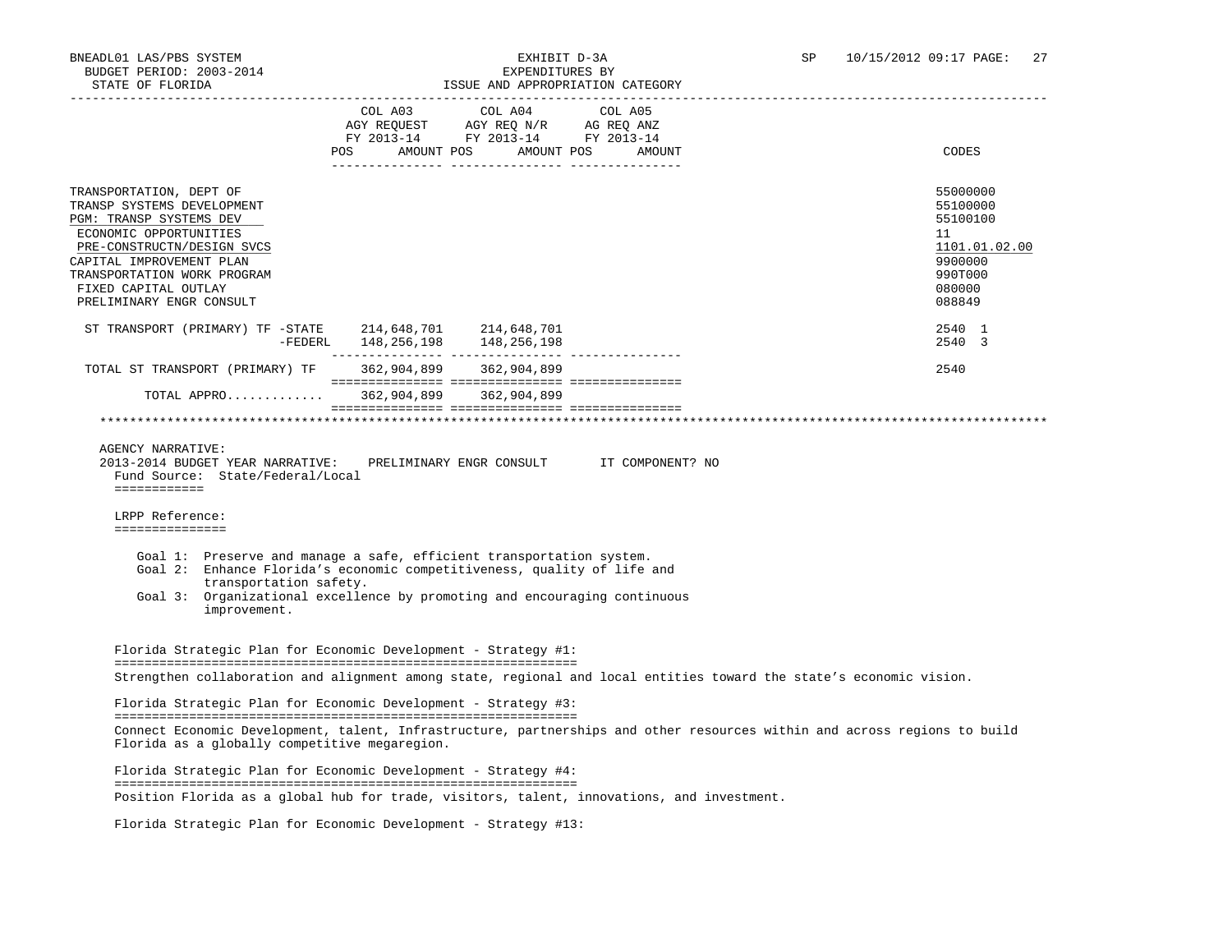BY FUND TYPE

| BUDGET PERIOD: 2003-2014<br>STATE OF FLORIDA            | EXPENDITURES BY<br>ISSUE AND APPROPRIATION CATEGORY                                                                                                                                                                                           |                      |
|---------------------------------------------------------|-----------------------------------------------------------------------------------------------------------------------------------------------------------------------------------------------------------------------------------------------|----------------------|
|                                                         | COL A04<br>COL A03<br>COL A05                                                                                                                                                                                                                 |                      |
|                                                         | AGY REQUEST AGY REQ N/R AG REQ ANZ                                                                                                                                                                                                            |                      |
|                                                         | FY 2013-14 FY 2013-14 FY 2013-14                                                                                                                                                                                                              |                      |
|                                                         | POS<br>AMOUNT POS<br>AMOUNT POS<br>AMOUNT                                                                                                                                                                                                     | CODES                |
|                                                         |                                                                                                                                                                                                                                               |                      |
| TRANSPORTATION, DEPT OF<br>TRANSP SYSTEMS DEVELOPMENT   |                                                                                                                                                                                                                                               | 55000000<br>55100000 |
| PGM: TRANSP SYSTEMS DEV                                 |                                                                                                                                                                                                                                               | 55100100             |
| ECONOMIC OPPORTUNITIES                                  |                                                                                                                                                                                                                                               | 11                   |
| PRE-CONSTRUCTN/DESIGN SVCS                              |                                                                                                                                                                                                                                               | 1101.01.02.00        |
| CAPITAL IMPROVEMENT PLAN<br>TRANSPORTATION WORK PROGRAM |                                                                                                                                                                                                                                               | 9900000<br>990T000   |
|                                                         |                                                                                                                                                                                                                                               |                      |
|                                                         | Coordinate decision making and investments for economic development, land use, transportation, infrastructure, housing,<br>water, energy, natural resources, workforce and community development at the statewide, regional and local levels. |                      |
|                                                         | Florida Strategic Plan for Economic Development - Strategy #14:                                                                                                                                                                               |                      |
| competitive economy.                                    | Develop and maintain multimodal, interconnected trade and transportation systems to support a prosperous, globally<br>Florida Strategic Plan for Economic Development - Strategy #19:                                                         |                      |
| businesses.                                             | Ensure state, regional and local agencies provide collaborative, seamless, consistent and timely customer service to                                                                                                                          |                      |
|                                                         | Florida Strategic Plan for Economic Development - Strategy #27:                                                                                                                                                                               |                      |
|                                                         | Create and sustain vibrant, safe and healthy communities that attract workers, businesses, residents and visitors.                                                                                                                            |                      |
| Description:<br><b>EEEEEEEEEEE</b>                      |                                                                                                                                                                                                                                               |                      |
| following programs:                                     | This issue requests budget for the 2013/14 year of the five-year work program, pursuant<br>to Chapter 339, Florida Statutes, which consists of transportation projects for the                                                                |                      |
| Preliminary Engineering Consultants                     |                                                                                                                                                                                                                                               |                      |
| Transportation Plan.                                    | The work program is prepared in accordance with the allocations set forth in the Program<br>and Resource Plan, and is financially balanced and consistent with the Florida                                                                    |                      |
|                                                         |                                                                                                                                                                                                                                               |                      |
| TOTAL: PRE-CONSTRUCTN/DESIGN SVCS                       |                                                                                                                                                                                                                                               | 1101.01.02.00        |

 1,067.00 TRUST FUNDS..................... 450,898,275 362,904,899 2000 SALARY RATE................ 61,543,200 =============== =============== ===============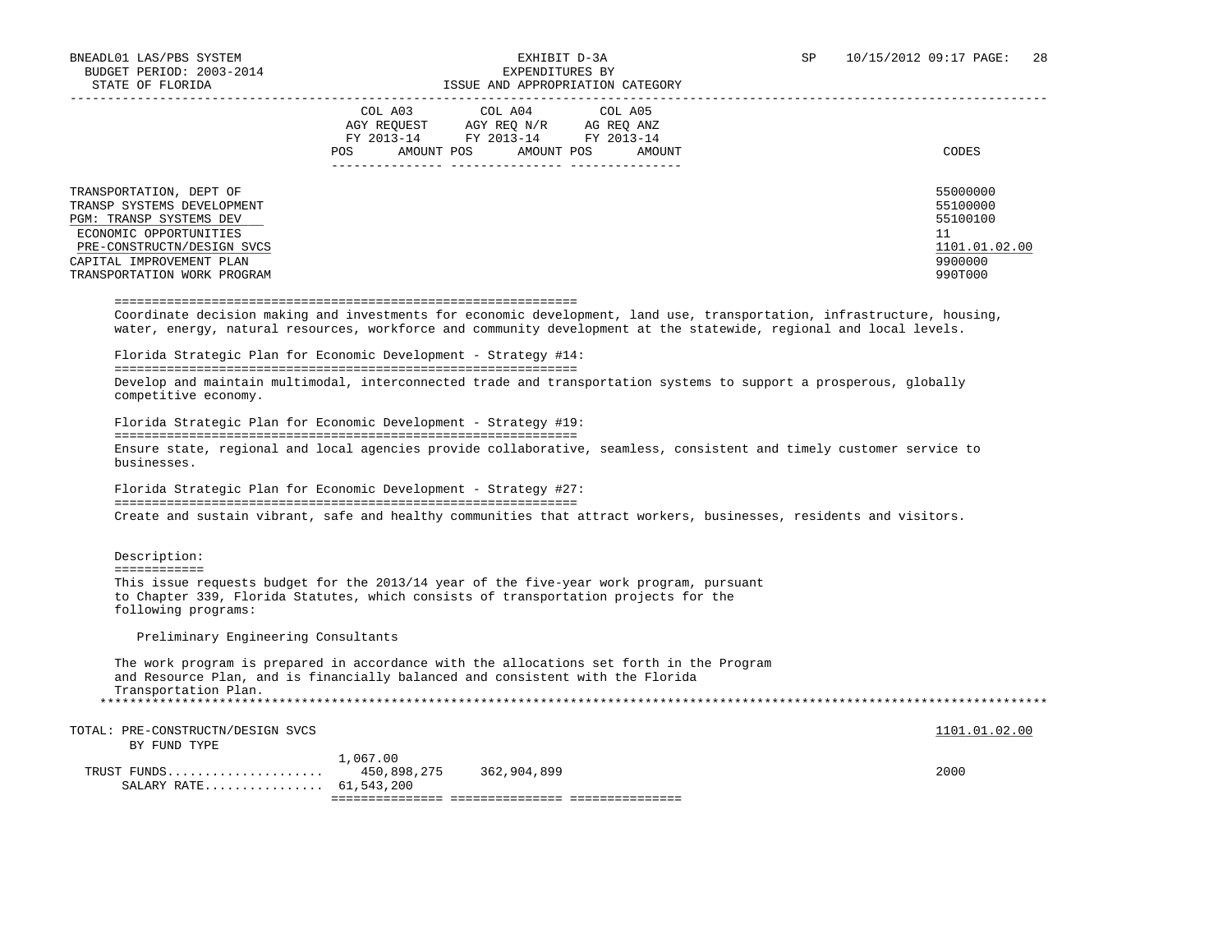### BNEADL01 LAS/PBS SYSTEM EXHIBIT D-3A SP 10/15/2012 09:17 PAGE: 29 ISSUE AND APPROPRIATION CATEGORY

|                                                                                                                                                                                                                                                  | COL A03<br>AMOUNT POS<br>POS | COL A04<br>AGY REQUEST AGY REQ N/R AG REQ ANZ<br>FY 2013-14 FY 2013-14 FY 2013-14<br>AMOUNT POS | COL A05<br>AMOUNT | CODES                                                                                   |
|--------------------------------------------------------------------------------------------------------------------------------------------------------------------------------------------------------------------------------------------------|------------------------------|-------------------------------------------------------------------------------------------------|-------------------|-----------------------------------------------------------------------------------------|
| TRANSPORTATION, DEPT OF<br>TRANSP SYSTEMS DEVELOPMENT<br>PGM: TRANSP SYSTEMS DEV<br>ECONOMIC OPPORTUNITIES<br>RIGHT-OF-WAY ACQUISITION<br>ESTIMATED EXPENDITURES<br>ESTIMATED EXPENDITURES - OPERATIONS<br>SALARY RATE<br>SALARY RATE 19,323,588 |                              |                                                                                                 |                   | 55000000<br>55100000<br>55100100<br>11<br>1101.01.04.00<br>1000000<br>1001000<br>000000 |
|                                                                                                                                                                                                                                                  |                              |                                                                                                 |                   |                                                                                         |
| SALARIES AND BENEFITS                                                                                                                                                                                                                            |                              |                                                                                                 |                   | 010000                                                                                  |
| ST TRANSPORT (PRIMARY) TF -STATE                                                                                                                                                                                                                 | 342.00<br>24,854,559         |                                                                                                 |                   | 2540 1                                                                                  |
| OTHER PERSONAL SERVICES                                                                                                                                                                                                                          |                              |                                                                                                 |                   | 030000                                                                                  |
| ST TRANSPORT (PRIMARY) TF -STATE 84,461                                                                                                                                                                                                          |                              |                                                                                                 |                   | 2540 1                                                                                  |
| <b>EXPENSES</b>                                                                                                                                                                                                                                  |                              |                                                                                                 |                   | 040000                                                                                  |
| ST TRANSPORT (PRIMARY) TF -STATE 736,890                                                                                                                                                                                                         |                              |                                                                                                 |                   | 2540 1                                                                                  |
| OPERATING CAPITAL OUTLAY                                                                                                                                                                                                                         |                              |                                                                                                 |                   | 060000                                                                                  |
| ST TRANSPORT (PRIMARY) TF -STATE 15,955                                                                                                                                                                                                          |                              |                                                                                                 |                   | 2540 1                                                                                  |
| SPECIAL CATEGORIES<br>CONSULTANT FEES                                                                                                                                                                                                            |                              |                                                                                                 |                   | 100000<br>100686                                                                        |
| ST TRANSPORT (PRIMARY) TF -STATE 1,245,905                                                                                                                                                                                                       |                              |                                                                                                 |                   | 2540 1                                                                                  |
| CONTRACTED SERVICES                                                                                                                                                                                                                              |                              |                                                                                                 |                   | 100777                                                                                  |
| ST TRANSPORT (PRIMARY) TF -STATE 76,972                                                                                                                                                                                                          |                              |                                                                                                 |                   | 2540 1                                                                                  |
| HUMAN RESOURCE DEVELOPMENT                                                                                                                                                                                                                       |                              |                                                                                                 |                   | 101640                                                                                  |
| ST TRANSPORT (PRIMARY) TF -STATE                                                                                                                                                                                                                 | 277,641                      |                                                                                                 |                   | 2540 1                                                                                  |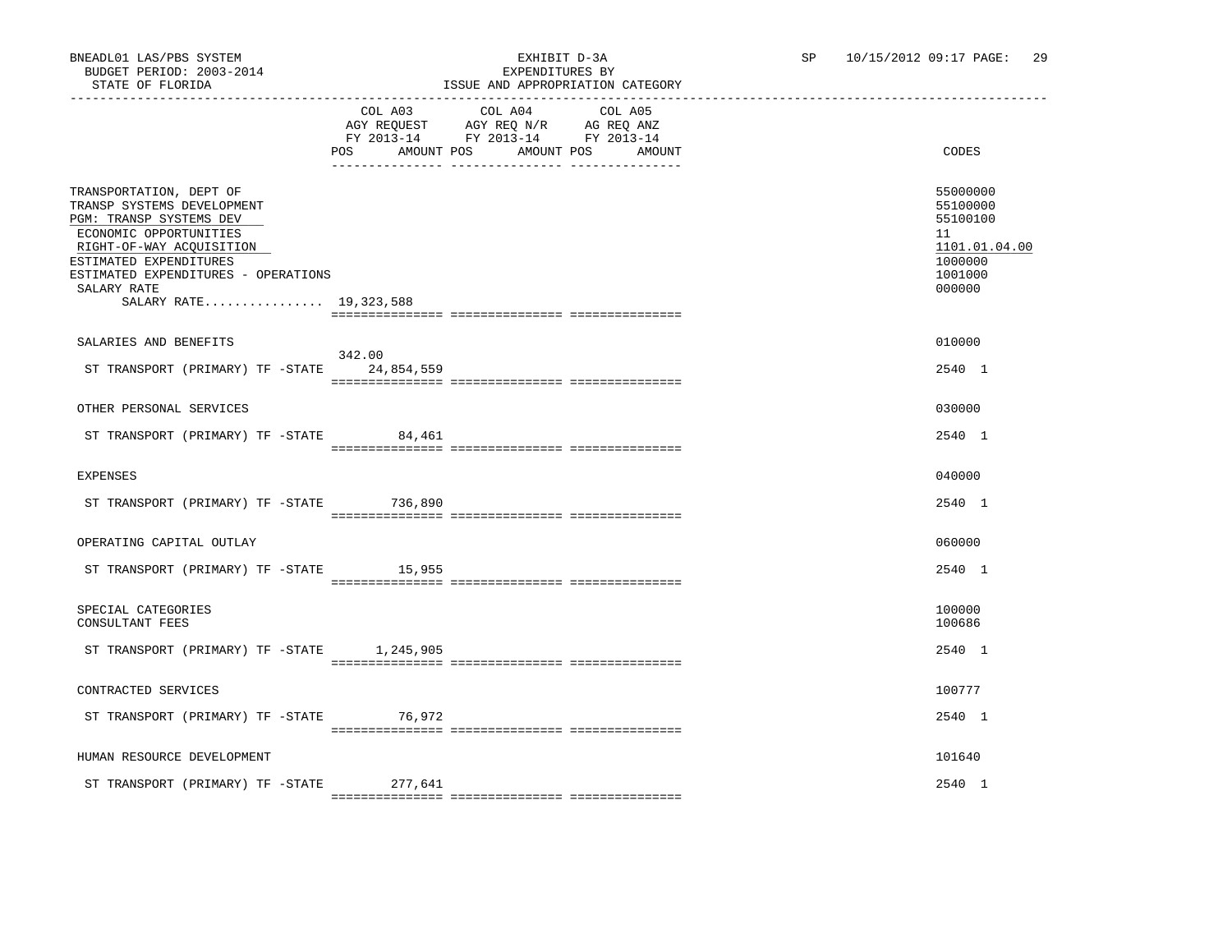### BNEADL01 LAS/PBS SYSTEM EXHIBIT D-3A SP 10/15/2012 09:17 PAGE: 30 ISSUE AND APPROPRIATION CATEGORY

|                                                                                                                                                                                                                                                           | AGY REQUEST AGY REQ N/R AG REQ ANZ<br>FY 2013-14 FY 2013-14 FY 2013-14<br><b>POS</b><br>AMOUNT POS | COL A03 COL A04<br>AMOUNT POS | COL A05 | AMOUNT | CODES                                                                                             |
|-----------------------------------------------------------------------------------------------------------------------------------------------------------------------------------------------------------------------------------------------------------|----------------------------------------------------------------------------------------------------|-------------------------------|---------|--------|---------------------------------------------------------------------------------------------------|
| TRANSPORTATION, DEPT OF<br>TRANSP SYSTEMS DEVELOPMENT<br>PGM: TRANSP SYSTEMS DEV<br>ECONOMIC OPPORTUNITIES<br>RIGHT-OF-WAY ACQUISITION<br>ESTIMATED EXPENDITURES<br>ESTIMATED EXPENDITURES - OPERATIONS<br>SPECIAL CATEGORIES<br>LEASE/PURCHASE/EQUIPMENT |                                                                                                    |                               |         |        | 55000000<br>55100000<br>55100100<br>11<br>1101.01.04.00<br>1000000<br>1001000<br>100000<br>105281 |
| ST TRANSPORT (PRIMARY) TF -STATE                                                                                                                                                                                                                          | 21,103                                                                                             |                               |         |        | 2540 1                                                                                            |
| TOTAL: ESTIMATED EXPENDITURES - OPERATIONS<br>TOTAL POSITIONS 342.00<br>TOTAL ISSUE 27,313,486<br>TOTAL SALARY RATE 19,323,588                                                                                                                            |                                                                                                    |                               |         |        | 1001000                                                                                           |
| FLORIDA RETIREMENT SYSTEM<br>CONTRIBUTION ADJUSTMENT FOR<br>FISCAL YEAR 2012-2013<br>SALARIES AND BENEFITS                                                                                                                                                |                                                                                                    |                               |         |        | 1001240<br>010000                                                                                 |
| ST TRANSPORT (PRIMARY) TF -STATE 63,232                                                                                                                                                                                                                   |                                                                                                    |                               |         |        | 2540 1                                                                                            |
| ADJUSTMENT TO STATE HEALTH<br>INSURANCE PREMIUM CONTRIBUTION -<br>FISCAL YEAR 2012-13<br>SALARIES AND BENEFITS                                                                                                                                            |                                                                                                    |                               |         |        | 1001830<br>010000                                                                                 |
| ST TRANSPORT (PRIMARY) TF -STATE                                                                                                                                                                                                                          | 43,488                                                                                             |                               |         |        | 2540 1                                                                                            |
|                                                                                                                                                                                                                                                           |                                                                                                    |                               |         |        |                                                                                                   |
| INTRA-AGENCY REORGANIZATIONS<br>REALIGN EXISTING POSITIONS - DEDUCT<br><b>SIDE</b><br>SALARY RATE<br>SALARY RATE 172,387-                                                                                                                                 |                                                                                                    |                               |         |        | 1800000<br>1805010<br>000000                                                                      |
|                                                                                                                                                                                                                                                           |                                                                                                    |                               |         |        |                                                                                                   |
| SALARIES AND BENEFITS                                                                                                                                                                                                                                     | $6.00 -$                                                                                           |                               |         |        | 010000                                                                                            |
| ST TRANSPORT (PRIMARY) TF -STATE                                                                                                                                                                                                                          | $256,726-$                                                                                         |                               |         |        | 2540 1                                                                                            |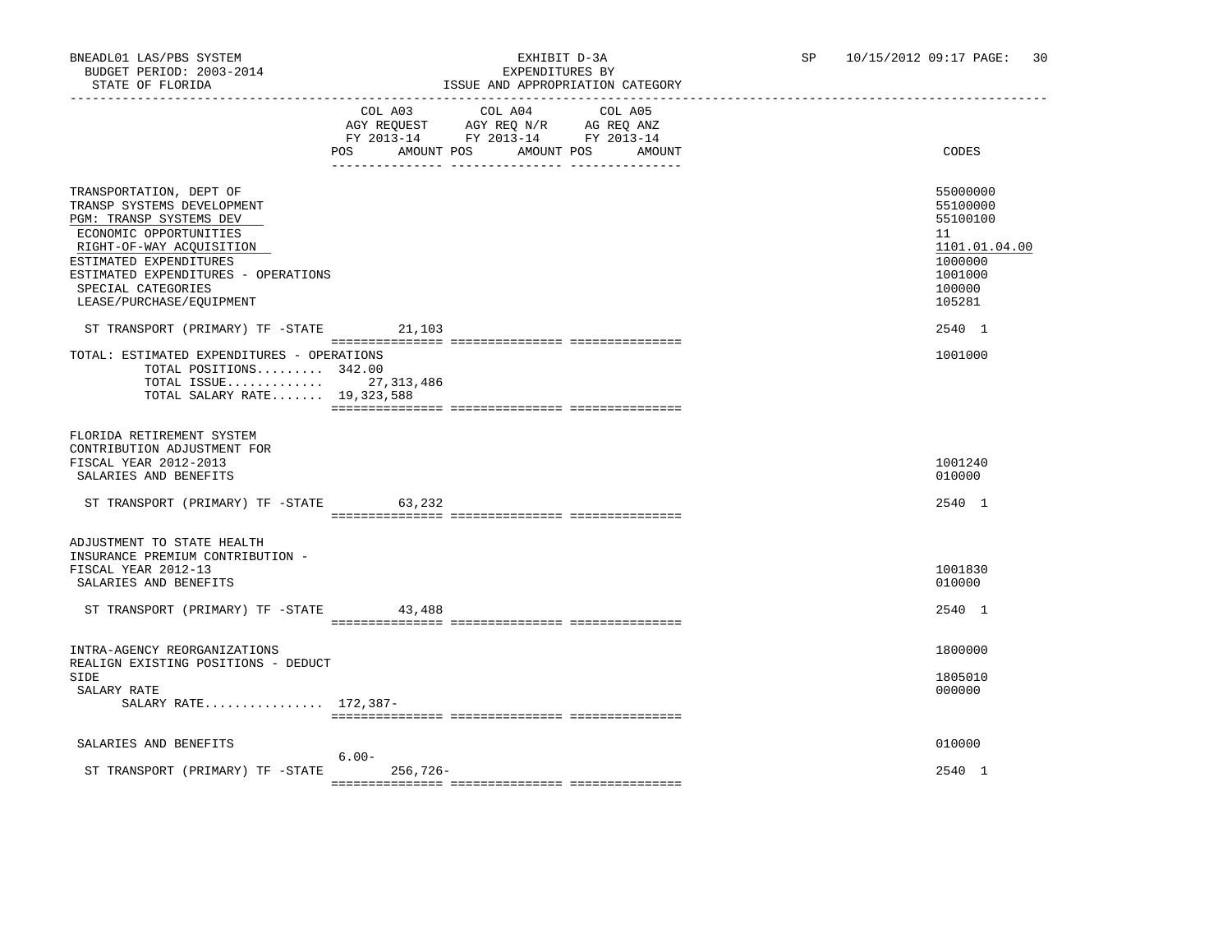| STATE OF FLORIDA                                                                                                                                                                                                                  |                                                    | ISSUE AND APPROPRIATION CATEGORY |                   |                                                                                                                           |
|-----------------------------------------------------------------------------------------------------------------------------------------------------------------------------------------------------------------------------------|----------------------------------------------------|----------------------------------|-------------------|---------------------------------------------------------------------------------------------------------------------------|
|                                                                                                                                                                                                                                   | COL A03<br>FY 2013-14 FY 2013-14 FY 2013-14<br>POS | COL A04<br>AMOUNT POS AMOUNT POS | COL A05<br>AMOUNT | CODES                                                                                                                     |
| TRANSPORTATION, DEPT OF<br>TRANSP SYSTEMS DEVELOPMENT<br>PGM: TRANSP SYSTEMS DEV<br>ECONOMIC OPPORTUNITIES<br>RIGHT-OF-WAY ACQUISITION<br>INTRA-AGENCY REORGANIZATIONS<br>REALIGN EXISTING POSITIONS - DEDUCT<br>SIDE<br>EXPENSES |                                                    |                                  |                   | 55000000<br>55100000<br>55100100<br>11<br>1101.01.04.00<br>1800000<br>1805010<br>040000                                   |
| ST TRANSPORT (PRIMARY) TF -STATE                                                                                                                                                                                                  | $8,150-$                                           |                                  |                   | 2540 1                                                                                                                    |
| TOTAL: REALIGN EXISTING POSITIONS - DEDUCT<br>SIDE<br>TOTAL POSITIONS 6.00-<br>TOTAL ISSUE<br>TOTAL SALARY RATE 172,387-<br>AGENCY ISSUE NARRATIVE:<br>2013-2014 BUDGET YEAR NARRATIVE:<br>Fund Source: 100% State                | $264.876-$                                         |                                  | IT COMPONENT? NO  | 1805010                                                                                                                   |
| ============<br>LRPP Reference: Goal #3: Organizational excellence by promoting and encouraging continuous improvement.<br>===============<br>Florida Strategic Plan for Economic Development - Strategy #3:                      |                                                    |                                  |                   |                                                                                                                           |
| Florida as a globally competitive megaregion.                                                                                                                                                                                     |                                                    |                                  |                   | Connect Economic Development, talent, infrastructure, partnerships and other resources within and across regions to build |
| Description:<br>============                                                                                                                                                                                                      |                                                    |                                  |                   |                                                                                                                           |
| the positions with the program areas they support in the organizational structure.                                                                                                                                                |                                                    |                                  |                   | This issue requests the transfer of six positions and related budget in Districts Four and Seven to functionally align    |
| Justification:                                                                                                                                                                                                                    |                                                    |                                  |                   |                                                                                                                           |
| ==============<br>District Four                                                                                                                                                                                                   |                                                    |                                  |                   |                                                                                                                           |

-------------

 In District Four, this transfer will move one position (#00470) and related budget from the Right of Way program component to the Pre-Construction/Design program component. This position will be responsible for reviewing, analyzing and processing invoices for local agency funded projects; maintaining the Electronic Document Management System (EDMS) and the Local Agency Program Information Tool (LAPIT) which includes compiling, scanning, storing and retrieving contracts, preliminary cost estimates and certified copies of project design plans and surveys; and maintaining and managing the storage, retrieval and disposal of offsite storage records.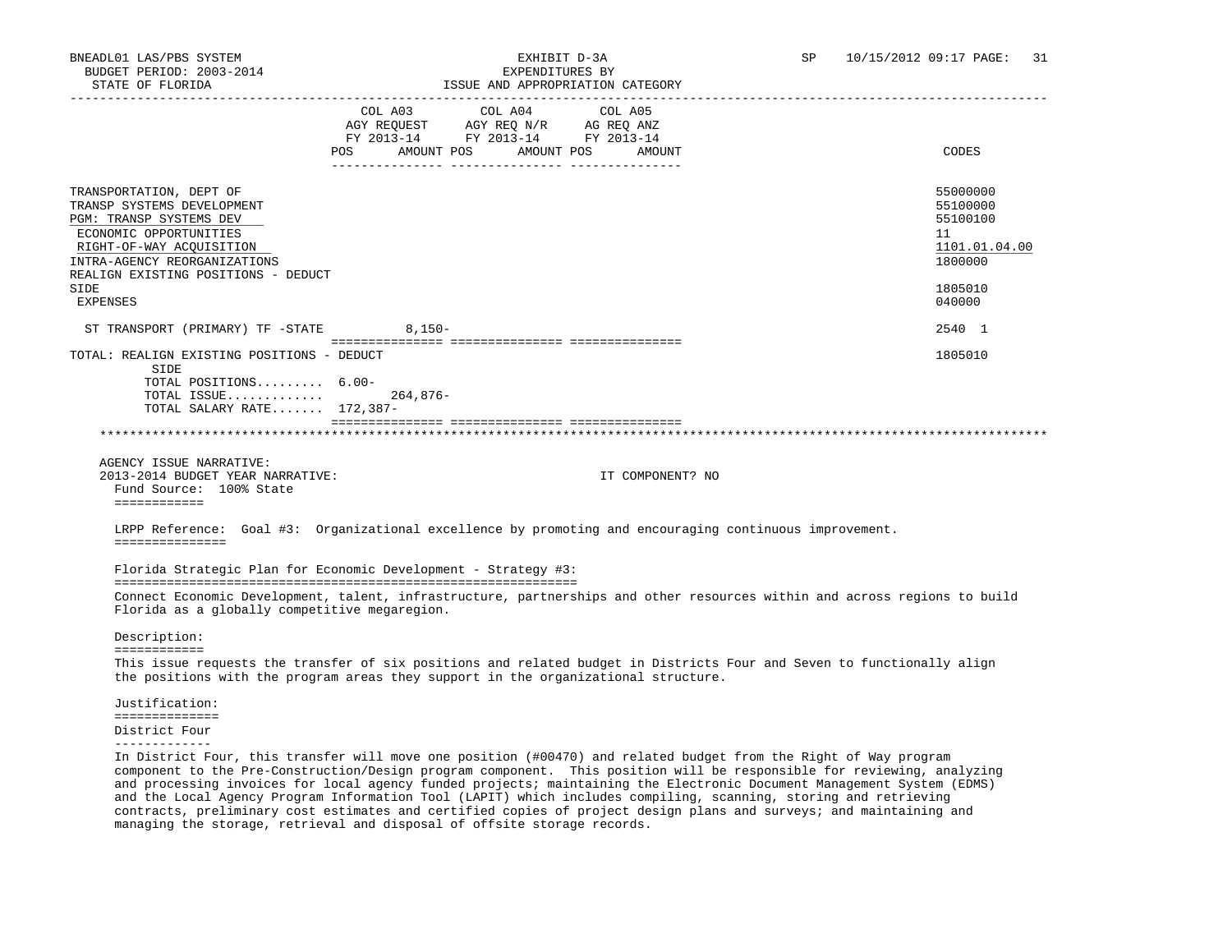|                                                                                                                                                                                                                      | COL A03<br>AGY REOUEST<br>FY 2013-14<br>AMOUNT POS<br>POS | COL A04 COL A05<br>AGY REO N/R<br>FY 2013-14 FY 2013-14<br>AMOUNT POS | AG REO ANZ<br>AMOUNT | CODES                                                              |
|----------------------------------------------------------------------------------------------------------------------------------------------------------------------------------------------------------------------|-----------------------------------------------------------|-----------------------------------------------------------------------|----------------------|--------------------------------------------------------------------|
| TRANSPORTATION, DEPT OF<br>TRANSP SYSTEMS DEVELOPMENT<br><b>PGM: TRANSP SYSTEMS DEV</b><br>ECONOMIC OPPORTUNITIES<br>RIGHT-OF-WAY ACOUISITION<br>INTRA-AGENCY REORGANIZATIONS<br>REALIGN EXISTING POSITIONS - DEDUCT |                                                           |                                                                       |                      | 55000000<br>55100000<br>55100100<br>11<br>1101.01.04.00<br>1800000 |
| SIDE                                                                                                                                                                                                                 |                                                           |                                                                       |                      | 1805010                                                            |

#### District Seven

#### --------------

 In District Seven, this transfer will move five positions (#00073, #00141, #11704, #11784, #12704) and related budget from the Right of Way program component to the Pre-Construction/Design program component. Position #00073 will be responsible for responding to public records requests for Intermodal Systems Development and performing general clerical duties, such as: file maintenance; receptionist and scheduling meetings. Position #00141 will perform executive secretarial duties for the District Director. Position #11704 will be responsible for performing general clerical duties within the District Design Office, serve as the unit training coordinator, and be responsible for inputting and retrieving data from EDMS. Position #11784 will be responsible for performing general clerical duties and database administration. Position #12704 will serve as the liaison between the district, legislature and elected officials.

#### Calculations:

=============

|        | Class |                             | Pay        | Position |             |
|--------|-------|-----------------------------|------------|----------|-------------|
| Unit   | Code  | Class Title                 | Plan       | Number   | Annual Rate |
|        |       |                             |            |          |             |
| Dist 4 | 2208  | Records Analyst             | CS         | 00470    | \$(23, 490) |
| Dist 7 | 0105  | Secretary Specialist        | CS         | 00073    | (26, 731)   |
| Dist 7 | 0108  | Administrative Secretary    | CS         | 00141    | (29, 363)   |
| Dist 7 | 0004  | Senior Clerk                | CS         | 11704    | (23, 657)   |
| Dist 7 | 0004  | Senior Clerk                | CS         | 11784    | (32, 625)   |
| Dist 7 | 4449  | Right of Way Supervisor-SES | <b>SES</b> | 12704    | (36,521)    |
|        |       |                             |            |          |             |

| To/From | Position # | Dist/Unit | Budget Entity              | Program Component       |
|---------|------------|-----------|----------------------------|-------------------------|
|         |            |           |                            |                         |
| TΟ      | 00470      | Dist 4    | Transp Systems Development | Pre-Construction/Design |
| TΟ      | 00073      | Dist 7    | Transp Systems Development | Pre-Construction/Design |
| Tο      | 00141      | Dist 7    | Transp Systems Development | Pre-Construction/Design |
| To      | 11704      | Dist 7    | Transp Systems Development | Pre-Construction/Design |
| TΟ      | 11784      | Dist 7    | Transp Systems Development | Pre-Construction/Design |
| Tο      | 12704      | Dist 7    | Transp Systems Development | Pre-Construction/Design |

Issue Summary:

==============

Related budget for the positions are as follows: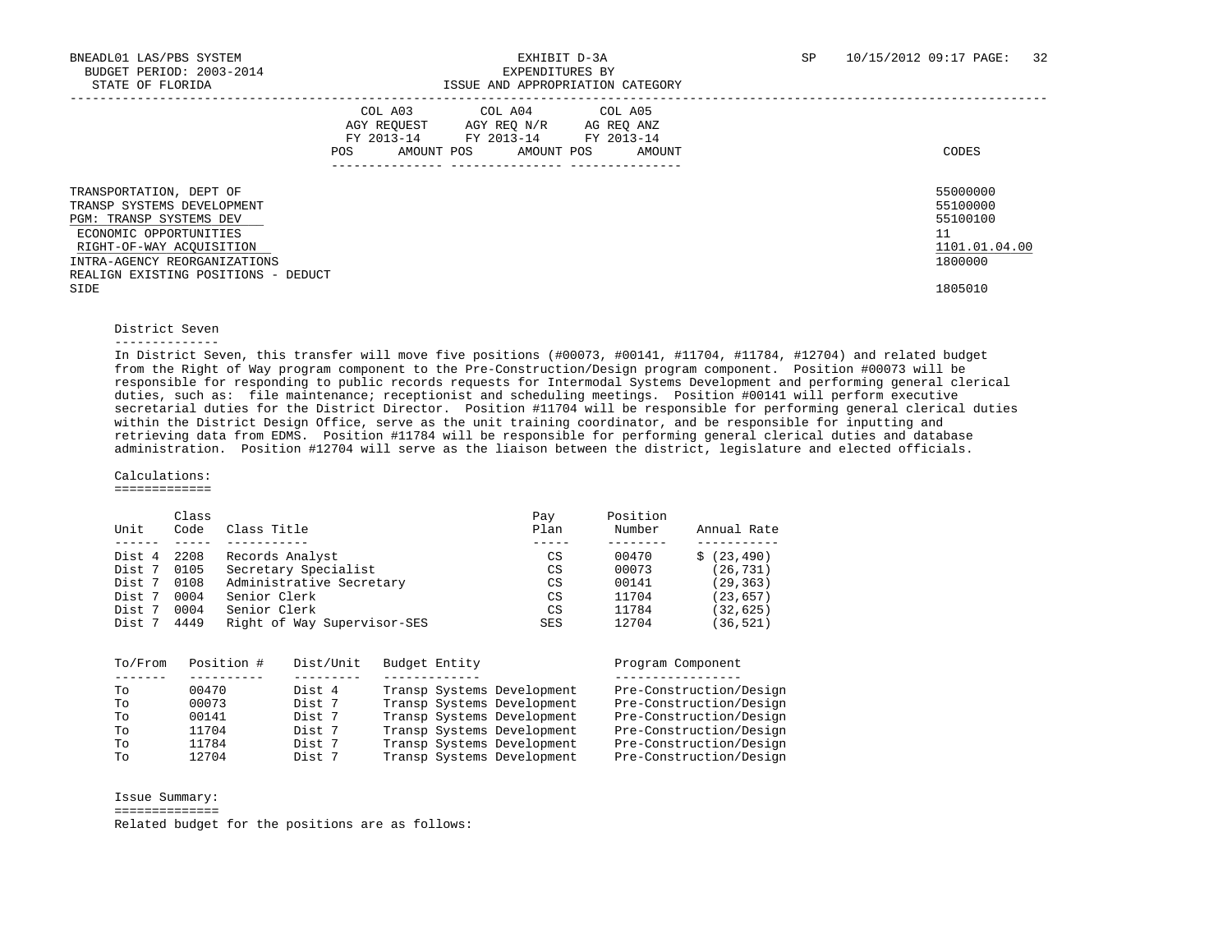### ISSUE AND APPROPRIATION CATEGORY

|                                                                                                                                                                                                                       | COL A03<br>AGY REOUEST<br>FY 2013-14<br>AMOUNT POS<br><b>POS</b> | COL A04<br>AGY REO N/R<br>FY 2013-14<br>AMOUNT POS | COL A05<br>AG REQ ANZ<br>FY 2013-14<br>AMOUNT | CODES                                                                         |
|-----------------------------------------------------------------------------------------------------------------------------------------------------------------------------------------------------------------------|------------------------------------------------------------------|----------------------------------------------------|-----------------------------------------------|-------------------------------------------------------------------------------|
| TRANSPORTATION, DEPT OF<br>TRANSP SYSTEMS DEVELOPMENT<br>PGM: TRANSP SYSTEMS DEV<br>ECONOMIC OPPORTUNITIES<br>RIGHT-OF-WAY ACQUISITION<br>INTRA-AGENCY REORGANIZATIONS<br>REALIGN EXISTING POSITIONS - DEDUCT<br>SIDE |                                                                  |                                                    |                                               | 55000000<br>55100000<br>55100100<br>11<br>1101.01.04.00<br>1800000<br>1805010 |
| TIni<br>FTE.                                                                                                                                                                                                          | Salaries and Benefits                                            | Expenses                                           | $T$ otal                                      |                                                                               |

| ىن بى   | Dalatics and Denerics | <b>EVALCITO CO</b>         | 10ta1        |                           |
|---------|-----------------------|----------------------------|--------------|---------------------------|
| $- - -$ |                       | --------                   | __________   |                           |
|         | 36,680)               | ( \$8,150)                 | \$(.44, 830) |                           |
|         |                       |                            |              |                           |
| $- - -$ |                       |                            |              |                           |
|         |                       |                            |              |                           |
|         |                       |                            |              |                           |
|         | 5)<br>. 6 '           | (220, 046)<br>\$(256, 726) | ( \$8,150)   | (220, 046)<br>\$(264,876) |

 POSITION DETAIL OF SALARIES AND BENEFITS: LAPSE LAPSED SALARIES FTE BASE RATE ADDITIVES BENEFITS SUBTOTAL % AND BENEFITS ---------- -------------- -------------- -------------- -------------- ------ -------------- A03 - AGY REQUEST FY 2013-14 CHANGES TO CURRENTLY AUTHORIZED POSITIONS 0004 SENIOR CLERK 11704 001 1.00- 23,657- 13,211- 36,868- 0.00 36,868- 11784 001 1.00- 32,625- 14,362- 46,987- 0.00 46,987- 0105 SECRETARY SPECIALIST<br>00073 001  $1.00 - 26,731 - 13,606 - 40,337 - 0.00$  40,337- 0108 ADMINISTRATIVE SECRETARY  $1.00 - 29.363 - 13.943 - 43.306 - 0.00$  43,306-2208 RECORDS ANALYST<br>00470 001  $1.00 - 23.490 -$  4449 RIGHT-OF-WAY SUPERVISOR-SES  $1.00 - 36,521 - 16,027 - 52,548 - 0.00$  52,548- ---------- -------------- -------------- -------------- -------------- ------ -------------- TOTALS FOR ISSUE BY FUND 2540 ST TRANSPORT (PRIMARY) TF 256,726- ---------- -------------- -------------- -------------- -------------- -------------- 6.00- 172,387- 84,339- 256,726- 256,726- ========== ============== ============== ============== ============== ==============

\*\*\*\*\*\*\*\*\*\*\*\*\*\*\*\*\*\*\*\*\*\*\*\*\*\*\*\*\*\*\*\*\*\*\*\*\*\*\*\*\*\*\*\*\*\*\*\*\*\*\*\*\*\*\*\*\*\*\*\*\*\*\*\*\*\*\*\*\*\*\*\*\*\*\*\*\*\*\*\*\*\*\*\*\*\*\*\*\*\*\*\*\*\*\*\*\*\*\*\*\*\*\*\*\*\*\*\*\*\*\*\*\*\*\*\*\*\*\*\*\*\*\*\*\*\*\*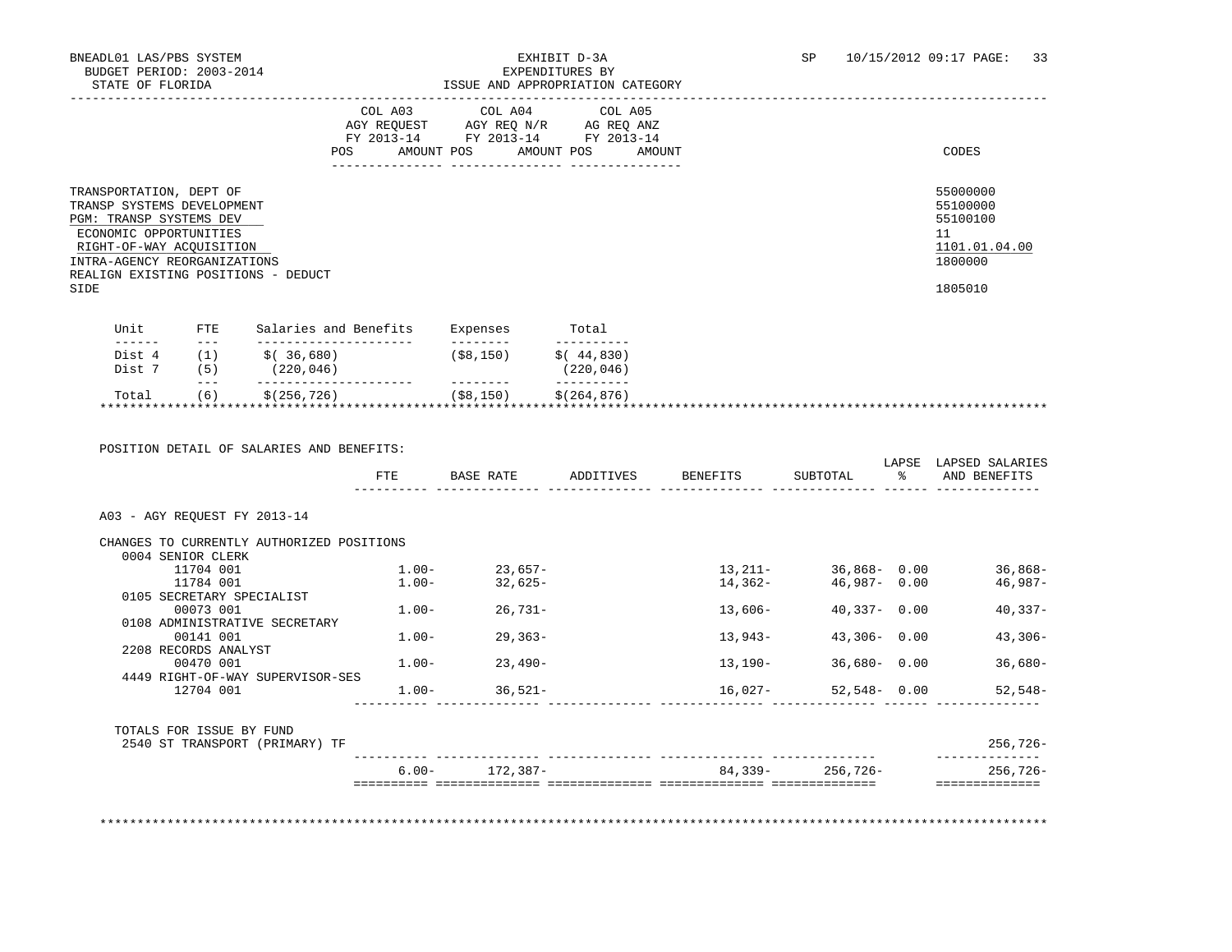| STATE OF FLORIDA                                                                                                                                                                                           |                           |                                                                                           | ISSUE AND APPROPRIATION CATEGORY |                                                                                                                           |
|------------------------------------------------------------------------------------------------------------------------------------------------------------------------------------------------------------|---------------------------|-------------------------------------------------------------------------------------------|----------------------------------|---------------------------------------------------------------------------------------------------------------------------|
|                                                                                                                                                                                                            | POS AMOUNT POS AMOUNT POS | COL A03 COL A04<br>AGY REQUEST AGY REQ N/R AG REQ ANZ<br>FY 2013-14 FY 2013-14 FY 2013-14 | COL A05<br>AMOUNT                | CODES                                                                                                                     |
| TRANSPORTATION, DEPT OF<br>TRANSP SYSTEMS DEVELOPMENT<br>PGM: TRANSP SYSTEMS DEV<br>ECONOMIC OPPORTUNITIES<br>RIGHT-OF-WAY ACQUISITION<br>INTRA-AGENCY REORGANIZATIONS<br>REALIGN EXISTING POSITIONS - ADD |                           |                                                                                           |                                  | 55000000<br>55100000<br>55100100<br>11<br>1101.01.04.00<br>1800000                                                        |
| SIDE<br>SALARY RATE<br>SALARY RATE 29,209                                                                                                                                                                  |                           |                                                                                           |                                  | 1805020<br>000000                                                                                                         |
|                                                                                                                                                                                                            |                           |                                                                                           |                                  |                                                                                                                           |
| SALARIES AND BENEFITS                                                                                                                                                                                      | 1.00                      |                                                                                           |                                  | 010000                                                                                                                    |
| ST TRANSPORT (PRIMARY) TF -STATE                                                                                                                                                                           | 43,132                    |                                                                                           |                                  | 2540 1                                                                                                                    |
| TOTAL: REALIGN EXISTING POSITIONS - ADD<br>SIDE                                                                                                                                                            |                           |                                                                                           |                                  | 1805020                                                                                                                   |
| TOTAL POSITIONS 1.00<br>TOTAL ISSUE<br>TOTAL SALARY RATE 29,209                                                                                                                                            | 43,132                    |                                                                                           |                                  |                                                                                                                           |
|                                                                                                                                                                                                            |                           |                                                                                           |                                  |                                                                                                                           |
| AGENCY ISSUE NARRATIVE:<br>2013-2014 BUDGET YEAR NARRATIVE:<br>Fund Source: 100% State<br>============                                                                                                     |                           |                                                                                           | IT COMPONENT? NO                 |                                                                                                                           |
| LRPP Reference: Goal #3: Organizational excellence by promoting and encouraging continuous improvement.<br>===============                                                                                 |                           |                                                                                           |                                  |                                                                                                                           |
| Florida Strategic Plan for Economic Development - Strategy #3:                                                                                                                                             |                           |                                                                                           |                                  |                                                                                                                           |
| Florida as a globally competitive megaregion.                                                                                                                                                              |                           |                                                                                           |                                  | Connect Economic Development, talent, infrastructure, partnerships and other resources within and across regions to build |
| Description:                                                                                                                                                                                               |                           |                                                                                           |                                  |                                                                                                                           |
| ============<br>with the program area it supports in the organizational structure.                                                                                                                         |                           |                                                                                           |                                  | This issue requests the transfer of one position and related budget in District Seven to functionally align the position  |
| Justification:                                                                                                                                                                                             |                           |                                                                                           |                                  |                                                                                                                           |
| ==============<br>District Seven<br>--------------                                                                                                                                                         |                           |                                                                                           |                                  |                                                                                                                           |
|                                                                                                                                                                                                            |                           |                                                                                           |                                  |                                                                                                                           |

 In District Seven, this transfer will move one position (#11671) and related budget to the Right of Way program component from the Pre-Construction/Design program component within the Transportation Systems Development budget entity. This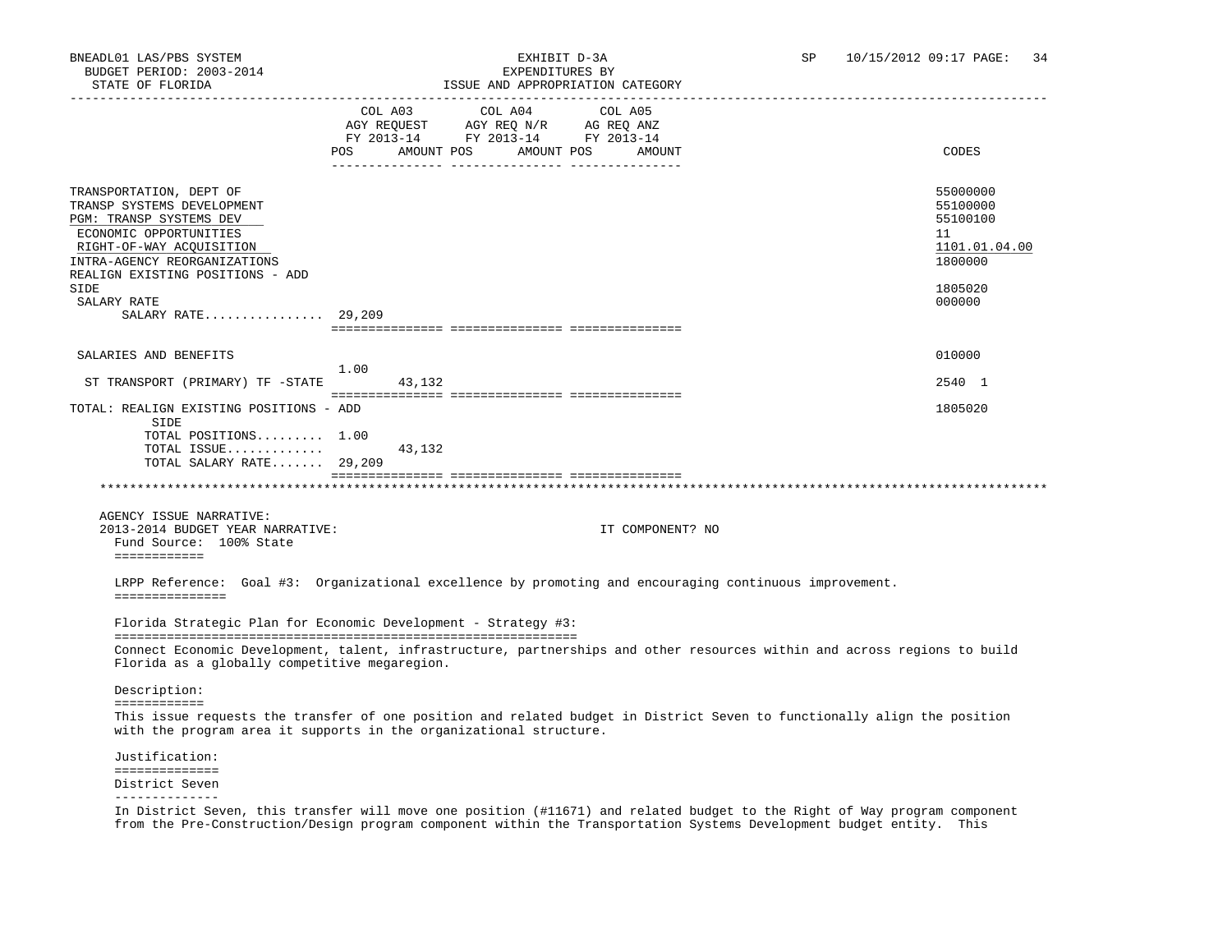## BNEADL01 LAS/PBS SYSTEM<br>BNEADL01 LAS/PBS SYSTEM **EXHIBIT D-3A** SP 10/15/2012 09:17 PAGE: 35

|                                                                                                                                                                                                                    |                                                                                                                                                                                                                                |                                                                                                        | PYLPMDIIOKP9 DI<br>ISSUE AND APPROPRIATION CATEGORY |                                                                 |                    |  |                                                                               |
|--------------------------------------------------------------------------------------------------------------------------------------------------------------------------------------------------------------------|--------------------------------------------------------------------------------------------------------------------------------------------------------------------------------------------------------------------------------|--------------------------------------------------------------------------------------------------------|-----------------------------------------------------|-----------------------------------------------------------------|--------------------|--|-------------------------------------------------------------------------------|
|                                                                                                                                                                                                                    | COL A03<br>POS                                                                                                                                                                                                                 | AGY REQUEST AGY REQ N/R AG REQ ANZ<br>FY 2013-14 FY 2013-14 FY 2013-14<br>AMOUNT POS AMOUNT POS AMOUNT | COL A04 COL A05                                     |                                                                 |                    |  | CODES                                                                         |
| TRANSPORTATION, DEPT OF<br>TRANSP SYSTEMS DEVELOPMENT<br>PGM: TRANSP SYSTEMS DEV<br>ECONOMIC OPPORTUNITIES<br>RIGHT-OF-WAY ACQUISITION<br>INTRA-AGENCY REORGANIZATIONS<br>REALIGN EXISTING POSITIONS - ADD<br>SIDE |                                                                                                                                                                                                                                |                                                                                                        |                                                     |                                                                 |                    |  | 55000000<br>55100000<br>55100100<br>11<br>1101.01.04.00<br>1800000<br>1805020 |
| position will be responsible for performing general clerical duties, such as: handling mail; answering telephones;<br>filing; processing travel arrangements; and managing calendars.                              |                                                                                                                                                                                                                                |                                                                                                        |                                                     |                                                                 |                    |  |                                                                               |
| Calculations:<br>=============                                                                                                                                                                                     |                                                                                                                                                                                                                                |                                                                                                        |                                                     |                                                                 |                    |  |                                                                               |
| Class<br>Unit<br>Code Class Title                                                                                                                                                                                  |                                                                                                                                                                                                                                |                                                                                                        | Pay<br>Plan                                         | Position                                                        | Number Annual Rate |  |                                                                               |
| Dist 7 0108 Administrative Secretary                                                                                                                                                                               |                                                                                                                                                                                                                                |                                                                                                        | $\frac{1}{2}$<br>CS                                 | 11671                                                           | \$29,209           |  |                                                                               |
| To/From<br>Position # Dist/Unit<br><u>_______</u><br>__________                                                                                                                                                    | and the contract of the contract of the contract of the contract of the contract of the contract of the contract of the contract of the contract of the contract of the contract of the contract of the contract of the contra | Budget Entity<br>_____________                                                                         |                                                     | Program Component<br>__________________                         |                    |  |                                                                               |
| From                                                                                                                                                                                                               |                                                                                                                                                                                                                                |                                                                                                        |                                                     | 11671 Dist 7 Transp Systems Development Pre-Construction/Design |                    |  |                                                                               |
| Issue Summary:<br>==============                                                                                                                                                                                   |                                                                                                                                                                                                                                |                                                                                                        |                                                     |                                                                 |                    |  |                                                                               |
| Related budget for the position is as follows:                                                                                                                                                                     |                                                                                                                                                                                                                                |                                                                                                        |                                                     |                                                                 |                    |  |                                                                               |
|                                                                                                                                                                                                                    | Salaries and Benefits                                                                                                                                                                                                          |                                                                                                        |                                                     |                                                                 |                    |  |                                                                               |
| Unit<br>FTE<br>$- - -$                                                                                                                                                                                             | _____________________                                                                                                                                                                                                          |                                                                                                        |                                                     |                                                                 |                    |  |                                                                               |

 11671 001 1.00 29,209 13,923 43,132 0.00 43,132 ---------- -------------- -------------- -------------- -------------- ------ --------------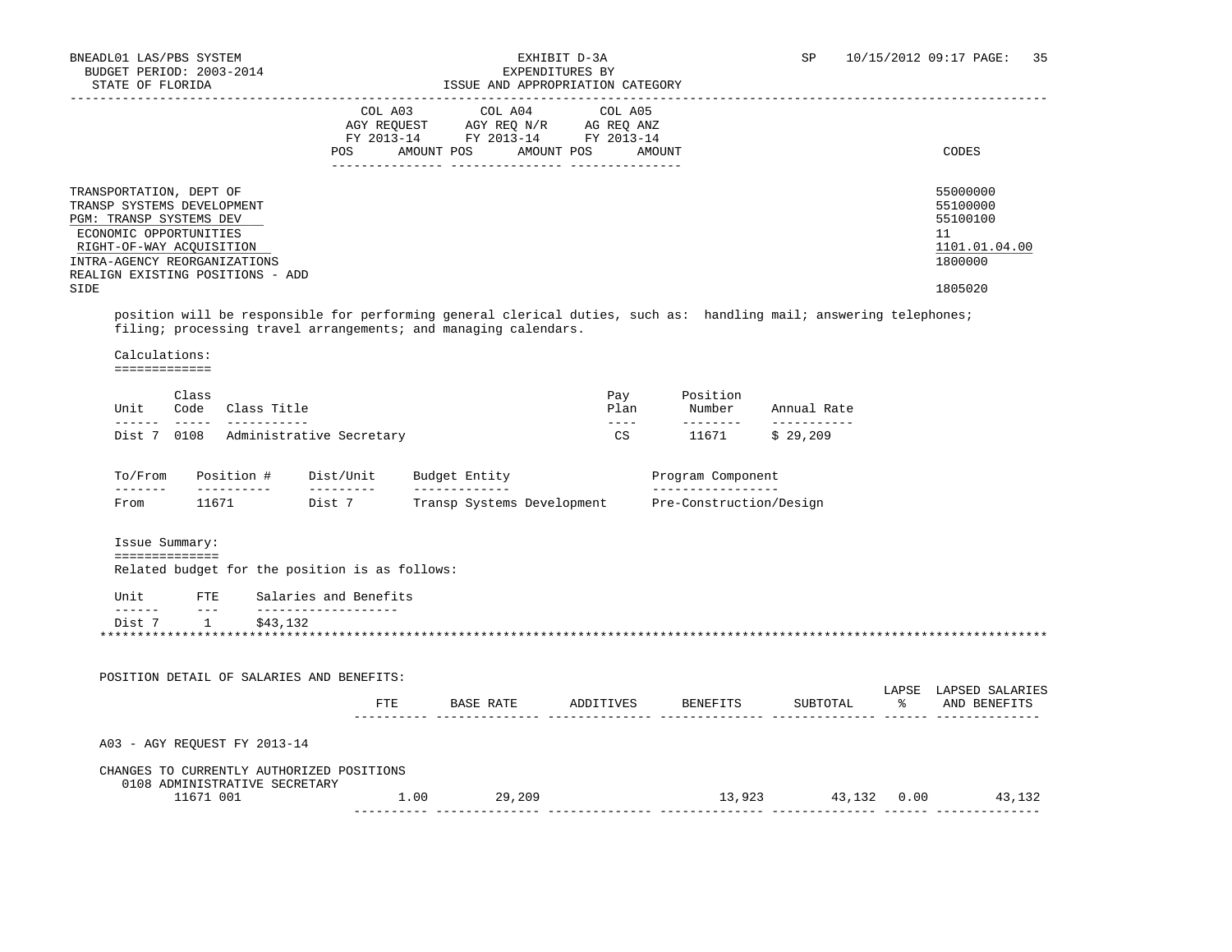| BNEADL01 LAS/PBS SYSTEM<br>BUDGET PERIOD: 2003-2014<br>STATE OF FLORIDA                                                                                                                                            | ISSUE AND APPROPRIATION CATEGORY | SP                                                                                                                                                                                                                                                                                                                                      |                                      | 10/15/2012 09:17 PAGE:<br>36 |          |               |                                                                               |
|--------------------------------------------------------------------------------------------------------------------------------------------------------------------------------------------------------------------|----------------------------------|-----------------------------------------------------------------------------------------------------------------------------------------------------------------------------------------------------------------------------------------------------------------------------------------------------------------------------------------|--------------------------------------|------------------------------|----------|---------------|-------------------------------------------------------------------------------|
|                                                                                                                                                                                                                    | AMOUNT POS<br>POS                | $\begin{tabular}{lllllllllllll} &\multicolumn{4}{c}{\text{COL A03}} &\multicolumn{4}{c}{\text{COL A04}} &\multicolumn{4}{c}{\text{COL A05}} \\ \multicolumn{4}{c}{\text{AGY REQUEST}} &\multicolumn{4}{c}{\text{AGY REQ N/R}} &\multicolumn{4}{c}{\text{AG REQ ANZ}} \end{tabular}$<br>FY 2013-14 FY 2013-14 FY 2013-14<br>------------ | AMOUNT POS AMOUNT<br>--------------- |                              |          |               | CODES                                                                         |
| TRANSPORTATION, DEPT OF<br>TRANSP SYSTEMS DEVELOPMENT<br>PGM: TRANSP SYSTEMS DEV<br>ECONOMIC OPPORTUNITIES<br>RIGHT-OF-WAY ACQUISITION<br>INTRA-AGENCY REORGANIZATIONS<br>REALIGN EXISTING POSITIONS - ADD<br>SIDE |                                  |                                                                                                                                                                                                                                                                                                                                         |                                      |                              |          |               | 55000000<br>55100000<br>55100100<br>11<br>1101.01.04.00<br>1800000<br>1805020 |
| POSITION DETAIL OF SALARIES AND BENEFITS:                                                                                                                                                                          | FTE                              | BASE RATE                                                                                                                                                                                                                                                                                                                               | ADDITIVES                            | BENEFITS                     | SUBTOTAL | $\sim$ $\sim$ | LAPSE LAPSED SALARIES<br>AND BENEFITS                                         |
| A03 - AGY REOUEST FY 2013-14                                                                                                                                                                                       |                                  |                                                                                                                                                                                                                                                                                                                                         |                                      |                              |          |               |                                                                               |
| CHANGES TO CURRENTLY AUTHORIZED POSITIONS<br>TOTALS FOR ISSUE BY FUND<br>2540 ST TRANSPORT (PRIMARY) TF                                                                                                            |                                  |                                                                                                                                                                                                                                                                                                                                         |                                      |                              |          |               | 43,132                                                                        |
|                                                                                                                                                                                                                    | $1.00 -$                         | 29,209                                                                                                                                                                                                                                                                                                                                  |                                      | 13,923                       | 43,132   |               | -------------<br>43,132<br>==============                                     |
|                                                                                                                                                                                                                    |                                  |                                                                                                                                                                                                                                                                                                                                         |                                      |                              |          |               |                                                                               |
| ANNUALIZATION OF ADMINISTERED<br>FUNDS APPROPRIATIONS<br>STATE HEALTH INSURANCE ADJUSTMENT                                                                                                                         |                                  |                                                                                                                                                                                                                                                                                                                                         |                                      |                              |          |               | 26A0000                                                                       |
| FOR FY 2012-13 - 10 MONTHS<br>ANNUALIZATION<br>SALARIES AND BENEFITS                                                                                                                                               |                                  |                                                                                                                                                                                                                                                                                                                                         |                                      |                              |          |               | 26A1830<br>010000                                                             |
| ST TRANSPORT (PRIMARY) TF -STATE                                                                                                                                                                                   | 217,440                          |                                                                                                                                                                                                                                                                                                                                         |                                      |                              |          |               | 2540 1                                                                        |

=============== =============== ===============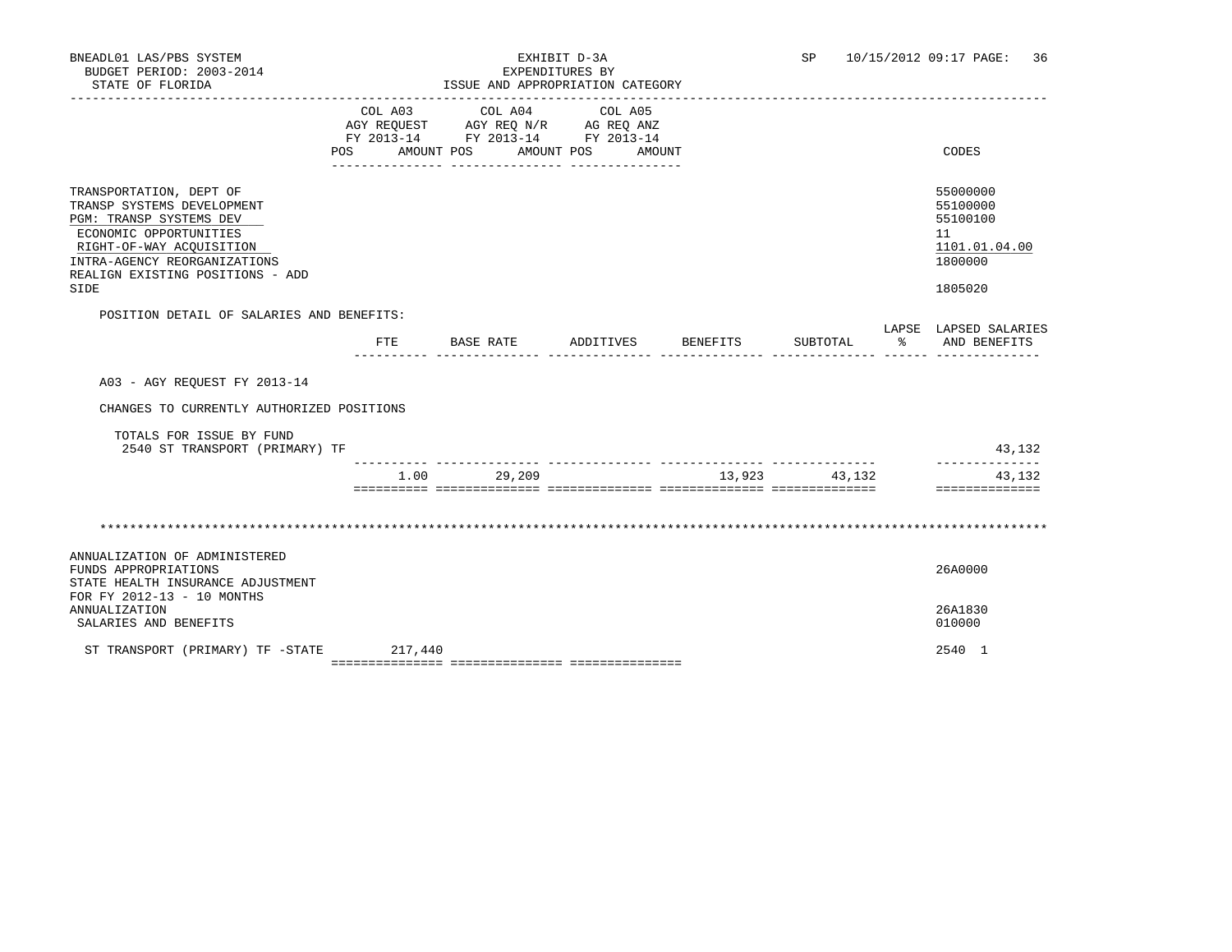| STATE OF FLORIDA                                                                                                                                                                                                                  | ISSUE AND APPROPRIATION CATEGORY                                                                                                                                                                                                                                                                       |                                                                                         |
|-----------------------------------------------------------------------------------------------------------------------------------------------------------------------------------------------------------------------------------|--------------------------------------------------------------------------------------------------------------------------------------------------------------------------------------------------------------------------------------------------------------------------------------------------------|-----------------------------------------------------------------------------------------|
|                                                                                                                                                                                                                                   | COL A03 COL A04<br>COL A05<br>AGY REQUEST AGY REQ N/R AG REQ ANZ<br>FY 2013-14 FY 2013-14 FY 2013-14<br>POS AMOUNT POS AMOUNT POS AMOUNT                                                                                                                                                               | CODES                                                                                   |
| TRANSPORTATION, DEPT OF<br>TRANSP SYSTEMS DEVELOPMENT<br>PGM: TRANSP SYSTEMS DEV<br>ECONOMIC OPPORTUNITIES<br>RIGHT-OF-WAY ACQUISITION<br>PROGRAM REDUCTIONS<br>VACANT POSITION REDUCTIONS<br>SALARY RATE<br>SALARY RATE 849,292- |                                                                                                                                                                                                                                                                                                        | 55000000<br>55100000<br>55100100<br>11<br>1101.01.04.00<br>33V0000<br>33V0550<br>000000 |
| SALARIES AND BENEFITS                                                                                                                                                                                                             |                                                                                                                                                                                                                                                                                                        | 010000                                                                                  |
| ST TRANSPORT (PRIMARY) TF -STATE 1,213,825-                                                                                                                                                                                       | $25.00 -$                                                                                                                                                                                                                                                                                              | 2540 1                                                                                  |
| TOTAL: VACANT POSITION REDUCTIONS<br>TOTAL POSITIONS 25.00-<br>TOTAL ISSUE $1,213,825-$<br>TOTAL SALARY RATE 849,292-                                                                                                             |                                                                                                                                                                                                                                                                                                        | 33V0550                                                                                 |
| AGENCY ISSUE NARRATIVE:<br>2013-2014 BUDGET YEAR NARRATIVE:<br>Fund Source: 100% State                                                                                                                                            | IT COMPONENT? NO                                                                                                                                                                                                                                                                                       |                                                                                         |
| ============<br>===============                                                                                                                                                                                                   | LRPP Reference: Goal #3: Organizational excellence by promoting and encouraging continuous improvement.<br>Florida Strategic Plan for Economic Development - Strategy #3:<br>Connect Economic Development, talent, Infrastructure, partnerships and other resources within and across regions to build |                                                                                         |
| Florida as a globally competitive megaregion.<br>Description:<br>============                                                                                                                                                     | This issue deletes positions and related budget to reflect management reductions for organizational efficiencies being<br>implemented by the Department. This includes improvements such as process enhancements, consolidations, and increased                                                        |                                                                                         |
| use of technology.<br>current resources more effectively and efficiently.<br>Calculations:                                                                                                                                        | Also, the Department has implemented an approved Reorganization Plan (Budget Amendment 55-12-13, EOG #00061; Budget<br>Amendment 55-12-14, EOG #00066). The Reorganization has allowed the Department to streamline its operation by utilizing                                                         |                                                                                         |
| =============                                                                                                                                                                                                                     |                                                                                                                                                                                                                                                                                                        |                                                                                         |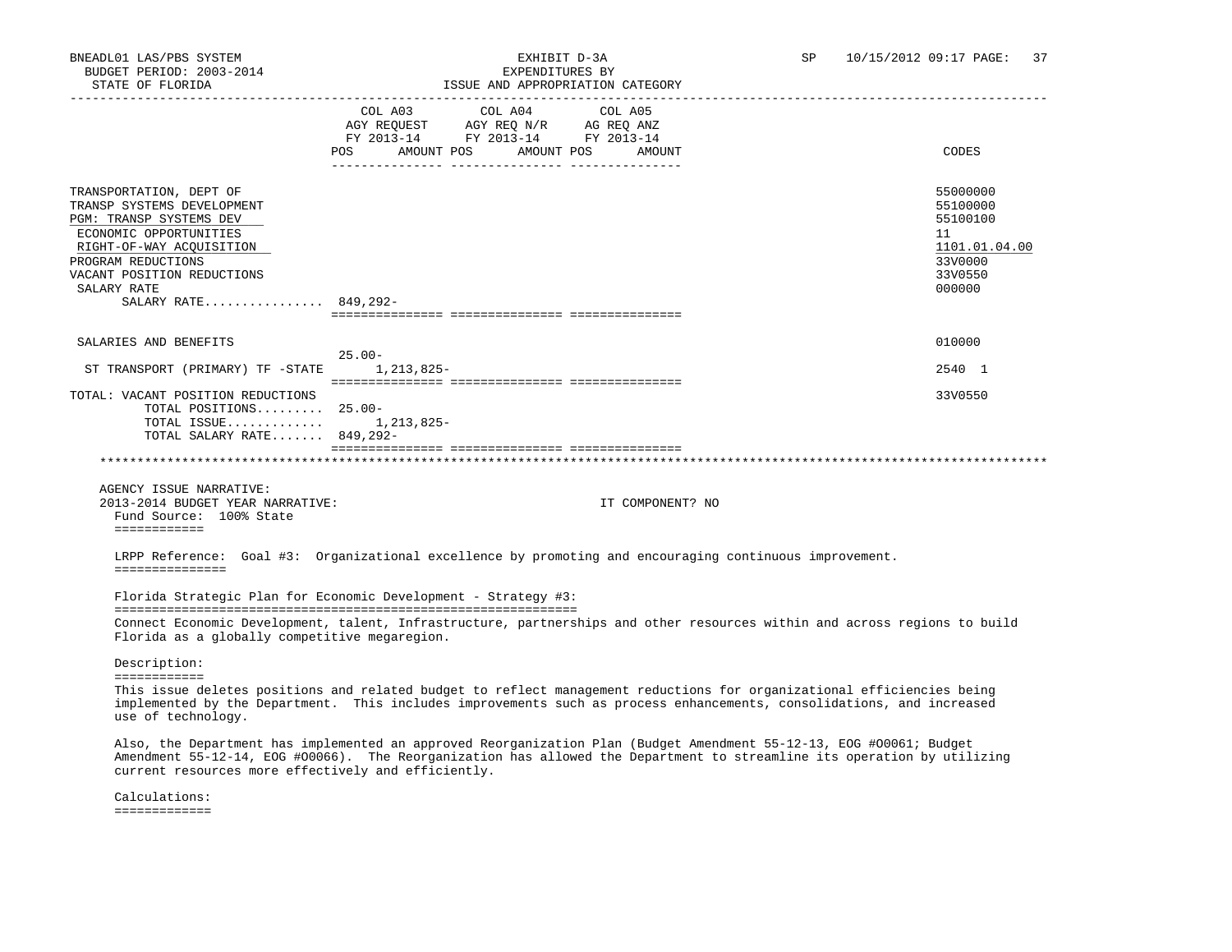|                                                  |       | COL A03 COL A04 COL A05<br>$\begin{tabular}{lllllll} \bf AGY \,\, REQUEST \,\, &\bf AGY \,\, REQ \,\, N/R &\bf AG \,\, REQ \,\, ANZ \\ \bf FY \,\, 2013-14 &\bf FY \,\, 2013-14 &\bf FY \,\, 2013-14 \\ \end{tabular}$<br><b>POS</b><br>AMOUNT POS AMOUNT POS |                   |                    | AMOUNT                |               |                                  | CODES               |
|--------------------------------------------------|-------|---------------------------------------------------------------------------------------------------------------------------------------------------------------------------------------------------------------------------------------------------------------|-------------------|--------------------|-----------------------|---------------|----------------------------------|---------------------|
|                                                  |       |                                                                                                                                                                                                                                                               |                   |                    |                       |               |                                  |                     |
| TRANSPORTATION, DEPT OF                          |       |                                                                                                                                                                                                                                                               |                   |                    |                       |               |                                  | 55000000            |
| TRANSP SYSTEMS DEVELOPMENT                       |       |                                                                                                                                                                                                                                                               |                   |                    |                       |               |                                  | 55100000            |
| PGM: TRANSP SYSTEMS DEV                          |       |                                                                                                                                                                                                                                                               |                   |                    |                       |               |                                  | 55100100            |
| ECONOMIC OPPORTUNITIES                           |       |                                                                                                                                                                                                                                                               |                   |                    |                       |               |                                  | 11<br>1101.01.04.00 |
| RIGHT-OF-WAY ACQUISITION                         |       |                                                                                                                                                                                                                                                               |                   |                    |                       |               |                                  | 33V0000             |
| PROGRAM REDUCTIONS<br>VACANT POSITION REDUCTIONS |       |                                                                                                                                                                                                                                                               |                   |                    |                       |               |                                  | 33V0550             |
|                                                  |       |                                                                                                                                                                                                                                                               |                   |                    |                       |               |                                  |                     |
|                                                  | Class |                                                                                                                                                                                                                                                               | Pay               | Position           |                       |               | Salaries                         |                     |
| Unit                                             |       | Code Class Title                                                                                                                                                                                                                                              | Plan              | Number             |                       |               | Base Rate Additives and Benefits |                     |
| Dist 1                                           |       | ___________________<br>0004 Senior Clerk                                                                                                                                                                                                                      | $- - - - -$<br>01 | ---------<br>00151 | ( \$21,616)           |               | (S <sub>34,566)</sub>            |                     |
| Dist 1                                           |       | 4409 Right of Way Specialist II                                                                                                                                                                                                                               | 01                | 00461              | (36, 609)             |               | (51, 482)                        |                     |
| Dist 1                                           | 4409  | Right of Way Specialist II                                                                                                                                                                                                                                    | 01                | 11766              | (36, 609)             |               | (51, 482)                        |                     |
| Dist 1                                           | 4409  | Right of Way Specialist II                                                                                                                                                                                                                                    | 01                | 12489              | (36, 609)             |               | (51, 482)                        |                     |
| Dist 1                                           | 4448  | Right of Way Appraiser                                                                                                                                                                                                                                        | 01                | 00061              | (43, 675)             |               | (59, 454)                        |                     |
| Dist 2                                           | 4406  | Right of Way Specialist I                                                                                                                                                                                                                                     | 01                | 00206              | (29, 457)             |               | (43, 412)                        |                     |
| Dist 2                                           | 4409  | Right of Way Specialist II                                                                                                                                                                                                                                    | 01                | 00198              | (36, 609)             |               | (51, 482)                        |                     |
| Dist 2                                           | 4409  | Right of Way Specialist II                                                                                                                                                                                                                                    | 01                | 00200              | (36, 609)             |               | (51, 482)                        |                     |
| Dist 2                                           | 4448  | Right of Way Appraiser                                                                                                                                                                                                                                        | 01                | 00182              | (43, 675)             |               | (59, 454)                        |                     |
| Dist 4                                           | 0108  | Administrative Secretary                                                                                                                                                                                                                                      | 01                | 12587              |                       |               | $(22,541)$ $(51,274)$ $(37,047)$ |                     |
| Dist 5                                           | 4409  | Right of Way Specialist II                                                                                                                                                                                                                                    | 01                | 00532              | (36, 609)             |               | 51,482)                          |                     |
| Dist 5                                           | 4409  | Right of Way Specialist II                                                                                                                                                                                                                                    | 01                | 00546              | (36, 609)             |               | 51,482)                          |                     |
| Dist 5                                           | 4409  | Right of Way Specialist II                                                                                                                                                                                                                                    | 01                | 09629              |                       | $(36, 609)$ ( | 51,482)                          |                     |
| Dist 5                                           | 4409  | Right of Way Specialist II                                                                                                                                                                                                                                    | 01                | 12638              | $(36,609)$ (          |               | 51,482)                          |                     |
| Dist 5                                           | 4409  | Right of Way Specialist II                                                                                                                                                                                                                                    | 01                | 12642              | $(36,609)$ $(51,482)$ |               |                                  |                     |
| Dist 7                                           | 4410  | Right of Way Specialist III                                                                                                                                                                                                                                   | 01                | 08403              | (38, 809)             |               | (53, 964)                        |                     |
| Dist 7                                           | 4461  | Senior Appraiser                                                                                                                                                                                                                                              | 01                | 12385              | (43, 675)             |               | 59,454)                          |                     |

 CO-Fin-Admin 0004 Senior Clerk 01 00103 ( 21,616) ( 34,566) CO-Fin-Admin 0004 Senior Clerk 01 00390 ( 21,616) ( 1,274) ( 36,003) CO-Fin-Admin 7703 Paralegal Specialist 01 07372 ( 23,574) ( 1,274) ( 38,212) CO-Fin-Admin 7703 Paralegal Specialist 01 12482 ( 23,574) ( 36,774) CO-Fin-Admin 7703 Paralegal Specialist 01 13665 ( 23,574) ( 36,774) CO-Eng-Oper 4409 Right of Way Specialist II 01 01019 ( 36,609) ( 51,482)  $CO-Eng-Oper$  4410 Right of Way Specialist III 01 00985 (38,809)

### Issue Summary:

==============

Related budget for the positions are as follows:

| Unit   | FTE. | Base Rate   | Additives    | Total Salary Rate Salaries and Benefits |           |
|--------|------|-------------|--------------|-----------------------------------------|-----------|
|        |      |             |              |                                         |           |
| Dist 1 | (5)  | (S175, 118) |              | (S175, 118)                             | 248,466)  |
| Dist 2 | (4)  | 146,350)    |              | 146,350)                                | 205, 830) |
| Dist 4 | (1)  | 22,541)     | $(S_1, 274)$ | 23,815)                                 | 37,047)   |
| Dist 5 | (5)  | 183,045)    |              | 183,045)                                | 257,410)  |
| Dist 7 | (3)  | 129,044)    |              | 129,044)                                | 177,297)  |

Dist 7 4442 Right of Way Admin II-SES 08 06576 ( 46,560) ( 63,879)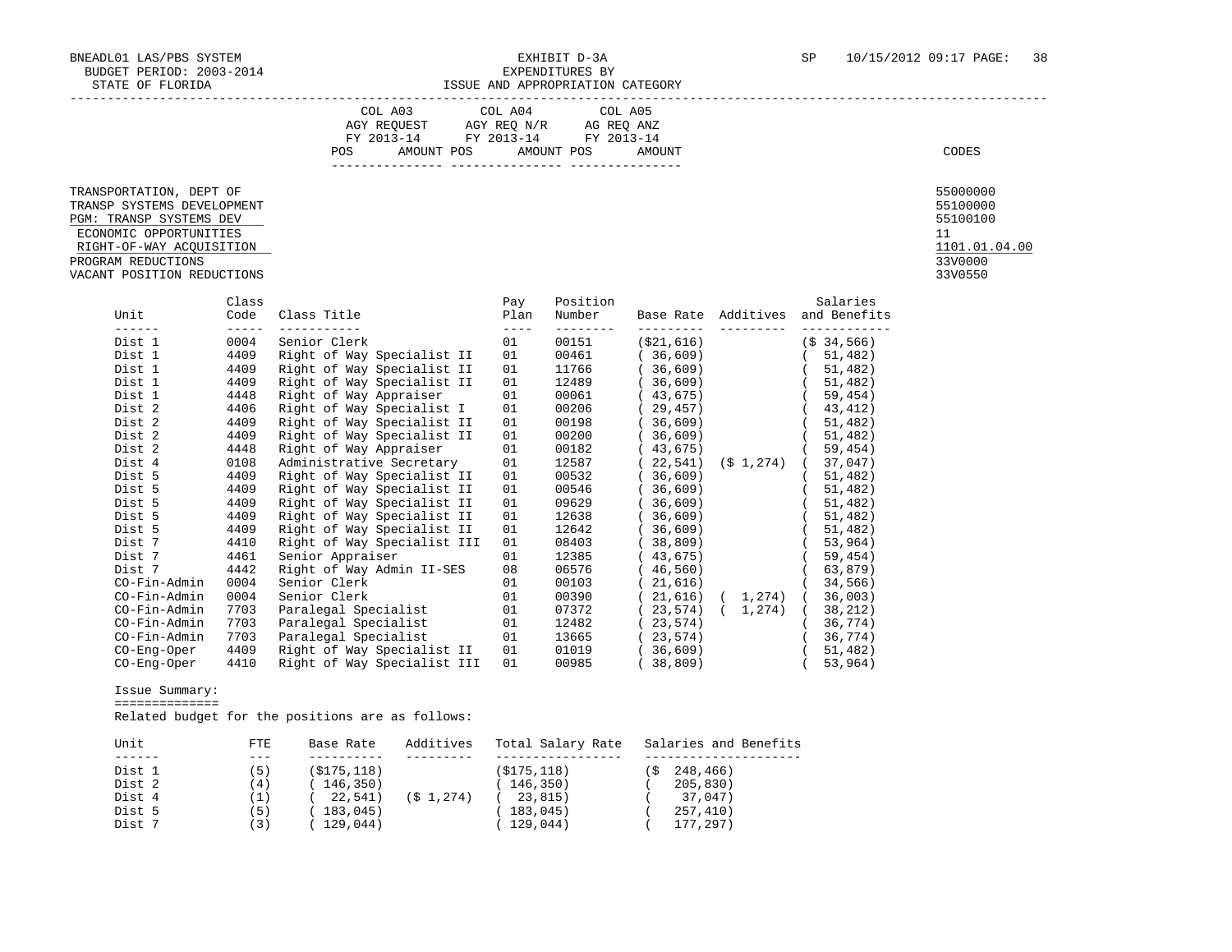|                                                                                                                                                                                                   |            | COL A03<br>AGY REQUEST<br>FY 2013-14<br><b>POS</b> | AMOUNT POS             | COL A04<br>AGY REQ N/R<br>FY 2013-14<br>AMOUNT POS | COL A05<br>AG REQ ANZ<br>FY 2013-14<br>AMOUNT | CODES                                                                         |
|---------------------------------------------------------------------------------------------------------------------------------------------------------------------------------------------------|------------|----------------------------------------------------|------------------------|----------------------------------------------------|-----------------------------------------------|-------------------------------------------------------------------------------|
| TRANSPORTATION, DEPT OF<br>TRANSP SYSTEMS DEVELOPMENT<br><b>PGM: TRANSP SYSTEMS DEV</b><br>ECONOMIC OPPORTUNITIES<br>RIGHT-OF-WAY ACOUISITION<br>PROGRAM REDUCTIONS<br>VACANT POSITION REDUCTIONS |            |                                                    |                        |                                                    |                                               | 55000000<br>55100000<br>55100100<br>11<br>1101.01.04.00<br>33V0000<br>33V0550 |
| CO-Fin-Admin<br>CO-Eng-Oper                                                                                                                                                                       | (5)<br>(2) | (113, 954)<br>75,418)                              | (2, 548)               | (116, 502)<br>75,418)                              | 182,329)<br>105,446)                          |                                                                               |
| Total<br>**********************************                                                                                                                                                       | (25)       | (S845, 470)                                        | (S <sub>3</sub> , 822) | $($ \$849,292)                                     | ( \$1, 213, 825)                              |                                                                               |

 POSITION DETAIL OF SALARIES AND BENEFITS: LAPSE LAPSED SALARIES FTE BASE RATE ADDITIVES BENEFITS SUBTOTAL % AND BENEFITS ---------- -------------- -------------- -------------- -------------- ------ -------------- A03 - AGY REQUEST FY 2013-14 CHANGES TO CURRENTLY AUTHORIZED POSITIONS 0004 SENIOR CLERK<br>00103 001 1.00- 21,616- 12,950- 34,566- 0.00 34,566-<br>1.00- 21.616- 12.950- 34.566- 0.00 34.566- 00151 001 1.00- 21,616- 12,950- 34,566- 0.00 34,566- 00390 001 1.00- 21,616- 1,274- 13,113- 36,003- 0.00 36,003- 0108 ADMINISTRATIVE SECRETARY 12587 001 1.00- 22,541- 1,274- 13,232- 37,047- 0.00 37,047- 4406 RIGHT-OF-WAY SPECIALIST I 00206 001 1.00- 29,457- 13,955- 43,412- 0.00 43,412- 4409 RIGHT-OF-WAY-SPECIALIST II 00198 001 1.00- 36,609- 14,873- 51,482- 0.00 51,482- 00200 001 1.00- 36,609- 14,873- 51,482- 0.00 51,482- 00461 001 1.00- 36,609- 14,873- 51,482- 0.00 51,482- 00532 001 1.00- 36,609- 14,873- 51,482- 0.00 51,482- 00546 001 1.00- 36,609- 14,873- 51,482- 0.00 51,482- 51,482- 0.00  $\begin{array}{cccccccc} 09629 & 001 & & & & 1.00- & & 36\,6\,09- & & & & 1.00- & & 36\,6\,09- & & & & 1.00- & & 36\,6\,09- & & & & 1.00- & & 36\,6\,09- & & & & & 1.00- & & 36\,6\,09- & & & & & 1.00- & & 36\,6\,09- & & & & & 1.00+ & & 36\,6\,09- & & & & & 1.00+ & & 36\,6\,09- & & & & & & 1.00+ &$  11766 001 1.00- 36,609- 14,873- 51,482- 0.00 51,482- 12489 001 1.00- 36,609- 14,873- 51,482- 0.00 51,482- 12638 001 1.00- 36,609- 14,873- 51,482- 0.00 51,482- 12642 001 1.00- 36,609- 14,873- 51,482- 0.00 51,482- 4410 RIGHT-OF-WAY SPECIALIST III 00985 001 1.00- 38,809- 15,155- 53,964- 0.00 53,964-  $38,809 15,155 53,964 0.00$  4448 RIGHT-OF-WAY APPRAISER 00061 001 1.00- 43,675- 15,779- 59,454- 0.00 59,454-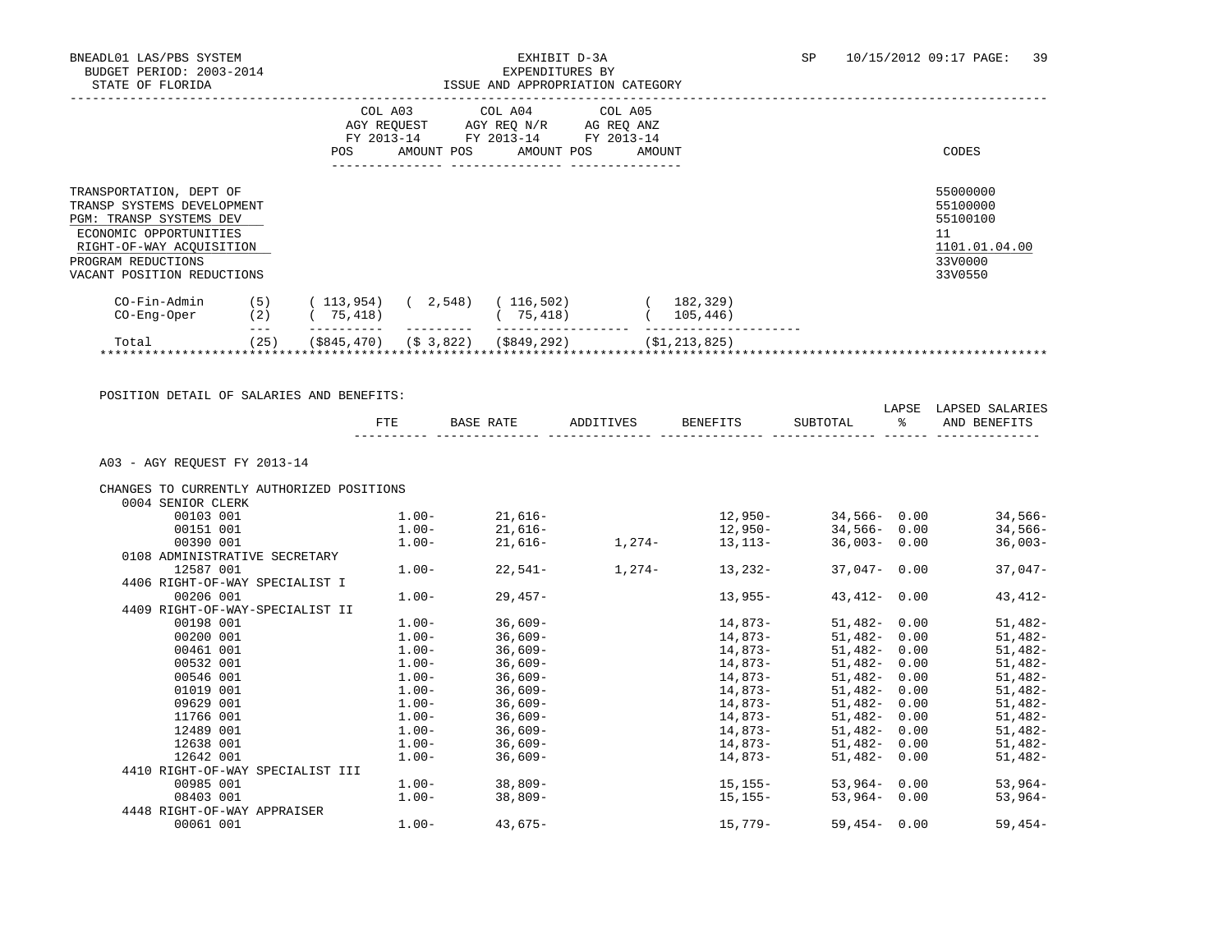# BNEADL01 LAS/PBS SYSTEM EXHIBIT D-3A SP 10/15/2012 09:17 PAGE: 40

| STATE OF FLORIDA                                                                                                                                                                           |           |                                                                                                                                | ISSUE AND APPROPRIATION CATEGORY |                                 |                 |                                                                               |
|--------------------------------------------------------------------------------------------------------------------------------------------------------------------------------------------|-----------|--------------------------------------------------------------------------------------------------------------------------------|----------------------------------|---------------------------------|-----------------|-------------------------------------------------------------------------------|
|                                                                                                                                                                                            |           | COL A03 COL A04 COL A05<br>AGY REQUEST AGY REQ N/R AG REQ ANZ<br>FY 2013-14 FY 2013-14 FY 2013-14<br>POS AMOUNT POS AMOUNT POS | AMOUNT                           |                                 |                 | CODES                                                                         |
| TRANSPORTATION, DEPT OF<br>TRANSP SYSTEMS DEVELOPMENT<br>PGM: TRANSP SYSTEMS DEV<br>ECONOMIC OPPORTUNITIES<br>RIGHT-OF-WAY ACQUISITION<br>PROGRAM REDUCTIONS<br>VACANT POSITION REDUCTIONS |           |                                                                                                                                |                                  |                                 |                 | 55000000<br>55100000<br>55100100<br>11<br>1101.01.04.00<br>33V0000<br>33V0550 |
| POSITION DETAIL OF SALARIES AND BENEFITS:                                                                                                                                                  |           |                                                                                                                                |                                  |                                 |                 | LAPSE LAPSED SALARIES                                                         |
|                                                                                                                                                                                            |           | FTE BASE RATE ADDITIVES BENEFITS                                                                                               |                                  |                                 | SUBTOTAL %      | AND BENEFITS                                                                  |
| A03 - AGY REOUEST FY 2013-14<br>CHANGES TO CURRENTLY AUTHORIZED POSITIONS<br>00182 001                                                                                                     |           | $1.00 - 43,675 -$                                                                                                              |                                  | 15,779-                         | 59,454 - 0.00   | $59,454-$                                                                     |
| 4461 SENIOR APPRAISER<br>12385 001                                                                                                                                                         |           | $1.00 - 43.675 -$                                                                                                              |                                  | 15,779-                         | $59.454 - 0.00$ | $59.454-$                                                                     |
| 7703 PARALEGAL SPECIALIST                                                                                                                                                                  |           |                                                                                                                                |                                  |                                 |                 |                                                                               |
| 07372 001                                                                                                                                                                                  |           | $1.00 23,574-$<br>$1.00 23,574-$                                                                                               | $1,274 13,364-$<br>$13,200-$     |                                 | 38,212- 0.00    | 38,212-                                                                       |
| 12482 001                                                                                                                                                                                  |           |                                                                                                                                |                                  |                                 | 36,774- 0.00    | 36,774-                                                                       |
| 13665 001<br>4442 RIGHT-OF-WAY ADMINISTRATOR II - SES                                                                                                                                      | $1.00 -$  | $23.574-$                                                                                                                      |                                  | 13,200-                         | $36.774 - 0.00$ | $36,774-$                                                                     |
| 06576 001                                                                                                                                                                                  |           | $1.00 - 46,560 -$                                                                                                              |                                  | 17,319-                         | 63,879- 0.00    | $63,879-$                                                                     |
| TOTALS FOR ISSUE BY FUND                                                                                                                                                                   |           |                                                                                                                                |                                  |                                 |                 |                                                                               |
| 2540 ST TRANSPORT (PRIMARY) TF                                                                                                                                                             |           |                                                                                                                                |                                  |                                 |                 | 1,213,825-                                                                    |
|                                                                                                                                                                                            | $25.00 -$ | 845,470-                                                                                                                       |                                  | $3.822 - 364.533 - 1.213.825 -$ |                 | 1,213,825-                                                                    |

\*\*\*\*\*\*\*\*\*\*\*\*\*\*\*\*\*\*\*\*\*\*\*\*\*\*\*\*\*\*\*\*\*\*\*\*\*\*\*\*\*\*\*\*\*\*\*\*\*\*\*\*\*\*\*\*\*\*\*\*\*\*\*\*\*\*\*\*\*\*\*\*\*\*\*\*\*\*\*\*\*\*\*\*\*\*\*\*\*\*\*\*\*\*\*\*\*\*\*\*\*\*\*\*\*\*\*\*\*\*\*\*\*\*\*\*\*\*\*\*\*\*\*\*\*\*\*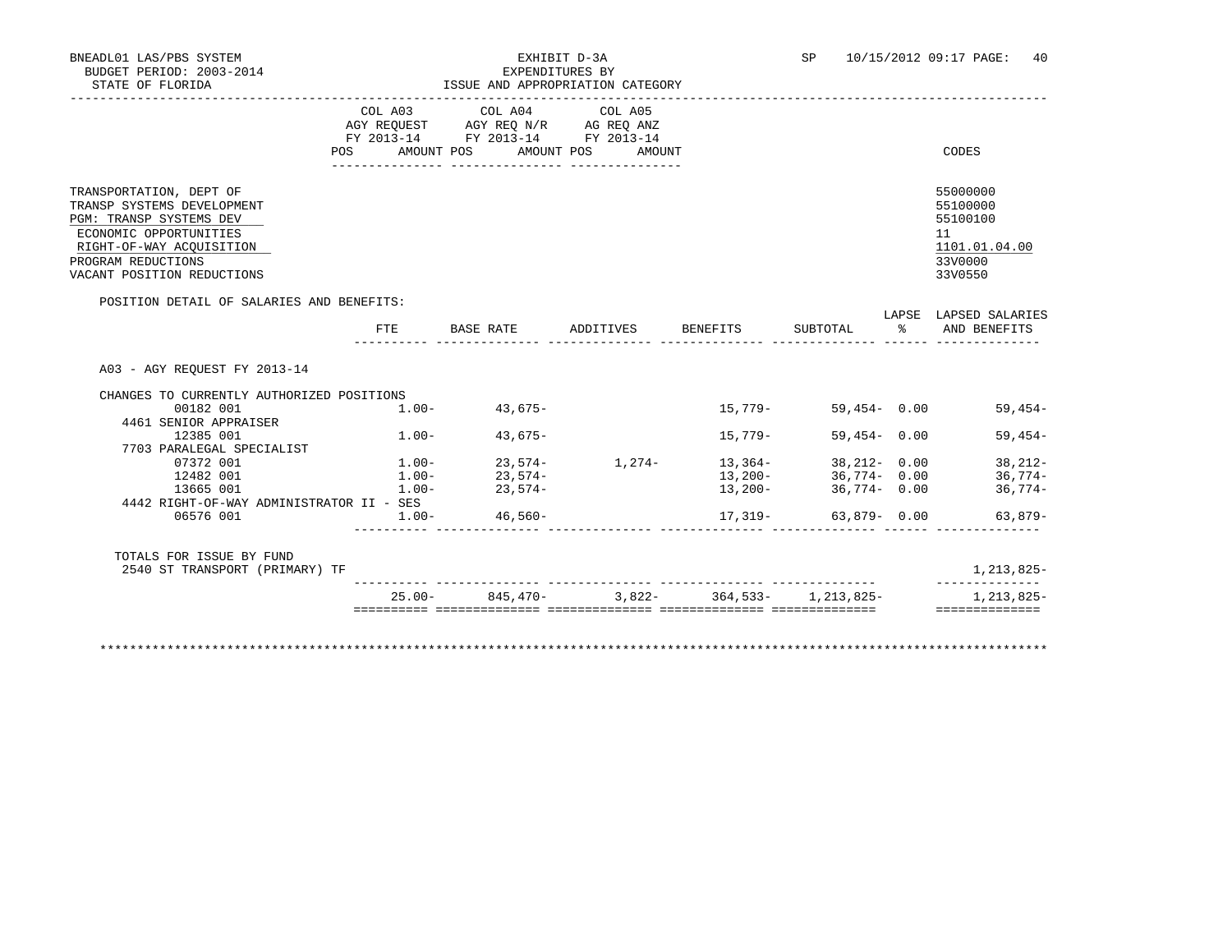### BNEADL01 LAS/PBS SYSTEM<br>BUDGET PERIOD: 2003-2014<br>CHERLOPS STRIPS 2003-2014 ISSUE AND APPROPRIATION CATEGORY

|                                                                                                                                                                                                      | COL A03<br>AMOUNT POS<br>POS | COL A04<br>AGY REQUEST AGY REQ N/R AG REQ ANZ<br>FY 2013-14 FY 2013-14 FY 2013-14 | COL A05<br>AMOUNT POS<br>AMOUNT | CODES                                                              |
|------------------------------------------------------------------------------------------------------------------------------------------------------------------------------------------------------|------------------------------|-----------------------------------------------------------------------------------|---------------------------------|--------------------------------------------------------------------|
|                                                                                                                                                                                                      |                              |                                                                                   |                                 |                                                                    |
| TRANSPORTATION, DEPT OF<br>TRANSP SYSTEMS DEVELOPMENT<br>PGM: TRANSP SYSTEMS DEV<br>ECONOMIC OPPORTUNITIES<br>RIGHT-OF-WAY ACQUISITION<br>CAPITAL IMPROVEMENT PLAN<br>ESTIMATED EXPENDITURES - FIXED |                              |                                                                                   |                                 | 55000000<br>55100000<br>55100100<br>11<br>1101.01.04.00<br>9900000 |
| CAPITAL OUTLAY<br>FIXED CAPITAL OUTLAY<br>DEBT SERVICE                                                                                                                                               |                              |                                                                                   |                                 | 990I000<br>080000<br>089070                                        |
| $R-O-W ACO/BRIDGE CONST TF - STATE 155,992,303$                                                                                                                                                      |                              |                                                                                   |                                 | 2586 1                                                             |
| TRANSPORTATION WORK PROGRAM<br>FIXED CAPITAL OUTLAY<br>RIGHT-OF-WAY LAND ACO                                                                                                                         |                              |                                                                                   |                                 | 990T000<br>080000<br>088777                                        |
| ST TRANSPORT (PRIMARY) TF -STATE 251,568,569 251,568,569                                                                                                                                             | -FEDERL 233,071,253          | 233,071,253                                                                       |                                 | 2540 1<br>2540 3                                                   |
| TOTAL ST TRANSPORT (PRIMARY) TF 484,639,822 484,639,822                                                                                                                                              |                              |                                                                                   |                                 | 2540                                                               |
| R-O-W ACO/BRIDGE CONST TF -STATE 108,602,121 108,602,121                                                                                                                                             |                              |                                                                                   |                                 | 2586 1                                                             |
| TOTAL APPRO                                                                                                                                                                                          | 593,241,943                  | 593,241,943                                                                       |                                 |                                                                    |
| RIGHT-OF-WAY SUPPORT                                                                                                                                                                                 |                              |                                                                                   |                                 | 088853                                                             |
| ST TRANSPORT (PRIMARY) TF -STATE 12,911,474 12,911,474<br>-FEDERL 26,748,790 26,748,790                                                                                                              |                              |                                                                                   |                                 | 2540 1<br>2540 3                                                   |
| TOTAL ST TRANSPORT (PRIMARY) TF 39,660,264 39,660,264                                                                                                                                                |                              |                                                                                   |                                 | 2540                                                               |
| R-O-W ACQ/BRIDGE CONST TF -STATE                                                                                                                                                                     |                              | 2,083,344 2,083,344                                                               |                                 | 2586 1                                                             |
| TOTAL APPRO                                                                                                                                                                                          |                              | 41,743,608 41,743,608                                                             |                                 |                                                                    |
|                                                                                                                                                                                                      |                              |                                                                                   |                                 |                                                                    |
| <b>AGENCY NARRATIVE:</b><br>2013-2014 BUDGET YEAR NARRATIVE:<br>Fund Source: State/Federal/Local<br>============                                                                                     | RIGHT-OF-WAY SUPPORT         |                                                                                   | IT COMPONENT? NO                |                                                                    |
| LRPP Reference:                                                                                                                                                                                      |                              |                                                                                   |                                 |                                                                    |

===============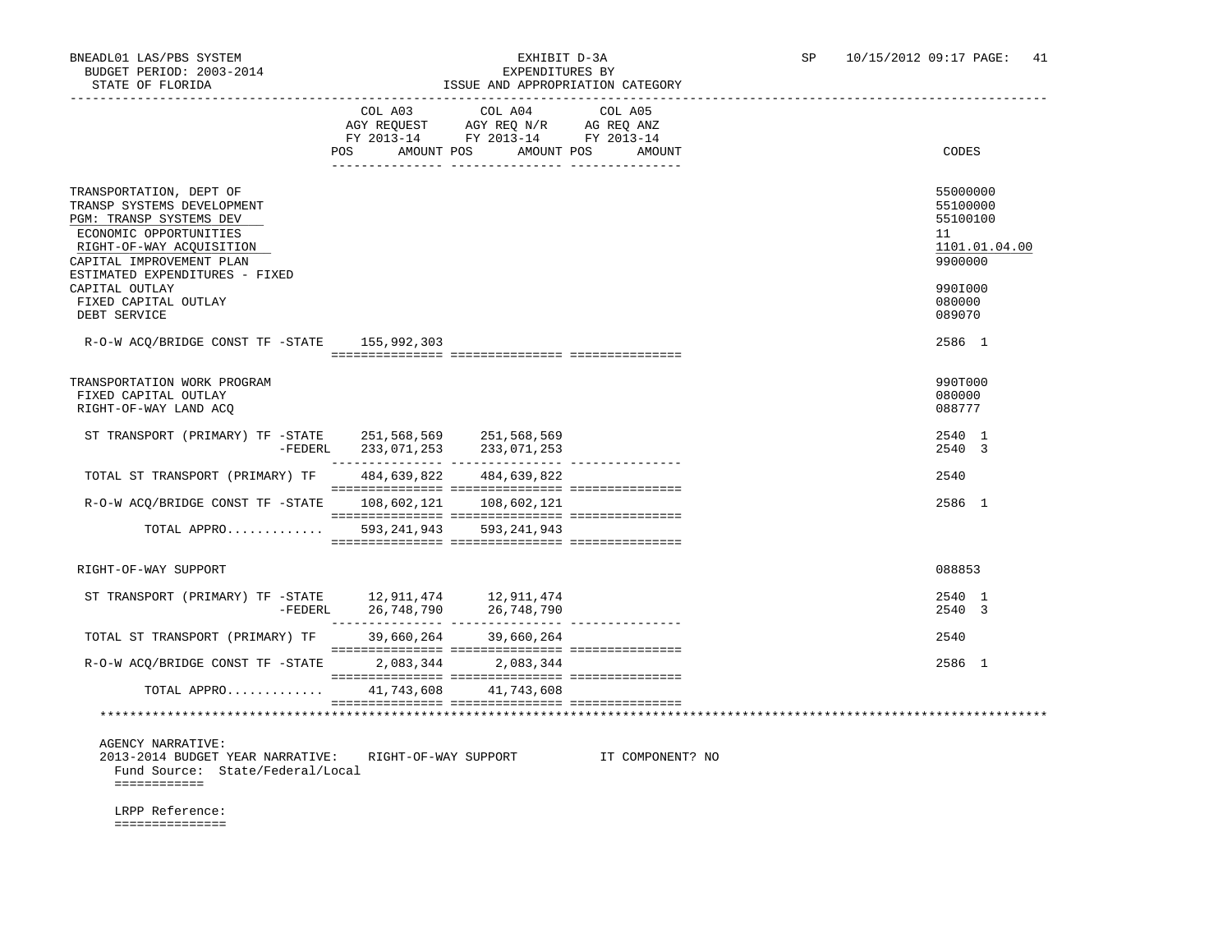|                                                                                                                                                                                                   | COL A03<br>COL A04 COL A05<br>AGY REOUEST<br>AGY REO N/R<br>AG REO ANZ<br>FY 2013-14<br>FY 2013-14 FY 2013-14<br>AMOUNT POS<br>POS.<br>AMOUNT POS<br>AMOUNT | CODES                                                                         |
|---------------------------------------------------------------------------------------------------------------------------------------------------------------------------------------------------|-------------------------------------------------------------------------------------------------------------------------------------------------------------|-------------------------------------------------------------------------------|
| TRANSPORTATION, DEPT OF<br>TRANSP SYSTEMS DEVELOPMENT<br>PGM: TRANSP SYSTEMS DEV<br>ECONOMIC OPPORTUNITIES<br>RIGHT-OF-WAY ACQUISITION<br>CAPITAL IMPROVEMENT PLAN<br>TRANSPORTATION WORK PROGRAM |                                                                                                                                                             | 55000000<br>55100000<br>55100100<br>11<br>1101.01.04.00<br>9900000<br>990T000 |

- Goal 1: Preserve and manage a safe, efficient transportation system.
- Goal 2: Enhance Florida's economic competitiveness, quality of life and transportation safety.
- Goal 3: Organizational excellence by promoting and encouraging continuous improvement.

 Florida Strategic Plan for Economic Development - Strategy #1: ============================================================== Strengthen collaboration and alignment among state, regional and local entities toward the state's economic vision.

 Florida Strategic Plan for Economic Development - Strategy #3: ============================================================== Connect Economic Development, talent, Infrastructure, partnerships and other resources within and across regions to build Florida as a globally competitive megaregion.

 Florida Strategic Plan for Economic Development - Strategy #4: ============================================================== Position Florida as a global hub for trade, visitors, talent, innovations, and investment.

 Florida Strategic Plan for Economic Development - Strategy #13: ============================================================== Coordinate decision making and investments for economic development, land use, transportation, infrastructure, housing, water, energy, natural resources, workforce and community development at the statewide, regional and local levels.

 Florida Strategic Plan for Economic Development - Strategy #14: ============================================================== Develop and maintain multimodal, interconnected trade and transportation systems to support a prosperous, globally competitive economy.

 Florida Strategic Plan for Economic Development - Strategy #19: ============================================================== Ensure state, regional and local agencies provide collaborative, seamless, consistent and timely customer service to businesses.

 Florida Strategic Plan for Economic Development - Strategy #27: ============================================================== Create and sustain vibrant, safe and healthy communities that attract workers, businesses, residents and visitors.

Description: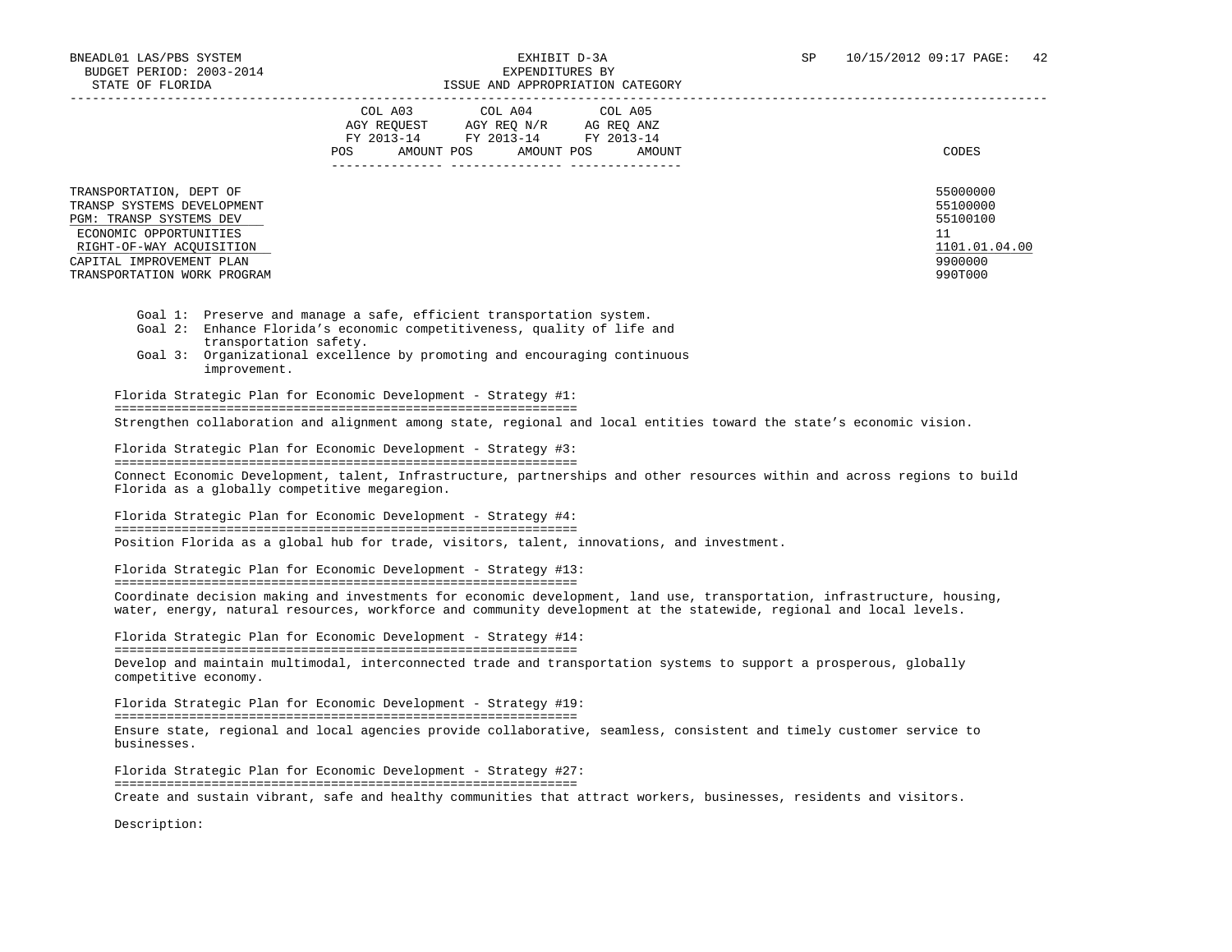| $\begin{tabular}{lllllllllllll} &\multicolumn{4}{c}{\text{COL A03}} &\multicolumn{4}{c}{\text{COL A04}} &\multicolumn{4}{c}{\text{COL A05}}\\ &\multicolumn{4}{c}{\text{AGY REQUEST}} &\multicolumn{4}{c}{\text{AGY REQ}} &\multicolumn{4}{c}{\text{N/R}} &\multicolumn{4}{c}{\text{GOL A05}}\\ \multicolumn{4}{c}{\text{AGY REQUEST}} &\multicolumn{4}{c}{\text{AGY REQ}} &\multicolumn{4}{c}{\text{N/R}} &\multicolumn{4}{c}{\text{AG REQ}} &\multicolumn{4}{c$<br>FY 2013-14 FY 2013-14 FY 2013-14<br>AMOUNT POS<br>Right of Way Support<br>R-O-W ACQ/BRIDGE CONST TF -STATE 1,030,006- | AMOUNT POS<br>AMOUNT<br>This issue requests budget for the 2013/14 year of the five-year work program, pursuant<br>to Chapter 339, Florida Statutes, which consists of transportation projects for the<br>The work program is prepared in accordance with the allocations set forth in the Program<br>and Resource Plan, and is financially balanced and consistent with the Florida |                                                                                                                                                                                                                                                                                                | CODES<br>55000000<br>55100000<br>55100100<br>11<br>1101.01.04.00<br>9900000<br>990T000<br>089070<br>2586 1          |
|--------------------------------------------------------------------------------------------------------------------------------------------------------------------------------------------------------------------------------------------------------------------------------------------------------------------------------------------------------------------------------------------------------------------------------------------------------------------------------------------------------------------------------------------------------------------------------------------|--------------------------------------------------------------------------------------------------------------------------------------------------------------------------------------------------------------------------------------------------------------------------------------------------------------------------------------------------------------------------------------|------------------------------------------------------------------------------------------------------------------------------------------------------------------------------------------------------------------------------------------------------------------------------------------------|---------------------------------------------------------------------------------------------------------------------|
|                                                                                                                                                                                                                                                                                                                                                                                                                                                                                                                                                                                            |                                                                                                                                                                                                                                                                                                                                                                                      |                                                                                                                                                                                                                                                                                                |                                                                                                                     |
|                                                                                                                                                                                                                                                                                                                                                                                                                                                                                                                                                                                            |                                                                                                                                                                                                                                                                                                                                                                                      |                                                                                                                                                                                                                                                                                                |                                                                                                                     |
|                                                                                                                                                                                                                                                                                                                                                                                                                                                                                                                                                                                            |                                                                                                                                                                                                                                                                                                                                                                                      |                                                                                                                                                                                                                                                                                                |                                                                                                                     |
|                                                                                                                                                                                                                                                                                                                                                                                                                                                                                                                                                                                            |                                                                                                                                                                                                                                                                                                                                                                                      |                                                                                                                                                                                                                                                                                                |                                                                                                                     |
|                                                                                                                                                                                                                                                                                                                                                                                                                                                                                                                                                                                            |                                                                                                                                                                                                                                                                                                                                                                                      |                                                                                                                                                                                                                                                                                                |                                                                                                                     |
|                                                                                                                                                                                                                                                                                                                                                                                                                                                                                                                                                                                            |                                                                                                                                                                                                                                                                                                                                                                                      |                                                                                                                                                                                                                                                                                                |                                                                                                                     |
|                                                                                                                                                                                                                                                                                                                                                                                                                                                                                                                                                                                            |                                                                                                                                                                                                                                                                                                                                                                                      |                                                                                                                                                                                                                                                                                                |                                                                                                                     |
|                                                                                                                                                                                                                                                                                                                                                                                                                                                                                                                                                                                            |                                                                                                                                                                                                                                                                                                                                                                                      |                                                                                                                                                                                                                                                                                                |                                                                                                                     |
| DEBT SERVICE                                                                                                                                                                                                                                                                                                                                                                                                                                                                                                                                                                               | IT COMPONENT? NO                                                                                                                                                                                                                                                                                                                                                                     |                                                                                                                                                                                                                                                                                                |                                                                                                                     |
|                                                                                                                                                                                                                                                                                                                                                                                                                                                                                                                                                                                            |                                                                                                                                                                                                                                                                                                                                                                                      |                                                                                                                                                                                                                                                                                                |                                                                                                                     |
|                                                                                                                                                                                                                                                                                                                                                                                                                                                                                                                                                                                            |                                                                                                                                                                                                                                                                                                                                                                                      |                                                                                                                                                                                                                                                                                                |                                                                                                                     |
|                                                                                                                                                                                                                                                                                                                                                                                                                                                                                                                                                                                            |                                                                                                                                                                                                                                                                                                                                                                                      | Goal 1: Preserve and manage a safe, efficient transportation system.<br>Goal 2: Enhance Florida's economic competitiveness, quality of life and<br>Goal 3: Organizational excellence by promoting and encouraging continuous<br>Florida Strategic Plan for Economic Development - Strategy #1: | Strengthen collaboration and alignment among state, regional and local entities toward the state's economic vision. |

 ============================================================== Connect Economic Development, talent, Infrastructure, partnerships and other resources within and across regions to build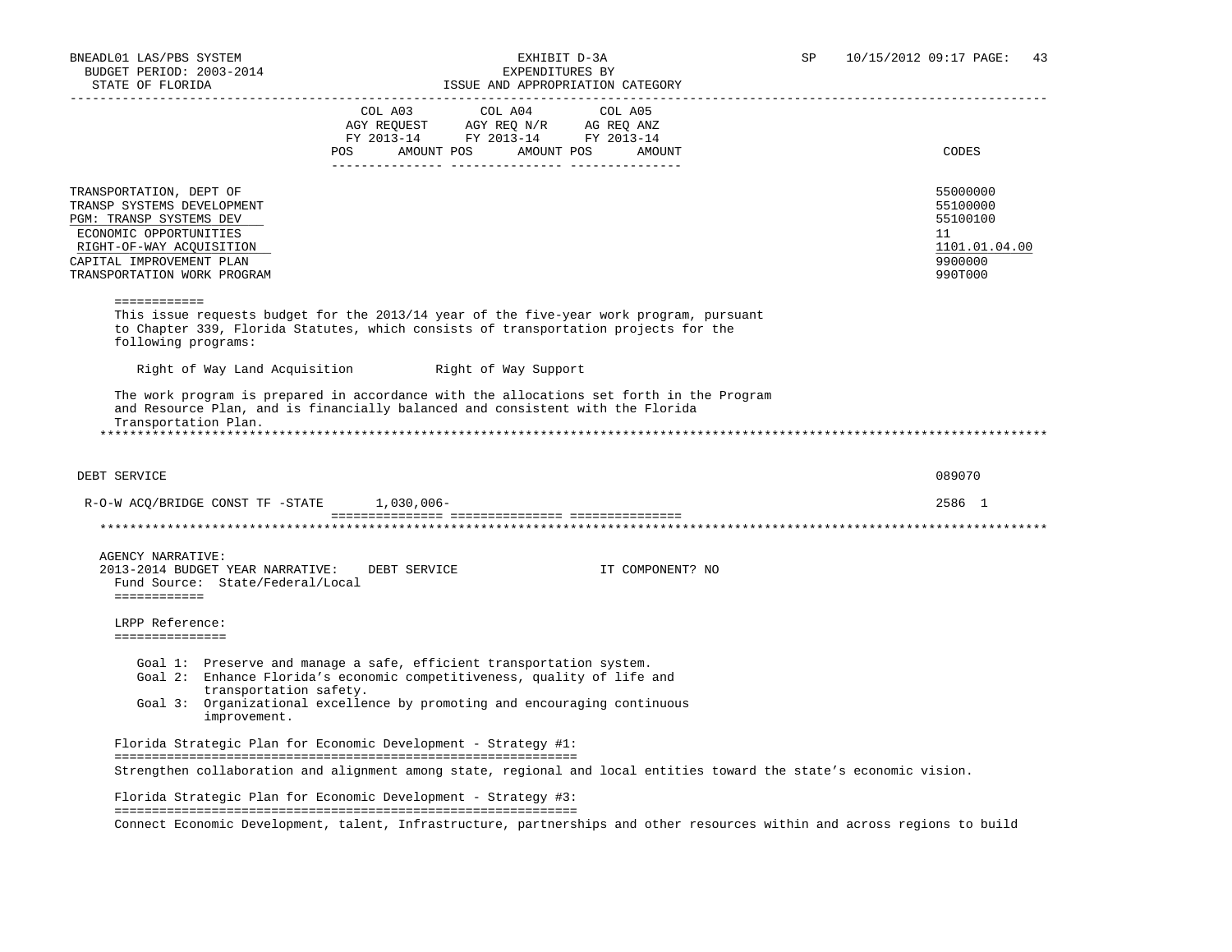|                                                                                                                                                                                                   | COL A03<br>COL A04 COL A05<br>AGY REOUEST<br>AGY REO N/R<br>AG REO ANZ<br>FY 2013-14<br>FY 2013-14<br>FY 2013-14<br>AMOUNT POS<br>AMOUNT POS<br>AMOUNT<br>POS. | CODES                                                                         |
|---------------------------------------------------------------------------------------------------------------------------------------------------------------------------------------------------|----------------------------------------------------------------------------------------------------------------------------------------------------------------|-------------------------------------------------------------------------------|
| TRANSPORTATION, DEPT OF<br>TRANSP SYSTEMS DEVELOPMENT<br>PGM: TRANSP SYSTEMS DEV<br>ECONOMIC OPPORTUNITIES<br>RIGHT-OF-WAY ACOUISITION<br>CAPITAL IMPROVEMENT PLAN<br>TRANSPORTATION WORK PROGRAM |                                                                                                                                                                | 55000000<br>55100000<br>55100100<br>11<br>1101.01.04.00<br>9900000<br>990T000 |

Florida as a globally competitive megaregion.

 Florida Strategic Plan for Economic Development - Strategy #4: ============================================================== Position Florida as a global hub for trade, visitors, talent, innovations, and investment.

Florida Strategic Plan for Economic Development - Strategy #13:

==============================================================

 Coordinate decision making and investments for economic development, land use, transportation, infrastructure, housing, water, energy, natural resources, workforce and community development at the statewide, regional and local levels.

 Florida Strategic Plan for Economic Development - Strategy #14: ============================================================== Develop and maintain multimodal, interconnected trade and transportation systems to support a prosperous, globally competitive economy.

 Florida Strategic Plan for Economic Development - Strategy #19: ============================================================== Ensure state, regional and local agencies provide collaborative, seamless, consistent and timely customer service to businesses.

 Florida Strategic Plan for Economic Development - Strategy #27: ============================================================== Create and sustain vibrant, safe and healthy communities that attract workers, businesses, residents and visitors.

 Description: ============ This issue requests budget for the 2013/14 year of the five-year work program, pursuant to Chapter 339, Florida Statutes, which consists of transportation projects for the following programs:

Debt Service - Right of Way Bonds

 The work program is prepared in accordance with the allocations set forth in the Program and Resource Plan, and is financially balanced and consistent with the Florida Transportation Plan. \*\*\*\*\*\*\*\*\*\*\*\*\*\*\*\*\*\*\*\*\*\*\*\*\*\*\*\*\*\*\*\*\*\*\*\*\*\*\*\*\*\*\*\*\*\*\*\*\*\*\*\*\*\*\*\*\*\*\*\*\*\*\*\*\*\*\*\*\*\*\*\*\*\*\*\*\*\*\*\*\*\*\*\*\*\*\*\*\*\*\*\*\*\*\*\*\*\*\*\*\*\*\*\*\*\*\*\*\*\*\*\*\*\*\*\*\*\*\*\*\*\*\*\*\*\*\*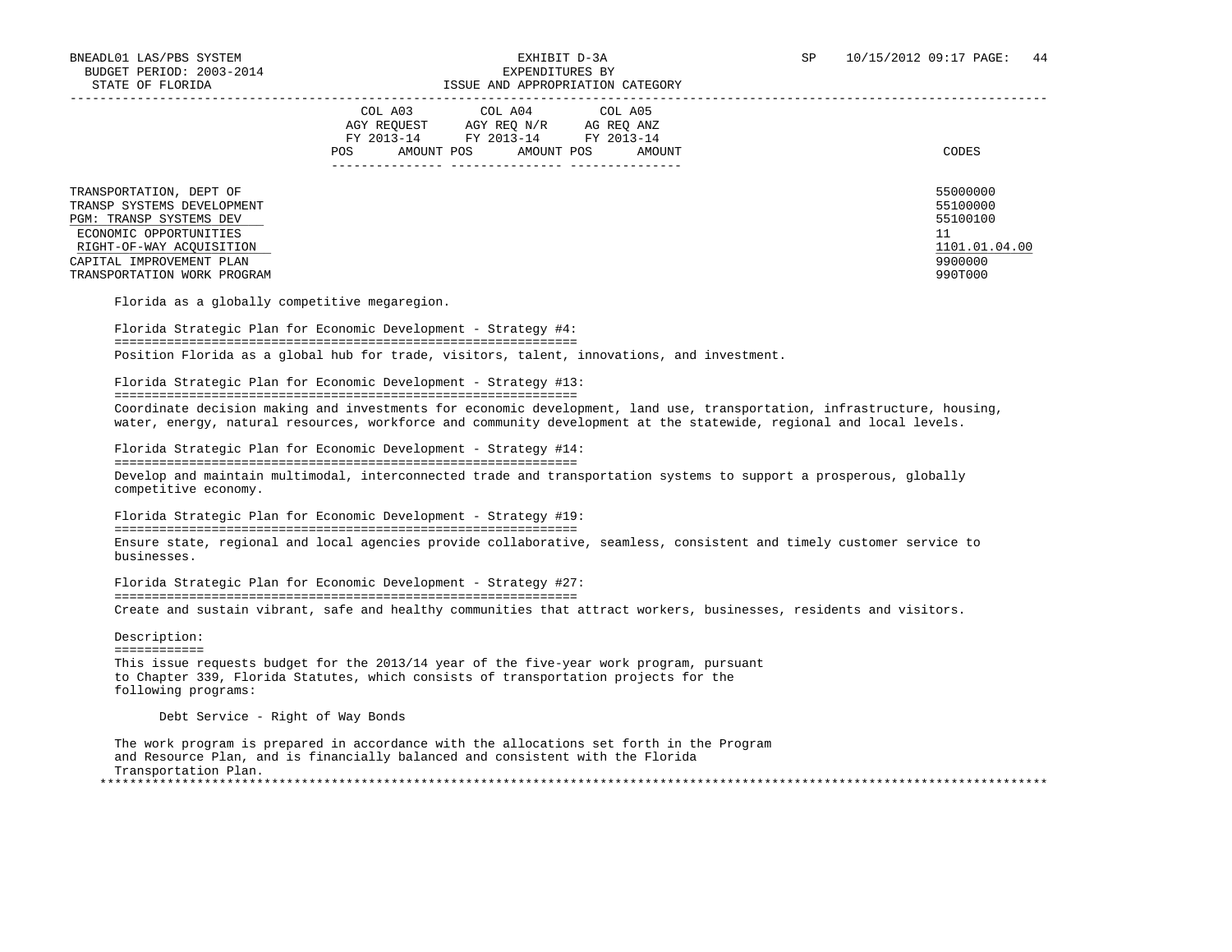|                                                                                                                                                                                                   | <b>POS</b> | COL A03 COL A04 COL A05<br>AGY REQUEST AGY REQ N/R AG REQ ANZ<br>FY 2013-14 FY 2013-14 FY 2013-14<br>AMOUNT POS AMOUNT POS<br>--------------- | AMOUNT | CODES                                                                         |
|---------------------------------------------------------------------------------------------------------------------------------------------------------------------------------------------------|------------|-----------------------------------------------------------------------------------------------------------------------------------------------|--------|-------------------------------------------------------------------------------|
| TRANSPORTATION, DEPT OF<br>TRANSP SYSTEMS DEVELOPMENT<br>PGM: TRANSP SYSTEMS DEV<br>ECONOMIC OPPORTUNITIES<br>RIGHT-OF-WAY ACQUISITION<br>CAPITAL IMPROVEMENT PLAN<br>TRANSPORTATION WORK PROGRAM |            |                                                                                                                                               |        | 55000000<br>55100000<br>55100100<br>11<br>1101.01.04.00<br>9900000<br>990T000 |
| TOTAL: TRANSPORTATION WORK PROGRAM<br>TOTAL ISSUE 633,955,545 634,985,551                                                                                                                         |            |                                                                                                                                               |        | 990T000                                                                       |
|                                                                                                                                                                                                   |            |                                                                                                                                               |        |                                                                               |
| TOTAL: RIGHT-OF-WAY ACQUISITION<br>BY FUND TYPE                                                                                                                                                   |            |                                                                                                                                               |        | 1101.01.04.00                                                                 |
| TRUST FUNDS 816, 149, 925 634, 985, 551<br>SALARY RATE 18, 331, 118                                                                                                                               | 312.00     |                                                                                                                                               |        | 2000                                                                          |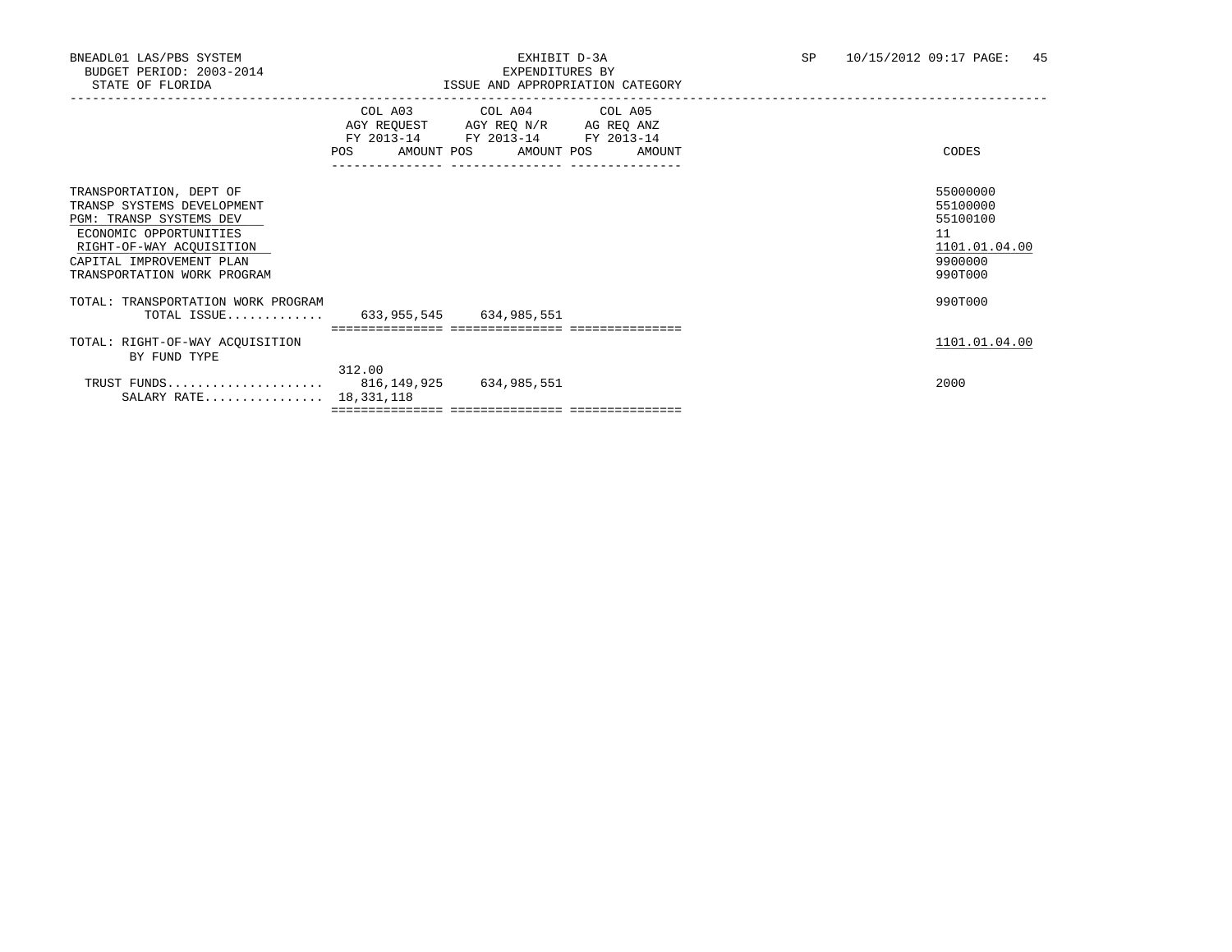### BNEADL01 LAS/PBS SYSTEM EXHIBIT D-3A SP 10/15/2012 09:17 PAGE: 46 ISSUE AND APPROPRIATION CATEGORY

|                                                                                                                                                                                                                                              |                                             | LSSUE AND APPROPRIATION                                                           |                                         |                                                                                         |
|----------------------------------------------------------------------------------------------------------------------------------------------------------------------------------------------------------------------------------------------|---------------------------------------------|-----------------------------------------------------------------------------------|-----------------------------------------|-----------------------------------------------------------------------------------------|
|                                                                                                                                                                                                                                              | COL A03<br>POS                              | COL A04<br>AGY REQUEST AGY REQ N/R AG REQ ANZ<br>FY 2013-14 FY 2013-14 FY 2013-14 | COL A05<br>AMOUNT POS AMOUNT POS AMOUNT | CODES                                                                                   |
| TRANSPORTATION, DEPT OF<br>TRANSP SYSTEMS DEVELOPMENT<br>PGM: TRANSP SYSTEMS DEV<br>ECONOMIC OPPORTUNITIES<br>PUBLIC TRANSPORTATION<br>ESTIMATED EXPENDITURES<br>ESTIMATED EXPENDITURES - OPERATIONS<br>SALARY RATE<br>SALARY RATE 7,681,826 |                                             |                                                                                   |                                         | 55000000<br>55100000<br>55100100<br>11<br>1101.01.06.00<br>1000000<br>1001000<br>000000 |
|                                                                                                                                                                                                                                              |                                             |                                                                                   |                                         |                                                                                         |
| SALARIES AND BENEFITS                                                                                                                                                                                                                        |                                             |                                                                                   |                                         | 010000                                                                                  |
| ST TRANSPORT (PRIMARY) TF -STATE 9,071,013<br>TRANSPORT DISADVANTAGED TF-STATE 854,493                                                                                                                                                       |                                             |                                                                                   |                                         | 2540 1<br>2731 1                                                                        |
| TOTAL POSITIONS $123.00$<br>TOTAL APPRO 9,925,506                                                                                                                                                                                            |                                             |                                                                                   |                                         |                                                                                         |
| OTHER PERSONAL SERVICES                                                                                                                                                                                                                      |                                             |                                                                                   |                                         | 030000                                                                                  |
| ST TRANSPORT (PRIMARY) TF -STATE<br>-MATCH<br>-FEDERL                                                                                                                                                                                        | 6,646<br>3,100<br>12,400<br>_______________ |                                                                                   |                                         | 2540 1<br>2540 2<br>2540 3                                                              |
| TOTAL ST TRANSPORT (PRIMARY) TF                                                                                                                                                                                                              | 22,146                                      |                                                                                   |                                         | 2540                                                                                    |
| TRANSPORT DISADVANTAGED TF-STATE<br>$-$ RECPNT                                                                                                                                                                                               | 6,600<br>20,000                             |                                                                                   |                                         | 2731 1<br>2731 9                                                                        |
| TOTAL TRANSPORT DISADVANTAGED TF                                                                                                                                                                                                             | 26,600                                      |                                                                                   |                                         | 2731                                                                                    |
| TOTAL APPRO                                                                                                                                                                                                                                  | 48,746                                      |                                                                                   |                                         |                                                                                         |
| <b>EXPENSES</b>                                                                                                                                                                                                                              |                                             |                                                                                   |                                         | 040000                                                                                  |
| ST TRANSPORT (PRIMARY) TF -STATE                                                                                                                                                                                                             | 251,039                                     |                                                                                   |                                         | 2540 1                                                                                  |
| TRANSPORT DISADVANTAGED TF-STATE<br>$-$ RECPNT                                                                                                                                                                                               | 205,155<br>153,000                          |                                                                                   |                                         | 2731 1<br>2731 9                                                                        |
| TOTAL TRANSPORT DISADVANTAGED TF                                                                                                                                                                                                             | 358,155                                     |                                                                                   |                                         | 2731                                                                                    |
| TOTAL APPRO                                                                                                                                                                                                                                  | 609,194                                     |                                                                                   |                                         |                                                                                         |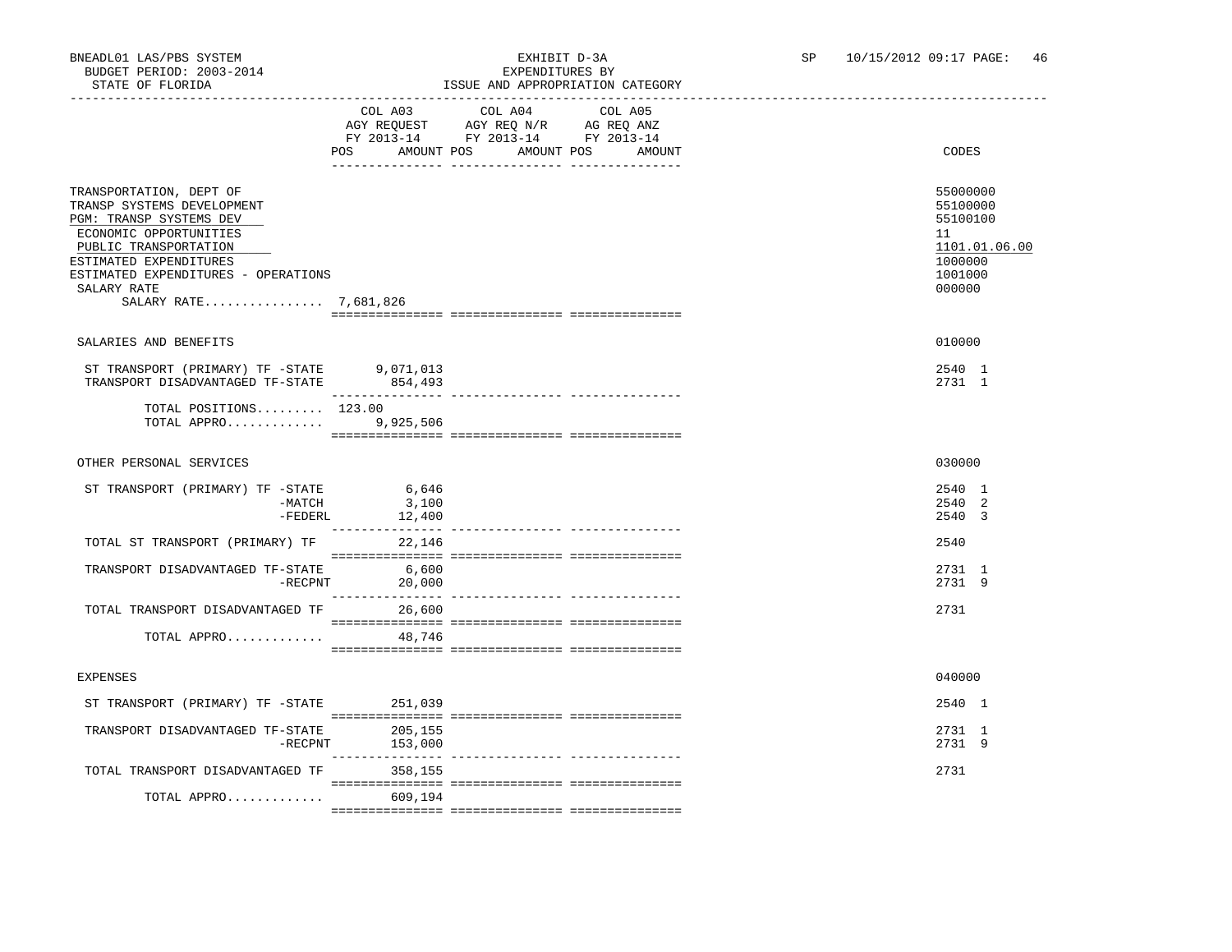### BNEADL01 LAS/PBS SYSTEM EXHIBIT D-3A SP 10/15/2012 09:17 PAGE: 47 ISSUE AND APPROPRIATION CATEGORY

|                                                                                                                                                                                                                                  | COL A03<br>FY 2013-14 FY 2013-14 FY 2013-14<br>AMOUNT POS<br>POS                                                                                                                                                                                                                                                                                                                                                                        | COL A04<br>AGY REQUEST AGY REQ N/R AG REQ ANZ | COL A05<br>AMOUNT POS AMOUNT | CODES                                                                                   |
|----------------------------------------------------------------------------------------------------------------------------------------------------------------------------------------------------------------------------------|-----------------------------------------------------------------------------------------------------------------------------------------------------------------------------------------------------------------------------------------------------------------------------------------------------------------------------------------------------------------------------------------------------------------------------------------|-----------------------------------------------|------------------------------|-----------------------------------------------------------------------------------------|
| TRANSPORTATION, DEPT OF<br>TRANSP SYSTEMS DEVELOPMENT<br>PGM: TRANSP SYSTEMS DEV<br>ECONOMIC OPPORTUNITIES<br>PUBLIC TRANSPORTATION<br>ESTIMATED EXPENDITURES<br>ESTIMATED EXPENDITURES - OPERATIONS<br>OPERATING CAPITAL OUTLAY |                                                                                                                                                                                                                                                                                                                                                                                                                                         |                                               |                              | 55000000<br>55100000<br>55100100<br>11<br>1101.01.06.00<br>1000000<br>1001000<br>060000 |
| ST TRANSPORT (PRIMARY) TF -STATE<br>TRANSPORT DISADVANTAGED TF-RECPNT                                                                                                                                                            | 10,778<br>10,000<br>------------                                                                                                                                                                                                                                                                                                                                                                                                        |                                               |                              | 2540 1<br>2731 9                                                                        |
| TOTAL APPRO                                                                                                                                                                                                                      | 20,778                                                                                                                                                                                                                                                                                                                                                                                                                                  |                                               |                              |                                                                                         |
| SPECIAL CATEGORIES<br>CONSULTANT FEES                                                                                                                                                                                            |                                                                                                                                                                                                                                                                                                                                                                                                                                         |                                               |                              | 100000<br>100686                                                                        |
| ST TRANSPORT (PRIMARY) TF -STATE 161,845<br>-MATCH<br>-FEDERL                                                                                                                                                                    | 91,000<br>178,000                                                                                                                                                                                                                                                                                                                                                                                                                       |                                               |                              | 2540 1<br>2540 2<br>2540 3                                                              |
| TOTAL ST TRANSPORT (PRIMARY) TF 430,845                                                                                                                                                                                          | $\begin{minipage}{0.03\textwidth} \begin{tabular}{l} \textbf{1} & \textbf{2} & \textbf{3} & \textbf{5} & \textbf{5} & \textbf{6} & \textbf{6} & \textbf{7} & \textbf{8} & \textbf{8} & \textbf{9} & \textbf{9} & \textbf{9} & \textbf{9} & \textbf{9} & \textbf{9} & \textbf{9} & \textbf{9} & \textbf{9} & \textbf{9} & \textbf{9} & \textbf{9} & \textbf{9} & \textbf{9} & \textbf{9} & \textbf{9} & \textbf{9} & \textbf{9} & \text$ |                                               |                              | 2540                                                                                    |
| TOTAL APPRO                                                                                                                                                                                                                      | 430,845                                                                                                                                                                                                                                                                                                                                                                                                                                 |                                               |                              |                                                                                         |
| CONTRACTED SERVICES                                                                                                                                                                                                              |                                                                                                                                                                                                                                                                                                                                                                                                                                         |                                               |                              | 100777                                                                                  |
| ST TRANSPORT (PRIMARY) TF -STATE                                                                                                                                                                                                 | 108,762                                                                                                                                                                                                                                                                                                                                                                                                                                 |                                               |                              | 2540 1                                                                                  |
| TRANSPORT DISADVANTAGED TF-STATE<br>$-$ RECPNT                                                                                                                                                                                   | 6,530<br>300,000                                                                                                                                                                                                                                                                                                                                                                                                                        |                                               |                              | 2731 1<br>2731 9                                                                        |
| TOTAL TRANSPORT DISADVANTAGED TF 306,530                                                                                                                                                                                         |                                                                                                                                                                                                                                                                                                                                                                                                                                         |                                               |                              | 2731                                                                                    |
| TOTAL APPRO                                                                                                                                                                                                                      | 415,292                                                                                                                                                                                                                                                                                                                                                                                                                                 |                                               |                              |                                                                                         |
| HUMAN RESOURCE DEVELOPMENT                                                                                                                                                                                                       |                                                                                                                                                                                                                                                                                                                                                                                                                                         |                                               |                              | 101640                                                                                  |
| ST TRANSPORT (PRIMARY) TF -STATE 14,890                                                                                                                                                                                          |                                                                                                                                                                                                                                                                                                                                                                                                                                         |                                               |                              | 2540 1                                                                                  |
| LEASE/PURCHASE/EQUIPMENT                                                                                                                                                                                                         |                                                                                                                                                                                                                                                                                                                                                                                                                                         |                                               |                              | 105281                                                                                  |
| ST TRANSPORT (PRIMARY) TF -STATE                                                                                                                                                                                                 | 4,267                                                                                                                                                                                                                                                                                                                                                                                                                                   |                                               |                              | 2540 1                                                                                  |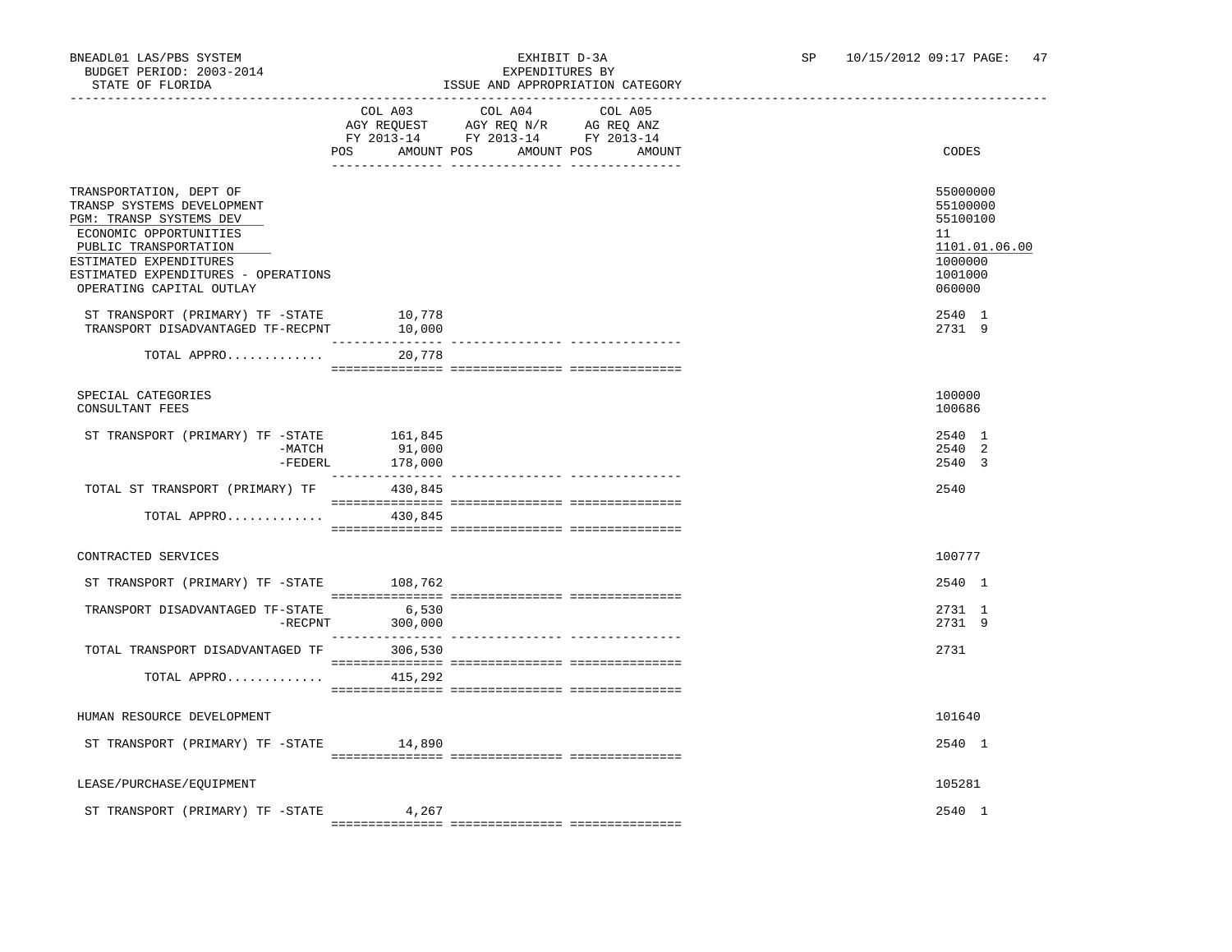### BNEADL01 LAS/PBS SYSTEM EXHIBIT D-3A SP 10/15/2012 09:17 PAGE: 48<br>BUDGET PERIOD: 2003-2014 EXPENDITIERS BY ISSUE AND APPROPRIATION CATEGORY

|                                                                                                                                                                                                                                                          | COL A03<br>AMOUNT POS<br>POS    | COL A04<br>AGY REQUEST AGY REQ N/R AG REQ ANZ<br>FY 2013-14 FY 2013-14 FY 2013-14<br>AMOUNT POS<br>_____ ________________ __________ | COL A05<br>AMOUNT | CODES                                                                                             |
|----------------------------------------------------------------------------------------------------------------------------------------------------------------------------------------------------------------------------------------------------------|---------------------------------|--------------------------------------------------------------------------------------------------------------------------------------|-------------------|---------------------------------------------------------------------------------------------------|
| TRANSPORTATION, DEPT OF<br>TRANSP SYSTEMS DEVELOPMENT<br>PGM: TRANSP SYSTEMS DEV<br>ECONOMIC OPPORTUNITIES<br>PUBLIC TRANSPORTATION<br>ESTIMATED EXPENDITURES<br>ESTIMATED EXPENDITURES - OPERATIONS<br>SPECIAL CATEGORIES<br>G/A-TRANSPORT DISADVANTAGE |                                 |                                                                                                                                      |                   | 55000000<br>55100000<br>55100100<br>11<br>1101.01.06.00<br>1000000<br>1001000<br>100000<br>108846 |
| ST TRANSPORT (PRIMARY) TF -STATE 5,000,000<br>TRANSPORT DISADVANTAGED TF-STATE                                                                                                                                                                           | 38,404,800<br>-----------       |                                                                                                                                      |                   | 2540 1<br>2731 1                                                                                  |
| TOTAL APPRO                                                                                                                                                                                                                                              | 43,404,800                      |                                                                                                                                      |                   |                                                                                                   |
| G/A-TRANS DISADV/MEDICAID                                                                                                                                                                                                                                |                                 |                                                                                                                                      |                   | 108847                                                                                            |
| TRANSPORT DISADVANTAGED TF-RECPNT                                                                                                                                                                                                                        | 65,486,126                      |                                                                                                                                      |                   | 2731 9                                                                                            |
| TOTAL: ESTIMATED EXPENDITURES - OPERATIONS<br>TOTAL POSITIONS 123.00<br>TOTAL ISSUE 120,360,444<br>TOTAL SALARY RATE 7,681,826                                                                                                                           |                                 |                                                                                                                                      |                   | 1001000                                                                                           |
|                                                                                                                                                                                                                                                          |                                 |                                                                                                                                      |                   |                                                                                                   |
| FLORIDA RETIREMENT SYSTEM<br>CONTRIBUTION ADJUSTMENT FOR<br>FISCAL YEAR 2012-2013<br>SALARIES AND BENEFITS                                                                                                                                               |                                 |                                                                                                                                      |                   | 1001240<br>010000                                                                                 |
| ST TRANSPORT (PRIMARY) TF -STATE<br>TRANSPORT DISADVANTAGED TF-STATE                                                                                                                                                                                     | 26,162<br>2,465                 |                                                                                                                                      |                   | 2540 1<br>2731 1                                                                                  |
| TOTAL APPRO                                                                                                                                                                                                                                              | 28,627                          |                                                                                                                                      |                   |                                                                                                   |
| ADJUSTMENT TO STATE HEALTH<br>INSURANCE PREMIUM CONTRIBUTION -<br>FISCAL YEAR 2012-13<br>SALARIES AND BENEFITS                                                                                                                                           |                                 |                                                                                                                                      |                   | 1001830<br>010000                                                                                 |
| ST TRANSPORT (PRIMARY) TF -STATE<br>TRANSPORT DISADVANTAGED TF-STATE                                                                                                                                                                                     | 13,285<br>1,252<br>------------ |                                                                                                                                      |                   | 2540 1<br>2731 1                                                                                  |
| TOTAL APPRO                                                                                                                                                                                                                                              | 14,537                          |                                                                                                                                      |                   |                                                                                                   |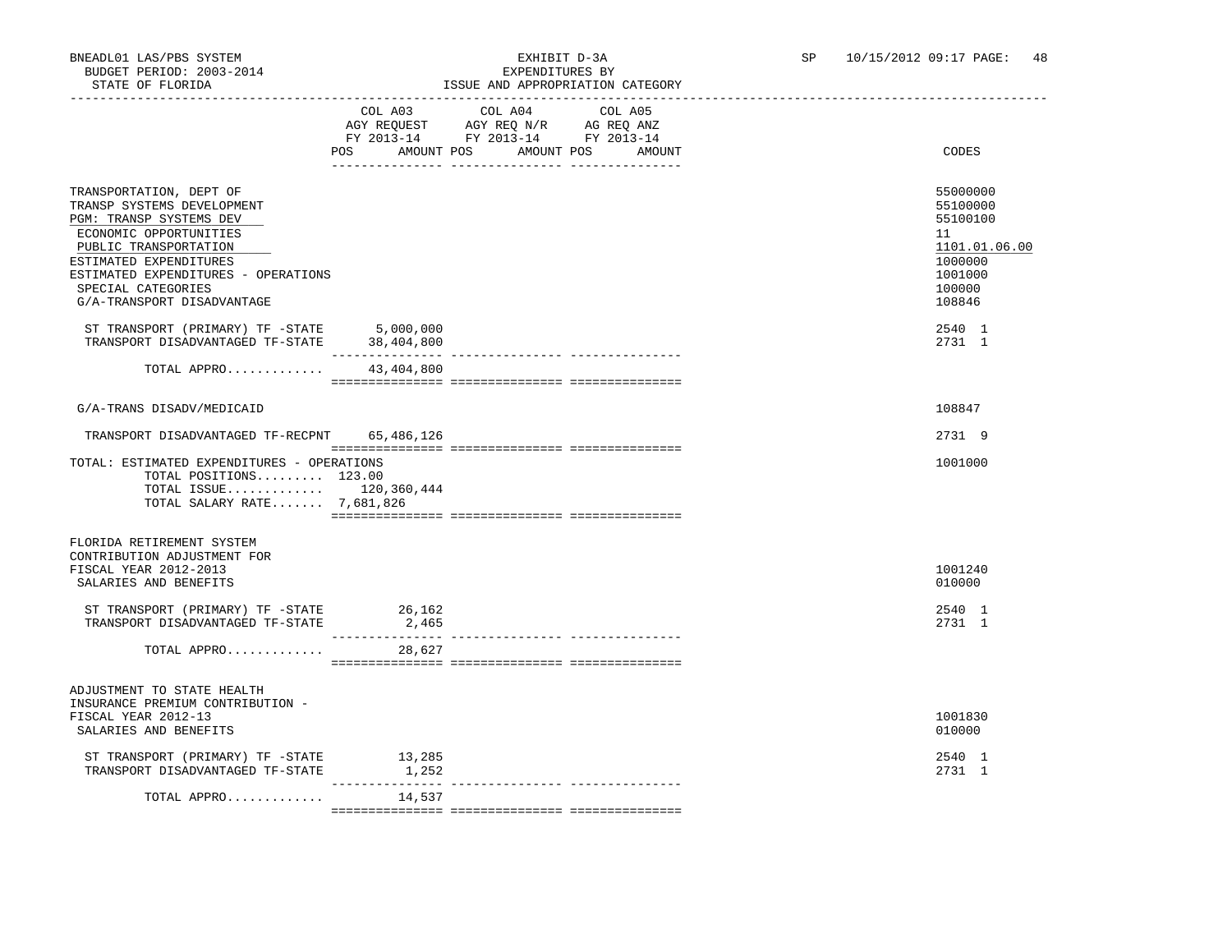# BNEADL01 LAS/PBS SYSTEM EXHIBIT D-3A SP 10/15/2012 09:17 PAGE: 49

| STATE OF FLORIDA                                                                                                                    |          |                                                                                                     | ISSUE AND APPROPRIATION CATEGORY |                                                                                                                                                                                                                                              |
|-------------------------------------------------------------------------------------------------------------------------------------|----------|-----------------------------------------------------------------------------------------------------|----------------------------------|----------------------------------------------------------------------------------------------------------------------------------------------------------------------------------------------------------------------------------------------|
|                                                                                                                                     |          | COL A03 COL A04 COL A05<br>AGY REQUEST AGY REQ $N/R$ AG REQ ANZ<br>FY 2013-14 FY 2013-14 FY 2013-14 | POS AMOUNT POS AMOUNT POS AMOUNT | CODES                                                                                                                                                                                                                                        |
| TRANSPORTATION, DEPT OF<br>TRANSP SYSTEMS DEVELOPMENT<br>PGM: TRANSP SYSTEMS DEV<br>ECONOMIC OPPORTUNITIES<br>PUBLIC TRANSPORTATION |          |                                                                                                     |                                  | 55000000<br>55100000<br>55100100<br>11<br>1101.01.06.00                                                                                                                                                                                      |
| ADJUSTMENTS TO CURRENT YEAR<br>ESTIMATED EXPENDITURES                                                                               |          |                                                                                                     |                                  | 1600000                                                                                                                                                                                                                                      |
| REALIGN LEASE OR LEASE PURCHASE<br>EQUIPMENT - DEDUCT<br>EXPENSES                                                                   |          |                                                                                                     |                                  | 160M010<br>040000                                                                                                                                                                                                                            |
| ST TRANSPORT (PRIMARY) TF -STATE<br>TRANSPORT DISADVANTAGED TF-STATE 3,830-                                                         | $7,300-$ |                                                                                                     |                                  | 2540 1<br>2731 1                                                                                                                                                                                                                             |
| TOTAL APPRO $11,130-$                                                                                                               |          |                                                                                                     |                                  |                                                                                                                                                                                                                                              |
| Fund Source: 100% State<br>============                                                                                             |          |                                                                                                     |                                  |                                                                                                                                                                                                                                              |
| LRPP Reference: Goal #3: Organizational excellence by promoting and encouraging continuous improvement.<br>===============          |          |                                                                                                     |                                  |                                                                                                                                                                                                                                              |
| Florida Strategic Plan for Economic Development - Strategy #1:                                                                      |          |                                                                                                     |                                  |                                                                                                                                                                                                                                              |
|                                                                                                                                     |          |                                                                                                     |                                  | Strengthen collaboration and alignment among state, regional and local entities toward the state's economic vision.                                                                                                                          |
| This issue requests to deduct budget in the Expenses category to realign budget associated with the lease or<br>budget entity.      |          |                                                                                                     |                                  | lease-purchase of equipment within the Public Transportation program component in the Transportation Systems Development                                                                                                                     |
| Description:<br>============                                                                                                        |          |                                                                                                     |                                  |                                                                                                                                                                                                                                              |
| Equipment appropriation category in issue code 160M020 in this budget entity and program component.                                 |          |                                                                                                     |                                  | This issue requests to deduct funding for the lease or lease-purchase of equipment, fixtures, and other tangible personal<br>property from the appropriation category currently used. Budget is added back in the Lease or Lease-Purchase of |
|                                                                                                                                     |          |                                                                                                     |                                  |                                                                                                                                                                                                                                              |
| Justification:<br>==============                                                                                                    |          |                                                                                                     |                                  |                                                                                                                                                                                                                                              |

 The Department has been directed to transfer budget associated with this equipment from appropriation categories from where they are currently budgeted to the Lease or Lease-Purchase of Equipment category (105281).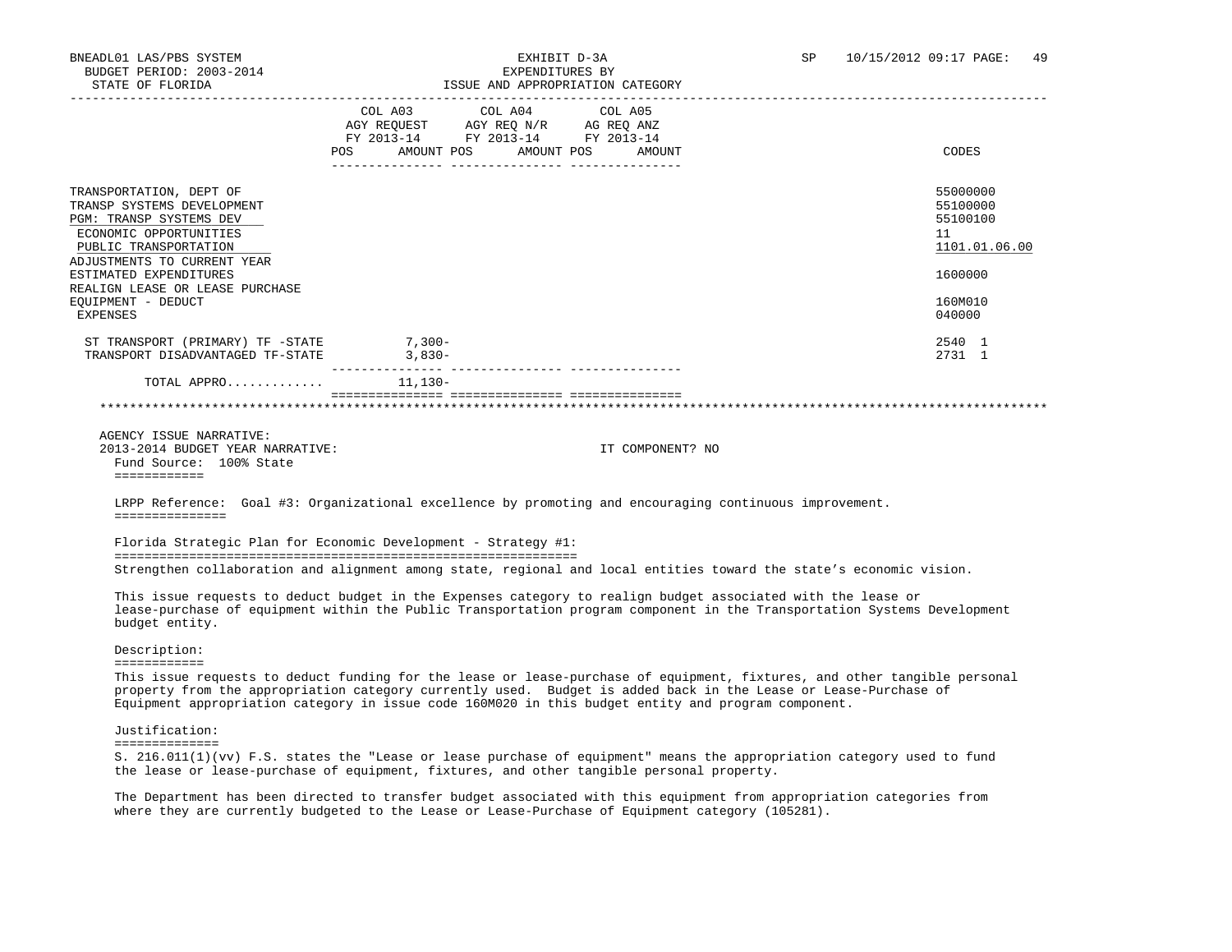|                                                                                                                                                                                              |           | LOOUL AND APPROPRIATION CAILGORI                                                                                                                                                    |        |                                                                    |
|----------------------------------------------------------------------------------------------------------------------------------------------------------------------------------------------|-----------|-------------------------------------------------------------------------------------------------------------------------------------------------------------------------------------|--------|--------------------------------------------------------------------|
|                                                                                                                                                                                              | POS       | $\begin{tabular}{lcccc} COL A03 & COL A04 & COL A05 \\ AGY REQUEST & AGY REQ N/R & AG REQ ANZ \\ FY & 2013-14 & FY & 2013-14 & FY & 2013-14 \end{tabular}$<br>AMOUNT POS AMOUNT POS | AMOUNT | CODES                                                              |
| TRANSPORTATION, DEPT OF<br>TRANSP SYSTEMS DEVELOPMENT<br>PGM: TRANSP SYSTEMS DEV<br>ECONOMIC OPPORTUNITIES<br>PUBLIC TRANSPORTATION<br>ADJUSTMENTS TO CURRENT YEAR<br>ESTIMATED EXPENDITURES |           |                                                                                                                                                                                     |        | 55000000<br>55100000<br>55100100<br>11<br>1101.01.06.00<br>1600000 |
| REALIGN LEASE OR LEASE PURCHASE<br>EQUIPMENT - DEDUCT                                                                                                                                        |           |                                                                                                                                                                                     |        | 160M010                                                            |
| Calculations:<br>=============                                                                                                                                                               |           |                                                                                                                                                                                     |        |                                                                    |
| Expenses (STTF)                                                                                                                                                                              |           |                                                                                                                                                                                     |        |                                                                    |
| ---------------<br>District 3 (\$2,300)                                                                                                                                                      |           |                                                                                                                                                                                     |        |                                                                    |
| Intermodal Systems (5,000)                                                                                                                                                                   |           |                                                                                                                                                                                     |        |                                                                    |
| Total (STTF) (\$7,300)                                                                                                                                                                       | --------- |                                                                                                                                                                                     |        |                                                                    |
| Expenses (TDTF)                                                                                                                                                                              |           |                                                                                                                                                                                     |        |                                                                    |
| --------------<br>Commission for<br>Transportation Disadvantaged (\$3,830)                                                                                                                   |           |                                                                                                                                                                                     |        |                                                                    |

=============

 There is \$35,265 in the Department's base budget in the Expenses category within the Transportation Systenms Development budget entity associated with the lease or lease-purchase of equipment.

Adverse Impact if Not Approved:

===============================

 If this issue is not approved, the Department will not have sufficient budget in the Lease or Lease-Purchase of Equipment appropriation category to cover the cost of lease or lease-purchase of equipment in this budget entity and program component. \*\*\*\*\*\*\*\*\*\*\*\*\*\*\*\*\*\*\*\*\*\*\*\*\*\*\*\*\*\*\*\*\*\*\*\*\*\*\*\*\*\*\*\*\*\*\*\*\*\*\*\*\*\*\*\*\*\*\*\*\*\*\*\*\*\*\*\*\*\*\*\*\*\*\*\*\*\*\*\*\*\*\*\*\*\*\*\*\*\*\*\*\*\*\*\*\*\*\*\*\*\*\*\*\*\*\*\*\*\*\*\*\*\*\*\*\*\*\*\*\*\*\*\*\*\*\*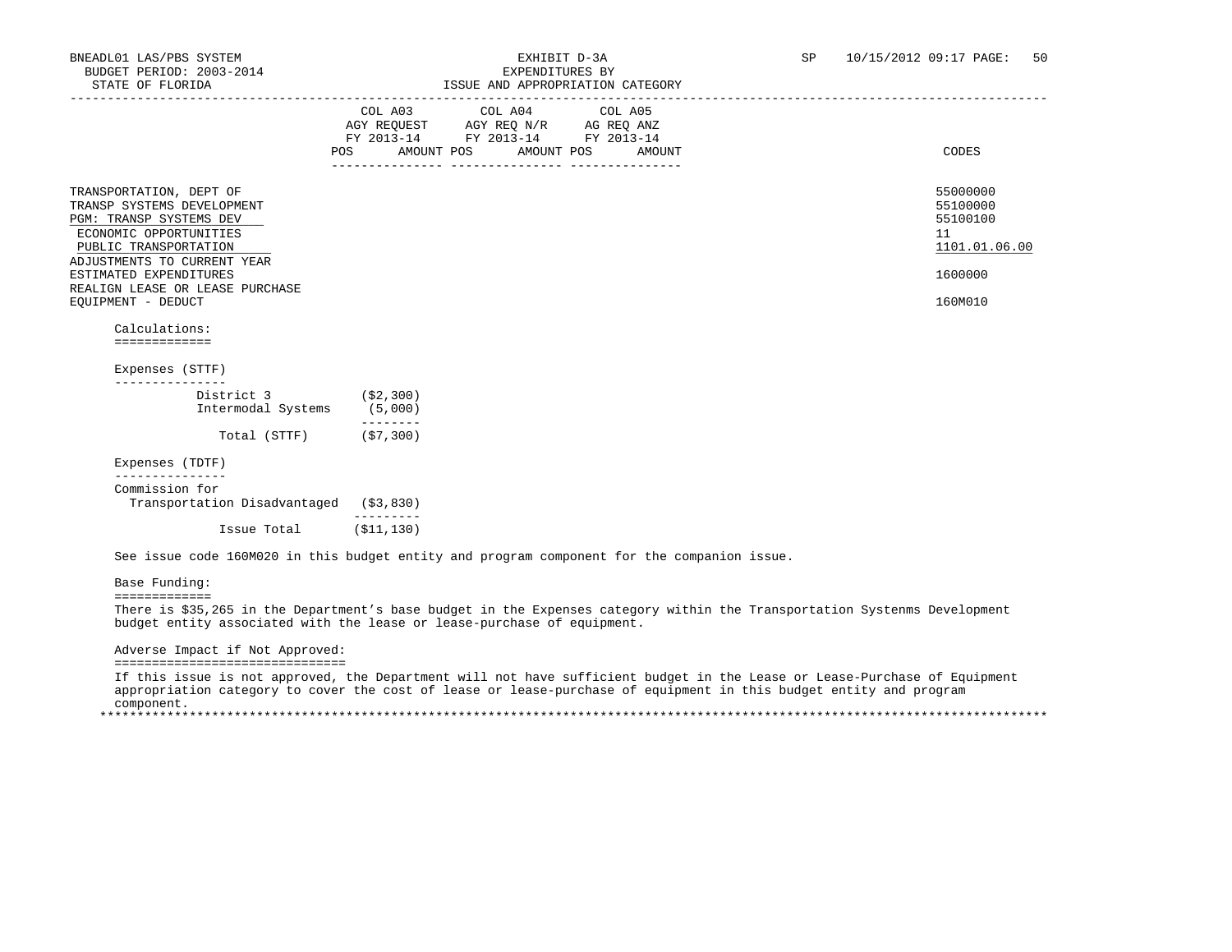|                                                                                                            | POS   | COL A03 COL A04 COL A05<br>AGY REQUEST AGY REQ N/R AG REQ ANZ<br>FY 2013-14 FY 2013-14 FY 2013-14<br>AMOUNT POS AMOUNT POS | AMOUNT | CODES                                  |
|------------------------------------------------------------------------------------------------------------|-------|----------------------------------------------------------------------------------------------------------------------------|--------|----------------------------------------|
|                                                                                                            |       |                                                                                                                            |        |                                        |
| TRANSPORTATION, DEPT OF<br>TRANSP SYSTEMS DEVELOPMENT<br>PGM: TRANSP SYSTEMS DEV<br>ECONOMIC OPPORTUNITIES |       |                                                                                                                            |        | 55000000<br>55100000<br>55100100<br>11 |
| PUBLIC TRANSPORTATION<br>ADJUSTMENTS TO CURRENT YEAR                                                       |       |                                                                                                                            |        | 1101.01.06.00                          |
| ESTIMATED EXPENDITURES                                                                                     |       |                                                                                                                            |        | 1600000                                |
| REALIGN LEASE OR LEASE PURCHASE<br>EQUIPMENT - ADD<br>SPECIAL CATEGORIES<br>LEASE/PURCHASE/EQUIPMENT       |       |                                                                                                                            |        | 160M020<br>100000<br>105281            |
| ST TRANSPORT (PRIMARY) TF -STATE 7,300<br>TRANSPORT DISADVANTAGED TF-STATE                                 | 3,830 |                                                                                                                            |        | 2540 1<br>2731 1                       |
| TOTAL APPRO $11,130$                                                                                       |       |                                                                                                                            |        |                                        |

 AGENCY ISSUE NARRATIVE: 2013-2014 BUDGET YEAR NARRATIVE: IT COMPONENT? NO Fund Source: 100% State ============

 LRPP Reference: Goal #3 Organizational excellence by promoting and encouraging continuous improvement. ===============

 Florida Strategic Plan for Economic Development - Strategy #1: ============================================================== Strengthen collaboration and alignment among state, regional and local entities toward the state's economic vision.

 This issue requests to add back budget in the Lease or Lease-Purchase of Equipment (105281) appropriation category to realign budget associated with the lease or lease-purchase of equipment within the Public Transportation program component in the Transportation Systems Development budget entity.

Description:

============

 This issue adds back funding for the lease or lease-purchase of equipment, fixtures, and other tangible personal property to special appropriation category 105281 entitled "Lease or Lease Purchase of Equipment". Budget is deducted from the appropriation categories currently used for the lease or lease-purchase of equipment in issue code 160M010 in this budget entity and program component.

 Justification: ==============

 S. 216.011(1)(vv) F.S. states the "Lease or lease purchase of equipment" means the appropriation category used to fund the lease or lease-purchase of equipment, fixtures, and other tangible personal property.

The Department has been directed to transfer budget associated with this equipment from appropriation categories from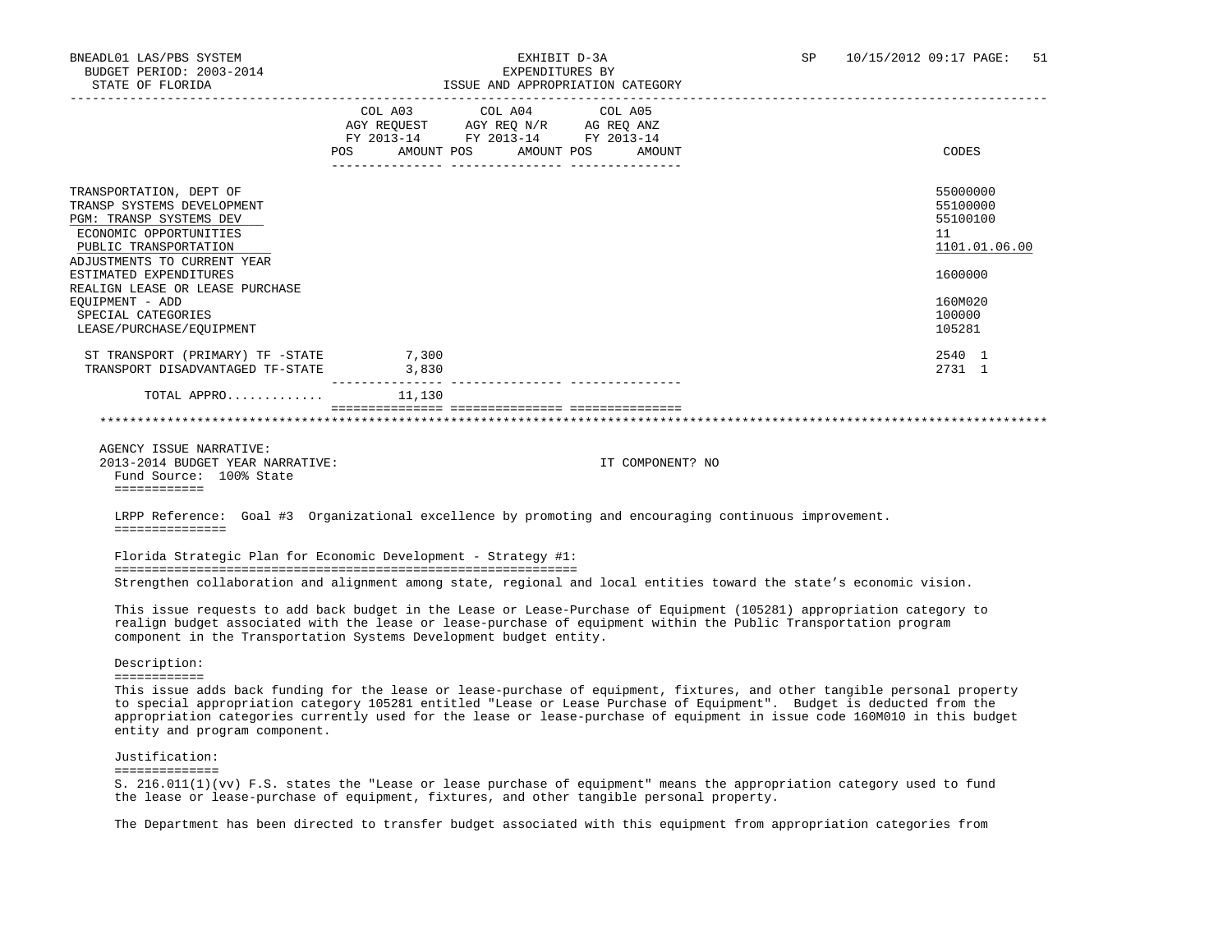|                                                                                                                                     | COL A04<br>COL A05<br>COL A03<br>AGY REOUEST<br>AGY REQ N/R<br>AG REQ ANZ<br>FY 2013-14<br>FY 2013-14<br>FY 2013-14<br>POS<br>AMOUNT POS<br>AMOUNT POS<br>AMOUNT | CODES                                             |
|-------------------------------------------------------------------------------------------------------------------------------------|------------------------------------------------------------------------------------------------------------------------------------------------------------------|---------------------------------------------------|
| TRANSPORTATION, DEPT OF<br>TRANSP SYSTEMS DEVELOPMENT<br>PGM: TRANSP SYSTEMS DEV<br>ECONOMIC OPPORTUNITIES<br>PUBLIC TRANSPORTATION |                                                                                                                                                                  | 55000000<br>55100000<br>55100100<br>1101.01.06.00 |
| ADJUSTMENTS TO CURRENT YEAR<br>ESTIMATED EXPENDITURES<br>REALIGN LEASE OR LEASE PURCHASE                                            |                                                                                                                                                                  | 1600000                                           |
| EOUIPMENT - ADD                                                                                                                     |                                                                                                                                                                  | 160M020                                           |

where they are currently budgeted to the Lease or Lease-Purchase of Equipment category (105281).

Calculations:

=============

 Lease or Lease-Purchase of Equipment (105281) (STTF) ----------------------------------------------------

| District 3 | Intermodal Systems | \$2,300<br>5,000 |
|------------|--------------------|------------------|
|            |                    |                  |
| Total      | STTF               | \$7,300          |

Lease or Lease-Purchase of Equipment (105281) (TDTF)

----------------------------------------------------

Commission for

 Transportation Disadvantaged \$3,830 -------- Issue Total \$11,130

See issue code 160M010 in this budget entity and program component for the companion issue.

Base Funding:

=============

 There is \$110,304 in the Department's base budget in the Lease or Lease-Purchase of Equipment appropriation category in the Transportation Systems Development budget entity associated with the lease or lease-purchase of equipment.

### Adverse Impact if Not Approved:

===============================

 If this issue is not approved, the Department will not have sufficient budget in the Lease or Lease-Purchase of Equipment appropriation category to cover the cost of lease or lease-purchase of equipment in this budget entity and program component. \*\*\*\*\*\*\*\*\*\*\*\*\*\*\*\*\*\*\*\*\*\*\*\*\*\*\*\*\*\*\*\*\*\*\*\*\*\*\*\*\*\*\*\*\*\*\*\*\*\*\*\*\*\*\*\*\*\*\*\*\*\*\*\*\*\*\*\*\*\*\*\*\*\*\*\*\*\*\*\*\*\*\*\*\*\*\*\*\*\*\*\*\*\*\*\*\*\*\*\*\*\*\*\*\*\*\*\*\*\*\*\*\*\*\*\*\*\*\*\*\*\*\*\*\*\*\*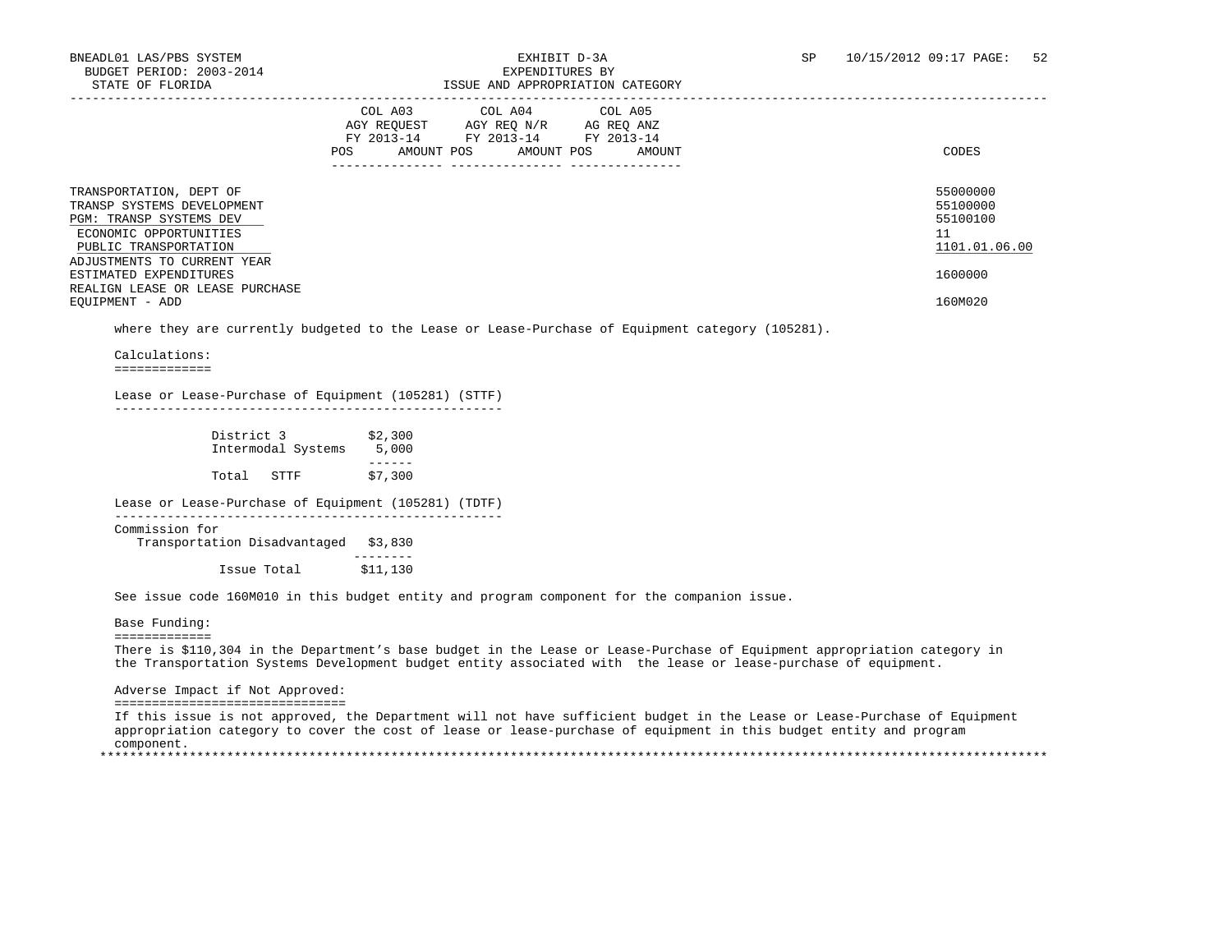## STATE OF FLORIDA ISSUE AND APPROPRIATION CATEGORY

| SIAIB UP PUURIDA                                                                                                                                                                                                                  | LOOUL AND APPROPRIATION CAILGORI                                                                                                                                                                                                                                                                                                                                                                     |                                                                                         |
|-----------------------------------------------------------------------------------------------------------------------------------------------------------------------------------------------------------------------------------|------------------------------------------------------------------------------------------------------------------------------------------------------------------------------------------------------------------------------------------------------------------------------------------------------------------------------------------------------------------------------------------------------|-----------------------------------------------------------------------------------------|
|                                                                                                                                                                                                                                   | COL A03 COL A04<br>COL A05<br>AGY REQUEST AGY REQ N/R AG REQ ANZ<br>FY 2013-14 FY 2013-14 FY 2013-14<br>POS AMOUNT POS AMOUNT POS<br>AMOUNT                                                                                                                                                                                                                                                          | CODES                                                                                   |
| TRANSPORTATION, DEPT OF<br>TRANSP SYSTEMS DEVELOPMENT<br>PGM: TRANSP SYSTEMS DEV<br>ECONOMIC OPPORTUNITIES<br>PUBLIC TRANSPORTATION<br>INTRA-AGENCY REORGANIZATIONS<br>REALIGN EXISTING POSITIONS - DEDUCT<br>SIDE<br>SALARY RATE |                                                                                                                                                                                                                                                                                                                                                                                                      | 55000000<br>55100000<br>55100100<br>11<br>1101.01.06.00<br>1800000<br>1805010<br>000000 |
| SALARY RATE 110,592-                                                                                                                                                                                                              |                                                                                                                                                                                                                                                                                                                                                                                                      |                                                                                         |
|                                                                                                                                                                                                                                   |                                                                                                                                                                                                                                                                                                                                                                                                      |                                                                                         |
| SALARIES AND BENEFITS                                                                                                                                                                                                             |                                                                                                                                                                                                                                                                                                                                                                                                      | 010000                                                                                  |
| ST TRANSPORT (PRIMARY) TF -STATE 156,474-                                                                                                                                                                                         | $3.00 -$                                                                                                                                                                                                                                                                                                                                                                                             | 2540 1                                                                                  |
| TOTAL: REALIGN EXISTING POSITIONS - DEDUCT<br>SIDE                                                                                                                                                                                |                                                                                                                                                                                                                                                                                                                                                                                                      | 1805010                                                                                 |
| TOTAL POSITIONS 3.00-<br>TOTAL ISSUE<br>TOTAL SALARY RATE $110,592-$                                                                                                                                                              | 156,474–                                                                                                                                                                                                                                                                                                                                                                                             |                                                                                         |
|                                                                                                                                                                                                                                   |                                                                                                                                                                                                                                                                                                                                                                                                      |                                                                                         |
| AGENCY ISSUE NARRATIVE:<br>2013-2014 BUDGET YEAR NARRATIVE:<br>Fund Source: 100% State<br>============                                                                                                                            | IT COMPONENT? NO                                                                                                                                                                                                                                                                                                                                                                                     |                                                                                         |
| ===============                                                                                                                                                                                                                   | LRPP Reference: Goal #3: Organizational excellence by promoting and encouraging continuous improvement.                                                                                                                                                                                                                                                                                              |                                                                                         |
|                                                                                                                                                                                                                                   | Florida Strategic Plan for Economic Development - Strategy #3:                                                                                                                                                                                                                                                                                                                                       |                                                                                         |
| Florida as a globally competitive megaregion.                                                                                                                                                                                     | Connect Economic Development, talent, infrastructure, partnerships and other resources within and across regions to build                                                                                                                                                                                                                                                                            |                                                                                         |
| Description:<br>============                                                                                                                                                                                                      |                                                                                                                                                                                                                                                                                                                                                                                                      |                                                                                         |
|                                                                                                                                                                                                                                   | This issue requests the transfer of three positions and related budget in District Seven to functionally align the<br>positions with the program areas they support in the organizational structure.                                                                                                                                                                                                 |                                                                                         |
| Justification:<br>==============                                                                                                                                                                                                  |                                                                                                                                                                                                                                                                                                                                                                                                      |                                                                                         |
| District Seven<br>--------------                                                                                                                                                                                                  |                                                                                                                                                                                                                                                                                                                                                                                                      |                                                                                         |
| the contract of the contract of the                                                                                                                                                                                               | and the second contract of the second second and the second second second the second second second second second second second second second second second second second second second second second second second second seco<br><b>Contract Contract Contract Contract</b><br>.<br>in a complete communication of the communication of the communication of the communication of the communication |                                                                                         |

 In District Seven, this transfer will move three positions (#01820, #01896, #08365) and related budget from the Public Transportation program component to the Pre-Construction/Design program component. Position #01820 will be responsible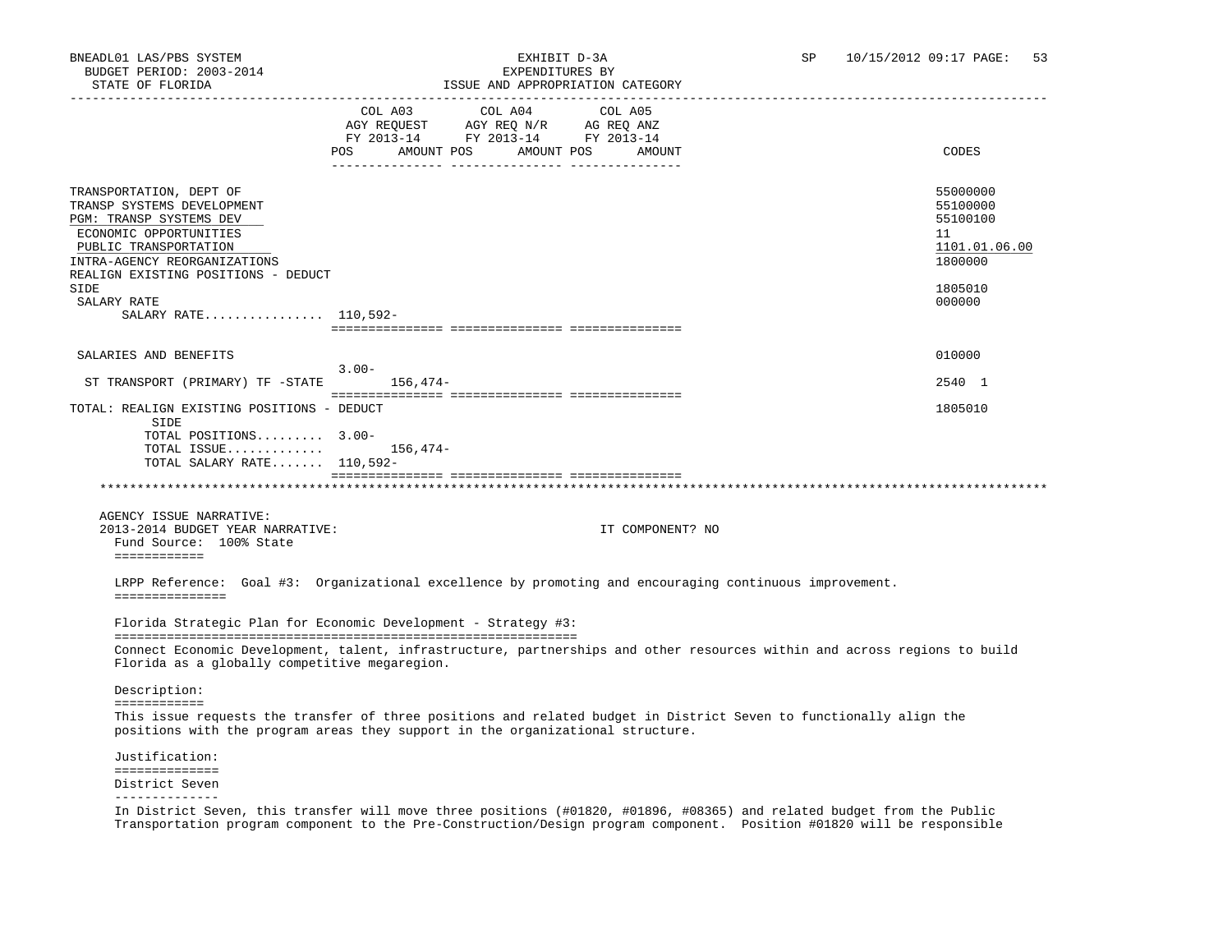|                                                                                                                                                                                                                   | COL A03<br>AGY REOUEST<br>AGY REO N/R<br>FY 2013-14 FY 2013-14<br>AMOUNT POS<br>POS | COL A04 COL A05<br>AG REO ANZ<br>FY 2013-14<br>AMOUNT POS<br>AMOUNT | CODES                                                              |
|-------------------------------------------------------------------------------------------------------------------------------------------------------------------------------------------------------------------|-------------------------------------------------------------------------------------|---------------------------------------------------------------------|--------------------------------------------------------------------|
| TRANSPORTATION, DEPT OF<br>TRANSP SYSTEMS DEVELOPMENT<br><b>PGM: TRANSP SYSTEMS DEV</b><br>ECONOMIC OPPORTUNITIES<br>PUBLIC TRANSPORTATION<br>INTRA-AGENCY REORGANIZATIONS<br>REALIGN EXISTING POSITIONS - DEDUCT |                                                                                     |                                                                     | 55000000<br>55100000<br>55100100<br>11<br>1101.01.06.00<br>1800000 |
| SIDE                                                                                                                                                                                                              |                                                                                     |                                                                     | 1805010                                                            |

 for supervising and coordinating the activities of the Local Agency Program (LAP) certification process and monitoring the Joint Participation Agreements (JPA), Locally Funded Agreements (LFA) and state legislative grant programs. Position #01896 will be responsible for providing technical support and coordination assistance in roadway, transit, airport, seaport, bicycle, pedestrian, rail and intermodal issues; LAP projects; Discretionary Projects and Programs; the Efficient Transportation Decision Making (ETDM) and for assisting coordinating the Special Transportation Enhancement projects with the Metropolitan Planning Organization (MPO) and local governments. Position #08365 will serve as the personal assistant to the District Intermodal Systems Development Manager, performing clerical duties, such as: preparing and processing correspondence; scheduling meetings; making travel arrangements; etc. This position will also assist in conducting special project activities, such as: preparation of Public Hearings; MPO meetings and workshops.

 Calculations: =============

| Unit    | Class<br>Code | Class Title |                          |                                     | Pay<br>Plan | Position<br>Number | Annual Rate             |
|---------|---------------|-------------|--------------------------|-------------------------------------|-------------|--------------------|-------------------------|
| Dist 7  | 4703          |             |                          | Public Transportation Specialist II | SES         | 01820              | (36, 521)               |
| Dist 7  | 4702          |             |                          | Public Transportation Specialist I  | CS          | 01896              | (43,978)                |
| Dist 7  | 0108          |             | Administrative Secretary |                                     | CS          | 08365              | (30,093)                |
| To/From |               | Position #  | Dist/Unit                | Budget Entity                       |             | Program Component  |                         |
| Tо      | 01820         |             | Dist 7                   | Transp Systems Development          |             |                    | Pre-Construction/Design |
| Tо      | 01896         |             | Dist 7                   | Transp Systems Development          |             |                    | Pre-Construction/Design |
| Tо      | 08365         |             | Dist 7                   | Transp Systems Development          |             |                    | Pre-Construction/Design |

 Issue Summary: ==============

Related budget for the positions are as follows:

| Unit   | FTE | Salaries and Benefits |
|--------|-----|-----------------------|
| ------ | ___ |                       |
| Dist 7 | (3) | \$(156, 474)          |
|        |     |                       |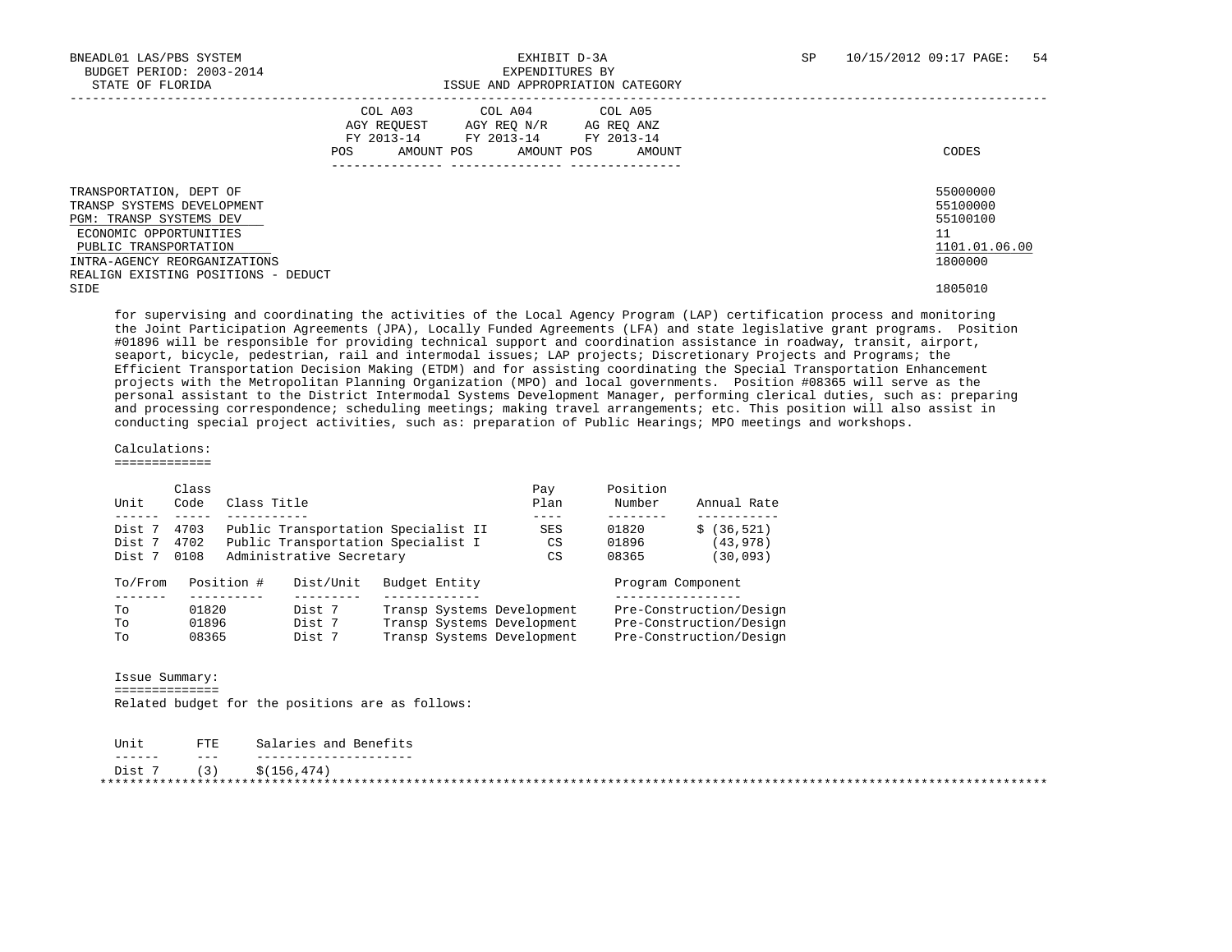| BNEADL01 LAS/PBS SYSTEM<br>BUDGET PERIOD: 2003-2014<br>STATE OF FLORIDA                                                                                                                                                                      |                   | ISSUE AND APPROPRIATION CATEGORY<br>___________________________________                                                       | EXHIBIT D-3A<br>EXPENDITURES BY |                    | SP                              |                  | 10/15/2012 09:17 PAGE: 55                                                     |
|----------------------------------------------------------------------------------------------------------------------------------------------------------------------------------------------------------------------------------------------|-------------------|-------------------------------------------------------------------------------------------------------------------------------|---------------------------------|--------------------|---------------------------------|------------------|-------------------------------------------------------------------------------|
|                                                                                                                                                                                                                                              |                   | COL A03 COL A04<br>AGY REQUEST AGY REQ N/R AG REQ ANZ<br>FY 2013-14 FY 2013-14 FY 2013-14<br>POS AMOUNT POS AMOUNT POS AMOUNT | COL A05                         |                    |                                 |                  | CODES                                                                         |
| TRANSPORTATION, DEPT OF<br>TRANSP SYSTEMS DEVELOPMENT<br>PGM: TRANSP SYSTEMS DEV<br>ECONOMIC OPPORTUNITIES<br>PUBLIC TRANSPORTATION<br>INTRA-AGENCY REORGANIZATIONS<br>REALIGN EXISTING POSITIONS - DEDUCT<br>SIDE                           |                   |                                                                                                                               |                                 |                    |                                 |                  | 55000000<br>55100000<br>55100100<br>11<br>1101.01.06.00<br>1800000<br>1805010 |
| POSITION DETAIL OF SALARIES AND BENEFITS:                                                                                                                                                                                                    |                   |                                                                                                                               |                                 |                    |                                 |                  |                                                                               |
|                                                                                                                                                                                                                                              | FTE               | BASE RATE                                                                                                                     | ADDITIVES                       | BENEFITS           | SUBTOTAL                        | $\sim$ $\approx$ | LAPSE LAPSED SALARIES<br>AND BENEFITS                                         |
| A03 - AGY REQUEST FY 2013-14<br>CHANGES TO CURRENTLY AUTHORIZED POSITIONS<br>0108 ADMINISTRATIVE SECRETARY<br>08365 001<br>4702 PUBLIC TRANSPORTATION SPECIALIST I<br>01896 001<br>4703 PUBLIC TRANSPORTATION SPECIALIST II-SES<br>01820 001 | 1.00-<br>$1.00 -$ | $1.00 - 30.093 -$<br>43,978-<br>$36,521-$                                                                                     |                                 | 15,818-<br>16,027- | 59,796- 0.00<br>$52,548 - 0.00$ |                  | $14,037 - 44,130 - 0.00$ 44,130-<br>$59,796-$<br>$52,548-$                    |
| TOTALS FOR ISSUE BY FUND<br>2540 ST TRANSPORT (PRIMARY) TF                                                                                                                                                                                   |                   |                                                                                                                               |                                 |                    |                                 |                  | 156,474-<br>______________                                                    |
|                                                                                                                                                                                                                                              | $3.00 -$          | 110,592-                                                                                                                      |                                 |                    | $45.882 - 156.474 -$            |                  | $156.474-$                                                                    |
| REALIGN EXISTING POSITIONS - ADD<br>SIDE<br>SALARY RATE<br>SALARY RATE 21,253                                                                                                                                                                |                   |                                                                                                                               |                                 |                    |                                 |                  | 1805020<br>000000                                                             |
| SALARIES AND BENEFITS                                                                                                                                                                                                                        |                   |                                                                                                                               |                                 |                    |                                 |                  | 010000                                                                        |

 1.00 ST TRANSPORT (PRIMARY) TF -STATE 34,156 2540 1 =============== =============== ===============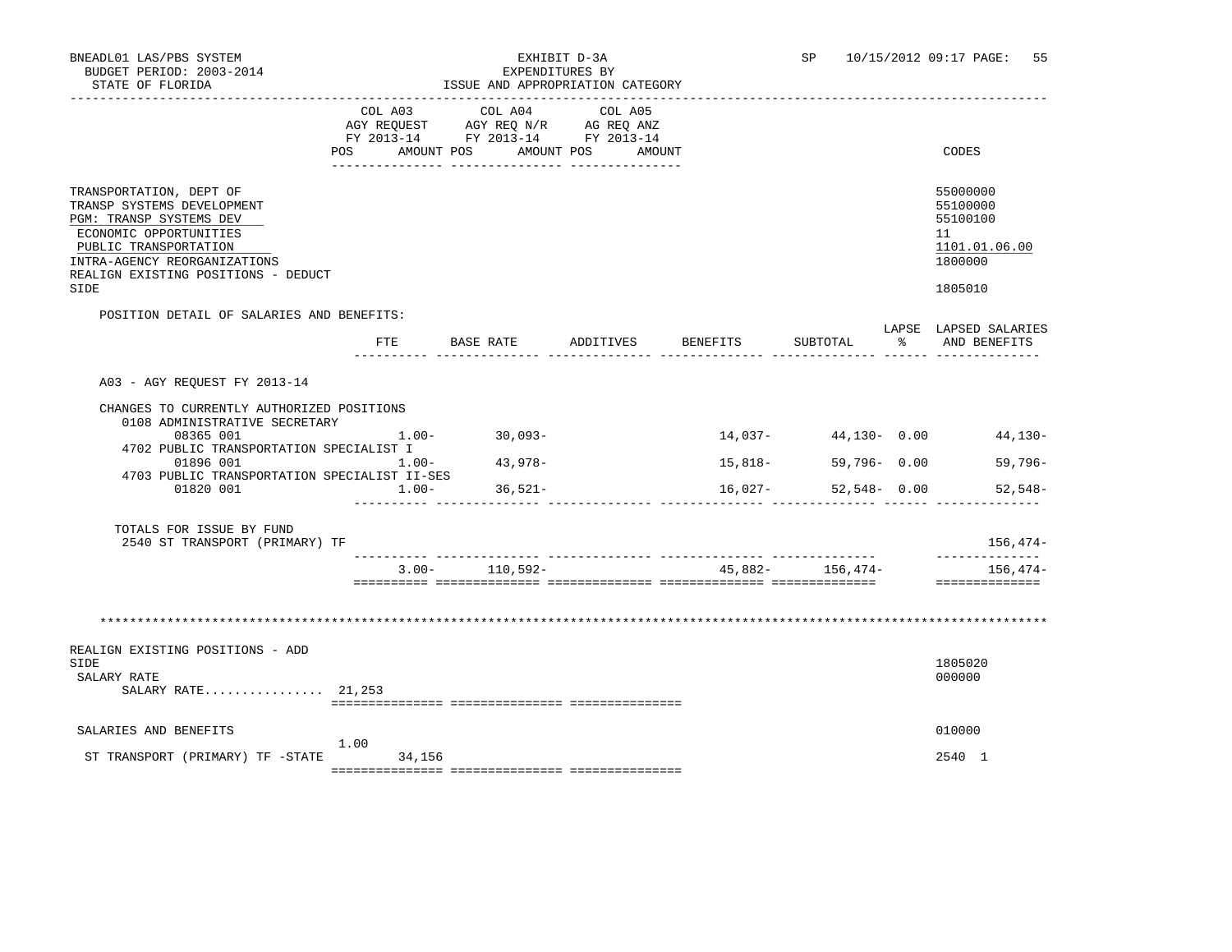| STATE OF FLORIDA                                                                                                                                                                                                |                | ISSUE AND APPROPRIATION CATEGORY                                                                              |                   |                                                                                                                           |
|-----------------------------------------------------------------------------------------------------------------------------------------------------------------------------------------------------------------|----------------|---------------------------------------------------------------------------------------------------------------|-------------------|---------------------------------------------------------------------------------------------------------------------------|
|                                                                                                                                                                                                                 | COL A03<br>POS | COL A04<br>AGY REQUEST AGY REQ N/R AG REQ ANZ<br>FY 2013-14 FY 2013-14 FY 2013-14<br>AMOUNT POS<br>AMOUNT POS | COL A05<br>AMOUNT | CODES                                                                                                                     |
| TRANSPORTATION, DEPT OF<br>TRANSP SYSTEMS DEVELOPMENT<br>PGM: TRANSP SYSTEMS DEV<br>ECONOMIC OPPORTUNITIES<br>PUBLIC TRANSPORTATION<br>INTRA-AGENCY REORGANIZATIONS<br>REALIGN EXISTING POSITIONS - ADD<br>SIDE |                |                                                                                                               |                   | 55000000<br>55100000<br>55100100<br>11<br>1101.01.06.00<br>1800000<br>1805020                                             |
| <b>EXPENSES</b>                                                                                                                                                                                                 |                |                                                                                                               |                   | 040000                                                                                                                    |
| ST TRANSPORT (PRIMARY) TF -STATE<br>TOTAL: REALIGN EXISTING POSITIONS - ADD                                                                                                                                     | 8,150          |                                                                                                               |                   | 2540 1<br>1805020                                                                                                         |
| SIDE<br>TOTAL POSITIONS 1.00<br>TOTAL ISSUE                                                                                                                                                                     | 42,306         |                                                                                                               |                   |                                                                                                                           |
| TOTAL SALARY RATE 21,253                                                                                                                                                                                        |                |                                                                                                               |                   |                                                                                                                           |
|                                                                                                                                                                                                                 |                |                                                                                                               |                   |                                                                                                                           |
| AGENCY ISSUE NARRATIVE:<br>2013-2014 BUDGET YEAR NARRATIVE:<br>Fund Source: 100% State<br>============                                                                                                          |                |                                                                                                               | IT COMPONENT? NO  |                                                                                                                           |
| LRPP Reference: Goal #3: Organizational excellence by promoting and encouraging continuous improvement.                                                                                                         |                |                                                                                                               |                   |                                                                                                                           |
| ===============                                                                                                                                                                                                 |                |                                                                                                               |                   |                                                                                                                           |
| Florida Strategic Plan for Economic Development - Strategy #3:<br>Florida as a globally competitive megaregion.                                                                                                 |                |                                                                                                               |                   | Connect Economic Development, talent, infrastructure, partnerships and other resources within and across regions to build |
| Description:<br>============                                                                                                                                                                                    |                |                                                                                                               |                   |                                                                                                                           |
| with the program area it supports in the organizational structure.                                                                                                                                              |                |                                                                                                               |                   | This issue requests the transfer of one position and related budget in District Four to functionally align the position   |
| Justification:<br>==============                                                                                                                                                                                |                |                                                                                                               |                   |                                                                                                                           |

 component from the Planning and Environment program component within the Transportation Systems Development budget entity. This position will be responsible for handling intermodal evaluations and rail projects including the new streetcar project in the Modal Development Office.

Calculations: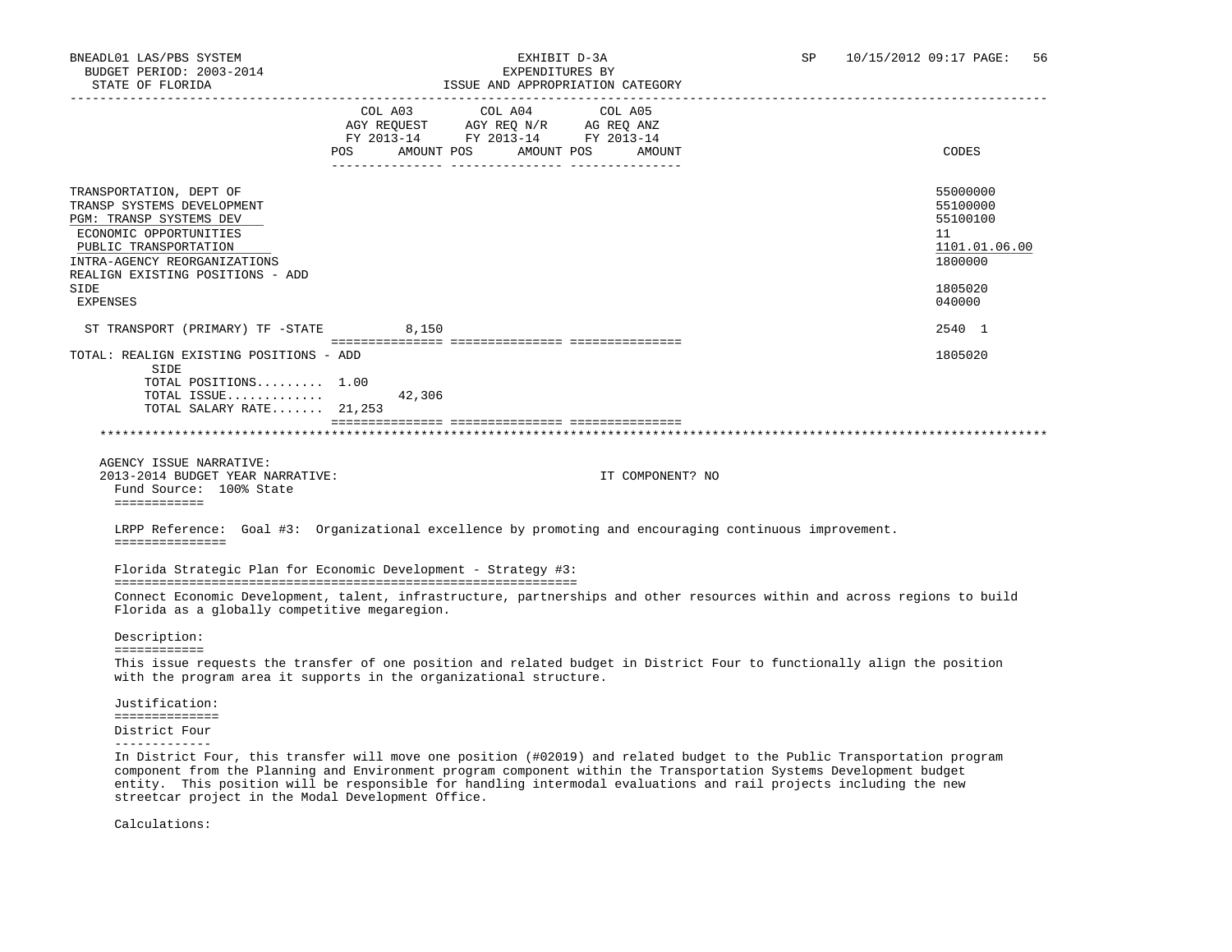### BNEADL01 LAS/PBS SYSTEM EXHIBIT D-3A SP 10/15/2012 09:17 PAGE: 57 ISSUE AND APPROPRIATION CATEGORY

|                                                                                                                                                                                                                                                                                                                                                                                              |                |                              |                                                |                                                                                   | TOOOT AND ALINOINIAITON |                            |            |                                             |                          |          |                                                                               |
|----------------------------------------------------------------------------------------------------------------------------------------------------------------------------------------------------------------------------------------------------------------------------------------------------------------------------------------------------------------------------------------------|----------------|------------------------------|------------------------------------------------|-----------------------------------------------------------------------------------|-------------------------|----------------------------|------------|---------------------------------------------|--------------------------|----------|-------------------------------------------------------------------------------|
|                                                                                                                                                                                                                                                                                                                                                                                              |                |                              |                                                | COL A03<br>AGY REQUEST AGY REQ N/R AG REQ ANZ<br>FY 2013-14 FY 2013-14 FY 2013-14 | COL A04                 |                            |            | COL A05<br>POS AMOUNT POS AMOUNT POS AMOUNT |                          |          | CODES                                                                         |
| TRANSPORTATION, DEPT OF<br>TRANSP SYSTEMS DEVELOPMENT<br>PGM: TRANSP SYSTEMS DEV<br>ECONOMIC OPPORTUNITIES<br>PUBLIC TRANSPORTATION<br>INTRA-AGENCY REORGANIZATIONS<br>REALIGN EXISTING POSITIONS - ADD<br>SIDE                                                                                                                                                                              |                |                              |                                                |                                                                                   |                         |                            |            |                                             |                          |          | 55000000<br>55100000<br>55100100<br>11<br>1101.01.06.00<br>1800000<br>1805020 |
| =============                                                                                                                                                                                                                                                                                                                                                                                |                |                              |                                                |                                                                                   |                         |                            |            |                                             |                          |          |                                                                               |
| Unit                                                                                                                                                                                                                                                                                                                                                                                         | Class          | Code Class Title             |                                                |                                                                                   |                         | Pay<br>Plan                |            | Position<br>Number                          | Annual Rate              |          |                                                                               |
|                                                                                                                                                                                                                                                                                                                                                                                              |                |                              | Dist 4 0045 Records Technician                 |                                                                                   |                         | $\frac{1}{2}$<br><b>CS</b> |            | ---------<br>02019                          | ___________<br>\$21,253  |          |                                                                               |
|                                                                                                                                                                                                                                                                                                                                                                                              |                |                              | To/From Position # Dist/Unit Budget Entity     |                                                                                   |                         |                            |            | Program Component                           |                          |          |                                                                               |
| From                                                                                                                                                                                                                                                                                                                                                                                         |                | __________                   | 02019 Dist 4                                   | ______________<br>Transp Systems Development                                      |                         |                            |            | _________________                           | Planning and Environment |          |                                                                               |
|                                                                                                                                                                                                                                                                                                                                                                                              | Issue Summary: |                              |                                                |                                                                                   |                         |                            |            |                                             |                          |          |                                                                               |
|                                                                                                                                                                                                                                                                                                                                                                                              | ============== |                              | Related budget for the position is as follows: |                                                                                   |                         |                            |            |                                             |                          |          |                                                                               |
|                                                                                                                                                                                                                                                                                                                                                                                              |                |                              | Unit FTE Salaries and Benefits Expenses Total  |                                                                                   |                         |                            |            |                                             |                          |          |                                                                               |
| $\frac{1}{2} \frac{1}{2} \frac{1}{2} \frac{1}{2} \frac{1}{2} \frac{1}{2} \frac{1}{2} \frac{1}{2} \frac{1}{2} \frac{1}{2} \frac{1}{2} \frac{1}{2} \frac{1}{2} \frac{1}{2} \frac{1}{2} \frac{1}{2} \frac{1}{2} \frac{1}{2} \frac{1}{2} \frac{1}{2} \frac{1}{2} \frac{1}{2} \frac{1}{2} \frac{1}{2} \frac{1}{2} \frac{1}{2} \frac{1}{2} \frac{1}{2} \frac{1}{2} \frac{1}{2} \frac{1}{2} \frac{$ | Dist 4 1       | \$34,156                     |                                                |                                                                                   | _________               | \$8,150 \$42,306           | __________ |                                             |                          |          |                                                                               |
|                                                                                                                                                                                                                                                                                                                                                                                              |                |                              |                                                |                                                                                   |                         |                            |            |                                             |                          |          |                                                                               |
|                                                                                                                                                                                                                                                                                                                                                                                              |                |                              | POSITION DETAIL OF SALARIES AND BENEFITS:      |                                                                                   |                         |                            |            |                                             |                          |          | LAPSE LAPSED SALARIES                                                         |
|                                                                                                                                                                                                                                                                                                                                                                                              |                |                              |                                                | <b>FTE</b>                                                                        |                         |                            |            | BASE RATE ADDITIVES                         | BENEFITS                 | SUBTOTAL | % AND BENEFITS                                                                |
|                                                                                                                                                                                                                                                                                                                                                                                              |                | A03 - AGY REQUEST FY 2013-14 |                                                |                                                                                   |                         |                            |            |                                             |                          |          |                                                                               |
|                                                                                                                                                                                                                                                                                                                                                                                              |                |                              | CHANGES TO CURRENTLY AUTHORIZED POSITIONS      |                                                                                   |                         |                            |            |                                             |                          |          |                                                                               |
|                                                                                                                                                                                                                                                                                                                                                                                              | 02019 001      | 0045 RECORDS TECHNICIAN      |                                                | 1.00 21,253                                                                       |                         |                            |            |                                             |                          |          | 12,903 34,156 0.00 34,156                                                     |
|                                                                                                                                                                                                                                                                                                                                                                                              |                |                              |                                                |                                                                                   |                         |                            |            |                                             |                          |          |                                                                               |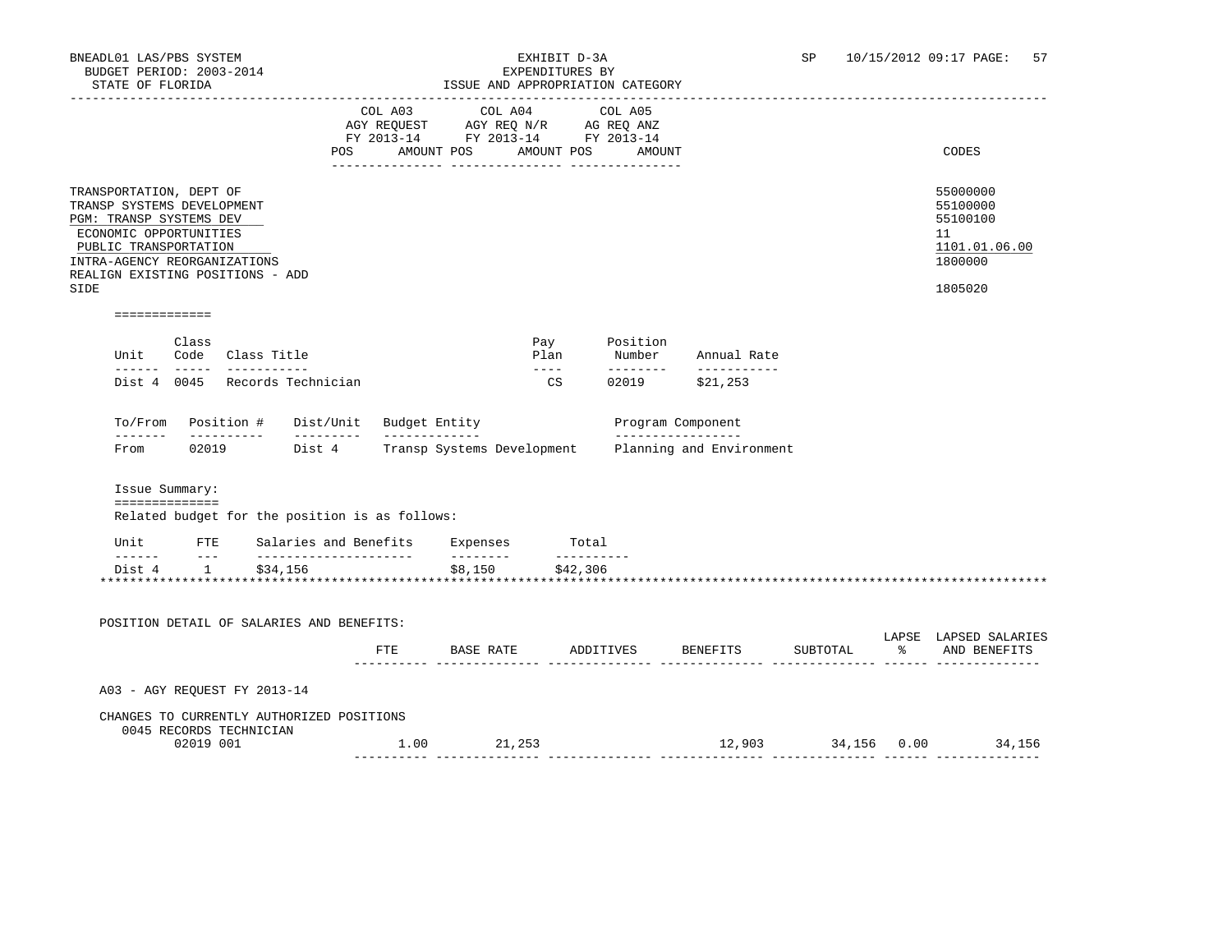| BNEADL01 LAS/PBS SYSTEM<br>BUDGET PERIOD: 2003-2014<br>STATE OF FLORIDA                                                                                                                                         |                   | EXPENDITURES BY<br>ISSUE AND APPROPRIATION CATEGORY<br>____________________________________       | EXHIBIT D-3A         |               | SP 10/15/2012 09:17 PAGE:<br>58                                               |
|-----------------------------------------------------------------------------------------------------------------------------------------------------------------------------------------------------------------|-------------------|---------------------------------------------------------------------------------------------------|----------------------|---------------|-------------------------------------------------------------------------------|
|                                                                                                                                                                                                                 | POS<br>AMOUNT POS | COL A03 COL A04 COL A05<br>AGY REQUEST AGY REQ N/R AG REQ ANZ<br>FY 2013-14 FY 2013-14 FY 2013-14 | AMOUNT POS<br>AMOUNT |               | CODES                                                                         |
| TRANSPORTATION, DEPT OF<br>TRANSP SYSTEMS DEVELOPMENT<br>PGM: TRANSP SYSTEMS DEV<br>ECONOMIC OPPORTUNITIES<br>PUBLIC TRANSPORTATION<br>INTRA-AGENCY REORGANIZATIONS<br>REALIGN EXISTING POSITIONS - ADD<br>SIDE |                   |                                                                                                   |                      |               | 55000000<br>55100000<br>55100100<br>11<br>1101.01.06.00<br>1800000<br>1805020 |
| POSITION DETAIL OF SALARIES AND BENEFITS:                                                                                                                                                                       |                   |                                                                                                   |                      |               | LAPSE LAPSED SALARIES                                                         |
|                                                                                                                                                                                                                 | FTE               | BASE RATE                                                                                         | ADDITIVES BENEFITS   | SUBTOTAL      | % AND BENEFITS                                                                |
| A03 - AGY REOUEST FY 2013-14                                                                                                                                                                                    |                   |                                                                                                   |                      |               |                                                                               |
| CHANGES TO CURRENTLY AUTHORIZED POSITIONS                                                                                                                                                                       |                   |                                                                                                   |                      |               |                                                                               |
| TOTALS FOR ISSUE BY FUND<br>2540 ST TRANSPORT (PRIMARY) TF                                                                                                                                                      |                   |                                                                                                   |                      |               | 34,156                                                                        |
|                                                                                                                                                                                                                 | 1.00              | 21,253                                                                                            |                      | 12,903 34,156 | -------------<br>34,156<br>==============                                     |
|                                                                                                                                                                                                                 |                   |                                                                                                   |                      |               |                                                                               |
| NONRECURRING EXPENDITURES<br>SUPPORT FOR TRANSPORTATION                                                                                                                                                         |                   |                                                                                                   |                      |               | 2100000                                                                       |
| DISADVANTAGED                                                                                                                                                                                                   |                   |                                                                                                   |                      |               | 2103025                                                                       |
| SPECIAL CATEGORIES<br>G/A-TRANSPORT DISADVANTAGE                                                                                                                                                                |                   |                                                                                                   |                      |               | 100000<br>108846                                                              |

 ST TRANSPORT (PRIMARY) TF -STATE 5,000,000- 2540 1 =============== =============== ===============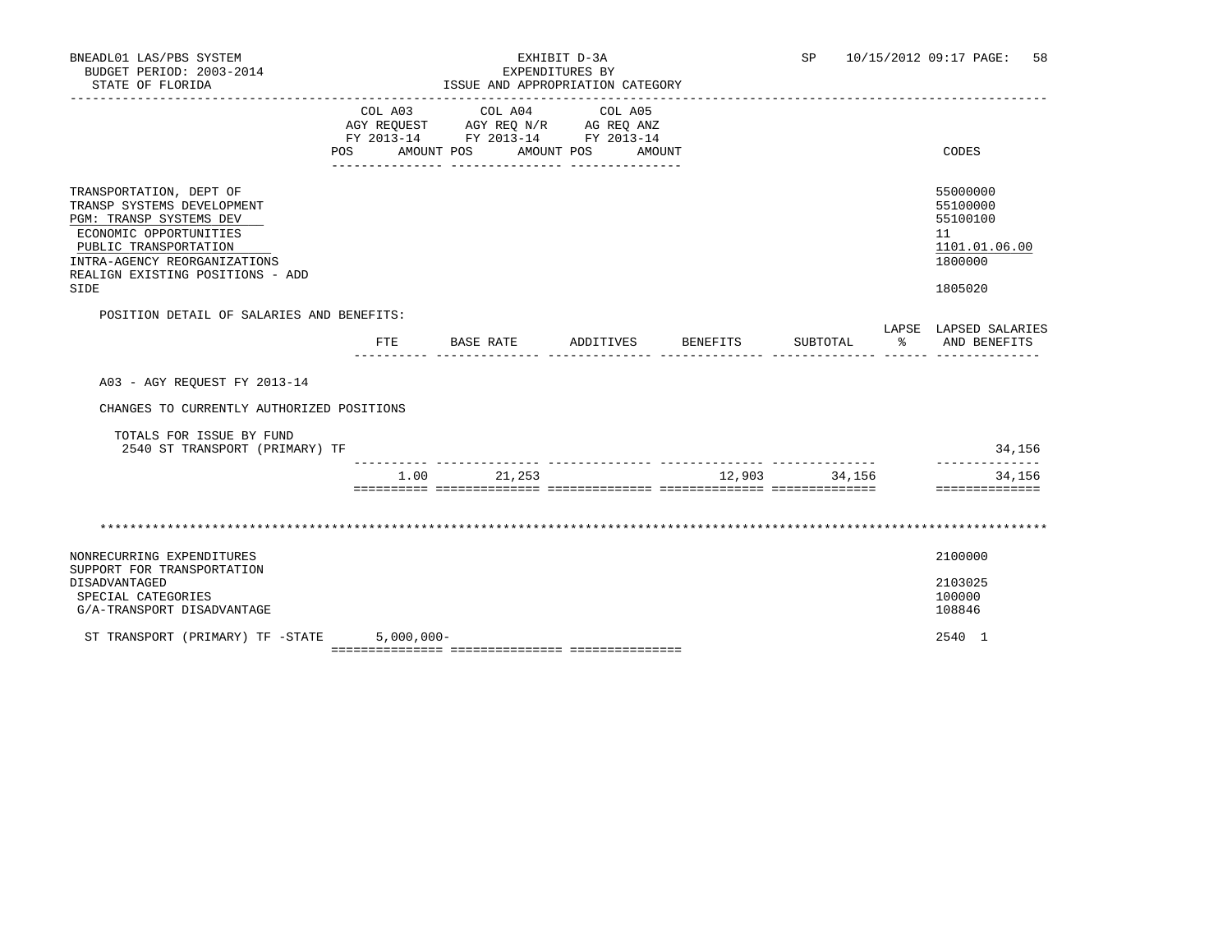### BNEADL01 LAS/PBS SYSTEM EXHIBIT D-3A SP 10/15/2012 09:17 PAGE: 59 ISSUE AND APPROPRIATION CATEGORY

| SIAIB UP PUURIDA                                                                                                                                                     |                                             |                                                                                                                                                                                                        | LOOUL AND APPROPRIATION CAILGORI |                                                                                                                      |                                                         |
|----------------------------------------------------------------------------------------------------------------------------------------------------------------------|---------------------------------------------|--------------------------------------------------------------------------------------------------------------------------------------------------------------------------------------------------------|----------------------------------|----------------------------------------------------------------------------------------------------------------------|---------------------------------------------------------|
|                                                                                                                                                                      | COL A03<br>POS AMOUNT POS AMOUNT POS AMOUNT | COL A04<br>$\begin{tabular}{lllllll} \bf AGY \,\, REQUEST \,\, &\bf AGY \,\, REQ \,\, N/R &\bf AG \,\, REQ \,\, ANZ \\ \bf FY \,\, 2013-14 &\bf FY \,\, 2013-14 &\bf FY \,\, 2013-14 \\ \end{tabular}$ | COL A05                          |                                                                                                                      | CODES                                                   |
| TRANSPORTATION, DEPT OF<br>TRANSP SYSTEMS DEVELOPMENT<br>PGM: TRANSP SYSTEMS DEV<br>ECONOMIC OPPORTUNITIES<br>PUBLIC TRANSPORTATION<br>ANNUALIZATION OF ADMINISTERED |                                             |                                                                                                                                                                                                        |                                  |                                                                                                                      | 55000000<br>55100000<br>55100100<br>11<br>1101.01.06.00 |
| FUNDS APPROPRIATIONS<br>STATE HEALTH INSURANCE ADJUSTMENT<br>FOR FY 2012-13 - 10 MONTHS<br>ANNUALIZATION<br>SALARIES AND BENEFITS                                    |                                             |                                                                                                                                                                                                        |                                  |                                                                                                                      | 26A0000<br>26A1830<br>010000                            |
| ST TRANSPORT (PRIMARY) TF -STATE<br>TRANSPORT DISADVANTAGED TF-STATE                                                                                                 | 66,425<br>6,260                             |                                                                                                                                                                                                        |                                  |                                                                                                                      | 2540 1<br>2731 1                                        |
| TOTAL APPRO 72,685                                                                                                                                                   |                                             |                                                                                                                                                                                                        |                                  |                                                                                                                      |                                                         |
| FEDERAL FUNDING REDUCTIONS<br>REDUCE GRANTS AND AID -                                                                                                                |                                             |                                                                                                                                                                                                        |                                  |                                                                                                                      | 3200000                                                 |
| TRANSPORTATION DISADVANTAGED -<br>MEDICAID<br>SPECIAL CATEGORIES<br>G/A-TRANS DISADV/MEDICAID                                                                        |                                             |                                                                                                                                                                                                        |                                  |                                                                                                                      | 3200100<br>100000<br>108847                             |
| TRANSPORT DISADVANTAGED TF-RECPNT 4,134,493-                                                                                                                         |                                             |                                                                                                                                                                                                        |                                  |                                                                                                                      | 2731 9                                                  |
|                                                                                                                                                                      |                                             |                                                                                                                                                                                                        |                                  |                                                                                                                      |                                                         |
| AGENCY ISSUE NARRATIVE:<br>2013-2014 BUDGET YEAR NARRATIVE:<br>Fund Source: 100% Federal - Transportation Disadvantaged Trust Fund<br>============                   |                                             |                                                                                                                                                                                                        | IT COMPONENT? NO                 |                                                                                                                      |                                                         |
| ===============                                                                                                                                                      |                                             |                                                                                                                                                                                                        |                                  | LRPP Reference: Goal #2: Enhance Florida's economic competitiveness, quality of life, and transportation safety.     |                                                         |
| Florida Strategic Plan for Economic Development - Strategy #19:                                                                                                      |                                             |                                                                                                                                                                                                        |                                  |                                                                                                                      |                                                         |
| businesses.                                                                                                                                                          |                                             |                                                                                                                                                                                                        |                                  | Ensure state, regional and local agencies provide collaborative, seamless, consistent and timely customer service to |                                                         |
| Description:                                                                                                                                                         |                                             |                                                                                                                                                                                                        |                                  |                                                                                                                      |                                                         |
| ============                                                                                                                                                         |                                             |                                                                                                                                                                                                        |                                  | This issue requests a decrease in budget for the Grant and Aids Transportation Disadvantaged Medicaid Category.      |                                                         |
| Justification:                                                                                                                                                       |                                             |                                                                                                                                                                                                        |                                  |                                                                                                                      |                                                         |
| ==============                                                                                                                                                       |                                             |                                                                                                                                                                                                        |                                  |                                                                                                                      |                                                         |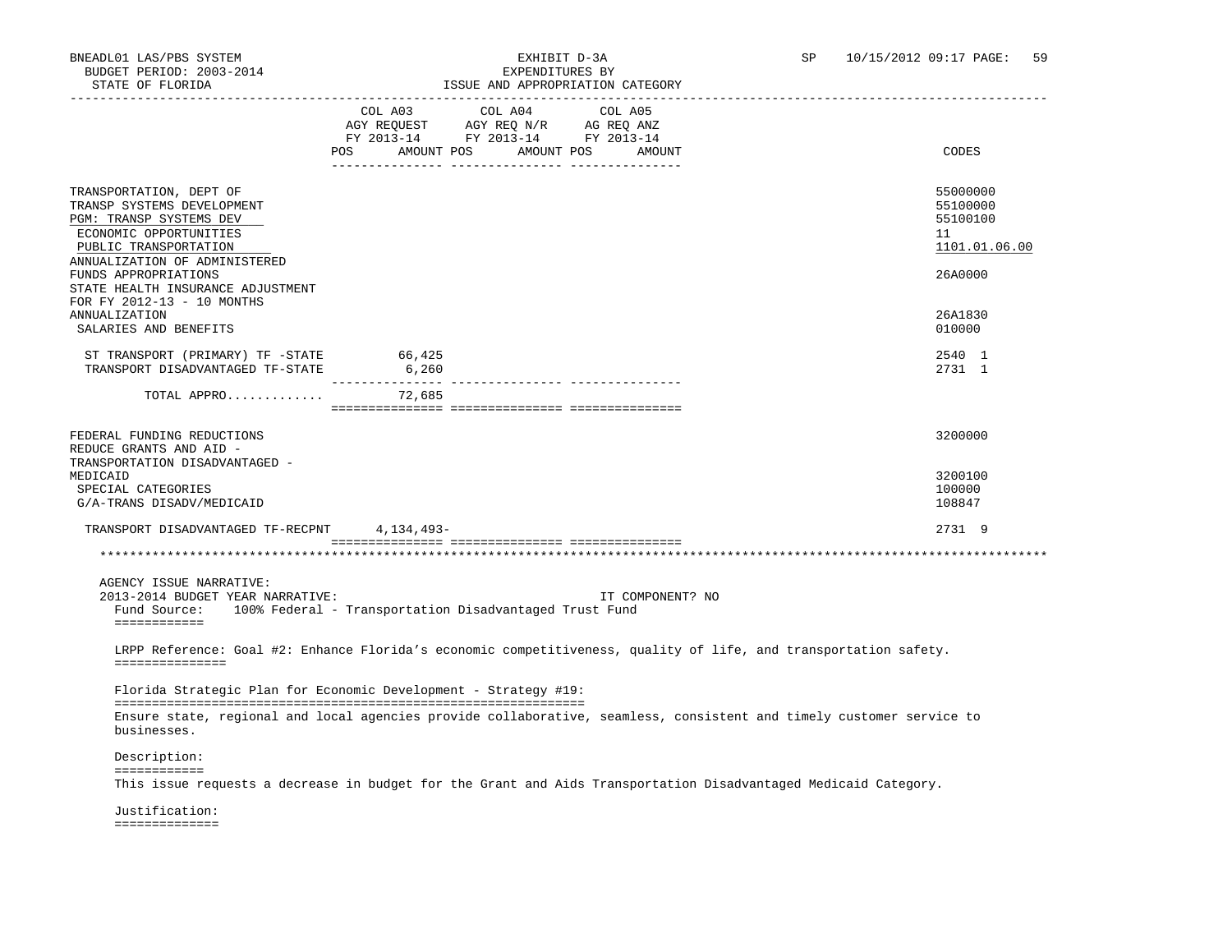| BNEADL01 LAS/PBS SYSTEM<br>BUDGET PERIOD: 2003-2014<br>STATE OF FLORIDA                                                                                                                                                                    | EXHIBIT D-3A<br>EXPENDITURES BY<br>ISSUE AND APPROPRIATION CATEGORY                                                                                                                                                                                                                                                             | SP | 10/15/2012 09:17 PAGE:<br>60                                                  |
|--------------------------------------------------------------------------------------------------------------------------------------------------------------------------------------------------------------------------------------------|---------------------------------------------------------------------------------------------------------------------------------------------------------------------------------------------------------------------------------------------------------------------------------------------------------------------------------|----|-------------------------------------------------------------------------------|
|                                                                                                                                                                                                                                            | COL A03<br>COL A04<br>COL A05<br>AGY REQUEST AGY REQ N/R AG REQ ANZ<br>FY 2013-14 FY 2013-14 FY 2013-14<br>POS AMOUNT POS AMOUNT POS<br>AMOUNT                                                                                                                                                                                  |    | CODES                                                                         |
| TRANSPORTATION, DEPT OF<br>TRANSP SYSTEMS DEVELOPMENT<br>PGM: TRANSP SYSTEMS DEV<br>ECONOMIC OPPORTUNITIES<br>PUBLIC TRANSPORTATION<br>FEDERAL FUNDING REDUCTIONS<br>REDUCE GRANTS AND AID -<br>TRANSPORTATION DISADVANTAGED -<br>MEDICAID |                                                                                                                                                                                                                                                                                                                                 |    | 55000000<br>55100000<br>55100100<br>11<br>1101.01.06.00<br>3200000<br>3200100 |
|                                                                                                                                                                                                                                            | Budget authority in the Transportation Disadvantaged Medicaid Category is decreasing due to changes in the Medicaid<br>contract and projected decreases in total revenues. As a result, the Grants and Aids-Transportation Disadvantaged -<br>Medicaid category is being reduced to align with projected revenues.              |    |                                                                               |
| Calculations:<br>=============                                                                                                                                                                                                             |                                                                                                                                                                                                                                                                                                                                 |    |                                                                               |
| Adverse Impact if Not Approved:<br>================================<br>excess budget authority in this category.                                                                                                                           | $G/A$ - Transportation Disadvantaged - Medicaid #108847 (\$4,134,493) FSI = 9<br>The approval of this issue allows the Commission for the Transportation Disadvantaged to properly align budget with<br>revised revenue estimates. If this issue is not approved, the Commission for the Transportation Disadvantaged will have |    |                                                                               |
| PROGRAM REDUCTIONS<br>VACANT POSITION REDUCTIONS<br>SALARY RATE<br>SALARY RATE $49,618-$                                                                                                                                                   |                                                                                                                                                                                                                                                                                                                                 |    | 33V0000<br>33V0550<br>000000                                                  |
| SALARIES AND BENEFITS                                                                                                                                                                                                                      | $1.00-$                                                                                                                                                                                                                                                                                                                         |    | 010000                                                                        |
| ST TRANSPORT (PRIMARY) TF -STATE                                                                                                                                                                                                           | 66,160-                                                                                                                                                                                                                                                                                                                         |    | 2540 1                                                                        |
| TOTAL: VACANT POSITION REDUCTIONS<br>TOTAL POSITIONS 1.00-<br>TOTAL ISSUE<br>TOTAL SALARY RATE 49,618-                                                                                                                                     | $66,160-$                                                                                                                                                                                                                                                                                                                       |    | 33V0550                                                                       |
|                                                                                                                                                                                                                                            |                                                                                                                                                                                                                                                                                                                                 |    |                                                                               |
| AGENCY ISSUE NARRATIVE:<br>2013-2014 BUDGET YEAR NARRATIVE:<br>Fund Source: 100% State<br>============                                                                                                                                     | IT COMPONENT? NO                                                                                                                                                                                                                                                                                                                |    |                                                                               |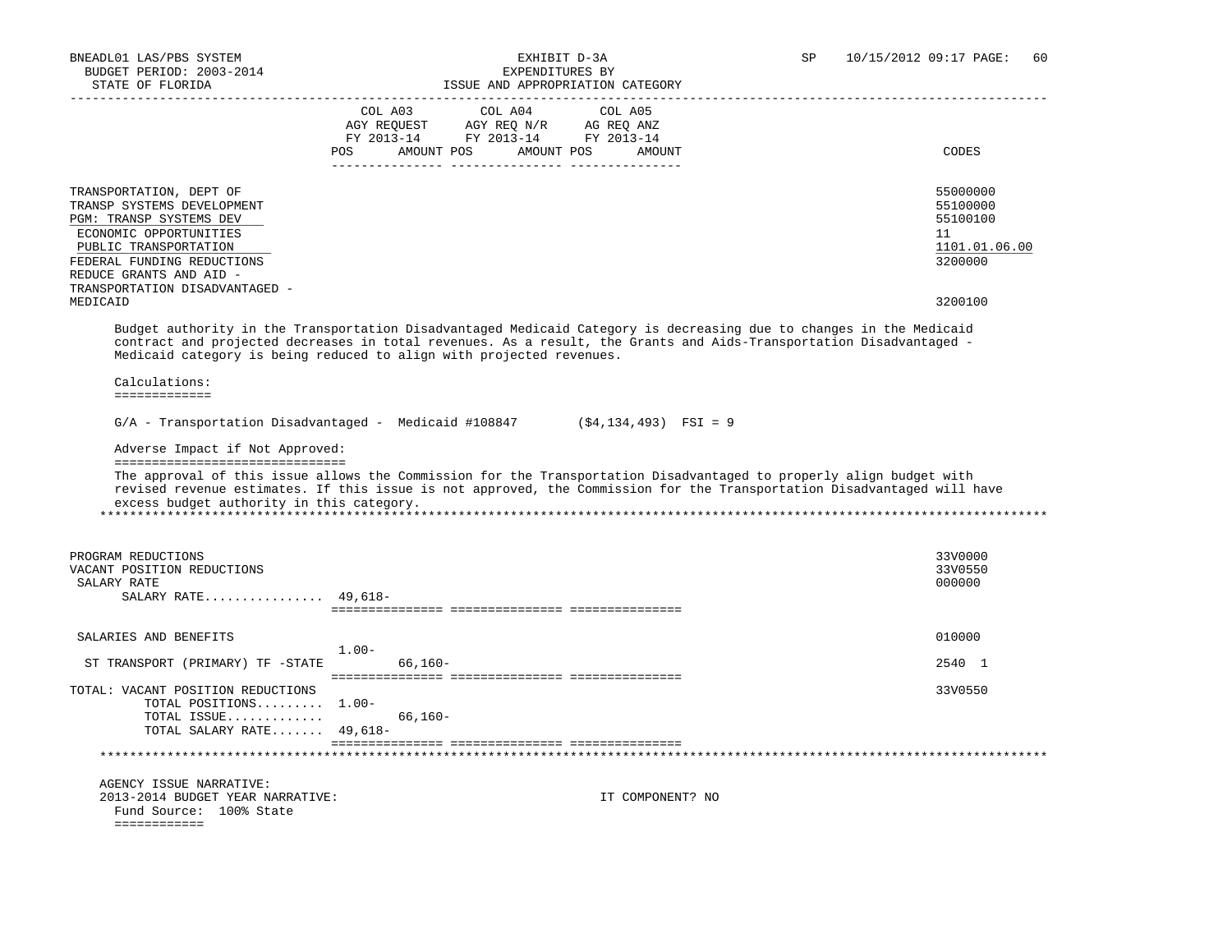|                                                                                                                                     | COL A03<br>COL A04<br>COL A05<br>AGY REOUEST<br>AGY REO N/R<br>AG REO ANZ<br>FY 2013-14<br>FY 2013-14<br>FY 2013-14<br>AMOUNT POS<br>AMOUNT POS<br>POS.<br>AMOUNT | CODES                                             |
|-------------------------------------------------------------------------------------------------------------------------------------|-------------------------------------------------------------------------------------------------------------------------------------------------------------------|---------------------------------------------------|
| TRANSPORTATION, DEPT OF<br>TRANSP SYSTEMS DEVELOPMENT<br>PGM: TRANSP SYSTEMS DEV<br>ECONOMIC OPPORTUNITIES<br>PUBLIC TRANSPORTATION |                                                                                                                                                                   | 55000000<br>55100000<br>55100100<br>1101.01.06.00 |
| PROGRAM REDUCTIONS<br>VACANT POSITION REDUCTIONS                                                                                    |                                                                                                                                                                   | 33V0000<br>33V0550                                |

 LRPP Reference: Goal #3: Organizational excellence by promoting and encouraging continuous improvement. ===============

### Florida Strategic Plan for Economic Development - Strategy #3:

==============================================================

 Connect Economic Development, talent, Infrastructure, partnerships and other resources within and across regions to build Florida as a globally competitive megaregion.

#### Description:

============

 This issue deletes positions and related budget to reflect management reductions for organizational efficiencies being implemented by the Department. This includes improvements such as process enhancements, consolidations, and increased use of technology.

 Also, the Department has implemented an approved Reorganization Plan (Budget Amendment 55-12-13, EOG #O0061; Budget Amendment 55-12-14, EOG #O0066). The Reorganization has allowed the Department to streamline its operation by utilizing current resources more effectively and efficiently.

### Calculations:

=============

| Unit                      | Class<br>Code | Class Title | Pay<br>Plan | Position<br>Number | Base Rate | Salaries<br>and Benefits |
|---------------------------|---------------|-------------|-------------|--------------------|-----------|--------------------------|
|                           |               |             |             |                    |           |                          |
| CO-Intermodal 4706 PTSIII |               |             |             | 01882              |           | $(S49,618)$ $(S6,160)$   |

Issue Summary:

 ============== Related budget for the position is as follows:

| Unit          | 모모모<br>ىر م | Base Rate   | Salaries and Benefits |
|---------------|-------------|-------------|-----------------------|
| ______        | $- - -$     | ----------  | ------                |
| CO-Intermodal | . 1         | (S 49, 618) | (\$ 66,160)           |
|               |             |             |                       |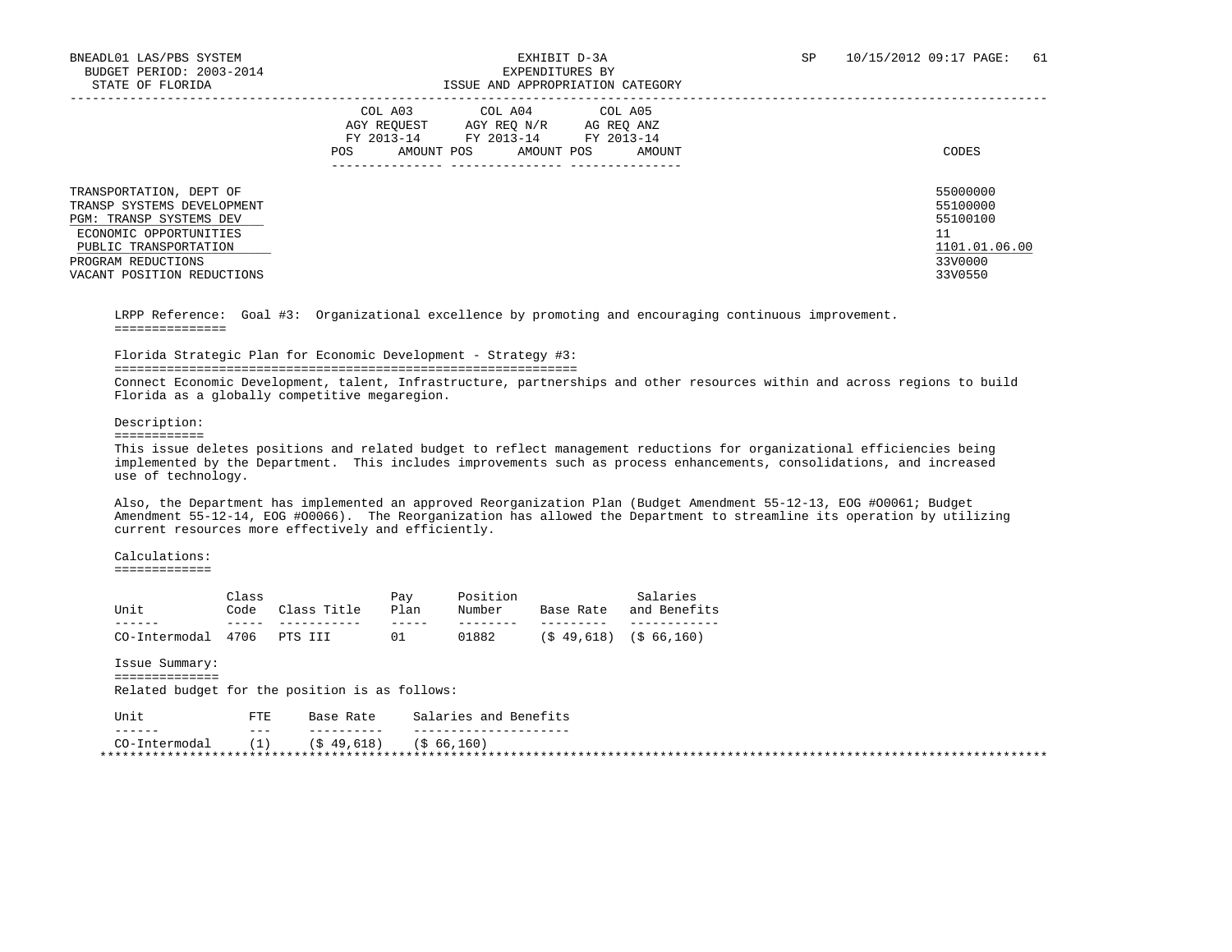| BNEADL01 LAS/PBS SYSTEM<br>BUDGET PERIOD: 2003-2014<br>STATE OF FLORIDA                                                                                                                 |          |                   | EXHIBIT D-3A<br>EXPENDITURES BY<br>ISSUE AND APPROPRIATION CATEGORY                                                   |                    | SP                | 10/15/2012 09:17 PAGE:                                                        | 62        |
|-----------------------------------------------------------------------------------------------------------------------------------------------------------------------------------------|----------|-------------------|-----------------------------------------------------------------------------------------------------------------------|--------------------|-------------------|-------------------------------------------------------------------------------|-----------|
|                                                                                                                                                                                         |          | COL A03 COL A04   | COL A05<br>AGY REQUEST AGY REQ N/R AG REQ ANZ<br>FY 2013-14 FY 2013-14 FY 2013-14<br>POS AMOUNT POS AMOUNT POS AMOUNT |                    |                   | CODES                                                                         |           |
| TRANSPORTATION, DEPT OF<br>TRANSP SYSTEMS DEVELOPMENT<br>PGM: TRANSP SYSTEMS DEV<br>ECONOMIC OPPORTUNITIES<br>PUBLIC TRANSPORTATION<br>PROGRAM REDUCTIONS<br>VACANT POSITION REDUCTIONS |          |                   |                                                                                                                       |                    |                   | 55000000<br>55100000<br>55100100<br>11<br>1101.01.06.00<br>33V0000<br>33V0550 |           |
| POSITION DETAIL OF SALARIES AND BENEFITS:                                                                                                                                               | FTE      | BASE RATE         |                                                                                                                       | ADDITIVES BENEFITS | SUBTOTAL          | LAPSE LAPSED SALARIES<br>% AND BENEFITS                                       |           |
| A03 - AGY REOUEST FY 2013-14<br>CHANGES TO CURRENTLY AUTHORIZED POSITIONS<br>4706 PUBLIC TRANSPORTATION SPECIALIST III<br>01882 001                                                     | $1.00 -$ | 49,618-           |                                                                                                                       |                    |                   | $16,542-$ 66,160- 0.00 66,160-                                                |           |
| TOTALS FOR ISSUE BY FUND<br>2540 ST TRANSPORT (PRIMARY) TF                                                                                                                              |          |                   |                                                                                                                       |                    |                   |                                                                               | 66,160-   |
|                                                                                                                                                                                         |          | $1.00 - 49.618 -$ |                                                                                                                       |                    | $16,542-$ 66,160- | --------------                                                                | $66,160-$ |
|                                                                                                                                                                                         |          |                   |                                                                                                                       |                    |                   |                                                                               |           |
| PROGRAM PLAN SUPPORT<br>SUPPORT FOR TRANSPORTATION<br>DISADVANTAGED<br>SPECIAL CATEGORIES<br>G/A-TRANSPORT DISADVANTAGE                                                                 |          |                   |                                                                                                                       |                    |                   | 6000000<br>6002400<br>100000<br>108846                                        |           |
| TRANSPORT DISADVANTAGED TF-STATE 12,683,053                                                                                                                                             |          |                   |                                                                                                                       |                    |                   | 2731 1                                                                        |           |
|                                                                                                                                                                                         |          |                   |                                                                                                                       |                    |                   |                                                                               |           |

AGENCY ISSUE NARRATIVE:

 2013-2014 BUDGET YEAR NARRATIVE: IT COMPONENT? NO Fund Source: 100% State - Transportation Disadvantaged Trust Fund ============

 LRPP Reference: Goal #2: Enhance Florida's economic competitiveness, quality of life, and transportation safety. ===============

Florida Strategic Plan for Economic Development - Strategy #3: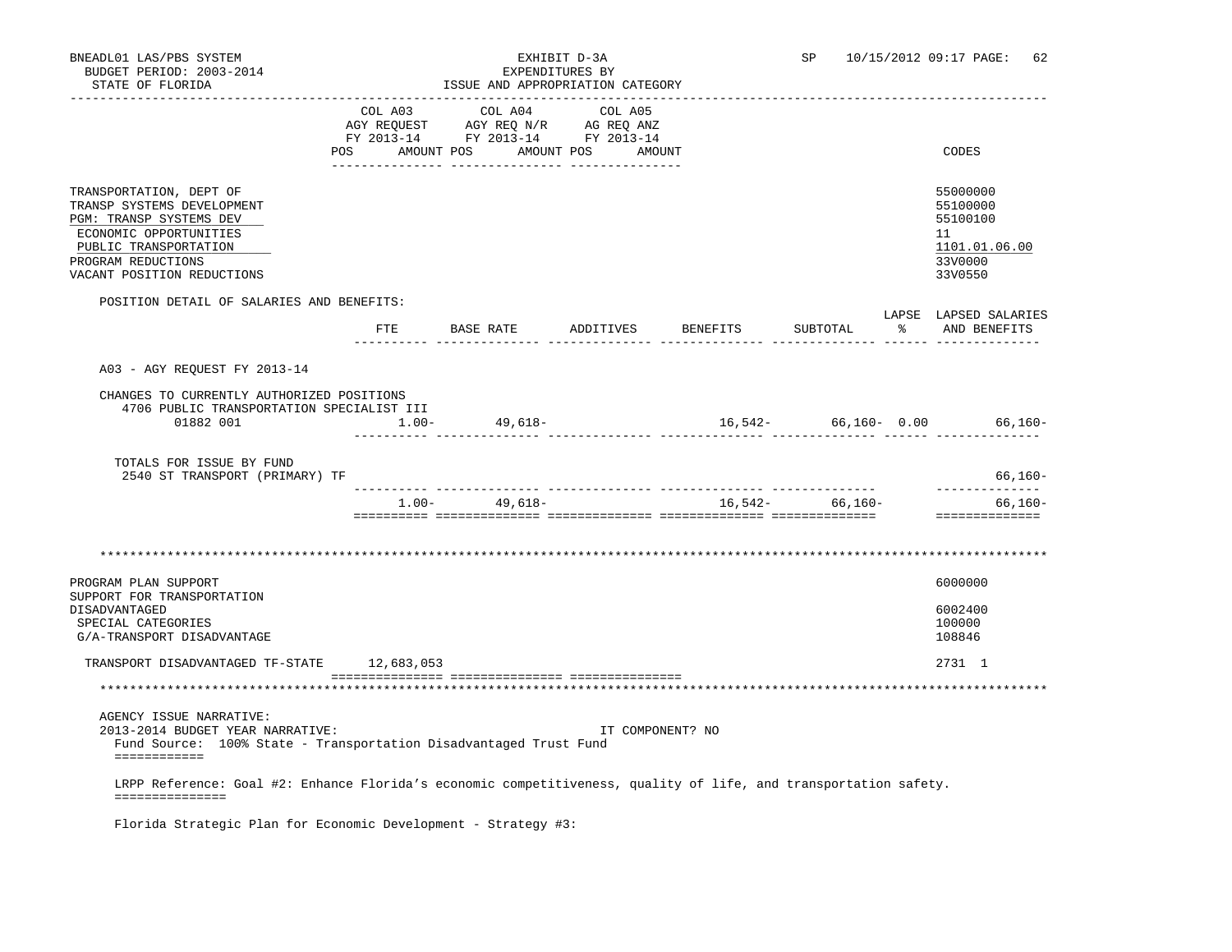|                                                                                                                                                                                                            | COL A03<br>COL A04<br>COL A05<br>AGY REOUEST<br>AGY REO N/R<br>AG REO ANZ<br>FY 2013-14<br>FY 2013-14<br>FY 2013-14<br>AMOUNT POS<br>AMOUNT POS<br>AMOUNT<br>POS.<br>---------------<br>--------------- | CODES                                                                         |
|------------------------------------------------------------------------------------------------------------------------------------------------------------------------------------------------------------|---------------------------------------------------------------------------------------------------------------------------------------------------------------------------------------------------------|-------------------------------------------------------------------------------|
| TRANSPORTATION, DEPT OF<br>TRANSP SYSTEMS DEVELOPMENT<br>PGM: TRANSP SYSTEMS DEV<br>ECONOMIC OPPORTUNITIES<br>PUBLIC TRANSPORTATION<br>PROGRAM PLAN SUPPORT<br>SUPPORT FOR TRANSPORTATION<br>DISADVANTAGED |                                                                                                                                                                                                         | 55000000<br>55100000<br>55100100<br>11<br>1101.01.06.00<br>6000000<br>6002400 |

#### ==============================================================

 Connect Economic Development, talent, infrastructure, partnerships and other resources within and across regions to build Florida as a globally competitive megaregion.

#### Description:

============

 This issue requests an increase in budget authority in the Transportation Disadvantaged Trust Fund to utilize increased revenues in accordance to the Laws of Florida and as reflected in revenue projections from the Revenue Estimating Conference.

#### Justification:

#### ==============

 In Accordance with Laws of Florida 2012-128, Section 12(4), beginning in the 2013-2014 fiscal year and annually thereafter, \$10 million shall be transferred to the Transportation Disadvantaged Trust Fund, to be used as specified in s. 427.0159, Florida Statutes.

 Also, revenue projections for the Transportation Disadvantaged Trust Fund from Registration Fees, Parking Permits, etc. increased by \$2,683,053 over last year projections, based on current Revenue Estimating Conference (REC) projections. Additional budget authority is required to provide a corresponding level of service for the transportation disadvantaged citizens of the state. As a result, the Grant and Aids Transportation Disadvantaged category is being increased to align with projected revenues.

 Issue Summary: ==============

 $G/A$  - Transportation Disadvantaged - #108846  $$12,683,053$ 

### Adverse Impact if Not Approved:

===============================

 The approval of this issue allows the Commission for the Transportation Disadvantaged to conform to the requirements of the Laws of Florida and provide additional trips for the disabled citizens of the state. If this issue is not approved, the Commission for the Transportation Disadvantaged will not be able to provide the additional transportation support and use the additional revenue as desired by the legislature. \*\*\*\*\*\*\*\*\*\*\*\*\*\*\*\*\*\*\*\*\*\*\*\*\*\*\*\*\*\*\*\*\*\*\*\*\*\*\*\*\*\*\*\*\*\*\*\*\*\*\*\*\*\*\*\*\*\*\*\*\*\*\*\*\*\*\*\*\*\*\*\*\*\*\*\*\*\*\*\*\*\*\*\*\*\*\*\*\*\*\*\*\*\*\*\*\*\*\*\*\*\*\*\*\*\*\*\*\*\*\*\*\*\*\*\*\*\*\*\*\*\*\*\*\*\*\*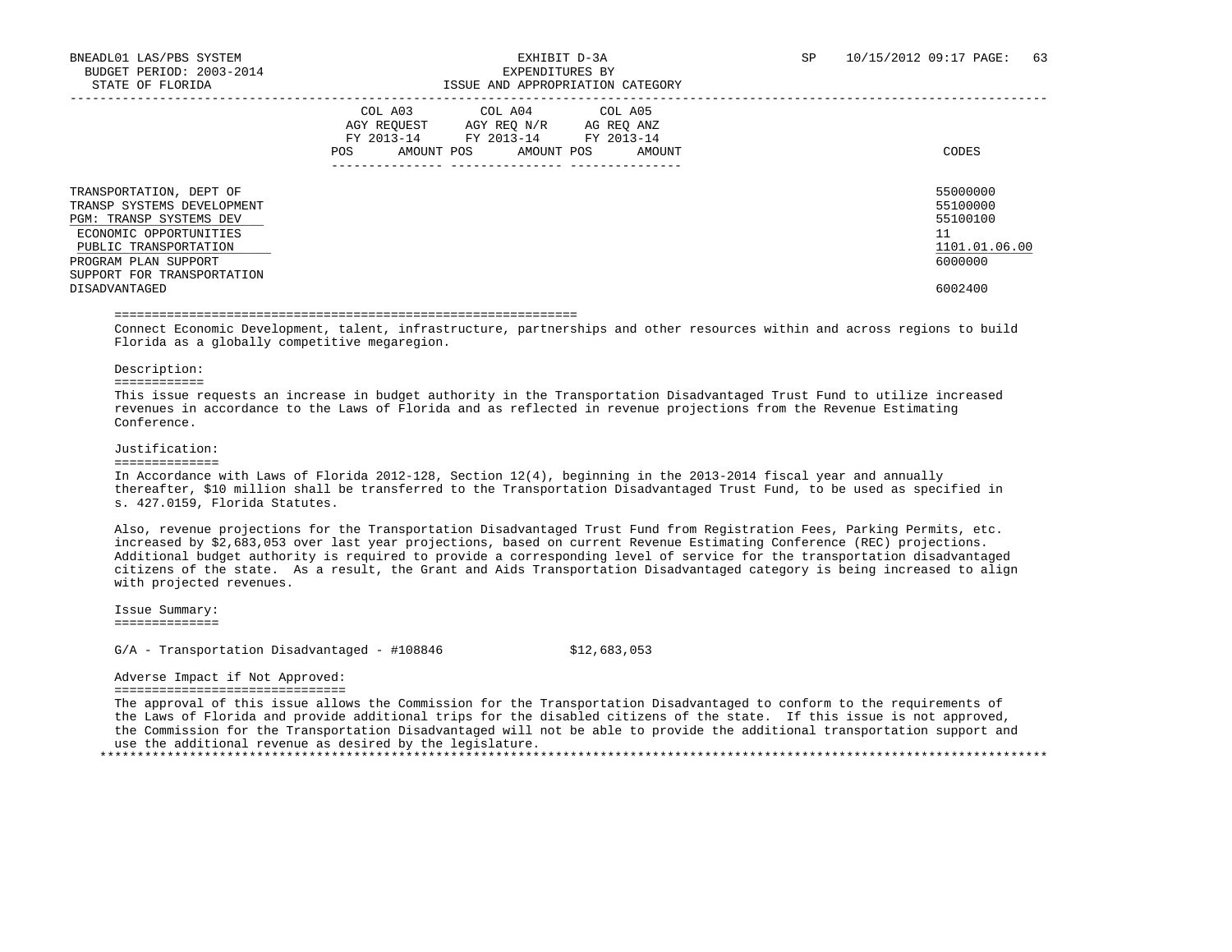### BNEADL01 LAS/PBS SYSTEM EXHIBIT D-3A SP 10/15/2012 09:17 PAGE: 64<br>BUDGET PERIOD: 2003-2014 SEXPENDITIERS BY ISSUE AND APPROPRIATION CATEGORY

|                                                                                                                                                                                                                                                      | COL A03<br>AMOUNT POS<br><b>POS</b>          | COL A04 COL A05<br>AGY REQUEST AGY REQ N/R AG REQ ANZ<br>FY 2013-14 FY 2013-14 FY 2013-14 | AMOUNT POS<br>AMOUNT | CODES                                                                                             |
|------------------------------------------------------------------------------------------------------------------------------------------------------------------------------------------------------------------------------------------------------|----------------------------------------------|-------------------------------------------------------------------------------------------|----------------------|---------------------------------------------------------------------------------------------------|
| TRANSPORTATION, DEPT OF<br>TRANSP SYSTEMS DEVELOPMENT<br>PGM: TRANSP SYSTEMS DEV<br>ECONOMIC OPPORTUNITIES<br>PUBLIC TRANSPORTATION<br>CAPITAL IMPROVEMENT PLAN<br>TRANSPORTATION WORK PROGRAM<br>FIXED CAPITAL OUTLAY<br><b>AVIATION DEV/GRANTS</b> |                                              |                                                                                           |                      | 55000000<br>55100000<br>55100100<br>11<br>1101.01.06.00<br>9900000<br>990T000<br>080000<br>088719 |
| ST TRANSPORT (PRIMARY) TF -STATE 139,896,800 139,896,800                                                                                                                                                                                             | -MATCH 651<br>$-$ FEDERL 2,003,560 2,003,560 | 651                                                                                       |                      | 2540 1<br>2540 2<br>2540 3                                                                        |
| TOTAL ST TRANSPORT (PRIMARY) TF 141,901,011 141,901,011                                                                                                                                                                                              |                                              |                                                                                           |                      | 2540                                                                                              |
| TOTAL APPRO 141,901,011 141,901,011                                                                                                                                                                                                                  |                                              |                                                                                           |                      |                                                                                                   |
| PUBLIC TRANSIT DEV/GRANTS                                                                                                                                                                                                                            |                                              |                                                                                           |                      | 088774                                                                                            |
| ST TRANSPORT (PRIMARY) TF -STATE 190,098,363 190,098,363<br>-MATCH 1,933,750 1,933,750                                                                                                                                                               | -FEDERL 52,659,757                           | 52,659,757                                                                                |                      | 2540 1<br>2540 2<br>2540 3                                                                        |
| TOTAL ST TRANSPORT (PRIMARY) TF 244,691,870 244,691,870                                                                                                                                                                                              |                                              |                                                                                           |                      | 2540                                                                                              |
| TOTAL APPRO                                                                                                                                                                                                                                          |                                              | 244,691,870 244,691,870                                                                   |                      |                                                                                                   |
| SEAPORT - ECONOMIC DEV                                                                                                                                                                                                                               |                                              |                                                                                           |                      | 088790                                                                                            |
| ST TRANSPORT (PRIMARY) TF -STATE 15,000,000 15,000,000                                                                                                                                                                                               |                                              |                                                                                           |                      | 2540 1                                                                                            |
| SEAPORTS ACCESS PROGRAM                                                                                                                                                                                                                              |                                              |                                                                                           |                      | 088791                                                                                            |
| ST TRANSPORT (PRIMARY) TF -STATE 10,000,000 10,000,000                                                                                                                                                                                               |                                              |                                                                                           |                      | 2540 1                                                                                            |
| SEAPORT GRANTS                                                                                                                                                                                                                                       |                                              |                                                                                           |                      | 088794                                                                                            |
| ST TRANSPORT (PRIMARY) TF -STATE 68,582,649 68,582,649                                                                                                                                                                                               |                                              |                                                                                           |                      | 2540 1                                                                                            |
|                                                                                                                                                                                                                                                      |                                              |                                                                                           |                      |                                                                                                   |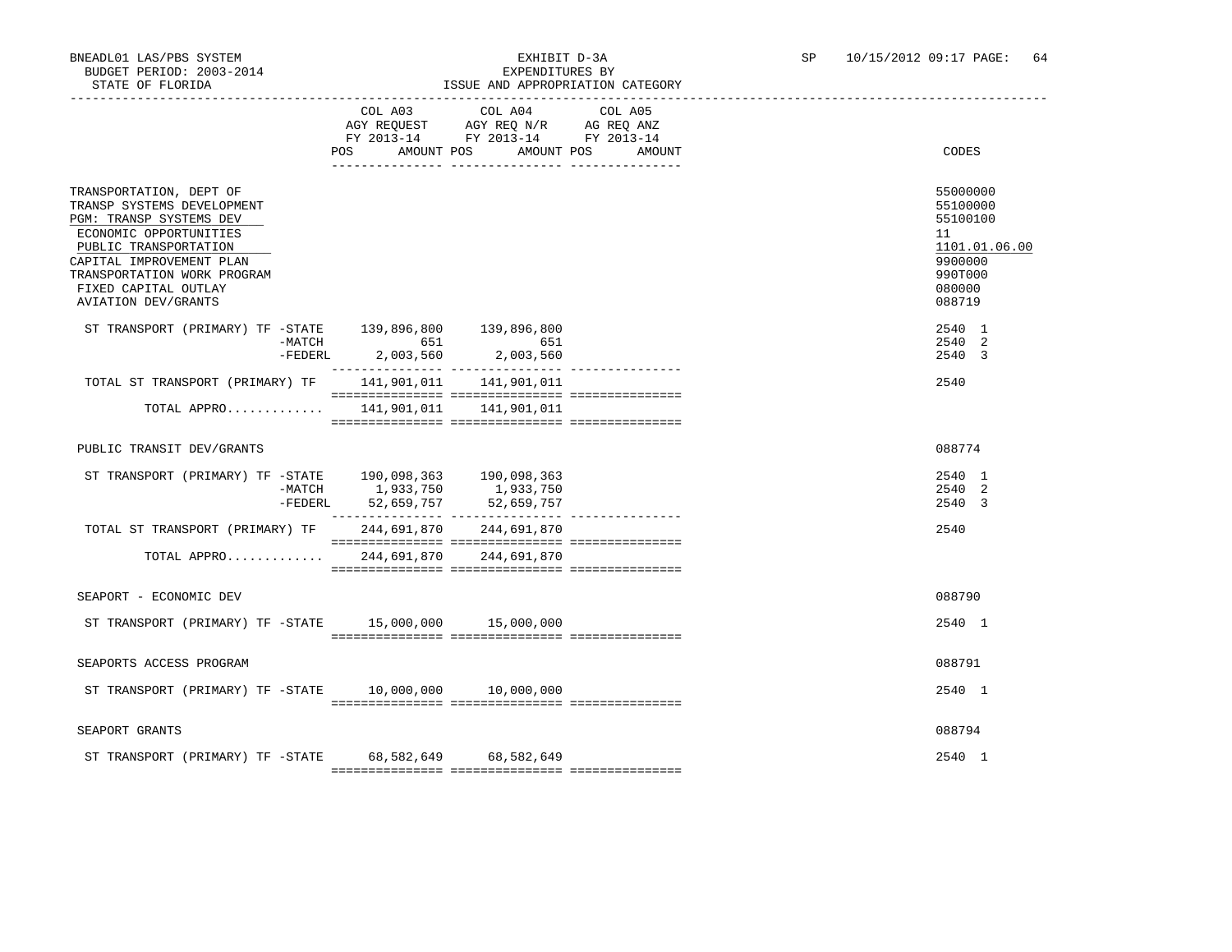## STATE OF FLORIDA ISSUE AND APPROPRIATION CATEGORY

|                                                                                                                                                                                                                                                                        |                             | ISSUE AND APPROPRIATION CAIEGORY                                                                                   |                                            |                                                                                                   |
|------------------------------------------------------------------------------------------------------------------------------------------------------------------------------------------------------------------------------------------------------------------------|-----------------------------|--------------------------------------------------------------------------------------------------------------------|--------------------------------------------|---------------------------------------------------------------------------------------------------|
|                                                                                                                                                                                                                                                                        | POS                         | COL A03 COL A04<br>AGY REQUEST AGY REQ N/R AG REQ ANZ<br>FY 2013-14 FY 2013-14 FY 2013-14<br>AMOUNT POS AMOUNT POS | COL A05<br>AMOUNT                          | CODES                                                                                             |
| TRANSPORTATION, DEPT OF<br>TRANSP SYSTEMS DEVELOPMENT<br>PGM: TRANSP SYSTEMS DEV<br>ECONOMIC OPPORTUNITIES<br>PUBLIC TRANSPORTATION<br>CAPITAL IMPROVEMENT PLAN<br>TRANSPORTATION WORK PROGRAM<br>FIXED CAPITAL OUTLAY<br>SEAPORT INVESTMENT PRG                       |                             |                                                                                                                    |                                            | 55000000<br>55100000<br>55100100<br>11<br>1101.01.06.00<br>9900000<br>990T000<br>080000<br>088807 |
| ST TRANSPORT (PRIMARY) TF -STATE 10,000,000 10,000,000                                                                                                                                                                                                                 |                             |                                                                                                                    |                                            | 2540 1                                                                                            |
| RAIL DEVELOPMENT/GRANTS                                                                                                                                                                                                                                                |                             |                                                                                                                    |                                            | 088808                                                                                            |
| ST TRANSPORT (PRIMARY) TF -STATE 79,049,523 79,049,523                                                                                                                                                                                                                 | -FEDERL 7,833,208 7,833,208 |                                                                                                                    |                                            | 2540 1<br>2540 3                                                                                  |
| TOTAL ST TRANSPORT (PRIMARY) TF 86,882,731 86,882,731                                                                                                                                                                                                                  |                             |                                                                                                                    |                                            | 2540                                                                                              |
| TOTAL APPRO 86,882,731 86,882,731                                                                                                                                                                                                                                      |                             |                                                                                                                    |                                            |                                                                                                   |
| INTERMODAL DEVELOP/GRANTS                                                                                                                                                                                                                                              |                             |                                                                                                                    |                                            | 088809                                                                                            |
| ST TRANSPORT (PRIMARY) TF -STATE $20,159,049$ $20,159,049$                                                                                                                                                                                                             | -FEDERL 7,500,000           | 7,500,000                                                                                                          |                                            | 2540 1<br>2540 3                                                                                  |
| TOTAL ST TRANSPORT (PRIMARY) TF                                                                                                                                                                                                                                        |                             | 27,659,049 27,659,049                                                                                              |                                            | 2540                                                                                              |
| TOTAL APPRO 27,659,049 27,659,049                                                                                                                                                                                                                                      |                             |                                                                                                                    |                                            |                                                                                                   |
|                                                                                                                                                                                                                                                                        |                             |                                                                                                                    |                                            |                                                                                                   |
| <b>AGENCY NARRATIVE:</b><br>2013-2014 BUDGET YEAR NARRATIVE:<br>Fund Source: State/Federal/Local<br>============                                                                                                                                                       |                             |                                                                                                                    | INTERMODAL DEVELOP/GRANTS IT COMPONENT? NO |                                                                                                   |
| LRPP Reference:<br>===============                                                                                                                                                                                                                                     |                             |                                                                                                                    |                                            |                                                                                                   |
| Goal 1: Preserve and manage a safe, efficient transportation system.<br>Goal 2: Enhance Florida's economic competitiveness, quality of life and<br>transportation safety.<br>Goal 3: Organizational excellence by promoting and encouraging continuous<br>improvement. |                             |                                                                                                                    |                                            |                                                                                                   |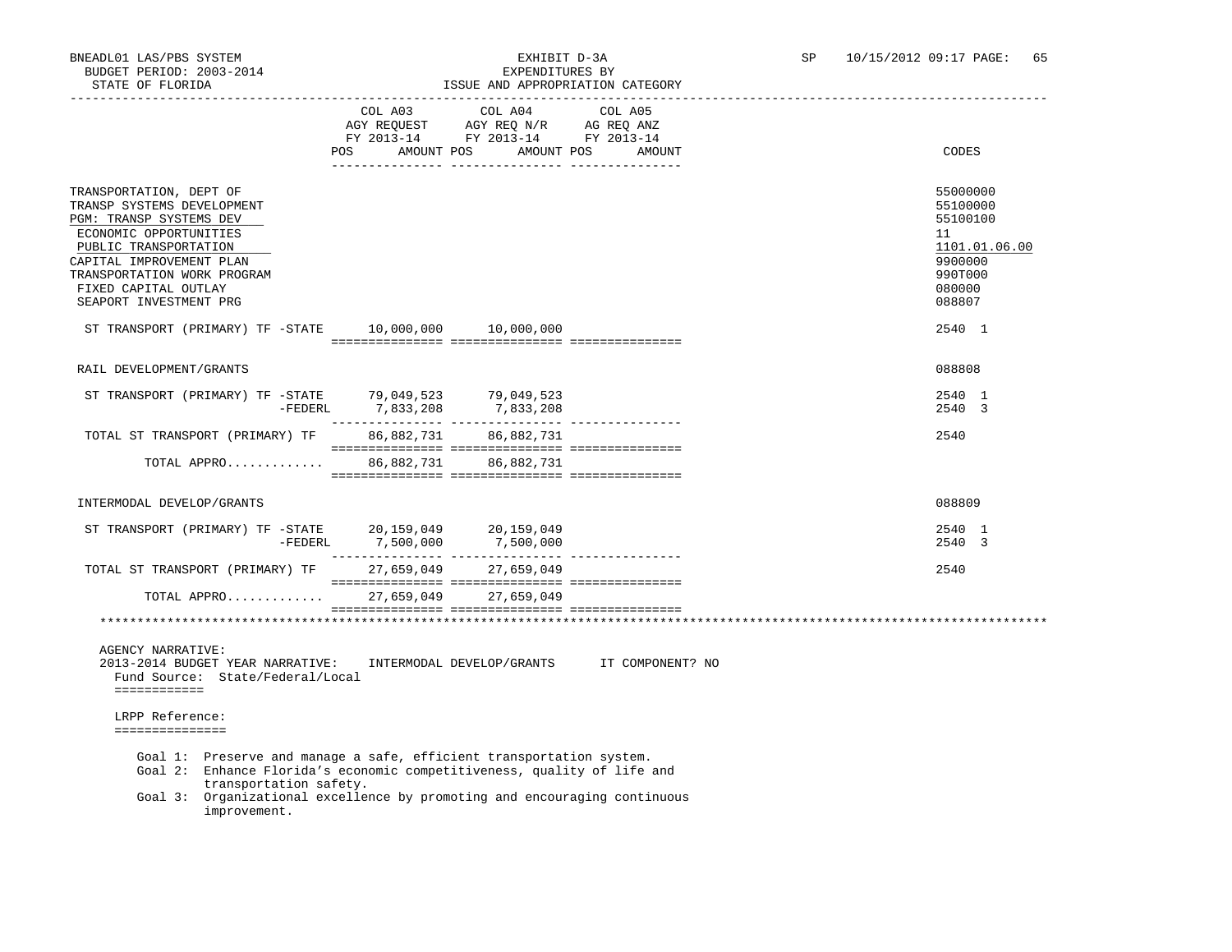|                                                                                                            | COL A04<br>COL A05<br>COL A03<br>AGY REQ N/R<br>AGY REOUEST<br>AG REO ANZ<br>FY 2013-14<br>FY 2013-14 FY 2013-14<br>POS.<br>AMOUNT POS<br>AMOUNT POS<br>AMOUNT | CODES                                  |
|------------------------------------------------------------------------------------------------------------|----------------------------------------------------------------------------------------------------------------------------------------------------------------|----------------------------------------|
| TRANSPORTATION, DEPT OF<br>TRANSP SYSTEMS DEVELOPMENT<br>PGM: TRANSP SYSTEMS DEV<br>ECONOMIC OPPORTUNITIES |                                                                                                                                                                | 55000000<br>55100000<br>55100100<br>11 |
| PUBLIC TRANSPORTATION<br>CAPITAL IMPROVEMENT PLAN<br>TRANSPORTATION WORK PROGRAM                           |                                                                                                                                                                | 1101.01.06.00<br>9900000<br>990T000    |

 Florida Strategic Plan for Economic Development - Strategy #1: ============================================================== Strengthen collaboration and alignment among state, regional and local entities toward the state's economic vision.

 Florida Strategic Plan for Economic Development - Strategy #3: ============================================================== Connect Economic Development, talent, Infrastructure, partnerships and other resources within and across regions to build Florida as a globally competitive megaregion.

 Florida Strategic Plan for Economic Development - Strategy #4: ============================================================== Position Florida as a global hub for trade, visitors, talent, innovations, and investment.

 Florida Strategic Plan for Economic Development - Strategy #13: ============================================================== Coordinate decision making and investments for economic development, land use, transportation, infrastructure, housing, water, energy, natural resources, workforce and community development at the statewide, regional and local levels.

 Florida Strategic Plan for Economic Development - Strategy #14: ============================================================== Develop and maintain multimodal, interconnected trade and transportation systems to support a prosperous, globally competitive economy.

 Florida Strategic Plan for Economic Development - Strategy #19: ============================================================== Ensure state, regional and local agencies provide collaborative, seamless, consistent and timely customer service to businesses.

 Florida Strategic Plan for Economic Development - Strategy #27: ============================================================== Create and sustain vibrant, safe and healthy communities that attract workers, businesses, residents and visitors.

 Description: ============

 This issue requests budget for the 2013/14 year of the five-year work program, pursuant to Chapter 339, Florida Statutes, which consists of transportation projects for the following programs:

| Aviation Development Grants    | Public Transit Development Grants |
|--------------------------------|-----------------------------------|
| Seaport - Economic Development | Seaport Access Program            |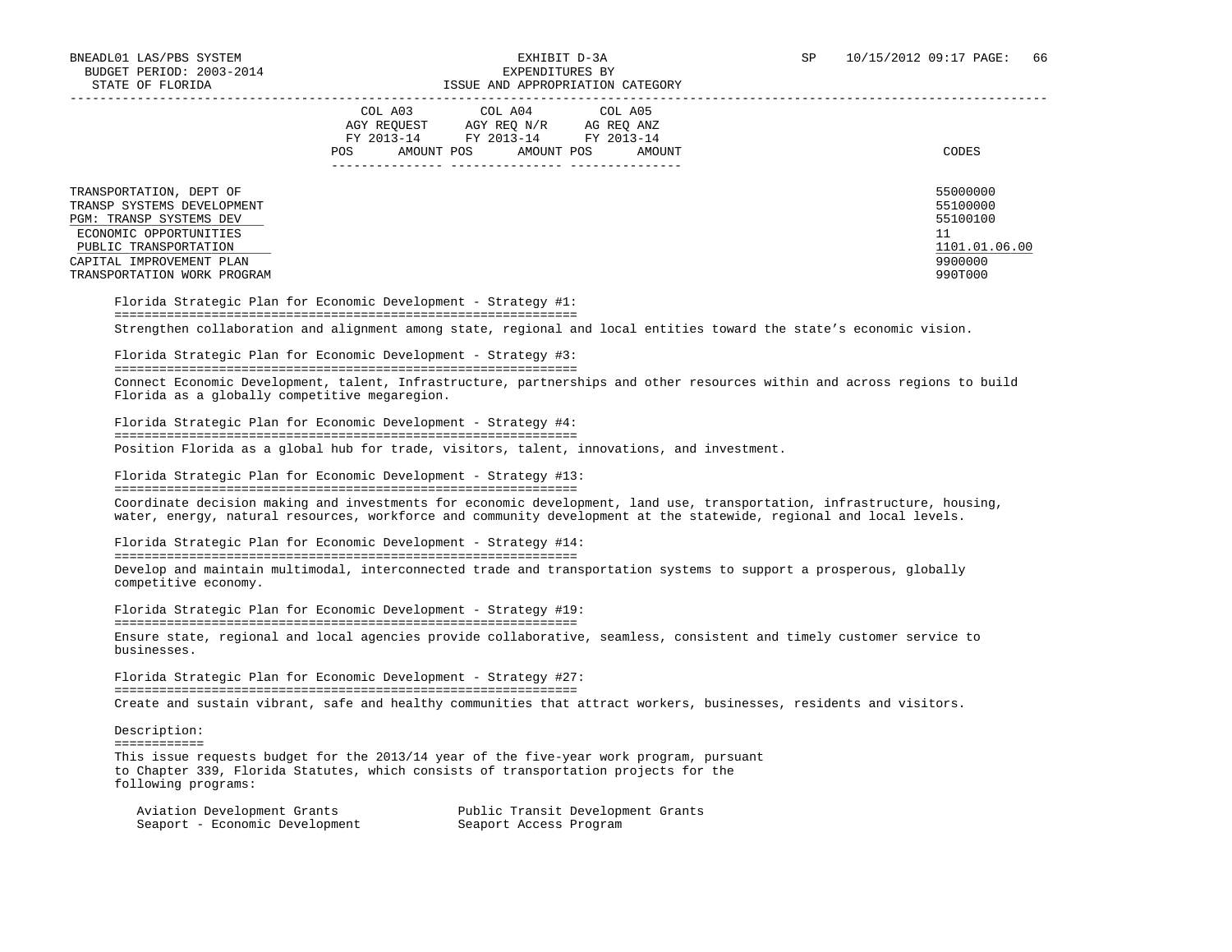| DIAID OF FUORIDA                                                                                                                                                                                      |                                                     | LOOUS AND AFFROFRIATION CAISGORI                                                                                                                                           |                                                                               |
|-------------------------------------------------------------------------------------------------------------------------------------------------------------------------------------------------------|-----------------------------------------------------|----------------------------------------------------------------------------------------------------------------------------------------------------------------------------|-------------------------------------------------------------------------------|
|                                                                                                                                                                                                       | <b>POS</b><br>_____________________________________ | COL A03 COL A04 COL A05<br>AGY REQUEST AGY REQ N/R AG REQ ANZ<br>FY 2013-14 FY 2013-14 FY 2013-14<br>AMOUNT POS AMOUNT POS AMOUNT                                          | CODES                                                                         |
| TRANSPORTATION, DEPT OF<br>TRANSP SYSTEMS DEVELOPMENT<br><b>PGM: TRANSP SYSTEMS DEV</b><br>ECONOMIC OPPORTUNITIES<br>PUBLIC TRANSPORTATION<br>CAPITAL IMPROVEMENT PLAN<br>TRANSPORTATION WORK PROGRAM |                                                     |                                                                                                                                                                            | 55000000<br>55100000<br>55100100<br>11<br>1101.01.06.00<br>9900000<br>990T000 |
| Seaport Grants<br>Intermodal Development Grants                                                                                                                                                       |                                                     | Rail Development Grants                                                                                                                                                    |                                                                               |
| Transportation Plan.                                                                                                                                                                                  |                                                     | The work program is prepared in accordance with the allocations set forth in the Program<br>and Resource Plan, and is financially balanced and consistent with the Florida |                                                                               |
| TOTAL: TRANSPORTATION WORK PROGRAM<br>TOTAL ISSUE $604.717.310$ $604.717.310$                                                                                                                         |                                                     |                                                                                                                                                                            | 990T000                                                                       |
| TOTAL: PUBLIC TRANSPORTATION<br>BY FUND TYPE                                                                                                                                                          |                                                     |                                                                                                                                                                            | 1101.01.06.00                                                                 |
| SALARY RATE 7,542,869                                                                                                                                                                                 | 120.00                                              |                                                                                                                                                                            | 2000                                                                          |
|                                                                                                                                                                                                       |                                                     |                                                                                                                                                                            |                                                                               |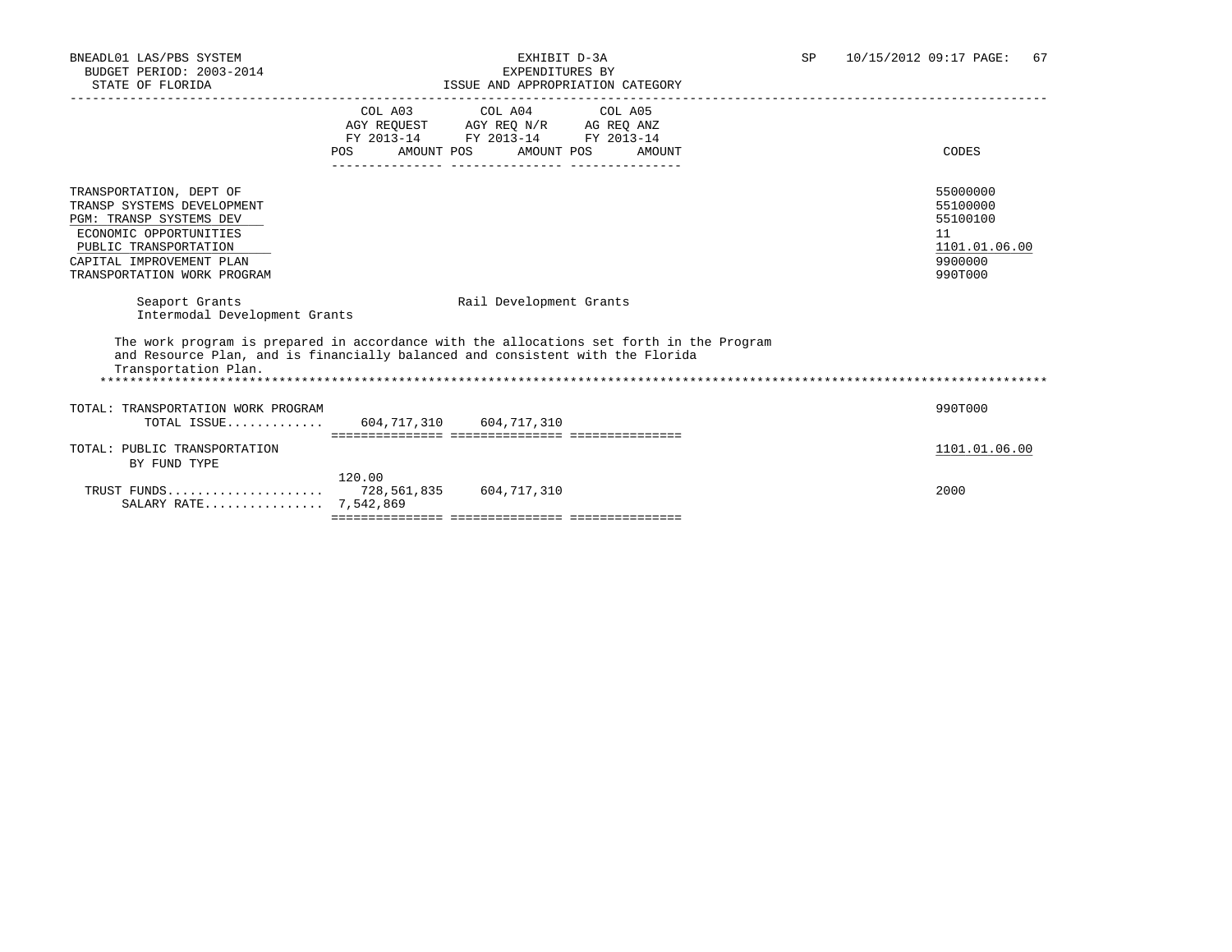### BNEADL01 LAS/PBS SYSTEM EXHIBIT D-3A SP 10/15/2012 09:17 PAGE: 68 ISSUE AND APPROPRIATION CATEGORY

|                                                                                                                                                                                                                                                  | COL A03<br>POS        | COL A04<br>AGY REQUEST AGY REQ N/R AG REQ ANZ<br>FY 2013-14 FY 2013-14 FY 2013-14<br>AMOUNT POS AMOUNT POS | COL A05<br>AMOUNT | CODES                                                                                   |
|--------------------------------------------------------------------------------------------------------------------------------------------------------------------------------------------------------------------------------------------------|-----------------------|------------------------------------------------------------------------------------------------------------|-------------------|-----------------------------------------------------------------------------------------|
| TRANSPORTATION, DEPT OF<br>TRANSP SYSTEMS DEVELOPMENT<br>PGM: TRANSP SYSTEMS DEV<br>ECONOMIC OPPORTUNITIES<br>PLANNING AND ENVIRONMENT<br>ESTIMATED EXPENDITURES<br>ESTIMATED EXPENDITURES - OPERATIONS<br>SALARY RATE<br>SALARY RATE 14,819,852 |                       |                                                                                                            |                   | 55000000<br>55100000<br>55100100<br>11<br>1101.01.08.00<br>1000000<br>1001000<br>000000 |
| SALARIES AND BENEFITS                                                                                                                                                                                                                            |                       |                                                                                                            |                   | 010000                                                                                  |
| $\begin{tabular}{lllll} \it ST\_TRANSPORT & (PRIMARY) & TF & -STATE & & 2,436,108 \\ & -FEDERL & & 17,091,136 \end{tabular}$                                                                                                                     |                       |                                                                                                            |                   | 2540 1<br>2540 3                                                                        |
| TOTAL ST TRANSPORT (PRIMARY) TF                                                                                                                                                                                                                  | 19,527,244            |                                                                                                            |                   | 2540                                                                                    |
| TOTAL POSITIONS 251.00<br>TOTAL APPRO 19,527,244                                                                                                                                                                                                 |                       |                                                                                                            |                   |                                                                                         |
| OTHER PERSONAL SERVICES                                                                                                                                                                                                                          |                       |                                                                                                            |                   | 030000                                                                                  |
| ST TRANSPORT (PRIMARY) TF -STATE<br>$-MATCH$<br>-FEDERL                                                                                                                                                                                          | 91<br>4,000<br>16,000 |                                                                                                            |                   | 2540 1<br>2540 2<br>2540 3                                                              |
| TOTAL ST TRANSPORT (PRIMARY) TF                                                                                                                                                                                                                  | 20,091                |                                                                                                            |                   | 2540                                                                                    |
| TOTAL APPRO                                                                                                                                                                                                                                      | 20,091                |                                                                                                            |                   |                                                                                         |
| <b>EXPENSES</b>                                                                                                                                                                                                                                  |                       |                                                                                                            |                   | 040000                                                                                  |
| ST TRANSPORT (PRIMARY) TF -STATE 157,254<br>-MATCH<br>-FEDERL                                                                                                                                                                                    | 183,230<br>826,461    |                                                                                                            |                   | 2540 1<br>2540 2<br>2540 3                                                              |
| TOTAL ST TRANSPORT (PRIMARY) TF                                                                                                                                                                                                                  | 1,166,945             |                                                                                                            |                   | 2540                                                                                    |
| TOTAL APPRO 1,166,945                                                                                                                                                                                                                            |                       |                                                                                                            |                   |                                                                                         |
|                                                                                                                                                                                                                                                  |                       |                                                                                                            |                   |                                                                                         |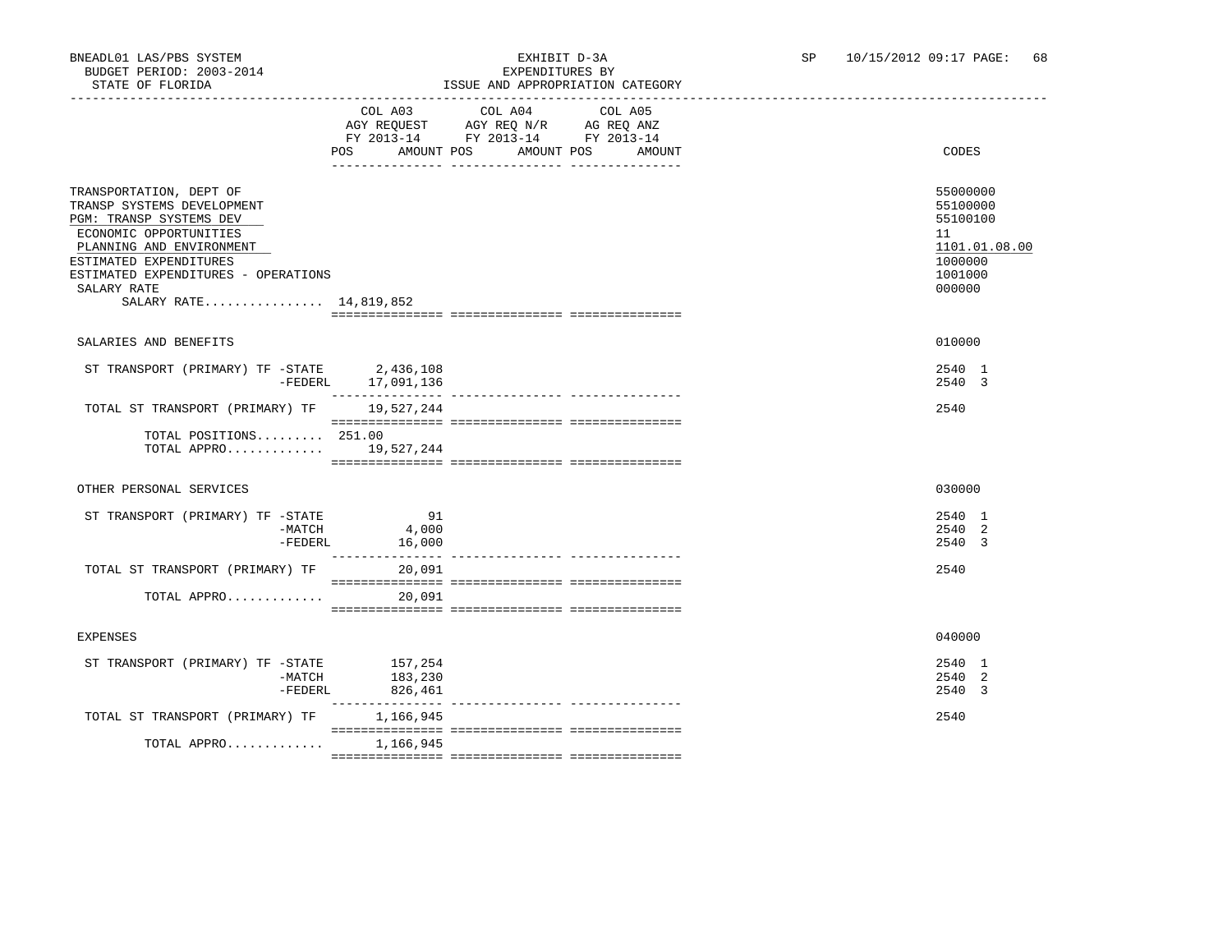### BNEADL01 LAS/PBS SYSTEM EXHIBIT D-3A SP 10/15/2012 09:17 PAGE: 69 ISSUE AND APPROPRIATION CATEGORY

|                                                                                                                                                                                                                                     | COL A03<br>AGY REQUEST AGY REQ N/R AG REQ ANZ<br>FY 2013-14 FY 2013-14 FY 2013-14<br>POS<br>AMOUNT POS | COL A04 | COL A05<br>AMOUNT POS<br>AMOUNT | CODES                                                                                   |
|-------------------------------------------------------------------------------------------------------------------------------------------------------------------------------------------------------------------------------------|--------------------------------------------------------------------------------------------------------|---------|---------------------------------|-----------------------------------------------------------------------------------------|
| TRANSPORTATION, DEPT OF<br>TRANSP SYSTEMS DEVELOPMENT<br>PGM: TRANSP SYSTEMS DEV<br>ECONOMIC OPPORTUNITIES<br>PLANNING AND ENVIRONMENT<br>ESTIMATED EXPENDITURES<br>ESTIMATED EXPENDITURES - OPERATIONS<br>OPERATING CAPITAL OUTLAY |                                                                                                        |         |                                 | 55000000<br>55100000<br>55100100<br>11<br>1101.01.08.00<br>1000000<br>1001000<br>060000 |
| ST TRANSPORT (PRIMARY) TF -STATE 213,935                                                                                                                                                                                            |                                                                                                        |         |                                 | 2540 1                                                                                  |
| SPECIAL CATEGORIES<br>CONSULTANT FEES                                                                                                                                                                                               |                                                                                                        |         |                                 | 100000<br>100686                                                                        |
| ST TRANSPORT (PRIMARY) TF -STATE 1,880,812                                                                                                                                                                                          |                                                                                                        |         |                                 | 2540 1                                                                                  |
| CONTRACTED SERVICES                                                                                                                                                                                                                 |                                                                                                        |         |                                 | 100777                                                                                  |
| ST TRANSPORT (PRIMARY) TF -STATE 65,229                                                                                                                                                                                             |                                                                                                        |         |                                 | 2540 1                                                                                  |
| HUMAN RESOURCE DEVELOPMENT                                                                                                                                                                                                          |                                                                                                        |         |                                 | 101640                                                                                  |
| ST TRANSPORT (PRIMARY) TF -STATE 74,237                                                                                                                                                                                             |                                                                                                        |         |                                 | 2540 1                                                                                  |
| LEASE/PURCHASE/EOUIPMENT                                                                                                                                                                                                            |                                                                                                        |         |                                 | 105281                                                                                  |
| ST TRANSPORT (PRIMARY) TF -STATE 28,336                                                                                                                                                                                             |                                                                                                        |         |                                 | 2540 1                                                                                  |
| TOTAL: ESTIMATED EXPENDITURES - OPERATIONS<br>TOTAL POSITIONS 251.00<br>TOTAL ISSUE 22,976,829<br>TOTAL SALARY RATE $14,819,852$                                                                                                    |                                                                                                        |         |                                 | 1001000                                                                                 |
| FLORIDA RETIREMENT SYSTEM<br>CONTRIBUTION ADJUSTMENT FOR<br>FISCAL YEAR 2012-2013<br>SALARIES AND BENEFITS                                                                                                                          |                                                                                                        |         |                                 | 1001240<br>010000                                                                       |
| ST TRANSPORT (PRIMARY) TF -STATE<br>-FEDERL                                                                                                                                                                                         | 6,392<br>44,829                                                                                        |         |                                 | 2540 1<br>2540 3                                                                        |
| TOTAL ST TRANSPORT (PRIMARY) TF                                                                                                                                                                                                     | 51,221                                                                                                 |         |                                 | 2540                                                                                    |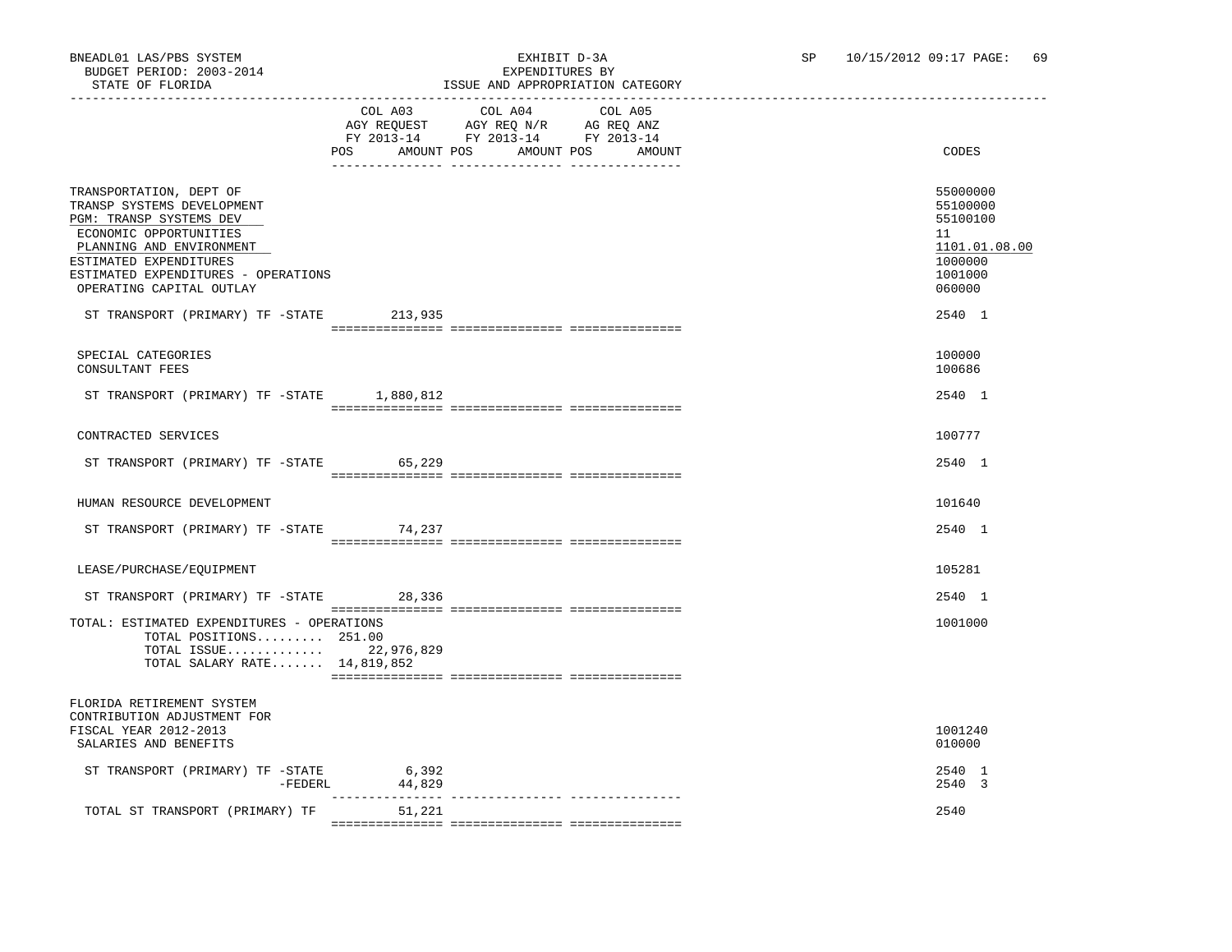|                                                                                                                                                                                               |                                                                                          | LSSUE AND APPROPRIAIION |                       |                  |                                                                    |
|-----------------------------------------------------------------------------------------------------------------------------------------------------------------------------------------------|------------------------------------------------------------------------------------------|-------------------------|-----------------------|------------------|--------------------------------------------------------------------|
|                                                                                                                                                                                               | AGY REQUEST AGY REQ N/R AG REQ ANZ<br>FY 2013-14 FY 2013-14 FY 2013-14<br>POS AMOUNT POS | COL A03 COL A04         | COL A05<br>AMOUNT POS | AMOUNT           | CODES                                                              |
| TRANSPORTATION, DEPT OF<br>TRANSP SYSTEMS DEVELOPMENT<br>PGM: TRANSP SYSTEMS DEV<br>ECONOMIC OPPORTUNITIES<br>PLANNING AND ENVIRONMENT<br>ESTIMATED EXPENDITURES<br>FLORIDA RETIREMENT SYSTEM |                                                                                          |                         |                       |                  | 55000000<br>55100000<br>55100100<br>11<br>1101.01.08.00<br>1000000 |
| CONTRIBUTION ADJUSTMENT FOR<br>FISCAL YEAR 2012-2013<br>SALARIES AND BENEFITS<br>TOTAL APPRO                                                                                                  | 51,221                                                                                   |                         |                       |                  | 1001240<br>010000                                                  |
| ADJUSTMENT TO STATE HEALTH                                                                                                                                                                    |                                                                                          |                         |                       |                  |                                                                    |
| INSURANCE PREMIUM CONTRIBUTION -<br>FISCAL YEAR 2012-13<br>SALARIES AND BENEFITS                                                                                                              |                                                                                          |                         |                       |                  | 1001830<br>010000                                                  |
| ST TRANSPORT (PRIMARY) TF -STATE                                                                                                                                                              | 3,927<br>-FEDERL 27,538                                                                  |                         |                       |                  | 2540 1<br>2540 3                                                   |
| TOTAL ST TRANSPORT (PRIMARY) TF                                                                                                                                                               | 31,465                                                                                   |                         |                       |                  | 2540                                                               |
| TOTAL APPRO                                                                                                                                                                                   | 31,465                                                                                   |                         |                       |                  |                                                                    |
| ADJUSTMENTS TO CURRENT YEAR                                                                                                                                                                   |                                                                                          |                         |                       |                  |                                                                    |
| ESTIMATED EXPENDITURES<br>REALIGN LEASE OR LEASE PURCHASE                                                                                                                                     |                                                                                          |                         |                       |                  | 1600000                                                            |
| EQUIPMENT - DEDUCT<br>EXPENSES                                                                                                                                                                |                                                                                          |                         |                       |                  | 160M010<br>040000                                                  |
| ST TRANSPORT (PRIMARY) TF -STATE 16,200-                                                                                                                                                      |                                                                                          |                         |                       |                  | 2540 1                                                             |
|                                                                                                                                                                                               |                                                                                          |                         |                       |                  |                                                                    |
| AGENCY ISSUE NARRATIVE:                                                                                                                                                                       |                                                                                          |                         |                       |                  |                                                                    |
| 2013-2014 BUDGET YEAR NARRATIVE:<br>Fund Source: 100% State<br>============                                                                                                                   |                                                                                          |                         |                       | IT COMPONENT? NO |                                                                    |
| LRPP Reference: Goal #3: Organizational excellence by promoting and encouraging continuous improvement.<br>===============                                                                    |                                                                                          |                         |                       |                  |                                                                    |
| Florida Strategic Plan for Economic Development - Strategy #1:                                                                                                                                |                                                                                          |                         |                       |                  |                                                                    |
| Strengthen collaboration and alignment among state, regional and local entities toward the state's economic vision.                                                                           |                                                                                          |                         |                       |                  |                                                                    |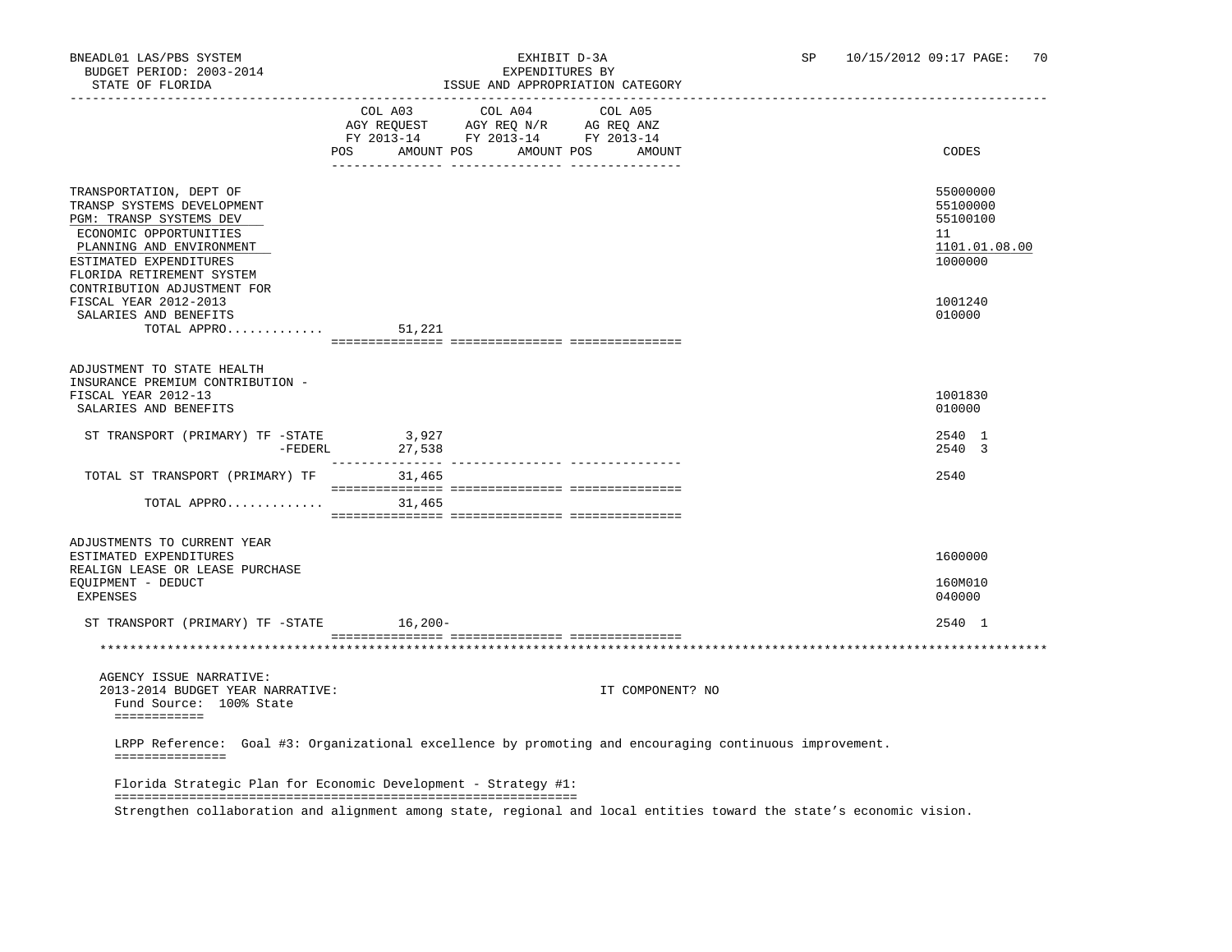|                                                                                                                                        | COL A03<br>COL A04<br>COL A05<br>AGY REOUEST<br>AGY REO N/R<br>AG REQ ANZ<br>FY 2013-14<br>FY 2013-14<br>FY 2013-14<br>POS.<br>AMOUNT POS<br>AMOUNT POS<br>AMOUNT | CODES                                                   |
|----------------------------------------------------------------------------------------------------------------------------------------|-------------------------------------------------------------------------------------------------------------------------------------------------------------------|---------------------------------------------------------|
| TRANSPORTATION, DEPT OF<br>TRANSP SYSTEMS DEVELOPMENT<br>PGM: TRANSP SYSTEMS DEV<br>ECONOMIC OPPORTUNITIES<br>PLANNING AND ENVIRONMENT |                                                                                                                                                                   | 55000000<br>55100000<br>55100100<br>11<br>1101.01.08.00 |
| ADJUSTMENTS TO CURRENT YEAR<br>ESTIMATED EXPENDITURES<br>REALIGN LEASE OR LEASE PURCHASE                                               |                                                                                                                                                                   | 1600000                                                 |
| EQUIPMENT - DEDUCT                                                                                                                     |                                                                                                                                                                   | 160M010                                                 |

 This issue requests to deduct budget in the Expenses category to realign budget associated with the lease or lease-purchase of equipment within the Planning and Environment program component in the Transportation Systems Development budget entity.

#### Description:

#### ============

 This issue requests to deduct funding for the lease or lease-purchase of equipment, fixtures, and other tangible personal property from the appropriation category currently used. Budget is added back in the Lease or Lease-Purchase of Equipment appropriation category in issue code 160M020 in this budget entity and program component.

#### Justification:

#### ==============

 S. 216.011(1)(vv) F.S. states the "Lease or lease purchase of equipment" means the appropriation category used to fund the lease or lease-purchase of equipment, fixtures, and other tangible personal property.

 The Department has been directed to transfer budget associated with this equipment from appropriation categories from where they are currently budgeted to the Lease or Lease-Purchase of Equipment category (105281).

 Calculations: =============

#### Expenses

 -------- District 3 (\$2,600) Intermodal Systems (13,600) --------- (\$16,200)

See issue code 160M020 in this budget entity and program component for the companion issue.

Base Funding:

=============

 There is \$35,265 in the Department's base budget in the Expenses category within the Transportation Systems Development budget entity associated with the lease or lease-purchase of equipment.

Adverse Impact if Not Approved:

===============================

If this issue is not approved, the Department will not have sufficient budget in the Lease or Lease-Purchase of Equipment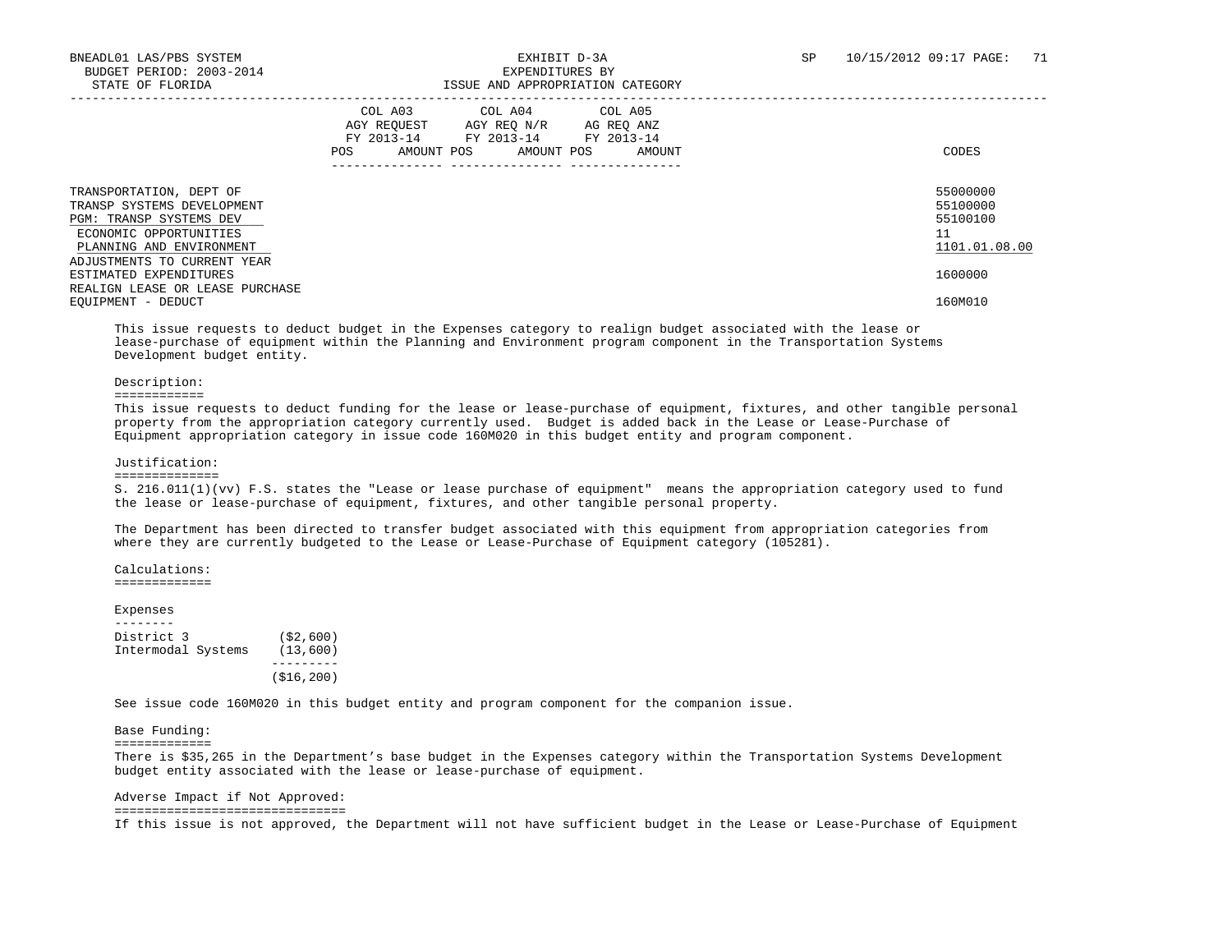| STATE OF FLORIDA                                                                                                                                                      | ISSUE AND APPROPRIATION CATEGORY                                                                                                                                                                                                                                                                                   |                                                         |
|-----------------------------------------------------------------------------------------------------------------------------------------------------------------------|--------------------------------------------------------------------------------------------------------------------------------------------------------------------------------------------------------------------------------------------------------------------------------------------------------------------|---------------------------------------------------------|
|                                                                                                                                                                       | COL A03<br>COL A04<br>COL A05<br>AGY REQUEST AGY REQ N/R AG REQ ANZ<br>FY 2013-14 FY 2013-14 FY 2013-14<br>AMOUNT POS<br>AMOUNT POS<br>POS<br>AMOUNT<br><u> 1989 - Andrea Santana, amerikana amerikana amerikana amerikana amerikana amerikana amerikana amerikana amerika</u>                                     | CODES                                                   |
| TRANSPORTATION, DEPT OF<br>TRANSP SYSTEMS DEVELOPMENT<br>PGM: TRANSP SYSTEMS DEV<br>ECONOMIC OPPORTUNITIES<br>PLANNING AND ENVIRONMENT<br>ADJUSTMENTS TO CURRENT YEAR |                                                                                                                                                                                                                                                                                                                    | 55000000<br>55100000<br>55100100<br>11<br>1101.01.08.00 |
| ESTIMATED EXPENDITURES                                                                                                                                                |                                                                                                                                                                                                                                                                                                                    | 1600000                                                 |
| REALIGN LEASE OR LEASE PURCHASE<br>EQUIPMENT - DEDUCT                                                                                                                 |                                                                                                                                                                                                                                                                                                                    | 160M010                                                 |
|                                                                                                                                                                       | appropriation category to cover the cost of lease or lease-purchase of equipment in this budget entity and program                                                                                                                                                                                                 |                                                         |
| component.                                                                                                                                                            |                                                                                                                                                                                                                                                                                                                    |                                                         |
|                                                                                                                                                                       |                                                                                                                                                                                                                                                                                                                    |                                                         |
| REALIGN LEASE OR LEASE PURCHASE<br>EOUIPMENT - ADD<br>SPECIAL CATEGORIES<br>LEASE/PURCHASE/EQUIPMENT                                                                  |                                                                                                                                                                                                                                                                                                                    | 160M020<br>100000<br>105281                             |
| ST TRANSPORT (PRIMARY) TF -STATE                                                                                                                                      | 16,200                                                                                                                                                                                                                                                                                                             | 2540 1                                                  |
|                                                                                                                                                                       |                                                                                                                                                                                                                                                                                                                    |                                                         |
| AGENCY ISSUE NARRATIVE:<br>2013-2014 BUDGET YEAR NARRATIVE:<br>Fund Source: 100% State<br>============                                                                | IT COMPONENT? NO                                                                                                                                                                                                                                                                                                   |                                                         |
| ===============                                                                                                                                                       | LRPP Reference: Goal #3: Organizational excellence by promoting and encouraging continuous improvement.                                                                                                                                                                                                            |                                                         |
|                                                                                                                                                                       | Florida Strategic Plan for Economic Development - Strategy #1:                                                                                                                                                                                                                                                     |                                                         |
|                                                                                                                                                                       | Strengthen collaboration and alignment among state, regional and local entities toward the state's economic vision.                                                                                                                                                                                                |                                                         |
|                                                                                                                                                                       | This issue requests to add back budget in the Lease or Lease-Purchase of Equipment (105281) appropriation category to<br>realign budget associated with the lease or lease-purchase of equipment within the Planning and Environment program<br>component in the Transportation Systems Development budget entity. |                                                         |
| Description:                                                                                                                                                          |                                                                                                                                                                                                                                                                                                                    |                                                         |
| ============                                                                                                                                                          |                                                                                                                                                                                                                                                                                                                    |                                                         |

 to special appropriation category 105281 entitled "Lease or Lease Purchase of Equipment". Budget is deducted from the appropriation categories currently used for the lease or lease-purchase of equipment in issue code 160M010 in this budget entity and program component.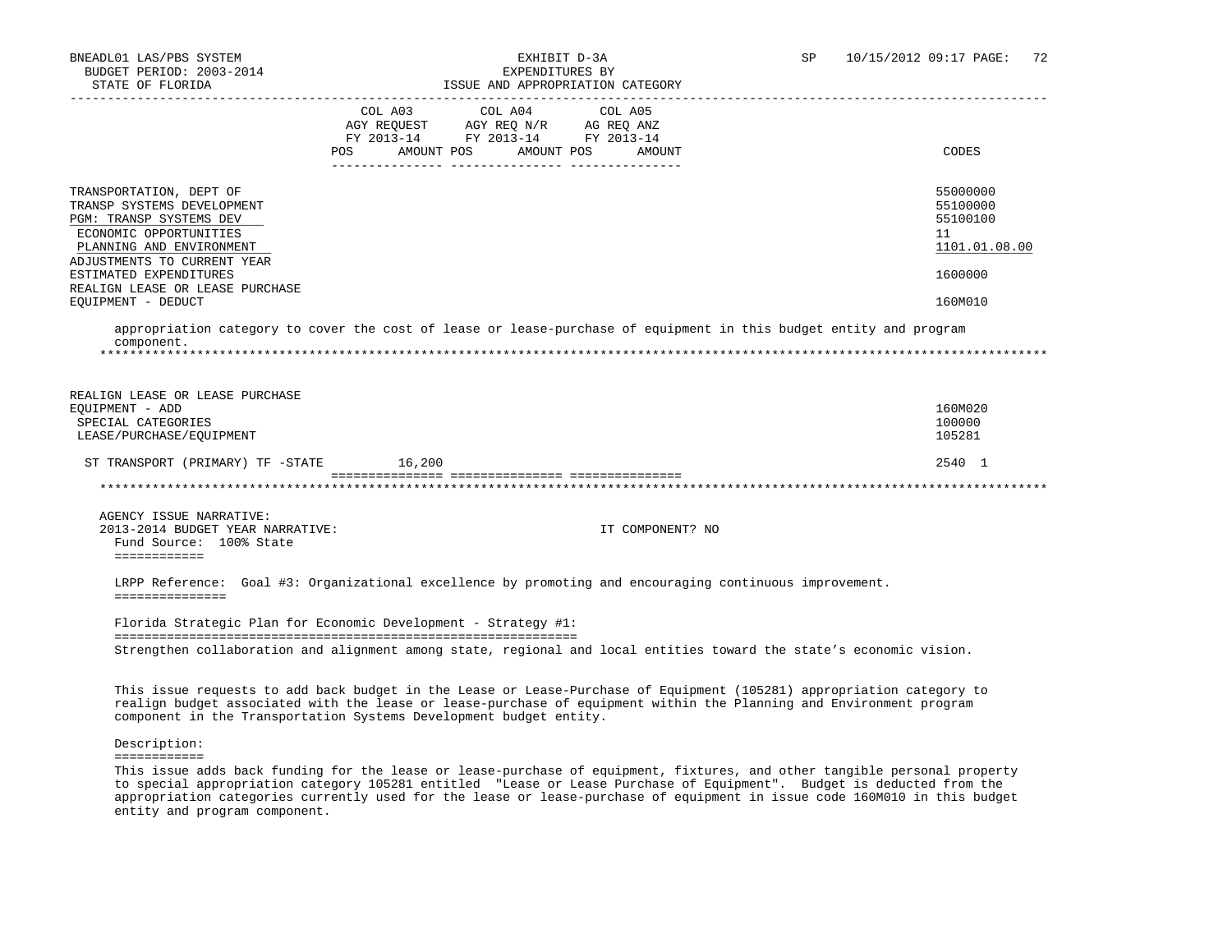|                                                                                                                                                                       | AGY REQUEST<br>FY 2013-14<br>AMOUNT POS<br>POS | COL A03 COL A04 COL A05<br>AGY REQ N/R<br>FY 2013-14 FY 2013-14<br>AMOUNT POS | AG REQ ANZ<br>AMOUNT | CODES                                                   |
|-----------------------------------------------------------------------------------------------------------------------------------------------------------------------|------------------------------------------------|-------------------------------------------------------------------------------|----------------------|---------------------------------------------------------|
| TRANSPORTATION, DEPT OF<br>TRANSP SYSTEMS DEVELOPMENT<br>PGM: TRANSP SYSTEMS DEV<br>ECONOMIC OPPORTUNITIES<br>PLANNING AND ENVIRONMENT<br>ADJUSTMENTS TO CURRENT YEAR |                                                |                                                                               |                      | 55000000<br>55100000<br>55100100<br>11<br>1101.01.08.00 |
| ESTIMATED EXPENDITURES<br>REALIGN LEASE OR LEASE PURCHASE<br>EOUIPMENT - ADD                                                                                          |                                                |                                                                               |                      | 1600000<br>160M020                                      |

### Justification:

==============

 S. 216.011(1)(vv) F.S. states the "Lease or lease purchase of equipment" means the appropriation category used to fund the lease or lease-purchase of equipment, fixtures, and other tangible personal property.

 The Department has been directed to transfer budget associated with this equipment from appropriation categories from where they are currently budgeted to the Lease or Lease-Purchase of Equipment category (105281).

 Calculations: =============

Lease or Lease Purchase of Equipment (105281)

| District 3         | \$2,600  |  |
|--------------------|----------|--|
| Intermodal Systems | 13,600   |  |
|                    |          |  |
| Total              | \$16,200 |  |

See issue code 160M010 in this budget entity and program component for the companion issue.

Base Funding:

=============

 There is \$110,304 in the Department's base budget in the Lease or Lease-Purchase of Equipment appropriation category in the Transportation Systems Development budget entity associated with the lease or lease-purchase of equipment.

Adverse Impact if Not Approved:

===============================

 If this issue is not approved, the Department will not have sufficient budget in the Lease or Lease-Purchase of Equipment appropriation category to cover the cost of lease or lease-purchase of equipment in this budget entity and program component. \*\*\*\*\*\*\*\*\*\*\*\*\*\*\*\*\*\*\*\*\*\*\*\*\*\*\*\*\*\*\*\*\*\*\*\*\*\*\*\*\*\*\*\*\*\*\*\*\*\*\*\*\*\*\*\*\*\*\*\*\*\*\*\*\*\*\*\*\*\*\*\*\*\*\*\*\*\*\*\*\*\*\*\*\*\*\*\*\*\*\*\*\*\*\*\*\*\*\*\*\*\*\*\*\*\*\*\*\*\*\*\*\*\*\*\*\*\*\*\*\*\*\*\*\*\*\*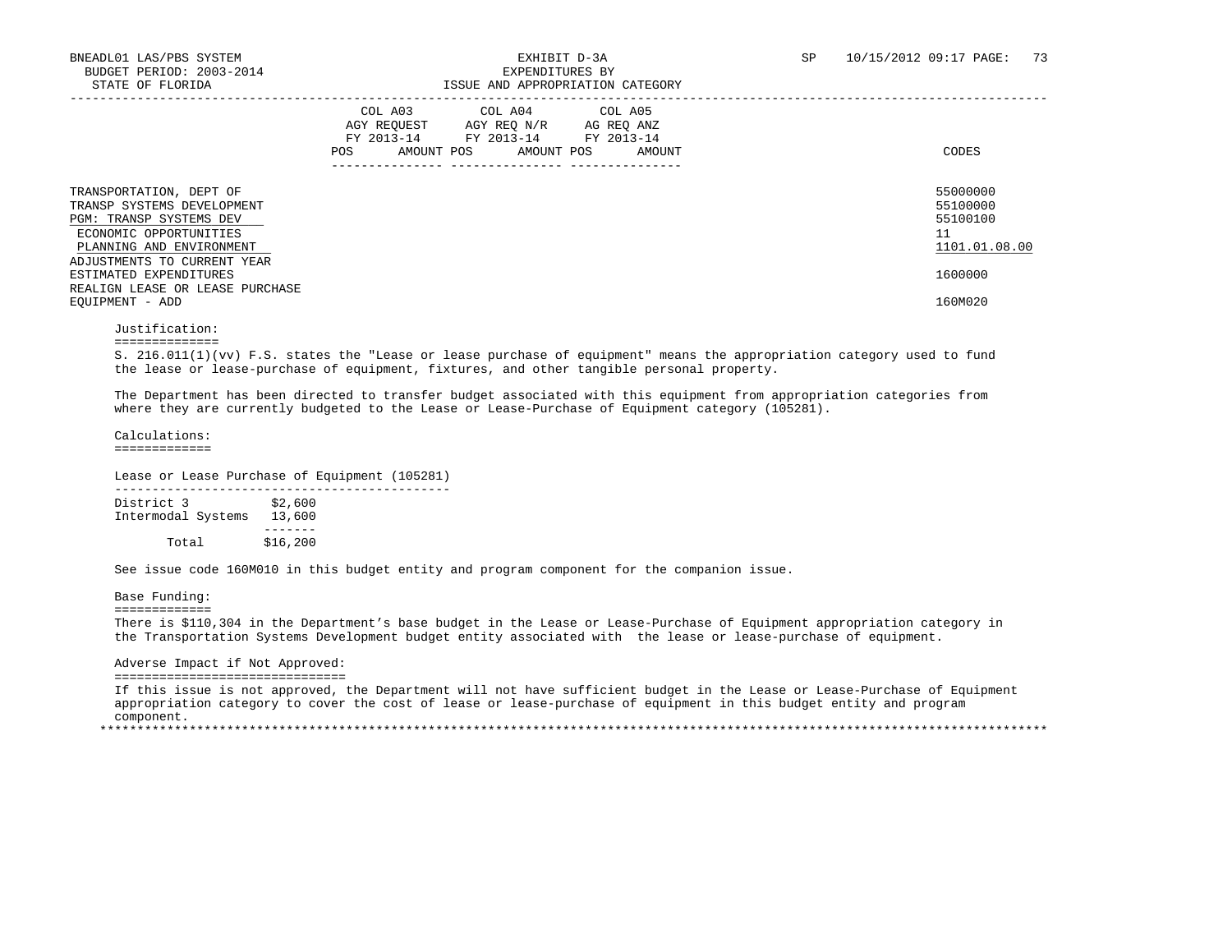| STATE OF FLORIDA                                                                                                                                                                                              | ISSUE AND APPROPRIATION CATEGORY                                                                                                               |                                                                    |
|---------------------------------------------------------------------------------------------------------------------------------------------------------------------------------------------------------------|------------------------------------------------------------------------------------------------------------------------------------------------|--------------------------------------------------------------------|
|                                                                                                                                                                                                               | COL A03 COL A04<br>COL A05<br>AGY REQUEST AGY REQ N/R AG REQ ANZ<br>FY 2013-14 FY 2013-14 FY 2013-14<br>POS AMOUNT POS<br>AMOUNT POS<br>AMOUNT | CODES                                                              |
| TRANSPORTATION, DEPT OF<br>TRANSP SYSTEMS DEVELOPMENT<br>PGM: TRANSP SYSTEMS DEV<br>ECONOMIC OPPORTUNITIES<br>PLANNING AND ENVIRONMENT<br>INTRA-AGENCY REORGANIZATIONS<br>REALIGN EXISTING POSITIONS - DEDUCT |                                                                                                                                                | 55000000<br>55100000<br>55100100<br>11<br>1101.01.08.00<br>1800000 |
| SIDE<br>SALARY RATE<br>SALARY RATE 153,565-                                                                                                                                                                   |                                                                                                                                                | 1805010<br>000000                                                  |
|                                                                                                                                                                                                               |                                                                                                                                                |                                                                    |
| SALARIES AND BENEFITS                                                                                                                                                                                         | $4.00-$                                                                                                                                        | 010000                                                             |
| ST TRANSPORT (PRIMARY) TF -STATE                                                                                                                                                                              | $213,972-$                                                                                                                                     | 2540 1                                                             |
| EXPENSES                                                                                                                                                                                                      |                                                                                                                                                | 040000                                                             |
| ST TRANSPORT (PRIMARY) TF -STATE                                                                                                                                                                              | $8,150-$                                                                                                                                       | 2540 1                                                             |
| TOTAL: REALIGN EXISTING POSITIONS - DEDUCT<br>SIDE<br>TOTAL POSITIONS 4.00-<br>TOTAL ISSUE<br>TOTAL SALARY RATE 153,565-                                                                                      | $222.122 -$                                                                                                                                    | 1805010                                                            |
|                                                                                                                                                                                                               |                                                                                                                                                |                                                                    |
| AGENCY ISSUE NARRATIVE:<br>2013-2014 BUDGET YEAR NARRATIVE:<br>Fund Source: 100% State<br>============                                                                                                        | IT COMPONENT? NO                                                                                                                               |                                                                    |
| ===============                                                                                                                                                                                               | LRPP Reference: Goal #3: Organizational excellence by promoting and encouraging continuous improvement.                                        |                                                                    |
|                                                                                                                                                                                                               | Florida Strategic Plan for Economic Development - Strategy #3:                                                                                 |                                                                    |
| Florida as a globally competitive megaregion.                                                                                                                                                                 | Connect Economic Development, talent, infrastructure, partnerships and other resources within and across regions to build                      |                                                                    |
| Description:<br>============                                                                                                                                                                                  |                                                                                                                                                |                                                                    |

 This issue requests the transfer of four positions and related budget in Districts Four and Seven to functionally align the positions with the program areas they support in the organizational structure.

Justification: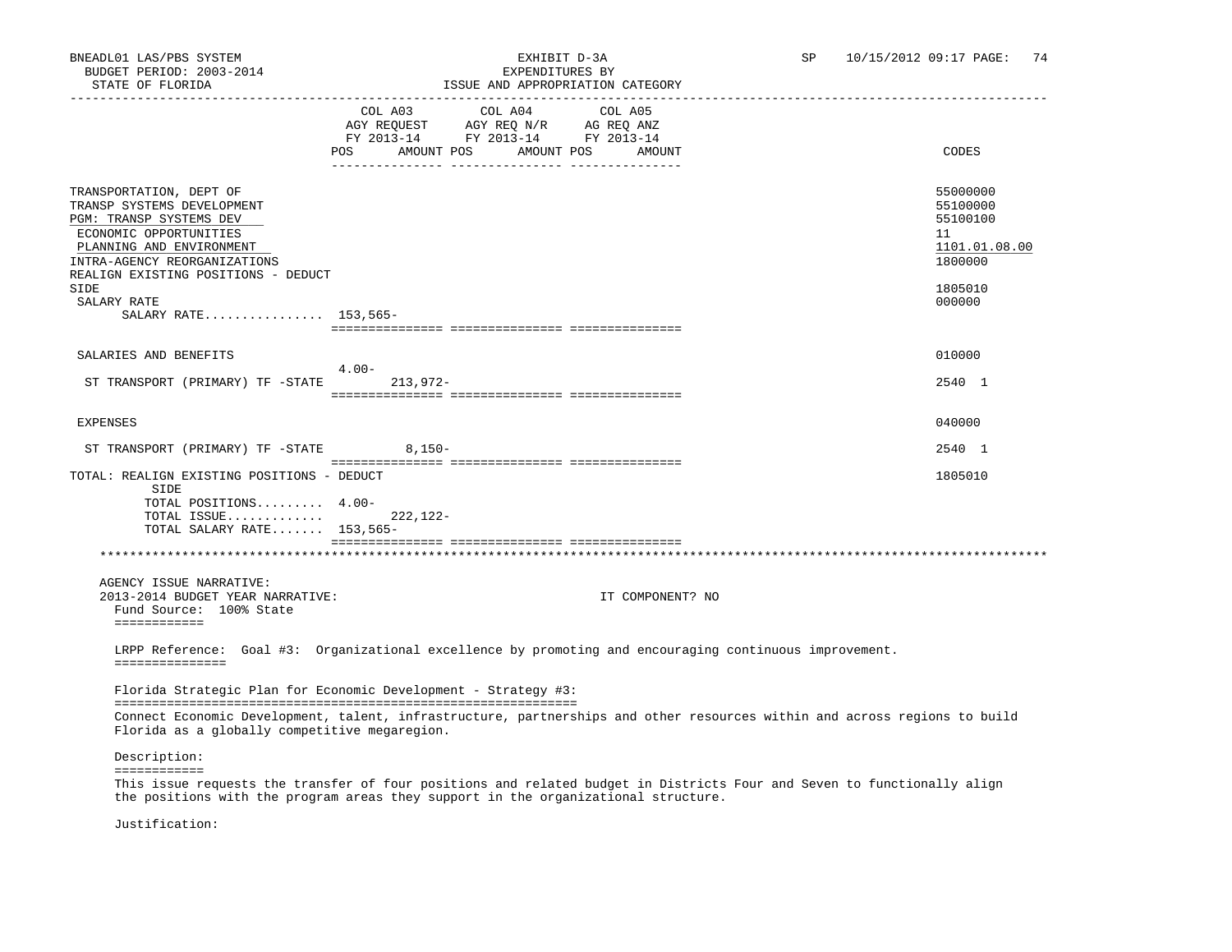|                                                                                                                                                                                                                       | COL A03<br>AGY REOUEST<br>FY 2013-14<br>AMOUNT POS<br>POS | COL A04<br>AGY REQ N/R<br>FY 2013-14<br>AMOUNT POS | COL A05<br>AG REQ ANZ<br>FY 2013-14<br>AMOUNT<br>--------------- | CODES                                                                         |
|-----------------------------------------------------------------------------------------------------------------------------------------------------------------------------------------------------------------------|-----------------------------------------------------------|----------------------------------------------------|------------------------------------------------------------------|-------------------------------------------------------------------------------|
| TRANSPORTATION, DEPT OF<br>TRANSP SYSTEMS DEVELOPMENT<br>PGM: TRANSP SYSTEMS DEV<br>ECONOMIC OPPORTUNITIES<br>PLANNING AND ENVIRONMENT<br>INTRA-AGENCY REORGANIZATIONS<br>REALIGN EXISTING POSITIONS - DEDUCT<br>SIDE |                                                           |                                                    |                                                                  | 55000000<br>55100000<br>55100100<br>11<br>1101.01.08.00<br>1800000<br>1805010 |

 ============== District Four

-------------

 In District Four, this transfer will move one position (#02019) and related budget from the Planning and Environment program component to the Public Transportation program component within the Transportation Systems Development budget entity. This position will be responsible for handling intermodal evaluations and rail projects including the new streetcar project in the Modal Development Office.

District Seven

--------------

 In District Seven, this transfer will move three positions (#01897, #03188, #11674) and related budget from the Planning and Environment program component to the Pre-Construction/Design program component within the Transportation Systems Development budget entity. Position #01897 will be responsible for the implementation and certification for the Local Agency Program (LAP), Locally Funded Agreements (LFA) and Joint Participation Agreements (JPA). Position #03188 will provide assistance in coordinating activities related to the LAP, LFA and JPA. Position #11674 will be responsible for preparing engineering and environmental documents utilizing the Computer Aided Drafting and Design (CADD) for in-house Project Development and Environment (PDE) studies. This position will also be responsible for maintaining and updating the Primavera schedules for all PDE projects and the Geographic Information System (GIS) mapping.

### Calculations:

=============

|        | Class |                                    | Pav  | Position |             |
|--------|-------|------------------------------------|------|----------|-------------|
| Unit   | Code  | Class Title                        | Plan | Number   | Annual Rate |
|        |       |                                    |      |          |             |
| Dist 4 | 0045  | Records Technician                 | CS   | 02019    | \$(21, 253) |
| Dist 7 | 4702  | Public Transportation Specialist I | CS   | 01897    | (50,758)    |
| Dist 7 | 2309  | Planner I                          | CS   | 03188    | (40,708)    |
| Dist 7 | 4612  | Engineering Technician IV          | CS   | 11674    | (40,366)    |

| To/From | Position # | Dist/Unit | Budget Entity              | Program Component       |
|---------|------------|-----------|----------------------------|-------------------------|
| Tо      | 02019      | Dist 4    | Transp Systems Development | Public Transportation   |
| To      | 01897      | Dist 7    | Transp Systems Development | Pre-Construction/Design |
| To      | 03188      | Dist 7    | Transp Systems Development | Pre-Construction/Design |
| To      | 11674      | Dist 7    | Transp Systems Development | Pre-Construction/Design |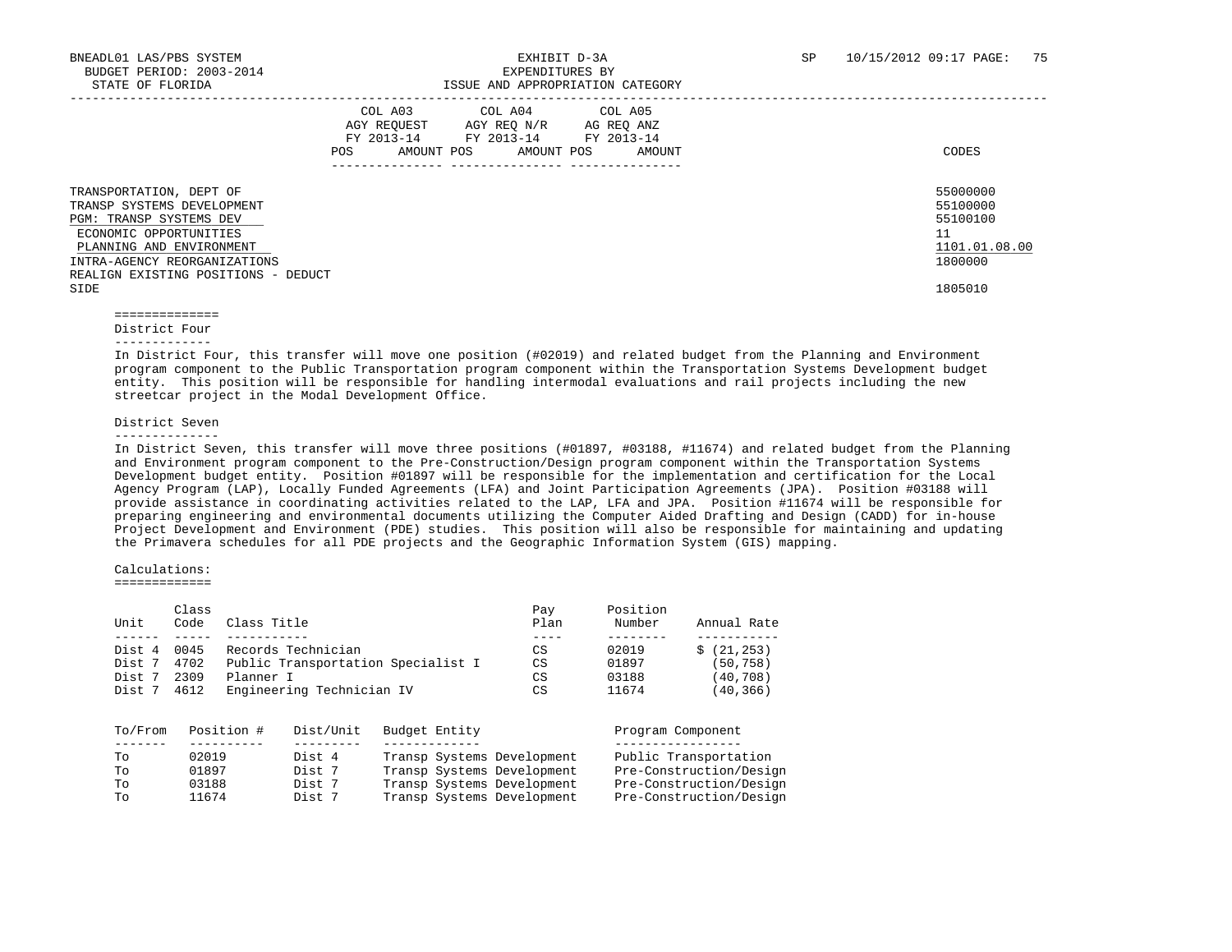## BNEADL01 LAS/PBS SYSTEM EXHIBIT D-3A SP 10/15/2012 09:17 PAGE: 76

| STATE OF FLORIDA                                                                                                                                                                                                      |                                    |                                                                              |              | ISSUE AND APPROPRIATION CATEGORY                                                                  |                              |        |           |                                                                               |                                         |
|-----------------------------------------------------------------------------------------------------------------------------------------------------------------------------------------------------------------------|------------------------------------|------------------------------------------------------------------------------|--------------|---------------------------------------------------------------------------------------------------|------------------------------|--------|-----------|-------------------------------------------------------------------------------|-----------------------------------------|
|                                                                                                                                                                                                                       |                                    |                                                                              |              | COL A03 COL A04 COL A05<br>AGY REQUEST AGY REQ N/R AG REQ ANZ<br>FY 2013-14 FY 2013-14 FY 2013-14 |                              |        |           |                                                                               |                                         |
|                                                                                                                                                                                                                       |                                    |                                                                              | POS          | AMOUNT POS                                                                                        | AMOUNT POS                   | AMOUNT |           |                                                                               | CODES                                   |
| TRANSPORTATION, DEPT OF<br>TRANSP SYSTEMS DEVELOPMENT<br>PGM: TRANSP SYSTEMS DEV<br>ECONOMIC OPPORTUNITIES<br>PLANNING AND ENVIRONMENT<br>INTRA-AGENCY REORGANIZATIONS<br>REALIGN EXISTING POSITIONS - DEDUCT<br>SIDE |                                    |                                                                              |              |                                                                                                   |                              |        |           | 55000000<br>55100000<br>55100100<br>11<br>1101.01.08.00<br>1800000<br>1805010 |                                         |
| Issue Summary:                                                                                                                                                                                                        |                                    |                                                                              |              |                                                                                                   |                              |        |           |                                                                               |                                         |
| ==============                                                                                                                                                                                                        |                                    | Related budget for the positions are as follows:                             |              |                                                                                                   |                              |        |           |                                                                               |                                         |
| Unit                                                                                                                                                                                                                  | <b>FTE</b><br>and the state of the | _______________________                                                      |              | Salaries and Benefits Expenses Total<br>---------                                                 | -----------                  |        |           |                                                                               |                                         |
|                                                                                                                                                                                                                       | $\sim$ $\sim$ $\sim$ $\sim$        | Dist 4 (1) $\zeta(34,156)$ (\$8,150) $\zeta(42,306)$<br>Dist 7 (3) (179,816) |              |                                                                                                   | (179, 816)<br>______________ |        |           |                                                                               |                                         |
| Total (4)                                                                                                                                                                                                             |                                    | \$(213,972)                                                                  | $($ \$8,150) |                                                                                                   | \$(222, 122)                 |        |           |                                                                               |                                         |
|                                                                                                                                                                                                                       |                                    | POSITION DETAIL OF SALARIES AND BENEFITS:                                    | FTE          | BASE RATE ADDITIVES BENEFITS                                                                      |                              |        |           | SUBTOTAL                                                                      | LAPSE LAPSED SALARIES<br>% AND BENEFITS |
| A03 - AGY REOUEST FY 2013-14                                                                                                                                                                                          |                                    |                                                                              |              |                                                                                                   |                              |        |           |                                                                               |                                         |
|                                                                                                                                                                                                                       | 0045 RECORDS TECHNICIAN            | CHANGES TO CURRENTLY AUTHORIZED POSITIONS                                    |              |                                                                                                   |                              |        |           |                                                                               |                                         |
|                                                                                                                                                                                                                       | 02019 001                          |                                                                              |              | $1.00 - 21,253 -$                                                                                 |                              |        | $12,903-$ |                                                                               | $34,156 - 0.00$<br>$34,156-$            |
|                                                                                                                                                                                                                       | 2309 PLANNER I<br>03188 001        |                                                                              |              | $1.00 - 40.708 -$                                                                                 |                              |        | 15,399-   | $56,107 - 0.00$                                                               | $56,107-$                               |
|                                                                                                                                                                                                                       | 11674 001                          | 4612 ENGINEERING TECHNICIAN IV                                               |              | $1.00 - 40,846 -$                                                                                 |                              |        | $15,417-$ | $56,263 - 0.00$                                                               | $56, 263 -$                             |
|                                                                                                                                                                                                                       | 01897 001                          | 4702 PUBLIC TRANSPORTATION SPECIALIST I                                      | $1.00 -$     | $50,758-$                                                                                         |                              |        | $16,688-$ |                                                                               | $67,446 - 0.00$<br>$67,446-$            |
|                                                                                                                                                                                                                       |                                    |                                                                              |              |                                                                                                   |                              |        |           |                                                                               |                                         |

TOTALS FOR ISSUE BY FUND<br>2540 ST TRANSPORT (PRIMARY) TF 2540 ST TRANSPORT (PRIMARY) TF 213,972- ---------- -------------- -------------- -------------- -------------- -------------- 4.00- 153,565- 60,407- 213,972- 213,972- ========== ============== ============== ============== ============== ==============

\*\*\*\*\*\*\*\*\*\*\*\*\*\*\*\*\*\*\*\*\*\*\*\*\*\*\*\*\*\*\*\*\*\*\*\*\*\*\*\*\*\*\*\*\*\*\*\*\*\*\*\*\*\*\*\*\*\*\*\*\*\*\*\*\*\*\*\*\*\*\*\*\*\*\*\*\*\*\*\*\*\*\*\*\*\*\*\*\*\*\*\*\*\*\*\*\*\*\*\*\*\*\*\*\*\*\*\*\*\*\*\*\*\*\*\*\*\*\*\*\*\*\*\*\*\*\*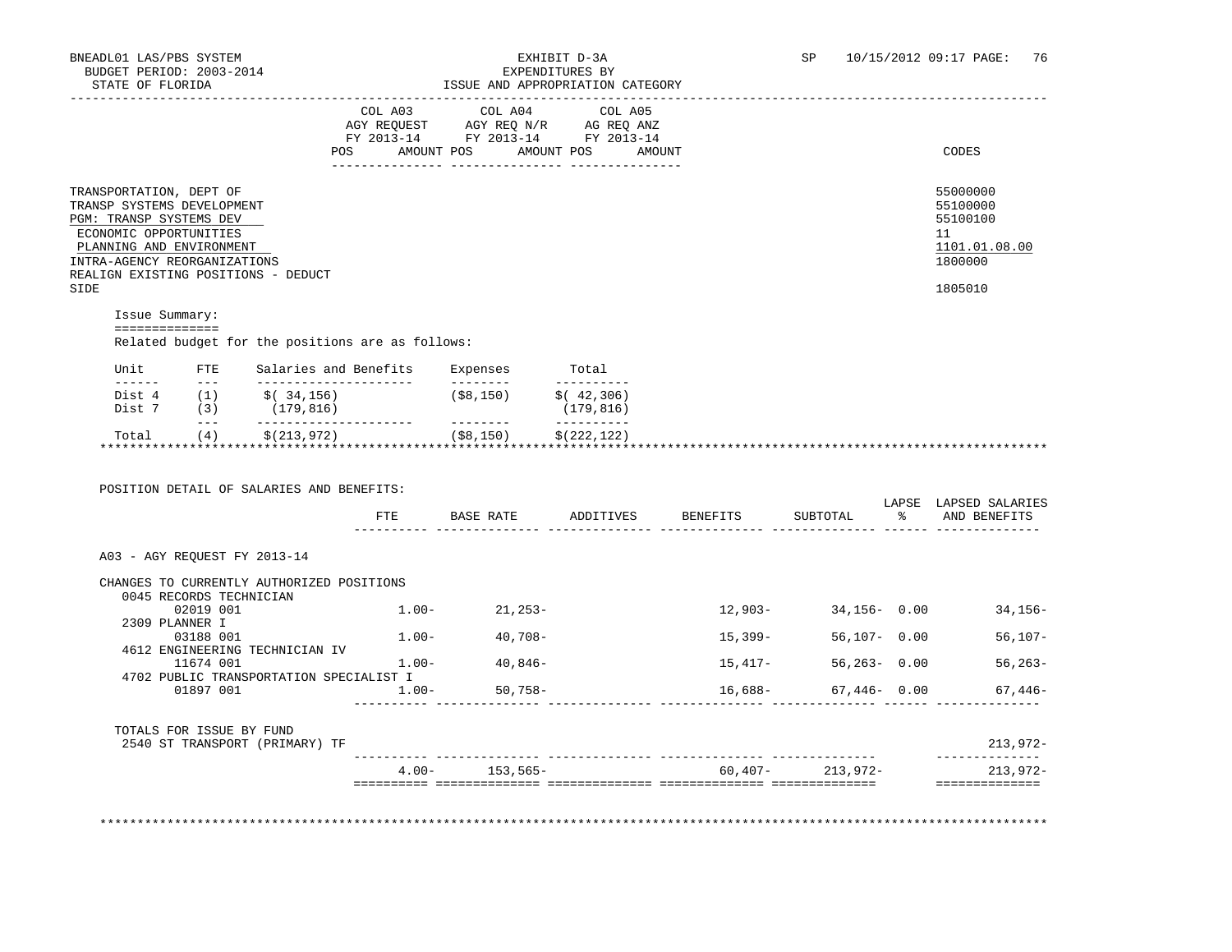# BNEADL01 LAS/PBS SYSTEM EXHIBIT D-3A SP 10/15/2012 09:17 PAGE: 77

| STATE OF FLORIDA                                                                                                                                                                                           | ISSUE AND APPROPRIATION CATEGORY                                                                                                            |                                                                    |
|------------------------------------------------------------------------------------------------------------------------------------------------------------------------------------------------------------|---------------------------------------------------------------------------------------------------------------------------------------------|--------------------------------------------------------------------|
|                                                                                                                                                                                                            | COL A03 COL A04<br>COL A05<br>AGY REQUEST AGY REQ N/R AG REQ ANZ<br>FY 2013-14 FY 2013-14 FY 2013-14<br>POS AMOUNT POS AMOUNT POS<br>AMOUNT | CODES                                                              |
| TRANSPORTATION, DEPT OF<br>TRANSP SYSTEMS DEVELOPMENT<br>PGM: TRANSP SYSTEMS DEV<br>ECONOMIC OPPORTUNITIES<br>PLANNING AND ENVIRONMENT<br>INTRA-AGENCY REORGANIZATIONS<br>REALIGN EXISTING POSITIONS - ADD |                                                                                                                                             | 55000000<br>55100000<br>55100100<br>11<br>1101.01.08.00<br>1800000 |
| SIDE<br>SALARY RATE<br>SALARY RATE 56,057                                                                                                                                                                  |                                                                                                                                             | 1805020<br>000000                                                  |
|                                                                                                                                                                                                            |                                                                                                                                             |                                                                    |
| SALARIES AND BENEFITS                                                                                                                                                                                      | 2.00                                                                                                                                        | 010000                                                             |
| ST TRANSPORT (PRIMARY) TF -STATE                                                                                                                                                                           | 84,766                                                                                                                                      | 2540 1                                                             |
| <b>EXPENSES</b>                                                                                                                                                                                            |                                                                                                                                             | 040000                                                             |
| ST TRANSPORT (PRIMARY) TF -STATE                                                                                                                                                                           | 8,150                                                                                                                                       | 2540 1                                                             |
| TOTAL: REALIGN EXISTING POSITIONS - ADD<br>SIDE<br>TOTAL POSITIONS 2.00<br>TOTAL ISSUE<br>TOTAL SALARY RATE 56,057                                                                                         | 92,916                                                                                                                                      | 1805020                                                            |
|                                                                                                                                                                                                            |                                                                                                                                             |                                                                    |
| AGENCY ISSUE NARRATIVE:<br>2013-2014 BUDGET YEAR NARRATIVE:<br>Fund Source: 100% State<br>============                                                                                                     | IT COMPONENT? NO                                                                                                                            |                                                                    |
| ===============                                                                                                                                                                                            | LRPP Reference: Goal #3: Organizational excellence by promoting and encouraging continuous improvement.                                     |                                                                    |
|                                                                                                                                                                                                            | Florida Strategic Plan for Economic Development - Strategy #3:                                                                              |                                                                    |
| Florida as a globally competitive megaregion.                                                                                                                                                              | Connect Economic Development, talent, infrastructure, partnerships and other resources within and across regions to build                   |                                                                    |
| Description:                                                                                                                                                                                               |                                                                                                                                             |                                                                    |
| ============                                                                                                                                                                                               | <b>Sales Advised Service</b>                                                                                                                |                                                                    |

 This issue requests the transfer of two positions and related budget in Districts Three and Four to functionally align the positions with the program areas they support in the organizational structure.

Justification: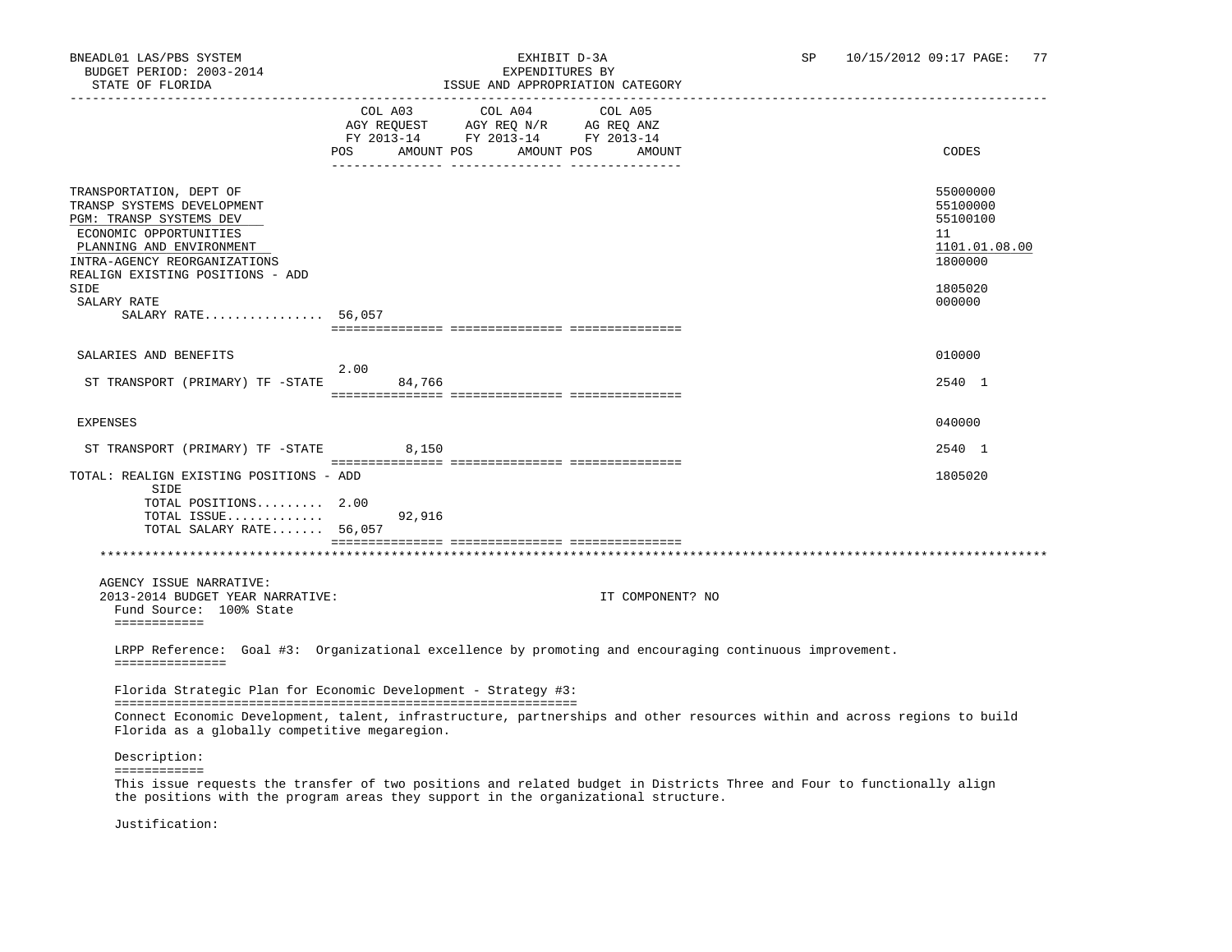|                                                                                                                                                                                                            | COL A03<br>AGY REOUEST<br>FY 2013-14<br>AMOUNT POS<br>POS | COL A04 COL A05<br>AGY REO N/R<br>FY 2013-14 FY 2013-14<br>AMOUNT POS | AG REO ANZ<br>AMOUNT<br>--------------- | CODES                                                              |
|------------------------------------------------------------------------------------------------------------------------------------------------------------------------------------------------------------|-----------------------------------------------------------|-----------------------------------------------------------------------|-----------------------------------------|--------------------------------------------------------------------|
| TRANSPORTATION, DEPT OF<br>TRANSP SYSTEMS DEVELOPMENT<br>PGM: TRANSP SYSTEMS DEV<br>ECONOMIC OPPORTUNITIES<br>PLANNING AND ENVIRONMENT<br>INTRA-AGENCY REORGANIZATIONS<br>REALIGN EXISTING POSITIONS - ADD |                                                           |                                                                       |                                         | 55000000<br>55100000<br>55100100<br>11<br>1101.01.08.00<br>1800000 |
| SIDE                                                                                                                                                                                                       |                                                           |                                                                       |                                         | 1805020                                                            |

 ============== District Three

--------------

 In District Three, this transfer will move one position (#05423) and related budget from the Pre-Construction/Design program component to the Planning and Environment program component within the Transportation Systems Development budget entity. This position will be responsible for performing administrative and consultative work involving the identification and resolution of operation and management problems as well as analyzing and reporting to management on various business functions and making recommendations to improve efficiency. This position will also serve as the liaison between the District Personnel Office and the District Financial Services Office.

#### District Four

-------------

 In District Four, this transfer will move one position (#12566) and related budget to the Planning and Environment program component from the Pre-Construction/Design program component within the Transportation Systems Development budget entity. This position will be responsible for performing administrative duties, such as: processing and dispensing mail; preparing memos; letters and reports; organizing and maintaining the filing system; updating the Business Plan; and assisting with equipment inventory.

#### Calculations:

=============

| Unit             | Class<br>Code                                                              | Class Title |           |  |               |                            | Pay<br>Plan      | Position<br>Number      | Annual Rate        |  |
|------------------|----------------------------------------------------------------------------|-------------|-----------|--|---------------|----------------------------|------------------|-------------------------|--------------------|--|
| Dist 3<br>Dist 4 | 2234<br>Operations and Mgmt Consultant I - SES<br>Clerk Specialist<br>0003 |             |           |  |               |                            | <b>SES</b><br>CS | 05423<br>12566          | \$32,625<br>23,432 |  |
| To/From          |                                                                            | Position #  | Dist/Unit |  | Budget Entity |                            |                  | Program Component       |                    |  |
| From             | 05423                                                                      |             | Dist 3    |  |               | Transp Systems Development |                  | Pre-Construction/Design |                    |  |
|                  |                                                                            | 12566       | Dist 4    |  |               | Transp Systems Development |                  | Pre-Construction/Design |                    |  |

Related budget for the positions are as follows:

Unit FTE Salaries and Benefits Expenses Total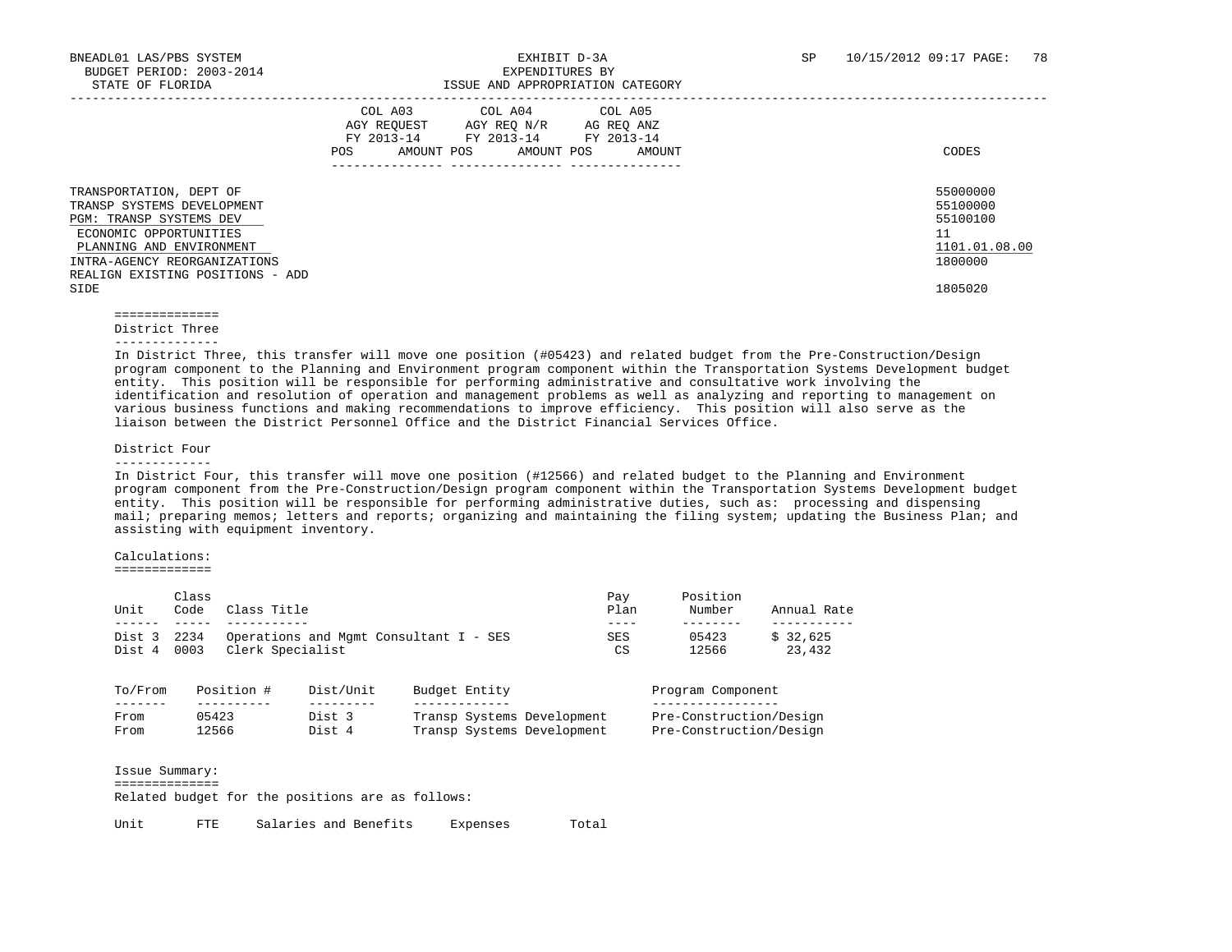|                                                                                                                                                                                                                    |                                                                                                                                                                                                                                                                                                                                                                                              |                                                  |                                                   | COL A03 COL A04 COL A05                | AGY REQUEST AGY REQ N/R AG REQ ANZ<br>FY 2013-14 FY 2013-14 FY 2013-14 |                              |  |                                                                               |
|--------------------------------------------------------------------------------------------------------------------------------------------------------------------------------------------------------------------|----------------------------------------------------------------------------------------------------------------------------------------------------------------------------------------------------------------------------------------------------------------------------------------------------------------------------------------------------------------------------------------------|--------------------------------------------------|---------------------------------------------------|----------------------------------------|------------------------------------------------------------------------|------------------------------|--|-------------------------------------------------------------------------------|
|                                                                                                                                                                                                                    |                                                                                                                                                                                                                                                                                                                                                                                              |                                                  |                                                   |                                        | POS AMOUNT POS AMOUNT POS AMOUNT                                       |                              |  | CODES                                                                         |
| TRANSPORTATION, DEPT OF<br>TRANSP SYSTEMS DEVELOPMENT<br>PGM: TRANSP SYSTEMS DEV<br>ECONOMIC OPPORTUNITIES<br>PLANNING AND ENVIRONMENT<br>INTRA-AGENCY REORGANIZATIONS<br>REALIGN EXISTING POSITIONS - ADD<br>SIDE |                                                                                                                                                                                                                                                                                                                                                                                              |                                                  |                                                   |                                        |                                                                        |                              |  | 55000000<br>55100000<br>55100100<br>11<br>1101.01.08.00<br>1800000<br>1805020 |
|                                                                                                                                                                                                                    |                                                                                                                                                                                                                                                                                                                                                                                              | Dist 3 1 \$48,151                                | ---------------------                             | $$8,150$ 44,765                        | ----------<br>\$48,151                                                 |                              |  |                                                                               |
| Dist 4 1 36,615                                                                                                                                                                                                    |                                                                                                                                                                                                                                                                                                                                                                                              |                                                  |                                                   |                                        |                                                                        |                              |  |                                                                               |
| Total                                                                                                                                                                                                              | $\frac{1}{2} \frac{1}{2} \frac{1}{2} \frac{1}{2} \frac{1}{2} \frac{1}{2} \frac{1}{2} \frac{1}{2} \frac{1}{2} \frac{1}{2} \frac{1}{2} \frac{1}{2} \frac{1}{2} \frac{1}{2} \frac{1}{2} \frac{1}{2} \frac{1}{2} \frac{1}{2} \frac{1}{2} \frac{1}{2} \frac{1}{2} \frac{1}{2} \frac{1}{2} \frac{1}{2} \frac{1}{2} \frac{1}{2} \frac{1}{2} \frac{1}{2} \frac{1}{2} \frac{1}{2} \frac{1}{2} \frac{$ | 2 \$84,766<br>********************************** | ____________________                              | ---------<br>\$8,150<br>************** | __________<br>\$92,916                                                 |                              |  |                                                                               |
|                                                                                                                                                                                                                    |                                                                                                                                                                                                                                                                                                                                                                                              |                                                  | POSITION DETAIL OF SALARIES AND BENEFITS:<br>ETE  |                                        |                                                                        | BASE RATE ADDITIVES BENEFITS |  | SUBTOTAL % AND BENEFITS                                                       |
| A03 - AGY REOUEST FY 2013-14                                                                                                                                                                                       |                                                                                                                                                                                                                                                                                                                                                                                              |                                                  |                                                   |                                        |                                                                        |                              |  | LAPSE LAPSED SALARIES                                                         |
|                                                                                                                                                                                                                    | 0003 CLERK SPECIALIST                                                                                                                                                                                                                                                                                                                                                                        |                                                  | CHANGES TO CURRENTLY AUTHORIZED POSITIONS         |                                        |                                                                        |                              |  |                                                                               |
|                                                                                                                                                                                                                    | 12566 001                                                                                                                                                                                                                                                                                                                                                                                    |                                                  |                                                   | 1.00 23,432                            |                                                                        |                              |  | 13,183 36,615 0.00 36,615                                                     |
|                                                                                                                                                                                                                    | 05423 001                                                                                                                                                                                                                                                                                                                                                                                    |                                                  | 2234 OPERATIONS & MGMT CONSULTANT I - SES<br>1.00 | 32,625                                 |                                                                        | 15,526                       |  | 48,151 0.00<br>48,151                                                         |
| TOTALS FOR ISSUE BY FUND                                                                                                                                                                                           |                                                                                                                                                                                                                                                                                                                                                                                              | 2540 ST TRANSPORT (PRIMARY) TF                   |                                                   |                                        |                                                                        |                              |  | 84,766                                                                        |

\*\*\*\*\*\*\*\*\*\*\*\*\*\*\*\*\*\*\*\*\*\*\*\*\*\*\*\*\*\*\*\*\*\*\*\*\*\*\*\*\*\*\*\*\*\*\*\*\*\*\*\*\*\*\*\*\*\*\*\*\*\*\*\*\*\*\*\*\*\*\*\*\*\*\*\*\*\*\*\*\*\*\*\*\*\*\*\*\*\*\*\*\*\*\*\*\*\*\*\*\*\*\*\*\*\*\*\*\*\*\*\*\*\*\*\*\*\*\*\*\*\*\*\*\*\*\*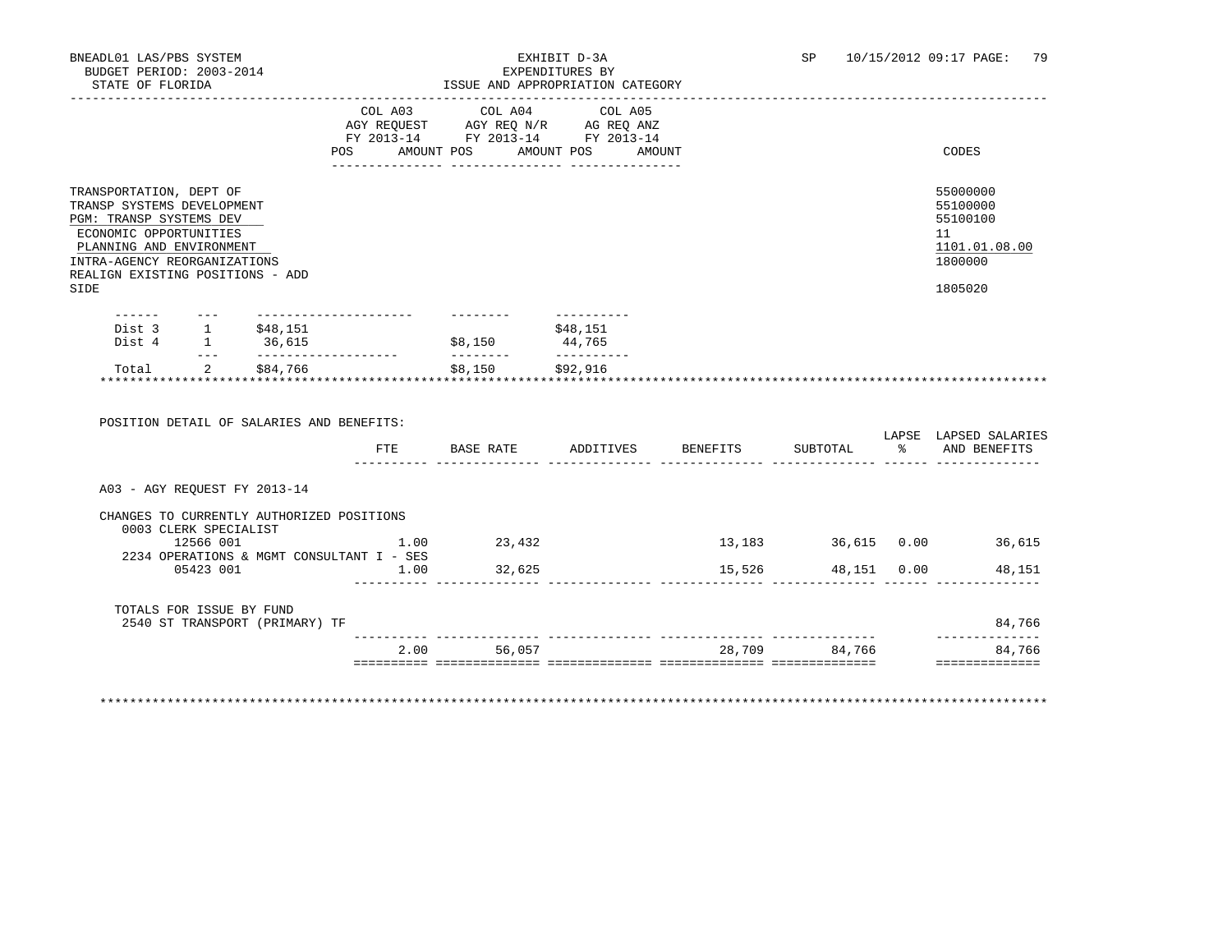### BNEADL01 LAS/PBS SYSTEM EXHIBIT D-3A SP 10/15/2012 09:17 PAGE: 80 ISSUE AND APPROPRIATION CATEGORY

|                                                                                                                                                                                                 |                                                                                                                                                                                                                        | LOOUE AND AFFROFRIAIION CAIEGORI |                                 |                                                                                                                           |                                                                    |
|-------------------------------------------------------------------------------------------------------------------------------------------------------------------------------------------------|------------------------------------------------------------------------------------------------------------------------------------------------------------------------------------------------------------------------|----------------------------------|---------------------------------|---------------------------------------------------------------------------------------------------------------------------|--------------------------------------------------------------------|
|                                                                                                                                                                                                 | $\begin{tabular}{lllllll} \bf AGY \;\; RegUEST & \tt AGY \;\; REG \;\; N/R & \tt AG \;\; REG \;\; ANZ \\ \hline \tt FY \;\; 2013-14 & \tt FY \;\; 2013-14 & \tt FY \;\; 2013-14 \\ \end{tabular}$<br>POS<br>AMOUNT POS | COL A03 COL A04                  | COL A05<br>AMOUNT POS<br>AMOUNT |                                                                                                                           | CODES                                                              |
| TRANSPORTATION, DEPT OF<br>TRANSP SYSTEMS DEVELOPMENT<br>PGM: TRANSP SYSTEMS DEV<br>ECONOMIC OPPORTUNITIES<br>PLANNING AND ENVIRONMENT<br>ANNUALIZATION OF ADMINISTERED<br>FUNDS APPROPRIATIONS |                                                                                                                                                                                                                        |                                  |                                 |                                                                                                                           | 55000000<br>55100000<br>55100100<br>11<br>1101.01.08.00<br>26A0000 |
| STATE HEALTH INSURANCE ADJUSTMENT<br>FOR FY 2012-13 - 10 MONTHS<br><b>ANNUALIZATION</b><br>SALARIES AND BENEFITS                                                                                |                                                                                                                                                                                                                        |                                  |                                 |                                                                                                                           | 26A1830<br>010000                                                  |
| ST TRANSPORT (PRIMARY) TF -STATE<br>-FEDERL                                                                                                                                                     | 19,635<br>137,690                                                                                                                                                                                                      |                                  |                                 |                                                                                                                           | 2540 1<br>2540 3                                                   |
| TOTAL ST TRANSPORT (PRIMARY) TF 157,325                                                                                                                                                         |                                                                                                                                                                                                                        |                                  |                                 |                                                                                                                           | 2540                                                               |
| TOTAL APPRO                                                                                                                                                                                     | 157,325                                                                                                                                                                                                                |                                  |                                 |                                                                                                                           |                                                                    |
| PROGRAM REDUCTIONS<br>VACANT POSITION REDUCTIONS<br>SALARY RATE<br>SALARY RATE 397,974-                                                                                                         |                                                                                                                                                                                                                        |                                  |                                 |                                                                                                                           | 33V0000<br>33V0550<br>000000                                       |
| SALARIES AND BENEFITS                                                                                                                                                                           |                                                                                                                                                                                                                        |                                  |                                 |                                                                                                                           | 010000                                                             |
| ST TRANSPORT (PRIMARY) TF -STATE                                                                                                                                                                | $10.00 -$<br>550,794-                                                                                                                                                                                                  |                                  |                                 |                                                                                                                           | 2540 1                                                             |
| TOTAL: VACANT POSITION REDUCTIONS<br>TOTAL POSITIONS 10.00-<br>TOTAL ISSUE $550,794-$<br>TOTAL SALARY RATE 397,974-                                                                             |                                                                                                                                                                                                                        |                                  |                                 |                                                                                                                           | 33V0550                                                            |
|                                                                                                                                                                                                 |                                                                                                                                                                                                                        |                                  |                                 |                                                                                                                           |                                                                    |
| AGENCY ISSUE NARRATIVE:<br>2013-2014 BUDGET YEAR NARRATIVE:<br>Fund Source: 100% State<br>============                                                                                          |                                                                                                                                                                                                                        |                                  | IT COMPONENT? NO                |                                                                                                                           |                                                                    |
| LRPP Reference: Goal #3: Organizational excellence by promoting and encouraging continuous improvement.<br>===============                                                                      |                                                                                                                                                                                                                        |                                  |                                 |                                                                                                                           |                                                                    |
| Florida Strategic Plan for Economic Development - Strategy #3:                                                                                                                                  |                                                                                                                                                                                                                        |                                  |                                 |                                                                                                                           |                                                                    |
|                                                                                                                                                                                                 |                                                                                                                                                                                                                        |                                  |                                 | Connect Economic Development, talent, infrastructure, partnerships and other resources within and across regions to build |                                                                    |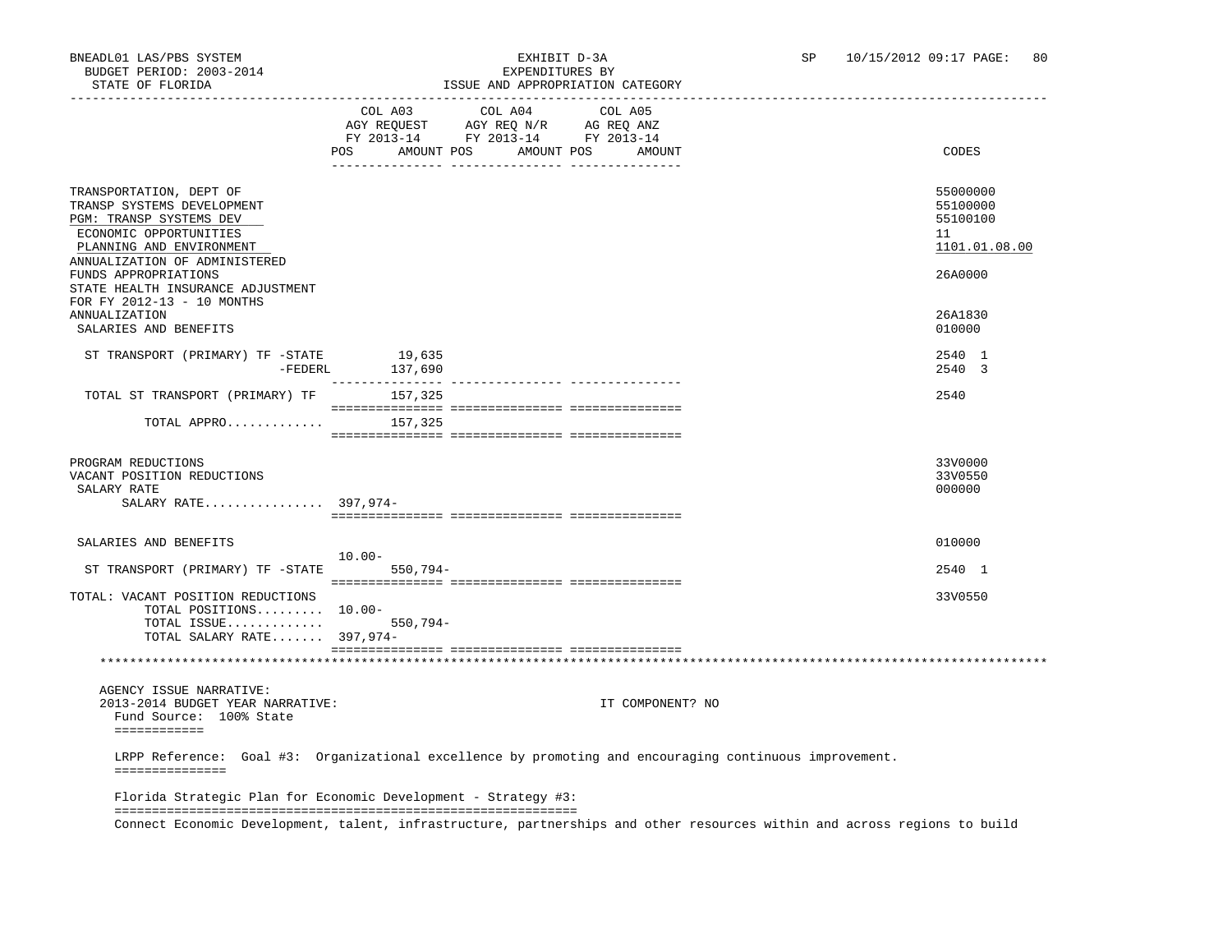| STATE OF FLORIDA                                                                                                                                                                           |                                                                                                                                                                  |                                                                               |
|--------------------------------------------------------------------------------------------------------------------------------------------------------------------------------------------|------------------------------------------------------------------------------------------------------------------------------------------------------------------|-------------------------------------------------------------------------------|
|                                                                                                                                                                                            | COL A03<br>COL A04<br>COL A05<br>AGY REO N/R<br>AGY REOUEST<br>AG REO ANZ<br>FY 2013-14<br>FY 2013-14<br>FY 2013-14<br>AMOUNT POS<br>AMOUNT POS<br>AMOUNT<br>POS | CODES                                                                         |
| TRANSPORTATION, DEPT OF<br>TRANSP SYSTEMS DEVELOPMENT<br>PGM: TRANSP SYSTEMS DEV<br>ECONOMIC OPPORTUNITIES<br>PLANNING AND ENVIRONMENT<br>PROGRAM REDUCTIONS<br>VACANT POSITION REDUCTIONS |                                                                                                                                                                  | 55000000<br>55100000<br>55100100<br>11<br>1101.01.08.00<br>33V0000<br>33V0550 |

Florida as a globally competitive megaregion.

### Description:

============

 This issue deletes positions and related budget to reflect management reductions for organizational efficiencies being implemented by the Department. This includes improvements such as process enhancements, consolidations, and increased use of technology.

 Also, the Department has implemented an approved Reorganization Plan (Budget Amendment 55-12-13, EOG #O0061; Budget Amendment 55-12-14, EOG #O0066). The Reorganization has allowed the Department to streamline its operation by utilizing current resources more effectively and efficiently.

### Calculations:

=============

|               | Class |                             | Pay  | Position |            | Salaries       |
|---------------|-------|-----------------------------|------|----------|------------|----------------|
| Unit          | Code  | Class Title                 | Plan | Number   | Base Rate  | and Benefits   |
|               |       |                             |      |          |            |                |
| Dist 7        | 4703  | PTS II                      | 01   | 11668    | (\$41,106) | $(5\ 56, 556)$ |
| CO-Intermodal | 0712  | Administrative Assistant II | 01   | 02261    | 29,457)    | 43,412)        |
| CO-Intermodal | 4630  | Engineering Specialist II   | 01   | 01859    | 38,809     | 53,964)        |
| CO-Intermodal | 4630  | Engineering Specialist II   | 01   | 02169    | 38,809)    | 53,964)        |
| CO-Intermodal | 4702  | PTS I                       | 01   | 02202    | 38,809)    | 53,964)        |
| CO-Intermodal | 4703  | PTS II                      | 01   | 02135    | 41, 106)   | 56, 556)       |
| CO-Intermodal | 4703  | PTS II                      | 01   | 02229    | 41,106)    | 56, 556)       |
| CO-Intermodal | 4703  | PTS II                      | 01   | 02242    | 41,106)    | 56, 556)       |
| CO-Intermodal | 4703  | PTS II                      | 01   | 02268    | 41,106)    | 56, 556)       |
| CO-Intermodal | 4823  | Environmental Consultant    | 01   | 02245    | 46,560)    | 62,710)        |
|               |       |                             |      |          |            |                |

Issue Summary:

==============

Related budget for the positions are as follows:

| FTE     | Base Rate    | Salaries and Benefits |
|---------|--------------|-----------------------|
| $- - -$ |              |                       |
|         | (5, 41, 106) | (S 56, 556)           |
| (9)     | 356,868)     | 494,238)              |
| $- - -$ |              |                       |
| (10)    | (\$397,974)  | (\$550,794)           |
|         |              |                       |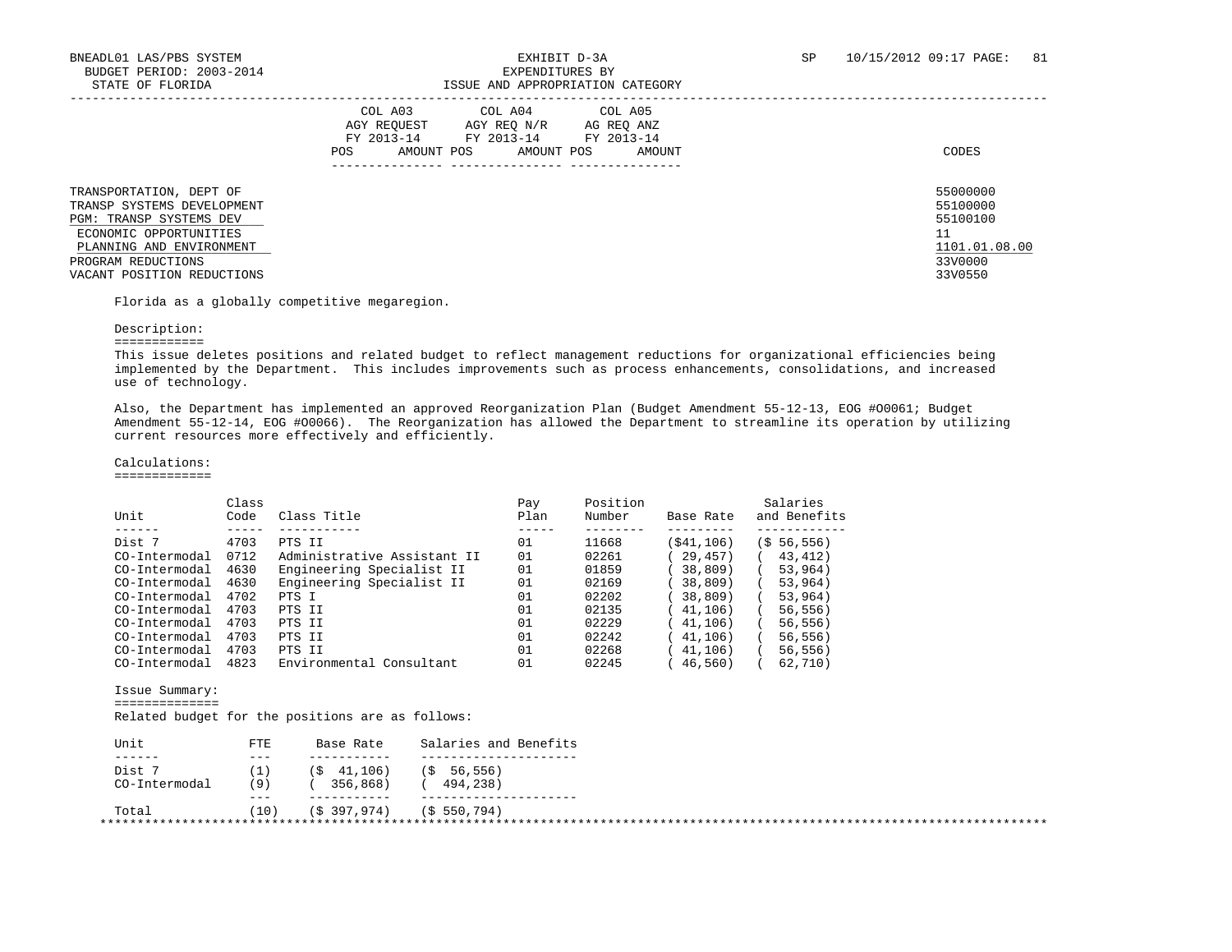|                                                                                                                                                                                            | COL A03  | COL A04<br>AGY REQUEST AGY REQ N/R AG REQ ANZ<br>FY 2013-14 FY 2013-14 FY 2013-14 | COL A05              |             |                                                                                                          |                                                                                   |
|--------------------------------------------------------------------------------------------------------------------------------------------------------------------------------------------|----------|-----------------------------------------------------------------------------------|----------------------|-------------|----------------------------------------------------------------------------------------------------------|-----------------------------------------------------------------------------------|
|                                                                                                                                                                                            | POS      | AMOUNT POS                                                                        | AMOUNT POS<br>AMOUNT |             |                                                                                                          | CODES                                                                             |
| TRANSPORTATION, DEPT OF<br>TRANSP SYSTEMS DEVELOPMENT<br>PGM: TRANSP SYSTEMS DEV<br>ECONOMIC OPPORTUNITIES<br>PLANNING AND ENVIRONMENT<br>PROGRAM REDUCTIONS<br>VACANT POSITION REDUCTIONS |          |                                                                                   |                      |             |                                                                                                          | 55000000<br>55100000<br>55100100<br>11<br>1101.01.08.00<br>33V0000<br>33V0550     |
| POSITION DETAIL OF SALARIES AND BENEFITS:                                                                                                                                                  | FTE      | BASE RATE ADDITIVES BENEFITS                                                      |                      |             |                                                                                                          | LAPSE LAPSED SALARIES<br>SUBTOTAL % AND BENEFITS                                  |
|                                                                                                                                                                                            |          |                                                                                   |                      |             |                                                                                                          |                                                                                   |
|                                                                                                                                                                                            |          |                                                                                   |                      |             |                                                                                                          |                                                                                   |
| A03 - AGY REOUEST FY 2013-14                                                                                                                                                               |          |                                                                                   |                      |             |                                                                                                          |                                                                                   |
| CHANGES TO CURRENTLY AUTHORIZED POSITIONS                                                                                                                                                  |          |                                                                                   |                      |             |                                                                                                          |                                                                                   |
| 0712 ADMINISTRATIVE ASSISTANT II                                                                                                                                                           |          |                                                                                   |                      |             |                                                                                                          |                                                                                   |
| 02261 001                                                                                                                                                                                  |          | $1.00 - 29,457 -$                                                                 |                      |             |                                                                                                          |                                                                                   |
| 4630 ENGINEERING SPECIALIST II                                                                                                                                                             |          |                                                                                   |                      |             |                                                                                                          |                                                                                   |
| 01859 001                                                                                                                                                                                  |          | $1.00 - 38,809 -$                                                                 |                      | 15,155-     | $53,964 - 0.00$                                                                                          |                                                                                   |
| 02169 001                                                                                                                                                                                  | $1.00 -$ | $38,809-$                                                                         |                      | $15, 155 -$ | $53,964 - 0.00$                                                                                          |                                                                                   |
| 4702 PUBLIC TRANSPORTATION SPECIALIST I                                                                                                                                                    |          |                                                                                   |                      |             |                                                                                                          |                                                                                   |
| 02202 001                                                                                                                                                                                  | $1.00 -$ | $38,809-$                                                                         |                      | 15,155-     | $53,964 - 0.00$                                                                                          |                                                                                   |
| 4703 PUBLIC TRANSPORTATION SPECIALIST II                                                                                                                                                   |          |                                                                                   |                      |             |                                                                                                          |                                                                                   |
| 02135 001                                                                                                                                                                                  | $1.00 -$ | $41,106-$                                                                         |                      | 15,450-     | 56,556- 0.00                                                                                             | $13,955 43,412-$ 0.00 $43,412-$<br>53,964-<br>$53,964-$<br>$53,964-$<br>$56,556-$ |
| 02229 001                                                                                                                                                                                  |          | $1.00 - 41,106 -$                                                                 |                      |             | $15,450-56,556-0.00$                                                                                     | 56,556-                                                                           |
| 02242 001                                                                                                                                                                                  |          |                                                                                   |                      |             |                                                                                                          |                                                                                   |
| 02268 001<br>11668 001                                                                                                                                                                     |          | $1.00-$<br>$1.00-$<br>$41,106-$<br>$41,106-$                                      |                      |             | 15,450-                  56,556-     0.00<br>15,450-                  56,556-    0.00<br>$56.556 - 0.00$ |                                                                                   |
| 4823 ENVIRONMENTAL CONSULTANT                                                                                                                                                              |          | $1.00 - 41,106 -$                                                                 |                      | $15,450-$   |                                                                                                          | $56,556-$<br>56,556-<br>$56,556-$                                                 |
| 02245 001                                                                                                                                                                                  |          | $1.00 - 46,560 -$                                                                 |                      | $16, 150 -$ | $62,710 - 0.00$                                                                                          |                                                                                   |
| TOTALS FOR ISSUE BY FUND<br>2540 ST TRANSPORT (PRIMARY) TF                                                                                                                                 |          |                                                                                   |                      |             |                                                                                                          | $62,710-$<br>$550,794-$<br>--------------                                         |

\*\*\*\*\*\*\*\*\*\*\*\*\*\*\*\*\*\*\*\*\*\*\*\*\*\*\*\*\*\*\*\*\*\*\*\*\*\*\*\*\*\*\*\*\*\*\*\*\*\*\*\*\*\*\*\*\*\*\*\*\*\*\*\*\*\*\*\*\*\*\*\*\*\*\*\*\*\*\*\*\*\*\*\*\*\*\*\*\*\*\*\*\*\*\*\*\*\*\*\*\*\*\*\*\*\*\*\*\*\*\*\*\*\*\*\*\*\*\*\*\*\*\*\*\*\*\*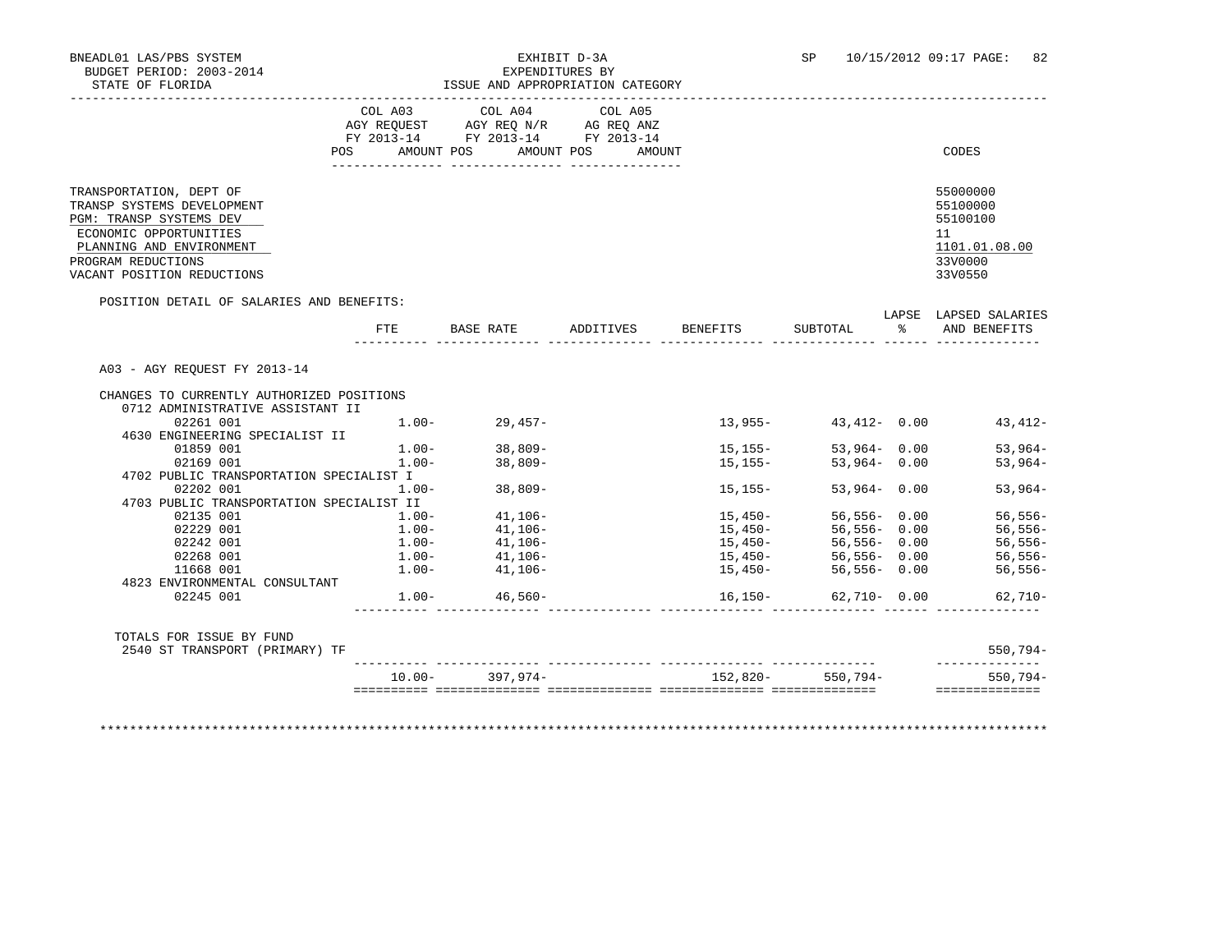| STATE OF FLORIDA                                                                                                                                                                                                                                                       |                                                                                                     | ISSUE AND APPROPRIATION CATEGORY |                                                                                                                     |                                                                                                   |
|------------------------------------------------------------------------------------------------------------------------------------------------------------------------------------------------------------------------------------------------------------------------|-----------------------------------------------------------------------------------------------------|----------------------------------|---------------------------------------------------------------------------------------------------------------------|---------------------------------------------------------------------------------------------------|
|                                                                                                                                                                                                                                                                        | AGY REQUEST AGY REQ N/R AG REQ ANZ<br>FY 2013-14 FY 2013-14 FY 2013-14<br>POS AMOUNT POS AMOUNT POS | COL A03 COL A04                  | COL A05<br>AMOUNT                                                                                                   | CODES                                                                                             |
| TRANSPORTATION, DEPT OF<br>TRANSP SYSTEMS DEVELOPMENT<br>PGM: TRANSP SYSTEMS DEV<br>ECONOMIC OPPORTUNITIES<br>PLANNING AND ENVIRONMENT<br>CAPITAL IMPROVEMENT PLAN<br>TRANSPORTATION WORK PROGRAM<br>FIXED CAPITAL OUTLAY<br>TRANSP PLANNING CONSULT                   |                                                                                                     |                                  |                                                                                                                     | 55000000<br>55100000<br>55100100<br>11<br>1101.01.08.00<br>9900000<br>990T000<br>080000<br>088704 |
| ST TRANSPORT (PRIMARY) TF -STATE 42,789,686 42,789,686                                                                                                                                                                                                                 |                                                                                                     |                                  |                                                                                                                     | 2540 1<br>2540 3                                                                                  |
| TOTAL ST TRANSPORT (PRIMARY) TF 52,568,783 52,568,783                                                                                                                                                                                                                  |                                                                                                     |                                  |                                                                                                                     | 2540                                                                                              |
| TOTAL APPRO 52,568,783 52,568,783                                                                                                                                                                                                                                      |                                                                                                     |                                  |                                                                                                                     |                                                                                                   |
| TRANSPORT PLANNING GRANTS                                                                                                                                                                                                                                              |                                                                                                     |                                  |                                                                                                                     | 088854                                                                                            |
| ST TRANSPORT (PRIMARY) TF $-$ STATE 388,588 388,588                                                                                                                                                                                                                    |                                                                                                     |                                  |                                                                                                                     | 2540 1<br>2540 3                                                                                  |
| TOTAL ST TRANSPORT (PRIMARY) TF 22,864,083 22,864,083                                                                                                                                                                                                                  |                                                                                                     |                                  |                                                                                                                     | 2540                                                                                              |
| TOTAL APPRO 22,864,083 22,864,083                                                                                                                                                                                                                                      |                                                                                                     |                                  |                                                                                                                     |                                                                                                   |
| AGENCY NARRATIVE:<br>2013-2014 BUDGET YEAR NARRATIVE:<br>Fund Source: State/Federal/Local<br><b>EEEEEEEEEEE</b>                                                                                                                                                        |                                                                                                     |                                  | TRANSPORT PLANNING GRANTS IT COMPONENT? NO                                                                          |                                                                                                   |
| LRPP Reference:<br>===============                                                                                                                                                                                                                                     |                                                                                                     |                                  |                                                                                                                     |                                                                                                   |
| Goal 1: Preserve and manage a safe, efficient transportation system.<br>Goal 2: Enhance Florida's economic competitiveness, quality of life and<br>transportation safety.<br>Goal 3: Organizational excellence by promoting and encouraging continuous<br>improvement. |                                                                                                     |                                  |                                                                                                                     |                                                                                                   |
| Florida Strategic Plan for Economic Development - Strategy #1:                                                                                                                                                                                                         |                                                                                                     |                                  |                                                                                                                     |                                                                                                   |
|                                                                                                                                                                                                                                                                        |                                                                                                     |                                  | Strengthen collaboration and alignment among state, regional and local entities toward the state's economic vision. |                                                                                                   |

Florida Strategic Plan for Economic Development - Strategy #3: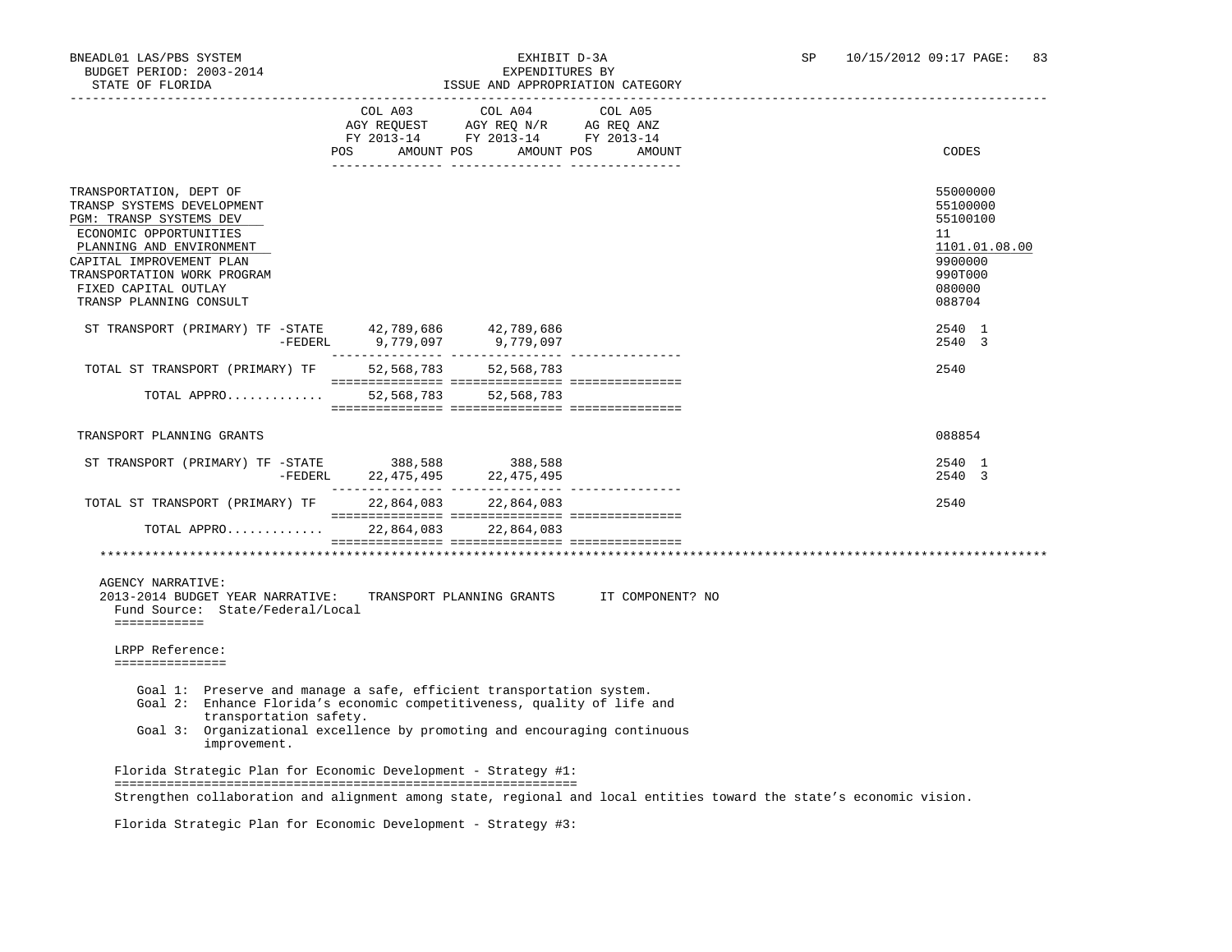|                                                                                                                                                                                                   | COL A03<br>COL A04<br>COL A05<br>AGY REOUEST<br>AGY REO N/R<br>AG REO ANZ<br>FY 2013-14<br>FY 2013-14<br>FY 2013-14<br>AMOUNT POS<br><b>POS</b><br>AMOUNT POS<br>AMOUNT | CODES                                                                         |
|---------------------------------------------------------------------------------------------------------------------------------------------------------------------------------------------------|-------------------------------------------------------------------------------------------------------------------------------------------------------------------------|-------------------------------------------------------------------------------|
| TRANSPORTATION, DEPT OF<br>TRANSP SYSTEMS DEVELOPMENT<br>PGM: TRANSP SYSTEMS DEV<br>ECONOMIC OPPORTUNITIES<br>PLANNING AND ENVIRONMENT<br>CAPITAL IMPROVEMENT PLAN<br>TRANSPORTATION WORK PROGRAM |                                                                                                                                                                         | 55000000<br>55100000<br>55100100<br>11<br>1101.01.08.00<br>9900000<br>990T000 |

#### ==============================================================

 Connect Economic Development, talent, Infrastructure, partnerships and other resources within and across regions to build Florida as a globally competitive megaregion.

 Florida Strategic Plan for Economic Development - Strategy #4: ============================================================== Position Florida as a global hub for trade, visitors, talent, innovations, and investment.

Florida Strategic Plan for Economic Development - Strategy #13:

==============================================================

 Coordinate decision making and investments for economic development, land use, transportation, infrastructure, housing, water, energy, natural resources, workforce and community development at the statewide, regional and local levels.

 Florida Strategic Plan for Economic Development - Strategy #14: ============================================================== Develop and maintain multimodal, interconnected trade and transportation systems to support a prosperous, globally competitive economy.

 Florida Strategic Plan for Economic Development - Strategy #19: ============================================================== Ensure state, regional and local agencies provide collaborative, seamless, consistent and timely customer service to businesses.

 Florida Strategic Plan for Economic Development - Strategy #27: ============================================================== Create and sustain vibrant, safe and healthy communities that attract workers, businesses, residents and visitors.

 Description: ============ This issue requests budget for the 2013/14 year of the five-year work program, pursuant to Chapter 339, Florida Statutes, which consists of transportation projects for the following programs:

Transportation Planning Consultants Transportation Planning Grants

 The work program is prepared in accordance with the allocations set forth in the Program and Resource Plan, and is financially balanced and consistent with the Florida Transportation Plan. \*\*\*\*\*\*\*\*\*\*\*\*\*\*\*\*\*\*\*\*\*\*\*\*\*\*\*\*\*\*\*\*\*\*\*\*\*\*\*\*\*\*\*\*\*\*\*\*\*\*\*\*\*\*\*\*\*\*\*\*\*\*\*\*\*\*\*\*\*\*\*\*\*\*\*\*\*\*\*\*\*\*\*\*\*\*\*\*\*\*\*\*\*\*\*\*\*\*\*\*\*\*\*\*\*\*\*\*\*\*\*\*\*\*\*\*\*\*\*\*\*\*\*\*\*\*\*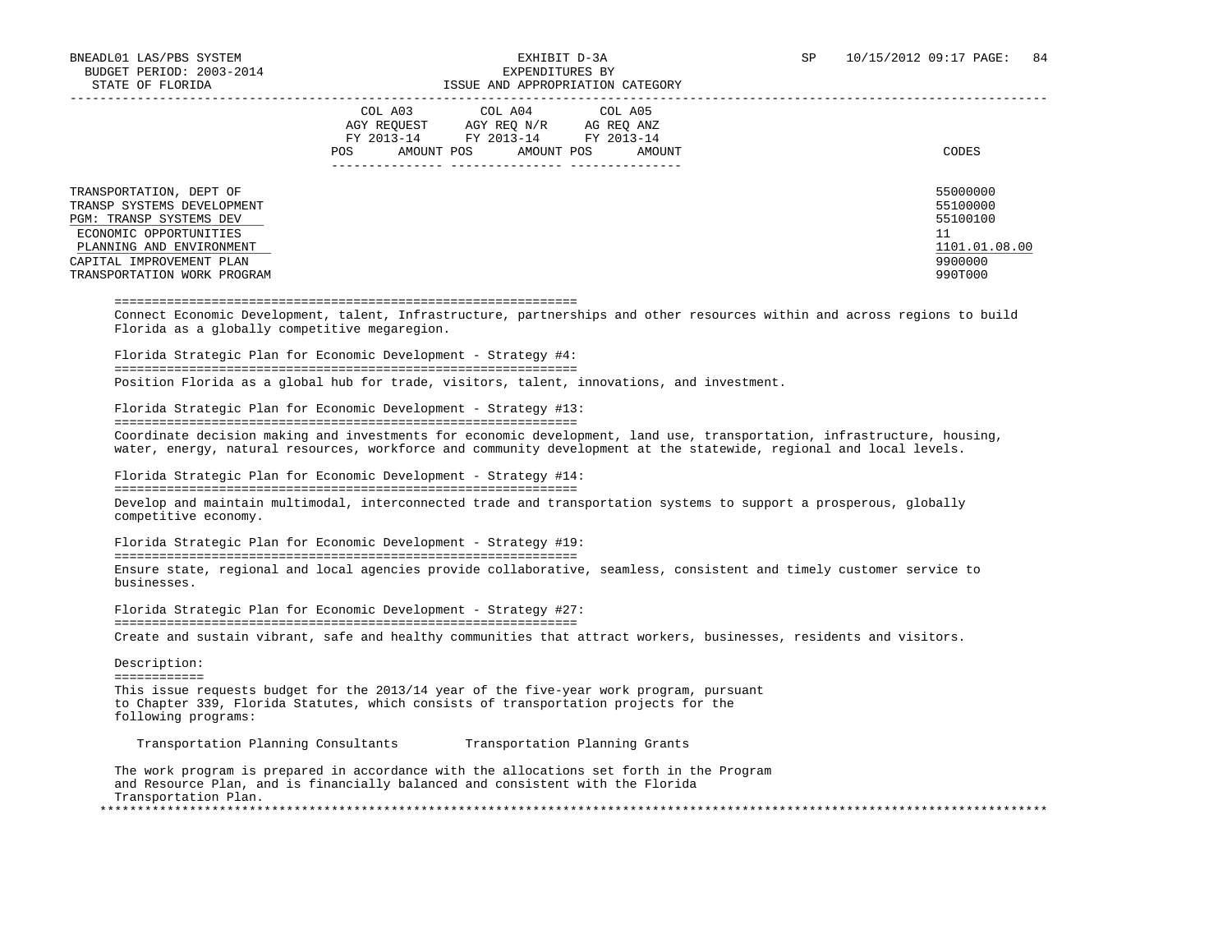|                                                                                                                                                                                                   | POS                                                      | COL A03 COL A04 COL A05<br>AGY REQUEST AGY REQ N/R AG REQ ANZ<br>FY 2013-14 FY 2013-14 FY 2013-14<br>AMOUNT POS AMOUNT POS AMOUNT<br>------------- | CODES                                                                         |
|---------------------------------------------------------------------------------------------------------------------------------------------------------------------------------------------------|----------------------------------------------------------|----------------------------------------------------------------------------------------------------------------------------------------------------|-------------------------------------------------------------------------------|
| TRANSPORTATION, DEPT OF<br>TRANSP SYSTEMS DEVELOPMENT<br>PGM: TRANSP SYSTEMS DEV<br>ECONOMIC OPPORTUNITIES<br>PLANNING AND ENVIRONMENT<br>CAPITAL IMPROVEMENT PLAN<br>TRANSPORTATION WORK PROGRAM |                                                          |                                                                                                                                                    | 55000000<br>55100000<br>55100100<br>11<br>1101.01.08.00<br>9900000<br>990T000 |
| TOTAL: TRANSPORTATION WORK PROGRAM<br>TOTAL ISSUE                                                                                                                                                 | 75,432,866 75,432,866<br>=============================== |                                                                                                                                                    | 990T000                                                                       |
| TOTAL: PLANNING AND ENVIRONMENT<br>BY FUND TYPE                                                                                                                                                   |                                                          |                                                                                                                                                    | 1101.01.08.00                                                                 |
| SALARY RATE 14,324,370                                                                                                                                                                            | 239.00                                                   |                                                                                                                                                    | 2000                                                                          |
| TOTAL: PGM: TRANSP SYSTEMS DEV<br>BY FUND TYPE                                                                                                                                                    |                                                          |                                                                                                                                                    | 55100100                                                                      |
| SALARY RATE 101,741,557                                                                                                                                                                           | 1,738.00                                                 |                                                                                                                                                    | 2000                                                                          |
|                                                                                                                                                                                                   |                                                          |                                                                                                                                                    |                                                                               |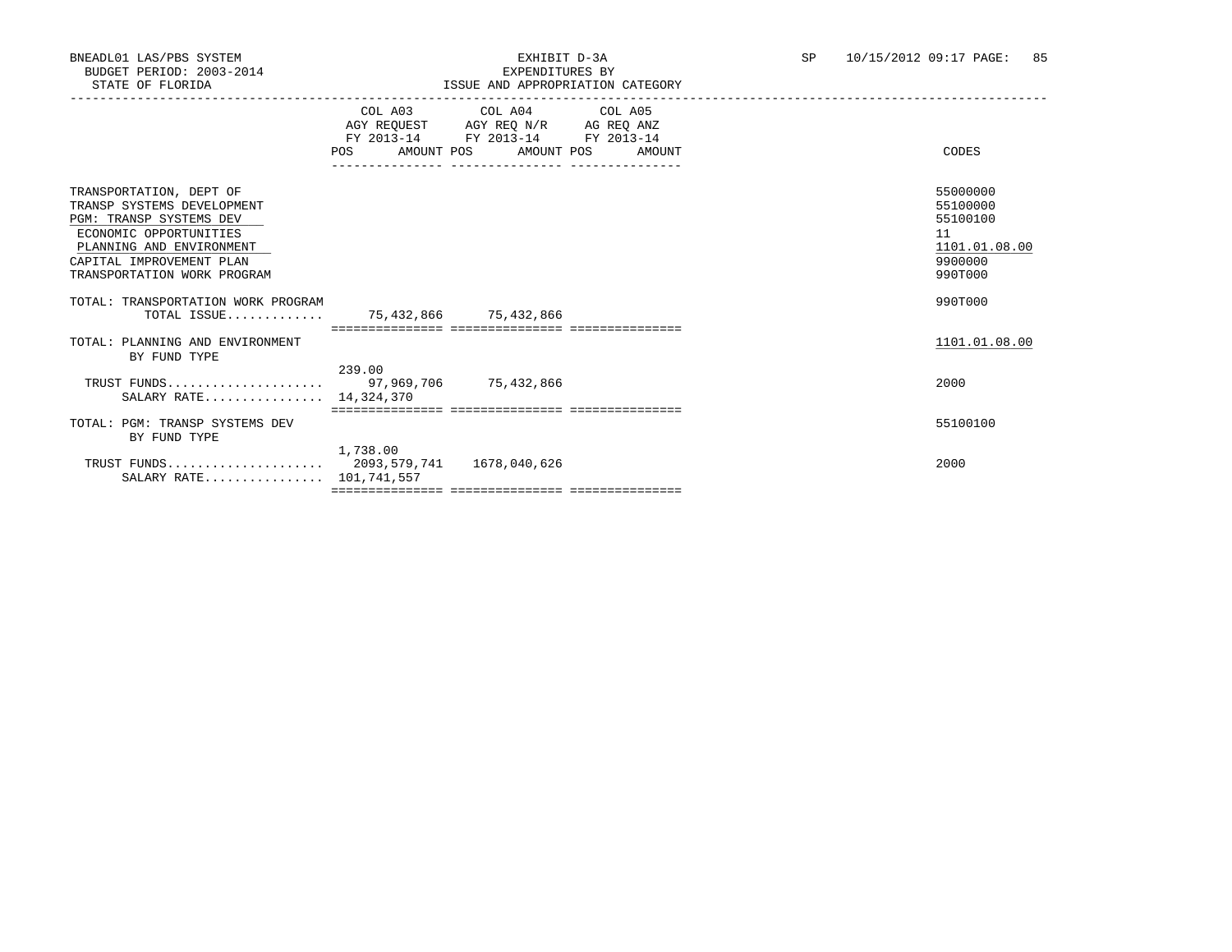|                                                                                                                                                                                                                                       | POS AMOUNT POS AMOUNT POS | COL A03 COL A04 COL A05<br>AGY REQUEST AGY REQ N/R AG REQ ANZ<br>FY 2013-14 FY 2013-14 FY 2013-14 | AMOUNT | CODES                                                                                   |
|---------------------------------------------------------------------------------------------------------------------------------------------------------------------------------------------------------------------------------------|---------------------------|---------------------------------------------------------------------------------------------------|--------|-----------------------------------------------------------------------------------------|
| TRANSPORTATION, DEPT OF<br>TRANSP SYSTEMS DEVELOPMENT<br>FL RAIL ENTERPRISE<br>ECONOMIC OPPORTUNITIES<br>PUBLIC TRANSPORTATION<br>ESTIMATED EXPENDITURES<br>ESTIMATED EXPENDITURES - OPERATIONS<br>SALARY RATE<br>SALARY RATE 243,270 |                           |                                                                                                   |        | 55000000<br>55100000<br>55100500<br>11<br>1101.01.06.00<br>1000000<br>1001000<br>000000 |
| SALARIES AND BENEFITS                                                                                                                                                                                                                 |                           |                                                                                                   |        | 010000                                                                                  |
| ST TRANSPORT (PRIMARY) TF -STATE                                                                                                                                                                                                      | 2.00<br>298,274           |                                                                                                   |        | 2540 1                                                                                  |
| OTHER PERSONAL SERVICES                                                                                                                                                                                                               |                           |                                                                                                   |        | 030000                                                                                  |
| ST TRANSPORT (PRIMARY) TF -STATE                                                                                                                                                                                                      | 827                       |                                                                                                   |        | 2540 1                                                                                  |
| <b>EXPENSES</b>                                                                                                                                                                                                                       |                           |                                                                                                   |        | 040000                                                                                  |
| ST TRANSPORT (PRIMARY) TF -STATE 25,200                                                                                                                                                                                               |                           |                                                                                                   |        | 2540 1                                                                                  |
| OPERATING CAPITAL OUTLAY                                                                                                                                                                                                              |                           |                                                                                                   |        | 060000                                                                                  |
| ST TRANSPORT (PRIMARY) TF -STATE                                                                                                                                                                                                      | 505                       |                                                                                                   |        | 2540 1                                                                                  |
| SPECIAL CATEGORIES<br>CONSULTANT FEES                                                                                                                                                                                                 |                           |                                                                                                   |        | 100000<br>100686                                                                        |
| ST TRANSPORT (PRIMARY) TF -STATE                                                                                                                                                                                                      | 4,089                     |                                                                                                   |        | 2540 1                                                                                  |
| CONTRACTED SERVICES                                                                                                                                                                                                                   |                           |                                                                                                   |        | 100777                                                                                  |
| ST TRANSPORT (PRIMARY) TF -STATE                                                                                                                                                                                                      | 5,714                     |                                                                                                   |        | 2540 1                                                                                  |
| TOTAL: ESTIMATED EXPENDITURES - OPERATIONS<br>TOTAL POSITIONS 2.00<br>TOTAL ISSUE 334,609<br>TOTAL SALARY RATE $243,270$                                                                                                              |                           |                                                                                                   |        | 1001000                                                                                 |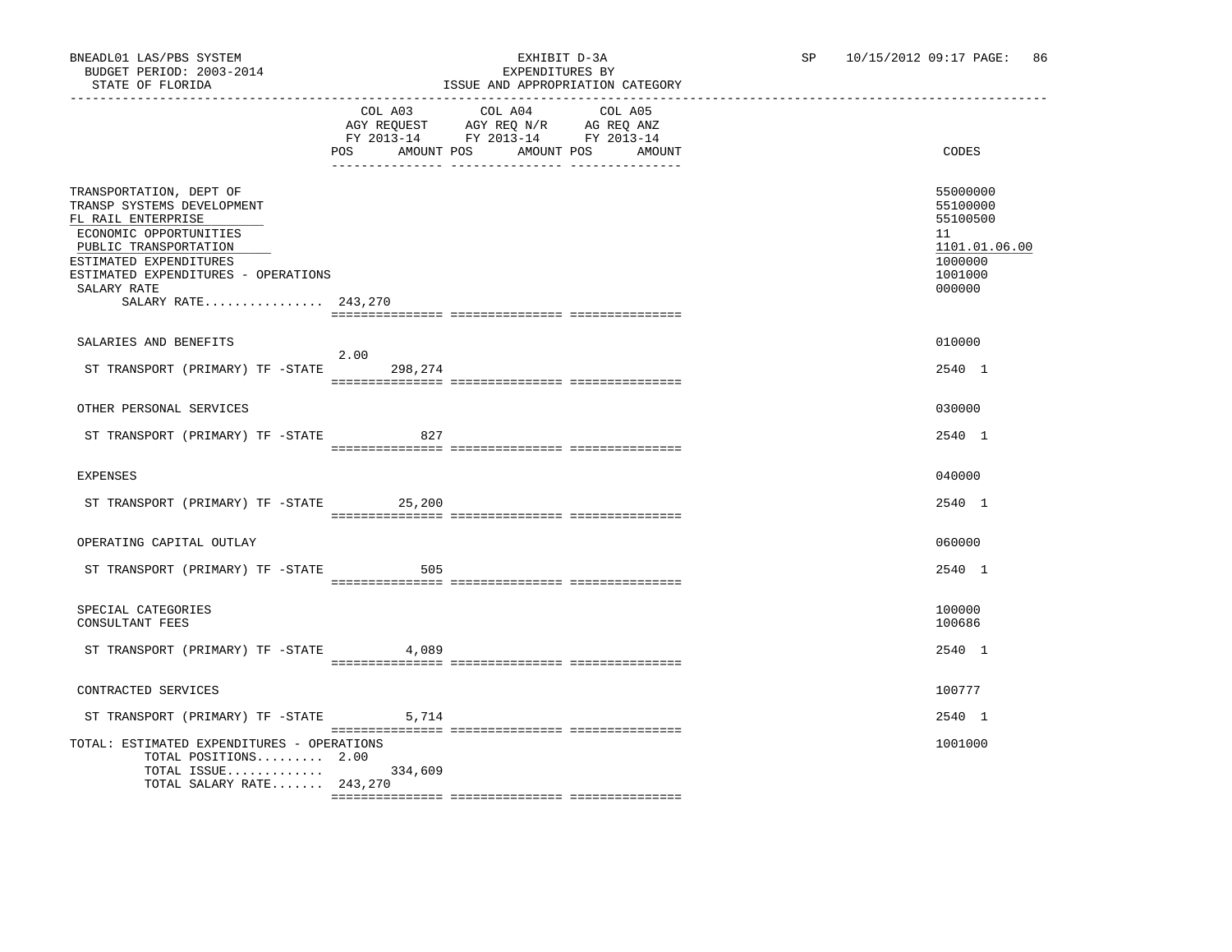|                                                                                                                                                                                       | LOOUE AND AFFROFRIAIION CAIEGORI                                                                                                         |                                                                    |
|---------------------------------------------------------------------------------------------------------------------------------------------------------------------------------------|------------------------------------------------------------------------------------------------------------------------------------------|--------------------------------------------------------------------|
|                                                                                                                                                                                       | COL A03 COL A04<br>COL A05<br>AGY REQUEST AGY REQ N/R AG REQ ANZ<br>FY 2013-14 FY 2013-14 FY 2013-14<br>POS AMOUNT POS AMOUNT POS AMOUNT | CODES                                                              |
| TRANSPORTATION, DEPT OF<br>TRANSP SYSTEMS DEVELOPMENT<br>FL RAIL ENTERPRISE<br>ECONOMIC OPPORTUNITIES<br>PUBLIC TRANSPORTATION<br>ESTIMATED EXPENDITURES<br>FLORIDA RETIREMENT SYSTEM |                                                                                                                                          | 55000000<br>55100000<br>55100500<br>11<br>1101.01.06.00<br>1000000 |
| CONTRIBUTION ADJUSTMENT FOR<br>FISCAL YEAR 2012-2013<br>SALARIES AND BENEFITS                                                                                                         |                                                                                                                                          | 1001240<br>010000                                                  |
| ST TRANSPORT (PRIMARY) TF -STATE                                                                                                                                                      | 164                                                                                                                                      | 2540 1                                                             |
| ADJUSTMENT TO STATE HEALTH<br>INSURANCE PREMIUM CONTRIBUTION -<br>FISCAL YEAR 2012-13<br>SALARIES AND BENEFITS                                                                        |                                                                                                                                          | 1001830<br>010000                                                  |
| ST TRANSPORT (PRIMARY) TF -STATE                                                                                                                                                      | 247                                                                                                                                      | 2540 1                                                             |
| ANNUALIZATION OF ADMINISTERED<br>FUNDS APPROPRIATIONS<br>STATE HEALTH INSURANCE ADJUSTMENT<br>FOR FY 2012-13 - 10 MONTHS<br>ANNUALIZATION<br>SALARIES AND BENEFITS                    |                                                                                                                                          | 26A0000<br>26A1830<br>010000                                       |
| ST TRANSPORT (PRIMARY) TF -STATE                                                                                                                                                      | 1,235                                                                                                                                    | 2540 1                                                             |
| PROGRAM REDUCTIONS<br>VACANT POSITION REDUCTIONS<br>SALARY RATE<br>SALARY RATE 53, 122-                                                                                               |                                                                                                                                          | 33V0000<br>33V0550<br>000000                                       |
| SALARIES AND BENEFITS                                                                                                                                                                 | $1.00 -$                                                                                                                                 | 010000                                                             |
| ST TRANSPORT (PRIMARY) TF -STATE                                                                                                                                                      | $71,286-$                                                                                                                                | 2540 1                                                             |
| TOTAL: VACANT POSITION REDUCTIONS<br>TOTAL POSITIONS 1.00-<br>TOTAL ISSUE<br>TOTAL SALARY RATE $53,122-$                                                                              | 71,286-                                                                                                                                  | 33V0550                                                            |
|                                                                                                                                                                                       |                                                                                                                                          |                                                                    |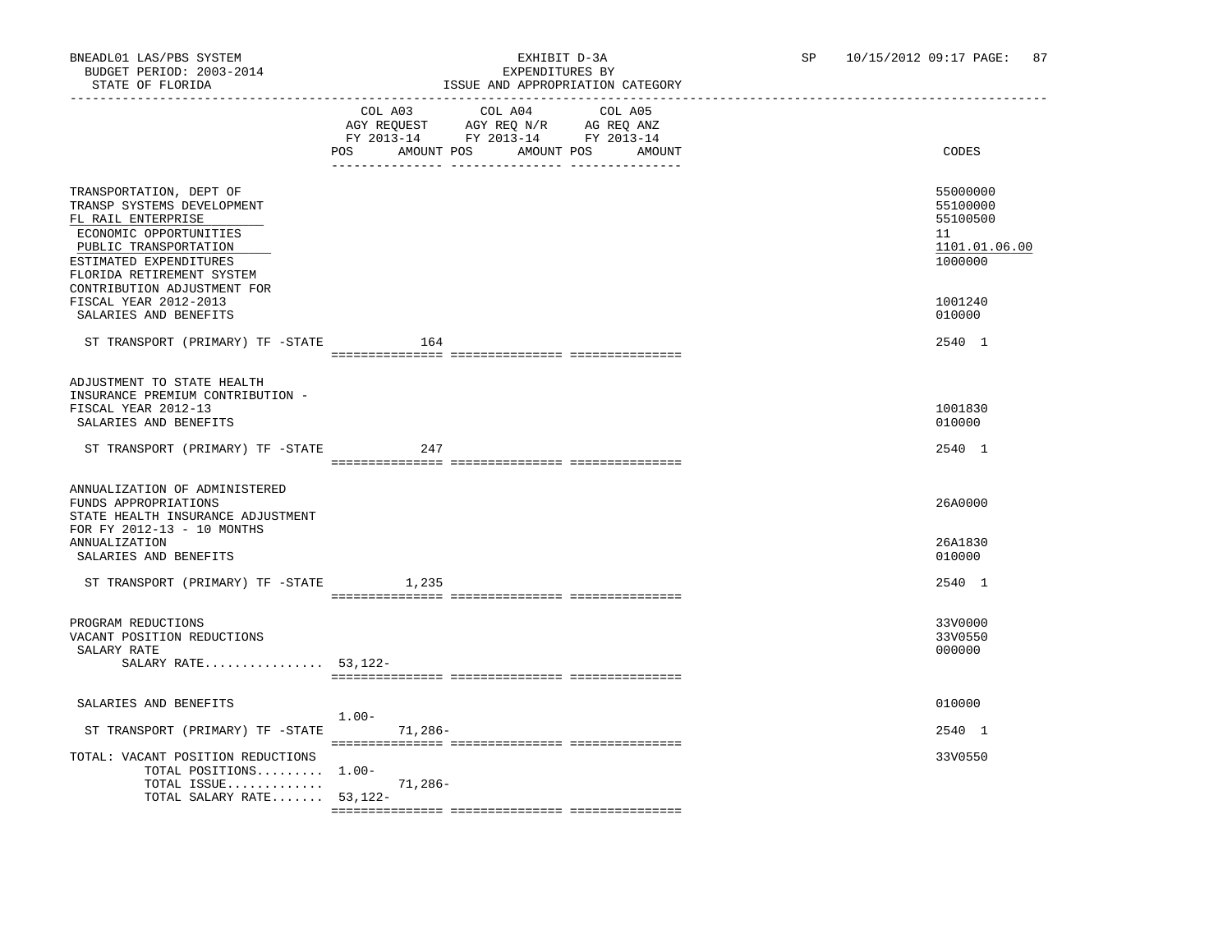|                                  | COL A03     |                                  | COL A04     | COL A05 |                  |               |
|----------------------------------|-------------|----------------------------------|-------------|---------|------------------|---------------|
|                                  | AGY REOUEST |                                  | AGY REO N/R |         | AG REO ANZ       |               |
|                                  |             | FY 2013-14 FY 2013-14 FY 2013-14 |             |         |                  |               |
|                                  | <b>POS</b>  | AMOUNT POS                       | AMOUNT POS  |         | AMOUNT           | CODES         |
|                                  |             |                                  |             |         |                  |               |
| TRANSPORTATION, DEPT OF          |             |                                  |             |         |                  | 55000000      |
| TRANSP SYSTEMS DEVELOPMENT       |             |                                  |             |         |                  | 55100000      |
| FL RAIL ENTERPRISE               |             |                                  |             |         |                  | 55100500      |
| ECONOMIC OPPORTUNITIES           |             |                                  |             |         |                  | 11            |
| PUBLIC TRANSPORTATION            |             |                                  |             |         |                  | 1101.01.06.00 |
| PROGRAM REDUCTIONS               |             |                                  |             |         |                  | 33V0000       |
| VACANT POSITION REDUCTIONS       |             |                                  |             |         |                  | 33V0550       |
|                                  |             |                                  |             |         |                  |               |
|                                  |             |                                  |             |         |                  |               |
| AGENCY ISSUE NARRATIVE:          |             |                                  |             |         |                  |               |
| 2013-2014 BUDGET YEAR NARRATIVE: |             |                                  |             |         | IT COMPONENT? NO |               |

 Fund Source: 100% State ============

 LRPP Reference: Goal #3: Organizational excellence by promoting and encouraging continuous improvement. ===============

Florida Strategic Plan for Economic Development - Strategy #3:

Florida as a globally competitive megaregion.

 ============================================================== Connect Economic Development, talent, infrastructure, partnerships and other resources within and across regions to build

Description:

============

 This issue deletes positions and related budget to reflect management reductions for organizational efficiencies being implemented by the Department. This includes improvements such as process enhancements, consolidations, and increased use of technology.

 Also, the Department has implemented an approved Reorganization Plan (Budget Amendment 55-12-13, EOG #O0061; Budget Amendment 55-12-14, EOG #O0066). The Reorganization has allowed the Department to streamline its operation by utilizing current resources more effectively and efficiently.

 Calculations: =============

| Unit                                           | Class<br>Code   | Class Title          | Pay<br>Plan           | Position<br>Number | Base Rate    | Salaries<br>and Benefits |  |
|------------------------------------------------|-----------------|----------------------|-----------------------|--------------------|--------------|--------------------------|--|
| Central Office                                 | 7874            | Manager, Rail Office | -----<br>08           | 09732              | ( \$53, 122) | (S 71, 286)              |  |
|                                                |                 |                      |                       |                    |              |                          |  |
| Issue Summary:                                 |                 |                      |                       |                    |              |                          |  |
| ===========                                    |                 |                      |                       |                    |              |                          |  |
| Related budget for the position is as follows: |                 |                      |                       |                    |              |                          |  |
| Unit                                           | FTE.<br>$- - -$ | Base Rate            | Salaries and Benefits |                    |              |                          |  |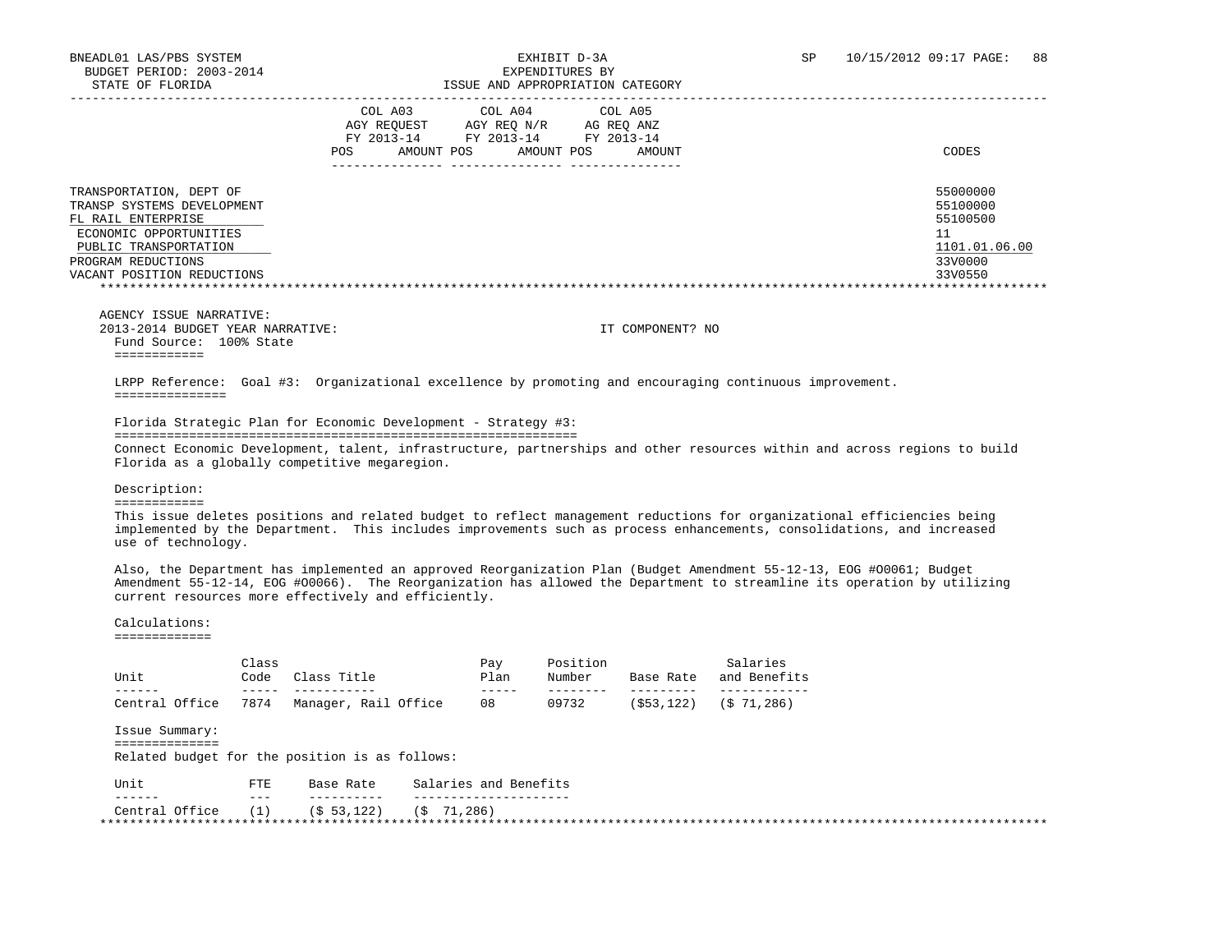| BNEADL01 LAS/PBS SYSTEM<br>BUDGET PERIOD: 2003-2014<br>STATE OF FLORIDA                                                                                                                             |            | EXHIBIT D-3A<br>EXPENDITURES BY<br>ISSUE AND APPROPRIATION CATEGORY                                                                                                                                                                                                                                                                                                                                |  | SP                  |             | 10/15/2012 09:17 PAGE:<br>89                                                  |
|-----------------------------------------------------------------------------------------------------------------------------------------------------------------------------------------------------|------------|----------------------------------------------------------------------------------------------------------------------------------------------------------------------------------------------------------------------------------------------------------------------------------------------------------------------------------------------------------------------------------------------------|--|---------------------|-------------|-------------------------------------------------------------------------------|
|                                                                                                                                                                                                     |            | COL A03 COL A04 COL A05<br>$\begin{array}{ccccccccc} \text{COL} & \text{AUI} & \text{CUL} & \text{AUI} & \text{CUL} & \text{AUI} \\ \text{AGY} & \text{REQUEST} & \text{AGY} & \text{REQ} & \text{N}/\text{R} & \text{AG} & \text{EEQ} & \text{ANZ} \\ \text{FY} & 2013\text{--}14 & \text{FY} & 2013\text{--}14 & \text{FY} & 2013\text{--}14 \\ \end{array}$<br>POS AMOUNT POS AMOUNT POS AMOUNT |  |                     |             | CODES                                                                         |
| TRANSPORTATION, DEPT OF<br>TRANSP SYSTEMS DEVELOPMENT<br>FL RAIL ENTERPRISE<br>ECONOMIC OPPORTUNITIES<br>PUBLIC TRANSPORTATION<br>PROGRAM REDUCTIONS<br>VACANT POSITION REDUCTIONS                  |            |                                                                                                                                                                                                                                                                                                                                                                                                    |  |                     |             | 55000000<br>55100000<br>55100500<br>11<br>1101.01.06.00<br>33V0000<br>33V0550 |
| POSITION DETAIL OF SALARIES AND BENEFITS:                                                                                                                                                           |            | FTE BASE RATE ADDITIVES BENEFITS                                                                                                                                                                                                                                                                                                                                                                   |  | SUBTOTAL            | <u> 양 대</u> | LAPSE LAPSED SALARIES<br>AND BENEFITS                                         |
| A03 - AGY REQUEST FY 2013-14<br>CHANGES TO CURRENTLY AUTHORIZED POSITIONS                                                                                                                           |            |                                                                                                                                                                                                                                                                                                                                                                                                    |  |                     |             |                                                                               |
| 7874 MANAGER, RAIL OFFICE<br>09732 001                                                                                                                                                              |            | $1.00 - 53,122 -$                                                                                                                                                                                                                                                                                                                                                                                  |  |                     |             | $18, 164 - 71, 286 - 0.00$ 71, 286-                                           |
| TOTALS FOR ISSUE BY FUND<br>2540 ST TRANSPORT (PRIMARY) TF                                                                                                                                          |            |                                                                                                                                                                                                                                                                                                                                                                                                    |  |                     |             | 71,286-                                                                       |
|                                                                                                                                                                                                     |            | $1.00 - 53,122 -$                                                                                                                                                                                                                                                                                                                                                                                  |  | 18, 164 - 71, 286 - |             | --------------<br>71,286-<br>==============                                   |
|                                                                                                                                                                                                     |            |                                                                                                                                                                                                                                                                                                                                                                                                    |  |                     |             |                                                                               |
| CAPITAL IMPROVEMENT PLAN<br>TRANSPORTATION WORK PROGRAM<br>FIXED CAPITAL OUTLAY<br>PUBLIC TRANSIT DEV/GRANTS                                                                                        |            |                                                                                                                                                                                                                                                                                                                                                                                                    |  |                     |             | 9900000<br>990T000<br>080000<br>088774                                        |
| $\begin{tabular}{lllllllllll} \texttt{ST TRANSPORT} & (PRIMARY) & TF & -STATE & 30,652,889 & 30,652,889 \\ & -MATCH & 23,170,111 & 23,170,111 \\ & -FEDERL & 31,456,666 & 31,456,666 \end{tabular}$ |            |                                                                                                                                                                                                                                                                                                                                                                                                    |  |                     |             | 2540 1<br>2540 2<br>2540 3                                                    |
| TOTAL ST TRANSPORT (PRIMARY) TF                                                                                                                                                                     | 85,279,666 | 85,279,666                                                                                                                                                                                                                                                                                                                                                                                         |  |                     |             | 2540                                                                          |
| TOTAL APPRO                                                                                                                                                                                         |            | 85,279,666 85,279,666                                                                                                                                                                                                                                                                                                                                                                              |  |                     |             |                                                                               |
| RAIL DEVELOPMENT/GRANTS                                                                                                                                                                             |            |                                                                                                                                                                                                                                                                                                                                                                                                    |  |                     |             | 088808                                                                        |
| ST TRANSPORT (PRIMARY) TF -STATE 215,005,631 215,005,631<br>-MATCH 17,500,000 17,500,000<br>-FEDERL 4,000,000 4,000,000                                                                             |            |                                                                                                                                                                                                                                                                                                                                                                                                    |  |                     |             | 2540 1<br>2540<br>-2<br>2540 3                                                |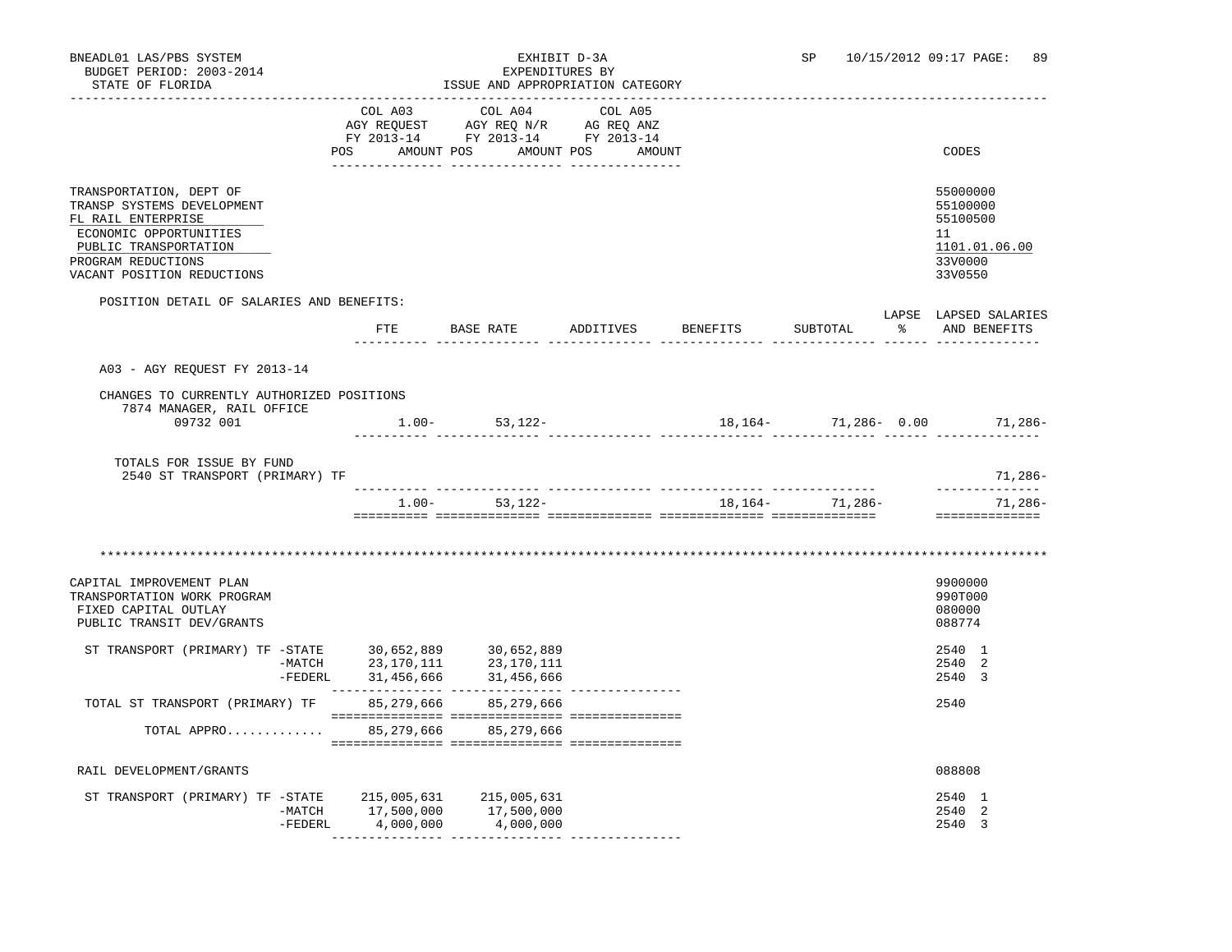BNEADL01 LAS/PBS SYSTEM EXHIBIT D-3A SP 10/15/2012 09:17 PAGE: 90 BUDGET PERIOD: 2003-2014 EXPENDITURES BY STATE OF FLORIDA **ISSUE AND APPROPRIATION CATEGORY**  -----------------------------------------------------------------------------------------------------------------------------------  $COL$   $A04$ AGY REQUEST AGY REQ N/R AG REQ ANZ FY 2013-14 FY 2013-14 FY 2013-14 POS AMOUNT POS AMOUNT POS AMOUNT CODES --------------- --------------- --------------- TRANSPORTATION, DEPT OF 55000000 TRANSP SYSTEMS DEVELOPMENT 55100000 PHOTOS SERVER AND THE SERVER OF THE SERVER OF THE SERVER OF THE SERVER OF THE SERVER OF THE SERVER OF THE SERVER OF THE SERVER OF THE SERVER OF THE SERVER OF THE SERVER OF THE SERVER OF FL RAIL ENTERPRISE ECONOMIC OPPORTUNITIES 11<br>PUBLIC TRANSPORTATION 1101.01.06.00 PUBLIC TRANSPORTATION 1101.01.<br>PAPITAL IMPROVEMENT PLAN CAPITAL IMPROVEMENT PLAN 9900000 TRANSPORTATION WORK PROGRAM FIXED CAPITAL OUTLAY 080000 PHOTOS CONTROLLER IN A SERVICE OF THE SERVICE OF THE SERVICE OF THE SERVICE OF THE<br>RAIL DEVELOPMENT/GRANTS RAIL DEVELOPMENT/GRANTS 088808 TOTAL ST TRANSPORT (PRIMARY) TF 236,505,631 236,505,631 2540 =============== =============== =============== TOTAL APPRO............. 236,505,631 236,505,631 =============== =============== =============== INTERMODAL DEVELOP/GRANTS 088809 ST TRANSPORT (PRIMARY) TF -STATE 3,683,578 3,683,578 2540 1 =============== =============== =============== \*\*\*\*\*\*\*\*\*\*\*\*\*\*\*\*\*\*\*\*\*\*\*\*\*\*\*\*\*\*\*\*\*\*\*\*\*\*\*\*\*\*\*\*\*\*\*\*\*\*\*\*\*\*\*\*\*\*\*\*\*\*\*\*\*\*\*\*\*\*\*\*\*\*\*\*\*\*\*\*\*\*\*\*\*\*\*\*\*\*\*\*\*\*\*\*\*\*\*\*\*\*\*\*\*\*\*\*\*\*\*\*\*\*\*\*\*\*\*\*\*\*\*\*\*\*\* AGENCY NARRATIVE: 2013-2014 BUDGET YEAR NARRATIVE: INTERMODAL DEVELOP/GRANTS IT COMPONENT? NO Fund Source: State/Federal/Local ============ LRPP Reference: =============== Goal 1: Preserve and manage a safe, efficient transportation system. Goal 2: Enhance Florida's economic competitiveness, quality of life and transportation safety. Goal 3: Organizational excellence by promoting and encouraging continuous improvement. Florida Strategic Plan for Economic Development - Strategy #1: ============================================================== Strengthen collaboration and alignment among state, regional and local entities toward the state's economic vision. Florida Strategic Plan for Economic Development - Strategy #3: ============================================================== Connect Economic Development, talent, Infrastructure, partnerships and other resources within and across regions to build Florida as a globally competitive megaregion. Florida Strategic Plan for Economic Development - Strategy #4:

 ============================================================== Position Florida as a global hub for trade, visitors, talent, innovations, and investment.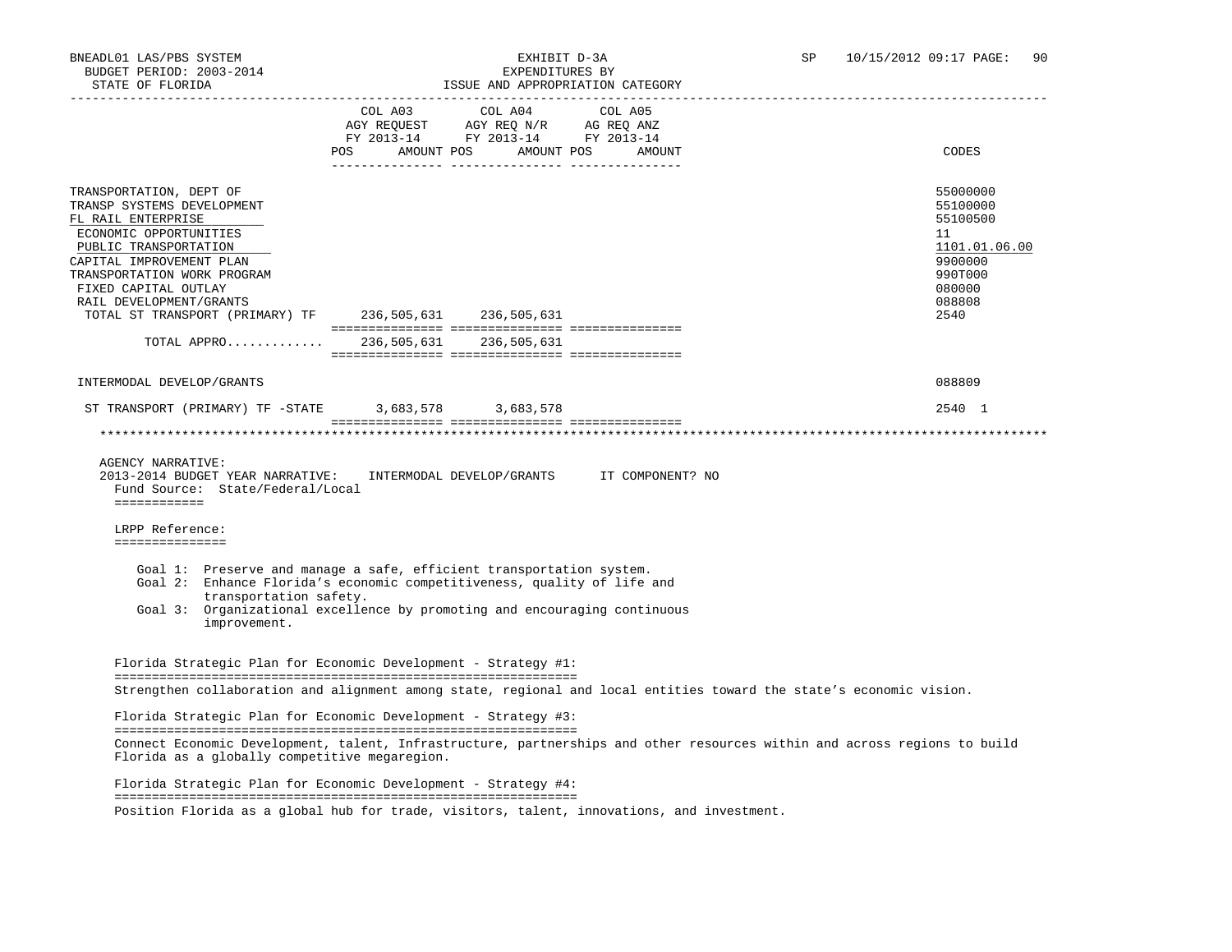| STATE OF FLORIDA                                                                                                                                                                                                                                                                                                                                                                    |                          | ISSUE AND APPROPRIATION CATEGORY                                                                                |        |                                                                               |
|-------------------------------------------------------------------------------------------------------------------------------------------------------------------------------------------------------------------------------------------------------------------------------------------------------------------------------------------------------------------------------------|--------------------------|-----------------------------------------------------------------------------------------------------------------|--------|-------------------------------------------------------------------------------|
|                                                                                                                                                                                                                                                                                                                                                                                     | AMOUNT POS<br><b>POS</b> | COL A03 COL A04 COL A05<br>AGY REQUEST AGY REQ N/R AG REQ ANZ<br>FY 2013-14 FY 2013-14 FY 2013-14<br>AMOUNT POS | AMOUNT | CODES                                                                         |
| TRANSPORTATION, DEPT OF<br>TRANSP SYSTEMS DEVELOPMENT<br>FL RAIL ENTERPRISE<br>ECONOMIC OPPORTUNITIES<br>PUBLIC TRANSPORTATION<br>CAPITAL IMPROVEMENT PLAN<br>TRANSPORTATION WORK PROGRAM                                                                                                                                                                                           |                          |                                                                                                                 |        | 55000000<br>55100000<br>55100500<br>11<br>1101.01.06.00<br>9900000<br>990T000 |
| Florida Strategic Plan for Economic Development - Strategy #13:<br>Coordinate decision making and investments for economic development, land use, transportation, infrastructure, housing,<br>water, energy, natural resources, workforce and community development at the statewide, regional and local levels.<br>Florida Strategic Plan for Economic Development - Strategy #14: |                          |                                                                                                                 |        |                                                                               |
| Develop and maintain multimodal, interconnected trade and transportation systems to support a prosperous, globally<br>competitive economy.                                                                                                                                                                                                                                          |                          |                                                                                                                 |        |                                                                               |
| Florida Strategic Plan for Economic Development - Strategy #19:                                                                                                                                                                                                                                                                                                                     |                          |                                                                                                                 |        |                                                                               |
| Ensure state, regional and local agencies provide collaborative, seamless, consistent and timely customer service to<br>businesses.                                                                                                                                                                                                                                                 |                          |                                                                                                                 |        |                                                                               |
| Florida Strategic Plan for Economic Development - Strategy #27:                                                                                                                                                                                                                                                                                                                     |                          |                                                                                                                 |        |                                                                               |

Create and sustain vibrant, safe and healthy communities that attract workers, businesses, residents and visitors.

 Description: ============

 This issue requests budget for the 2013/14 year of the five-year work program, pursuant to Chapter 339, Florida Statutes, which consists of transportation projects for the following programs:

 Public Transit Development Grants Rail Development Grants Intermodal Development Grants

 The work program is prepared in accordance with the allocations set forth in the Program and Resource Plan, and is financially balanced and consistent with the Florida Transportation Plan. \*\*\*\*\*\*\*\*\*\*\*\*\*\*\*\*\*\*\*\*\*\*\*\*\*\*\*\*\*\*\*\*\*\*\*\*\*\*\*\*\*\*\*\*\*\*\*\*\*\*\*\*\*\*\*\*\*\*\*\*\*\*\*\*\*\*\*\*\*\*\*\*\*\*\*\*\*\*\*\*\*\*\*\*\*\*\*\*\*\*\*\*\*\*\*\*\*\*\*\*\*\*\*\*\*\*\*\*\*\*\*\*\*\*\*\*\*\*\*\*\*\*\*\*\*\*\*

PRELIMINARY ENGR CONSULT 88849 ST TRANSPORT (PRIMARY) TF -FEDERL 12,500,000 12,500,000 2540 3 =============== =============== ===============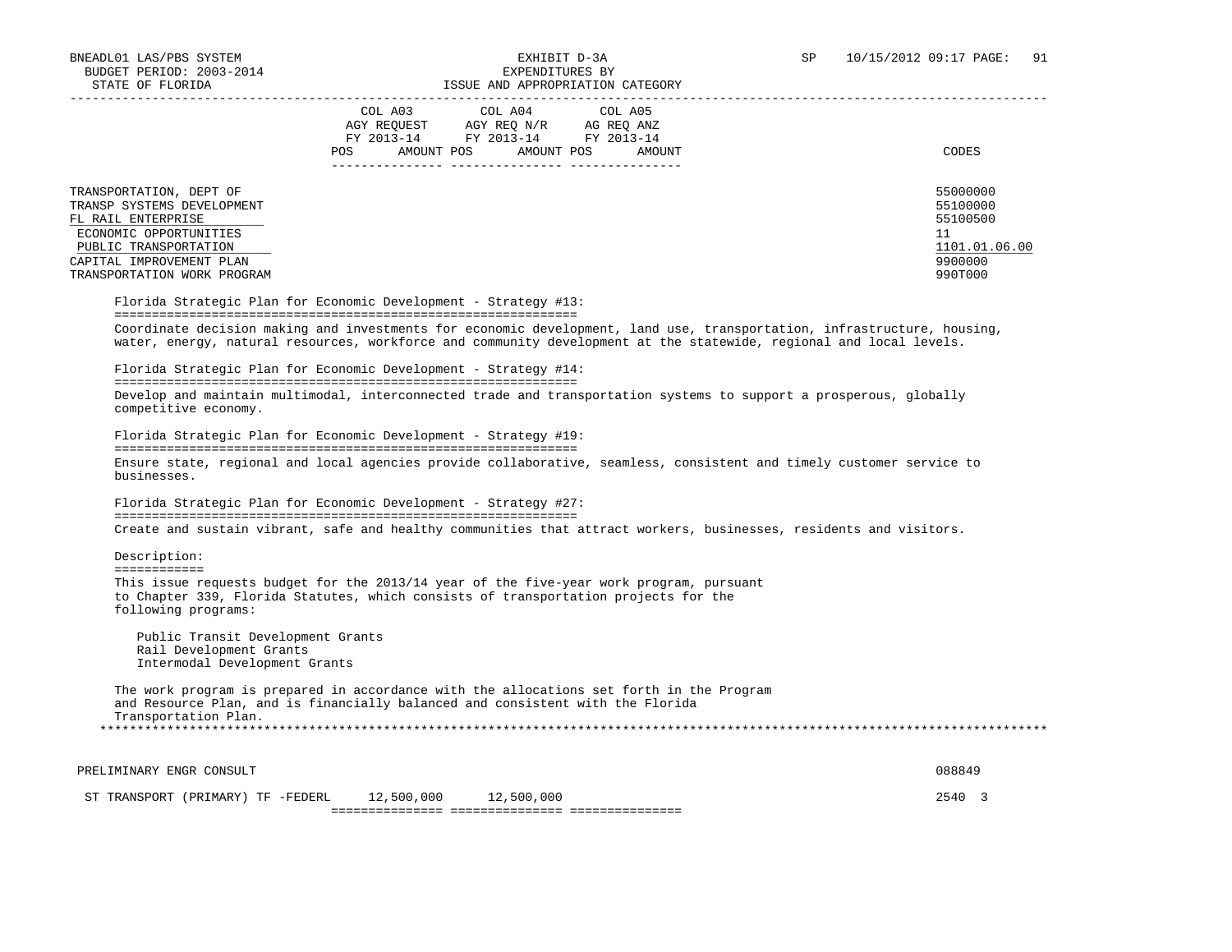|                                                                                                                                                                                           | COL A03<br>AGY REOUEST<br>FY 2013-14<br>AMOUNT POS<br>POS | COL A04 COL A05<br>AGY REQ N/R AG REQ ANZ<br>FY 2013-14<br>AMOUNT POS | FY 2013-14<br>AMOUNT | CODES                                                                         |  |
|-------------------------------------------------------------------------------------------------------------------------------------------------------------------------------------------|-----------------------------------------------------------|-----------------------------------------------------------------------|----------------------|-------------------------------------------------------------------------------|--|
| TRANSPORTATION, DEPT OF<br>TRANSP SYSTEMS DEVELOPMENT<br>FL RAIL ENTERPRISE<br>ECONOMIC OPPORTUNITIES<br>PUBLIC TRANSPORTATION<br>CAPITAL IMPROVEMENT PLAN<br>TRANSPORTATION WORK PROGRAM |                                                           |                                                                       |                      | 55000000<br>55100000<br>55100500<br>11<br>1101.01.06.00<br>9900000<br>990T000 |  |
| TOTAL: TRANSPORTATION WORK PROGRAM<br>TOTAL ISSUE                                                                                                                                         |                                                           | 337,968,875 337,968,875                                               |                      | 990T000                                                                       |  |
| TOTAL: PUBLIC TRANSPORTATION<br>BY FUND TYPE                                                                                                                                              |                                                           |                                                                       |                      | 1101.01.06.00                                                                 |  |
| TRUST FUNDS<br>SALARY RATE                                                                                                                                                                | 190,148                                                   | 338,233,844 337,968,875                                               |                      | 2000                                                                          |  |
|                                                                                                                                                                                           | 1.00                                                      |                                                                       |                      |                                                                               |  |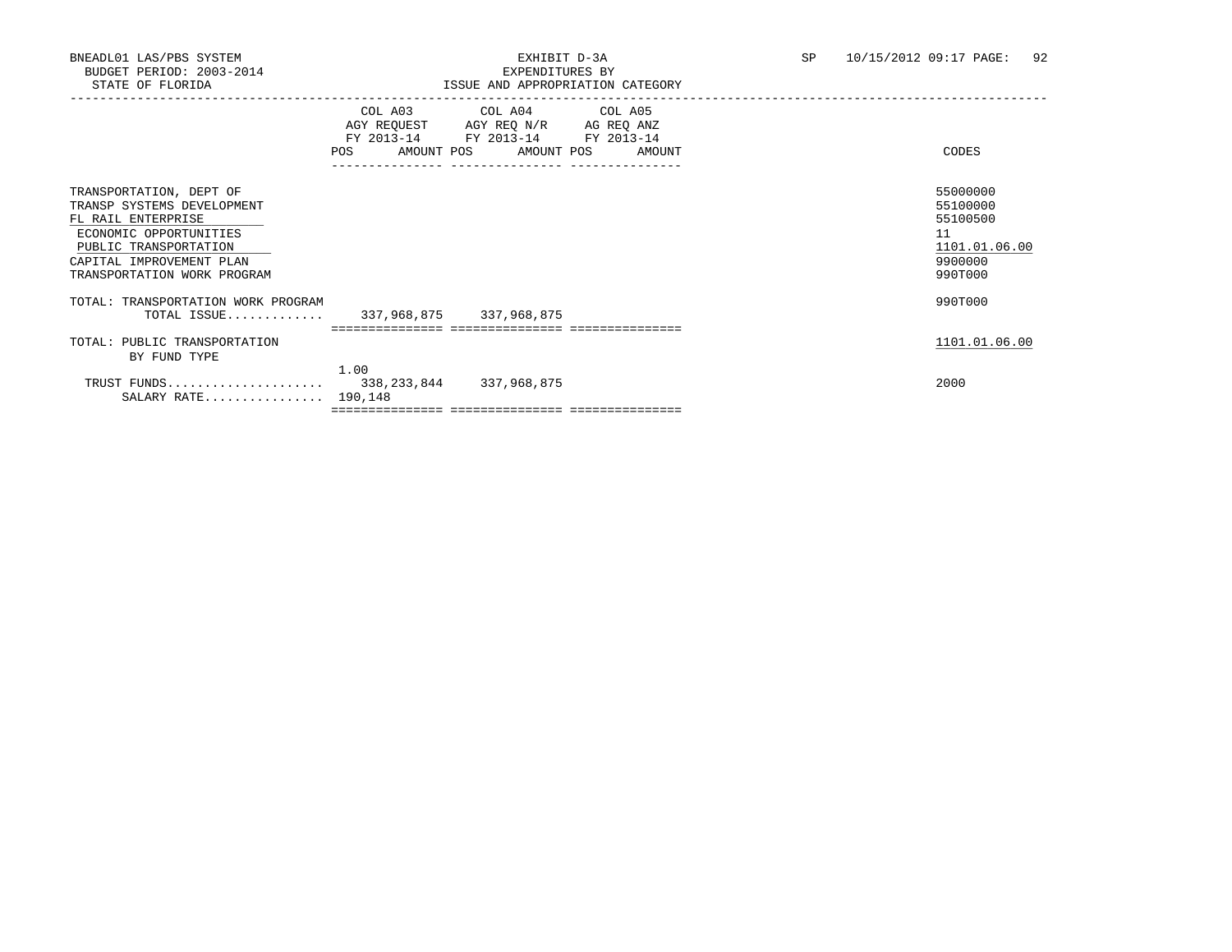### BNEADL01 LAS/PBS SYSTEM EXHIBIT D-3A SP 10/15/2012 09:17 PAGE: 93 ISSUE AND APPROPRIATION CATEGORY

|                                                                                                                                                                                                                                                   | POS AMOUNT POS AMOUNT POS AMOUNT | COL A03 COL A04 COL A05<br>AGY REQUEST AGY REQ N/R AG REQ ANZ<br>FY 2013-14 FY 2013-14 FY 2013-14 |  | CODES                                                                                   |
|---------------------------------------------------------------------------------------------------------------------------------------------------------------------------------------------------------------------------------------------------|----------------------------------|---------------------------------------------------------------------------------------------------|--|-----------------------------------------------------------------------------------------|
| TRANSPORTATION, DEPT OF<br>TRANSP SYSTEMS OPERATIONS<br>PGM: HIGHWAY OPERATIONS<br>ECONOMIC OPPORTUNITIES<br>MATERIAL TESTNG & RESEARCH<br>ESTIMATED EXPENDITURES<br>ESTIMATED EXPENDITURES - OPERATIONS<br>SALARY RATE<br>SALARY RATE 18,551,786 |                                  |                                                                                                   |  | 55000000<br>55150000<br>55150200<br>11<br>1101.01.03.00<br>1000000<br>1001000<br>000000 |
| SALARIES AND BENEFITS                                                                                                                                                                                                                             |                                  |                                                                                                   |  | 010000                                                                                  |
| ST TRANSPORT (PRIMARY) TF -STATE 24, 128, 318                                                                                                                                                                                                     | 374.00                           |                                                                                                   |  | 2540 1                                                                                  |
| OTHER PERSONAL SERVICES                                                                                                                                                                                                                           |                                  |                                                                                                   |  | 030000                                                                                  |
| ST TRANSPORT (PRIMARY) TF -STATE 2,087<br>$-$ FEDERL                                                                                                                                                                                              | 74,994                           |                                                                                                   |  | 2540 1<br>2540 3                                                                        |
| TOTAL ST TRANSPORT (PRIMARY) TF 77,081                                                                                                                                                                                                            |                                  |                                                                                                   |  | 2540                                                                                    |
| TOTAL APPRO 77,081                                                                                                                                                                                                                                |                                  |                                                                                                   |  |                                                                                         |
| <b>EXPENSES</b>                                                                                                                                                                                                                                   |                                  |                                                                                                   |  | 040000                                                                                  |
| ST TRANSPORT (PRIMARY) TF $-$ STATE 1,822,500<br>$-$ FEDERL                                                                                                                                                                                       | 15,003                           |                                                                                                   |  | 2540 1<br>2540 3                                                                        |
| TOTAL ST TRANSPORT (PRIMARY) TF                                                                                                                                                                                                                   | 1,837,503                        |                                                                                                   |  | 2540                                                                                    |
| TOTAL APPRO 1,837,503                                                                                                                                                                                                                             |                                  |                                                                                                   |  |                                                                                         |
| OPERATING CAPITAL OUTLAY                                                                                                                                                                                                                          |                                  |                                                                                                   |  | 060000                                                                                  |
| ST TRANSPORT (PRIMARY) TF -STATE 1,356,969                                                                                                                                                                                                        |                                  |                                                                                                   |  | 2540 1                                                                                  |
| SPECIAL CATEGORIES<br>ACQUISITION/MOTOR VEHICLES                                                                                                                                                                                                  |                                  |                                                                                                   |  | 100000<br>100021                                                                        |
| ST TRANSPORT (PRIMARY) TF -STATE                                                                                                                                                                                                                  | 60,000                           |                                                                                                   |  | 2540 1                                                                                  |

=============== =============== ===============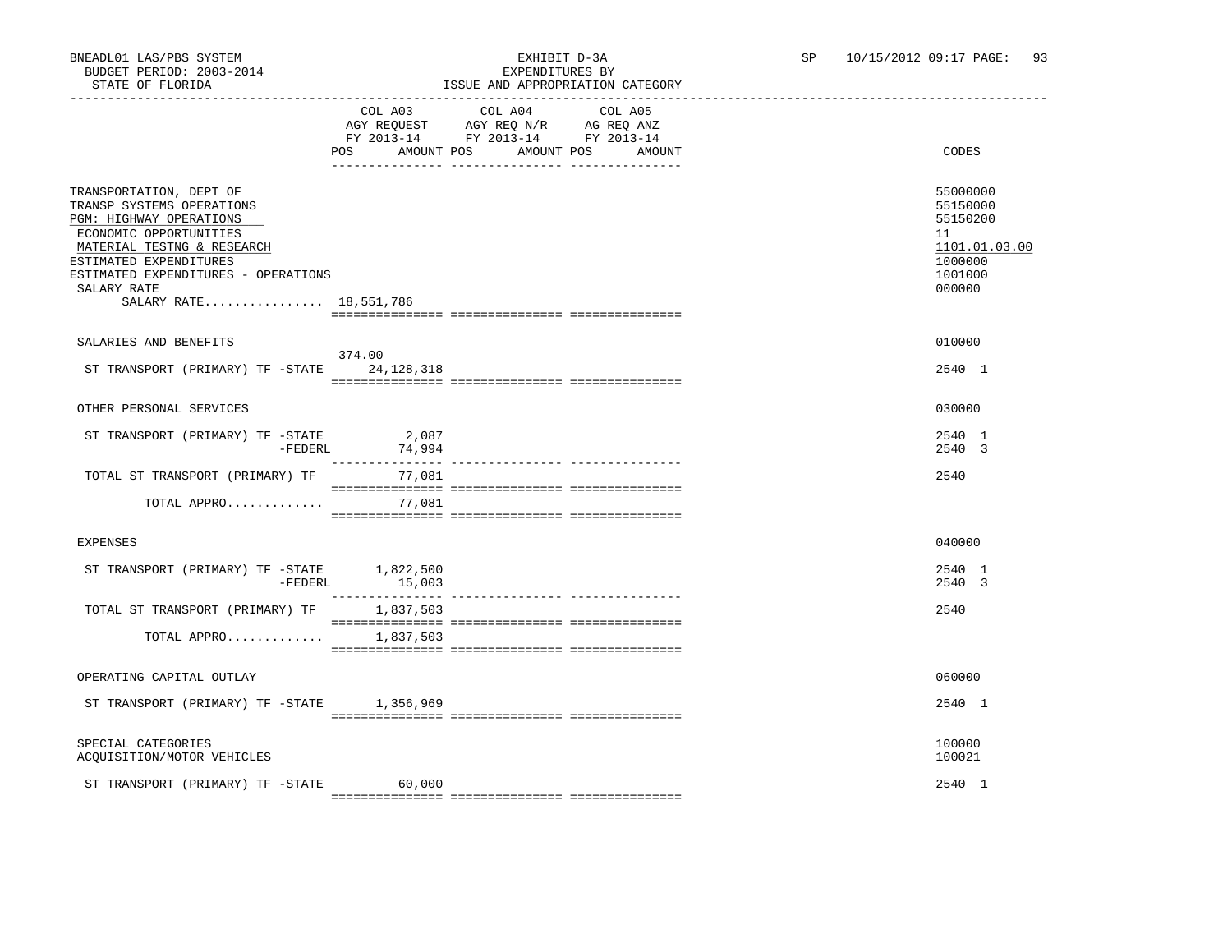|                                                                                                                                                                                                                                                   | POS   | COL A03 COL A04 COL A05<br>AGY REQUEST AGY REQ N/R AG REQ ANZ<br>FY 2013-14 FY 2013-14 FY 2013-14<br>AMOUNT POS AMOUNT POS | AMOUNT | CODES                                                                                             |
|---------------------------------------------------------------------------------------------------------------------------------------------------------------------------------------------------------------------------------------------------|-------|----------------------------------------------------------------------------------------------------------------------------|--------|---------------------------------------------------------------------------------------------------|
| TRANSPORTATION, DEPT OF<br>TRANSP SYSTEMS OPERATIONS<br>PGM: HIGHWAY OPERATIONS<br>ECONOMIC OPPORTUNITIES<br>MATERIAL TESTNG & RESEARCH<br>ESTIMATED EXPENDITURES<br>ESTIMATED EXPENDITURES - OPERATIONS<br>SPECIAL CATEGORIES<br>CONSULTANT FEES |       |                                                                                                                            |        | 55000000<br>55150000<br>55150200<br>11<br>1101.01.03.00<br>1000000<br>1001000<br>100000<br>100686 |
| ST TRANSPORT (PRIMARY) TF -STATE 293,982                                                                                                                                                                                                          |       |                                                                                                                            |        | 2540 1                                                                                            |
| CONTRACTED SERVICES<br>ST TRANSPORT (PRIMARY) TF -STATE 301,538                                                                                                                                                                                   |       |                                                                                                                            |        | 100777<br>2540 1                                                                                  |
| HUMAN RESOURCE DEVELOPMENT<br>ST TRANSPORT (PRIMARY) TF -STATE 186,706                                                                                                                                                                            |       |                                                                                                                            |        | 101640<br>2540 1                                                                                  |
|                                                                                                                                                                                                                                                   |       |                                                                                                                            |        |                                                                                                   |
| OVERTIME                                                                                                                                                                                                                                          |       |                                                                                                                            |        | 102331                                                                                            |
| ST TRANSPORT (PRIMARY) TF -STATE 63,430                                                                                                                                                                                                           |       |                                                                                                                            |        | 2540 1                                                                                            |
| TRANS MATERIALS & EQUIP                                                                                                                                                                                                                           |       |                                                                                                                            |        | 103892                                                                                            |
| ST TRANSPORT (PRIMARY) TF -STATE                                                                                                                                                                                                                  | 7,868 |                                                                                                                            |        | 2540 1                                                                                            |
| LEASE/PURCHASE/EQUIPMENT<br>ST TRANSPORT (PRIMARY) TF -STATE 19,044                                                                                                                                                                               |       |                                                                                                                            |        | 105281<br>2540 1                                                                                  |
|                                                                                                                                                                                                                                                   |       |                                                                                                                            |        |                                                                                                   |
| TOTAL: ESTIMATED EXPENDITURES - OPERATIONS<br>TOTAL POSITIONS 374.00<br>TOTAL ISSUE 28,332,439<br>TOTAL SALARY RATE 18,551,786                                                                                                                    |       |                                                                                                                            |        | 1001000                                                                                           |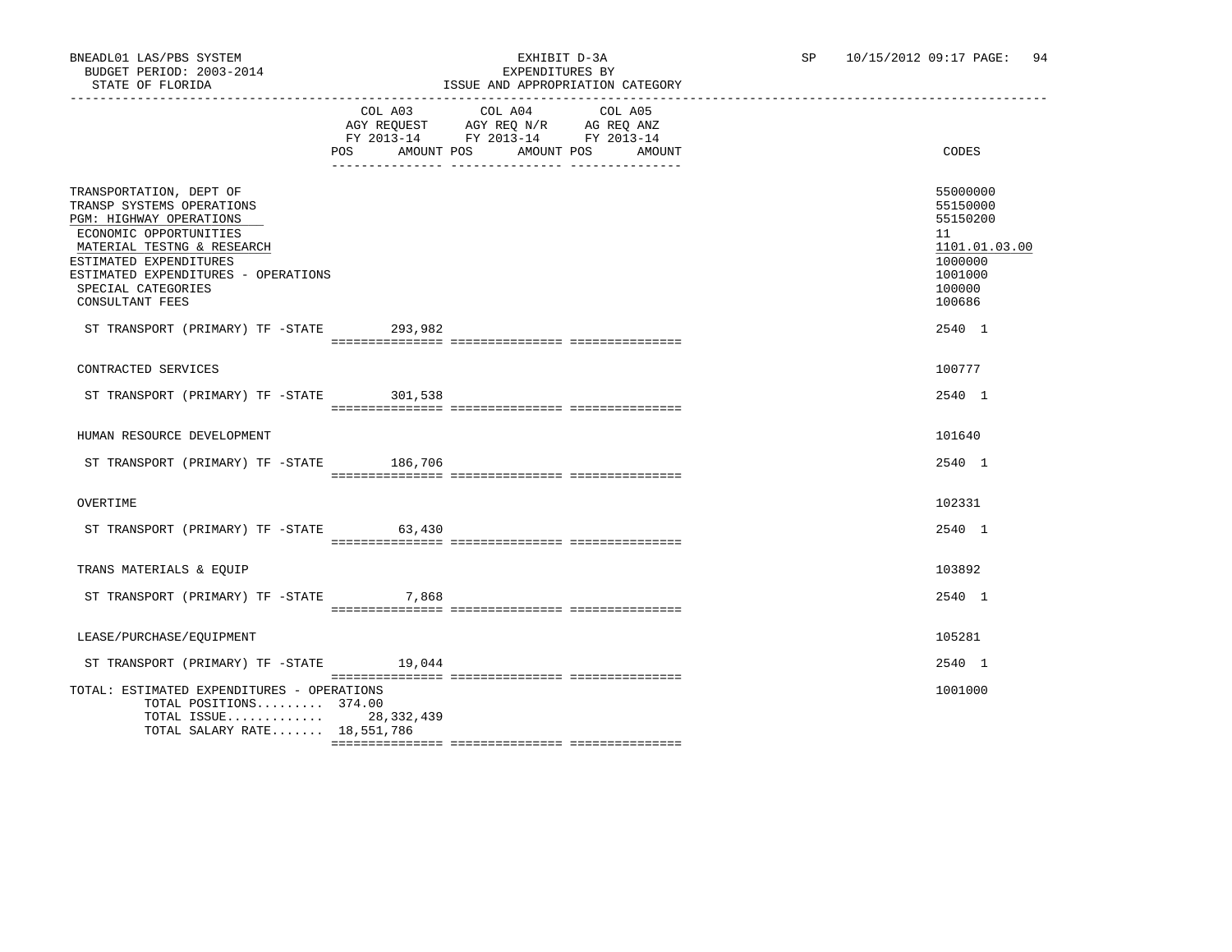## BNEADL01 LAS/PBS SYSTEM EXHIBIT D-3A SP 10/15/2012 09:17 PAGE: 95

| STATE OF FLORIDA                                                                                                                                                                               |                                  |                                                                                           | ISSUE AND APPROPRIATION CATEGORY |                                                                                                                      |                                                                    |
|------------------------------------------------------------------------------------------------------------------------------------------------------------------------------------------------|----------------------------------|-------------------------------------------------------------------------------------------|----------------------------------|----------------------------------------------------------------------------------------------------------------------|--------------------------------------------------------------------|
|                                                                                                                                                                                                | POS AMOUNT POS AMOUNT POS AMOUNT | COL A03 COL A04<br>AGY REQUEST AGY REQ N/R AG REQ ANZ<br>FY 2013-14 FY 2013-14 FY 2013-14 | COL A05                          |                                                                                                                      | CODES                                                              |
| TRANSPORTATION, DEPT OF<br>TRANSP SYSTEMS OPERATIONS<br>PGM: HIGHWAY OPERATIONS<br>ECONOMIC OPPORTUNITIES<br>MATERIAL TESTNG & RESEARCH<br>ESTIMATED EXPENDITURES<br>FLORIDA RETIREMENT SYSTEM |                                  |                                                                                           |                                  |                                                                                                                      | 55000000<br>55150000<br>55150200<br>11<br>1101.01.03.00<br>1000000 |
| CONTRIBUTION ADJUSTMENT FOR<br>FISCAL YEAR 2012-2013<br>SALARIES AND BENEFITS                                                                                                                  |                                  |                                                                                           |                                  |                                                                                                                      | 1001240<br>010000                                                  |
| ST TRANSPORT (PRIMARY) TF -STATE 64,733                                                                                                                                                        |                                  |                                                                                           |                                  |                                                                                                                      | 2540 1                                                             |
| ADJUSTMENT TO STATE HEALTH<br>INSURANCE PREMIUM CONTRIBUTION -<br>FISCAL YEAR 2012-13<br>SALARIES AND BENEFITS                                                                                 |                                  |                                                                                           |                                  |                                                                                                                      | 1001830<br>010000                                                  |
| ST TRANSPORT (PRIMARY) TF -STATE 49,371                                                                                                                                                        |                                  |                                                                                           |                                  |                                                                                                                      | 2540 1                                                             |
| ADJUSTMENTS TO CURRENT YEAR<br>ESTIMATED EXPENDITURES<br>REAPPROVE FIVE PERCENT TRANSFERS<br>TECHNOLOGY - DEDUCT<br><b>EXPENSES</b>                                                            |                                  |                                                                                           |                                  |                                                                                                                      | 1600000<br>160F1C0<br>040000                                       |
| ST TRANSPORT (PRIMARY) TF -STATE                                                                                                                                                               | $25,000-$                        |                                                                                           |                                  |                                                                                                                      | 2540 1                                                             |
|                                                                                                                                                                                                |                                  |                                                                                           |                                  |                                                                                                                      |                                                                    |
| AGENCY ISSUE NARRATIVE:<br>2013-2014 BUDGET YEAR NARRATIVE:                                                                                                                                    |                                  |                                                                                           | IT COMPONENT? YES                |                                                                                                                      |                                                                    |
| Fund Source: 100% State<br>============                                                                                                                                                        |                                  |                                                                                           |                                  |                                                                                                                      |                                                                    |
| LRPP Reference: Goal #3: Organizational excellence by promoting and encouraging continuous improvement.<br>===============                                                                     |                                  |                                                                                           |                                  |                                                                                                                      |                                                                    |
| Florida Strategic Plan for Economic Development - Strategy #19:                                                                                                                                |                                  |                                                                                           |                                  |                                                                                                                      |                                                                    |
| businesses.                                                                                                                                                                                    |                                  |                                                                                           |                                  | Ensure state, regional and local agencies provide collaborative, seamless, consistent and timely customer service to |                                                                    |
| Description:<br>============                                                                                                                                                                   |                                  |                                                                                           |                                  |                                                                                                                      |                                                                    |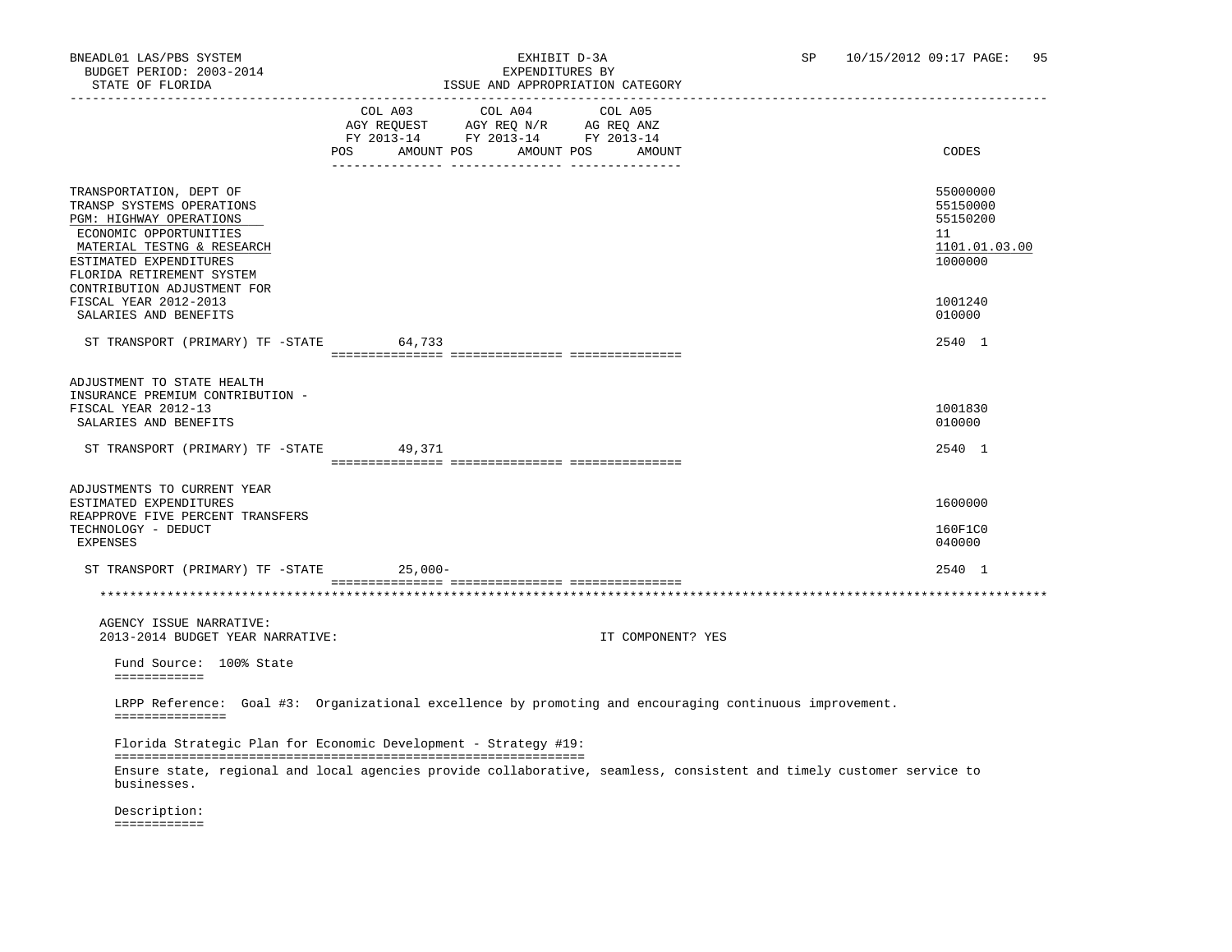|                                                                                                                                                | COL A03<br>AGY REOUEST<br>FY 2013-14<br>AMOUNT POS<br><b>POS</b> | COL A04<br>AGY REQ N/R<br>FY 2013-14<br>AMOUNT POS | COL A05<br>AG REQ ANZ<br>FY 2013-14<br>AMOUNT | CODES                                                   |
|------------------------------------------------------------------------------------------------------------------------------------------------|------------------------------------------------------------------|----------------------------------------------------|-----------------------------------------------|---------------------------------------------------------|
| TRANSPORTATION, DEPT OF<br>TRANSP SYSTEMS OPERATIONS<br><b>PGM: HIGHWAY OPERATIONS</b><br>ECONOMIC OPPORTUNITIES<br>MATERIAL TESTNG & RESEARCH |                                                                  |                                                    |                                               | 55000000<br>55150000<br>55150200<br>11<br>1101.01.03.00 |
| ADJUSTMENTS TO CURRENT YEAR<br>ESTIMATED EXPENDITURES                                                                                          |                                                                  |                                                    |                                               | 1600000                                                 |
| REAPPROVE FIVE PERCENT TRANSFERS<br>TECHNOLOGY - DEDUCT                                                                                        |                                                                  |                                                    |                                               | 160F1C0                                                 |

 This issue requests reapproval of permanent budget adjustments for information technology that were approved in FY 2012/13. Specific adjustments are as follows:

5% Transfer 13-02, EOG# B7041

-----------------------------

 Transfer moved budget in the Expenses category from the Materials Testing program component of the Highway Operations budget entity to the Information Technology budget entity.

 The Department replaced a Centrex phone system in the Department's State Materials Office with a small Voice System and IP Phones. Budget needed to provide maintenance and support for the new system is managed centrally by the Department's Office of Information Systems in the Information Technology budget entity.

See issue code 160F2C0 in budget entity 55150600, program component 16.03.00.00.00 for the companion issue.

 Improvement to Services: ======================== There is no improvement to services.

 Technical Feasibility: ====================== Maintenance and support on a new Voice System and IP phone is compatible with existing Department systems.

 Duration of the Issue: ====================== The transfer of budget is of a recurring nature since the Department will be required to pay annual maintenance and support agreements.

 Estimated Costs: ================

 Expenses: --------- State Materials Office: (\$25,000)

 Support Requirements: ===================== Maintenance and support on the new Voice system and IP phone will be provided by existing Office of Information Systems staff and contract staff.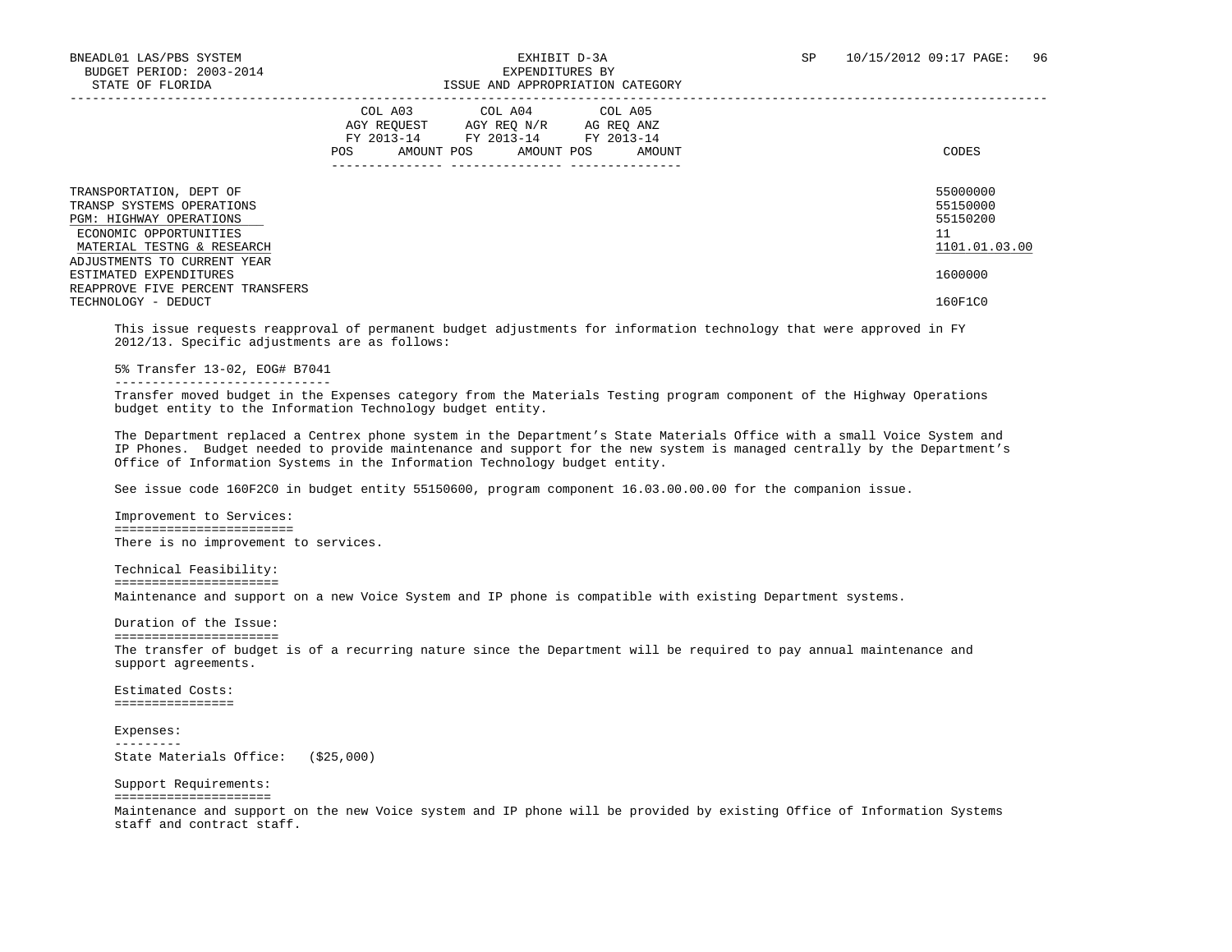|                                                                                                                                                                        | COL A03<br>AGY REOUEST<br>FY 2013-14<br>AMOUNT POS<br>POS | COL A04 COL A05<br>AGY REO N/R<br>FY 2013-14 FY 2013-14<br>AMOUNT POS | AG REO ANZ<br>AMOUNT | CODES                                                   |
|------------------------------------------------------------------------------------------------------------------------------------------------------------------------|-----------------------------------------------------------|-----------------------------------------------------------------------|----------------------|---------------------------------------------------------|
| TRANSPORTATION, DEPT OF<br>TRANSP SYSTEMS OPERATIONS<br>PGM: HIGHWAY OPERATIONS<br>ECONOMIC OPPORTUNITIES<br>MATERIAL TESTNG & RESEARCH<br>ADJUSTMENTS TO CURRENT YEAR |                                                           |                                                                       |                      | 55000000<br>55150000<br>55150200<br>11<br>1101.01.03.00 |
| ESTIMATED EXPENDITURES<br>REAPPROVE FIVE PERCENT TRANSFERS<br>TECHNOLOGY - DEDUCT                                                                                      |                                                           |                                                                       |                      | 1600000<br>160F1C0                                      |

### Needs Satisfaction:

### ===================

 Maintenance and support on the new Voice system and IP phone will meet the needs of the Department for the foreseeable future or until equipment maintenance and support agreements expire.

Base Funding:

### =============

This transfer moves budget between budget entities within the Department.

### Adverse Impact if Not Approved:

===============================

 If this issue is not approved, the Department will not have the budget in the appropriate budget entity to fund maintenance and support on the new Voice system and IP phone in the Department's State Materials Office.

Issue Summary:

--------------

### Expenses

---------

#### State Materials Office (\$25,000) \*\*\*\*\*\*\*\*\*\*\*\*\*\*\*\*\*\*\*\*\*\*\*\*\*\*\*\*\*\*\*\*\*\*\*\*\*\*\*\*\*\*\*\*\*\*\*\*\*\*\*\*\*\*\*\*\*\*\*\*\*\*\*\*\*\*\*\*\*\*\*\*\*\*\*\*\*\*\*\*\*\*\*\*\*\*\*\*\*\*\*\*\*\*\*\*\*\*\*\*\*\*\*\*\*\*\*\*\*\*\*\*\*\*\*\*\*\*\*\*\*\*\*\*\*\*\*

| NONRECURRING EXPENDITURES<br>ADDITIONAL EQUIPMENT FOR THE<br>MATERIALS AND TESTING LABORATORIES<br>EXPENSES |            | 2100000<br>2103060<br>040000 |
|-------------------------------------------------------------------------------------------------------------|------------|------------------------------|
| ST TRANSPORT (PRIMARY) TF -STATE                                                                            | $50,000-$  | 2540                         |
| OPERATING CAPITAL OUTLAY                                                                                    |            | 060000                       |
| ST TRANSPORT (PRIMARY) TF -STATE                                                                            | $269,000-$ | 2540                         |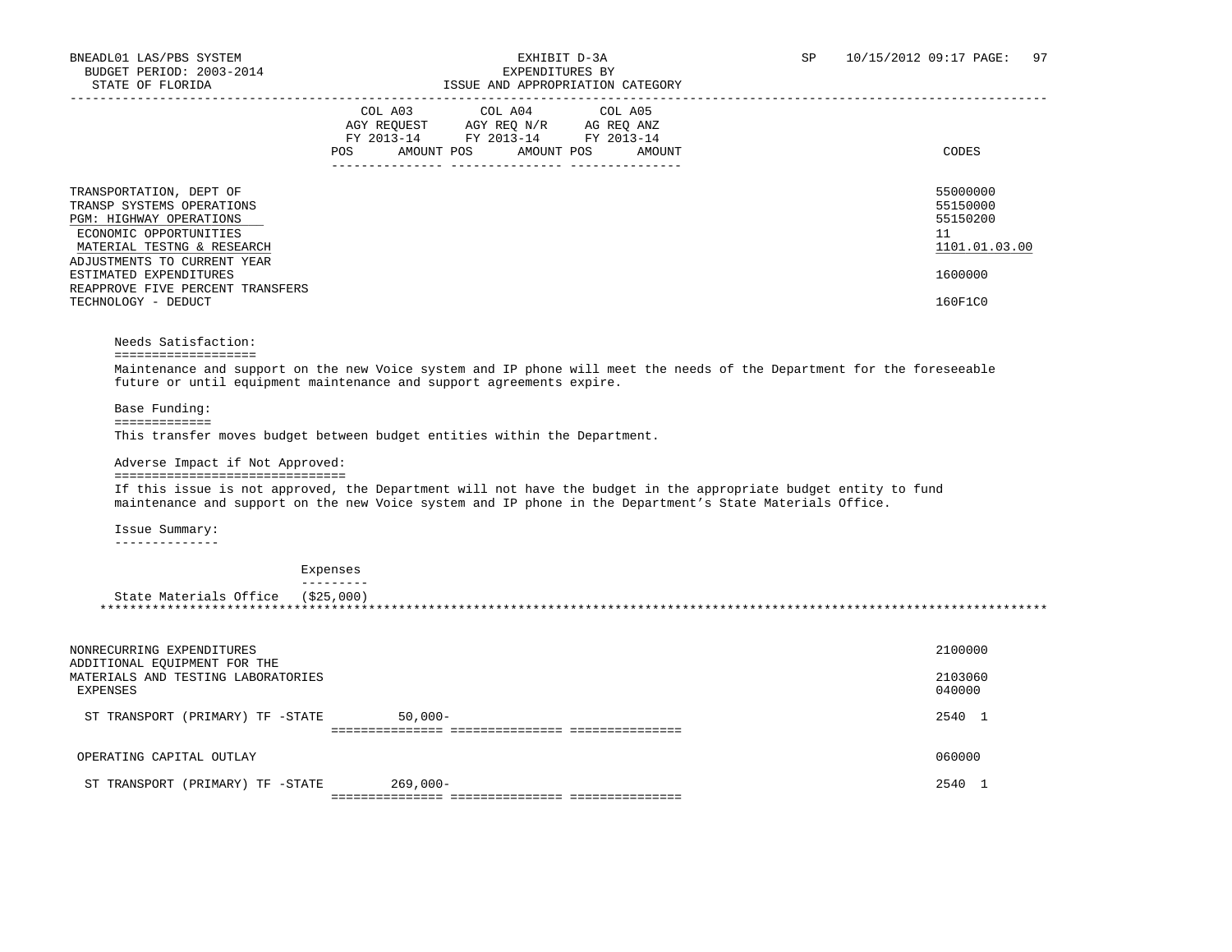### BNEADL01 LAS/PBS SYSTEM EXHIBIT D-3A SP 10/15/2012 09:17 PAGE: 98 ISSUE AND APPROPRIATION CATEGORY

|                                                                                                                                                                                                                                                   | POS AMOUNT POS AMOUNT POS | COL A03 COL A04 COL A05<br>AGY REQUEST AGY REQ N/R AG REQ ANZ<br>FY 2013-14 FY 2013-14 FY 2013-14 | AMOUNT | CODES                                                                         |
|---------------------------------------------------------------------------------------------------------------------------------------------------------------------------------------------------------------------------------------------------|---------------------------|---------------------------------------------------------------------------------------------------|--------|-------------------------------------------------------------------------------|
| TRANSPORTATION, DEPT OF<br>TRANSP SYSTEMS OPERATIONS<br><b>PGM: HIGHWAY OPERATIONS</b><br>ECONOMIC OPPORTUNITIES<br>MATERIAL TESTNG & RESEARCH<br>NONRECURRING EXPENDITURES<br>ADDITIONAL EQUIPMENT FOR THE<br>MATERIALS AND TESTING LABORATORIES |                           |                                                                                                   |        | 55000000<br>55150000<br>55150200<br>11<br>1101.01.03.00<br>2100000<br>2103060 |
| TOTAL: ADDITIONAL EQUIPMENT FOR THE<br>MATERIALS AND TESTING LABORATORIES<br>TOTAL ISSUE                                                                                                                                                          | $319,000 -$               |                                                                                                   |        | 2103060                                                                       |
| REPLACEMENT EOUIPMENT FOR MATERIALS<br>AND TESTING LABORATORIES<br><b>EXPENSES</b>                                                                                                                                                                |                           |                                                                                                   |        | 2103104<br>040000                                                             |
| ST TRANSPORT (PRIMARY) TF -STATE                                                                                                                                                                                                                  | $5,000-$                  |                                                                                                   |        | 2540 1                                                                        |
| OPERATING CAPITAL OUTLAY                                                                                                                                                                                                                          |                           |                                                                                                   |        | 060000                                                                        |
| ST TRANSPORT (PRIMARY) TF -STATE 802,500-                                                                                                                                                                                                         |                           |                                                                                                   |        | 2540 1                                                                        |
| SPECIAL CATEGORIES<br>ACQUISITION/MOTOR VEHICLES                                                                                                                                                                                                  |                           |                                                                                                   |        | 100000<br>100021                                                              |
| ST TRANSPORT (PRIMARY) TF -STATE 60,000-                                                                                                                                                                                                          |                           |                                                                                                   |        | 2540 1                                                                        |
| TOTAL: REPLACEMENT EQUIPMENT FOR MATERIALS<br>AND TESTING LABORATORIES<br>TOTAL ISSUE 867,500-                                                                                                                                                    |                           |                                                                                                   |        | 2103104                                                                       |
|                                                                                                                                                                                                                                                   |                           |                                                                                                   |        |                                                                               |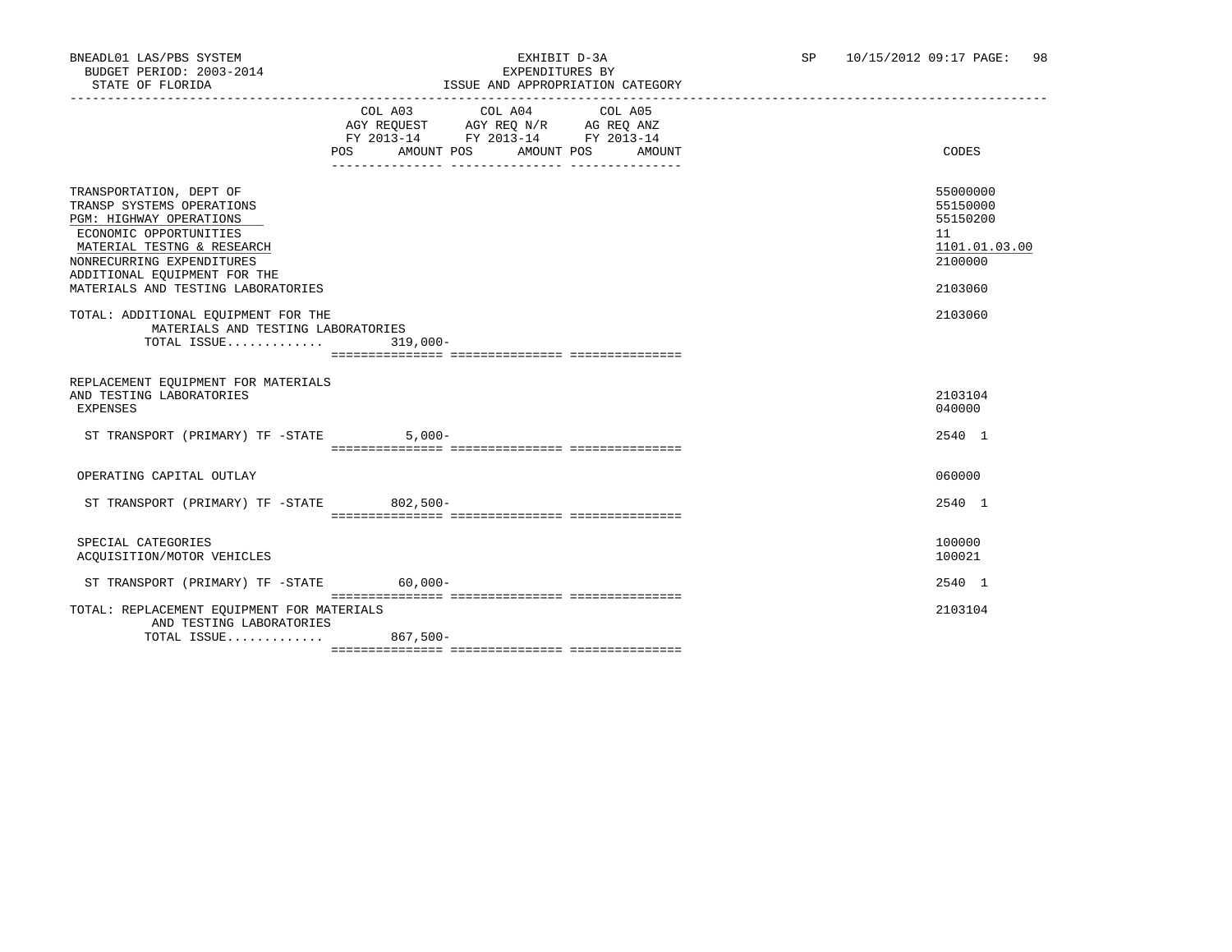|                                                                                                                                                                                                                                                  |                                                                                                            | LOOCH AND ALLIOIRIILON CAIHOORI |                  |                                                                                                                                                                                                                                                                                                                                                                                |
|--------------------------------------------------------------------------------------------------------------------------------------------------------------------------------------------------------------------------------------------------|------------------------------------------------------------------------------------------------------------|---------------------------------|------------------|--------------------------------------------------------------------------------------------------------------------------------------------------------------------------------------------------------------------------------------------------------------------------------------------------------------------------------------------------------------------------------|
|                                                                                                                                                                                                                                                  | AGY REQUEST AGY REQ N/R AG REQ ANZ<br>FY 2013-14 FY 2013-14 FY 2013-14<br>POS AMOUNT POS AMOUNT POS AMOUNT | COL A03 COL A04                 | COL A05          | CODES                                                                                                                                                                                                                                                                                                                                                                          |
| TRANSPORTATION, DEPT OF<br>TRANSP SYSTEMS OPERATIONS<br>PGM: HIGHWAY OPERATIONS<br>ECONOMIC OPPORTUNITIES<br>MATERIAL TESTNG & RESEARCH<br>EQUIPMENT NEEDS<br>REPLACEMENT EQUIPMENT FOR MATERIALS<br>AND TESTING LABORATORIES<br><b>EXPENSES</b> |                                                                                                            |                                 |                  | 55000000<br>55150000<br>55150200<br>11<br>1101.01.03.00<br>2400000<br>2401170<br>040000                                                                                                                                                                                                                                                                                        |
| ST TRANSPORT (PRIMARY) TF -STATE 9,000                                                                                                                                                                                                           |                                                                                                            |                                 |                  | 2540 1                                                                                                                                                                                                                                                                                                                                                                         |
| OPERATING CAPITAL OUTLAY<br>ST TRANSPORT (PRIMARY) TF -STATE 273,000 273,000                                                                                                                                                                     |                                                                                                            |                                 |                  | 060000<br>2540 1                                                                                                                                                                                                                                                                                                                                                               |
| TOTAL: REPLACEMENT EQUIPMENT FOR MATERIALS<br>AND TESTING LABORATORIES                                                                                                                                                                           |                                                                                                            |                                 |                  | 2401170                                                                                                                                                                                                                                                                                                                                                                        |
|                                                                                                                                                                                                                                                  |                                                                                                            |                                 |                  |                                                                                                                                                                                                                                                                                                                                                                                |
| AGENCY ISSUE NARRATIVE:<br>2013-2014 BUDGET YEAR NARRATIVE:<br>Fund Source: 100% State<br>============                                                                                                                                           |                                                                                                            |                                 | IT COMPONENT? NO |                                                                                                                                                                                                                                                                                                                                                                                |
| LRPP Reference: Goal #1: Preserve and manage a safe, efficient transportation system.<br>============== Goal #3: Organizational excellence by promoting and encouraging continuous improvement.                                                  |                                                                                                            |                                 |                  |                                                                                                                                                                                                                                                                                                                                                                                |
| Florida Strategic Plan for Economic Development Strategy #27:                                                                                                                                                                                    |                                                                                                            |                                 |                  |                                                                                                                                                                                                                                                                                                                                                                                |
| Create and sustain vibrant, safe and healthy communities that attract workers, businesses, residents and visitors.                                                                                                                               |                                                                                                            |                                 |                  |                                                                                                                                                                                                                                                                                                                                                                                |
| Description:<br>============                                                                                                                                                                                                                     |                                                                                                            |                                 |                  | This issue requests budget to replace testing equipment for the State Materials Laboratory in Gainesville. The equipment<br>being replaced is outdated, obsolete, or is no longer functional or supported by vendors. The specialized equipment is<br>needed to ensure that roads are constructed in a manner that meets contract specifications, and are safe for travel. The |
| equipment is also needed to test various materials used in highways and bridges to ensure that durability and cost<br>specific equipment in this issue.                                                                                          |                                                                                                            |                                 |                  | effectiveness are optimized. Recurring budget is requested for equipment calibration and maintenance services for the                                                                                                                                                                                                                                                          |
| Justification:<br>==============                                                                                                                                                                                                                 |                                                                                                            |                                 |                  |                                                                                                                                                                                                                                                                                                                                                                                |

Corrosion Rate Measurement System \$40,000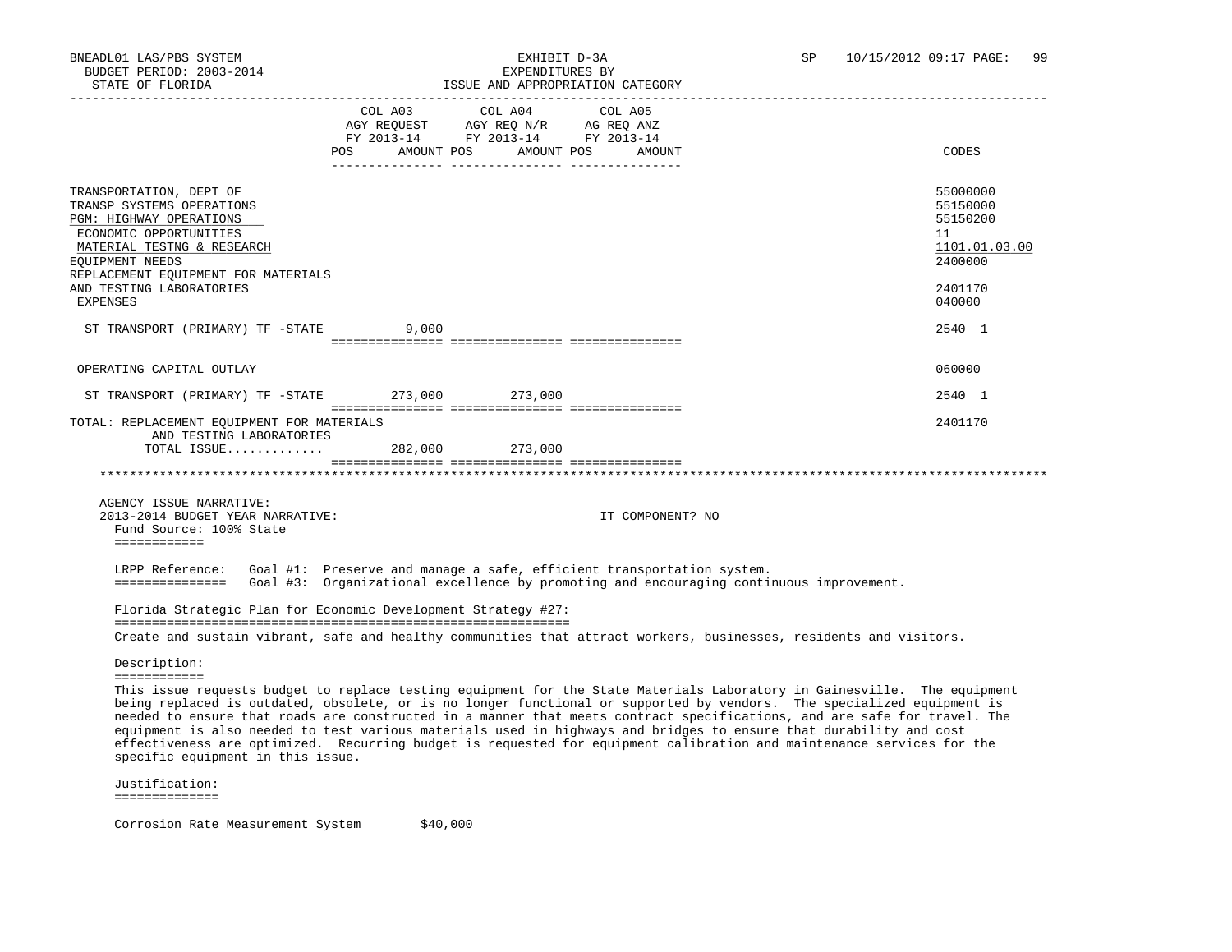|                                                                                                                                                                                                                               | COL A03<br>AGY REOUEST<br>FY 2013-14<br>AMOUNT POS<br>POS | COL A04<br>AGY REQ N/R<br>FY 2013-14<br>AMOUNT POS | COL A05<br>AG REQ ANZ<br>FY 2013-14<br>AMOUNT | CODES                                                                         |
|-------------------------------------------------------------------------------------------------------------------------------------------------------------------------------------------------------------------------------|-----------------------------------------------------------|----------------------------------------------------|-----------------------------------------------|-------------------------------------------------------------------------------|
| TRANSPORTATION, DEPT OF<br>TRANSP SYSTEMS OPERATIONS<br>PGM: HIGHWAY OPERATIONS<br>ECONOMIC OPPORTUNITIES<br>MATERIAL TESTNG & RESEARCH<br>EQUIPMENT NEEDS<br>REPLACEMENT EQUIPMENT FOR MATERIALS<br>AND TESTING LABORATORIES |                                                           |                                                    |                                               | 55000000<br>55150000<br>55150200<br>11<br>1101.01.03.00<br>2400000<br>2401170 |

 Budget is requested to replace a Corrosion Rate Measurement System used for corrosion evaluations in the laboratory and in the field. This equipment determines the effectiveness of various corrosion prevention systems including alternative reinforcements, concrete formulations, and corrosion preventative additives. The existing Corrosion Rate Measurement System has been in use for over 16 years and has exceeded both its expected service life of five years and technological capabilities. It is anticipated that this system will be unusable within the next 12 months. Without these systems, the acquisition of corrosion rate data will not be possible. This will include data for several long-term exposure specimens (over 17 years).

Long Arm Boroscope  $$45,000$ --------------------------------------------------------------

--------------------------------------------------------------

 Budget is requested to replace a Long Arm Boroscope used for unanticipated failure of tendons due to unexpected erosion. Tendons are pieces of steel cable that support bridge roadways. A new Boroscope with improved optical features equipped with a long arm will help to inspect tendons without causing significant damage to the grout the tendons are embedded in. Visual confirmation of grout segregation, water, or voids will provide information to limit the number and amount of destructive examinations needed. Without the Boroscope, the Department is limited as to the inspection help the corrosion laboratory can provide to the districts when new tendon problems are found. In addition this limits the Department's ability to see problems first hand and in depth as we have to rely on contractor and construction engineering and inspection personnel to lend and operate their equipment.

Analytical Balances  $\qquad \qquad$  \$18,000

--------------------------------------------------------------

 Budget is requested to replace Analytical Balances, which are an essential part of laboratory analysis. Balances are needed to analyze water for concrete, cement, and slag samples. This analysis is critical in determining if the water and cement used for roads and bridges meet state specifications for performance and safety. The laboratory would like to replace two balances that are 24 and 17 years old. The accessories (flask holder, software, and printer) will provide secure data transfer and increased efficiency.

Asphalt Pavement Analyzer \$69,000

--------------------------------------------------------------

 Budget is requested to replace the Asphalt Pavement Analyzer that is used to measure how asphalt mixtures resist rutting. When pavements in Florida fail due to rutting, drivers face a safety hazard due to hydroplaning, and the Department has to resurface the roadway before the predicted life of the corridor. This analyzer is used on a routine basis to test mixtures on Department projects that have a history of rutting to assure that a rut resistant mixture is used. The device is also used for in-house research projects, and as a method of developing specifications that are performance related. The existing device has been in use for more than 15 years and has exceeded its life expectancy of 15 years which requires continual maintenance, forces downtime, and requires significant and costly repairs on a routine basis. Without this device the Department will be unable to determine the rutting resistance of asphalt mixtures used on construction projects, which could lead to reduced pavement life and could create a public safety problem.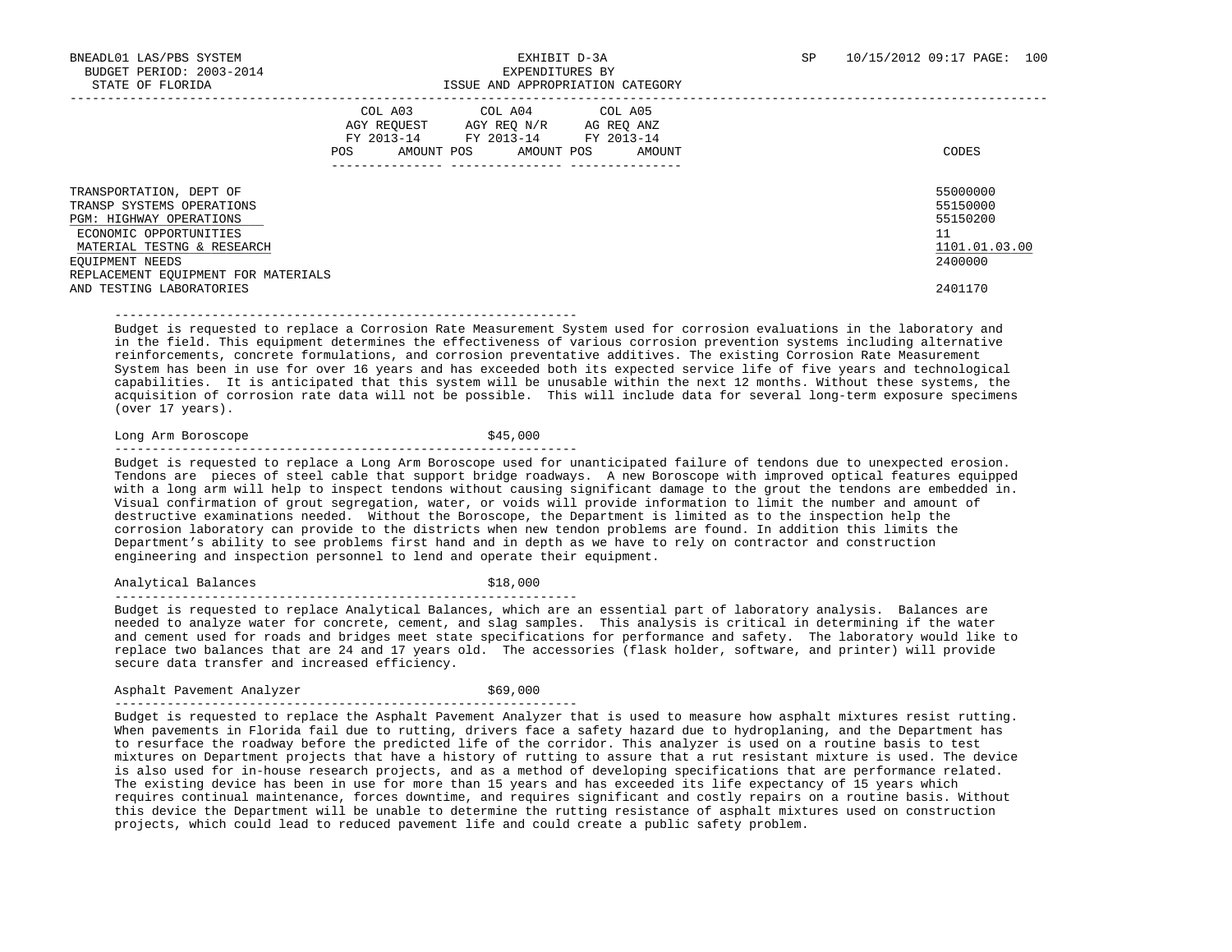|                                                                                                                                                                                                                               | COL A03<br>AGY REOUEST<br>FY 2013-14<br>AMOUNT POS<br>POS | COL A04 COL A05<br>AGY REO N/R<br>FY 2013-14 FY 2013-14<br>AMOUNT POS | AG REO ANZ<br>AMOUNT | CODES                                                                         |
|-------------------------------------------------------------------------------------------------------------------------------------------------------------------------------------------------------------------------------|-----------------------------------------------------------|-----------------------------------------------------------------------|----------------------|-------------------------------------------------------------------------------|
| TRANSPORTATION, DEPT OF<br>TRANSP SYSTEMS OPERATIONS<br>PGM: HIGHWAY OPERATIONS<br>ECONOMIC OPPORTUNITIES<br>MATERIAL TESTNG & RESEARCH<br>EOUIPMENT NEEDS<br>REPLACEMENT EQUIPMENT FOR MATERIALS<br>AND TESTING LABORATORIES |                                                           |                                                                       |                      | 55000000<br>55150000<br>55150200<br>11<br>1101.01.03.00<br>2400000<br>2401170 |

Cross-Slope Upgrade  $\frac{1}{2}$  \$40,000

--------------------------------------------------------------

 Budget is requested to upgrade an existing Roadway Cross-Slope Measuring Vehicle (ME30392). The current cross-slope measuring capabilities of the vehicle is limited to only 6-feet transverse width evaluations, where the upgrade will allow up to 10-feet measurements thus covering most of the roadway width. Collection of existing roadway geometry data is critical to district design activities and is required for the district to comply with the American Association of State Highway and Transportation Officials (AASHTO) pavement design guidelines. The cross-slope data is used for investigations, monitoring, assessing, and reporting on the condition, performance, and safety of Florida roadways. Roadway cross-slope measurements are required for all pre-design evaluations relating to the Department's resurfacing projects, pursuant to section 25.4.6 of the Design Criteria and Process for Roadway Cross Slopes in the Department's Plans Preparation Manual.

 Equipment is needed for the following reasons: Allow districts to remain in compliance with AASHTO Pavement Design Guidelines Enhance Data Collection Capabilities Provide Critical Information for Pavement Investigations, Performance and Safety

Roadway Friction Tester  $$70,000$ 

--------------------------------------------------------------

 Budget is requested to upgrade an existing Roadway Friction Equipment System (to be installed in ME31046 Truck & ME25978 Trailer) in order to convert the outdated electronic components from an analog system to a digital system. The existing electronic components are 14 years old and are no longer supported by the vendor. As part of the Department's Safety Program, the Friction Tester is used to provide mission critical friction data for monitoring, assessment, and reporting on the condition, performance, and safety of Florida's roadways. This system enhances operational safety by providing essential information for scheduling and determining appropriate roadway safety maintenance strategies for areas of low friction, which is required by the Federal Highway Administration National Guidelines given in the 1980 pavement management program (T-5040.38).

Calculations:

=============

 Costs are based on current supplier quotes and previous equipment purchases by the Department's State Materials Office. Note that Maintenance and Calibration are annual recurring costs.

|                                                           | Operating<br>Latiik |                   |                       |
|-----------------------------------------------------------|---------------------|-------------------|-----------------------|
|                                                           |                     | Outlay<br>Capital | Total<br>.            |
|                                                           | -----------         | ----------------- |                       |
| Manaqement<br>System<br>Corrosion<br>$D \cap + \triangle$ |                     | \$40,000(NR)      | , 000 ( NR )<br>3 A N |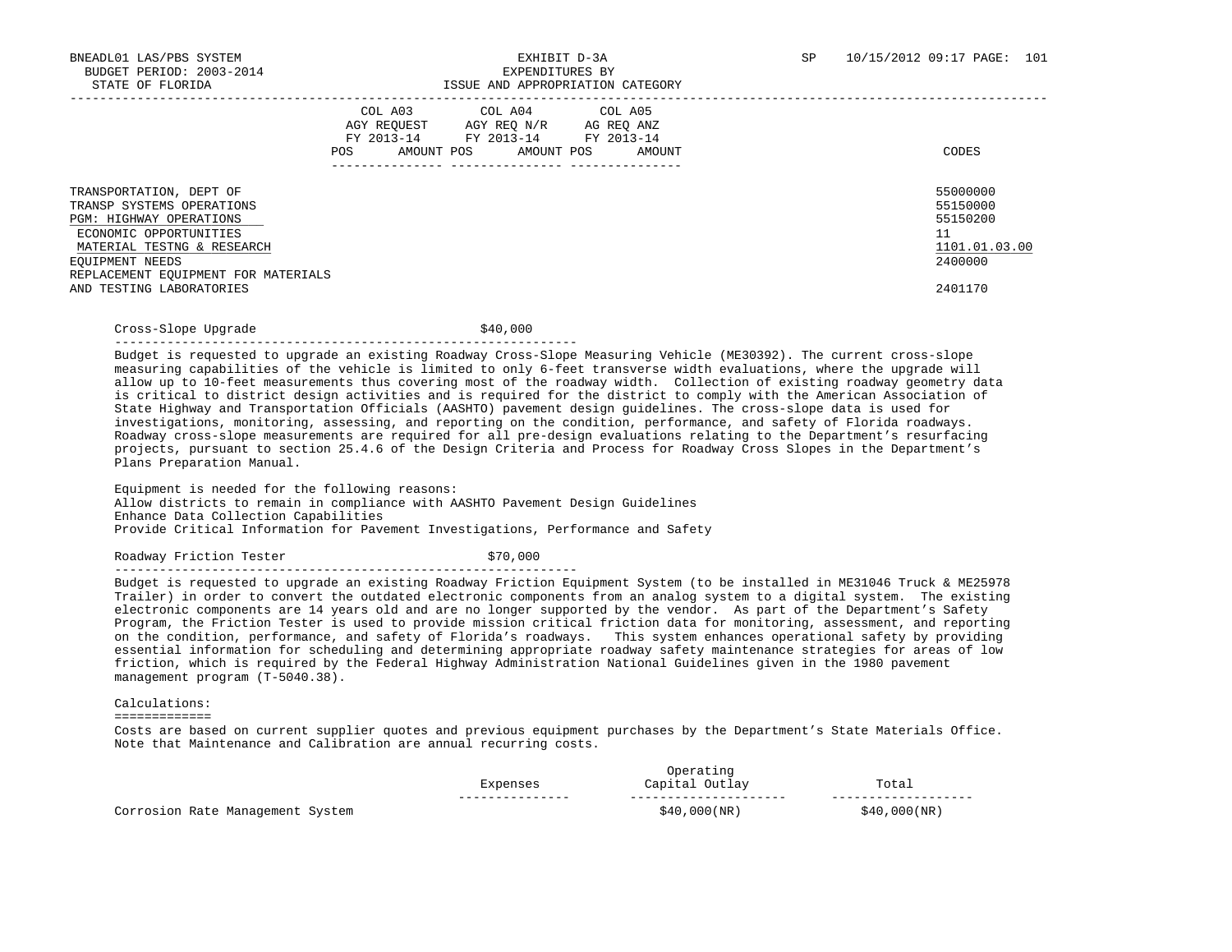|                                                                                                                                                                                                                                      |             | COL A03 COL A04 COL A05<br>AGY REQUEST AGY REQ N/R AG REQ ANZ<br>FY 2013-14 FY 2013-14 FY 2013-14 |              |                                                                               |
|--------------------------------------------------------------------------------------------------------------------------------------------------------------------------------------------------------------------------------------|-------------|---------------------------------------------------------------------------------------------------|--------------|-------------------------------------------------------------------------------|
|                                                                                                                                                                                                                                      | POS         | AMOUNT POS AMOUNT POS                                                                             | AMOUNT       | CODES                                                                         |
| TRANSPORTATION, DEPT OF<br>TRANSP SYSTEMS OPERATIONS<br><b>PGM: HIGHWAY OPERATIONS</b><br>ECONOMIC OPPORTUNITIES<br>MATERIAL TESTNG & RESEARCH<br>EOUIPMENT NEEDS<br>REPLACEMENT EQUIPMENT FOR MATERIALS<br>AND TESTING LABORATORIES |             |                                                                                                   |              | 55000000<br>55150000<br>55150200<br>11<br>1101.01.03.00<br>2400000<br>2401170 |
| Long Arm Boroscope                                                                                                                                                                                                                   |             |                                                                                                   | \$45,000(NR) | \$45,000(NR)                                                                  |
| Balance and Accessories                                                                                                                                                                                                              |             |                                                                                                   | \$18,000(NR) | \$18,000(NR)                                                                  |
| Asphalt Pavement Analyzer<br>Maintenance/Calibration                                                                                                                                                                                 |             | \$9,000                                                                                           | \$60,000(NR) | \$60,000(NR)<br>\$9,000                                                       |
| Cross-Slope Upgrade                                                                                                                                                                                                                  |             |                                                                                                   | \$40,000(NR) | \$40,000(NR)                                                                  |
| Roadway Friction System                                                                                                                                                                                                              |             |                                                                                                   | \$70,000(NR) | \$70,000(NR)                                                                  |
|                                                                                                                                                                                                                                      | Total Issue | \$9,000                                                                                           | \$273,000    | \$282,000                                                                     |

Base Funding:

=============

The State Materials Office does not have budget in the recurring operating base to replace these vehicles or equipment.

### Adverse Impact If Not Approved:

===============================

 If this equipment is not purchased, the Department will be hindered in its ability to monitor and improve the State of Florida's transportation infrastructure. This could place the safety of workers and the traveling public in jeopardy. The Department will also lag in optimizing the durability and cost effectiveness of materials used in roadways. This will influence the Department's work program resurfacing budget allocation process. The Department will not be able to fulfill obligations detailed in construction contracts, nor comply with road and bridge construction codes. Samples tested outside established procedures could jeopardize the validity of test results and cause the Department to lose its accreditation with the AASHTO, the OSHA, and the EPA. This would result in the State being ineligible to receive federal funding for construction projects. Hiring outside equipment to conduct the required testing and analysis in lieu of purchasing replacement equipment would not be cost effective.

 Issue Summary: ==============

| Engineering & Operations | Expenses | Operating<br>Capital Outlay |  |
|--------------------------|----------|-----------------------------|--|
| ------------------       |          |                             |  |
| State Materials Office   | \$9,000  | \$273,000                   |  |
| Non-Recurring:           |          | \$273,000                   |  |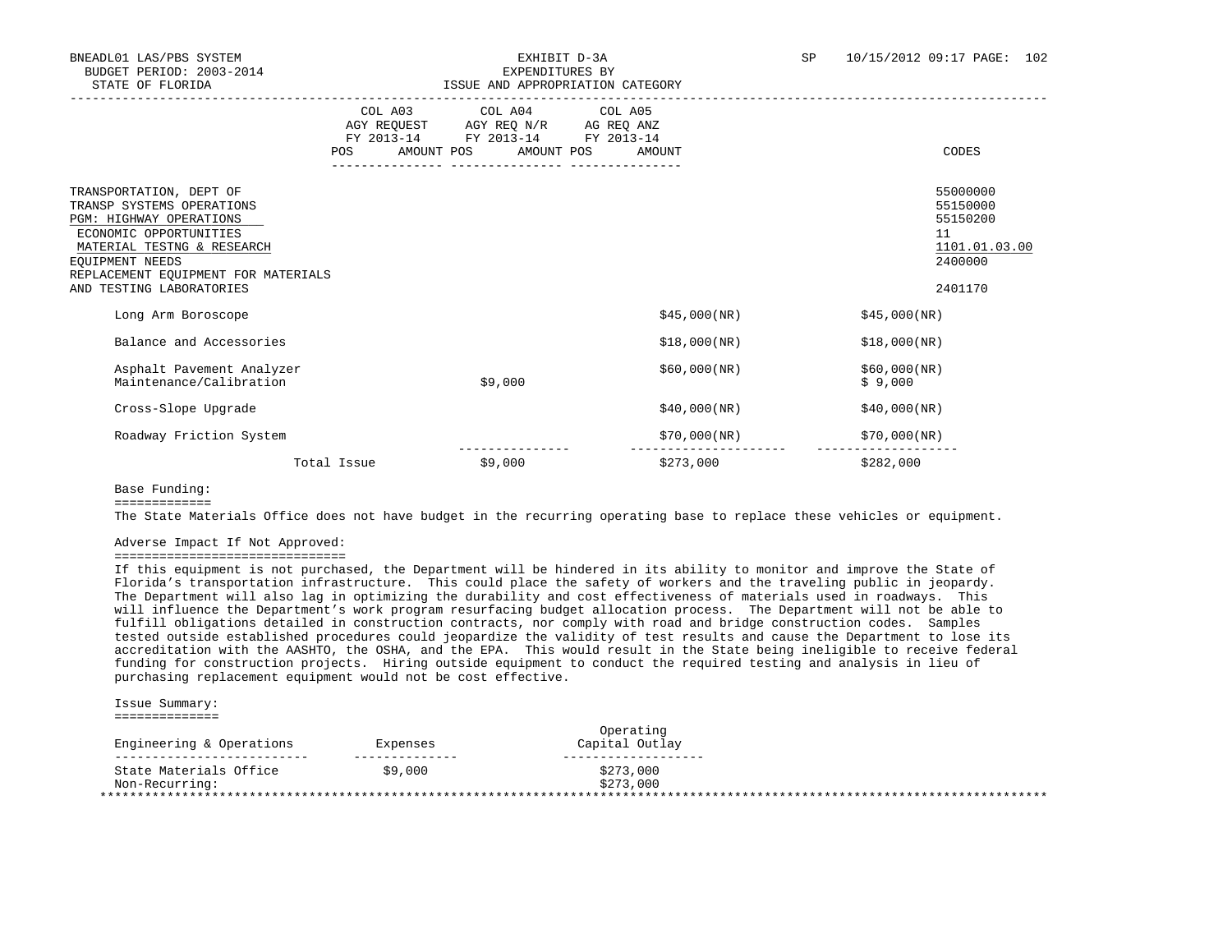| SIAIN UP PINNIDA                                                                                                                                                                                                           |                                                                                                     | LOOUS AND APPROPRIATION CAISGORI |                   |                                                                                                                                                                                                                                                                                                                                                                            |
|----------------------------------------------------------------------------------------------------------------------------------------------------------------------------------------------------------------------------|-----------------------------------------------------------------------------------------------------|----------------------------------|-------------------|----------------------------------------------------------------------------------------------------------------------------------------------------------------------------------------------------------------------------------------------------------------------------------------------------------------------------------------------------------------------------|
|                                                                                                                                                                                                                            | AGY REQUEST AGY REQ N/R AG REQ ANZ<br>FY 2013-14 FY 2013-14 FY 2013-14<br>POS AMOUNT POS AMOUNT POS | COL A03 COL A04                  | COL A05<br>AMOUNT | CODES                                                                                                                                                                                                                                                                                                                                                                      |
| TRANSPORTATION, DEPT OF<br>TRANSP SYSTEMS OPERATIONS<br>PGM: HIGHWAY OPERATIONS<br>ECONOMIC OPPORTUNITIES<br>MATERIAL TESTNG & RESEARCH<br>EQUIPMENT NEEDS<br>ADDITIONAL EQUIPMENT FOR THE                                 |                                                                                                     |                                  |                   | 55000000<br>55150000<br>55150200<br>11<br>1101.01.03.00<br>2400000                                                                                                                                                                                                                                                                                                         |
| MATERIALS AND TESTING LABORATORIES<br>EXPENSES                                                                                                                                                                             |                                                                                                     |                                  |                   | 2403100<br>040000                                                                                                                                                                                                                                                                                                                                                          |
| ST TRANSPORT (PRIMARY) TF -STATE 10,000                                                                                                                                                                                    |                                                                                                     |                                  |                   | 2540 1                                                                                                                                                                                                                                                                                                                                                                     |
| OPERATING CAPITAL OUTLAY                                                                                                                                                                                                   |                                                                                                     |                                  |                   | 060000                                                                                                                                                                                                                                                                                                                                                                     |
| ST TRANSPORT (PRIMARY) TF -STATE 170,000 170,000                                                                                                                                                                           |                                                                                                     |                                  |                   | 2540 1                                                                                                                                                                                                                                                                                                                                                                     |
| TOTAL: ADDITIONAL EQUIPMENT FOR THE<br>MATERIALS AND TESTING LABORATORIES                                                                                                                                                  |                                                                                                     |                                  |                   | 2403100                                                                                                                                                                                                                                                                                                                                                                    |
| TOTAL ISSUE 180,000 170,000                                                                                                                                                                                                |                                                                                                     |                                  |                   |                                                                                                                                                                                                                                                                                                                                                                            |
| AGENCY ISSUE NARRATIVE:<br>2013-2014 BUDGET YEAR NARRATIVE:<br>Fund Source: 100% State<br>============                                                                                                                     |                                                                                                     |                                  | IT COMPONENT? NO  |                                                                                                                                                                                                                                                                                                                                                                            |
| LRPP Reference: Goal #1: Preserve and manage a safe, efficient transportation system.<br>=============== Goal #3: Organizational excellence by promoting and encouraging continuous improvement.                           |                                                                                                     |                                  |                   |                                                                                                                                                                                                                                                                                                                                                                            |
| Florida Strategic Plan for Economic Development - Strategy #27:                                                                                                                                                            |                                                                                                     |                                  |                   |                                                                                                                                                                                                                                                                                                                                                                            |
| Create and sustain vibrant, safe and healthy communities that attract workers, businesses, residents and visitors.                                                                                                         |                                                                                                     |                                  |                   |                                                                                                                                                                                                                                                                                                                                                                            |
| Description:                                                                                                                                                                                                               |                                                                                                     |                                  |                   |                                                                                                                                                                                                                                                                                                                                                                            |
| ============<br>This issue requests budget to purchase equipment for materials testing concrete, asphalt, and pipe, along with<br>equipment calibration and maintenance services for the specific equipment in this issue. |                                                                                                     |                                  |                   | preventative maintenance. The concrete testing equipment is needed to ensure concrete roads are constructed in a manner<br>that meets contract specifications and is safe for travel. The equipment will also allow the Department to anticipate or<br>prevent roadway damage by predicting the performance of mass concrete structures. Recurring budget is requested for |
| Justification:                                                                                                                                                                                                             |                                                                                                     |                                  |                   |                                                                                                                                                                                                                                                                                                                                                                            |
| ==============<br>The Department is required to perform verification and quality assurance tests on a daily basis to ensure that the                                                                                       |                                                                                                     |                                  |                   | materials used in roadway and bridge construction meet specifications and safety standards. To maintain accreditation,                                                                                                                                                                                                                                                     |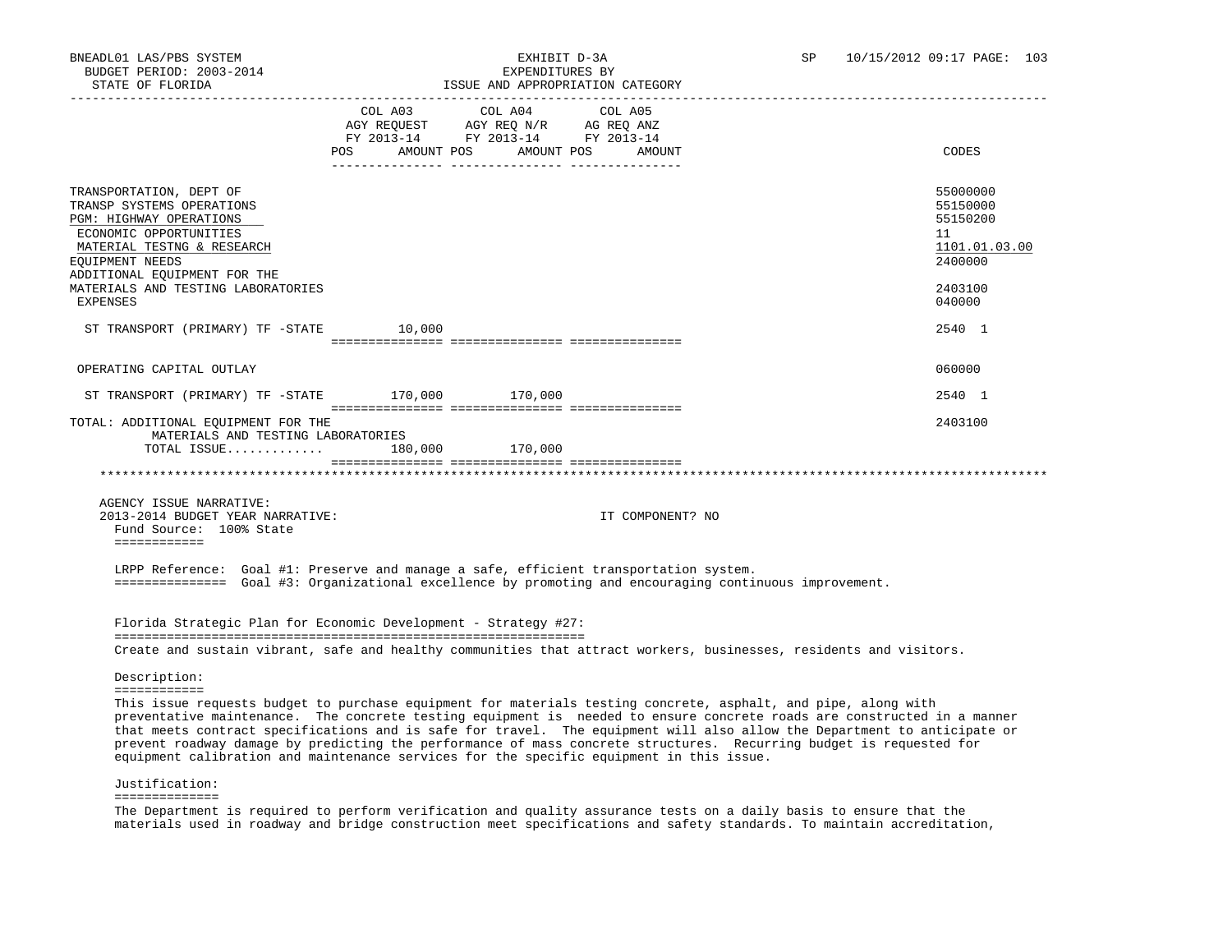|                                                                                                                                                                                                   | COL A03<br>AGY REQUEST<br>FY 2013-14<br>AMOUNT POS<br><b>POS</b> | COL A04 COL A05<br>AGY REQ N/R<br>FY 2013-14<br>AMOUNT POS | AG REQ ANZ<br>FY 2013-14<br>AMOUNT | CODES                                                              |
|---------------------------------------------------------------------------------------------------------------------------------------------------------------------------------------------------|------------------------------------------------------------------|------------------------------------------------------------|------------------------------------|--------------------------------------------------------------------|
| TRANSPORTATION, DEPT OF<br>TRANSP SYSTEMS OPERATIONS<br><b>PGM: HIGHWAY OPERATIONS</b><br>ECONOMIC OPPORTUNITIES<br>MATERIAL TESTNG & RESEARCH<br>EQUIPMENT NEEDS<br>ADDITIONAL EQUIPMENT FOR THE |                                                                  |                                                            |                                    | 55000000<br>55150000<br>55150200<br>11<br>1101.01.03.00<br>2400000 |
| MATERIALS AND TESTING LABORATORIES                                                                                                                                                                |                                                                  |                                                            |                                    | 2403100                                                            |

 the testing equipment must meet the specifications of the American Association of State Highway and Transportation Officials (AASHTO), the Occupational Safety and Health Administration (OSHA), and the Environmental Protection Agency (EPA). Loss of accreditation would result in ineligibility for federal funding on all construction projects. The requested replacement equipment is vital to ensure Florida's highway system and bridges are constructed properly and are safe to travel.

### Constant Tensile Load Devices  $$50,000$

------------------------------------------------------------

 This equipment is required for performing evaluations and testing on drainage pipe constructed of polymer materials, specifically high-density polyethylene (HDPE), polypropylene (PP), and poly vinyl chloride (PVC). The equipment is used to determine if the life expectancy of the drainage pipe will meet the Department's one-hundred year requirement. These tests require 265 days to complete. Five additional devices will be needed to complete all the testing required and for verification testing in a timely manner. Without the additional five devices, it will not be possible for the Department to complete all the testing and will seriously influence the ability to carry out our core mission to facilitate the implementation of new materials and technology into the design, construction, and preservation of state highway facilities. This same equipment may also be used for composite materials like fender piles, rebar, and American Disabilities Act (ADA) mats (detectable warning surfaces).

Surface Resistivity Meters  $$30,000$ 

-----------------------------------------------------------

 Budget is requested to purchase ten (10) concrete surface resistivity meters for determining the permeability of concrete. The Department is currently working on developing performance-based specifications that use resistivity to estimate the chloride penetration resistance of concrete. Surface resistivity is a non-destructive technique that allows one minute measurement capabilities. The instruments will allow the Department to estimate the service life of bridges and structures to ensure that the steel will not corrode before its intended service life is reached. These meters will be given to all the district and state materials testing facilities across the state. Lack of meters would delay district material laboratories testing per Florida Method of Test Standard 5-578, for concrete produced in this region. Implementation of performance based specifications would be delayed another year or until the budget authority is available to purchase the meters.

Large Weather-O-Meter  $$100,000$ 

-----------------------------------------------------------

 Budget is requested to purchase a Large Weather-O-Meter (WOM) to expose polymer samples to simulated sunlight (ultra violet sunrays) with high humidity and temperatures that is a critical factor in material evaluations in Florida. Polymers in general and polyolefins in case of synthetic turf are vulnerable during exposure to sunlight. Under influence of sunlight, photo-degradation can occur and polymer chains start to break down. This ultimately causes cracking, chalking, color changes and loss in physical properties. In order to prevent this process UV stabilizers are added to the compounds. The Department is currently working on the use of polymers and composites for use in roadway materials such as reflective sheeting, protective coatings, polymeric pipes, and any other material subject to environmental exposure with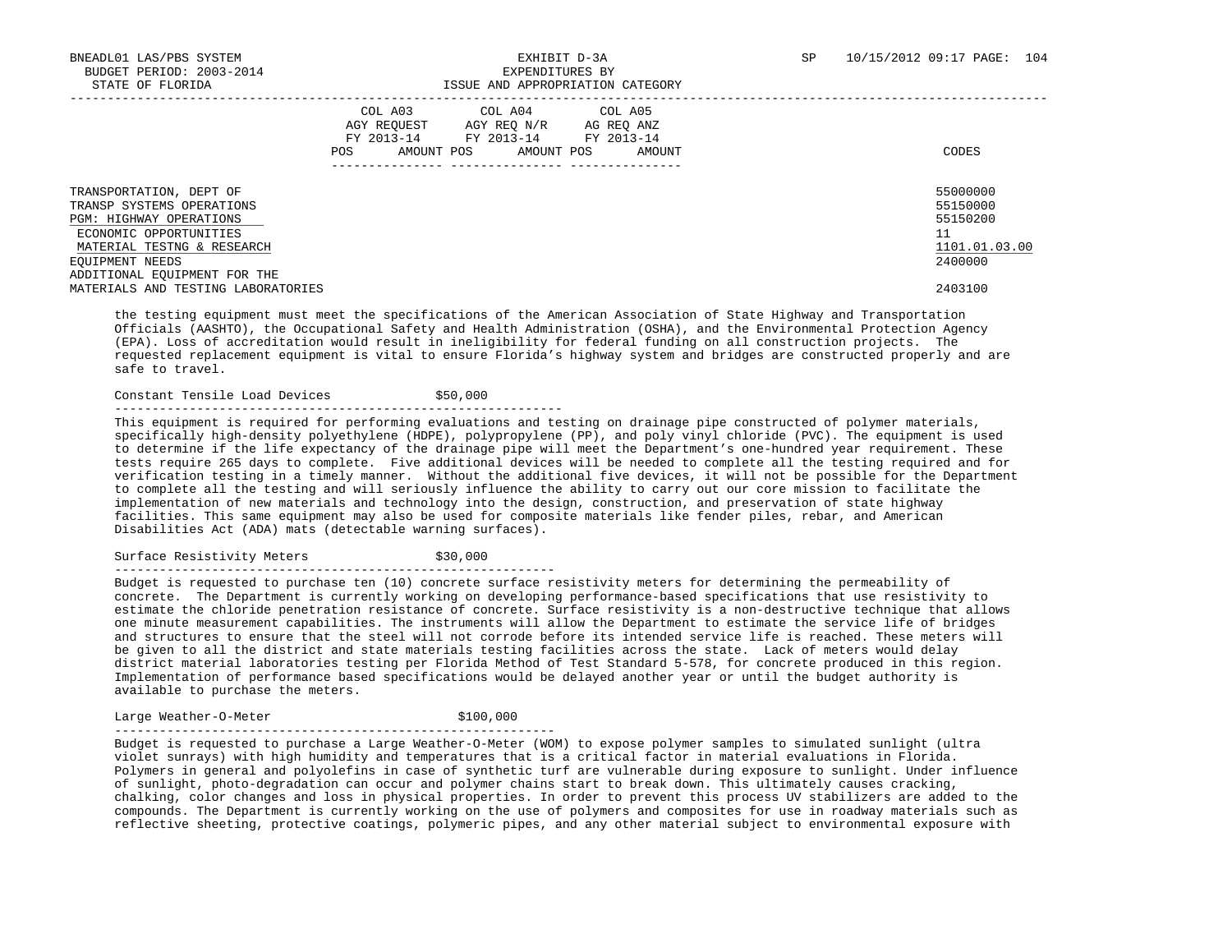|                                                                                                                                                                                                                                         | COL A03<br>AMOUNT POS<br>POS | COL A04 COL A05<br>AGY REOUEST AGY REO N/R AG REO ANZ<br>FY 2013-14 FY 2013-14 FY 2013-14<br>AMOUNT POS | AMOUNT | CODES                                                                         |
|-----------------------------------------------------------------------------------------------------------------------------------------------------------------------------------------------------------------------------------------|------------------------------|---------------------------------------------------------------------------------------------------------|--------|-------------------------------------------------------------------------------|
| TRANSPORTATION, DEPT OF<br>TRANSP SYSTEMS OPERATIONS<br><b>PGM: HIGHWAY OPERATIONS</b><br>ECONOMIC OPPORTUNITIES<br>MATERIAL TESTNG & RESEARCH<br>EQUIPMENT NEEDS<br>ADDITIONAL EQUIPMENT FOR THE<br>MATERIALS AND TESTING LABORATORIES |                              |                                                                                                         |        | 55000000<br>55150000<br>55150200<br>11<br>1101.01.03.00<br>2400000<br>2403100 |

 very long service life of 75 and 100 years. Until now, no other applications of these materials exist that require such long performance. Because of this requirement, it is necessary to test materials in a rational scientific manner to see whether these materials have the ability to last that long and if not, how long we should expect before maintenance is required. In order to test and analyze if the used polymers are sufficient, the stabilized lab should be equipped with a WOM. This machine simulates accelerated outdoor exposure and, fitted with a Xenon light source, provides very realistic data. The WOM exposes the turf blades to artificial sunlight and rain in cycles. Every 1000 cycles the tensile strength of the turf blades is measured, and the possible reduction in tensile strength is calculated. Lack of this WOM will continue to challenge any possible estimation that one can make about the materials.

#### Calculations:

#### =============

Costs are based on supplier quotes. Note that maintenance and calibration are annual recurring costs.

|                                                | Expenses | Operating<br>Capital Outlay | Total                    |
|------------------------------------------------|----------|-----------------------------|--------------------------|
| Constant Tensile Load Devices                  |          | \$50,000(NR)                | \$50,000(NR)             |
| Surface Resistivity Meters                     |          | \$30,000(NR)                | \$30,000(NR)             |
| Large Weatherometer<br>Maintenance/Calibration | \$10,000 | \$90,000(NR)                | \$90,000(NR)<br>\$10,000 |
| Total Issue                                    | \$10,000 | \$170,000                   | \$180,000                |

### Base Funding:

=============

 The State Materials Office has no budget in their recurring operating base for the purchase of this additional equipment and software.

### Adverse impact if Not Approved:

#### =====================================

 Without the purchase of this equipment, the Department will lag in the testing processes needed to meet design and performance guidelines for materials used in our transportation infrastructure. In addition, the Department will not realize the efficiencies of modern up-to-date equipment. Employee safety and the safety of the traveling public may be placed in jeopardy due to exposure to hazardous conditions. Renting outside equipment to conduct the required testing and analysis in lieu of purchasing additional equipment would not be cost effective.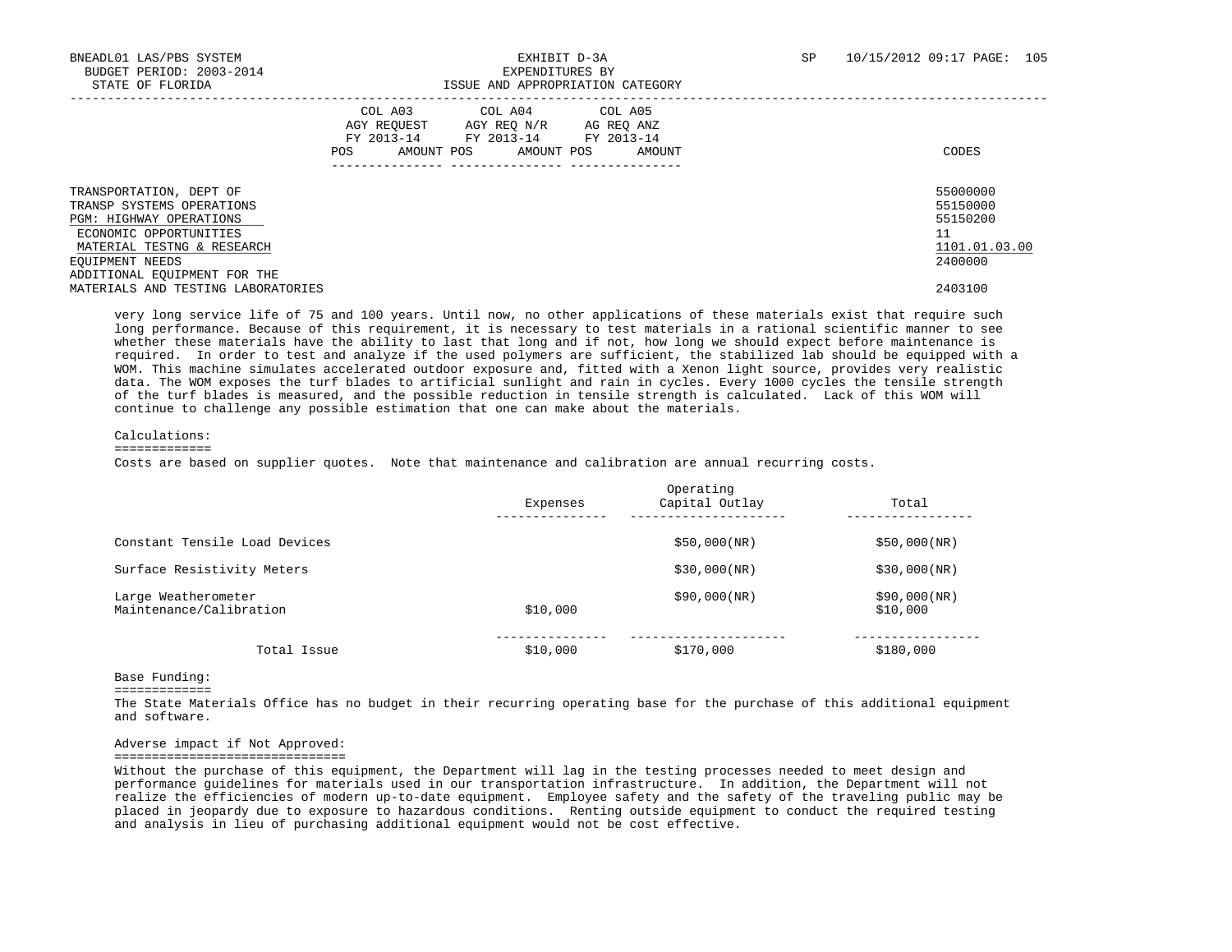|                                                                                                                                                                                                                                  | COL A03<br>POS | COL A04<br>AGY REQUEST AGY REQ N/R AG REQ ANZ<br>FY 2013-14 FY 2013-14 FY 2013-14<br>AMOUNT POS AMOUNT POS | COL A05<br>AMOUNT           | CODES                                                                         |
|----------------------------------------------------------------------------------------------------------------------------------------------------------------------------------------------------------------------------------|----------------|------------------------------------------------------------------------------------------------------------|-----------------------------|-------------------------------------------------------------------------------|
| TRANSPORTATION, DEPT OF<br>TRANSP SYSTEMS OPERATIONS<br>PGM: HIGHWAY OPERATIONS<br>ECONOMIC OPPORTUNITIES<br>MATERIAL TESTNG & RESEARCH<br>EQUIPMENT NEEDS<br>ADDITIONAL EQUIPMENT FOR THE<br>MATERIALS AND TESTING LABORATORIES |                |                                                                                                            |                             | 55000000<br>55150000<br>55150200<br>11<br>1101.01.03.00<br>2400000<br>2403100 |
| Issue Summary:<br>==============                                                                                                                                                                                                 |                |                                                                                                            |                             |                                                                               |
| Engineering and Operations<br>_____________________________                                                                                                                                                                      |                | Expenses                                                                                                   | Operating<br>Capital Outlay |                                                                               |
|                                                                                                                                                                                                                                  |                |                                                                                                            |                             |                                                                               |
| State Materials Office<br>Non-Recurring:                                                                                                                                                                                         |                | \$10,000                                                                                                   | \$170,000<br>\$170,000      |                                                                               |
| ANNUALIZATION OF ADMINISTERED<br>FUNDS APPROPRIATIONS<br>STATE HEALTH INSURANCE ADJUSTMENT<br>FOR FY 2012-13 - 10 MONTHS<br><b>ANNUALIZATION</b><br>SALARIES AND BENEFITS                                                        |                |                                                                                                            |                             | 26A0000<br>26A1830<br>010000                                                  |
| ST TRANSPORT (PRIMARY) TF -STATE 246,855                                                                                                                                                                                         |                |                                                                                                            |                             | 2540 1                                                                        |
| CAPITAL IMPROVEMENT PLAN<br>TRANSPORTATION WORK PROGRAM<br>FIXED CAPITAL OUTLAY<br>MATERIALS AND RESEARCH                                                                                                                        |                |                                                                                                            |                             | 9900000<br>990T000<br>080000<br>088857                                        |
|                                                                                                                                                                                                                                  |                |                                                                                                            |                             | 2540 1<br>2540 2<br>2540 3                                                    |
| TOTAL ST TRANSPORT (PRIMARY) TF 16,905,994 16,905,994                                                                                                                                                                            |                |                                                                                                            |                             | 2540                                                                          |

AGENCY NARRATIVE:

 2013-2014 BUDGET YEAR NARRATIVE: MATERIALS AND RESEARCH IT COMPONENT? NO Fund Source: State/Federal/Local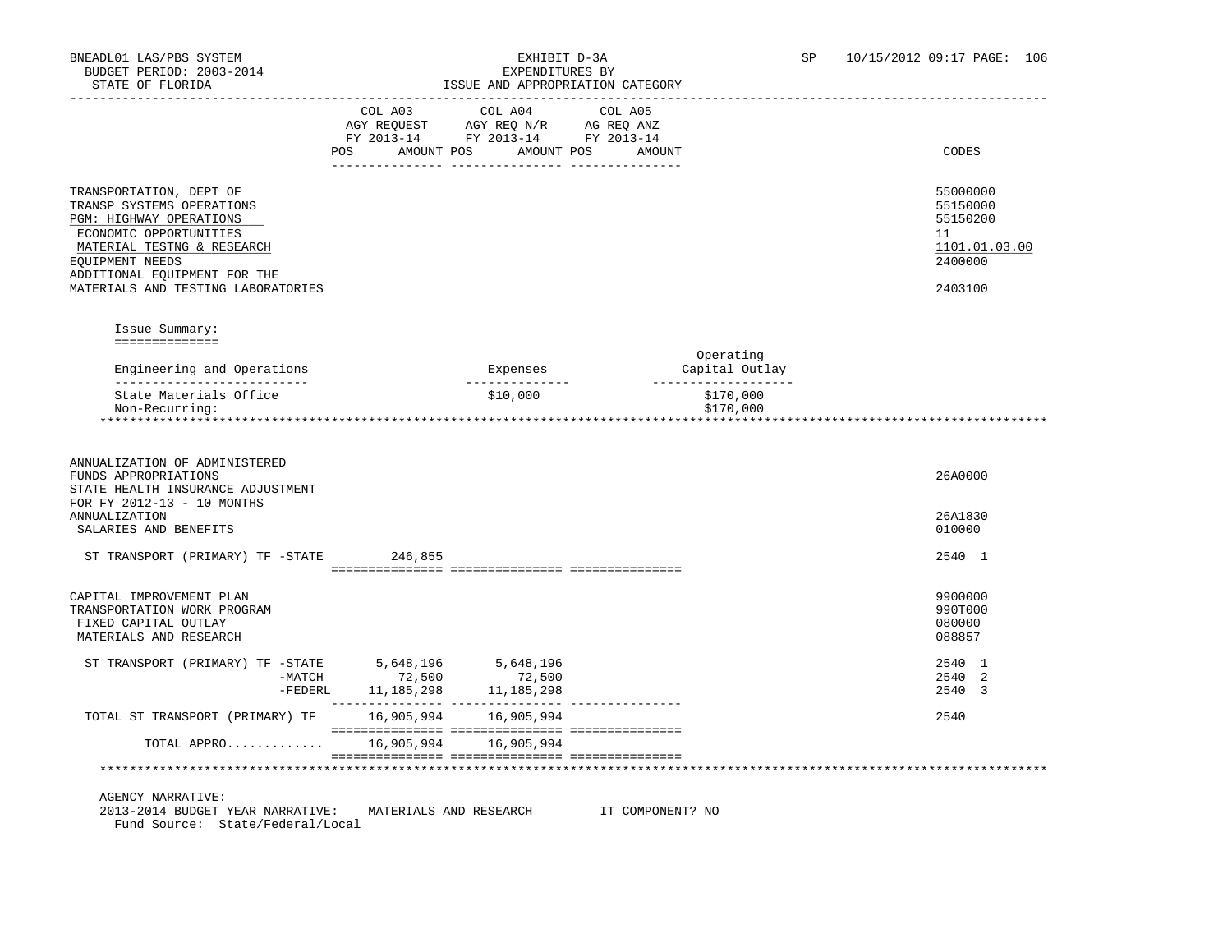| STATE OF FLORIDA                                                                                                                                                                                   | ISSUE AND APPROPRIATION CATEGORY                                                                                                                                                                                                                                                                            |                                                                               |
|----------------------------------------------------------------------------------------------------------------------------------------------------------------------------------------------------|-------------------------------------------------------------------------------------------------------------------------------------------------------------------------------------------------------------------------------------------------------------------------------------------------------------|-------------------------------------------------------------------------------|
|                                                                                                                                                                                                    | COL A04<br>COL A03<br>COL A05<br>AGY REQUEST AGY REQ N/R AG REQ ANZ<br>FY 2013-14 FY 2013-14 FY 2013-14<br>AMOUNT POS AMOUNT POS<br>POS FOR<br>AMOUNT                                                                                                                                                       | CODES                                                                         |
| TRANSPORTATION, DEPT OF<br>TRANSP SYSTEMS OPERATIONS<br>PGM: HIGHWAY OPERATIONS<br>ECONOMIC OPPORTUNITIES<br>MATERIAL TESTNG & RESEARCH<br>CAPITAL IMPROVEMENT PLAN<br>TRANSPORTATION WORK PROGRAM |                                                                                                                                                                                                                                                                                                             | 55000000<br>55150000<br>55150200<br>11<br>1101.01.03.00<br>9900000<br>990T000 |
| $- - - - - - - - - - - -$<br>LRPP Reference:<br>===============                                                                                                                                    |                                                                                                                                                                                                                                                                                                             |                                                                               |
| transportation safety.                                                                                                                                                                             | Goal 1: Preserve and manage a safe, efficient transportation system.<br>Goal 2: Enhance Florida's economic competitiveness, quality of life and<br>Goal 3: Organizational excellence by promoting and encouraging continuous improvement.<br>Florida Strategic Plan for Economic Development - Strategy #1: |                                                                               |
|                                                                                                                                                                                                    |                                                                                                                                                                                                                                                                                                             |                                                                               |
|                                                                                                                                                                                                    |                                                                                                                                                                                                                                                                                                             |                                                                               |
|                                                                                                                                                                                                    | Strengthen collaboration and alignment among state, regional and local entities toward the state's economic vision.                                                                                                                                                                                         |                                                                               |
|                                                                                                                                                                                                    | Florida Strategic Plan for Economic Development - Strategy #3:                                                                                                                                                                                                                                              |                                                                               |
| Florida as a globally competitive megaregion.                                                                                                                                                      | Connect Economic Development, talent, Infrastructure, partnerships and other resources within and across regions to build                                                                                                                                                                                   |                                                                               |
|                                                                                                                                                                                                    | Florida Strategic Plan for Economic Development - Strategy #4:                                                                                                                                                                                                                                              |                                                                               |
|                                                                                                                                                                                                    | Position Florida as a global hub for trade, visitors, talent, innovations, and investment.                                                                                                                                                                                                                  |                                                                               |
|                                                                                                                                                                                                    | Florida Strategic Plan for Economic Development - Strategy #13:                                                                                                                                                                                                                                             |                                                                               |
|                                                                                                                                                                                                    | Coordinate decision making and investments for economic development, land use, transportation, infrastructure, housing,<br>water, energy, natural resources, workforce and community development at the statewide, regional and local levels.                                                               |                                                                               |
|                                                                                                                                                                                                    | Florida Strategic Plan for Economic Development - Strategy #14:                                                                                                                                                                                                                                             |                                                                               |
| competitive economy.                                                                                                                                                                               | Develop and maintain multimodal, interconnected trade and transportation systems to support a prosperous, globally                                                                                                                                                                                          |                                                                               |
|                                                                                                                                                                                                    | Florida Strategic Plan for Economic Development - Strategy #19:                                                                                                                                                                                                                                             |                                                                               |
| businesses.                                                                                                                                                                                        | Ensure state, regional and local agencies provide collaborative, seamless, consistent and timely customer service to                                                                                                                                                                                        |                                                                               |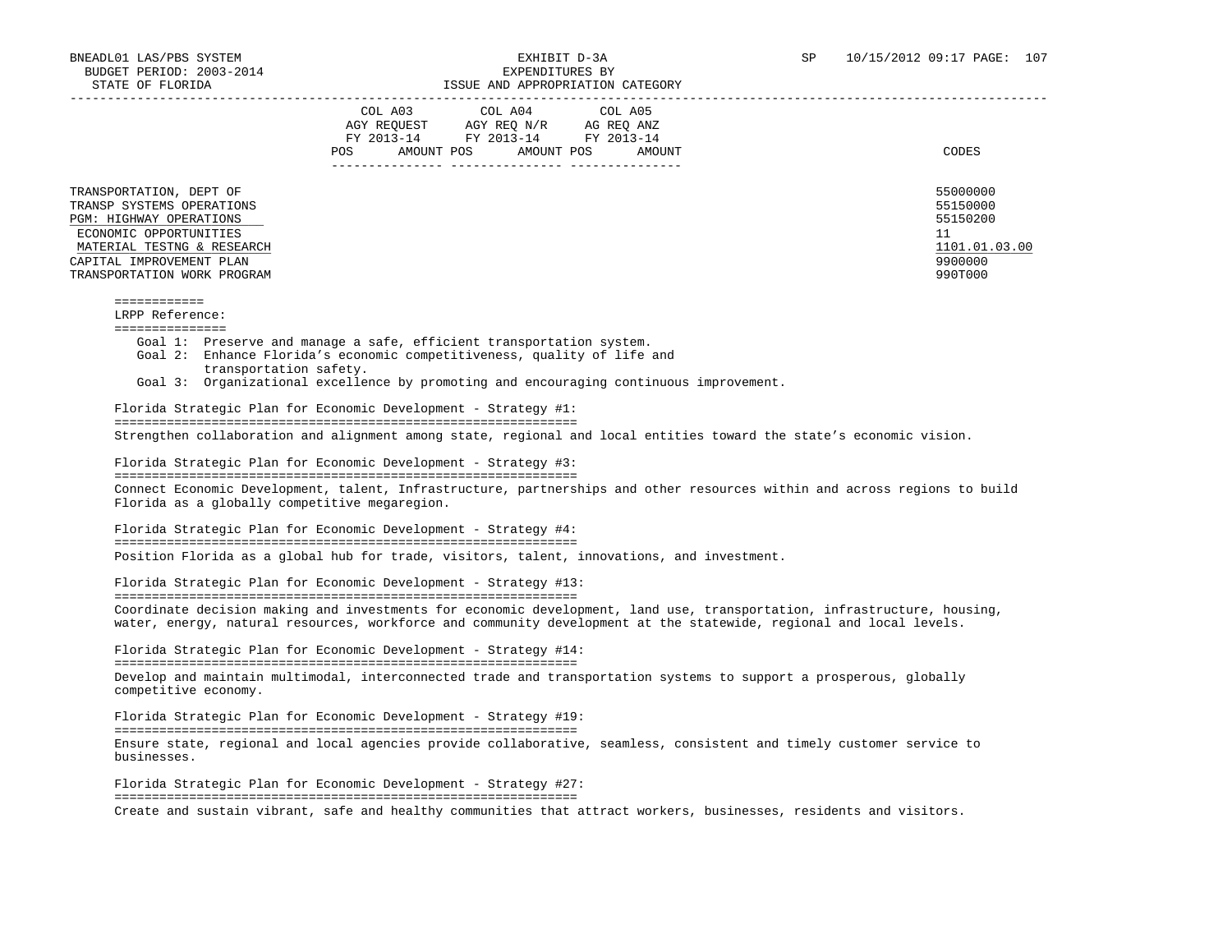| DIAIE OF FEORIPA                                                                                                                                                                                                                      |                                                                                                                                                                                                                                              | LOOUL AND AFFROFRIAITON CAILBOORI |                                                                               |
|---------------------------------------------------------------------------------------------------------------------------------------------------------------------------------------------------------------------------------------|----------------------------------------------------------------------------------------------------------------------------------------------------------------------------------------------------------------------------------------------|-----------------------------------|-------------------------------------------------------------------------------|
|                                                                                                                                                                                                                                       | COL A03 COL A04 COL A05<br>$\begin{tabular}{lllllll} AGY & \texttt{REQUEST} & \texttt{AGY} & \texttt{REG} & \texttt{N/R} & \texttt{AG} & \texttt{REQ} & \texttt{ANZ} \end{tabular}$<br>FY 2013-14 FY 2013-14 FY 2013-14<br>AMOUNT POS<br>POS | AMOUNT POS<br>AMOUNT              | CODES                                                                         |
| TRANSPORTATION, DEPT OF<br>TRANSP SYSTEMS OPERATIONS<br><b>PGM: HIGHWAY OPERATIONS</b><br>ECONOMIC OPPORTUNITIES<br>MATERIAL TESTNG & RESEARCH<br>CAPITAL IMPROVEMENT PLAN<br>TRANSPORTATION WORK PROGRAM                             |                                                                                                                                                                                                                                              |                                   | 55000000<br>55150000<br>55150200<br>11<br>1101.01.03.00<br>9900000<br>990T000 |
| Description:<br>------------<br>This issue requests budget for the 2013/14 year of the five-year work program, pursuant<br>to Chapter 339, Florida Statutes, which consists of transportation projects for the<br>following programs: |                                                                                                                                                                                                                                              |                                   |                                                                               |
| Materials and Research                                                                                                                                                                                                                |                                                                                                                                                                                                                                              |                                   |                                                                               |
| The work program is prepared in accordance with the allocations set forth in the Program and<br>Resource Plan, and is financially balanced and consistent with the Florida<br>Transportation Plan.                                    |                                                                                                                                                                                                                                              |                                   |                                                                               |
| TOTAL: MATERIAL TESTNG & RESEARCH<br>BY FUND TYPE                                                                                                                                                                                     |                                                                                                                                                                                                                                              |                                   | 1101.01.03.00                                                                 |
| TRUST FUNDS 44,849,892 17,348,994<br>SALARY RATE 18,551,786                                                                                                                                                                           | 374.00                                                                                                                                                                                                                                       |                                   | 2000                                                                          |
|                                                                                                                                                                                                                                       |                                                                                                                                                                                                                                              |                                   |                                                                               |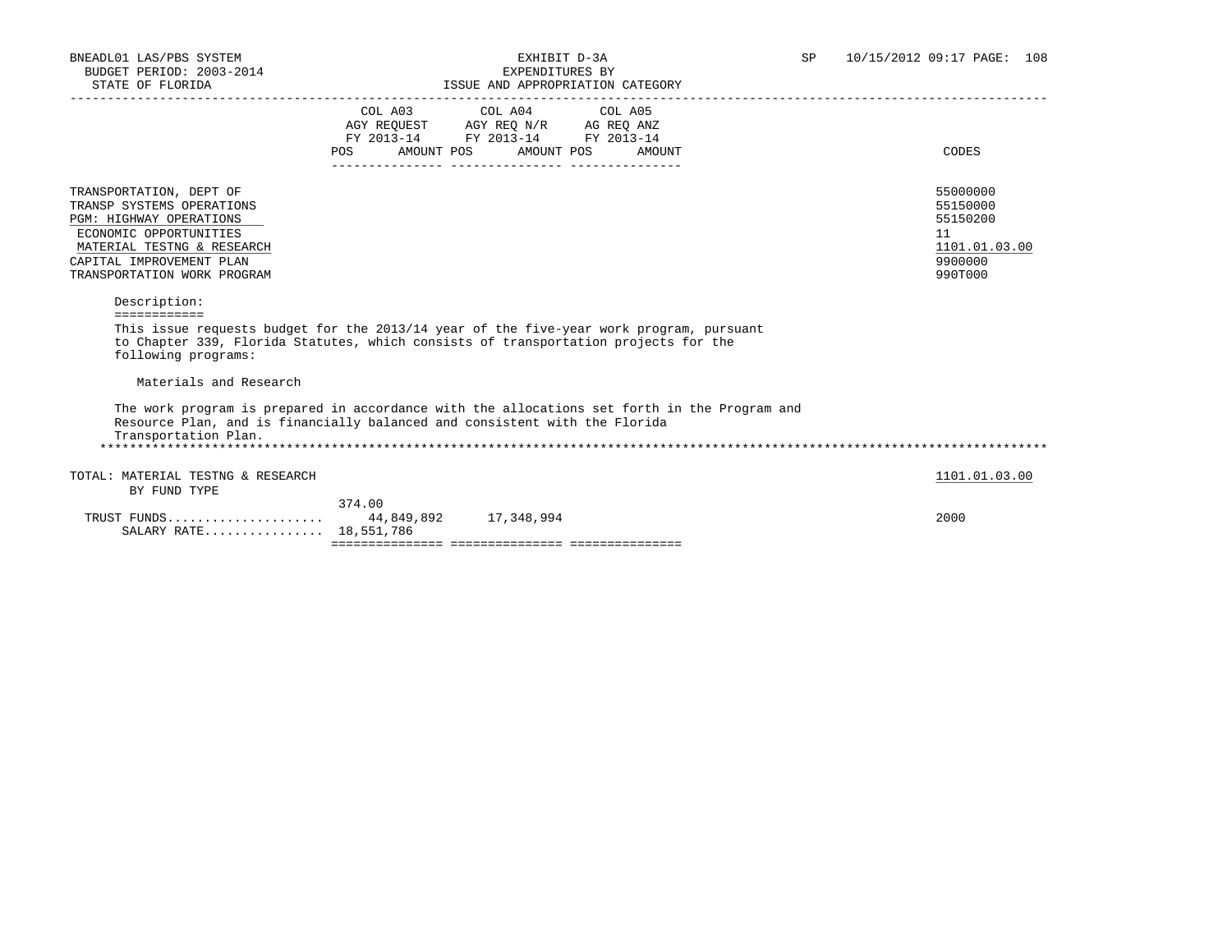# ISSUE AND APPROPRIATION CATEGORY

|                                                                                                                                                                                                                                  | POS AMOUNT POS | COL A03 COL A04 COL A05<br>AGY REQUEST AGY REQ N/R AG REQ ANZ<br>FY 2013-14 FY 2013-14 FY 2013-14<br>AMOUNT POS | AMOUNT | CODES                                                                                   |
|----------------------------------------------------------------------------------------------------------------------------------------------------------------------------------------------------------------------------------|----------------|-----------------------------------------------------------------------------------------------------------------|--------|-----------------------------------------------------------------------------------------|
| TRANSPORTATION, DEPT OF<br>TRANSP SYSTEMS OPERATIONS<br>PGM: HIGHWAY OPERATIONS<br>PUBLIC PROTECTION<br>LAW ENFORCEMENT<br>ESTIMATED EXPENDITURES<br>ESTIMATED EXPENDITURES - OPERATIONS<br>SALARY RATE<br>SALARY RATE 6,244,485 |                |                                                                                                                 |        | 55000000<br>55150000<br>55150200<br>12<br>1202.00.00.00<br>1000000<br>1001000<br>000000 |
|                                                                                                                                                                                                                                  |                |                                                                                                                 |        |                                                                                         |
| SALARIES AND BENEFITS                                                                                                                                                                                                            |                |                                                                                                                 |        | 010000                                                                                  |
| ST TRANSPORT (PRIMARY) TF -STATE 6,616,243<br>FEDERL 268,795                                                                                                                                                                     | 268,795        |                                                                                                                 |        | 2540 1<br>2540 3                                                                        |
| TOTAL ST TRANSPORT (PRIMARY) TF                                                                                                                                                                                                  | 6,885,038      |                                                                                                                 |        | 2540                                                                                    |
| TOTAL POSITIONS 184.00<br>TOTAL APPRO 6,885,038                                                                                                                                                                                  |                |                                                                                                                 |        |                                                                                         |
| <b>EXPENSES</b>                                                                                                                                                                                                                  |                |                                                                                                                 |        | 040000                                                                                  |
| ST TRANSPORT (PRIMARY) TF -STATE 539,790                                                                                                                                                                                         |                |                                                                                                                 |        | 2540 1                                                                                  |
| SPECIAL CATEGORIES<br>TR/HSMV-FHP FOR OMCC                                                                                                                                                                                       |                |                                                                                                                 |        | 100000<br>101339                                                                        |
| ST TRANSPORT (PRIMARY) TF -STATE 20,707,034                                                                                                                                                                                      |                |                                                                                                                 |        | 2540 1                                                                                  |
|                                                                                                                                                                                                                                  |                |                                                                                                                 |        |                                                                                         |
| HUMAN RESOURCE DEVELOPMENT                                                                                                                                                                                                       |                |                                                                                                                 |        | 101640                                                                                  |
| ST TRANSPORT (PRIMARY) TF -STATE 40,838                                                                                                                                                                                          |                |                                                                                                                 |        | 2540 1                                                                                  |
| OVERTIME                                                                                                                                                                                                                         |                |                                                                                                                 |        | 102331                                                                                  |
| ST TRANSPORT (PRIMARY) TF -STATE                                                                                                                                                                                                 | 200,000        |                                                                                                                 |        | 2540 1                                                                                  |
| LEASE/PURCHASE/EQUIPMENT                                                                                                                                                                                                         |                |                                                                                                                 |        | 105281                                                                                  |
| ST TRANSPORT (PRIMARY) TF -STATE 30,090                                                                                                                                                                                          |                |                                                                                                                 |        | 2540 1                                                                                  |

=============== =============== ===============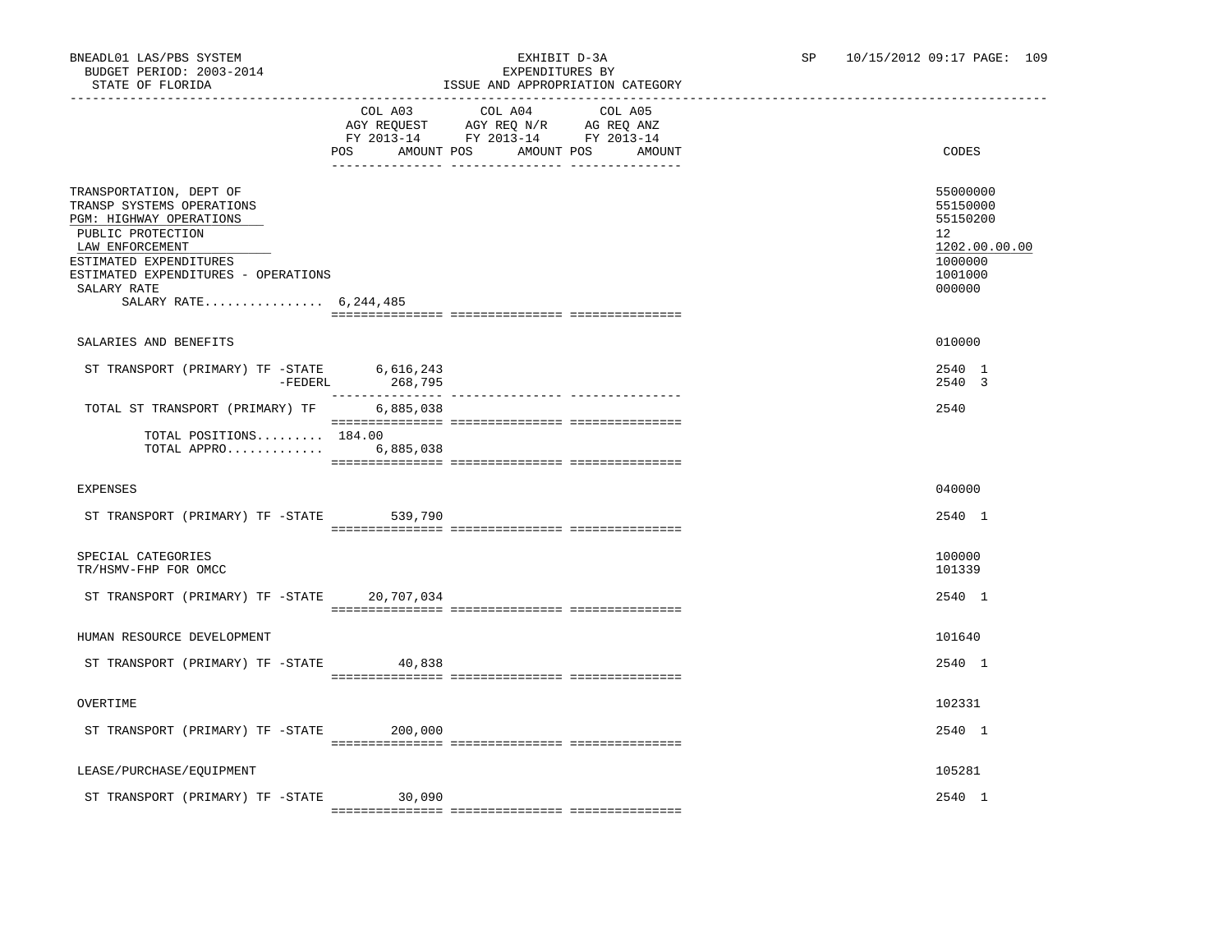## BNEADL01 LAS/PBS SYSTEM EXHIBIT D-3A SP 10/15/2012 09:17 PAGE: 110 ISSUE AND APPROPRIATION CATEGORY

|                                                                                                                                                                                          | POS<br>AMOUNT POS | COL A03 COL A04<br>AGY REQUEST AGY REQ N/R AG REQ ANZ<br>FY 2013-14 FY 2013-14 FY 2013-14<br>AMOUNT POS | COL A05<br>AMOUNT | CODES                                                                         |
|------------------------------------------------------------------------------------------------------------------------------------------------------------------------------------------|-------------------|---------------------------------------------------------------------------------------------------------|-------------------|-------------------------------------------------------------------------------|
| TRANSPORTATION, DEPT OF<br>TRANSP SYSTEMS OPERATIONS<br>PGM: HIGHWAY OPERATIONS<br>PUBLIC PROTECTION<br>LAW ENFORCEMENT<br>ESTIMATED EXPENDITURES<br>ESTIMATED EXPENDITURES - OPERATIONS |                   |                                                                                                         |                   | 55000000<br>55150000<br>55150200<br>12<br>1202.00.00.00<br>1000000<br>1001000 |
| TOTAL: ESTIMATED EXPENDITURES - OPERATIONS<br>TOTAL POSITIONS 184.00<br>TOTAL ISSUE 28,402,790<br>TOTAL SALARY RATE $6,244,485$                                                          |                   |                                                                                                         |                   | 1001000                                                                       |
| FLORIDA RETIREMENT SYSTEM<br>CONTRIBUTION ADJUSTMENT FOR<br>FISCAL YEAR 2012-2013<br>SALARIES AND BENEFITS                                                                               |                   |                                                                                                         |                   | 1001240<br>010000                                                             |
| ST TRANSPORT (PRIMARY) TF -STATE 14,841<br>-FEDERL                                                                                                                                       | 602               |                                                                                                         |                   | 2540 1<br>2540 3                                                              |
| TOTAL ST TRANSPORT (PRIMARY) TF 15,443                                                                                                                                                   | _______________   |                                                                                                         |                   | 2540                                                                          |
| TOTAL APPRO $15,443$                                                                                                                                                                     |                   |                                                                                                         |                   |                                                                               |
| SPECIAL CATEGORIES<br>TR/HSMV-FHP FOR OMCC                                                                                                                                               |                   |                                                                                                         |                   | 100000<br>101339                                                              |
| ST TRANSPORT (PRIMARY) TF -STATE 91,018                                                                                                                                                  |                   |                                                                                                         |                   | 2540 1                                                                        |
| TOTAL: FLORIDA RETIREMENT SYSTEM<br>CONTRIBUTION ADJUSTMENT FOR<br>FISCAL YEAR 2012-2013<br>TOTAL ISSUE $106,461$                                                                        |                   |                                                                                                         |                   | 1001240                                                                       |
|                                                                                                                                                                                          |                   |                                                                                                         |                   |                                                                               |
| ADJUSTMENT TO STATE HEALTH<br>INSURANCE PREMIUM CONTRIBUTION -<br>FISCAL YEAR 2012-13<br>SALARIES AND BENEFITS                                                                           |                   |                                                                                                         |                   | 1001830<br>010000                                                             |
| ST TRANSPORT (PRIMARY) TF -STATE<br>-FEDERL                                                                                                                                              | 18,256<br>741     |                                                                                                         |                   | 2540 1<br>2540 3                                                              |
| TOTAL ST TRANSPORT (PRIMARY) TF                                                                                                                                                          | 18,997            |                                                                                                         |                   | 2540                                                                          |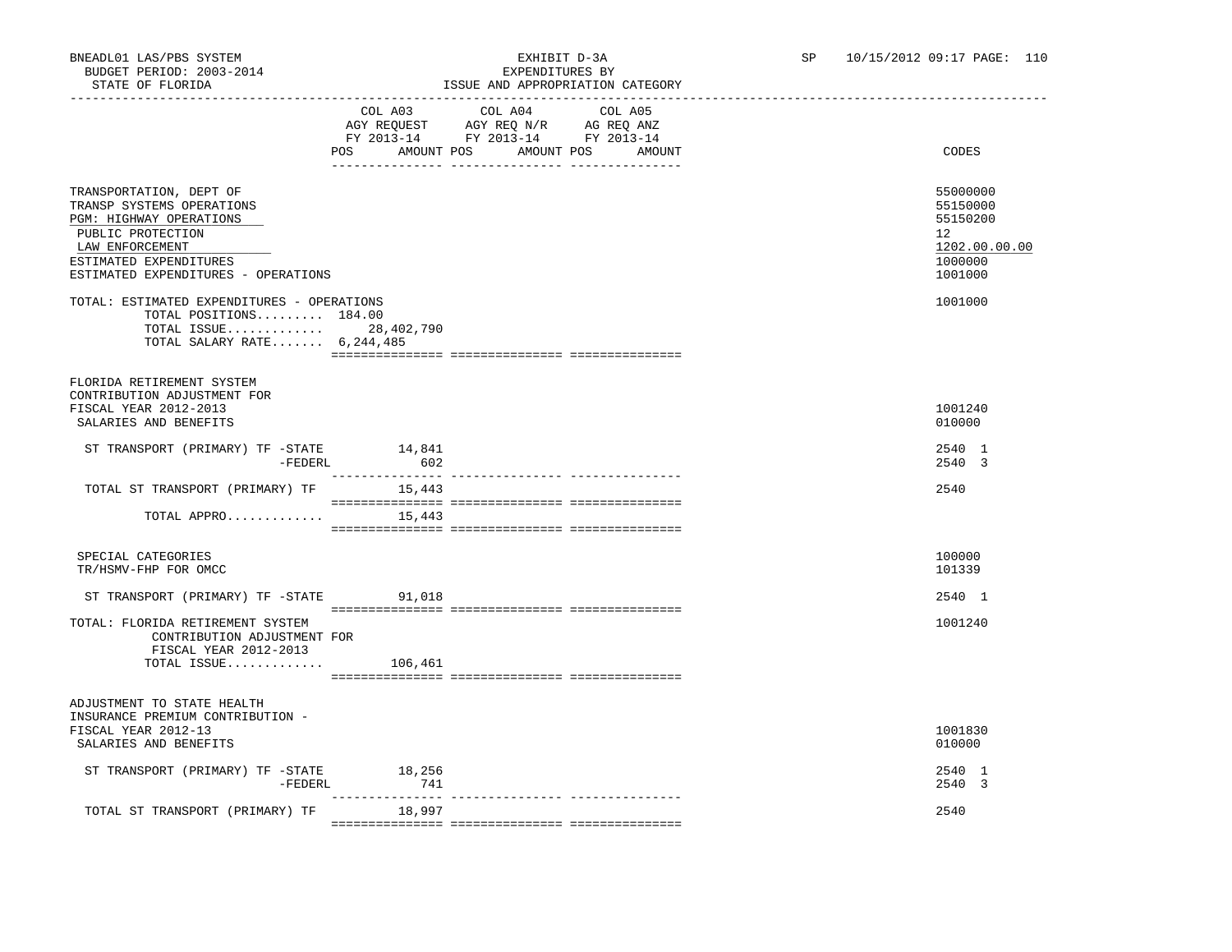## BNEADL01 LAS/PBS SYSTEM EXHIBIT D-3A SP 10/15/2012 09:17 PAGE: 111 ISSUE AND APPROPRIATION CATEGORY

|                                                                                                                                                                                 |         | TOOG UND UITIKOIKINITOIN CUIDOOKI                                                                                                                                                                                                         |                   | _______________________________                                                 |
|---------------------------------------------------------------------------------------------------------------------------------------------------------------------------------|---------|-------------------------------------------------------------------------------------------------------------------------------------------------------------------------------------------------------------------------------------------|-------------------|---------------------------------------------------------------------------------|
|                                                                                                                                                                                 | COL A03 | COL A04<br>$\begin{tabular}{lllllll} \bf AGY \;\; RegUEST & \tt AGY \;\; REG \;\; N/R & \tt AG \;\; REG \;\; ANZ \\ \hline \tt FY \;\; 2013-14 & \tt FY \;\; 2013-14 & \tt FY \;\; 2013-14 \\ \end{tabular}$<br>POS AMOUNT POS AMOUNT POS | COL A05<br>AMOUNT | CODES                                                                           |
|                                                                                                                                                                                 |         |                                                                                                                                                                                                                                           |                   |                                                                                 |
| TRANSPORTATION, DEPT OF<br>TRANSP SYSTEMS OPERATIONS<br>PGM: HIGHWAY OPERATIONS<br>PUBLIC PROTECTION<br>LAW ENFORCEMENT<br>ESTIMATED EXPENDITURES<br>ADJUSTMENT TO STATE HEALTH |         |                                                                                                                                                                                                                                           |                   | 55000000<br>55150000<br>55150200<br>12 <sup>°</sup><br>1202.00.00.00<br>1000000 |
| INSURANCE PREMIUM CONTRIBUTION -<br>FISCAL YEAR 2012-13<br>SALARIES AND BENEFITS<br>TOTAL APPRO $18,997$                                                                        |         |                                                                                                                                                                                                                                           |                   | 1001830<br>010000                                                               |
|                                                                                                                                                                                 |         |                                                                                                                                                                                                                                           |                   |                                                                                 |
| SPECIAL CATEGORIES<br>TR/HSMV-FHP FOR OMCC                                                                                                                                      |         |                                                                                                                                                                                                                                           |                   | 100000<br>101339                                                                |
| ST TRANSPORT (PRIMARY) TF -STATE 37,291                                                                                                                                         |         |                                                                                                                                                                                                                                           |                   | 2540 1                                                                          |
| TOTAL: ADJUSTMENT TO STATE HEALTH<br>INSURANCE PREMIUM CONTRIBUTION -<br>FISCAL YEAR 2012-13                                                                                    |         |                                                                                                                                                                                                                                           |                   | 1001830                                                                         |
|                                                                                                                                                                                 |         |                                                                                                                                                                                                                                           |                   |                                                                                 |
| ANNUALIZATION OF ADMINISTERED<br>FUNDS APPROPRIATIONS<br>STATE HEALTH INSURANCE ADJUSTMENT<br>FOR FY 2012-13 - 10 MONTHS                                                        |         |                                                                                                                                                                                                                                           |                   | 26A0000                                                                         |
| <b>ANNUALIZATION</b><br>SALARIES AND BENEFITS                                                                                                                                   |         |                                                                                                                                                                                                                                           |                   | 26A1830<br>010000                                                               |
| ST TRANSPORT (PRIMARY) TF -STATE 91,280<br>-FEDERL                                                                                                                              | 3,705   |                                                                                                                                                                                                                                           |                   | 2540 1<br>2540 3                                                                |
| TOTAL ST TRANSPORT (PRIMARY) TF                                                                                                                                                 | 94,985  |                                                                                                                                                                                                                                           |                   | 2540                                                                            |
| TOTAL APPRO                                                                                                                                                                     | 94,985  |                                                                                                                                                                                                                                           |                   |                                                                                 |
| SPECIAL CATEGORIES<br>TR/HSMV-FHP FOR OMCC                                                                                                                                      |         |                                                                                                                                                                                                                                           |                   | 100000<br>101339                                                                |
| ST TRANSPORT (PRIMARY) TF -STATE 186,455                                                                                                                                        |         |                                                                                                                                                                                                                                           |                   | 2540 1                                                                          |
| TOTAL: STATE HEALTH INSURANCE ADJUSTMENT<br>FOR FY 2012-13 - 10 MONTHS<br>ANNUALIZATION                                                                                         |         |                                                                                                                                                                                                                                           |                   | 26A1830                                                                         |
| TOTAL ISSUE                                                                                                                                                                     | 281,440 |                                                                                                                                                                                                                                           |                   |                                                                                 |
|                                                                                                                                                                                 |         |                                                                                                                                                                                                                                           |                   |                                                                                 |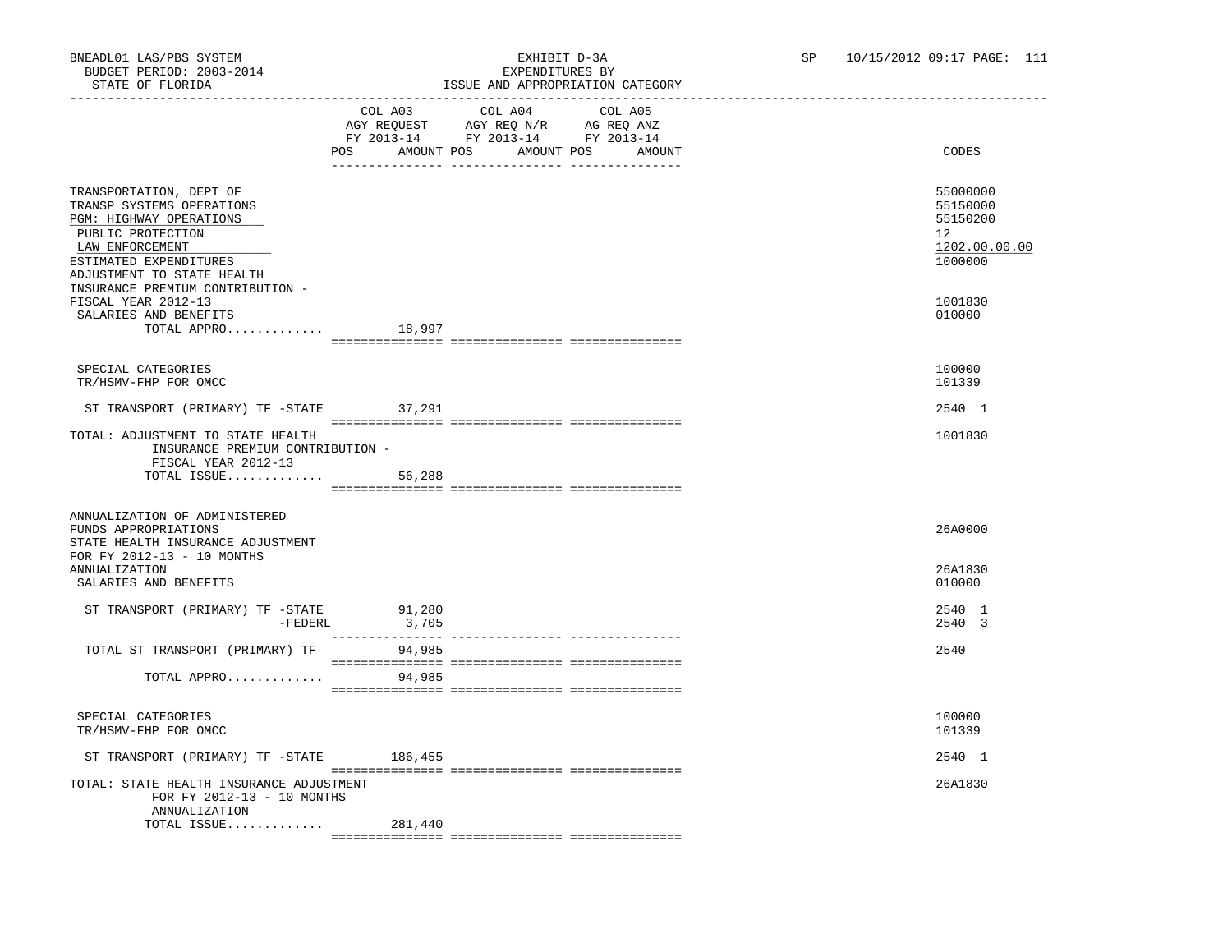| STATE OF FLORIDA                                                                                                                                                                 |                                                                                                                               | ISSUE AND APPROPRIATION CATEGORY                                                                                           |                                                                                 |
|----------------------------------------------------------------------------------------------------------------------------------------------------------------------------------|-------------------------------------------------------------------------------------------------------------------------------|----------------------------------------------------------------------------------------------------------------------------|---------------------------------------------------------------------------------|
|                                                                                                                                                                                  | COL A03 COL A04<br>AGY REQUEST AGY REQ N/R AG REQ ANZ<br>FY 2013-14 FY 2013-14 FY 2013-14<br>POS AMOUNT POS AMOUNT POS AMOUNT | COL A05                                                                                                                    | CODES                                                                           |
| TRANSPORTATION, DEPT OF<br>TRANSP SYSTEMS OPERATIONS<br>PGM: HIGHWAY OPERATIONS<br>PUBLIC PROTECTION<br>LAW ENFORCEMENT<br>PROGRAM PLAN SUPPORT<br>TRANSFER TO THE DEPARTMENT OF |                                                                                                                               |                                                                                                                            | 55000000<br>55150000<br>55150200<br>12 <sup>°</sup><br>1202.00.00.00<br>6000000 |
| HIGHWAY SAFETY - MOTOR CARRIER<br>COMPLIANCE PROGRAM<br>SPECIAL CATEGORIES<br>TR/HSMV-FHP FOR OMCC                                                                               |                                                                                                                               |                                                                                                                            | 6001180<br>100000<br>101339                                                     |
| ST TRANSPORT (PRIMARY) TF -STATE 800,000-                                                                                                                                        |                                                                                                                               |                                                                                                                            | 2540 1                                                                          |
|                                                                                                                                                                                  |                                                                                                                               |                                                                                                                            |                                                                                 |
| AGENCY ISSUE NARRATIVE:<br>2013-2014 BUDGET YEAR NARRATIVE:<br>Fund Source: 100% State<br>============                                                                           |                                                                                                                               | IT COMPONENT? NO                                                                                                           |                                                                                 |
| LRPP Reference:<br>===============<br>Goal #1: Preserve and manage a safe, efficient transportation system.                                                                      |                                                                                                                               |                                                                                                                            |                                                                                 |
| Florida Strategic Plan for Economic Development - Strategy #1:                                                                                                                   |                                                                                                                               | Strengthen collaboration and alignment among state, regional and local entities toward the state's economic vision.        |                                                                                 |
| Description:                                                                                                                                                                     |                                                                                                                               |                                                                                                                            |                                                                                 |
| ============<br>Highway Patrol for Office of Motor Carrier Compliance appropriation category.                                                                                    |                                                                                                                               | This issue requests a reduction in the operating base in the Transfer to Highway Safety and Motor Vehicles - Florida       |                                                                                 |
| Justification:                                                                                                                                                                   |                                                                                                                               |                                                                                                                            |                                                                                 |
| ==============<br>Vehicles.                                                                                                                                                      |                                                                                                                               | The requested \$800,000 reduction reflects the reciprocal budget reduction with the Department of Highway Safety and Motor |                                                                                 |
| Calculation:                                                                                                                                                                     |                                                                                                                               |                                                                                                                            |                                                                                 |
| ============                                                                                                                                                                     |                                                                                                                               | TR/HSMV-FHP for OMCC                                                                                                       |                                                                                 |
| Total FY 2013/14 need based on advice from DHSMV<br>Less: FY 2012/13 Recurring Base                                                                                              |                                                                                                                               | _____________________<br>\$19,907,034<br>20,707,034                                                                        |                                                                                 |
| Base Reduction for FY 2013/14                                                                                                                                                    |                                                                                                                               | ____________________<br>$$$ ( $800,000)$<br>====================                                                           |                                                                                 |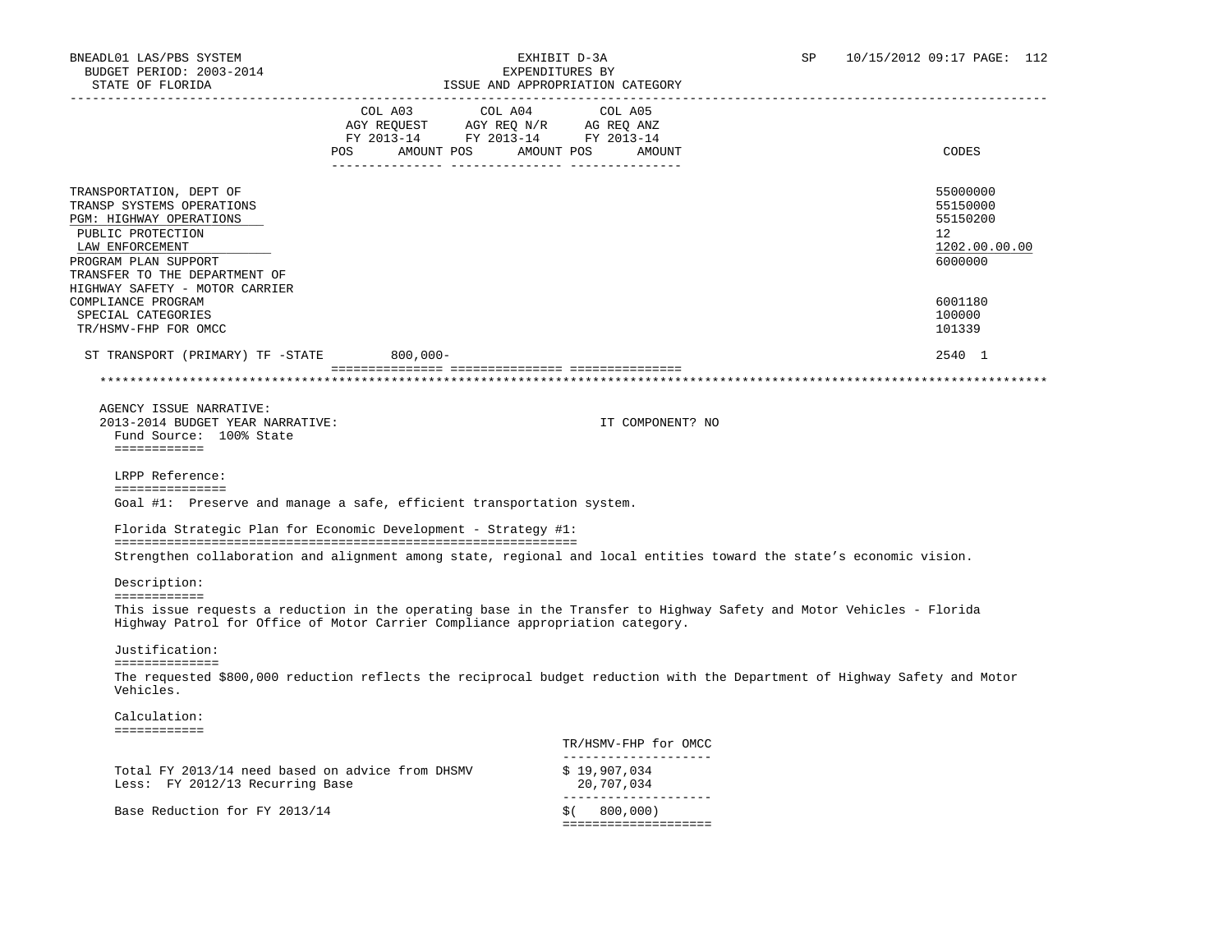| BNEADL01 LAS/PBS SYSTEM<br>BUDGET PERIOD: 2003-2014<br>STATE OF FLORIDA                                     | EXHIBIT D-3A<br>EXPENDITURES BY<br>ISSUE AND APPROPRIATION CATEGORY                                                                                   | 10/15/2012 09:17 PAGE: 113<br><b>SP</b> |
|-------------------------------------------------------------------------------------------------------------|-------------------------------------------------------------------------------------------------------------------------------------------------------|-----------------------------------------|
|                                                                                                             | COL A03<br>COL A04 COL A05<br>AGY REOUEST<br>AGY REO N/R AG REO ANZ<br>FY 2013-14 FY 2013-14 FY 2013-14<br>AMOUNT POS AMOUNT POS<br>POS FOR<br>AMOUNT | CODES                                   |
| TRANSPORTATION, DEPT OF<br>TRANSP SYSTEMS OPERATIONS<br><b>PGM: HIGHWAY OPERATIONS</b><br>PUBLIC PROTECTION |                                                                                                                                                       | 55000000<br>55150000<br>55150200<br>12  |

 $\texttt{LAN ENFORCEMENT} \color{black} 1202.00.00.00$ PROGRAM PLAN SUPPORT 6000000 TRANSFER TO THE DEPARTMENT OF HIGHWAY SAFETY - MOTOR CARRIER COMPLIANCE PROGRAM 6001180

 Base Funding: =============

 The Department has \$20,707,034 of operating base budget in the TR/HSMV-FHP for OMCC category in the Law Enforcement program component to support this requirement.

Adverse Impact If Not Approved:

===============================

 If this issue is not approved, the Department will not be in alignment with the requested need as advised by the Department of Highway Safety and Motor Vehicles in the TR/HSMV-FHP for OMCC appropriation category. \*\*\*\*\*\*\*\*\*\*\*\*\*\*\*\*\*\*\*\*\*\*\*\*\*\*\*\*\*\*\*\*\*\*\*\*\*\*\*\*\*\*\*\*\*\*\*\*\*\*\*\*\*\*\*\*\*\*\*\*\*\*\*\*\*\*\*\*\*\*\*\*\*\*\*\*\*\*\*\*\*\*\*\*\*\*\*\*\*\*\*\*\*\*\*\*\*\*\*\*\*\*\*\*\*\*\*\*\*\*\*\*\*\*\*\*\*\*\*\*\*\*\*\*\*\*\*

TOTAL: LAW ENFORCEMENT 1202.00.00 COLORED 1202.00.00 COLORED 1202.00.00 COLORED 1202.00.00 COLORED 1202.00 COLOR

BY FUND TYPE

| SALARY RATE 6,244,485 |            |      |
|-----------------------|------------|------|
| TRUST FUNDS           | 28,046,979 | 2000 |
|                       | 184.00     |      |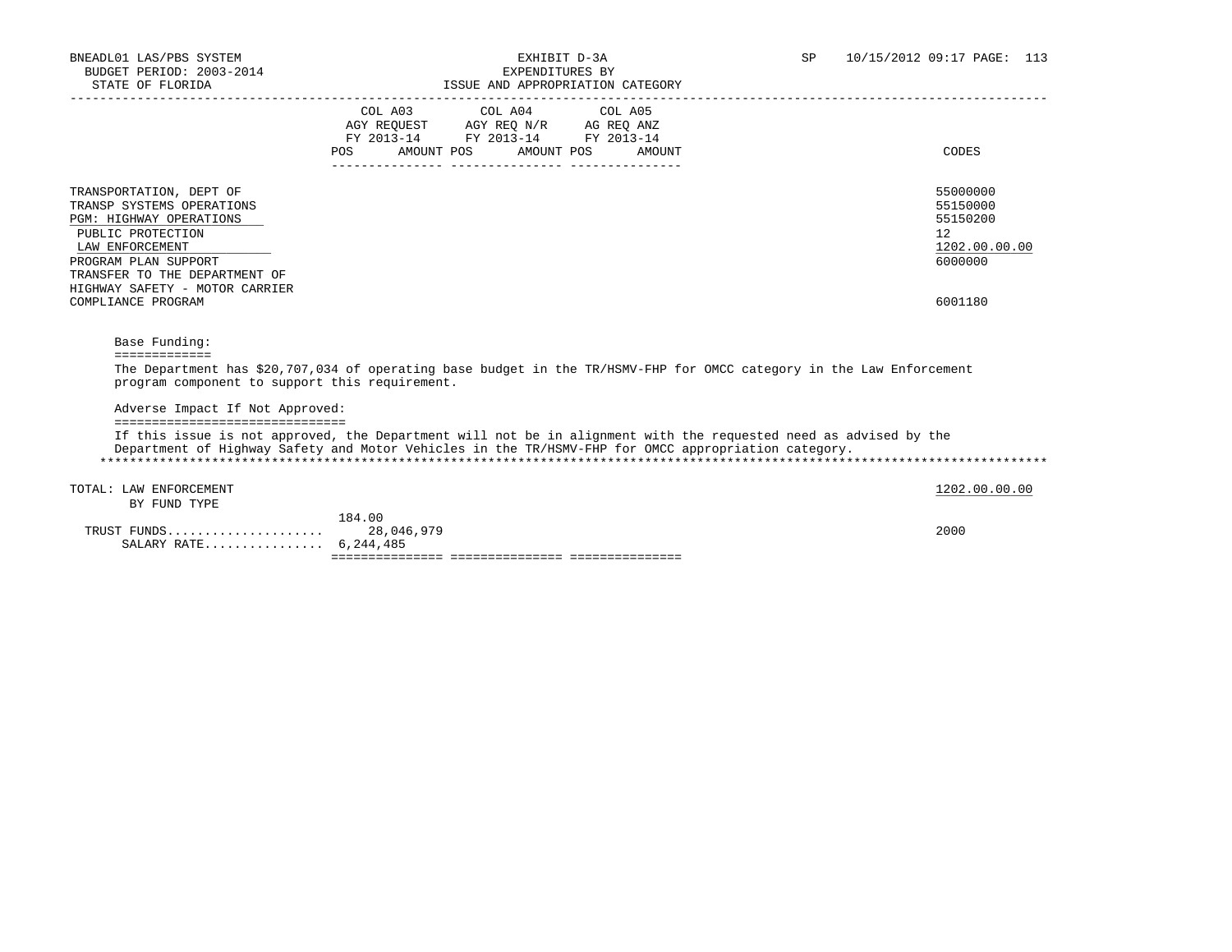# ISSUE AND APPROPRIATION CATEGORY

|                                                                                                                                                                                                                                             | POS AMOUNT POS       | COL A03 COL A04<br>AGY REQUEST AGY REQ N/R AG REQ ANZ<br>FY 2013-14 FY 2013-14 FY 2013-14 | COL A05<br>AMOUNT POS<br>AMOUNT | CODES                                                                                   |
|---------------------------------------------------------------------------------------------------------------------------------------------------------------------------------------------------------------------------------------------|----------------------|-------------------------------------------------------------------------------------------|---------------------------------|-----------------------------------------------------------------------------------------|
| TRANSPORTATION, DEPT OF<br>TRANSP SYSTEMS OPERATIONS<br>PGM: HIGHWAY OPERATIONS<br>GOV OPERATIONS/SUPPORT<br>TRAFFIC OPERATIONS<br>ESTIMATED EXPENDITURES<br>ESTIMATED EXPENDITURES - OPERATIONS<br>SALARY RATE<br>SALARY RATE 12, 264, 417 |                      |                                                                                           |                                 | 55000000<br>55150000<br>55150200<br>16<br>1601.01.03.00<br>1000000<br>1001000<br>000000 |
| SALARIES AND BENEFITS<br>ST TRANSPORT (PRIMARY) TF -STATE                                                                                                                                                                                   | 212.00<br>16,075,710 |                                                                                           |                                 | 010000<br>2540 1                                                                        |
| OTHER PERSONAL SERVICES<br>ST TRANSPORT (PRIMARY) TF -STATE 20,292                                                                                                                                                                          |                      |                                                                                           |                                 | 030000<br>2540 1                                                                        |
| <b>EXPENSES</b>                                                                                                                                                                                                                             |                      |                                                                                           |                                 | 040000                                                                                  |
| ST TRANSPORT (PRIMARY) TF -STATE 1,543,753<br>-FEDERL                                                                                                                                                                                       | 245,000              |                                                                                           |                                 | 2540 1<br>2540 3                                                                        |
| TOTAL ST TRANSPORT (PRIMARY) TF<br>TOTAL APPRO 1,788,753                                                                                                                                                                                    | 1,788,753            |                                                                                           |                                 | 2540                                                                                    |
| OPERATING CAPITAL OUTLAY                                                                                                                                                                                                                    |                      |                                                                                           |                                 | 060000                                                                                  |
| ST TRANSPORT (PRIMARY) TF -STATE                                                                                                                                                                                                            | 52,128               |                                                                                           |                                 | 2540 1                                                                                  |
| SPECIAL CATEGORIES<br>CONSULTANT FEES                                                                                                                                                                                                       |                      |                                                                                           |                                 | 100000<br>100686                                                                        |
| ST TRANSPORT (PRIMARY) TF -STATE 1,336,113                                                                                                                                                                                                  |                      |                                                                                           |                                 | 2540 1                                                                                  |
| CONTRACTED SERVICES                                                                                                                                                                                                                         |                      |                                                                                           |                                 | 100777                                                                                  |
| ST TRANSPORT (PRIMARY) TF -STATE                                                                                                                                                                                                            | 1,087,155            |                                                                                           |                                 | 2540 1                                                                                  |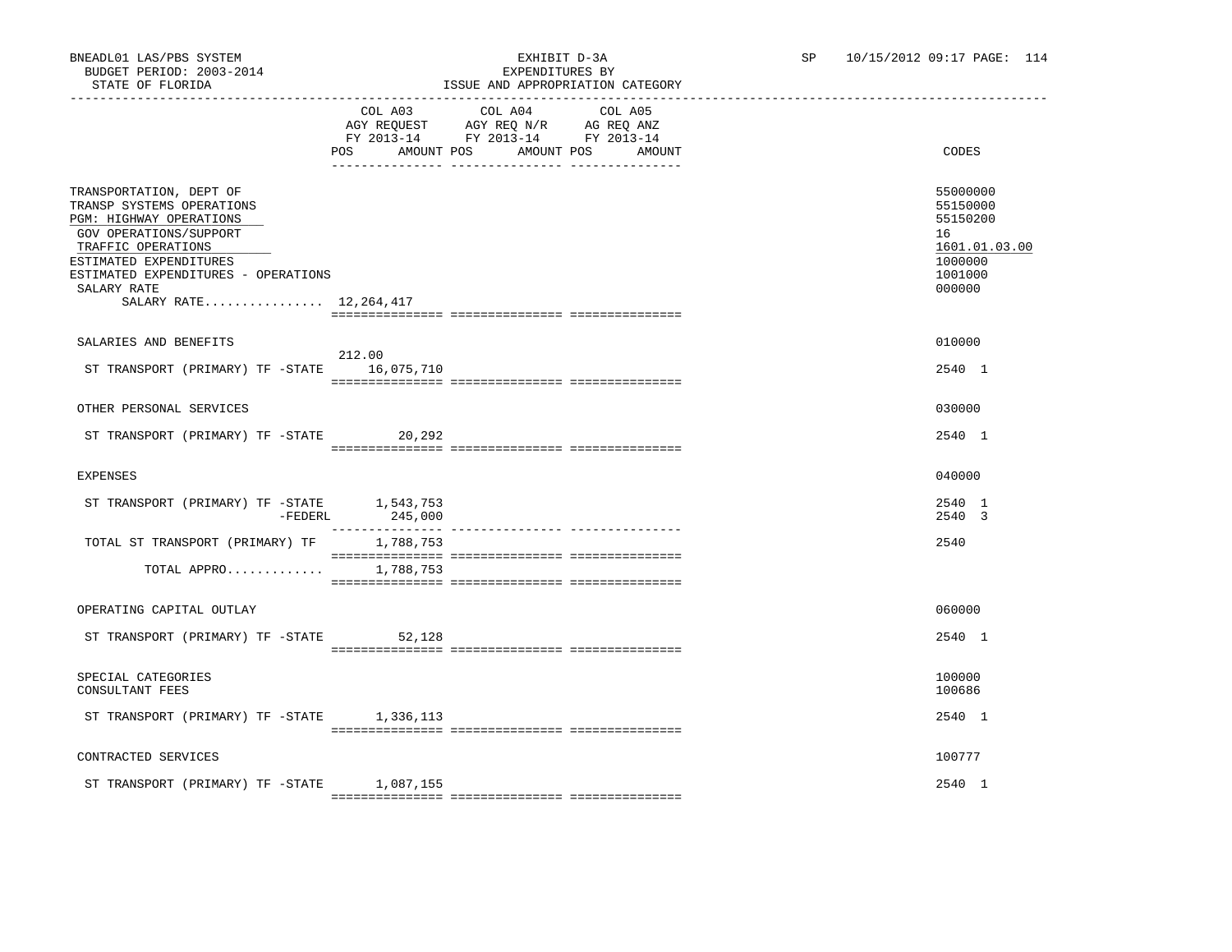## BNEADL01 LAS/PBS SYSTEM EXHIBIT D-3A SP 10/15/2012 09:17 PAGE: 115 ISSUE AND APPROPRIATION CATEGORY

|                                                                                                                                                                                                                                                      | COL A03 COL A04 COL A05<br>AGY REQUEST AGY REQ N/R AG REQ ANZ<br>FY 2013-14 FY 2013-14 FY 2013-14<br>POS AMOUNT POS AMOUNT POS AMOUNT | CODES                                                                                             |
|------------------------------------------------------------------------------------------------------------------------------------------------------------------------------------------------------------------------------------------------------|---------------------------------------------------------------------------------------------------------------------------------------|---------------------------------------------------------------------------------------------------|
| TRANSPORTATION, DEPT OF<br>TRANSP SYSTEMS OPERATIONS<br>PGM: HIGHWAY OPERATIONS<br>GOV OPERATIONS/SUPPORT<br>TRAFFIC OPERATIONS<br>ESTIMATED EXPENDITURES<br>ESTIMATED EXPENDITURES - OPERATIONS<br>SPECIAL CATEGORIES<br>HUMAN RESOURCE DEVELOPMENT |                                                                                                                                       | 55000000<br>55150000<br>55150200<br>16<br>1601.01.03.00<br>1000000<br>1001000<br>100000<br>101640 |
| ST TRANSPORT (PRIMARY) TF -STATE 104,545                                                                                                                                                                                                             |                                                                                                                                       | 2540 1                                                                                            |
| OVERTIME                                                                                                                                                                                                                                             |                                                                                                                                       | 102331                                                                                            |
| ST TRANSPORT (PRIMARY) TF -STATE 380                                                                                                                                                                                                                 |                                                                                                                                       | 2540 1                                                                                            |
| TRANS MATERIALS & EQUIP                                                                                                                                                                                                                              |                                                                                                                                       | 103892                                                                                            |
| ST TRANSPORT (PRIMARY) TF -STATE 654,272                                                                                                                                                                                                             |                                                                                                                                       | 2540 1                                                                                            |
| LEASE/PURCHASE/EOUIPMENT                                                                                                                                                                                                                             |                                                                                                                                       | 105281                                                                                            |
| ST TRANSPORT (PRIMARY) TF -STATE 8,557                                                                                                                                                                                                               |                                                                                                                                       | 2540 1                                                                                            |
| TOTAL: ESTIMATED EXPENDITURES - OPERATIONS<br>TOTAL POSITIONS 212.00<br>TOTAL ISSUE 21,127,905<br>TOTAL SALARY RATE 12, 264, 417                                                                                                                     |                                                                                                                                       | 1001000                                                                                           |
| FLORIDA RETIREMENT SYSTEM<br>CONTRIBUTION ADJUSTMENT FOR<br>FISCAL YEAR 2012-2013<br>SALARIES AND BENEFITS                                                                                                                                           |                                                                                                                                       | 1001240<br>010000                                                                                 |
| ST TRANSPORT (PRIMARY) TF -STATE 42,563                                                                                                                                                                                                              |                                                                                                                                       | 2540 1                                                                                            |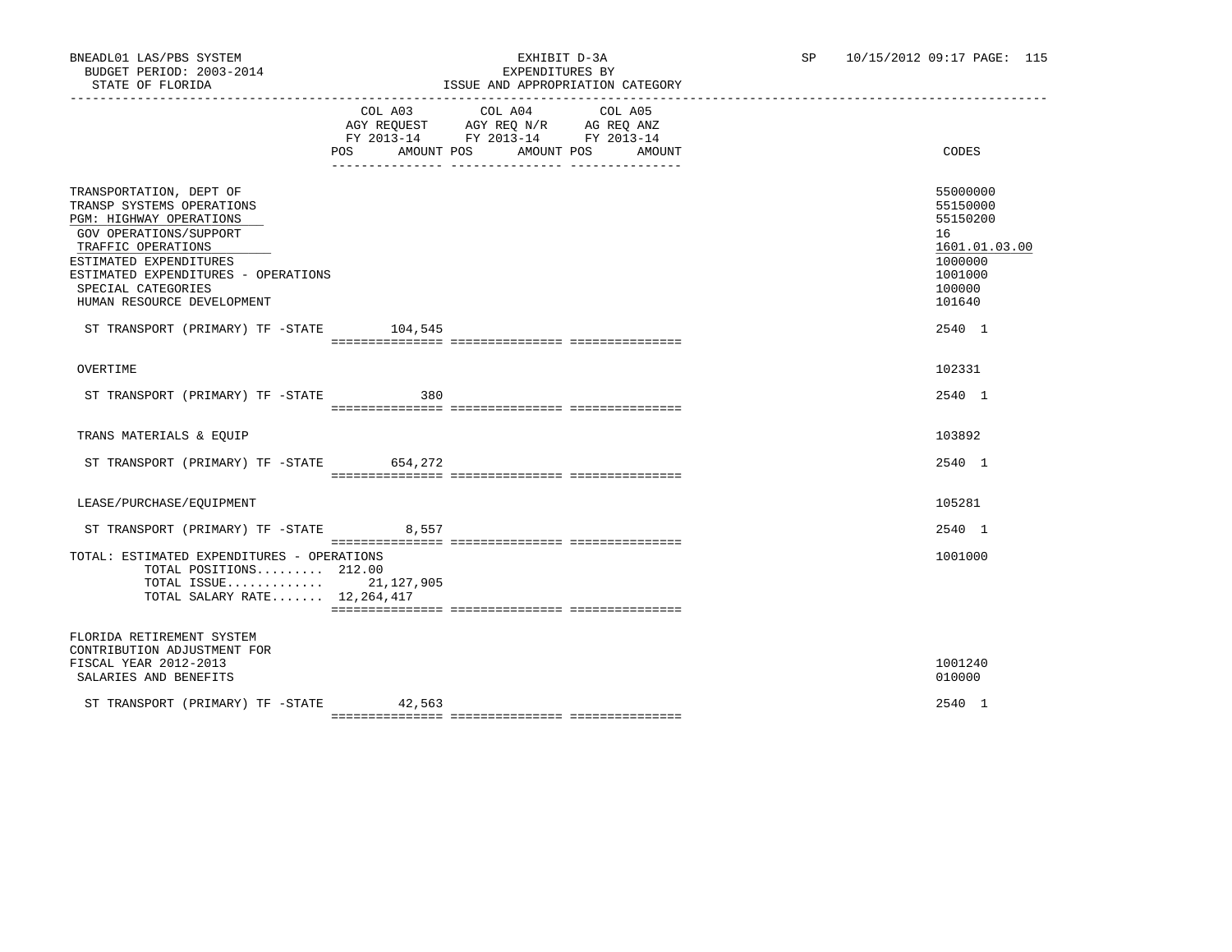| STATE OF FLORIDA                                                                                                                                                                               |                                                                                                                                                                                                                                                         | ISSUE AND APPROPRIATION CATEGORY                                                                                                                                                                                                     |                                                                    |
|------------------------------------------------------------------------------------------------------------------------------------------------------------------------------------------------|---------------------------------------------------------------------------------------------------------------------------------------------------------------------------------------------------------------------------------------------------------|--------------------------------------------------------------------------------------------------------------------------------------------------------------------------------------------------------------------------------------|--------------------------------------------------------------------|
|                                                                                                                                                                                                | COL A04<br>COL A03<br>$\begin{tabular}{lllllll} \bf AGY \;\; RegUEST & \tt AGY \;\; REG \;\; N/R & \tt AG \;\; REG \;\; ANZ \\ \hline \tt FY \;\; 2013-14 & \tt FY \;\; 2013-14 & \tt FY \;\; 2013-14 \\ \end{tabular}$<br>AMOUNT POS AMOUNT POS<br>POS | COL A05<br>AMOUNT                                                                                                                                                                                                                    | CODES                                                              |
| TRANSPORTATION, DEPT OF<br>TRANSP SYSTEMS OPERATIONS<br><b>PGM: HIGHWAY OPERATIONS</b><br>GOV OPERATIONS/SUPPORT<br>TRAFFIC OPERATIONS<br>ESTIMATED EXPENDITURES<br>ADJUSTMENT TO STATE HEALTH |                                                                                                                                                                                                                                                         |                                                                                                                                                                                                                                      | 55000000<br>55150000<br>55150200<br>16<br>1601.01.03.00<br>1000000 |
| INSURANCE PREMIUM CONTRIBUTION -<br>FISCAL YEAR 2012-13<br>SALARIES AND BENEFITS                                                                                                               |                                                                                                                                                                                                                                                         |                                                                                                                                                                                                                                      | 1001830<br>010000                                                  |
| ST TRANSPORT (PRIMARY) TF -STATE                                                                                                                                                               | 28,350                                                                                                                                                                                                                                                  |                                                                                                                                                                                                                                      | 2540 1                                                             |
| ADJUSTMENTS TO CURRENT YEAR<br>ESTIMATED EXPENDITURES<br>REALIGN LEASE OR LEASE PURCHASE<br>EQUIPMENT - DEDUCT<br>EXPENSES                                                                     |                                                                                                                                                                                                                                                         |                                                                                                                                                                                                                                      | 1600000<br>160M010<br>040000                                       |
| ST TRANSPORT (PRIMARY) TF -STATE 1,681-                                                                                                                                                        |                                                                                                                                                                                                                                                         |                                                                                                                                                                                                                                      | 2540 1                                                             |
|                                                                                                                                                                                                |                                                                                                                                                                                                                                                         |                                                                                                                                                                                                                                      |                                                                    |
| AGENCY ISSUE NARRATIVE:<br>2013-2014 BUDGET YEAR NARRATIVE:<br>Fund Source: 100% State<br>============                                                                                         |                                                                                                                                                                                                                                                         | IT COMPONENT? NO                                                                                                                                                                                                                     |                                                                    |
| ===============                                                                                                                                                                                |                                                                                                                                                                                                                                                         | LRPP Reference: Goal #3: Organizational excellence by promoting and encouraging continuous improvement.                                                                                                                              |                                                                    |
|                                                                                                                                                                                                | Florida Strategic Plan for Economic Development - Strategy #1:                                                                                                                                                                                          |                                                                                                                                                                                                                                      |                                                                    |
|                                                                                                                                                                                                |                                                                                                                                                                                                                                                         | Strengthen collaboration and alignment among state, regional and local entities toward the state's economic vision.                                                                                                                  |                                                                    |
|                                                                                                                                                                                                |                                                                                                                                                                                                                                                         | This issue requests to deduct budget in the Expenses category to realign budget associated with the lease or<br>lease-purchase of equipment within the Traffic Operations program component in the Highway Operations budget entity. |                                                                    |
| Description:                                                                                                                                                                                   |                                                                                                                                                                                                                                                         |                                                                                                                                                                                                                                      |                                                                    |
| ============                                                                                                                                                                                   |                                                                                                                                                                                                                                                         | This issue requests to deduct funding for the lease or lease-purchase of equipment, fixtures, and other tangible personal                                                                                                            |                                                                    |

 property from the appropriation category currently used. Budget is added back in the Lease or Lease-Purchase of Equipment appropriation category in issue code 160M020 in this budget entity and program component.

Justification:

==============

S. 216.011(1)(vv) F.S. states the "Lease or lease purchase of equipment" means the appropriation category used to fund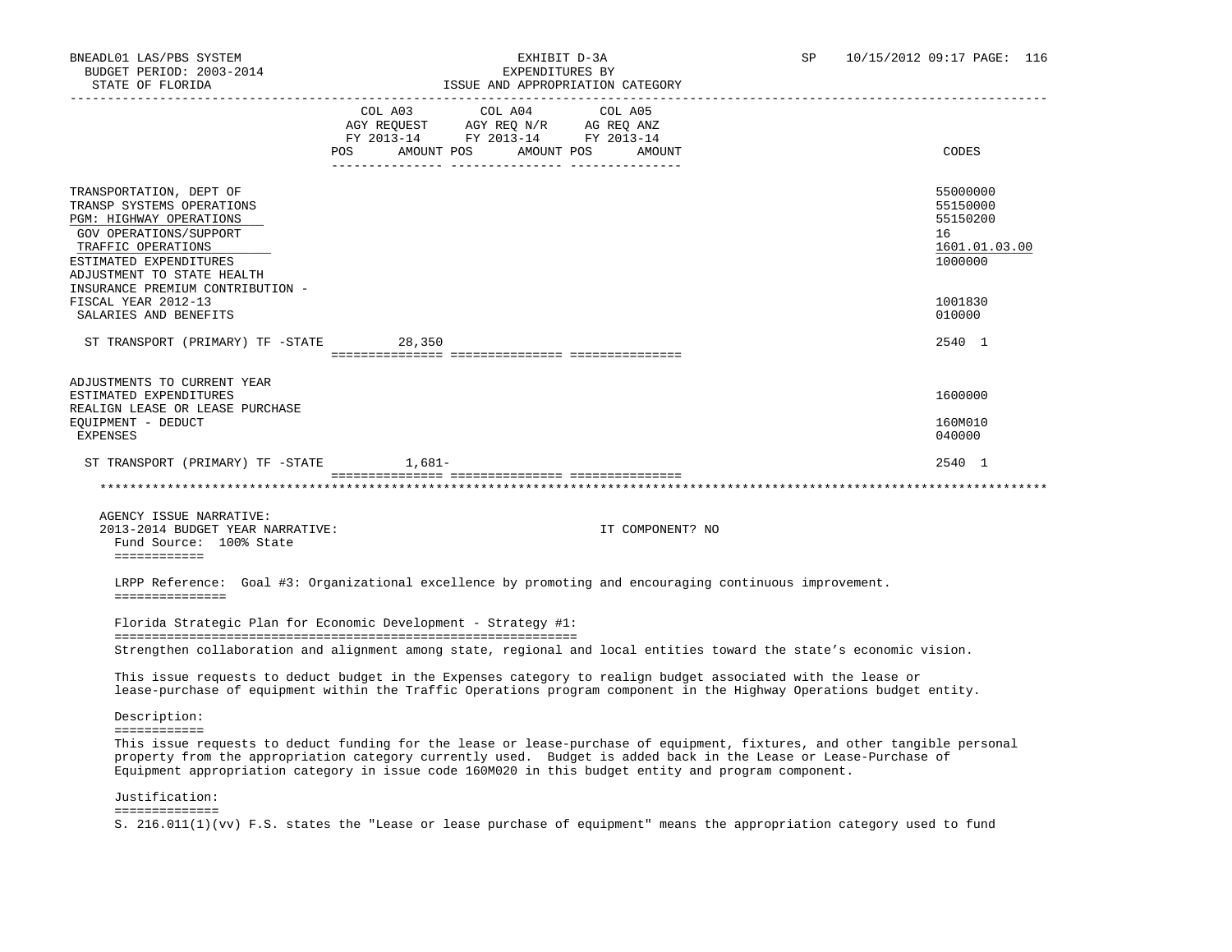|                                                                                                                                                                | COL A03<br>COL A04<br>COL A05<br>AGY REQ N/R<br>AGY REQUEST<br>AG REQ ANZ<br>FY 2013-14<br>FY 2013-14<br>FY 2013-14<br>POS<br>AMOUNT POS<br>AMOUNT POS<br>AMOUNT | CODES                                                   |
|----------------------------------------------------------------------------------------------------------------------------------------------------------------|------------------------------------------------------------------------------------------------------------------------------------------------------------------|---------------------------------------------------------|
| TRANSPORTATION, DEPT OF<br>TRANSP SYSTEMS OPERATIONS<br>PGM: HIGHWAY OPERATIONS<br>GOV OPERATIONS/SUPPORT<br>TRAFFIC OPERATIONS<br>ADJUSTMENTS TO CURRENT YEAR |                                                                                                                                                                  | 55000000<br>55150000<br>55150200<br>16<br>1601.01.03.00 |
| ESTIMATED EXPENDITURES<br>REALIGN LEASE OR LEASE PURCHASE                                                                                                      |                                                                                                                                                                  | 1600000                                                 |
| EQUIPMENT - DEDUCT                                                                                                                                             |                                                                                                                                                                  | 160M010                                                 |

the lease or lease-purchase of equipment, fixtures, and other tangible personal property.

 The Department has been directed to transfer budget associated with this equipment from appropriation categories from where they are currently budgeted to the Lease or Lease-Purchase of Equipment category (105281).

 Calculations: =============

### Expenses

 -------- District 2 (\$1,681)

See issue code 160M020 in this budget entity and program component for the companion issue.

Base Funding:

=============

 There is \$84,029 in the Department's base budget in the Expenses category within the Highway Operations budget entity associated with the lease or lease-purchase of equipment.

Adverse Impact if Not Approved:

===============================

 If this issue is not approved, the Department will not have sufficient budget in the Lease or Lease-Purchase of Equipment appropriation category to cover the cost of lease or lease-purchase of equipment in this budget entity and program component. \*\*\*\*\*\*\*\*\*\*\*\*\*\*\*\*\*\*\*\*\*\*\*\*\*\*\*\*\*\*\*\*\*\*\*\*\*\*\*\*\*\*\*\*\*\*\*\*\*\*\*\*\*\*\*\*\*\*\*\*\*\*\*\*\*\*\*\*\*\*\*\*\*\*\*\*\*\*\*\*\*\*\*\*\*\*\*\*\*\*\*\*\*\*\*\*\*\*\*\*\*\*\*\*\*\*\*\*\*\*\*\*\*\*\*\*\*\*\*\*\*\*\*\*\*\*\*

| REALIGN LEASE OR LEASE PURCHASE  |       |         |  |
|----------------------------------|-------|---------|--|
| EOUIPMENT - ADD                  |       | 160M020 |  |
| SPECIAL CATEGORIES               |       | 100000  |  |
| LEASE/PURCHASE/EOUIPMENT         |       | 105281  |  |
|                                  |       |         |  |
| ST TRANSPORT (PRIMARY) TF -STATE | 1,681 | 2540 1  |  |
|                                  |       |         |  |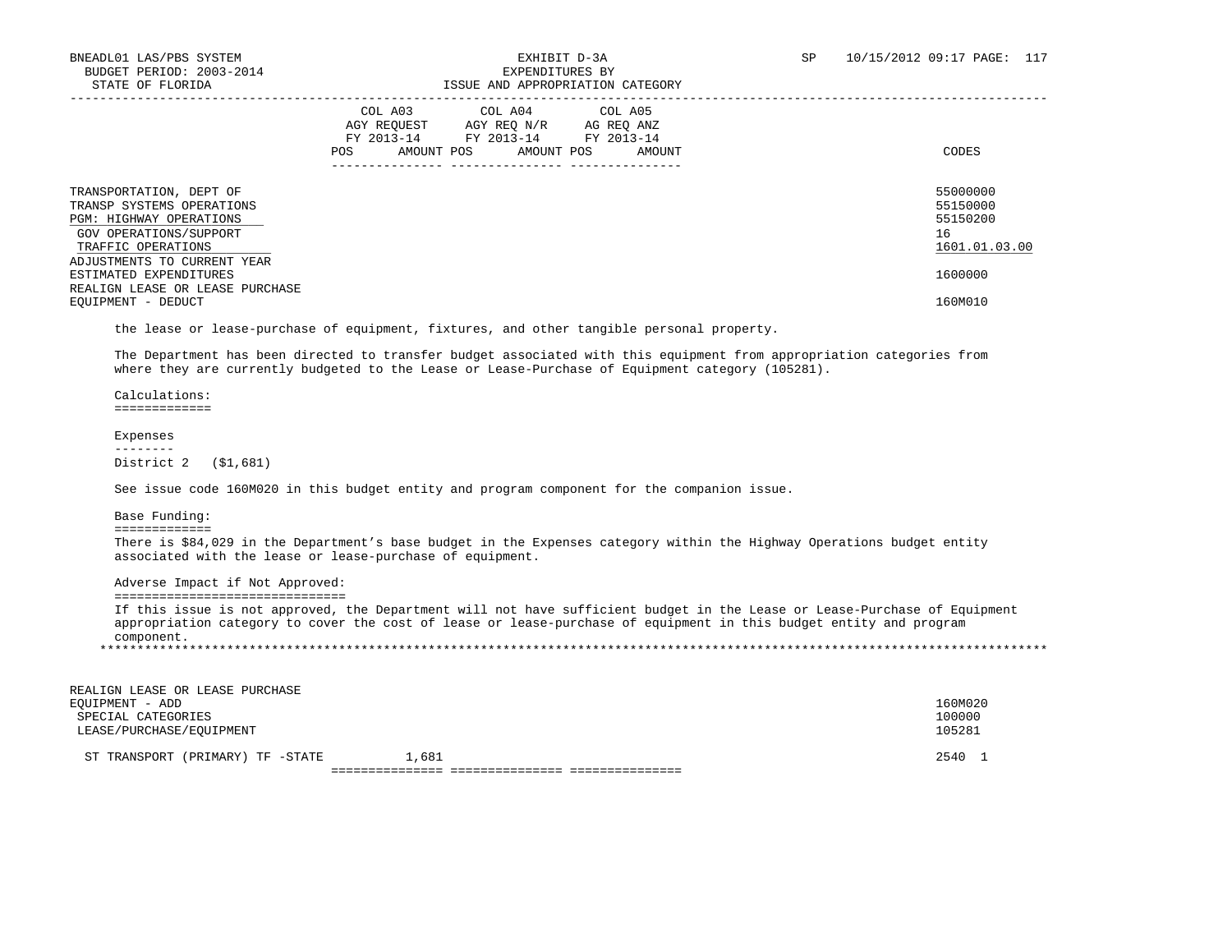|                                                                                                                                        | COL A03<br>AGY REOUEST<br>FY 2013-14<br>POS | AMOUNT POS | COL A04 COL A05<br>AGY REO N/R<br>FY 2013-14<br>------------ | AMOUNT POS | FY 2013-14 | AG REQ ANZ<br>AMOUNT | CODES                                                   |
|----------------------------------------------------------------------------------------------------------------------------------------|---------------------------------------------|------------|--------------------------------------------------------------|------------|------------|----------------------|---------------------------------------------------------|
| TRANSPORTATION, DEPT OF<br>TRANSP SYSTEMS OPERATIONS<br><b>PGM: HIGHWAY OPERATIONS</b><br>GOV OPERATIONS/SUPPORT<br>TRAFFIC OPERATIONS |                                             |            |                                                              |            |            |                      | 55000000<br>55150000<br>55150200<br>16<br>1601.01.03.00 |
| ADJUSTMENTS TO CURRENT YEAR<br>ESTIMATED EXPENDITURES<br>REALIGN LEASE OR LEASE PURCHASE<br>EOUIPMENT - ADD                            |                                             |            |                                                              |            |            |                      | 1600000<br>160M020                                      |
|                                                                                                                                        |                                             |            |                                                              |            |            |                      |                                                         |

 AGENCY ISSUE NARRATIVE: 2013-2014 BUDGET YEAR NARRATIVE: IT COMPONENT? NO Fund Source: 100% State ============

 LRPP Reference: Goal #3: Organizational excellence by promoting and encouraging continuous improvement. ===============

 Florida Strategic Plan for Economic Development - Strategy #1: ============================================================== Strengthen collaboration and alignment among state, regional and local entities toward the state's economic vision.

 This issue requests to add back budget in the Lease or Lease-Purchase of Equipment (105281) appropriation category to realign budget associated with the lease or lease-purchase of equipment within the Traffic Operations program component in the Highway Operations budget entity.

Description:

============

 This issue adds back funding for the lease or lease-purchase of equipment, fixtures, and other tangible personal property to special appropriation category 105281 entitled "Lease or Lease Purchase of Equipment". Budget is deducted from the appropriation categories currently used for the lease or lease-purchase of equipment in issue code 160M010 in this budget entity and program component.

Justification:

==============

 S. 216.011(1)(vv) F.S. states the "Lease or lease purchase of equipment" means the appropriation category used to fund the lease or lease-purchase of equipment, fixtures, and other tangible personal property.

 The Department has been directed to transfer budget associated with this equipment from appropriation categories from where they are currently budgeted to the Lease or Lease-Purchase of Equipment category (105281).

 Calculations: =============

 Leaser or Lease-Purchase of Equipment (105281) ----------------------------------------------

District 2 \$1,681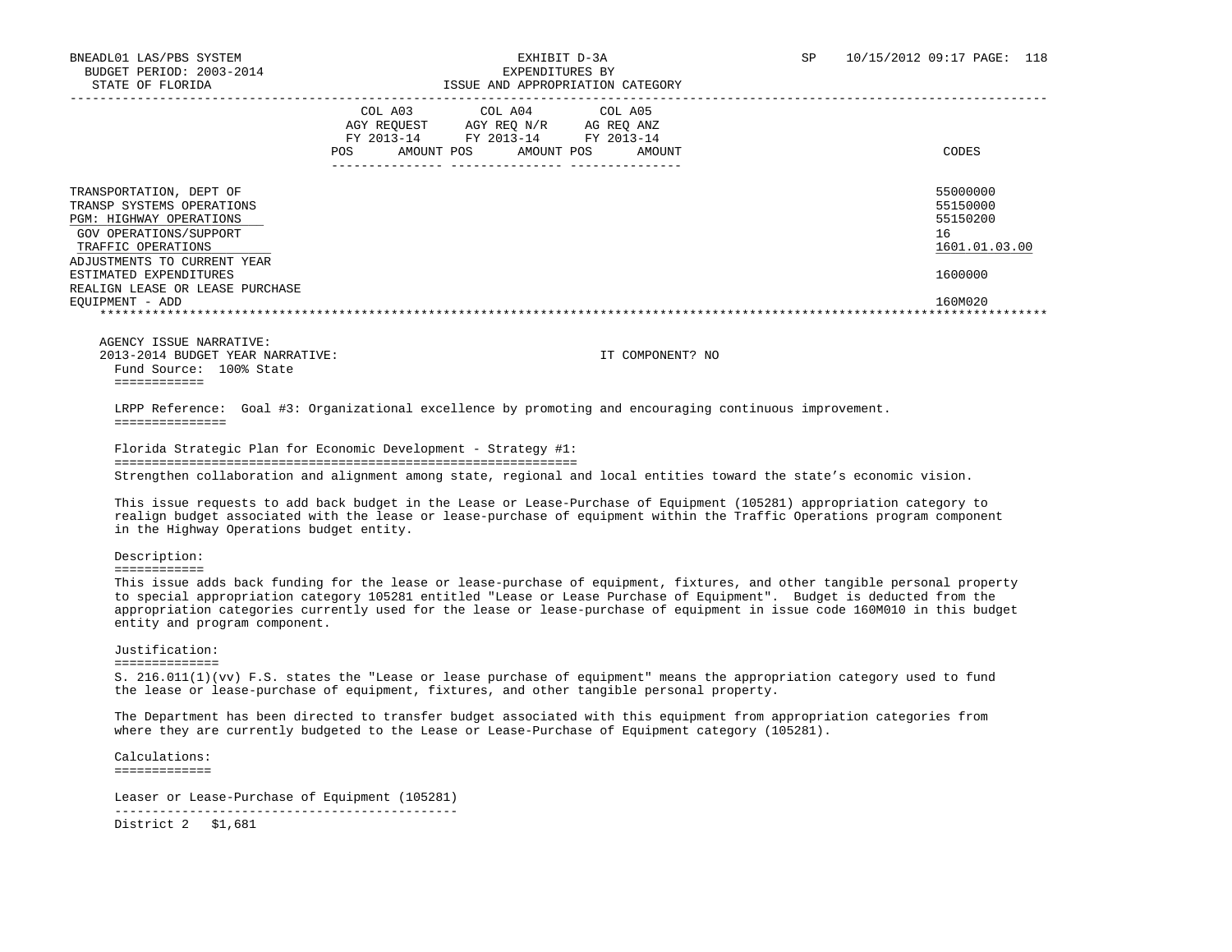|                                                                                                                                                                | COL A03<br>AGY REQUEST<br>FY 2013-14<br>AMOUNT POS<br>POS | COL A04 COL A05<br>AGY REQ N/R<br>AG REQ ANZ<br>FY 2013-14 FY 2013-14<br>AMOUNT POS<br>AMOUNT |    | CODES                                             |
|----------------------------------------------------------------------------------------------------------------------------------------------------------------|-----------------------------------------------------------|-----------------------------------------------------------------------------------------------|----|---------------------------------------------------|
| TRANSPORTATION, DEPT OF<br>TRANSP SYSTEMS OPERATIONS<br>PGM: HIGHWAY OPERATIONS<br>GOV OPERATIONS/SUPPORT<br>TRAFFIC OPERATIONS<br>ADJUSTMENTS TO CURRENT YEAR |                                                           |                                                                                               | 16 | 55000000<br>55150000<br>55150200<br>1601.01.03.00 |
| ESTIMATED EXPENDITURES<br>REALIGN LEASE OR LEASE PURCHASE<br>EOUIPMENT - ADD                                                                                   |                                                           |                                                                                               |    | 1600000<br>160M020                                |

See issue code 160M010 in this budget entity and program component for the companion issue.

Base Funding:

=============

 There is \$239,852 in the Department's base budget in the Lease or Lease-Purchase of Equipment appropriation category in the Highway Operations budget entity associated with the lease or lease-purchase of equipment.

Adverse Impact if Not Approved:

===============================

 If this issue is not approved, the Department will not have sufficient budget in the Lease or Lease-Purchase of Equipment appropriation category to cover the cost of lease or lease-purchase of equipment in this budget entity and program component. \*\*\*\*\*\*\*\*\*\*\*\*\*\*\*\*\*\*\*\*\*\*\*\*\*\*\*\*\*\*\*\*\*\*\*\*\*\*\*\*\*\*\*\*\*\*\*\*\*\*\*\*\*\*\*\*\*\*\*\*\*\*\*\*\*\*\*\*\*\*\*\*\*\*\*\*\*\*\*\*\*\*\*\*\*\*\*\*\*\*\*\*\*\*\*\*\*\*\*\*\*\*\*\*\*\*\*\*\*\*\*\*\*\*\*\*\*\*\*\*\*\*\*\*\*\*\*

 INTRA-AGENCY REORGANIZATIONS 1800000 REALIGN EXISTING POSITIONS - DEDUCT SIDE 1805010  $\,$ SALARY RATE  $\,$  000000  $\,$  SALARY RATE................ 28,460- =============== =============== =============== SALARIES AND BENEFITS 010000 1.00- ST TRANSPORT (PRIMARY) TF -STATE 42,287- 2540 1 =============== =============== =============== TOTAL: REALIGN EXISTING POSITIONS - DEDUCT 1805010 SIDE TOTAL POSITIONS......... 1.00- TOTAL ISSUE............. 42,287- TOTAL SALARY RATE....... 28,460- =============== =============== =============== \*\*\*\*\*\*\*\*\*\*\*\*\*\*\*\*\*\*\*\*\*\*\*\*\*\*\*\*\*\*\*\*\*\*\*\*\*\*\*\*\*\*\*\*\*\*\*\*\*\*\*\*\*\*\*\*\*\*\*\*\*\*\*\*\*\*\*\*\*\*\*\*\*\*\*\*\*\*\*\*\*\*\*\*\*\*\*\*\*\*\*\*\*\*\*\*\*\*\*\*\*\*\*\*\*\*\*\*\*\*\*\*\*\*\*\*\*\*\*\*\*\*\*\*\*\*\* AGENCY ISSUE NARRATIVE: 2013-2014 BUDGET YEAR NARRATIVE: IT COMPONENT? NO Fund Source: 100% State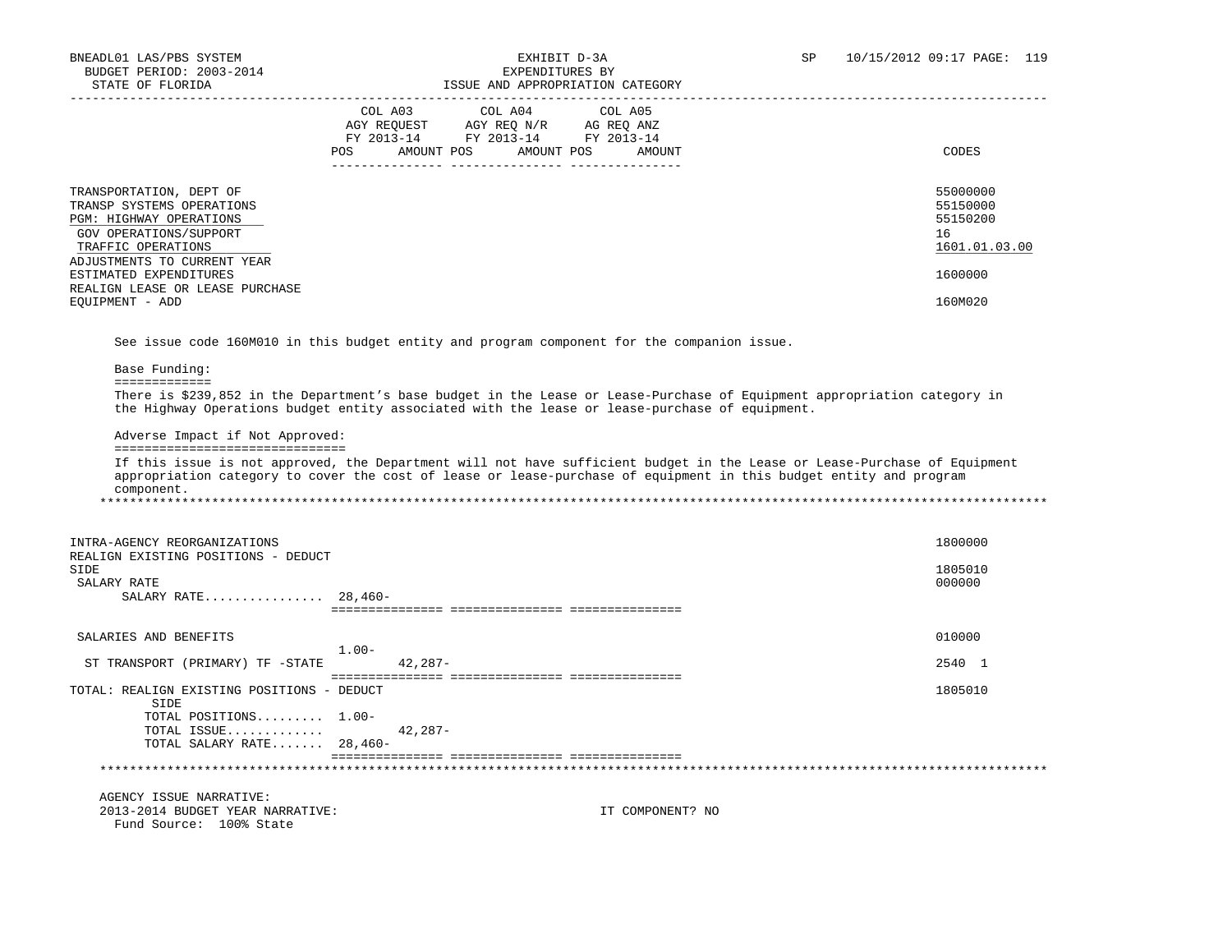|                                                                                                                                                                                                                | COL A03<br>AGY REOUEST<br>FY 2013-14<br>AMOUNT POS<br><b>POS</b> | COL A04<br>AGY REO N/R<br>FY 2013-14<br>AMOUNT POS | COL A05<br>AG REO ANZ<br>FY 2013-14<br>AMOUNT | CODES                                                                         |
|----------------------------------------------------------------------------------------------------------------------------------------------------------------------------------------------------------------|------------------------------------------------------------------|----------------------------------------------------|-----------------------------------------------|-------------------------------------------------------------------------------|
| TRANSPORTATION, DEPT OF<br>TRANSP SYSTEMS OPERATIONS<br>PGM: HIGHWAY OPERATIONS<br>GOV OPERATIONS/SUPPORT<br>TRAFFIC OPERATIONS<br>INTRA-AGENCY REORGANIZATIONS<br>REALIGN EXISTING POSITIONS - DEDUCT<br>SIDE |                                                                  |                                                    |                                               | 55000000<br>55150000<br>55150200<br>16<br>1601.01.03.00<br>1800000<br>1805010 |

============

 LRPP Reference: Goal #3: Organizational excellence by promoting and encouraging continuous improvement. ===============

Florida Strategic Plan for Economic Development - Strategy #3:

==============================================================

 Connect Economic Development, talent, infrastructure, partnerships and other resources within and across regions to build Florida as a globally competitive megaregion.

Description:

============

 This issue requests the transfer of one position and related budget in District One to functionally align the position with the program area it supports in the organizational structure.

 Justification: ============== District One

------------

 In District One, this transfer will move one position (#11839) and related budget from the Traffic Operations program component to the Operations and Maintenance program component within the Highway Operations budget entity. Due to an increase in the number of maintenance contracts, this position is needed to provide administrative support and assistance to the district maintenance contract staff.

### Calculations:

=============

| Unit    | Class<br>Code | Class Title |                      |                    | Pay<br>Plan | Position<br>Number | Annual Rate                |
|---------|---------------|-------------|----------------------|--------------------|-------------|--------------------|----------------------------|
| Dist 1  | 4609          |             | Engineering Tech III |                    | CS          | 11839              | \$(28, 460)                |
| To/From |               | Position #  | Dist/Unit            | Budget Entity      |             | Program Component  |                            |
| Tо      | 11839         |             | Dist 1               | Highway Operations |             |                    | Operations and Maintenance |

Issue Summary: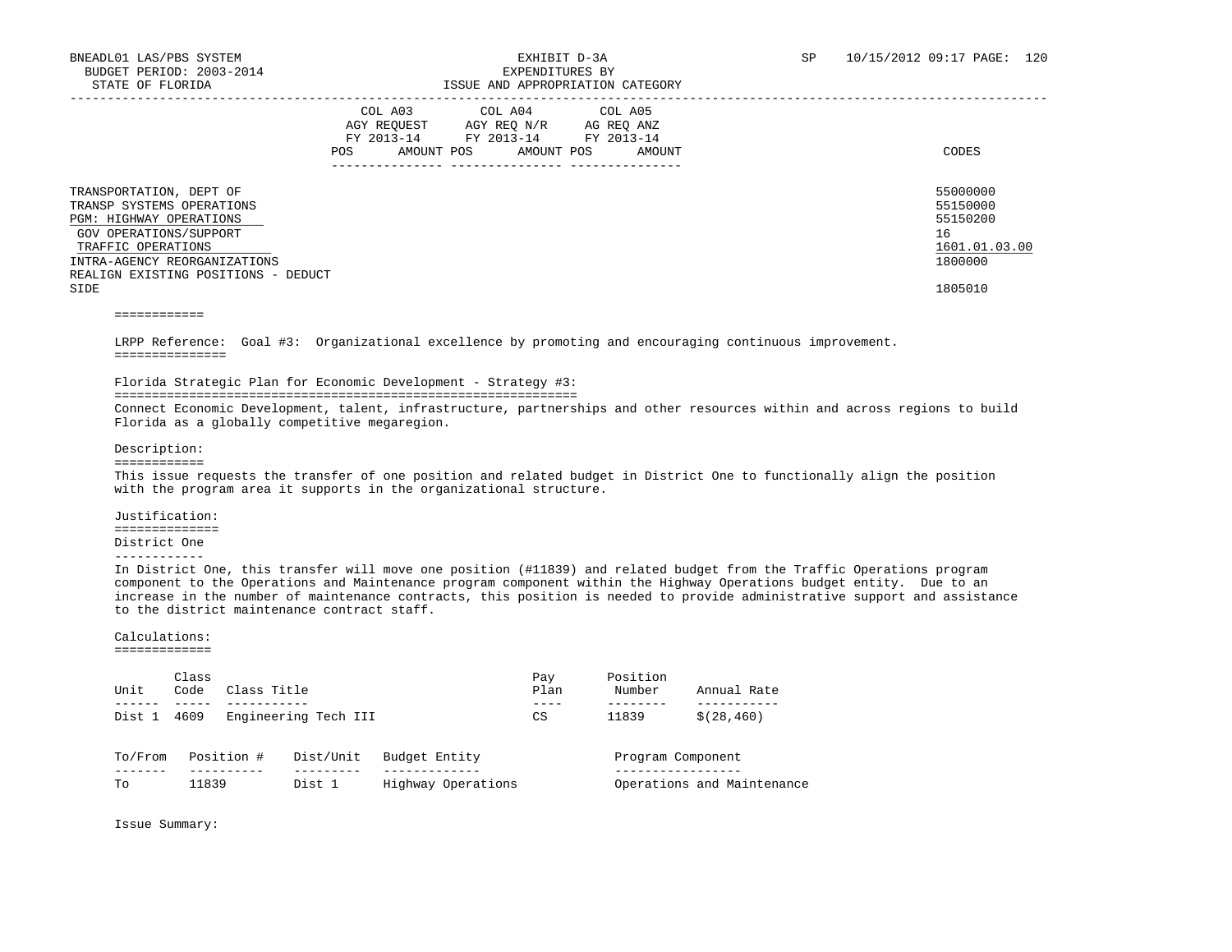| COL A03 COL A04<br>COL A05<br>AGY REQUEST AGY REQ N/R AG REQ ANZ<br>FY 2013-14 FY 2013-14 FY 2013-14<br>AMOUNT POS AMOUNT |                                 |          | CODES                                   |
|---------------------------------------------------------------------------------------------------------------------------|---------------------------------|----------|-----------------------------------------|
|                                                                                                                           |                                 |          |                                         |
|                                                                                                                           |                                 |          |                                         |
|                                                                                                                           |                                 |          |                                         |
|                                                                                                                           |                                 |          | 55000000<br>55150000<br>55150200        |
|                                                                                                                           |                                 |          | 16<br>1601.01.03.00                     |
|                                                                                                                           |                                 |          | 1800000                                 |
|                                                                                                                           |                                 |          | 1805010                                 |
|                                                                                                                           |                                 |          |                                         |
|                                                                                                                           |                                 |          |                                         |
|                                                                                                                           |                                 |          |                                         |
|                                                                                                                           |                                 |          |                                         |
|                                                                                                                           |                                 |          |                                         |
|                                                                                                                           |                                 |          |                                         |
| BASE RATE<br>ADDITIVES                                                                                                    | BENEFITS                        | SUBTOTAL | LAPSE LAPSED SALARIES<br>% AND BENEFITS |
|                                                                                                                           |                                 |          |                                         |
|                                                                                                                           |                                 |          |                                         |
| $1.00 - 28,460 -$                                                                                                         | $13,827 42,287-$ 0.00 $42,287-$ |          |                                         |
|                                                                                                                           |                                 |          | 42,287-<br>--------------               |
|                                                                                                                           |                                 |          |                                         |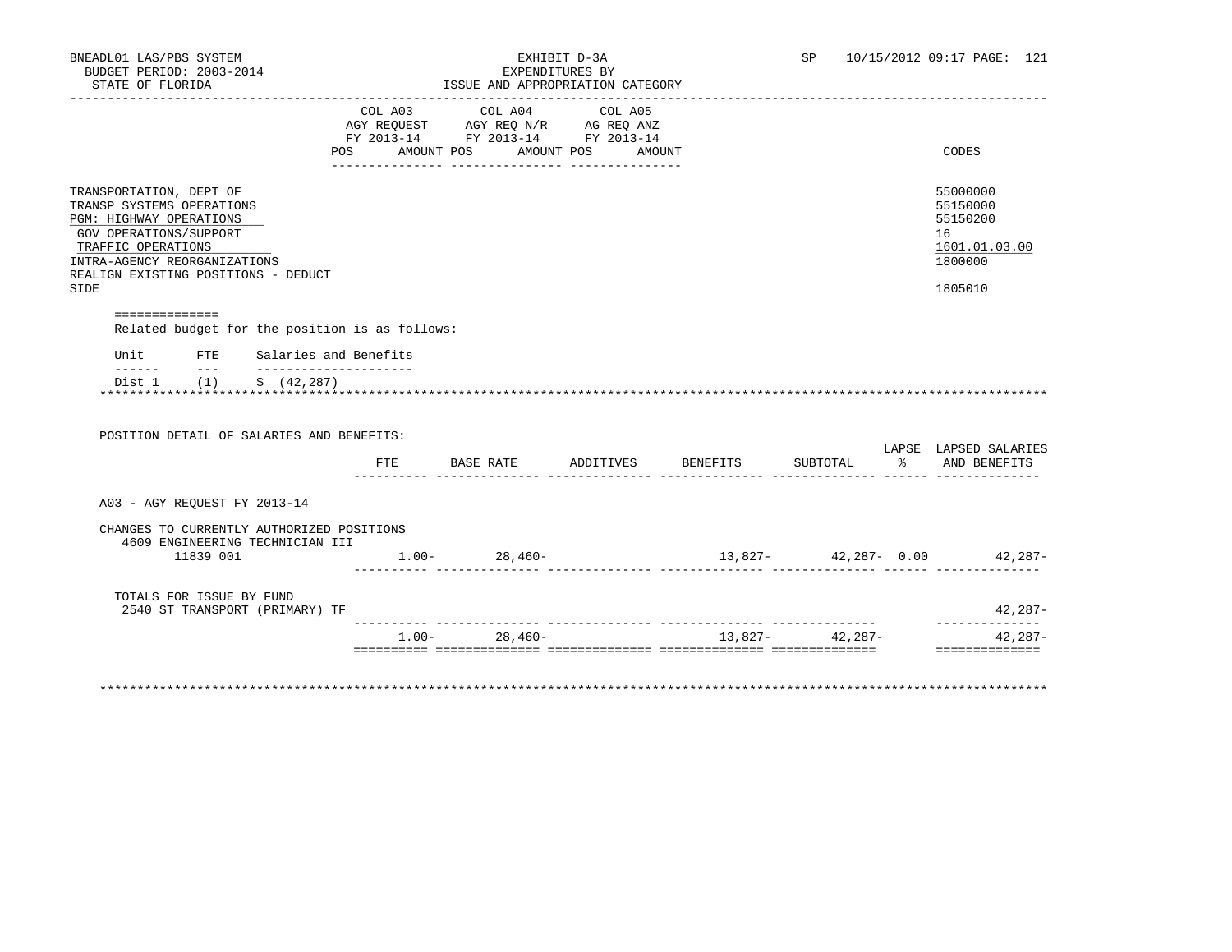## BNEADL01 LAS/PBS SYSTEM EXHIBIT D-3A SP 10/15/2012 09:17 PAGE: 122 ISSUE AND APPROPRIATION CATEGORY

|                                                                                                                                                                                                                                                                              |           |                                                                                                                    | LOOUL AND AFFROFRIATION CAILGORI |                                                                                                                        |               |
|------------------------------------------------------------------------------------------------------------------------------------------------------------------------------------------------------------------------------------------------------------------------------|-----------|--------------------------------------------------------------------------------------------------------------------|----------------------------------|------------------------------------------------------------------------------------------------------------------------|---------------|
|                                                                                                                                                                                                                                                                              | POS       | COL A03 COL A04<br>AGY REQUEST AGY REQ N/R AG REQ ANZ<br>FY 2013-14 FY 2013-14 FY 2013-14<br>AMOUNT POS AMOUNT POS | COL A05<br>AMOUNT                | CODES                                                                                                                  |               |
| TRANSPORTATION, DEPT OF<br>TRANSP SYSTEMS OPERATIONS<br>PGM: HIGHWAY OPERATIONS<br>GOV OPERATIONS/SUPPORT<br>TRAFFIC OPERATIONS<br>INTRA-AGENCY REORGANIZATIONS<br>REALIGN EXISTING POSITIONS BETWEEN<br>BUDGET ENTITIES - DEDUCT SIDE<br>SALARY RATE<br>SALARY RATE 36,476- |           |                                                                                                                    |                                  | 55000000<br>55150000<br>55150200<br>16<br>1800000<br>1805030<br>000000                                                 | 1601.01.03.00 |
|                                                                                                                                                                                                                                                                              |           |                                                                                                                    |                                  |                                                                                                                        |               |
| SALARIES AND BENEFITS                                                                                                                                                                                                                                                        | $1.00-$   |                                                                                                                    |                                  | 010000                                                                                                                 |               |
| ST TRANSPORT (PRIMARY) TF -STATE                                                                                                                                                                                                                                             | $51,331-$ |                                                                                                                    |                                  | 2540 1                                                                                                                 |               |
| <b>EXPENSES</b>                                                                                                                                                                                                                                                              |           |                                                                                                                    |                                  | 040000                                                                                                                 |               |
| ST TRANSPORT (PRIMARY) TF -STATE                                                                                                                                                                                                                                             | $2,500-$  |                                                                                                                    |                                  | 2540 1                                                                                                                 |               |
| TOTAL: REALIGN EXISTING POSITIONS BETWEEN<br>BUDGET ENTITIES - DEDUCT SIDE<br>TOTAL POSITIONS 1.00-<br>TOTAL ISSUE<br>TOTAL SALARY RATE 36,476-                                                                                                                              | $53,831-$ |                                                                                                                    |                                  | 1805030                                                                                                                |               |
|                                                                                                                                                                                                                                                                              |           |                                                                                                                    |                                  |                                                                                                                        |               |
| AGENCY ISSUE NARRATIVE:<br>2013-2014 BUDGET YEAR NARRATIVE:<br>Fund Source: 100% State<br>============                                                                                                                                                                       |           |                                                                                                                    | IT COMPONENT? NO                 |                                                                                                                        |               |
| LRPP Reference: Goal #3: Organizational excellence by promoting and encouraging continuous improvement.<br>===============                                                                                                                                                   |           |                                                                                                                    |                                  |                                                                                                                        |               |
| Florida Strategic Plan for Economic Development - Strategy #19:                                                                                                                                                                                                              |           |                                                                                                                    |                                  |                                                                                                                        |               |
| businesses.                                                                                                                                                                                                                                                                  |           |                                                                                                                    |                                  | Ensure state, regional and local agencies provide collaborative, seamless, consistent and timely customer service to   |               |
| Description:                                                                                                                                                                                                                                                                 |           |                                                                                                                    |                                  |                                                                                                                        |               |
| ============<br>with the program area it supports in the organizational structure.                                                                                                                                                                                           |           |                                                                                                                    |                                  | This issue requests the transfer of one position and related budget in District Two to functionally align the position |               |

Justification: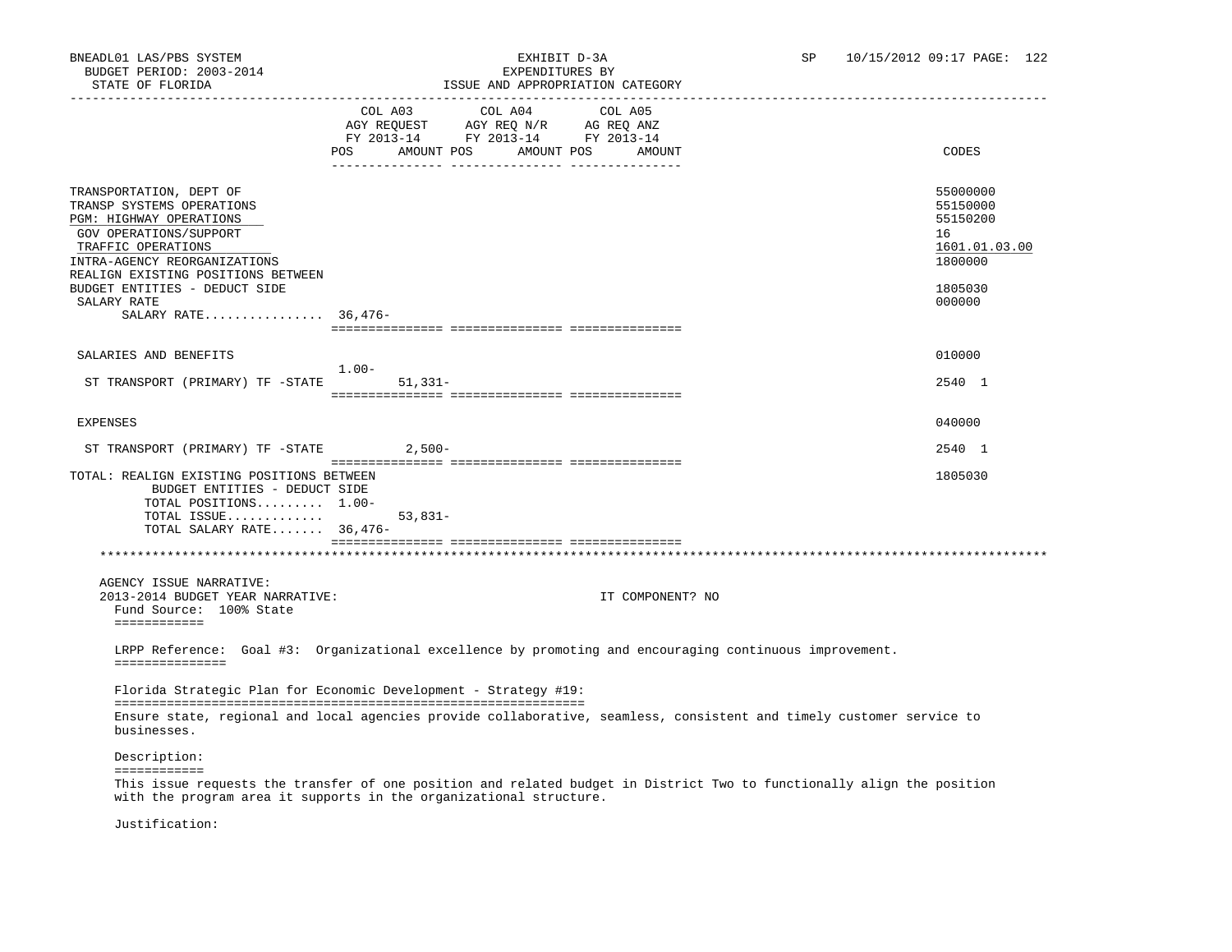|                                                                                                                                                                                                                                               | COL A03<br>AGY REOUEST<br>FY 2013-14<br>AMOUNT POS<br><b>POS</b> | COL A04<br>AGY REO N/R<br>FY 2013-14<br>AMOUNT POS | COL A05<br>AG REQ ANZ<br>FY 2013-14<br>AMOUNT | CODES                                                                         |
|-----------------------------------------------------------------------------------------------------------------------------------------------------------------------------------------------------------------------------------------------|------------------------------------------------------------------|----------------------------------------------------|-----------------------------------------------|-------------------------------------------------------------------------------|
| TRANSPORTATION, DEPT OF<br>TRANSP SYSTEMS OPERATIONS<br><b>PGM: HIGHWAY OPERATIONS</b><br>GOV OPERATIONS/SUPPORT<br>TRAFFIC OPERATIONS<br>INTRA-AGENCY REORGANIZATIONS<br>REALIGN EXISTING POSITIONS BETWEEN<br>BUDGET ENTITIES - DEDUCT SIDE |                                                                  |                                                    |                                               | 55000000<br>55150000<br>55150200<br>16<br>1601.01.03.00<br>1800000<br>1805030 |

==============

District Two

------------

 In District Two, this transfer will move one position (#05096) and related budget from the Highway Operations budget entity, Traffic Operations program component to the Executive Direction/Support Services budget entity, Executive Leadership/Support Services program component. This position will be reclassified to an Administrative Assistant I and will provide administrative support for the Procurement Services Office.

Calculations:

=============

| Unit | Class | Code Class Title         | Pay<br>Plan | Position<br>Number | Annual Rate   |
|------|-------|--------------------------|-------------|--------------------|---------------|
|      |       |                          |             |                    |               |
|      |       | Dist 2 0004 Senior Clerk | CS          | 05096              | $($ \$36,476) |

| $T_{\text{c}}$<br>From | Docit<br>nn | Dist/Unit | Budget<br>Entity<br>______                                | 'omponent<br>πram     |
|------------------------|-------------|-----------|-----------------------------------------------------------|-----------------------|
| - - - - -<br>--        | -----       | ------    | - - - - - - - - - - -                                     |                       |
| m.                     |             | ∸ה רׄר    | Direction/Support 3.<br>Svs<br>ドマムペロキ<br>1 T <sup>2</sup> | ۵۵ صدھ<br>$\tau \sim$ |

 Issue Summary: ============== Related budget for the position is as follows:

| Unit   | <b>FTE</b> | Salaries and Benefits | Expenses  | Total          |  |
|--------|------------|-----------------------|-----------|----------------|--|
| ------ | $- - -$    |                       | --------  | --------       |  |
| Dist   |            | 331<br>$\sqrt{5}$ 51  | (\$2,500) | $'$ \$ 53,831, |  |
|        |            |                       |           |                |  |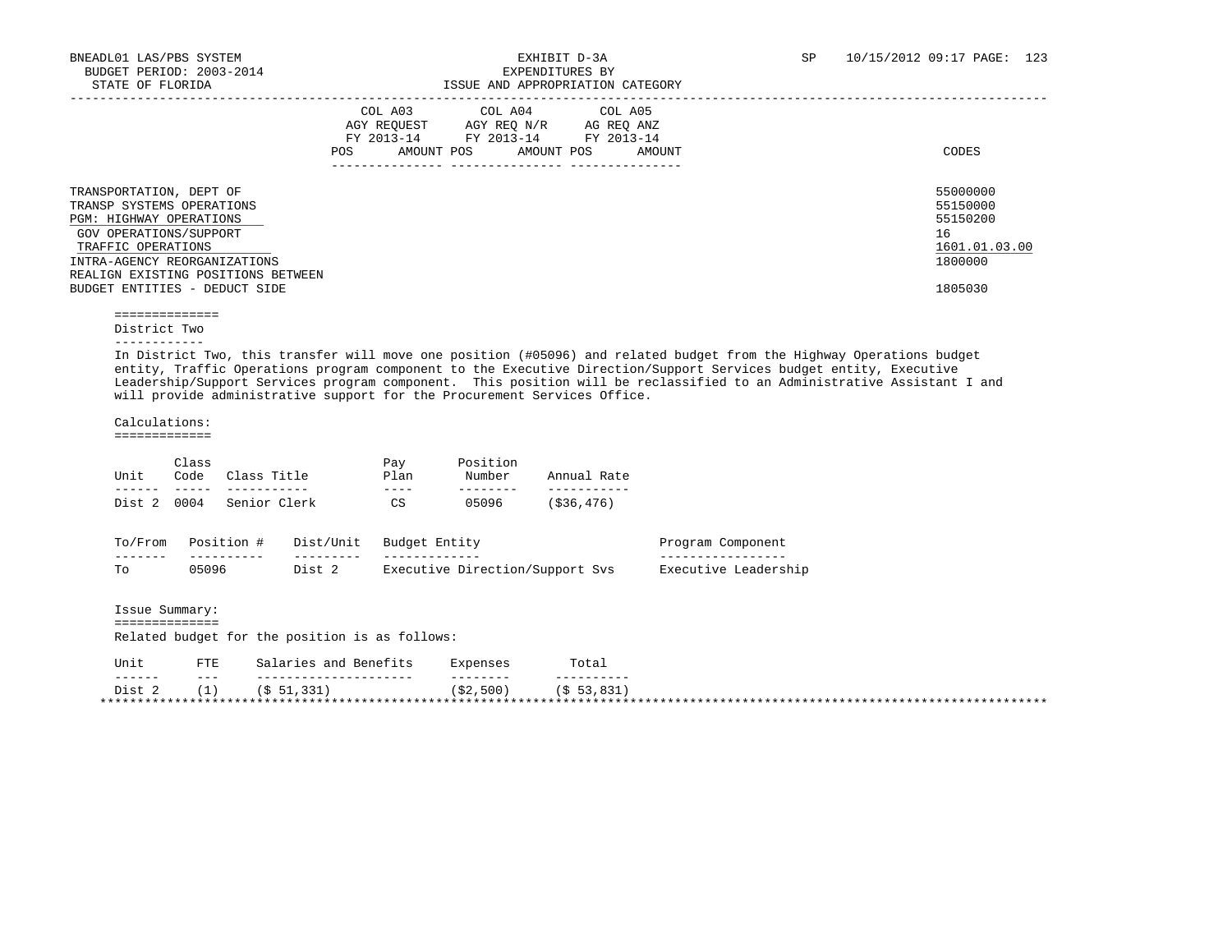| BNEADL01 LAS/PBS SYSTEM<br>BUDGET PERIOD: 2003-2014<br>STATE OF FLORIDA                                                                                                                                                                |          | ISSUE AND APPROPRIATION CATEGORY<br>______________________________________                                            | EXHIBIT D-3A<br>EXPENDITURES BY | SP               |                      | 10/15/2012 09:17 PAGE: 124                                                    |
|----------------------------------------------------------------------------------------------------------------------------------------------------------------------------------------------------------------------------------------|----------|-----------------------------------------------------------------------------------------------------------------------|---------------------------------|------------------|----------------------|-------------------------------------------------------------------------------|
|                                                                                                                                                                                                                                        | COL A03  | COL A04<br>AGY REQUEST AGY REQ N/R AG REQ ANZ<br>FY 2013-14 FY 2013-14 FY 2013-14<br>POS AMOUNT POS AMOUNT POS AMOUNT | COL A05                         |                  |                      | CODES                                                                         |
| TRANSPORTATION, DEPT OF<br>TRANSP SYSTEMS OPERATIONS<br>PGM: HIGHWAY OPERATIONS<br>GOV OPERATIONS/SUPPORT<br>TRAFFIC OPERATIONS<br>INTRA-AGENCY REORGANIZATIONS<br>REALIGN EXISTING POSITIONS BETWEEN<br>BUDGET ENTITIES - DEDUCT SIDE |          |                                                                                                                       |                                 |                  |                      | 55000000<br>55150000<br>55150200<br>16<br>1601.01.03.00<br>1800000<br>1805030 |
| POSITION DETAIL OF SALARIES AND BENEFITS:                                                                                                                                                                                              | FTE      | BASE RATE ADDITIVES BENEFITS                                                                                          |                                 | SUBTOTAL         | $\sim$ $\sim$ $\sim$ | LAPSE LAPSED SALARIES<br>AND BENEFITS                                         |
| A03 - AGY REQUEST FY 2013-14                                                                                                                                                                                                           |          |                                                                                                                       |                                 |                  |                      |                                                                               |
| CHANGES TO CURRENTLY AUTHORIZED POSITIONS<br>0004 SENIOR CLERK<br>05096 001                                                                                                                                                            |          | $1.00 - 36,476 -$                                                                                                     |                                 |                  |                      | $14,855-51,331-0.00$ 51,331-                                                  |
| TOTALS FOR ISSUE BY FUND<br>2540 ST TRANSPORT (PRIMARY) TF                                                                                                                                                                             |          |                                                                                                                       |                                 |                  |                      | 51,331-<br>--------------                                                     |
|                                                                                                                                                                                                                                        | $1.00 -$ | 36,476-                                                                                                               |                                 | $14,855-51,331-$ |                      | $51,331-$<br>==============                                                   |
|                                                                                                                                                                                                                                        |          |                                                                                                                       |                                 |                  |                      |                                                                               |
| ANNUALIZATION OF ADMINISTERED<br>FUNDS APPROPRIATIONS<br>STATE HEALTH INSURANCE ADJUSTMENT<br>FOR FY 2012-13 - 10 MONTHS                                                                                                               |          |                                                                                                                       |                                 |                  |                      | 26A0000                                                                       |
| ANNUALIZATION<br>SALARIES AND BENEFITS                                                                                                                                                                                                 |          |                                                                                                                       |                                 |                  |                      | 26A1830<br>010000                                                             |
| ST TRANSPORT (PRIMARY) TF -STATE                                                                                                                                                                                                       | 141,750  |                                                                                                                       |                                 |                  |                      | 2540 1                                                                        |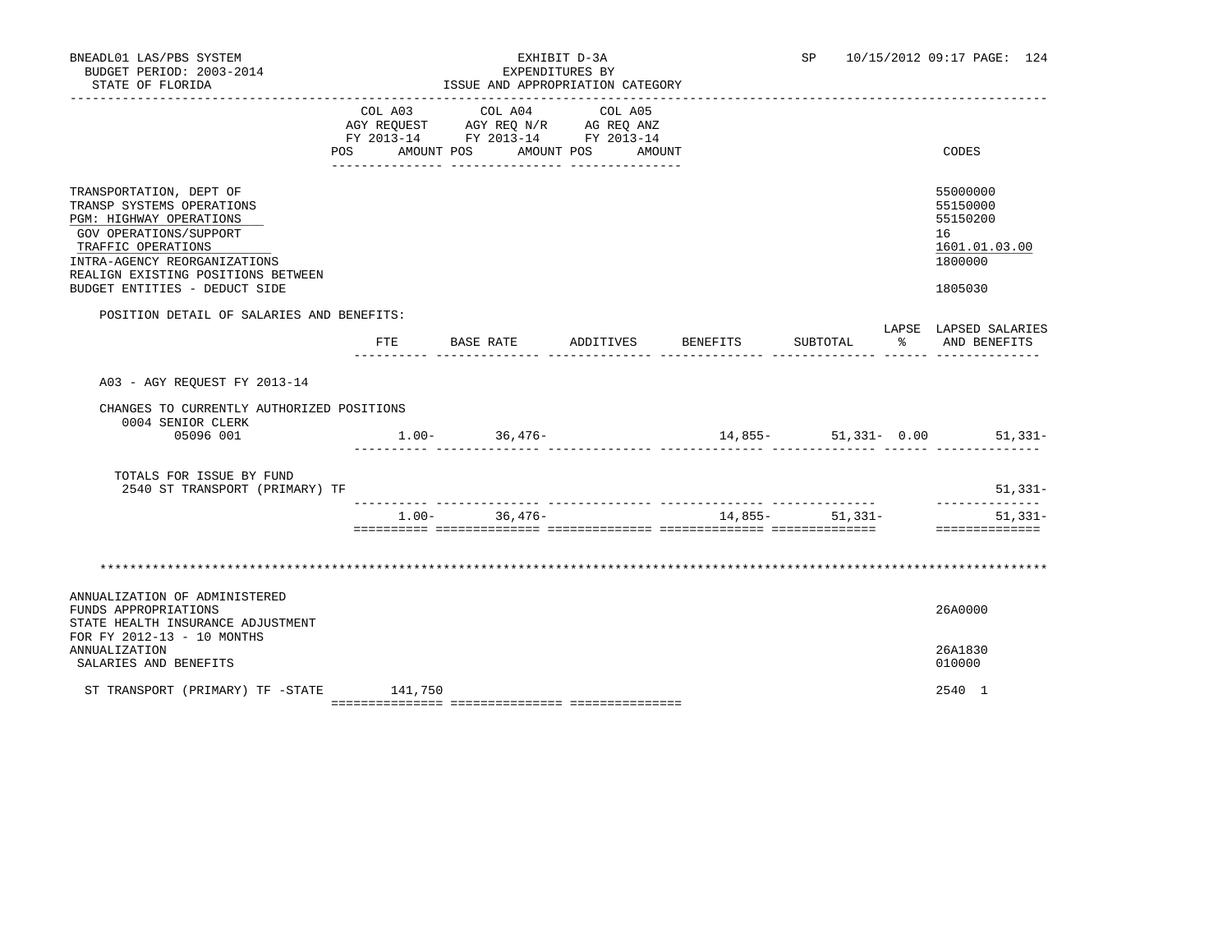|                                                                                                                                                                                                                        |                   | COL A03 COL A04 COL A05 |                                                                                                                                                                                                                                |                                                                                                                        |
|------------------------------------------------------------------------------------------------------------------------------------------------------------------------------------------------------------------------|-------------------|-------------------------|--------------------------------------------------------------------------------------------------------------------------------------------------------------------------------------------------------------------------------|------------------------------------------------------------------------------------------------------------------------|
|                                                                                                                                                                                                                        |                   |                         |                                                                                                                                                                                                                                |                                                                                                                        |
|                                                                                                                                                                                                                        | AMOUNT POS<br>POS | AMOUNT POS              | AMOUNT                                                                                                                                                                                                                         | CODES                                                                                                                  |
|                                                                                                                                                                                                                        |                   |                         |                                                                                                                                                                                                                                |                                                                                                                        |
| TRANSPORTATION, DEPT OF<br>TRANSP SYSTEMS OPERATIONS<br>PGM: HIGHWAY OPERATIONS<br>GOV OPERATIONS/SUPPORT<br>TRAFFIC OPERATIONS<br>WORKLOAD<br>INTELLIGENT TRANSPORTATION SYSTEMS<br><b>SUPPORT</b><br><b>EXPENSES</b> |                   |                         |                                                                                                                                                                                                                                | 55000000<br>55150000<br>55150200<br>16<br>1601.01.03.00<br>3000000<br>3007000<br>040000                                |
|                                                                                                                                                                                                                        |                   |                         |                                                                                                                                                                                                                                |                                                                                                                        |
| ST TRANSPORT (PRIMARY) TF -STATE 164,900                                                                                                                                                                               |                   |                         |                                                                                                                                                                                                                                | 2540 1                                                                                                                 |
| SPECIAL CATEGORIES<br>CONTRACTED SERVICES                                                                                                                                                                              |                   |                         |                                                                                                                                                                                                                                | 100000<br>100777                                                                                                       |
| ST TRANSPORT (PRIMARY) TF -STATE 78,790                                                                                                                                                                                |                   |                         |                                                                                                                                                                                                                                | 2540 1                                                                                                                 |
| TOTAL: INTELLIGENT TRANSPORTATION SYSTEMS<br>SUPPORT                                                                                                                                                                   |                   |                         |                                                                                                                                                                                                                                | 3007000                                                                                                                |
| TOTAL ISSUE $243,690$                                                                                                                                                                                                  |                   |                         |                                                                                                                                                                                                                                |                                                                                                                        |
|                                                                                                                                                                                                                        |                   |                         |                                                                                                                                                                                                                                |                                                                                                                        |
| AGENCY ISSUE NARRATIVE:<br>2013-2014 BUDGET YEAR NARRATIVE:<br>Fund Source: 100% State<br>============                                                                                                                 |                   |                         | IT COMPONENT? NO                                                                                                                                                                                                               |                                                                                                                        |
| LRPP Reference:                                                                                                                                                                                                        |                   |                         |                                                                                                                                                                                                                                |                                                                                                                        |
| ===============<br>Goal #1: Preserve and manage a safe, efficient transportation system.<br>Goal #2: Enhance Florida's economic competitiveness, quality of life and transportation safety.                            |                   |                         |                                                                                                                                                                                                                                |                                                                                                                        |
| Florida Strategic Plan for Economic Development - Strategy #27:                                                                                                                                                        |                   |                         |                                                                                                                                                                                                                                |                                                                                                                        |
| Create and sustain vibrant, safe and healthy communities that attract workers, businesses, residents and visitors.                                                                                                     |                   |                         |                                                                                                                                                                                                                                |                                                                                                                        |
| Description:                                                                                                                                                                                                           |                   |                         |                                                                                                                                                                                                                                |                                                                                                                        |
| ============                                                                                                                                                                                                           |                   |                         |                                                                                                                                                                                                                                | This issue requests budget to fund the Tallahassee Regional Transportation Management Center (RTMC) in District Three. |
|                                                                                                                                                                                                                        |                   |                         |                                                                                                                                                                                                                                |                                                                                                                        |
| Justification:<br>==============                                                                                                                                                                                       |                   |                         |                                                                                                                                                                                                                                |                                                                                                                        |
| District Three<br>---------------                                                                                                                                                                                      |                   |                         |                                                                                                                                                                                                                                |                                                                                                                        |
|                                                                                                                                                                                                                        |                   |                         | no oggo estimativa (trendition) in the contract of the community of the contract of the contract of the contract of the contract of the contract of the contract of the contract of the contract of the contract of the contra |                                                                                                                        |

 On June 30, 2008, a Joint Project Agreement (JPA) was executed between the Department and the City of Tallahassee to specifically address project administration and funding obligations of the parties, associated with the design,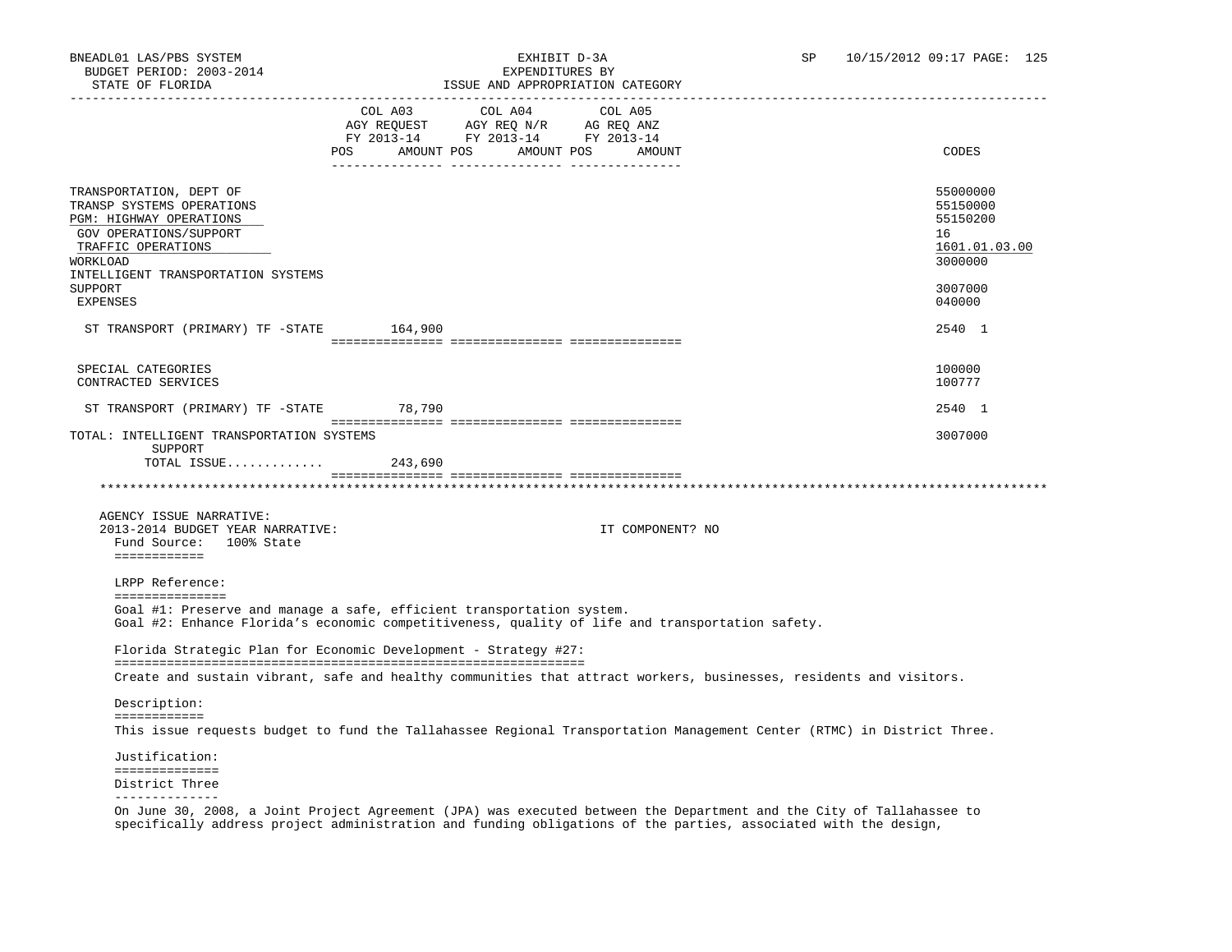|                                                                                                                                                                                              | COL A03<br>COL A04<br>COL A05<br>AGY REQUEST<br>AG REQ ANZ<br>AGY REO N/R<br>FY 2013-14<br>FY 2013-14<br>FY 2013-14<br>AMOUNT POS<br>AMOUNT POS<br>AMOUNT<br><b>POS</b><br>---------------<br>------------- ---------------- | CODES                                                                         |
|----------------------------------------------------------------------------------------------------------------------------------------------------------------------------------------------|------------------------------------------------------------------------------------------------------------------------------------------------------------------------------------------------------------------------------|-------------------------------------------------------------------------------|
| TRANSPORTATION, DEPT OF<br>TRANSP SYSTEMS OPERATIONS<br>PGM: HIGHWAY OPERATIONS<br>GOV OPERATIONS/SUPPORT<br>TRAFFIC OPERATIONS<br>WORKLOAD<br>INTELLIGENT TRANSPORTATION SYSTEMS<br>SUPPORT |                                                                                                                                                                                                                              | 55000000<br>55150000<br>55150200<br>16<br>1601.01.03.00<br>3000000<br>3007000 |

 construction, operations and maintenance of the RTMC and the Interstate 10 Freeway Management System (FMS). The two parties recognized the potential cost and time savings resulting from their joint participation and believed a partnership in all aspects of the FMS and RTMC development, deployment, operation and maintenance would ultimately result in a more cost-effective management of traffic within Leon County. Under the terms of the JPA, the Department would reimburse the City of Tallahassee for costs associated with design, construction and project management, as well as, the continuing operations and maintenance of the RTMC and FMS field components.

 The Tallahassee RTMC is needed to operate the Tallahassee Intelligent Transportation System (ITS) facility which will be constructed and funded through the existing JPA between the Department and the City of Tallahassee and will be collocated within the Leon County/City of Tallahassee Public Safety Complex. This facility, which is expected to be completed and operational by July 2013, will also house the Leon County Emergency Operations Center; Leon County Sheriff/City of Tallahassee Police Department Emergency Communications Center; Leon County Emergency Medical Services; and City of Tallahassee Fire Department Administration.

 The ITS center in Tallahassee will support the information collection and operations of the District Three Intelligent Transportation System by placing ITS devices, such as: closed circuit television cameras; vehicle detectors; dynamic message signs; and fiber optic cable communications covering approximately eighteen (18) miles along I-10 within Leon and Gadsden Counties. Operation of the new facility will be sixteen (16) hours per day/five (5) days a week, and will enhance the flow and safety of traffic along I-10.

 The project limits and facility operating timeframes were established by the Traffic Engineering and Operations Office as part of the Ten-Year ITS Cost Feasible Plan originally developed in the early 1990's and since maintained by the Central ITS Program Office. It is anticipated the hours of operation for the RTMC and associated I-10 Freeway Management System will eventually be expanded to a 24 hrs/day/7 days/week operation. The limits of the Freeway Management System is to extend along I-10 from west of the US Hwy 90 West Interchange (near mile marker 191) to east of the US Hwy 90 East Interchange (near mile marker 210).

 The RTMC shall be operational at all times during a hurricane evacuation or other State of Emergency as declared by the Executive Office of the Governor unless the emergency does not affect traffic flow in the Tallahassee region.

 The Department is requesting budget for its share of the facility operating costs, such as: building utilities; communication lines; security; office equipment; janitorial services; pest control; landscape maintenance; trash service; and equipment maintenance.

#### Calculations:

#### =============

 The cost projections for both expenses and contracted services items are based on values previously utilized for similar type Regional Transportation Management Center deployments.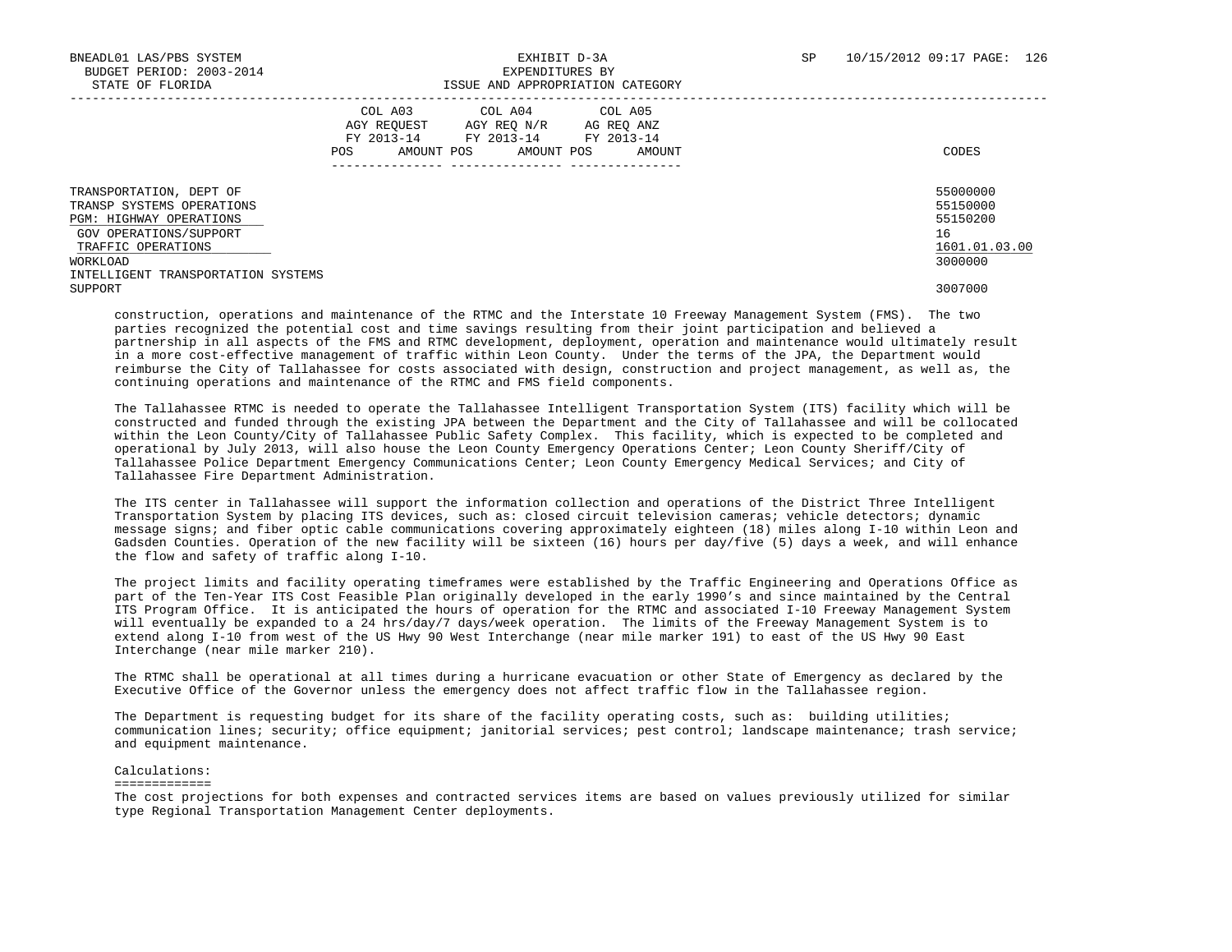| OIAIL UP PIURIDA<br>LOOUL AND APPROPRIATION                                                                             |                         |                          |
|-------------------------------------------------------------------------------------------------------------------------|-------------------------|--------------------------|
| COL A04<br>COL A03                                                                                                      | COL A05                 |                          |
| AGY REQUEST AGY REQ N/R AG REQ ANZ                                                                                      |                         |                          |
| FY 2013-14 FY 2013-14 FY 2013-14                                                                                        |                         |                          |
| POS<br>AMOUNT POS AMOUNT POS                                                                                            | AMOUNT                  | CODES                    |
|                                                                                                                         |                         |                          |
| TRANSPORTATION, DEPT OF                                                                                                 |                         | 55000000                 |
| TRANSP SYSTEMS OPERATIONS                                                                                               |                         | 55150000                 |
| PGM: HIGHWAY OPERATIONS                                                                                                 |                         | 55150200                 |
| GOV OPERATIONS/SUPPORT                                                                                                  |                         | 16                       |
| TRAFFIC OPERATIONS<br>WORKLOAD                                                                                          |                         | 1601.01.03.00<br>3000000 |
| INTELLIGENT TRANSPORTATION SYSTEMS                                                                                      |                         |                          |
| SUPPORT                                                                                                                 |                         | 3007000                  |
|                                                                                                                         |                         |                          |
| Facility Utilities and Related Support Costs                                                                            |                         |                          |
|                                                                                                                         |                         |                          |
| Expenses                                                                                                                | Annual Total            |                          |
| ---------                                                                                                               | ____________            |                          |
| Water and Sewer System (est. @ \$2,050/mo. x 12)                                                                        | \$24,600                |                          |
| Voice Lines (est. $@$ \$2,300/mo. x 12)                                                                                 | 27,600                  |                          |
| Electricity for ITS facility (est. $@ $18,250/mo. x 12)$<br>Trash Removal (est. @ \$800/mo. x 12)                       | 219,000<br>9,600        |                          |
| Generator Maintenance and Fuel (est. @ $$750/m$ . x 12)                                                                 | 9,000                   |                          |
| SunGuide Software Support/Maintenance (est. $@ $2,500/mo. x 12)$                                                        | 30,000                  |                          |
| Oracle Yearly License Fee (est. @ \$10,000 - annual payment)                                                            | 10,000                  |                          |
|                                                                                                                         | ------------            |                          |
| Expenses Total:                                                                                                         | \$329,800               |                          |
| FDOT Pro Rata Share (50% of Total Expenses):                                                                            | \$164,900               |                          |
| Contracted Services                                                                                                     | Annual Total            |                          |
| ____________________                                                                                                    | ------------            |                          |
| Satellite/Telecommunications Service (est. @ \$500/mo. x 12)<br>Air Conditioning and Heating System Maintenance/Filters | \$6,000                 |                          |
| (est. @ \$4,900/mo. x 12)                                                                                               | 58,800                  |                          |
| Elevator and Machine Room Equipment Maintenance                                                                         |                         |                          |
| Includes Annual Inspection (est. @ \$320/mo. x 12)                                                                      | 3,840                   |                          |
| Janitorial Services (est. @ \$3,320/mo. x 12)                                                                           | 39,840                  |                          |
| Facility Maintenance (est. @ \$350/mo. x 12)                                                                            | 4,200                   |                          |
| Pest Control Service (est. @ \$150/mo. x 12)                                                                            | 1,800<br>19,200         |                          |
| Lawn Maintenance (est. @ $$1,600/m$ o. x 12)<br>Fire Alarm System Maintenance (est. @ $$300/m$ o. x 12)                 | 3,600                   |                          |
| Fire Extinguisher Services (est. $@ 1,100 -$ annual payment)                                                            | 1,100                   |                          |
| Access Control System Maintenance/Badges (est. @ \$300/mo. x 12)                                                        | 3,600                   |                          |
| Security Cameras Maintenance (est. @ \$300/mo. x 12)                                                                    | 3,600                   |                          |
| Uninterrupted Power Source Maintenance                                                                                  |                         |                          |
| (est. @ \$1,000/mo. x 12)                                                                                               | 12,000                  |                          |
| Contracted Services Total:                                                                                              | ----------<br>\$157,580 |                          |
| FDOT Pro Rata Share (50% of Total Contracted Services):                                                                 | \$78,790                |                          |
|                                                                                                                         |                         |                          |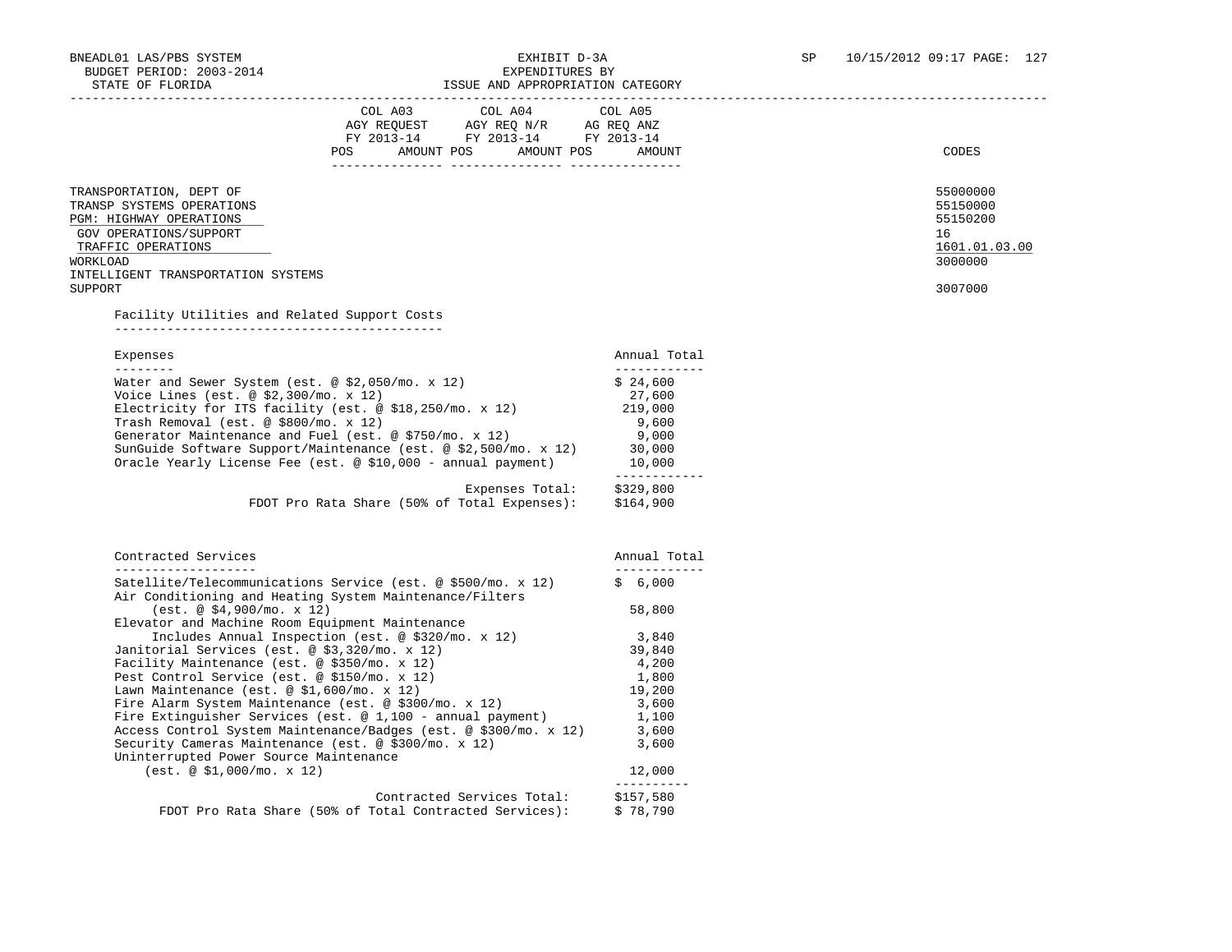| POS                                                                                                                                                                                                                                     | COL A03<br>AGY REQUEST AGY REQ N/R AG REQ ANZ<br>FY 2013-14 FY 2013-14 FY 2013-14 | COL A04<br>AMOUNT POS AMOUNT POS AMOUNT | COL A05 |  | CODES                                                                         |
|-----------------------------------------------------------------------------------------------------------------------------------------------------------------------------------------------------------------------------------------|-----------------------------------------------------------------------------------|-----------------------------------------|---------|--|-------------------------------------------------------------------------------|
| TRANSPORTATION, DEPT OF<br>TRANSP SYSTEMS OPERATIONS<br>PGM: HIGHWAY OPERATIONS<br>GOV OPERATIONS/SUPPORT<br>TRAFFIC OPERATIONS<br>WORKLOAD<br>INTELLIGENT TRANSPORTATION SYSTEMS<br>SUPPORT                                            |                                                                                   |                                         |         |  | 55000000<br>55150000<br>55150200<br>16<br>1601.01.03.00<br>3000000<br>3007000 |
| Issue Summary:<br>==============                                                                                                                                                                                                        |                                                                                   |                                         |         |  |                                                                               |
| Appropriation Category                                                                                                                                                                                                                  | Total                                                                             |                                         |         |  |                                                                               |
| _______________________<br>Expenses                                                                                                                                                                                                     | --------<br>\$164,900                                                             |                                         |         |  |                                                                               |
| Contracted Services                                                                                                                                                                                                                     | 78,790                                                                            |                                         |         |  |                                                                               |
|                                                                                                                                                                                                                                         | $- - - - - - - -$<br>\$243,690                                                    |                                         |         |  |                                                                               |
| Base Funding:                                                                                                                                                                                                                           |                                                                                   |                                         |         |  |                                                                               |
| =============<br>There is no budget in the recurring base in support of this issue.                                                                                                                                                     |                                                                                   |                                         |         |  |                                                                               |
| Adverse Impact if Not Approved:                                                                                                                                                                                                         |                                                                                   |                                         |         |  |                                                                               |
| =================================<br>If this issue is not approved, this facility will not be able to operate efficiently and provide safety features to the<br>travelling public on I-10 which is an essential goal of the Department. |                                                                                   |                                         |         |  |                                                                               |
| CAPITAL IMPROVEMENT PLAN<br>TRANSPORTATION WORK PROGRAM<br>FIXED CAPITAL OUTLAY<br>TRAFFIC ENGR CONSULTANTS                                                                                                                             |                                                                                   |                                         |         |  | 9900000<br>990T000<br>080000<br>088866                                        |
| ST TRANSPORT (PRIMARY) TF -STATE 61,430,106 61,430,106                                                                                                                                                                                  |                                                                                   |                                         |         |  | 2540 1<br>2540 3                                                              |
| TOTAL ST TRANSPORT (PRIMARY) TF                                                                                                                                                                                                         | 71,725,873 71,725,873                                                             |                                         |         |  | 2540                                                                          |

 2013-2014 BUDGET YEAR NARRATIVE: TRAFFIC ENGR CONSULTANTS IT COMPONENT? NO Fund Source: State/Federal/Local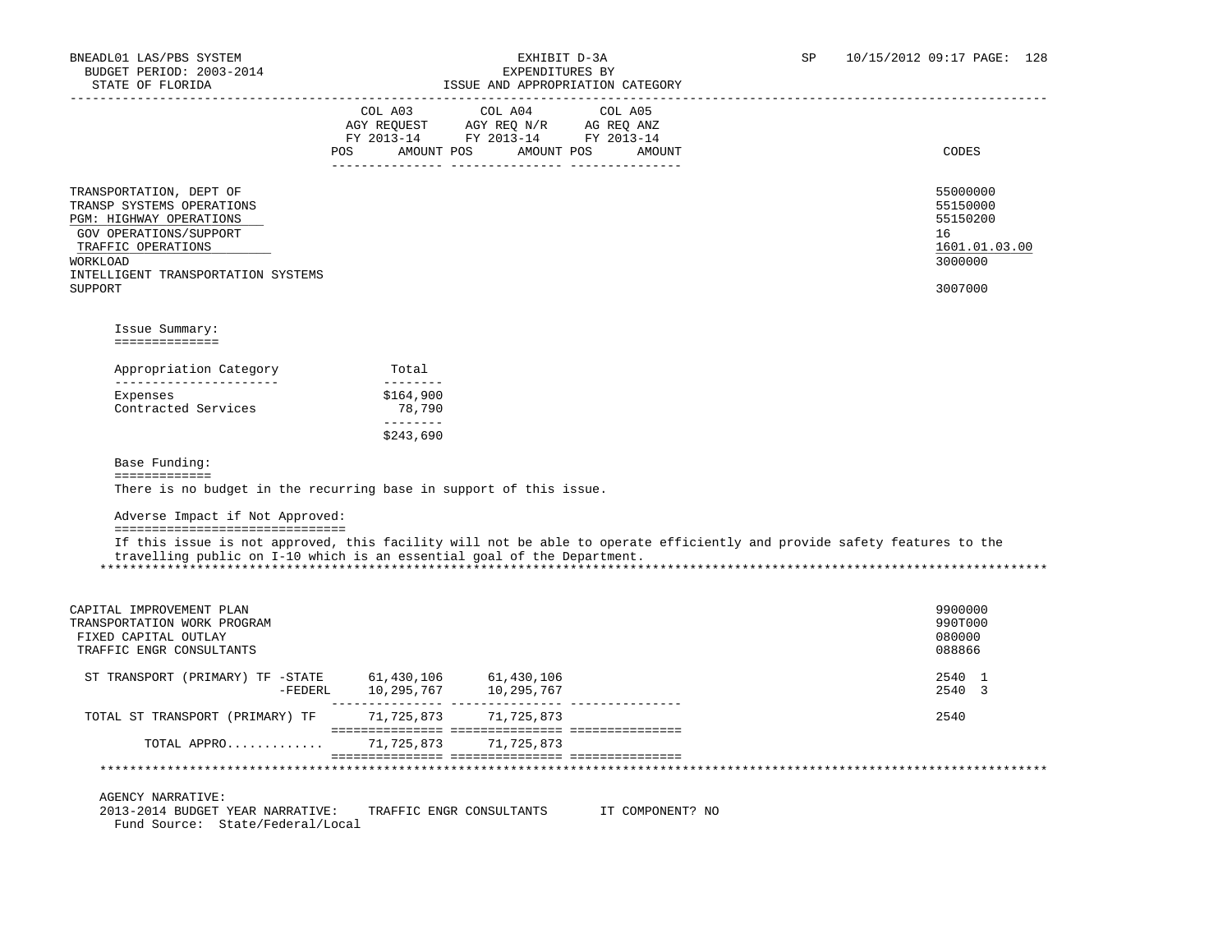| STATE OF FLORIDA                                                                                                                                                                           |                                                                                                                                                                                                                                                      | ISSUE AND APPROPRIATION CATEGORY |                                                                                                                                                                                                                                               |
|--------------------------------------------------------------------------------------------------------------------------------------------------------------------------------------------|------------------------------------------------------------------------------------------------------------------------------------------------------------------------------------------------------------------------------------------------------|----------------------------------|-----------------------------------------------------------------------------------------------------------------------------------------------------------------------------------------------------------------------------------------------|
|                                                                                                                                                                                            | COL A03 COL A04 COL A05<br>$\begin{tabular}{lllllll} AGY & \texttt{REQUEST} & \texttt{AGY} & \texttt{REG} & \texttt{N/R} & \texttt{AG} & \texttt{REQ} & \texttt{ANZ} \end{tabular}$<br>FY 2013-14 FY 2013-14 FY 2013-14<br>POS AMOUNT POS AMOUNT POS | AMOUNT                           | CODES                                                                                                                                                                                                                                         |
| TRANSPORTATION, DEPT OF<br>TRANSP SYSTEMS OPERATIONS<br>PGM: HIGHWAY OPERATIONS<br>GOV OPERATIONS/SUPPORT<br>TRAFFIC OPERATIONS<br>CAPITAL IMPROVEMENT PLAN<br>TRANSPORTATION WORK PROGRAM |                                                                                                                                                                                                                                                      |                                  | 55000000<br>55150000<br>55150200<br>16<br>1601.01.03.00<br>9900000<br>990T000                                                                                                                                                                 |
| ============                                                                                                                                                                               |                                                                                                                                                                                                                                                      |                                  |                                                                                                                                                                                                                                               |
| LRPP Reference:                                                                                                                                                                            |                                                                                                                                                                                                                                                      |                                  |                                                                                                                                                                                                                                               |
| ===============                                                                                                                                                                            |                                                                                                                                                                                                                                                      |                                  |                                                                                                                                                                                                                                               |
| Goal 1: Preserve and manage a safe, efficient transportation system.<br>Goal 2: Enhance Florida's economic competitiveness, quality of life and<br>transportation safety.                  |                                                                                                                                                                                                                                                      |                                  |                                                                                                                                                                                                                                               |
| Goal 3: Organizational excellence by promoting and encouraging continuous improvement.                                                                                                     |                                                                                                                                                                                                                                                      |                                  |                                                                                                                                                                                                                                               |
| Florida Strategic Plan for Economic Development - Strategy #1:                                                                                                                             |                                                                                                                                                                                                                                                      |                                  |                                                                                                                                                                                                                                               |
|                                                                                                                                                                                            |                                                                                                                                                                                                                                                      |                                  | Strengthen collaboration and alignment among state, regional and local entities toward the state's economic vision.                                                                                                                           |
| Florida Strategic Plan for Economic Development - Strategy #3:                                                                                                                             |                                                                                                                                                                                                                                                      |                                  |                                                                                                                                                                                                                                               |
| Florida as a globally competitive megaregion.                                                                                                                                              |                                                                                                                                                                                                                                                      |                                  | Connect Economic Development, talent, Infrastructure, partnerships and other resources within and across regions to build                                                                                                                     |
| Florida Strategic Plan for Economic Development - Strategy #4:                                                                                                                             |                                                                                                                                                                                                                                                      |                                  |                                                                                                                                                                                                                                               |
| Position Florida as a global hub for trade, visitors, talent, innovations, and investment.                                                                                                 |                                                                                                                                                                                                                                                      |                                  |                                                                                                                                                                                                                                               |
| Florida Strategic Plan for Economic Development - Strategy #13:                                                                                                                            |                                                                                                                                                                                                                                                      |                                  |                                                                                                                                                                                                                                               |
|                                                                                                                                                                                            |                                                                                                                                                                                                                                                      |                                  | Coordinate decision making and investments for economic development, land use, transportation, infrastructure, housing,<br>water, energy, natural resources, workforce and community development at the statewide, regional and local levels. |
| Florida Strategic Plan for Economic Development - Strategy #14:                                                                                                                            |                                                                                                                                                                                                                                                      |                                  |                                                                                                                                                                                                                                               |
| competitive economy.                                                                                                                                                                       |                                                                                                                                                                                                                                                      |                                  | Develop and maintain multimodal, interconnected trade and transportation systems to support a prosperous, globally                                                                                                                            |
| Florida Strategic Plan for Economic Development - Strategy #19:                                                                                                                            |                                                                                                                                                                                                                                                      |                                  |                                                                                                                                                                                                                                               |
| businesses.                                                                                                                                                                                |                                                                                                                                                                                                                                                      |                                  | Ensure state, regional and local agencies provide collaborative, seamless, consistent and timely customer service to                                                                                                                          |
| Florida Strategic Plan for Economic Development - Strategy #27:                                                                                                                            |                                                                                                                                                                                                                                                      |                                  |                                                                                                                                                                                                                                               |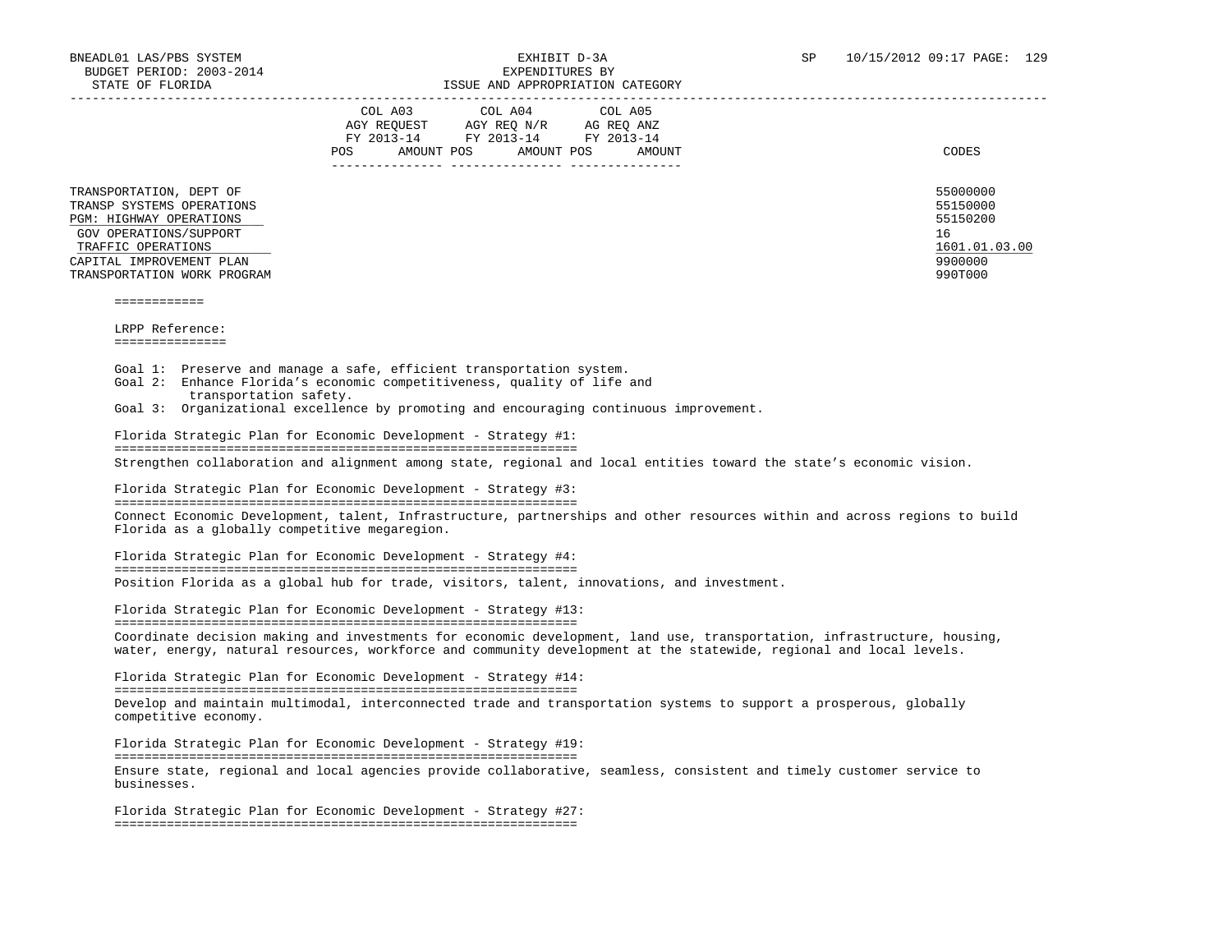| STATE OF FLORIDA                                                                                                                                                                                      |     |                                                                                                                            | ISSUE AND APPROPRIATION CATEGORY |                                                                                                                    |
|-------------------------------------------------------------------------------------------------------------------------------------------------------------------------------------------------------|-----|----------------------------------------------------------------------------------------------------------------------------|----------------------------------|--------------------------------------------------------------------------------------------------------------------|
|                                                                                                                                                                                                       | POS | COL A03 COL A04 COL A05<br>AGY REQUEST AGY REQ N/R AG REQ ANZ<br>FY 2013-14 FY 2013-14 FY 2013-14<br>AMOUNT POS AMOUNT POS | AMOUNT                           | CODES                                                                                                              |
| TRANSPORTATION, DEPT OF<br>TRANSP SYSTEMS OPERATIONS<br><b>PGM: HIGHWAY OPERATIONS</b><br>GOV OPERATIONS/SUPPORT<br>TRAFFIC OPERATIONS<br>CAPITAL IMPROVEMENT PLAN<br>TRANSPORTATION WORK PROGRAM     |     |                                                                                                                            |                                  | 55000000<br>55150000<br>55150200<br>16<br>1601.01.03.00<br>9900000<br>990T000                                      |
| Description:<br>============                                                                                                                                                                          |     |                                                                                                                            |                                  | Create and sustain vibrant, safe and healthy communities that attract workers, businesses, residents and visitors. |
| This issue requests budget for the 2013/14 year of the five-year work program, pursuant<br>to Chapter 339, Florida Statutes, which consists of transportation projects for<br>the following programs: |     |                                                                                                                            |                                  |                                                                                                                    |
| Traffic Engineering Consultants                                                                                                                                                                       |     |                                                                                                                            |                                  |                                                                                                                    |
| The work program is prepared in accordance with the allocations set forth in the Program<br>and Resource Plan, and is financially balanced and consistent with the Florida<br>Transportation Plan.    |     |                                                                                                                            |                                  |                                                                                                                    |
| TRAFFIC OPERATIONS<br>TOTAL:<br>BY FUND TYPE                                                                                                                                                          |     |                                                                                                                            |                                  | 1601.01.03.00                                                                                                      |

| TRUST | . FUNDS<br>$\ldots \ldots \ldots \ldots 12, 199, 481$<br>SALARY RATE | 93, 214, 013 | 71,725,873 |  | 2000 |
|-------|----------------------------------------------------------------------|--------------|------------|--|------|
|       |                                                                      | 210.00       |            |  |      |
|       | -----------                                                          |              |            |  |      |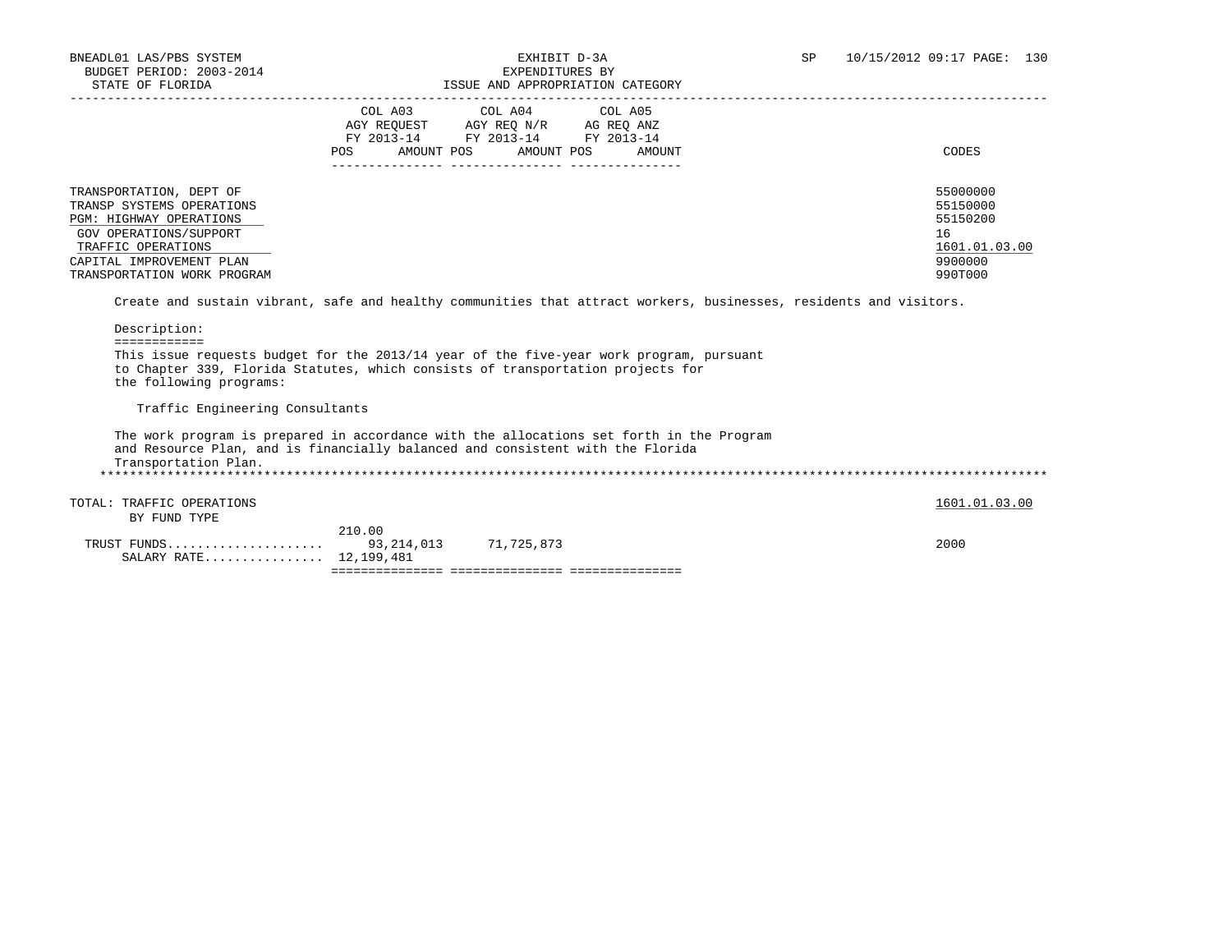# ISSUE AND APPROPRIATION CATEGORY

|                                                                                                                                                                                                                                          | COL A03           | COL A04<br>AGY REQUEST AGY REQ N/R AG REQ ANZ<br>FY 2013-14 FY 2013-14 FY 2013-14 | COL A05 |                                                                                         |
|------------------------------------------------------------------------------------------------------------------------------------------------------------------------------------------------------------------------------------------|-------------------|-----------------------------------------------------------------------------------|---------|-----------------------------------------------------------------------------------------|
|                                                                                                                                                                                                                                          | AMOUNT POS<br>POS | AMOUNT POS                                                                        | AMOUNT  | CODES                                                                                   |
| TRANSPORTATION, DEPT OF<br>TRANSP SYSTEMS OPERATIONS<br>PGM: HIGHWAY OPERATIONS<br>GOV OPERATIONS/SUPPORT<br>OPERATIONS/MAINT<br>ESTIMATED EXPENDITURES<br>ESTIMATED EXPENDITURES - OPERATIONS<br>SALARY RATE<br>SALARY RATE 123,901,915 |                   |                                                                                   |         | 55000000<br>55150000<br>55150200<br>16<br>1601.01.06.00<br>1000000<br>1001000<br>000000 |
|                                                                                                                                                                                                                                          |                   |                                                                                   |         |                                                                                         |
| SALARIES AND BENEFITS<br>ST TRANSPORT (PRIMARY) TF -STATE 164,336,030                                                                                                                                                                    | 2,983.00          |                                                                                   |         | 010000<br>2540 1                                                                        |
|                                                                                                                                                                                                                                          |                   |                                                                                   |         |                                                                                         |
| OTHER PERSONAL SERVICES                                                                                                                                                                                                                  |                   |                                                                                   |         | 030000                                                                                  |
| ST TRANSPORT (PRIMARY) TF -STATE 10,003                                                                                                                                                                                                  |                   |                                                                                   |         | 2540 1                                                                                  |
| <b>EXPENSES</b>                                                                                                                                                                                                                          |                   |                                                                                   |         | 040000                                                                                  |
| ST TRANSPORT (PRIMARY) TF -STATE                                                                                                                                                                                                         | 9,747,295         |                                                                                   |         | 2540 1                                                                                  |
| OPERATING CAPITAL OUTLAY                                                                                                                                                                                                                 |                   |                                                                                   |         | 060000                                                                                  |
| ST TRANSPORT (PRIMARY) TF -STATE 666,441                                                                                                                                                                                                 |                   |                                                                                   |         | 2540 1                                                                                  |
| SPECIAL CATEGORIES<br>ACQUISITION/MOTOR VEHICLES                                                                                                                                                                                         |                   |                                                                                   |         | 100000<br>100021                                                                        |
| ST TRANSPORT (PRIMARY) TF -STATE                                                                                                                                                                                                         | 4,148,969         |                                                                                   |         | 2540 1                                                                                  |
| FAIRBANKS HAZARDOUS WASTE                                                                                                                                                                                                                |                   |                                                                                   |         | 100045                                                                                  |
| ST TRANSPORT (PRIMARY) TF -STATE 400,965                                                                                                                                                                                                 |                   |                                                                                   |         | 2540 1                                                                                  |
| CONSULTANT FEES                                                                                                                                                                                                                          |                   |                                                                                   |         | 100686                                                                                  |
| ST TRANSPORT (PRIMARY) TF -STATE                                                                                                                                                                                                         | 567,736           |                                                                                   |         | 2540 1                                                                                  |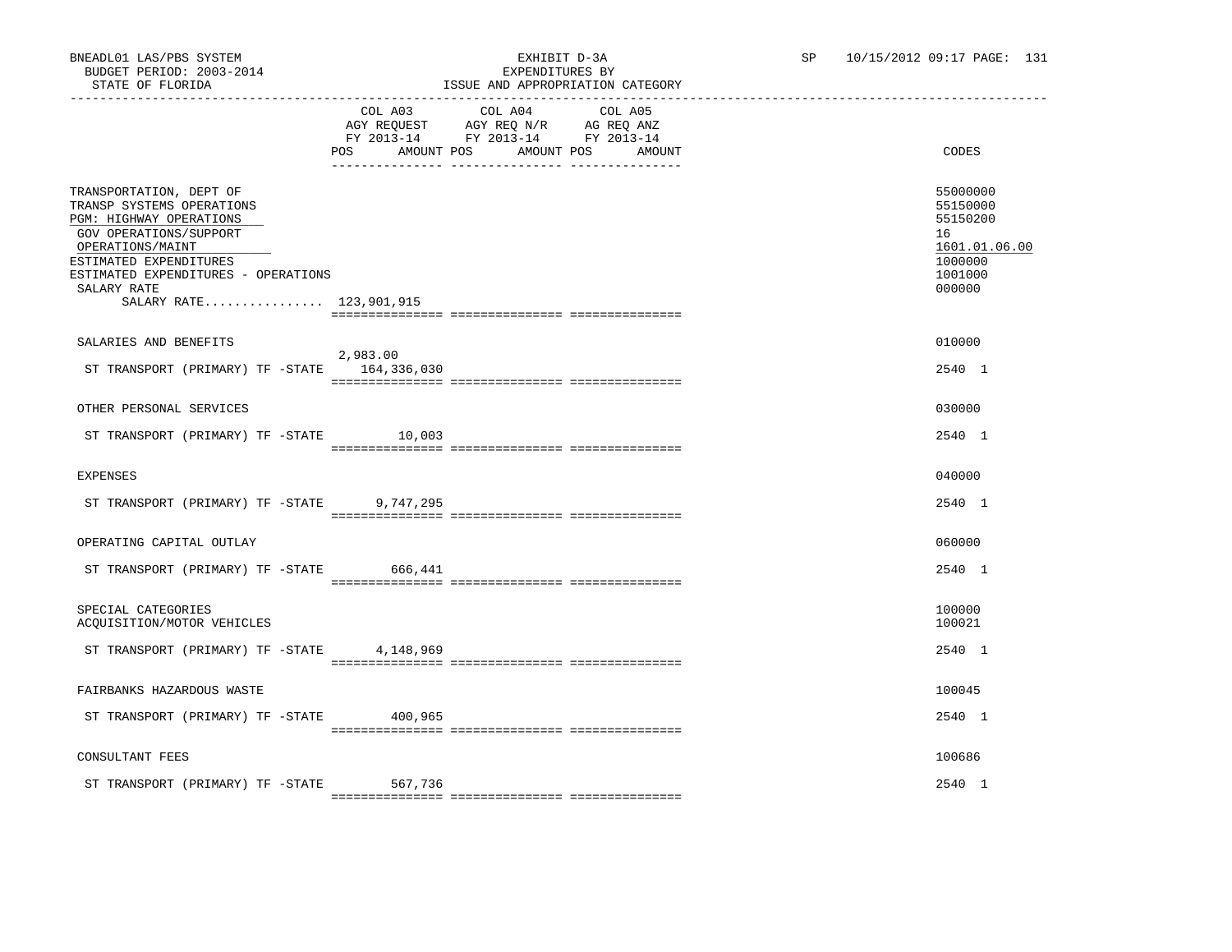## BNEADL01 LAS/PBS SYSTEM<br>BUDGET PERIOD: 2003-2014<br>CHIRIST DELLEY PERIOD: 2003-2014 ISSUE AND APPROPRIATION CATEGORY

|                                                                                                                                                                                                                                             |                   | COL A03 COL A04 COL A05<br>AGY REQUEST AGY REQ N/R AG REQ ANZ<br>FY 2013-14 FY 2013-14 FY 2013-14 |                      |                                                                                                   |
|---------------------------------------------------------------------------------------------------------------------------------------------------------------------------------------------------------------------------------------------|-------------------|---------------------------------------------------------------------------------------------------|----------------------|---------------------------------------------------------------------------------------------------|
|                                                                                                                                                                                                                                             | POS<br>AMOUNT POS |                                                                                                   | AMOUNT POS<br>AMOUNT | CODES                                                                                             |
| TRANSPORTATION, DEPT OF<br>TRANSP SYSTEMS OPERATIONS<br>PGM: HIGHWAY OPERATIONS<br>GOV OPERATIONS/SUPPORT<br>OPERATIONS/MAINT<br>ESTIMATED EXPENDITURES<br>ESTIMATED EXPENDITURES - OPERATIONS<br>SPECIAL CATEGORIES<br>CONTRACTED SERVICES |                   |                                                                                                   |                      | 55000000<br>55150000<br>55150200<br>16<br>1601.01.06.00<br>1000000<br>1001000<br>100000<br>100777 |
| ST TRANSPORT (PRIMARY) TF -STATE                                                                                                                                                                                                            | 3,454,196         |                                                                                                   |                      | 2540 1                                                                                            |
| HUMAN RESOURCE DEVELOPMENT                                                                                                                                                                                                                  |                   |                                                                                                   |                      | 101640                                                                                            |
| ST TRANSPORT (PRIMARY) TF -STATE 541,399                                                                                                                                                                                                    |                   |                                                                                                   |                      | 2540 1                                                                                            |
| OVERTIME                                                                                                                                                                                                                                    |                   |                                                                                                   |                      | 102331                                                                                            |
| ST TRANSPORT (PRIMARY) TF -STATE 927,666                                                                                                                                                                                                    |                   |                                                                                                   |                      | 2540 1                                                                                            |
| TRANS MATERIALS & EOUIP                                                                                                                                                                                                                     |                   |                                                                                                   |                      | 103892                                                                                            |
| ST TRANSPORT (PRIMARY) TF -STATE 34,701,124                                                                                                                                                                                                 |                   |                                                                                                   |                      | 2540 1                                                                                            |
| LEASE/PURCHASE/EQUIPMENT                                                                                                                                                                                                                    |                   |                                                                                                   |                      | 105281                                                                                            |
| ST TRANSPORT (PRIMARY) TF -STATE 182,161                                                                                                                                                                                                    |                   |                                                                                                   |                      | 2540 1                                                                                            |
| TOTAL: ESTIMATED EXPENDITURES - OPERATIONS<br>TOTAL POSITIONS $2,983.00$<br>TOTAL ISSUE 219,683,985<br>TOTAL SALARY RATE 123,901,915                                                                                                        |                   |                                                                                                   |                      | 1001000                                                                                           |
| FLORIDA RETIREMENT SYSTEM<br>CONTRIBUTION ADJUSTMENT FOR<br>FISCAL YEAR 2012-2013<br>SALARIES AND BENEFITS                                                                                                                                  |                   |                                                                                                   |                      | 1001240<br>010000                                                                                 |
| ST TRANSPORT (PRIMARY) TF -STATE 426,981                                                                                                                                                                                                    |                   |                                                                                                   |                      | 2540 1                                                                                            |

=============== =============== ===============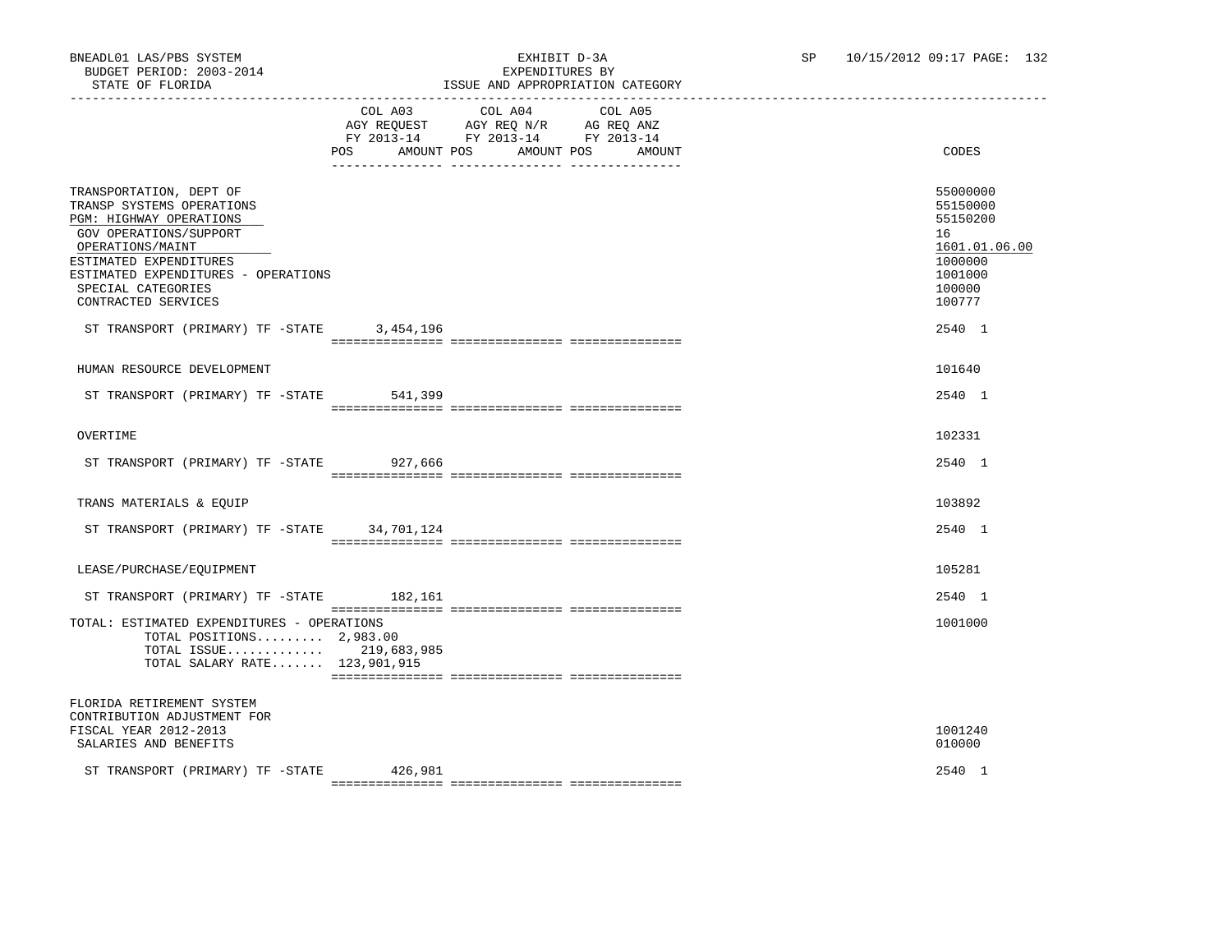| STATE OF FLORIDA                                                                                                                                                                                                          |                                                                                                             | ISSUE AND APPROPRIATION CATEGORY                                                                                     |                                                                    |
|---------------------------------------------------------------------------------------------------------------------------------------------------------------------------------------------------------------------------|-------------------------------------------------------------------------------------------------------------|----------------------------------------------------------------------------------------------------------------------|--------------------------------------------------------------------|
|                                                                                                                                                                                                                           | COL A03 COL A04<br>AGY REQUEST AGY REQ N/R AG REQ ANZ<br>FY 2013-14 FY 2013-14 FY 2013-14<br>POS AMOUNT POS | COL A05<br>AMOUNT POS AMOUNT                                                                                         | CODES                                                              |
| TRANSPORTATION, DEPT OF<br>TRANSP SYSTEMS OPERATIONS<br>PGM: HIGHWAY OPERATIONS<br>GOV OPERATIONS/SUPPORT<br>OPERATIONS/MAINT<br>ESTIMATED EXPENDITURES<br>ADJUSTMENT TO STATE HEALTH<br>INSURANCE PREMIUM CONTRIBUTION - |                                                                                                             |                                                                                                                      | 55000000<br>55150000<br>55150200<br>16<br>1601.01.06.00<br>1000000 |
| FISCAL YEAR 2012-13<br>SALARIES AND BENEFITS                                                                                                                                                                              |                                                                                                             |                                                                                                                      | 1001830<br>010000                                                  |
| ST TRANSPORT (PRIMARY) TF -STATE 378,561                                                                                                                                                                                  |                                                                                                             |                                                                                                                      | 2540 1                                                             |
| ADJUSTMENTS TO CURRENT YEAR<br>ESTIMATED EXPENDITURES                                                                                                                                                                     |                                                                                                             |                                                                                                                      | 1600000                                                            |
| REAPPROVE FIVE PERCENT TRANSFERS<br>TECHNOLOGY - DEDUCT<br>SPECIAL CATEGORIES<br>CONTRACTED SERVICES                                                                                                                      |                                                                                                             |                                                                                                                      | 160F1C0<br>100000<br>100777                                        |
| ST TRANSPORT (PRIMARY) TF -STATE                                                                                                                                                                                          | $945 -$                                                                                                     |                                                                                                                      | 2540 1                                                             |
|                                                                                                                                                                                                                           |                                                                                                             |                                                                                                                      |                                                                    |
| AGENCY ISSUE NARRATIVE:<br>2013-2014 BUDGET YEAR NARRATIVE:                                                                                                                                                               |                                                                                                             | IT COMPONENT? YES                                                                                                    |                                                                    |
| Fund Source: 100% State<br>============                                                                                                                                                                                   |                                                                                                             |                                                                                                                      |                                                                    |
| ===============                                                                                                                                                                                                           |                                                                                                             | LRPP Reference: Goal #3: Organizational excellence by promoting and encouraging continuous improvement.              |                                                                    |
| Florida Strategic Plan for Economic Development - Strategy #19:                                                                                                                                                           |                                                                                                             |                                                                                                                      |                                                                    |
| businesses.                                                                                                                                                                                                               |                                                                                                             | Ensure state, regional and local agencies provide collaborative, seamless, consistent and timely customer service to |                                                                    |
| Description:<br>============                                                                                                                                                                                              |                                                                                                             |                                                                                                                      |                                                                    |
| 2012/13. Specific adjustments are as follows:                                                                                                                                                                             |                                                                                                             | This issue requests reapproval of permanent budget adjustments for information technology that were approved in FY   |                                                                    |
| 5% Transfer 13-02, EOG# B7041                                                                                                                                                                                             |                                                                                                             |                                                                                                                      |                                                                    |
| _____________________________                                                                                                                                                                                             |                                                                                                             |                                                                                                                      |                                                                    |

 Transfer moved budget in the Contracted Services category from the Operations and Maintenance program component of the Highway Operations budget entity to the Information Technology budget entity.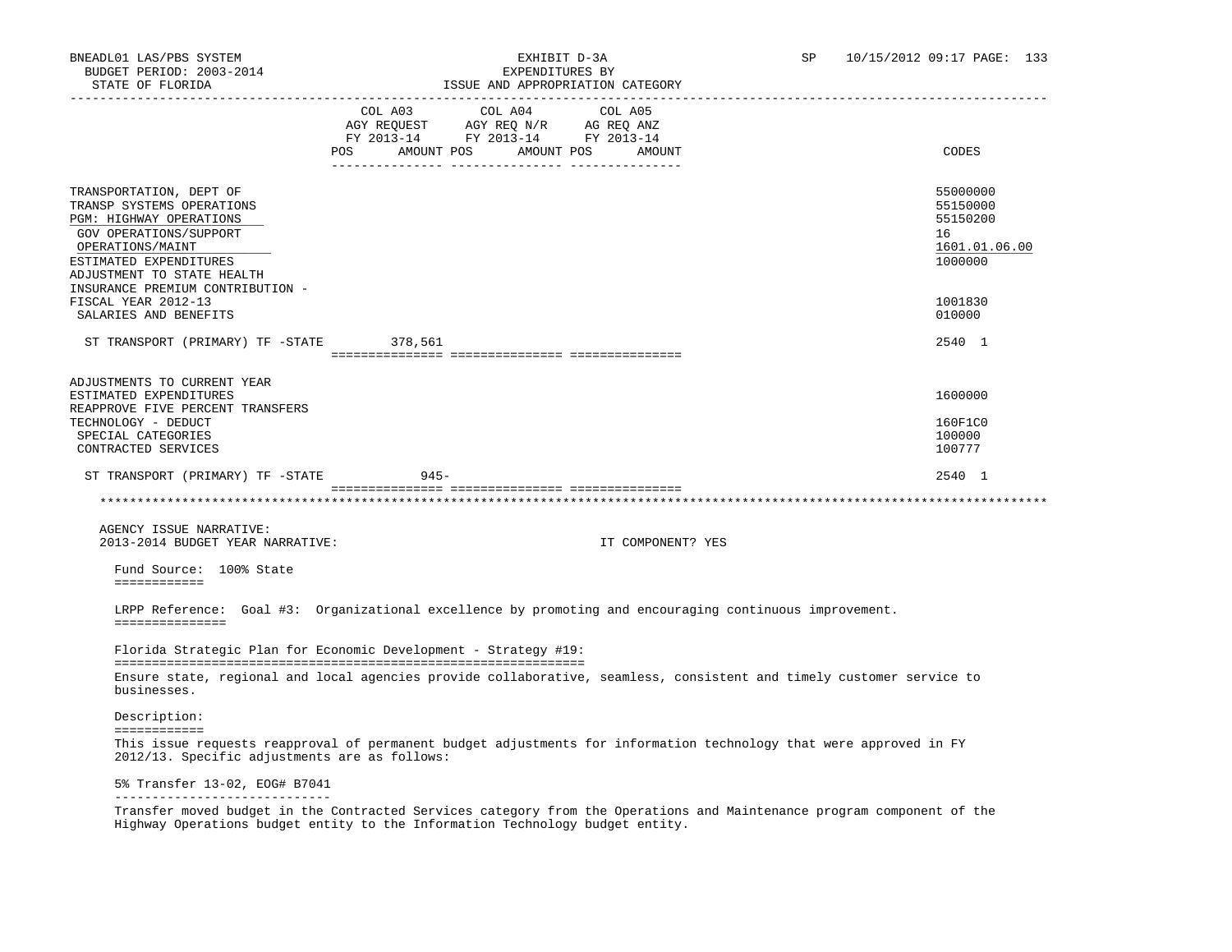| DIAID OF FOORIDA                                                                                                                                                    | TOOG UND UITIKOIKINITOIN CUIDOOKI                                                                                                                                 |                                                         |
|---------------------------------------------------------------------------------------------------------------------------------------------------------------------|-------------------------------------------------------------------------------------------------------------------------------------------------------------------|---------------------------------------------------------|
|                                                                                                                                                                     | COL A03<br>COL A04<br>COL A05<br>AGY REOUEST<br>AGY REO N/R<br>AG REO ANZ<br>FY 2013-14<br>FY 2013-14<br>FY 2013-14<br>AMOUNT POS<br>AMOUNT POS<br>AMOUNT<br>POS. | CODES                                                   |
| TRANSPORTATION, DEPT OF<br>TRANSP SYSTEMS OPERATIONS<br><b>PGM: HIGHWAY OPERATIONS</b><br>GOV OPERATIONS/SUPPORT<br>OPERATIONS/MAINT<br>ADJUSTMENTS TO CURRENT YEAR |                                                                                                                                                                   | 55000000<br>55150000<br>55150200<br>16<br>1601.01.06.00 |
| ESTIMATED EXPENDITURES<br>REAPPROVE FIVE PERCENT TRANSFERS<br>TECHNOLOGY - DEDUCT                                                                                   |                                                                                                                                                                   | 1600000<br>160F1C0                                      |

 District and Central Office units throughout the Department purchased video teleconference equipment during FY 2011/12. Even though the equipment may not be located in Tallahassee, the maintenance of this equipment is covered by a statewide maintenance agreement that is paid centrally by the Department's Office of Information Systems within the Information Technology budget entity. Budget needs to be transferred to the Information Technology budget entity to cover this maintenance.

See issue code 160F2C0 in budget entity 55150600, program component 16.03.00.00.00 for the companion issue.

 Improvement to Services: ======================== There is no improvement to services.

 Technical Feasibility: ====================== Maintenance on video teleconference equipment is compatible with existing Department systems.

 Duration of the Issue: ====================== The transfer of budget is of a recurring nature since the Department will be required to pay annual maintenance agreements.

 Estimated Costs: ================

 Contracted Services: --------------------

District 1: (\$945)

 Support Requirements: ===================== Maintenance on video teleconference equipment will be provided by existing Office of Information Systems staff and contract staff.

 Needs Satisfaction: =================== Maintenance on video teleconference equipment will meet the needs of the Department for the foreseeable future or until equipment maintenance agreements expire.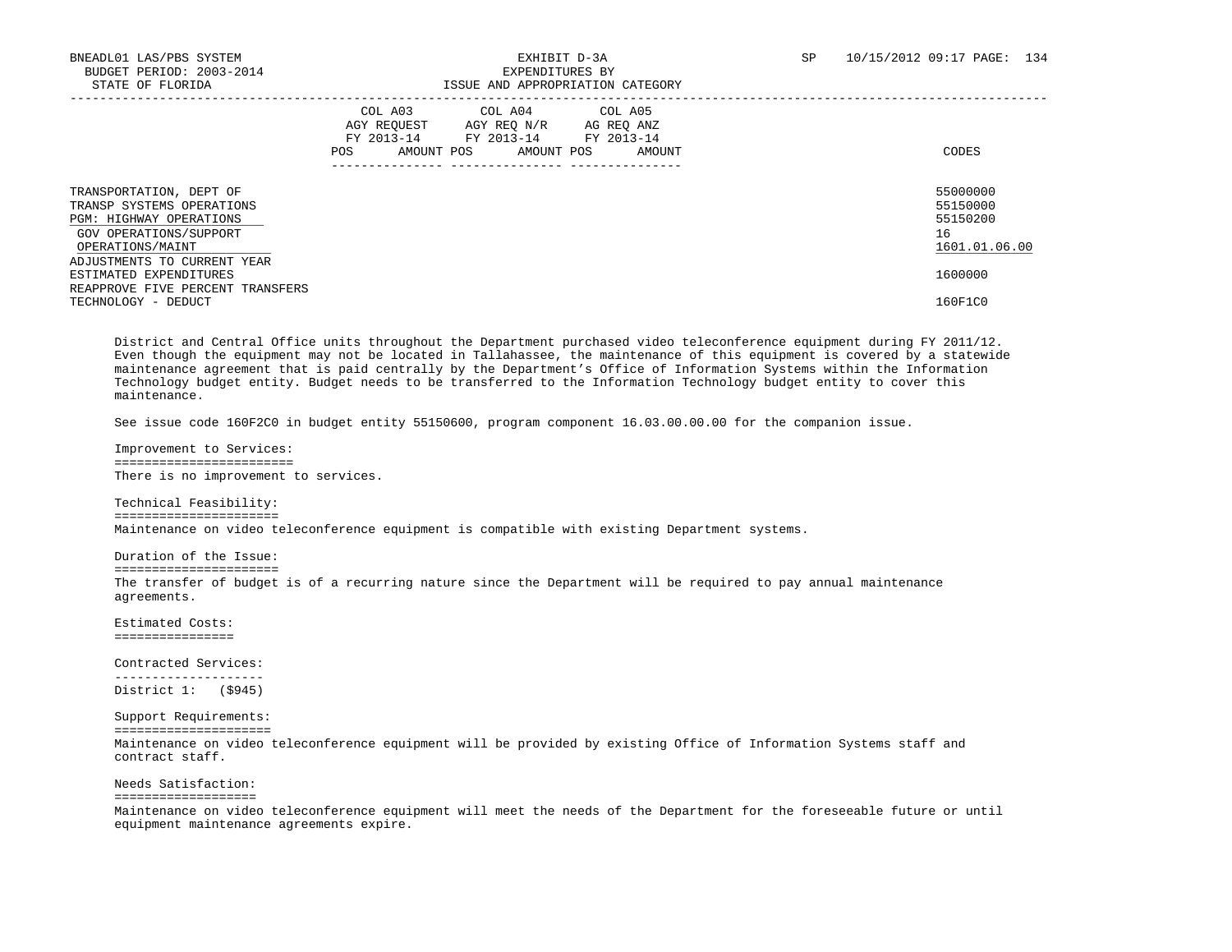| SIAIL UP PIURIDA                                                                                                                                             |                                                                                                                                                                                                    |                 | LOOUL AND APPROPRIATION CAILGORI        |                                                                                                                          |
|--------------------------------------------------------------------------------------------------------------------------------------------------------------|----------------------------------------------------------------------------------------------------------------------------------------------------------------------------------------------------|-----------------|-----------------------------------------|--------------------------------------------------------------------------------------------------------------------------|
|                                                                                                                                                              | $\begin{tabular}{lllllll} \bf AGY \,\, REQUEST \,\, &\bf AGY \,\, REQ \,\, N/R &\bf AG \,\, REQ \,\, ANZ \\ \bf FY \,\, 2013-14 &\bf FY \,\, 2013-14 &\bf FY \,\, 2013-14 \\ \end{tabular}$<br>POS | COL A03 COL A04 | COL A05<br>AMOUNT POS AMOUNT POS AMOUNT | CODES                                                                                                                    |
| TRANSPORTATION, DEPT OF<br>TRANSP SYSTEMS OPERATIONS<br>PGM: HIGHWAY OPERATIONS<br>GOV OPERATIONS/SUPPORT<br>OPERATIONS/MAINT<br>ADJUSTMENTS TO CURRENT YEAR |                                                                                                                                                                                                    |                 |                                         | 55000000<br>55150000<br>55150200<br>16<br>1601.01.06.00                                                                  |
| ESTIMATED EXPENDITURES<br>REAPPROVE FIVE PERCENT TRANSFERS                                                                                                   |                                                                                                                                                                                                    |                 |                                         | 1600000                                                                                                                  |
| TECHNOLOGY - DEDUCT                                                                                                                                          |                                                                                                                                                                                                    |                 |                                         | 160F1C0                                                                                                                  |
| Base Funding:<br>=============                                                                                                                               |                                                                                                                                                                                                    |                 |                                         |                                                                                                                          |
| This transfer moves budget between budget entities within the Department.                                                                                    |                                                                                                                                                                                                    |                 |                                         |                                                                                                                          |
| Adverse Impact if Not Approved:                                                                                                                              |                                                                                                                                                                                                    |                 |                                         |                                                                                                                          |
| --------------------------------<br>teleconference equipment in District 1.                                                                                  |                                                                                                                                                                                                    |                 |                                         | If this issue is not approved, the Department will not have the budget in the appropriate budget entity to fund on video |
| Issue Summary:<br>______________                                                                                                                             |                                                                                                                                                                                                    |                 |                                         |                                                                                                                          |
| Contracted<br>Services                                                                                                                                       |                                                                                                                                                                                                    |                 |                                         |                                                                                                                          |
| -----------<br>District $1$ (\$945)                                                                                                                          |                                                                                                                                                                                                    |                 |                                         |                                                                                                                          |
|                                                                                                                                                              |                                                                                                                                                                                                    |                 |                                         |                                                                                                                          |
| REALIGN LEASE OR LEASE PURCHASE<br>EQUIPMENT - DEDUCT<br>EXPENSES                                                                                            |                                                                                                                                                                                                    |                 |                                         | 160M010<br>040000                                                                                                        |
| ST TRANSPORT (PRIMARY) TF -STATE 82,348-                                                                                                                     |                                                                                                                                                                                                    |                 |                                         | 2540 1                                                                                                                   |
| SPECIAL CATEGORIES<br>CONTRACTED SERVICES                                                                                                                    |                                                                                                                                                                                                    |                 |                                         | 100000<br>100777                                                                                                         |
| ST TRANSPORT (PRIMARY) TF -STATE 2,000-                                                                                                                      |                                                                                                                                                                                                    |                 |                                         | 2540 1                                                                                                                   |
| TOTAL: REALIGN LEASE OR LEASE PURCHASE                                                                                                                       |                                                                                                                                                                                                    |                 |                                         | 160M010                                                                                                                  |
| EQUIPMENT - DEDUCT<br>TOTAL ISSUE 84,348-                                                                                                                    |                                                                                                                                                                                                    |                 |                                         |                                                                                                                          |
|                                                                                                                                                              |                                                                                                                                                                                                    |                 |                                         |                                                                                                                          |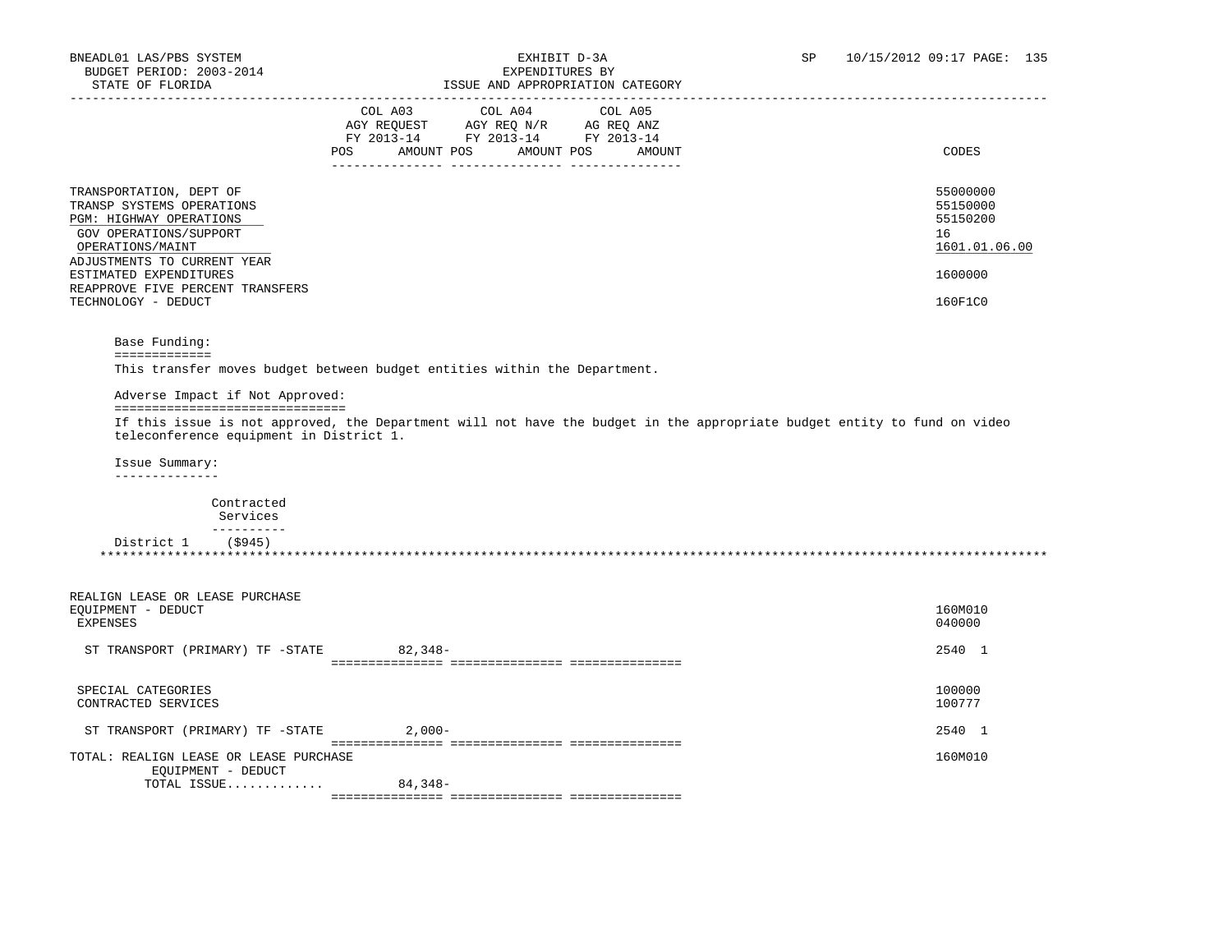|                                                                                                                                                                                                                                                        |            | COL A03<br>AGY REOUEST<br>FY 2013-14 | COL A04<br>AGY REO N/R<br>FY 2013-14 | COL A05<br>AG REQ ANZ<br>FY 2013-14 |        |                                                                               |
|--------------------------------------------------------------------------------------------------------------------------------------------------------------------------------------------------------------------------------------------------------|------------|--------------------------------------|--------------------------------------|-------------------------------------|--------|-------------------------------------------------------------------------------|
|                                                                                                                                                                                                                                                        | <b>POS</b> | AMOUNT POS                           | AMOUNT POS                           |                                     | AMOUNT | CODES                                                                         |
| TRANSPORTATION, DEPT OF<br>TRANSP SYSTEMS OPERATIONS<br><b>PGM: HIGHWAY OPERATIONS</b><br>GOV OPERATIONS/SUPPORT<br>OPERATIONS/MAINT<br>ADJUSTMENTS TO CURRENT YEAR<br>ESTIMATED EXPENDITURES<br>REALIGN LEASE OR LEASE PURCHASE<br>EOUIPMENT - DEDUCT |            |                                      |                                      |                                     |        | 55000000<br>55150000<br>55150200<br>16<br>1601.01.06.00<br>1600000<br>160M010 |
|                                                                                                                                                                                                                                                        |            |                                      |                                      |                                     |        |                                                                               |

 AGENCY ISSUE NARRATIVE: 2013-2014 BUDGET YEAR NARRATIVE: IT COMPONENT? NO Fund Source: 100% State ============

 LRPP Reference: Goal #3: Organizational excellence by promoting and encouraging continuous improvement. ===============

 Florida Strategic Plan for Economic Development - Strategy #1: ============================================================== Strengthen collaboration and alignment among state, regional and local entities toward the state's economic vision.

 This issue requests to deduct budget in the Expenses and Contracted Services categories to realign budget associated with the lease or lease-purchase of equipment within the Operations and Maintenance program component in the Highway Operations budget entity.

Description:

============

This issue requests to deduct funding for the lease or lease-purchase of equipment, fixtures, and other tangible personal property from the appropriation category currently used. Budget is added back in the Lease or Lease-Purchase of Equipment appropriation category in issue code 160M020 in this budget entity and program component.

#### Justification:

==============

 S. 216.011(1)(vv) F.S. states the "Lease or lease purchase of equipment" means the appropriation category used to fund the lease or lease-purchase of equipment, fixtures, and other tangible personal property.

 The Department has been directed to transfer budget associated with this equipment from appropriation categories from where they are currently budgeted to the Lease or Lease-Purchase of Equipment category (105281).

 Calculations: =============

#### Expenses

 -------- District 4 (\$1,000) District 5 (81,348)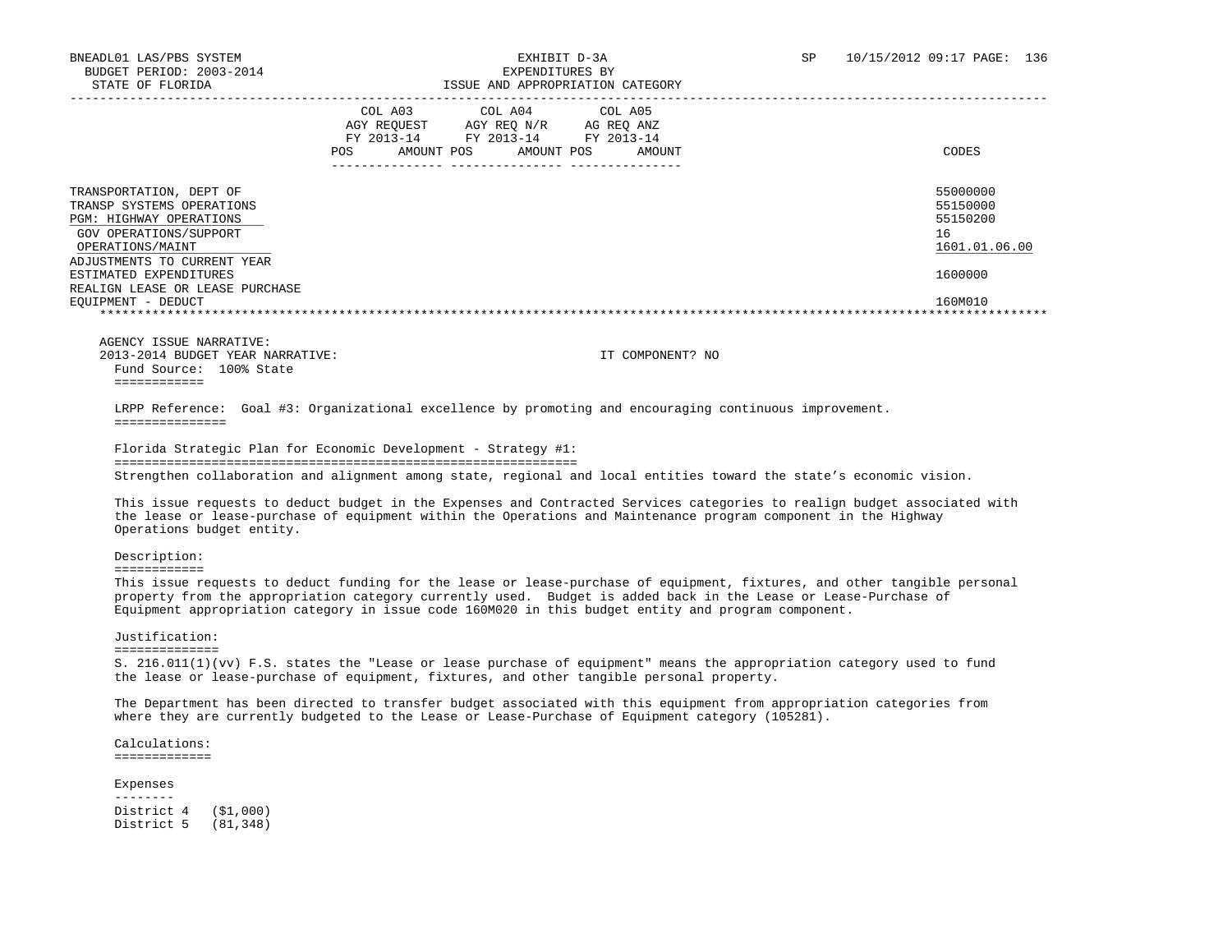| STATE OF FLORIDA                                                                                                                                             | ISSUE AND APPROPRIATION CATEGORY                                                                                                                                                                                                                |                                                         |
|--------------------------------------------------------------------------------------------------------------------------------------------------------------|-------------------------------------------------------------------------------------------------------------------------------------------------------------------------------------------------------------------------------------------------|---------------------------------------------------------|
|                                                                                                                                                              | COL A04<br>COL A03<br>COL A05<br>AGY REQUEST AGY REQ N/R AG REQ ANZ<br>FY 2013-14 FY 2013-14 FY 2013-14<br>POS AMOUNT POS AMOUNT POS AMOUNT                                                                                                     | CODES                                                   |
| TRANSPORTATION, DEPT OF<br>TRANSP SYSTEMS OPERATIONS<br>PGM: HIGHWAY OPERATIONS<br>GOV OPERATIONS/SUPPORT<br>OPERATIONS/MAINT<br>ADJUSTMENTS TO CURRENT YEAR |                                                                                                                                                                                                                                                 | 55000000<br>55150000<br>55150200<br>16<br>1601.01.06.00 |
| ESTIMATED EXPENDITURES                                                                                                                                       |                                                                                                                                                                                                                                                 | 1600000                                                 |
| REALIGN LEASE OR LEASE PURCHASE<br>EQUIPMENT - DEDUCT                                                                                                        |                                                                                                                                                                                                                                                 | 160M010                                                 |
| $- - - - - - - - -$<br>(\$82,348)<br>Total                                                                                                                   |                                                                                                                                                                                                                                                 |                                                         |
| Contracted Services<br>___________________                                                                                                                   |                                                                                                                                                                                                                                                 |                                                         |
| District 2 (\$2,000)                                                                                                                                         |                                                                                                                                                                                                                                                 |                                                         |
| Issue Total $( $84, 348)$                                                                                                                                    |                                                                                                                                                                                                                                                 |                                                         |
|                                                                                                                                                              | See issue code 160M020 in this budget entity and program component for the companion issue.                                                                                                                                                     |                                                         |
| Base Funding:                                                                                                                                                |                                                                                                                                                                                                                                                 |                                                         |
| =============                                                                                                                                                | There is \$86,029 in the Department's base budget within the Highway Operations budget entity associated with the lease or<br>lease-purchase of equipment(\$84,029 in the Expenses category and \$2,000 in the Contracted Services category).   |                                                         |
| Adverse Impact if Not Approved:                                                                                                                              |                                                                                                                                                                                                                                                 |                                                         |
| =================================<br>component.                                                                                                              | If this issue is not approved, the Department will not have sufficient budget in the Lease or Lease-Purchase of Equipment<br>appropriation category to cover the cost of lease or lease-purchase of equipment in this budget entity and program |                                                         |
| REALIGN LEASE OR LEASE PURCHASE<br>EQUIPMENT - ADD<br>SPECIAL CATEGORIES<br>LEASE/PURCHASE/EQUIPMENT                                                         |                                                                                                                                                                                                                                                 | 160M020<br>100000<br>105281                             |
| ST TRANSPORT (PRIMARY) TF -STATE                                                                                                                             | 84,348                                                                                                                                                                                                                                          | 2540 1                                                  |
|                                                                                                                                                              |                                                                                                                                                                                                                                                 |                                                         |
| AGENCY ISSUE NARRATIVE:<br>2013-2014 BUDGET YEAR NARRATIVE:<br>Fund Source: 100% State<br>============                                                       | IT COMPONENT? NO                                                                                                                                                                                                                                |                                                         |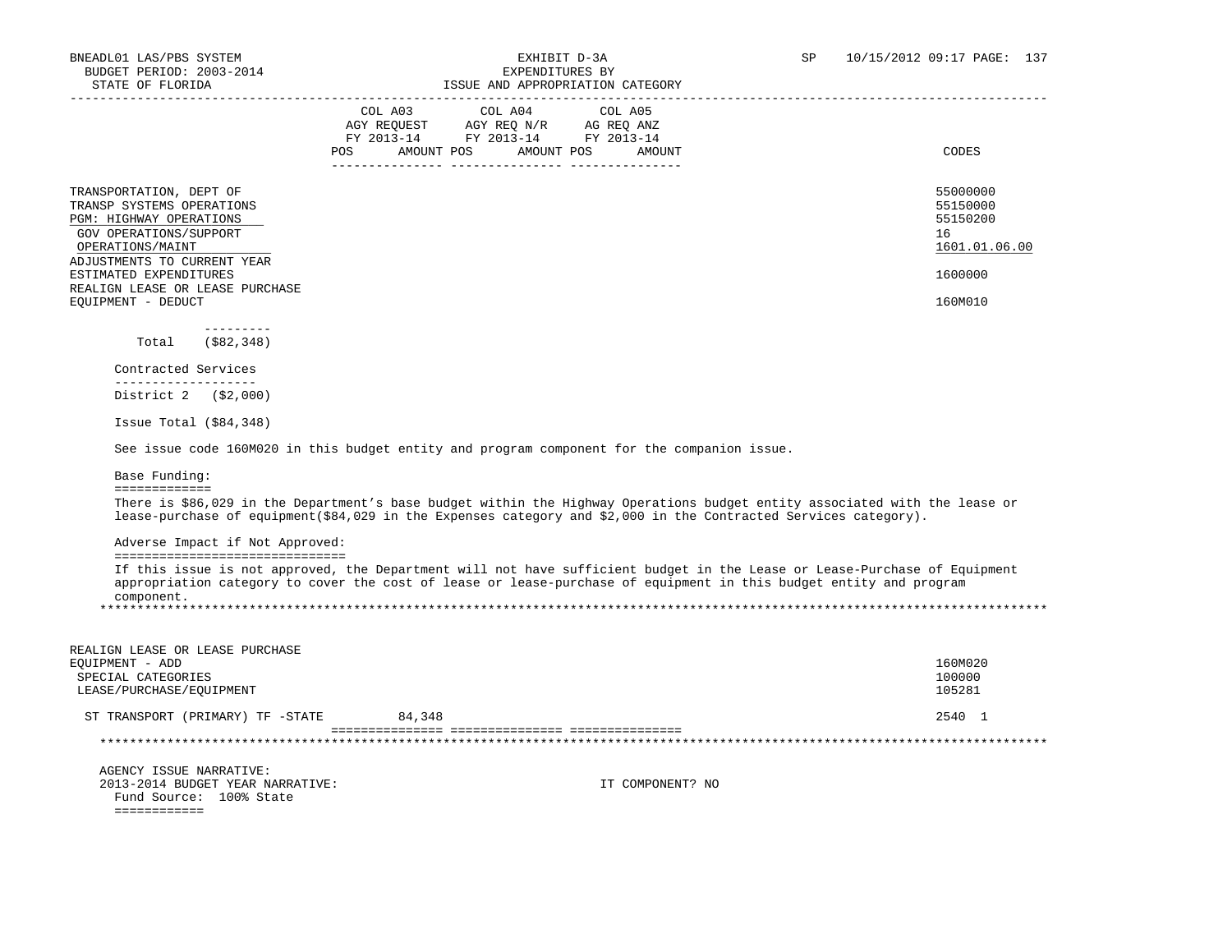|                                                                                                                               | COL A04<br>COL A05<br>COL A03<br>AGY REOUEST<br>AGY REO N/R<br>AG REQ ANZ<br>FY 2013-14<br>FY 2013-14<br>FY 2013-14<br><b>POS</b><br>AMOUNT POS<br>AMOUNT POS<br>AMOUNT | CODES                                                   |
|-------------------------------------------------------------------------------------------------------------------------------|-------------------------------------------------------------------------------------------------------------------------------------------------------------------------|---------------------------------------------------------|
| TRANSPORTATION, DEPT OF<br>TRANSP SYSTEMS OPERATIONS<br>PGM: HIGHWAY OPERATIONS<br>GOV OPERATIONS/SUPPORT<br>OPERATIONS/MAINT |                                                                                                                                                                         | 55000000<br>55150000<br>55150200<br>16<br>1601.01.06.00 |
| ADJUSTMENTS TO CURRENT YEAR<br>ESTIMATED EXPENDITURES<br>REALIGN LEASE OR LEASE PURCHASE                                      |                                                                                                                                                                         | 1600000                                                 |
| EOUIPMENT - ADD                                                                                                               |                                                                                                                                                                         | 160M020                                                 |

 LRPP Reference: Goal #3: Organizational excellence by promoting and encouraging continuous improvement. ===============

 Florida Strategic Plan for Economic Development - Strategy #1: ============================================================== Strengthen collaboration and alignment among state, regional and local entities toward the state's economic vision.

 This issue requests to add back budget in the Lease or Lease-Purchase of Equipment (105281) appropriation category to realign budget associated with the lease or lease-purchase of equipment within the Operations and Maintenance program component in the Highway Operations budget entity.

#### Description:

#### ============

 This issue adds back funding for the lease or lease-purchase of equipment, fixtures, and other tangible personal property to special appropriation category 105281 entitled "Lease or Lease Purchase of Equipment". Budget is deducted from the appropriation categories currently used for the lease or lease-purchase of equipment in issue code 160M010 in this budget entity and program component.

#### Justification:

==============

 Calculations: =============

 S. 216.011(1)(vv) F.S. states the "Lease or lease purchase of equipment" means the appropriation category used to fund the lease or lease-purchase of equipment, fixtures, and other tangible personal property.

 The Department has been directed to transfer budget associated with this equipment from appropriation categories from where they are currently budgeted to the Lease or Lease-Purchase of Equipment category (105281).

 Lease or Lease Purchase of Equipment (105281) --------------------------------------------- District 2 \$2,000 District 4 1,000 District 5 81,348 ------- \$84,348

See issue code 160M010 in this budget entity and program component for the companion issue.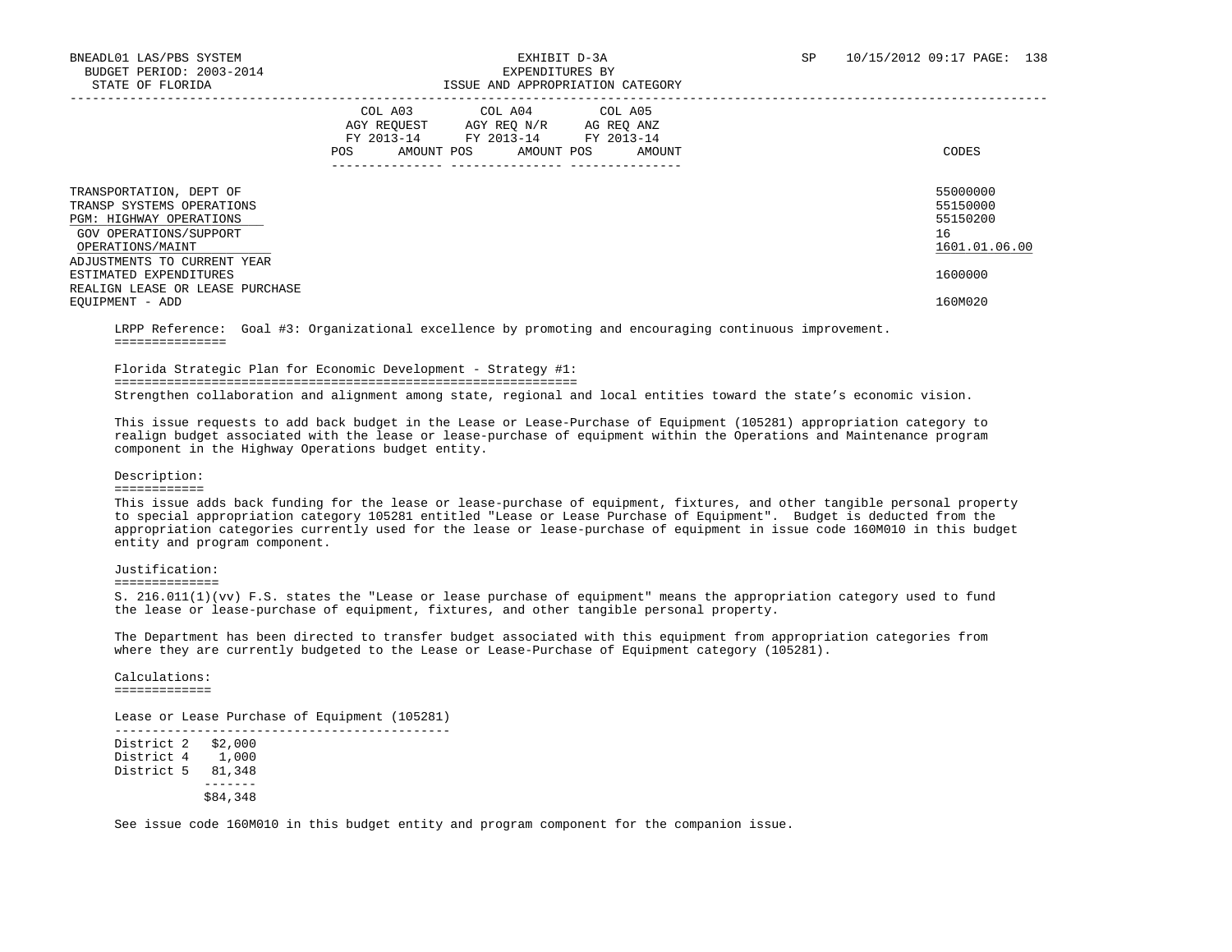|                                                                                                                               | COL A03<br>COL A04<br>COL A05                                                                                                                                                                                              |                                                         |
|-------------------------------------------------------------------------------------------------------------------------------|----------------------------------------------------------------------------------------------------------------------------------------------------------------------------------------------------------------------------|---------------------------------------------------------|
|                                                                                                                               | COLADS COLOR COLOR AGRICATE AND COLOR AGRICATE AND AGRICATE AND AGRICATE AND AND AND AND AND AGRICATE AND AND A<br>FY 2013–14 FY 2013–14 FY 2013–14                                                                        |                                                         |
|                                                                                                                               | POS AMOUNT POS AMOUNT POS AMOUNT                                                                                                                                                                                           | CODES                                                   |
|                                                                                                                               |                                                                                                                                                                                                                            |                                                         |
| TRANSPORTATION, DEPT OF<br>TRANSP SYSTEMS OPERATIONS<br>PGM: HIGHWAY OPERATIONS<br>GOV OPERATIONS/SUPPORT<br>OPERATIONS/MAINT |                                                                                                                                                                                                                            | 55000000<br>55150000<br>55150200<br>16<br>1601.01.06.00 |
| ADJUSTMENTS TO CURRENT YEAR                                                                                                   |                                                                                                                                                                                                                            |                                                         |
| ESTIMATED EXPENDITURES                                                                                                        |                                                                                                                                                                                                                            | 1600000                                                 |
| REALIGN LEASE OR LEASE PURCHASE                                                                                               |                                                                                                                                                                                                                            |                                                         |
| EOUIPMENT - ADD                                                                                                               |                                                                                                                                                                                                                            | 160M020                                                 |
|                                                                                                                               |                                                                                                                                                                                                                            |                                                         |
| Base Funding:<br>=============                                                                                                |                                                                                                                                                                                                                            |                                                         |
|                                                                                                                               | There is \$239,852 in the Department's base budget in the Lease or Lease-Purchase of Equipment appropriation category in<br>the Highway Operations budget entity associated with the lease or lease-purchase of equipment. |                                                         |
| Adverse Impact if Not Approved:<br>==================================                                                         |                                                                                                                                                                                                                            |                                                         |
| component.                                                                                                                    | appropriation category to cover the cost of lease or lease-purchase of equipment in this budget entity and program                                                                                                         |                                                         |
| INTRA-AGENCY REORGANIZATIONS                                                                                                  |                                                                                                                                                                                                                            | 1800000                                                 |
| REALIGN EXISTING POSITIONS - ADD<br>SIDE                                                                                      |                                                                                                                                                                                                                            | 1805020                                                 |
| SALARY RATE                                                                                                                   |                                                                                                                                                                                                                            | 000000                                                  |
| SALARY RATE $28,460$                                                                                                          |                                                                                                                                                                                                                            |                                                         |
|                                                                                                                               |                                                                                                                                                                                                                            |                                                         |
| SALARIES AND BENEFITS                                                                                                         |                                                                                                                                                                                                                            | 010000                                                  |
| ST TRANSPORT (PRIMARY) TF -STATE                                                                                              | 1.00<br>42,287                                                                                                                                                                                                             | 2540 1                                                  |
|                                                                                                                               |                                                                                                                                                                                                                            |                                                         |
| TOTAL: REALIGN EXISTING POSITIONS - ADD<br>SIDE                                                                               |                                                                                                                                                                                                                            | 1805020                                                 |
| TOTAL POSITIONS 1.00                                                                                                          |                                                                                                                                                                                                                            |                                                         |
| TOTAL ISSUE<br>TOTAL SALARY RATE 28,460                                                                                       | 42,287                                                                                                                                                                                                                     |                                                         |
|                                                                                                                               |                                                                                                                                                                                                                            |                                                         |
|                                                                                                                               |                                                                                                                                                                                                                            |                                                         |
| AGENCY ISSUE NARRATIVE:<br>2013-2014 BUDGET YEAR NARRATIVE:                                                                   | IT COMPONENT? NO                                                                                                                                                                                                           |                                                         |
| Fund Source: 100% State<br>=============                                                                                      |                                                                                                                                                                                                                            |                                                         |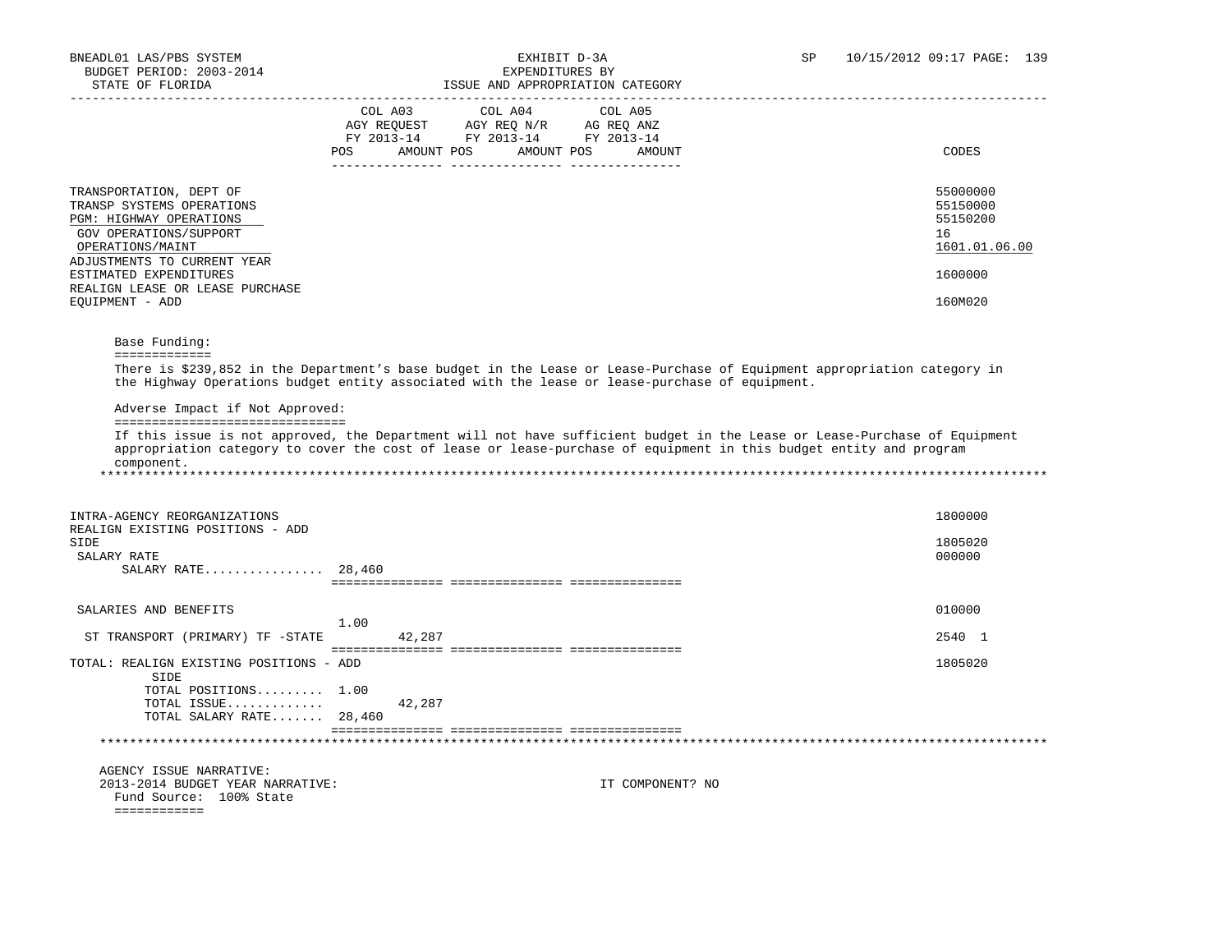# ISSUE AND APPROPRIATION CATEGORY

|                                                                                                                                                                                                   | COL A03<br>COL A04<br>COL A05<br>AGY REO N/R<br>AGY REOUEST<br>AG REO ANZ<br>FY 2013-14<br>FY 2013-14<br>FY 2013-14<br>POS<br>AMOUNT POS<br>AMOUNT POS<br>AMOUNT | CODES                                                              |
|---------------------------------------------------------------------------------------------------------------------------------------------------------------------------------------------------|------------------------------------------------------------------------------------------------------------------------------------------------------------------|--------------------------------------------------------------------|
| TRANSPORTATION, DEPT OF<br>TRANSP SYSTEMS OPERATIONS<br>PGM: HIGHWAY OPERATIONS<br>GOV OPERATIONS/SUPPORT<br>OPERATIONS/MAINT<br>INTRA-AGENCY REORGANIZATIONS<br>REALIGN EXISTING POSITIONS - ADD |                                                                                                                                                                  | 55000000<br>55150000<br>55150200<br>16<br>1601.01.06.00<br>1800000 |
| SIDE                                                                                                                                                                                              |                                                                                                                                                                  | 1805020                                                            |

 LRPP Reference: Goal #3: Organizational excellence by promoting and encouraging continuous improvement. ===============

### Florida Strategic Plan for Economic Development - Strategy #3:

==============================================================

 Connect Economic Development, talent, infrastructure, partnerships and other resources within and across regions to build Florida as a globally competitive megaregion.

Description:

============

 This issue requests the transfer of one position and related budget in District One to functionally align the position with the program area it supports in the organizational structure.

 Justification: ==============

District One

#### ------------

 In District One, this transfer will move one position (#11839) and related budget from the Traffic Operations program component to the Operations and Maintenance program component within the Highway Operations budget entity. Due to an increase in the number of maintenance contracts, this position is needed to provide administrative support and assistance to the district maintenance contract staff.

### Calculations:

=============

| Unit    | Class<br>Code                | Class Title |                   |                    | Pay<br>Plan | Position<br>Number | Annual Rate |
|---------|------------------------------|-------------|-------------------|--------------------|-------------|--------------------|-------------|
| Dist 1  | Engineering Tech III<br>4609 | CS          | 11839<br>\$28,460 |                    |             |                    |             |
| To/From |                              | Position #  | Dist/Unit         | Budget Entity      |             | Program Component  |             |
| From    |                              | 11839       | Dist 1            | Highway Operations |             | Traffic Operations |             |

Issue Summary:

#### ==============

Related budget for the position is as follows: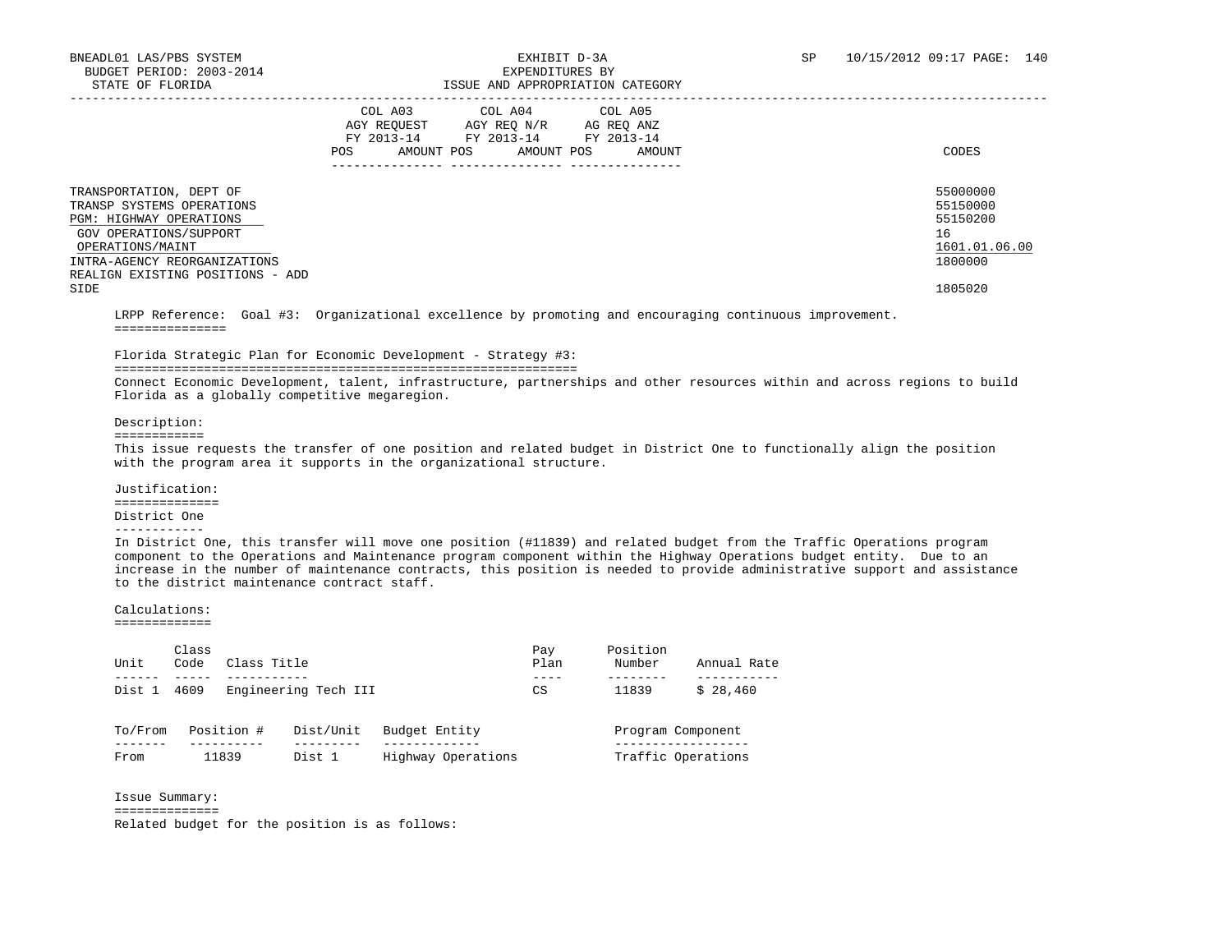|                                                                                                                                                                                                                  |     | COL A03 COL A04 COL A05<br>AGY REQUEST AGY REQ N/R AG REQ ANZ<br>FY 2013-14 FY 2013-14 FY 2013-14<br>POS AMOUNT POS AMOUNT POS AMOUNT |  |               | CODES                                                                         |
|------------------------------------------------------------------------------------------------------------------------------------------------------------------------------------------------------------------|-----|---------------------------------------------------------------------------------------------------------------------------------------|--|---------------|-------------------------------------------------------------------------------|
| TRANSPORTATION, DEPT OF<br>TRANSP SYSTEMS OPERATIONS<br>PGM: HIGHWAY OPERATIONS<br>GOV OPERATIONS/SUPPORT<br>OPERATIONS/MAINT<br>INTRA-AGENCY REORGANIZATIONS<br>REALIGN EXISTING POSITIONS - ADD<br><b>SIDE</b> |     |                                                                                                                                       |  |               | 55000000<br>55150000<br>55150200<br>16<br>1601.01.06.00<br>1800000<br>1805020 |
| Unit FTE Salaries and Benefits                                                                                                                                                                                   |     |                                                                                                                                       |  |               |                                                                               |
| <u> Liberal Maria (m. 19</u><br>_____________________<br>Dist 1 1<br>\$42,287                                                                                                                                    |     |                                                                                                                                       |  |               |                                                                               |
| POSITION DETAIL OF SALARIES AND BENEFITS:                                                                                                                                                                        | FTE | BASE RATE ADDITIVES BENEFITS                                                                                                          |  | SUBTOTAL      | LAPSE LAPSED SALARIES<br>% AND BENEFITS                                       |
| A03 - AGY REOUEST FY 2013-14                                                                                                                                                                                     |     |                                                                                                                                       |  |               |                                                                               |
| CHANGES TO CURRENTLY AUTHORIZED POSITIONS<br>4609 ENGINEERING TECHNICIAN III<br>11839 001                                                                                                                        |     | 1.00 28,460                                                                                                                           |  |               | 13,827 42,287 0.00 42,287                                                     |
| TOTALS FOR ISSUE BY FUND<br>2540 ST TRANSPORT (PRIMARY) TF                                                                                                                                                       |     |                                                                                                                                       |  |               | 42,287<br>-------------                                                       |
|                                                                                                                                                                                                                  |     | 1.00 28,460                                                                                                                           |  | 13,827 42,287 | 42,287<br>_______________                                                     |
|                                                                                                                                                                                                                  |     |                                                                                                                                       |  |               |                                                                               |
|                                                                                                                                                                                                                  |     |                                                                                                                                       |  |               |                                                                               |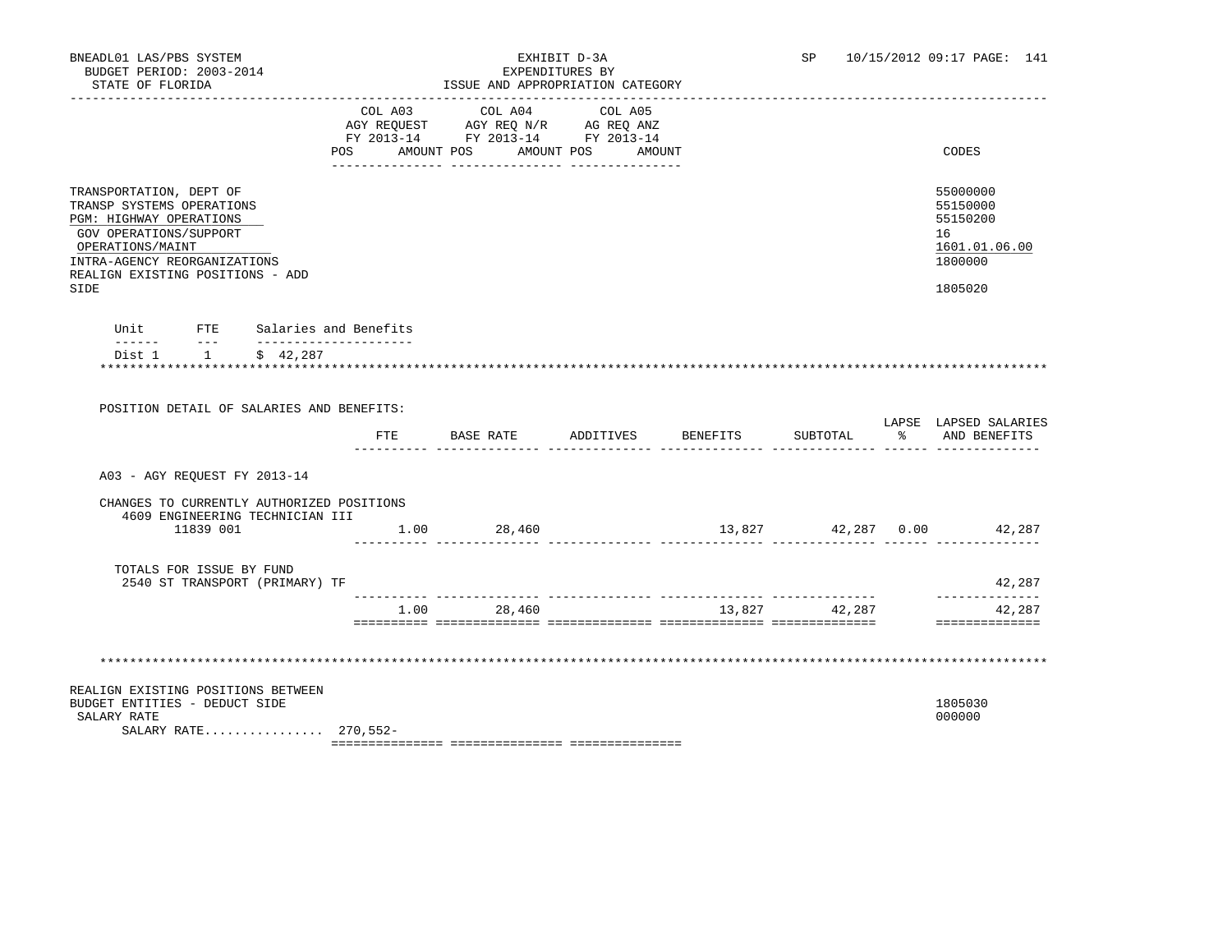# STATE OF FLORIDA ISSUE AND APPROPRIATION CATEGORY

| SIAIL UP PIURIDA                                                                                                                                                                                                                     |                                                                                                             | LOOUL AND APPROPRIATION |                   |                                                                    |
|--------------------------------------------------------------------------------------------------------------------------------------------------------------------------------------------------------------------------------------|-------------------------------------------------------------------------------------------------------------|-------------------------|-------------------|--------------------------------------------------------------------|
|                                                                                                                                                                                                                                      | COL A03 COL A04<br>AGY REQUEST AGY REQ N/R AG REQ ANZ<br>FY 2013-14 FY 2013-14 FY 2013-14<br>POS AMOUNT POS | AMOUNT POS              | COL A05<br>AMOUNT | CODES                                                              |
| TRANSPORTATION, DEPT OF<br>TRANSP SYSTEMS OPERATIONS<br>PGM: HIGHWAY OPERATIONS<br>GOV OPERATIONS/SUPPORT<br>OPERATIONS/MAINT<br>INTRA-AGENCY REORGANIZATIONS<br>REALIGN EXISTING POSITIONS BETWEEN                                  |                                                                                                             |                         |                   | 55000000<br>55150000<br>55150200<br>16<br>1601.01.06.00<br>1800000 |
| BUDGET ENTITIES - DEDUCT SIDE<br>SALARIES AND BENEFITS                                                                                                                                                                               |                                                                                                             |                         |                   | 1805030<br>010000                                                  |
| ST TRANSPORT (PRIMARY) TF -STATE 357,323-                                                                                                                                                                                            | $5.00 -$                                                                                                    |                         |                   | 2540 1                                                             |
| EXPENSES                                                                                                                                                                                                                             |                                                                                                             |                         |                   | 040000                                                             |
| ST TRANSPORT (PRIMARY) TF -STATE 2,500-                                                                                                                                                                                              |                                                                                                             |                         |                   | 2540 1                                                             |
| TOTAL: REALIGN EXISTING POSITIONS BETWEEN<br>BUDGET ENTITIES - DEDUCT SIDE<br>TOTAL POSITIONS 5.00-<br>TOTAL ISSUE 359,823-<br>TOTAL SALARY RATE 270,552-                                                                            |                                                                                                             |                         |                   | 1805030                                                            |
|                                                                                                                                                                                                                                      |                                                                                                             |                         |                   |                                                                    |
| AGENCY ISSUE NARRATIVE:<br>2013-2014 BUDGET YEAR NARRATIVE:<br>Fund Source: 100% State<br>============                                                                                                                               |                                                                                                             |                         | IT COMPONENT? NO  |                                                                    |
| LRPP Reference: Goal #3: Organizational excellence by promoting and encouraging continuous improvement.<br>===============                                                                                                           |                                                                                                             |                         |                   |                                                                    |
| Florida Strategic Plan for Economic Development - Strategy #19:                                                                                                                                                                      |                                                                                                             |                         |                   |                                                                    |
| Ensure state, regional and local agencies provide collaborative, seamless, consistent and timely customer service to<br>businesses.                                                                                                  |                                                                                                             |                         |                   |                                                                    |
| Description:                                                                                                                                                                                                                         |                                                                                                             |                         |                   |                                                                    |
| ============<br>This issue requests the transfer of five positions and related budget in District Two and Central Office to functionally<br>align the positions with the program areas they support in the organizational structure. |                                                                                                             |                         |                   |                                                                    |
| Justification:                                                                                                                                                                                                                       |                                                                                                             |                         |                   |                                                                    |
| ==============<br>District Two<br>-------------                                                                                                                                                                                      |                                                                                                             |                         |                   |                                                                    |

In District Two, this transfer will move one position (#04011) and related budget from the Highway Operations budget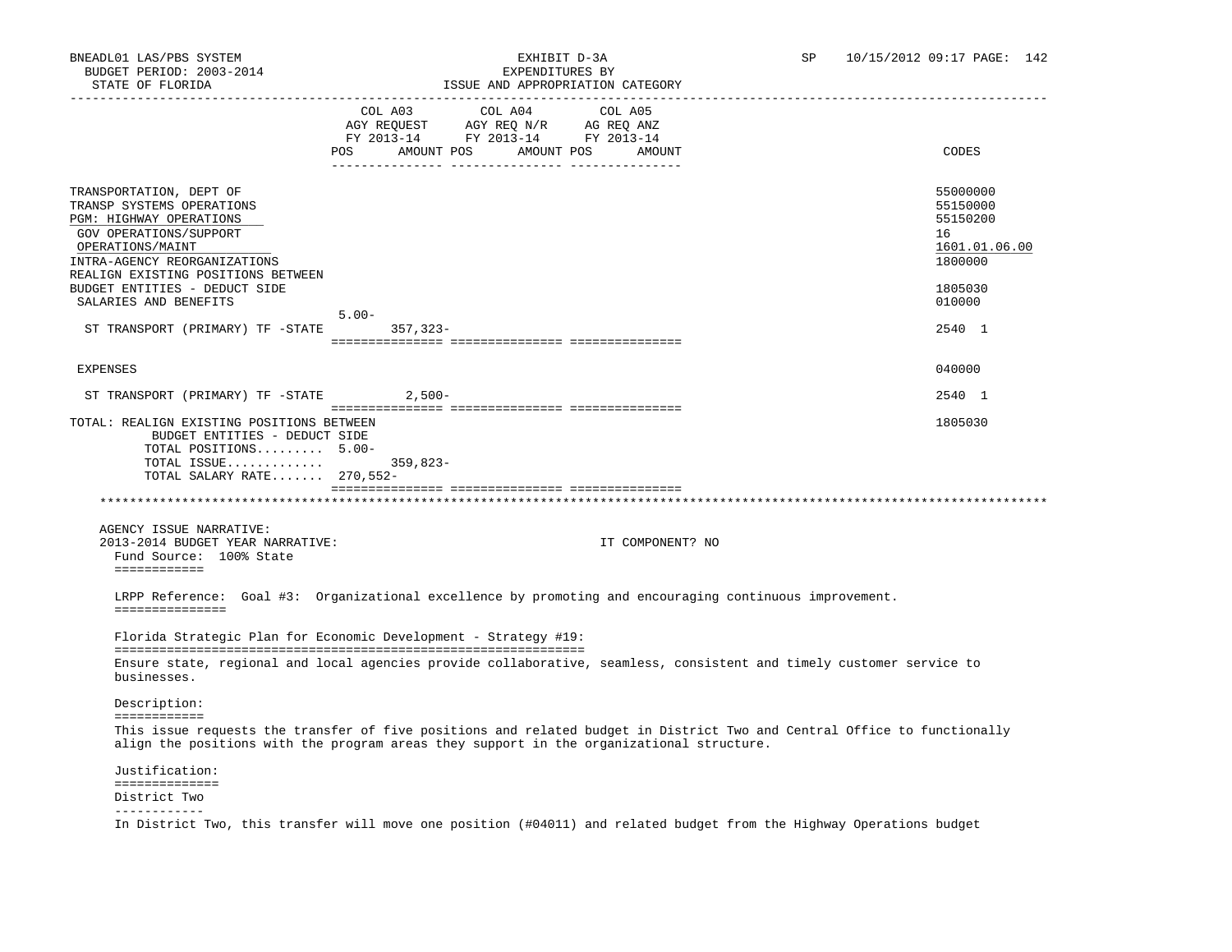|                                                                                                                                                                                                     | COL A03<br>AGY REOUEST<br>FY 2013-14<br>POS.<br>AMOUNT POS | COL A04<br>AGY REO N/R<br>FY 2013-14<br>AMOUNT POS | COL A05<br>AG REQ ANZ<br>FY 2013-14<br>AMOUNT | CODES                                                              |
|-----------------------------------------------------------------------------------------------------------------------------------------------------------------------------------------------------|------------------------------------------------------------|----------------------------------------------------|-----------------------------------------------|--------------------------------------------------------------------|
| TRANSPORTATION, DEPT OF<br>TRANSP SYSTEMS OPERATIONS<br>PGM: HIGHWAY OPERATIONS<br>GOV OPERATIONS/SUPPORT<br>OPERATIONS/MAINT<br>INTRA-AGENCY REORGANIZATIONS<br>REALIGN EXISTING POSITIONS BETWEEN |                                                            |                                                    |                                               | 55000000<br>55150000<br>55150200<br>16<br>1601.01.06.00<br>1800000 |
| BUDGET ENTITIES - DEDUCT SIDE                                                                                                                                                                       |                                                            |                                                    |                                               | 1805030                                                            |

 entity, Operations and Maintenance program component to the Executive Direction/Support Services budget entity, Executive Leadership/Support Services program component. This position will serve as the public information liaison for the district and will be responsible for conducting public meetings and representing the district before various organizations and public entities. This position will report directly to the Public Information Director.

#### Central Office

#### --------------

 In Central Office, this transfer will move four positions (#08878, #09746, #09796 and #11994) and related budget from the Highway Operations budget entity, Operations and Maintenance program component to the Transportation Systems Development budget entity, Pre-Construction/Design program component. Position #08878 will be responsible for reviewing plans, specifications, and preliminary estimates of projects scheduled for advertisement to determine the percentages of work in the various categories to establish the required prequalification work-class for the prime contractor. This position will also monitor and perform analyses to detect bid rigging. Position #09746 will be responsible for performing detail analysis of contract bids in order to detect possible contract collusion as well as preparing written reports of the analysis methodology and results. Position #09796 will be responsible for developing, implementing and maintaining specifications to perform maintenance activities. Position #11994 will be responsible for monitoring bid information for an assigned market area of the state using the computerized antitrust detection software of the Bid Analysis and Management Systems (BAMS).

### Calculations:

=============

|        | Class |                                       | Pay        | Position |              |
|--------|-------|---------------------------------------|------------|----------|--------------|
| Unit   | Code  | Class Title                           | Plan       | Number   | Annual Rate  |
|        |       |                                       |            |          |              |
| Dist 2 | 4703  | Public Transportation Specialist II   | CS         | 04011    | \$ (60, 566) |
| C. O.  | 4633  | Engineering Specialist III            | CS         | 08878    | (41,079)     |
| C. O.  | 2107  | Systems Project Analyst               | CS         | 09746    | (36, 139)    |
| C. O.  | 4635  | Engineering Specialist IV             | CS         | 09796    | (64, 901)    |
| C. O.  | 4648  | Engineering Specialist Supv III - SES | <b>SES</b> | 11994    | (67,867)     |

| Executive Direction/Support Svs<br>Dist 2<br>04011<br>Tо<br>Transportation Systems Development<br>08878<br>Tο<br>C. O.<br>Transportation Systems Development<br>09746<br>C. O.<br>Tо<br>Transportation Systems Development<br>09796<br>TΟ<br>C. O.<br>Transportation Systems Development<br>11994<br>Tо<br>C. O. | Position #<br>To/From |  | Dist/Unit | Budget Entity | Program Component       |
|------------------------------------------------------------------------------------------------------------------------------------------------------------------------------------------------------------------------------------------------------------------------------------------------------------------|-----------------------|--|-----------|---------------|-------------------------|
|                                                                                                                                                                                                                                                                                                                  |                       |  |           |               |                         |
|                                                                                                                                                                                                                                                                                                                  |                       |  |           |               | Executive Leadership    |
|                                                                                                                                                                                                                                                                                                                  |                       |  |           |               | Pre-Construction/Design |
|                                                                                                                                                                                                                                                                                                                  |                       |  |           |               | Pre-Construction/Design |
|                                                                                                                                                                                                                                                                                                                  |                       |  |           |               | Pre-Construction/Design |
|                                                                                                                                                                                                                                                                                                                  |                       |  |           |               | Pre-Construction/Design |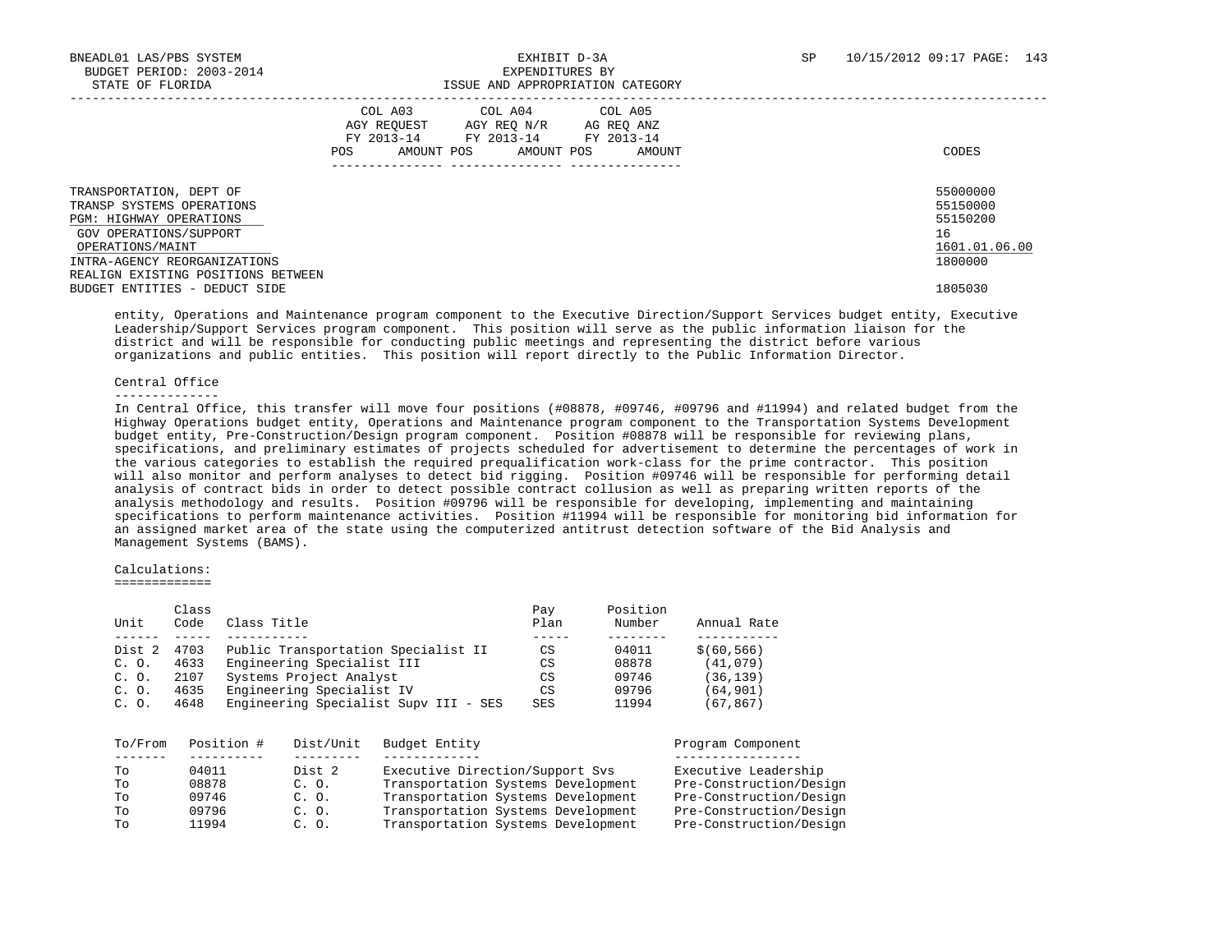## BNEADL01 LAS/PBS SYSTEM EXHIBIT D-3A SP 10/15/2012 09:17 PAGE: 144 ISSUE AND APPROPRIATION CATEGORY

|                                                                                                                                                                                                                                             | COL A03<br>AGY REOUEST<br>FY 2013-14<br>POS<br>AMOUNT POS | COL A04<br>AGY REO N/R<br>FY 2013-14<br>AMOUNT POS<br>-------- ---------------- | COL A05<br>AG REO ANZ<br>FY 2013-14<br>AMOUNT<br>________________ | CODES                                                                         |
|---------------------------------------------------------------------------------------------------------------------------------------------------------------------------------------------------------------------------------------------|-----------------------------------------------------------|---------------------------------------------------------------------------------|-------------------------------------------------------------------|-------------------------------------------------------------------------------|
| TRANSPORTATION, DEPT OF<br>TRANSP SYSTEMS OPERATIONS<br><b>PGM: HIGHWAY OPERATIONS</b><br>GOV OPERATIONS/SUPPORT<br>OPERATIONS/MAINT<br>INTRA-AGENCY REORGANIZATIONS<br>REALIGN EXISTING POSITIONS BETWEEN<br>BUDGET ENTITIES - DEDUCT SIDE |                                                           |                                                                                 |                                                                   | 55000000<br>55150000<br>55150200<br>16<br>1601.01.06.00<br>1800000<br>1805030 |

 Issue Summary: ============== Related budget for the positions are as follows:

| Unit             | <b>FTE</b>   | Salaries and Benefits | Expenses  | Total         |  |
|------------------|--------------|-----------------------|-----------|---------------|--|
| ------<br>Dist 2 | $- - -$      | (S 78.512)            | (S2, 500) | (S 81.012)    |  |
|                  |              |                       |           |               |  |
| C. O.            | $.4^{\circ}$ | 278,811)              |           | 278,811)      |  |
|                  | $- - -$      |                       |           |               |  |
| Total            | 5)           | (S357, 323)           | (S2,500)  | ( \$359, 823) |  |

|                                           | FTE.     | BASE RATE  | ADDITIVES | <b>BENEFITS</b> | SUBTOTAL        | LAPSE<br>ႜ | LAPSED SALARIES<br>AND BENEFITS |
|-------------------------------------------|----------|------------|-----------|-----------------|-----------------|------------|---------------------------------|
|                                           |          |            |           |                 |                 |            |                                 |
| A03 - AGY REOUEST FY 2013-14              |          |            |           |                 |                 |            |                                 |
| CHANGES TO CURRENTLY AUTHORIZED POSITIONS |          |            |           |                 |                 |            |                                 |
| 2107 SYSTEMS PROJECT ANALYST              |          |            |           |                 |                 |            |                                 |
| 09746 001                                 | $1.00 -$ | $36,139-$  |           | 14,813-         | $50,952 - 0.00$ |            | $50,952-$                       |
| 4633 ENGINEERING SPECIALIST III           |          |            |           |                 |                 |            |                                 |
| 08878 001                                 | $1.00 -$ | $41,079-$  |           | $15.447-$       | $56.526 - 0.00$ |            | $56, 526 -$                     |
| 4635 ENGINEERING SPECIALIST IV            |          |            |           |                 |                 |            |                                 |
| 09796 001                                 | $1.00 -$ | $64,901-$  |           | $18,503-$       | $83,404 - 0.00$ |            | $83,404-$                       |
| 4703 PUBLIC TRANSPORTATION SPECIALIST II  |          |            |           |                 |                 |            |                                 |
| 04011 001                                 | $1.00 -$ | $60.566 -$ |           | 17,946–         | $78.512 - 0.00$ |            | 78,512-                         |
| 4648 ENGINEERING SPECIALIST SUPV III-SES  |          |            |           |                 |                 |            |                                 |
|                                           |          | 67,867-    |           | $20,062-$       | $87,929 - 0.00$ |            | 87,929-                         |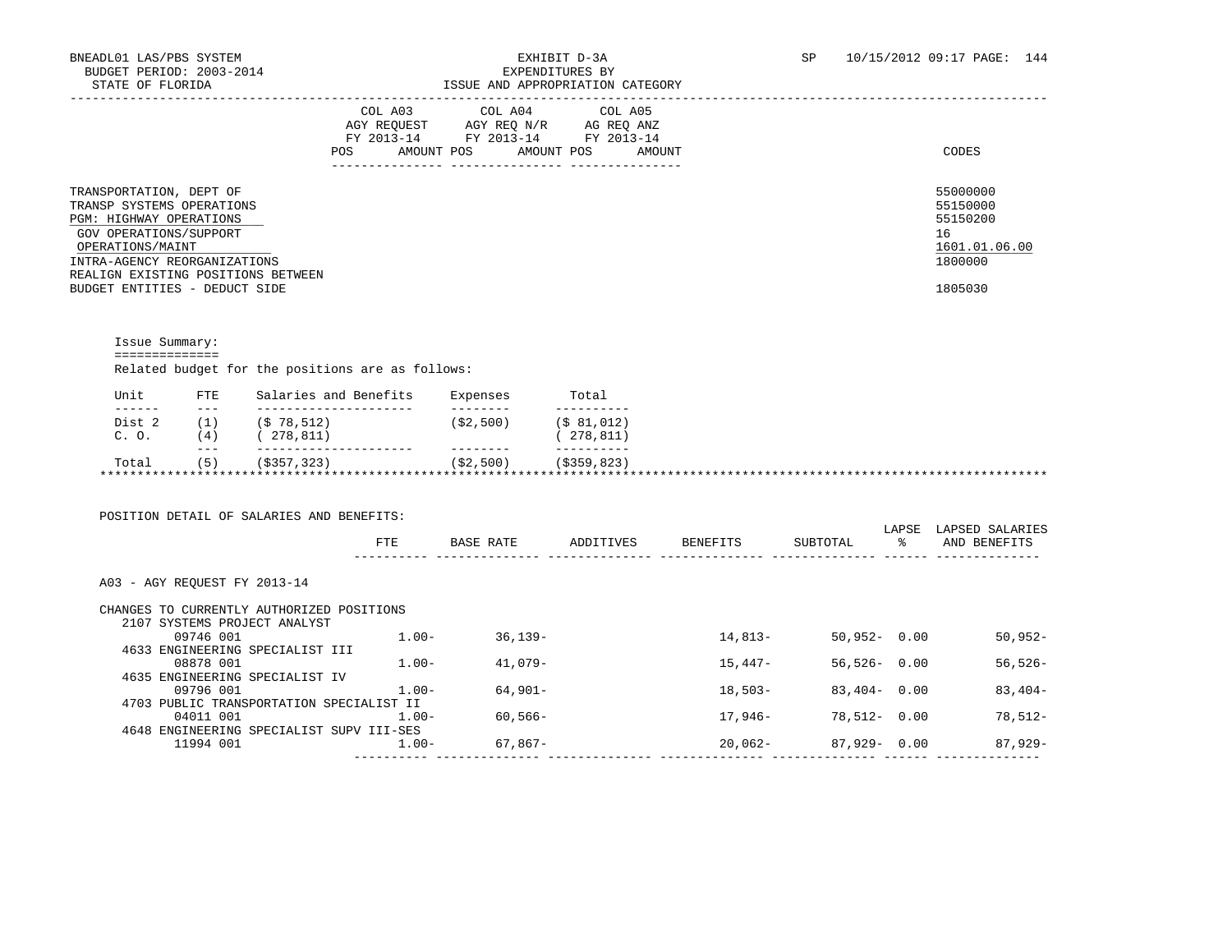| BNEADL01 LAS/PBS SYSTEM<br>BUDGET PERIOD: 2003-2014<br>STATE OF FLORIDA                                                                                                                                                              |                | ISSUE AND APPROPRIATION CATEGORY                                                                                                                                                                                             | EXHIBIT D-3A<br>EXPENDITURES BY | SP               | 10/15/2012 09:17 PAGE: 145                                                    |
|--------------------------------------------------------------------------------------------------------------------------------------------------------------------------------------------------------------------------------------|----------------|------------------------------------------------------------------------------------------------------------------------------------------------------------------------------------------------------------------------------|---------------------------------|------------------|-------------------------------------------------------------------------------|
|                                                                                                                                                                                                                                      | POS AMOUNT POS | COL A03 COL A04 COL A05<br>$\begin{tabular}{lllllll} \bf AGY \;\; RegUEST & \tt AGY \;\; REG \;\; N/R & \tt AG \;\; REG \;\; ANZ \\ \hline \tt FY \;\; 2013-14 & \tt FY \;\; 2013-14 & \tt FY \;\; 2013-14 \\ \end{tabular}$ | AMOUNT POS AMOUNT               |                  | CODES                                                                         |
| TRANSPORTATION, DEPT OF<br>TRANSP SYSTEMS OPERATIONS<br>PGM: HIGHWAY OPERATIONS<br>GOV OPERATIONS/SUPPORT<br>OPERATIONS/MAINT<br>INTRA-AGENCY REORGANIZATIONS<br>REALIGN EXISTING POSITIONS BETWEEN<br>BUDGET ENTITIES - DEDUCT SIDE |                |                                                                                                                                                                                                                              |                                 |                  | 55000000<br>55150000<br>55150200<br>16<br>1601.01.06.00<br>1800000<br>1805030 |
| POSITION DETAIL OF SALARIES AND BENEFITS:                                                                                                                                                                                            |                |                                                                                                                                                                                                                              |                                 |                  | LAPSE LAPSED SALARIES                                                         |
|                                                                                                                                                                                                                                      |                | FTE BASE RATE                                                                                                                                                                                                                | ADDITIVES BENEFITS              | SUBTOTAL         | % AND BENEFITS                                                                |
| A03 - AGY REOUEST FY 2013-14<br>CHANGES TO CURRENTLY AUTHORIZED POSITIONS                                                                                                                                                            |                |                                                                                                                                                                                                                              |                                 |                  |                                                                               |
| TOTALS FOR ISSUE BY FUND<br>2540 ST TRANSPORT (PRIMARY) TF                                                                                                                                                                           |                |                                                                                                                                                                                                                              |                                 |                  | 357,323-                                                                      |
|                                                                                                                                                                                                                                      |                | $5.00 - 270,552 -$                                                                                                                                                                                                           |                                 | 86,771- 357,323- | --------------<br>357,323-<br>==============                                  |
|                                                                                                                                                                                                                                      |                |                                                                                                                                                                                                                              |                                 |                  |                                                                               |
| NONRECURRING EXPENDITURES                                                                                                                                                                                                            |                |                                                                                                                                                                                                                              |                                 |                  | 2100000                                                                       |
| EMERGENCY REPAIRS FOR STATE<br>BUILDINGS AND GROUNDS<br>EXPENSES                                                                                                                                                                     |                |                                                                                                                                                                                                                              |                                 |                  | 2104010<br>040000                                                             |
| ST TRANSPORT (PRIMARY) TF -STATE                                                                                                                                                                                                     | 442,042        |                                                                                                                                                                                                                              |                                 |                  | 2540 1                                                                        |
|                                                                                                                                                                                                                                      |                |                                                                                                                                                                                                                              |                                 |                  |                                                                               |
| AGENCY ISSUE NARRATIVE:<br>2013-2014 BUDGET YEAR NARRATIVE:<br>Fund Source: 100% State<br>============                                                                                                                               |                |                                                                                                                                                                                                                              | IT COMPONENT? NO                |                  |                                                                               |
| LRPP Reference: Goal #3: Organizational excellence by promoting and encouraging continuous improvement.<br>===============                                                                                                           |                |                                                                                                                                                                                                                              |                                 |                  |                                                                               |
| Florida Strategic Plan for Economic Development - Strategy #27:                                                                                                                                                                      |                |                                                                                                                                                                                                                              |                                 |                  |                                                                               |
| Create and sustain vibrant, safe, and healthy communities that attract workers, businesses, residents, and visitors.                                                                                                                 |                |                                                                                                                                                                                                                              |                                 |                  |                                                                               |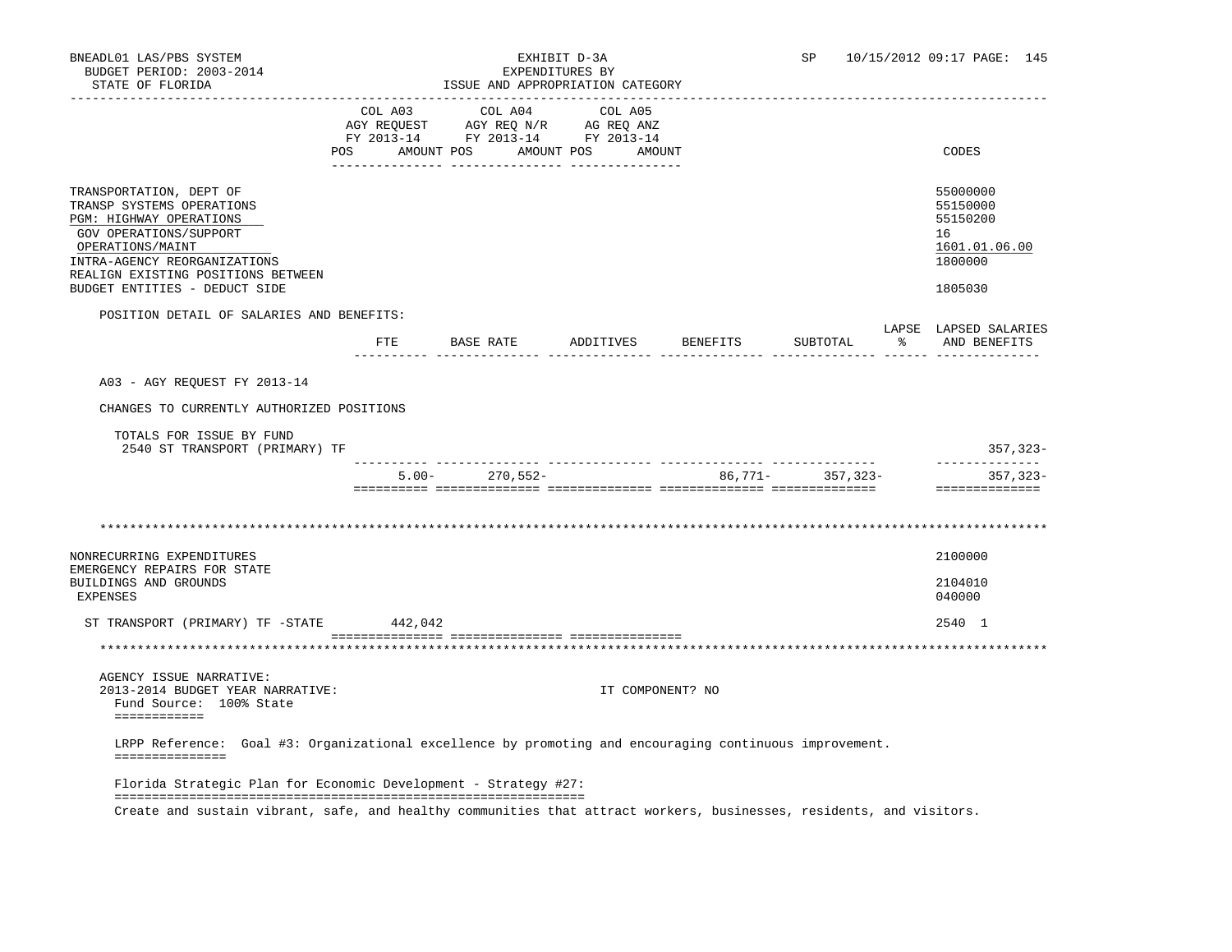|                                                                                                                                                                                                                    | COL A04<br>COL A03<br>COL A05<br>AGY REO N/R<br>AGY REOUEST<br>AG REQ ANZ<br>FY 2013-14<br>FY 2013-14<br>FY 2013-14<br>AMOUNT POS<br>AMOUNT POS<br>POS<br>AMOUNT<br>------------- ---------------- | CODES                                                                         |
|--------------------------------------------------------------------------------------------------------------------------------------------------------------------------------------------------------------------|----------------------------------------------------------------------------------------------------------------------------------------------------------------------------------------------------|-------------------------------------------------------------------------------|
| TRANSPORTATION, DEPT OF<br>TRANSP SYSTEMS OPERATIONS<br>PGM: HIGHWAY OPERATIONS<br>GOV OPERATIONS/SUPPORT<br>OPERATIONS/MAINT<br>NONRECURRING EXPENDITURES<br>EMERGENCY REPAIRS FOR STATE<br>BUILDINGS AND GROUNDS |                                                                                                                                                                                                    | 55000000<br>55150000<br>55150200<br>16<br>1601.01.06.00<br>2100000<br>2104010 |

 Description: ============

 This issue requests budget in the Highway Operations budget entity for unanticipated emergency repairs to the Department's buildings and grounds due to unforeseen circumstances such as roof leaks, plumbing and drainage leaks, and outages in Heating, Ventilation, and Air Conditioning(HVAC)systems.

See the following budget entities and program components for the companion issues:

| Budget Entity | Program Component |
|---------------|-------------------|
|               |                   |
| 55150500      | 16.02.00.00.00    |
| 55180100      | 16.01.01.06.00    |

 Resources are requested to establish a base budget, to be held separate from the Department's recurring operating base budget, to cover unanticipated emergency repairs to the Department's buildings and grounds due to unforeseen circumstances.

 When damage occurs that affects the physical condition of the Department's buildings and grounds, it is critical that repairs be made as quickly as possible to mitigate additional damage and extended loss of occupancy or use. By creating a base budget whose sole purpose is to have resources available to conduct emergency repairs to restore Department's facilities to their original functioning condition, the loss in productivity in the affected units is minimized.

### Justification:

### ==============

 In September 2012, a water main break in the newly renovated basement area of the Haydon Burns building in Tallahassee caused significant damage to recently installed office cubicles furnishings and equipment in units such as the Contracts Administration Office. In addition to furniture, computers and other office equipment were damaged or destroyed.

 In order to restore the operation of the impacted units, operating budget had to be drawn from other areas of the Department. This caused a significant disruption in the spending plans for the units providing the budget being used to make the emergency repairs.

Until insurance claims can be processed and the budget restored, critical commitments in those areas had to be deferred.

 By creating a base budget that would be allocated to units throughout the Department, the ability to perform the emergency repairs in an efficient and timely manner will be improved, thereby expediting the return to production of impacted units. Additionally, the need to borrow resources from other Department units will be alleviated, preventing disruptions in operations in other areas of the Department.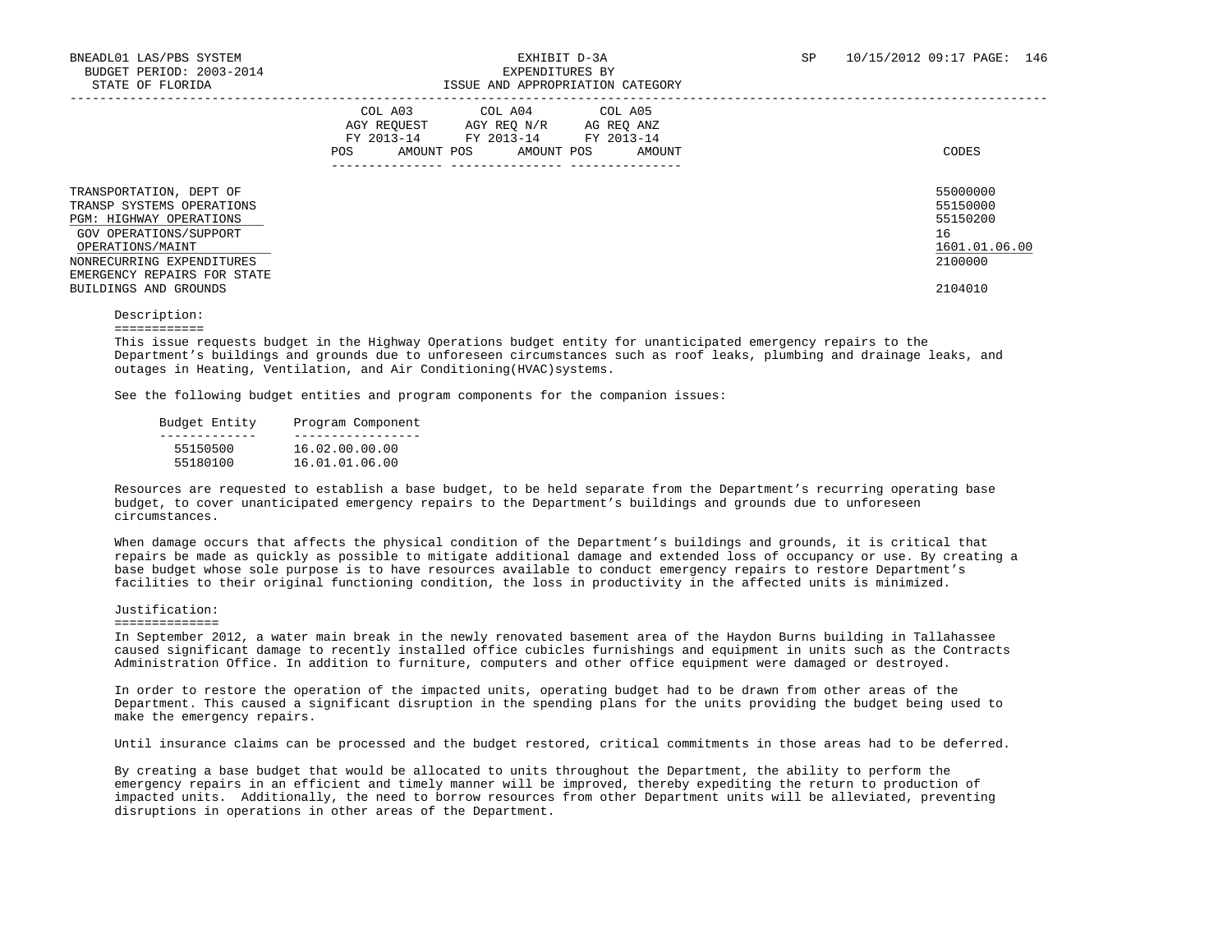| $0.11111$ $0.1$ $1.001$                                                                                                                                                                                            | tuudi muu mittuutiintiva amituuti                                                                                                                                |                                                                               |
|--------------------------------------------------------------------------------------------------------------------------------------------------------------------------------------------------------------------|------------------------------------------------------------------------------------------------------------------------------------------------------------------|-------------------------------------------------------------------------------|
|                                                                                                                                                                                                                    | COL A03<br>COL A04<br>COL A05<br>AGY REOUEST<br>AGY REO N/R<br>AG REO ANZ<br>FY 2013-14<br>FY 2013-14<br>FY 2013-14<br>AMOUNT POS<br>AMOUNT POS<br>POS<br>AMOUNT | CODES                                                                         |
| TRANSPORTATION, DEPT OF<br>TRANSP SYSTEMS OPERATIONS<br>PGM: HIGHWAY OPERATIONS<br>GOV OPERATIONS/SUPPORT<br>OPERATIONS/MAINT<br>NONRECURRING EXPENDITURES<br>EMERGENCY REPAIRS FOR STATE<br>BUILDINGS AND GROUNDS |                                                                                                                                                                  | 55000000<br>55150000<br>55150200<br>16<br>1601.01.06.00<br>2100000<br>2104010 |
| Calculations:                                                                                                                                                                                                      |                                                                                                                                                                  |                                                                               |

=============

 A total of \$500,000 is requested for unanticipated emergency repairs to the Department's buildings and grounds in the Highway Operations, Executive Direction, and Florida's Turnpike Enterprise budget entities. Budget is allocated throughout the Department based on square footage at approximately \$.13 per square foot. Calculations are as follows:

 Expenses --------

| Unit            | Sq. Footage | % of Total Dept.<br>Sq. Footage |   |           | $=$ | Pro Rated<br>Amount |
|-----------------|-------------|---------------------------------|---|-----------|-----|---------------------|
| District 1      | 502,811     | 12.95%                          | X | \$500,000 |     | \$64,738            |
| District 2      | 625,268     | 16.10%                          |   |           |     | 80,505              |
| District 3      | 440,530     | 11.34%                          |   |           |     | 56,719              |
| District 4      | 376,426     | 9.69%                           |   |           |     | 48,466              |
| District 5      | 618,058     | 15.92%                          |   |           |     | 79,577              |
| District 6      | 281,461     | 7.25%                           |   |           |     | 36,239              |
| District 7      | 371,382     | 9.56%                           |   |           |     | 47,816              |
| State Matls Ofc | 217,330     | 5.60%                           |   |           |     | 27,982              |
| Issue Total     | 3,433,265   |                                 |   |           |     | \$442,042           |

Adverse Impact if Not Approved:

===============================

 If this issue is not approved, resources will not be available to make timely critical emergency repairs which restore operations of the affected units. \*\*\*\*\*\*\*\*\*\*\*\*\*\*\*\*\*\*\*\*\*\*\*\*\*\*\*\*\*\*\*\*\*\*\*\*\*\*\*\*\*\*\*\*\*\*\*\*\*\*\*\*\*\*\*\*\*\*\*\*\*\*\*\*\*\*\*\*\*\*\*\*\*\*\*\*\*\*\*\*\*\*\*\*\*\*\*\*\*\*\*\*\*\*\*\*\*\*\*\*\*\*\*\*\*\*\*\*\*\*\*\*\*\*\*\*\*\*\*\*\*\*\*\*\*\*\*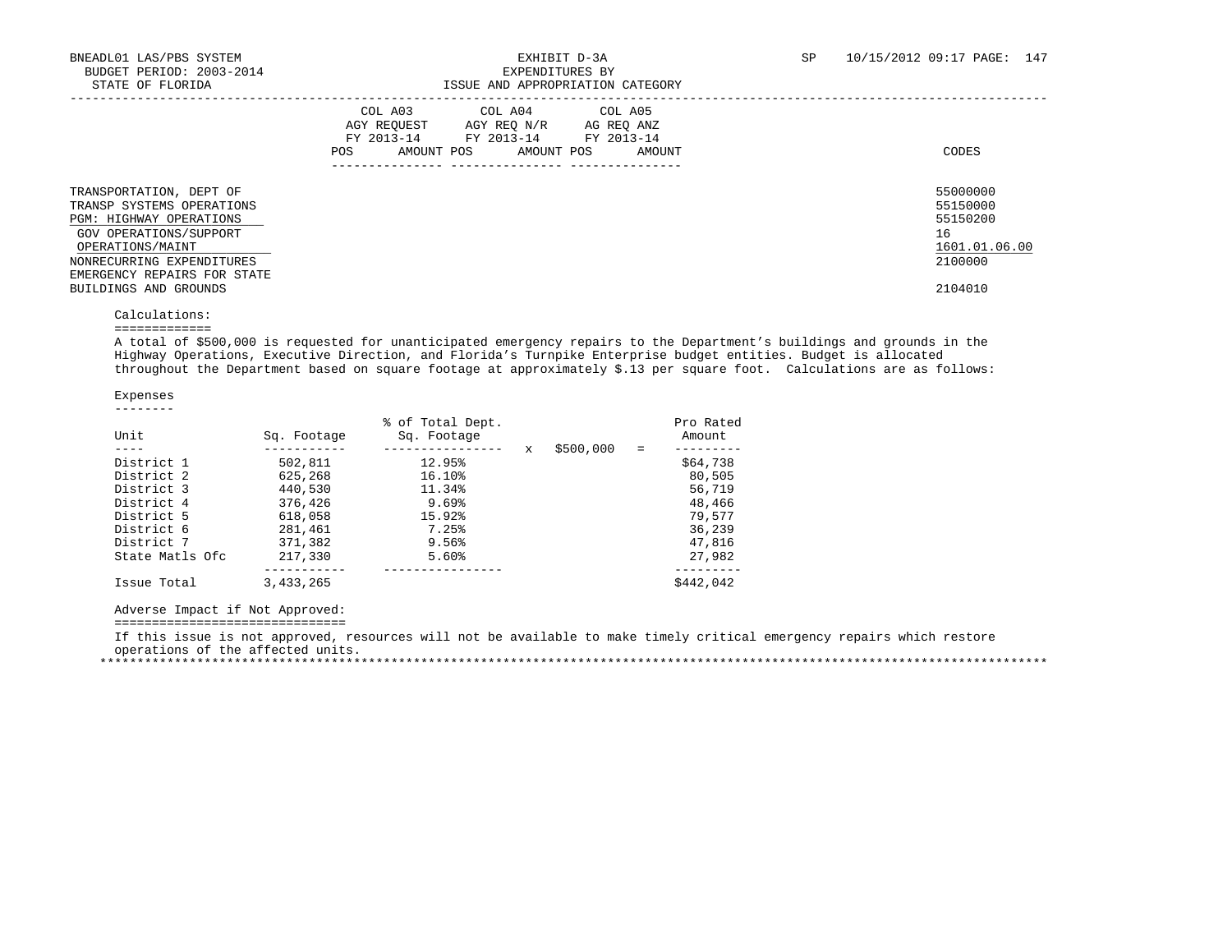|                                                                                                                                                                           | TODOD AND ALLIOLICIALION                                                                                                                                                                                                                                            |                                                         |
|---------------------------------------------------------------------------------------------------------------------------------------------------------------------------|---------------------------------------------------------------------------------------------------------------------------------------------------------------------------------------------------------------------------------------------------------------------|---------------------------------------------------------|
|                                                                                                                                                                           | COL A03 COL A04<br>COL A05<br>$\begin{tabular}{lllllll} \bf AGY \,\, REQUEST \,\, &\bf AGY \,\, REQ \,\, N/R &\bf AG \,\, REQ \,\, ANZ \\ \bf FY \,\, 2013-14 &\bf FY \,\, 2013-14 &\bf FY \,\, 2013-14 \\ \end{tabular}$<br>POS<br>AMOUNT POS AMOUNT POS<br>AMOUNT | CODES                                                   |
| TRANSPORTATION, DEPT OF<br>TRANSP SYSTEMS OPERATIONS<br>PGM: HIGHWAY OPERATIONS<br>GOV OPERATIONS/SUPPORT<br>OPERATIONS/MAINT                                             |                                                                                                                                                                                                                                                                     | 55000000<br>55150000<br>55150200<br>16<br>1601.01.06.00 |
| ANNUALIZATION OF ADMINISTERED<br>FUNDS APPROPRIATIONS<br>STATE HEALTH INSURANCE ADJUSTMENT<br>FOR FY 2012-13 - 10 MONTHS<br><b>ANNUALIZATION</b><br>SALARIES AND BENEFITS |                                                                                                                                                                                                                                                                     | 26A0000<br>26A1830<br>010000                            |
| ST TRANSPORT (PRIMARY) TF -STATE 1,892,805                                                                                                                                |                                                                                                                                                                                                                                                                     | 2540 1                                                  |
| PROGRAM REDUCTIONS<br>VACANT POSITION REDUCTIONS<br>SALARY RATE<br>SALARY RATE 1,187,115-                                                                                 |                                                                                                                                                                                                                                                                     | 33V0000<br>33V0550<br>000000                            |
|                                                                                                                                                                           |                                                                                                                                                                                                                                                                     |                                                         |
| SALARIES AND BENEFITS                                                                                                                                                     | $53.00 -$                                                                                                                                                                                                                                                           | 010000                                                  |
| ST TRANSPORT (PRIMARY) TF -STATE 1,878,745-                                                                                                                               |                                                                                                                                                                                                                                                                     | 2540 1                                                  |
| TOTAL: VACANT POSITION REDUCTIONS<br>TOTAL POSITIONS 53.00-<br>TOTAL ISSUE 1,878,745-<br>TOTAL SALARY RATE $1,187,115-$                                                   |                                                                                                                                                                                                                                                                     | 33V0550                                                 |
|                                                                                                                                                                           |                                                                                                                                                                                                                                                                     |                                                         |
| AGENCY ISSUE NARRATIVE:<br>2013-2014 BUDGET YEAR NARRATIVE:<br>Fund Source: 100% State<br>============                                                                    | IT COMPONENT? NO                                                                                                                                                                                                                                                    |                                                         |
| ===============                                                                                                                                                           | LRPP Reference: Goal #3: Organizational excellence by promoting and encouraging continuous improvement.                                                                                                                                                             |                                                         |
| Florida as a globally competitive megaregion.                                                                                                                             | Florida Strategic Plan for Economic Development - Strategy #3:<br>Connect Economic Development, talent, Infrastructure, partnerships and other resources within and across regions to build                                                                         |                                                         |

Description:

============

This issue deletes positions and related budget to reflect management reductions for organizational efficiencies being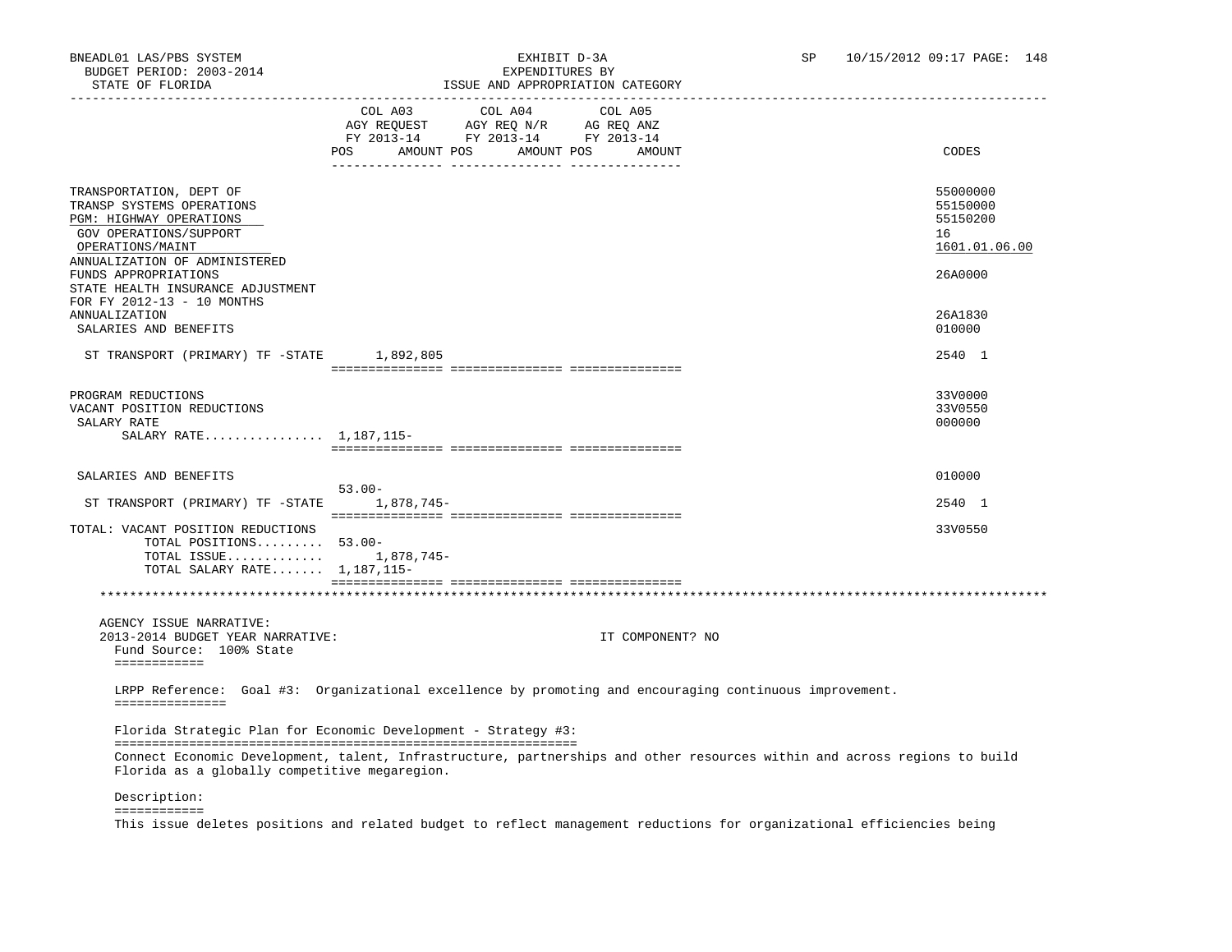### BNEADL01 LAS/PBS SYSTEM  $\,$  EXHIBIT D-3A SP 10/15/2012 09:17 PAGE: 149 ISSUE AND APPROPRIATION CATEGORY

|                                                                                                                                      | COL A03<br>COL A04<br>COL A05<br>AGY REOUEST<br>AGY REO N/R<br>AG REO ANZ<br>FY 2013-14<br>FY 2013-14<br>FY 2013-14<br>POS<br>AMOUNT POS<br>AMOUNT POS<br>AMOUNT | CODES                                                   |
|--------------------------------------------------------------------------------------------------------------------------------------|------------------------------------------------------------------------------------------------------------------------------------------------------------------|---------------------------------------------------------|
| TRANSPORTATION, DEPT OF<br>TRANSP SYSTEMS OPERATIONS<br><b>PGM: HIGHWAY OPERATIONS</b><br>GOV OPERATIONS/SUPPORT<br>OPERATIONS/MAINT |                                                                                                                                                                  | 55000000<br>55150000<br>55150200<br>16<br>1601.01.06.00 |
| PROGRAM REDUCTIONS<br>VACANT POSITION REDUCTIONS                                                                                     |                                                                                                                                                                  | 33V0000<br>33V0550                                      |

 implemented by the Department. This includes improvements such as process enhancements, consolidations, and increased use of technology.

 Also, the Department has implemented an approved Reorganization Plan (Budget Amendment 55-12-13, EOG #O0061; Budget Amendment 55-12-14, EOG #O0066). The Reorganization has allowed the Department to streamline its operation by utilizing current resources more effectively and efficiently.

Calculations:

=============

| Unit<br>$\frac{1}{2} \left( \frac{1}{2} \right) \left( \frac{1}{2} \right) \left( \frac{1}{2} \right) \left( \frac{1}{2} \right) \left( \frac{1}{2} \right) \left( \frac{1}{2} \right) \left( \frac{1}{2} \right) \left( \frac{1}{2} \right) \left( \frac{1}{2} \right) \left( \frac{1}{2} \right) \left( \frac{1}{2} \right) \left( \frac{1}{2} \right) \left( \frac{1}{2} \right) \left( \frac{1}{2} \right) \left( \frac{1}{2} \right) \left( \frac{1}{2} \right) \left( \frac$ | Class<br>Code<br>$\frac{1}{2}$ | Class Title           | Pay<br>Plan<br>$- - - - - -$ | Position<br>Number | Base Rate<br>---------- | Additives<br>---------- | Salaries<br>and Benefits        |
|------------------------------------------------------------------------------------------------------------------------------------------------------------------------------------------------------------------------------------------------------------------------------------------------------------------------------------------------------------------------------------------------------------------------------------------------------------------------------------|--------------------------------|-----------------------|------------------------------|--------------------|-------------------------|-------------------------|---------------------------------|
| Dist 1                                                                                                                                                                                                                                                                                                                                                                                                                                                                             | 4737                           | Hwy Maint Tech I      | 01                           | 03153              | $(S$ 18,597)            |                         | (S <sub>31,159</sub> )          |
| Dist 1                                                                                                                                                                                                                                                                                                                                                                                                                                                                             | 4737                           | Hwy Maint Tech I      | 01                           | 03254              | 18,597)<br>$\left($     |                         | (31, 159)                       |
| Dist 1                                                                                                                                                                                                                                                                                                                                                                                                                                                                             | 4741                           | Hwy Maint Tech II     | 01                           | 02856              | 20,043)                 |                         | (32, 790)                       |
| Dist 1                                                                                                                                                                                                                                                                                                                                                                                                                                                                             | 4741                           | Hwy Maint Tech II     | 01                           | 02921              | (20, 043)               |                         | (32, 790)                       |
| Dist 1                                                                                                                                                                                                                                                                                                                                                                                                                                                                             | 4741                           | Hwy Maint Tech II     | 01                           | 03111              | (20, 043)               |                         | (32, 790)                       |
| Dist 1                                                                                                                                                                                                                                                                                                                                                                                                                                                                             | 4741                           | Hwy Maint Tech II     | 01                           | 12440              | 20,043)                 |                         | (32, 790)                       |
| Dist 1                                                                                                                                                                                                                                                                                                                                                                                                                                                                             | 6368                           | Heavy Equip Operator  | 01                           | 02333              | 20,815)                 |                         | (33,661)                        |
| Dist 2                                                                                                                                                                                                                                                                                                                                                                                                                                                                             | 0806                           | Purchasing Technician | 01 01                        | 05060              | 21,616)                 |                         | (34, 566)                       |
| Dist 2                                                                                                                                                                                                                                                                                                                                                                                                                                                                             | 4612                           | Engineering Tech IV   | 01                           | 03938              | 28,034)                 |                         | (41,807)                        |
| Dist 2                                                                                                                                                                                                                                                                                                                                                                                                                                                                             | 4612                           | Engineering Tech IV   | 01                           | 03942              | 28,034)                 |                         | (41,807)                        |
| Dist 2                                                                                                                                                                                                                                                                                                                                                                                                                                                                             | 4612                           | Engineering Tech IV   | 01                           | 04054              | 28,034)                 |                         | (41,807)                        |
| Dist 2                                                                                                                                                                                                                                                                                                                                                                                                                                                                             | 4612                           | Engineering Tech IV   | 01                           | 04062              | 28,034)                 |                         | (41,807)                        |
| Dist 2                                                                                                                                                                                                                                                                                                                                                                                                                                                                             | 4612                           | Engineering Tech IV   | 01                           | 04142              | 28,034)<br>$\sqrt{2}$   |                         | (41,807)                        |
| Dist 2                                                                                                                                                                                                                                                                                                                                                                                                                                                                             | 4630                           | Engineering Spec II   | 01                           | 10677              | 38,809)                 |                         | (53, 964)                       |
| Dist 3                                                                                                                                                                                                                                                                                                                                                                                                                                                                             | 0004                           | Senior Clerk          | 01                           | 06404              | 21,616)                 |                         | (34, 566)                       |
| Dist 3                                                                                                                                                                                                                                                                                                                                                                                                                                                                             | 4605                           | Engineering Tech I    | 01                           | 05386              | 20,043)                 |                         | 32,790)                         |
| Dist 3                                                                                                                                                                                                                                                                                                                                                                                                                                                                             | 4605                           | Engineering Tech I    | 01                           | 05646              | 20,043)                 |                         | (32, 790)                       |
| Dist 3                                                                                                                                                                                                                                                                                                                                                                                                                                                                             | 4606                           | Engineering Tech II   | 01                           | 13711              | 22,541)                 |                         | (35,609)                        |
| Dist 3                                                                                                                                                                                                                                                                                                                                                                                                                                                                             | 4738                           | Hwy Maint Tech I      | 01                           | 05987              | 18,597)                 |                         | (31, 159)                       |
| Dist 3                                                                                                                                                                                                                                                                                                                                                                                                                                                                             | 4741                           | Hwy Maint Tech II     | 01                           | 10494              | 20.043)                 |                         | (32, 790)                       |
| Dist 4                                                                                                                                                                                                                                                                                                                                                                                                                                                                             | 0004                           | Senior Clerk          | 01                           | 07510              | 21,616)                 | $(S_1, 274)$            | (36,003)                        |
| Dist 4                                                                                                                                                                                                                                                                                                                                                                                                                                                                             | 0004                           | Senior Clerk          | 01                           | 07673              |                         | 21,616) ( 1,274)        | (36,003)                        |
| Dist 4                                                                                                                                                                                                                                                                                                                                                                                                                                                                             | 0806                           | Purchasing Technician | 01                           | 07532              |                         |                         | 21,616) ( 1,274) ( 36,003)      |
| Dist 4                                                                                                                                                                                                                                                                                                                                                                                                                                                                             | 4738                           | Hwy Maint Tech I      | 01                           | 06753              |                         |                         | 18,597) ( 1,942) ( 33,350)      |
| Dist 4                                                                                                                                                                                                                                                                                                                                                                                                                                                                             | 4738                           | Hwy Maint Tech I      | 01                           | 07307              | 18,597) (               | 1,942)                  | (33, 350)                       |
| Dist 4                                                                                                                                                                                                                                                                                                                                                                                                                                                                             | 4738                           | Hwy Maint Tech I      | 01                           | 07332              | 18,597) (               | 1,942)                  | (33, 350)                       |
| Dist 4                                                                                                                                                                                                                                                                                                                                                                                                                                                                             | 4738                           | Hwy Maint Tech I      | 01                           | 07526              |                         | 18,597) ( 1,942)        | (33, 350)                       |
| Dist 4                                                                                                                                                                                                                                                                                                                                                                                                                                                                             | 4738                           | Hwy Maint Tech I      | 01                           | 07573              |                         |                         | $(18,597)$ $(1,942)$ $(33,350)$ |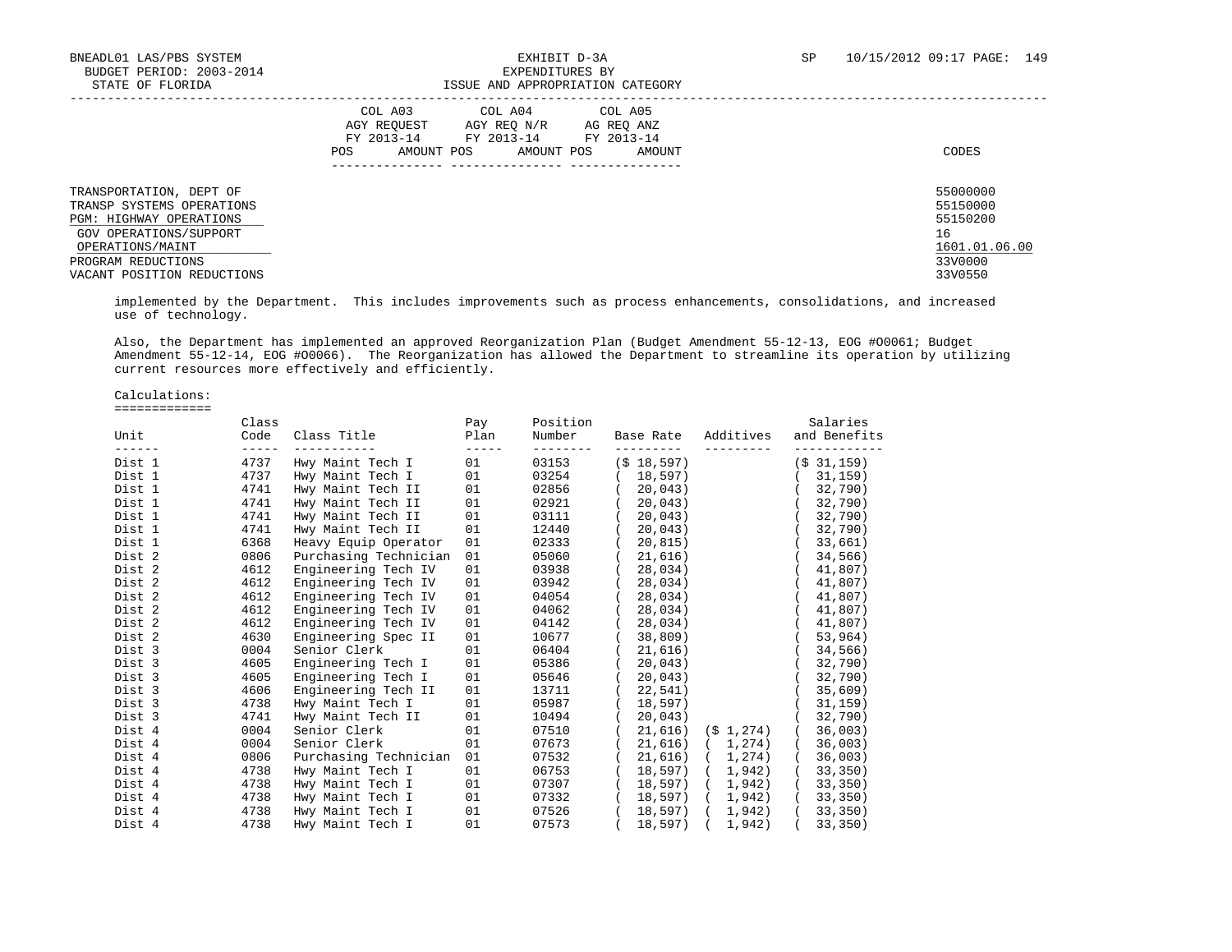### BNEADL01 LAS/PBS SYSTEM EXHIBIT D-3A SP 10/15/2012 09:17 PAGE: 150 ISSUE AND APPROPRIATION CATEGORY

|                                                      |      | COL A03                            |    | COL A04    | COL A05    |                  |          |           |                      |
|------------------------------------------------------|------|------------------------------------|----|------------|------------|------------------|----------|-----------|----------------------|
|                                                      |      | AGY REQUEST AGY REQ N/R AG REQ ANZ |    |            |            |                  |          |           |                      |
|                                                      |      | FY 2013-14 FY 2013-14              |    |            | FY 2013-14 |                  |          |           |                      |
|                                                      |      | AMOUNT POS<br>POS                  |    | AMOUNT POS |            | AMOUNT           |          |           | CODES                |
|                                                      |      |                                    |    |            |            |                  |          |           |                      |
| TRANSPORTATION, DEPT OF                              |      |                                    |    |            |            |                  |          |           | 55000000             |
| TRANSP SYSTEMS OPERATIONS<br>PGM: HIGHWAY OPERATIONS |      |                                    |    |            |            |                  |          |           | 55150000<br>55150200 |
| GOV OPERATIONS/SUPPORT                               |      |                                    |    |            |            |                  |          |           | 16                   |
| OPERATIONS/MAINT                                     |      |                                    |    |            |            |                  |          |           | 1601.01.06.00        |
| PROGRAM REDUCTIONS                                   |      |                                    |    |            |            |                  |          |           | 33V0000              |
| VACANT POSITION REDUCTIONS                           |      |                                    |    |            |            |                  |          |           | 33V0550              |
|                                                      |      |                                    |    |            |            |                  |          |           |                      |
| Dist 4                                               | 4738 | Hwy Maint Tech I                   | 01 | 07591      |            | 18,597)          |          | 31,159)   |                      |
| Dist 4                                               | 4738 | Hwy Maint Tech I                   | 01 | 07716      |            | 18,597)          |          | (31, 159) |                      |
| Dist 5                                               | 4738 | Hwy Maint Tech I                   | 01 | 03088      |            | (18, 597)        |          | (31, 159) |                      |
| Dist 5                                               | 4738 | Hwy Maint Tech I                   | 01 | 08605      |            | (18, 597)        |          | (31, 159) |                      |
| Dist 5                                               | 4738 | Hwy Maint Tech I                   | 01 | 08872      |            | 18,597)          |          | (31, 159) |                      |
| Dist 5                                               | 4738 | Hwy Maint Tech I                   | 01 | 09240      |            | 18,597)          |          | 31,159)   |                      |
| Dist 5                                               | 4741 | Hwy Maint Tech II                  | 01 | 08712      |            | 20,043)          |          | (32, 790) |                      |
| Dist 5                                               | 4741 | Hwy Maint Tech II                  | 01 | 09301      |            | 20,043)          |          | (32, 790) |                      |
| Dist 6                                               | 4606 | Engineering Tech II                | 01 | 06940      |            | 22,541) ( 1,984) |          | (37,847)  |                      |
| Dist 6                                               | 4606 | Engineering Tech II                | 01 | 06954      |            | 22,541) ( 1,984) |          | (37, 847) |                      |
| Dist 6                                               | 4738 | Hwy Maint Tech I                   | 01 | 04203      |            | 18,597) ( 1,942) |          | (33, 350) |                      |
| Dist 6                                               | 4738 | Hwy Maint Tech I                   | 01 | 07972      |            | 18,597) ( 1,942) |          | (33, 350) |                      |
| Dist 6                                               | 4741 | Hwy Maint Tech II                  | 01 | 07284      |            | 20,043) ( 1,942) |          | (34,982)  |                      |
| Dist 6                                               | 6369 | Sr Heavy Equip Oper                | 01 | 07959      |            | 21,616)          | (1, 984) | 36,803)   |                      |
| Dist 7                                               | 4605 | Engineering Tech I                 | 01 | 02749      |            | $20,043$ ) (     | 480)     | (33, 332) |                      |
| Dist 7                                               | 4606 | Engineering Tech II                | 01 | 02544      |            | 22,541) (        | 480)     | (36, 150) |                      |
| Dist 7                                               | 4738 | Hwy Maint Tech I                   | 01 | 12392      |            | 18,597) (        | 565)     | (31, 797) |                      |
| Dist 7                                               | 4741 | Hwy Maint Tech II                  | 01 | 03324      |            | 20,043) (        | 565)     | (33, 428) |                      |
| Dist 7                                               | 4741 | Hwy Maint Tech II                  | 01 | 03619      |            | 20,043) (        | 565)     | (33, 428) |                      |
| CO-Eng-Oper                                          | 0001 | Clerk                              | 01 | 14858      |            | 16,870)          |          | 29,211)   |                      |
| CO-Eng-Oper                                          | 0001 | Clerk                              | 01 | 14859      |            | 16,870)          |          | (29, 211) |                      |
| CO-Eng-Oper                                          | 0120 | Staff Assistant                    | 01 | 10969      |            | 23,574)          |          | (36, 774) |                      |
| CO-Eng-Oper                                          | 0712 | Admin Assistant II                 | 01 | 00584      |            | 29,457)          |          | (43, 412) |                      |
| CO-Eng-Oper                                          | 0712 | Admin Assistant II                 | 01 | 02932      |            | 29,457)          |          | (43, 412) |                      |
| CO-Eng-Oper                                          | 4635 | Engineering Spec IV                | 01 | 00581      |            | (46, 560)        |          | 62,710)   |                      |

Issue Summary:

==============

Related budget for the positions are as follows:

| Unit        | FTE   |    | Base Rate | Additives  |    | Total Salary Rate | Salaries and Benefits |
|-------------|-------|----|-----------|------------|----|-------------------|-----------------------|
|             |       |    |           |            |    |                   |                       |
| Dist 1      |       | `S | 138,181)  |            | S. | 138,181)          | 227,139)              |
| Dist 2      | (7)   |    | 200, 595) |            |    | 200, 595)         | 297,565)              |
| Dist 3      | (6)   |    | 122,883)  |            |    | 122,883)          | 199,704)              |
| Dist 4      | (10)  |    | 195.027   | (S13, 532) |    | 208, 559)         | 337,077)              |
| Dist 5      | (6)   |    | 114,474)  |            |    | 114,474)          | 190,216)              |
| Dist 6      | (6)   |    | 123,935)  | 11,778)    |    | 135,713)          | 214,179)              |
| Dist 7      | ' 5 ) |    | 101,267)  | 2,655)     |    | 103,922)          | 168, 135)             |
| CO-Eng-Oper | (6)   |    | 162,788)  |            |    | 162,788)          | 244,730)              |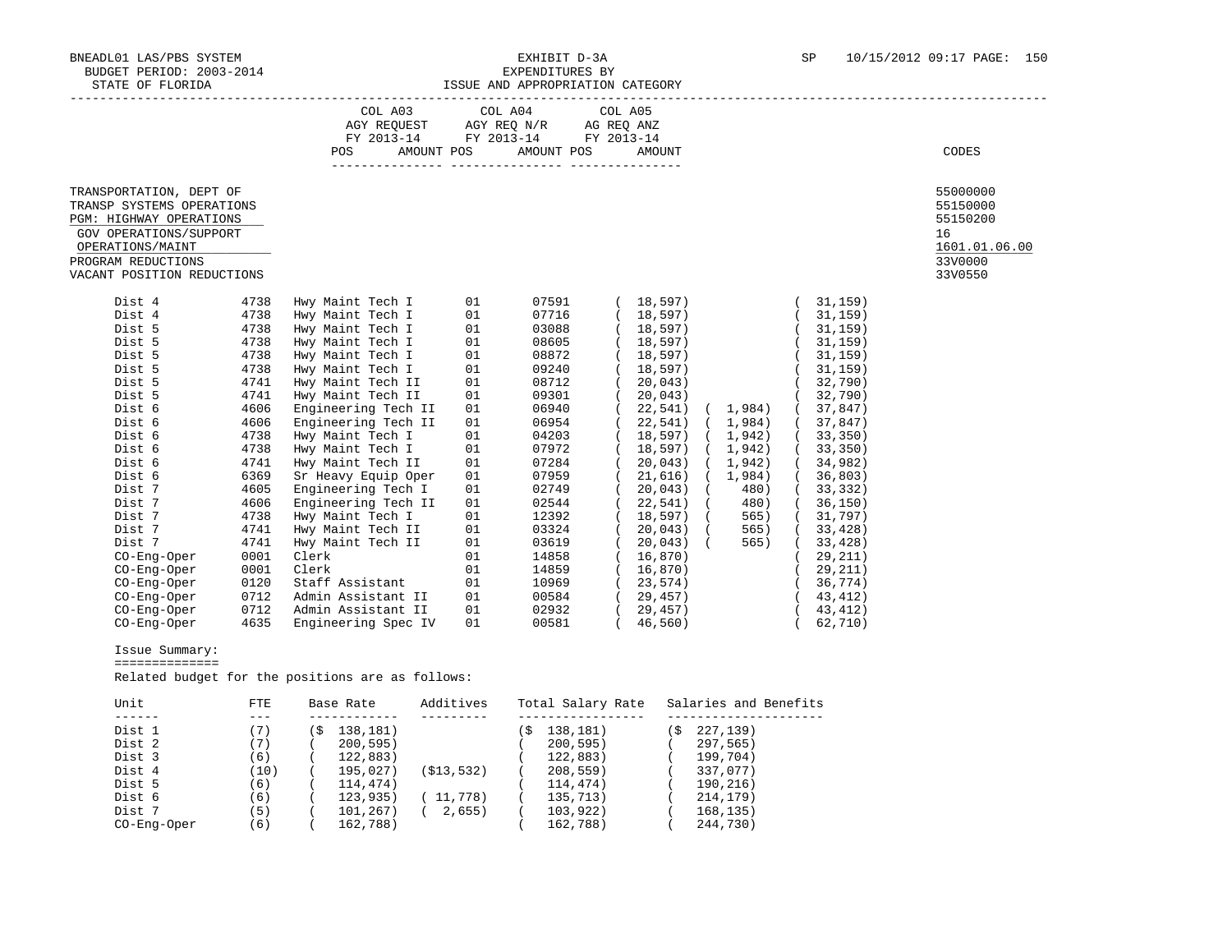|                                                                                                                                                                                          | COL A03<br>AGY REOUEST<br>FY 2013-14<br>POS.<br>AMOUNT POS | COL A04<br>AGY REO N/R<br>FY 2013-14<br>AMOUNT POS | COL A05<br>AG REO ANZ<br>FY 2013-14<br>AMOUNT |               | CODES                                                                         |
|------------------------------------------------------------------------------------------------------------------------------------------------------------------------------------------|------------------------------------------------------------|----------------------------------------------------|-----------------------------------------------|---------------|-------------------------------------------------------------------------------|
| TRANSPORTATION, DEPT OF<br>TRANSP SYSTEMS OPERATIONS<br><b>PGM: HIGHWAY OPERATIONS</b><br>GOV OPERATIONS/SUPPORT<br>OPERATIONS/MAINT<br>PROGRAM REDUCTIONS<br>VACANT POSITION REDUCTIONS |                                                            |                                                    |                                               |               | 55000000<br>55150000<br>55150200<br>16<br>1601.01.06.00<br>33V0000<br>33V0550 |
| (53)<br>Total<br>***********************************                                                                                                                                     | (S1, 159, 150)                                             | (\$27,965)<br>(\$1,187,115)                        |                                               | (\$1,878,745) |                                                                               |

|                                           | FTE      | BASE RATE                                        | ADDITIVES BENEFITS             | SUBTOTAL        | $\frac{1}{2}$ | LAPSE LAPSED SALARIES<br>AND BENEFITS |
|-------------------------------------------|----------|--------------------------------------------------|--------------------------------|-----------------|---------------|---------------------------------------|
|                                           |          |                                                  |                                |                 |               |                                       |
| A03 - AGY REOUEST FY 2013-14              |          |                                                  |                                |                 |               |                                       |
| CHANGES TO CURRENTLY AUTHORIZED POSITIONS |          |                                                  |                                |                 |               |                                       |
| 0001 CLERK                                |          |                                                  |                                |                 |               |                                       |
| 14858 001                                 |          | $1.00 - 16,870 -$                                |                                |                 |               | $12,341-29,211-0.00$ 29,211-          |
| 14859 001                                 |          | $1.00 - 16.870 -$                                | 12,341-                        | $29,211 - 0.00$ |               | $29,211-$                             |
| 0004 SENIOR CLERK                         |          |                                                  |                                |                 |               |                                       |
| 06404 001                                 |          | $1.00 - 21,616 -$                                | $12,950-$                      | $34,566 - 0.00$ |               | $34,566-$                             |
| 07510 001                                 |          | $1.00 - 21,616 - 1,274 - 13,113 -$               |                                | $36,003 - 0.00$ |               | $36,003-$                             |
| 07673 001                                 |          | $1.00 - 21,616 - 1,274 - 13,113 -$               |                                | $36,003 - 0.00$ |               | $36,003-$                             |
| 0120 STAFF ASSISTANT                      |          |                                                  |                                |                 |               |                                       |
| 10969 001                                 |          | $1.00 - 23.574 -$                                | $13,200-$                      | 36,774 - 0.00   |               | $36,774-$                             |
| 0712 ADMINISTRATIVE ASSISTANT II          |          |                                                  |                                |                 |               |                                       |
| 00584 001                                 |          | $1.00 - 29.457 -$                                | $13,955-$                      | 43,412- 0.00    |               | $43,412-$                             |
| 02932 001                                 |          | $1.00 - 29,457 -$                                | $13,955-$                      | $43,412 - 0.00$ |               | 43,412-                               |
| 0806 PURCHASING TECHNICIAN                |          |                                                  |                                |                 |               |                                       |
| 05060 001                                 |          | $1.00 - 21,616 -$                                | $12,950-$                      | $34,566 - 0.00$ |               | $34,566-$                             |
| 07532 001                                 |          | $1.00 - 21,616 -$                                | $1,274-13,113-$                | $36,003 - 0.00$ |               | $36,003-$                             |
| 4605 ENGINEERING TECHNICIAN I             |          |                                                  |                                |                 |               |                                       |
| 02749 001                                 |          |                                                  | $480 - 12,809 - 33,332 - 0.00$ |                 |               | $33,332-$                             |
| 05386 001                                 |          | $1.00 - 20,043 - 1.00 - 20,043 -$                |                                |                 |               | $12,747 32,790-$ 0.00 $32,790-$       |
| 05646 001                                 |          | $1.00 - 20,043 -$                                | 12,747-                        | 32,790- 0.00    |               | 32,790-                               |
| 4606 ENGINEERING TECHNICIAN II            |          |                                                  |                                |                 |               |                                       |
| 02544 001                                 |          | $1.00 - 22.541 - 480 - 13.129 - 36.150 - 0.00$   |                                |                 |               | $36,150-$                             |
| 06940 001                                 |          | $1.00 - 22.541 - 1.984 - 13.322 - 37.847 - 0.00$ |                                |                 |               | $37,847-$                             |
| 06954 001                                 | $1.00 -$ | $22,541-$                                        | $1,984 - 13,322 -$             | $37,847 - 0.00$ |               | $37,847-$                             |
| 13711 001                                 |          | $1.00 - 22,541 -$                                | 13,068-                        | $35,609 - 0.00$ |               | $35,609-$                             |
| 4612 ENGINEERING TECHNICIAN IV            |          |                                                  |                                |                 |               |                                       |
| 03938 001                                 |          | $1.00 - 28,034 -$                                |                                |                 |               | $13,773-41,807-0.00$ 41,807-          |
| 03942 001                                 |          | $1.00 - 28,034 -$                                |                                |                 |               | $13,773-41,807-0.00$ 41,807-          |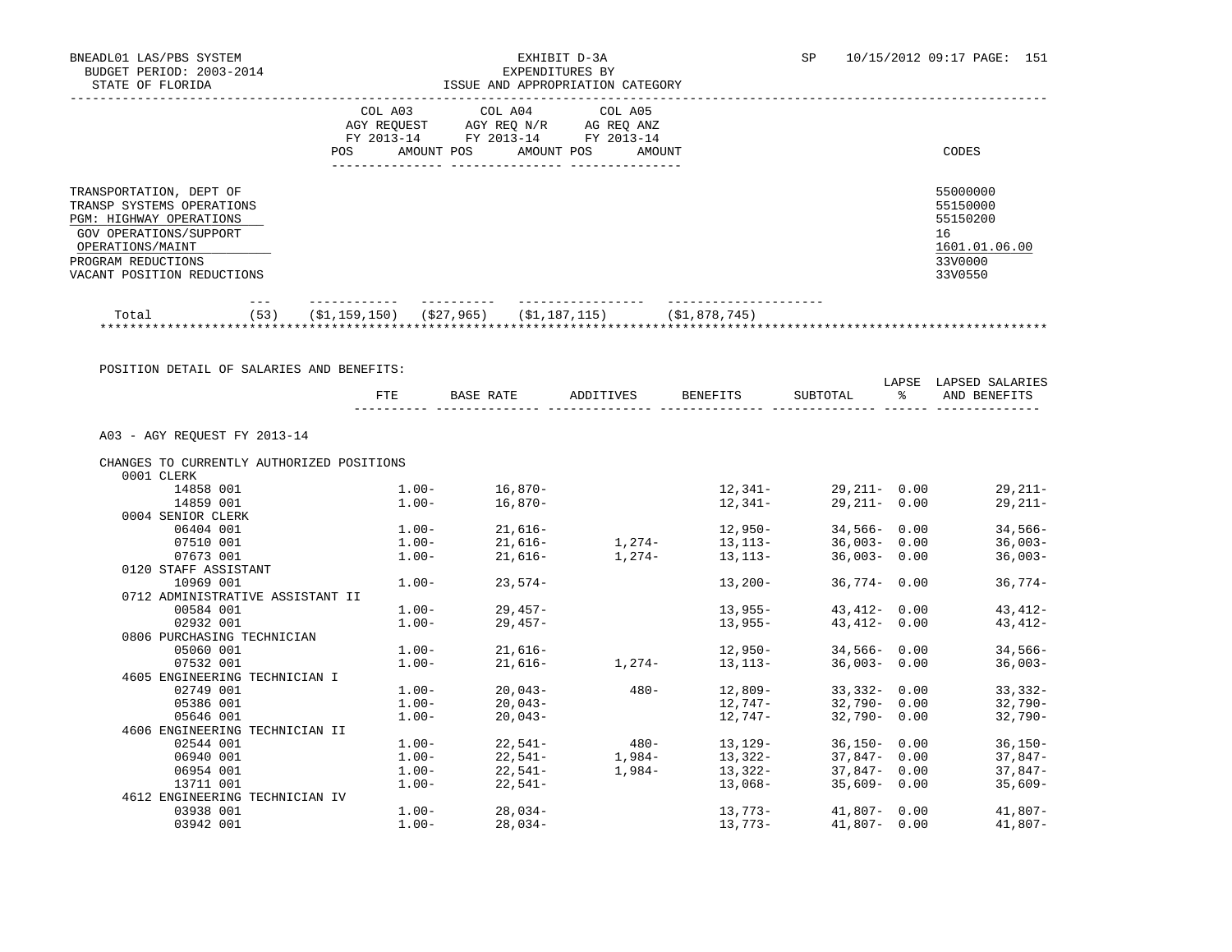|                                                                                                                                      | COL A03<br>COL A04<br>COL A05<br>AGY REOUEST<br>AGY REO N/R<br>AG REO ANZ<br>FY 2013-14<br>FY 2013-14<br>FY 2013-14<br>AMOUNT POS<br>AMOUNT POS<br>AMOUNT<br><b>POS</b> | CODES                                                   |
|--------------------------------------------------------------------------------------------------------------------------------------|-------------------------------------------------------------------------------------------------------------------------------------------------------------------------|---------------------------------------------------------|
| TRANSPORTATION, DEPT OF<br>TRANSP SYSTEMS OPERATIONS<br><b>PGM: HIGHWAY OPERATIONS</b><br>GOV OPERATIONS/SUPPORT<br>OPERATIONS/MAINT |                                                                                                                                                                         | 55000000<br>55150000<br>55150200<br>16<br>1601.01.06.00 |
| PROGRAM REDUCTIONS<br>VACANT POSITION REDUCTIONS                                                                                     |                                                                                                                                                                         | 33V0000<br>33V0550                                      |

POSITION DETAIL OF SALARIES AND BENEFITS:

|                                           | FTE      | <b>BASE RATE</b> | ADDITIVES | <b>BENEFITS</b> | SUBTOTAL        | LAPSE<br>န္ | LAPSED SALARIES<br>AND BENEFITS |
|-------------------------------------------|----------|------------------|-----------|-----------------|-----------------|-------------|---------------------------------|
| A03 - AGY REOUEST FY 2013-14              |          |                  |           |                 |                 |             |                                 |
| CHANGES TO CURRENTLY AUTHORIZED POSITIONS |          |                  |           |                 |                 |             |                                 |
| 04054 001                                 | $1.00 -$ | $28,034-$        |           | 13,773-         | $41,807 - 0.00$ |             | $41,807-$                       |
| 04062 001                                 | $1.00 -$ | $28,034-$        |           | 13,773-         | $41.807 - 0.00$ |             | $41,807-$                       |
| 04142 001                                 | $1.00 -$ | $28,034-$        |           | 13,773-         | $41,807 - 0.00$ |             | $41,807-$                       |
| 4630 ENGINEERING SPECIALIST II            |          |                  |           |                 |                 |             |                                 |
| 10677 001                                 | $1.00 -$ | $38,809-$        |           | $15, 155 -$     | $53,964 - 0.00$ |             | $53,964-$                       |
| 4635 ENGINEERING SPECIALIST IV            |          |                  |           |                 |                 |             |                                 |
| 00581 001                                 | $1.00 -$ | $46,560-$        |           | $16, 150 -$     | $62,710 - 0.00$ |             | $62,710-$                       |
| 4738 HIGHWAY MAINTENANCE TECHNICIAN I     |          |                  |           |                 |                 |             |                                 |
| 03088 001                                 | $1.00 -$ | $18,597-$        |           | 12,562-         | $31,159 - 0.00$ |             | $31,159-$                       |
| 03153 001                                 | $1.00 -$ | 18,597-          |           | 12,562-         | $31,159 - 0.00$ |             | $31,159-$                       |
| 03254 001                                 | $1.00 -$ | 18,597-          |           | 12,562-         | $31,159 - 0.00$ |             | $31, 159 -$                     |
| 04203 001                                 | $1.00-$  | 18,597-          | 1,942-    | 12,811-         | $33,350 - 0.00$ |             | $33,350-$                       |
| 05987 001                                 | $1.00 -$ | 18,597-          |           | 12,562-         | $31,159 - 0.00$ |             | $31,159-$                       |
| 06753 001                                 | $1.00 -$ | 18,597-          | 1,942-    | 12,811-         | $33,350 - 0.00$ |             | $33,350-$                       |
| 07307 001                                 | $1.00 -$ | 18,597-          | 1,942-    | 12,811-         | $33,350 - 0.00$ |             | $33,350-$                       |
| 07332 001                                 | $1.00 -$ | 18,597-          | $1,942-$  | 12,811-         | $33,350 - 0.00$ |             | $33,350-$                       |
| 07526 001                                 | $1.00 -$ | 18,597-          | 1,942-    | 12,811-         | $33,350 - 0.00$ |             | $33,350-$                       |
| 07573 001                                 | $1.00 -$ | 18,597-          | 1,942-    | 12,811-         | $33,350 - 0.00$ |             | $33,350-$                       |
| 07591 001                                 | $1.00 -$ | 18,597-          |           | 12,562-         | $31,159 - 0.00$ |             | $31,159-$                       |
| 07716 001                                 | $1.00 -$ | 18,597-          |           | 12,562-         | $31,159 - 0.00$ |             | $31,159-$                       |
| 07972 001                                 | $1.00-$  | 18,597-          | 1,942-    | 12,811-         | $33,350 - 0.00$ |             | $33,350-$                       |
| 08605 001                                 | $1.00 -$ | 18,597-          |           | $12,562-$       | $31,159 - 0.00$ |             | $31,159-$                       |
| 08872 001                                 | $1.00 -$ | 18,597-          |           | 12,562-         | $31,159 - 0.00$ |             | $31,159-$                       |
| 09240 001                                 | $1.00 -$ | 18,597-          |           | 12,562-         | $31,159 - 0.00$ |             | $31,159-$                       |
| 12392 001                                 | $1.00 -$ | $18.597-$        | $565 -$   | 12,635-         | $31.797 - 0.00$ |             | $31.797-$                       |
| 4741 HIGHWAY MAINTENANCE TECHNICIAN II    |          |                  |           |                 |                 |             |                                 |
| 02856 001                                 | $1.00 -$ | $20,043-$        |           | 12,747–         | $32,790 - 0.00$ |             | $32,790-$                       |
| 02921 001                                 | $1.00-$  | $20,043-$        |           | 12,747-         | $32,790 - 0.00$ |             | $32,790-$                       |
| 03111 001                                 | $1.00 -$ | $20,043-$        |           | 12,747-         | $32,790 - 0.00$ |             | $32,790-$                       |
| 03324 001                                 | $1.00 -$ | $20,043-$        | $565 -$   | 12,820-         | $33,428 - 0.00$ |             | $33,428-$                       |
| 03619 001                                 | $1.00 -$ | $20.043-$        | $565 -$   | $12,820-$       | $33.428 - 0.00$ |             | $33.428 -$                      |

07284 001 1.00- 20,043- 1,942- 12,997- 34,982- 0.00 34,982-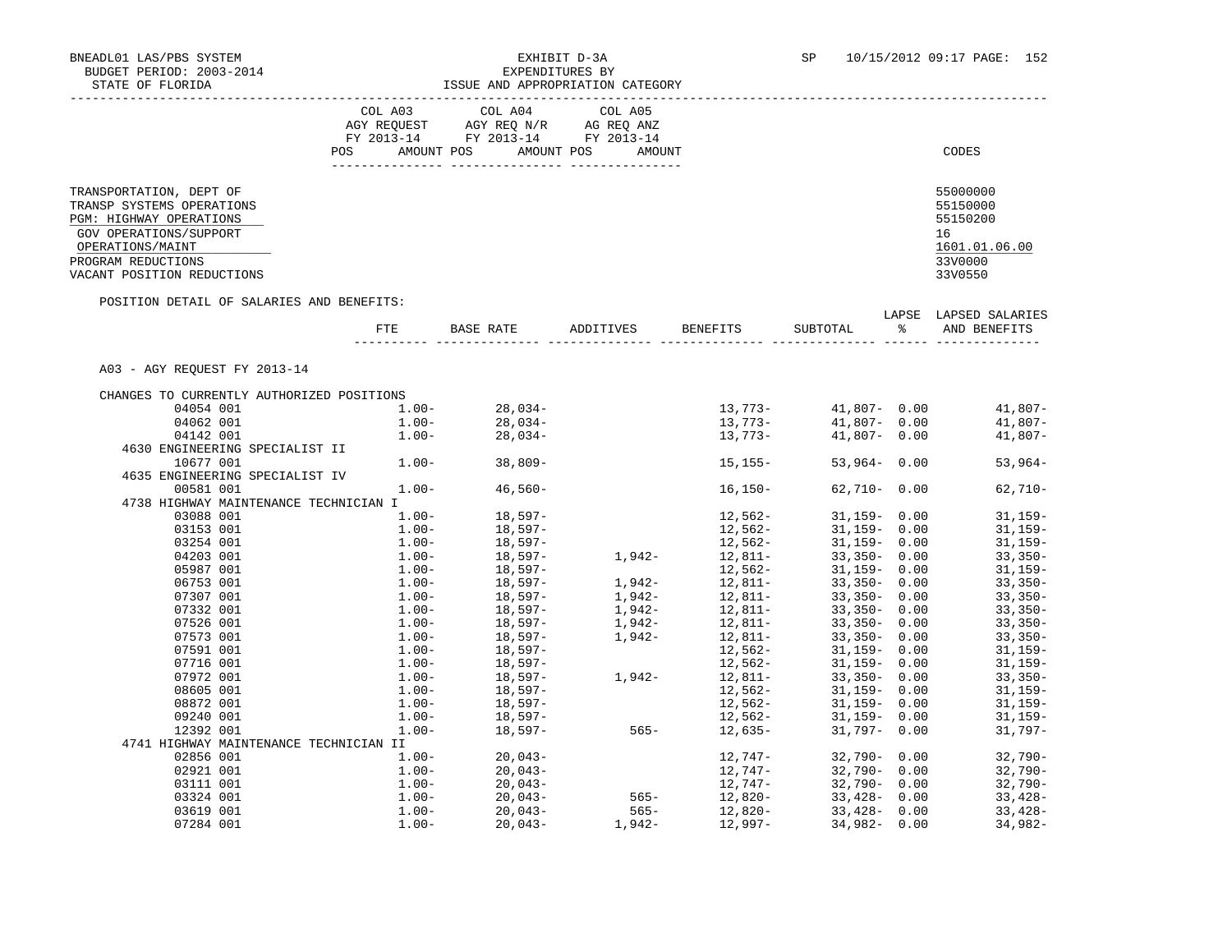## BNEADL01 LAS/PBS SYSTEM EXHIBIT D-3A SP 10/15/2012 09:17 PAGE: 153 ISSUE AND APPROPRIATION CATEGORY

|                                                                                                                                                                                   | POS | COL A03<br>AGY REOUEST<br>FY 2013-14<br>AMOUNT POS | COL A04<br>AGY REQ N/R<br>FY 2013-14<br>AMOUNT POS | COL A05<br>AG REQ ANZ<br>FY 2013-14<br>AMOUNT |       | CODES                                                                         |
|-----------------------------------------------------------------------------------------------------------------------------------------------------------------------------------|-----|----------------------------------------------------|----------------------------------------------------|-----------------------------------------------|-------|-------------------------------------------------------------------------------|
| TRANSPORTATION, DEPT OF<br>TRANSP SYSTEMS OPERATIONS<br>PGM: HIGHWAY OPERATIONS<br>GOV OPERATIONS/SUPPORT<br>OPERATIONS/MAINT<br>PROGRAM REDUCTIONS<br>VACANT POSITION REDUCTIONS |     |                                                    |                                                    |                                               |       | 55000000<br>55150000<br>55150200<br>16<br>1601.01.06.00<br>33V0000<br>33V0550 |
| POSITION DETAIL OF SALARIES AND BENEFITS:                                                                                                                                         |     |                                                    |                                                    |                                               | LAPSE | LAPSED SALARIES                                                               |

| CHANGES TO CURRENTLY AUTHORIZED POSITIONS                  |          |           |                        |                                                      |                 |            |
|------------------------------------------------------------|----------|-----------|------------------------|------------------------------------------------------|-----------------|------------|
| 08712 001                                                  | $1.00 -$ | 20,043-   |                        | 12,747-                                              | 32,790-0.00     | $32,790-$  |
| 09301 001                                                  | $1.00 -$ | 20,043-   |                        | 12,747-                                              | 32,790-0.00     | $32,790-$  |
| 10494 001                                                  | $1.00 -$ | $20,043-$ |                        | 12,747-                                              | 32,790- 0.00    | $32,790-$  |
| 12440 001                                                  | $1.00-$  | 20,043-   |                        | 12,747-                                              | $32,790 - 0.00$ | $32,790-$  |
| 6368 HEAVY EOUIPMENT OPERATOR                              |          |           |                        |                                                      |                 |            |
| 02333 001                                                  | $1.00 -$ | 20,815-   |                        | 12,846-                                              | $33,661 - 0.00$ | $33,661-$  |
| 6369 SENIOR HEAVY EQUIPMENT OPERATOR                       |          |           |                        |                                                      |                 |            |
| 07959 001                                                  | $1.00-$  |           | $21,616-1,984-13,203-$ |                                                      | 36,803-0.00     | 36,803-    |
| TOTALS FOR ISSUE BY FUND<br>2540 ST TRANSPORT (PRIMARY) TF |          |           |                        |                                                      |                 | 1,878,745- |
|                                                            |          |           |                        | $53.00 - 1.159.150 - 27.965 - 691.630 - 1.878.745 -$ |                 | 1,878,745- |

\*\*\*\*\*\*\*\*\*\*\*\*\*\*\*\*\*\*\*\*\*\*\*\*\*\*\*\*\*\*\*\*\*\*\*\*\*\*\*\*\*\*\*\*\*\*\*\*\*\*\*\*\*\*\*\*\*\*\*\*\*\*\*\*\*\*\*\*\*\*\*\*\*\*\*\*\*\*\*\*\*\*\*\*\*\*\*\*\*\*\*\*\*\*\*\*\*\*\*\*\*\*\*\*\*\*\*\*\*\*\*\*\*\*\*\*\*\*\*\*\*\*\*\*\*\*\*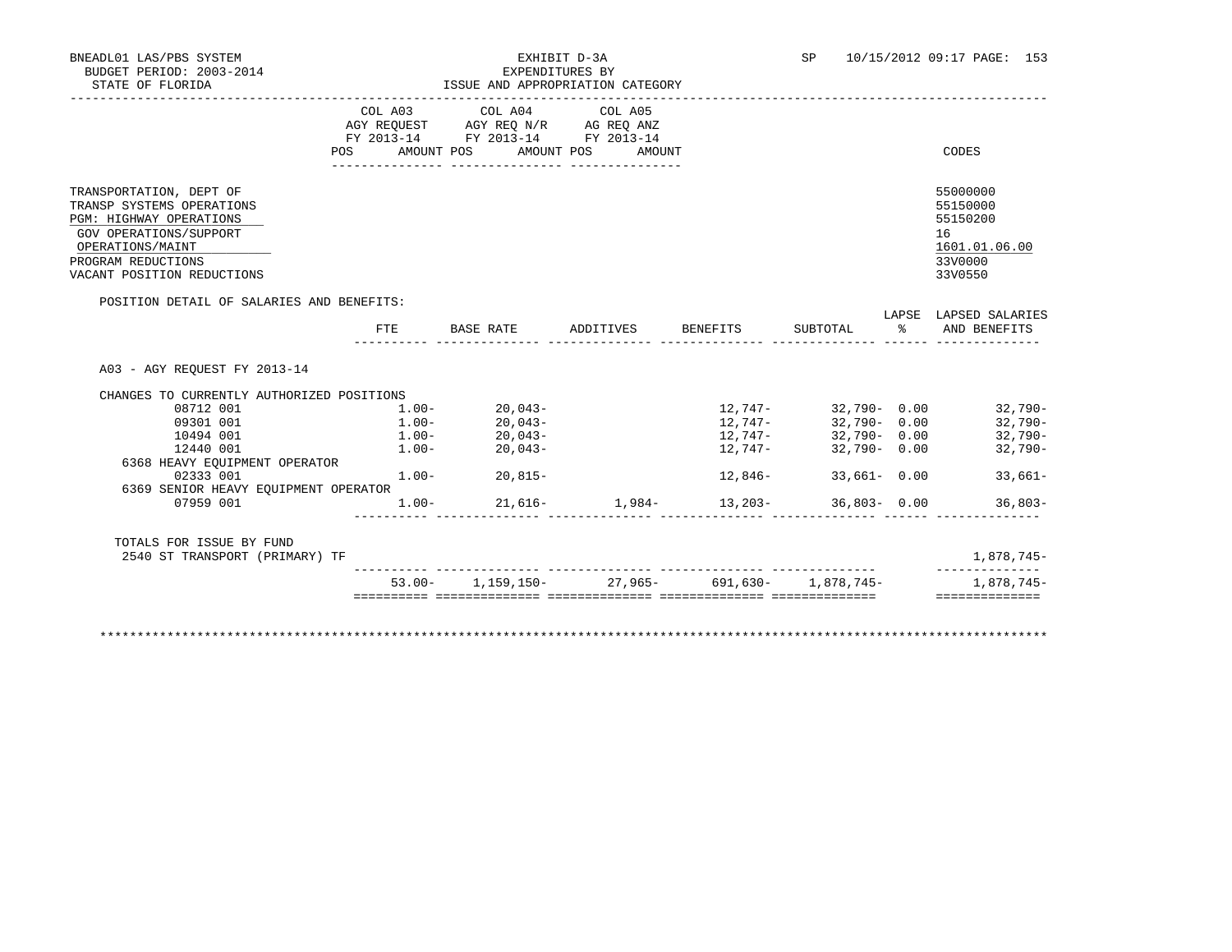| STATE OF FLORIDA                                                                                                                                                            |                                                                                                                                                                                                                   | ISSUE AND APPROPRIATION CATEGORY |                       |                  |                                                                                                                                                                                                                                                   |
|-----------------------------------------------------------------------------------------------------------------------------------------------------------------------------|-------------------------------------------------------------------------------------------------------------------------------------------------------------------------------------------------------------------|----------------------------------|-----------------------|------------------|---------------------------------------------------------------------------------------------------------------------------------------------------------------------------------------------------------------------------------------------------|
|                                                                                                                                                                             | $\begin{tabular}{lllllll} \bf AGY \,\, REQUEST \,\, &\bf AGY \,\, REQ \,\, N/R &\bf AG \,\, REQ \,\, ANZ \\ \bf FY \,\, 2013-14 &\bf FY \,\, 2013-14 &\bf FY \,\, 2013-14 \\ \end{tabular}$<br>AMOUNT POS<br>POS. | COL A03 COL A04                  | COL A05<br>AMOUNT POS | AMOUNT           | CODES                                                                                                                                                                                                                                             |
|                                                                                                                                                                             |                                                                                                                                                                                                                   |                                  |                       |                  |                                                                                                                                                                                                                                                   |
| TRANSPORTATION, DEPT OF<br>TRANSP SYSTEMS OPERATIONS<br>PGM: HIGHWAY OPERATIONS<br>GOV OPERATIONS/SUPPORT<br>OPERATIONS/MAINT<br>OPERATING REOUIREMENTS                     |                                                                                                                                                                                                                   |                                  |                       |                  | 55000000<br>55150000<br>55150200<br>16<br>1601.01.06.00<br>5500000                                                                                                                                                                                |
| SUPPORT COSTS FOR BUILDINGS<br>EXPENSES                                                                                                                                     |                                                                                                                                                                                                                   |                                  |                       |                  | 5504500<br>040000                                                                                                                                                                                                                                 |
| ST TRANSPORT (PRIMARY) TF -STATE                                                                                                                                            | 69,756                                                                                                                                                                                                            |                                  |                       |                  | 2540 1                                                                                                                                                                                                                                            |
|                                                                                                                                                                             |                                                                                                                                                                                                                   |                                  |                       |                  |                                                                                                                                                                                                                                                   |
| AGENCY ISSUE NARRATIVE:                                                                                                                                                     |                                                                                                                                                                                                                   |                                  |                       |                  |                                                                                                                                                                                                                                                   |
| 2013-2014 BUDGET YEAR NARRATIVE:<br>Fund Source: 100% State<br>============                                                                                                 |                                                                                                                                                                                                                   |                                  |                       | IT COMPONENT? NO |                                                                                                                                                                                                                                                   |
|                                                                                                                                                                             |                                                                                                                                                                                                                   |                                  |                       |                  |                                                                                                                                                                                                                                                   |
| LRPP Reference:<br>===============                                                                                                                                          |                                                                                                                                                                                                                   |                                  |                       |                  |                                                                                                                                                                                                                                                   |
| Goal #1: Preserve and manage a safe, efficient transportation system.<br>Goal #2: Enhance Florida's economic competitiveness, quality of life and transportation<br>safety. |                                                                                                                                                                                                                   |                                  |                       |                  |                                                                                                                                                                                                                                                   |
| Florida Strategic Plan for Economic Development - Strategy #19:                                                                                                             |                                                                                                                                                                                                                   |                                  |                       |                  |                                                                                                                                                                                                                                                   |
| Ensure state, regional and local agencies provide collaborative, seamless, consistent and timely customer service to<br>businesses.                                         |                                                                                                                                                                                                                   |                                  |                       |                  |                                                                                                                                                                                                                                                   |
| Description:<br>============                                                                                                                                                |                                                                                                                                                                                                                   |                                  |                       |                  |                                                                                                                                                                                                                                                   |
| Airport.                                                                                                                                                                    |                                                                                                                                                                                                                   |                                  |                       |                  | This issue requests budget for additional operating costs related to the State Aircraft Hangar at the City of Tallahassee                                                                                                                         |
| Justification:                                                                                                                                                              |                                                                                                                                                                                                                   |                                  |                       |                  |                                                                                                                                                                                                                                                   |
| ==============<br>Office of Maintenance                                                                                                                                     |                                                                                                                                                                                                                   |                                  |                       |                  |                                                                                                                                                                                                                                                   |
|                                                                                                                                                                             |                                                                                                                                                                                                                   |                                  |                       |                  |                                                                                                                                                                                                                                                   |
|                                                                                                                                                                             |                                                                                                                                                                                                                   |                                  |                       |                  | On July 1, 2011, the Department of Management Services (DMS) transferred the lease agreement associated with the State<br>Aircraft Hangar to the Department. As a result, the Department was required to continue payment of the multi-year lease |

and associated utility costs at the facility.

 On April 3, 2012, the City of Tallahassee Airport notified the Department of its intent to terminate the existing agreement dated June 25, 1979, between the then Department of General Services (currently DMS) and the City of Tallahassee. The City of Tallahassee stated in their communication that the airport is federally obligated to impose non-discriminatory and substantially comparable rates and charges for similar uses on airport property in an effort to remain self-sustaining and offer fair market rates to all users. The Department's existing operating budget is not sufficient to fund the required operating costs (utility and lease costs) at the State Aircraft Hangar. Currently, the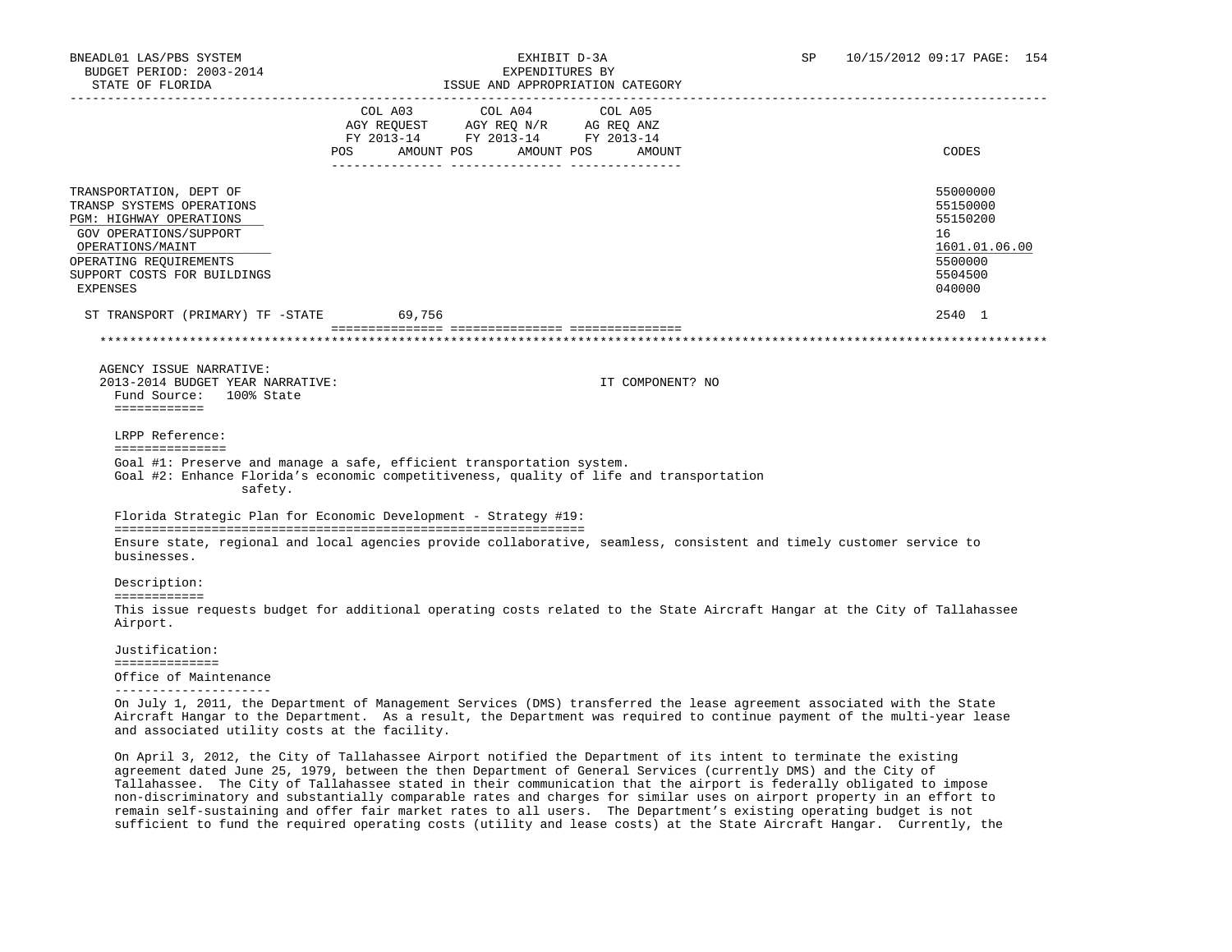# ISSUE AND APPROPRIATION CATEGORY

|                                                                                                                                      | COL A03<br>COL A05<br>COL A04<br>AGY REOUEST<br>AGY REO N/R<br>AG REO ANZ<br>FY 2013-14<br>FY 2013-14<br>FY 2013-14<br>AMOUNT POS<br>AMOUNT POS<br><b>POS</b><br>AMOUNT | CODES                                                   |
|--------------------------------------------------------------------------------------------------------------------------------------|-------------------------------------------------------------------------------------------------------------------------------------------------------------------------|---------------------------------------------------------|
| TRANSPORTATION, DEPT OF<br>TRANSP SYSTEMS OPERATIONS<br><b>PGM: HIGHWAY OPERATIONS</b><br>GOV OPERATIONS/SUPPORT<br>OPERATIONS/MAINT |                                                                                                                                                                         | 55000000<br>55150000<br>55150200<br>16<br>1601.01.06.00 |
| OPERATING REQUIREMENTS<br>SUPPORT COSTS FOR BUILDINGS                                                                                |                                                                                                                                                                         | 5500000<br>5504500                                      |

 Florida Forest Service, Florida Highway Patrol, Florida Fish and Wildlife Conservation Commission and the Department house aircraft fleet at the State Aircraft Hangar.

### Calculations:

=============

The estimated cost is based on the quotes from the City of Tallahassee.

### Facility Utilities and Related Support Costs

--------------------------------------------

| Expenses                                                  | Annual Total |
|-----------------------------------------------------------|--------------|
| Electric, water, sewer, garbage                           | \$20.400     |
| (estimated @ \$1,700/month x 12 months)                   |              |
| Security alarm monitoring                                 | 360          |
| (estimated @ \$30/month x 12 months)<br>Lease agreement   | 48,492       |
| (lease @ \$4,041/month $x$ 12 months)<br>Communications   | 504          |
| (Century link phone/DSL lines @ $$42/m$ onth x 12 months) |              |
| Total                                                     | \$69.756     |
| Issue Summary:                                            |              |
|                                                           |              |

| Appropriation Category | Total    |
|------------------------|----------|
|                        |          |
| Expenses               | \$69.756 |

### Base Budget:

============

 There is no budget in the recurring base to fund the requirement of this issue. The Legislature provided a recurring reduction in the amount of \$16,492,058 in FY 2011/12 in the Expenses category, which is the category these costs would typically be paid from.

Adverse Impact if Not Approved:

===============================

 If this issue is not approved, the Department will need to reduce the funds allocated to other facilities to cover these costs, thereby impacting the Department's mission of providing a safe, efficient transportation system. \*\*\*\*\*\*\*\*\*\*\*\*\*\*\*\*\*\*\*\*\*\*\*\*\*\*\*\*\*\*\*\*\*\*\*\*\*\*\*\*\*\*\*\*\*\*\*\*\*\*\*\*\*\*\*\*\*\*\*\*\*\*\*\*\*\*\*\*\*\*\*\*\*\*\*\*\*\*\*\*\*\*\*\*\*\*\*\*\*\*\*\*\*\*\*\*\*\*\*\*\*\*\*\*\*\*\*\*\*\*\*\*\*\*\*\*\*\*\*\*\*\*\*\*\*\*\*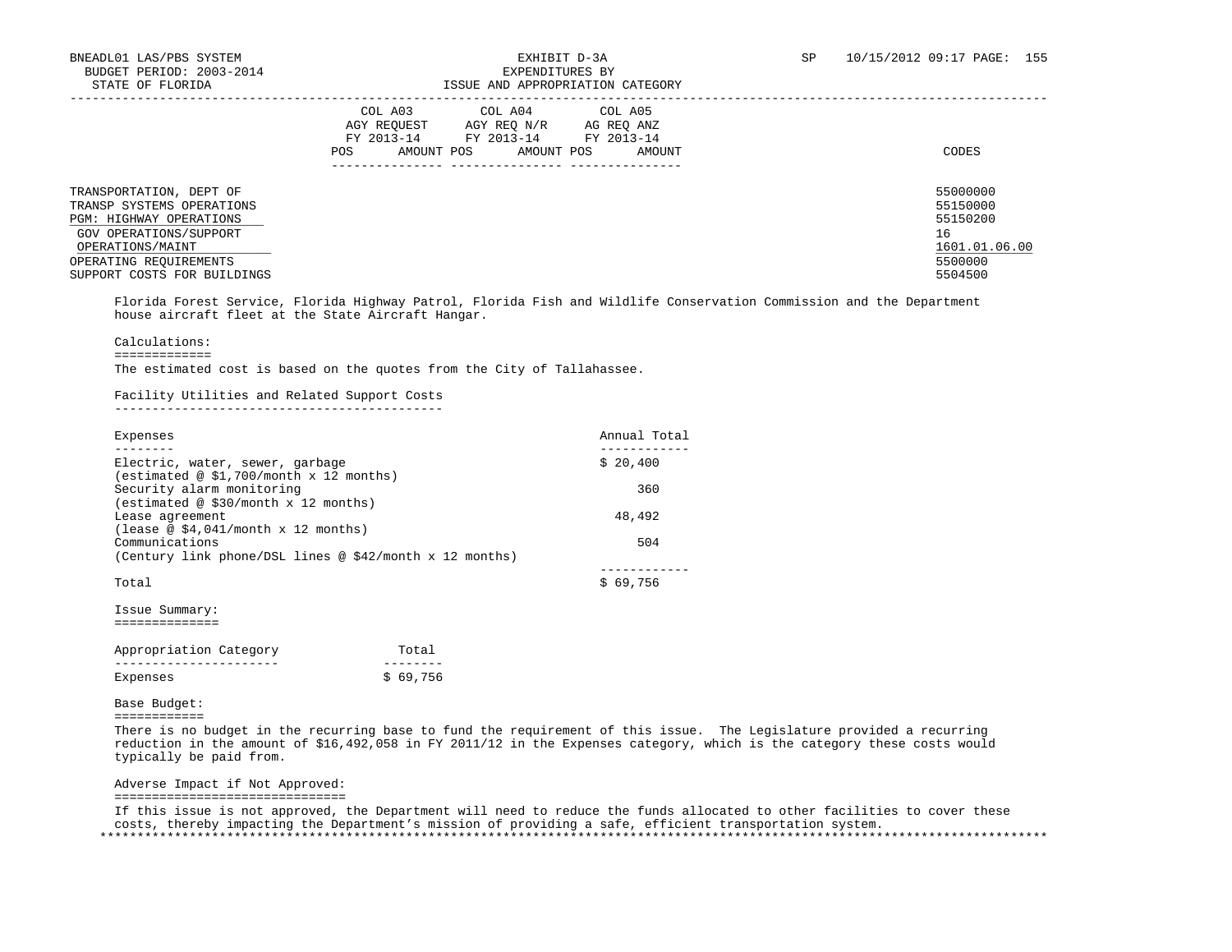|                                                                                                                                                                                                                                                                                                                                                                              | AGY REQUEST AGY REQ N/R AG REQ ANZ<br>FY 2013-14 FY 2013-14 FY 2013-14<br>POS AMOUNT POS AMOUNT POS | COL A03 COL A04 COL A05 | AMOUNT | CODES                                                                                             |
|------------------------------------------------------------------------------------------------------------------------------------------------------------------------------------------------------------------------------------------------------------------------------------------------------------------------------------------------------------------------------|-----------------------------------------------------------------------------------------------------|-------------------------|--------|---------------------------------------------------------------------------------------------------|
| TRANSPORTATION, DEPT OF<br>TRANSP SYSTEMS OPERATIONS<br><b>PGM: HIGHWAY OPERATIONS</b><br>GOV OPERATIONS/SUPPORT<br>OPERATIONS/MAINT<br>CAPITAL IMPROVEMENT PLAN<br>CODE CORRECTIONS<br>FIXED CAPITAL OUTLAY<br>MINOR REPAIRS/IMPROV-STATE                                                                                                                                   |                                                                                                     |                         |        | 55000000<br>55150000<br>55150200<br>16<br>1601.01.06.00<br>9900000<br>990C000<br>080000<br>080002 |
| ST TRANSPORT (PRIMARY) TF -STATE 2,521,097 2,521,097                                                                                                                                                                                                                                                                                                                         |                                                                                                     |                         |        | 2540 1                                                                                            |
| <b>AGENCY NARRATIVE:</b><br>2013-2014 BUDGET YEAR NARRATIVE: MINOR REPAIRS/IMPROV-STATE IT COMPONENT? NO<br>Fund Source: 100% State<br>============                                                                                                                                                                                                                          |                                                                                                     |                         |        |                                                                                                   |
| LRPP Reference: Goal #3: Organizational excellence by promoting and encouraging continuous<br>===============                                                                                                                                                                                                                                                                | improvement.                                                                                        |                         |        |                                                                                                   |
| Florida Strategic Plan for Economic Development - Strategy #27:                                                                                                                                                                                                                                                                                                              |                                                                                                     |                         |        |                                                                                                   |
| Create and sustain vibrant, safe and healthy communities that attract workers, businesses, residents and visitors.                                                                                                                                                                                                                                                           |                                                                                                     |                         |        |                                                                                                   |
| Description:<br><b>BEBBBBBBBBBB</b>                                                                                                                                                                                                                                                                                                                                          |                                                                                                     |                         |        |                                                                                                   |
| The Department requests this budget in the Highway Operations budget entity to fund Fixed Capital Outlay building and<br>grounds projects necessary to meet federal, state, or local requirements for life safety, environmental, and/or facility<br>code compliance; to address building critical projects deemed essential for emergency operations to support the mission |                                                                                                     |                         |        |                                                                                                   |

 of the Department of Transportation or to correct a potentially unsafe condition, where the loss to life or property may occur and, if left unattended, the asset would be rendered unsafe, or essential services or building operations may likely be disrupted, or the building's integrity or habitability may be compromised. Some of the issues with which the Department needs to comply are:

 Life Safety: Chapter 633, Florida Statutes (F.S.), Fire Prevention and Control, and Public Health Department sewer/septic and public water systems requirements, Sections 381.001-381.0068, 386.01-386.051, and 489.103-489.558, F.S.

 Environmental: Environmental Protection Agency (EPA) requirements; Sections 403.721-403.726, F.S., Resource Recovery and Management (hazardous materials); Fuel Dispensers - Section 553.73, Florida Building Code; Occupational Safety and Health Administration (OSHA) Laboratory Standards: Section 29 Code of Federal Register (CFR), Part 1910.1450, Occupational Exposure To Hazardous Materials In Laboratories; Federal - Asbestos Hazard Emergency Response Act, Asbestos School Hazard Abatement Reauthorization Act, National Emission Standards for Hazardous Air Pollutants; State Asbestos - Chapter 469, F.S., Asbestos Abatement; Chapter 62-257, Florida Administrative Code (F.A.C.), Asbestos Program; Chapter 468, Part XVI, F.S., Mold-Related Services

Americans With Disabilities Act (ADA): Federal 2010 ADA Regulations - Title II, State and Local Governments, Section 28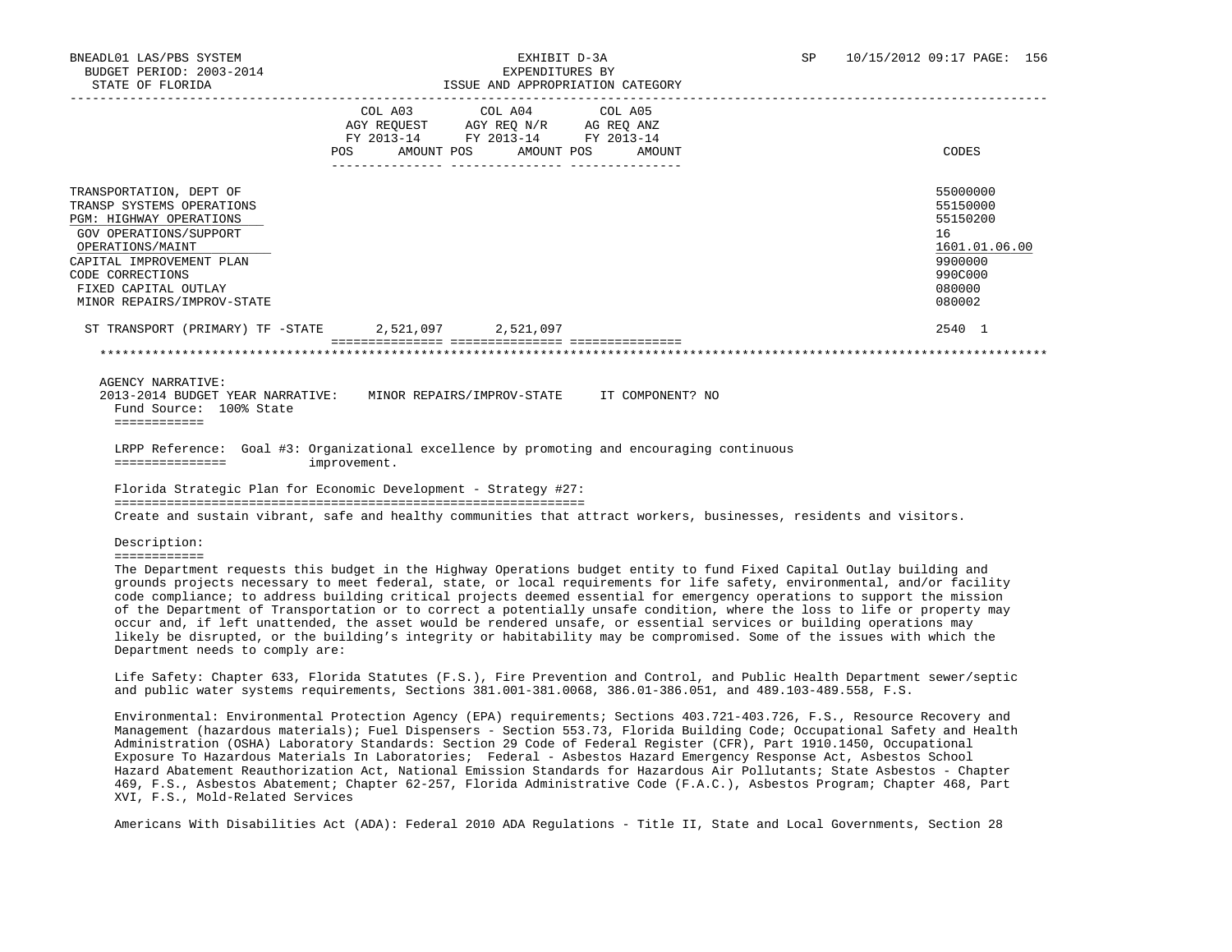| DIAIE OF FEORIPA                                                                                                                                                              | TOOD AND AFFROFRIATION CAIBGORI                                                                                                                               |                                                                               |
|-------------------------------------------------------------------------------------------------------------------------------------------------------------------------------|---------------------------------------------------------------------------------------------------------------------------------------------------------------|-------------------------------------------------------------------------------|
|                                                                                                                                                                               | COL A03<br>COL A04<br>COL A05<br>AGY REOUEST<br>AGY REO N/R<br>AG REO ANZ<br>FY 2013-14<br>FY 2013-14 FY 2013-14<br>AMOUNT POS<br>AMOUNT POS<br>AMOUNT<br>POS | CODES                                                                         |
| TRANSPORTATION, DEPT OF<br>TRANSP SYSTEMS OPERATIONS<br>PGM: HIGHWAY OPERATIONS<br>GOV OPERATIONS/SUPPORT<br>OPERATIONS/MAINT<br>CAPITAL IMPROVEMENT PLAN<br>CODE CORRECTIONS |                                                                                                                                                               | 55000000<br>55150000<br>55150200<br>16<br>1601.01.06.00<br>9900000<br>990C000 |

STATE OF FLORIDA ISSUE AND APPROPRIATION CATEGORY

 CFR 35; Federal 2010 ADA Standards - ADA Standards for Accessible Design, Section 28 CFR 35.151 and 2004 "Americans with Disabilities Act Accessibility Guidelines;" State of Florida 2012 Accessibility Code, Florida Accessibility Code, Sections 553.501-553.513, F.S.

 Building Critical requirements: Chapter 553.73, Florida Building Code (i.e., repairs for water intrusion damage in roofs, structures, or building openings; repairs to meet hurricane code requirements; repairs for stairwell safety; critical HVAC or generator repairs required to sustain essential building services or mission critical Department emergency operations, or property loss prevention due to burglaries, etc.)

 Relevant projects include: fire alarm repair or replacement; ADA code corrections, repairs and renovations; repair or replacement of septic/sewer systems or replacement of a building's water supply distribution system due to rust and contaminants; repair or replacement of fuel gasoline dispensers, hoses, nozzles, etc.; repair or replacement of hazardous materials storage buildings; removal or abatement of asbestos and/or annual asbestos inspections; installation or repair of exhaust/system removal of contaminants in laboratories; removal/abatement of mold/mildew; repair of water intrusion damage in roofs, windows, or structures; replacement of critical HVAC or emergency generator systems or components that are becoming obsolete, are at the end of their design life or have experienced increased failures, which if left unrepaired would disrupt essential business services or mission critical Department emergency operations, installing security system for property loss prevention due to burglaries, etc.

 The FY 2013/2014 critical correction projects total \$3,775,002 in Department-wide needs. Of this total, the Department requests \$2,521,097 in the Highway Operations budget entity (55150200), Operations and Maintenance program component (1601010600), for Life Safety, Environmental, ADA and building code or critical correction projects. The remaining critical correction projects (issue code 990C000) are in the Executive Direction (55150500) and Turnpike Enterprise (55180100) budget entities. Refer to the CIP-5 form, for additional details for projects in this budget entity (Agency Priority #1).

 Summary: Highway Operations (55150200) ====================================== District 1 = \$189,100 District 2 = 516,487 District 3 = 40,000 District 4 = 159,800 District 5 = 640,000 District 6 = 369,210 District 7 = 111,500  $CO-St$  Materials =  $495,000$  ----------  $Total = $2.521.097$ \*\*\*\*\*\*\*\*\*\*\*\*\*\*\*\*\*\*\*\*\*\*\*\*\*\*\*\*\*\*\*\*\*\*\*\*\*\*\*\*\*\*\*\*\*\*\*\*\*\*\*\*\*\*\*\*\*\*\*\*\*\*\*\*\*\*\*\*\*\*\*\*\*\*\*\*\*\*\*\*\*\*\*\*\*\*\*\*\*\*\*\*\*\*\*\*\*\*\*\*\*\*\*\*\*\*\*\*\*\*\*\*\*\*\*\*\*\*\*\*\*\*\*\*\*\*\*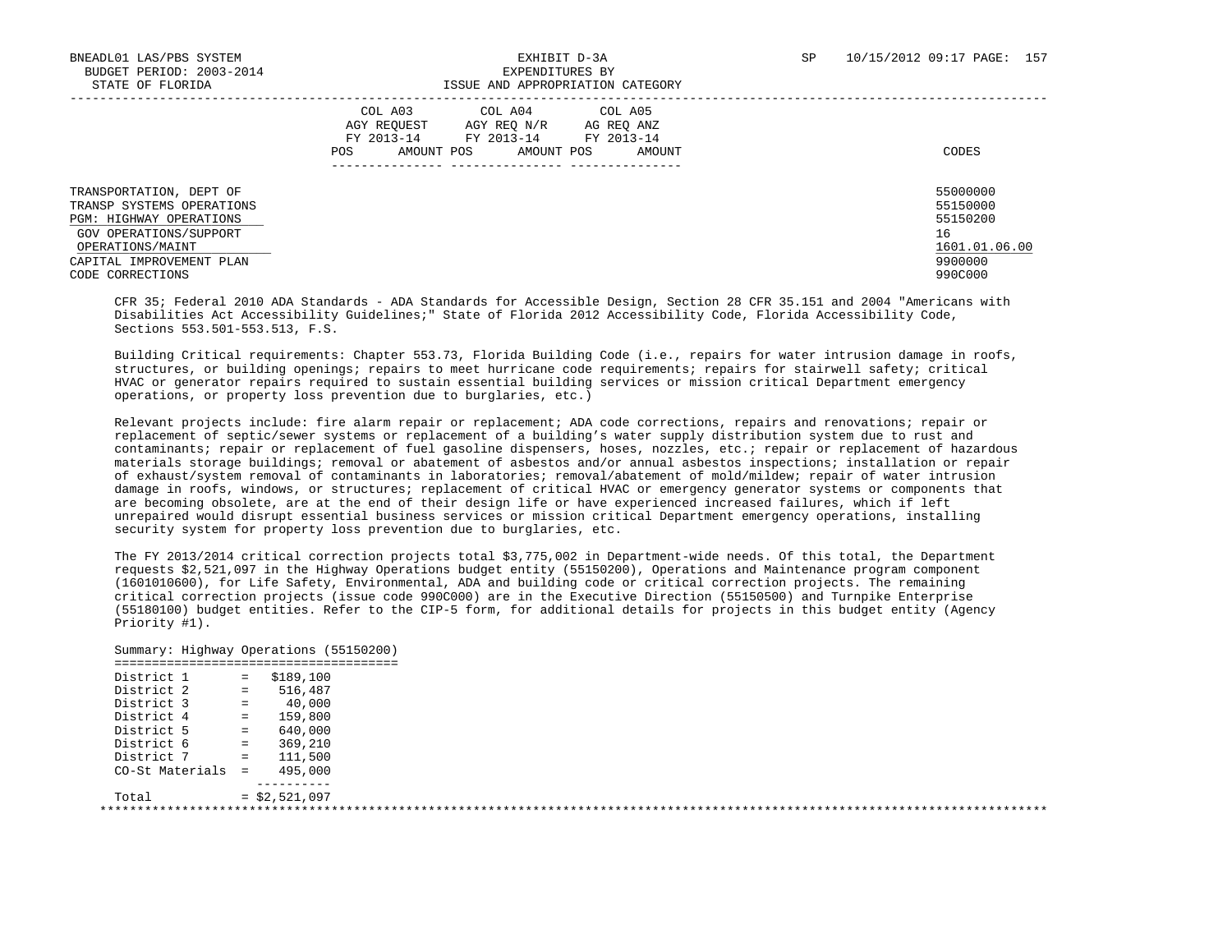|                                                                                                                                                                                                                                         | <b>POS</b> | FY 2013-14 | COL A03 COL A04 COL A05<br>AGY REQUEST AGY REQ N/R AG REQ ANZ<br>FY 2013-14 FY 2013-14<br>AMOUNT POS AMOUNT POS | AMOUNT | CODES                                                                                             |
|-----------------------------------------------------------------------------------------------------------------------------------------------------------------------------------------------------------------------------------------|------------|------------|-----------------------------------------------------------------------------------------------------------------|--------|---------------------------------------------------------------------------------------------------|
| TRANSPORTATION, DEPT OF<br>TRANSP SYSTEMS OPERATIONS<br>PGM: HIGHWAY OPERATIONS<br>GOV OPERATIONS/SUPPORT<br>OPERATIONS/MAINT<br>CAPITAL IMPROVEMENT PLAN<br>ENVIRONMENTAL PROJECTS<br>FIXED CAPITAL OUTLAY<br>ENVIRON SITE RESTORATION |            |            |                                                                                                                 |        | 55000000<br>55150000<br>55150200<br>16<br>1601.01.06.00<br>9900000<br>990E000<br>080000<br>088763 |
| ST TRANSPORT (PRIMARY) TF -STATE 1,045,000 1,045,000                                                                                                                                                                                    |            |            |                                                                                                                 |        | 2540 1                                                                                            |
|                                                                                                                                                                                                                                         |            |            |                                                                                                                 |        |                                                                                                   |
| AGENCY NARRATIVE:                                                                                                                                                                                                                       |            |            |                                                                                                                 |        |                                                                                                   |

 2013-2014 BUDGET YEAR NARRATIVE: ENVIRON SITE RESTORATION IT COMPONENT? NO Fund Source: 100% State ============

 LRPP Reference: Goal #3: Organizational excellence by promoting and encouraging continuous improvement. ===============

 Florida Strategic Plan for Economic Development - Strategy #27: =============================================================== Create and sustain vibrant, safe and healthy communities that attract workers, businesses, residents and visitors.

Description:

============

 Budget is requested in the Highway Operations budget entity to continue funding Environmental Site Restoration work to clean up contaminated soil and groundwater at various Department facilities statewide to restore those sites to an environmentally uncontaminated, clean and safe condition. Failure to perform the needed cleanup will result in violation of the Federal Resource Conservation and Recovery Act.

 Surveys conducted in 1995 at various Department property sites were used to develop the original environmental site restoration plan, which identified anticipated assessment and remediation activities required to restore the sites to an uncontaminated, safe condition. The extent of required remediation activities is dependent on findings during the assessment of the site as well as discoveries during the actual remediation of the site. As the assessment and/or remediation activities are performed, the approach to address the projects is modified to address the extent of contamination at the site. In the event of an additional contamination discovery, the required work to accomplish clean closure of a site will most likely increase. In cases where contamination remediation occurs more quickly/earlier than anticipated, the required work factors (e.g., length of time, funding requirements, resource requirements, etc.) may decrease. However, as time increases, contaminants typically migrate causing an increase in plume (trail) size and subsequent additional assessment and remediation costs. Additionally, the Department adds sites to the environmental site restoration plan due to the consolidation of facilities or newly found contamination at existing facility sites, or removes sites from the plan once environmental work is completed.

 Due to the uncertainties related to dealing with contaminates and contaminated soil/groundwater, this issue will be revisited each year to determine whether the needs have increased or decreased as tasks are performed and additional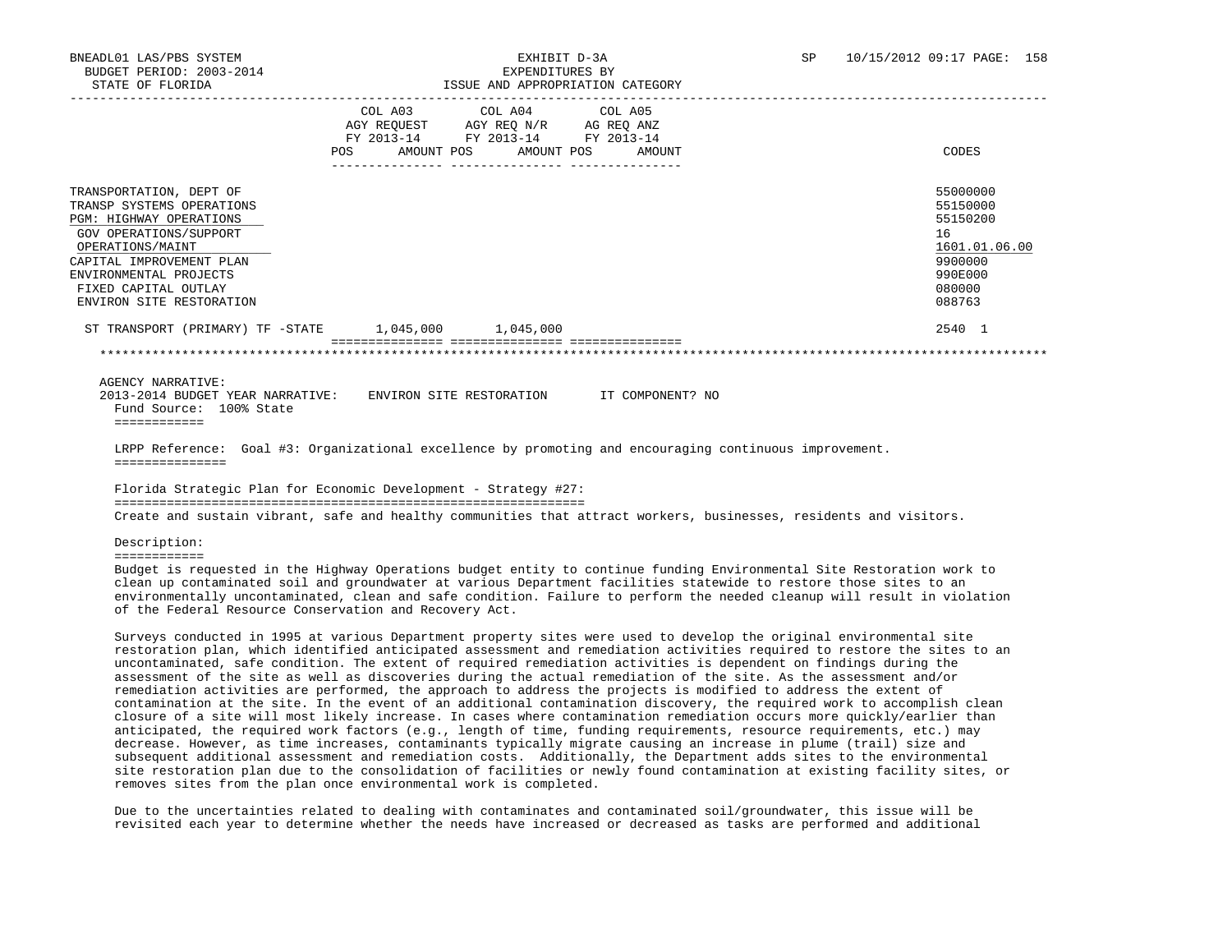# ISSUE AND APPROPRIATION CATEGORY

|                                                                                                                                      | COL A03<br>COL A04<br>COL A05<br>AGY REQUEST<br>AGY REO N/R<br>AG REO ANZ<br>FY 2013-14<br>FY 2013-14<br>FY 2013-14<br>AMOUNT POS<br>AMOUNT POS<br>AMOUNT<br><b>POS</b> | CODES                                                   |
|--------------------------------------------------------------------------------------------------------------------------------------|-------------------------------------------------------------------------------------------------------------------------------------------------------------------------|---------------------------------------------------------|
| TRANSPORTATION, DEPT OF<br>TRANSP SYSTEMS OPERATIONS<br><b>PGM: HIGHWAY OPERATIONS</b><br>GOV OPERATIONS/SUPPORT<br>OPERATIONS/MAINT |                                                                                                                                                                         | 55000000<br>55150000<br>55150200<br>16<br>1601.01.06.00 |
| CAPITAL IMPROVEMENT PLAN<br>ENVIRONMENTAL PROJECTS                                                                                   |                                                                                                                                                                         | 9900000<br>990E000                                      |

information is obtained.

 Budget of \$1,045,000 is requested in FY 2013/2014 for Environmental Site Restoration projects in the Highway Operations budget entity (55150200), Operations and Maintenance program component (1601010600). Refer to the accompanying CIP-5 form (Agency Priority #3) for additional details.

 Summary: Highway Operations (55150200) ======================================= District  $1 =$  \$ 50,000 District 2 = 345,000 District 3 = 200,000 District 4 = 240,000 District 7 = 210,000 ----------  $Total = $1,045,000$ \*\*\*\*\*\*\*\*\*\*\*\*\*\*\*\*\*\*\*\*\*\*\*\*\*\*\*\*\*\*\*\*\*\*\*\*\*\*\*\*\*\*\*\*\*\*\*\*\*\*\*\*\*\*\*\*\*\*\*\*\*\*\*\*\*\*\*\*\*\*\*\*\*\*\*\*\*\*\*\*\*\*\*\*\*\*\*\*\*\*\*\*\*\*\*\*\*\*\*\*\*\*\*\*\*\*\*\*\*\*\*\*\*\*\*\*\*\*\*\*\*\*\*\*\*\*\*

| MAINTENANCE AND REPAIR           |           |           | 990M000 |
|----------------------------------|-----------|-----------|---------|
| FIXED CAPITAL OUTLAY             |           |           | 080000  |
| MINOR REPAIRS/IMPROV-STATE       |           |           | 080002  |
|                                  |           |           |         |
| ST TRANSPORT (PRIMARY) TF -STATE | 2,194,074 | 2,194,074 | 2540    |

#### =============== =============== =============== \*\*\*\*\*\*\*\*\*\*\*\*\*\*\*\*\*\*\*\*\*\*\*\*\*\*\*\*\*\*\*\*\*\*\*\*\*\*\*\*\*\*\*\*\*\*\*\*\*\*\*\*\*\*\*\*\*\*\*\*\*\*\*\*\*\*\*\*\*\*\*\*\*\*\*\*\*\*\*\*\*\*\*\*\*\*\*\*\*\*\*\*\*\*\*\*\*\*\*\*\*\*\*\*\*\*\*\*\*\*\*\*\*\*\*\*\*\*\*\*\*\*\*\*\*\*\*

AGENCY NARRATIVE:

 2013-2014 BUDGET YEAR NARRATIVE: MINOR REPAIRS/IMPROV-STATE IT COMPONENT? NO Fund Source: 100% State ============

 LRPP Reference: Goal #3: Organizational excellence by promoting and encouraging continuous improvement. ===============

 Florida Strategic Plan for Economic Development - Strategy #27: =============================================================== Create and sustain vibrant, safe and healthy communities that attract workers, businesses, residents and visitors.

 Description: ============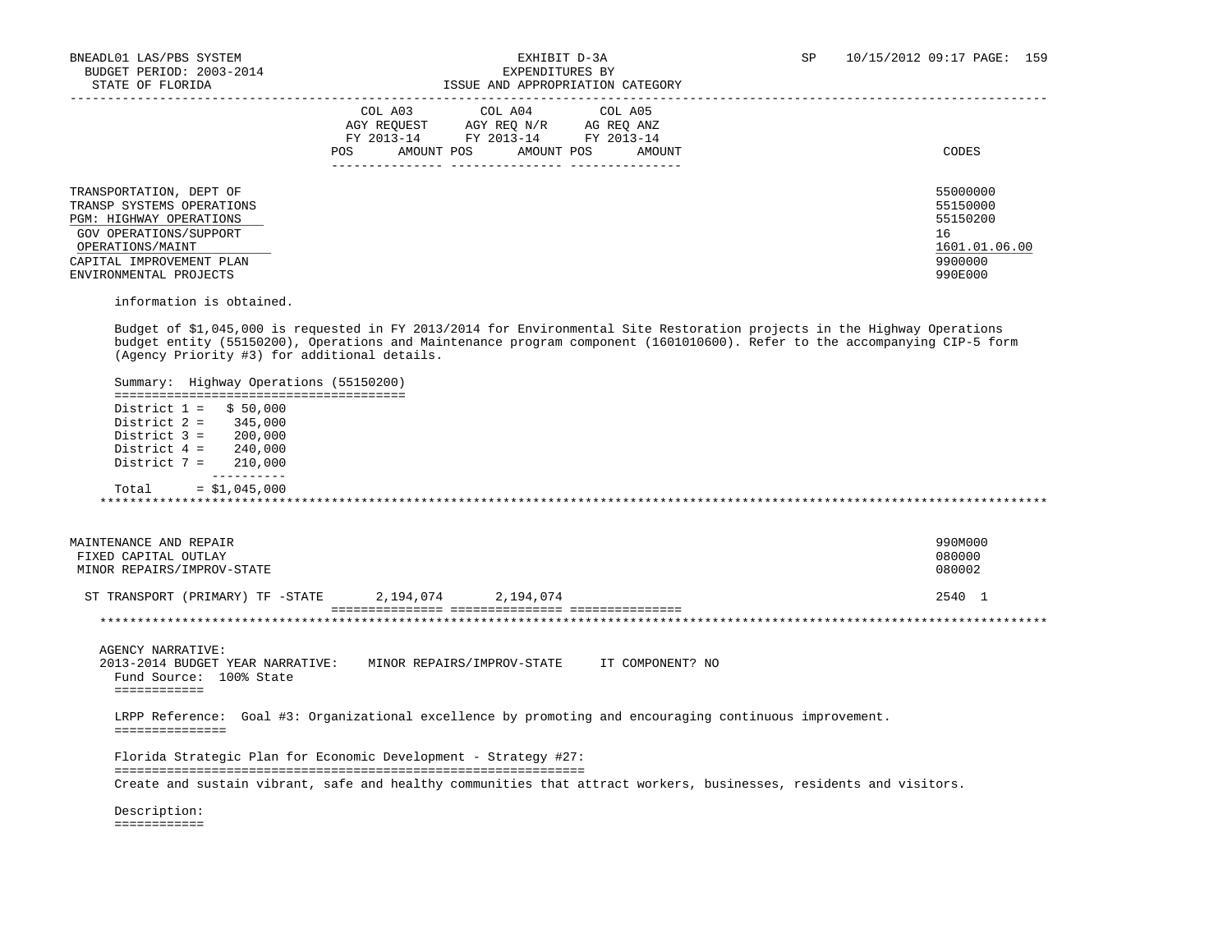|                                                                                                                                      | COL A04<br>COL A05<br>COL A03<br>AGY REO N/R<br>AGY REOUEST<br>AG REO ANZ<br>FY 2013-14<br>FY 2013-14<br>FY 2013-14<br>POS<br>AMOUNT POS<br>AMOUNT<br>AMOUNT POS | CODES                                                   |
|--------------------------------------------------------------------------------------------------------------------------------------|------------------------------------------------------------------------------------------------------------------------------------------------------------------|---------------------------------------------------------|
| TRANSPORTATION, DEPT OF<br>TRANSP SYSTEMS OPERATIONS<br><b>PGM: HIGHWAY OPERATIONS</b><br>GOV OPERATIONS/SUPPORT<br>OPERATIONS/MAINT |                                                                                                                                                                  | 55000000<br>55150000<br>55150200<br>16<br>1601.01.06.00 |
| CAPITAL IMPROVEMENT PLAN<br>MAINTENANCE AND REPAIR                                                                                   |                                                                                                                                                                  | 9900000<br>990M000                                      |

 The Department requests capital renewal budget in the Highway Operations budget entity to sustain Department-owned facilities and their building components at an operational and habitable level and to preserve the value of the facilities. The Department requests funds for Fixed Capital Outlay building and grounds repairs, renovations, improvements and/or additions needed to address building deficiencies. Relevant projects include: electrical, roofing, plumbing, mechanical Heating, Ventilation and Air Conditioning (HVAC), exterior repairs, interior repairs, parking lot/Maintenance Yard road resurfacing/restriping/repairs, site drainage repairs, elevator repairs, structural repairs, installation of security systems, flooring replacement, painting, etc.

 The Department requests \$3,701,772 for specific capital renewal projects throughout the Department to preserve and extend the useful life and value of Department-owned facilities and their building components (which calculates to \$0.95 per square foot). This request for FY 2013/2014 capital renewal budget for these types of projects reflects an average cost of only \$.95 per square foot, which is 39% less than the 2011 Building Owners and Managers Association (BOMA) median costs of \$1.57 per square foot for maintenance/repairs of the government buildings (as set forth in the 2011 BOMA Experience Exchange Report).

 Of the \$3,701,772 Department-wide total, the Department requests \$2,194,074 for capital renewal projects in the Highway Operations budget entity (55150200), Operations and Maintenance program component (1601010600). The remaining similar capital renewal projects (issue code 990M000) are in the Executive Direction (55150500) and Turnpike Enterprise (55180100) budget entities. Refer to the accompanying CIP-5 form, Part C, for additional details for projects in this budget entity (Agency Priority #1).

| District 2        | \$89.000<br>$=$ |
|-------------------|-----------------|
| District 3        | 625,000<br>$=$  |
| District 4        | 381,774<br>$=$  |
| District 5        | 267,000<br>$=$  |
| District 7        | 388,300<br>$=$  |
| CO-St Materials   | 125,000<br>$=$  |
| CO-St Maintenance | 318,000<br>$=$  |
|                   |                 |
| Total             | $=$ \$2,194,074 |

| SARASOTA-MANATEE OPS-CONST | 088650 |
|----------------------------|--------|
|----------------------------|--------|

ST TRANSPORT (PRIMARY) TF -STATE 18,951,018 18,951,018 2540 1

=============== =============== ===============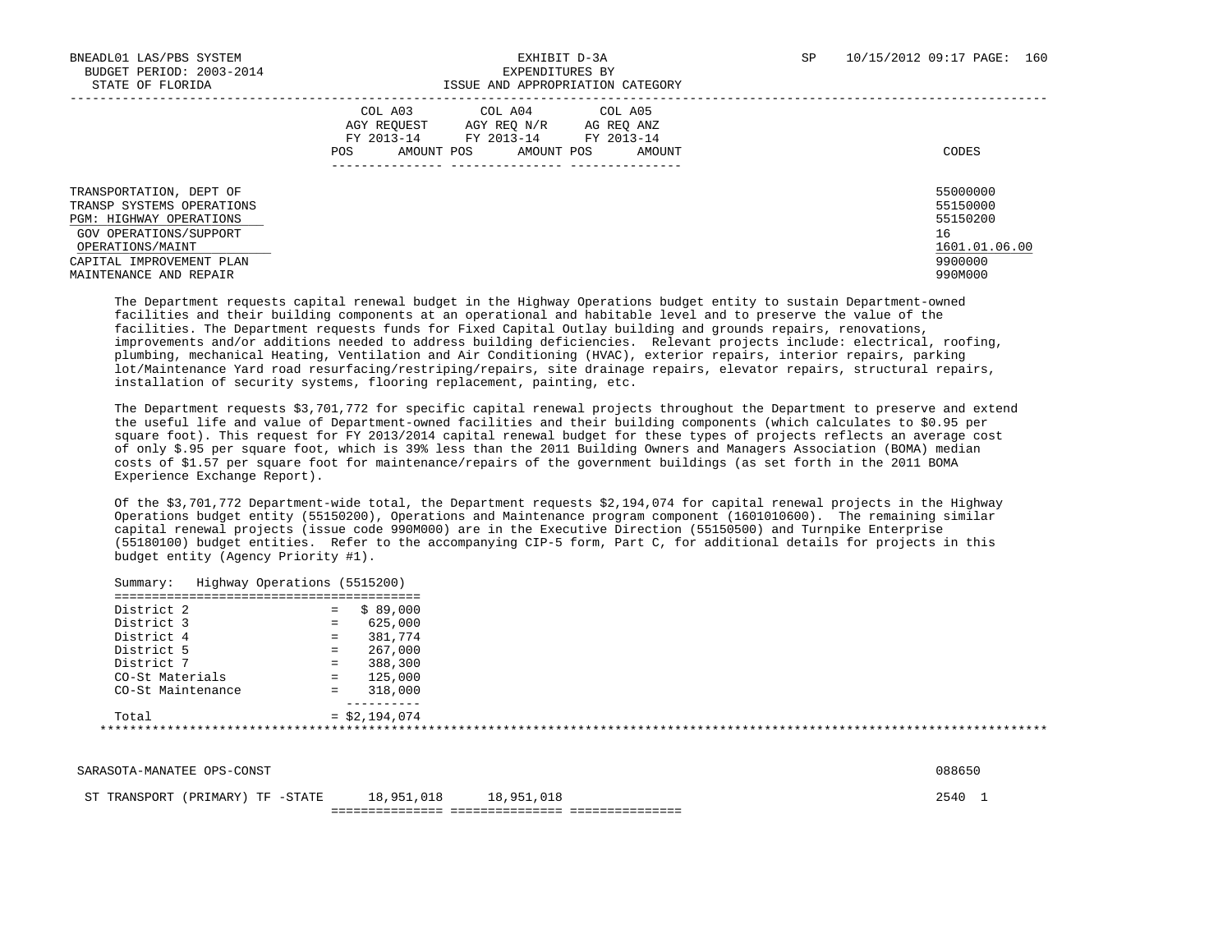|                                                                                                                                                                                     | COL A03<br>AGY REQUEST<br>FY 2013-14<br>AMOUNT POS<br>POS | COL A04<br>AGY REO N/R<br>FY 2013-14<br>AMOUNT POS | COL A05<br>AG REO ANZ<br>FY 2013-14<br>AMOUNT | CODES                                                                         |
|-------------------------------------------------------------------------------------------------------------------------------------------------------------------------------------|-----------------------------------------------------------|----------------------------------------------------|-----------------------------------------------|-------------------------------------------------------------------------------|
| TRANSPORTATION, DEPT OF<br>TRANSP SYSTEMS OPERATIONS<br>PGM: HIGHWAY OPERATIONS<br>GOV OPERATIONS/SUPPORT<br>OPERATIONS/MAINT<br>CAPITAL IMPROVEMENT PLAN<br>MAINTENANCE AND REPAIR |                                                           |                                                    |                                               | 55000000<br>55150000<br>55150200<br>16<br>1601.01.06.00<br>9900000<br>990M000 |

AGENCY NARRATIVE:

 2013-2014 BUDGET YEAR NARRATIVE: SARASOTA-MANATEE OPS-CONST IT COMPONENT? NO Fund Source: 100% State ============

 LRPP Reference: Goal #3: Organizational excellence by promoting and encouraging continuous improvement. ===============

 Florida Strategic Plan for Economic Development Strategy #27: =============================================================

Create and sustain vibrant, safe and healthy communities that attract workers, businesses, residents and visitors.

### Description:

============

 Budget is requested to initiate a design-build project to construct a new 50,600 square foot (s.f.) Sarasota-Manatee Operations Center located at a site already owned by the Department in District One, Manatee County. This project will consolidate 30 existing Maintenance and Construction buildings to 10 new buildings at 1 location, and house 78 employees. This project is consistent with the Department's long-range plan to create a Sarasota-Manatee Operations Center by combining Maintenance and Construction at one location. When the Department made the decision to move toward the Operations Center concept, the District moved forward in streamlining the organizational structure by collapsing management levels from two separate engineers (Maintenance Engineer and Construction Engineer) into one Operations Center Engineer. The Operations Center will provide maintenance of existing highways and bridges, as well as, construction of new facilities in both Sarasota and Manatee counties that continue to be high growth areas for District One.

 The new Sarasota-Manatee Operations Center needs to be constructed because the existing buildings are in such disrepair and poor condition that they present both health and safety issues for employees/visitors, do not meet current life safety and building codes, and impose significant hindrances to the Department's mission critical operations. The existing buildings are well over 60 years old and do not meet current life safety and environmental codes, hurricane code requirements, building codes, Americans with Disabilities Act (ADA) compliance, and energy efficiency requirements. The current Sarasota Operations Center location has significant flooding problems during heavy storms and hurricanes, which requires evacuation of the site, limiting the Department's ability to respond during mission critical emergency operations. Many of these structures, i.e., trailers, do not meet current wind requirements and could further limit the Department's emergency response efforts. The current site is under a Consent Order from the Environmental Protection Agency (EPA) for contamination of soil from adjoining property. There is also pending litigation against Electro Chemical, the source of the contamination, which is located adjacent to the existing yard. The old structures, in most cases, contain asbestos. A recent air quality study (9/27/12) identified fungal growth in a trailer that required staff to vacate the structure, which is used for office space. Several of the equipment storage buildings have roof leaks and require constant repairs. The existing electrical system is inadequate and the plumbing is substandard, deteriorated and requires constant repair. Several air conditioning units have required repairs on numerous occasions in recent years. The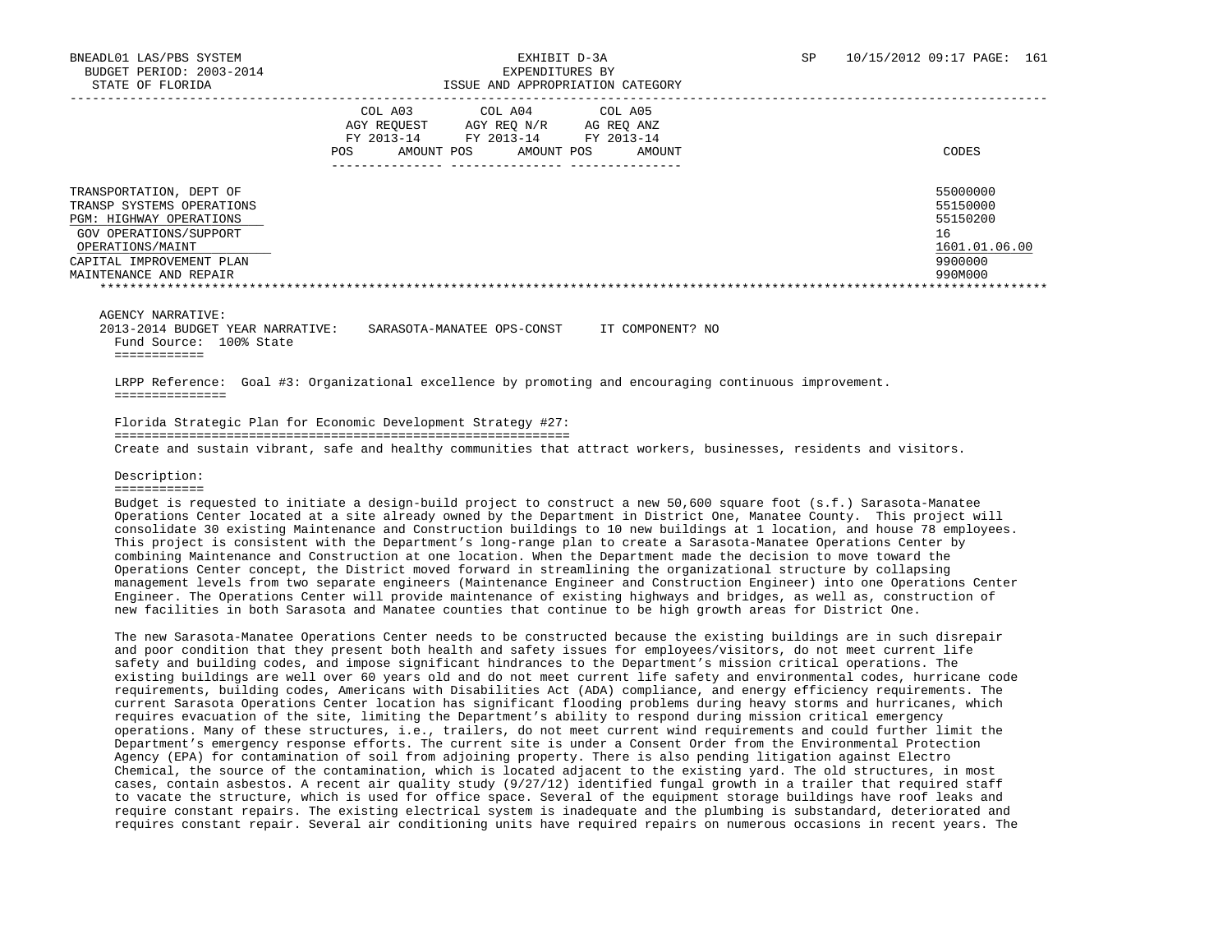| STATE OF FLORIDA                                                                                                                                                                    | ISSUE AND APPROPRIATION CATEGORY                                                                                                                  |                                                                               |
|-------------------------------------------------------------------------------------------------------------------------------------------------------------------------------------|---------------------------------------------------------------------------------------------------------------------------------------------------|-------------------------------------------------------------------------------|
|                                                                                                                                                                                     | COL A03 COL A04 COL A05<br>AGY REOUEST AGY REO N/R<br>AG REQ ANZ<br>FY 2013-14 FY 2013-14 FY 2013-14<br>AMOUNT POS<br>AMOUNT POS<br>POS<br>AMOUNT | CODES                                                                         |
| TRANSPORTATION, DEPT OF<br>TRANSP SYSTEMS OPERATIONS<br>PGM: HIGHWAY OPERATIONS<br>GOV OPERATIONS/SUPPORT<br>OPERATIONS/MAINT<br>CAPITAL IMPROVEMENT PLAN<br>MAINTENANCE AND REPAIR |                                                                                                                                                   | 55000000<br>55150000<br>55150200<br>16<br>1601.01.06.00<br>9900000<br>990M000 |

 available office space is not adequate to meet daily requirements, the shop space is insufficient for servicing large equipment, and the warehouse is not large enough to hold the materials required for routine maintenance activities. In addition, the existing facility has one restricted access driveway to the main thoroughfare (US 301) that is shared with other businesses. As a result of an intersection improvement project, the median opening on US 301 at the driveway location was closed. This closing has restricted all traffic to a right-in, right-out condition, requiring all vehicles and equipment to use local roads in the area. Large transport and dump trucks have to travel approximately 5 miles out of their way to head north on Hwy 301 from the current site. Once the Department's operations are re-located to the new Sarasota-Manatee Operations Center location, the trustees (Department of Environmental Protection) of the existing Sarasota Operations property will determine its disposition.

 Budget is requested for \$18,951,018 in FY 2013/14 within the Highway Operations budget entity (55150200), Operations and Maintenance program component (1601010600) for construction and other project related costs of the design-build project. Funds of \$350,000 were appropriated in FY 2006/07 to procure a design-build package/site plan. Due to the existing site's significant flooding, life safety, code and environmental problems, and with old buildings in such disrepair, the Department's request to build a new operations center at an already owned Department location is consistent with good business practices (Agency Priority #2).

\*\*\*\*\*\*\*\*\*\*\*\*\*\*\*\*\*\*\*\*\*\*\*\*\*\*\*\*\*\*\*\*\*\*\*\*\*\*\*\*\*\*\*\*\*\*\*\*\*\*\*\*\*\*\*\*\*\*\*\*\*\*\*\*\*\*\*\*\*\*\*\*\*\*\*\*\*\*\*\*\*\*\*\*\*\*\*\*\*\*\*\*\*\*\*\*\*\*\*\*\*\*\*\*\*\*\*\*\*\*\*\*\*\*\*\*\*\*\*\*\*\*\*\*\*\*\*

 Summary: Highway Operations (55150200) ======================================= District 1 = \$18,951,018

| TOTAL: MAINTENANCE AND REPAIR<br>TOTAL ISSUE                               | 21,145,092              | 21,145,092              |  | 990M000                     |
|----------------------------------------------------------------------------|-------------------------|-------------------------|--|-----------------------------|
| TRANSPORTATION WORK PROGRAM<br>FIXED CAPITAL OUTLAY<br>SIB LOAN REPAYMENTS |                         |                         |  | 990T000<br>080000<br>080047 |
| ST TRANSPORT (PRIMARY) TF -STATE<br>-FEDERL                                | 16,870,615<br>5,884,290 | 16,870,615<br>5,884,290 |  | 2540<br>2540 3              |
| TOTAL ST TRANSPORT (PRIMARY) TF                                            | 22,754,905              | 22,754,905              |  | 2540                        |
| TOTAL APPRO                                                                | 22,754,905              | 22,754,905              |  |                             |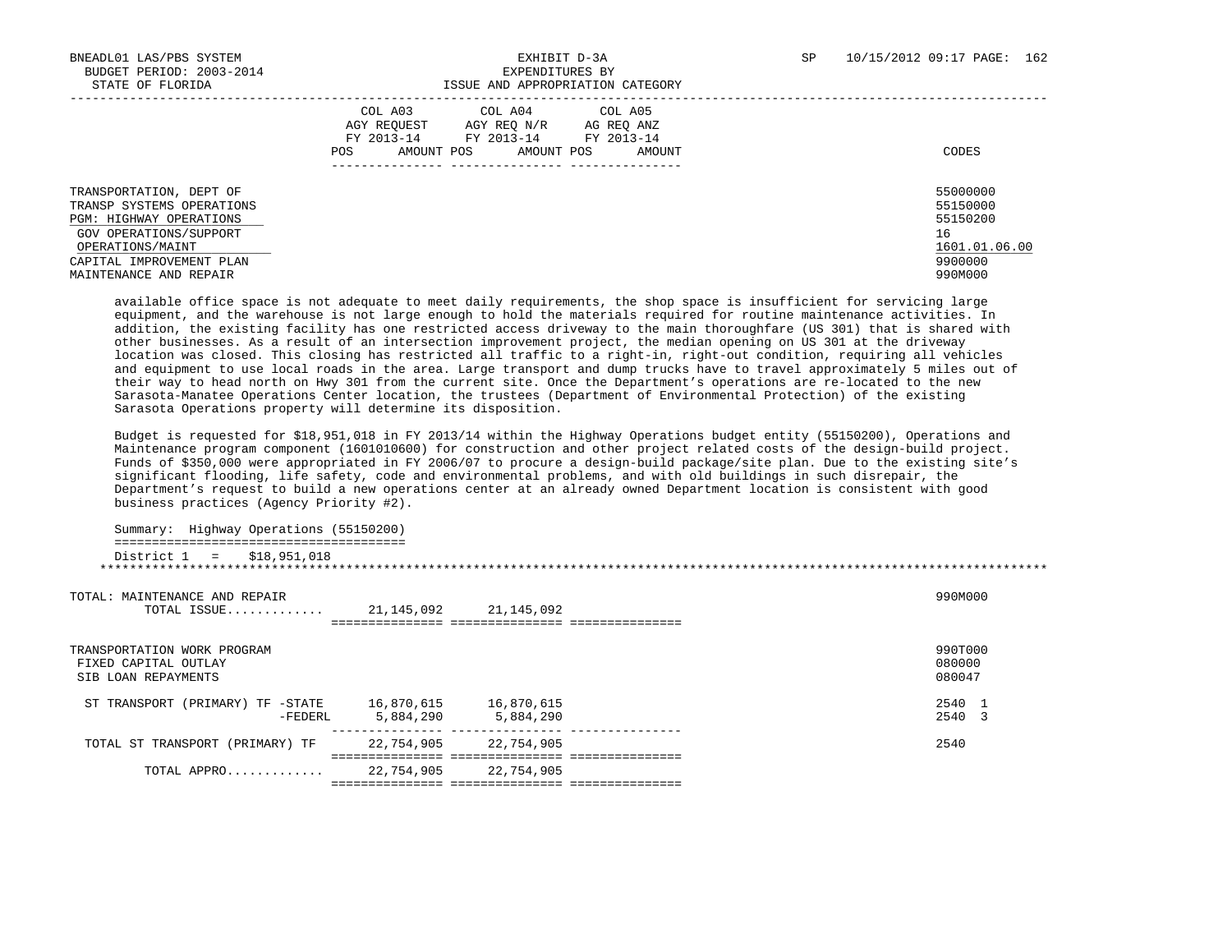# ISSUE AND APPROPRIATION CATEGORY

|                                                                                                                                                                                                                                                | POS AMOUNT POS AMOUNT POS       | COL A03 COL A04 COL A05<br>$\begin{tabular}{lllllllll} \bf AGY \,\, REQUEST \,\, & \bf AGY \,\, REQ \,\, N/R & \bf AG \,\, REQ \,\, ANZ \\ \bf FY \,\, 2013-14 & \bf FY \,\, 2013-14 & \bf FY \,\, 2013-14 \\ \end{tabular}$ | AMOUNT | CODES                                                                                             |  |
|------------------------------------------------------------------------------------------------------------------------------------------------------------------------------------------------------------------------------------------------|---------------------------------|------------------------------------------------------------------------------------------------------------------------------------------------------------------------------------------------------------------------------|--------|---------------------------------------------------------------------------------------------------|--|
|                                                                                                                                                                                                                                                |                                 |                                                                                                                                                                                                                              |        |                                                                                                   |  |
| TRANSPORTATION, DEPT OF<br>TRANSP SYSTEMS OPERATIONS<br>PGM: HIGHWAY OPERATIONS<br>GOV OPERATIONS/SUPPORT<br>OPERATIONS/MAINT<br>CAPITAL IMPROVEMENT PLAN<br>TRANSPORTATION WORK PROGRAM<br>FIXED CAPITAL OUTLAY<br>SM CTY RESURFACE ASSIST PG |                                 |                                                                                                                                                                                                                              |        | 55000000<br>55150000<br>55150200<br>16<br>1601.01.06.00<br>9900000<br>990T000<br>080000<br>085575 |  |
| ST TRANSPORT (PRIMARY) TF -STATE 26,009,707 26,009,707                                                                                                                                                                                         |                                 |                                                                                                                                                                                                                              |        | 2540 1                                                                                            |  |
|                                                                                                                                                                                                                                                |                                 |                                                                                                                                                                                                                              |        |                                                                                                   |  |
| SM COUNTY OUTREACH PROGRAM                                                                                                                                                                                                                     |                                 |                                                                                                                                                                                                                              |        | 085576                                                                                            |  |
| ST TRANSPORT (PRIMARY) TF -STATE 31,097,536 31,097,536                                                                                                                                                                                         |                                 |                                                                                                                                                                                                                              |        | 2540 1                                                                                            |  |
|                                                                                                                                                                                                                                                |                                 |                                                                                                                                                                                                                              |        |                                                                                                   |  |
| COUNTY TRANSPORTATION PRGS                                                                                                                                                                                                                     |                                 |                                                                                                                                                                                                                              |        | 088572                                                                                            |  |
| ST TRANSPORT (PRIMARY) TF -STATE 63,430,786 63,430,786                                                                                                                                                                                         |                                 |                                                                                                                                                                                                                              |        | 2540 1                                                                                            |  |
|                                                                                                                                                                                                                                                |                                 |                                                                                                                                                                                                                              |        |                                                                                                   |  |
| BOND GUARANTEE                                                                                                                                                                                                                                 |                                 |                                                                                                                                                                                                                              |        | 088703                                                                                            |  |
| ST TRANSPORT (PRIMARY) TF -STATE 500,000 500,000                                                                                                                                                                                               |                                 |                                                                                                                                                                                                                              |        | 2540 1                                                                                            |  |
|                                                                                                                                                                                                                                                |                                 |                                                                                                                                                                                                                              |        |                                                                                                   |  |
| HIGHWAY MAINTENANCE CONTR                                                                                                                                                                                                                      |                                 |                                                                                                                                                                                                                              |        | 088712                                                                                            |  |
| ST TRANSPORT (PRIMARY) TF -STATE 347,586,507 347,586,507                                                                                                                                                                                       |                                 |                                                                                                                                                                                                                              |        | 2540 1                                                                                            |  |
|                                                                                                                                                                                                                                                | -FEDERL 1,459,000 1,459,000     |                                                                                                                                                                                                                              |        | 2540 3                                                                                            |  |
| TOTAL ST TRANSPORT (PRIMARY) TF 349,045,507 349,045,507                                                                                                                                                                                        |                                 |                                                                                                                                                                                                                              |        | 2540                                                                                              |  |
| TOTAL APPRO 349,045,507 349,045,507                                                                                                                                                                                                            |                                 |                                                                                                                                                                                                                              |        |                                                                                                   |  |
|                                                                                                                                                                                                                                                |                                 |                                                                                                                                                                                                                              |        |                                                                                                   |  |
| INTRASTATE HIGHWAY CONSTR                                                                                                                                                                                                                      |                                 |                                                                                                                                                                                                                              |        | 088716                                                                                            |  |
| ST TRANSPORT (PRIMARY) TF - STATE 534, 114, 054 534, 114, 054                                                                                                                                                                                  |                                 |                                                                                                                                                                                                                              |        | 2540 1                                                                                            |  |
|                                                                                                                                                                                                                                                | -FEDERL 667,038,477 667,038,477 |                                                                                                                                                                                                                              |        | 2540 3                                                                                            |  |
| TOTAL ST TRANSPORT (PRIMARY) TF 1201, 152, 531 1201, 152, 531                                                                                                                                                                                  |                                 |                                                                                                                                                                                                                              |        | 2540                                                                                              |  |
| TOTAL APPRO 1201,152,531 1201,152,531                                                                                                                                                                                                          |                                 |                                                                                                                                                                                                                              |        |                                                                                                   |  |

=============== =============== ===============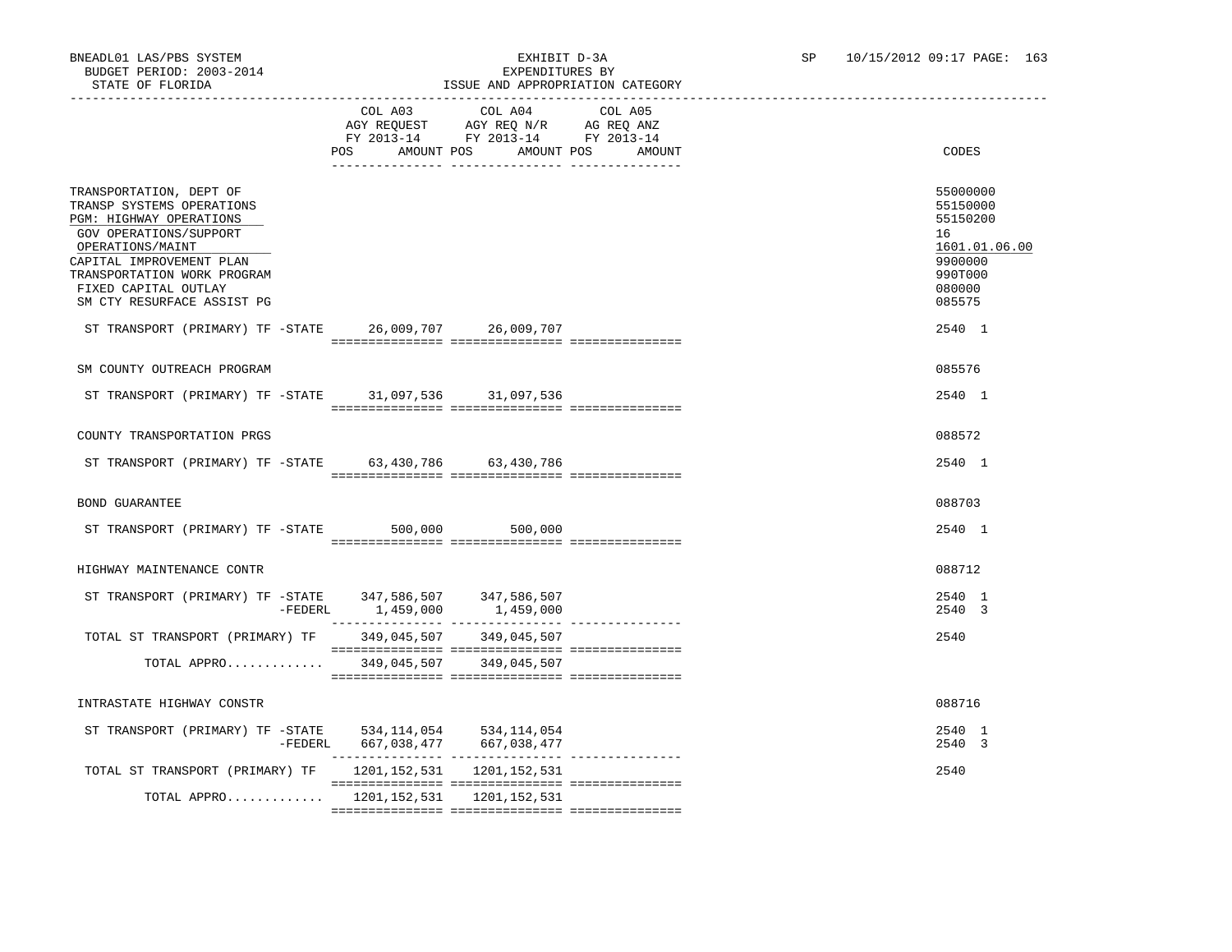## BNEADL01 LAS/PBS SYSTEM<br>BUDGET PERIOD: 2003-2014<br>CHIRIST DELLEY DESPROYMENT SURFAMPLE RY SP 10/15/2012 09:17 PAGE: 164 ISSUE AND APPROPRIATION CATEGORY

|                                                                                                                                                                                                                                                                                                                 | COL A03                  | COL A04<br>AGY REQUEST AGY REQ N/R AG REQ ANZ<br>FY 2013-14 FY 2013-14 FY 2013-14 | COL A05 |                                                                                                   |
|-----------------------------------------------------------------------------------------------------------------------------------------------------------------------------------------------------------------------------------------------------------------------------------------------------------------|--------------------------|-----------------------------------------------------------------------------------|---------|---------------------------------------------------------------------------------------------------|
|                                                                                                                                                                                                                                                                                                                 | AMOUNT POS<br>POS        | AMOUNT POS                                                                        | AMOUNT  | CODES                                                                                             |
| TRANSPORTATION, DEPT OF<br>TRANSP SYSTEMS OPERATIONS<br>PGM: HIGHWAY OPERATIONS<br>GOV OPERATIONS/SUPPORT<br>OPERATIONS/MAINT<br>CAPITAL IMPROVEMENT PLAN<br>TRANSPORTATION WORK PROGRAM<br>FIXED CAPITAL OUTLAY<br>ARTERIAL HIGHWAY CONSTR                                                                     |                          |                                                                                   |         | 55000000<br>55150000<br>55150200<br>16<br>1601.01.06.00<br>9900000<br>990T000<br>080000<br>088717 |
| ST TRANSPORT (PRIMARY) TF -STATE 235, 331, 593 235, 331, 593                                                                                                                                                                                                                                                    |                          |                                                                                   |         | 2540 1<br>2540 3                                                                                  |
| TOTAL ST TRANSPORT (PRIMARY) TF 471,140,686 471,140,686                                                                                                                                                                                                                                                         |                          |                                                                                   |         | 2540                                                                                              |
| TOTAL APPRO 471,140,686 471,140,686                                                                                                                                                                                                                                                                             |                          |                                                                                   |         |                                                                                                   |
| CONSTRUCT INSPECT CONSULT                                                                                                                                                                                                                                                                                       |                          |                                                                                   |         | 088718                                                                                            |
| ST TRANSPORT (PRIMARY) TF -STATE 125,490,339 125,490,339                                                                                                                                                                                                                                                        |                          |                                                                                   |         | 2540 1<br>2540 3                                                                                  |
| TOTAL ST TRANSPORT (PRIMARY) TF                                                                                                                                                                                                                                                                                 |                          | 219,529,193 219,529,193                                                           |         | 2540                                                                                              |
| TOTAL APPRO                                                                                                                                                                                                                                                                                                     |                          | 219,529,193 219,529,193                                                           |         |                                                                                                   |
| HIWAY SAFETY CONSTR/GRANTS                                                                                                                                                                                                                                                                                      |                          |                                                                                   |         | 088796                                                                                            |
| $\begin{tabular}{lllllll} \texttt{ST TRANSPORT} & (PRIMARY) & \texttt{TF} & -STATE & 4,415,295 & 4,415,295 \\ & & -\texttt{FEDERL} & 114,818,145 & 114,818,145 \\ & & & -\texttt{FEDERL} & 114,818,145 & 114,818,145 \\ & & & -\texttt{-----------} & -\texttt{-----------} & -\texttt{--------} \end{tabular}$ |                          |                                                                                   |         | 2540 1<br>2540 3                                                                                  |
| TOTAL ST TRANSPORT (PRIMARY) TF 119,233,440 119,233,440                                                                                                                                                                                                                                                         |                          |                                                                                   |         | 2540                                                                                              |
| TOTAL APPRO                                                                                                                                                                                                                                                                                                     |                          | 119, 233, 440 119, 233, 440                                                       |         |                                                                                                   |
| RESURFACING                                                                                                                                                                                                                                                                                                     |                          |                                                                                   |         | 088797                                                                                            |
| ST TRANSPORT (PRIMARY) TF -STATE 358,899,504 358,899,504                                                                                                                                                                                                                                                        | $-$ FEDERL 347, 175, 385 | 347,175,385                                                                       |         | 2540 1<br>2540 3                                                                                  |
| TOTAL ST TRANSPORT (PRIMARY) TF                                                                                                                                                                                                                                                                                 |                          | 706,074,889 706,074,889                                                           |         | 2540                                                                                              |
| TOTAL APPRO                                                                                                                                                                                                                                                                                                     |                          | 706,074,889 706,074,889                                                           |         |                                                                                                   |
|                                                                                                                                                                                                                                                                                                                 |                          |                                                                                   |         |                                                                                                   |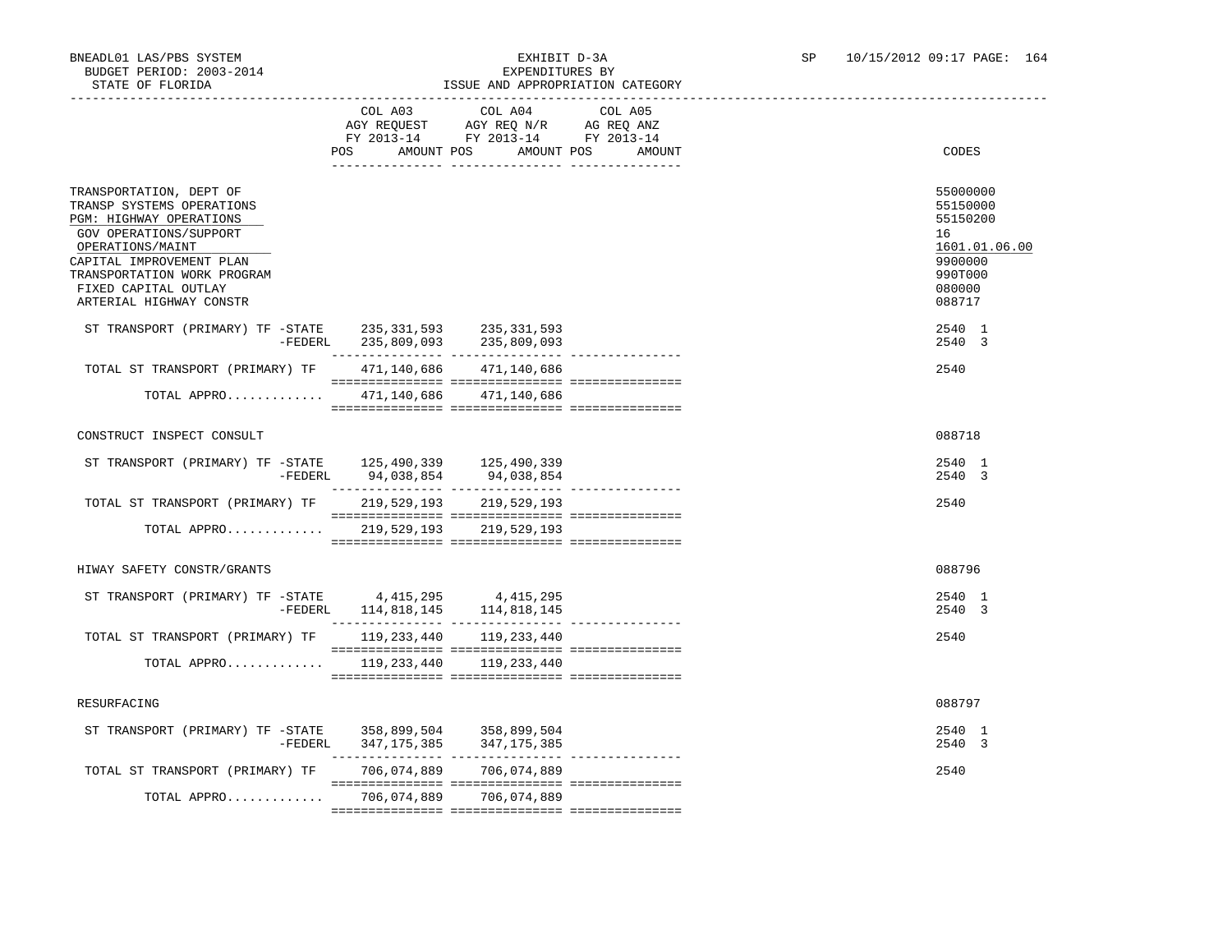# ISSUE AND APPROPRIATION CATEGORY

|                                                                                                                                                                                                                                         | COL A03<br>POS                      | COL A04<br>AGY REQUEST AGY REQ N/R AG REQ ANZ<br>FY 2013-14 FY 2013-14 FY 2013-14<br>AMOUNT POS AMOUNT POS | COL A05<br>AMOUNT | CODES                                                                                             |
|-----------------------------------------------------------------------------------------------------------------------------------------------------------------------------------------------------------------------------------------|-------------------------------------|------------------------------------------------------------------------------------------------------------|-------------------|---------------------------------------------------------------------------------------------------|
|                                                                                                                                                                                                                                         |                                     |                                                                                                            |                   |                                                                                                   |
| TRANSPORTATION, DEPT OF<br>TRANSP SYSTEMS OPERATIONS<br>PGM: HIGHWAY OPERATIONS<br>GOV OPERATIONS/SUPPORT<br>OPERATIONS/MAINT<br>CAPITAL IMPROVEMENT PLAN<br>TRANSPORTATION WORK PROGRAM<br>FIXED CAPITAL OUTLAY<br>BRIDGE CONSTRUCTION |                                     |                                                                                                            |                   | 55000000<br>55150000<br>55150200<br>16<br>1601.01.06.00<br>9900000<br>990T000<br>080000<br>088799 |
| ST TRANSPORT (PRIMARY) TF -STATE 105,354,026 105,354,026                                                                                                                                                                                | -FEDERL 111, 169, 291 111, 169, 291 |                                                                                                            |                   | 2540 1<br>2540 3                                                                                  |
| TOTAL ST TRANSPORT (PRIMARY) TF 216,523,317 216,523,317                                                                                                                                                                                 |                                     |                                                                                                            |                   | 2540                                                                                              |
| TOTAL APPRO 216,523,317 216,523,317                                                                                                                                                                                                     |                                     |                                                                                                            |                   |                                                                                                   |
| CONTRACT MAINT W/ DOC                                                                                                                                                                                                                   |                                     |                                                                                                            |                   | 088810                                                                                            |
| ST TRANSPORT (PRIMARY) TF -STATE 19,146,000 19,146,000                                                                                                                                                                                  |                                     |                                                                                                            |                   | 2540 1                                                                                            |
| HWY BEAUTIFICATION GRANTS                                                                                                                                                                                                               |                                     |                                                                                                            |                   | 088850                                                                                            |
| ST TRANSPORT (PRIMARY) TF -STATE 1,000,000 1,000,000                                                                                                                                                                                    |                                     |                                                                                                            |                   | 2540 1                                                                                            |
| BRIDGE INSPECTION                                                                                                                                                                                                                       |                                     |                                                                                                            |                   | 088864                                                                                            |
|                                                                                                                                                                                                                                         |                                     |                                                                                                            |                   | 2540 1<br>2540 3                                                                                  |
| TOTAL ST TRANSPORT (PRIMARY) TF 11, 214, 091 11, 214, 091                                                                                                                                                                               |                                     |                                                                                                            |                   | 2540                                                                                              |
| TOTAL APPRO                                                                                                                                                                                                                             |                                     | 11, 214, 091 11, 214, 091                                                                                  |                   |                                                                                                   |
| ECON DEV/TRANSP PROJECTS                                                                                                                                                                                                                |                                     |                                                                                                            |                   | 088865                                                                                            |
| ST TRANSPORT (PRIMARY) TF - STATE 10,000,000 10,000,000                                                                                                                                                                                 |                                     |                                                                                                            |                   | 2540 1                                                                                            |
| LOCAL GOVERNMENT REIMBURSE                                                                                                                                                                                                              |                                     |                                                                                                            |                   | 088867                                                                                            |
| $\begin{tabular}{lllllllll} \texttt{ST TRANSPORT} & (PRIMARY) & TF & -STATE & \texttt{8,629,754} & \texttt{8,629,754} \\ & & - \texttt{FEDERL} & \texttt{4,000,000} & \texttt{4,000,000} \end{tabular}$                                 |                                     |                                                                                                            |                   | 2540 1<br>2540 3                                                                                  |
| TOTAL ST TRANSPORT (PRIMARY) TF 12,629,754 12,629,754                                                                                                                                                                                   |                                     |                                                                                                            |                   | 2540                                                                                              |

=============== =============== ===============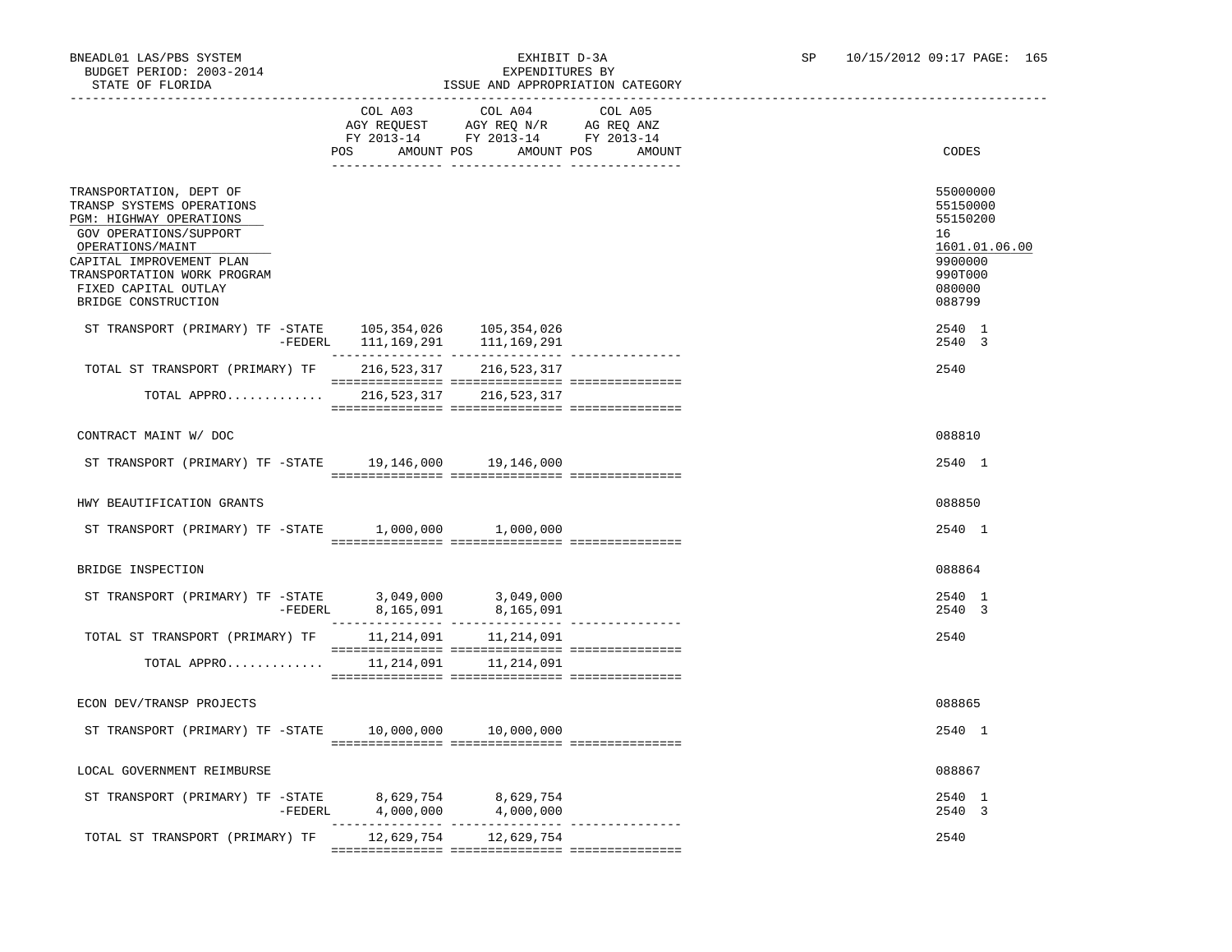| STATE OF FLORIDA                                                                                                                                                          |     |                                                                                                                    | ISSUE AND APPROPRIATION CAIEGORY                                                       |                                                                                                                                                                                                                                               |
|---------------------------------------------------------------------------------------------------------------------------------------------------------------------------|-----|--------------------------------------------------------------------------------------------------------------------|----------------------------------------------------------------------------------------|-----------------------------------------------------------------------------------------------------------------------------------------------------------------------------------------------------------------------------------------------|
|                                                                                                                                                                           | POS | COL A03 COL A04<br>AGY REQUEST AGY REQ N/R AG REQ ANZ<br>FY 2013-14 FY 2013-14 FY 2013-14<br>AMOUNT POS AMOUNT POS | COL A05<br>AMOUNT                                                                      | CODES                                                                                                                                                                                                                                         |
| TRANSPORTATION, DEPT OF                                                                                                                                                   |     |                                                                                                                    |                                                                                        | 55000000                                                                                                                                                                                                                                      |
| TRANSP SYSTEMS OPERATIONS<br>PGM: HIGHWAY OPERATIONS                                                                                                                      |     |                                                                                                                    |                                                                                        | 55150000<br>55150200                                                                                                                                                                                                                          |
| GOV OPERATIONS/SUPPORT                                                                                                                                                    |     |                                                                                                                    |                                                                                        | 16                                                                                                                                                                                                                                            |
| OPERATIONS/MAINT<br>CAPITAL IMPROVEMENT PLAN                                                                                                                              |     |                                                                                                                    |                                                                                        | 1601.01.06.00<br>9900000                                                                                                                                                                                                                      |
| TRANSPORTATION WORK PROGRAM                                                                                                                                               |     |                                                                                                                    |                                                                                        | 990T000                                                                                                                                                                                                                                       |
| FIXED CAPITAL OUTLAY<br>LOCAL GOVERNMENT REIMBURSE                                                                                                                        |     |                                                                                                                    |                                                                                        | 080000<br>088867                                                                                                                                                                                                                              |
| TOTAL APPRO 12,629,754 12,629,754                                                                                                                                         |     |                                                                                                                    |                                                                                        |                                                                                                                                                                                                                                               |
|                                                                                                                                                                           |     |                                                                                                                    |                                                                                        |                                                                                                                                                                                                                                               |
|                                                                                                                                                                           |     |                                                                                                                    |                                                                                        |                                                                                                                                                                                                                                               |
| AGENCY NARRATIVE:<br>2013-2014 BUDGET YEAR NARRATIVE:<br>Fund Source: State/Federal/Local                                                                                 |     |                                                                                                                    | LOCAL GOVERNMENT REIMBURSE IT COMPONENT? NO                                            |                                                                                                                                                                                                                                               |
| ============<br>LRPP Reference:                                                                                                                                           |     |                                                                                                                    |                                                                                        |                                                                                                                                                                                                                                               |
| ===============                                                                                                                                                           |     |                                                                                                                    |                                                                                        |                                                                                                                                                                                                                                               |
| Goal 1: Preserve and manage a safe, efficient transportation system.<br>Goal 2: Enhance Florida's economic competitiveness, quality of life and<br>transportation safety. |     |                                                                                                                    |                                                                                        |                                                                                                                                                                                                                                               |
|                                                                                                                                                                           |     |                                                                                                                    | Goal 3: Organizational excellence by promoting and encouraging continuous improvement. |                                                                                                                                                                                                                                               |
| Florida Strategic Plan for Economic Development - Strategy #1:                                                                                                            |     |                                                                                                                    |                                                                                        |                                                                                                                                                                                                                                               |
|                                                                                                                                                                           |     |                                                                                                                    |                                                                                        | Strengthen collaboration and alignment among state, regional and local entities toward the state's economic vision.                                                                                                                           |
|                                                                                                                                                                           |     |                                                                                                                    |                                                                                        |                                                                                                                                                                                                                                               |
| Florida Strategic Plan for Economic Development - Strategy #3:                                                                                                            |     |                                                                                                                    |                                                                                        |                                                                                                                                                                                                                                               |
|                                                                                                                                                                           |     |                                                                                                                    |                                                                                        | Connect Economic Development, talent, Infrastructure, partnerships and other resources within and across regions to build                                                                                                                     |
| Florida as a globally competitive megaregion.                                                                                                                             |     |                                                                                                                    |                                                                                        |                                                                                                                                                                                                                                               |
| Florida Strategic Plan for Economic Development - Strategy #4:                                                                                                            |     |                                                                                                                    |                                                                                        |                                                                                                                                                                                                                                               |
| Position Florida as a global hub for trade, visitors, talent, innovations, and investment.                                                                                |     |                                                                                                                    |                                                                                        |                                                                                                                                                                                                                                               |
| Florida Strategic Plan for Economic Development - Strategy #13:                                                                                                           |     |                                                                                                                    |                                                                                        |                                                                                                                                                                                                                                               |
|                                                                                                                                                                           |     |                                                                                                                    |                                                                                        |                                                                                                                                                                                                                                               |
|                                                                                                                                                                           |     |                                                                                                                    |                                                                                        | Coordinate decision making and investments for economic development, land use, transportation, infrastructure, housing,<br>water, energy, natural resources, workforce and community development at the statewide, regional and local levels. |
| Florida Strategic Plan for Economic Development - Strategy #14:                                                                                                           |     |                                                                                                                    |                                                                                        |                                                                                                                                                                                                                                               |
|                                                                                                                                                                           |     |                                                                                                                    |                                                                                        | Develop and maintain multimodal, interconnected trade and transportation systems to support a prosperous, globally                                                                                                                            |
| competitive economy.                                                                                                                                                      |     |                                                                                                                    |                                                                                        |                                                                                                                                                                                                                                               |
| Florida Strategic Plan for Economic Development - Strategy #19:                                                                                                           |     |                                                                                                                    |                                                                                        |                                                                                                                                                                                                                                               |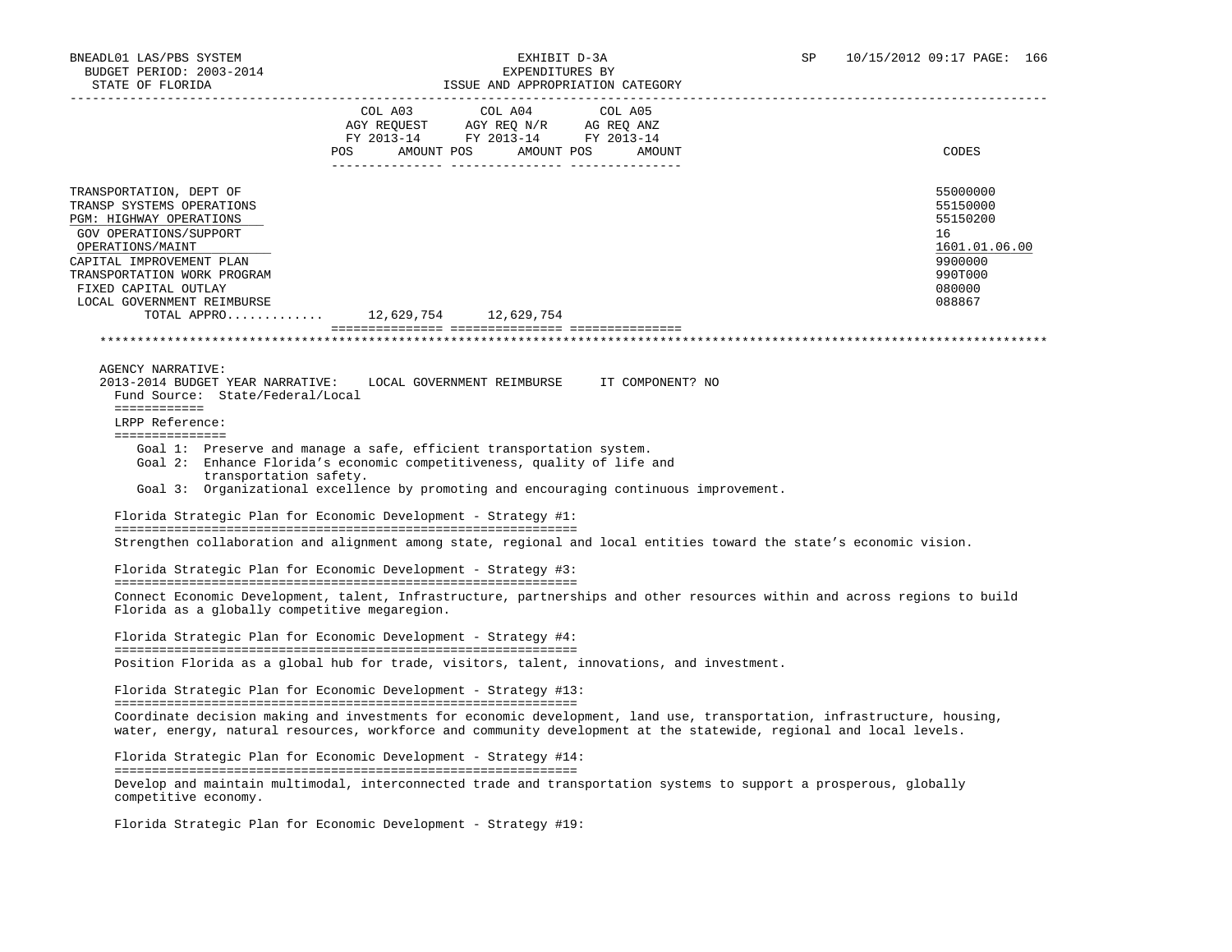### BNEADL01 LAS/PBS SYSTEM EXHIBIT D-3A SP 10/15/2012 09:17 PAGE: 167 ISSUE AND APPROPRIATION CATEGORY

|                                                                                                                                                           | COL A03 COL A04<br>AGY REQUEST AGY REQ N/R AG REQ ANZ<br>FY 2013-14 FY 2013-14 FY 2013-14<br>POS AMOUNT POS AMOUNT POS AMOUNT | COL A05                                                                                                                                                                                                      | CODES                                                              |
|-----------------------------------------------------------------------------------------------------------------------------------------------------------|-------------------------------------------------------------------------------------------------------------------------------|--------------------------------------------------------------------------------------------------------------------------------------------------------------------------------------------------------------|--------------------------------------------------------------------|
|                                                                                                                                                           |                                                                                                                               |                                                                                                                                                                                                              |                                                                    |
| TRANSPORTATION, DEPT OF<br>TRANSP SYSTEMS OPERATIONS<br>PGM: HIGHWAY OPERATIONS<br>GOV OPERATIONS/SUPPORT<br>OPERATIONS/MAINT<br>CAPITAL IMPROVEMENT PLAN |                                                                                                                               |                                                                                                                                                                                                              | 55000000<br>55150000<br>55150200<br>16<br>1601.01.06.00<br>9900000 |
| TRANSPORTATION WORK PROGRAM                                                                                                                               |                                                                                                                               |                                                                                                                                                                                                              | 990T000                                                            |
| businesses.                                                                                                                                               | Florida Strategic Plan for Economic Development - Strategy #27:                                                               | Create and sustain vibrant, safe and healthy communities that attract workers, businesses, residents and visitors.                                                                                           |                                                                    |
| Description:                                                                                                                                              |                                                                                                                               |                                                                                                                                                                                                              |                                                                    |
| ============                                                                                                                                              |                                                                                                                               |                                                                                                                                                                                                              |                                                                    |
| following programs:                                                                                                                                       | to Chapter 339, Florida Statutes, which consists of transportation projects for the                                           | This issue requests budget for the 2013/14 year of the five-year work program, pursuant                                                                                                                      |                                                                    |
| State Infrastructure Bank Loan Repayments<br>Small County Outreach Program<br>Bond Guarantee<br>Intrastate Highway Construction                           |                                                                                                                               | Small County Resurfacing Assistance Program<br>County Transportation Programs<br>Highway Maintenance Contracts<br>Arterial Highway Construction<br>Highway Safety Construction Grants<br>Bridge Construction |                                                                    |
| Construction Inspection Consultants<br>Resurfacing<br>Bridge Inspection                                                                                   |                                                                                                                               | Contract Maintenance with Department of Corrections Highway Beautification Grants<br>Local Government Reimbursement                                                                                          |                                                                    |
| Economic Development Transportation Projects                                                                                                              |                                                                                                                               |                                                                                                                                                                                                              |                                                                    |
| Transportation Plan.                                                                                                                                      | Resource Plan, and is financially balanced and consistent with the Florida                                                    | The work program is prepared in accordance with the allocations set forth in the Program and                                                                                                                 |                                                                    |
|                                                                                                                                                           |                                                                                                                               |                                                                                                                                                                                                              |                                                                    |
|                                                                                                                                                           | TOTAL ISSUE 3480, 482, 342 3480, 482, 342                                                                                     |                                                                                                                                                                                                              | 990T000                                                            |
| TOTAL: TRANSPORTATION WORK PROGRAM<br>TOTAL: OPERATIONS/MAINT<br>BY FUND TYPE                                                                             | 2,926.00                                                                                                                      |                                                                                                                                                                                                              | 1601.01.06.00                                                      |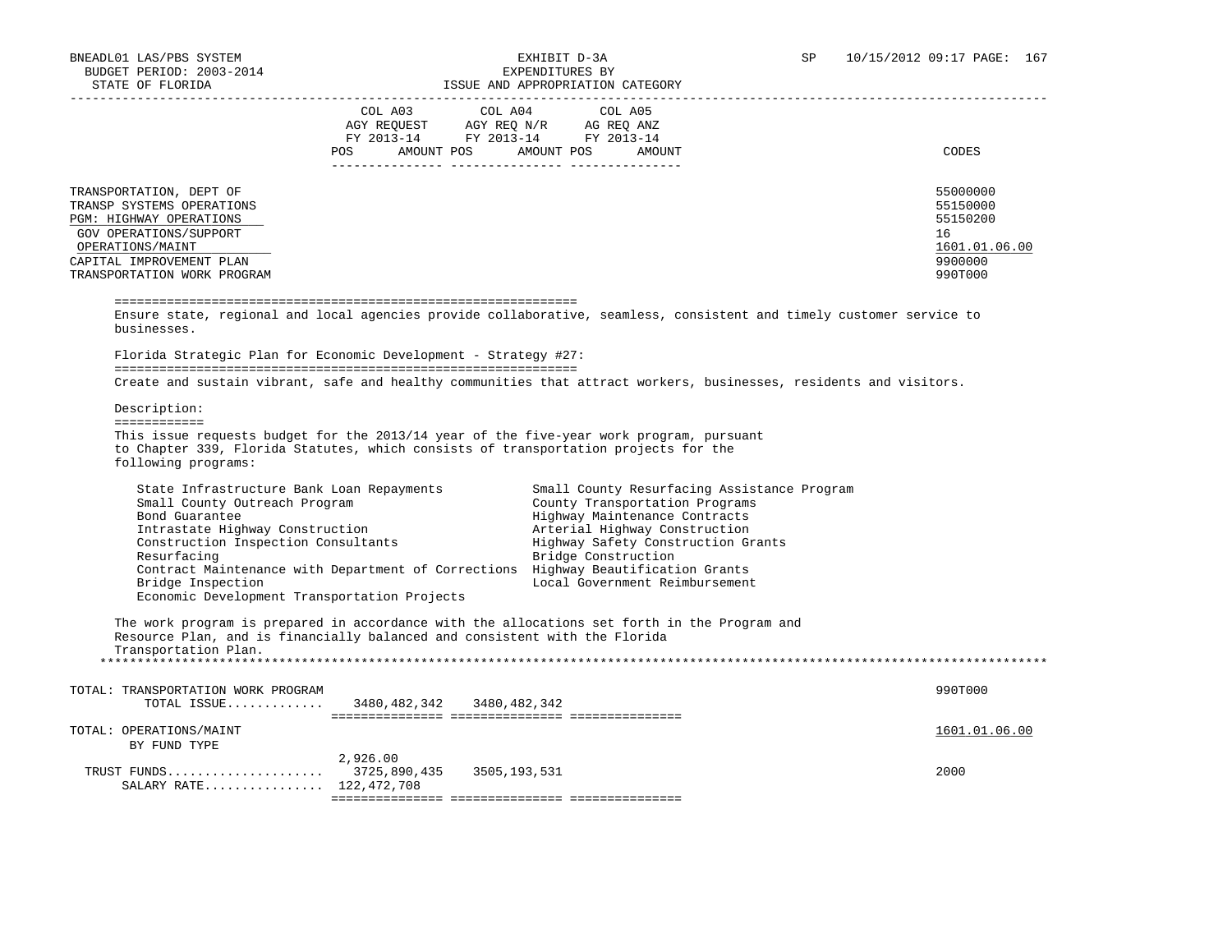## BNEADL01 LAS/PBS SYSTEM EXHIBIT D-3A SP 10/15/2012 09:17 PAGE: 168<br>BUDGET PERIOD: 2003-2014 SEXPENDITIERS BY ISSUE AND APPROPRIATION CATEGORY

|                                                                                        | COL A03<br>AGY REQUEST<br>FY 2013-14<br>POS<br>AMOUNT POS | COL A04 COL A05<br>AGY REQ N/R AG REQ ANZ<br>FY 2013-14 FY 2013-14<br>AMOUNT POS | AMOUNT | CODES |                                  |
|----------------------------------------------------------------------------------------|-----------------------------------------------------------|----------------------------------------------------------------------------------|--------|-------|----------------------------------|
| TRANSPORTATION, DEPT OF<br>TRANSP SYSTEMS OPERATIONS<br><b>PGM: HIGHWAY OPERATIONS</b> |                                                           |                                                                                  |        |       | 55000000<br>55150000<br>55150200 |
| TOTAL: PGM: HIGHWAY OPERATIONS<br>BY FUND TYPE                                         |                                                           |                                                                                  |        |       | 55150200                         |
| TRUST FUNDS<br>SALARY RATE 159,468,460                                                 | 3,694.00<br>3892,001,319                                  | 3594,268,398                                                                     |        | 2000  |                                  |
|                                                                                        |                                                           |                                                                                  |        |       |                                  |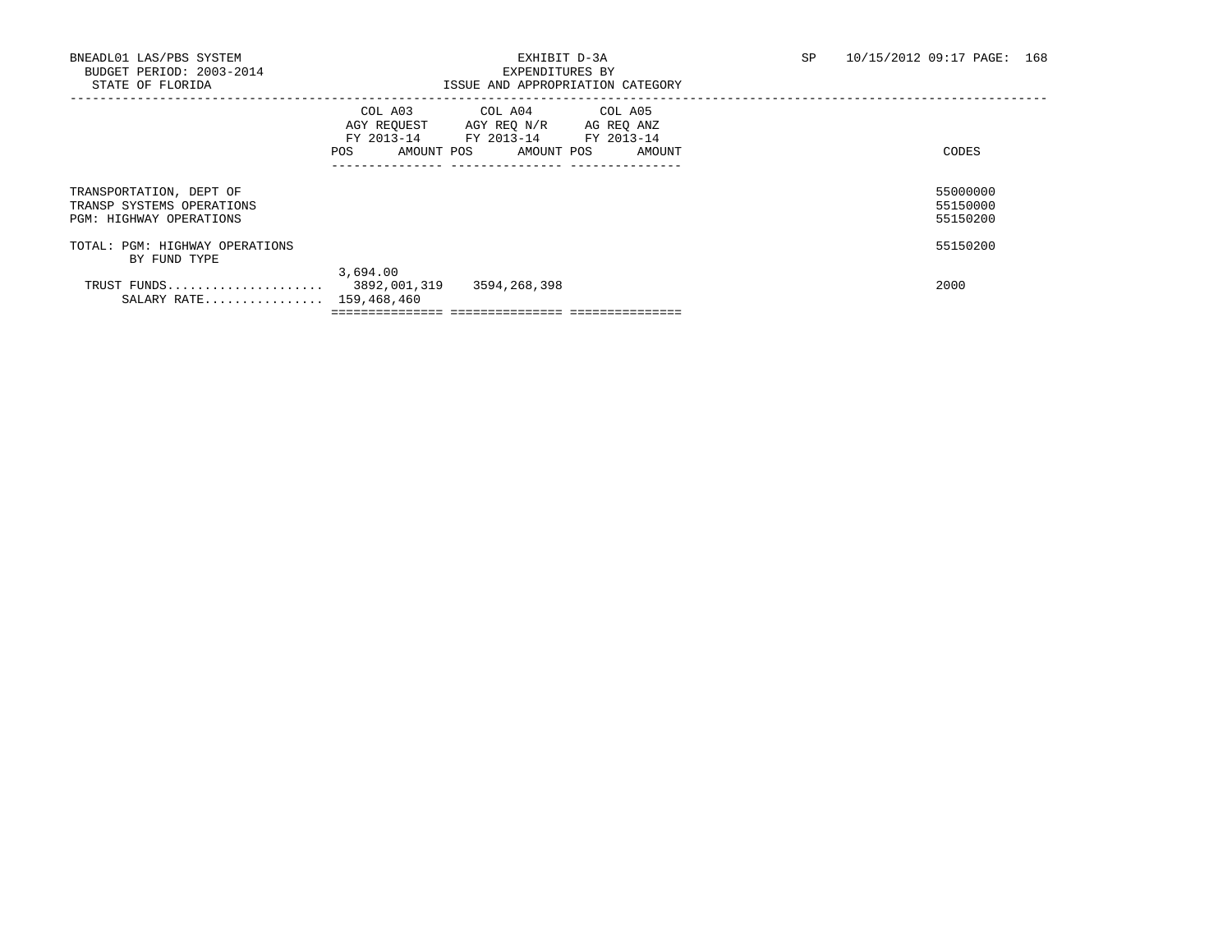|                                                                                                                                                                                                                                                      |                              | TOOOT TIME TI LIVERITI TOIM                                                       | - CLIPCO CLIP                   |                                                                                         |
|------------------------------------------------------------------------------------------------------------------------------------------------------------------------------------------------------------------------------------------------------|------------------------------|-----------------------------------------------------------------------------------|---------------------------------|-----------------------------------------------------------------------------------------|
|                                                                                                                                                                                                                                                      | COL A03<br>POS<br>AMOUNT POS | COL A04<br>AGY REQUEST AGY REQ N/R AG REQ ANZ<br>FY 2013-14 FY 2013-14 FY 2013-14 | COL A05<br>AMOUNT POS<br>AMOUNT | CODES                                                                                   |
| TRANSPORTATION, DEPT OF<br>TRANSP SYSTEMS OPERATIONS<br>EXECUTIVE DIR/SUPPORT SVCS<br>GOV OPERATIONS/SUPPORT<br>EXEC LEADERSHIP/SUPPRT SVC<br>ESTIMATED EXPENDITURES<br>ESTIMATED EXPENDITURES - OPERATIONS<br>SALARY RATE<br>SALARY RATE 38,775,972 |                              |                                                                                   |                                 | 55000000<br>55150000<br>55150500<br>16<br>1602.00.00.00<br>1000000<br>1001000<br>000000 |
| SALARIES AND BENEFITS                                                                                                                                                                                                                                |                              |                                                                                   |                                 | 010000                                                                                  |
|                                                                                                                                                                                                                                                      | 740.00                       |                                                                                   |                                 |                                                                                         |
| ST TRANSPORT (PRIMARY) TF -STATE 49,873,508                                                                                                                                                                                                          |                              |                                                                                   |                                 | 2540 1                                                                                  |
| OTHER PERSONAL SERVICES                                                                                                                                                                                                                              |                              |                                                                                   |                                 | 030000                                                                                  |
|                                                                                                                                                                                                                                                      |                              |                                                                                   |                                 |                                                                                         |
| ST TRANSPORT (PRIMARY) TF -STATE 520,047                                                                                                                                                                                                             |                              |                                                                                   |                                 | 2540 1                                                                                  |
| EXPENSES                                                                                                                                                                                                                                             |                              |                                                                                   |                                 | 040000                                                                                  |
|                                                                                                                                                                                                                                                      |                              |                                                                                   |                                 |                                                                                         |
| ST TRANSPORT (PRIMARY) TF -STATE 6,389,396<br>$-FEDERL$                                                                                                                                                                                              | 28,100                       |                                                                                   |                                 | 2540 1<br>2540 3                                                                        |
| TOTAL ST TRANSPORT (PRIMARY) TF                                                                                                                                                                                                                      | 6,417,496                    |                                                                                   |                                 | 2540                                                                                    |
| TOTAL APPRO                                                                                                                                                                                                                                          | 6,417,496                    |                                                                                   |                                 |                                                                                         |
|                                                                                                                                                                                                                                                      |                              |                                                                                   |                                 |                                                                                         |
| OPERATING CAPITAL OUTLAY                                                                                                                                                                                                                             |                              |                                                                                   |                                 | 060000                                                                                  |
| ST TRANSPORT (PRIMARY) TF -STATE 114,943                                                                                                                                                                                                             |                              |                                                                                   |                                 | 2540 1                                                                                  |
|                                                                                                                                                                                                                                                      |                              |                                                                                   |                                 |                                                                                         |
| SPECIAL CATEGORIES<br>TRANS TO DIV ADM HEARINGS                                                                                                                                                                                                      |                              |                                                                                   |                                 | 100000<br>100565                                                                        |
| ST TRANSPORT (PRIMARY) TF -STATE                                                                                                                                                                                                                     | 24,253                       |                                                                                   |                                 | 2540 1                                                                                  |
|                                                                                                                                                                                                                                                      |                              |                                                                                   |                                 |                                                                                         |
| CONSULTANT FEES                                                                                                                                                                                                                                      |                              |                                                                                   |                                 | 100686                                                                                  |
| ST TRANSPORT (PRIMARY) TF $-$ STATE 194,335                                                                                                                                                                                                          |                              |                                                                                   |                                 | 2540 1                                                                                  |
| -FEDERL                                                                                                                                                                                                                                              | 874,000                      |                                                                                   |                                 | 2540 3                                                                                  |
| TOTAL ST TRANSPORT (PRIMARY) TF                                                                                                                                                                                                                      | 1,068,335                    |                                                                                   |                                 | 2540                                                                                    |

=============== =============== ===============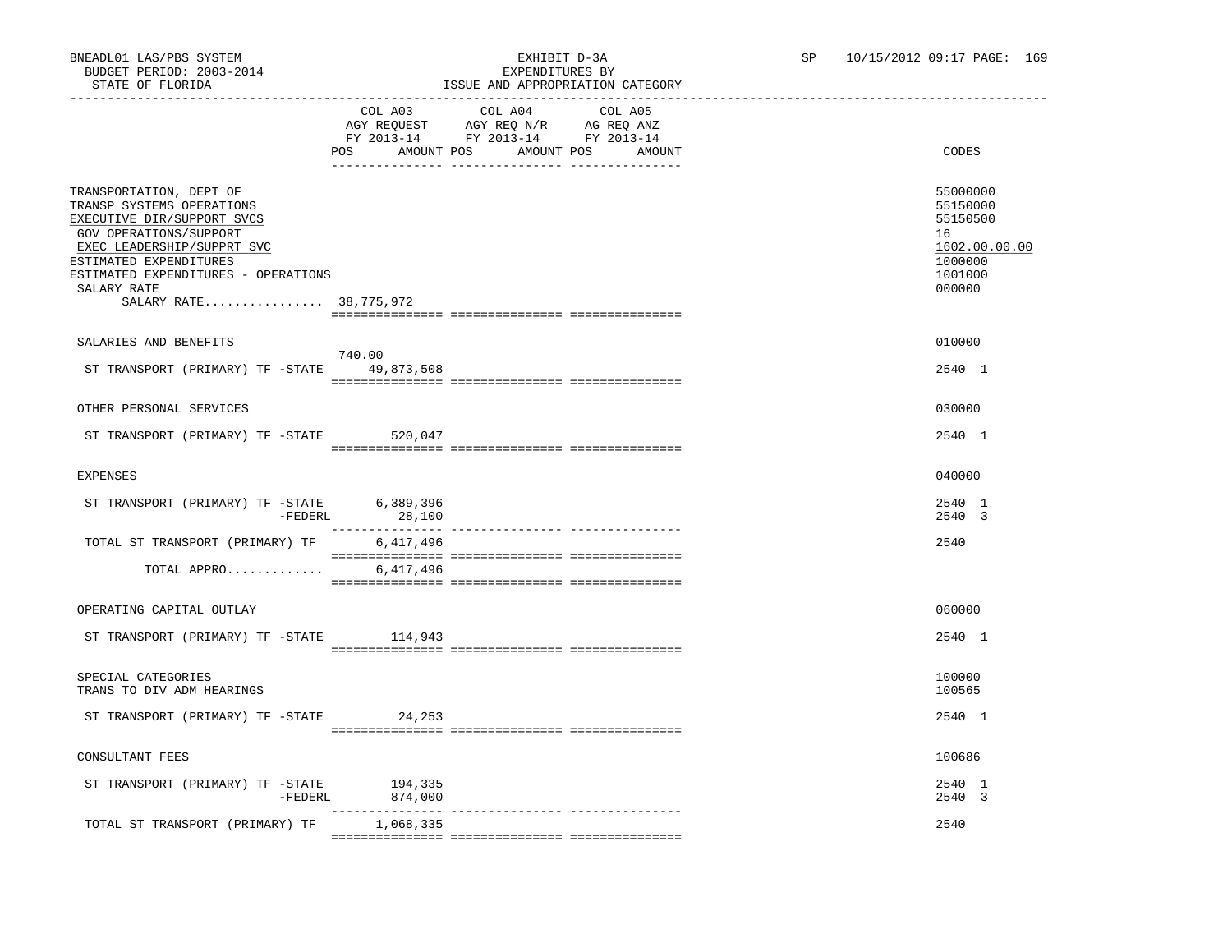## BNEADL01 LAS/PBS SYSTEM EXHIBIT D-3A SP 10/15/2012 09:17 PAGE: 170 ISSUE AND APPROPRIATION CATEGORY

|                                                                                                                                                                                                                                                                               | POS AMOUNT POS | COL A03 COL A04<br>$\begin{tabular}{lllllllll} \bf AGY & \bf REQUEST & \bf AGY & \bf REQ & \bf N/R & \bf AG & \bf REQ & \bf ANZ \\ \bf FY & \tt 2013-14 & \bf FY & \tt 2013-14 & \bf FY & \tt 2013-14 \\ \end{tabular}$ | COL A05<br>AMOUNT POS<br>AMOUNT | CODES                                                                                             |
|-------------------------------------------------------------------------------------------------------------------------------------------------------------------------------------------------------------------------------------------------------------------------------|----------------|-------------------------------------------------------------------------------------------------------------------------------------------------------------------------------------------------------------------------|---------------------------------|---------------------------------------------------------------------------------------------------|
| TRANSPORTATION, DEPT OF<br>TRANSP SYSTEMS OPERATIONS<br>EXECUTIVE DIR/SUPPORT SVCS<br>GOV OPERATIONS/SUPPORT<br>EXEC LEADERSHIP/SUPPRT SVC<br>ESTIMATED EXPENDITURES<br>ESTIMATED EXPENDITURES - OPERATIONS<br>SPECIAL CATEGORIES<br>CONSULTANT FEES<br>TOTAL APPRO 1,068,335 |                |                                                                                                                                                                                                                         |                                 | 55000000<br>55150000<br>55150500<br>16<br>1602.00.00.00<br>1000000<br>1001000<br>100000<br>100686 |
|                                                                                                                                                                                                                                                                               |                |                                                                                                                                                                                                                         |                                 |                                                                                                   |
| CONTRACTED SERVICES                                                                                                                                                                                                                                                           |                |                                                                                                                                                                                                                         |                                 | 100777                                                                                            |
| ST TRANSPORT (PRIMARY) TF -STATE 2,525,847<br>$-FEDERL$                                                                                                                                                                                                                       | 57,000         |                                                                                                                                                                                                                         |                                 | 2540 1<br>2540 3                                                                                  |
| TOTAL ST TRANSPORT (PRIMARY) TF                                                                                                                                                                                                                                               | 2,582,847      |                                                                                                                                                                                                                         |                                 | 2540                                                                                              |
| TOTAL APPRO                                                                                                                                                                                                                                                                   | 2,582,847      |                                                                                                                                                                                                                         |                                 |                                                                                                   |
| HUMAN RESOURCE DEVELOPMENT                                                                                                                                                                                                                                                    |                |                                                                                                                                                                                                                         |                                 | 101640                                                                                            |
| ST TRANSPORT (PRIMARY) TF -STATE 160,524                                                                                                                                                                                                                                      |                |                                                                                                                                                                                                                         |                                 | 2540 1                                                                                            |
| OVERTIME                                                                                                                                                                                                                                                                      |                |                                                                                                                                                                                                                         |                                 | 102331                                                                                            |
| ST TRANSPORT (PRIMARY) TF -STATE 41,278                                                                                                                                                                                                                                       |                |                                                                                                                                                                                                                         |                                 | 2540 1                                                                                            |
| RISK MANAGEMENT INSURANCE                                                                                                                                                                                                                                                     |                |                                                                                                                                                                                                                         |                                 | 103241                                                                                            |
| ST TRANSPORT (PRIMARY) TF -STATE                                                                                                                                                                                                                                              | 8,860,667      |                                                                                                                                                                                                                         |                                 | 2540 1                                                                                            |
| RISK MANGMENT INSUR-OTHER                                                                                                                                                                                                                                                     |                |                                                                                                                                                                                                                         |                                 | 103242                                                                                            |
| ST TRANSPORT (PRIMARY) TF -STATE 1,838,903                                                                                                                                                                                                                                    |                |                                                                                                                                                                                                                         |                                 | 2540 1                                                                                            |
| TR/SFWMD/EVERGLADES REST                                                                                                                                                                                                                                                      |                |                                                                                                                                                                                                                         |                                 | 103714                                                                                            |
| ST TRANSPORT (PRIMARY) TF -STATE                                                                                                                                                                                                                                              | 4,400,000      |                                                                                                                                                                                                                         |                                 | 2540 1                                                                                            |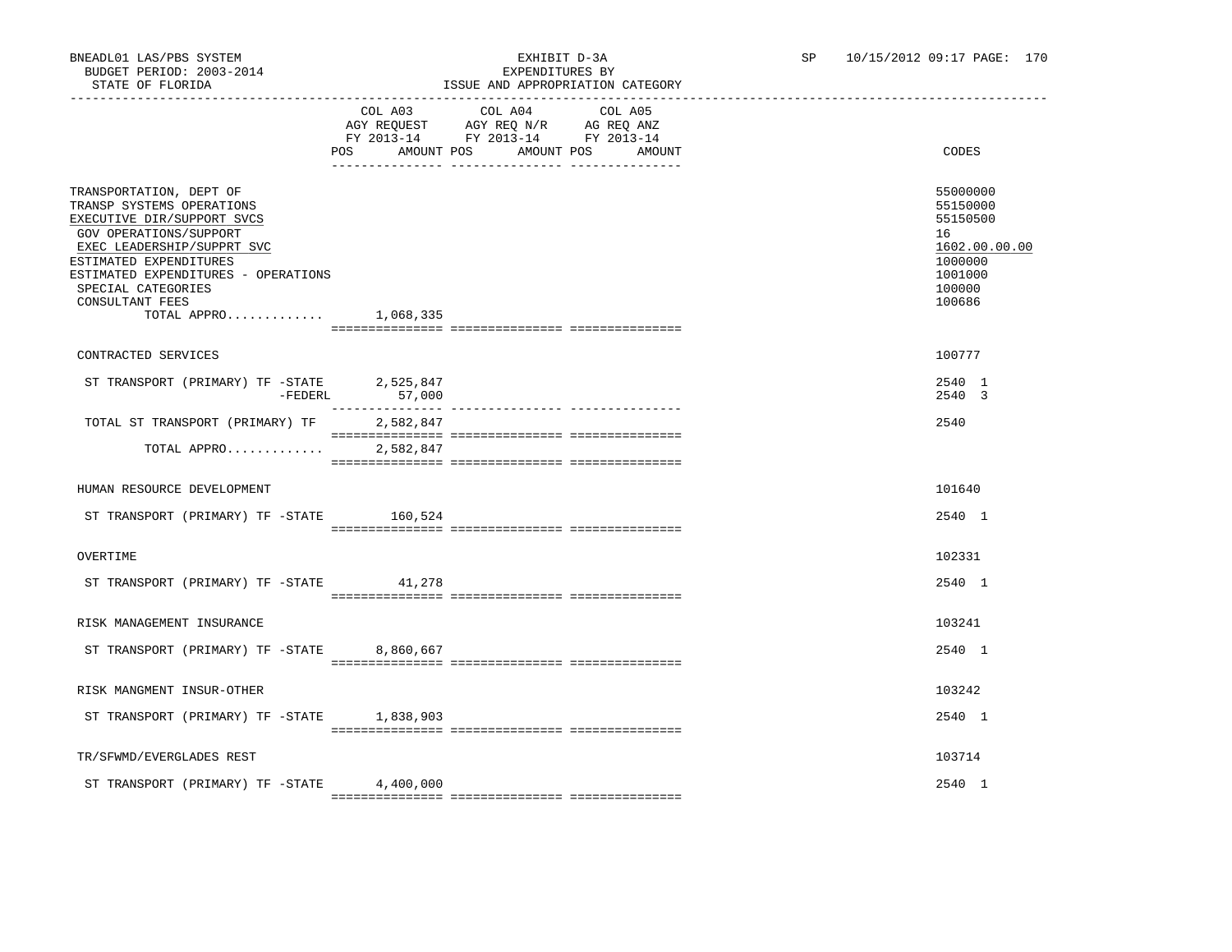## BNEADL01 LAS/PBS SYSTEM<br>BUDGET PERIOD: 2003-2014<br>CHIRIST DELLEY DESPRINSITIVES BY ISSUE AND APPROPRIATION CATEGORY

|                                                                                                                                                                                                                                                                | POS AMOUNT POS AMOUNT POS | COL A03 COL A04 COL A05<br>AGY REQUEST AGY REQ N/R AG REQ ANZ<br>FY 2013-14 FY 2013-14 FY 2013-14 | AMOUNT | CODES                                                                                             |
|----------------------------------------------------------------------------------------------------------------------------------------------------------------------------------------------------------------------------------------------------------------|---------------------------|---------------------------------------------------------------------------------------------------|--------|---------------------------------------------------------------------------------------------------|
| TRANSPORTATION, DEPT OF<br>TRANSP SYSTEMS OPERATIONS<br>EXECUTIVE DIR/SUPPORT SVCS<br>GOV OPERATIONS/SUPPORT<br>EXEC LEADERSHIP/SUPPRT SVC<br>ESTIMATED EXPENDITURES<br>ESTIMATED EXPENDITURES - OPERATIONS<br>SPECIAL CATEGORIES<br>TR/DOR-HWY TAX COMPLIANCE |                           |                                                                                                   |        | 55000000<br>55150000<br>55150500<br>16<br>1602.00.00.00<br>1000000<br>1001000<br>100000<br>103969 |
| ST TRANSPORT (PRIMARY) TF -FEDERL 200,000                                                                                                                                                                                                                      |                           |                                                                                                   |        | 2540 3                                                                                            |
| DEFERRED-PAY COM CONTRACTS                                                                                                                                                                                                                                     |                           |                                                                                                   |        | 105280                                                                                            |
|                                                                                                                                                                                                                                                                |                           |                                                                                                   |        |                                                                                                   |
| ST TRANSPORT (PRIMARY) TF -STATE 361,095                                                                                                                                                                                                                       |                           |                                                                                                   |        | 2540 1                                                                                            |
| LEASE/PURCHASE/EQUIPMENT                                                                                                                                                                                                                                       |                           |                                                                                                   |        | 105281                                                                                            |
| ST TRANSPORT (PRIMARY) TF -STATE 134,869                                                                                                                                                                                                                       |                           |                                                                                                   |        | 2540 1                                                                                            |
| TR/DMS/HR SVCS/STW CONTRCT                                                                                                                                                                                                                                     |                           |                                                                                                   |        | 107040                                                                                            |
| ST TRANSPORT (PRIMARY) TF -STATE                                                                                                                                                                                                                               | 2,349,776                 |                                                                                                   |        | 2540 1                                                                                            |
| TRANSPORT DISADVANTAGED TF-STATE                                                                                                                                                                                                                               | 4,483<br>________________ | --------------- ---------------                                                                   |        | 2731 1                                                                                            |
| TOTAL APPRO                                                                                                                                                                                                                                                    | 2,354,259                 |                                                                                                   |        |                                                                                                   |
| TOTAL: ESTIMATED EXPENDITURES - OPERATIONS<br>TOTAL POSITIONS 740.00<br>TOTAL ISSUE 78,953,024<br>TOTAL SALARY RATE 38,775,972                                                                                                                                 |                           |                                                                                                   |        | 1001000                                                                                           |
| CASUALTY INSURANCE PREMIUM<br>ADJUSTMENT<br>SPECIAL CATEGORIES<br>RISK MANAGEMENT INSURANCE                                                                                                                                                                    |                           |                                                                                                   |        | 1001090<br>100000<br>103241                                                                       |
| ST TRANSPORT (PRIMARY) TF -STATE 738,598-                                                                                                                                                                                                                      |                           |                                                                                                   |        | 2540 1                                                                                            |

=============== =============== ===============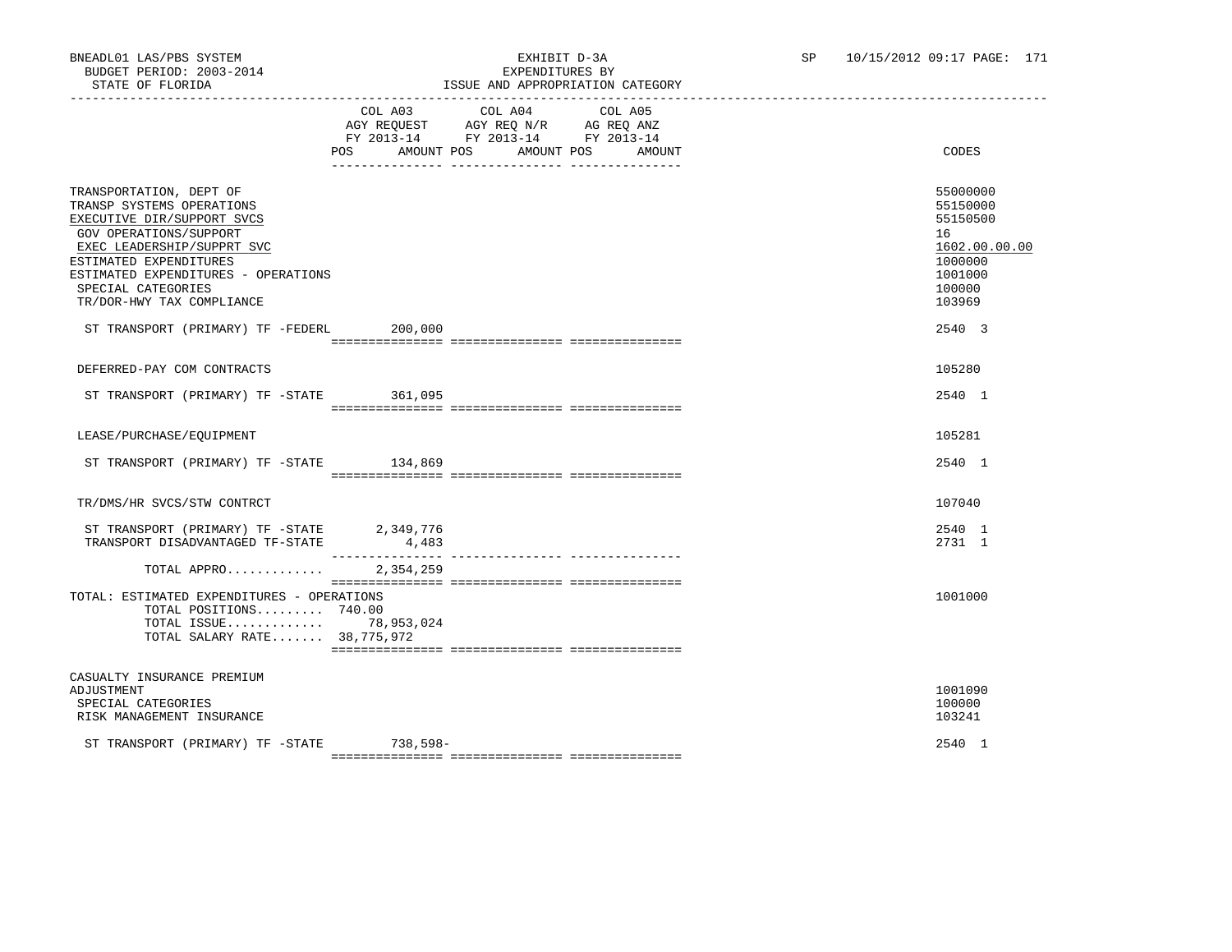# STATE OF FLORIDA ISSUE AND APPROPRIATION CATEGORY

| SIAIL UF FLUKIDA                                                                                                                                                                                                                 |                                                                                                                               | ISSUE AND APPROPRIATION CAIEGORY |         |                  |                                                                    |
|----------------------------------------------------------------------------------------------------------------------------------------------------------------------------------------------------------------------------------|-------------------------------------------------------------------------------------------------------------------------------|----------------------------------|---------|------------------|--------------------------------------------------------------------|
|                                                                                                                                                                                                                                  | COL A03 COL A04<br>AGY REQUEST AGY REQ N/R AG REQ ANZ<br>FY 2013-14 FY 2013-14 FY 2013-14<br>POS AMOUNT POS AMOUNT POS AMOUNT |                                  | COL A05 |                  | CODES                                                              |
| TRANSPORTATION, DEPT OF<br>TRANSP SYSTEMS OPERATIONS<br>EXECUTIVE DIR/SUPPORT SVCS<br>GOV OPERATIONS/SUPPORT<br>EXEC LEADERSHIP/SUPPRT SVC<br>ESTIMATED EXPENDITURES<br>FLORIDA RETIREMENT SYSTEM<br>CONTRIBUTION ADJUSTMENT FOR |                                                                                                                               |                                  |         |                  | 55000000<br>55150000<br>55150500<br>16<br>1602.00.00.00<br>1000000 |
| FISCAL YEAR 2012-2013<br>SALARIES AND BENEFITS                                                                                                                                                                                   |                                                                                                                               |                                  |         |                  | 1001240<br>010000                                                  |
| ST TRANSPORT (PRIMARY) TF -STATE 129,427                                                                                                                                                                                         |                                                                                                                               |                                  |         |                  | 2540 1                                                             |
| ADJUSTMENT TO STATE HEALTH<br>INSURANCE PREMIUM CONTRIBUTION -<br>FISCAL YEAR 2012-13<br>SALARIES AND BENEFITS                                                                                                                   |                                                                                                                               |                                  |         |                  | 1001830<br>010000                                                  |
| ST TRANSPORT (PRIMARY) TF -STATE 92,745                                                                                                                                                                                          |                                                                                                                               |                                  |         |                  | 2540 1                                                             |
| REALLOCATION OF HUMAN RESOURCES<br>OUTSOURCING<br>SPECIAL CATEGORIES<br>TR/DMS/HR SVCS/STW CONTRCT                                                                                                                               |                                                                                                                               |                                  |         |                  | 1005900<br>100000<br>107040                                        |
| ST TRANSPORT (PRIMARY) TF -STATE<br>TRANSPORT DISADVANTAGED TF-STATE                                                                                                                                                             | 102,847<br>196                                                                                                                |                                  |         |                  | 2540 1<br>2731 1                                                   |
| TOTAL APPRO                                                                                                                                                                                                                      | 103,043                                                                                                                       |                                  |         |                  |                                                                    |
| ADJUSTMENTS TO CURRENT YEAR<br>ESTIMATED EXPENDITURES<br>REAPPROVE FIVE PERCENT TRANSFERS -                                                                                                                                      |                                                                                                                               |                                  |         |                  | 1600000                                                            |
| DEDUCT<br>SPECIAL CATEGORIES<br>DEFERRED-PAY COM CONTRACTS                                                                                                                                                                       |                                                                                                                               |                                  |         |                  | 160F010<br>100000<br>105280                                        |
| ST TRANSPORT (PRIMARY) TF -STATE 111,373-                                                                                                                                                                                        |                                                                                                                               |                                  |         |                  | 2540 1                                                             |
|                                                                                                                                                                                                                                  |                                                                                                                               |                                  |         |                  |                                                                    |
| AGENCY ISSUE NARRATIVE:<br>2013-2014 BUDGET YEAR NARRATIVE:<br>Fund Source: 100% State<br>===========                                                                                                                            |                                                                                                                               |                                  |         | IT COMPONENT? NO |                                                                    |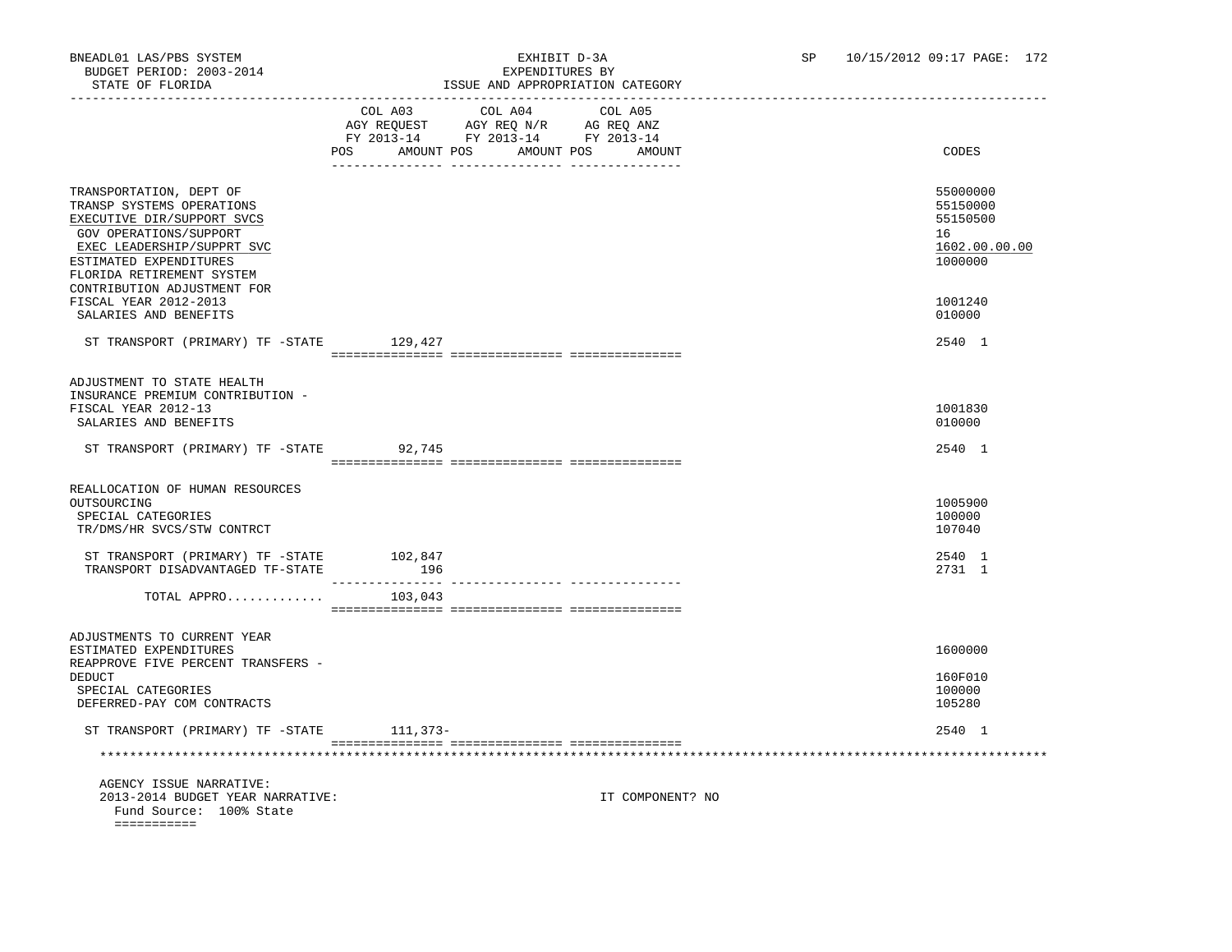| DINIB OI IBORIDII                                                                                                                          |                                                            | IDDOD IMD INITIOIRINIILON CHILDOORI                |                                               |                                                         |
|--------------------------------------------------------------------------------------------------------------------------------------------|------------------------------------------------------------|----------------------------------------------------|-----------------------------------------------|---------------------------------------------------------|
|                                                                                                                                            | COL A03<br>AGY REOUEST<br>FY 2013-14<br>AMOUNT POS<br>POS. | COL A04<br>AGY REO N/R<br>FY 2013-14<br>AMOUNT POS | COL A05<br>AG REQ ANZ<br>FY 2013-14<br>AMOUNT | CODES                                                   |
| TRANSPORTATION, DEPT OF<br>TRANSP SYSTEMS OPERATIONS<br>EXECUTIVE DIR/SUPPORT SVCS<br>GOV OPERATIONS/SUPPORT<br>EXEC LEADERSHIP/SUPPRT SVC |                                                            |                                                    |                                               | 55000000<br>55150000<br>55150500<br>16<br>1602.00.00.00 |
| ADJUSTMENTS TO CURRENT YEAR<br>ESTIMATED EXPENDITURES<br>REAPPROVE FIVE PERCENT TRANSFERS -<br>DEDUCT                                      |                                                            |                                                    |                                               | 1600000<br>160F010                                      |
|                                                                                                                                            |                                                            |                                                    |                                               |                                                         |

 LRPP Reference: Goal #3: Organizational excellence by promoting and encouraging continuous improvement. ==============

Florida Strategic Plan for Economic Development - Strategy #19:

==============================================================

 Ensure state, regional and local agencies provide collaborative, seamless, consistent and timely customer service to businesses.

Description:

===========

 This issue requests reapproval of permanent budget adjustments approved in FY 2012/13. Specific adjustments are as follows:

 5% Transfer 13-01, EOG #B7040 -----------------------------

 Transfer moved budget from the Deferred Payment Commodity Contracts category to the Contracted Services category in the Executive Direction budget entity.

 Budget in the Deferred Payment Commodity Contracts category can only be used to cover the lease cost of equipment with a high annual cost. In the Department's Reprographics shop within the Office of Support Services, there are two large high-quality copiers whose leases will expire in August 2012 and a booklet maker whose lease expired in May 2012. Due to a reduction in demand for high quality printing and publication, these leases will not be renewed.

 Budget in the Contracted Services category is used to cover such critical services as courier mail costs with United Postal Service, which are paid centrally for the entire Department, and fire/sprinkler services for the Haydon Burns building which are needed to ensure the system is Fire Marshall compliant.

 Since there is insufficient budget in the Contracted Services category within the Office of Support Services to cover critical needs, this transfer is needed to effectively utilize available resources.

See issue code 160F020 in this budget entity and program component for the companion issue.

 Deferred Payment Commodity Contracts: -------------------- Finance and Administration - Support Services: (\$111,373) \*\*\*\*\*\*\*\*\*\*\*\*\*\*\*\*\*\*\*\*\*\*\*\*\*\*\*\*\*\*\*\*\*\*\*\*\*\*\*\*\*\*\*\*\*\*\*\*\*\*\*\*\*\*\*\*\*\*\*\*\*\*\*\*\*\*\*\*\*\*\*\*\*\*\*\*\*\*\*\*\*\*\*\*\*\*\*\*\*\*\*\*\*\*\*\*\*\*\*\*\*\*\*\*\*\*\*\*\*\*\*\*\*\*\*\*\*\*\*\*\*\*\*\*\*\*\*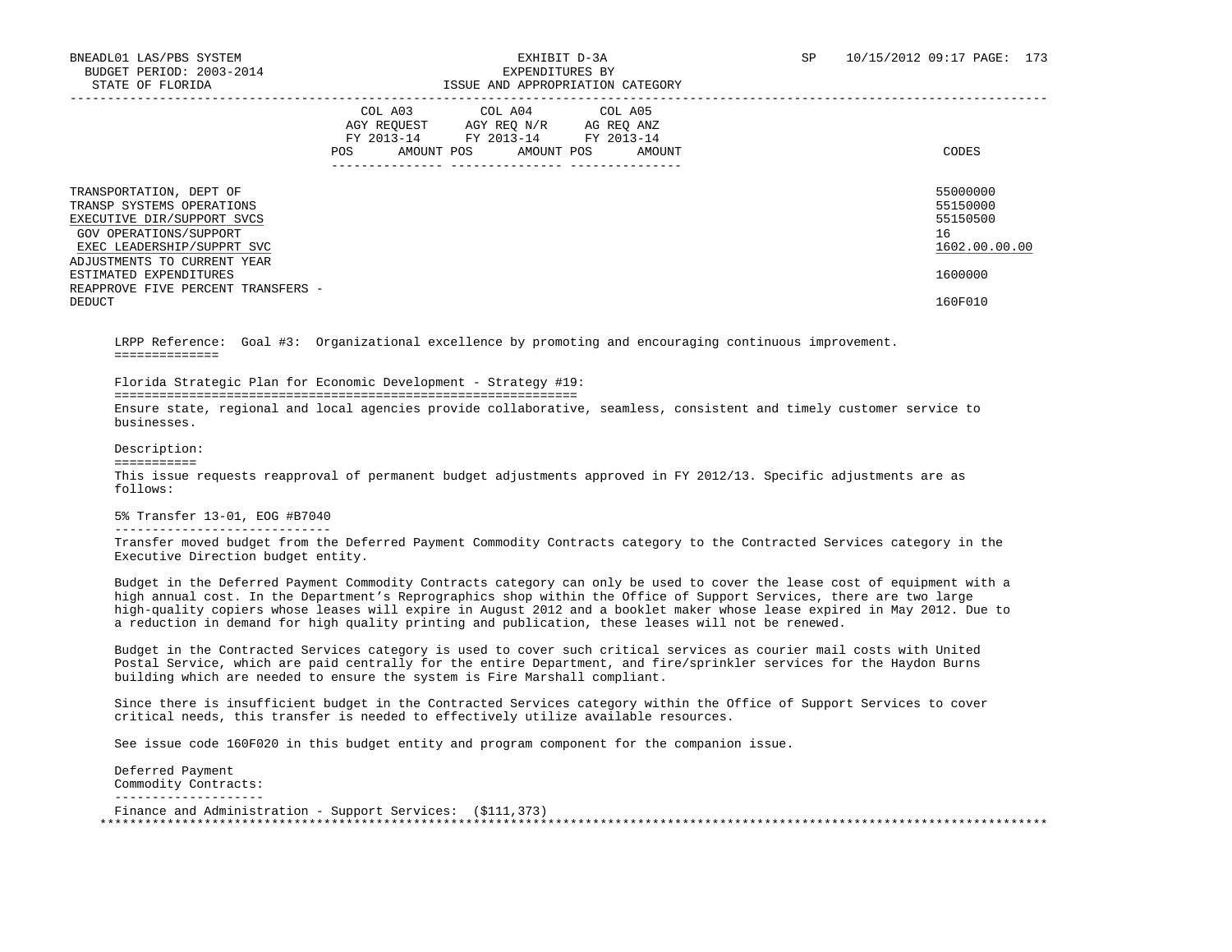| STATE OF FLORIDA                                                                                                                                                                                               |                           |                                                                        | ISSUE AND APPROPRIATION CATEGORY |                                                                                                                                                                                                                                                                                                                                                                                                                                                                                                                                                                                                                                                                                                                                                             |
|----------------------------------------------------------------------------------------------------------------------------------------------------------------------------------------------------------------|---------------------------|------------------------------------------------------------------------|----------------------------------|-------------------------------------------------------------------------------------------------------------------------------------------------------------------------------------------------------------------------------------------------------------------------------------------------------------------------------------------------------------------------------------------------------------------------------------------------------------------------------------------------------------------------------------------------------------------------------------------------------------------------------------------------------------------------------------------------------------------------------------------------------------|
|                                                                                                                                                                                                                |                           | COL A03 COL A04                                                        | COL A05                          |                                                                                                                                                                                                                                                                                                                                                                                                                                                                                                                                                                                                                                                                                                                                                             |
|                                                                                                                                                                                                                |                           | AGY REQUEST AGY REQ N/R AG REQ ANZ<br>FY 2013-14 FY 2013-14 FY 2013-14 |                                  |                                                                                                                                                                                                                                                                                                                                                                                                                                                                                                                                                                                                                                                                                                                                                             |
|                                                                                                                                                                                                                | POS AMOUNT POS AMOUNT POS |                                                                        | AMOUNT                           | CODES                                                                                                                                                                                                                                                                                                                                                                                                                                                                                                                                                                                                                                                                                                                                                       |
| TRANSPORTATION, DEPT OF                                                                                                                                                                                        |                           |                                                                        |                                  | 55000000                                                                                                                                                                                                                                                                                                                                                                                                                                                                                                                                                                                                                                                                                                                                                    |
| TRANSP SYSTEMS OPERATIONS                                                                                                                                                                                      |                           |                                                                        |                                  | 55150000                                                                                                                                                                                                                                                                                                                                                                                                                                                                                                                                                                                                                                                                                                                                                    |
| EXECUTIVE DIR/SUPPORT SVCS                                                                                                                                                                                     |                           |                                                                        |                                  | 55150500                                                                                                                                                                                                                                                                                                                                                                                                                                                                                                                                                                                                                                                                                                                                                    |
| GOV OPERATIONS/SUPPORT                                                                                                                                                                                         |                           |                                                                        |                                  | 16                                                                                                                                                                                                                                                                                                                                                                                                                                                                                                                                                                                                                                                                                                                                                          |
| EXEC LEADERSHIP/SUPPRT SVC                                                                                                                                                                                     |                           |                                                                        |                                  | 1602.00.00.00                                                                                                                                                                                                                                                                                                                                                                                                                                                                                                                                                                                                                                                                                                                                               |
| ADJUSTMENTS TO CURRENT YEAR                                                                                                                                                                                    |                           |                                                                        |                                  |                                                                                                                                                                                                                                                                                                                                                                                                                                                                                                                                                                                                                                                                                                                                                             |
| ESTIMATED EXPENDITURES<br>REAPPROVE FIVE PERCENT TRANSFERS -                                                                                                                                                   |                           |                                                                        |                                  | 1600000                                                                                                                                                                                                                                                                                                                                                                                                                                                                                                                                                                                                                                                                                                                                                     |
| ADD                                                                                                                                                                                                            |                           |                                                                        |                                  | 160F020                                                                                                                                                                                                                                                                                                                                                                                                                                                                                                                                                                                                                                                                                                                                                     |
| SPECIAL CATEGORIES                                                                                                                                                                                             |                           |                                                                        |                                  | 100000                                                                                                                                                                                                                                                                                                                                                                                                                                                                                                                                                                                                                                                                                                                                                      |
| CONTRACTED SERVICES                                                                                                                                                                                            |                           |                                                                        |                                  | 100777                                                                                                                                                                                                                                                                                                                                                                                                                                                                                                                                                                                                                                                                                                                                                      |
| ST TRANSPORT (PRIMARY) TF -STATE 111,373                                                                                                                                                                       |                           |                                                                        |                                  | 2540 1                                                                                                                                                                                                                                                                                                                                                                                                                                                                                                                                                                                                                                                                                                                                                      |
|                                                                                                                                                                                                                |                           |                                                                        |                                  |                                                                                                                                                                                                                                                                                                                                                                                                                                                                                                                                                                                                                                                                                                                                                             |
|                                                                                                                                                                                                                |                           |                                                                        |                                  |                                                                                                                                                                                                                                                                                                                                                                                                                                                                                                                                                                                                                                                                                                                                                             |
| AGENCY ISSUE NARRATIVE:                                                                                                                                                                                        |                           |                                                                        |                                  |                                                                                                                                                                                                                                                                                                                                                                                                                                                                                                                                                                                                                                                                                                                                                             |
| 2013-2014 BUDGET YEAR NARRATIVE:                                                                                                                                                                               |                           |                                                                        | IT COMPONENT? NO                 |                                                                                                                                                                                                                                                                                                                                                                                                                                                                                                                                                                                                                                                                                                                                                             |
| Fund Source: 100% State                                                                                                                                                                                        |                           |                                                                        |                                  |                                                                                                                                                                                                                                                                                                                                                                                                                                                                                                                                                                                                                                                                                                                                                             |
| ===========                                                                                                                                                                                                    |                           |                                                                        |                                  |                                                                                                                                                                                                                                                                                                                                                                                                                                                                                                                                                                                                                                                                                                                                                             |
| LRPP Reference: Goal #3: Organizational excellence by promoting and encouraging continuous improvement.                                                                                                        |                           |                                                                        |                                  |                                                                                                                                                                                                                                                                                                                                                                                                                                                                                                                                                                                                                                                                                                                                                             |
| ==============                                                                                                                                                                                                 |                           |                                                                        |                                  |                                                                                                                                                                                                                                                                                                                                                                                                                                                                                                                                                                                                                                                                                                                                                             |
|                                                                                                                                                                                                                |                           |                                                                        |                                  |                                                                                                                                                                                                                                                                                                                                                                                                                                                                                                                                                                                                                                                                                                                                                             |
| Florida Strategic Plan for Economic Development - Strategy #19:                                                                                                                                                |                           |                                                                        |                                  |                                                                                                                                                                                                                                                                                                                                                                                                                                                                                                                                                                                                                                                                                                                                                             |
|                                                                                                                                                                                                                |                           |                                                                        |                                  | Ensure state, regional and local agencies provide collaborative, seamless, consistent and timely customer service to                                                                                                                                                                                                                                                                                                                                                                                                                                                                                                                                                                                                                                        |
| businesses.                                                                                                                                                                                                    |                           |                                                                        |                                  |                                                                                                                                                                                                                                                                                                                                                                                                                                                                                                                                                                                                                                                                                                                                                             |
|                                                                                                                                                                                                                |                           |                                                                        |                                  |                                                                                                                                                                                                                                                                                                                                                                                                                                                                                                                                                                                                                                                                                                                                                             |
| Description:                                                                                                                                                                                                   |                           |                                                                        |                                  |                                                                                                                                                                                                                                                                                                                                                                                                                                                                                                                                                                                                                                                                                                                                                             |
| ===========                                                                                                                                                                                                    |                           |                                                                        |                                  | This issue requests reapproval of permanent budget adjustments approved in FY 2012/13. Specific adjustments are as                                                                                                                                                                                                                                                                                                                                                                                                                                                                                                                                                                                                                                          |
| follows:                                                                                                                                                                                                       |                           |                                                                        |                                  |                                                                                                                                                                                                                                                                                                                                                                                                                                                                                                                                                                                                                                                                                                                                                             |
|                                                                                                                                                                                                                |                           |                                                                        |                                  |                                                                                                                                                                                                                                                                                                                                                                                                                                                                                                                                                                                                                                                                                                                                                             |
| 5% Transfer 13-01, EOG #B7040<br>-------------------------------                                                                                                                                               |                           |                                                                        |                                  |                                                                                                                                                                                                                                                                                                                                                                                                                                                                                                                                                                                                                                                                                                                                                             |
| services for the Haydon Burns building which are needed to ensure the system is Fire Marshall compliant.<br>a reduction in demand for high quality printing and publication, these leases will not be renewed. |                           |                                                                        |                                  | Transfer moved budget to the Contracted Services category from the Deferred Payment Commodity Contracts category in the<br>Executive Direction budget entity. Budget in the Contracted Services category is used to cover such critical services as<br>courier mail costs with United Postal Service, which are paid centrally for the entire Department, and fire/sprinkler<br>Budget in the Deferred Payment Commodity Contracts category can only be used to cover the lease cost of equipment with a<br>high annual cost. In the Department's Reprographics shop within the Office of Support Services, there are two large<br>high-quality copiers whose leases will expire in August 2012 and a booklet maker whose lease expired in May 2012. Due to |
|                                                                                                                                                                                                                |                           |                                                                        |                                  |                                                                                                                                                                                                                                                                                                                                                                                                                                                                                                                                                                                                                                                                                                                                                             |

 Since there is insufficient budget in the Contracted Services category within the Office of Support Services to cover critical needs, this transfer is needed to effectively utilize available resources.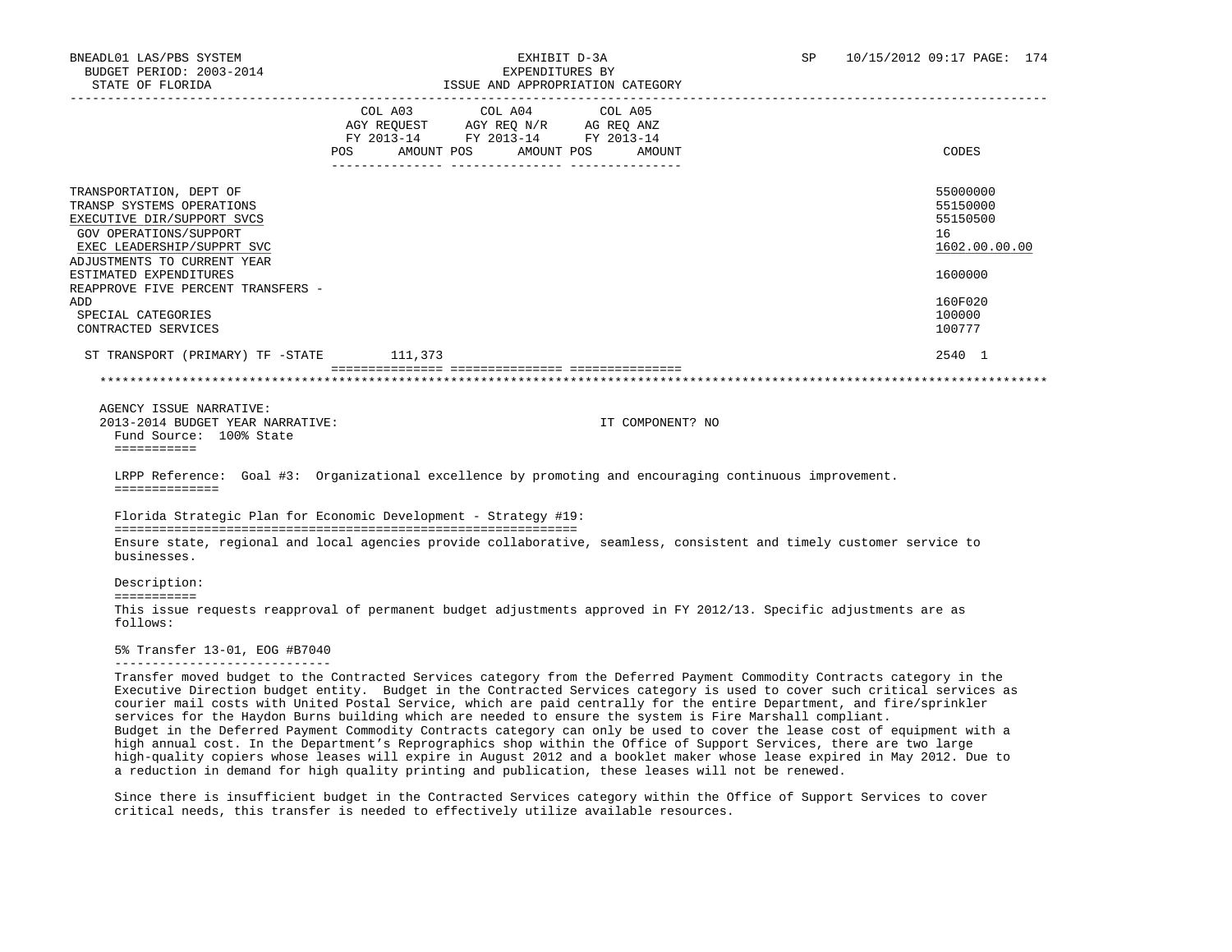# BNEADL01 LAS/PBS SYSTEM EXHIBIT D-3A SP 10/15/2012 09:17 PAGE: 175

| STATE OF FLORIDA                                                |                                  |                                    | ISSUE AND APPROPRIATION CATEGORY                                                                                   |                                                                                                                         |
|-----------------------------------------------------------------|----------------------------------|------------------------------------|--------------------------------------------------------------------------------------------------------------------|-------------------------------------------------------------------------------------------------------------------------|
|                                                                 |                                  | COL A03 COL A04                    | COL A05                                                                                                            |                                                                                                                         |
|                                                                 |                                  | AGY REQUEST AGY REQ N/R AG REQ ANZ |                                                                                                                    |                                                                                                                         |
|                                                                 | POS AMOUNT POS AMOUNT POS AMOUNT | FY 2013-14 FY 2013-14 FY 2013-14   |                                                                                                                    | CODES                                                                                                                   |
|                                                                 |                                  |                                    |                                                                                                                    |                                                                                                                         |
| TRANSPORTATION, DEPT OF                                         |                                  |                                    |                                                                                                                    | 55000000                                                                                                                |
| TRANSP SYSTEMS OPERATIONS                                       |                                  |                                    |                                                                                                                    | 55150000                                                                                                                |
| EXECUTIVE DIR/SUPPORT SVCS                                      |                                  |                                    |                                                                                                                    | 55150500                                                                                                                |
| GOV OPERATIONS/SUPPORT<br>EXEC LEADERSHIP/SUPPRT SVC            |                                  |                                    |                                                                                                                    | 16<br>1602.00.00.00                                                                                                     |
| ADJUSTMENTS TO CURRENT YEAR                                     |                                  |                                    |                                                                                                                    |                                                                                                                         |
| ESTIMATED EXPENDITURES                                          |                                  |                                    |                                                                                                                    | 1600000                                                                                                                 |
| REAPPROVE FIVE PERCENT TRANSFERS -                              |                                  |                                    |                                                                                                                    |                                                                                                                         |
| ADD                                                             |                                  |                                    |                                                                                                                    | 160F020                                                                                                                 |
|                                                                 |                                  |                                    | See issue code 160F010 in this budget entity and program component for the companion issue.                        |                                                                                                                         |
| Contracted Services:                                            |                                  |                                    |                                                                                                                    |                                                                                                                         |
| _____________________                                           |                                  |                                    |                                                                                                                    |                                                                                                                         |
| Finance and Administration - Support Services: \$111,373        |                                  |                                    |                                                                                                                    |                                                                                                                         |
|                                                                 |                                  |                                    |                                                                                                                    |                                                                                                                         |
|                                                                 |                                  |                                    |                                                                                                                    |                                                                                                                         |
| REAPPROVE FIVE PERCENT TRANSFERS<br>TECHNOLOGY - DEDUCT         |                                  |                                    |                                                                                                                    | 160F1C0                                                                                                                 |
| SPECIAL CATEGORIES                                              |                                  |                                    |                                                                                                                    | 100000                                                                                                                  |
| CONTRACTED SERVICES                                             |                                  |                                    |                                                                                                                    | 100777                                                                                                                  |
| ST TRANSPORT (PRIMARY) TF -STATE                                | $427-$                           |                                    |                                                                                                                    | 2540 1                                                                                                                  |
|                                                                 |                                  |                                    |                                                                                                                    |                                                                                                                         |
|                                                                 |                                  |                                    |                                                                                                                    |                                                                                                                         |
| AGENCY ISSUE NARRATIVE:                                         |                                  |                                    |                                                                                                                    |                                                                                                                         |
| 2013-2014 BUDGET YEAR NARRATIVE:                                |                                  |                                    | IT COMPONENT? YES                                                                                                  |                                                                                                                         |
| Fund Source: 100% State                                         |                                  |                                    |                                                                                                                    |                                                                                                                         |
| ============                                                    |                                  |                                    |                                                                                                                    |                                                                                                                         |
|                                                                 |                                  |                                    | LRPP Reference: Goal #3: Organizational excellence by promoting and encouraging continuous improvement.            |                                                                                                                         |
| ===============                                                 |                                  |                                    |                                                                                                                    |                                                                                                                         |
| Florida Strategic Plan for Economic Development - Strategy #19: |                                  |                                    |                                                                                                                    |                                                                                                                         |
|                                                                 |                                  |                                    |                                                                                                                    |                                                                                                                         |
| businesses.                                                     |                                  |                                    |                                                                                                                    | Ensure state, regional and local agencies provide collaborative, seamless, consistent and timely customer service to    |
| Description:                                                    |                                  |                                    |                                                                                                                    |                                                                                                                         |
| ============                                                    |                                  |                                    |                                                                                                                    |                                                                                                                         |
| 2012/13. Specific adjustments are as follows:                   |                                  |                                    | This issue requests reapproval of permanent budget adjustments for information technology that were approved in FY |                                                                                                                         |
| 5% Transfer 13-02, EOG# B7041                                   |                                  |                                    |                                                                                                                    |                                                                                                                         |
|                                                                 |                                  |                                    |                                                                                                                    | Transfer moved budget in the Contracted Services category from the Executive Direction budget entity to the Information |
|                                                                 |                                  |                                    |                                                                                                                    |                                                                                                                         |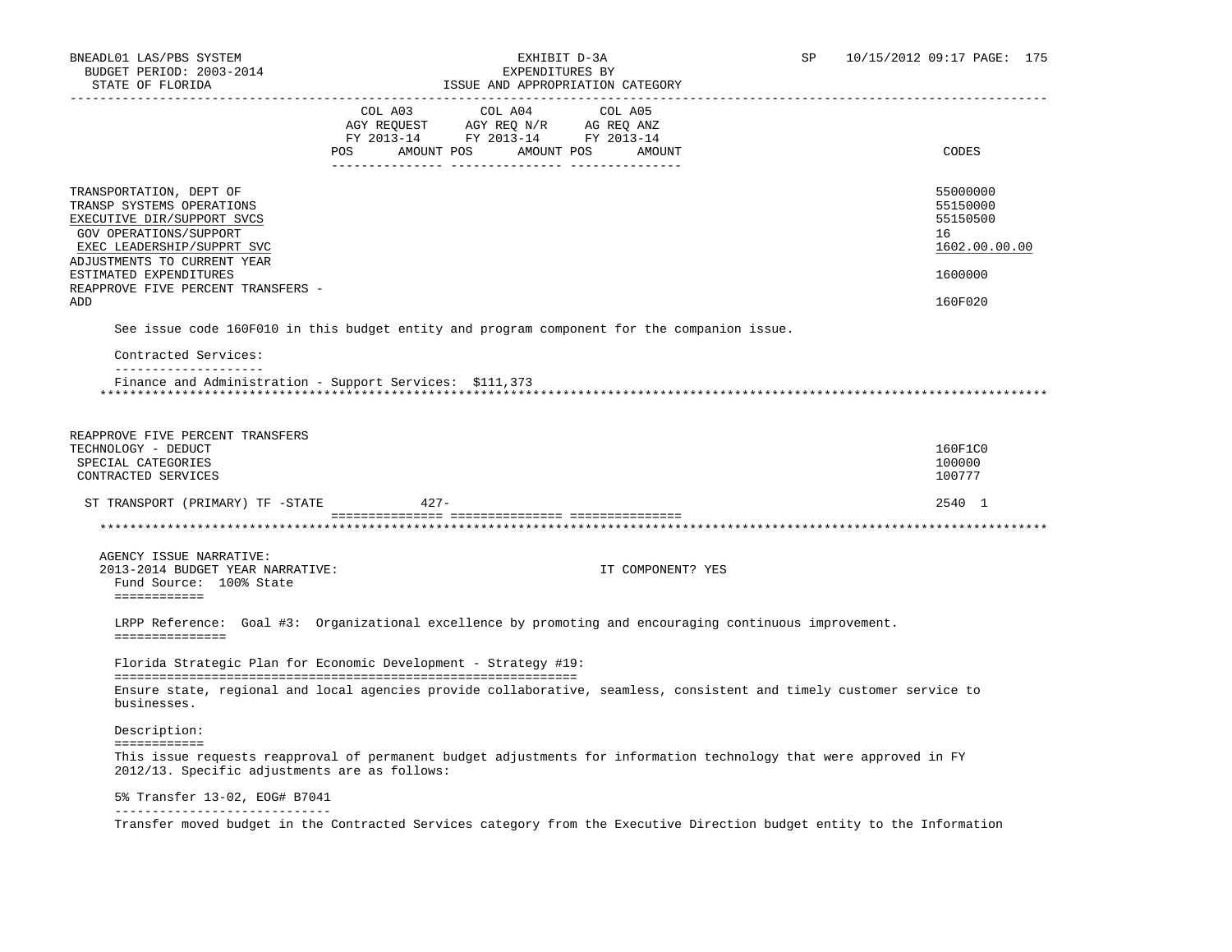| TRANSPORTATION, DEPT OF<br>TRANSP SYSTEMS OPERATIONS<br>EXECUTIVE DIR/SUPPORT SVCS<br>GOV OPERATIONS/SUPPORT<br>EXEC LEADERSHIP/SUPPRT SVC<br>ADJUSTMENTS TO CURRENT YEAR<br>ESTIMATED EXPENDITURES<br>REAPPROVE FIVE PERCENT TRANSFERS | COL A04 COL A05<br>COL A03<br>AGY REOUEST<br>AGY REO N/R<br>AG REQ ANZ<br>FY 2013-14<br>FY 2013-14 FY 2013-14<br>AMOUNT POS<br>AMOUNT POS<br>AMOUNT<br><b>POS</b> | CODES<br>55000000<br>55150000<br>55150500<br>16<br>1602.00.00.00<br>1600000 |
|-----------------------------------------------------------------------------------------------------------------------------------------------------------------------------------------------------------------------------------------|-------------------------------------------------------------------------------------------------------------------------------------------------------------------|-----------------------------------------------------------------------------|
| TECHNOLOGY - DEDUCT                                                                                                                                                                                                                     |                                                                                                                                                                   | 160F1C0                                                                     |

Technology budget entity.

 District and Central Office units throughout the Department purchased video teleconference equipment during FY 2011/12. Even though the equipment may not be located in Tallahassee, the maintenance of this equipment is covered by a statewide maintenance agreement that is paid centrally by the Department's Office of Information Systems within the Information Technology budget entity. Budget needs to be transferred to the Information Technology budget entity to cover this maintenance.

See issue code 160F2C0 in budget entity 55150600, program component 16.03.00.00.00 for the companion issue.

 Improvement to Services: ======================== There is no improvement to services.

 Technical Feasibility: ====================== Maintenance on video teleconference equipment is compatible with existing Department systems.

 Duration of the Issue: ====================== The transfer of budget is of a recurring nature since the Department will be required to pay annual maintenance agreements.

 Estimated Costs: ================

 Contracted Services: -------------------- Finance and Administration - Procurement Office: (\$427)

 Support Requirements: ===================== Maintenance on video teleconference equipment will be provided by existing Office of Information Systems staff and contract staff.

 Needs Satisfaction: =================== Maintenance on video teleconference equipment will meet the needs of the Department for the foreseeable future or until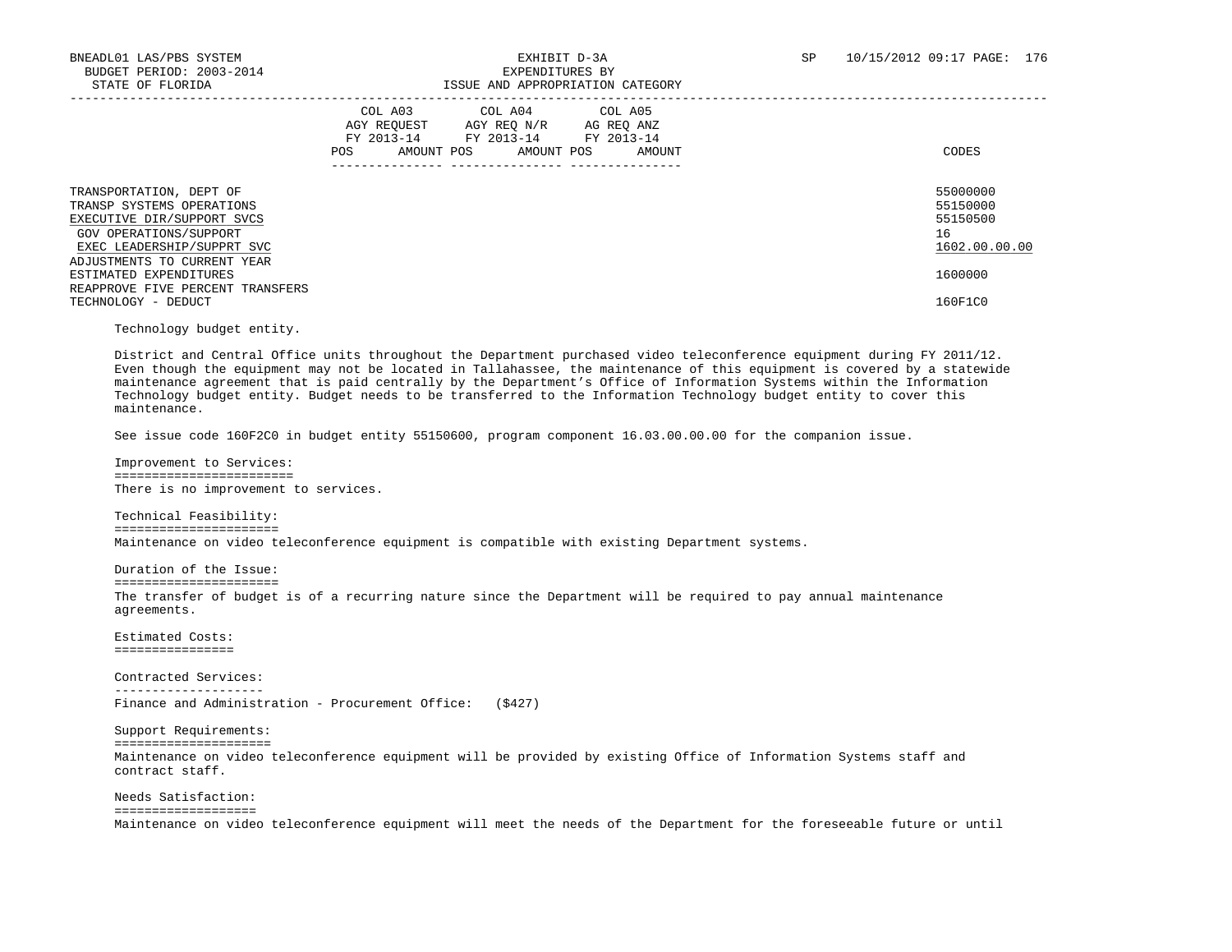===============

| BODGET PERIOD: 2003-2014<br>STATE OF FLORIDA<br>--------------------                                                                                                      | EXPENDITURES BY<br>ISSUE AND APPROPRIATION CATEGORY                                                                    |                                                                                                                          |                                                         |
|---------------------------------------------------------------------------------------------------------------------------------------------------------------------------|------------------------------------------------------------------------------------------------------------------------|--------------------------------------------------------------------------------------------------------------------------|---------------------------------------------------------|
|                                                                                                                                                                           | COL A03 COL A04 COL A05<br>AGY REQUEST AGY REQ N/R AG REQ ANZ<br>FY 2013-14 FY 2013-14 FY 2013-14<br>AMOUNT POS<br>POS | AMOUNT POS<br>AMOUNT                                                                                                     | CODES                                                   |
| TRANSPORTATION, DEPT OF<br>TRANSP SYSTEMS OPERATIONS<br>EXECUTIVE DIR/SUPPORT SVCS<br>GOV OPERATIONS/SUPPORT<br>EXEC LEADERSHIP/SUPPRT SVC<br>ADJUSTMENTS TO CURRENT YEAR |                                                                                                                        |                                                                                                                          | 55000000<br>55150000<br>55150500<br>16<br>1602.00.00.00 |
| ESTIMATED EXPENDITURES                                                                                                                                                    |                                                                                                                        |                                                                                                                          | 1600000                                                 |
| REAPPROVE FIVE PERCENT TRANSFERS<br>TECHNOLOGY - DEDUCT                                                                                                                   |                                                                                                                        |                                                                                                                          | 160F1C0                                                 |
| equipment maintenance agreements expire.                                                                                                                                  |                                                                                                                        |                                                                                                                          |                                                         |
| Base Funding:<br>=============                                                                                                                                            |                                                                                                                        |                                                                                                                          |                                                         |
|                                                                                                                                                                           | This transfer moves budget between budget entities within the Department.                                              |                                                                                                                          |                                                         |
| Adverse Impact if not Approved:                                                                                                                                           |                                                                                                                        |                                                                                                                          |                                                         |
| =================================                                                                                                                                         | teleconference equipment in the Department's Procurement Office.                                                       | If this issue is not approved, the Department will not have the budget in the appropriate budget entity to fund on video |                                                         |
| Issue Summary:<br>______________                                                                                                                                          |                                                                                                                        |                                                                                                                          |                                                         |
|                                                                                                                                                                           | Contracted<br>Services                                                                                                 |                                                                                                                          |                                                         |
|                                                                                                                                                                           | ----------<br>Finance and Administration - Procurement Office: $( $427)$                                               |                                                                                                                          |                                                         |
|                                                                                                                                                                           |                                                                                                                        |                                                                                                                          |                                                         |
| REALIGN LEASE OR LEASE PURCHASE<br>EQUIPMENT - DEDUCT                                                                                                                     |                                                                                                                        |                                                                                                                          | 160M010                                                 |
| SPECIAL CATEGORIES                                                                                                                                                        |                                                                                                                        |                                                                                                                          | 100000                                                  |
| LEASE/PURCHASE/EQUIPMENT                                                                                                                                                  |                                                                                                                        |                                                                                                                          | 105281                                                  |
| ST TRANSPORT (PRIMARY) TF -STATE                                                                                                                                          | $6,500-$                                                                                                               |                                                                                                                          | 2540 1                                                  |
|                                                                                                                                                                           |                                                                                                                        |                                                                                                                          |                                                         |
| AGENCY ISSUE NARRATIVE:<br>2013-2014 BUDGET YEAR NARRATIVE:<br>Fund Source: 100% State<br>============                                                                    |                                                                                                                        | IT COMPONENT? NO                                                                                                         |                                                         |
|                                                                                                                                                                           |                                                                                                                        | LRPP Reference: Goal #3: Organizational excellence by promoting and encouraging continuous improvement.                  |                                                         |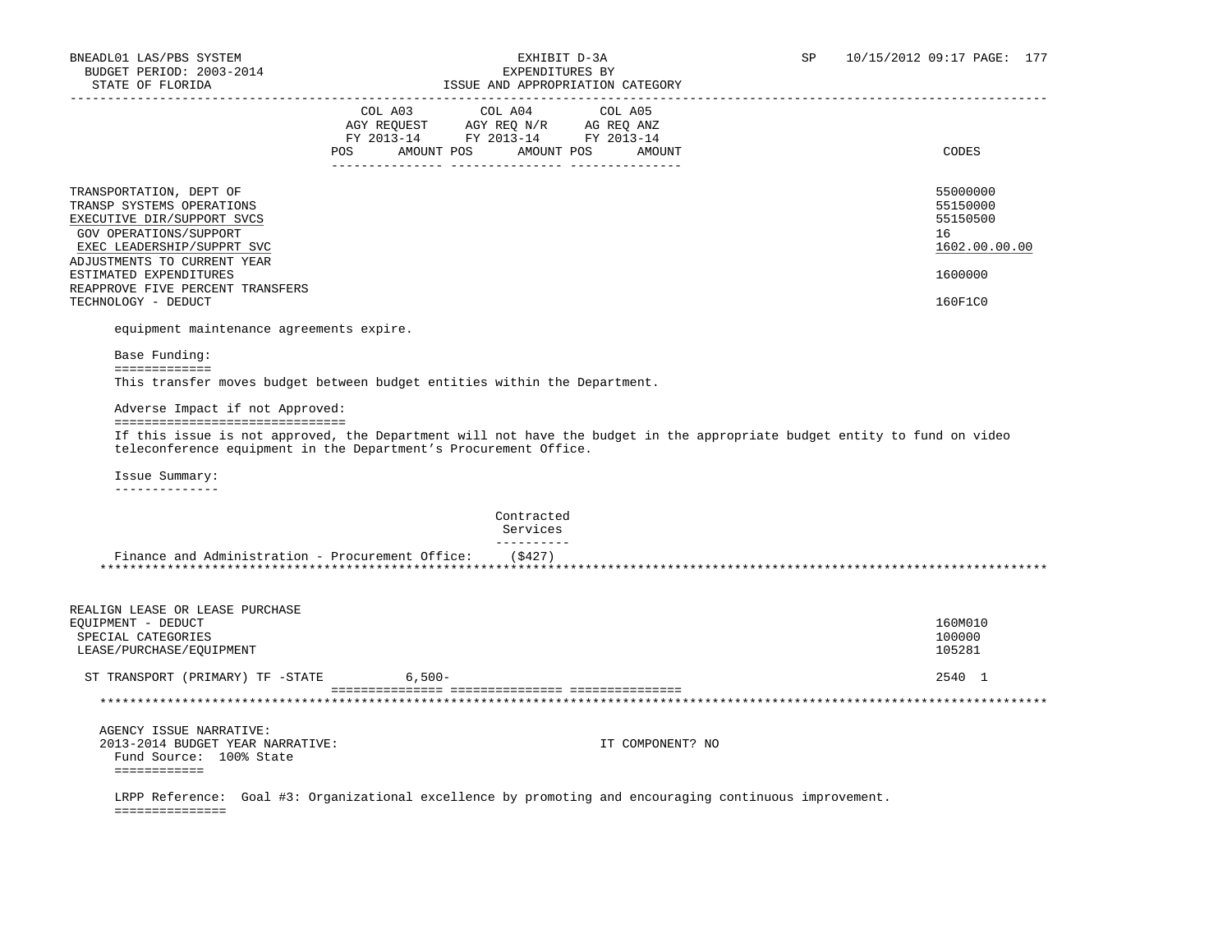|                                                                                                                                            | COL A03<br>COL A04 COL A05<br>AGY REOUEST<br>AGY REO N/R<br>AG REO ANZ<br>FY 2013-14<br>FY 2013-14<br>FY 2013-14<br>AMOUNT POS<br>AMOUNT POS<br>POS<br>AMOUNT | CODES                                                   |
|--------------------------------------------------------------------------------------------------------------------------------------------|---------------------------------------------------------------------------------------------------------------------------------------------------------------|---------------------------------------------------------|
| TRANSPORTATION, DEPT OF<br>TRANSP SYSTEMS OPERATIONS<br>EXECUTIVE DIR/SUPPORT SVCS<br>GOV OPERATIONS/SUPPORT<br>EXEC LEADERSHIP/SUPPRT SVC |                                                                                                                                                               | 55000000<br>55150000<br>55150500<br>16<br>1602.00.00.00 |
| ADJUSTMENTS TO CURRENT YEAR<br>ESTIMATED EXPENDITURES<br>REALIGN LEASE OR LEASE PURCHASE<br>EQUIPMENT - DEDUCT                             |                                                                                                                                                               | 1600000<br>160M010                                      |
|                                                                                                                                            |                                                                                                                                                               |                                                         |

Florida Strategic Plan for Economic Development - Strategy #19:

==============================================================

 Ensure state, regional and local agencies provide collaborative, seamless, consistent and timely customer service to businesses.

 This issue requests to deduct budget in the Lease or Lease-Purchase of Equipment category to realign budget associated with the lease or lease-purchase of equipment within the Executive Leadership program component in the Executive Direction budget entity.

### Description:

============

 This issue requests to deduct funding not needed for the lease or lease-purchase of equipment, fixtures, and other tangible personal property from the Lease-or Lease-Purchase of Equipment category. Budget is added back in the Expenses category in issue code 160M020 in this budget entity and program component.

#### Justification:

### ==============

 S. 216.011(1)(vv) F.S. states the "Lease or lease purchase of equipment" means the appropriation category used to fund the lease or lease-purchase of equipment, fixtures, and other tangible personal property.

 The Department has been directed to transfer budget associated with this equipment from appropriation categories from where they are currently budgeted to the Lease or Lease-Purchase of Equipment category (105281). In the Department's 2012/13 Legislative Budget Request, the Department estimated that \$6,500 was needed in the Executive Direction budget entity in Districts 4 and 5. This estimate has been revised and thie budget needs to be transferred back to the Expenses category.

 Calculations: =============

Lease or Lease-Purchase of Equipment (105281)

 --------------------------------------------- District 4 (\$2,300) District 5 (4,200) -------- (\$6,500)

See issue code 160M020 in this budget entity and program component for the companion issue.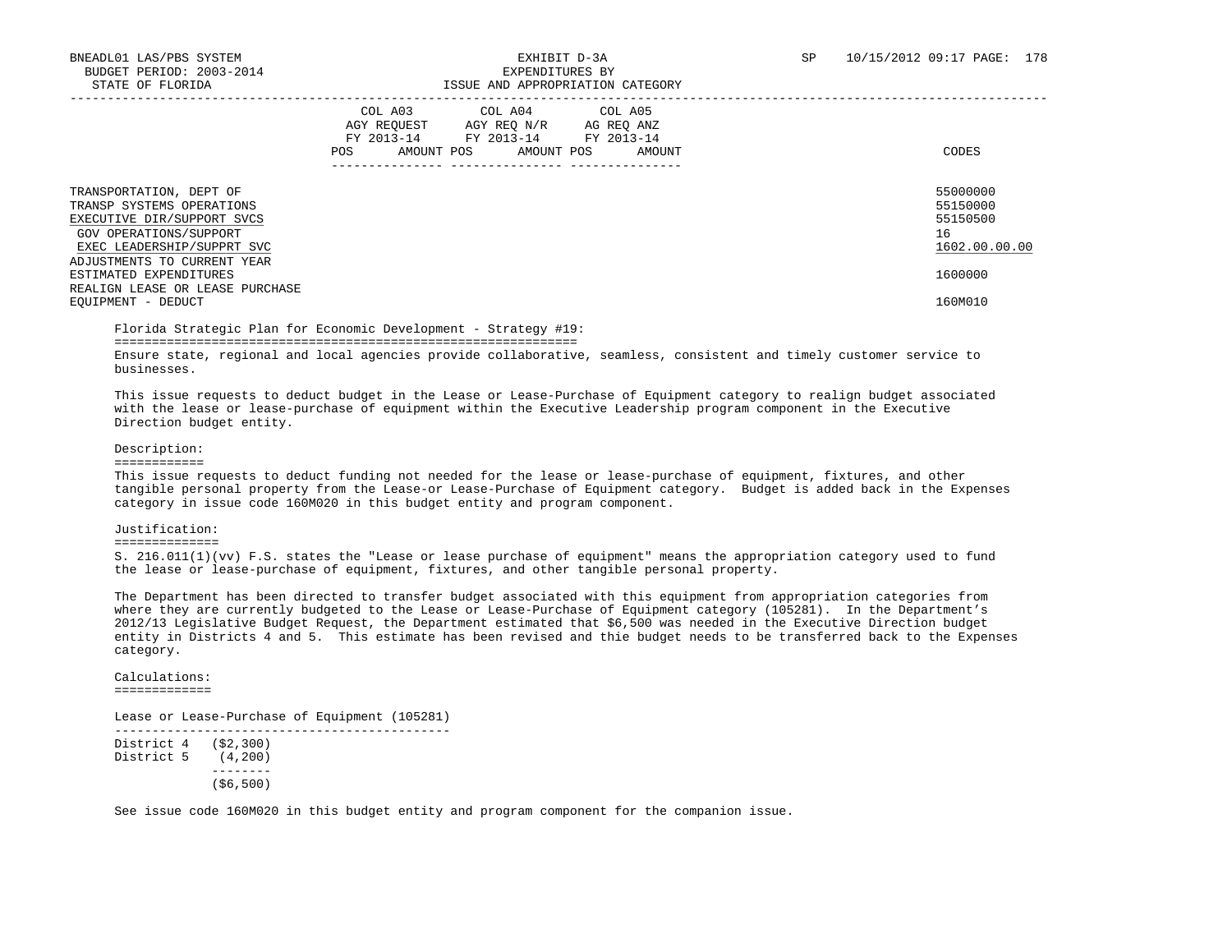| STATE OF FLORIDA                                                                                                                                                          | ISSUE AND APPROPRIATION CATEGORY                                                                                                                                                                                                                                                                                                                           |                                                         |
|---------------------------------------------------------------------------------------------------------------------------------------------------------------------------|------------------------------------------------------------------------------------------------------------------------------------------------------------------------------------------------------------------------------------------------------------------------------------------------------------------------------------------------------------|---------------------------------------------------------|
|                                                                                                                                                                           | COL A04<br>COL A03<br>COL A05<br>AGY REQUEST AGY REQ N/R AG REQ ANZ<br>FY 2013-14 FY 2013-14 FY 2013-14<br>POS AMOUNT POS AMOUNT POS AMOUNT                                                                                                                                                                                                                | CODES                                                   |
| TRANSPORTATION, DEPT OF<br>TRANSP SYSTEMS OPERATIONS<br>EXECUTIVE DIR/SUPPORT SVCS<br>GOV OPERATIONS/SUPPORT<br>EXEC LEADERSHIP/SUPPRT SVC<br>ADJUSTMENTS TO CURRENT YEAR |                                                                                                                                                                                                                                                                                                                                                            | 55000000<br>55150000<br>55150500<br>16<br>1602.00.00.00 |
| ESTIMATED EXPENDITURES                                                                                                                                                    |                                                                                                                                                                                                                                                                                                                                                            | 1600000                                                 |
| REALIGN LEASE OR LEASE PURCHASE<br>EOUIPMENT - DEDUCT                                                                                                                     |                                                                                                                                                                                                                                                                                                                                                            | 160M010                                                 |
| Base Funding:                                                                                                                                                             |                                                                                                                                                                                                                                                                                                                                                            |                                                         |
| the lease or lease-purchase of equipment.<br>Adverse Impact if Not Approved:<br>=================================                                                         | There is \$134,869 in the Department's base budget in the Lease or Lease-Purchase of Equipment category associated with<br>If this issue is not approved, the Department will have more budget in the Lease or Lease-Purchase of Equipment<br>appropriation category in the Executive Direction budget entity than is needed to cover the cost of lease or |                                                         |
|                                                                                                                                                                           | lease-purchase of equipment in this budget entity and program component.                                                                                                                                                                                                                                                                                   |                                                         |
| REALIGN LEASE OR LEASE PURCHASE<br>EOUIPMENT - ADD<br><b>EXPENSES</b>                                                                                                     |                                                                                                                                                                                                                                                                                                                                                            | 160M020<br>040000                                       |
| ST TRANSPORT (PRIMARY) TF -STATE                                                                                                                                          | 6,500                                                                                                                                                                                                                                                                                                                                                      | 2540 1                                                  |
|                                                                                                                                                                           |                                                                                                                                                                                                                                                                                                                                                            |                                                         |
| AGENCY ISSUE NARRATIVE:<br>2013-2014 BUDGET YEAR NARRATIVE:<br>Fund Source: 100% State<br>============                                                                    | IT COMPONENT? NO                                                                                                                                                                                                                                                                                                                                           |                                                         |
| ===============                                                                                                                                                           | LRPP Reference: Goal #3: Organizational excellence by promoting and encouraging continuous improvement.                                                                                                                                                                                                                                                    |                                                         |
|                                                                                                                                                                           | Florida Strategic Plan for Economic Development - Strategy #1:                                                                                                                                                                                                                                                                                             |                                                         |
|                                                                                                                                                                           | Strengthen collaboration and alignment among state, regional and local entities toward the state's economic vision.                                                                                                                                                                                                                                        |                                                         |
| Services budget entity.                                                                                                                                                   | This issue requests to add back budget in the Expenses category to realign budget associated with the lease or<br>lease-purchase of equipment within the Executive Leadership program component in the Executive Direction and Support                                                                                                                     |                                                         |

Description: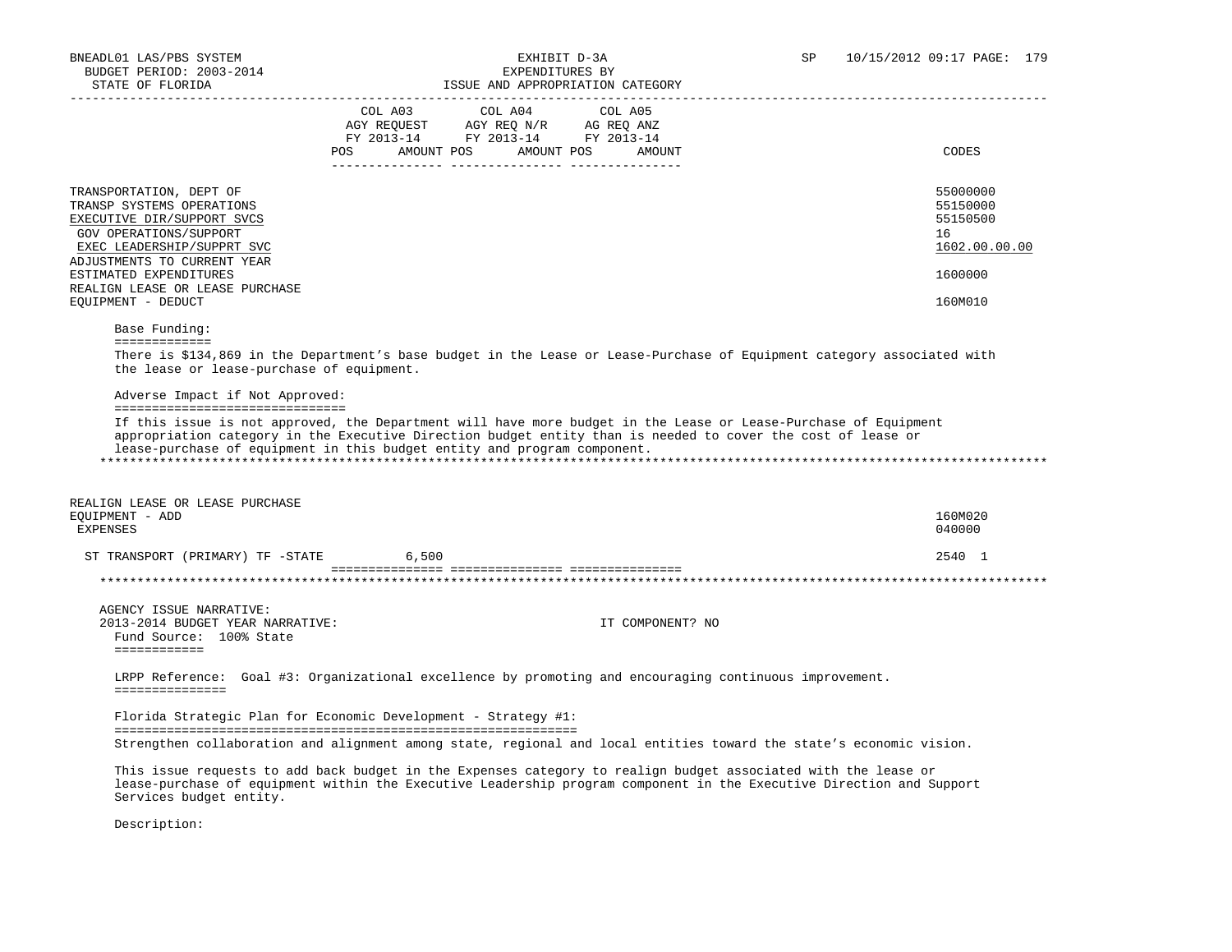|                                                                                                                                            | COL A03<br>COL A04<br>COL A05<br>AGY REOUEST<br>AGY REO N/R<br>AG REO ANZ<br>FY 2013-14<br>FY 2013-14<br>FY 2013-14<br>POS<br>AMOUNT POS<br>AMOUNT POS<br>AMOUNT | CODES                                                   |
|--------------------------------------------------------------------------------------------------------------------------------------------|------------------------------------------------------------------------------------------------------------------------------------------------------------------|---------------------------------------------------------|
| TRANSPORTATION, DEPT OF<br>TRANSP SYSTEMS OPERATIONS<br>EXECUTIVE DIR/SUPPORT SVCS<br>GOV OPERATIONS/SUPPORT<br>EXEC LEADERSHIP/SUPPRT SVC |                                                                                                                                                                  | 55000000<br>55150000<br>55150500<br>16<br>1602.00.00.00 |
| ADJUSTMENTS TO CURRENT YEAR<br>ESTIMATED EXPENDITURES<br>REALIGN LEASE OR LEASE PURCHASE<br>EOUIPMENT - ADD                                |                                                                                                                                                                  | 1600000<br>160M020                                      |

#### ============

 This issue adds back funding not needed for the lease or lease-purchase of equipment, fixtures, and other tangible personal property.

### Justification:

### ==============

 S. 216.011(1)(vv) F.S. states the "Lease or lease purchase of equipment" means the appropriation category used to fund the lease or lease-purchase of equipment, fixtures, and other tangible personal property.

 Budget was deducted from the Expenses category in the 2012/13 Legislative Budget Request based on the estimated need for budget in the Lease or Lease-Purchase of Equipment category at that time. This estimate has been revised and the budget needs to be transferred back to the Expenses budget within the Executive Direction budget entity.

Calculations:

=============

### Expenses:

 --------- District 4 \$2,300 District 5 4,200 ------<br>\$6.500 Total  $\overline{6}$ 

See issue code 160M010 in this budget entity and program component for the companion issue.

### Base Funding:

=============

 There is \$134,869 in the Department's base budget in the Lease or Lease-Purchase of Equipment appropriation category in the Executive Direction budget entity associated with the lease or lease-purchase of equipment.

### Adverse Impact if Not Approved:

===============================

 If this issue is not approved, the Department will have more budget than is needed in the Lease or Lease-Purchase of Equipment appropriation category to cover the cost of lease or lease-purchase of equipment in this budget entity and program component. \*\*\*\*\*\*\*\*\*\*\*\*\*\*\*\*\*\*\*\*\*\*\*\*\*\*\*\*\*\*\*\*\*\*\*\*\*\*\*\*\*\*\*\*\*\*\*\*\*\*\*\*\*\*\*\*\*\*\*\*\*\*\*\*\*\*\*\*\*\*\*\*\*\*\*\*\*\*\*\*\*\*\*\*\*\*\*\*\*\*\*\*\*\*\*\*\*\*\*\*\*\*\*\*\*\*\*\*\*\*\*\*\*\*\*\*\*\*\*\*\*\*\*\*\*\*\*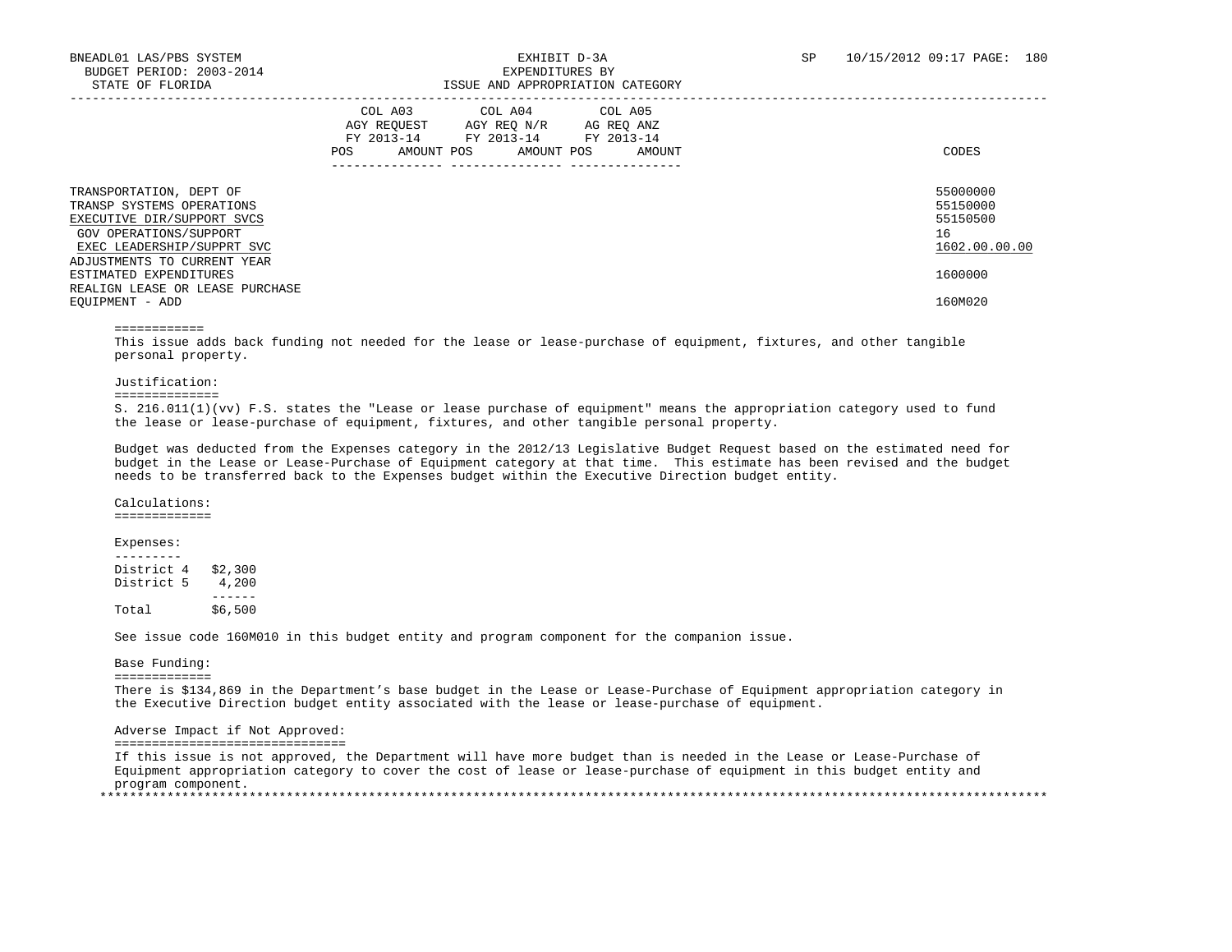# BNEADL01 LAS/PBS SYSTEM EXHIBIT D-3A SP 10/15/2012 09:17 PAGE: 181 TSSUE AND APPROPRIATION CATEGORY

|                                                                                                                                                                                                                                                |                                                                               | LOOUL AND APPROPRIATION CAILGORI         |         |                  |                                                                                                                          |
|------------------------------------------------------------------------------------------------------------------------------------------------------------------------------------------------------------------------------------------------|-------------------------------------------------------------------------------|------------------------------------------|---------|------------------|--------------------------------------------------------------------------------------------------------------------------|
|                                                                                                                                                                                                                                                | AGY REQUEST AGY REQ N/R AG REQ ANZ<br>FY 2013-14 FY 2013-14 FY 2013-14<br>POS | COL A03 COL A04<br>AMOUNT POS AMOUNT POS | COL A05 | AMOUNT           | CODES                                                                                                                    |
| TRANSPORTATION, DEPT OF<br>TRANSP SYSTEMS OPERATIONS<br>EXECUTIVE DIR/SUPPORT SVCS<br>GOV OPERATIONS/SUPPORT<br>EXEC LEADERSHIP/SUPPRT SVC<br>INTRA-AGENCY REORGANIZATIONS<br>REALIGN EXISTING POSITIONS BETWEEN<br>BUDGET ENTITIES - ADD SIDE |                                                                               |                                          |         |                  | 55000000<br>55150000<br>55150500<br>16<br>1602.00.00.00<br>1800000<br>1805040                                            |
| SALARY RATE<br>SALARY RATE $97,042$                                                                                                                                                                                                            |                                                                               |                                          |         |                  | 000000                                                                                                                   |
|                                                                                                                                                                                                                                                |                                                                               |                                          |         |                  |                                                                                                                          |
| SALARIES AND BENEFITS                                                                                                                                                                                                                          |                                                                               |                                          |         |                  | 010000                                                                                                                   |
| ST TRANSPORT (PRIMARY) TF -STATE                                                                                                                                                                                                               | 2.00<br>129,843                                                               |                                          |         |                  | 2540 1                                                                                                                   |
| EXPENSES                                                                                                                                                                                                                                       |                                                                               |                                          |         |                  | 040000                                                                                                                   |
| ST TRANSPORT (PRIMARY) TF -STATE                                                                                                                                                                                                               | 5,000                                                                         |                                          |         |                  | 2540 1                                                                                                                   |
| TOTAL: REALIGN EXISTING POSITIONS BETWEEN<br>BUDGET ENTITIES - ADD SIDE<br>TOTAL POSITIONS 2.00<br>TOTAL ISSUE 134,843<br>TOTAL SALARY RATE 97,042                                                                                             |                                                                               |                                          |         |                  | 1805040                                                                                                                  |
|                                                                                                                                                                                                                                                |                                                                               |                                          |         |                  |                                                                                                                          |
| AGENCY ISSUE NARRATIVE:<br>2013-2014 BUDGET YEAR NARRATIVE:<br>Fund Source: 100% State<br>============                                                                                                                                         |                                                                               |                                          |         | IT COMPONENT? NO |                                                                                                                          |
| LRPP Reference: Goal #3: Organizational excellence by promoting and encouraging continuous improvement.                                                                                                                                        |                                                                               |                                          |         |                  |                                                                                                                          |
| ===============                                                                                                                                                                                                                                |                                                                               |                                          |         |                  |                                                                                                                          |
| Florida Strategic Plan for Economic Development - Strategy #19:                                                                                                                                                                                |                                                                               |                                          |         |                  |                                                                                                                          |
| businesses.                                                                                                                                                                                                                                    |                                                                               |                                          |         |                  | Ensure state, regional and local agencies provide collaborative, seamless, consistent and timely customer service to     |
| Description:                                                                                                                                                                                                                                   |                                                                               |                                          |         |                  |                                                                                                                          |
| ============<br>with the program areas they support in the organizational structure.                                                                                                                                                           |                                                                               |                                          |         |                  | This issue requests the transfer of two positions and related budget in District Two to functionally align the positions |

Justification: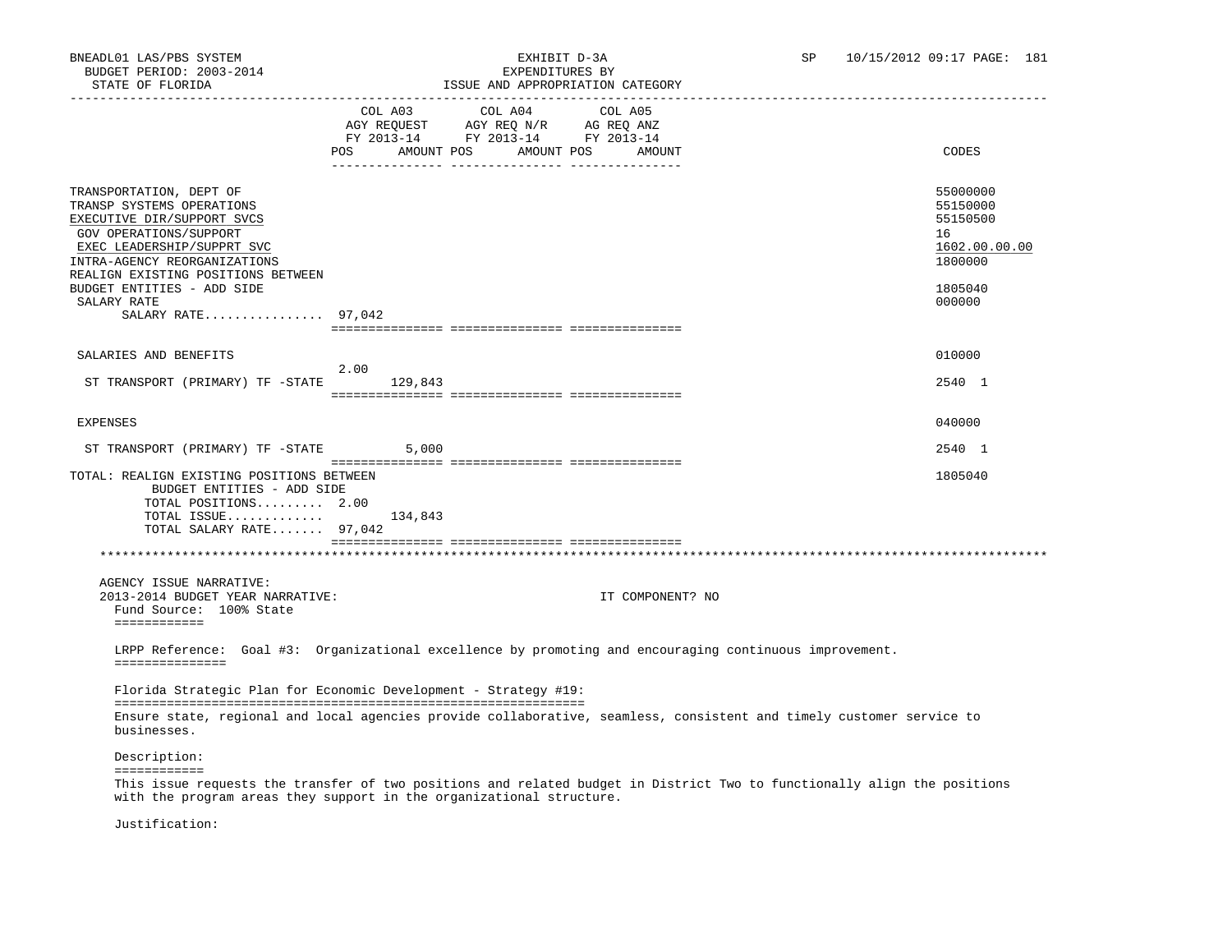|                                                                                                                                                                                                                                                | COL A03<br>AGY REOUEST<br>FY 2013-14<br>AMOUNT POS<br>POS | COL A04<br>AGY REQ N/R<br>FY 2013-14<br>AMOUNT POS | COL A05<br>AG REQ ANZ<br>FY 2013-14<br>AMOUNT | CODES                                                                         |
|------------------------------------------------------------------------------------------------------------------------------------------------------------------------------------------------------------------------------------------------|-----------------------------------------------------------|----------------------------------------------------|-----------------------------------------------|-------------------------------------------------------------------------------|
| TRANSPORTATION, DEPT OF<br>TRANSP SYSTEMS OPERATIONS<br>EXECUTIVE DIR/SUPPORT SVCS<br>GOV OPERATIONS/SUPPORT<br>EXEC LEADERSHIP/SUPPRT SVC<br>INTRA-AGENCY REORGANIZATIONS<br>REALIGN EXISTING POSITIONS BETWEEN<br>BUDGET ENTITIES - ADD SIDE |                                                           |                                                    |                                               | 55000000<br>55150000<br>55150500<br>16<br>1602.00.00.00<br>1800000<br>1805040 |

==============

District Two

------------

 In District Two, this transfer will move one position (#05096) and related budget from the Highway Operations budget entity, Traffic Operations program component to the Executive Direction/Support Services budget entity, Executive Leadership/Support Services program component. This position will be reclassified to an Administrative Assistant I and will provide administrative support for the Procurement Services Office.

 This transfer will also move one position (#04011) and related budget from the Highway Operations budget entity, Operations and Maintenance program component to the Executive Direction/Support Services budget entity, Executive Leadership/Support Services program component. This position will serve as the public information liaison for the District and will be responsible for conducting public meetings and representing the District before various organizations and public entities. This position will report directly to the Public Information Director.

Calculations:

=============

| Class |                                     | Pay  | Position |             |
|-------|-------------------------------------|------|----------|-------------|
| Code  | Class Title                         | Plan | Number   | Annual Rate |
|       |                                     |      |          |             |
| 0004  | Senior Clerk                        | CS   | 05096    | \$36,476    |
| 4703  | Public Transportation Specialist II | CS   | 04011    | 60,566      |
|       |                                     |      |          |             |

| 10/FL'0111 | POSILION # | DISL/UNIL | BUQGEL ENLILY      | Program component          |
|------------|------------|-----------|--------------------|----------------------------|
| -------    |            |           |                    |                            |
| From       | 05096      | Dist      | Highway Operations | Traffic Operations         |
| From       | 04011      | Dist      | Highway Operations | Operations and Maintenance |

 Issue Summary: ============== Related budget for the positions are as follows:

| Unit                         | FTE.    | Benefits<br>Salaries and | 'xpenses | Total       |
|------------------------------|---------|--------------------------|----------|-------------|
| -------                      | $- - -$ | ----------------         | -------- | ----------  |
| Dist                         |         | 129x<br>129,843          | ,000     | ,843<br>-34 |
| **************************** |         |                          |          | ********    |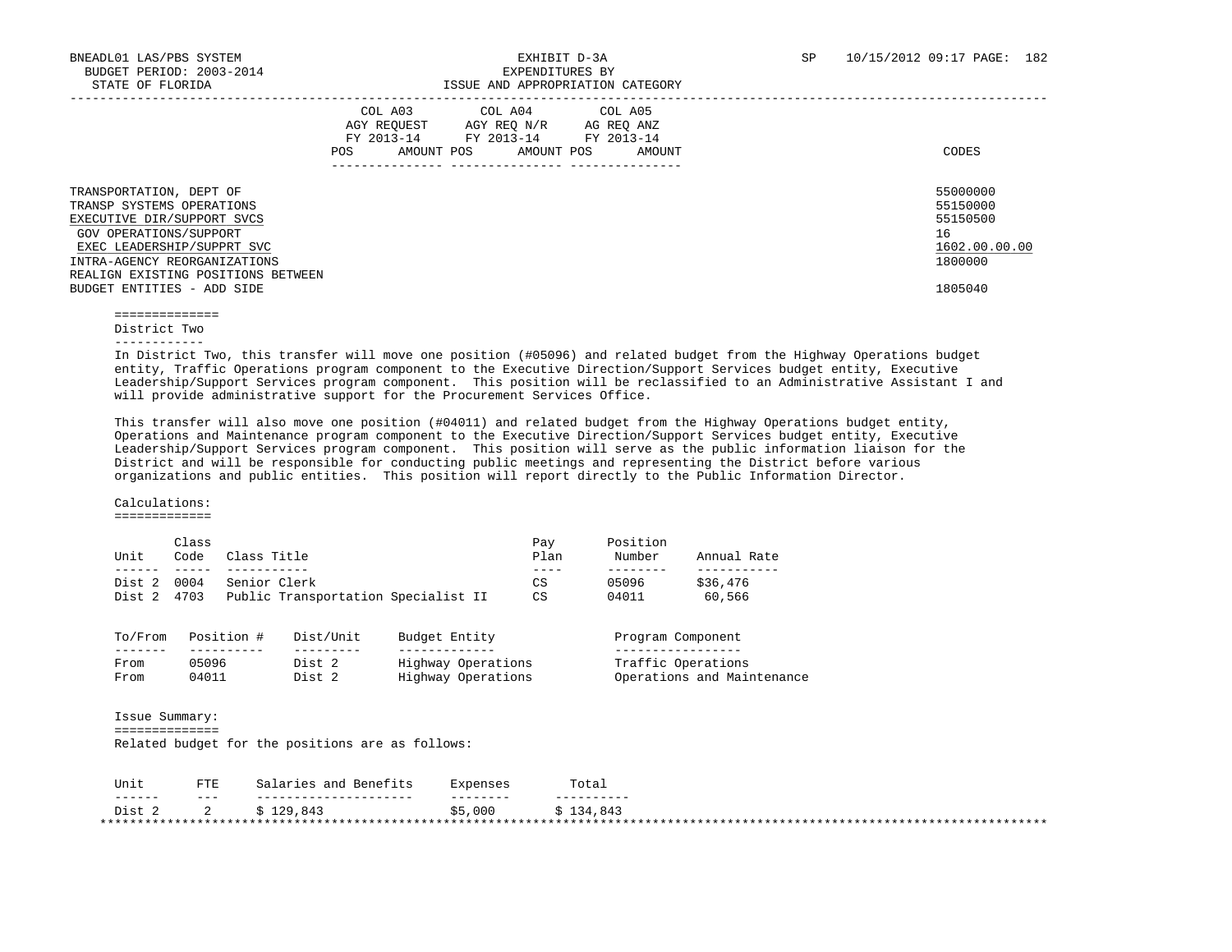| BNEADL01 LAS/PBS SYSTEM<br>BUDGET PERIOD: 2003-2014<br>STATE OF FLORIDA<br>-------------------                                                                                                                                                 |       | EXPENDITURES BY<br>ISSUE AND APPROPRIATION CATEGORY                                               | EXHIBIT D-3A     |                 | <b>SP</b>      |    | 10/15/2012 09:17 PAGE: 183                                                    |
|------------------------------------------------------------------------------------------------------------------------------------------------------------------------------------------------------------------------------------------------|-------|---------------------------------------------------------------------------------------------------|------------------|-----------------|----------------|----|-------------------------------------------------------------------------------|
|                                                                                                                                                                                                                                                |       | COL A03 COL A04 COL A05<br>AGY REQUEST AGY REQ N/R AG REQ ANZ<br>FY 2013-14 FY 2013-14 FY 2013-14 |                  |                 |                |    |                                                                               |
|                                                                                                                                                                                                                                                | POS   | AMOUNT POS AMOUNT POS AMOUNT                                                                      |                  |                 |                |    | CODES                                                                         |
| TRANSPORTATION, DEPT OF<br>TRANSP SYSTEMS OPERATIONS<br>EXECUTIVE DIR/SUPPORT SVCS<br>GOV OPERATIONS/SUPPORT<br>EXEC LEADERSHIP/SUPPRT SVC<br>INTRA-AGENCY REORGANIZATIONS<br>REALIGN EXISTING POSITIONS BETWEEN<br>BUDGET ENTITIES - ADD SIDE |       |                                                                                                   |                  |                 |                |    | 55000000<br>55150000<br>55150500<br>16<br>1602.00.00.00<br>1800000<br>1805040 |
| POSITION DETAIL OF SALARIES AND BENEFITS:                                                                                                                                                                                                      |       |                                                                                                   |                  |                 |                |    | LAPSE LAPSED SALARIES                                                         |
|                                                                                                                                                                                                                                                |       | FTE BASE RATE ADDITIVES                                                                           |                  | <b>BENEFITS</b> | SUBTOTAL       | ႜၟ | AND BENEFITS                                                                  |
| A03 - AGY REOUEST FY 2013-14                                                                                                                                                                                                                   |       |                                                                                                   |                  |                 |                |    |                                                                               |
| CHANGES TO CURRENTLY AUTHORIZED POSITIONS                                                                                                                                                                                                      |       |                                                                                                   |                  |                 |                |    |                                                                               |
| 0004 SENIOR CLERK<br>05096 001                                                                                                                                                                                                                 |       | 1.00 36,476                                                                                       |                  |                 |                |    | 14,855 51,331 0.00 51,331                                                     |
| 4703 PUBLIC TRANSPORTATION SPECIALIST II<br>04011 001                                                                                                                                                                                          | 1.00  | 60,566                                                                                            |                  |                 |                |    | 17,946 78,512 0.00 78,512                                                     |
| TOTALS FOR ISSUE BY FUND<br>2540 ST TRANSPORT (PRIMARY) TF                                                                                                                                                                                     |       |                                                                                                   |                  |                 |                |    | 129,843<br>______________                                                     |
|                                                                                                                                                                                                                                                |       | 2.00 97,042                                                                                       |                  |                 | 32,801 129,843 |    | 129,843<br>==============                                                     |
| ESTIMATED EXPENDITURES REALIGNMENT<br>REALIGN BASE BETWEEN BUDGET                                                                                                                                                                              |       |                                                                                                   |                  |                 |                |    | 2000000                                                                       |
| ENTITIES - ADD<br>SPECIAL CATEGORIES<br>OVERTIME                                                                                                                                                                                               |       |                                                                                                   |                  |                 |                |    | 2001400<br>100000<br>102331                                                   |
| ST TRANSPORT (PRIMARY) TF -STATE                                                                                                                                                                                                               | 3,060 |                                                                                                   |                  |                 |                |    | 2540 1                                                                        |
|                                                                                                                                                                                                                                                |       |                                                                                                   |                  |                 |                |    |                                                                               |
| AGENCY ISSUE NARRATIVE:<br>2013-2014 BUDGET YEAR NARRATIVE:<br>Fund Source:<br>============<br>100% State                                                                                                                                      |       |                                                                                                   | IT COMPONENT? NO |                 |                |    |                                                                               |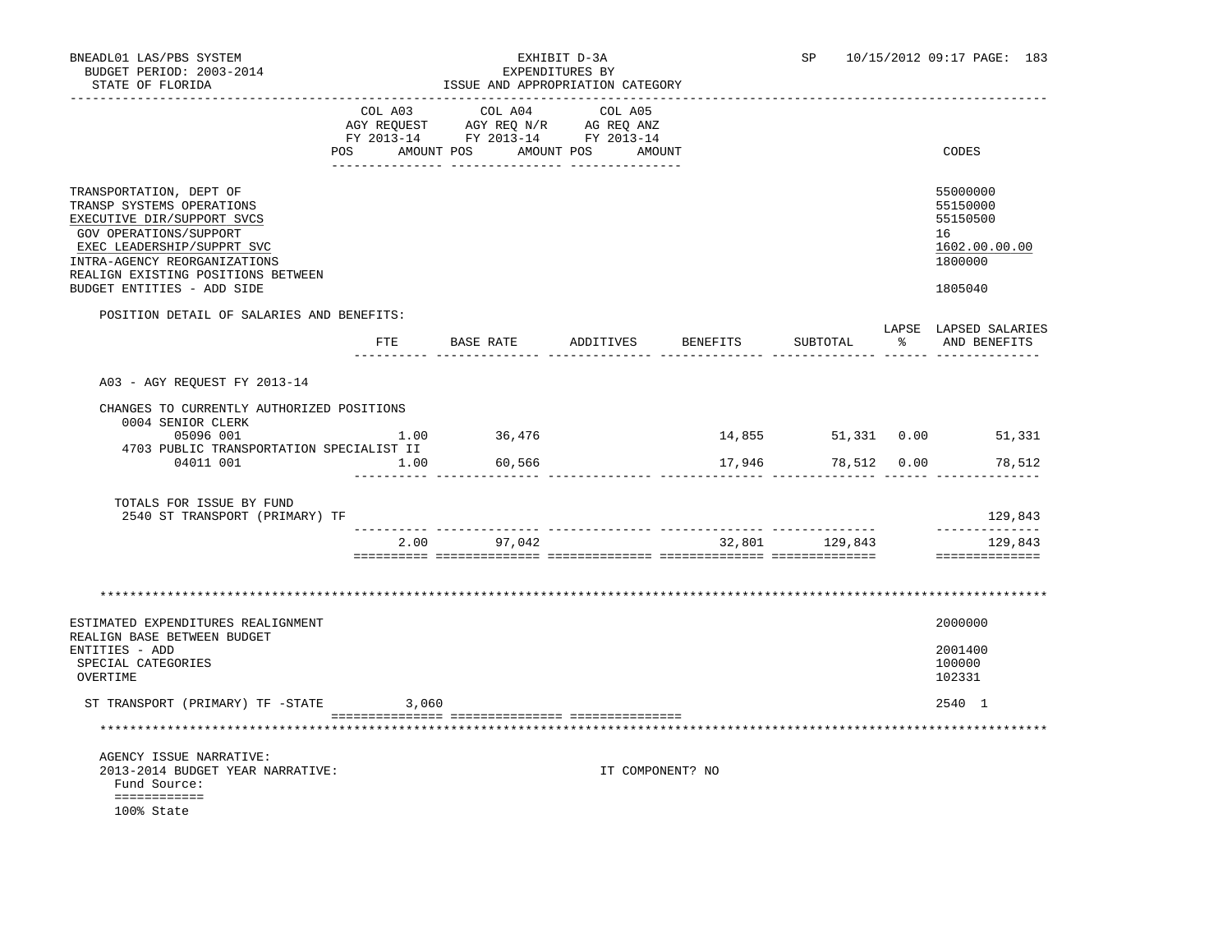|                                                                                                                                                                                                                                   | COL A03<br>AGY REOUEST<br>FY 2013-14<br>AMOUNT POS<br>POS | COL A04 COL A05<br>AGY REO N/R<br>FY 2013-14 FY 2013-14<br>AMOUNT POS | AG REO ANZ<br>AMOUNT | CODES                                                                         |
|-----------------------------------------------------------------------------------------------------------------------------------------------------------------------------------------------------------------------------------|-----------------------------------------------------------|-----------------------------------------------------------------------|----------------------|-------------------------------------------------------------------------------|
| TRANSPORTATION, DEPT OF<br>TRANSP SYSTEMS OPERATIONS<br>EXECUTIVE DIR/SUPPORT SVCS<br>GOV OPERATIONS/SUPPORT<br>EXEC LEADERSHIP/SUPPRT SVC<br>ESTIMATED EXPENDITURES REALIGNMENT<br>REALIGN BASE BETWEEN BUDGET<br>ENTITIES - ADD |                                                           |                                                                       |                      | 55000000<br>55150000<br>55150500<br>16<br>1602.00.00.00<br>2000000<br>2001400 |

LRPP Reference:

===============

Goal #3: Organizational excellence by promoting and encouraging continuous improvement.

# Florida Strategic Plan for Economic Development - Strategy #19:

 =============================================================== Ensure state, regional and local agencies provide collaborative, seamless, consistent and timely customer service to businesses.

### Description:

============

 This issue requests the transfer of Overtime budget to the Executive Direction and Support Services budget entity from the Transportation Systems Development budget entity.

### Justification:

=============

 This budget issue realigns the distribution of Overtime budget between entities to allow the Department to fund necessary activities, such as maintenance, repairs, pest control services, major cleanups, and emergency responses.

 Calculations: ============

 Overtime -------- District 1: \$3,060

See issue code 2001300 in budget entity 55100100, program component 11.01.01.02.00 for the companion issue.

 Base Funding: ============ There is \$1,043 of overtime budget in District One's Executive Direction and Support Services base.

# Adverse Impact if Not Approved:

===============================

 If this issue is not approved the Department will not have sufficient budget in the overtime appropriation category to cover the requirements within the Executive Direction budget Entity. \*\*\*\*\*\*\*\*\*\*\*\*\*\*\*\*\*\*\*\*\*\*\*\*\*\*\*\*\*\*\*\*\*\*\*\*\*\*\*\*\*\*\*\*\*\*\*\*\*\*\*\*\*\*\*\*\*\*\*\*\*\*\*\*\*\*\*\*\*\*\*\*\*\*\*\*\*\*\*\*\*\*\*\*\*\*\*\*\*\*\*\*\*\*\*\*\*\*\*\*\*\*\*\*\*\*\*\*\*\*\*\*\*\*\*\*\*\*\*\*\*\*\*\*\*\*\*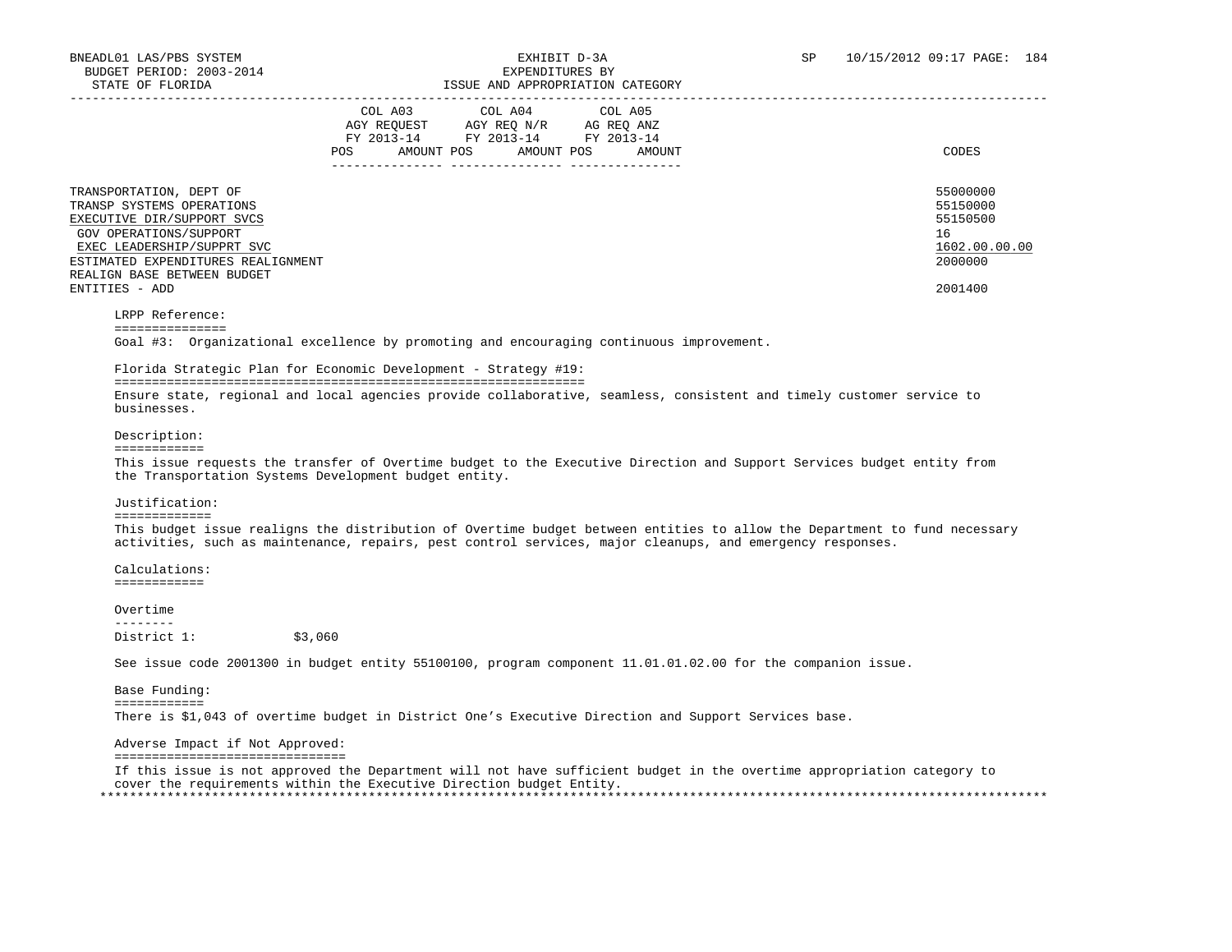|                                                                                                                                                                                                                                             | COL A03<br>AGY REOUEST<br>FY 2013-14<br>AMOUNT POS<br><b>POS</b> | COL A04 COL A05<br>AGY REQ N/R<br>FY 2013-14 FY 2013-14<br>AMOUNT POS | AG REO ANZ<br>AMOUNT | CODES                                                                                   |
|---------------------------------------------------------------------------------------------------------------------------------------------------------------------------------------------------------------------------------------------|------------------------------------------------------------------|-----------------------------------------------------------------------|----------------------|-----------------------------------------------------------------------------------------|
| TRANSPORTATION, DEPT OF<br>TRANSP SYSTEMS OPERATIONS<br>EXECUTIVE DIR/SUPPORT SVCS<br>GOV OPERATIONS/SUPPORT<br>EXEC LEADERSHIP/SUPPRT SVC<br>NONRECURRING EXPENDITURES<br>EMERGENCY REPAIRS FOR STATE<br>BUILDINGS AND GROUNDS<br>EXPENSES |                                                                  |                                                                       |                      | 55000000<br>55150000<br>55150500<br>16<br>1602.00.00.00<br>2100000<br>2104010<br>040000 |
| ST TRANSPORT (PRIMARY) TF -STATE                                                                                                                                                                                                            | 27,982                                                           |                                                                       |                      | 2540 1                                                                                  |
|                                                                                                                                                                                                                                             |                                                                  |                                                                       |                      |                                                                                         |

 AGENCY ISSUE NARRATIVE: 2013-2014 BUDGET YEAR NARRATIVE: IT COMPONENT? NO Fund Source: 100% State ============

 LRPP Reference: Goal #3: Organizational excellence by promoting and encouraging continuous improvement. ===============

 Florida Strategic Plan for Economic Development - Strategy #27: ============================================================== Create and sustain vibrant, safe and healthy communities that attract workers, businesses, residents and visitors.

Description:

============

 This issue requests budget in the Executive Direction budget entity for unanticipated emergency repairs to the Department's buildings and grounds due to unforeseen circumstances such as roof leaks, plumbing and drainage leaks, and outages in Heating, Ventilation, and Air Conditioning(HVAC)systems.

See the following budget entities and program components for the companion issues:

| Budget Entity | Program Component |
|---------------|-------------------|
| 55150200      | 16.01.01.06.00    |
| 55180100      | 16.01.01.06.00    |

 Resources are requested to establish a base budget, to be held separate from the Department's recurring operating base budget, to cover unanticipated emergency repairs to the Department's buildings and grounds due to unforeseen circumstances.

 When damage occurs that affects the physical condition of the Department's buildings and grounds, it is critical that repairs be made as quickly as possible to mitigate additional damage and loss of occupancy or use. By creating a base budget whose sole purpose is to have resources available to conduct emergency repairs to restore Department's facilities to their original functioning condition, the loss in productivity in the affected units is minimized.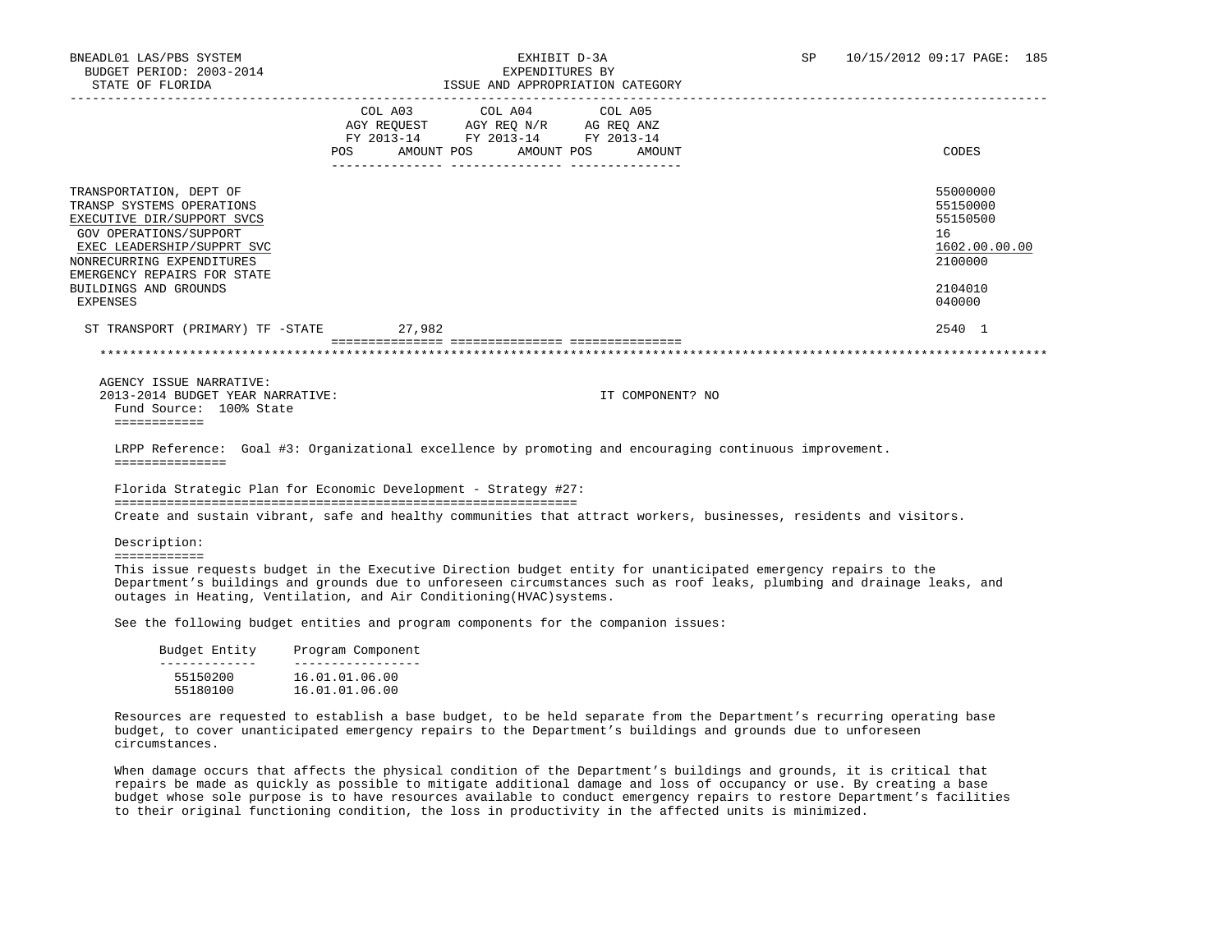| TRANSPORTATION, DEPT OF<br>TRANSP SYSTEMS OPERATIONS                                                                                           | COL A05<br>COL A03<br>COL A04<br>AGY REOUEST<br>AGY REO N/R<br>AG REO ANZ<br>FY 2013-14<br>FY 2013-14 FY 2013-14<br>AMOUNT POS<br>AMOUNT POS<br>POS.<br>AMOUNT<br>--------------- | CODES<br>55000000<br>55150000              |
|------------------------------------------------------------------------------------------------------------------------------------------------|-----------------------------------------------------------------------------------------------------------------------------------------------------------------------------------|--------------------------------------------|
| EXECUTIVE DIR/SUPPORT SVCS<br>GOV OPERATIONS/SUPPORT<br>EXEC LEADERSHIP/SUPPRT SVC<br>NONRECURRING EXPENDITURES<br>EMERGENCY REPAIRS FOR STATE |                                                                                                                                                                                   | 55150500<br>16<br>1602.00.00.00<br>2100000 |
| BUILDINGS AND GROUNDS                                                                                                                          |                                                                                                                                                                                   | 2104010                                    |

 Justification: ==============

 In September 2012, a water main break in the newly renovated basement area of the Haydon Burns building in Tallahassee caused significant damage to recently installed office cubicles furnishings and equipment in units such as the Contracts Administration Office. In addition to furniture, computers and other office equipment were damaged or destroyed.

 In order to restore the operation of the impacted units, operating budget had to be drawn from other areas of the Department. This caused a significant disruption in the spending plans for the units providing the budget being used to make the emergency repairs.

Until insurance claims can be processed and the budget restored, critical commitments in those areas had to be deferred.

 By creating a base budget that would be allocated to units throughout the Department, the ability to perform the emergency repairs in an efficient and timely manner will be improved, thereby expediting the return to production of impacted units. Additionally, the need to borrow resources from other Department units will be alleviated, preventing a disruption in operations in other areas of the Department.

## Calculations:

#### =============

 A total of \$500,000 is requested for unanticipated emergency repairs to the Department's buildings and grounds in the Highway Operations, Executive Direction, and Florida's Turnpike Enterprise budget entities. Budget is allocated throughout the Department based on square footage at approximately \$.13 per square foot. Calculations are as follows:

#### Expenses --------

| Unit                       | Sq. Footage | % of Total Dept.<br>Sq. Footage |           |     | Pro Rated<br>Amount |
|----------------------------|-------------|---------------------------------|-----------|-----|---------------------|
| $- - - -$                  |             |                                 | \$500,000 | $=$ |                     |
| Finance and Administration | 217,480     | 5.6%                            |           |     | \$27,982            |
| Support Services           |             |                                 |           |     |                     |

Adverse Impact if Not Approved:

===============================

 If this issue is not approved, resources will not be available to make timely critical emergency repairs which restore operations of the affected units.

\*\*\*\*\*\*\*\*\*\*\*\*\*\*\*\*\*\*\*\*\*\*\*\*\*\*\*\*\*\*\*\*\*\*\*\*\*\*\*\*\*\*\*\*\*\*\*\*\*\*\*\*\*\*\*\*\*\*\*\*\*\*\*\*\*\*\*\*\*\*\*\*\*\*\*\*\*\*\*\*\*\*\*\*\*\*\*\*\*\*\*\*\*\*\*\*\*\*\*\*\*\*\*\*\*\*\*\*\*\*\*\*\*\*\*\*\*\*\*\*\*\*\*\*\*\*\*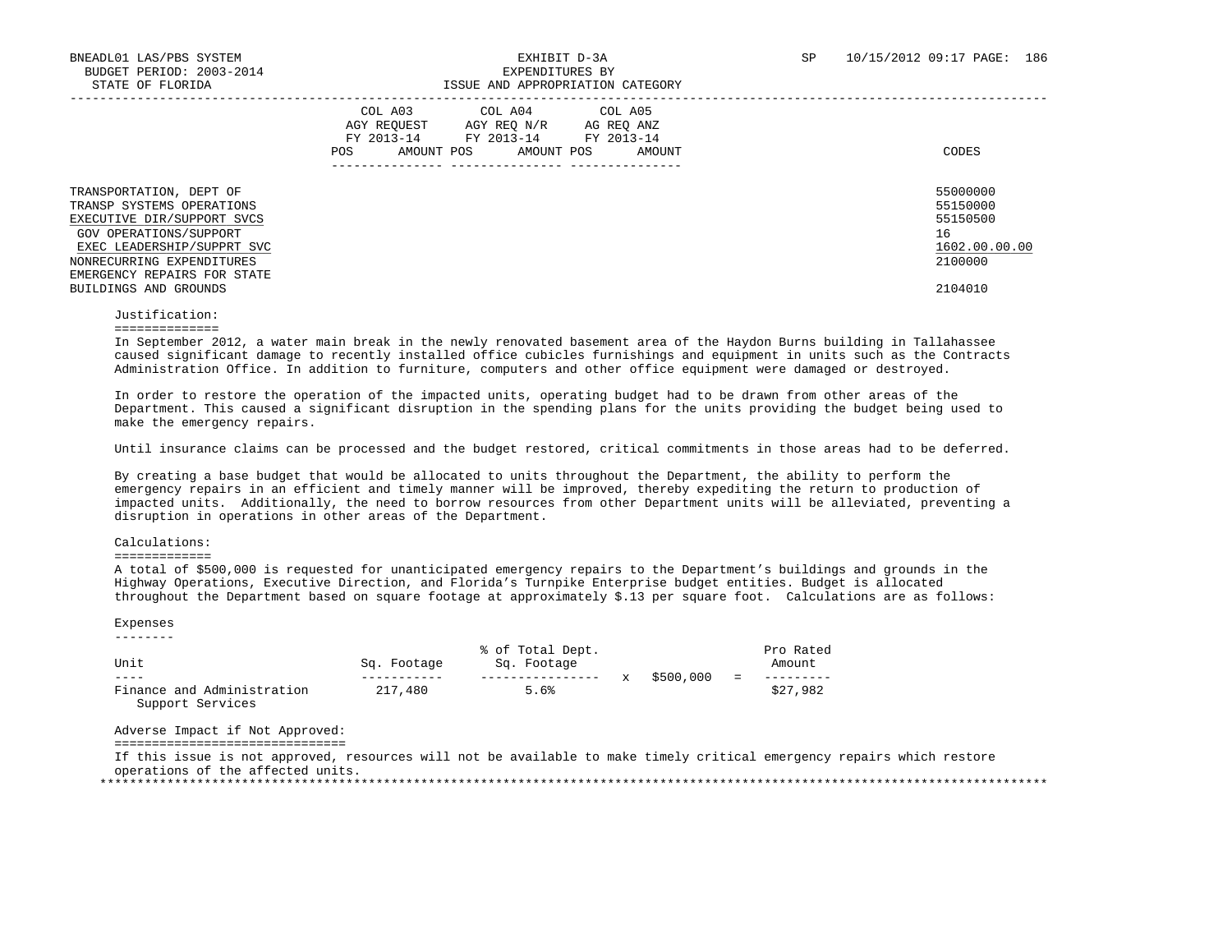| STATE OF FLORIDA                                                                                                                                                            | ISSUE AND APPROPRIATION CATEGORY                                                                                                                     |                                                         |
|-----------------------------------------------------------------------------------------------------------------------------------------------------------------------------|------------------------------------------------------------------------------------------------------------------------------------------------------|---------------------------------------------------------|
|                                                                                                                                                                             | COL A03<br>COL A04<br>COL A05<br>AGY REQUEST AGY REQ N/R AG REQ ANZ<br>FY 2013-14 FY 2013-14 FY 2013-14<br>AMOUNT POS<br>AMOUNT POS<br>POS<br>AMOUNT | CODES                                                   |
| TRANSPORTATION, DEPT OF<br>TRANSP SYSTEMS OPERATIONS<br>EXECUTIVE DIR/SUPPORT SVCS<br>GOV OPERATIONS/SUPPORT<br>EXEC LEADERSHIP/SUPPRT SVC<br>ANNUALIZATION OF ADMINISTERED |                                                                                                                                                      | 55000000<br>55150000<br>55150500<br>16<br>1602.00.00.00 |
| FUNDS APPROPRIATIONS<br>STATE HEALTH INSURANCE ADJUSTMENT<br>FOR FY 2012-13 - 10 MONTHS<br>ANNUALIZATION                                                                    |                                                                                                                                                      | 26A0000<br>26A1830                                      |
| SALARIES AND BENEFITS                                                                                                                                                       |                                                                                                                                                      | 010000                                                  |
| ST TRANSPORT (PRIMARY) TF -STATE 463,725                                                                                                                                    |                                                                                                                                                      | 2540 1                                                  |
| PROGRAM REDUCTIONS<br>VACANT POSITION REDUCTIONS<br>SALARY RATE<br>SALARY RATE 835,664-                                                                                     |                                                                                                                                                      | 33V0000<br>33V0550<br>000000                            |
|                                                                                                                                                                             |                                                                                                                                                      |                                                         |
| SALARIES AND BENEFITS                                                                                                                                                       | $26.00 -$                                                                                                                                            | 010000                                                  |
| ST TRANSPORT (PRIMARY) TF -STATE                                                                                                                                            | 1,216,792-                                                                                                                                           | 2540 1                                                  |
| TOTAL: VACANT POSITION REDUCTIONS<br>TOTAL POSITIONS 26.00-<br>TOTAL ISSUE $1, 216, 792 -$<br>TOTAL SALARY RATE 835,664-                                                    |                                                                                                                                                      | 33V0550                                                 |
|                                                                                                                                                                             |                                                                                                                                                      |                                                         |
| AGENCY ISSUE NARRATIVE:<br>2013-2014 BUDGET YEAR NARRATIVE:<br>Fund Source: 100% State<br>============                                                                      | IT COMPONENT? NO                                                                                                                                     |                                                         |
| ===============                                                                                                                                                             | LRPP Reference: Goal #3: Organizational excellence by promoting and encouraging continuous improvement.                                              |                                                         |
|                                                                                                                                                                             | Florida Strategic Plan for Economic Development - Strategy #3:                                                                                       |                                                         |
| Florida as a globally competitive megaregion.                                                                                                                               | Connect Economic Development, talent, Infrastructure, partnerships and other resources within and across regions to build                            |                                                         |
| Description:                                                                                                                                                                |                                                                                                                                                      |                                                         |

============

This issue deletes positions and related budget to reflect management reductions for organizational efficiencies being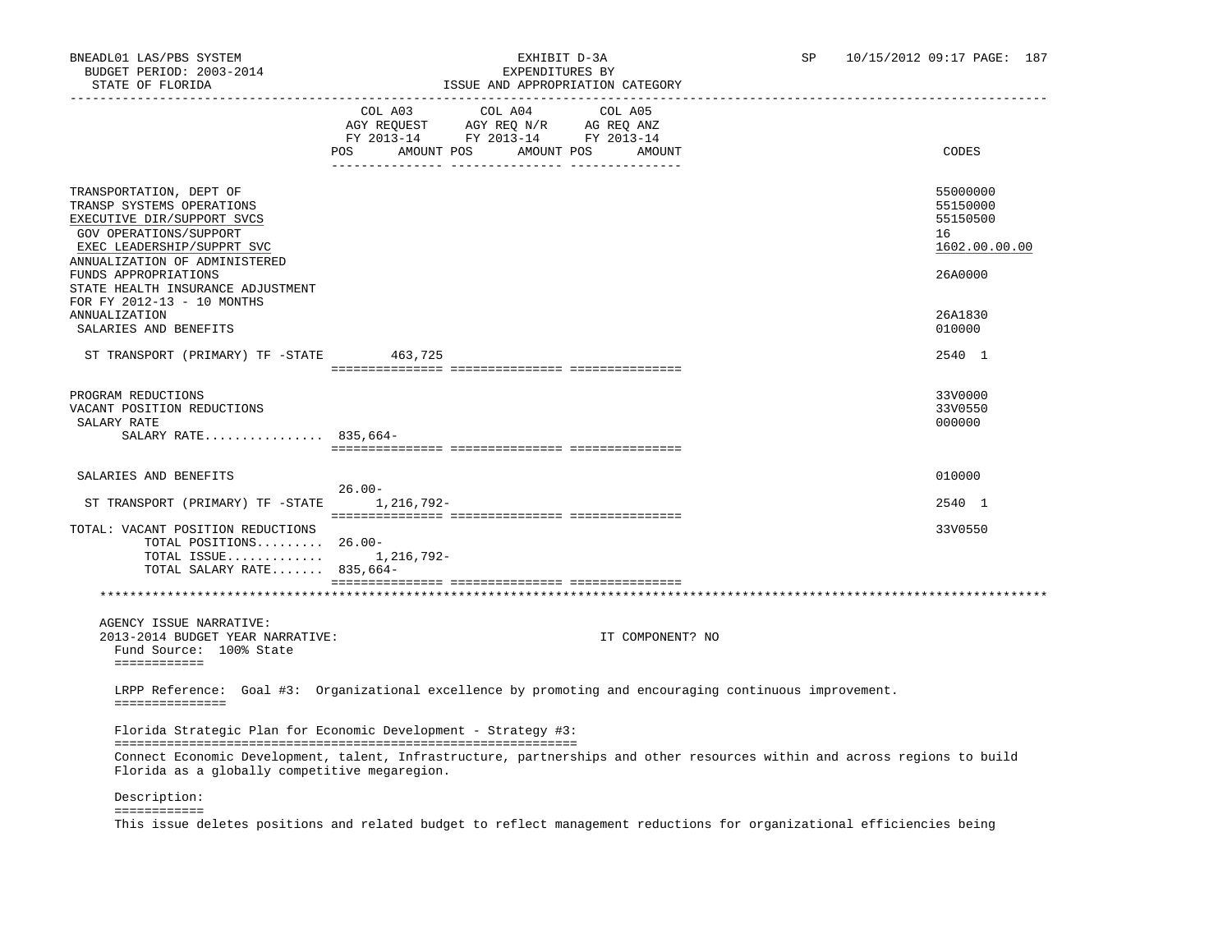# BNEADL01 LAS/PBS SYSTEM EXHIBIT D-3A SP 10/15/2012 09:17 PAGE: 188 ISSUE AND APPROPRIATION CATEGORY

|                                                                                                                                            | COL A03<br>COL A04<br>COL A05<br>AGY REOUEST<br>AGY REO N/R<br>AG REO ANZ<br>FY 2013-14<br>FY 2013-14<br>FY 2013-14<br>AMOUNT POS<br>AMOUNT POS<br>POS.<br>AMOUNT | CODES                                                   |
|--------------------------------------------------------------------------------------------------------------------------------------------|-------------------------------------------------------------------------------------------------------------------------------------------------------------------|---------------------------------------------------------|
| TRANSPORTATION, DEPT OF<br>TRANSP SYSTEMS OPERATIONS<br>EXECUTIVE DIR/SUPPORT SVCS<br>GOV OPERATIONS/SUPPORT<br>EXEC LEADERSHIP/SUPPRT SVC |                                                                                                                                                                   | 55000000<br>55150000<br>55150500<br>16<br>1602.00.00.00 |
| PROGRAM REDUCTIONS<br>VACANT POSITION REDUCTIONS                                                                                           |                                                                                                                                                                   | 33V0000<br>33V0550                                      |

 implemented by the Department. This includes improvements such as process enhancements, consolidations, and increased use of technology.

 Also, the Department has implemented an approved Reorganization Plan (Budget Amendment 55-12-13, EOG #O0061; Budget Amendment 55-12-14, EOG #O0066). The Reorganization has allowed the Department to streamline its operation by utilizing current resources more effectively and efficiently.

Calculations:

=============

|               | Class         |                             | Pay         | Position            |           |                         | Salaries      |
|---------------|---------------|-----------------------------|-------------|---------------------|-----------|-------------------------|---------------|
| Unit<br>----- | Code          | Class Title                 | Plan        | Number<br>--------- |           | Base Rate Additives     | and Benefits  |
| Dist 7        | -----<br>6466 | Maintenance Mechanic        | $---$<br>01 | 11768               |           | $(\$24,675)$ $(\$ 773)$ | $($ \$38,889) |
| CO-Fin-Admin  | 0004          | Senior Clerk                | 01          | 00560               | (21, 616) |                         | 34,566)       |
| CO-Fin-Admin  | 0004          | Senior Clerk                | 01          | 00600               | (21, 616) |                         | 34,566)       |
| CO-Fin-Admin  | 0004          | Senior Clerk                | 01          | 08055               |           | (21,616) (1,274)        | 36,003)       |
| CO-Fin-Admin  | 0004          | Senior Clerk                | 01          | 09603               | (21, 616) |                         | 34,566)       |
| CO-Fin-Admin  | 0709          | Administrative Assistant I  | 01          | 03940               | (25, 577) |                         | 39,035)       |
| CO-Fin-Admin  | 0815          | Purchasing Agent III        | 01          | 00750               | (29, 457) |                         | 43,412)       |
| CO-Fin-Admin  | 0839          | General Services Specialist | 01          | 00848               | (34, 634) |                         | 49,254)       |
| CO-Fin-Admin  | 1009          | Personnel Technician II     | 01          | 00257               | (26, 644) |                         | 40,238)       |
| CO-Fin-Admin  | 1009          | Personnel Technician II     | 01          | 12542               | (26, 644) |                         | 40,238)       |
| CO-Fin-Admin  | 2047          | Office Automation Analyst   | 01          | 13519               | (36, 609) |                         | 51,482)       |
| CO-Fin-Admin  | 2209          | Operations Analyst I        | 01          | 02427               | (28, 034) |                         | 41,807)       |
| CO-Fin-Admin  | 2234          | Govmnt Operations Consul I  | 01          | 14110               | (34, 634) |                         | (49, 254)     |
| CO-Fin-Admin  | 4702          | PTS I                       | 01          | 14015               |           | (38,809) (1,984)        | 56, 203)      |
| CO-Fin-Admin  | 4706          | PTS III                     | 01          | 02108               | (49,618)  |                         | 66,160)       |
| CO-Fin-Admin  | 6311          | Printer II                  | 01          | 00925               | (21,616)  |                         | 34,566)       |
| CO-Fin-Admin  | 7703          | Paralegal Specialist        | 01          | 00650               | (23, 574) |                         | 36,774)       |
| CO-Fin-Admin  | 7703          | Paralegal Specialist        | 01          | 09994               | (23, 574) |                         | 36,774)       |
| CO-Fin-Admin  | 0712          | Administrative Asst II-SES  | 08          | 01031               | (29, 457) |                         | 44,574)       |
| CO-Fin-Admin  | 2239          | Management Review Spec-SES  | 08          | 00677               | (41, 106) |                         | 57,723)       |
| CO-Fin-Admin  | 2239          | Management Review Spec-SES  | 08          | 11935               | (41, 106) |                         | 57,723)       |
| CO-Fin-Admin  | 2239          | Management Review Spec-SES  | 08          | 12758               | (41, 106) |                         | 57,723)       |
| CO-Fin-Admin  | 6321          | Printing/Repro Admin-SES    | 08          | 02069               | (28, 034) |                         | 42,969)       |
| CO-Fin-Admin  | 7738          | Senior Attorney             | 08          | 00693               | (51,826)  |                         | 69,823)       |
| CO-Fin-Admin  | 7738          | Senior Attorney             | 08          | 12622               | (51,826)  |                         | 69,823)       |
| CO-Fin-Admin  | 8900          | Ouality Assurance Trng Spec | 08          | 00396               | (36, 609) |                         | 52,647)       |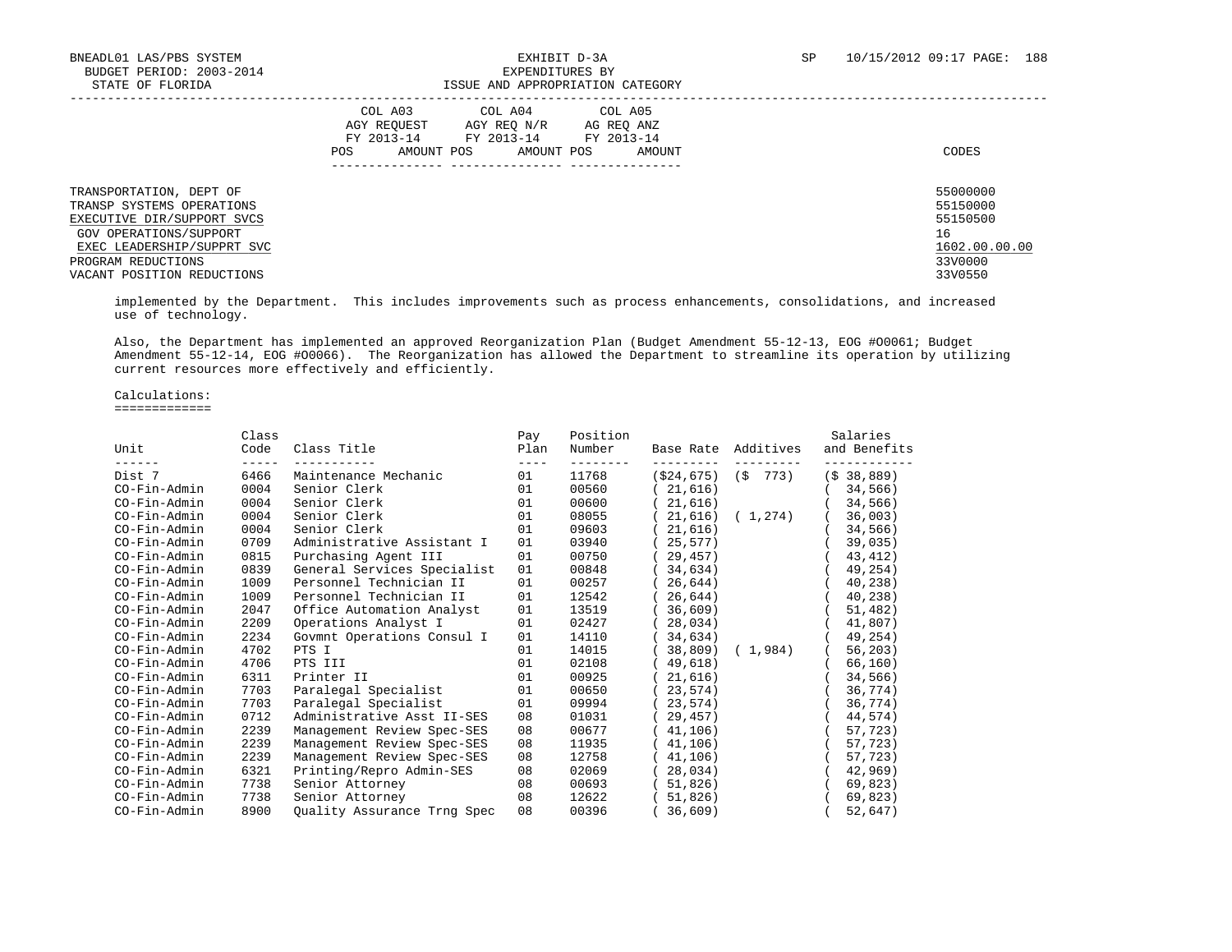# BNEADL01 LAS/PBS SYSTEM EXHIBIT D-3A SP 10/15/2012 09:17 PAGE: 189

| STATE OF FLORIDA                                                                                                                                                                                                                                                                                                                                                                                                                                                                   |                       |                         |                                                                                                                                                                                                                                                                                                                                                                                                                                                                                                     | ISSUE AND APPROPRIATION CATEGORY                                       |                     |                                                                                                                                                                                                                                                                               |                                                                                   |           |                                                                    |
|------------------------------------------------------------------------------------------------------------------------------------------------------------------------------------------------------------------------------------------------------------------------------------------------------------------------------------------------------------------------------------------------------------------------------------------------------------------------------------|-----------------------|-------------------------|-----------------------------------------------------------------------------------------------------------------------------------------------------------------------------------------------------------------------------------------------------------------------------------------------------------------------------------------------------------------------------------------------------------------------------------------------------------------------------------------------------|------------------------------------------------------------------------|---------------------|-------------------------------------------------------------------------------------------------------------------------------------------------------------------------------------------------------------------------------------------------------------------------------|-----------------------------------------------------------------------------------|-----------|--------------------------------------------------------------------|
|                                                                                                                                                                                                                                                                                                                                                                                                                                                                                    |                       |                         |                                                                                                                                                                                                                                                                                                                                                                                                                                                                                                     | COL A03 COL A04                                                        | COL A05             |                                                                                                                                                                                                                                                                               |                                                                                   |           |                                                                    |
|                                                                                                                                                                                                                                                                                                                                                                                                                                                                                    |                       |                         |                                                                                                                                                                                                                                                                                                                                                                                                                                                                                                     | AGY REQUEST AGY REQ N/R AG REQ ANZ<br>FY 2013-14 FY 2013-14 FY 2013-14 |                     |                                                                                                                                                                                                                                                                               |                                                                                   |           |                                                                    |
|                                                                                                                                                                                                                                                                                                                                                                                                                                                                                    |                       |                         |                                                                                                                                                                                                                                                                                                                                                                                                                                                                                                     |                                                                        |                     |                                                                                                                                                                                                                                                                               |                                                                                   |           |                                                                    |
|                                                                                                                                                                                                                                                                                                                                                                                                                                                                                    |                       |                         |                                                                                                                                                                                                                                                                                                                                                                                                                                                                                                     | POS AMOUNT POS AMOUNT POS AMOUNT                                       |                     |                                                                                                                                                                                                                                                                               |                                                                                   |           | CODES                                                              |
| TRANSPORTATION, DEPT OF<br>TRANSP SYSTEMS OPERATIONS<br>EXECUTIVE DIR/SUPPORT SVCS<br>GOV OPERATIONS/SUPPORT<br>EXEC LEADERSHIP/SUPPRT SVC<br>PROGRAM REDUCTIONS                                                                                                                                                                                                                                                                                                                   |                       |                         |                                                                                                                                                                                                                                                                                                                                                                                                                                                                                                     |                                                                        |                     |                                                                                                                                                                                                                                                                               |                                                                                   |           | 55000000<br>55150000<br>55150500<br>16<br>1602.00.00.00<br>33V0000 |
| VACANT POSITION REDUCTIONS                                                                                                                                                                                                                                                                                                                                                                                                                                                         |                       |                         |                                                                                                                                                                                                                                                                                                                                                                                                                                                                                                     |                                                                        |                     |                                                                                                                                                                                                                                                                               |                                                                                   |           | 33V0550                                                            |
| Issue Summary:<br>==============                                                                                                                                                                                                                                                                                                                                                                                                                                                   |                       |                         |                                                                                                                                                                                                                                                                                                                                                                                                                                                                                                     |                                                                        |                     |                                                                                                                                                                                                                                                                               |                                                                                   |           |                                                                    |
| Related budget for the positions are as follows:                                                                                                                                                                                                                                                                                                                                                                                                                                   |                       |                         |                                                                                                                                                                                                                                                                                                                                                                                                                                                                                                     |                                                                        |                     |                                                                                                                                                                                                                                                                               |                                                                                   |           |                                                                    |
| Unit<br>$\frac{1}{2} \left( \frac{1}{2} \right) \left( \frac{1}{2} \right) \left( \frac{1}{2} \right) \left( \frac{1}{2} \right) \left( \frac{1}{2} \right) \left( \frac{1}{2} \right) \left( \frac{1}{2} \right) \left( \frac{1}{2} \right) \left( \frac{1}{2} \right) \left( \frac{1}{2} \right) \left( \frac{1}{2} \right) \left( \frac{1}{2} \right) \left( \frac{1}{2} \right) \left( \frac{1}{2} \right) \left( \frac{1}{2} \right) \left( \frac{1}{2} \right) \left( \frac$ | $_{\rm FTE}$<br>$  -$ | Base Rate<br>__________ | Additives<br>$\begin{array}{cccccccccc} \multicolumn{2}{c}{} & \multicolumn{2}{c}{} & \multicolumn{2}{c}{} & \multicolumn{2}{c}{} & \multicolumn{2}{c}{} & \multicolumn{2}{c}{} & \multicolumn{2}{c}{} & \multicolumn{2}{c}{} & \multicolumn{2}{c}{} & \multicolumn{2}{c}{} & \multicolumn{2}{c}{} & \multicolumn{2}{c}{} & \multicolumn{2}{c}{} & \multicolumn{2}{c}{} & \multicolumn{2}{c}{} & \multicolumn{2}{c}{} & \multicolumn{2}{c}{} & \multicolumn{2}{c}{} & \multicolumn{2}{c}{} & \mult$ |                                                                        | ___________________ | Total Salary Rate Salaries and Benefits<br>______________________                                                                                                                                                                                                             |                                                                                   |           |                                                                    |
|                                                                                                                                                                                                                                                                                                                                                                                                                                                                                    |                       |                         |                                                                                                                                                                                                                                                                                                                                                                                                                                                                                                     |                                                                        |                     |                                                                                                                                                                                                                                                                               |                                                                                   |           |                                                                    |
|                                                                                                                                                                                                                                                                                                                                                                                                                                                                                    |                       |                         |                                                                                                                                                                                                                                                                                                                                                                                                                                                                                                     |                                                                        |                     |                                                                                                                                                                                                                                                                               |                                                                                   |           |                                                                    |
|                                                                                                                                                                                                                                                                                                                                                                                                                                                                                    |                       |                         |                                                                                                                                                                                                                                                                                                                                                                                                                                                                                                     | $( $831, 633)$ $( $4, 031)$ $( $835, 664)$ $( $1, 216, 792)$           |                     | _______________________                                                                                                                                                                                                                                                       |                                                                                   |           |                                                                    |
| Total                                                                                                                                                                                                                                                                                                                                                                                                                                                                              | (26)                  |                         |                                                                                                                                                                                                                                                                                                                                                                                                                                                                                                     |                                                                        |                     |                                                                                                                                                                                                                                                                               |                                                                                   |           |                                                                    |
| POSITION DETAIL OF SALARIES AND BENEFITS:                                                                                                                                                                                                                                                                                                                                                                                                                                          |                       | FTE                     |                                                                                                                                                                                                                                                                                                                                                                                                                                                                                                     |                                                                        |                     | BASE RATE ADDITIVES BENEFITS                                                                                                                                                                                                                                                  | SUBTOTAL                                                                          | $\approx$ | LAPSE LAPSED SALARIES<br>AND BENEFITS                              |
| A03 - AGY REQUEST FY 2013-14                                                                                                                                                                                                                                                                                                                                                                                                                                                       |                       |                         |                                                                                                                                                                                                                                                                                                                                                                                                                                                                                                     |                                                                        |                     |                                                                                                                                                                                                                                                                               |                                                                                   |           |                                                                    |
|                                                                                                                                                                                                                                                                                                                                                                                                                                                                                    |                       |                         |                                                                                                                                                                                                                                                                                                                                                                                                                                                                                                     |                                                                        |                     |                                                                                                                                                                                                                                                                               |                                                                                   |           |                                                                    |
| CHANGES TO CURRENTLY AUTHORIZED POSITIONS<br>0004 SENIOR CLERK                                                                                                                                                                                                                                                                                                                                                                                                                     |                       |                         |                                                                                                                                                                                                                                                                                                                                                                                                                                                                                                     |                                                                        |                     |                                                                                                                                                                                                                                                                               |                                                                                   |           |                                                                    |
| 00560 001                                                                                                                                                                                                                                                                                                                                                                                                                                                                          |                       |                         | $1.00 -$                                                                                                                                                                                                                                                                                                                                                                                                                                                                                            | $21,616-$                                                              |                     |                                                                                                                                                                                                                                                                               | $12,950-$ 34,566- 0.00                                                            |           | $34,566-$                                                          |
| 00600 001                                                                                                                                                                                                                                                                                                                                                                                                                                                                          |                       |                         | $1.00-$                                                                                                                                                                                                                                                                                                                                                                                                                                                                                             |                                                                        |                     | 21,616-<br>21,616-<br>21,616-<br>21,616-<br>21,616-<br>21,616-<br>21,816-<br>21,816-<br>21,816-<br>21,816-<br>21,816-<br>21,816-<br>21,816-<br>21,816-<br>21,816-<br>21,816-<br>21,816-<br>21,816-<br>21,816-<br>21,816-<br>21,816-<br>21,816-<br>21,816-<br>21,816-<br>21,81 |                                                                                   |           | 34,566-                                                            |
| 08055 001                                                                                                                                                                                                                                                                                                                                                                                                                                                                          |                       |                         | $1.00-$                                                                                                                                                                                                                                                                                                                                                                                                                                                                                             |                                                                        |                     |                                                                                                                                                                                                                                                                               |                                                                                   |           | $36,003-$                                                          |
| 09603 001                                                                                                                                                                                                                                                                                                                                                                                                                                                                          |                       |                         | $1.00 -$                                                                                                                                                                                                                                                                                                                                                                                                                                                                                            |                                                                        |                     |                                                                                                                                                                                                                                                                               |                                                                                   |           | 34,566-                                                            |
| 0709 ADMINISTRATIVE ASSISTANT I                                                                                                                                                                                                                                                                                                                                                                                                                                                    |                       |                         |                                                                                                                                                                                                                                                                                                                                                                                                                                                                                                     |                                                                        |                     |                                                                                                                                                                                                                                                                               |                                                                                   |           |                                                                    |
| 03940 001                                                                                                                                                                                                                                                                                                                                                                                                                                                                          |                       |                         |                                                                                                                                                                                                                                                                                                                                                                                                                                                                                                     | $1.00 - 25.577 -$                                                      |                     | 13,458-                                                                                                                                                                                                                                                                       | $39,035 - 0.00$                                                                   |           | $39,035-$                                                          |
| 0815 PURCHASING AGENT III                                                                                                                                                                                                                                                                                                                                                                                                                                                          |                       |                         |                                                                                                                                                                                                                                                                                                                                                                                                                                                                                                     |                                                                        |                     |                                                                                                                                                                                                                                                                               |                                                                                   |           |                                                                    |
| 00750 001                                                                                                                                                                                                                                                                                                                                                                                                                                                                          |                       |                         | $1.00 -$                                                                                                                                                                                                                                                                                                                                                                                                                                                                                            | 29,457-                                                                |                     | 13,955-                                                                                                                                                                                                                                                                       | $43,412 - 0.00$                                                                   |           | 43,412-                                                            |
| 0839 GENERAL SERVICES SPECIALIST                                                                                                                                                                                                                                                                                                                                                                                                                                                   |                       |                         |                                                                                                                                                                                                                                                                                                                                                                                                                                                                                                     |                                                                        |                     |                                                                                                                                                                                                                                                                               |                                                                                   |           |                                                                    |
| 00848 001                                                                                                                                                                                                                                                                                                                                                                                                                                                                          |                       |                         |                                                                                                                                                                                                                                                                                                                                                                                                                                                                                                     | $1.00 - 34.634 -$                                                      |                     | 14,620-                                                                                                                                                                                                                                                                       | $49,254 - 0.00$                                                                   |           | $49,254-$                                                          |
| 1009 PERSONNEL TECHNICIAN II                                                                                                                                                                                                                                                                                                                                                                                                                                                       |                       |                         |                                                                                                                                                                                                                                                                                                                                                                                                                                                                                                     |                                                                        |                     |                                                                                                                                                                                                                                                                               |                                                                                   |           |                                                                    |
| 00257 001                                                                                                                                                                                                                                                                                                                                                                                                                                                                          |                       |                         | $1.00 -$                                                                                                                                                                                                                                                                                                                                                                                                                                                                                            | $26,644-$                                                              |                     |                                                                                                                                                                                                                                                                               |                                                                                   |           | $40,238-$                                                          |
| 12542 001                                                                                                                                                                                                                                                                                                                                                                                                                                                                          |                       |                         | $1.00-$                                                                                                                                                                                                                                                                                                                                                                                                                                                                                             | 26,644-                                                                |                     |                                                                                                                                                                                                                                                                               | $13,594-$<br>$13,594-$<br>$40,238-$<br>$0.00$<br>$13,594-$<br>$40,238-$<br>$0.00$ |           | $40,238-$                                                          |
| 2047 OFFICE AUTOMATION ANALYST                                                                                                                                                                                                                                                                                                                                                                                                                                                     |                       |                         |                                                                                                                                                                                                                                                                                                                                                                                                                                                                                                     |                                                                        |                     |                                                                                                                                                                                                                                                                               |                                                                                   |           |                                                                    |
| 13519 001                                                                                                                                                                                                                                                                                                                                                                                                                                                                          |                       |                         |                                                                                                                                                                                                                                                                                                                                                                                                                                                                                                     | $1.00 - 36,609 -$                                                      |                     | 14,873-                                                                                                                                                                                                                                                                       | 51,482- 0.00                                                                      |           | $51,482-$                                                          |
| 2209 OPERATIONS ANALYST I                                                                                                                                                                                                                                                                                                                                                                                                                                                          |                       |                         |                                                                                                                                                                                                                                                                                                                                                                                                                                                                                                     |                                                                        |                     |                                                                                                                                                                                                                                                                               |                                                                                   |           |                                                                    |
| 02427 001                                                                                                                                                                                                                                                                                                                                                                                                                                                                          |                       |                         | $1.00 -$                                                                                                                                                                                                                                                                                                                                                                                                                                                                                            | $28,034-$                                                              |                     | 13,773-                                                                                                                                                                                                                                                                       | $41,807 - 0.00$                                                                   |           | $41,807-$                                                          |
| 2234 GOVERNMENT OPERATIONS CONSULTANT I                                                                                                                                                                                                                                                                                                                                                                                                                                            |                       |                         |                                                                                                                                                                                                                                                                                                                                                                                                                                                                                                     |                                                                        |                     |                                                                                                                                                                                                                                                                               |                                                                                   |           |                                                                    |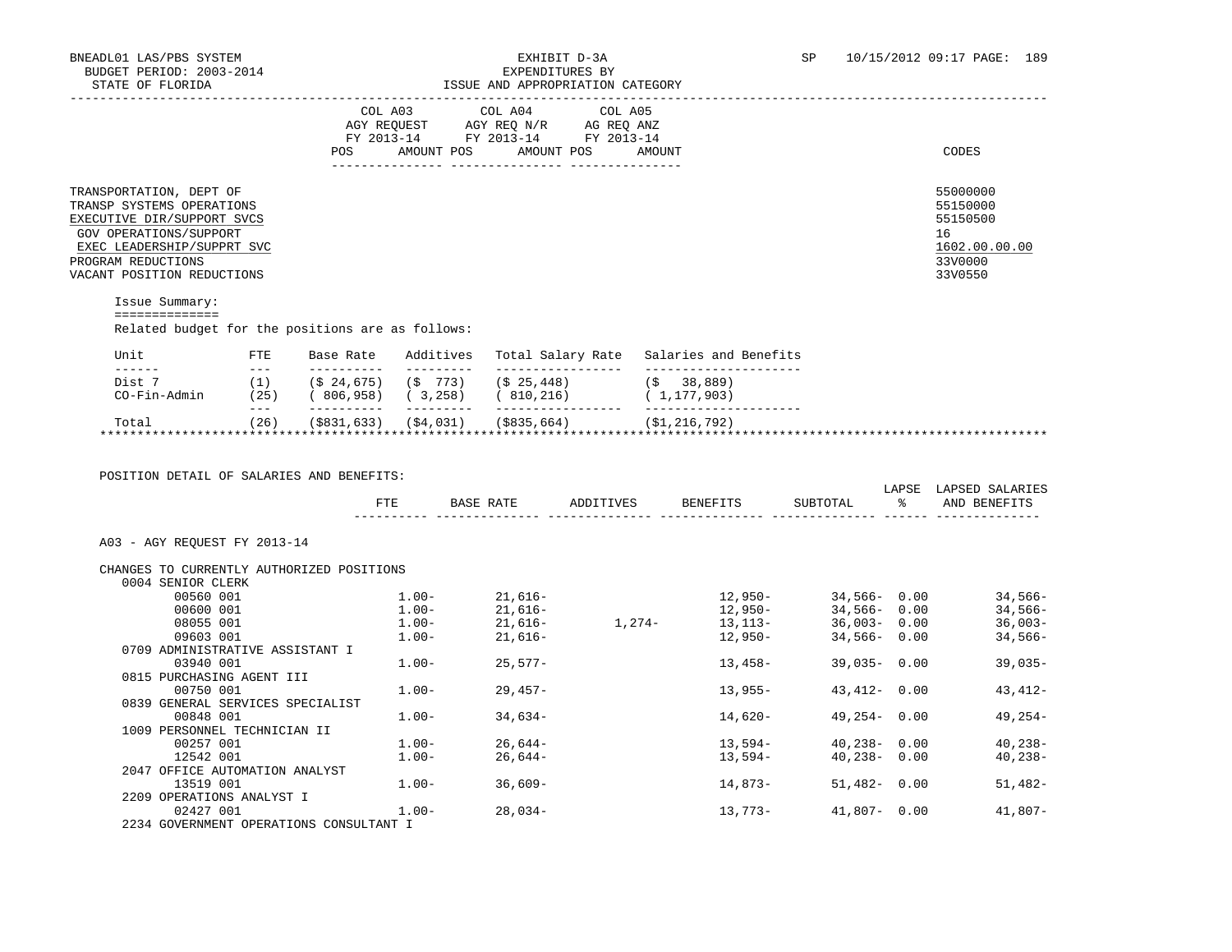# BNEADL01 LAS/PBS SYSTEM EXHIBIT D-3A SP 10/15/2012 09:17 PAGE: 190 ISSUE AND APPROPRIATION CATEGORY

|                                                                                                                                                                                                | COL A03<br>COL A04<br>COL A05<br>AGY REOUEST<br>AGY REO N/R<br>AG REO ANZ<br>FY 2013-14<br>FY 2013-14<br>FY 2013-14<br>POS<br>AMOUNT POS<br>AMOUNT POS<br>AMOUNT | CODES                                                                         |
|------------------------------------------------------------------------------------------------------------------------------------------------------------------------------------------------|------------------------------------------------------------------------------------------------------------------------------------------------------------------|-------------------------------------------------------------------------------|
| TRANSPORTATION, DEPT OF<br>TRANSP SYSTEMS OPERATIONS<br>EXECUTIVE DIR/SUPPORT SVCS<br>GOV OPERATIONS/SUPPORT<br>EXEC LEADERSHIP/SUPPRT SVC<br>PROGRAM REDUCTIONS<br>VACANT POSITION REDUCTIONS |                                                                                                                                                                  | 55000000<br>55150000<br>55150500<br>16<br>1602.00.00.00<br>33V0000<br>33V0550 |

#### POSITION DETAIL OF SALARIES AND BENEFITS:

|                                              | FTE      | BASE RATE         | ADDITIVES          | BENEFITS  | SUBTOTAL        | LAPSE<br>°≈ | LAPSED SALARIES<br>AND BENEFITS |
|----------------------------------------------|----------|-------------------|--------------------|-----------|-----------------|-------------|---------------------------------|
| A03 - AGY REOUEST FY 2013-14                 |          |                   |                    |           |                 |             |                                 |
| CHANGES TO CURRENTLY AUTHORIZED POSITIONS    |          |                   |                    |           |                 |             |                                 |
| 14110 001                                    | $1.00 -$ | 34,634-           |                    | 14,620-   | 49,254-0.00     |             | 49,254-                         |
| 4702 PUBLIC TRANSPORTATION SPECIALIST I      |          |                   |                    |           |                 |             |                                 |
| 14015 001                                    | $1.00 -$ |                   | $38,809 - 1,984 -$ | 15,410-   | $56,203 - 0.00$ |             | $56, 203 -$                     |
| 4706 PUBLIC TRANSPORTATION SPECIALIST III    |          |                   |                    |           |                 |             |                                 |
| 02108 001                                    | $1.00 -$ | 49,618–           |                    | 16,542-   | $66,160 - 0.00$ |             | $66,160-$                       |
| 6311 PRINTER II                              |          |                   |                    |           |                 |             |                                 |
| 00925 001                                    | $1.00 -$ | $21,616-$         |                    | 12,950-   | $34,566 - 0.00$ |             | $34,566-$                       |
| 6466 MAINTENANCE MECHANIC                    |          |                   |                    |           |                 |             |                                 |
| 11768 001                                    | $1.00 -$ | 24,675-           | $773-$             | 13,441–   | $38,889 - 0.00$ |             | $38,889-$                       |
| 7703 PARALEGAL SPECIALIST                    |          |                   |                    |           |                 |             |                                 |
| 00650 001                                    | $1.00 -$ | $23,574-$         |                    | 13,200-   | $36,774 - 0.00$ |             | $36,774-$                       |
| 09994 001                                    | $1.00 -$ | 23,574-           |                    | 13,200-   | 36,774- 0.00    |             | 36,774-                         |
| 0712 ADMINISTRATIVE ASSISTANT II - SES       |          |                   |                    |           |                 |             |                                 |
| 01031 001                                    | 1.00-    | $29,457-$         |                    | 15,117-   | $44,574 - 0.00$ |             | 44,574-                         |
| 2239 MANAGEMENT REVIEW SPECIALIST - SES      |          |                   |                    |           |                 |             |                                 |
| 00677 001                                    |          | $1.00 - 41.106 -$ |                    | 16,617-   | $57.723 - 0.00$ |             | $57,723-$                       |
| 11935 001                                    | $1.00-$  | $41,106-$         |                    | $16,617-$ | $57.723 - 0.00$ |             | $57,723-$                       |
| 12758 001                                    | $1.00-$  | 41,106-           |                    | 16,617-   | $57,723 - 0.00$ |             | 57,723-                         |
| 6321 PRINTING/REPRODUCTION ADMIN-SES         |          |                   |                    |           |                 |             |                                 |
| 02069 001                                    | $1.00 -$ | $28.034-$         |                    | 14,935-   | $42,969 - 0.00$ |             | $42,969-$                       |
| 7738 SENIOR ATTORNEY                         |          |                   |                    |           |                 |             |                                 |
| 00693 001                                    |          | $1.00 - 51,826 -$ |                    | 17,997-   | 69,823-0.00     |             | $69,823-$                       |
| 12622 001                                    | $1.00-$  | $51,826-$         |                    | 17,997-   | 69,823-0.00     |             | 69,823-                         |
| 8900 OUALITY ASSURANCE & TRAINING SPEC - SES |          |                   |                    |           |                 |             |                                 |
| 00396 001                                    | $1.00 -$ | $36,609-$         |                    | 16,038-   | $52.647 - 0.00$ |             | 52,647-                         |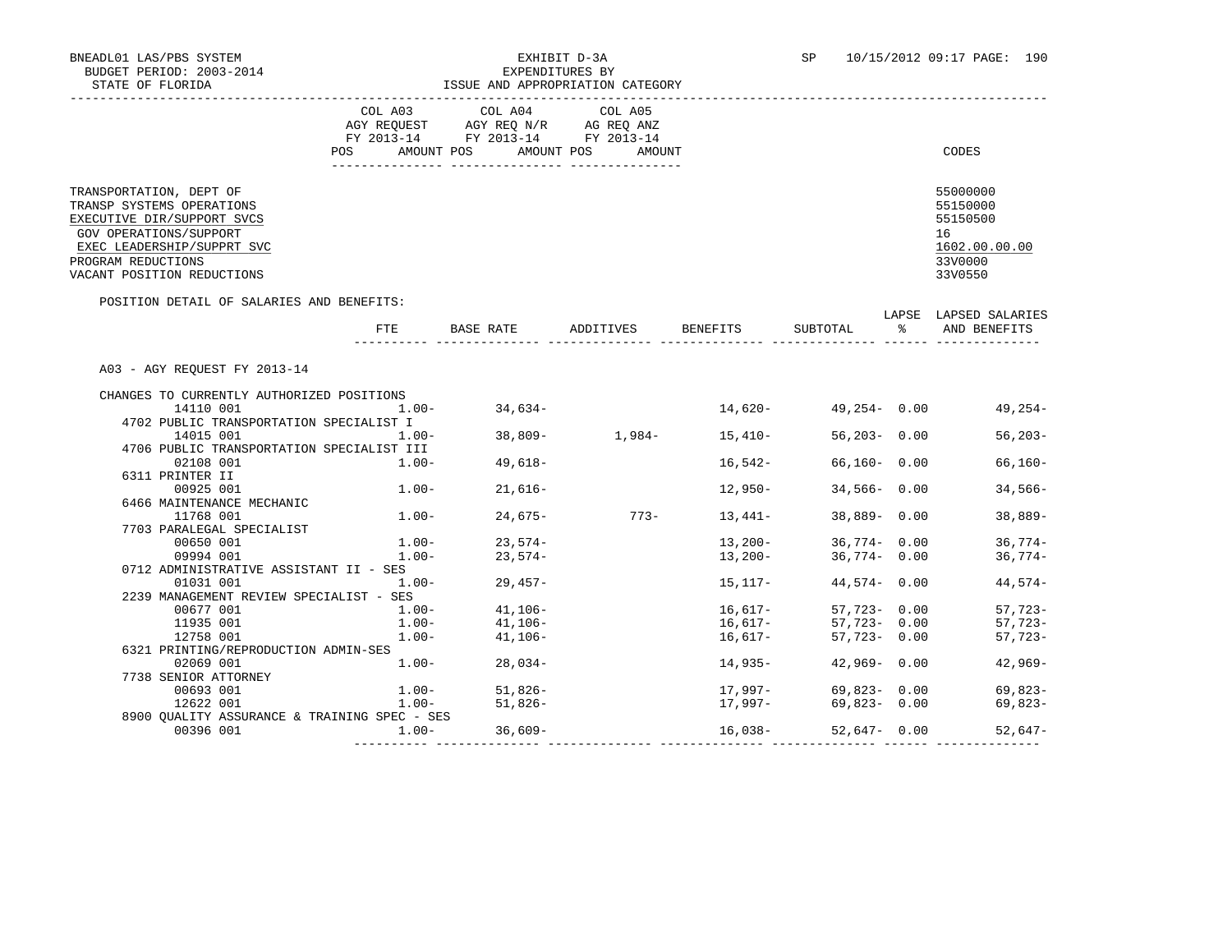| BNEADL01 LAS/PBS SYSTEM<br>BUDGET PERIOD: 2003-2014<br>STATE OF FLORIDA                                                                                                                        |         | EXHIBIT D-3A<br>EXPENDITURES BY<br>ISSUE AND APPROPRIATION CATEGORY                                                                                                                                                                        |                   | SP       | 10/15/2012 09:17 PAGE: 191 |  |                                                                               |
|------------------------------------------------------------------------------------------------------------------------------------------------------------------------------------------------|---------|--------------------------------------------------------------------------------------------------------------------------------------------------------------------------------------------------------------------------------------------|-------------------|----------|----------------------------|--|-------------------------------------------------------------------------------|
| POS                                                                                                                                                                                            | COL A03 | COL A04<br>$\begin{tabular}{lllllllll} \bf AGY \,\,\, REQUEST \,\,\, & \bf AG \,\,\, REQ \,\, N/R & \bf AG \,\, REQ \,\, ANZ \\ \bf FY \,\, 2013-14 & \bf FY \,\, 2013-14 & \bf FY \,\, 2013-14 \\ \end{tabular}$<br>AMOUNT POS AMOUNT POS | COL A05<br>AMOUNT |          |                            |  | CODES                                                                         |
| TRANSPORTATION, DEPT OF<br>TRANSP SYSTEMS OPERATIONS<br>EXECUTIVE DIR/SUPPORT SVCS<br>GOV OPERATIONS/SUPPORT<br>EXEC LEADERSHIP/SUPPRT SVC<br>PROGRAM REDUCTIONS<br>VACANT POSITION REDUCTIONS |         |                                                                                                                                                                                                                                            |                   |          |                            |  | 55000000<br>55150000<br>55150500<br>16<br>1602.00.00.00<br>33V0000<br>33V0550 |
| POSITION DETAIL OF SALARIES AND BENEFITS:                                                                                                                                                      |         | FTE BASE RATE ADDITIVES                                                                                                                                                                                                                    |                   | BENEFITS | SUBTOTAL                   |  | LAPSE LAPSED SALARIES<br>AND BENEFITS                                         |
| A03 - AGY REQUEST FY 2013-14                                                                                                                                                                   |         |                                                                                                                                                                                                                                            |                   |          |                            |  |                                                                               |
| CHANGES TO CURRENTLY AUTHORIZED POSITIONS                                                                                                                                                      |         |                                                                                                                                                                                                                                            |                   |          |                            |  |                                                                               |
| TOTALS FOR ISSUE BY FUND<br>2540 ST TRANSPORT (PRIMARY) TF                                                                                                                                     |         |                                                                                                                                                                                                                                            |                   |          |                            |  | 1,216,792-                                                                    |
|                                                                                                                                                                                                |         | $26.00 - 831,633 -$                                                                                                                                                                                                                        | $4,031-$          |          | 381, 128 - 1, 216, 792 -   |  | --------------<br>1,216,792-<br>==============                                |
|                                                                                                                                                                                                |         |                                                                                                                                                                                                                                            |                   |          |                            |  |                                                                               |
|                                                                                                                                                                                                |         |                                                                                                                                                                                                                                            |                   |          |                            |  |                                                                               |
| PROGRAM PLAN SUPPORT<br>SUPPORT FOR DISADVANTAGED BUSINESS                                                                                                                                     |         |                                                                                                                                                                                                                                            |                   |          |                            |  | 6000000                                                                       |
| <b>ENTERPRISES</b><br><b>EXPENSES</b>                                                                                                                                                          |         |                                                                                                                                                                                                                                            |                   |          |                            |  | 6001000<br>040000                                                             |
| ST TRANSPORT (PRIMARY) TF -FEDERL                                                                                                                                                              |         | 23,542<br>23,542                                                                                                                                                                                                                           |                   |          |                            |  | 2540 3                                                                        |
| SPECIAL CATEGORIES<br>CONTRACTED SERVICES                                                                                                                                                      |         |                                                                                                                                                                                                                                            |                   |          |                            |  | 100000<br>100777                                                              |
| ST TRANSPORT (PRIMARY) TF -FEDERL 45,000                                                                                                                                                       |         | 45,000                                                                                                                                                                                                                                     |                   |          |                            |  | 2540 3                                                                        |
| TOTAL: SUPPORT FOR DISADVANTAGED BUSINESS<br>ENTERPRISES                                                                                                                                       |         |                                                                                                                                                                                                                                            |                   |          |                            |  | 6001000                                                                       |
| TOTAL ISSUE                                                                                                                                                                                    | 68,542  | 68,542                                                                                                                                                                                                                                     |                   |          |                            |  |                                                                               |
|                                                                                                                                                                                                |         |                                                                                                                                                                                                                                            |                   |          |                            |  |                                                                               |
| AGENCY ISSUE NARRATIVE:<br>2013-2014 BUDGET YEAR NARRATIVE:<br>Fund Source: 100% Federal                                                                                                       |         |                                                                                                                                                                                                                                            | IT COMPONENT? NO  |          |                            |  |                                                                               |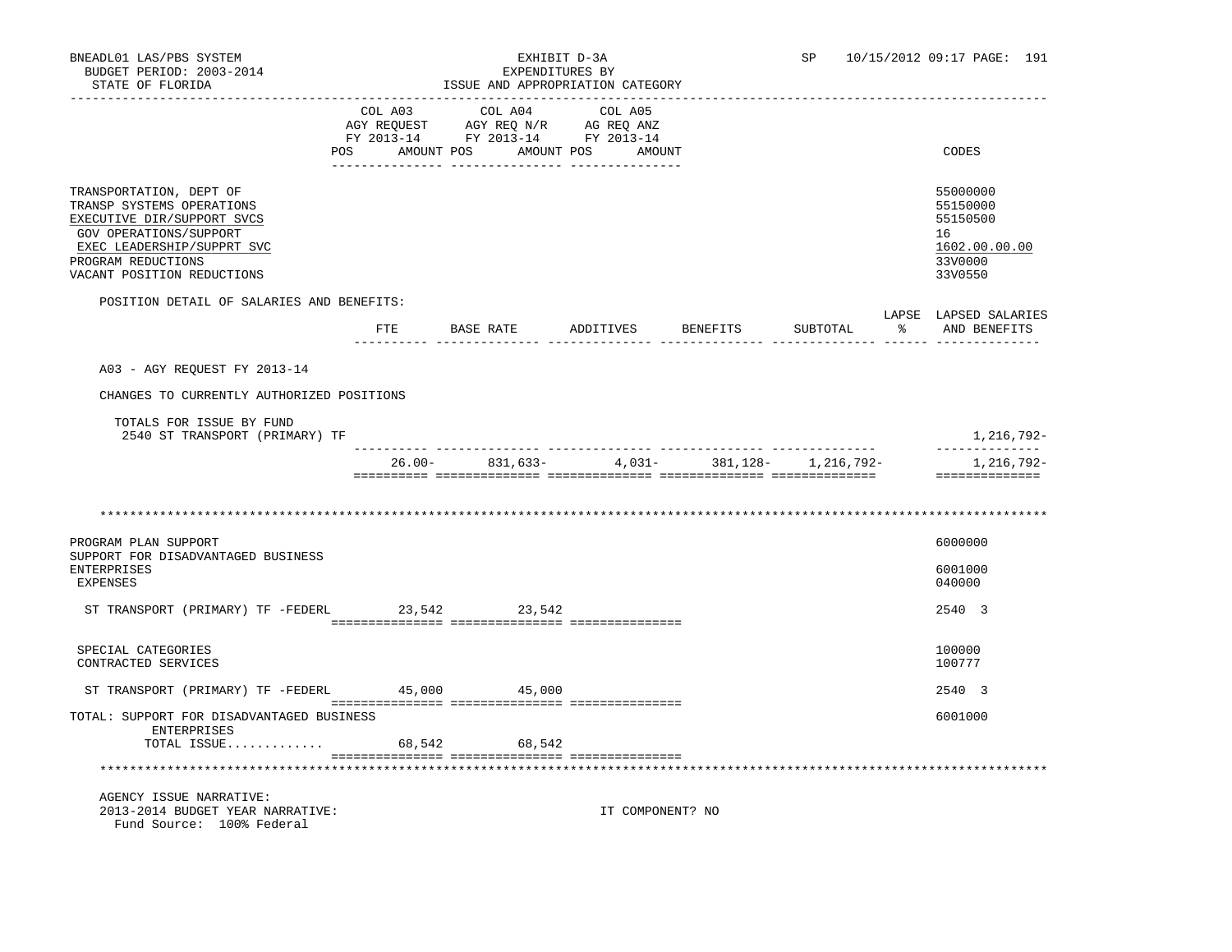|                                                                                                                                                                                                                         | COL A03<br>AGY REQUEST<br>FY 2013-14<br><b>POS</b><br>AMOUNT POS | COL A04<br>AGY REQ N/R<br>FY 2013-14<br>AMOUNT POS | COL A05<br>AG REQ ANZ<br>FY 2013-14<br>AMOUNT | CODES                                                                         |
|-------------------------------------------------------------------------------------------------------------------------------------------------------------------------------------------------------------------------|------------------------------------------------------------------|----------------------------------------------------|-----------------------------------------------|-------------------------------------------------------------------------------|
| TRANSPORTATION, DEPT OF<br>TRANSP SYSTEMS OPERATIONS<br>EXECUTIVE DIR/SUPPORT SVCS<br>GOV OPERATIONS/SUPPORT<br>EXEC LEADERSHIP/SUPPRT SVC<br>PROGRAM PLAN SUPPORT<br>SUPPORT FOR DISADVANTAGED BUSINESS<br>ENTERPRISES |                                                                  |                                                    |                                               | 55000000<br>55150000<br>55150500<br>16<br>1602.00.00.00<br>6000000<br>6001000 |

============

 LRPP Reference: Goal #3: Organizational excellence by promoting and encouraging continuous improvement. ===============

# Florida Strategic Plan for Economic Development - Strategy #3:

==============================================================

 Connect economic development, talent, infrastructure, partnerships and other resources within and across regions to build Florida as a globally competitive megaregion.

## Description:

============

 This issue requests budget to complete the funding of the Construction Career Days and Job Fairs initiative in the Department's Equal Opportunity Office associated with Disadvantaged Business Enterprises (DBEs). This initiative is funded by an approved federal grant received by the Department from the Federal Highway Administration (FHWA).

 This initiative is intended to support the Department's efforts to increase competition, reduce costs, and increase the participation of DBEs in the transportation construction industry.

 Construction Career Days are events held to promote minority and female interest and participation in the construction industry using hands-on training and educational outreach to middle and high school students. These events are held in Orlando and Fort Lauderdale utilizing rented facilities such as fairground pavilions in order to provide a safe, controlled environment for these activities. The students are transported to these facilities from their schools using contracted transportation services.

 In conjunction with Construction Career Days, the Department is collaborating with the construction industry to host job fairs that target minorities, women, and disadvantaged individuals to encourage their participation in the construction industry. The primary goal of these job fairs is to connect skilled, displaced, and unemployed workers with full-time employment opportunities.

## Justification:

==============

 Construction Career Days is one of several initiatives in which the Department participates as part of its outreach to the communities of Florida. The Department recognizes the need to attract and retain competent and skilled employees to fill vacancies in the construction industry. This initiative is designed to give middle and high school students the opportunity to participate in interactive learning and to network with professionals within the construction/transportation industry.

Coinciding with the Construction Career Days, Job Fair events are designed to provide information to individuals on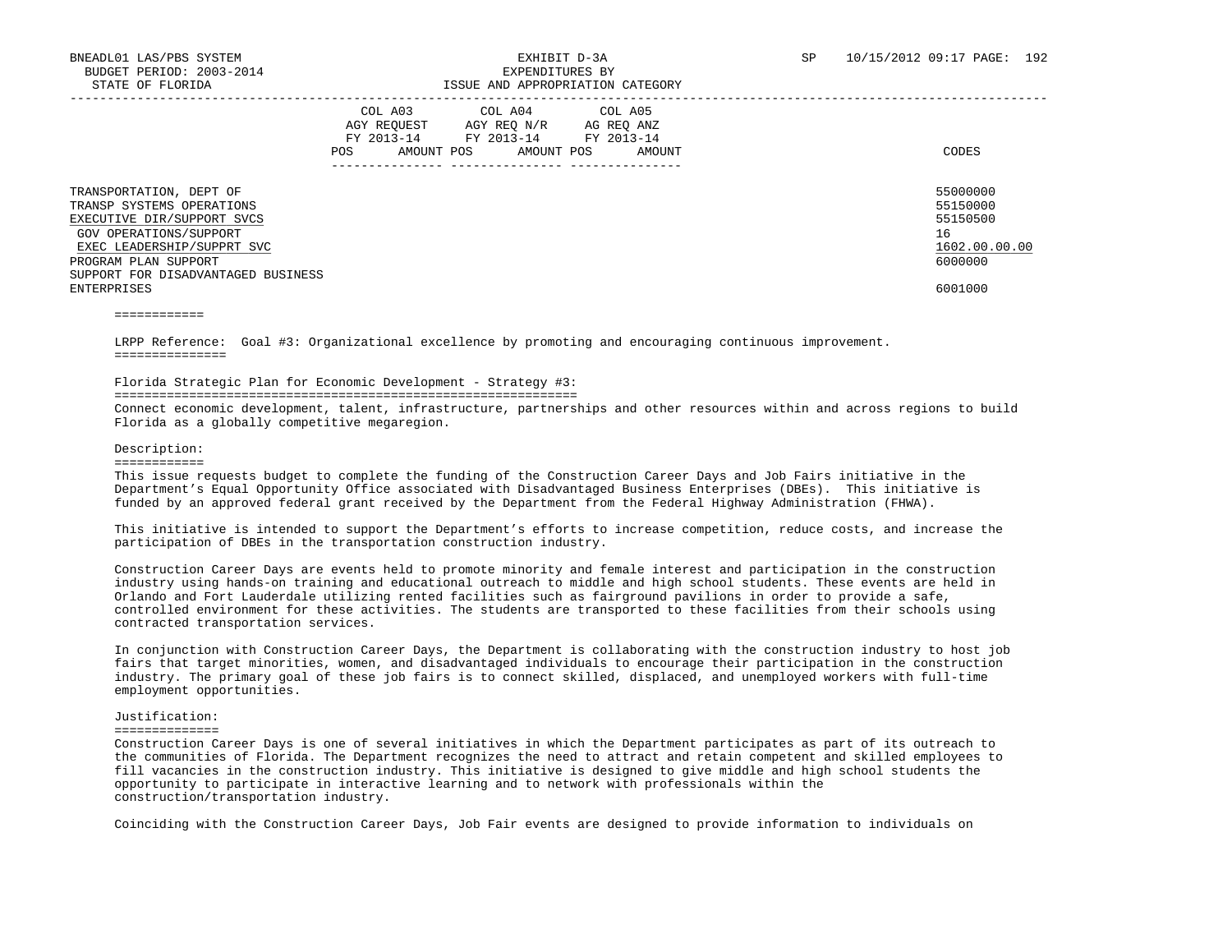|                                                                                                                                                                                                          | COL A03<br>AGY REOUEST<br>AMOUNT POS<br><b>POS</b> | COL A04<br>AGY REO N/R<br>FY 2013-14 FY 2013-14<br>AMOUNT POS | COL A05<br>AG REO ANZ<br>FY 2013-14<br>AMOUNT | CODES                                                              |
|----------------------------------------------------------------------------------------------------------------------------------------------------------------------------------------------------------|----------------------------------------------------|---------------------------------------------------------------|-----------------------------------------------|--------------------------------------------------------------------|
| TRANSPORTATION, DEPT OF<br>TRANSP SYSTEMS OPERATIONS<br>EXECUTIVE DIR/SUPPORT SVCS<br>GOV OPERATIONS/SUPPORT<br>EXEC LEADERSHIP/SUPPRT SVC<br>PROGRAM PLAN SUPPORT<br>SUPPORT FOR DISADVANTAGED BUSINESS |                                                    |                                                               |                                               | 55000000<br>55150000<br>55150500<br>16<br>1602.00.00.00<br>6000000 |
| ENTERPRISES                                                                                                                                                                                              |                                                    |                                                               |                                               | 6001000                                                            |

career opportunities, skill building, and networking within the construction/transportation industry.

 On August 27, 2012, the Department was notified by FHWA that the request for a federal grant for \$150,000 to fund Construction Career Days and Job Fairs had been approved. The Department has a total of \$85,100 of budget in the recurring base for Construction Career Days and Job Fairs. This issue requests an additional \$64,900 in the Expenses and Contracted Services categories to complete the funding of this initiative. In addition, budget of \$3,642 is needed to expend Federal grant monies remaining from last fiscal year.

Calculations:

=============

| Event Type               | Expenses | Contracted<br>Services | Total<br>Cost |
|--------------------------|----------|------------------------|---------------|
| Construction Career Days | \$13,542 | \$45,000               | \$58,542      |
| Job Fairs                | 10,000   |                        | 10,000        |
| Totals                   | \$23,542 | \$45,000               | \$68,542      |

 Expenses budget is needed for such things as equipment rental, rental of safety equipment and supplies. Contracted Services budget is needed for contracted transportation services, rental of facilities, security guard services and temporary employment of supervisory personnel.

# Adverse Impact if Not Approved:

#### ===============================

 If this issue is not approved, the Department will not have sufficient budget to utilize available federal funds to support DBE initiatives in conjunction with the Department's efforts to increase competition, reduce costs, and increase the participation of DBEs in the transportation construction industry.

 In the short term, special events such as Construction Career Days and Job Fairs will be cancelled. This will have the potential long term effect of reducing the number of individuals interested in pursuing a career in the transportation construction industry which could lead to a growing shortfall of qualified workers. \*\*\*\*\*\*\*\*\*\*\*\*\*\*\*\*\*\*\*\*\*\*\*\*\*\*\*\*\*\*\*\*\*\*\*\*\*\*\*\*\*\*\*\*\*\*\*\*\*\*\*\*\*\*\*\*\*\*\*\*\*\*\*\*\*\*\*\*\*\*\*\*\*\*\*\*\*\*\*\*\*\*\*\*\*\*\*\*\*\*\*\*\*\*\*\*\*\*\*\*\*\*\*\*\*\*\*\*\*\*\*\*\*\*\*\*\*\*\*\*\*\*\*\*\*\*\*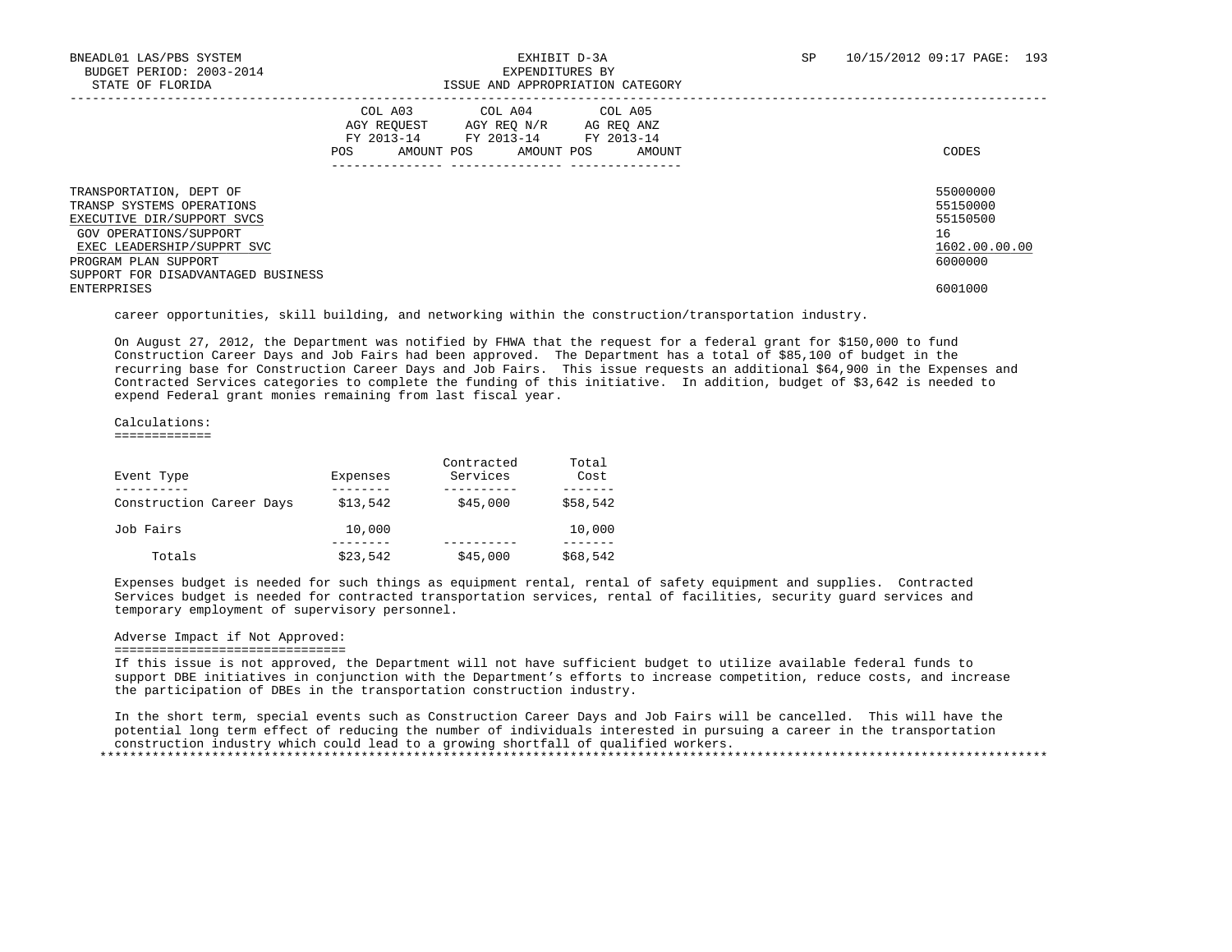|                                                                                                                                                                                                                                                  | <b>POS</b> | COL A03 COL A04 COL A05<br>AGY REQUEST AGY REQ N/R AG REQ ANZ<br>FY 2013-14 FY 2013-14 FY 2013-14<br>AMOUNT POS<br>AMOUNT POS | AMOUNT | CODES                                                                                             |
|--------------------------------------------------------------------------------------------------------------------------------------------------------------------------------------------------------------------------------------------------|------------|-------------------------------------------------------------------------------------------------------------------------------|--------|---------------------------------------------------------------------------------------------------|
| TRANSPORTATION, DEPT OF<br>TRANSP SYSTEMS OPERATIONS<br>EXECUTIVE DIR/SUPPORT SVCS<br>GOV OPERATIONS/SUPPORT<br>EXEC LEADERSHIP/SUPPRT SVC<br>CAPITAL IMPROVEMENT PLAN<br>CODE CORRECTIONS<br>FIXED CAPITAL OUTLAY<br>MINOR REPAIRS/IMPROV-STATE |            |                                                                                                                               |        | 55000000<br>55150000<br>55150500<br>16<br>1602.00.00.00<br>9900000<br>990C000<br>080000<br>080002 |
| ST TRANSPORT (PRIMARY) TF -STATE                                                                                                                                                                                                                 | 1,226,905  | 1,226,905                                                                                                                     |        | 2540 1                                                                                            |
|                                                                                                                                                                                                                                                  |            |                                                                                                                               |        |                                                                                                   |

AGENCY NARRATIVE:

 2013-2014 BUDGET YEAR NARRATIVE: MINOR REPAIRS/IMPROV-STATE IT COMPONENT? NO Fund Source: 100% State ============

 LRPP Reference: Goal #3: Organizational excellence by promoting and encouraging continuous improvement. ===============

 Florida Strategic Plan for Economic Development - Strategy #27: =============================================================== Create and sustain vibrant, safe and healthy communities that attract workers, businesses, residents and visitors.

Description:

============

 The Department requests this budget in the Executive Direction budget entity to fund Fixed Capital Outlay building and grounds projects necessary to meet federal, state, or local requirements for life safety, environmental, and/or facility code compliance; to address building critical projects deemed essential for emergency operations to support the mission of the Department of Transportation or to correct a potentially unsafe condition, where the loss to life or property may occur and, if left unattended, the asset would be rendered unsafe, or essential services or building operations may likely be disrupted, or the building's integrity or habitability may be compromised. Some of the issues with which the Department needs to comply are:

Life Safety: Chapter 633, Florida Statutes (F.S.), Fire Prevention and Control

 Environmental: Environmental Protection Agency (EPA) requirements; Fuel Dispensers - Section 553.73, Florida Building Code; Federal - Asbestos Hazard Emergency Response Act, Asbestos School Hazard Abatement Reauthorization Act, National Emission Standards for Hazardous Air Pollutants; State Asbestos - Chapter 469, F.S., Asbestos Abatement; Chapter 62-257, Florida Administrative Code (F.A.C.), Asbestos Program

 Americans With Disabilities Act (ADA): Federal 2010 ADA Regulations Title II, State and Local Governments, Section 28 Code of Federal Register (CFR) 35; Federal 2010 ADA Standards - ADA Standards for Accessible Design, Section 28 CFR 35.151 and 2004 "Americans with Disabilities Act Accessibility Guidelines;" State of Florida 2012 Accessibility Code, Florida Accessibility Code, Sections 553.501-553.513, F.S.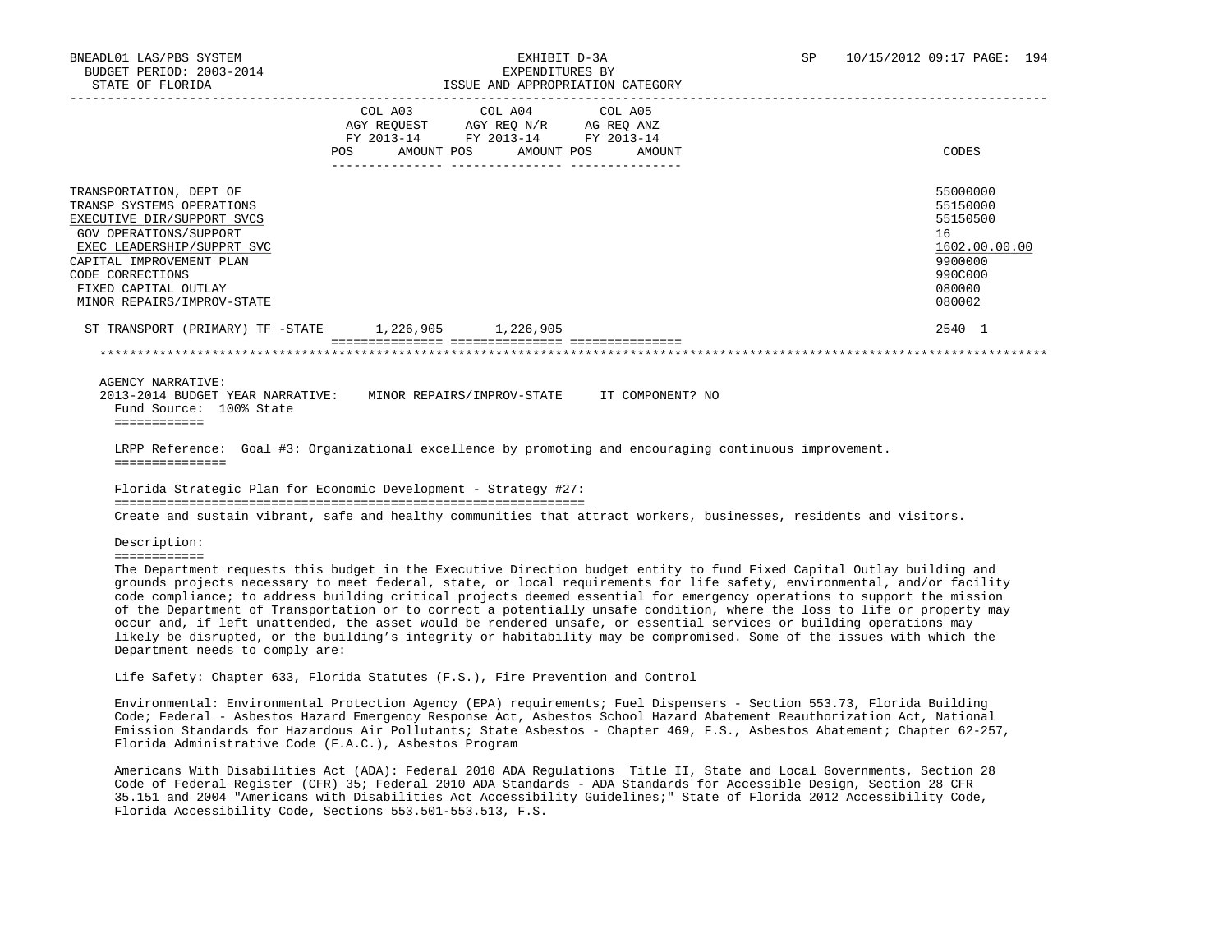|                                                                                                                                                                                            | COL A05<br>COL A03<br>COL A04<br>AGY REOUEST<br>AGY REO N/R<br>AG REO ANZ<br>FY 2013-14<br>FY 2013-14<br>FY 2013-14<br>AMOUNT POS<br>AMOUNT POS<br><b>POS</b><br>AMOUNT | CODES                                                                         |
|--------------------------------------------------------------------------------------------------------------------------------------------------------------------------------------------|-------------------------------------------------------------------------------------------------------------------------------------------------------------------------|-------------------------------------------------------------------------------|
| TRANSPORTATION, DEPT OF<br>TRANSP SYSTEMS OPERATIONS<br>EXECUTIVE DIR/SUPPORT SVCS<br>GOV OPERATIONS/SUPPORT<br>EXEC LEADERSHIP/SUPPRT SVC<br>CAPITAL IMPROVEMENT PLAN<br>CODE CORRECTIONS |                                                                                                                                                                         | 55000000<br>55150000<br>55150500<br>16<br>1602.00.00.00<br>9900000<br>990C000 |

 Building Critical requirements: Chapter 553.73, Florida Building Code (i.e., repairs for water intrusion damage in roofs, structures, or building openings; critical HVAC or generator repairs required to sustain essential building services or mission critical Department emergency operations)

 Relevant projects include: fire alarm repair or replacement; ADA code corrections, repairs and renovations; repair or replacement of fuel gasoline dispensers, hoses, nozzles, etc.; removal or abatement of asbestos and/or annual asbestos inspections; repair of water intrusion damage in roofs, windows, or structures; replacement of critical HVAC or emergency generator systems or components that are becoming obsolete, are at the end of their design life or have experienced increased failures, which if left unrepaired would disrupt essential business services or mission critical Department emergency operations.

 The FY 2013/2014 critical correction projects total \$3,775,002 in Department-wide needs. Of this total, the Department requests \$1,226,905 in the Executive Direction budget entity (55150500), Executive Leadership program component (1602000000), for Life Safety, Environmental, ADA and building code or critical correction projects. The remaining critical correction projects (issue code 990C000) are in the Highway Operations (55150200) and Turnpike Enterprise (55180100) budget entities. Refer to the accompanying CIP-5 form, Part C, for additional details for projects in this budget entity (Agency Priority #1).

 Summary: Executive Direction (55150500) ======================================= District 1 = \$819,582 District 2 = 39,700 District 3 = 2,500 District 4 = 2,000 District 6 = 135,123 District 7 = 30,000 Central Ofc Burns = 198,000 ----------  $Total = $1,226,905$ \*\*\*\*\*\*\*\*\*\*\*\*\*\*\*\*\*\*\*\*\*\*\*\*\*\*\*\*\*\*\*\*\*\*\*\*\*\*\*\*\*\*\*\*\*\*\*\*\*\*\*\*\*\*\*\*\*\*\*\*\*\*\*\*\*\*\*\*\*\*\*\*\*\*\*\*\*\*\*\*\*\*\*\*\*\*\*\*\*\*\*\*\*\*\*\*\*\*\*\*\*\*\*\*\*\*\*\*\*\*\*\*\*\*\*\*\*\*\*\*\*\*\*\*\*\*\*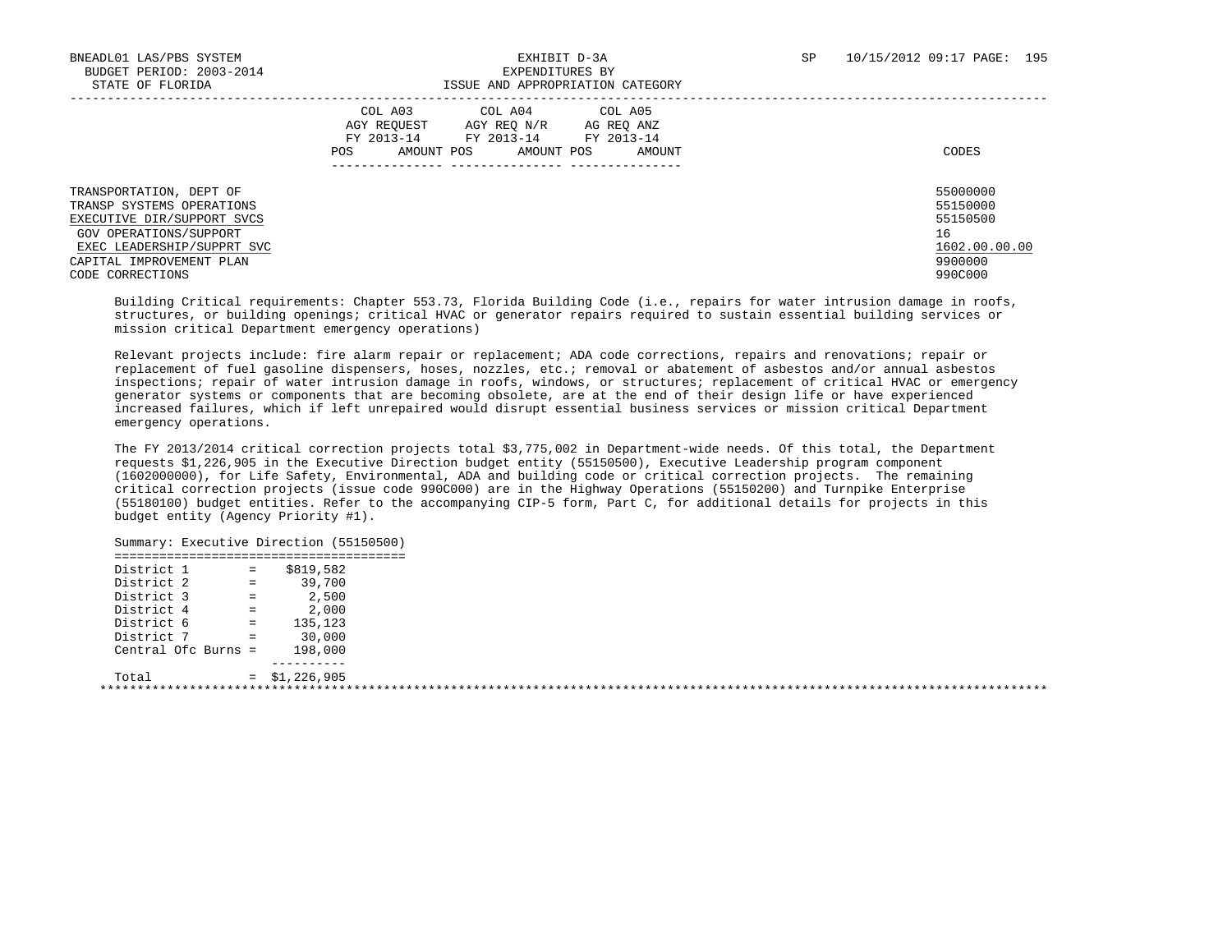|                                                                                                                                                                                                                                                        | <b>POS</b> | FY 2013-14<br>AMOUNT POS | COL A03 COL A04 COL A05<br>AGY REQUEST AGY REQ N/R AG REQ ANZ<br>FY 2013-14 FY 2013-14<br>AMOUNT POS | AMOUNT | CODES                                                                                             |
|--------------------------------------------------------------------------------------------------------------------------------------------------------------------------------------------------------------------------------------------------------|------------|--------------------------|------------------------------------------------------------------------------------------------------|--------|---------------------------------------------------------------------------------------------------|
| TRANSPORTATION, DEPT OF<br>TRANSP SYSTEMS OPERATIONS<br>EXECUTIVE DIR/SUPPORT SVCS<br>GOV OPERATIONS/SUPPORT<br>EXEC LEADERSHIP/SUPPRT SVC<br>CAPITAL IMPROVEMENT PLAN<br>MAINTENANCE AND REPAIR<br>FIXED CAPITAL OUTLAY<br>MINOR REPAIRS/IMPROV-STATE |            |                          |                                                                                                      |        | 55000000<br>55150000<br>55150500<br>16<br>1602.00.00.00<br>9900000<br>990M000<br>080000<br>080002 |
| ST TRANSPORT (PRIMARY) TF -STATE 1,155,200 1,155,200                                                                                                                                                                                                   |            |                          |                                                                                                      |        | 2540 1                                                                                            |
|                                                                                                                                                                                                                                                        |            |                          |                                                                                                      |        |                                                                                                   |

AGENCY NARRATIVE:

 2013-2014 BUDGET YEAR NARRATIVE: MINOR REPAIRS/IMPROV-STATE IT COMPONENT? NO Fund Source: 100% State ============

 LRPP Reference: Goal #3: Organizational excellence by promoting and encouraging continuous improvement. ===============

 Florida Strategic Plan for Economic Development - Strategy #27: =============================================================== Create and sustain vibrant, safe and healthy communities that attract workers, businesses, residents and visitors.

Description:

============

 The Department requests capital renewal budget in the Executive Direction budget entity to sustain Department-owned facilities and their building components at an operational and habitable level and to preserve the value of the facilities. The Department requests funds for Fixed Capital Outlay building and grounds repairs, renovations, and/or improvements needed to address building deficiencies. Relevant projects include: electrical, plumbing, mechanical Heating, Ventilation and Air Conditioning (HVAC), exterior repairs, interior repairs, parking lot resurfacing repairs, site irrigation repairs, installation of security gate, flooring replacement, painting, etc.

 The Department requests \$3,701,772 for specific capital renewal projects throughout the Department to preserve and extend the useful life and value of Department-owned facilities and their building components (which calculates to \$0.95 per square foot). This request for FY 2013/2014 capital renewal budget for these types of projects reflects an average cost of only \$.95 per square foot, which is 39% less than the 2011 Building Owners and Managers Association (BOMA) median costs of \$1.57 per square foot for maintenance/repairs of the government buildings (as set forth in the 2011 BOMA Experience Exchange Report).

 Of the \$3,701,772 Department-wide total, the Department requests \$1,155,200 for capital renewal projects in the Executive Direction budget entity (55150500), Executive Leadership program component (1602000000). The remaining similar capital renewal projects (issue code 990M000) are in the Highway Operations (55150200) and Turnpike Enterprise (55180100) budget entities. Refer to the accompanying CIP-5 form, Part C, for additional details for projects in this budget entity (Agency Priority #1).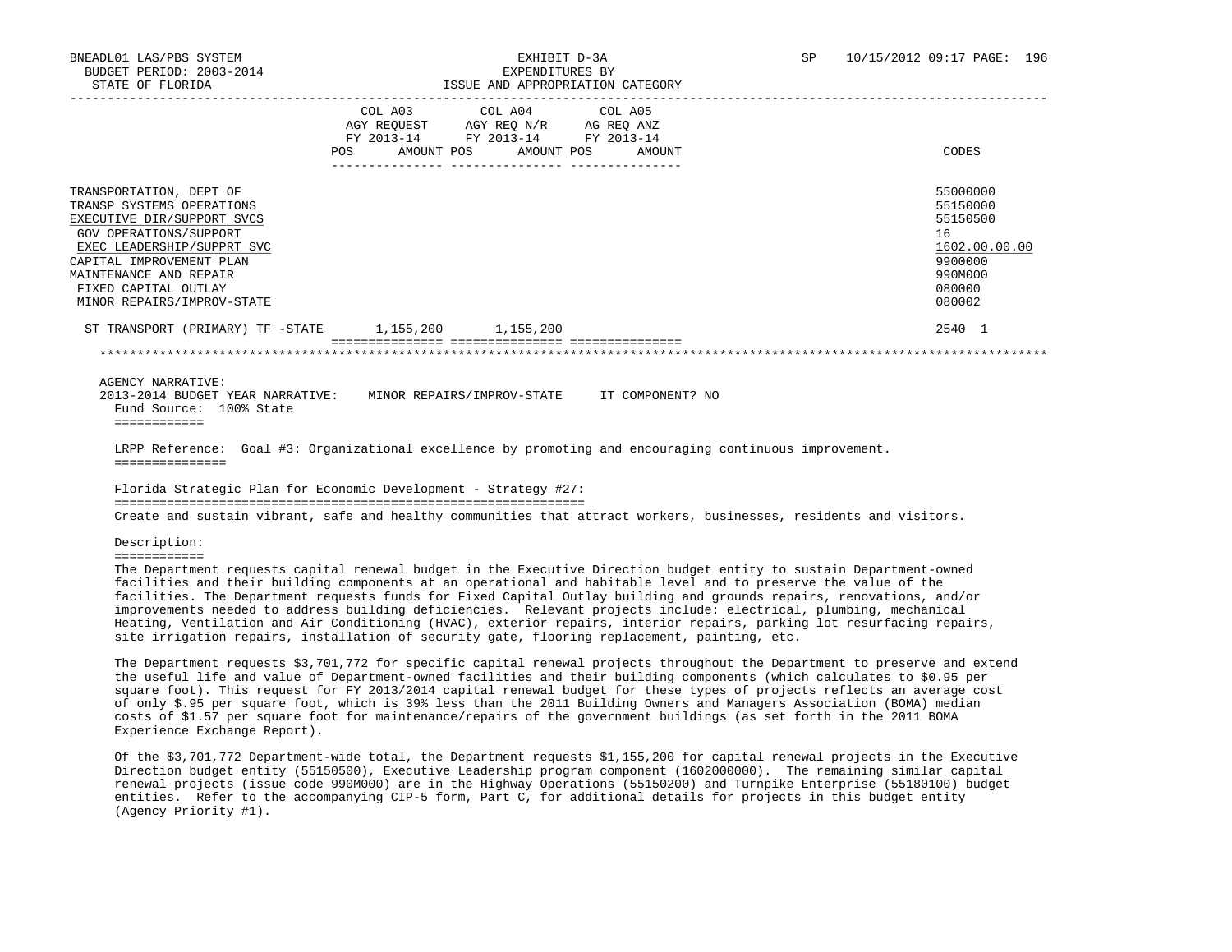|                                                                                                                                                                                                                                                    |                              | COL A03 COL A04 COL A05<br>AGY REQUEST AGY REQ N/R AG REQ ANZ<br>FY 2013-14 FY 2013-14 FY 2013-14 |                                                                               |
|----------------------------------------------------------------------------------------------------------------------------------------------------------------------------------------------------------------------------------------------------|------------------------------|---------------------------------------------------------------------------------------------------|-------------------------------------------------------------------------------|
|                                                                                                                                                                                                                                                    |                              | POS AMOUNT POS AMOUNT POS AMOUNT                                                                  | CODES                                                                         |
| TRANSPORTATION, DEPT OF<br>TRANSP SYSTEMS OPERATIONS<br>EXECUTIVE DIR/SUPPORT SVCS<br><b>GOV OPERATIONS/SUPPORT</b><br>EXEC LEADERSHIP/SUPPRT SVC<br>CAPITAL IMPROVEMENT PLAN<br>MAINTENANCE AND REPAIR<br>Summary: Executive Direction (55150500) |                              |                                                                                                   | 55000000<br>55150000<br>55150500<br>16<br>1602.00.00.00<br>9900000<br>990M000 |
| District 2<br>$Distance 3 = 16,000$<br>District 4 $= 70,000$<br>District 5 $= 100,000$<br>$Distance 7 = 65,000$                                                                                                                                    | $=$ \$374,000                |                                                                                                   |                                                                               |
| CO Burns                                                                                                                                                                                                                                           | $= 530,200$                  |                                                                                                   |                                                                               |
| Total                                                                                                                                                                                                                                              | __________<br>$= $1,155,200$ |                                                                                                   |                                                                               |
| TOTAL: EXEC LEADERSHIP/SUPPRT SVC<br>BY FUND TYPE                                                                                                                                                                                                  |                              |                                                                                                   | 1602.00.00.00                                                                 |
| SALARY RATE 38,037,350                                                                                                                                                                                                                             | 716.00                       |                                                                                                   | 2000                                                                          |
|                                                                                                                                                                                                                                                    |                              |                                                                                                   |                                                                               |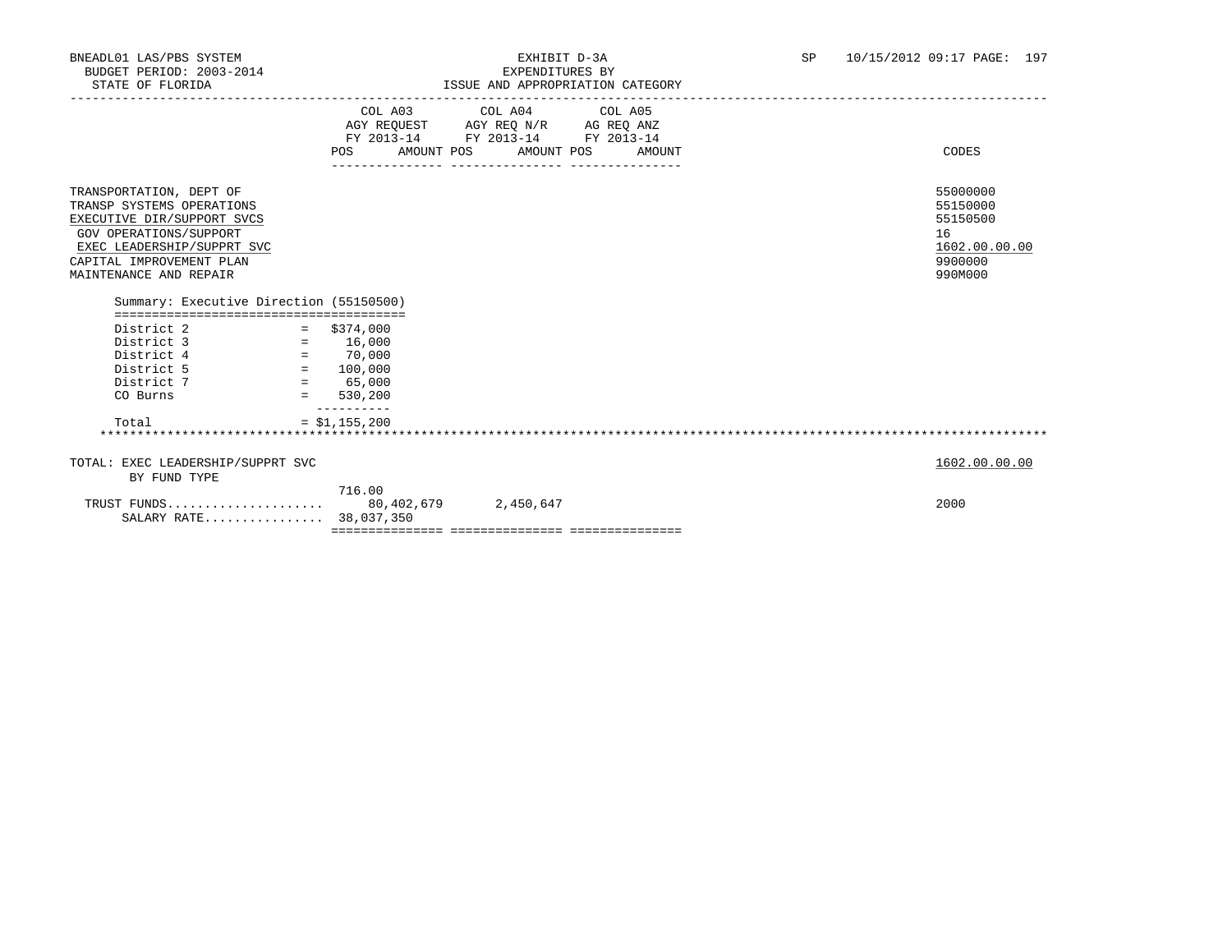|                                                                                                                                                                                                                                              | COL A03<br>AMOUNT POS<br>POS | COL A04<br>AGY REQUEST AGY REQ N/R AG REQ ANZ<br>FY 2013-14 FY 2013-14 FY 2013-14<br>AMOUNT POS | COL A05<br>AMOUNT | CODES                                                                                   |
|----------------------------------------------------------------------------------------------------------------------------------------------------------------------------------------------------------------------------------------------|------------------------------|-------------------------------------------------------------------------------------------------|-------------------|-----------------------------------------------------------------------------------------|
| TRANSPORTATION, DEPT OF<br>TRANSP SYSTEMS OPERATIONS<br>INFORMATION TECHNOLOGY<br>GOV OPERATIONS/SUPPORT<br>INFORMATION TECHNOLOGY<br>ESTIMATED EXPENDITURES<br>ESTIMATED EXPENDITURES - OPERATIONS<br>SALARY RATE<br>SALARY RATE 10,979,983 |                              |                                                                                                 |                   | 55000000<br>55150000<br>55150600<br>16<br>1603.00.00.00<br>1000000<br>1001000<br>000000 |
|                                                                                                                                                                                                                                              |                              |                                                                                                 |                   |                                                                                         |
| SALARIES AND BENEFITS                                                                                                                                                                                                                        |                              |                                                                                                 |                   | 010000                                                                                  |
|                                                                                                                                                                                                                                              | 226.00                       |                                                                                                 |                   |                                                                                         |
| ST TRANSPORT (PRIMARY) TF -STATE                                                                                                                                                                                                             | 14,249,494                   |                                                                                                 |                   | 2540 1                                                                                  |
|                                                                                                                                                                                                                                              |                              |                                                                                                 |                   |                                                                                         |
| OTHER PERSONAL SERVICES                                                                                                                                                                                                                      |                              |                                                                                                 |                   | 030000                                                                                  |
|                                                                                                                                                                                                                                              |                              |                                                                                                 |                   |                                                                                         |
| ST TRANSPORT (PRIMARY) TF -STATE 32,998                                                                                                                                                                                                      |                              |                                                                                                 |                   | 2540 1                                                                                  |
|                                                                                                                                                                                                                                              |                              |                                                                                                 |                   |                                                                                         |
| <b>EXPENSES</b>                                                                                                                                                                                                                              |                              |                                                                                                 |                   | 040000                                                                                  |
|                                                                                                                                                                                                                                              |                              |                                                                                                 |                   |                                                                                         |
| ST TRANSPORT (PRIMARY) TF -STATE                                                                                                                                                                                                             | 7,217,886                    |                                                                                                 |                   | 2540 1                                                                                  |
|                                                                                                                                                                                                                                              |                              |                                                                                                 |                   |                                                                                         |
| OPERATING CAPITAL OUTLAY                                                                                                                                                                                                                     |                              |                                                                                                 |                   | 060000                                                                                  |
|                                                                                                                                                                                                                                              |                              |                                                                                                 |                   |                                                                                         |
| ST TRANSPORT (PRIMARY) TF -STATE 346,724                                                                                                                                                                                                     |                              |                                                                                                 |                   | 2540 1                                                                                  |
|                                                                                                                                                                                                                                              |                              |                                                                                                 |                   |                                                                                         |
| SPECIAL CATEGORIES                                                                                                                                                                                                                           |                              |                                                                                                 |                   | 100000                                                                                  |
| CONTRACTED SERVICES                                                                                                                                                                                                                          |                              |                                                                                                 |                   | 100777                                                                                  |
|                                                                                                                                                                                                                                              |                              |                                                                                                 |                   |                                                                                         |
| ST TRANSPORT (PRIMARY) TF -STATE                                                                                                                                                                                                             | 8,346,742                    |                                                                                                 |                   | 2540 1                                                                                  |
|                                                                                                                                                                                                                                              |                              |                                                                                                 |                   |                                                                                         |
| HUMAN RESOURCE DEVELOPMENT                                                                                                                                                                                                                   |                              |                                                                                                 |                   | 101640                                                                                  |
|                                                                                                                                                                                                                                              |                              |                                                                                                 |                   |                                                                                         |
| ST TRANSPORT (PRIMARY) TF -STATE 33,532                                                                                                                                                                                                      |                              |                                                                                                 |                   | 2540 1                                                                                  |
|                                                                                                                                                                                                                                              |                              |                                                                                                 |                   |                                                                                         |
| OVERTIME                                                                                                                                                                                                                                     |                              |                                                                                                 |                   | 102331                                                                                  |
|                                                                                                                                                                                                                                              |                              |                                                                                                 |                   |                                                                                         |
| ST TRANSPORT (PRIMARY) TF -STATE                                                                                                                                                                                                             | 29,738                       |                                                                                                 |                   | 2540 1                                                                                  |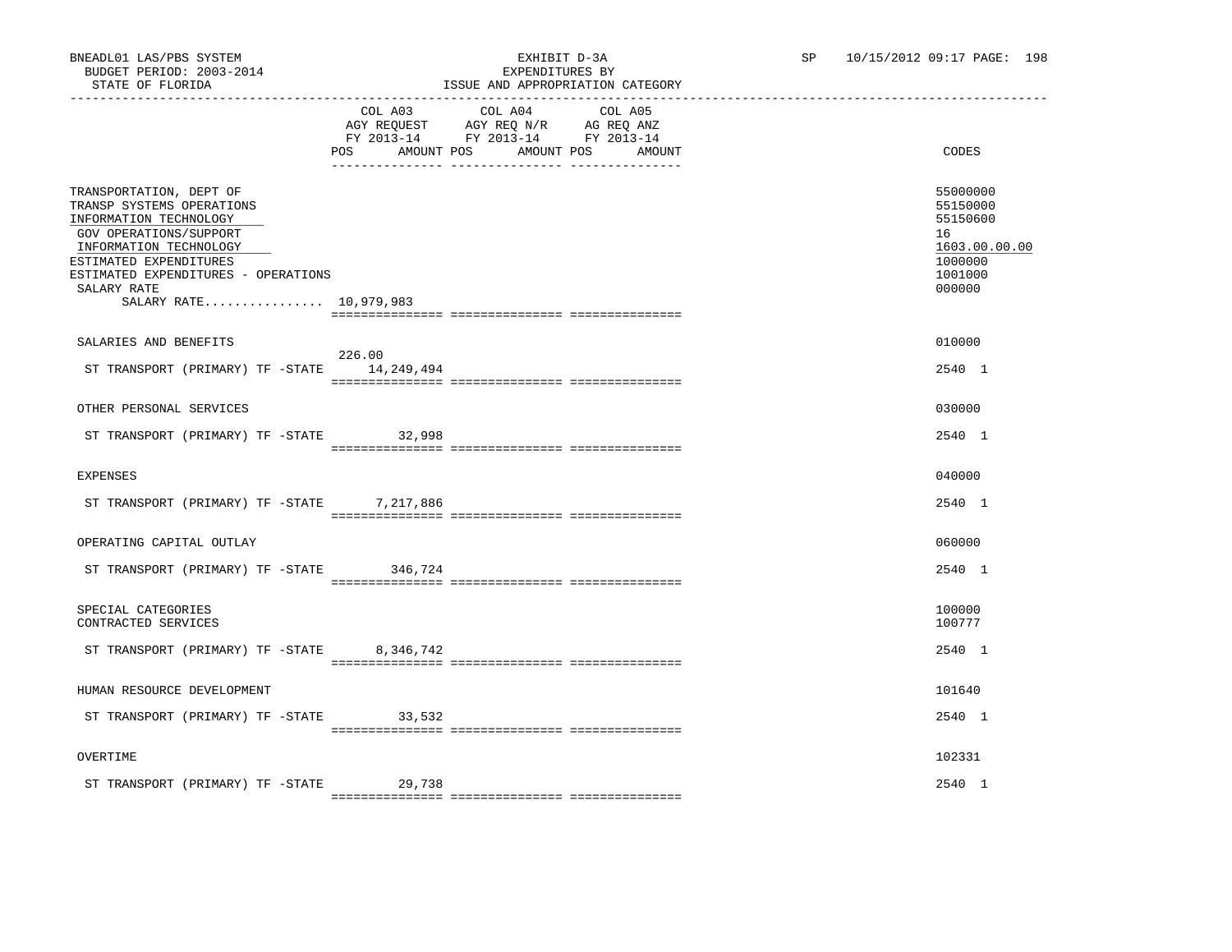# BNEADL01 LAS/PBS SYSTEM EXHIBIT D-3A SP 10/15/2012 09:17 PAGE: 199 ISSUE AND APPROPRIATION CATEGORY

|                                                                                                                                                                                                                                                       | POS<br>AMOUNT POS | COL A03 COL A04<br>AGY REQUEST AGY REQ N/R AG REQ ANZ<br>FY 2013-14 FY 2013-14 FY 2013-14 | COL A05<br>AMOUNT POS<br>AMOUNT | CODES                                                                                             |
|-------------------------------------------------------------------------------------------------------------------------------------------------------------------------------------------------------------------------------------------------------|-------------------|-------------------------------------------------------------------------------------------|---------------------------------|---------------------------------------------------------------------------------------------------|
| TRANSPORTATION, DEPT OF<br>TRANSP SYSTEMS OPERATIONS<br>INFORMATION TECHNOLOGY<br>GOV OPERATIONS/SUPPORT<br>INFORMATION TECHNOLOGY<br>ESTIMATED EXPENDITURES<br>ESTIMATED EXPENDITURES - OPERATIONS<br>SPECIAL CATEGORIES<br>LEASE/PURCHASE/EQUIPMENT |                   |                                                                                           |                                 | 55000000<br>55150000<br>55150600<br>16<br>1603.00.00.00<br>1000000<br>1001000<br>100000<br>105281 |
| ST TRANSPORT (PRIMARY) TF -STATE 14,061                                                                                                                                                                                                               |                   |                                                                                           |                                 | 2540 1                                                                                            |
|                                                                                                                                                                                                                                                       |                   |                                                                                           |                                 |                                                                                                   |
| DATA PROCESSING SERVICES<br>SOUTHWOOD SRC                                                                                                                                                                                                             |                   |                                                                                           |                                 | 210000<br>210021                                                                                  |
| ST TRANSPORT (PRIMARY) TF -STATE 7,471,637                                                                                                                                                                                                            |                   |                                                                                           |                                 | 2540 1                                                                                            |
| TOTAL: ESTIMATED EXPENDITURES - OPERATIONS<br>TOTAL POSITIONS 226.00<br>TOTAL ISSUE 37,742,812<br>TOTAL SALARY RATE 10,979,983                                                                                                                        |                   |                                                                                           |                                 | 1001000                                                                                           |
| FLORIDA RETIREMENT SYSTEM<br>CONTRIBUTION ADJUSTMENT FOR<br>FISCAL YEAR 2012-2013<br>SALARIES AND BENEFITS                                                                                                                                            |                   |                                                                                           |                                 | 1001240<br>010000                                                                                 |
| ST TRANSPORT (PRIMARY) TF -STATE                                                                                                                                                                                                                      | 37,424            |                                                                                           |                                 | 2540 1                                                                                            |
| DATA PROCESSING SERVICES<br>SOUTHWOOD SRC                                                                                                                                                                                                             |                   |                                                                                           |                                 | 210000<br>210021                                                                                  |
| ST TRANSPORT (PRIMARY) TF -STATE 4,207                                                                                                                                                                                                                |                   |                                                                                           |                                 | 2540 1                                                                                            |
| TOTAL: FLORIDA RETIREMENT SYSTEM<br>CONTRIBUTION ADJUSTMENT FOR<br>FISCAL YEAR 2012-2013                                                                                                                                                              |                   |                                                                                           |                                 | 1001240                                                                                           |
| TOTAL ISSUE                                                                                                                                                                                                                                           | 41,631            |                                                                                           |                                 |                                                                                                   |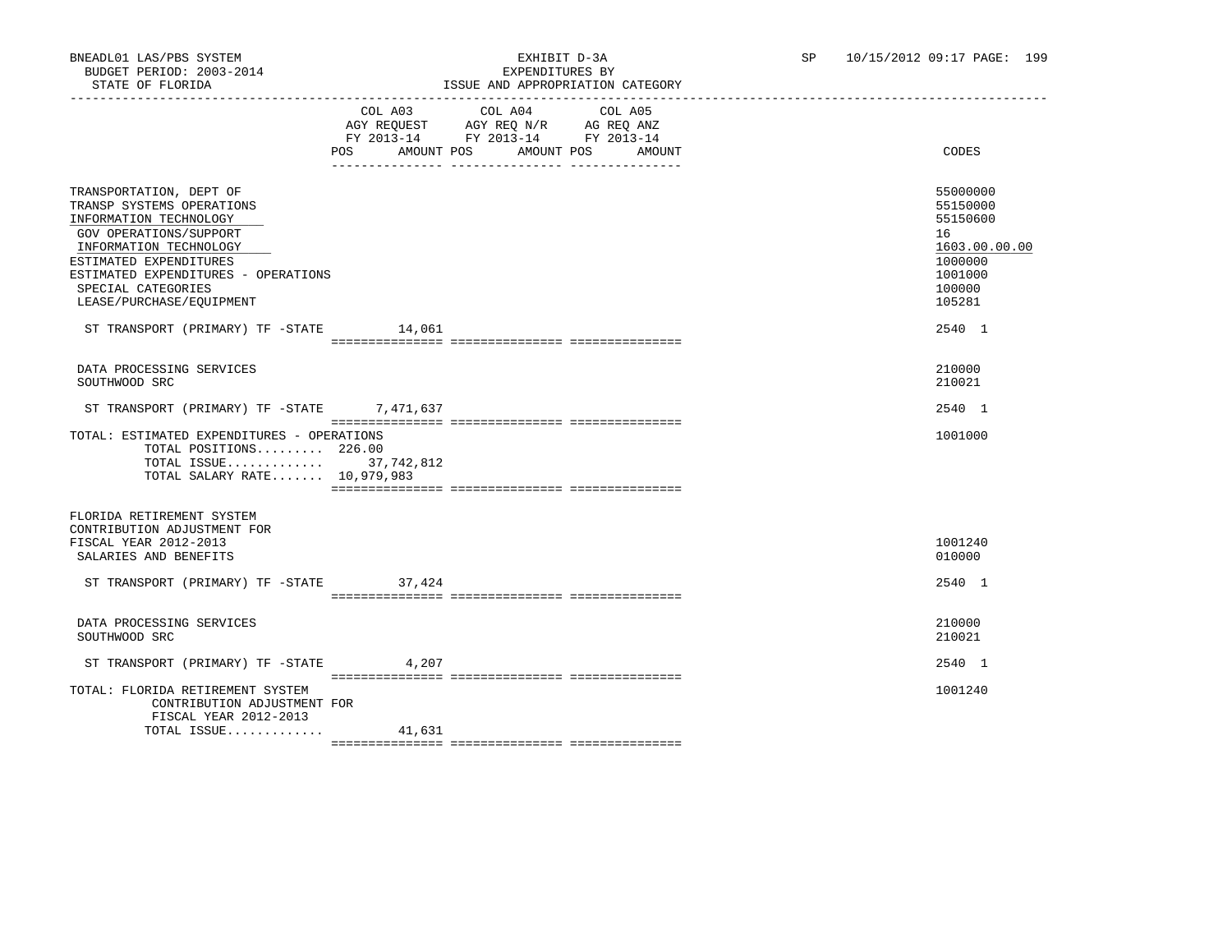| SIAIN UP PINNIDA                                                                                                                                                                                                               | LOOD AND APPROPRIATION                                                                                                                            |                                                                    |
|--------------------------------------------------------------------------------------------------------------------------------------------------------------------------------------------------------------------------------|---------------------------------------------------------------------------------------------------------------------------------------------------|--------------------------------------------------------------------|
|                                                                                                                                                                                                                                | COL A03<br>COL A04<br>COL A05<br>AGY REQUEST AGY REQ N/R AG REQ ANZ<br>FY 2013-14 FY 2013-14 FY 2013-14<br>POS AMOUNT POS<br>AMOUNT POS<br>AMOUNT | CODES                                                              |
| TRANSPORTATION, DEPT OF<br>TRANSP SYSTEMS OPERATIONS<br>INFORMATION TECHNOLOGY<br>GOV OPERATIONS/SUPPORT<br>INFORMATION TECHNOLOGY<br>ESTIMATED EXPENDITURES<br>ADJUSTMENT TO STATE HEALTH<br>INSURANCE PREMIUM CONTRIBUTION - |                                                                                                                                                   | 55000000<br>55150000<br>55150600<br>16<br>1603.00.00.00<br>1000000 |
| FISCAL YEAR 2012-13<br>SALARIES AND BENEFITS                                                                                                                                                                                   |                                                                                                                                                   | 1001830<br>010000                                                  |
| ST TRANSPORT (PRIMARY) TF -STATE 27,251                                                                                                                                                                                        |                                                                                                                                                   | 2540 1                                                             |
|                                                                                                                                                                                                                                |                                                                                                                                                   |                                                                    |
| DATA PROCESSING SERVICES<br>SOUTHWOOD SRC                                                                                                                                                                                      |                                                                                                                                                   | 210000<br>210021                                                   |
| ST TRANSPORT (PRIMARY) TF -STATE 3,809                                                                                                                                                                                         |                                                                                                                                                   | 2540 1                                                             |
| TOTAL: ADJUSTMENT TO STATE HEALTH<br>INSURANCE PREMIUM CONTRIBUTION -<br>FISCAL YEAR 2012-13<br>TOTAL ISSUE $31,060$                                                                                                           |                                                                                                                                                   | 1001830                                                            |
|                                                                                                                                                                                                                                |                                                                                                                                                   |                                                                    |
|                                                                                                                                                                                                                                |                                                                                                                                                   |                                                                    |
| ADJUSTMENTS TO CURRENT YEAR<br>ESTIMATED EXPENDITURES<br>REAPPROVE FIVE PERCENT TRANSFERS                                                                                                                                      |                                                                                                                                                   | 1600000                                                            |
| TECHNOLOGY - DEDUCT<br>DATA PROCESSING SERVICES<br>SOUTHWOOD SRC                                                                                                                                                               |                                                                                                                                                   | 160F1C0<br>210000<br>210021                                        |
| ST TRANSPORT (PRIMARY) TF -STATE 323,894-                                                                                                                                                                                      |                                                                                                                                                   | 2540 1                                                             |
|                                                                                                                                                                                                                                |                                                                                                                                                   |                                                                    |
|                                                                                                                                                                                                                                |                                                                                                                                                   |                                                                    |
| AGENCY ISSUE NARRATIVE:<br>2013-2014 BUDGET YEAR NARRATIVE:<br>Fund Source: 100% State<br>============                                                                                                                         | IT COMPONENT? YES                                                                                                                                 |                                                                    |
| ===============                                                                                                                                                                                                                | LRPP Reference: Goal #3: Organizational excellence by promoting and encouraging continuous improvement.                                           |                                                                    |
|                                                                                                                                                                                                                                | Florida Strategic Plan for Economic Development - Strategy #19:                                                                                   |                                                                    |
| businesses.                                                                                                                                                                                                                    | Ensure state, regional and local agencies provide collaborative, seamless, consistent and timely customer service to                              |                                                                    |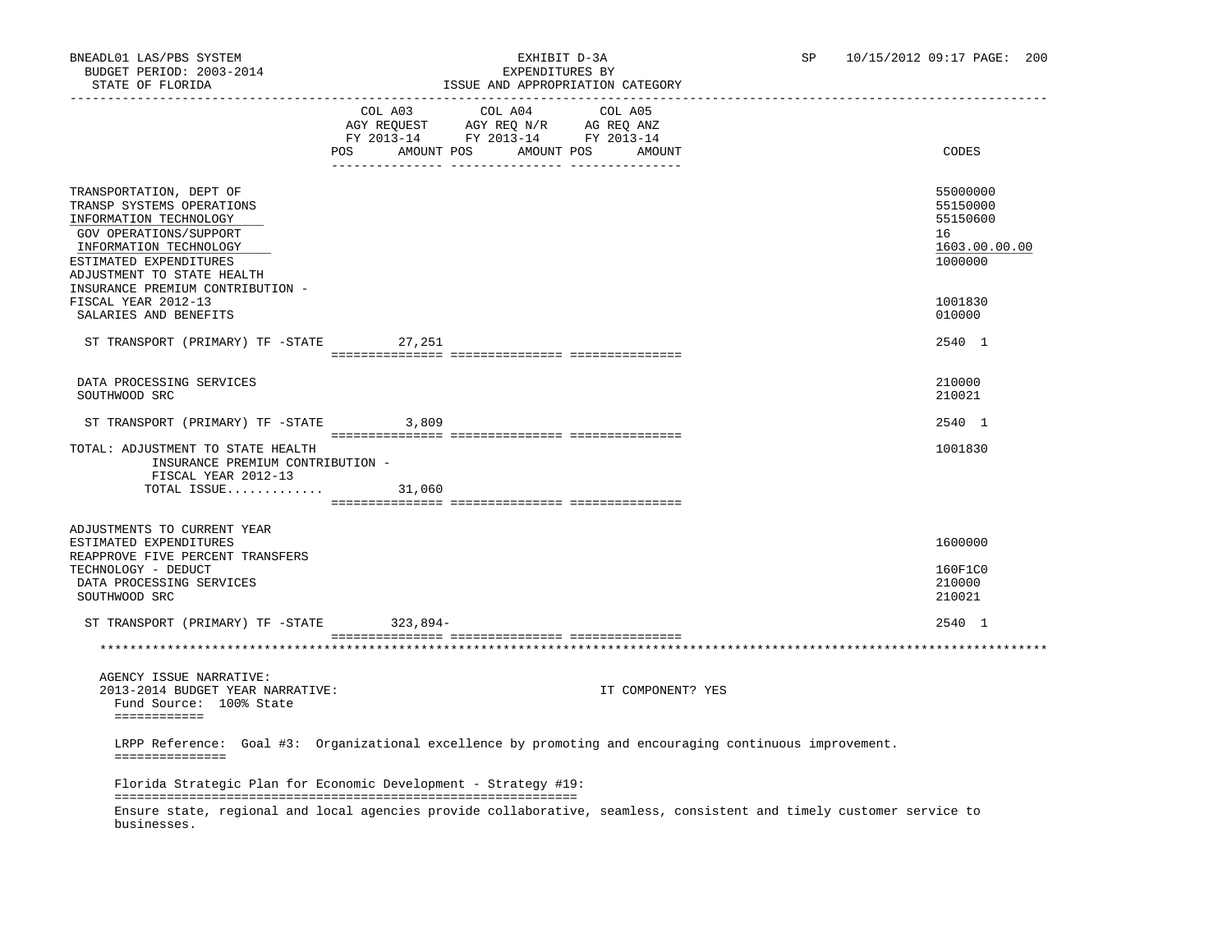|                                                                                                                                    | COL A03<br>COL A04 COL A05<br>AGY REOUEST<br>AGY REO N/R<br>AG REO ANZ<br>FY 2013-14<br>FY 2013-14 FY 2013-14<br>AMOUNT POS<br>AMOUNT POS<br>POS<br>AMOUNT | CODES                                                   |
|------------------------------------------------------------------------------------------------------------------------------------|------------------------------------------------------------------------------------------------------------------------------------------------------------|---------------------------------------------------------|
| TRANSPORTATION, DEPT OF<br>TRANSP SYSTEMS OPERATIONS<br>INFORMATION TECHNOLOGY<br>GOV OPERATIONS/SUPPORT<br>INFORMATION TECHNOLOGY |                                                                                                                                                            | 55000000<br>55150000<br>55150600<br>16<br>1603.00.00.00 |
| ADJUSTMENTS TO CURRENT YEAR<br>ESTIMATED EXPENDITURES<br>REAPPROVE FIVE PERCENT TRANSFERS<br>TECHNOLOGY - DEDUCT                   |                                                                                                                                                            | 1600000<br>160F1C0                                      |

# Description:

### ============

 This issue requests reapproval of permanent budget adjustments for information technology that were approved in FY 2012/13. Specific adjustments are as follows:

# 5% Transfer 13-03, EOG #B7042

#### -----------------------------

 Transfer moved budget from the Southwood SRC category to the Expenses category within the Information Technology budget entity to cover software maintenance costs as identified in the Southwood Shared Resource Center (SSRC) software review that will permanently remain in the Department.

 Upon a review of software maintenance cost that had been transferred from the Department to the Southwood Shared Resource Center through the Data Center consolidation initiative, it was decided that some software licenses would best be maintained by the Department. Budget associated with this software maintenance needs to be returned to the Department to support this effort.

See issue code 160F2C0 in this budget entity and program component for the companion issue.

Improvement to Services:

========================

 This transfer moved budget between categories within the Information Technology budget entity to cover software maintenance costs as identified in the SSRC software review that will permanently remain with the Department.

 Technical Feasibility: ====================== These software licenses are compatible with existing Department systems.

 Duration of the Issue: ====================== The transfer of budget is of a recurring nature since the Department will be required to pay annual software license costs.

 Estimated Costs: ================

 Southwood SRC: --------------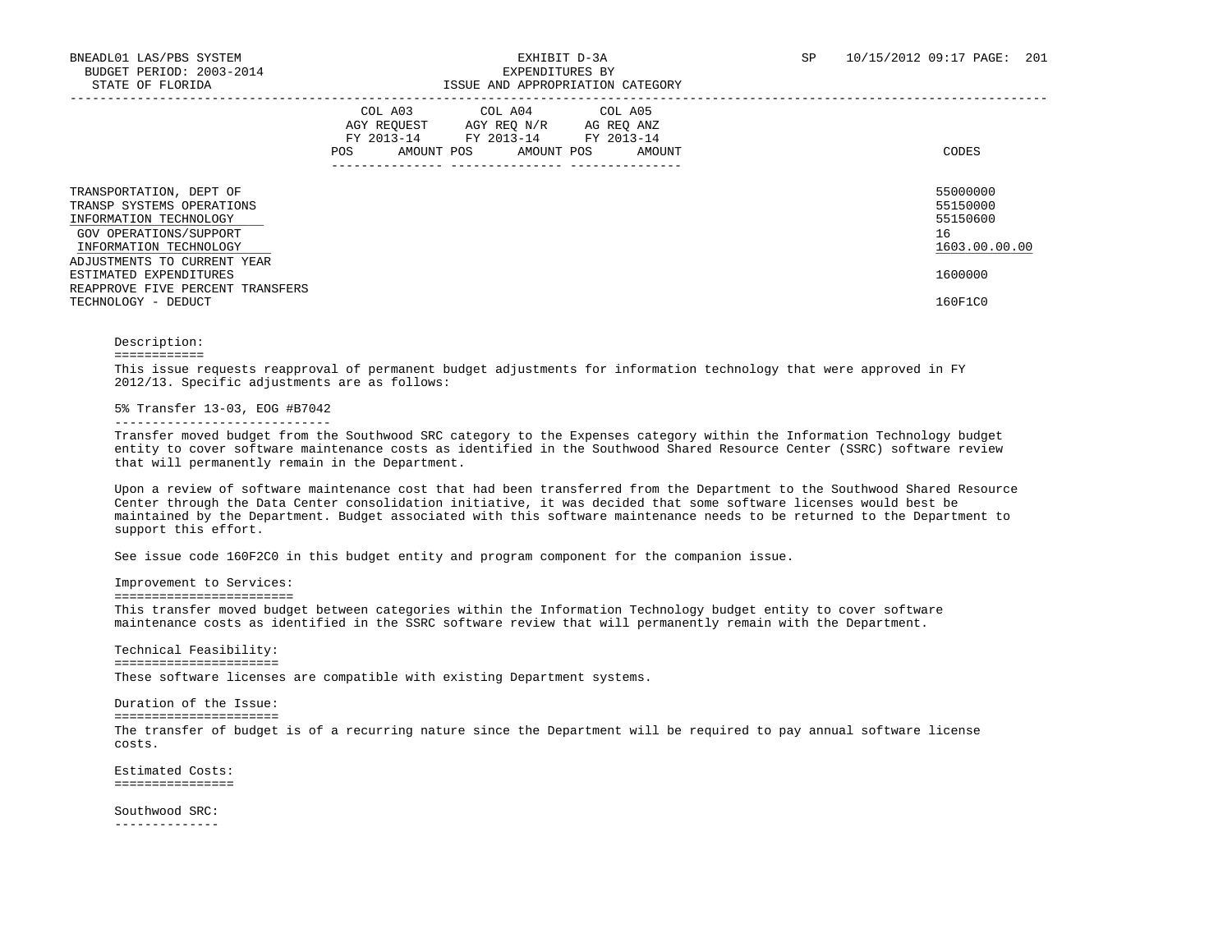| STATE OF FLORIDA                                                                                                                                                                            | ISSUE AND APPROPRIATION CATEGORY                                                                                                                                                                  |                                                                    |
|---------------------------------------------------------------------------------------------------------------------------------------------------------------------------------------------|---------------------------------------------------------------------------------------------------------------------------------------------------------------------------------------------------|--------------------------------------------------------------------|
|                                                                                                                                                                                             | COL A03<br>COL A04<br>COL A05<br>AGY REQUEST AGY REQ N/R AG REQ ANZ<br>FY 2013-14 FY 2013-14 FY 2013-14<br>POS AMOUNT POS AMOUNT POS<br>AMOUNT                                                    | CODES                                                              |
| TRANSPORTATION, DEPT OF<br>TRANSP SYSTEMS OPERATIONS<br>INFORMATION TECHNOLOGY<br>GOV OPERATIONS/SUPPORT<br>INFORMATION TECHNOLOGY<br>ADJUSTMENTS TO CURRENT YEAR<br>ESTIMATED EXPENDITURES |                                                                                                                                                                                                   | 55000000<br>55150000<br>55150600<br>16<br>1603.00.00.00<br>1600000 |
| REAPPROVE FIVE PERCENT TRANSFERS                                                                                                                                                            |                                                                                                                                                                                                   |                                                                    |
| TECHNOLOGY - DEDUCT                                                                                                                                                                         |                                                                                                                                                                                                   | 160F1C0                                                            |
| Office of Information Systems: (\$323,894)                                                                                                                                                  |                                                                                                                                                                                                   |                                                                    |
| Support Requirements:                                                                                                                                                                       |                                                                                                                                                                                                   |                                                                    |
| =====================                                                                                                                                                                       | Support for software licenses will be provided by in-house technical staff.                                                                                                                       |                                                                    |
| Needs Satisfaction:                                                                                                                                                                         |                                                                                                                                                                                                   |                                                                    |
| maintenance contracts expire.<br>Base Funding:<br>=============                                                                                                                             | The software maintenance contracts will meet the needs of the Department for the foreseeable future or until the software<br>This transfer moves budget between categories within the Department. |                                                                    |
| Adverse Impact if not Approved:<br>================================                                                                                                                         |                                                                                                                                                                                                   |                                                                    |
| maintenance contracts.                                                                                                                                                                      | If this issue is not approved, the Department will not have the budget in the appropriate category to cover software                                                                              |                                                                    |
| REAPPROVE FIVE PERCENT TRANSFERS<br>TECHNOLOGY - ADD<br><b>EXPENSES</b>                                                                                                                     |                                                                                                                                                                                                   | 160F2C0<br>040000                                                  |
| ST TRANSPORT (PRIMARY) TF -STATE 360,894                                                                                                                                                    |                                                                                                                                                                                                   | 2540 1                                                             |
| SPECIAL CATEGORIES<br>CONTRACTED SERVICES                                                                                                                                                   |                                                                                                                                                                                                   | 100000<br>100777                                                   |
| ST TRANSPORT (PRIMARY) TF -STATE                                                                                                                                                            | 1,372                                                                                                                                                                                             | 2540 1                                                             |
| TOTAL: REAPPROVE FIVE PERCENT TRANSFERS<br>TECHNOLOGY - ADD                                                                                                                                 |                                                                                                                                                                                                   | 160F2C0                                                            |
| TOTAL ISSUE                                                                                                                                                                                 | 362,266                                                                                                                                                                                           |                                                                    |

=============== =============== ===============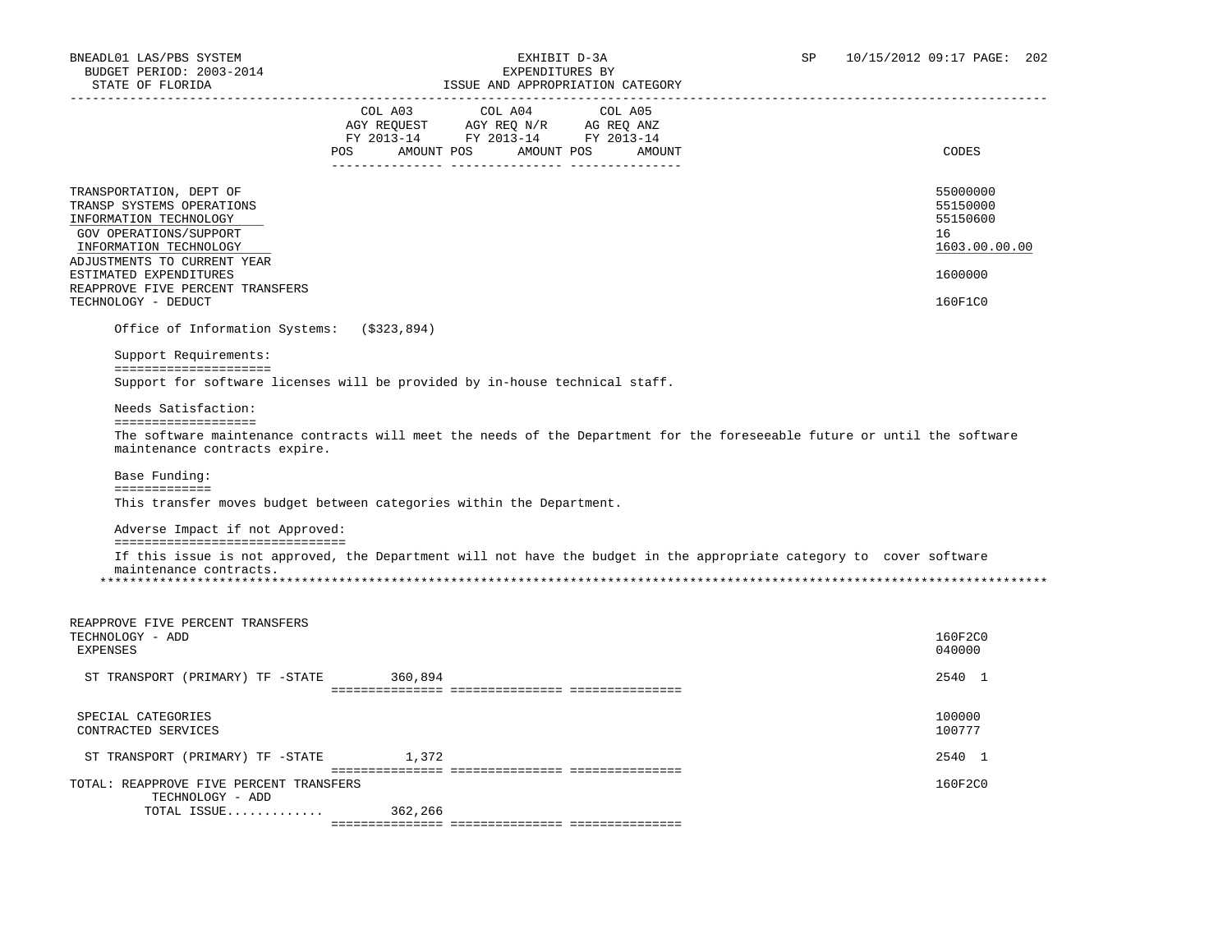|                                                                                                                                    | <b>POS</b> | COL A03<br>AGY REQUEST<br>FY 2013-14<br>AMOUNT POS | COL A04<br>AGY REO N/R<br>FY 2013-14<br>AMOUNT POS | COL A05<br>AG REO ANZ<br>FY 2013-14<br>AMOUNT | CODES                                                   |
|------------------------------------------------------------------------------------------------------------------------------------|------------|----------------------------------------------------|----------------------------------------------------|-----------------------------------------------|---------------------------------------------------------|
| TRANSPORTATION, DEPT OF<br>TRANSP SYSTEMS OPERATIONS<br>INFORMATION TECHNOLOGY<br>GOV OPERATIONS/SUPPORT<br>INFORMATION TECHNOLOGY |            |                                                    |                                                    |                                               | 55000000<br>55150000<br>55150600<br>16<br>1603.00.00.00 |
| ADJUSTMENTS TO CURRENT YEAR<br>ESTIMATED EXPENDITURES<br>REAPPROVE FIVE PERCENT TRANSFERS<br>TECHNOLOGY - ADD                      |            |                                                    |                                                    |                                               | 1600000<br>160F2C0                                      |
|                                                                                                                                    |            |                                                    |                                                    |                                               |                                                         |

 AGENCY ISSUE NARRATIVE: 2013-2014 BUDGET YEAR NARRATIVE: IT COMPONENT? YES Fund Source: 100% State ============

 LRPP Reference: Goal #3: Organizational excellence by promoting and encouraging continuous improvement. ===============

 Florida Strategic Plan for Economic Development - Strategy #19: ============================================================== Ensure state, regional and local agencies provide collaborative, seamless, consistent and timely customer service to businesses.

Description:

============

 This issue requests reapproval of permanent budget adjustments for information technology that were approved in FY 2012/13. Specific adjustments are as follows:

5% Transfer 13-02, EOG# B7041

-----------------------------

 Transfer moved budget in the Expenses and Contracted Services categories to the Information Technology budget entity from the Transportation Systems Development, Highway Operations, and Executive Direction budget entities for maintenance of video teleconference equipment, increased capacity on a MyFloridaNetwork circuit, and for maintenance and support on a new Voice System and IP phone.

 District and Central Office units throughout the Department purchased video teleconference equipment during FY 2011/12. Even though the equipment may not be located in Tallahassee, the maintenance of this equipment is covered by a statewide maintenance agreement that is paid centrally by the Department's Office of Information Systems within the Information Technology budget entity. Budget needs to be transferred to the Information Technology budget entity to cover this maintenance.

 As a result of the Data Center Consolidation initiative, the Department was required to increase the capacity on a MyFloridaNetwork circuit between the Department's Survey and Mapping Office and the Southwood Shared Resource Center. Costs associated with this increased capacity are budgeted by the Department's Office of Information Systems within the Information Technology budget entity.

The Department replaced a Centrex phone system in the Department's State Materials Office with a small Voice System and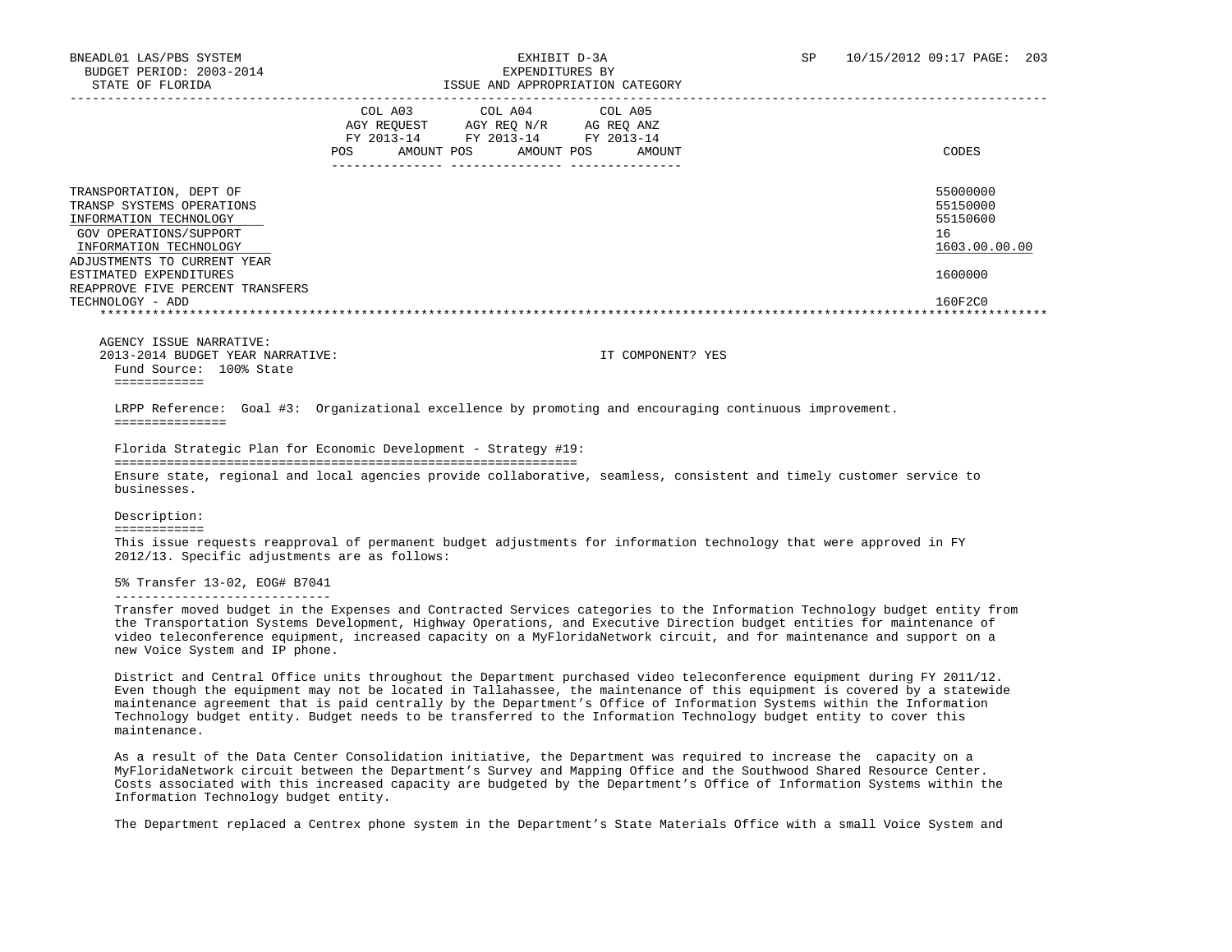|                                                                                                                                    | COL A03<br>COL A04 COL A05<br>AGY REQUEST<br>AGY REQ N/R<br>AG REQ ANZ<br>FY 2013-14<br>FY 2013-14<br>FY 2013-14<br>AMOUNT POS<br>POS<br>AMOUNT POS<br>AMOUNT | CODES                                                   |
|------------------------------------------------------------------------------------------------------------------------------------|---------------------------------------------------------------------------------------------------------------------------------------------------------------|---------------------------------------------------------|
| TRANSPORTATION, DEPT OF<br>TRANSP SYSTEMS OPERATIONS<br>INFORMATION TECHNOLOGY<br>GOV OPERATIONS/SUPPORT<br>INFORMATION TECHNOLOGY |                                                                                                                                                               | 55000000<br>55150000<br>55150600<br>16<br>1603.00.00.00 |
| ADJUSTMENTS TO CURRENT YEAR<br>ESTIMATED EXPENDITURES<br>REAPPROVE FIVE PERCENT TRANSFERS                                          |                                                                                                                                                               | 1600000                                                 |
| TECHNOLOGY - ADD                                                                                                                   |                                                                                                                                                               | 160F2C0                                                 |

 IP Phones. Budget needed to provide maintenance and support for the new system is managed centrally by the Department's Office of Information Systems in the Information Technology budget entity.

See issue code 160F1C0 in the following budget entities and program components for the companion issues:

| Budget Entity | Program Component |
|---------------|-------------------|
|               |                   |
| 55100100      | 11.01.01.02.00    |
| 55150200      | 11.01.01.03.00    |
| 55150200      | 16.01.01.06.00    |
| 55150500      | 16.02.00.00.00    |
|               |                   |

 Improvement to Services: ========================

There is no improvement to services. Budget is needed to maintain the current level of service.

## Technical Feasibility:

======================

 Equipment maintenance, increased capacity on a MyFloridaNetwork circuit, and maintenance and support on a new Voice System and IP phone are compatible with existing Department systems.

Duration of the Issue:

 ====================== The transfer of budget is of a recurring nature since the Department will be required to pay annual maintenance agreements on this equipment, line charges, and a maintenance and support contract.

 Estimated Costs: ================

 Expenses: --------- Office of Information Systems: \$37,000

Contracted Services:

 -------------------- Office of Information Systems: \$1,372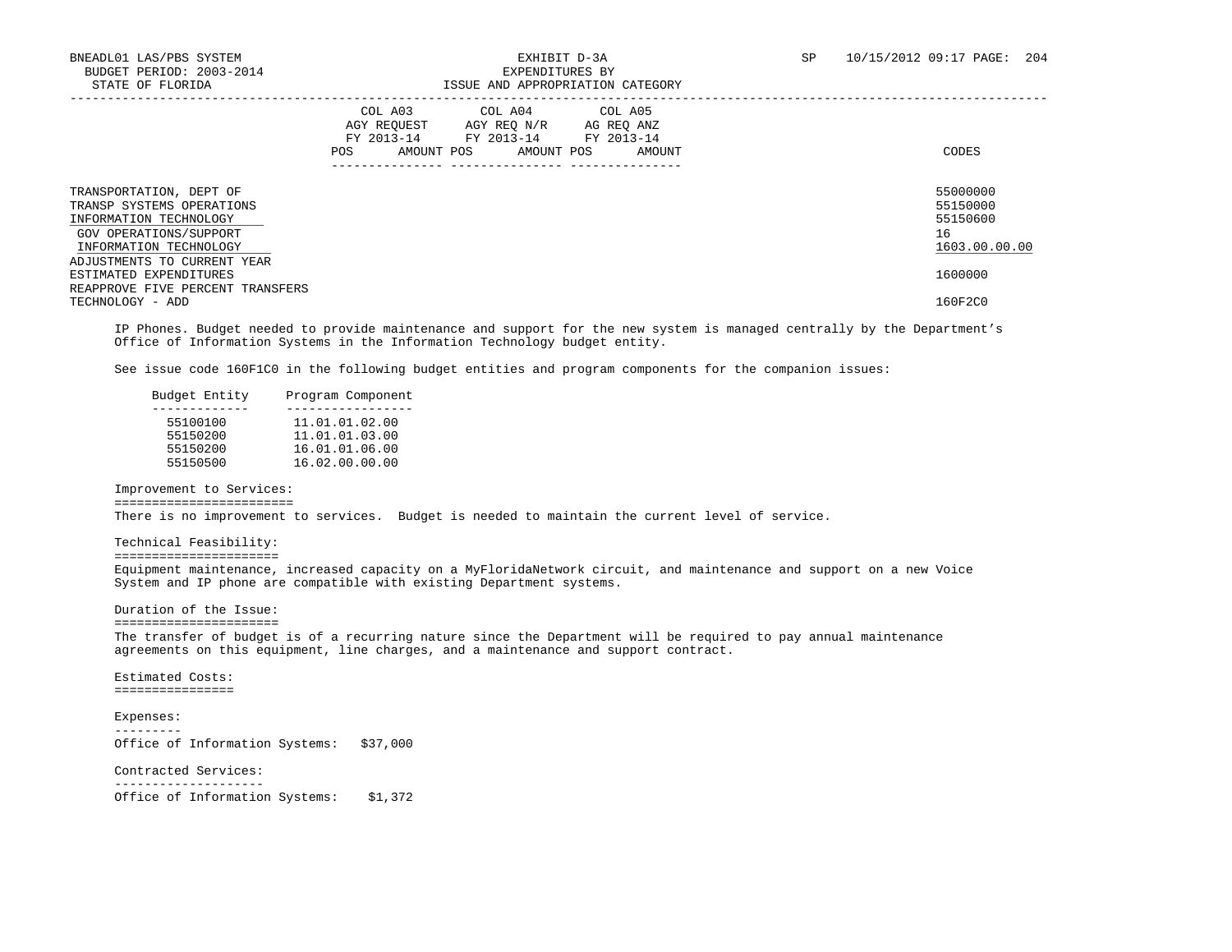|                                                                                                                                    | COL A03<br>AGY REOUEST<br>FY 2013-14<br><b>POS</b><br>AMOUNT POS | COL A04<br>AGY REO N/R<br>FY 2013-14<br>AMOUNT POS | COL A05<br>AG REO ANZ<br>FY 2013-14<br>AMOUNT | CODES                                                   |
|------------------------------------------------------------------------------------------------------------------------------------|------------------------------------------------------------------|----------------------------------------------------|-----------------------------------------------|---------------------------------------------------------|
| TRANSPORTATION, DEPT OF<br>TRANSP SYSTEMS OPERATIONS<br>INFORMATION TECHNOLOGY<br>GOV OPERATIONS/SUPPORT<br>INFORMATION TECHNOLOGY |                                                                  |                                                    |                                               | 55000000<br>55150000<br>55150600<br>16<br>1603.00.00.00 |
| ADJUSTMENTS TO CURRENT YEAR<br>ESTIMATED EXPENDITURES<br>REAPPROVE FIVE PERCENT TRANSFERS<br>TECHNOLOGY - ADD                      |                                                                  |                                                    |                                               | 1600000<br>160F2C0                                      |

## 5% Transfer 13-03, EOG #B7042

-----------------------------

 Transfer moved budget to the Expenses category from the Southwood SRC category within the Information Technology budget entity to cover software licenses that will permanently remain with the Department.

 Upon a review of software maintenance cost that had been transferred from the Department to the Southwood Shared Resource Center through the Data Center consolidation Initiative, it was decided that some software licenses would best be maintained by the Department. Budget associated with this software maintenance needs to be returned to the Department to support this effort.

See issue code 160F1C0 in this budget entity and program component for the companion issue.

# Improvement to Services:

========================

 This transfer moved budget between categories within the Information Technology budget entity to cover software maintenance costs as identified in the Southwood Shared Resource Center software review that will permanently remain with the Department.

 Technical Feasibility: ====================== These software licenses are compatible with existing Department systems.

 Duration of the Issue: ====================== The transfer of budget is of a recurring nature since the Department will be required to pay annual software licenses.

 Estimated Costs: ================

 Expenses: --------- Office of Information Systems: \$323,894

# Support Requirements:

=====================

 Support for equipment maintenance, increased capacity on a MyFloridaNetwork circuit, maintenance and support on a new Voice System and IP phone, and software licenses will be provided by existing Office of Information Systems staff and contract staff.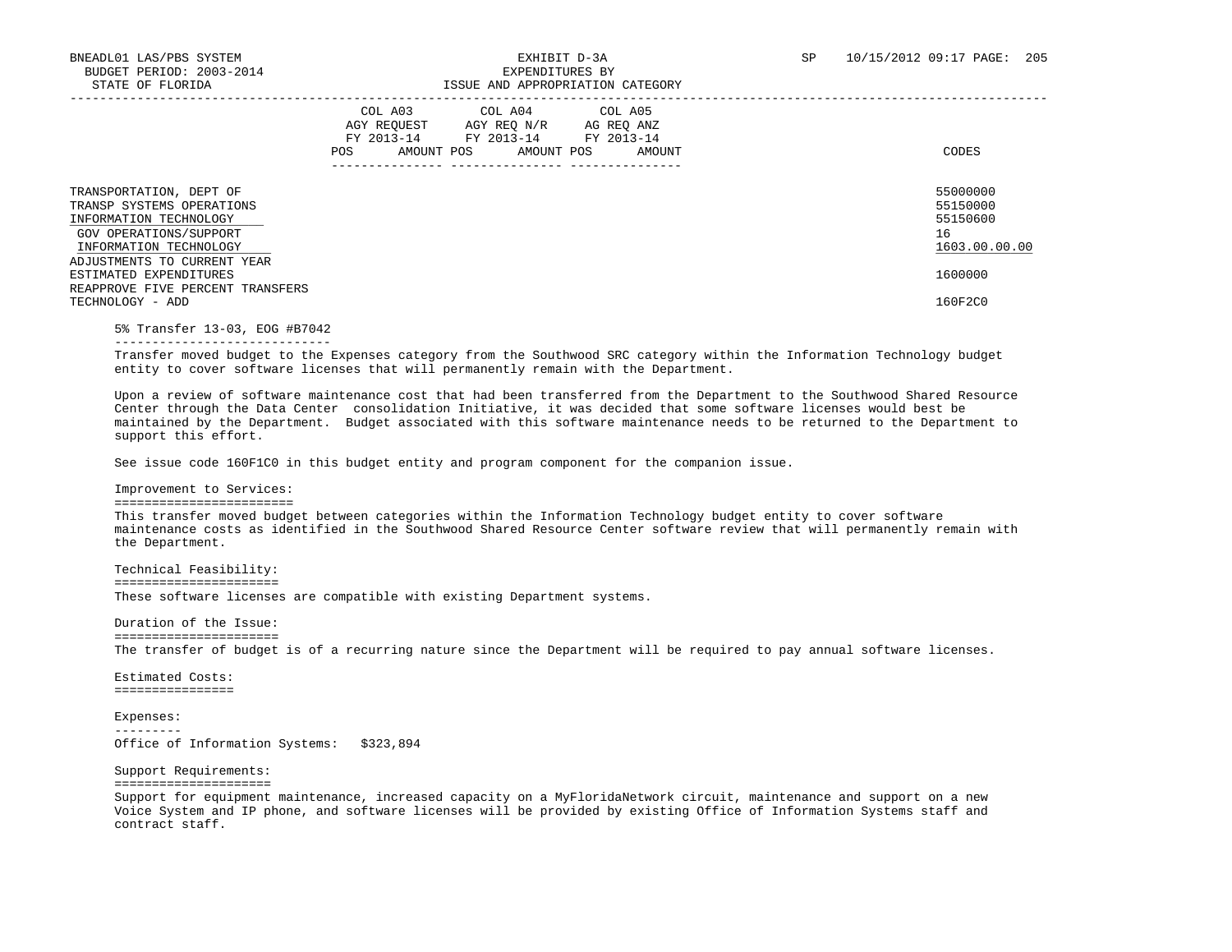|                                                                                                                                    | COL A03 COL A04 COL A05<br>AGY REOUEST<br>AGY REO N/R<br>AG REO ANZ<br>FY 2013-14<br>FY 2013-14 FY 2013-14<br>AMOUNT POS<br>AMOUNT POS<br>AMOUNT<br>POS | CODES                                                   |
|------------------------------------------------------------------------------------------------------------------------------------|---------------------------------------------------------------------------------------------------------------------------------------------------------|---------------------------------------------------------|
| TRANSPORTATION, DEPT OF<br>TRANSP SYSTEMS OPERATIONS<br>INFORMATION TECHNOLOGY<br>GOV OPERATIONS/SUPPORT<br>INFORMATION TECHNOLOGY |                                                                                                                                                         | 55000000<br>55150000<br>55150600<br>16<br>1603.00.00.00 |
| ADJUSTMENTS TO CURRENT YEAR<br>ESTIMATED EXPENDITURES<br>REAPPROVE FIVE PERCENT TRANSFERS<br>TECHNOLOGY - ADD                      |                                                                                                                                                         | 1600000<br>160F2C0                                      |

# Needs Satisfaction:

===================

 Equipment maintenance, increased capacity, maintenance and support, and software licenses will meet the needs of the Department for the foreseeable future or until equipment maintenance and software licenses agreements expire.

Base Funding:

## =============

This transfer moves budget between budget entities and categories within the Department.

### Adverse Impact if not Approved:

# ===============================

 If this issue is not approved, the Department will not have the budget in the appropriate budget entity and categories to maintain video teleconference equipment, to fund increased capacity on a MyFloridaNetwork circuit, to cover maintenance and support for a new Voice System and IPP phone and to cover software license agreements.

Issue Summary:

--------------

|                             | Expenses            | Services | Total     |  |
|-----------------------------|---------------------|----------|-----------|--|
| Five Percent Transfer 13-02 |                     | \$1,372  | \$38,372  |  |
| Five Percent Transfer 13-03 | \$37,000<br>323,894 |          | 323,894   |  |
| Issue Total                 | \$360,894           | \$1,372  | \$362,266 |  |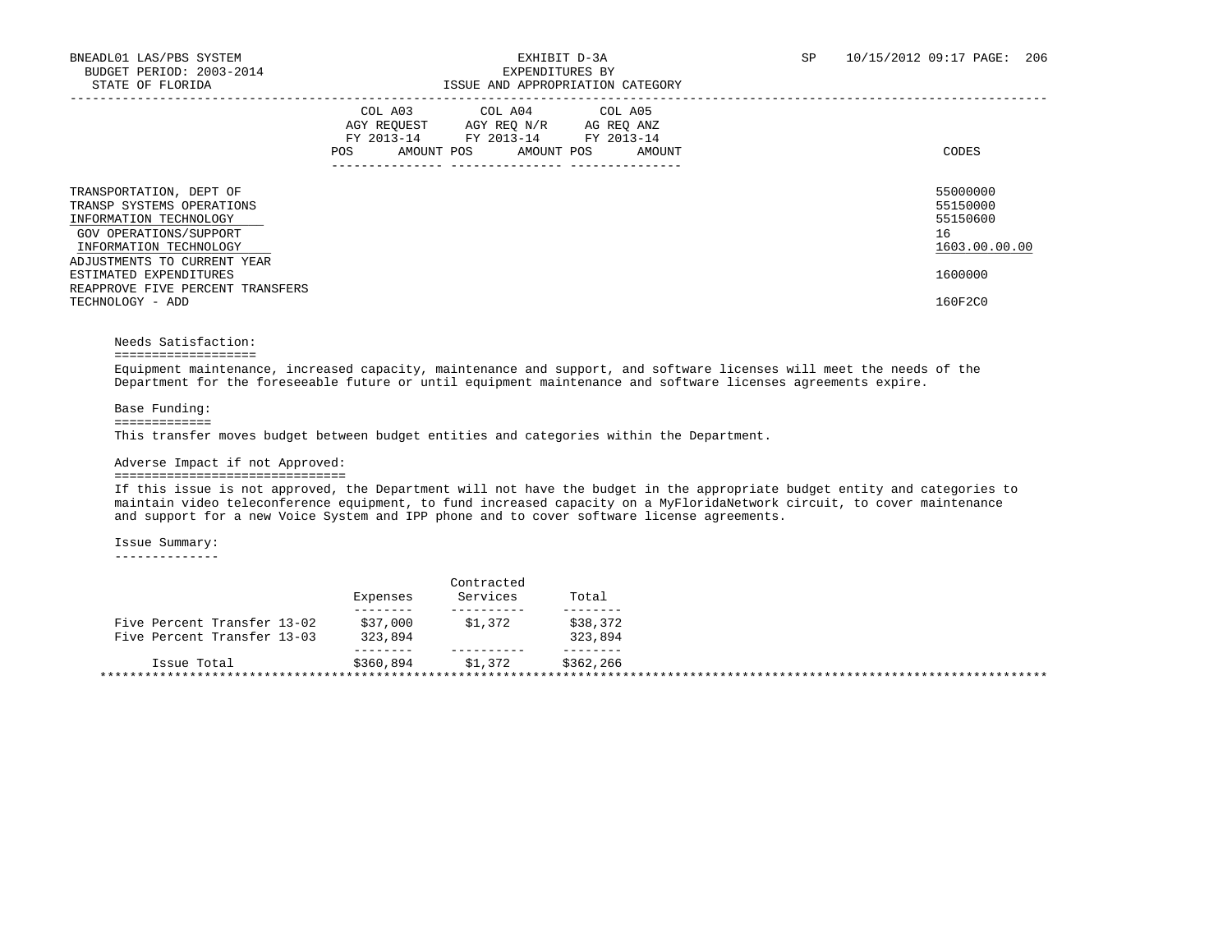# BNEADL01 LAS/PBS SYSTEM EXHIBIT D-3A SP 10/15/2012 09:17 PAGE: 207 ISSUE AND APPROPRIATION CATEGORY

|                                                                                                                                                                                                          |                                                                                                    | LOOUL AND AFFROFRIATION CAILGORI |                       |                  |                                                                    |
|----------------------------------------------------------------------------------------------------------------------------------------------------------------------------------------------------------|----------------------------------------------------------------------------------------------------|----------------------------------|-----------------------|------------------|--------------------------------------------------------------------|
|                                                                                                                                                                                                          | AGY REQUEST AGY REQ N/R AG REQ ANZ<br>FY 2013-14 FY 2013-14 FY 2013-14<br>AMOUNT POS<br><b>POS</b> | COL A03 COL A04                  | COL A05<br>AMOUNT POS | AMOUNT           | CODES                                                              |
| TRANSPORTATION, DEPT OF<br>TRANSP SYSTEMS OPERATIONS<br>INFORMATION TECHNOLOGY<br>GOV OPERATIONS/SUPPORT<br>INFORMATION TECHNOLOGY<br>INTRA-AGENCY REORGANIZATIONS<br>REALIGN EXISTING POSITIONS BETWEEN |                                                                                                    |                                  |                       |                  | 55000000<br>55150000<br>55150600<br>16<br>1603.00.00.00<br>1800000 |
| BUDGET ENTITIES - DEDUCT SIDE                                                                                                                                                                            |                                                                                                    |                                  |                       |                  | 1805030                                                            |
| SALARY RATE<br>SALARY RATE 193,456-                                                                                                                                                                      |                                                                                                    |                                  |                       |                  | 000000                                                             |
|                                                                                                                                                                                                          |                                                                                                    |                                  |                       |                  |                                                                    |
| SALARIES AND BENEFITS                                                                                                                                                                                    | $4.00-$                                                                                            |                                  |                       |                  | 010000                                                             |
| ST TRANSPORT (PRIMARY) TF -STATE                                                                                                                                                                         | 260,150-                                                                                           |                                  |                       |                  | 2540 1                                                             |
|                                                                                                                                                                                                          |                                                                                                    |                                  |                       |                  |                                                                    |
| <b>EXPENSES</b>                                                                                                                                                                                          |                                                                                                    |                                  |                       |                  | 040000                                                             |
| ST TRANSPORT (PRIMARY) TF -STATE 3,052-                                                                                                                                                                  |                                                                                                    |                                  |                       |                  | 2540 1                                                             |
| TOTAL: REALIGN EXISTING POSITIONS BETWEEN<br>BUDGET ENTITIES - DEDUCT SIDE<br>TOTAL POSITIONS 4.00-<br>TOTAL ISSUE<br>TOTAL SALARY RATE 193,456-                                                         | $263, 202 -$                                                                                       |                                  |                       |                  | 1805030                                                            |
|                                                                                                                                                                                                          |                                                                                                    |                                  |                       |                  |                                                                    |
|                                                                                                                                                                                                          |                                                                                                    |                                  |                       |                  |                                                                    |
| AGENCY ISSUE NARRATIVE:<br>2013-2014 BUDGET YEAR NARRATIVE:<br>Fund Source: 100% State<br>============                                                                                                   |                                                                                                    |                                  |                       | IT COMPONENT? NO |                                                                    |
| LRPP Reference: Goal #3: Organizational excellence by promoting and encouraging continuous improvement.<br>===============                                                                               |                                                                                                    |                                  |                       |                  |                                                                    |
| Florida Strategic Plan for Economic Development - Strategy #19:                                                                                                                                          |                                                                                                    |                                  |                       |                  |                                                                    |
| Ensure state, regional and local agencies provide collaborative, seamless, consistent and timely customer service to<br>businesses.                                                                      |                                                                                                    |                                  |                       |                  |                                                                    |
| Description:                                                                                                                                                                                             |                                                                                                    |                                  |                       |                  |                                                                    |
| ============<br>This issue requests the transfer of four positions and related budget from Central Office to Districts Two, Three, Six                                                                   |                                                                                                    |                                  |                       |                  |                                                                    |

and Seven to functionally align the positions with the program areas they support in the organizational structure.

Justification: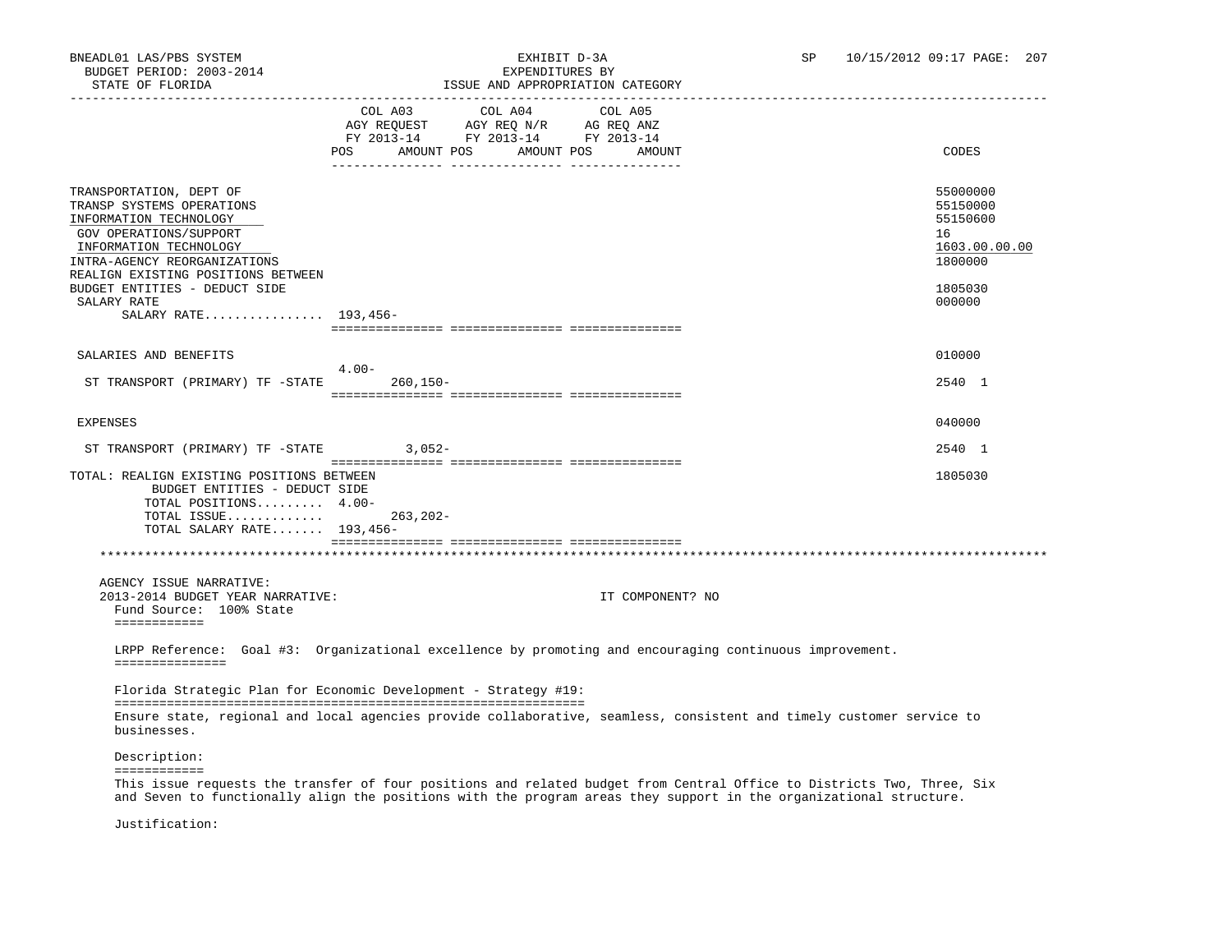|                                                                                                                                                                                                                                           | COL A03<br>AGY REOUEST<br>FY 2013-14<br>AMOUNT POS<br>POS. | COL A04<br>AGY REO N/R<br>FY 2013-14<br>FY 2013-14<br>AMOUNT POS | COL A05<br>AG REQ ANZ<br>AMOUNT | CODES                                                                         |
|-------------------------------------------------------------------------------------------------------------------------------------------------------------------------------------------------------------------------------------------|------------------------------------------------------------|------------------------------------------------------------------|---------------------------------|-------------------------------------------------------------------------------|
| TRANSPORTATION, DEPT OF<br>TRANSP SYSTEMS OPERATIONS<br>INFORMATION TECHNOLOGY<br>GOV OPERATIONS/SUPPORT<br>INFORMATION TECHNOLOGY<br>INTRA-AGENCY REORGANIZATIONS<br>REALIGN EXISTING POSITIONS BETWEEN<br>BUDGET ENTITIES - DEDUCT SIDE |                                                            |                                                                  |                                 | 55000000<br>55150000<br>55150600<br>16<br>1603.00.00.00<br>1800000<br>1805030 |

==============

Central Office

--------------

 In Central Office, this transfer will move four positions (#09589, #10296, #10320 and #10340) and related budget from the Information Technology budget entity and program component to Districts Two, Three, Six and Seven in the Transportation Systems Development budget entity, Pre-Construction/Design program component. These positions will be responsible for deployment of the Computer-Aided Drafting and Design (CADD) system software within their respective district as well as the coordination of training for CADD users. Each position will report directly to the District Roadway Design Engineer within their respective district.

 Calculations: =============

 Class Pay Position Unit Code Class Title Plan Number Annual Rate ------ ----- ----------- ---- -------- ----------- C. O. 2124 Senior Network Systems Analyst CS 10340 \$(48,364) C. O. 2050 Distributed Computer Systems Specialist CS 10296 (48,364) C. O. 2133 Data Processing Manager SES SES 10320 (48,364) C. O. 2052 Distributed Computer Systems Analyst CS 09589 (48,364)

| To/From | Position # | Dist/Unit | Budget Entity              | Program Component       |
|---------|------------|-----------|----------------------------|-------------------------|
|         |            |           |                            |                         |
| TΟ      | 10340      | Dist 2    | Transp Systems Development | Pre-Construction/Design |
| TΟ      | 10296      | Dist 3    | Transp Systems Development | Pre-Construction/Design |
| TΟ      | 10320      | Dist 6    | Transp Systems Development | Pre-Construction/Design |
| Tο      | 09589      | Dist 7    | Transp Systems Development | Pre-Construction/Design |

| Issue Summary:   |               |                                                  |           |                        |
|------------------|---------------|--------------------------------------------------|-----------|------------------------|
|                  |               | Related budget for the positions are as follows: |           |                        |
| Unit             | <b>FTE</b>    | Salaries and Benefits                            | Expenses  | Total                  |
| -------<br>C. O. | $- - -$<br>4) | (S 260.150)                                      | (S3, 052) | (S <sub>263,202)</sub> |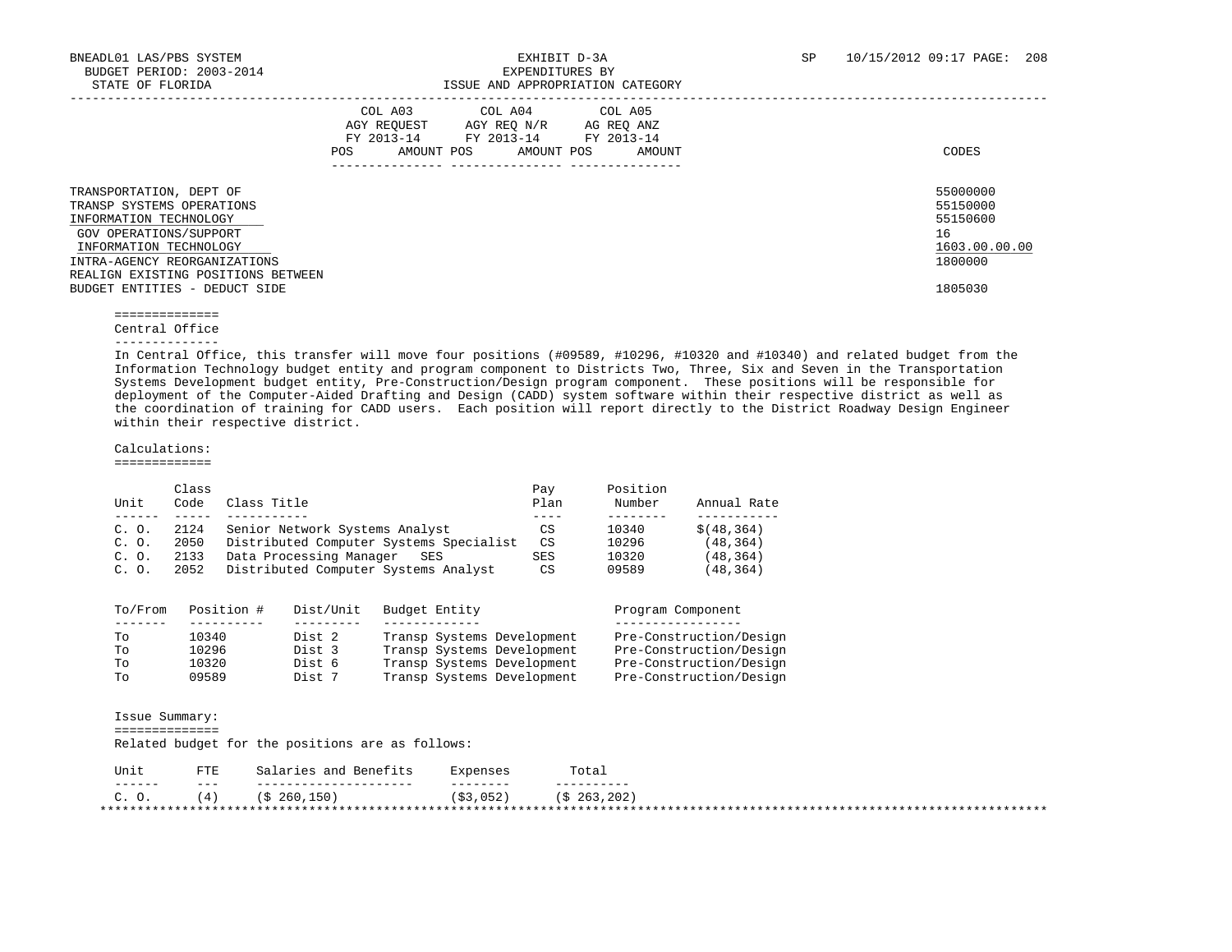|                                                                                                                                                                                                                                           | POS AMOUNT POS | COL A03 COL A04 COL A05<br>AGY REQUEST AGY REQ N/R AG REQ ANZ<br>FY 2013-14 FY 2013-14 FY 2013-14 | AMOUNT POS<br>AMOUNT |           |                 | CODES                                                                         |
|-------------------------------------------------------------------------------------------------------------------------------------------------------------------------------------------------------------------------------------------|----------------|---------------------------------------------------------------------------------------------------|----------------------|-----------|-----------------|-------------------------------------------------------------------------------|
|                                                                                                                                                                                                                                           |                |                                                                                                   |                      |           |                 |                                                                               |
| TRANSPORTATION, DEPT OF<br>TRANSP SYSTEMS OPERATIONS<br>INFORMATION TECHNOLOGY<br>GOV OPERATIONS/SUPPORT<br>INFORMATION TECHNOLOGY<br>INTRA-AGENCY REORGANIZATIONS<br>REALIGN EXISTING POSITIONS BETWEEN<br>BUDGET ENTITIES - DEDUCT SIDE |                |                                                                                                   |                      |           |                 | 55000000<br>55150000<br>55150600<br>16<br>1603.00.00.00<br>1800000<br>1805030 |
|                                                                                                                                                                                                                                           |                |                                                                                                   |                      |           |                 |                                                                               |
| POSITION DETAIL OF SALARIES AND BENEFITS:                                                                                                                                                                                                 |                |                                                                                                   |                      |           |                 | LAPSE LAPSED SALARIES                                                         |
|                                                                                                                                                                                                                                           |                | FTE BASE RATE ADDITIVES BENEFITS                                                                  |                      |           | SUBTOTAL %      | AND BENEFITS                                                                  |
| A03 - AGY REOUEST FY 2013-14<br>CHANGES TO CURRENTLY AUTHORIZED POSITIONS<br>2050 DISTRIBUTED COMPUTER SYSTEMS SPECIALIST                                                                                                                 |                |                                                                                                   |                      |           |                 |                                                                               |
| 10296 001<br>2052 DISTRIBUTED COMPUTER SYSTEMS ANALYST                                                                                                                                                                                    | $1.00 -$       | $48,364-$                                                                                         |                      |           |                 | $16,381-$ 64,745 - 0.00 64,745 -                                              |
|                                                                                                                                                                                                                                           |                |                                                                                                   |                      |           |                 |                                                                               |
| 09589 001<br>2124 SENIOR NETWORK SYSTEMS ANALYST                                                                                                                                                                                          | $1.00 -$       | 48,364-                                                                                           |                      | $16,381-$ | 64,745 - 0.00   |                                                                               |
| 10340 001                                                                                                                                                                                                                                 |                | $1.00 - 48,364 -$                                                                                 |                      | 16,381-   | $64,745 - 0.00$ | $64.745-$<br>$64,745-$                                                        |
| 2133 DATA PROCESSING MANAGER - SES<br>10320 001                                                                                                                                                                                           | $1.00 -$       | $48,364-$                                                                                         |                      | $17,551-$ | $65,915 - 0.00$ | $65.915-$                                                                     |
| TOTALS FOR ISSUE BY FUND<br>2540 ST TRANSPORT (PRIMARY) TF                                                                                                                                                                                |                |                                                                                                   |                      |           |                 | $260, 150 -$<br>--------------                                                |

\*\*\*\*\*\*\*\*\*\*\*\*\*\*\*\*\*\*\*\*\*\*\*\*\*\*\*\*\*\*\*\*\*\*\*\*\*\*\*\*\*\*\*\*\*\*\*\*\*\*\*\*\*\*\*\*\*\*\*\*\*\*\*\*\*\*\*\*\*\*\*\*\*\*\*\*\*\*\*\*\*\*\*\*\*\*\*\*\*\*\*\*\*\*\*\*\*\*\*\*\*\*\*\*\*\*\*\*\*\*\*\*\*\*\*\*\*\*\*\*\*\*\*\*\*\*\*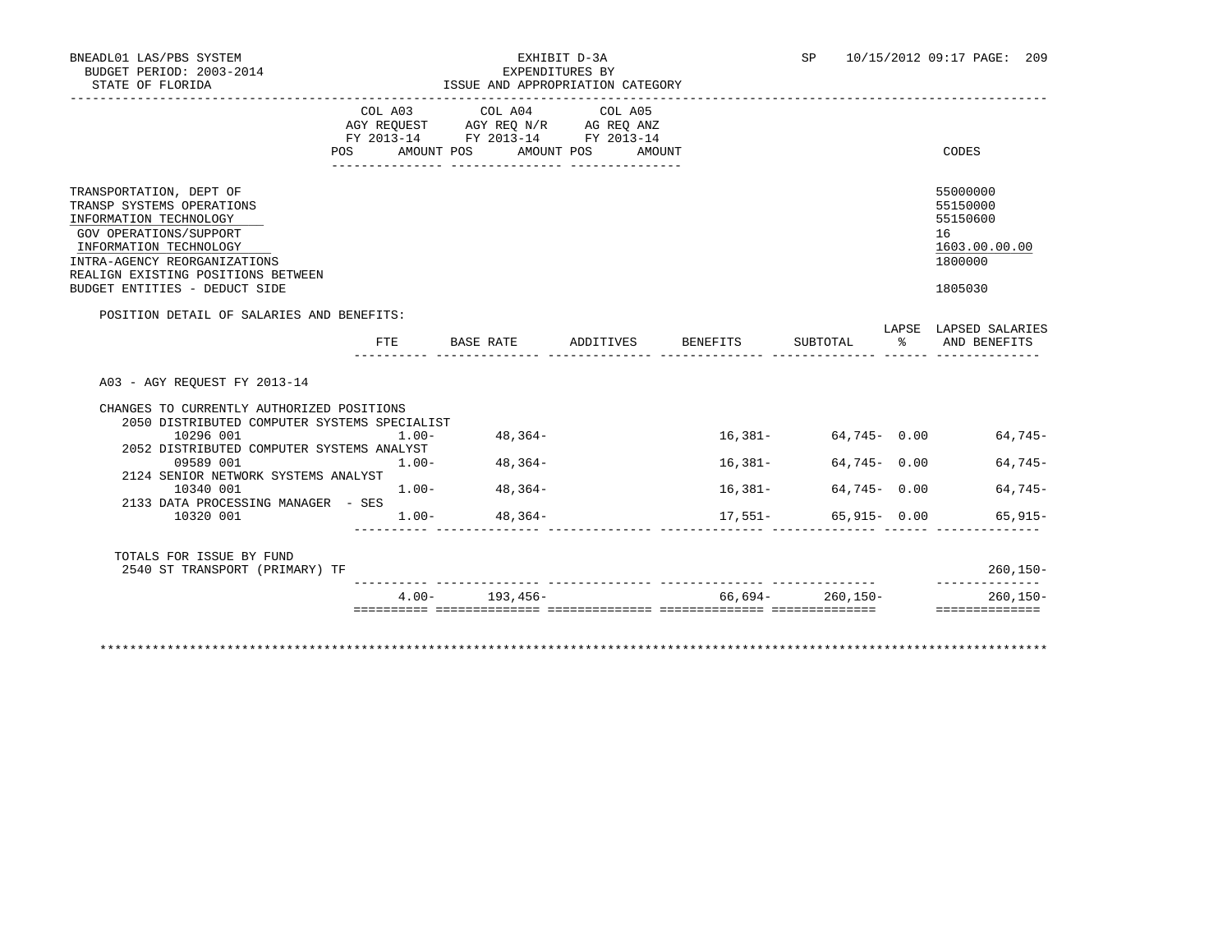|                                                                                                                                                                                                     | $\begin{tabular}{lllllllllll} &\multicolumn{4}{c}{\text{COL A03}} &\multicolumn{4}{c}{\text{COL A04}} &\multicolumn{4}{c}{\text{COL A05}} \\ \multicolumn{4}{c}{\text{AGY REQUEST}} &\multicolumn{4}{c}{\text{AGY REQ N/R}} &\multicolumn{4}{c}{\text{AG REQ ANZ}} \end{tabular}$<br>FY 2013-14 FY 2013-14 FY 2013-14<br>AMOUNT POS AMOUNT POS<br>POS FOR THE POST OF THE STATE STATE STATE STATE STATE STATE STATE STATE STATE STATE STATE STATE STATE STATE ST<br>AMOUNT | CODES                                                              |
|-----------------------------------------------------------------------------------------------------------------------------------------------------------------------------------------------------|----------------------------------------------------------------------------------------------------------------------------------------------------------------------------------------------------------------------------------------------------------------------------------------------------------------------------------------------------------------------------------------------------------------------------------------------------------------------------|--------------------------------------------------------------------|
|                                                                                                                                                                                                     |                                                                                                                                                                                                                                                                                                                                                                                                                                                                            |                                                                    |
| TRANSPORTATION, DEPT OF<br>TRANSP SYSTEMS OPERATIONS<br>INFORMATION TECHNOLOGY<br>GOV OPERATIONS/SUPPORT<br>INFORMATION TECHNOLOGY<br>NONRECURRING EXPENDITURES<br>CONSTRUCTION MATERIAL ACCEPTANCE |                                                                                                                                                                                                                                                                                                                                                                                                                                                                            | 55000000<br>55150000<br>55150600<br>16<br>1603.00.00.00<br>2100000 |
| CERTIFICATION<br>SPECIAL CATEGORIES<br>CONTRACTED SERVICES                                                                                                                                          |                                                                                                                                                                                                                                                                                                                                                                                                                                                                            | 2103070<br>100000<br>100777                                        |
| ST TRANSPORT (PRIMARY) TF -STATE 722,400-                                                                                                                                                           |                                                                                                                                                                                                                                                                                                                                                                                                                                                                            | 2540 1                                                             |
|                                                                                                                                                                                                     |                                                                                                                                                                                                                                                                                                                                                                                                                                                                            |                                                                    |
| ANNUALIZATION OF ADMINISTERED<br>FUNDS APPROPRIATIONS<br>STATE HEALTH INSURANCE ADJUSTMENT<br>FOR FY 2012-13 - 10 MONTHS                                                                            |                                                                                                                                                                                                                                                                                                                                                                                                                                                                            | 26A0000                                                            |
| <b>ANNUALIZATION</b><br>SALARIES AND BENEFITS                                                                                                                                                       |                                                                                                                                                                                                                                                                                                                                                                                                                                                                            | 26A1830<br>010000                                                  |
| ST TRANSPORT (PRIMARY) TF -STATE 136,255                                                                                                                                                            |                                                                                                                                                                                                                                                                                                                                                                                                                                                                            | 2540 1                                                             |
| DATA PROCESSING SERVICES<br>SOUTHWOOD SRC                                                                                                                                                           |                                                                                                                                                                                                                                                                                                                                                                                                                                                                            | 210000<br>210021                                                   |
| ST TRANSPORT (PRIMARY) TF -STATE 19,045                                                                                                                                                             |                                                                                                                                                                                                                                                                                                                                                                                                                                                                            | 2540 1                                                             |
| TOTAL: STATE HEALTH INSURANCE ADJUSTMENT<br>FOR FY 2012-13 - 10 MONTHS<br>ANNUALIZATION                                                                                                             |                                                                                                                                                                                                                                                                                                                                                                                                                                                                            | 26A1830                                                            |
| TOTAL ISSUE 155,300                                                                                                                                                                                 |                                                                                                                                                                                                                                                                                                                                                                                                                                                                            |                                                                    |
|                                                                                                                                                                                                     |                                                                                                                                                                                                                                                                                                                                                                                                                                                                            |                                                                    |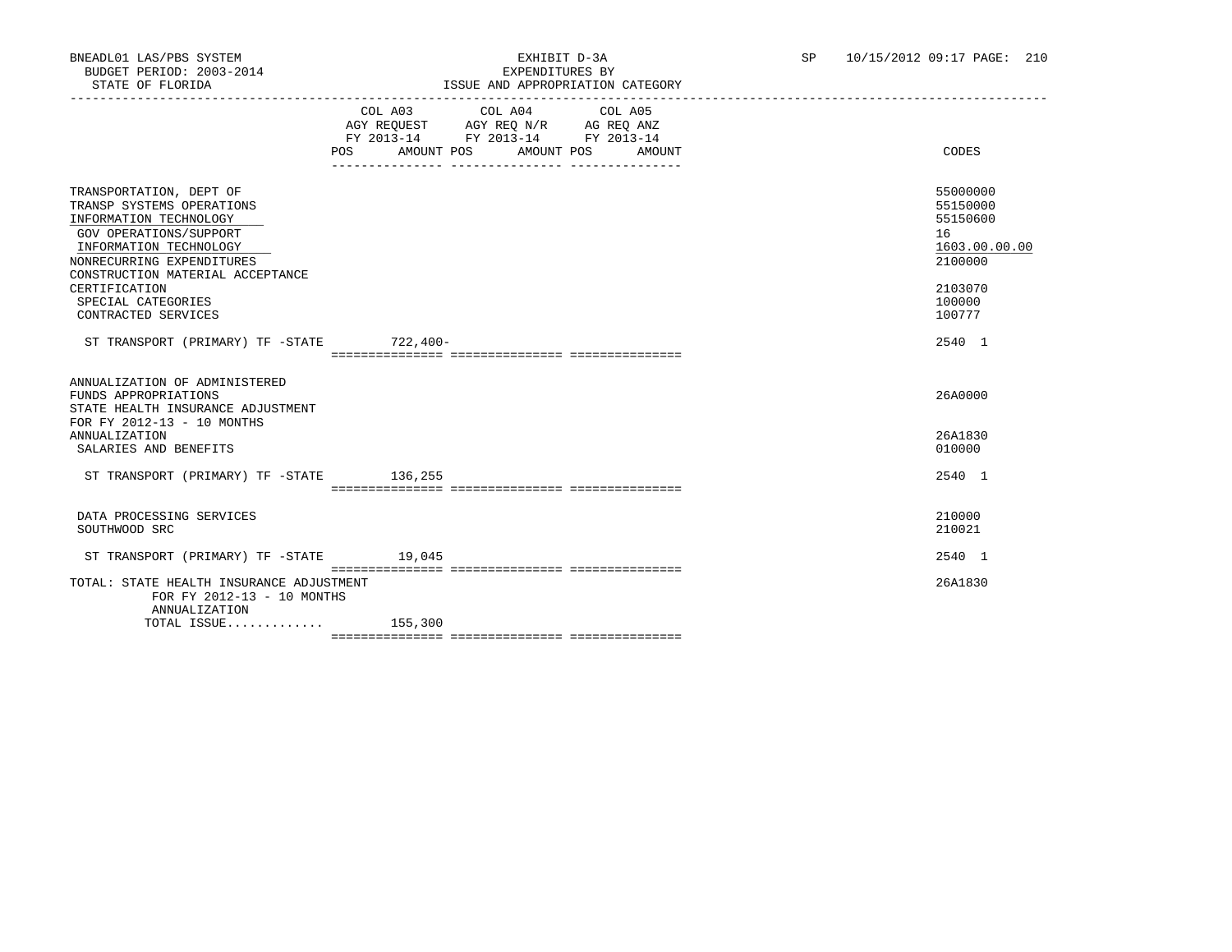| STATE OF FLORIDA                                                                                                                                                                                                                                                                                                                                                                                                                                                                                                                                              |                                                                          | ISSUE AND APPROPRIATION CATEGORY              |         |                   |                                                                                                                          |
|---------------------------------------------------------------------------------------------------------------------------------------------------------------------------------------------------------------------------------------------------------------------------------------------------------------------------------------------------------------------------------------------------------------------------------------------------------------------------------------------------------------------------------------------------------------|--------------------------------------------------------------------------|-----------------------------------------------|---------|-------------------|--------------------------------------------------------------------------------------------------------------------------|
|                                                                                                                                                                                                                                                                                                                                                                                                                                                                                                                                                               | COL A03<br>FY 2013-14 FY 2013-14 FY 2013-14<br>POS AMOUNT POS AMOUNT POS | COL A04<br>AGY REQUEST AGY REQ N/R AG REQ ANZ | COL A05 | AMOUNT            | CODES                                                                                                                    |
|                                                                                                                                                                                                                                                                                                                                                                                                                                                                                                                                                               |                                                                          |                                               |         |                   |                                                                                                                          |
| TRANSPORTATION, DEPT OF<br>TRANSP SYSTEMS OPERATIONS<br>INFORMATION TECHNOLOGY<br>GOV OPERATIONS/SUPPORT<br>INFORMATION TECHNOLOGY<br>WORKLOAD<br>INCREASED WORKLOAD FOR PRIMARY DATA                                                                                                                                                                                                                                                                                                                                                                         |                                                                          |                                               |         |                   | 55000000<br>55150000<br>55150600<br>16<br>1603.00.00.00<br>3000000                                                       |
| CENTER TO SUPPORT AN AGENCY                                                                                                                                                                                                                                                                                                                                                                                                                                                                                                                                   |                                                                          |                                               |         |                   | 30010C0                                                                                                                  |
| DATA PROCESSING SERVICES<br>SOUTHWOOD SRC                                                                                                                                                                                                                                                                                                                                                                                                                                                                                                                     |                                                                          |                                               |         |                   | 210000<br>210021                                                                                                         |
| ST TRANSPORT (PRIMARY) TF -STATE 300,000                                                                                                                                                                                                                                                                                                                                                                                                                                                                                                                      |                                                                          |                                               |         |                   | 2540 1                                                                                                                   |
|                                                                                                                                                                                                                                                                                                                                                                                                                                                                                                                                                               |                                                                          |                                               |         |                   |                                                                                                                          |
|                                                                                                                                                                                                                                                                                                                                                                                                                                                                                                                                                               |                                                                          |                                               |         |                   |                                                                                                                          |
| AGENCY ISSUE NARRATIVE:<br>2013-2014 BUDGET YEAR NARRATIVE:<br>Fund Source: 100% State<br>------------                                                                                                                                                                                                                                                                                                                                                                                                                                                        |                                                                          |                                               |         | IT COMPONENT? YES |                                                                                                                          |
| LRPP Reference: Goal #3: Organizational excellence by promoting and encouraging continuous improvement.<br>===============<br>Florida Strategic Plan for Economic Development - Strategy #1:                                                                                                                                                                                                                                                                                                                                                                  |                                                                          |                                               |         |                   |                                                                                                                          |
| Strengthen collaboration and alignment among state, regional and local entities toward the state's economic vision.                                                                                                                                                                                                                                                                                                                                                                                                                                           |                                                                          |                                               |         |                   |                                                                                                                          |
| Florida Strategic Plan for Economic Development - Strategy #19:                                                                                                                                                                                                                                                                                                                                                                                                                                                                                               |                                                                          |                                               |         |                   |                                                                                                                          |
| Ensure state, regional and local agencies provide collaborative, seamless, consistent and timely customer service to<br>businesses.                                                                                                                                                                                                                                                                                                                                                                                                                           |                                                                          |                                               |         |                   |                                                                                                                          |
| This issue requests budget to establish a base budget in the Southwood SRC category (210021) within the Information<br>the SSRC.                                                                                                                                                                                                                                                                                                                                                                                                                              |                                                                          |                                               |         |                   | Technology budget entity to facilitate the implementation of needed services requested by units within the Department at |
| This base budget will be above the recurring base that funds the SSRC cost allocation to the Department for existing<br>information technology services.                                                                                                                                                                                                                                                                                                                                                                                                      |                                                                          |                                               |         |                   |                                                                                                                          |
| Summary of Business Problem:<br>==============================<br>In FY 2011/12, the Department budgeted for the consolidation of non-mainframe data center services at the SSRC, in<br>to the daily operations of units within the Department, but not covered in the SSRC consolidation agreement. Typical<br>service requests include storage/back-up, Windows updates, and upgrading maintenance platform areas, and create<br>additional charges from the SSRC to support these requests.<br>Information Technology Service and Implementation Approach: |                                                                          |                                               |         |                   | accordance with s. 282.201, F.S.,. Since that time, units throughout the Department have requested services, important   |
|                                                                                                                                                                                                                                                                                                                                                                                                                                                                                                                                                               |                                                                          |                                               |         |                   |                                                                                                                          |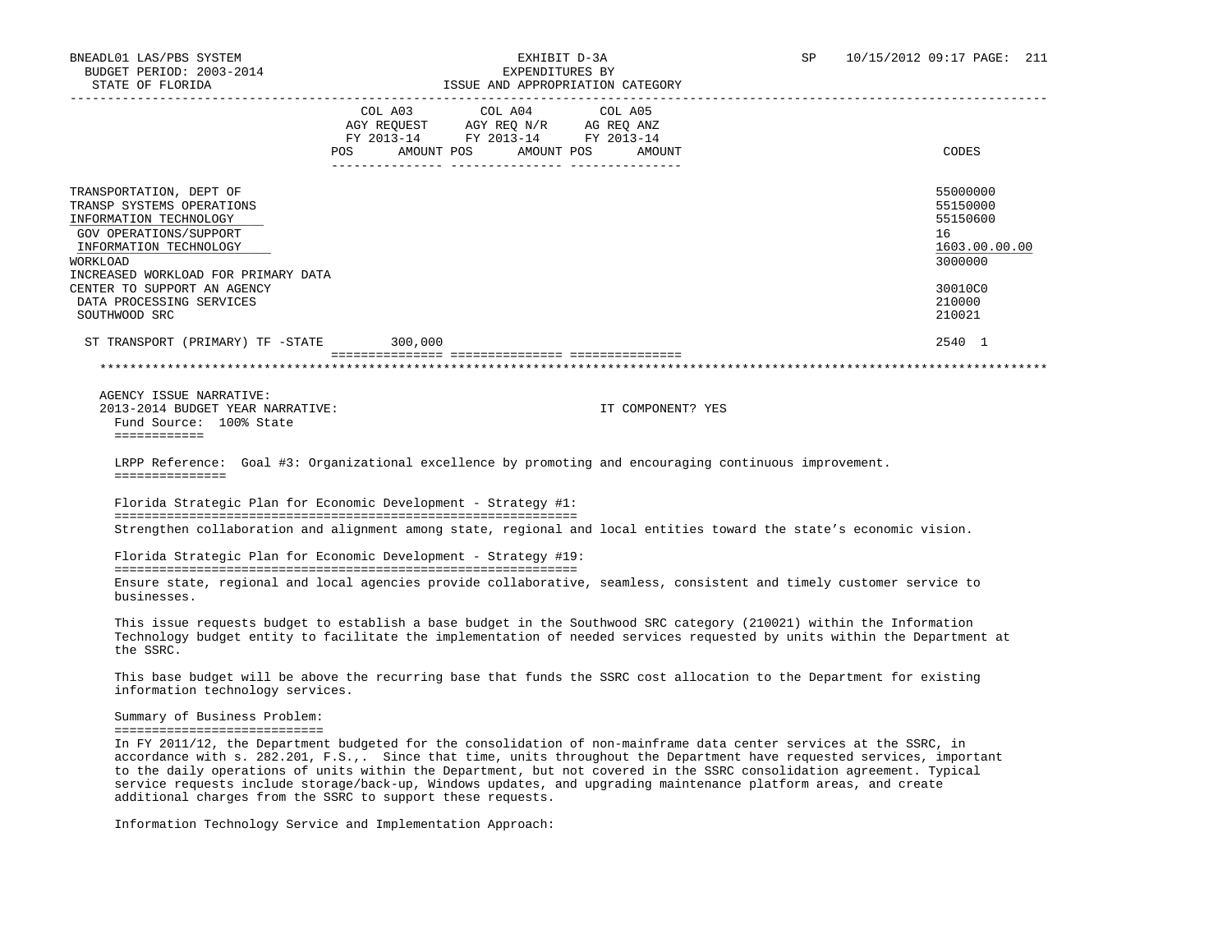|                                                                                                                                                                                                                      | COL A04<br>COL A05<br>COL A03<br>AGY REQUEST<br>AG REO ANZ<br>AGY REO N/R<br>FY 2013-14<br>FY 2013-14<br>FY 2013-14<br>AMOUNT POS<br>AMOUNT POS<br>POS.<br>AMOUNT | CODES                                                                         |
|----------------------------------------------------------------------------------------------------------------------------------------------------------------------------------------------------------------------|-------------------------------------------------------------------------------------------------------------------------------------------------------------------|-------------------------------------------------------------------------------|
| TRANSPORTATION, DEPT OF<br>TRANSP SYSTEMS OPERATIONS<br>INFORMATION TECHNOLOGY<br>GOV OPERATIONS/SUPPORT<br>INFORMATION TECHNOLOGY<br>WORKLOAD<br>INCREASED WORKLOAD FOR PRIMARY DATA<br>CENTER TO SUPPORT AN AGENCY |                                                                                                                                                                   | 55000000<br>55150000<br>55150600<br>16<br>1603.00.00.00<br>3000000<br>30010C0 |

#### ===========================================================

 This issue requests additional budget in the Southwood SRC category to create a recurring base budget to facilitate the implementation of needed services by units within the Department.

 By establishing a recurring base in the Southwood SRC category, the Department will alleviate the need to submit two transfer requests to obtain budget in the appropriate category for each request for additional services. However, each unit will still be required to transfer sufficient budget in conventional appropriation categories to the Information Technology budget entity to cover the cost of the additional service being requested. No additional inter-departmental transfer request will be needed to convert this budget to the Southwood SRC category to cover the additional cost incurred by the SSRC.

 By requiring each unit to transfer budget in conventional categories to the Information Technology budget entity via five percent transfer, the request for additional needed services will be visible for legislative review during the five percent transfer process.

 Any budget in the recurring Southwood SRC base that is not utilized for additional services during each fiscal year will be allowed to lapse.

 Once the new service is implemented, it will be picked up in the SSRC cost allocation as a cost to the Department. The sum of all budget transfers in conventional categories that had been transferred by units within the Department to the Information Technology budget entity for additional services will be deleted in the Department's next Legislative Budget Request.

### Objectives and Benefits:

#### =========================

 The objective of this issue is to ensure that the Department has the appropriate level of support from the SSRC to cover information technology requests that occur during the normal course of business for needed information technology services not covered in the data center consolidation plan.

 Creating a base budget in the Southwood SRC category, will reduce the number of budget transfer requests and facilitate the efficient procurement of additional needed information technology services, while maintaining legislative review of the process.

#### Estimated Costs:

#### ================

 The Department requests the creation of a recurring base in the Southwood SRC category of \$300,000. This represents an increase of approximately 4% above the FY 2012/13 appropriation in this category. Based on requests for new services received to date, this amount should cover the needs of the Department for each fiscal year.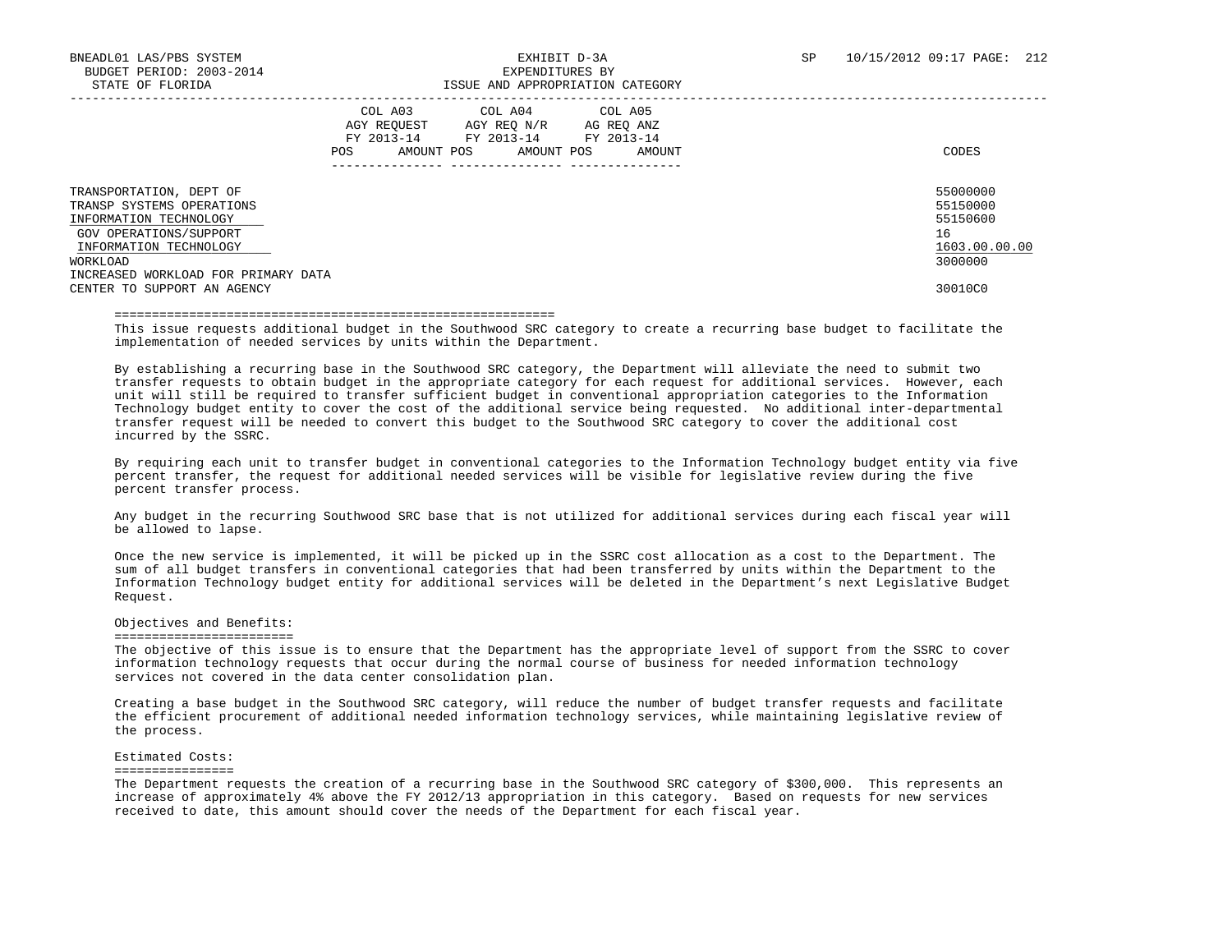|                                                                                                                                                                                                                      | COL A04<br>COL A05<br>COL A03<br>AGY REQUEST AGY REQ N/R AG REQ ANZ<br>FY 2013-14 FY 2013-14 FY 2013-14<br>AMOUNT POS<br>AMOUNT POS<br>POS.<br>AMOUNT                                                                                                                                                                                                                  | CODES                                                                         |
|----------------------------------------------------------------------------------------------------------------------------------------------------------------------------------------------------------------------|------------------------------------------------------------------------------------------------------------------------------------------------------------------------------------------------------------------------------------------------------------------------------------------------------------------------------------------------------------------------|-------------------------------------------------------------------------------|
|                                                                                                                                                                                                                      |                                                                                                                                                                                                                                                                                                                                                                        |                                                                               |
| TRANSPORTATION, DEPT OF<br>TRANSP SYSTEMS OPERATIONS<br>INFORMATION TECHNOLOGY<br>GOV OPERATIONS/SUPPORT<br>INFORMATION TECHNOLOGY<br>WORKLOAD<br>INCREASED WORKLOAD FOR PRIMARY DATA<br>CENTER TO SUPPORT AN AGENCY |                                                                                                                                                                                                                                                                                                                                                                        | 55000000<br>55150000<br>55150600<br>16<br>1603.00.00.00<br>3000000<br>30010C0 |
| Southwood SRC: \$300,000                                                                                                                                                                                             |                                                                                                                                                                                                                                                                                                                                                                        |                                                                               |
| Adverse Impact if not funded:<br>===============================                                                                                                                                                     |                                                                                                                                                                                                                                                                                                                                                                        |                                                                               |
|                                                                                                                                                                                                                      | If this issue is not approved, the Department will have to continue processing two budget transfer requests for each<br>request by Department units for additional information technology services. This process of multiple budget transfers<br>translates to an increase in the amount of time needed before the procurement process for each new service can begin. |                                                                               |
| OUTSOURCING OF STATE PROGRAMS,<br>SERVICES OR ACTIVITIES<br>STAFFING TO SUPPORT THE DEVELOPMENT<br>AND MAINTENANCE PROCESSES FOR                                                                                     |                                                                                                                                                                                                                                                                                                                                                                        | 33J0000                                                                       |
| APPLICATION DEVELOPMENT - DEDUCT                                                                                                                                                                                     |                                                                                                                                                                                                                                                                                                                                                                        |                                                                               |
| SIDE<br>SALARIES AND BENEFITS                                                                                                                                                                                        |                                                                                                                                                                                                                                                                                                                                                                        | 33J01C0<br>010000                                                             |
|                                                                                                                                                                                                                      | $9.00 -$                                                                                                                                                                                                                                                                                                                                                               |                                                                               |
| ST TRANSPORT (PRIMARY) TF -STATE                                                                                                                                                                                     | $800.000 -$                                                                                                                                                                                                                                                                                                                                                            | 2540 1                                                                        |
|                                                                                                                                                                                                                      |                                                                                                                                                                                                                                                                                                                                                                        |                                                                               |
| AGENCY ISSUE NARRATIVE:                                                                                                                                                                                              |                                                                                                                                                                                                                                                                                                                                                                        |                                                                               |

===============

 Florida Strategic Plan for Economic Development - Strategy #8: ============================================================== Create and sustain vibrant, safe, and healthy communities that attract workers, businesses, residents, and visitors.

 This issue requests to delete nine positions and \$800,000 of budget in the Salaries and Benefits category in exchange for \$800,000 of budget in the Contracted Services category within the Information Technology budget entity for contract staffing in the Computer Applications section of the Department's Office of Information Systems. This issue is supported by Schedule XII submitted as a manual exhibit in the Department's 2013/14 Legislative Budget Request.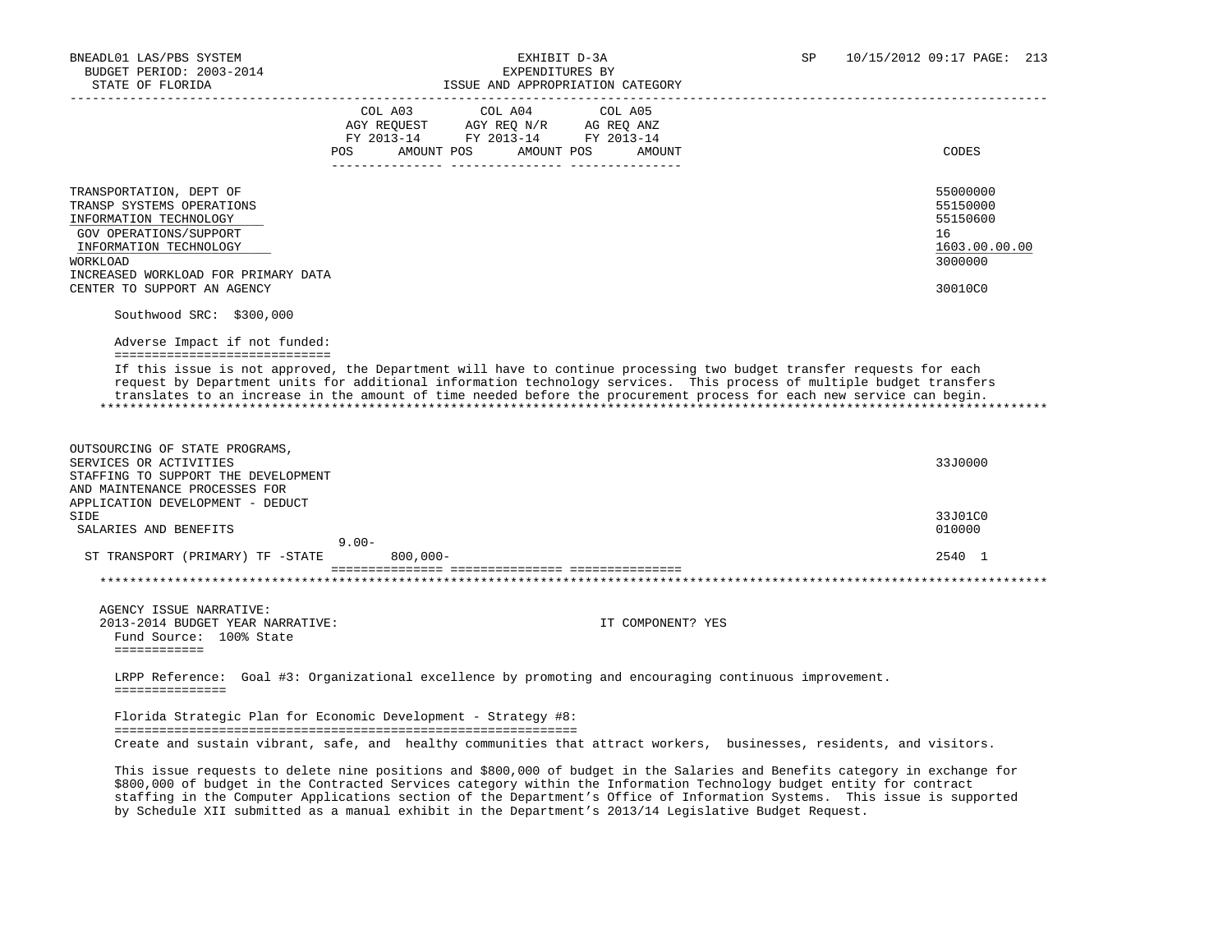|                                                                                                                                                                      | COL A03<br>AGY REQUEST<br>FY 2013-14<br>AMOUNT POS<br><b>POS</b> | COL A04<br>AGY REQ N/R AG REQ ANZ<br>FY 2013-14<br>AMOUNT POS | COL A05<br>FY 2013-14<br>AMOUNT | CODES                                                   |
|----------------------------------------------------------------------------------------------------------------------------------------------------------------------|------------------------------------------------------------------|---------------------------------------------------------------|---------------------------------|---------------------------------------------------------|
| TRANSPORTATION, DEPT OF<br>TRANSP SYSTEMS OPERATIONS<br>INFORMATION TECHNOLOGY<br>GOV OPERATIONS/SUPPORT<br>INFORMATION TECHNOLOGY                                   |                                                                  |                                                               |                                 | 55000000<br>55150000<br>55150600<br>16<br>1603.00.00.00 |
| OUTSOURCING OF STATE PROGRAMS,<br>SERVICES OR ACTIVITIES<br>STAFFING TO SUPPORT THE DEVELOPMENT<br>AND MAINTENANCE PROCESSES FOR<br>APPLICATION DEVELOPMENT - DEDUCT |                                                                  |                                                               |                                 | 33J0000                                                 |
| SIDE                                                                                                                                                                 |                                                                  |                                                               |                                 | 33J01C0                                                 |

See issue code 33J02C0 in this budget entity and program component for the companion issue.

Summary of Business Problem:

============================

 Information defining the business problem being addressed in this issue is contained in Schedule XII, Section I (Background Information).

Information Technology Service and Implementation Approach:

#### ===========================================================

 There are certain aspects of application development and maintenance that require commodity-based skills that are readily available in the commercial market. By utilizing companies that maintain core competencies in this particular area of information technology, we will be optimizing the use of our investment in resourcing these services.

 Some older technologies, upon which some of our most critical financial applications are built, require skills that are not locally available. By utilizing contract staffing, we have access to expertise from around the country who still possess these skills.

 As older technologies are replaced by newer technologies, the use of contract staffing allows us the flexibility to trade out skillsets, as needed, to more efficiently and effectively meet our project needs. We cannot provide enough expertise from our in-house staff to develop, enhance, and maintain these applications. Staff augmentation allows us to supplement our in-house staff to address the needed expertise in this area.

 In accordance with Department guidelines, each time the Office of Information Systems (OIS) issues a request for a contract staffing quotation, bids are solicited from more than 40 companies. OIS has already allocated approximately \$6.2M for staff augmentation in the area of application development and maintenance.

 The Department requests to realign resources between categories to facilitate the implementation of a strategy of contract staffing for business processes that do not require specific business or institutional knowledge, leveraging a proper mix of in-house and private sector capabilities.

 A detailed discussion of the options under consideration is contained in Schedule XII, Section II (Evaluation of Options).

 Objectives and Benefits: ========================= Information regarding how the service or activity supports the Department's core mission and what the Department's goals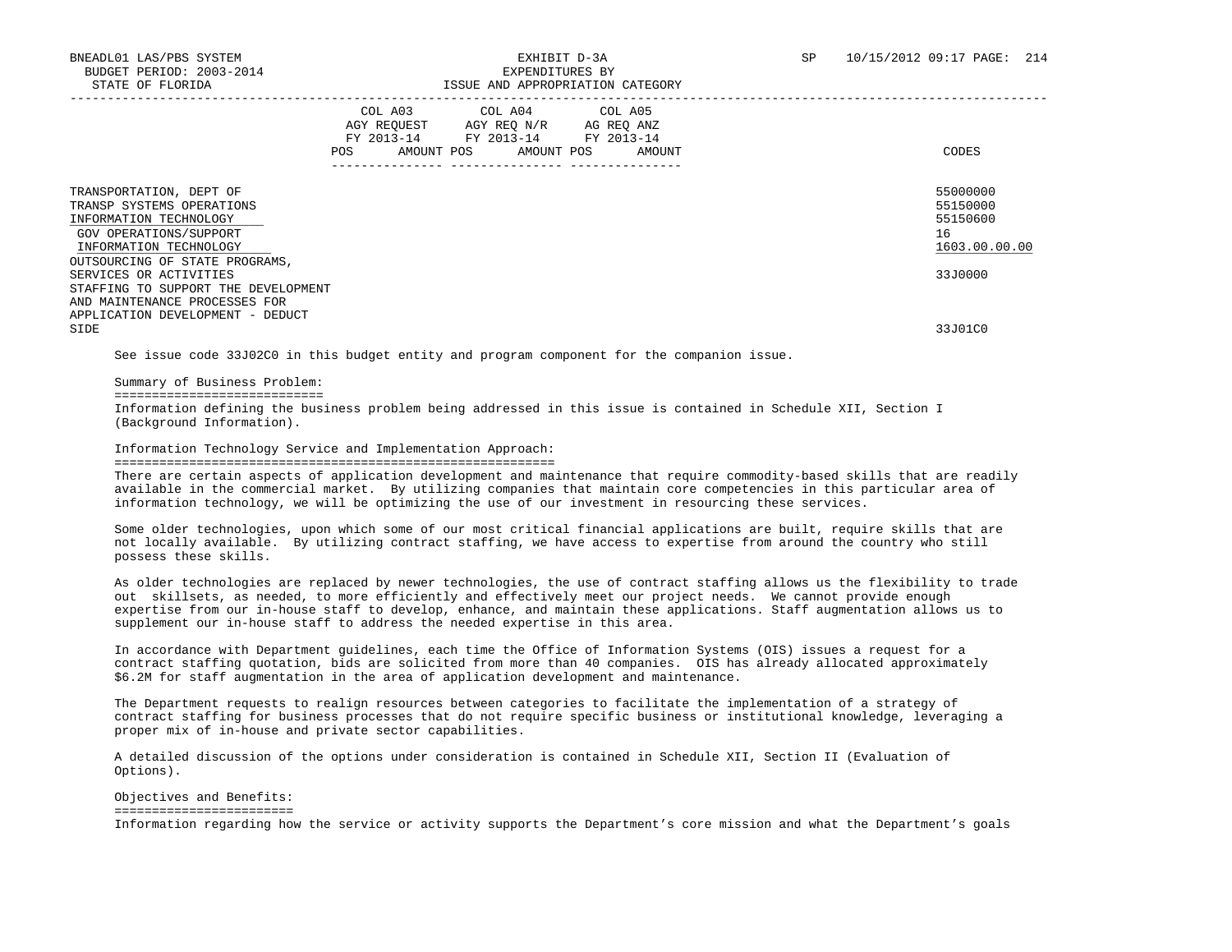|                                                                                                                                                                              | COL A03<br>FY 2013-14<br>POS<br>AMOUNT POS | COL A04 COL A05<br>AGY REOUEST AGY REO N/R<br>FY 2013-14<br>AMOUNT POS | AG REQ ANZ<br>FY 2013-14<br>AMOUNT | CODES                                                   |
|------------------------------------------------------------------------------------------------------------------------------------------------------------------------------|--------------------------------------------|------------------------------------------------------------------------|------------------------------------|---------------------------------------------------------|
| TRANSPORTATION, DEPT OF<br>TRANSP SYSTEMS OPERATIONS<br>INFORMATION TECHNOLOGY<br>GOV OPERATIONS/SUPPORT<br>INFORMATION TECHNOLOGY                                           |                                            |                                                                        |                                    | 55000000<br>55150000<br>55150600<br>16<br>1603.00.00.00 |
| OUTSOURCING OF STATE PROGRAMS,<br>SERVICES OR ACTIVITIES<br>STAFFING TO SUPPORT THE DEVELOPMENT<br>AND MAINTENANCE PROCESSES FOR<br>APPLICATION DEVELOPMENT - DEDUCT<br>SIDE |                                            |                                                                        |                                    | 33J0000<br>33J01C0                                      |
|                                                                                                                                                                              |                                            |                                                                        |                                    |                                                         |

and objectives to be achieved through the proposed outsourcing are contained in Schedule XII, Section I, Question #2.

Estimated Costs:

================

 The Department has held nine FTEs vacant to insure that there will be sufficient budget available in FY 2013/14 in the Salaries and Benefits category to offset the request for Contracted Services category associated with staff augmentation. This will facilitate a smoother transition to a deliverable-based model for application development and maintenance and allow for better management of personnel resources.

FTEs: (9)

|          |      | Pay   |                                      |
|----------|------|-------|--------------------------------------|
| Posn $#$ | Code | Plan  | Class Title                          |
|          |      |       |                                      |
| 00351    | 2109 | 01    | Systems Project Consultant           |
| 00809    | 2107 | 01    | Systems Project Analyst              |
| 00944    | 2103 | 01    | Computer Programmer Analyst II       |
| 07357    | 2101 | 01    | Computer Programmer                  |
| 10322    | 2109 | 01    | Systems Project Consultant           |
| 10333    | 2103 | 01    | Computer Programmer Analyst II       |
| 10591    | 2109 | 08    | Systems Project Administrator<br>SES |
| 14362    | 2102 | 01    | Computer Programmer Analyst I        |
| 14452    | 2103 | 01    | Computer Programmer Analyst II       |
|          |      | Class |                                      |

Salaries and Benefits: (\$800,000)

Adverse Impact if Not Funded:

=============================

 If this issue is not approved, the Department will not have sufficient budget in the Contracted Services category to implement a program of staff augmentation contract staffing to support the development and maintenance of computer applications. \*\*\*\*\*\*\*\*\*\*\*\*\*\*\*\*\*\*\*\*\*\*\*\*\*\*\*\*\*\*\*\*\*\*\*\*\*\*\*\*\*\*\*\*\*\*\*\*\*\*\*\*\*\*\*\*\*\*\*\*\*\*\*\*\*\*\*\*\*\*\*\*\*\*\*\*\*\*\*\*\*\*\*\*\*\*\*\*\*\*\*\*\*\*\*\*\*\*\*\*\*\*\*\*\*\*\*\*\*\*\*\*\*\*\*\*\*\*\*\*\*\*\*\*\*\*\*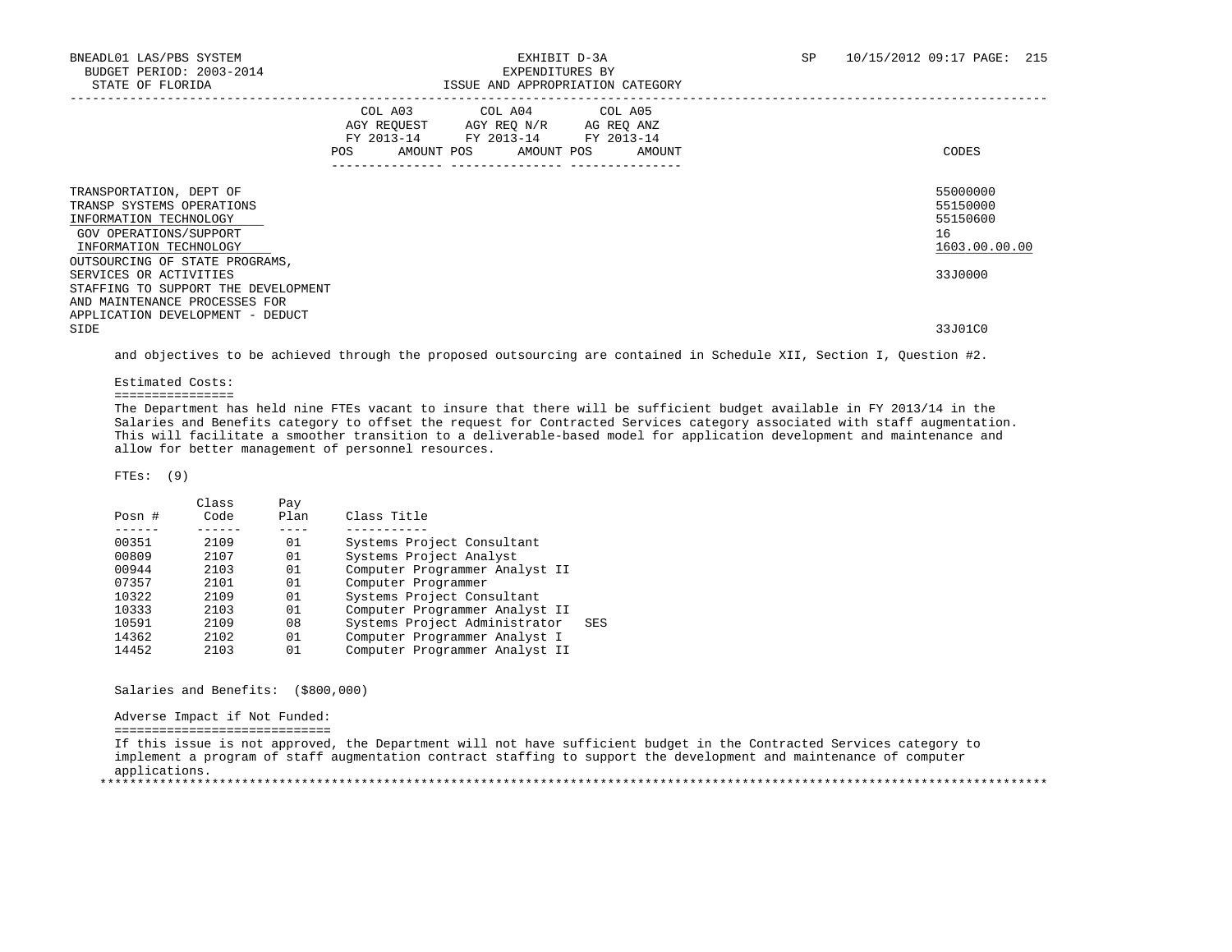|                                                                                                                                                                                                                                                                                                                    |                      | $\begin{tabular}{lcccc} COL A03 & COL A04 & COL A05 \\ AGY REQUEST & AGY REQ N/R & AG REQ ANZ \\ \end{tabular}$<br>FY 2013-14 FY 2013-14 FY 2013-14 |                    |          |               |                                                                               |
|--------------------------------------------------------------------------------------------------------------------------------------------------------------------------------------------------------------------------------------------------------------------------------------------------------------------|----------------------|-----------------------------------------------------------------------------------------------------------------------------------------------------|--------------------|----------|---------------|-------------------------------------------------------------------------------|
| POS                                                                                                                                                                                                                                                                                                                |                      | AMOUNT POS AMOUNT POS AMOUNT                                                                                                                        |                    |          |               | CODES                                                                         |
| TRANSPORTATION, DEPT OF<br>TRANSP SYSTEMS OPERATIONS<br>INFORMATION TECHNOLOGY<br>GOV OPERATIONS/SUPPORT<br>INFORMATION TECHNOLOGY<br>OUTSOURCING OF STATE PROGRAMS,<br>SERVICES OR ACTIVITIES<br>STAFFING TO SUPPORT THE DEVELOPMENT<br>AND MAINTENANCE PROCESSES FOR<br>APPLICATION DEVELOPMENT - DEDUCT<br>SIDE |                      |                                                                                                                                                     |                    |          |               | 55000000<br>55150000<br>55150600<br>16<br>1603.00.00.00<br>33J0000<br>33J01C0 |
| POSITION DETAIL OF SALARIES AND BENEFITS:                                                                                                                                                                                                                                                                          |                      |                                                                                                                                                     | ADDITIVES BENEFITS |          |               | LAPSE LAPSED SALARIES                                                         |
|                                                                                                                                                                                                                                                                                                                    | FTE                  | BASE RATE                                                                                                                                           |                    | SUBTOTAL | $\frac{1}{6}$ | AND BENEFITS                                                                  |
| A03 - AGY REOUEST FY 2013-14                                                                                                                                                                                                                                                                                       |                      |                                                                                                                                                     |                    |          |               |                                                                               |
| CHANGES TO CURRENTLY AUTHORIZED POSITIONS<br>2101 COMPUTER PROGRAMMER<br>07357 001                                                                                                                                                                                                                                 | $1.00 -$             |                                                                                                                                                     |                    |          | 0.00          |                                                                               |
| 2102 COMPUTER PROGRAMMER ANALYST I                                                                                                                                                                                                                                                                                 |                      |                                                                                                                                                     |                    |          |               |                                                                               |
| 14362 001<br>2103 COMPUTER PROGRAMMER ANALYST II                                                                                                                                                                                                                                                                   | $1.00 -$             |                                                                                                                                                     |                    |          | 0.00          |                                                                               |
| 00944 001                                                                                                                                                                                                                                                                                                          | $1.00 -$             |                                                                                                                                                     |                    |          | 0.00          |                                                                               |
| 10333 001<br>14452 001                                                                                                                                                                                                                                                                                             | $1.00 -$<br>$1.00 -$ |                                                                                                                                                     |                    |          | 0.00<br>0.00  |                                                                               |
| 2107 SYSTEMS PROJECT ANALYST<br>00809 001                                                                                                                                                                                                                                                                          | $1.00 -$             |                                                                                                                                                     |                    |          | 0.00          |                                                                               |
| 2109 SYSTEMS PROJECT CONSULTANT<br>00351 001                                                                                                                                                                                                                                                                       | $1.00-$              |                                                                                                                                                     |                    |          | 0.00          |                                                                               |
| 10322 001<br>10591 001                                                                                                                                                                                                                                                                                             | $1.00 -$<br>$1.00 -$ |                                                                                                                                                     |                    |          | 0.00<br>0.00  |                                                                               |
|                                                                                                                                                                                                                                                                                                                    |                      |                                                                                                                                                     |                    |          |               |                                                                               |
| TOTALS FOR ISSUE BY FUND                                                                                                                                                                                                                                                                                           |                      |                                                                                                                                                     |                    |          |               |                                                                               |
|                                                                                                                                                                                                                                                                                                                    | $9.00 -$             |                                                                                                                                                     |                    |          |               | ==============                                                                |
| OTHER SALARY AMOUNT                                                                                                                                                                                                                                                                                                |                      |                                                                                                                                                     |                    |          |               |                                                                               |
| 2540 ST TRANSPORT (PRIMARY) TF                                                                                                                                                                                                                                                                                     |                      |                                                                                                                                                     |                    |          |               | $800,000 -$<br>-------------                                                  |
|                                                                                                                                                                                                                                                                                                                    |                      |                                                                                                                                                     |                    |          |               | $800,000 -$<br>==============                                                 |
|                                                                                                                                                                                                                                                                                                                    |                      |                                                                                                                                                     |                    |          |               |                                                                               |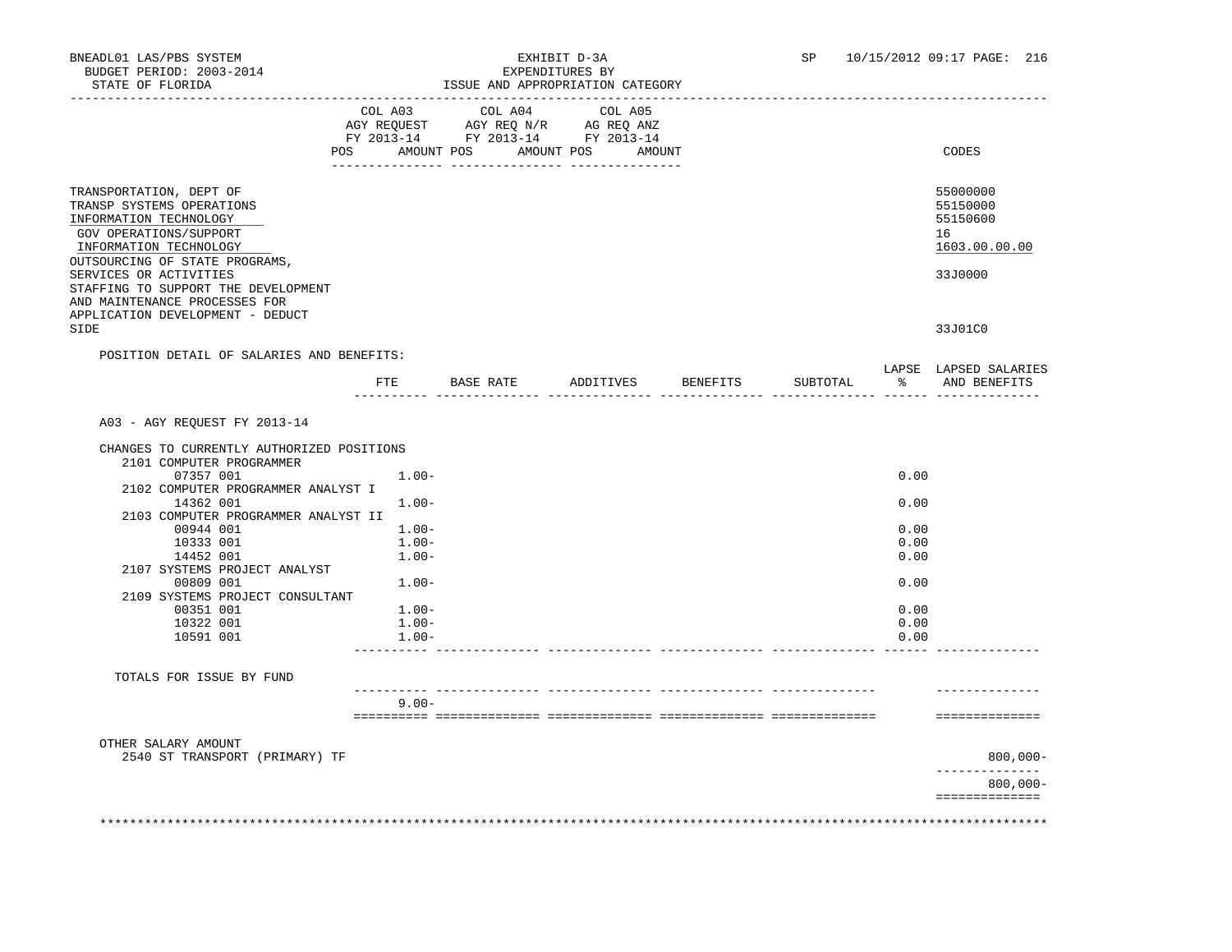| STATE OF FLORIDA                                                                                                                                                     |                                                                        | ISSUE AND APPROPRIATION CATEGORY |                                                                                                                                                                                                                                                                                                                                                                                                                                                                                                   |
|----------------------------------------------------------------------------------------------------------------------------------------------------------------------|------------------------------------------------------------------------|----------------------------------|---------------------------------------------------------------------------------------------------------------------------------------------------------------------------------------------------------------------------------------------------------------------------------------------------------------------------------------------------------------------------------------------------------------------------------------------------------------------------------------------------|
|                                                                                                                                                                      | COL A03 COL A04 COL A05                                                |                                  |                                                                                                                                                                                                                                                                                                                                                                                                                                                                                                   |
|                                                                                                                                                                      | AGY REQUEST AGY REQ N/R AG REQ ANZ<br>FY 2013-14 FY 2013-14 FY 2013-14 |                                  |                                                                                                                                                                                                                                                                                                                                                                                                                                                                                                   |
|                                                                                                                                                                      |                                                                        | POS AMOUNT POS AMOUNT POS AMOUNT | CODES                                                                                                                                                                                                                                                                                                                                                                                                                                                                                             |
| TRANSPORTATION, DEPT OF<br>TRANSP SYSTEMS OPERATIONS<br>INFORMATION TECHNOLOGY<br>GOV OPERATIONS/SUPPORT<br>INFORMATION TECHNOLOGY<br>OUTSOURCING OF STATE PROGRAMS, |                                                                        |                                  | 55000000<br>55150000<br>55150600<br>16<br>1603.00.00.00                                                                                                                                                                                                                                                                                                                                                                                                                                           |
| SERVICES OR ACTIVITIES<br>STAFFING TO SUPPORT THE DEVELOPMENT                                                                                                        |                                                                        |                                  | 33J0000                                                                                                                                                                                                                                                                                                                                                                                                                                                                                           |
| AND MAINTENANCE PROCESSES FOR<br>APPLICATION DEVELOPMENT - ADD SIDE<br>SPECIAL CATEGORIES<br>CONTRACTED SERVICES                                                     |                                                                        |                                  | 33J02C0<br>100000<br>100777                                                                                                                                                                                                                                                                                                                                                                                                                                                                       |
| ST TRANSPORT (PRIMARY) TF -STATE 800,000                                                                                                                             |                                                                        |                                  | 2540 1                                                                                                                                                                                                                                                                                                                                                                                                                                                                                            |
| AGENCY ISSUE NARRATIVE:<br>2013-2014 BUDGET YEAR NARRATIVE:<br>Fund Source: 100% State<br>============                                                               |                                                                        | IT COMPONENT? YES                |                                                                                                                                                                                                                                                                                                                                                                                                                                                                                                   |
| LRPP Reference: Goal #3: Organizational excellence by promoting and encouraging continuous improvement.<br>===============                                           |                                                                        |                                  |                                                                                                                                                                                                                                                                                                                                                                                                                                                                                                   |
| Florida Strategic Plan for Economic Development - Strategy #8:                                                                                                       |                                                                        |                                  |                                                                                                                                                                                                                                                                                                                                                                                                                                                                                                   |
|                                                                                                                                                                      |                                                                        |                                  | Create and sustain vibrant, safe, and healthy communities that attract workers, businesses, residents, and visitors.                                                                                                                                                                                                                                                                                                                                                                              |
| Department's 2013/14 Legislative Budget Request.                                                                                                                     |                                                                        |                                  | This issue requests budget in the Contracted Services category in the Information Technology budget entity for contract<br>staffing in the Computer Applications section of the Department's Office of Information Systems. This budget request is<br>offset by a requested reduction of nine FTEs and \$800,000 of budget in the Salaries and Benefits category within the<br>Information Technology budget entity. This issue is supported by Schedule XII submitted as a manual exhibit in the |
| See issue code 33J01C0 in this budget entity and program component for the companion issue.                                                                          |                                                                        |                                  |                                                                                                                                                                                                                                                                                                                                                                                                                                                                                                   |
| Summary of Business Problem:<br>==============================                                                                                                       |                                                                        |                                  |                                                                                                                                                                                                                                                                                                                                                                                                                                                                                                   |
| Information defining the business problem being addressed in this issue is contained in Schedule XII, Section 1<br>(Background Information).                         |                                                                        |                                  |                                                                                                                                                                                                                                                                                                                                                                                                                                                                                                   |
| Information Technology Service and Implementation Approach:                                                                                                          |                                                                        |                                  |                                                                                                                                                                                                                                                                                                                                                                                                                                                                                                   |

===========================================================

 There are certain aspects of application development and maintenance that require commodity-based skills that are readily available in the commercial market. By utilizing companies that maintain core competencies in this particular area of information technology, we will be optimizing the use of our investment in resourcing these services.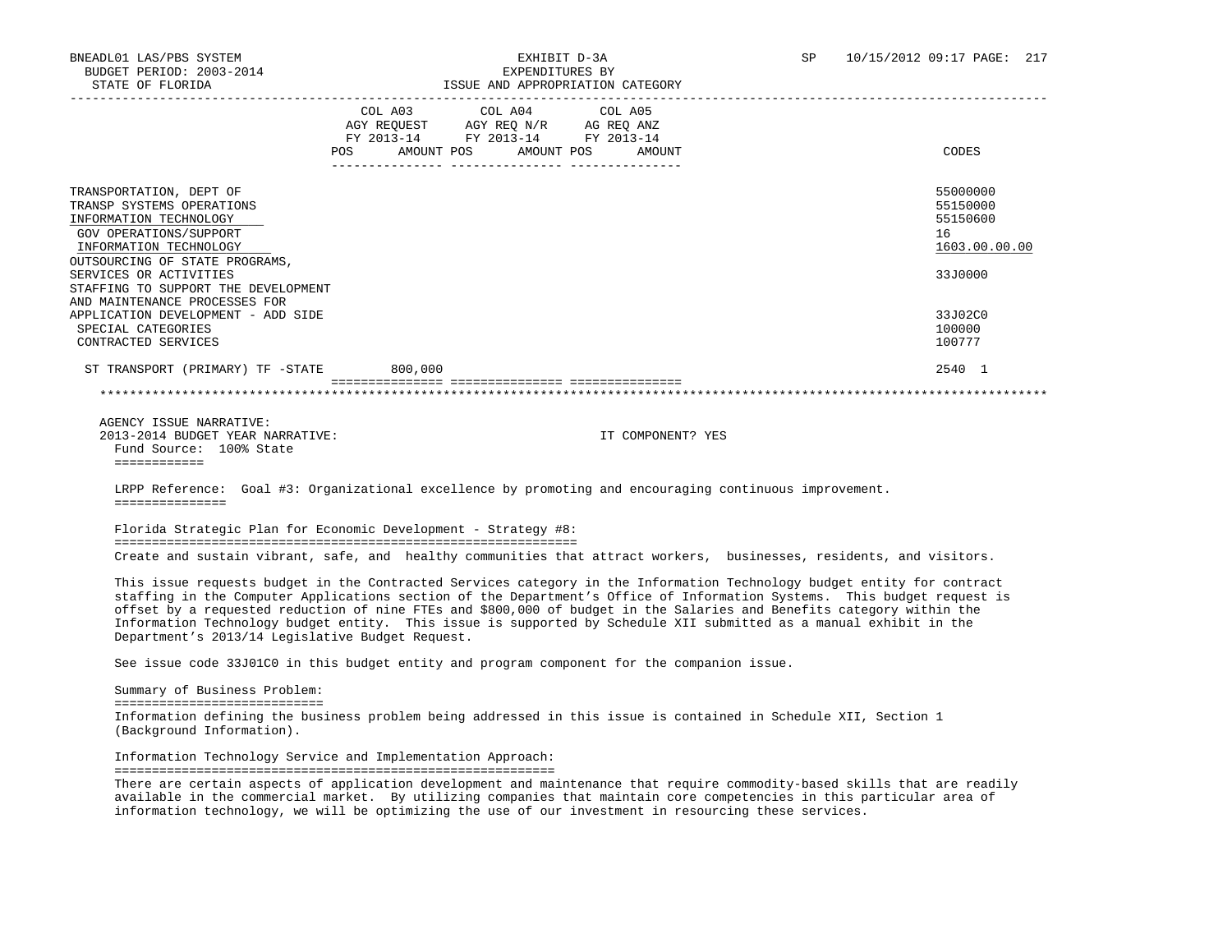|                                                                                                                                    | COL A03<br>AGY REOUEST<br>FY 2013-14<br>POS.<br>AMOUNT POS | COL A04 COL A05<br>AGY REO N/R<br>FY 2013-14<br>AMOUNT POS | AG REQ ANZ<br>FY 2013-14<br>AMOUNT | CODES                                                   |
|------------------------------------------------------------------------------------------------------------------------------------|------------------------------------------------------------|------------------------------------------------------------|------------------------------------|---------------------------------------------------------|
| TRANSPORTATION, DEPT OF<br>TRANSP SYSTEMS OPERATIONS<br>INFORMATION TECHNOLOGY<br>GOV OPERATIONS/SUPPORT<br>INFORMATION TECHNOLOGY |                                                            |                                                            |                                    | 55000000<br>55150000<br>55150600<br>16<br>1603.00.00.00 |
| OUTSOURCING OF STATE PROGRAMS,<br>SERVICES OR ACTIVITIES<br>STAFFING TO SUPPORT THE DEVELOPMENT                                    |                                                            |                                                            |                                    | 33J0000                                                 |
| AND MAINTENANCE PROCESSES FOR<br>APPLICATION DEVELOPMENT - ADD SIDE                                                                |                                                            |                                                            |                                    | 33J02C0                                                 |

 Some older technologies, upon which some of our most critical financial applications are built, require skills that are not locally available. By utilizing contract staffing, we have access to expertise from around the country who still possess these skills.

 As older technologies are replaced by newer technologies, the use of contract staffing allows us the flexibility to trade out skillsets, as needed, to more efficiently and effectively meet our project needs. We cannot provide enough expertise from our in-house staff to develop, enhance, and maintain these applications. Staff augmentation allows us to supplement our in-house staff to address the needed expertise in this area.

 In accordance with Department guidelines, each time the Office of Information Systems (OIS) issues a request for a contract staffing quotation, bids are solicited from more than 40 companies. OIS has already allocated \$6.2M for staff augmentation in the area of application development and maintenance.

 The Department requests to realign resources between categories to increase the level of contract staffing for business processes that do not require specific business or institutional knowledge, leveraging a proper mix of in-house and private sector capabilities.

 A detailed discussion of the options under consideration is contained in Schedule XII, Section II (Evaluation of Options).

### Objectives and Benefits:

========================

 Information regarding how the service or activity supports the Department's core mission and what the Department's goals and objectives to be achieved through the proposed outsourcing are contained in Schedule XII, Section I, Question #2.

### Estimated Costs:

#### ================

 The Department is requesting budget in the Contracted Services category for staff augmentation. This increase is offset by a requested reduction of nine FTEs and \$800,000 of budget from the Salaries and Benefits category. Contracted Services budget is needed to facilitate a smoother transition to a deliverable-based model for application development and maintenance and allow for better management of personnel resources.

Contracted Services: \$800,000

 Adverse Impact if Not Funded: ============================= If this issue is not approved, the Department will not have sufficient budget in the Contracted Services category to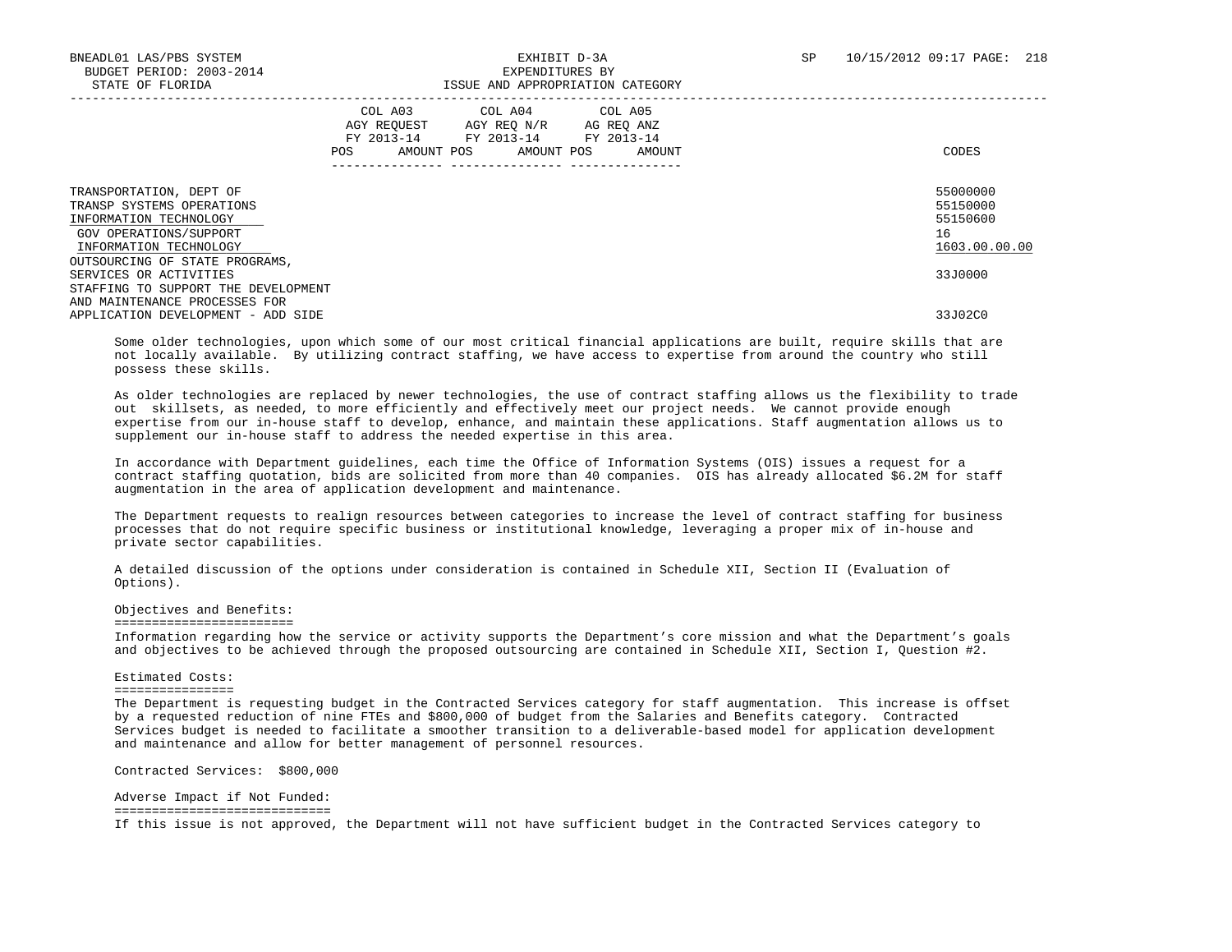| STATE OF FLORIDA                                                                                                                   | ISSUE AND APPROPRIATION CATEGORY                                                                                                                            |                                                         |
|------------------------------------------------------------------------------------------------------------------------------------|-------------------------------------------------------------------------------------------------------------------------------------------------------------|---------------------------------------------------------|
|                                                                                                                                    | COL A04<br>COL A03<br>COL A05<br>AGY REQUEST AGY REQ N/R AG REQ ANZ<br>FY 2013-14 FY 2013-14 FY 2013-14<br>AMOUNT POS<br><b>POS</b><br>AMOUNT POS<br>AMOUNT | CODES                                                   |
| TRANSPORTATION, DEPT OF<br>TRANSP SYSTEMS OPERATIONS<br>INFORMATION TECHNOLOGY<br>GOV OPERATIONS/SUPPORT<br>INFORMATION TECHNOLOGY |                                                                                                                                                             | 55000000<br>55150000<br>55150600<br>16<br>1603.00.00.00 |
| OUTSOURCING OF STATE PROGRAMS,<br>SERVICES OR ACTIVITIES<br>STAFFING TO SUPPORT THE DEVELOPMENT<br>AND MAINTENANCE PROCESSES FOR   |                                                                                                                                                             | 33J0000                                                 |
| APPLICATION DEVELOPMENT - ADD SIDE                                                                                                 |                                                                                                                                                             | 33J02C0                                                 |
| applications.                                                                                                                      | implement a program of staff augmentation contract staffing to support the development and maintenance of computer                                          |                                                         |
|                                                                                                                                    |                                                                                                                                                             |                                                         |
| PROGRAM REDUCTIONS<br>VACANT POSITION REDUCTIONS<br>SALARY RATE                                                                    |                                                                                                                                                             | 33V0000<br>33V0550<br>000000                            |
| SALARY RATE 71,709-                                                                                                                |                                                                                                                                                             |                                                         |
|                                                                                                                                    |                                                                                                                                                             | 010000                                                  |
| SALARIES AND BENEFITS                                                                                                              | $2.00-$                                                                                                                                                     |                                                         |
| ST TRANSPORT (PRIMARY) TF -STATE                                                                                                   | 101,261-                                                                                                                                                    | 2540 1                                                  |
| TOTAL: VACANT POSITION REDUCTIONS<br>TOTAL POSITIONS 2.00-                                                                         |                                                                                                                                                             | 33V0550                                                 |
| TOTAL ISSUE<br>TOTAL SALARY RATE 71,709-                                                                                           | 101,261-                                                                                                                                                    |                                                         |
|                                                                                                                                    |                                                                                                                                                             |                                                         |
| AGENCY ISSUE NARRATIVE:                                                                                                            |                                                                                                                                                             |                                                         |
| 2013-2014 BUDGET YEAR NARRATIVE:<br>Fund Source: 100% State<br>============                                                        | IT COMPONENT? NO                                                                                                                                            |                                                         |
| ===============                                                                                                                    | LRPP Reference: Goal #3: Organizational excellence by promoting and encouraging continuous improvement.                                                     |                                                         |
|                                                                                                                                    | Florida Strategic Plan for Economic Development - Strategy #3:                                                                                              |                                                         |
| Florida as a globally competitive megaregion.                                                                                      | Connect Economic Development, talent, infrastructure, partnerships and other resources within and across regions to build                                   |                                                         |

 Description: ============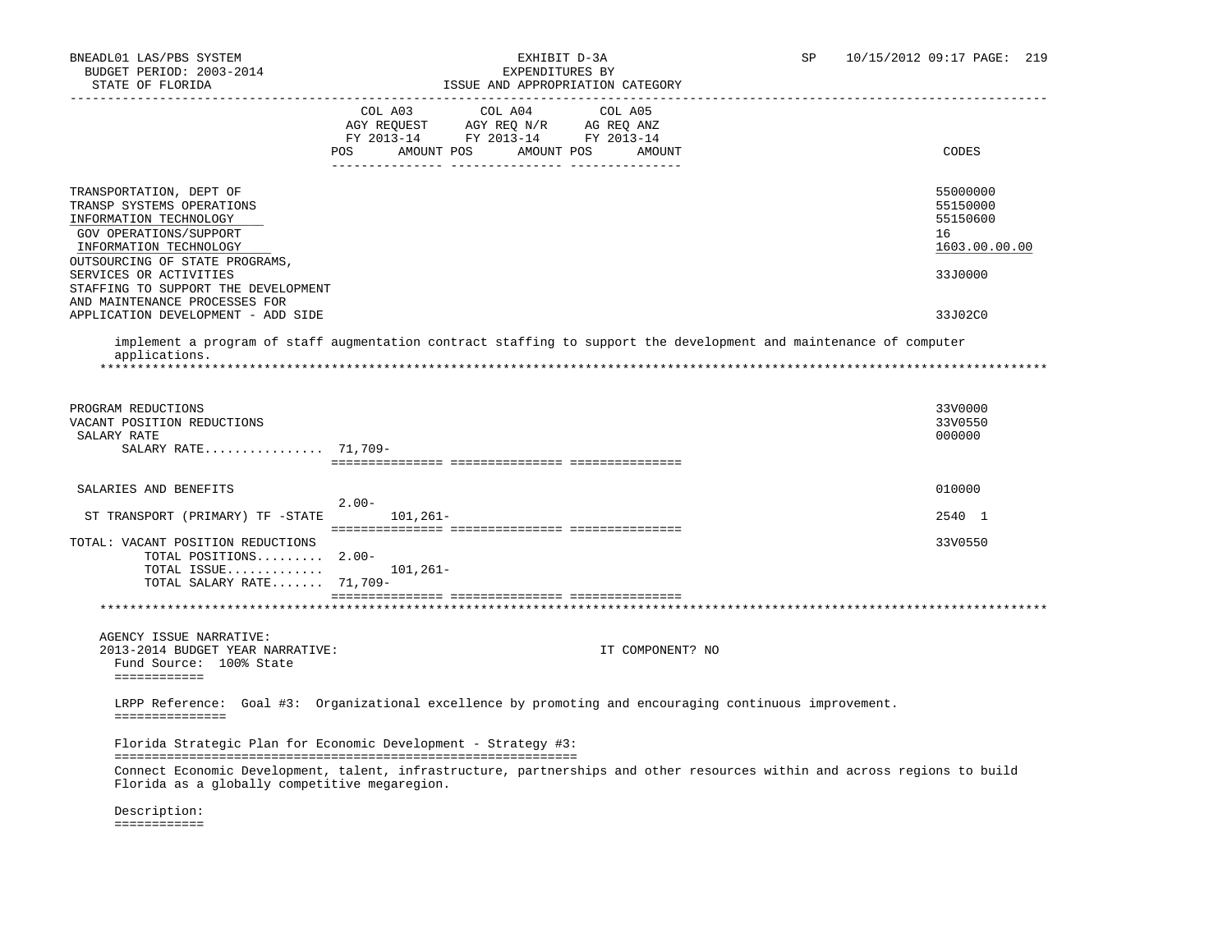| STATE OF FLORIDA                                                                                                                                                                       | ISSUE AND APPROPRIATION CATEGORY                                                                                                                        |                                                                               |
|----------------------------------------------------------------------------------------------------------------------------------------------------------------------------------------|---------------------------------------------------------------------------------------------------------------------------------------------------------|-------------------------------------------------------------------------------|
|                                                                                                                                                                                        | COL A03 COL A04 COL A05<br>AGY REOUEST<br>AGY REO N/R<br>AG REO ANZ<br>FY 2013-14<br>FY 2013-14 FY 2013-14<br>POS<br>AMOUNT POS<br>AMOUNT POS<br>AMOUNT | CODES                                                                         |
| TRANSPORTATION, DEPT OF<br>TRANSP SYSTEMS OPERATIONS<br>INFORMATION TECHNOLOGY<br>GOV OPERATIONS/SUPPORT<br>INFORMATION TECHNOLOGY<br>PROGRAM REDUCTIONS<br>VACANT POSITION REDUCTIONS |                                                                                                                                                         | 55000000<br>55150000<br>55150600<br>16<br>1603.00.00.00<br>33V0000<br>33V0550 |

 This issue deletes positions and related budget to reflect management reductions for organizational efficiencies being implemented by the Department. This includes improvements such as process enhancements, consolidations, and increased use of technology.

 Also, the Department has implemented an approved Reorganization Plan (Budget Amendment 55-12-13, EOG #O0061; Budget Amendment 55-12-14, EOG #O0066). The Reorganization has allowed the Department to streamline its operation by utilizing current resources more effectively and efficiently.

Calculations:

=============

| Class<br>Unit<br>Code |      | Class Title                | Pav<br>Plan | Position<br>Number | Base Rate  | Salaries<br>and Benefits |  |
|-----------------------|------|----------------------------|-------------|--------------------|------------|--------------------------|--|
|                       |      |                            |             |                    |            |                          |  |
| Central Office        | 2101 | Computer Programmer        | 01          | 14360              | (S28, 034) | (S 41, 807)              |  |
| Central Office        | 2109 | Systems Project Consultant | 01          | 14359              | 43,675     | 59.454)                  |  |

Issue Summary:

==============

Related budget for the positions are as follows:

| Unit           | 亚甲基<br><u>، ۳</u> | Base Rate    | Salaries and Benefits |
|----------------|-------------------|--------------|-----------------------|
| -------        | ---               | -------      |                       |
| Central Office | (2)               | $(S$ 71,709) | (S 101.261)           |
|                |                   |              |                       |

| POSITION DETAIL OF SALARIES AND BENEFITS: |            |           |           |                 |                 |             |                                 |
|-------------------------------------------|------------|-----------|-----------|-----------------|-----------------|-------------|---------------------------------|
|                                           | <b>FTE</b> | BASE RATE | ADDITIVES | <b>BENEFITS</b> | SUBTOTAL        | LAPSE<br>°≈ | LAPSED SALARIES<br>AND BENEFITS |
| A03 - AGY REOUEST FY 2013-14              |            |           |           |                 |                 |             |                                 |
| CHANGES TO CURRENTLY AUTHORIZED POSITIONS |            |           |           |                 |                 |             |                                 |
| 2101 COMPUTER PROGRAMMER                  |            |           |           |                 |                 |             |                                 |
| 14360 001                                 | $1.00 -$   | 28,034-   |           | 13,773-         | $41,807 - 0.00$ |             | 41,807-                         |
| 2109 SYSTEMS PROJECT CONSULTANT           |            |           |           |                 |                 |             |                                 |
| 14359 001                                 | $1.00 -$   | $43.675-$ |           | $15.779-$       | $59,454 - 0.00$ |             | 59,454-                         |
|                                           |            |           |           |                 |                 |             |                                 |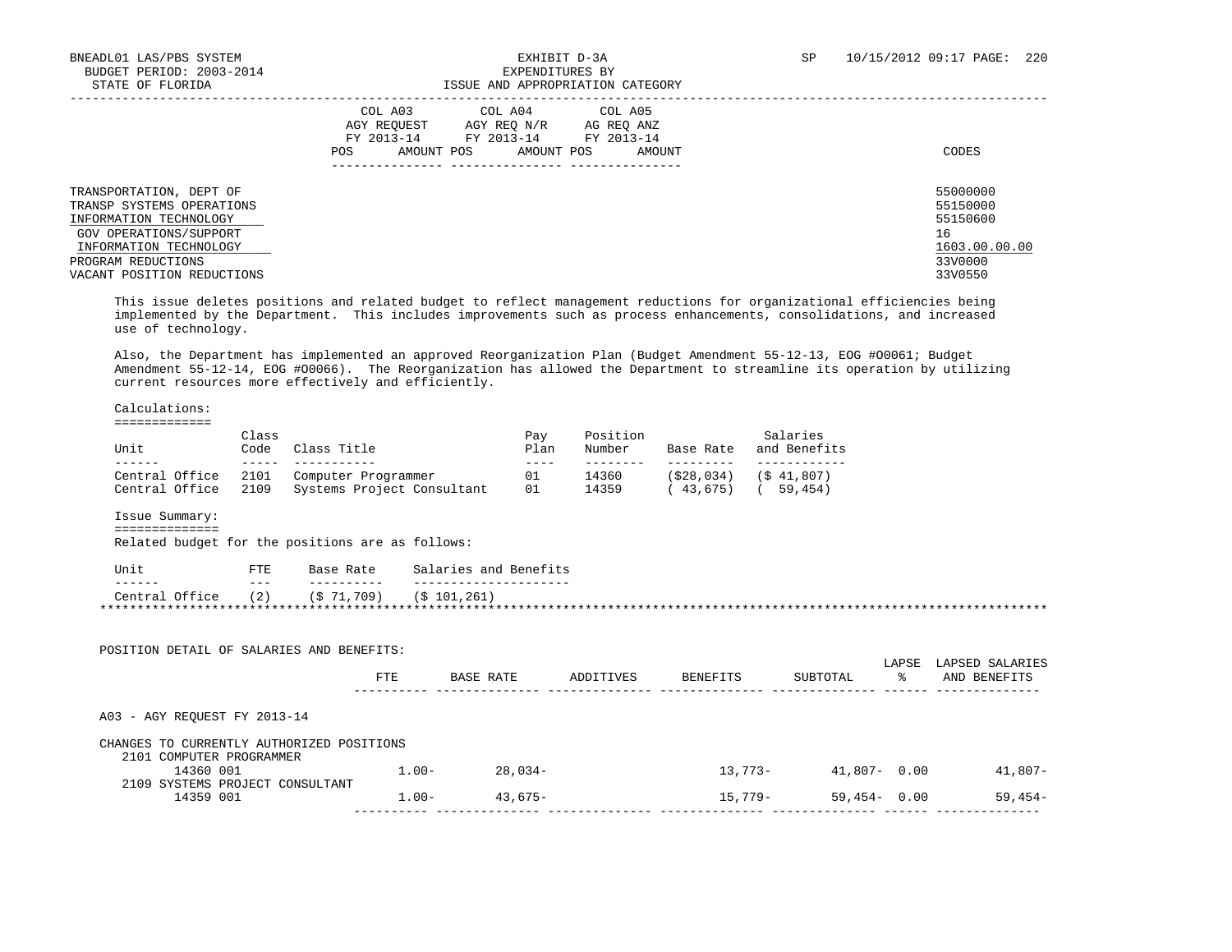# BNEADL01 LAS/PBS SYSTEM EXHIBIT D-3A SP 10/15/2012 09:17 PAGE: 221

| _______________________________<br>COL A03<br>COL A04<br>COL A05<br>AGY REQUEST AGY REQ N/R AG REQ ANZ<br>FY 2013-14 FY 2013-14 FY 2013-14<br>POS AMOUNT POS AMOUNT POS AMOUNT<br>CODES<br>55000000<br>55150000<br>55150600<br>GOV OPERATIONS/SUPPORT<br>16<br>INFORMATION TECHNOLOGY<br>33V0000<br>33V0550<br>POSITION DETAIL OF SALARIES AND BENEFITS:<br>LAPSE LAPSED SALARIES<br>FTE BASE RATE<br>ADDITIVES BENEFITS<br>SUBTOTAL<br>A03 - AGY REQUEST FY 2013-14<br>CHANGES TO CURRENTLY AUTHORIZED POSITIONS<br>TOTALS FOR ISSUE BY FUND<br>2540 ST TRANSPORT (PRIMARY) TF<br>--------------<br>$2.00 - 71,709 -$<br>29,552- 101,261-<br>==============<br>3620000<br>36250C0<br>100000<br>SPECIAL CATEGORIES<br>100777<br>CONTRACTED SERVICES<br>ST TRANSPORT (PRIMARY) TF -STATE 992,000 992,000<br>2540 1<br>AGENCY ISSUE NARRATIVE:<br>2013-2014 BUDGET YEAR NARRATIVE:<br>IT COMPONENT? YES<br>Fund Source: 100% State<br>============<br>LRPP Reference: Goal #3: Organizational excellence by promoting and encouraging continuous improvement.<br>===============<br>Florida Strategic Plan for Economic Development - Strategy #8: | STATE OF FLORIDA | ISSUE AND APPROPRIATION CATEGORY |  |               |
|--------------------------------------------------------------------------------------------------------------------------------------------------------------------------------------------------------------------------------------------------------------------------------------------------------------------------------------------------------------------------------------------------------------------------------------------------------------------------------------------------------------------------------------------------------------------------------------------------------------------------------------------------------------------------------------------------------------------------------------------------------------------------------------------------------------------------------------------------------------------------------------------------------------------------------------------------------------------------------------------------------------------------------------------------------------------------------------------------------------------------------------------------|------------------|----------------------------------|--|---------------|
| TRANSPORTATION, DEPT OF<br>TRANSP SYSTEMS OPERATIONS<br>INFORMATION TECHNOLOGY<br>PROGRAM REDUCTIONS<br>VACANT POSITION REDUCTIONS<br>AGENCY-WIDE INFORMATION TECHNOLOGY<br>CONSTRUCTION MATERIAL ACCEPTANCE<br>CERTIFICATION                                                                                                                                                                                                                                                                                                                                                                                                                                                                                                                                                                                                                                                                                                                                                                                                                                                                                                                    |                  |                                  |  |               |
|                                                                                                                                                                                                                                                                                                                                                                                                                                                                                                                                                                                                                                                                                                                                                                                                                                                                                                                                                                                                                                                                                                                                                  |                  |                                  |  |               |
|                                                                                                                                                                                                                                                                                                                                                                                                                                                                                                                                                                                                                                                                                                                                                                                                                                                                                                                                                                                                                                                                                                                                                  |                  |                                  |  | 1603.00.00.00 |
|                                                                                                                                                                                                                                                                                                                                                                                                                                                                                                                                                                                                                                                                                                                                                                                                                                                                                                                                                                                                                                                                                                                                                  |                  |                                  |  | AND BENEFITS  |
|                                                                                                                                                                                                                                                                                                                                                                                                                                                                                                                                                                                                                                                                                                                                                                                                                                                                                                                                                                                                                                                                                                                                                  |                  |                                  |  |               |
|                                                                                                                                                                                                                                                                                                                                                                                                                                                                                                                                                                                                                                                                                                                                                                                                                                                                                                                                                                                                                                                                                                                                                  |                  |                                  |  |               |
|                                                                                                                                                                                                                                                                                                                                                                                                                                                                                                                                                                                                                                                                                                                                                                                                                                                                                                                                                                                                                                                                                                                                                  |                  |                                  |  | $101, 261 -$  |
|                                                                                                                                                                                                                                                                                                                                                                                                                                                                                                                                                                                                                                                                                                                                                                                                                                                                                                                                                                                                                                                                                                                                                  |                  |                                  |  | 101,261–      |
|                                                                                                                                                                                                                                                                                                                                                                                                                                                                                                                                                                                                                                                                                                                                                                                                                                                                                                                                                                                                                                                                                                                                                  |                  |                                  |  |               |
|                                                                                                                                                                                                                                                                                                                                                                                                                                                                                                                                                                                                                                                                                                                                                                                                                                                                                                                                                                                                                                                                                                                                                  |                  |                                  |  |               |
|                                                                                                                                                                                                                                                                                                                                                                                                                                                                                                                                                                                                                                                                                                                                                                                                                                                                                                                                                                                                                                                                                                                                                  |                  |                                  |  |               |
|                                                                                                                                                                                                                                                                                                                                                                                                                                                                                                                                                                                                                                                                                                                                                                                                                                                                                                                                                                                                                                                                                                                                                  |                  |                                  |  |               |
|                                                                                                                                                                                                                                                                                                                                                                                                                                                                                                                                                                                                                                                                                                                                                                                                                                                                                                                                                                                                                                                                                                                                                  |                  |                                  |  |               |
|                                                                                                                                                                                                                                                                                                                                                                                                                                                                                                                                                                                                                                                                                                                                                                                                                                                                                                                                                                                                                                                                                                                                                  |                  |                                  |  |               |
|                                                                                                                                                                                                                                                                                                                                                                                                                                                                                                                                                                                                                                                                                                                                                                                                                                                                                                                                                                                                                                                                                                                                                  |                  |                                  |  |               |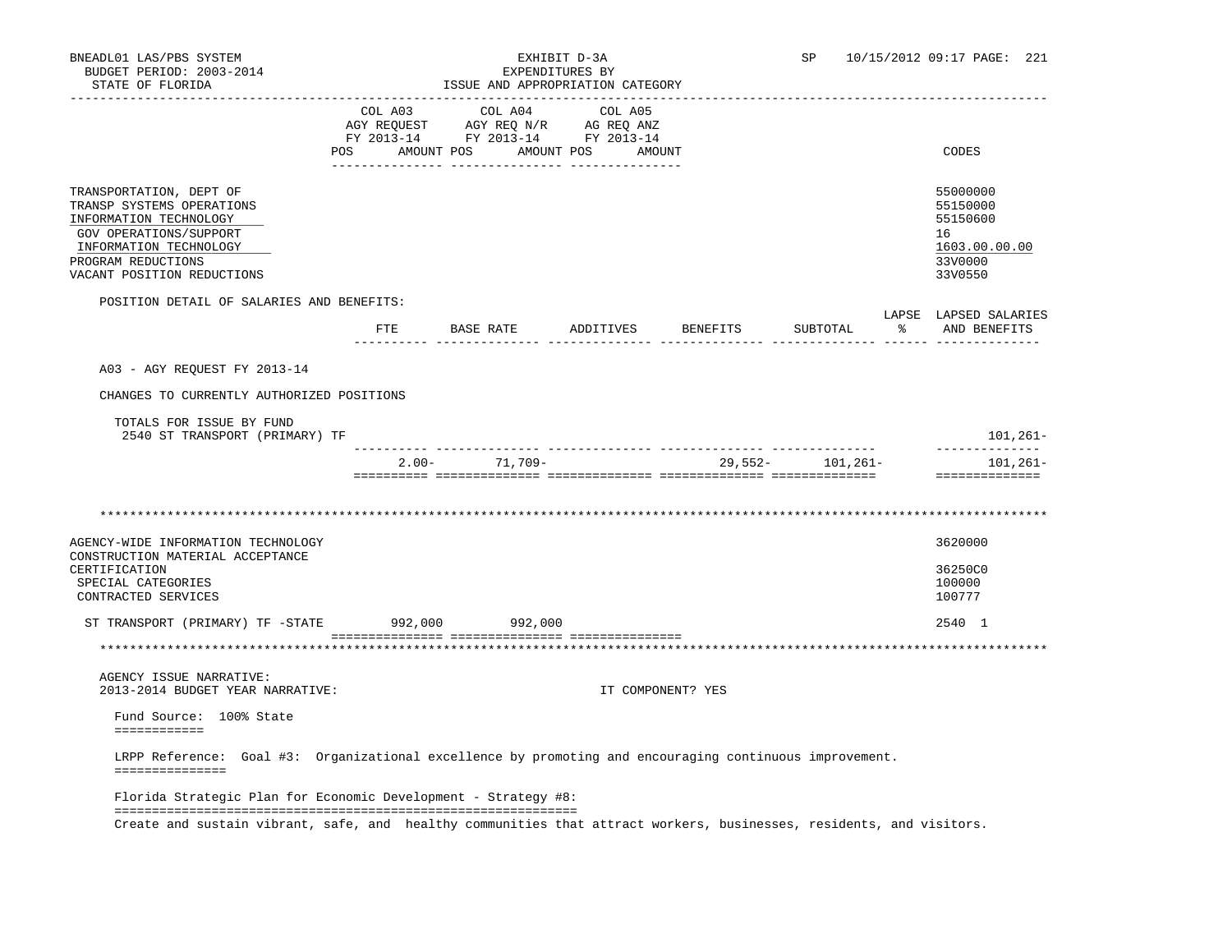| TRANSPORTATION, DEPT OF<br>TRANSP SYSTEMS OPERATIONS<br>INFORMATION TECHNOLOGY | COL A03<br>AGY REOUEST<br>FY 2013-14<br>AMOUNT POS<br>POS | COL A04<br>AGY REO N/R<br>FY 2013-14<br>AMOUNT POS | COL A05<br>AG REQ ANZ<br>FY 2013-14<br>AMOUNT | CODES<br>55000000<br>55150000<br>55150600 |
|--------------------------------------------------------------------------------|-----------------------------------------------------------|----------------------------------------------------|-----------------------------------------------|-------------------------------------------|
| GOV OPERATIONS/SUPPORT<br>INFORMATION TECHNOLOGY                               |                                                           |                                                    |                                               | 16<br>1603.00.00.00                       |
| AGENCY-WIDE INFORMATION TECHNOLOGY<br>CONSTRUCTION MATERIAL ACCEPTANCE         |                                                           |                                                    |                                               | 3620000                                   |
| CERTIFICATION                                                                  |                                                           |                                                    |                                               | 36250C0                                   |

#### Description:

#### ============

 This issue requests budget in the Contracted Services category for the second year of a four year program to perform a mandatory technology replacement of the Department's Laboratory Information Management System (LIMS), which is no longer viable from a technology perspective.

 This is a multi-year issue that was initially requested and funded in the Department's FY 2012/13 Legislative Budget Request(LBR). The original projects's Business Objective, Benefits, Cost Estimates, Project Scope, and Implementation Timeline have not changed from the original FY 2012/13 LBR.

#### Summary of Business Problem:

### ============================

 LIMS is a mission critical business application that supports the Department's responsibility to ensure the quality of materials and workmanship for all construction projects through materials sampling, testing, and acceptance. The Department is dependent on the capability provided by LIMS to manage all the processes related to materials quality compliance and project acceptance.

LIMS is mission critical for several reasons:

 1. To be eligible for federal transportation funding, FDOT must have an approved construction project quality assurance and acceptance certification program;

 2. Florida's Five Year Work Program anticipates \$15 billion in construction spending, \$7.2 billion of which is federal funding;

3. LIMS provides confirmation that materials and workmanship meet contractual specifications;

 4. Electronic processing streamlines turnaround for test results which allows construction projects to progress efficiently, with fewer delays which can impact project completion and payment to vendors.

 The current LIMS application provides functionality to support all the required business processes for this mission critical area. Over the last decade, the opportunities afforded by technology via LIMS have allowed the Department to significantly improve its quality assurance program; enabled the Department to manage increased levels of construction activity; and provided the opportunity to partner with the construction industry for 85% of our materials sampling and testing.

 LIMS still meets the Department's functional needs, however, since it was developed nearly a decade ago, the technology is obsolete and can no longer be sustained. The current vendor can no longer provide changes to LIMS when business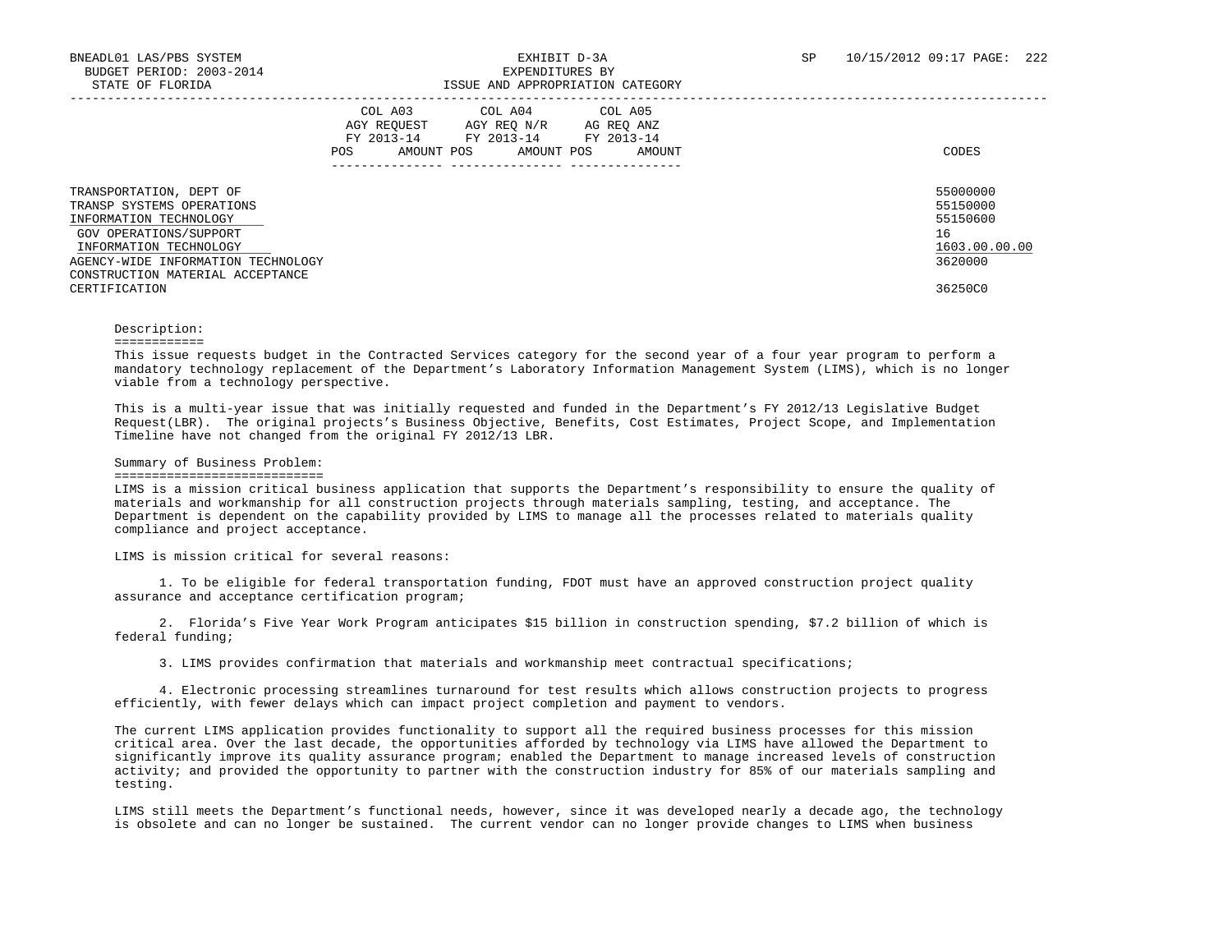|                                                                                                                                                                                                                               | COL A03<br>AGY REOUEST<br>FY 2013-14<br>POS.<br>AMOUNT POS | COL A04<br>AGY REO N/R<br>FY 2013-14<br>AMOUNT POS | COL A05<br>AG REO ANZ<br>FY 2013-14<br>AMOUNT<br>--------------- | CODES                                                                         |
|-------------------------------------------------------------------------------------------------------------------------------------------------------------------------------------------------------------------------------|------------------------------------------------------------|----------------------------------------------------|------------------------------------------------------------------|-------------------------------------------------------------------------------|
| TRANSPORTATION, DEPT OF<br>TRANSP SYSTEMS OPERATIONS<br>INFORMATION TECHNOLOGY<br>GOV OPERATIONS/SUPPORT<br>INFORMATION TECHNOLOGY<br>AGENCY-WIDE INFORMATION TECHNOLOGY<br>CONSTRUCTION MATERIAL ACCEPTANCE<br>CERTIFICATION |                                                            |                                                    |                                                                  | 55000000<br>55150000<br>55150600<br>16<br>1603.00.00.00<br>3620000<br>36250C0 |

 processes change, and will not provide even the most basic support after 2015. The risk that LIMS will become unavailable technologically by 2015 (or before) is very high, jeopardizing the Department's ability to meet state and federal requirements. There are no feasible options for supporting the level of construction activity in Florida with manual processes, therefore the loss of LIMS will result in severe impacts to transportation construction capacity.

### Information Technology Service and Implementation Approach:

### ===========================================================

 The Code of Federal Regulations, specifically 23 CFR 637 Sub Sections 201-207, requires that State Highway Agencies (SHA) develop and execute an approved construction project quality assurance and acceptance certification program in order to be eligible to receive federal transportation funding. This multi-faceted, detailed and rigorous quality assurance program must be approved by the Federal Highway Administration (FHWA), implemented and continuously managed by the SHA to remain eligible for that funding.

 This program is used to guarantee that the materials and workmanship incorporated into all federally funded projects are in compliance with the contractual and quality requirements of each project's approved plans and specifications. Without a robust application, the materials data and information required from a program the magnitude of Florida's would not be feasible or manageable from either FDOT's or the construction industry's perspective. LIMS goes far beyond routine sample logging and test result tracking as implied in its name.

 Florida has a higher level of privatized sampling and testing than any other state, with approximately 85% of the annual 150,000 samples processed each year performed by industry partners external to the Department. Because we use contractor sampling and testing data as part of the project acceptance determination, our construction contracts require industry partners to provide and be readily able to submit this data. Given the trend toward more private sector jobs, it is even more critical that this process be supported by automation that allows external contractors to efficiently transmit sample and test data to the Department.

 The current functionality provided by LIMS has evolved to the point that it is recognized by the FHWA as the most capable and powerful project quality assurance and acceptance certification tool of those inspected by the FHWA. A feature that contributes to this success is the integration of materials information with other department data such as pay item information in the Project Estimating/Letting and Award Systems (PES/LAS), Construction Contracts and Estimates from the Department's Construction Contract Administration System (SiteManager), Local Agency Program (LAP) Contracts and the Work Program.

 LIMS currently provides all the functionality required to manage a key Department process that supports literally billions of dollars of investment in Florida's transportation infrastructure. Unfortunately, LIMS is built with computer languages that are now obsolete and can only be minimally supported by the LIMS contractor until no later than 2015. In fact, LIMS is already generating internal Department support issues because servers cannot be upgraded as needed by the Office of Information Systems due to the limitations of the obsolete software used by LIMS. The current situation with LIMS is analogous to being on life support , and the Department can only hope that nothing occurs in the environment to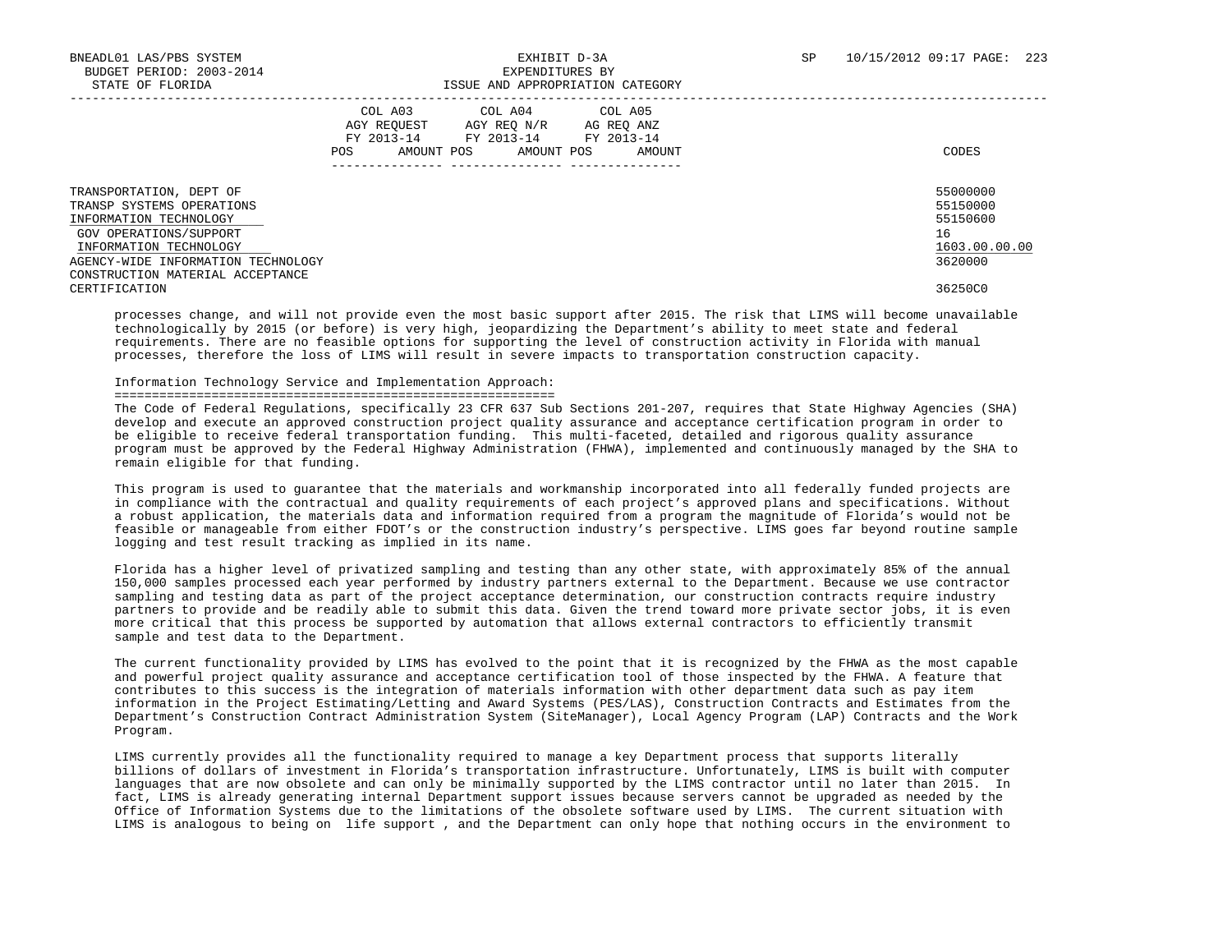|                                                                                                                                                                                                              | COL A03<br>AGY REOUEST<br>FY 2013-14<br>AMOUNT POS<br><b>POS</b> | COL A04<br>AGY REO N/R<br>FY 2013-14<br>AMOUNT POS | COL A05<br>AG REO ANZ<br>FY 2013-14<br>AMOUNT | CODES                                                              |
|--------------------------------------------------------------------------------------------------------------------------------------------------------------------------------------------------------------|------------------------------------------------------------------|----------------------------------------------------|-----------------------------------------------|--------------------------------------------------------------------|
| TRANSPORTATION, DEPT OF<br>TRANSP SYSTEMS OPERATIONS<br>INFORMATION TECHNOLOGY<br>GOV OPERATIONS/SUPPORT<br>INFORMATION TECHNOLOGY<br>AGENCY-WIDE INFORMATION TECHNOLOGY<br>CONSTRUCTION MATERIAL ACCEPTANCE |                                                                  |                                                    |                                               | 55000000<br>55150000<br>55150600<br>16<br>1603.00.00.00<br>3620000 |
| CERTIFICATION                                                                                                                                                                                                |                                                                  |                                                    |                                               | 36250C0                                                            |

 cause the loss of LIMS before there is an opportunity to replace it. A technology upgrade is required that will replace the current functionality of LIMS with sound technology that will be sustainable for many more years.

#### Benefits:

=========

 The risk being mitigated by this budget issue relates entirely to LIMS' sustainability from a technical perspective, therefore funding is requested for a technology refresh project only. The focus of this project is to replace current LIMS functionality with a viable technology solution that will allow the Department to continue using automation we rely on for this critical function. No significant additional functionality is planned, therefore no improvement to services is anticipated other than usability improvements that result from new features and techniques made available by more modern technical tools.

### Assumptions and Constraints:

### ============================

 This technology refresh project will use Department standard software as well as our proven development methodology. The functionality requirements of LIMS are known and will be used as the basis for the new application. In addition, no new technology will be introduced as part of the LIMS replacement. Since the new LIMS will be built using known requirements, standard software, and proven development processes, this project will be relatively low risk using proven technology.

Implementation Timeline:

 ======================== Year 1 (FY 2012/13): Complete Planning and Requirements; Begin Design Year 2 (FY 2013/14): Complete Design; Begin Construction Year 3 (FY 2014/15): Complete Construction and Implementation Year 4 (FY 2015/16): Recurring Maintenance and Support

## Estimated Costs:

================

 In FY 2012/13 \$722,400 of nonrecurring Contracted Services budget was appropriated for the first year of a four year program to perform a mandatory technology replacement of the Department's Laboratory Information Management System (LIMS), which is no longer viable from a technology perspective. The budget was needed to complete planning and requirements and to begin design of the new application.

 This issue requests \$992,000 of nonrecurring Contracted Services budget to complete the design and begin construction of the new application.

 Estimated costs are based on approximately 25,000 hours including planning, requirements, design, construction and implementation. The project is estimated to require 36 months for application development, user acceptance, training,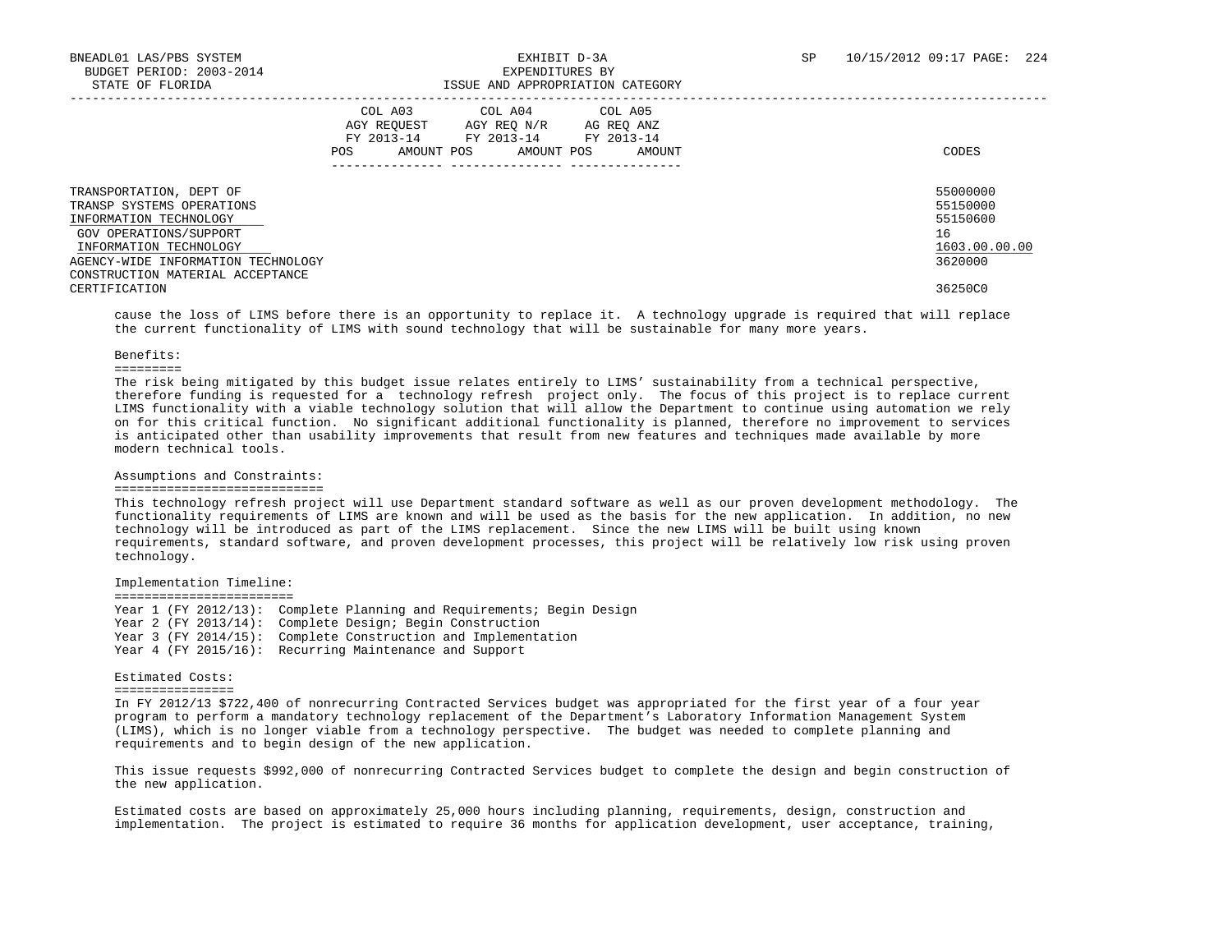| TRANSPORTATION, DEPT OF<br>TRANSP SYSTEMS OPERATIONS<br>INFORMATION TECHNOLOGY<br>GOV OPERATIONS/SUPPORT<br>INFORMATION TECHNOLOGY<br>AGENCY-WIDE INFORMATION TECHNOLOGY<br>CONSTRUCTION MATERIAL ACCEPTANCE<br>CERTIFICATION | COL A03<br>AGY REOUEST<br>FY 2013-14<br>AMOUNT POS<br>POS. | COL A04<br>AGY REO N/R<br>FY 2013-14<br>AMOUNT POS | COL A05<br>AG REO ANZ<br>FY 2013-14<br>AMOUNT | CODES<br>55000000<br>55150000<br>55150600<br>16<br>1603.00.00.00<br>3620000<br>36250C0 |
|-------------------------------------------------------------------------------------------------------------------------------------------------------------------------------------------------------------------------------|------------------------------------------------------------|----------------------------------------------------|-----------------------------------------------|----------------------------------------------------------------------------------------|
|                                                                                                                                                                                                                               |                                                            |                                                    |                                               |                                                                                        |

 and implementation. Cost estimates are based on state term contract prices defined as Project Area 2, which is the Project-oriented model.

| 2013/14 |  |  |  |  |
|---------|--|--|--|--|
|         |  |  |  |  |

Contracted Services: \$992,000 Nonrecurring

--------------------

 Resources and Estimated Costs: ------------------------------

|                                                         | Total<br>Hours | Approved<br>2012/13<br>(Year 1) | Requested<br>2013/14<br>(Year 2) | 2014/15<br>(Year 3) | 2015/16<br>(Year 4) | Total         |
|---------------------------------------------------------|----------------|---------------------------------|----------------------------------|---------------------|---------------------|---------------|
| Project Manager $(1 \otimes $140/hr)$                   | 1,400          | \$95.200                        | \$67.200                         | \$33,600            |                     | 196,000<br>Ŝ. |
| Business Analysts $(4 \otimes $85/hr)$                  | 9,280          | 435,200                         | 272,000                          | 81,600              |                     | 788,800       |
| Data Modeler (1 @ \$120/hr)                             | 2,320          | 153,600                         | 96,000                           | 28,800              |                     | 278,400       |
| Application Architect (1 @ \$120/hr)<br>Web Application | 2,400          | 38,400                          | 192,000                          | 57,600              |                     | 288,000       |
| Programmers $(6 \otimes $95/hr)$                        | 9,600          |                                 | 364,800                          | 547,200             |                     | 912,000       |
|                                                         | 25,000         | \$722,400                       | \$992,000                        | \$748,800           |                     | \$2,463,200   |
| Recurring Maintenance and Support:                      |                |                                 |                                  |                     | \$172,424           |               |

(7% of development cost, Year 4 and beyond)

 Due to the varying number of hours of consultant support required for each year of the application development, budget requested in this issue is non-recurring.

### Duration of Issue:

==================

This issue requests budget for the second of a four year program to replace the LIMS application.

Needs Satisfaction:

===================

 The funding requested in this issue will allow the Department to continue to manage required materials testing and sampling information for all construction, including its federally mandated and approved construction project quality assurance and acceptance certification program, for at least 10 - 15 years.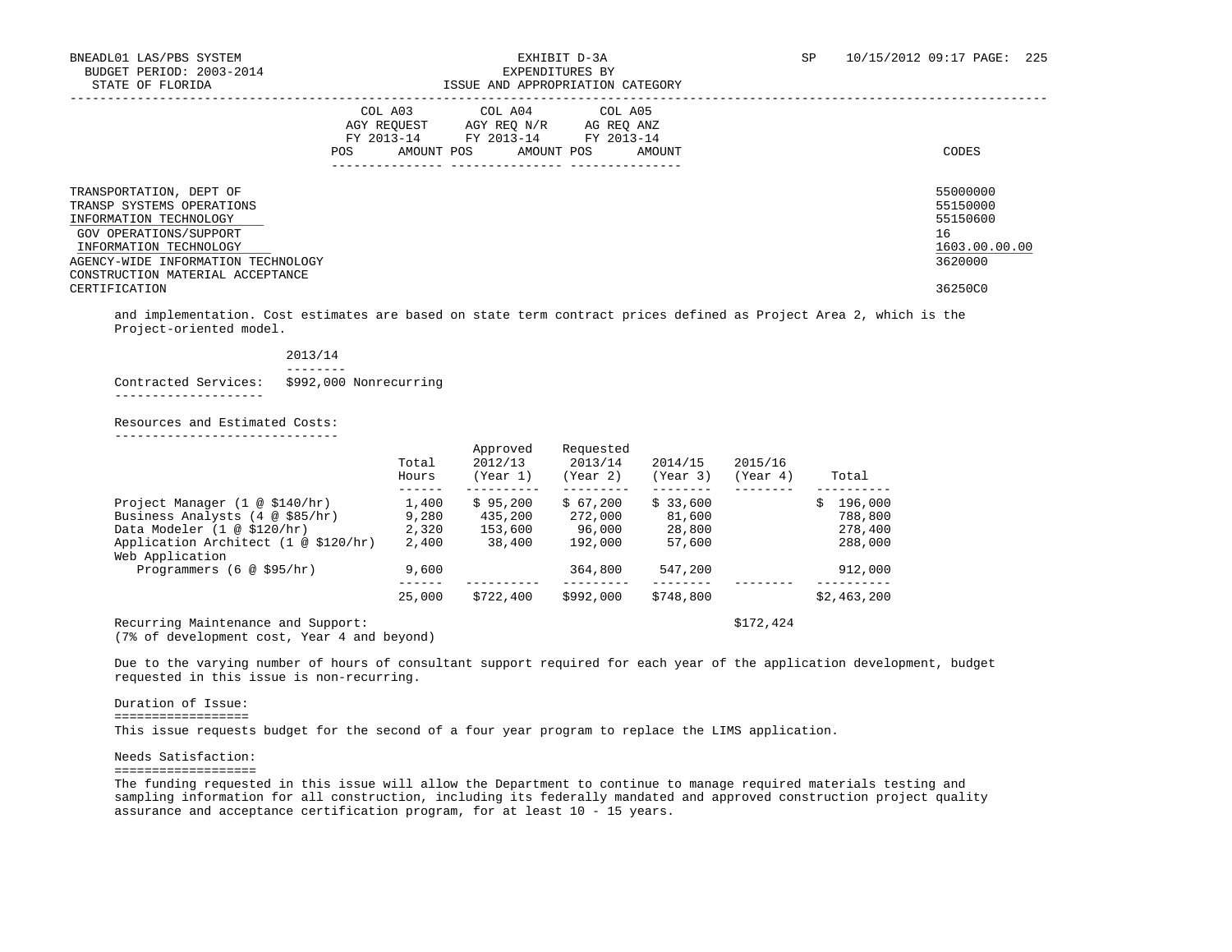SALARY RATE................. 10,714,818

|                                                                                                                                    | AGY REQUEST AGY REQ N/R AG REQ ANZ<br>FY 2013-14 FY 2013-14 FY 2013-14<br>AMOUNT POS<br>POS | COL A03 COL A04 COL A05<br>AMOUNT POS | AMOUNT | CODES                                                                                                                                                                                                                                                                                                                                                                                                                                                                                                                                                                                                                                                                                                                                                                                                                                                                                                                                                                                      |
|------------------------------------------------------------------------------------------------------------------------------------|---------------------------------------------------------------------------------------------|---------------------------------------|--------|--------------------------------------------------------------------------------------------------------------------------------------------------------------------------------------------------------------------------------------------------------------------------------------------------------------------------------------------------------------------------------------------------------------------------------------------------------------------------------------------------------------------------------------------------------------------------------------------------------------------------------------------------------------------------------------------------------------------------------------------------------------------------------------------------------------------------------------------------------------------------------------------------------------------------------------------------------------------------------------------|
|                                                                                                                                    |                                                                                             |                                       |        |                                                                                                                                                                                                                                                                                                                                                                                                                                                                                                                                                                                                                                                                                                                                                                                                                                                                                                                                                                                            |
| TRANSPORTATION, DEPT OF<br>TRANSP SYSTEMS OPERATIONS<br>INFORMATION TECHNOLOGY<br>GOV OPERATIONS/SUPPORT<br>INFORMATION TECHNOLOGY |                                                                                             |                                       |        | 55000000<br>55150000<br>55150600<br>16<br>1603.00.00.00                                                                                                                                                                                                                                                                                                                                                                                                                                                                                                                                                                                                                                                                                                                                                                                                                                                                                                                                    |
| AGENCY-WIDE INFORMATION TECHNOLOGY<br>CONSTRUCTION MATERIAL ACCEPTANCE<br>CERTIFICATION                                            |                                                                                             |                                       |        | 3620000<br>36250C0                                                                                                                                                                                                                                                                                                                                                                                                                                                                                                                                                                                                                                                                                                                                                                                                                                                                                                                                                                         |
| Adverse Impact if Not Funded:<br>==============================                                                                    |                                                                                             |                                       |        |                                                                                                                                                                                                                                                                                                                                                                                                                                                                                                                                                                                                                                                                                                                                                                                                                                                                                                                                                                                            |
| has potentially negative economic repercussions.                                                                                   |                                                                                             |                                       |        | The investment in Florida's transportation infrastructure continues to grow and is an integral part of the state's<br>economic recovery. Increased funding has resulted in increased construction capacity. The Department has leveraged<br>technology to support this increased capacity, and accordingly has become dependent on applications like LIMS. The<br>current technology risk for LIMS is a concern, but by 2015 the risk of losing the capabilities provided by LIMS is very<br>high. If (or when) the system fails and is not recoverable, the timeframe to acquire and implement a new technical<br>solution will be approximately 3 years. In the absence of LIMS, many of the Department's current processes would be<br>impossible. The Department would be unable to quarantee the quality of materials and workmanship of its construction<br>projects without impacting schedules. Any impact to the Department's delivery of the \$15 billion Five Year Work Program |
| TOTAL: INFORMATION TECHNOLOGY                                                                                                      |                                                                                             |                                       |        | 1603.00.00.00                                                                                                                                                                                                                                                                                                                                                                                                                                                                                                                                                                                                                                                                                                                                                                                                                                                                                                                                                                              |
| BY FUND TYPE                                                                                                                       | 211.00                                                                                      |                                       |        |                                                                                                                                                                                                                                                                                                                                                                                                                                                                                                                                                                                                                                                                                                                                                                                                                                                                                                                                                                                            |
| TRUST FUNDS                                                                                                                        | 38, 214, 312                                                                                | 992,000                               |        | 2000                                                                                                                                                                                                                                                                                                                                                                                                                                                                                                                                                                                                                                                                                                                                                                                                                                                                                                                                                                                       |

=============== =============== ===============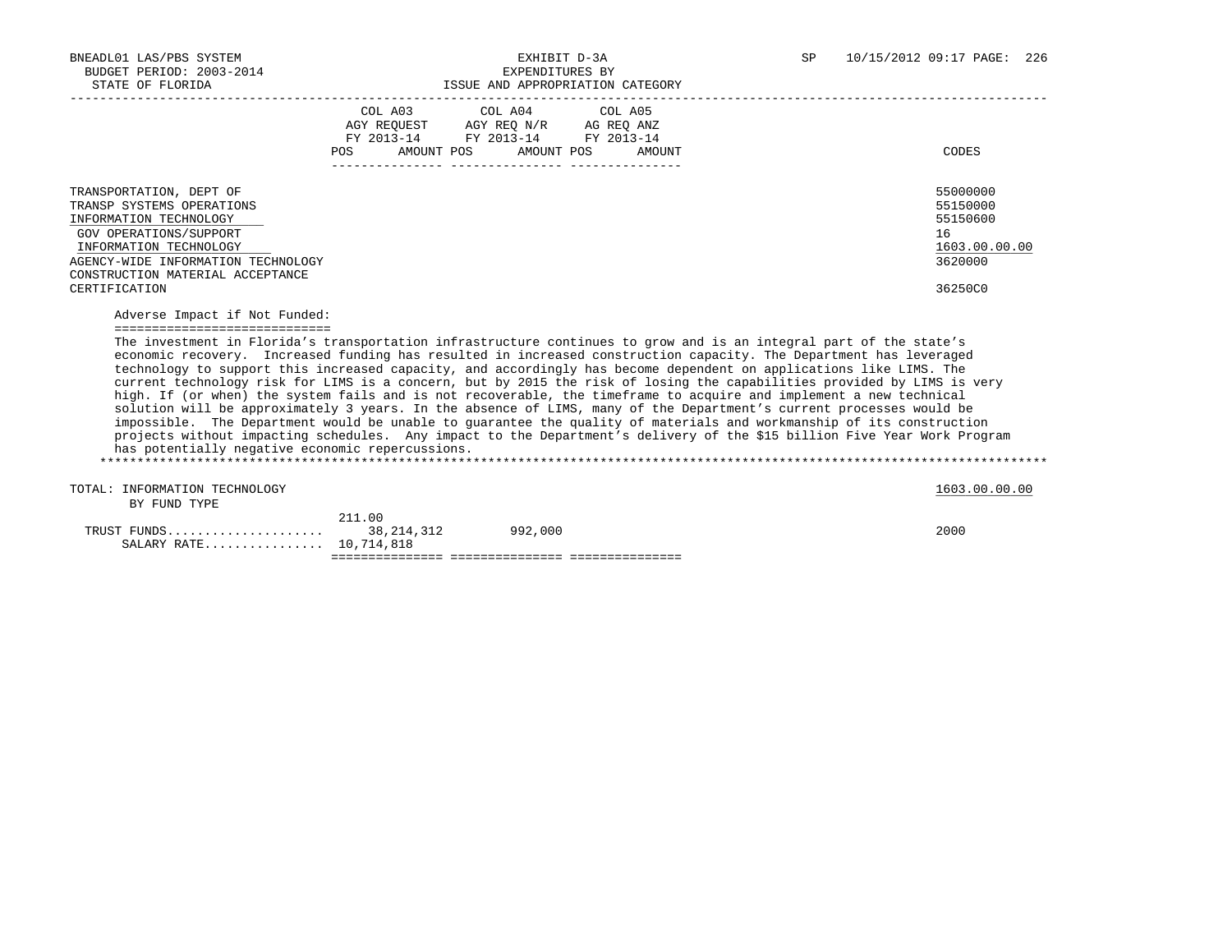|                                                                                                                                                                                                                                                  | POS AMOUNT POS AMOUNT POS | COL A03 COL A04 COL A05<br>AGY REQUEST AGY REQ N/R AG REQ ANZ<br>FY 2013-14 FY 2013-14 FY 2013-14 | AMOUNT | CODES                                                                                   |
|--------------------------------------------------------------------------------------------------------------------------------------------------------------------------------------------------------------------------------------------------|---------------------------|---------------------------------------------------------------------------------------------------|--------|-----------------------------------------------------------------------------------------|
| TRANSPORTATION, DEPT OF<br>FLORIDA'S TURNPIKE SYSTEMS<br>FL'S TURNPIKE ENTERPRISE<br>ECONOMIC OPPORTUNITIES<br>PRE-CONSTRUCTN/DESIGN SVCS<br>ESTIMATED EXPENDITURES<br>ESTIMATED EXPENDITURES - OPERATIONS<br>SALARY RATE<br>SALARY RATE 823,385 |                           |                                                                                                   |        | 55000000<br>55180000<br>55180100<br>11<br>1101.01.02.00<br>1000000<br>1001000<br>000000 |
| SALARIES AND BENEFITS                                                                                                                                                                                                                            |                           |                                                                                                   |        | 010000                                                                                  |
| ST TRANSPORT (PRIMARY) TF $-$ STATE 1,054,463                                                                                                                                                                                                    | 11.00                     |                                                                                                   |        | 2540 1                                                                                  |
| EXPENSES                                                                                                                                                                                                                                         |                           |                                                                                                   |        | 040000                                                                                  |
| ST TRANSPORT (PRIMARY) TF -STATE 186,127                                                                                                                                                                                                         |                           |                                                                                                   |        | 2540 1                                                                                  |
| OPERATING CAPITAL OUTLAY                                                                                                                                                                                                                         |                           |                                                                                                   |        | 060000                                                                                  |
| ST TRANSPORT (PRIMARY) TF -STATE 2,966                                                                                                                                                                                                           |                           |                                                                                                   |        | 2540 1                                                                                  |
| SPECIAL CATEGORIES<br>CONSULTANT FEES                                                                                                                                                                                                            |                           |                                                                                                   |        | 100000<br>100686                                                                        |
| ST TRANSPORT (PRIMARY) TF -STATE 819,483                                                                                                                                                                                                         |                           |                                                                                                   |        | 2540 1                                                                                  |
| HUMAN RESOURCE DEVELOPMENT                                                                                                                                                                                                                       |                           |                                                                                                   |        | 101640                                                                                  |
| ST TRANSPORT (PRIMARY) TF -STATE 4,866                                                                                                                                                                                                           |                           |                                                                                                   |        | 2540 1                                                                                  |
| TOTAL: ESTIMATED EXPENDITURES - OPERATIONS<br>TOTAL POSITIONS $11.00$<br>TOTAL ISSUE<br>TOTAL SALARY RATE 823,385                                                                                                                                | 2,067,905                 |                                                                                                   |        | 1001000                                                                                 |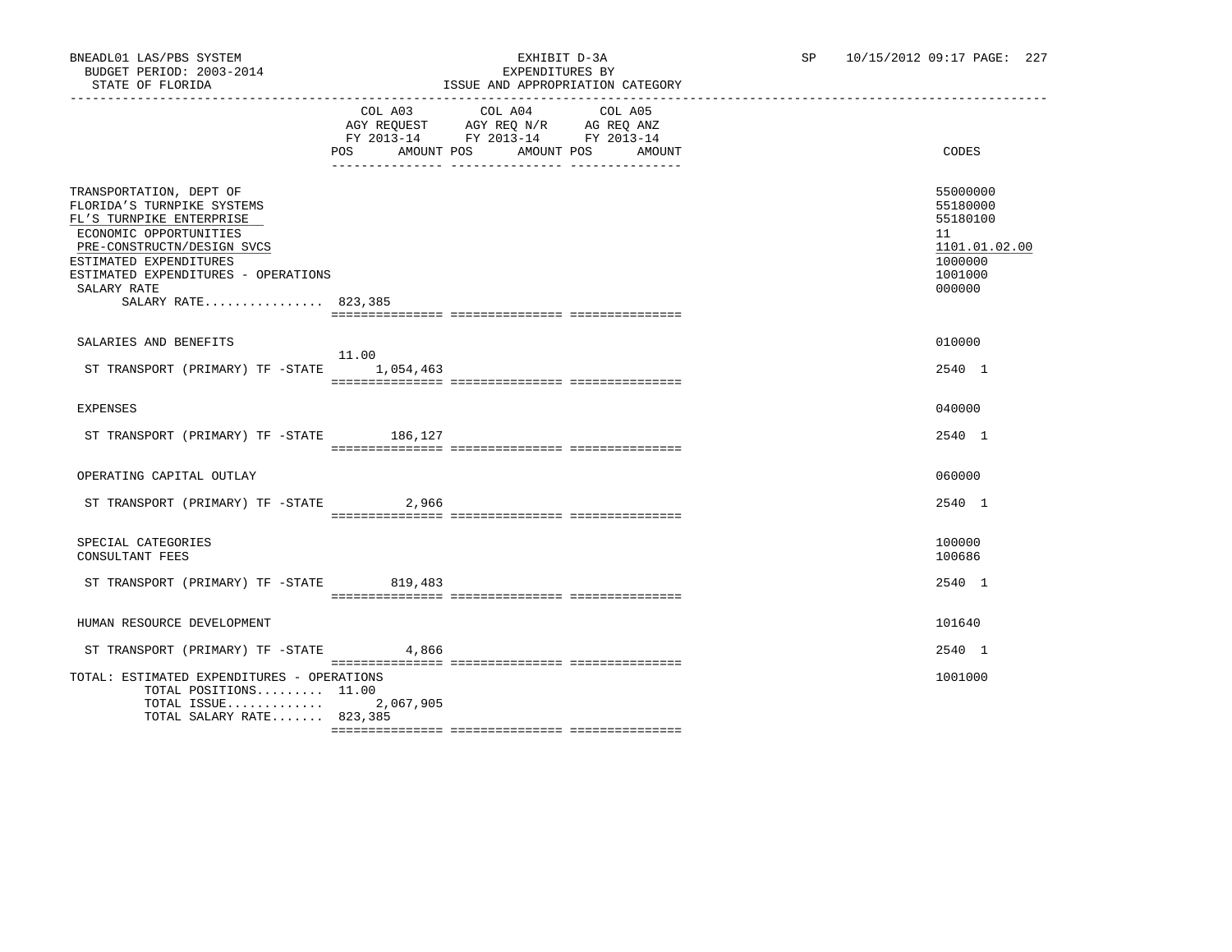|                                                                                                                                                                                                                                 |                      | TOOOT LIP ALINOINTALION                                                                                                                                                                                                                                         |                   |                                                                    |
|---------------------------------------------------------------------------------------------------------------------------------------------------------------------------------------------------------------------------------|----------------------|-----------------------------------------------------------------------------------------------------------------------------------------------------------------------------------------------------------------------------------------------------------------|-------------------|--------------------------------------------------------------------|
|                                                                                                                                                                                                                                 | POS DO<br>AMOUNT POS | COL A03 COL A04<br>$\begin{tabular}{lllllll} \bf AGY \;\; RegUEST \hspace{1cm} AGY \;\; REG \;\; N/R \hspace{1cm} \bf AG \;\; REG \;\; ANZ \\ \hline \tt FY \;\; 2013-14 \hspace{1cm} FY \;\; 2013-14 \hspace{1cm} FY \;\; 2013-14 \end{tabular}$<br>AMOUNT POS | COL A05<br>AMOUNT | CODES                                                              |
| TRANSPORTATION, DEPT OF<br>FLORIDA'S TURNPIKE SYSTEMS<br>FL'S TURNPIKE ENTERPRISE<br>ECONOMIC OPPORTUNITIES<br>PRE-CONSTRUCTN/DESIGN SVCS<br>ESTIMATED EXPENDITURES<br>FLORIDA RETIREMENT SYSTEM<br>CONTRIBUTION ADJUSTMENT FOR |                      |                                                                                                                                                                                                                                                                 |                   | 55000000<br>55180000<br>55180100<br>11<br>1101.01.02.00<br>1000000 |
| FISCAL YEAR 2012-2013<br>SALARIES AND BENEFITS                                                                                                                                                                                  |                      |                                                                                                                                                                                                                                                                 |                   | 1001240<br>010000                                                  |
| ST TRANSPORT (PRIMARY) TF -STATE                                                                                                                                                                                                | 2,762                |                                                                                                                                                                                                                                                                 |                   | 2540 1                                                             |
| ADJUSTMENT TO STATE HEALTH<br>INSURANCE PREMIUM CONTRIBUTION -<br>FISCAL YEAR 2012-13<br>SALARIES AND BENEFITS                                                                                                                  |                      |                                                                                                                                                                                                                                                                 |                   | 1001830<br>010000                                                  |
| ST TRANSPORT (PRIMARY) TF -STATE 1,573                                                                                                                                                                                          |                      |                                                                                                                                                                                                                                                                 |                   | 2540 1                                                             |
| ANNUALIZATION OF ADMINISTERED<br>FUNDS APPROPRIATIONS<br>STATE HEALTH INSURANCE ADJUSTMENT<br>FOR FY 2012-13 - 10 MONTHS                                                                                                        |                      |                                                                                                                                                                                                                                                                 |                   | 26A0000                                                            |
| ANNUALIZATION<br>SALARIES AND BENEFITS                                                                                                                                                                                          |                      |                                                                                                                                                                                                                                                                 |                   | 26A1830<br>010000                                                  |
| ST TRANSPORT (PRIMARY) TF -STATE                                                                                                                                                                                                | 7,865                |                                                                                                                                                                                                                                                                 |                   | 2540 1                                                             |
| CAPITAL IMPROVEMENT PLAN<br>TRANSPORTATION WORK PROGRAM<br>FIXED CAPITAL OUTLAY<br>PRELIMINARY ENGR CONSULT                                                                                                                     |                      |                                                                                                                                                                                                                                                                 |                   | 9900000<br>990T000<br>080000<br>088849                             |
| TURNPIKE RENEW/REPLACE TF -STATE 6,201,612 6,201,612                                                                                                                                                                            |                      |                                                                                                                                                                                                                                                                 |                   | 2324 1                                                             |
| TURNPIKE GEN RESERVE TF -STATE                                                                                                                                                                                                  |                      | 52,562,866 52,562,866                                                                                                                                                                                                                                           |                   | 2326 1                                                             |
|                                                                                                                                                                                                                                 |                      |                                                                                                                                                                                                                                                                 |                   | 2540 1<br>2540 3                                                   |
| TOTAL ST TRANSPORT (PRIMARY) TF                                                                                                                                                                                                 |                      | 20,917,223 20,917,223                                                                                                                                                                                                                                           |                   | 2540                                                               |
| TOTAL APPRO                                                                                                                                                                                                                     |                      | 79,681,701 79,681,701                                                                                                                                                                                                                                           |                   |                                                                    |
|                                                                                                                                                                                                                                 |                      |                                                                                                                                                                                                                                                                 |                   |                                                                    |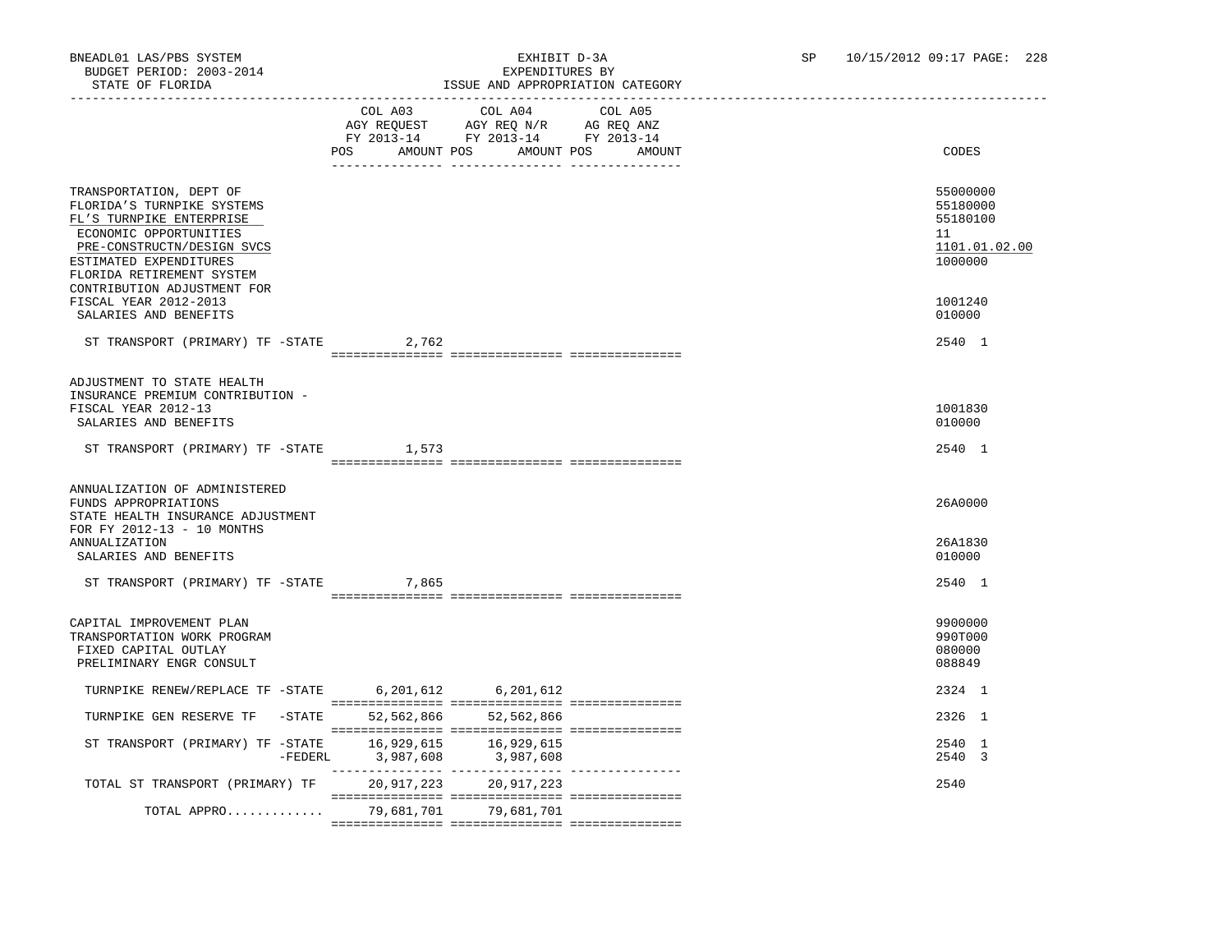| STATE OF FLORIDA                                                                                                                                                                                                                                                       |                                                                                   | ISSUE AND APPROPRIATION CATEGORY |         |                                                                                                                                                                                                                                               |
|------------------------------------------------------------------------------------------------------------------------------------------------------------------------------------------------------------------------------------------------------------------------|-----------------------------------------------------------------------------------|----------------------------------|---------|-----------------------------------------------------------------------------------------------------------------------------------------------------------------------------------------------------------------------------------------------|
|                                                                                                                                                                                                                                                                        | COL A03<br>AGY REQUEST AGY REQ N/R AG REQ ANZ<br>FY 2013-14 FY 2013-14 FY 2013-14 | COL A04                          | COL A05 |                                                                                                                                                                                                                                               |
|                                                                                                                                                                                                                                                                        | POS AMOUNT POS AMOUNT POS                                                         |                                  | AMOUNT  | CODES                                                                                                                                                                                                                                         |
| TRANSPORTATION, DEPT OF<br>FLORIDA'S TURNPIKE SYSTEMS<br>FL'S TURNPIKE ENTERPRISE<br>ECONOMIC OPPORTUNITIES<br>PRE-CONSTRUCTN/DESIGN SVCS<br>CAPITAL IMPROVEMENT PLAN<br>TRANSPORTATION WORK PROGRAM                                                                   |                                                                                   |                                  |         | 55000000<br>55180000<br>55180100<br>11<br>1101.01.02.00<br>9900000<br>990T000                                                                                                                                                                 |
|                                                                                                                                                                                                                                                                        |                                                                                   |                                  |         | ***********************************                                                                                                                                                                                                           |
| <b>AGENCY NARRATIVE:</b><br>2013-2014 BUDGET YEAR NARRATIVE:<br>Fund Source: State/Federal/Local<br>============                                                                                                                                                       | PRELIMINARY ENGR CONSULT IT COMPONENT? NO                                         |                                  |         |                                                                                                                                                                                                                                               |
| LRPP Reference:<br>===============                                                                                                                                                                                                                                     |                                                                                   |                                  |         |                                                                                                                                                                                                                                               |
| Goal 1: Preserve and manage a safe, efficient transportation system.<br>Goal 2: Enhance Florida's economic competitiveness, quality of life and<br>transportation safety.<br>Goal 3: Organizational excellence by promoting and encouraging continuous<br>improvement. |                                                                                   |                                  |         |                                                                                                                                                                                                                                               |
| Florida Strategic Plan for Economic Development - Strategy #1:                                                                                                                                                                                                         |                                                                                   |                                  |         |                                                                                                                                                                                                                                               |
|                                                                                                                                                                                                                                                                        |                                                                                   |                                  |         | Strengthen collaboration and alignment among state, regional and local entities toward the state's economic vision.                                                                                                                           |
| Florida Strategic Plan for Economic Development - Strategy #3:                                                                                                                                                                                                         |                                                                                   |                                  |         |                                                                                                                                                                                                                                               |
| Florida as a globally competitive megaregion.                                                                                                                                                                                                                          |                                                                                   |                                  |         | Connect Economic Development, talent, Infrastructure, partnerships and other resources within and across regions to build                                                                                                                     |
| Florida Strategic Plan for Economic Development - Strategy #4:                                                                                                                                                                                                         |                                                                                   |                                  |         |                                                                                                                                                                                                                                               |
| Position Florida as a global hub for trade, visitors, talent, innovations, and investment.                                                                                                                                                                             |                                                                                   |                                  |         |                                                                                                                                                                                                                                               |
| Florida Strategic Plan for Economic Development - Strategy #13:                                                                                                                                                                                                        |                                                                                   |                                  |         |                                                                                                                                                                                                                                               |
|                                                                                                                                                                                                                                                                        |                                                                                   |                                  |         | Coordinate decision making and investments for economic development, land use, transportation, infrastructure, housing,<br>water, energy, natural resources, workforce and community development at the statewide, regional and local levels. |
| Florida Strategic Plan for Economic Development - Strategy #14:                                                                                                                                                                                                        |                                                                                   |                                  |         |                                                                                                                                                                                                                                               |
| competitive economy.                                                                                                                                                                                                                                                   |                                                                                   |                                  |         | Develop and maintain multimodal, interconnected trade and transportation systems to support a prosperous, globally                                                                                                                            |
| Florida Strategic Plan for Economic Development - Strategy #19:                                                                                                                                                                                                        |                                                                                   |                                  |         |                                                                                                                                                                                                                                               |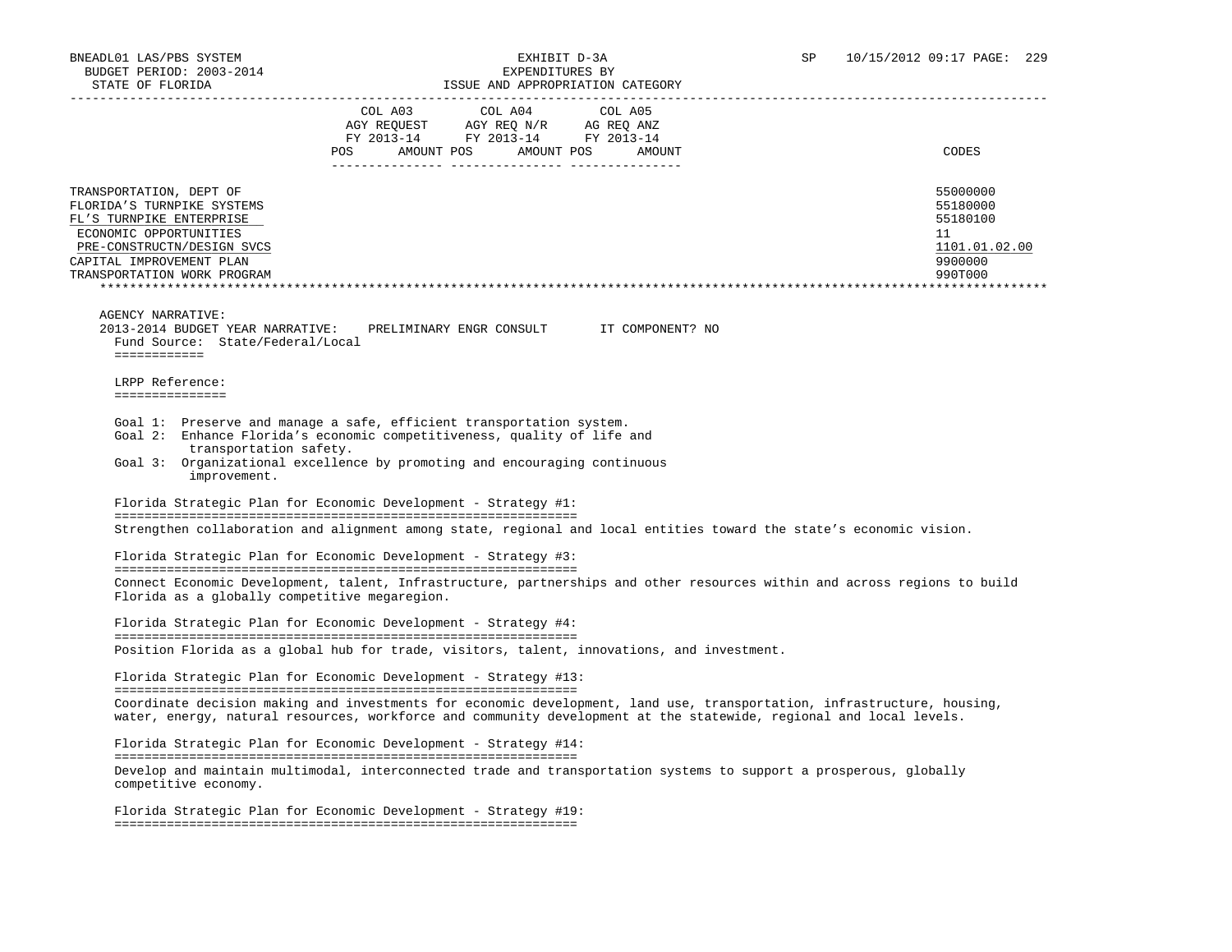# BNEADL01 LAS/PBS SYSTEM EXHIBIT D-3A SP 10/15/2012 09:17 PAGE: 230

| STATE OF FLORIDA                                                                                                                                                                                                      |                           |                                                                                                                                                                                                                                                           | ISSUE AND APPROPRIATION CATEGORY |                                                                                                                      |
|-----------------------------------------------------------------------------------------------------------------------------------------------------------------------------------------------------------------------|---------------------------|-----------------------------------------------------------------------------------------------------------------------------------------------------------------------------------------------------------------------------------------------------------|----------------------------------|----------------------------------------------------------------------------------------------------------------------|
|                                                                                                                                                                                                                       | POS AMOUNT POS AMOUNT POS | COL A03 COL A04 COL A05<br>$\begin{tabular}{lllllll} \bf AGY \;\; REQUEST \hspace{1cm} AGY \;\; REQ \;\; N/R \hspace{1cm} \bf AG \;\; REQ \;\; ANZ \\ \hline \tt FY \;\; 2013-14 \hspace{1cm} FY \;\; 2013-14 \hspace{1cm} FY \;\; 2013-14 \end{tabular}$ | AMOUNT                           | CODES                                                                                                                |
| TRANSPORTATION, DEPT OF<br>FLORIDA'S TURNPIKE SYSTEMS<br>FL'S TURNPIKE ENTERPRISE<br>ECONOMIC OPPORTUNITIES<br>PRE-CONSTRUCTN/DESIGN SVCS<br>CAPITAL IMPROVEMENT PLAN<br>TRANSPORTATION WORK PROGRAM                  |                           |                                                                                                                                                                                                                                                           |                                  | 55000000<br>55180000<br>55180100<br>11<br>1101.01.02.00<br>9900000<br>990T000                                        |
| businesses.                                                                                                                                                                                                           |                           |                                                                                                                                                                                                                                                           |                                  | Ensure state, regional and local agencies provide collaborative, seamless, consistent and timely customer service to |
| Florida Strategic Plan for Economic Development - Strategy #27:                                                                                                                                                       |                           |                                                                                                                                                                                                                                                           |                                  |                                                                                                                      |
|                                                                                                                                                                                                                       |                           |                                                                                                                                                                                                                                                           |                                  | Create and sustain vibrant, safe and healthy communities that attract workers, businesses, residents and visitors.   |
| Description:                                                                                                                                                                                                          |                           |                                                                                                                                                                                                                                                           |                                  |                                                                                                                      |
| ============<br>This issue requests budget for the 2013/14 year of the five-year work program, pursuant<br>to Chapter 339, Florida Statutes, which consists of transportation projects for<br>the following programs: |                           |                                                                                                                                                                                                                                                           |                                  |                                                                                                                      |
| Preliminary Engineering Consultants                                                                                                                                                                                   |                           |                                                                                                                                                                                                                                                           |                                  |                                                                                                                      |
| The work program is prepared in accordance with the allocations set forth in the Program<br>and Resource Plan, and is financially balanced and consistent with the Florida<br>Transportation Plan.                    |                           |                                                                                                                                                                                                                                                           |                                  |                                                                                                                      |
| TOTAL: PRE-CONSTRUCTN/DESIGN SVCS<br>BY FUND TYPE                                                                                                                                                                     |                           |                                                                                                                                                                                                                                                           |                                  | 1101.01.02.00                                                                                                        |
| SALARY RATE 823,385                                                                                                                                                                                                   | 11.00                     | 81,761,806 79,681,701                                                                                                                                                                                                                                     |                                  | 2000                                                                                                                 |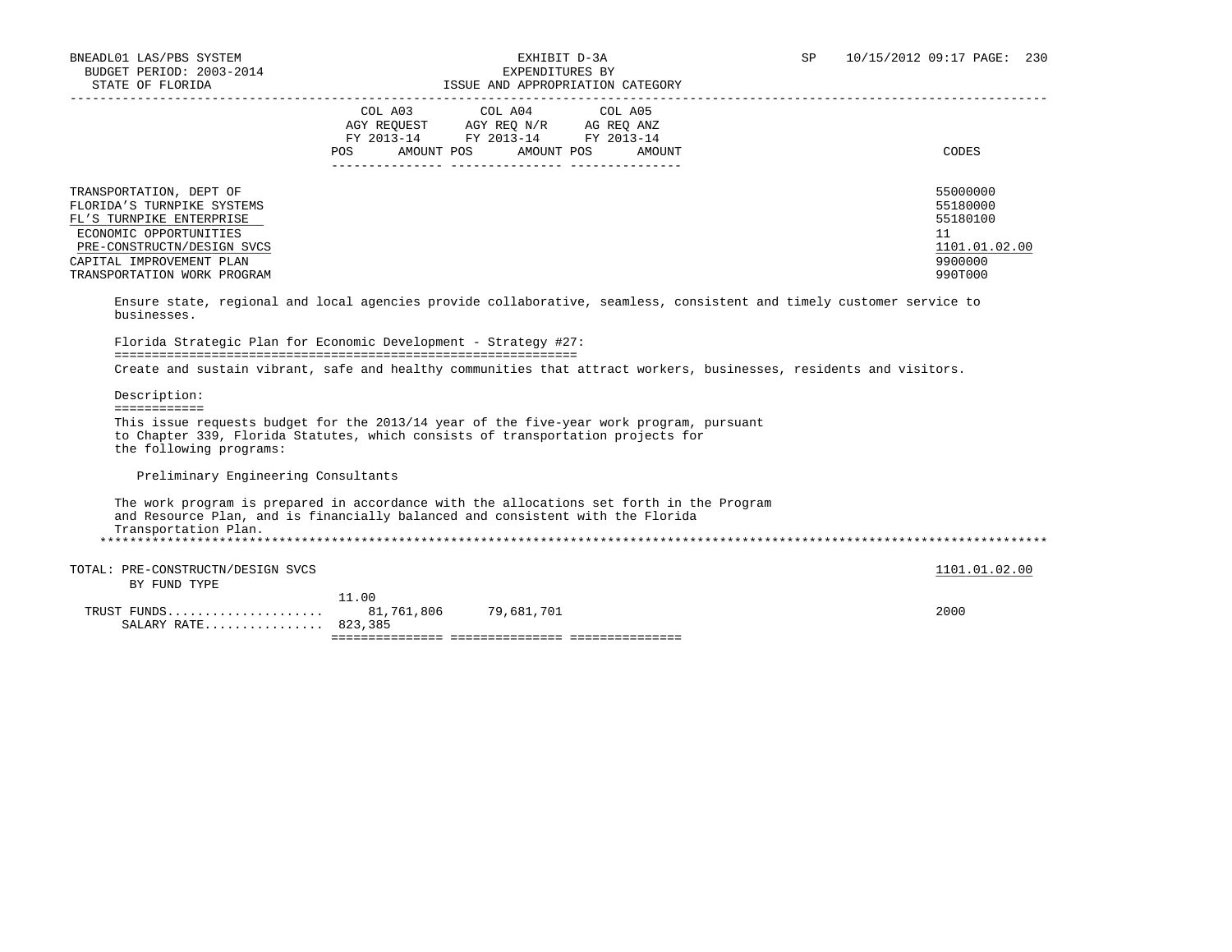|                                                                                                                                                                                                                                                | POS AMOUNT POS AMOUNT POS AMOUNT | COL A03 COL A04<br>AGY REQUEST AGY REQ N/R AG REQ ANZ<br>FY 2013-14 FY 2013-14 FY 2013-14<br><u>-- -------------</u> | COL A05 | CODES                                                                                   |
|------------------------------------------------------------------------------------------------------------------------------------------------------------------------------------------------------------------------------------------------|----------------------------------|----------------------------------------------------------------------------------------------------------------------|---------|-----------------------------------------------------------------------------------------|
| TRANSPORTATION, DEPT OF<br>FLORIDA'S TURNPIKE SYSTEMS<br>FL'S TURNPIKE ENTERPRISE<br>ECONOMIC OPPORTUNITIES<br>RIGHT-OF-WAY ACQUISITION<br>ESTIMATED EXPENDITURES<br>ESTIMATED EXPENDITURES - OPERATIONS<br>SALARY RATE<br>SALARY RATE 304,887 |                                  |                                                                                                                      |         | 55000000<br>55180000<br>55180100<br>11<br>1101.01.04.00<br>1000000<br>1001000<br>000000 |
| SALARIES AND BENEFITS<br>ST TRANSPORT (PRIMARY) TF -STATE 394,193                                                                                                                                                                              | 4.00                             |                                                                                                                      |         | 010000<br>2540 1                                                                        |
| <b>EXPENSES</b>                                                                                                                                                                                                                                |                                  |                                                                                                                      |         | 040000                                                                                  |
| ST TRANSPORT (PRIMARY) TF -STATE                                                                                                                                                                                                               | 21,968                           |                                                                                                                      |         | 2540 1                                                                                  |
| OPERATING CAPITAL OUTLAY                                                                                                                                                                                                                       |                                  |                                                                                                                      |         | 060000                                                                                  |
| ST TRANSPORT (PRIMARY) TF -STATE                                                                                                                                                                                                               | 173                              |                                                                                                                      |         | 2540 1                                                                                  |
| SPECIAL CATEGORIES<br>HUMAN RESOURCE DEVELOPMENT                                                                                                                                                                                               |                                  |                                                                                                                      |         | 100000<br>101640                                                                        |
| ST TRANSPORT (PRIMARY) TF -STATE                                                                                                                                                                                                               | 1,327                            |                                                                                                                      |         | 2540 1                                                                                  |
| TOTAL: ESTIMATED EXPENDITURES - OPERATIONS<br>TOTAL POSITIONS 4.00<br>TOTAL ISSUE<br>TOTAL SALARY RATE 304,887                                                                                                                                 | 417,661                          |                                                                                                                      |         | 1001000                                                                                 |
| FLORIDA RETIREMENT SYSTEM<br>CONTRIBUTION ADJUSTMENT FOR<br>FISCAL YEAR 2012-2013<br>SALARIES AND BENEFITS                                                                                                                                     |                                  |                                                                                                                      |         | 1001240<br>010000                                                                       |
| ST TRANSPORT (PRIMARY) TF -STATE                                                                                                                                                                                                               | 738                              |                                                                                                                      |         | 2540 1                                                                                  |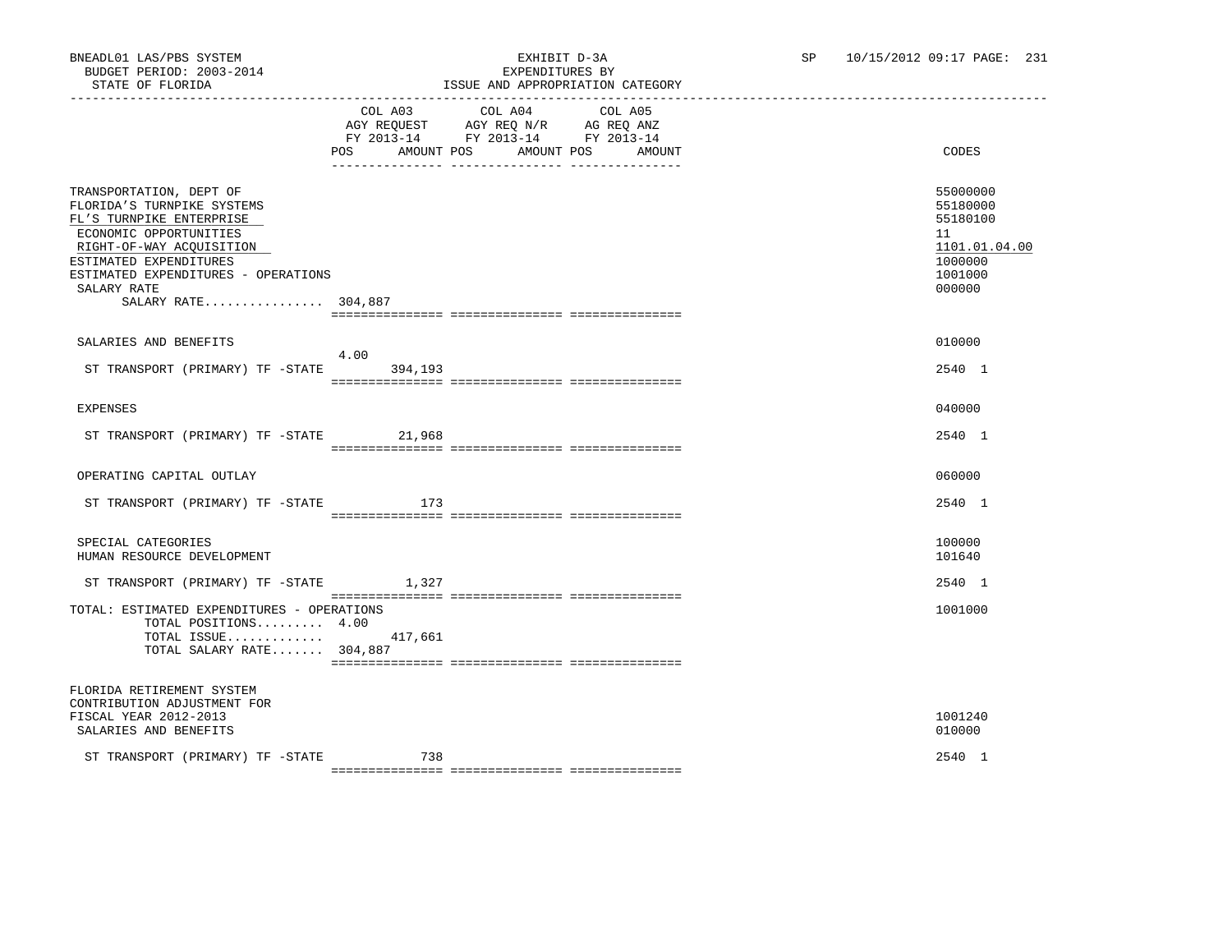| DIAIE OF FEORIDA                                                                                                                                                                                                                    |                          | LOOUE AND AFFROFRIAIION CAIEGORI                                                                                                                                                                                                           |                  |                                                                    |
|-------------------------------------------------------------------------------------------------------------------------------------------------------------------------------------------------------------------------------------|--------------------------|--------------------------------------------------------------------------------------------------------------------------------------------------------------------------------------------------------------------------------------------|------------------|--------------------------------------------------------------------|
|                                                                                                                                                                                                                                     | <b>POS</b><br>AMOUNT POS | COL A03 COL A04 COL A05<br>$\begin{tabular}{lllllll} \bf AGY \,\,\, REQUEST \,\,\, & \bf AGY \,\, REQ \,\, N/R & \,\, AC \,\, REQ \,\, ANZ \\ \bf FY \,\, 2013-14 & \bf FY \,\, 2013-14 & \bf FY \,\, 2013-14 \end{tabular}$<br>AMOUNT POS | AMOUNT           | CODES                                                              |
| TRANSPORTATION, DEPT OF<br>FLORIDA'S TURNPIKE SYSTEMS<br>FL'S TURNPIKE ENTERPRISE<br>ECONOMIC OPPORTUNITIES<br>RIGHT-OF-WAY ACQUISITION<br>ESTIMATED EXPENDITURES<br>ADJUSTMENT TO STATE HEALTH<br>INSURANCE PREMIUM CONTRIBUTION - |                          |                                                                                                                                                                                                                                            |                  | 55000000<br>55180000<br>55180100<br>11<br>1101.01.04.00<br>1000000 |
| FISCAL YEAR 2012-13<br>SALARIES AND BENEFITS                                                                                                                                                                                        |                          |                                                                                                                                                                                                                                            |                  | 1001830<br>010000                                                  |
| ST TRANSPORT (PRIMARY) TF -STATE                                                                                                                                                                                                    | 591                      |                                                                                                                                                                                                                                            |                  | 2540 1                                                             |
| ANNUALIZATION OF ADMINISTERED<br>FUNDS APPROPRIATIONS<br>STATE HEALTH INSURANCE ADJUSTMENT<br>FOR FY 2012-13 - 10 MONTHS                                                                                                            |                          |                                                                                                                                                                                                                                            |                  | 26A0000                                                            |
| ANNUALIZATION<br>SALARIES AND BENEFITS                                                                                                                                                                                              |                          |                                                                                                                                                                                                                                            |                  | 26A1830<br>010000                                                  |
| ST TRANSPORT (PRIMARY) TF -STATE 2,955                                                                                                                                                                                              |                          |                                                                                                                                                                                                                                            |                  | 2540 1                                                             |
| CAPITAL IMPROVEMENT PLAN<br>TRANSPORTATION WORK PROGRAM<br>FIXED CAPITAL OUTLAY<br>RIGHT-OF-WAY LAND ACQ                                                                                                                            |                          |                                                                                                                                                                                                                                            |                  | 9900000<br>990T000<br>080000<br>088777                             |
| TURNPIKE GEN RESERVE TF -STATE 823,683 823,683                                                                                                                                                                                      |                          |                                                                                                                                                                                                                                            |                  | 2326 1                                                             |
| RIGHT-OF-WAY SUPPORT                                                                                                                                                                                                                |                          |                                                                                                                                                                                                                                            |                  | 088853                                                             |
| TURNPIKE GEN RESERVE TF - STATE 260,827 260,827                                                                                                                                                                                     |                          |                                                                                                                                                                                                                                            |                  | 2326 1                                                             |
|                                                                                                                                                                                                                                     |                          |                                                                                                                                                                                                                                            |                  |                                                                    |
| <b>AGENCY NARRATIVE:</b><br>2013-2014 BUDGET YEAR NARRATIVE:<br>Fund Source: State/Federal/Local<br>============                                                                                                                    | RIGHT-OF-WAY SUPPORT     |                                                                                                                                                                                                                                            | IT COMPONENT? NO |                                                                    |
| LRPP Reference:                                                                                                                                                                                                                     |                          |                                                                                                                                                                                                                                            |                  |                                                                    |
| ===============<br>Goal 1: Preserve and manage a safe, efficient transportation system.                                                                                                                                             |                          |                                                                                                                                                                                                                                            |                  |                                                                    |
| Goal 2: Enhance Florida's economic competitiveness, quality of life and                                                                                                                                                             |                          |                                                                                                                                                                                                                                            |                  |                                                                    |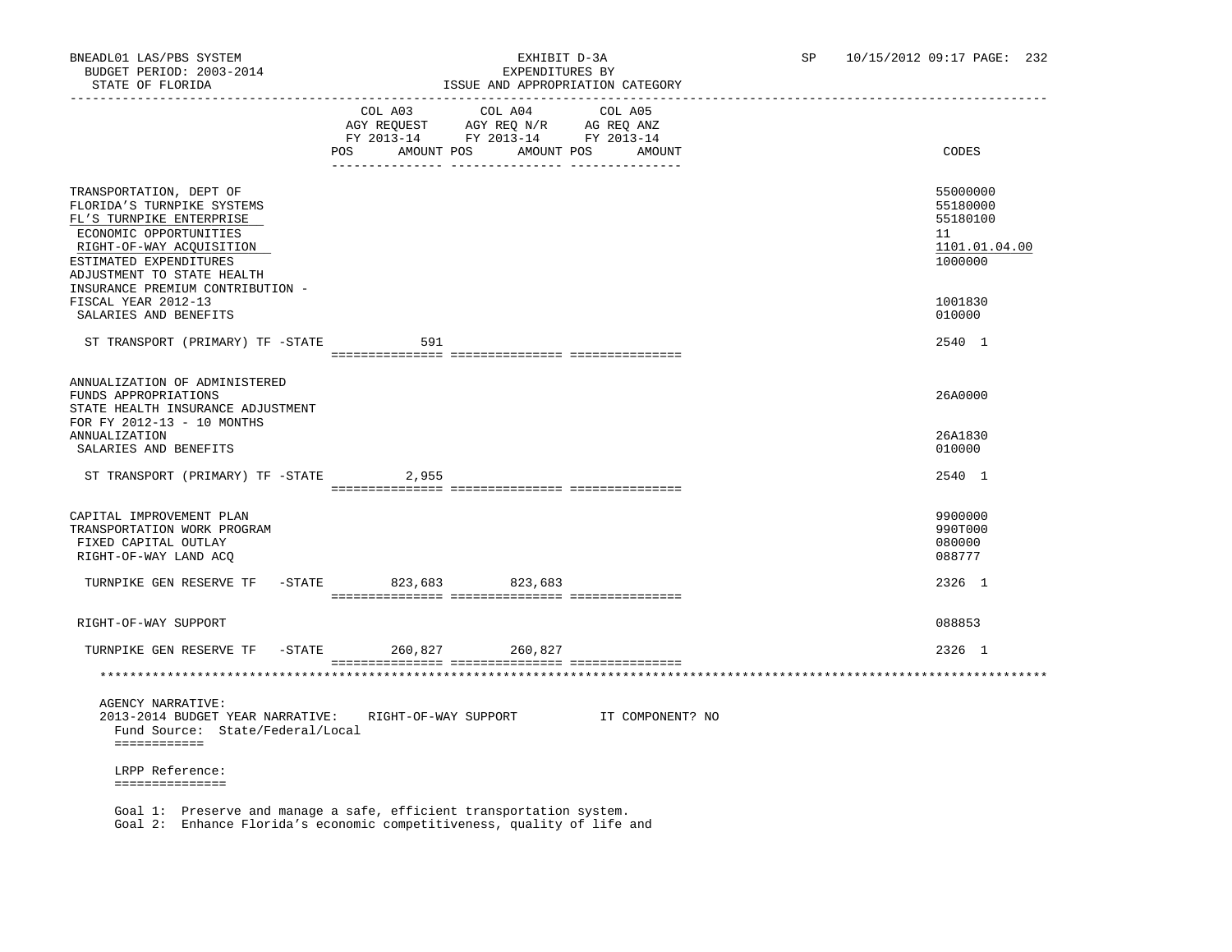|                                                                                                                                                                                                    | COL A03<br>COL A04<br>COL A05<br>AGY REOUEST<br>AGY REO N/R<br>AG REO ANZ<br>FY 2013-14<br>FY 2013-14<br>FY 2013-14<br><b>POS</b><br>AMOUNT POS<br>AMOUNT POS<br>AMOUNT | CODES                                                                         |
|----------------------------------------------------------------------------------------------------------------------------------------------------------------------------------------------------|-------------------------------------------------------------------------------------------------------------------------------------------------------------------------|-------------------------------------------------------------------------------|
| TRANSPORTATION, DEPT OF<br>FLORIDA'S TURNPIKE SYSTEMS<br>FL'S TURNPIKE ENTERPRISE<br>ECONOMIC OPPORTUNITIES<br>RIGHT-OF-WAY ACOUISITION<br>CAPITAL IMPROVEMENT PLAN<br>TRANSPORTATION WORK PROGRAM |                                                                                                                                                                         | 55000000<br>55180000<br>55180100<br>11<br>1101.01.04.00<br>9900000<br>990T000 |

transportation safety.

 Goal 3: Organizational excellence by promoting and encouraging continuous improvement.

 Florida Strategic Plan for Economic Development - Strategy #1: ============================================================== Strengthen collaboration and alignment among state, regional and local entities toward the state's economic vision.

Florida Strategic Plan for Economic Development - Strategy #3:

==============================================================

 Connect Economic Development, talent, Infrastructure, partnerships and other resources within and across regions to build Florida as a globally competitive megaregion.

 Florida Strategic Plan for Economic Development - Strategy #4: ============================================================== Position Florida as a global hub for trade, visitors, talent, innovations, and investment.

 Florida Strategic Plan for Economic Development - Strategy #13: ============================================================== Coordinate decision making and investments for economic development, land use, transportation, infrastructure, housing, water, energy, natural resources, workforce and community development at the statewide, regional and local levels.

 Florida Strategic Plan for Economic Development - Strategy #14: ============================================================== Develop and maintain multimodal, interconnected trade and transportation systems to support a prosperous, globally competitive economy.

 Florida Strategic Plan for Economic Development - Strategy #19: ============================================================== Ensure state, regional and local agencies provide collaborative, seamless, consistent and timely customer service to businesses.

 Florida Strategic Plan for Economic Development - Strategy #27: ============================================================== Create and sustain vibrant, safe and healthy communities that attract workers, businesses, residents and visitors.

 Description: ============ This issue requests budget for the 2013/14 year of the five-year work program, pursuant to Chapter 339, Florida Statutes, which consists of transportation projects for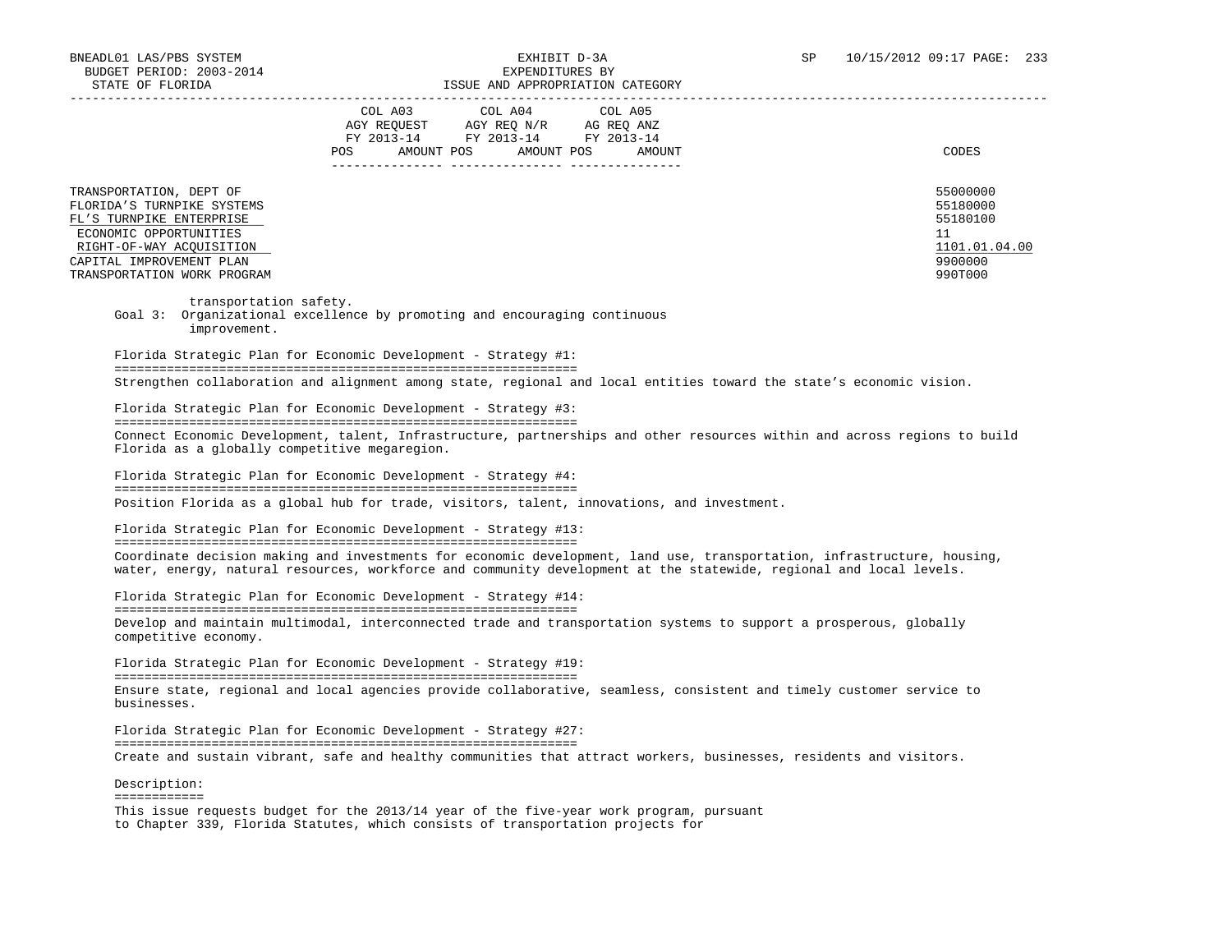| STATE OF FLORIDA                                                                                                                                                                                                              |      | ISSUE AND APPROPRIATION CATEGORY                                                                                           |        |                                                                               |
|-------------------------------------------------------------------------------------------------------------------------------------------------------------------------------------------------------------------------------|------|----------------------------------------------------------------------------------------------------------------------------|--------|-------------------------------------------------------------------------------|
|                                                                                                                                                                                                                               | POS  | COL A03 COL A04 COL A05<br>AGY REQUEST AGY REQ N/R AG REQ ANZ<br>FY 2013-14 FY 2013-14 FY 2013-14<br>AMOUNT POS AMOUNT POS | AMOUNT | CODES                                                                         |
| TRANSPORTATION, DEPT OF<br>FLORIDA'S TURNPIKE SYSTEMS<br>FL'S TURNPIKE ENTERPRISE<br>ECONOMIC OPPORTUNITIES<br>RIGHT-OF-WAY ACOUISITION<br>CAPITAL IMPROVEMENT PLAN<br>TRANSPORTATION WORK PROGRAM<br>the following programs: |      |                                                                                                                            |        | 55000000<br>55180000<br>55180100<br>11<br>1101.01.04.00<br>9900000<br>990T000 |
| Right of Way Land Acquisition building Right of Way Support                                                                                                                                                                   |      |                                                                                                                            |        |                                                                               |
| The work program is prepared in accordance with the allocations set forth in the Program<br>and Resource Plan, and is financially balanced and consistent with the Florida<br>Transportation Plan.                            |      |                                                                                                                            |        |                                                                               |
| TOTAL: TRANSPORTATION WORK PROGRAM<br>TOTAL ISSUE 1,084,510 1,084,510                                                                                                                                                         |      |                                                                                                                            |        | 990T000                                                                       |
| TOTAL: RIGHT-OF-WAY ACOUISITION<br>BY FUND TYPE                                                                                                                                                                               |      |                                                                                                                            |        | 1101.01.04.00                                                                 |
| TRUST FUNDS<br>SALARY RATE 304,887                                                                                                                                                                                            | 4.00 | 1,506,455 1,084,510                                                                                                        |        | 2000                                                                          |
|                                                                                                                                                                                                                               |      |                                                                                                                            |        |                                                                               |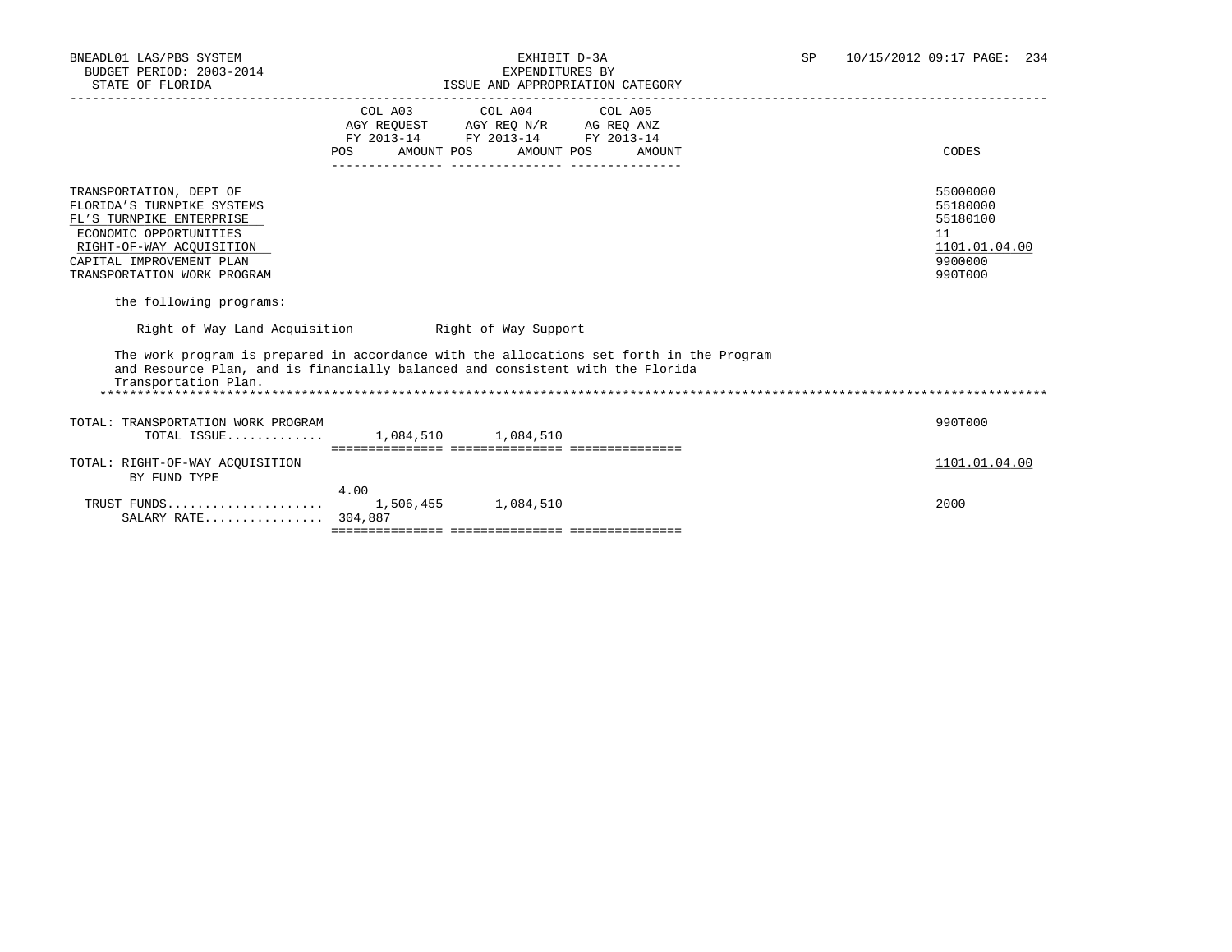|                                                                                                                                                                                                                                                | COL A03<br>AGY REQUEST AGY REQ N/R AG REQ ANZ<br>FY 2013-14 FY 2013-14 FY 2013-14<br><b>POS</b> | COL A04<br>AMOUNT POS AMOUNT POS | COL A05 | AMOUNT | CODES                                                                                   |
|------------------------------------------------------------------------------------------------------------------------------------------------------------------------------------------------------------------------------------------------|-------------------------------------------------------------------------------------------------|----------------------------------|---------|--------|-----------------------------------------------------------------------------------------|
| TRANSPORTATION, DEPT OF<br>FLORIDA'S TURNPIKE SYSTEMS<br>FL'S TURNPIKE ENTERPRISE<br>ECONOMIC OPPORTUNITIES<br>PLANNING AND ENVIRONMENT<br>ESTIMATED EXPENDITURES<br>ESTIMATED EXPENDITURES - OPERATIONS<br>SALARY RATE<br>SALARY RATE 426,860 |                                                                                                 |                                  |         |        | 55000000<br>55180000<br>55180100<br>11<br>1101.01.08.00<br>1000000<br>1001000<br>000000 |
|                                                                                                                                                                                                                                                |                                                                                                 |                                  |         |        |                                                                                         |
| SALARIES AND BENEFITS                                                                                                                                                                                                                          |                                                                                                 |                                  |         |        | 010000                                                                                  |
| ST TRANSPORT (PRIMARY) TF -STATE                                                                                                                                                                                                               | 6.00<br>546,093                                                                                 |                                  |         |        | 2540 1                                                                                  |
|                                                                                                                                                                                                                                                |                                                                                                 |                                  |         |        |                                                                                         |
| <b>EXPENSES</b>                                                                                                                                                                                                                                |                                                                                                 |                                  |         |        | 040000                                                                                  |
| ST TRANSPORT (PRIMARY) TF -STATE                                                                                                                                                                                                               | 85,318                                                                                          |                                  |         |        | 2540 1                                                                                  |
| OPERATING CAPITAL OUTLAY                                                                                                                                                                                                                       |                                                                                                 |                                  |         |        | 060000                                                                                  |
| ST TRANSPORT (PRIMARY) TF -STATE 2,524                                                                                                                                                                                                         |                                                                                                 |                                  |         |        | 2540 1                                                                                  |
| SPECIAL CATEGORIES<br>HUMAN RESOURCE DEVELOPMENT                                                                                                                                                                                               |                                                                                                 |                                  |         |        | 100000<br>101640                                                                        |
| ST TRANSPORT (PRIMARY) TF -STATE                                                                                                                                                                                                               | 1,688                                                                                           |                                  |         |        | 2540 1                                                                                  |
| TOTAL: ESTIMATED EXPENDITURES - OPERATIONS<br>TOTAL POSITIONS 6.00<br>TOTAL ISSUE $635,623$<br>TOTAL SALARY RATE 426,860                                                                                                                       |                                                                                                 |                                  |         |        | 1001000                                                                                 |
| FLORIDA RETIREMENT SYSTEM<br>CONTRIBUTION ADJUSTMENT FOR<br>FISCAL YEAR 2012-2013<br>SALARIES AND BENEFITS                                                                                                                                     |                                                                                                 |                                  |         |        | 1001240<br>010000                                                                       |
| ST TRANSPORT (PRIMARY) TF -STATE                                                                                                                                                                                                               | 1,892                                                                                           |                                  |         |        | 2540 1                                                                                  |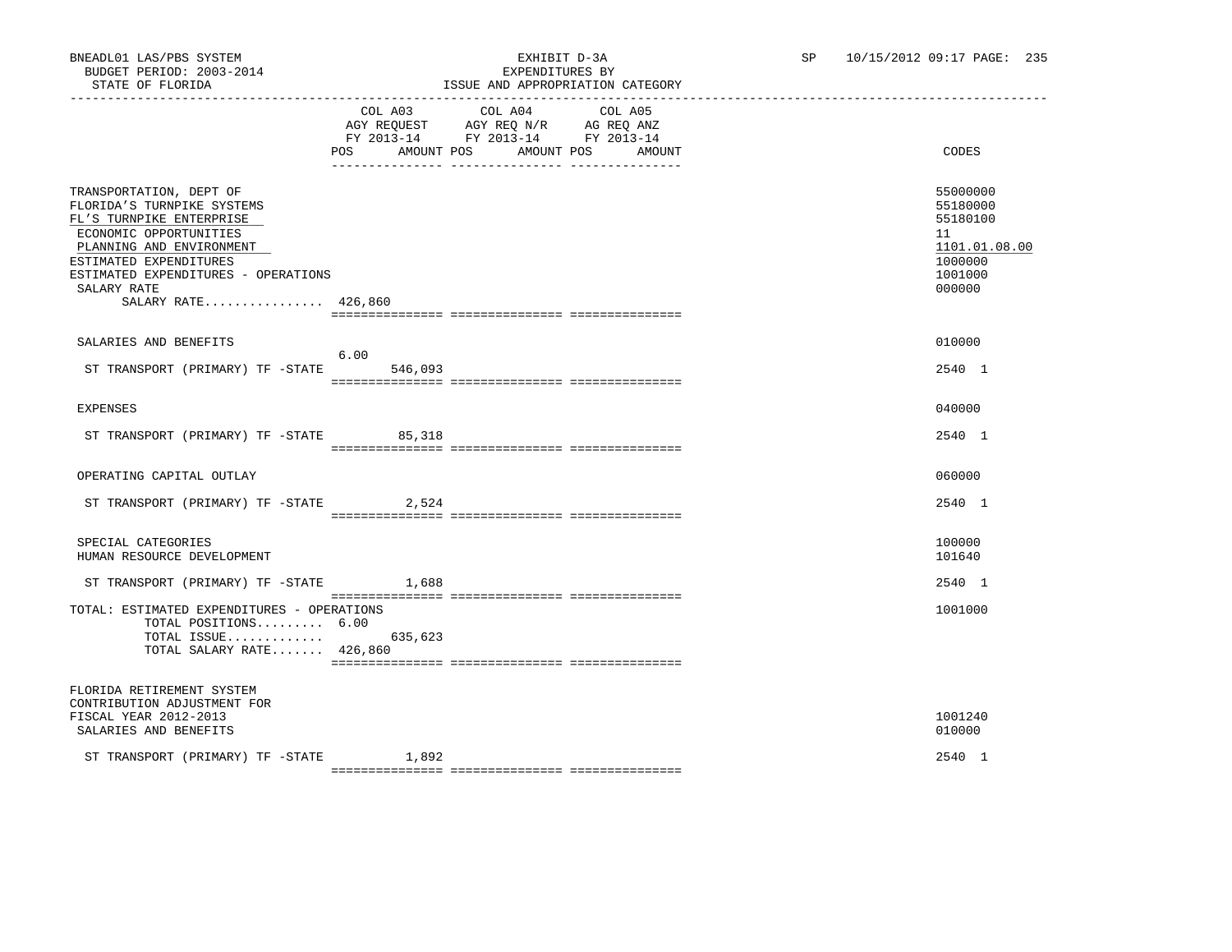|                                                                                                                                                                                                                                     | POS AMOUNT POS AMOUNT POS AMOUNT | COL A03 COL A04 COL A05<br>AGY REQUEST AGY REQ N/R AG REQ ANZ<br>FY 2013-14 FY 2013-14 FY 2013-14 |  | CODES                                                              |
|-------------------------------------------------------------------------------------------------------------------------------------------------------------------------------------------------------------------------------------|----------------------------------|---------------------------------------------------------------------------------------------------|--|--------------------------------------------------------------------|
| TRANSPORTATION, DEPT OF<br>FLORIDA'S TURNPIKE SYSTEMS<br>FL'S TURNPIKE ENTERPRISE<br>ECONOMIC OPPORTUNITIES<br>PLANNING AND ENVIRONMENT<br>ESTIMATED EXPENDITURES<br>ADJUSTMENT TO STATE HEALTH<br>INSURANCE PREMIUM CONTRIBUTION - |                                  |                                                                                                   |  | 55000000<br>55180000<br>55180100<br>11<br>1101.01.08.00<br>1000000 |
| FISCAL YEAR 2012-13<br>SALARIES AND BENEFITS                                                                                                                                                                                        |                                  |                                                                                                   |  | 1001830<br>010000                                                  |
| ST TRANSPORT (PRIMARY) TF -STATE                                                                                                                                                                                                    | 886                              |                                                                                                   |  | 2540 1                                                             |
| ANNUALIZATION OF ADMINISTERED<br>FUNDS APPROPRIATIONS<br>STATE HEALTH INSURANCE ADJUSTMENT<br>FOR FY 2012-13 - 10 MONTHS                                                                                                            |                                  |                                                                                                   |  | 26A0000                                                            |
| ANNUALIZATION<br>SALARIES AND BENEFITS                                                                                                                                                                                              |                                  |                                                                                                   |  | 26A1830<br>010000                                                  |
| ST TRANSPORT (PRIMARY) TF -STATE                                                                                                                                                                                                    | 4,430                            |                                                                                                   |  | 2540 1                                                             |
| TOTAL: PLANNING AND ENVIRONMENT<br>BY FUND TYPE                                                                                                                                                                                     |                                  |                                                                                                   |  | 1101.01.08.00                                                      |
| SALARY RATE 426,860                                                                                                                                                                                                                 | 6.00<br>642,831                  |                                                                                                   |  | 2000                                                               |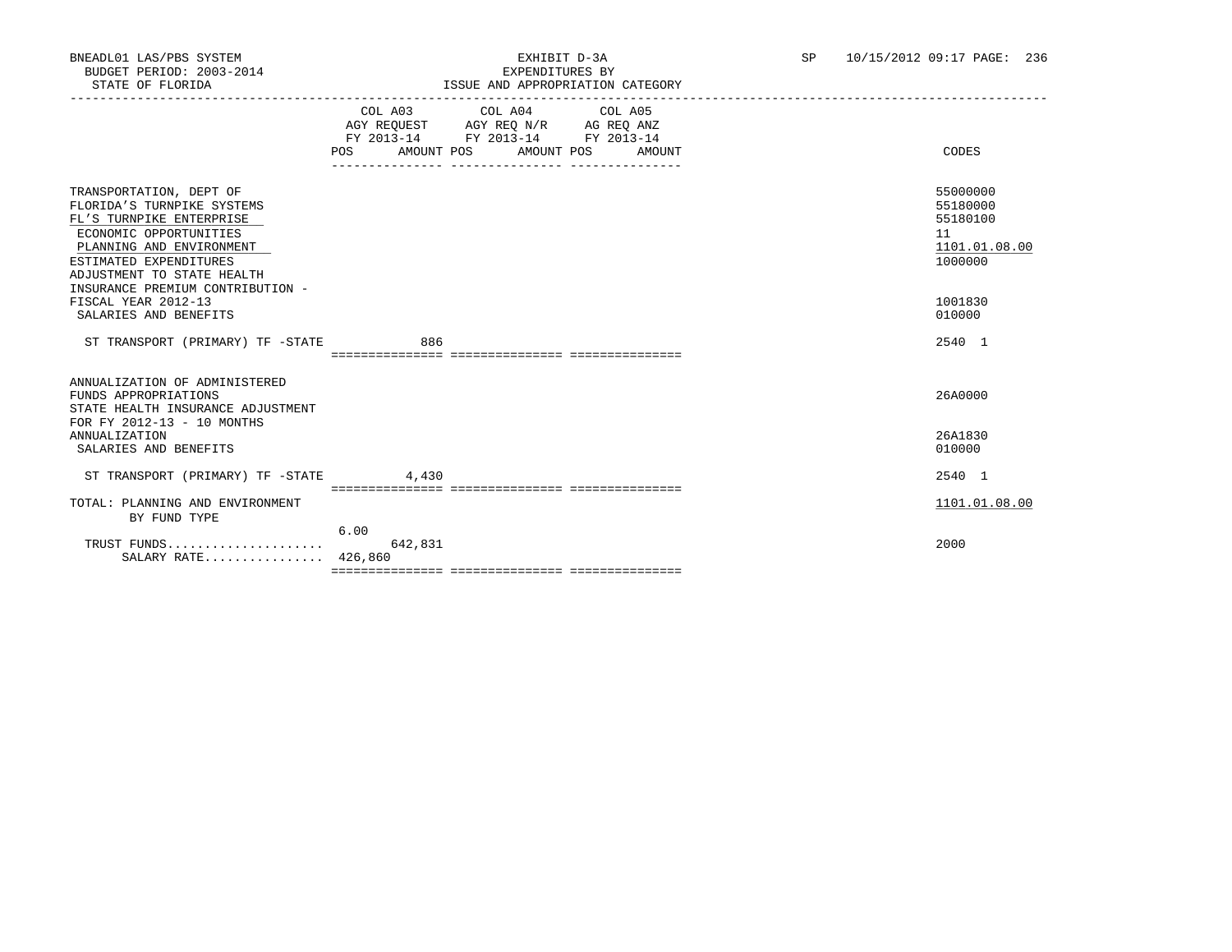|                                                                                                                                                                                                                                          |                                  | TODON THUD IN LIGHTLEIST TON                                                                      | ---------- |                                                                                         |
|------------------------------------------------------------------------------------------------------------------------------------------------------------------------------------------------------------------------------------------|----------------------------------|---------------------------------------------------------------------------------------------------|------------|-----------------------------------------------------------------------------------------|
|                                                                                                                                                                                                                                          | POS AMOUNT POS AMOUNT POS AMOUNT | COL A03 COL A04 COL A05<br>AGY REQUEST AGY REQ N/R AG REQ ANZ<br>FY 2013-14 FY 2013-14 FY 2013-14 |            | CODES                                                                                   |
| TRANSPORTATION, DEPT OF<br>FLORIDA'S TURNPIKE SYSTEMS<br>FL'S TURNPIKE ENTERPRISE<br>GOV OPERATIONS/SUPPORT<br>TRAFFIC OPERATIONS<br>ESTIMATED EXPENDITURES<br>ESTIMATED EXPENDITURES - OPERATIONS<br>SALARY RATE<br>SALARY RATE 822,406 |                                  |                                                                                                   |            | 55000000<br>55180000<br>55180100<br>16<br>1601.01.03.00<br>1000000<br>1001000<br>000000 |
| SALARIES AND BENEFITS                                                                                                                                                                                                                    |                                  |                                                                                                   |            | 010000                                                                                  |
| ST TRANSPORT (PRIMARY) TF -STATE                                                                                                                                                                                                         | 11.00<br>1,067,160               |                                                                                                   |            | 2540 1                                                                                  |
| <b>EXPENSES</b>                                                                                                                                                                                                                          |                                  |                                                                                                   |            | 040000                                                                                  |
| ST TRANSPORT (PRIMARY) TF -STATE 147,875                                                                                                                                                                                                 |                                  |                                                                                                   |            | 2540 1                                                                                  |
| OPERATING CAPITAL OUTLAY                                                                                                                                                                                                                 |                                  |                                                                                                   |            | 060000                                                                                  |
| ST TRANSPORT (PRIMARY) TF -STATE                                                                                                                                                                                                         | 975                              |                                                                                                   |            | 2540 1                                                                                  |
| SPECIAL CATEGORIES<br>FLA HIGHWAY PATROL SVCS                                                                                                                                                                                            |                                  |                                                                                                   |            | 100000<br>101337                                                                        |
| ST TRANSPORT (PRIMARY) TF -STATE 18,018,519                                                                                                                                                                                              |                                  |                                                                                                   |            | 2540 1                                                                                  |
| HUMAN RESOURCE DEVELOPMENT                                                                                                                                                                                                               |                                  |                                                                                                   |            | 101640                                                                                  |
| ST TRANSPORT (PRIMARY) TF -STATE 3,481                                                                                                                                                                                                   |                                  |                                                                                                   |            | 2540 1                                                                                  |
| TRANS MATERIALS & EQUIP                                                                                                                                                                                                                  |                                  |                                                                                                   |            | 103892                                                                                  |
| ST TRANSPORT (PRIMARY) TF -STATE 135,000                                                                                                                                                                                                 |                                  |                                                                                                   |            | 2540 1                                                                                  |
| TOTAL: ESTIMATED EXPENDITURES - OPERATIONS<br>TOTAL POSITIONS 11.00<br>TOTAL ISSUE 19,373,010<br>TOTAL SALARY RATE 822,406                                                                                                               |                                  |                                                                                                   |            | 1001000                                                                                 |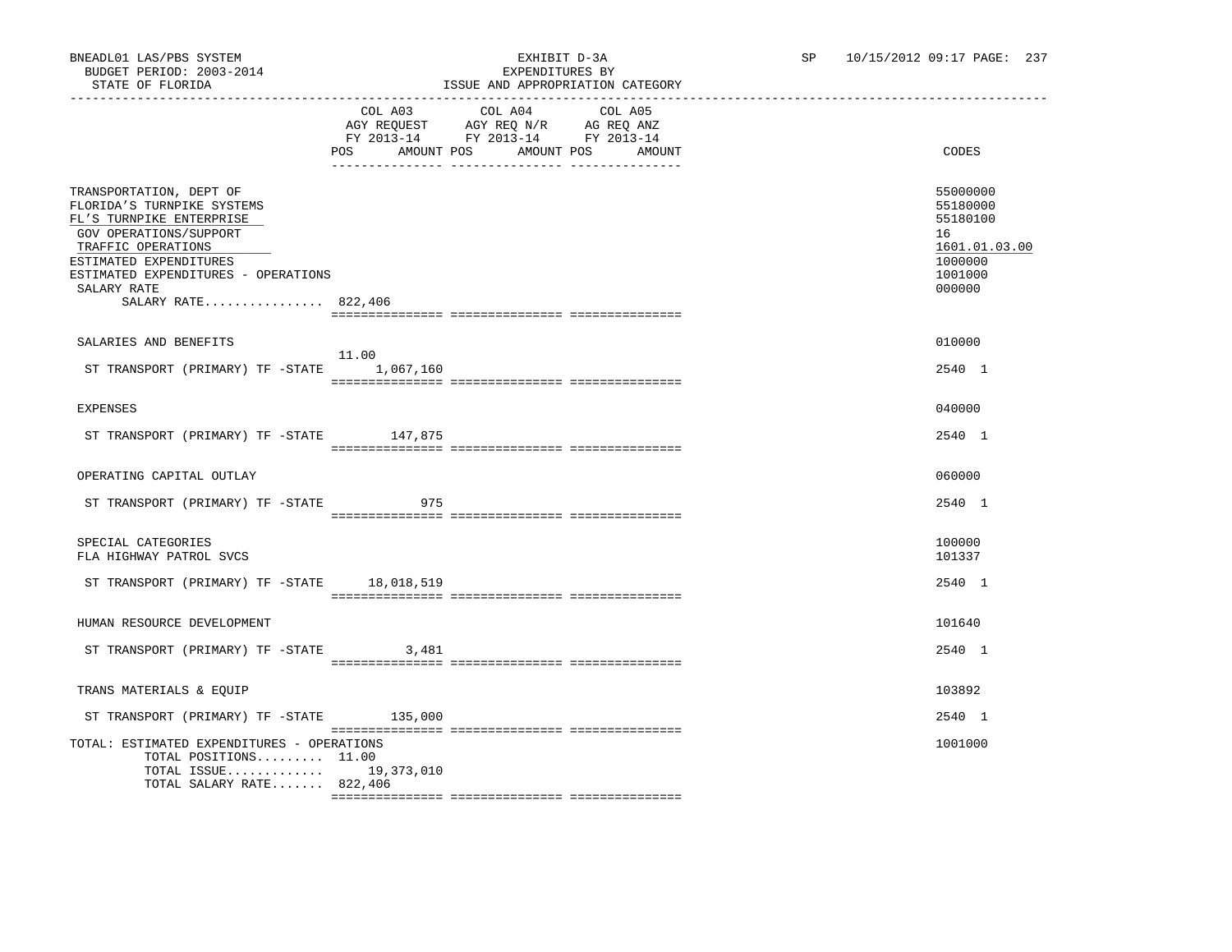|                                                                                                                                                                                                                         |                                  | LOOUS AND AFFROFRIAIION                                                                                                                                                                                        |         |  |                                                                    |
|-------------------------------------------------------------------------------------------------------------------------------------------------------------------------------------------------------------------------|----------------------------------|----------------------------------------------------------------------------------------------------------------------------------------------------------------------------------------------------------------|---------|--|--------------------------------------------------------------------|
|                                                                                                                                                                                                                         | POS AMOUNT POS AMOUNT POS AMOUNT | COL A03 COL A04<br>$\begin{tabular}{lllllll} \bf AGY \,\, REQUEST \,\, &\bf AGY \,\, REQ \,\, N/R &\bf AG \,\, REQ \,\, ANZ \\ \bf FY \,\, 2013-14 &\bf FY \,\, 2013-14 &\bf FY \,\, 2013-14 \\ \end{tabular}$ | COL A05 |  | CODES                                                              |
| TRANSPORTATION, DEPT OF<br>FLORIDA'S TURNPIKE SYSTEMS<br>FL'S TURNPIKE ENTERPRISE<br>GOV OPERATIONS/SUPPORT<br>TRAFFIC OPERATIONS<br>ESTIMATED EXPENDITURES<br>FLORIDA RETIREMENT SYSTEM<br>CONTRIBUTION ADJUSTMENT FOR |                                  |                                                                                                                                                                                                                |         |  | 55000000<br>55180000<br>55180100<br>16<br>1601.01.03.00<br>1000000 |
| FISCAL YEAR 2012-2013<br>SALARIES AND BENEFITS                                                                                                                                                                          |                                  |                                                                                                                                                                                                                |         |  | 1001240<br>010000                                                  |
| ST TRANSPORT (PRIMARY) TF -STATE 1,683                                                                                                                                                                                  |                                  |                                                                                                                                                                                                                |         |  | 2540 1                                                             |
| SPECIAL CATEGORIES<br>FLA HIGHWAY PATROL SVCS                                                                                                                                                                           |                                  |                                                                                                                                                                                                                |         |  | 100000<br>101337                                                   |
| ST TRANSPORT (PRIMARY) TF -STATE 66,012                                                                                                                                                                                 |                                  |                                                                                                                                                                                                                |         |  | 2540 1                                                             |
| TOTAL: FLORIDA RETIREMENT SYSTEM<br>CONTRIBUTION ADJUSTMENT FOR<br>FISCAL YEAR 2012-2013                                                                                                                                |                                  |                                                                                                                                                                                                                |         |  | 1001240                                                            |
| TOTAL ISSUE 67,695                                                                                                                                                                                                      |                                  |                                                                                                                                                                                                                |         |  |                                                                    |
| ADJUSTMENT TO STATE HEALTH<br>INSURANCE PREMIUM CONTRIBUTION -<br>FISCAL YEAR 2012-13<br>SALARIES AND BENEFITS                                                                                                          |                                  |                                                                                                                                                                                                                |         |  | 1001830<br>010000                                                  |
| ST TRANSPORT (PRIMARY) TF -STATE 1,649                                                                                                                                                                                  |                                  |                                                                                                                                                                                                                |         |  | 2540 1                                                             |
| SPECIAL CATEGORIES<br>FLA HIGHWAY PATROL SVCS                                                                                                                                                                           |                                  |                                                                                                                                                                                                                |         |  | 100000<br>101337                                                   |
| ST TRANSPORT (PRIMARY) TF -STATE 27,121                                                                                                                                                                                 |                                  |                                                                                                                                                                                                                |         |  | 2540 1                                                             |
| TOTAL: ADJUSTMENT TO STATE HEALTH<br>INSURANCE PREMIUM CONTRIBUTION -<br>FISCAL YEAR 2012-13                                                                                                                            |                                  |                                                                                                                                                                                                                |         |  | 1001830                                                            |
| TOTAL ISSUE                                                                                                                                                                                                             | 28,770                           |                                                                                                                                                                                                                |         |  |                                                                    |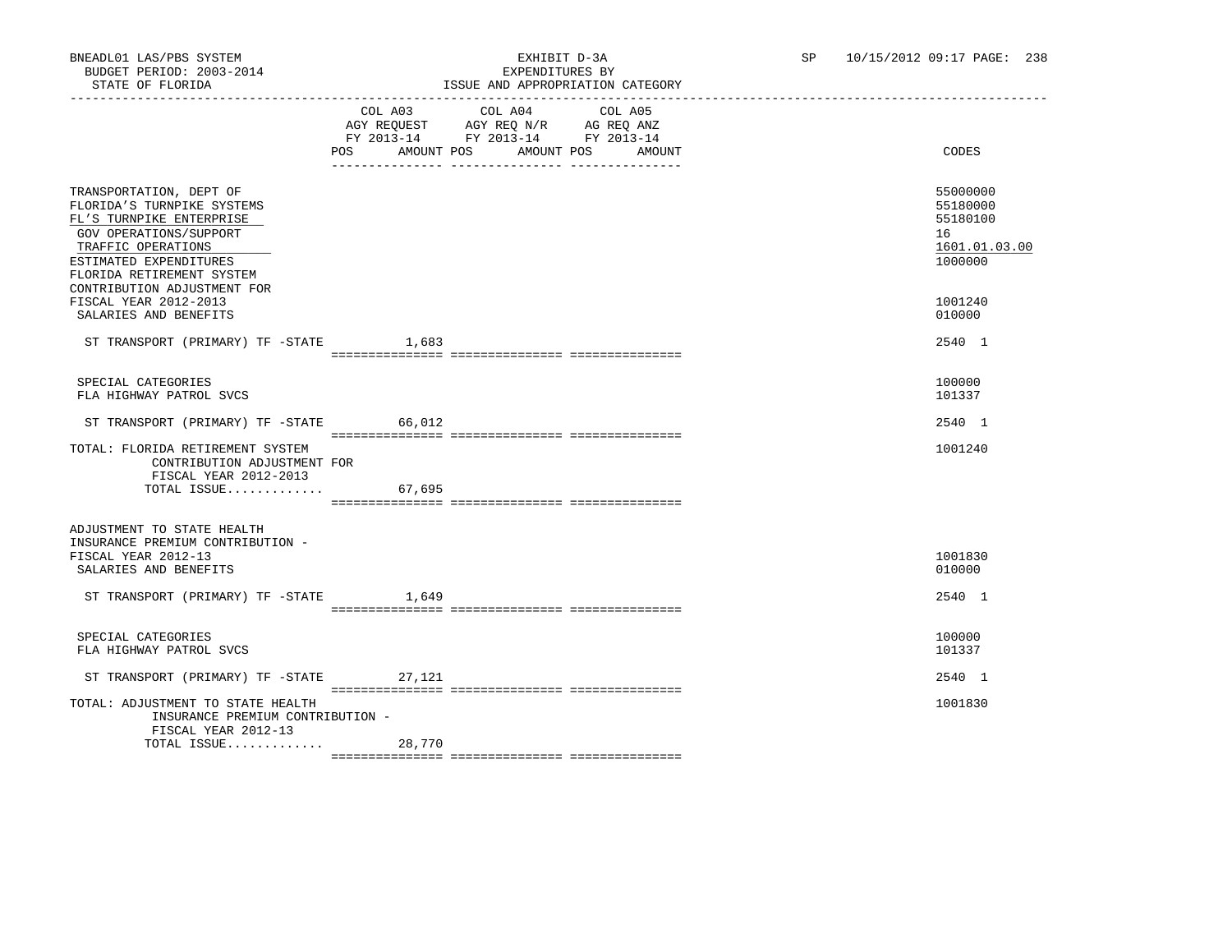| DIAIE OF FEORIDA                                                                                                                                                   |                           |                                                     | LOOUE AND AFFROFRIAIION CAIEGORI |                                                         |
|--------------------------------------------------------------------------------------------------------------------------------------------------------------------|---------------------------|-----------------------------------------------------|----------------------------------|---------------------------------------------------------|
|                                                                                                                                                                    | POS AMOUNT POS AMOUNT POS | COL A03 COL A04<br>FY 2013-14 FY 2013-14 FY 2013-14 | COL A05<br>AMOUNT                | CODES                                                   |
| TRANSPORTATION, DEPT OF<br>FLORIDA'S TURNPIKE SYSTEMS<br>FL'S TURNPIKE ENTERPRISE<br>GOV OPERATIONS/SUPPORT<br>TRAFFIC OPERATIONS<br>ANNUALIZATION OF ADMINISTERED |                           |                                                     |                                  | 55000000<br>55180000<br>55180100<br>16<br>1601.01.03.00 |
| FUNDS APPROPRIATIONS<br>STATE HEALTH INSURANCE ADJUSTMENT<br>FOR FY 2012-13 - 10 MONTHS<br>ANNUALIZATION                                                           |                           |                                                     |                                  | 26A0000<br>26A1830                                      |
| SALARIES AND BENEFITS<br>ST TRANSPORT (PRIMARY) TF -STATE 8,245                                                                                                    |                           |                                                     |                                  | 010000<br>2540 1                                        |
|                                                                                                                                                                    |                           |                                                     |                                  |                                                         |
| SPECIAL CATEGORIES<br>FLA HIGHWAY PATROL SVCS                                                                                                                      |                           |                                                     |                                  | 100000<br>101337                                        |
| ST TRANSPORT (PRIMARY) TF -STATE 135,605                                                                                                                           |                           |                                                     |                                  | 2540 1                                                  |
| TOTAL: STATE HEALTH INSURANCE ADJUSTMENT<br>FOR FY 2012-13 - 10 MONTHS<br>ANNUALIZATION                                                                            |                           |                                                     |                                  | 26A1830                                                 |
| TOTAL ISSUE $143,850$                                                                                                                                              |                           |                                                     |                                  |                                                         |
| PROGRAM PLAN SUPPORT                                                                                                                                               |                           |                                                     |                                  | 6000000                                                 |
| TRANSFER TO DEPT OF HIGHWAY SAFETY<br>AND MOTOR VEHICLES - REIMBURSE FOR                                                                                           |                           |                                                     |                                  |                                                         |
| TROOP K SERVICES ON THE FL TURNPIKE<br>SPECIAL CATEGORIES<br>FLA HIGHWAY PATROL SVCS                                                                               |                           |                                                     |                                  | 6001160<br>100000<br>101337                             |
| ST TRANSPORT (PRIMARY) TF -STATE                                                                                                                                   | 84,673                    |                                                     |                                  | 2540 1                                                  |
|                                                                                                                                                                    |                           |                                                     |                                  |                                                         |
|                                                                                                                                                                    |                           |                                                     |                                  |                                                         |
| AGENCY ISSUE NARRATIVE:<br>2013-2014 BUDGET YEAR NARRATIVE:<br>Fund Source: 100% State (Reimbursed from Toll Revenues)<br>============                             |                           |                                                     | IT COMPONENT? NO                 |                                                         |
| LRPP Reference:                                                                                                                                                    |                           |                                                     |                                  |                                                         |
| ===============<br>Goal #2: Enhance Florida's economic competitiveness, quality of life, and transportation safety.                                                |                           |                                                     |                                  |                                                         |
| Florida Strategic Plan for Economic Development - Strategy #27:                                                                                                    |                           |                                                     |                                  |                                                         |
|                                                                                                                                                                    |                           |                                                     |                                  |                                                         |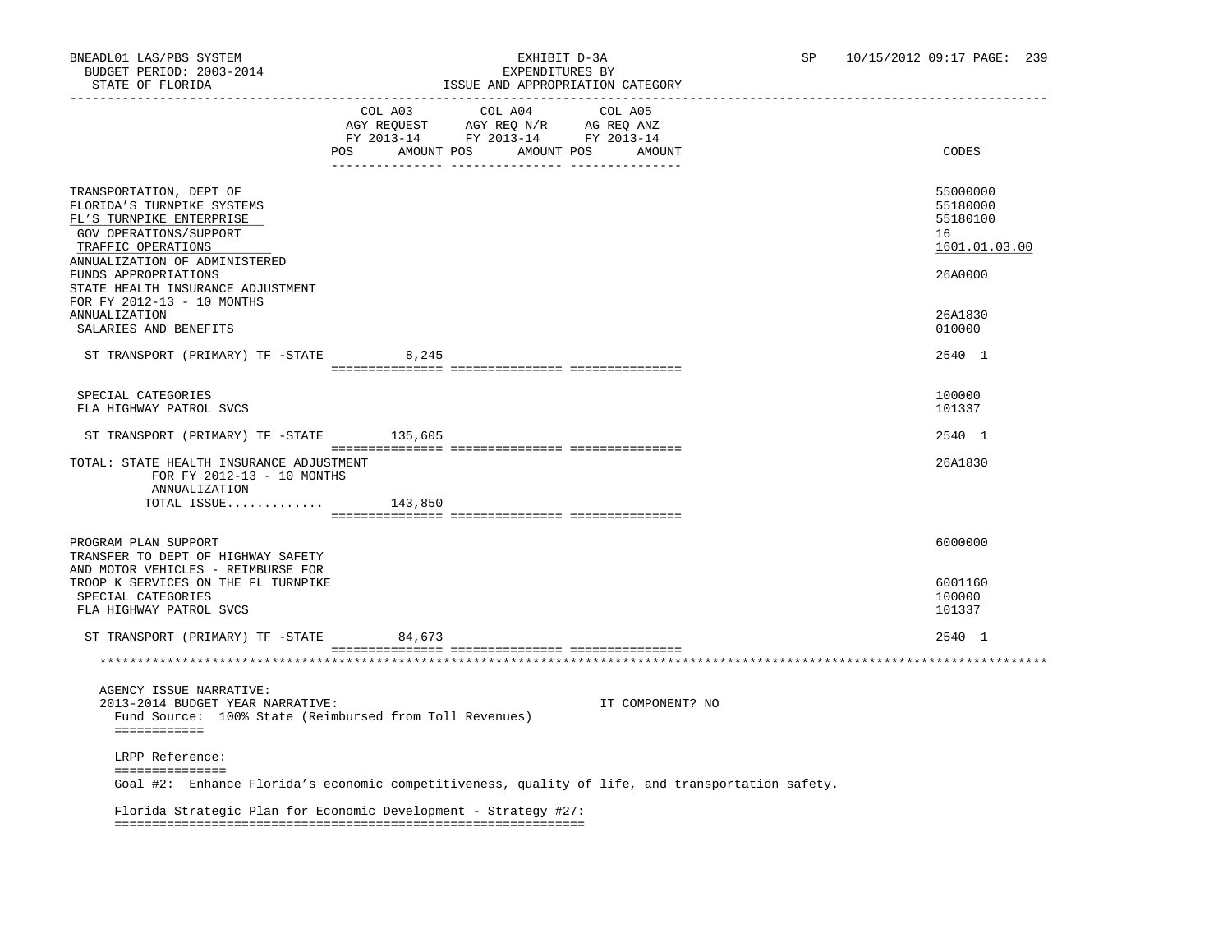|                                                                                                                                                                                                 | COL A03<br>AGY REOUEST<br>FY 2013-14<br>AMOUNT POS<br>POS | COL A04 COL A05<br>AGY REO N/R<br>FY 2013-14<br>AMOUNT POS | AG REO ANZ<br>FY 2013-14<br>AMOUNT | CODES                                                              |
|-------------------------------------------------------------------------------------------------------------------------------------------------------------------------------------------------|-----------------------------------------------------------|------------------------------------------------------------|------------------------------------|--------------------------------------------------------------------|
| TRANSPORTATION, DEPT OF<br>FLORIDA'S TURNPIKE SYSTEMS<br>FL'S TURNPIKE ENTERPRISE<br>GOV OPERATIONS/SUPPORT<br>TRAFFIC OPERATIONS<br>PROGRAM PLAN SUPPORT<br>TRANSFER TO DEPT OF HIGHWAY SAFETY |                                                           |                                                            |                                    | 55000000<br>55180000<br>55180100<br>16<br>1601.01.03.00<br>6000000 |
| AND MOTOR VEHICLES - REIMBURSE FOR<br>TROOP K SERVICES ON THE FL TURNPIKE                                                                                                                       |                                                           |                                                            |                                    | 6001160                                                            |

Create and sustain vibrant, safe and healthy communities that attract workers, businesses, residents and visitors.

Description:

============

 Additional budget above base funding is requested to reimburse the Department of Highway Safety and Motor Vehicles (DHSMV) for law enforcement activities provided by the Florida Highway Patrol, Troop K. This increase is based on advice from DHSMV on the amount they have included in their FY 2013/2014 budget request for Troop K.

### Justification:

#### ==============

 Section 338.239, of the Florida Statutes states, in part, "Approved expenditures incurred by the Florida Highway Patrol in carrying out its powers and duties under ss.338.22-338.241 may be treated as part of the cost of operation of the turnpike system, and the Department of Highway Safety and Motor Vehicles shall be reimbursed by the turnpike enterprise for such expenses incurred on the turnpike system.

 At the state level, funding for Troop K is a double budgeted program. Operating requirements for Troop K are funded in traditional categories (Salaries and Benefits, Expenses, etc.) in the DHSMV's budget. The Department of Transportation receives budget in the Florida Highway Patrol Services category, Traffic Operations program component to reimburse DHSMV for these Troop K costs. (Note: The \$1,293,106 in this category in the Toll Operations component is unrelated to the Troop K reimbursement.)

### Calculation:

============

|                                                                                                             | FHP Services                          |
|-------------------------------------------------------------------------------------------------------------|---------------------------------------|
| Total FY 2013/14 need based on advice from DHSMV<br>Less: Indirect Costs<br>Less: FY 2012/13 Recurring Base | \$18,817,727<br>714,535<br>18,018,519 |
| Additional need for FY 2013/14                                                                              | 84,673                                |

Base Funding:

=============

 The Department has \$18,018,519 of operating base budget in the FHP Services category in the Traffic Operations program component to support this requirement.

Adverse Impact If Not Approved: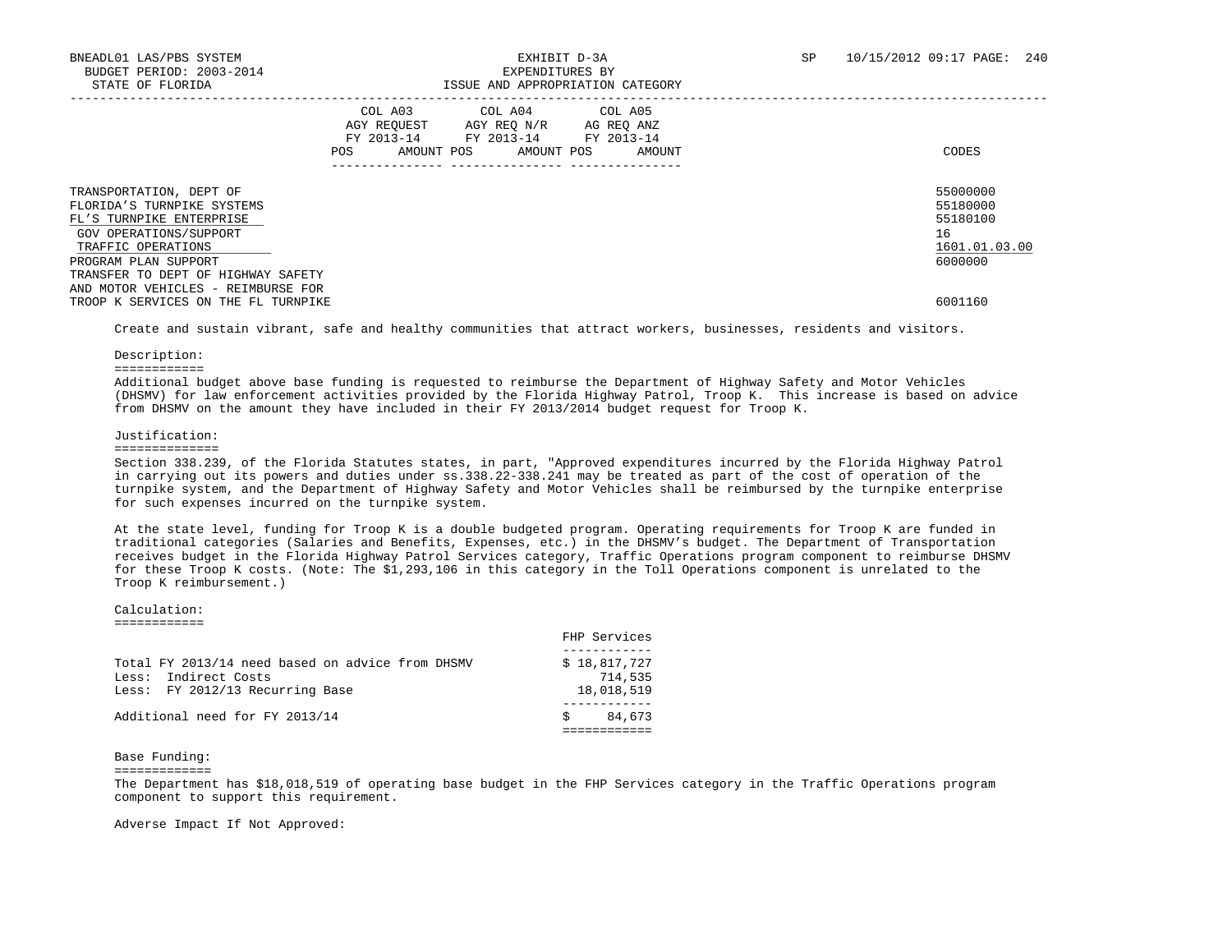|                                                                                                                                                                                                                                         | POS   | COL A03 COL A04 COL A05<br>AGY REQUEST AGY REQ N/R AG REQ ANZ<br>FY 2013-14 FY 2013-14 FY 2013-14<br>AMOUNT POS AMOUNT POS | AMOUNT | CODES                                                              |
|-----------------------------------------------------------------------------------------------------------------------------------------------------------------------------------------------------------------------------------------|-------|----------------------------------------------------------------------------------------------------------------------------|--------|--------------------------------------------------------------------|
| TRANSPORTATION, DEPT OF<br>FLORIDA'S TURNPIKE SYSTEMS<br>FL'S TURNPIKE ENTERPRISE<br><b>GOV OPERATIONS/SUPPORT</b><br>TRAFFIC OPERATIONS<br>PROGRAM PLAN SUPPORT<br>TRANSFER TO DEPT OF HIGHWAY SAFETY                                  |       |                                                                                                                            |        | 55000000<br>55180000<br>55180100<br>16<br>1601.01.03.00<br>6000000 |
| AND MOTOR VEHICLES - REIMBURSE FOR<br>TROOP K SERVICES ON THE FL TURNPIKE                                                                                                                                                               |       |                                                                                                                            |        | 6001160                                                            |
| =============================<br>If this issue is not approved, the Department will be unable to fully reimburse the Department of Highway Safety and<br>Motor Vehicles for services provided by Troop K of the Florida Highway Patrol. |       |                                                                                                                            |        |                                                                    |
| TOTAL: TRAFFIC OPERATIONS<br>BY FUND TYPE                                                                                                                                                                                               |       |                                                                                                                            |        | 1601.01.03.00                                                      |
| SALARY RATE 822,406                                                                                                                                                                                                                     | 11.00 |                                                                                                                            |        | 2000                                                               |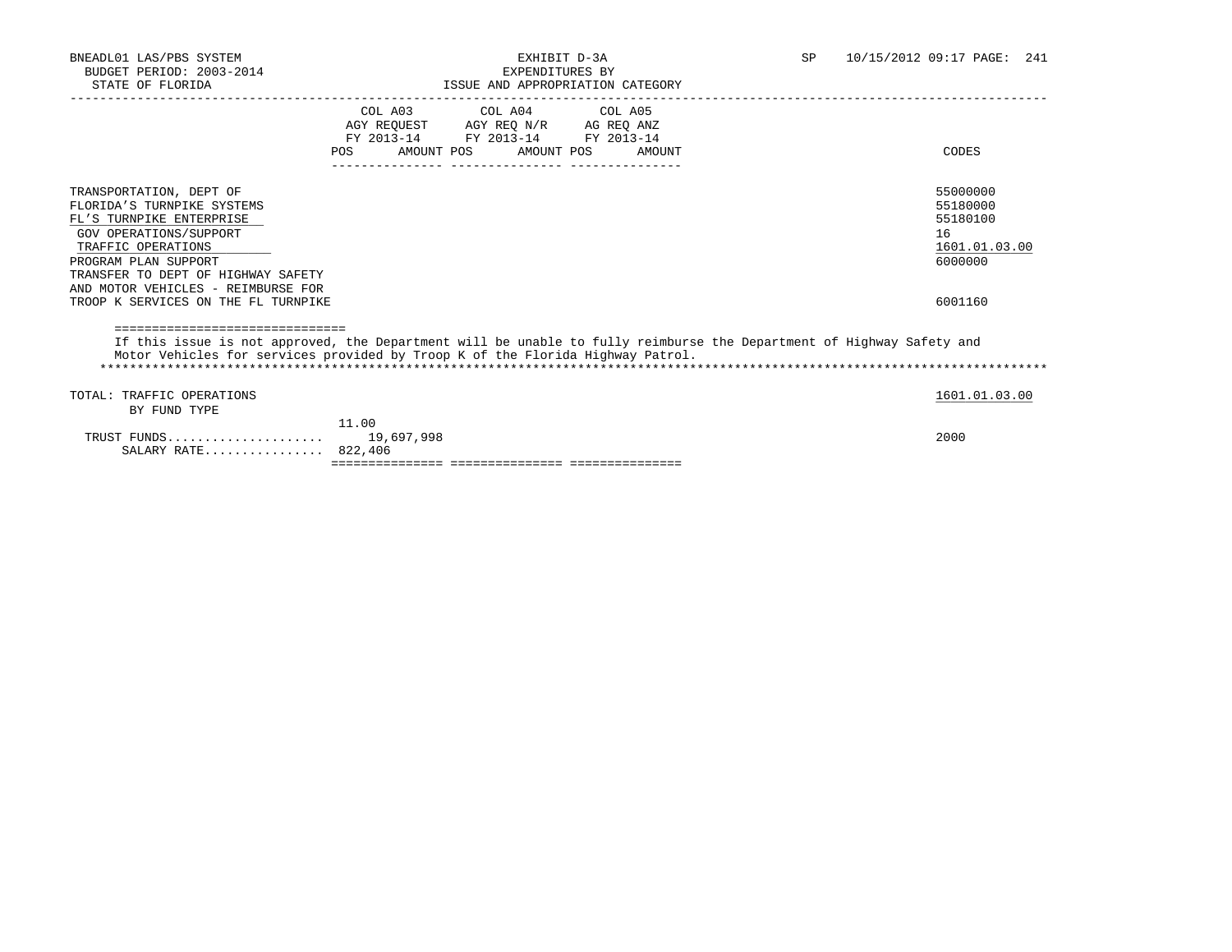|                                                                                                                                                                                                                                          | COL A03<br>AMOUNT POS<br>POS | COL A04 COL A05<br>AGY REQUEST AGY REQ N/R AG REQ ANZ<br>FY 2013-14 FY 2013-14 FY 2013-14<br>AMOUNT POS | AMOUNT | CODES                                                                                   |
|------------------------------------------------------------------------------------------------------------------------------------------------------------------------------------------------------------------------------------------|------------------------------|---------------------------------------------------------------------------------------------------------|--------|-----------------------------------------------------------------------------------------|
| TRANSPORTATION, DEPT OF<br>FLORIDA'S TURNPIKE SYSTEMS<br>FL'S TURNPIKE ENTERPRISE<br>GOV OPERATIONS/SUPPORT<br>TOLL OPERATIONS<br>ESTIMATED EXPENDITURES<br>ESTIMATED EXPENDITURES - OPERATIONS<br>SALARY RATE<br>SALARY RATE 14,089,017 |                              |                                                                                                         |        | 55000000<br>55180000<br>55180100<br>16<br>1601.01.05.00<br>1000000<br>1001000<br>000000 |
| SALARIES AND BENEFITS                                                                                                                                                                                                                    |                              |                                                                                                         |        | 010000                                                                                  |
|                                                                                                                                                                                                                                          | 330.00                       |                                                                                                         |        |                                                                                         |
| ST TRANSPORT (PRIMARY) TF -STATE                                                                                                                                                                                                         | 18,764,361                   |                                                                                                         |        | 2540 1                                                                                  |
| OTHER PERSONAL SERVICES                                                                                                                                                                                                                  |                              |                                                                                                         |        | 030000                                                                                  |
|                                                                                                                                                                                                                                          |                              |                                                                                                         |        |                                                                                         |
| ST TRANSPORT (PRIMARY) TF -STATE 254,163                                                                                                                                                                                                 |                              |                                                                                                         |        | 2540 1                                                                                  |
| <b>EXPENSES</b>                                                                                                                                                                                                                          |                              |                                                                                                         |        | 040000                                                                                  |
| ST TRANSPORT (PRIMARY) TF -STATE 18,889,434                                                                                                                                                                                              |                              |                                                                                                         |        | 2540 1                                                                                  |
|                                                                                                                                                                                                                                          |                              |                                                                                                         |        |                                                                                         |
| OPERATING CAPITAL OUTLAY                                                                                                                                                                                                                 |                              |                                                                                                         |        | 060000                                                                                  |
| ST TRANSPORT (PRIMARY) TF -STATE                                                                                                                                                                                                         | 100,987                      |                                                                                                         |        | 2540 1                                                                                  |
|                                                                                                                                                                                                                                          |                              |                                                                                                         |        |                                                                                         |
| SPECIAL CATEGORIES<br>ACQUISITION/MOTOR VEHICLES                                                                                                                                                                                         |                              |                                                                                                         |        | 100000<br>100021                                                                        |
| ST TRANSPORT (PRIMARY) TF -STATE                                                                                                                                                                                                         | 61,633                       |                                                                                                         |        | 2540 1                                                                                  |
|                                                                                                                                                                                                                                          |                              |                                                                                                         |        |                                                                                         |
| CONSULTANT FEES                                                                                                                                                                                                                          |                              |                                                                                                         |        | 100686                                                                                  |
| ST TRANSPORT (PRIMARY) TF -STATE 276,776                                                                                                                                                                                                 |                              |                                                                                                         |        | 2540 1                                                                                  |
|                                                                                                                                                                                                                                          |                              |                                                                                                         |        |                                                                                         |
| CONTRACTED SERVICES                                                                                                                                                                                                                      |                              |                                                                                                         |        | 100777                                                                                  |
| ST TRANSPORT (PRIMARY) TF -STATE 25, 215, 784                                                                                                                                                                                            |                              |                                                                                                         |        | 2540 1                                                                                  |

=============== =============== ===============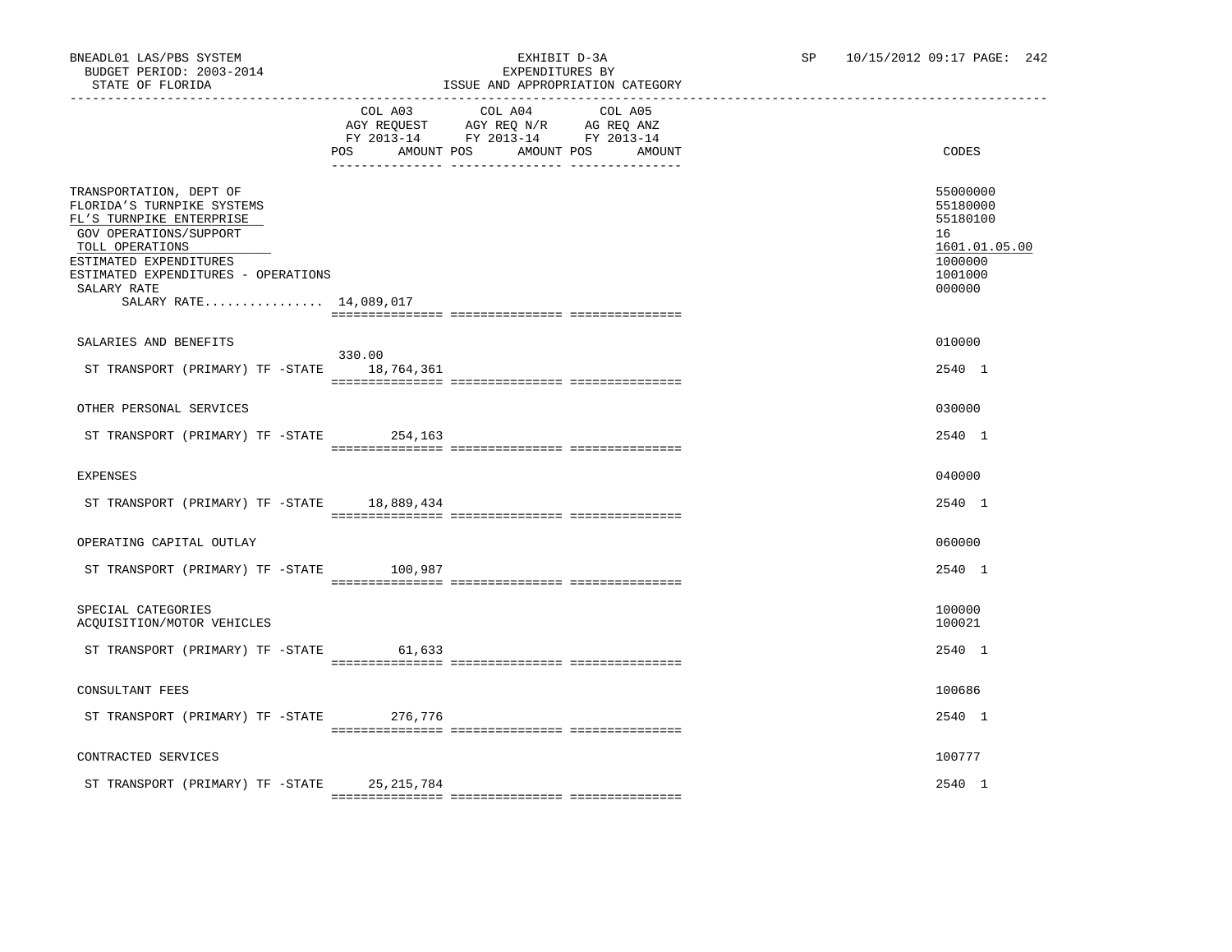# BNEADL01 LAS/PBS SYSTEM EXHIBIT D-3A SP 10/15/2012 09:17 PAGE: 243 ISSUE AND APPROPRIATION CATEGORY

|                                                                                                                                                                                                                                                  | POS AMOUNT POS | COL A03 COL A04 COL A05<br>AGY REQUEST AGY REQ N/R AG REQ ANZ<br>FY 2013-14 FY 2013-14 FY 2013-14 | AMOUNT POS<br>AMOUNT | CODES                                                                                             |
|--------------------------------------------------------------------------------------------------------------------------------------------------------------------------------------------------------------------------------------------------|----------------|---------------------------------------------------------------------------------------------------|----------------------|---------------------------------------------------------------------------------------------------|
| TRANSPORTATION, DEPT OF<br>FLORIDA'S TURNPIKE SYSTEMS<br>FL'S TURNPIKE ENTERPRISE<br>GOV OPERATIONS/SUPPORT<br>TOLL OPERATIONS<br>ESTIMATED EXPENDITURES<br>ESTIMATED EXPENDITURES - OPERATIONS<br>SPECIAL CATEGORIES<br>FLA HIGHWAY PATROL SVCS |                |                                                                                                   |                      | 55000000<br>55180000<br>55180100<br>16<br>1601.01.05.00<br>1000000<br>1001000<br>100000<br>101337 |
| ST TRANSPORT (PRIMARY) TF -STATE 1,293,106                                                                                                                                                                                                       |                |                                                                                                   |                      | 2540 1                                                                                            |
| HUMAN RESOURCE DEVELOPMENT                                                                                                                                                                                                                       |                |                                                                                                   |                      | 101640                                                                                            |
| ST TRANSPORT (PRIMARY) TF -STATE 96,429                                                                                                                                                                                                          |                |                                                                                                   |                      | 2540 1                                                                                            |
| OVERTIME                                                                                                                                                                                                                                         |                |                                                                                                   |                      | 102331                                                                                            |
| ST TRANSPORT (PRIMARY) TF -STATE 147,739                                                                                                                                                                                                         |                |                                                                                                   |                      | 2540 1                                                                                            |
| LEASE/PURCHASE/EOUIPMENT                                                                                                                                                                                                                         |                |                                                                                                   |                      | 105281                                                                                            |
| ST TRANSPORT (PRIMARY) TF -STATE 42,128                                                                                                                                                                                                          |                |                                                                                                   |                      | 2540 1                                                                                            |
| TOTAL: ESTIMATED EXPENDITURES - OPERATIONS<br>TOTAL POSITIONS 330.00<br>TOTAL ISSUE $65,142,540$<br>TOTAL SALARY RATE 14,089,017                                                                                                                 |                |                                                                                                   |                      | 1001000                                                                                           |
| FLORIDA RETIREMENT SYSTEM<br>CONTRIBUTION ADJUSTMENT FOR<br>FISCAL YEAR 2012-2013<br>SALARIES AND BENEFITS                                                                                                                                       |                |                                                                                                   |                      | 1001240<br>010000                                                                                 |
| ST TRANSPORT (PRIMARY) TF -STATE                                                                                                                                                                                                                 | 37,379         |                                                                                                   |                      | 2540 1                                                                                            |
| SPECIAL CATEGORIES<br>FLA HIGHWAY PATROL SVCS                                                                                                                                                                                                    |                |                                                                                                   |                      | 100000<br>101337                                                                                  |
| ST TRANSPORT (PRIMARY) TF -STATE                                                                                                                                                                                                                 | 4,737          |                                                                                                   |                      | 2540 1                                                                                            |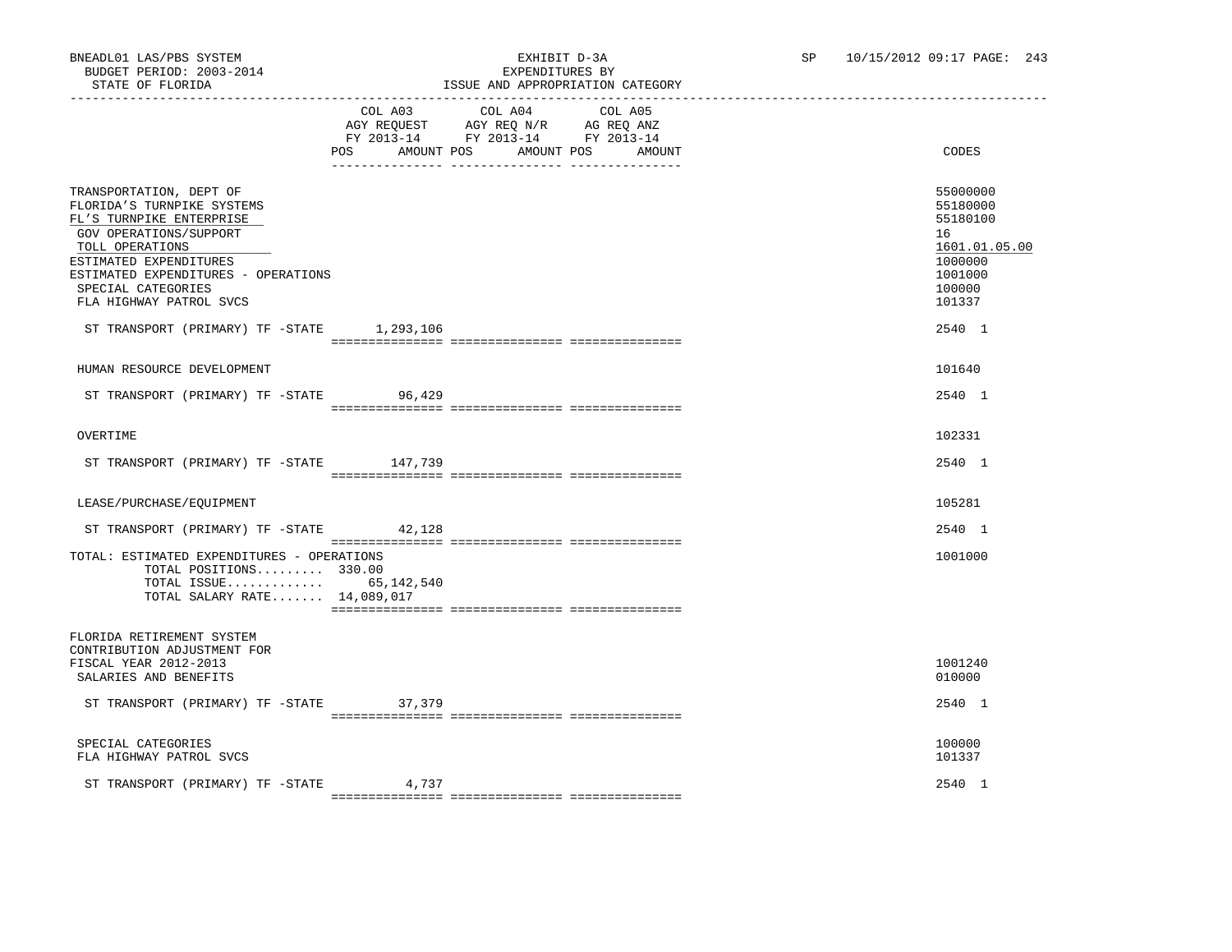|                                                                                                                                                                                       | POS AMOUNT POS AMOUNT POS | COL A03 COL A04 COL A05<br>AGY REQUEST AGY REQ N/R AG REQ ANZ<br>FY 2013-14 FY 2013-14 FY 2013-14 | AMOUNT | CODES                                                              |
|---------------------------------------------------------------------------------------------------------------------------------------------------------------------------------------|---------------------------|---------------------------------------------------------------------------------------------------|--------|--------------------------------------------------------------------|
|                                                                                                                                                                                       |                           |                                                                                                   |        |                                                                    |
| TRANSPORTATION, DEPT OF<br>FLORIDA'S TURNPIKE SYSTEMS<br>FL'S TURNPIKE ENTERPRISE<br>GOV OPERATIONS/SUPPORT<br>TOLL OPERATIONS<br>ESTIMATED EXPENDITURES<br>FLORIDA RETIREMENT SYSTEM |                           |                                                                                                   |        | 55000000<br>55180000<br>55180100<br>16<br>1601.01.05.00<br>1000000 |
| CONTRIBUTION ADJUSTMENT FOR                                                                                                                                                           |                           |                                                                                                   |        |                                                                    |
| FISCAL YEAR 2012-2013                                                                                                                                                                 |                           |                                                                                                   |        | 1001240                                                            |
| TOTAL: FLORIDA RETIREMENT SYSTEM<br>CONTRIBUTION ADJUSTMENT FOR<br>FISCAL YEAR 2012-2013<br>TOTAL ISSUE                                                                               | 42,116                    |                                                                                                   |        | 1001240                                                            |
|                                                                                                                                                                                       |                           |                                                                                                   |        |                                                                    |
| ADJUSTMENT TO STATE HEALTH<br>INSURANCE PREMIUM CONTRIBUTION -<br>FISCAL YEAR 2012-13<br>SALARIES AND BENEFITS                                                                        |                           |                                                                                                   |        | 1001830<br>010000                                                  |
| ST TRANSPORT (PRIMARY) TF -STATE 45,791                                                                                                                                               |                           |                                                                                                   |        | 2540 1                                                             |
|                                                                                                                                                                                       |                           |                                                                                                   |        |                                                                    |
| SPECIAL CATEGORIES<br>FLA HIGHWAY PATROL SVCS                                                                                                                                         |                           |                                                                                                   |        | 100000<br>101337                                                   |
| ST TRANSPORT (PRIMARY) TF -STATE                                                                                                                                                      | 1,946                     |                                                                                                   |        | 2540 1                                                             |
| TOTAL: ADJUSTMENT TO STATE HEALTH<br>INSURANCE PREMIUM CONTRIBUTION -<br>FISCAL YEAR 2012-13                                                                                          |                           |                                                                                                   |        | 1001830                                                            |
| TOTAL ISSUE 47,737                                                                                                                                                                    |                           |                                                                                                   |        |                                                                    |
|                                                                                                                                                                                       |                           |                                                                                                   |        |                                                                    |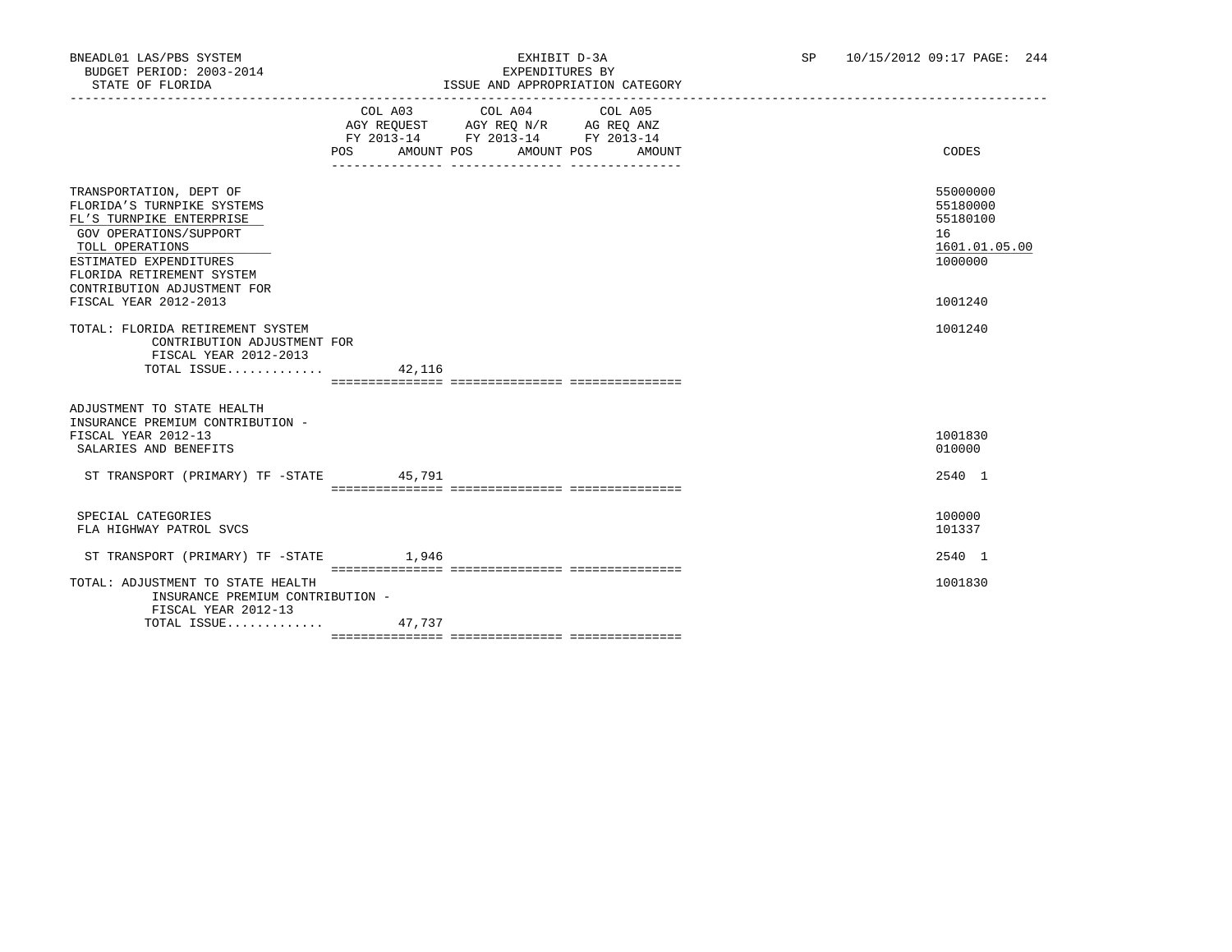| STATE OF FLORIDA                                                                                                                                                                                                                             |                           |                                                                                           | ISSUE AND APPROPRIATION CATEGORY |                                                                                                                           |  |
|----------------------------------------------------------------------------------------------------------------------------------------------------------------------------------------------------------------------------------------------|---------------------------|-------------------------------------------------------------------------------------------|----------------------------------|---------------------------------------------------------------------------------------------------------------------------|--|
|                                                                                                                                                                                                                                              | POS AMOUNT POS AMOUNT POS | COL A03 COL A04<br>AGY REQUEST AGY REQ N/R AG REQ ANZ<br>FY 2013-14 FY 2013-14 FY 2013-14 | COL A05<br>AMOUNT                | <b>CODES</b>                                                                                                              |  |
| TRANSPORTATION, DEPT OF<br>FLORIDA'S TURNPIKE SYSTEMS<br>FL'S TURNPIKE ENTERPRISE<br>GOV OPERATIONS/SUPPORT<br>TOLL OPERATIONS                                                                                                               |                           |                                                                                           |                                  | 55000000<br>55180000<br>55180100<br>16<br>1601.01.05.00                                                                   |  |
| ADJUSTMENTS TO CURRENT YEAR<br>ESTIMATED EXPENDITURES                                                                                                                                                                                        |                           |                                                                                           |                                  | 1600000                                                                                                                   |  |
| REALIGN LEASE OR LEASE PURCHASE<br>EQUIPMENT - DEDUCT<br><b>EXPENSES</b>                                                                                                                                                                     |                           |                                                                                           |                                  | 160M010<br>040000                                                                                                         |  |
| ST TRANSPORT (PRIMARY) TF -STATE 85,000-                                                                                                                                                                                                     |                           |                                                                                           |                                  | 2540 1                                                                                                                    |  |
|                                                                                                                                                                                                                                              |                           |                                                                                           |                                  |                                                                                                                           |  |
| AGENCY ISSUE NARRATIVE:<br>2013-2014 BUDGET YEAR NARRATIVE:<br>Fund Source: 100% State<br>============                                                                                                                                       |                           |                                                                                           | IT COMPONENT? NO                 |                                                                                                                           |  |
| LRPP Reference: Goal #3:Organizational excellence by promoting and encouraging continuous improvement.<br>===============                                                                                                                    |                           |                                                                                           |                                  |                                                                                                                           |  |
| Florida Strategic Plan for Economic Development - Strategy #1:                                                                                                                                                                               |                           |                                                                                           |                                  |                                                                                                                           |  |
|                                                                                                                                                                                                                                              |                           |                                                                                           |                                  | Strengthen collaboration and alignment among state, regional and local entities toward the state's economic vision.       |  |
| This issue requests to deduct budget in the Expenses category to realign budget associated with the lease or<br>entity.                                                                                                                      |                           |                                                                                           |                                  | lease-purchase of equipment within the Toll Operations program component in the Florida's Turnpike Enterprise budget      |  |
| Description:                                                                                                                                                                                                                                 |                           |                                                                                           |                                  |                                                                                                                           |  |
| <b>SEBSSEBSSEE</b><br>property from the appropriation category currently used. Budget is added back in the Lease or Lease-Purchase of<br>Equipment appropriation category in issue code 160M020 in this budget entity and program component. |                           |                                                                                           |                                  | This issue requests to deduct funding for the lease or lease-purchase of equipment, fixtures, and other tangible personal |  |
| Justification:<br>==============                                                                                                                                                                                                             |                           |                                                                                           |                                  |                                                                                                                           |  |
| the lease or lease-purchase of equipment, fixtures, and other tangible personal property.                                                                                                                                                    |                           |                                                                                           |                                  | S. 216.011(1)(vv) F.S. states the "Lease or lease purchase of equipment" means the appropriation category used to fund    |  |
| where they are currently budgeted to the Lease or Lease-Purchase of Equipment category (105281).                                                                                                                                             |                           |                                                                                           |                                  | The Department has been directed to transfer budget associated with this equipment from appropriation categories from     |  |
| Calculations:                                                                                                                                                                                                                                |                           |                                                                                           |                                  |                                                                                                                           |  |

=============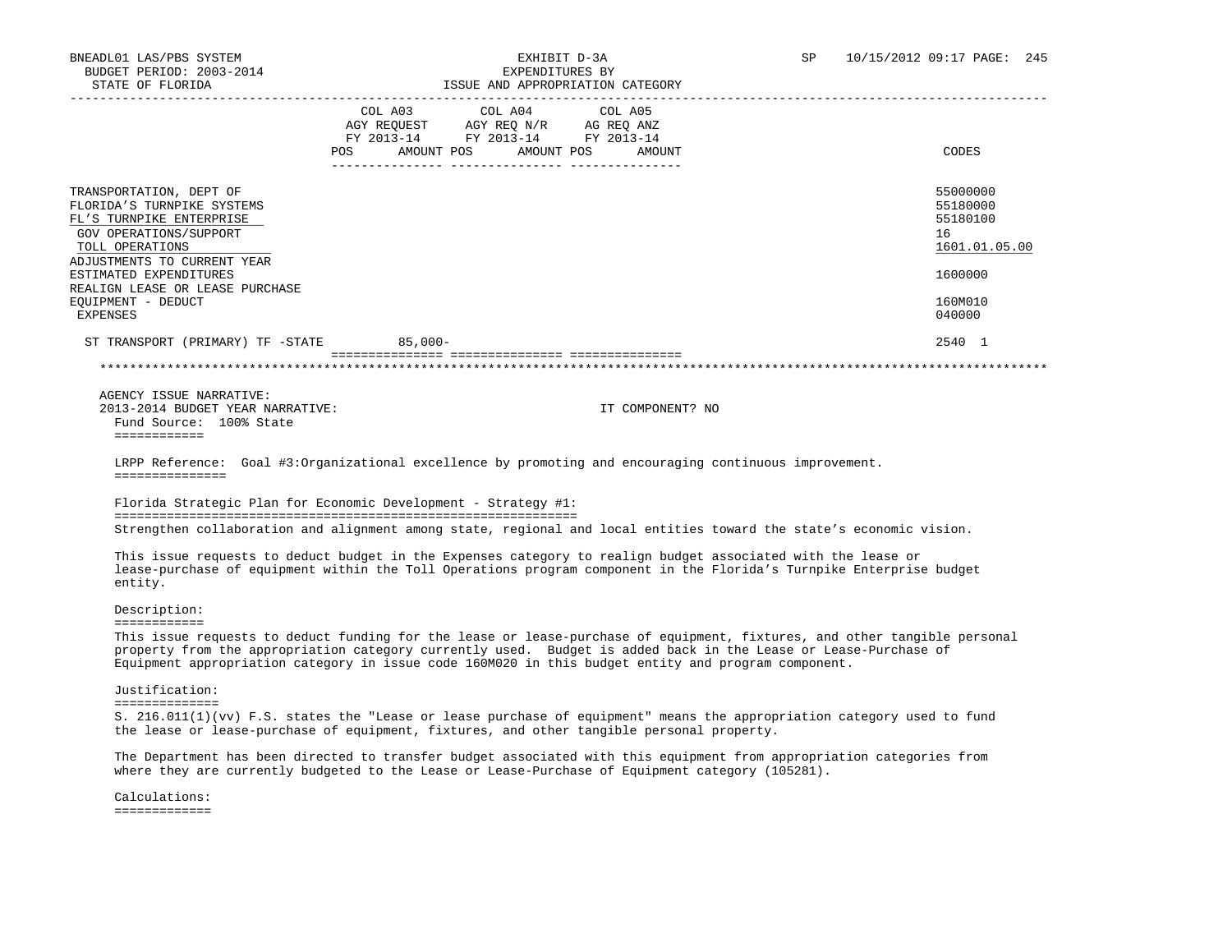| STATE OF FLORIDA                                                                                                                                                                        |         | ISSUE AND APPROPRIATION CATEGORY                                                                        |                                                                                                                                                                                                                                                 |
|-----------------------------------------------------------------------------------------------------------------------------------------------------------------------------------------|---------|---------------------------------------------------------------------------------------------------------|-------------------------------------------------------------------------------------------------------------------------------------------------------------------------------------------------------------------------------------------------|
|                                                                                                                                                                                         | COL A03 | COL A04<br>COL A05                                                                                      |                                                                                                                                                                                                                                                 |
|                                                                                                                                                                                         |         | AGY REQUEST AGY REQ N/R AG REQ ANZ                                                                      |                                                                                                                                                                                                                                                 |
|                                                                                                                                                                                         |         | FY 2013-14 FY 2013-14 FY 2013-14                                                                        |                                                                                                                                                                                                                                                 |
|                                                                                                                                                                                         |         | POS AMOUNT POS AMOUNT POS AMOUNT                                                                        | CODES                                                                                                                                                                                                                                           |
| TRANSPORTATION, DEPT OF<br>FLORIDA'S TURNPIKE SYSTEMS<br>FL'S TURNPIKE ENTERPRISE<br>GOV OPERATIONS/SUPPORT<br>TOLL OPERATIONS<br>ADJUSTMENTS TO CURRENT YEAR<br>ESTIMATED EXPENDITURES |         |                                                                                                         | 55000000<br>55180000<br>55180100<br>16<br>1601.01.05.00<br>1600000                                                                                                                                                                              |
| REALIGN LEASE OR LEASE PURCHASE<br>EQUIPMENT - DEDUCT                                                                                                                                   |         |                                                                                                         | 160M010                                                                                                                                                                                                                                         |
| Expenses                                                                                                                                                                                |         |                                                                                                         |                                                                                                                                                                                                                                                 |
| $- - - - - - - -$<br>Office of Toll Operations (\$85,000)                                                                                                                               |         |                                                                                                         |                                                                                                                                                                                                                                                 |
|                                                                                                                                                                                         |         | See issue code 160M020 in this budget entity and program component for the companion issue.             |                                                                                                                                                                                                                                                 |
| Base Funding:                                                                                                                                                                           |         |                                                                                                         |                                                                                                                                                                                                                                                 |
| =============                                                                                                                                                                           |         |                                                                                                         |                                                                                                                                                                                                                                                 |
| entity associated with the lease or lease-purchase of equipment.                                                                                                                        |         |                                                                                                         | There is \$100,000 in the Department's base budget in the Expenses category in the Florida's Turnpike Enterprise budget                                                                                                                         |
| Adverse Impact if Not Approved:<br>================================                                                                                                                     |         |                                                                                                         |                                                                                                                                                                                                                                                 |
| component.                                                                                                                                                                              |         |                                                                                                         | If this issue is not approved, the Department will not have sufficient budget in the Lease or Lease-Purchase of Equipment<br>appropriation category to cover the cost of lease or lease-purchase of equipment in this budget entity and program |
|                                                                                                                                                                                         |         |                                                                                                         |                                                                                                                                                                                                                                                 |
| REALIGN LEASE OR LEASE PURCHASE                                                                                                                                                         |         |                                                                                                         |                                                                                                                                                                                                                                                 |
| EQUIPMENT - ADD<br>SPECIAL CATEGORIES                                                                                                                                                   |         |                                                                                                         | 160M020<br>100000                                                                                                                                                                                                                               |
| LEASE/PURCHASE/EQUIPMENT                                                                                                                                                                |         |                                                                                                         | 105281                                                                                                                                                                                                                                          |
| ST TRANSPORT (PRIMARY) TF -STATE                                                                                                                                                        | 85,000  |                                                                                                         | 2540 1                                                                                                                                                                                                                                          |
|                                                                                                                                                                                         |         |                                                                                                         |                                                                                                                                                                                                                                                 |
|                                                                                                                                                                                         |         |                                                                                                         |                                                                                                                                                                                                                                                 |
| AGENCY ISSUE NARRATIVE:<br>2013-2014 BUDGET YEAR NARRATIVE:<br>Fund Source: 100% State<br>============                                                                                  |         | IT COMPONENT? NO                                                                                        |                                                                                                                                                                                                                                                 |
|                                                                                                                                                                                         |         |                                                                                                         |                                                                                                                                                                                                                                                 |
|                                                                                                                                                                                         |         | LRPP Reference: Goal #3: Organizational excellence by promoting and encouraging continuous improvement. |                                                                                                                                                                                                                                                 |
| ===============                                                                                                                                                                         |         |                                                                                                         |                                                                                                                                                                                                                                                 |
| Florida Strategic Plan for Economic Development - Strategy #1:                                                                                                                          |         |                                                                                                         |                                                                                                                                                                                                                                                 |
|                                                                                                                                                                                         |         |                                                                                                         |                                                                                                                                                                                                                                                 |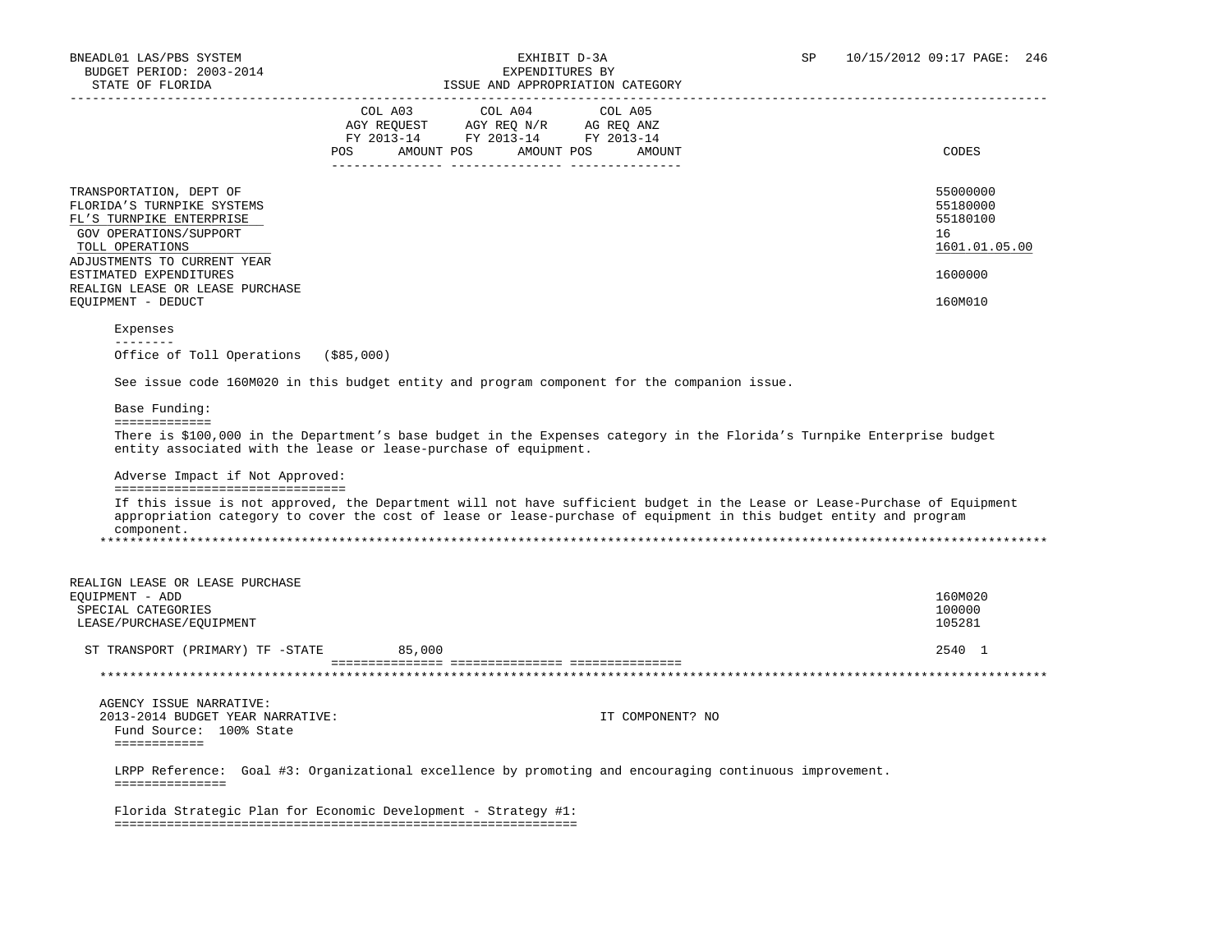|                                                                                                                                | COL A03<br>COL A04<br>COL A05<br>AGY REOUEST<br>AGY REO N/R<br>AG REO ANZ<br>FY 2013-14<br>FY 2013-14<br>FY 2013-14<br>AMOUNT POS<br>AMOUNT POS<br>POS<br>AMOUNT | CODES                                                   |
|--------------------------------------------------------------------------------------------------------------------------------|------------------------------------------------------------------------------------------------------------------------------------------------------------------|---------------------------------------------------------|
| TRANSPORTATION, DEPT OF<br>FLORIDA'S TURNPIKE SYSTEMS<br>FL'S TURNPIKE ENTERPRISE<br>GOV OPERATIONS/SUPPORT<br>TOLL OPERATIONS |                                                                                                                                                                  | 55000000<br>55180000<br>55180100<br>16<br>1601.01.05.00 |
| ADJUSTMENTS TO CURRENT YEAR<br>ESTIMATED EXPENDITURES<br>REALIGN LEASE OR LEASE PURCHASE                                       |                                                                                                                                                                  | 1600000                                                 |
| EOUIPMENT - ADD                                                                                                                |                                                                                                                                                                  | 160M020                                                 |

Strengthen collaboration and alignment among state, regional and local entities toward the state's economic vision.

 This issue requests to add back budget in the Lease or Lease-Purchase of Equipment (105281) appropriation category to realign budget associated with the lease or lease-purchase of equipment within the Toll Operations program component in the Florida's Turnpike Enterprise budget entity.

### Description:

============

 This issue adds back funding for the lease or lease-purchase of equipment, fixtures, and other tangible personal property to special appropriation category 105281 entitled "Lease or Lease Purchase of Equipment". Budget is deducted from the appropriation categories currently used for the lease or lease-purchase of equipment in issue code 160M010 in this budget entity and program component.

### Justification:

==============

 S. 216.011(1)(vv) F.S. states the "Lease or lease purchase of equipment" means the appropriation category used to fund the lease or lease-purchase of equipment, fixtures, and other tangible personal property.

 The Department has been directed to transfer budget associated with this equipment from appropriation categories from where they are currently budgeted to the Lease or Lease-Purchase of Equipment category (105281).

 Calculations: =============

 Lease or Lease-Purchase of Equipment (105281) ---------------------------------------------

Office of Toll Operations \$85,000

See issue code 160M010 in this budget entity and program component for the companion issue.

Base Funding:

=============

There is \$52,557 in the Department's base budget in the Lease or Lease-Purchase of Equipment appropriation category within the Florida's turnpike Enterprise budget entity associated with the lease or lease-purchase of equipment.

 Adverse Impact if Not Approved: ===============================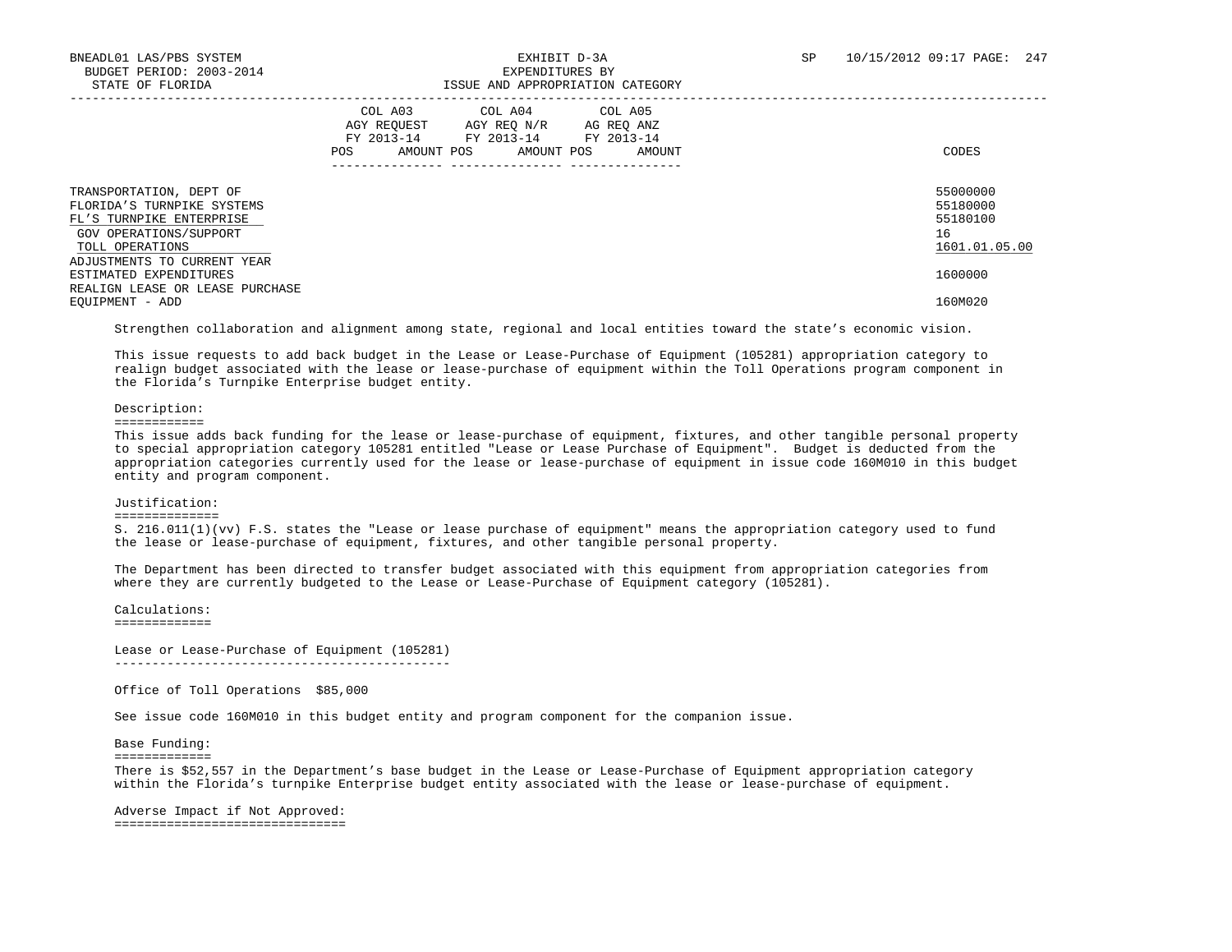TOTAL ISSUE............. 238,685

| SIAIB VF FIURIDA                                                                                                                                                                                                                              |                                                                                                                               |            | LOOUS AND APPROPRIATION CAISGURI |                                                                                                                                                                                                                                                 |
|-----------------------------------------------------------------------------------------------------------------------------------------------------------------------------------------------------------------------------------------------|-------------------------------------------------------------------------------------------------------------------------------|------------|----------------------------------|-------------------------------------------------------------------------------------------------------------------------------------------------------------------------------------------------------------------------------------------------|
|                                                                                                                                                                                                                                               | COL A03 COL A04 COL A05<br>AGY REQUEST AGY REQ N/R AG REQ ANZ<br>FY 2013-14 FY 2013-14 FY 2013-14<br><b>POS</b><br>AMOUNT POS | AMOUNT POS | AMOUNT                           | CODES                                                                                                                                                                                                                                           |
| TRANSPORTATION, DEPT OF<br>FLORIDA'S TURNPIKE SYSTEMS<br>FL'S TURNPIKE ENTERPRISE<br>GOV OPERATIONS/SUPPORT<br>TOLL OPERATIONS<br>ADJUSTMENTS TO CURRENT YEAR<br>ESTIMATED EXPENDITURES<br>REALIGN LEASE OR LEASE PURCHASE<br>EOUIPMENT - ADD |                                                                                                                               |            |                                  | 55000000<br>55180000<br>55180100<br>16<br>1601.01.05.00<br>1600000<br>160M020                                                                                                                                                                   |
| component.                                                                                                                                                                                                                                    |                                                                                                                               |            |                                  | If this issue is not approved, the Department will not have sufficient budget in the Lease or Lease-Purchase of Equipment<br>appropriation category to cover the cost of lease or lease-purchase of equipment in this budget entity and program |
| ANNUALIZATION OF ADMINISTERED<br>FUNDS APPROPRIATIONS<br>STATE HEALTH INSURANCE ADJUSTMENT<br>FOR FY 2012-13 - 10 MONTHS                                                                                                                      |                                                                                                                               |            |                                  | 26A0000                                                                                                                                                                                                                                         |
| <b>ANNUALIZATION</b><br>SALARIES AND BENEFITS                                                                                                                                                                                                 |                                                                                                                               |            |                                  | 26A1830<br>010000                                                                                                                                                                                                                               |
| ST TRANSPORT (PRIMARY) TF -STATE 228,955                                                                                                                                                                                                      |                                                                                                                               |            |                                  | 2540 1                                                                                                                                                                                                                                          |
| SPECIAL CATEGORIES<br>FLA HIGHWAY PATROL SVCS                                                                                                                                                                                                 |                                                                                                                               |            |                                  | 100000<br>101337                                                                                                                                                                                                                                |
| ST TRANSPORT (PRIMARY) TF -STATE                                                                                                                                                                                                              | 9,730                                                                                                                         |            |                                  | 2540 1                                                                                                                                                                                                                                          |
| TOTAL: STATE HEALTH INSURANCE ADJUSTMENT<br>FOR FY 2012-13 - 10 MONTHS<br>ANNUALIZATION                                                                                                                                                       |                                                                                                                               |            |                                  | 26A1830                                                                                                                                                                                                                                         |

=============== =============== ===============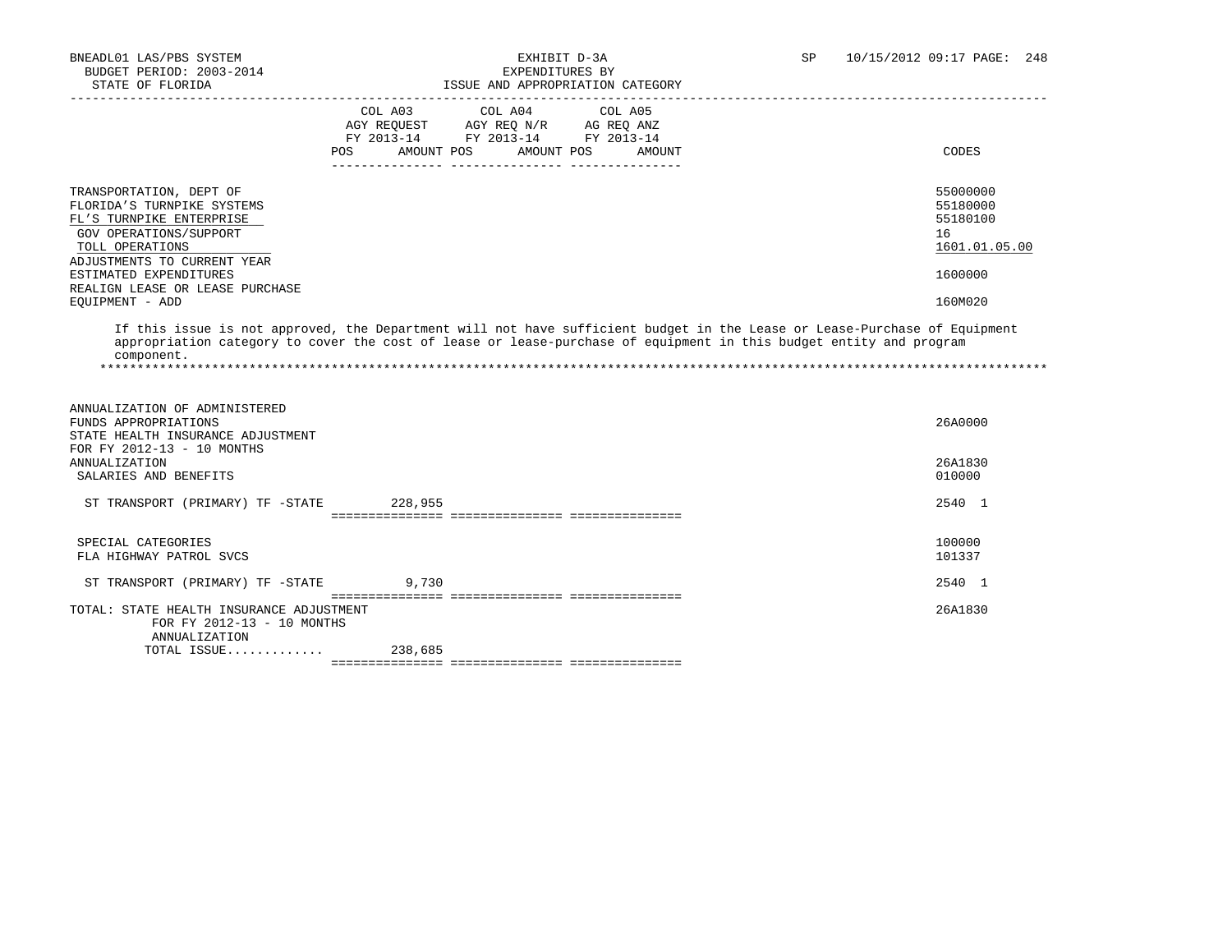| STATE OF FLORIDA                                                                                                                                                                                                                                                                                                                          |                                                                                             | ISSUE AND APPROPRIATION CATEGORY                   |                   |                                                                                                                         |  |
|-------------------------------------------------------------------------------------------------------------------------------------------------------------------------------------------------------------------------------------------------------------------------------------------------------------------------------------------|---------------------------------------------------------------------------------------------|----------------------------------------------------|-------------------|-------------------------------------------------------------------------------------------------------------------------|--|
|                                                                                                                                                                                                                                                                                                                                           | COL A03<br>AGY REQUEST AGY REQ N/R AG REQ ANZ<br>FY 2013-14 FY 2013-14 FY 2013-14<br>POS DO | COL A04<br>AMOUNT POS AMOUNT POS                   | COL A05<br>AMOUNT | CODES                                                                                                                   |  |
| TRANSPORTATION, DEPT OF<br>FLORIDA'S TURNPIKE SYSTEMS<br>FL'S TURNPIKE ENTERPRISE<br>GOV OPERATIONS/SUPPORT<br>TOLL OPERATIONS<br>WORKLOAD                                                                                                                                                                                                |                                                                                             |                                                    |                   | 55000000<br>55180000<br>55180100<br>16<br>1601.01.05.00<br>3000000                                                      |  |
| ENHANCED TRAFFIC LAW ENFORCEMENT<br>FOR STATE ROAD 93 - ALLIGATOR ALLEY<br>SPECIAL CATEGORIES<br>FLA HIGHWAY PATROL SVCS                                                                                                                                                                                                                  |                                                                                             |                                                    |                   | 3001080<br>100000<br>101337                                                                                             |  |
| ST TRANSPORT (PRIMARY) TF -STATE 129,451                                                                                                                                                                                                                                                                                                  |                                                                                             |                                                    |                   | 2540 1                                                                                                                  |  |
|                                                                                                                                                                                                                                                                                                                                           |                                                                                             |                                                    |                   |                                                                                                                         |  |
| AGENCY ISSUE NARRATIVE:<br>2013-2014 BUDGET YEAR NARRATIVE:<br>Fund Source: 100% State (Reimbursed from Toll Revenues on Alligator Alley)<br>============<br>LRPP Reference:<br>===============<br>Goal #2: Enhance Florida's economic competitiveness, quality of life, and transportation safety.                                       |                                                                                             |                                                    | IT COMPONENT? NO  |                                                                                                                         |  |
| Florida Strategic Plan for Economic Development - Strategy #27:                                                                                                                                                                                                                                                                           |                                                                                             |                                                    |                   |                                                                                                                         |  |
| Create and sustain vibrant, safe and healthy communities that attract workers, businesses, residents and visitors.                                                                                                                                                                                                                        |                                                                                             |                                                    |                   |                                                                                                                         |  |
| Description:<br>============                                                                                                                                                                                                                                                                                                              |                                                                                             |                                                    |                   |                                                                                                                         |  |
| Additional budget above base funding is requested to reimburse the Department of Highway Safety and Motor Vehicles<br>(DHSMV) for law enforcement activities provided by the Florida Highway Patrol. This increase is based on advice from<br>DHSMV on the amount they have included in their 2013/14 budget request for Alligator Alley. |                                                                                             |                                                    |                   |                                                                                                                         |  |
| Justification:<br>==============                                                                                                                                                                                                                                                                                                          |                                                                                             |                                                    |                   |                                                                                                                         |  |
| At the state level, funding for Troopers on Alligator Alley is double budgeted. Operating requirements for Alligator<br>Transportation receives budget in the Florida Highway Patrol Services category, Toll Operations program component, to<br>reimburse DHSMV for these Alligator Alley Patrol costs.                                  |                                                                                             |                                                    |                   | Alley are funded in traditional categories (Salaries and Benefits, Expenses, etc.) in DHSMV's budget. The Department of |  |
| Calculations:                                                                                                                                                                                                                                                                                                                             |                                                                                             |                                                    |                   |                                                                                                                         |  |
| =============                                                                                                                                                                                                                                                                                                                             |                                                                                             | FHP Services                                       |                   |                                                                                                                         |  |
| Total FY 2013/14 need based on advice from DHSMV<br>Less: Indirect Costs<br>Less: FY 2012/13 recurring base                                                                                                                                                                                                                               |                                                                                             | ____________<br>\$1,217,784<br>44,977<br>1,043,356 |                   |                                                                                                                         |  |
|                                                                                                                                                                                                                                                                                                                                           |                                                                                             |                                                    |                   |                                                                                                                         |  |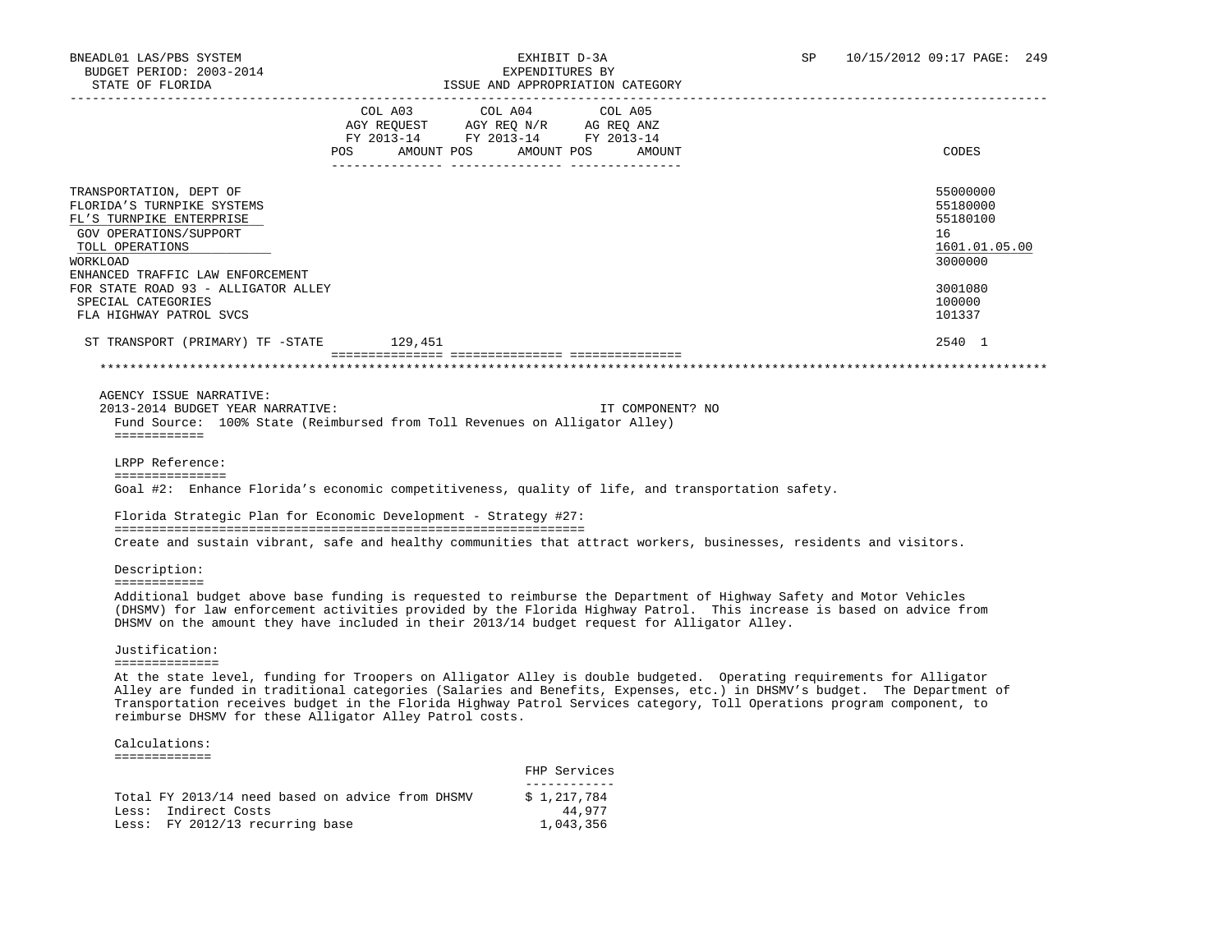BNEADL01 LAS/PBS SYSTEM **EXHIBIT D-3A** SP 10/15/2012 09:17 PAGE: 250 BUDGET PERIOD: 2003-2014 EXPENDITURES BY STATE OF FLORIDA ISSUE AND APPROPRIATION CATEGORY ----------------------------------------------------------------------------------------------------------------------------------- COL A03 COL A04 COL A05 AGY REQUEST AGY REQ N/R AG REQ ANZ FY 2013-14 FY 2013-14 FY 2013-14 POS AMOUNT POS AMOUNT POS AMOUNT CODES --------------- --------------- --------------- TRANSPORTATION, DEPT OF 55000000 FLORIDA'S TURNPIKE SYSTEMS 55180000 FLORIDA'S TURNPIKE SYSTEMS FOR THE SERVICE SYSTEMS FOR THE SYSTEMS FOR THE STR<br>FL'S TURNPIKE ENTERPRISE FL'S TURNPIKE ENTERPRISE GOV OPERATIONS/SUPPORT 16<br>TOLL OPERATIONS 1601.01.05.00  $\texttt{TOLL}\texttt{~OFERATIONS} \color{black} \begin{picture}(180,170) \put(0,0){\dashbox{0.5}} \put(10,0){\dashbox{0.5}} \put(20,0){\dashbox{0.5}} \put(20,0){\dashbox{0.5}} \put(20,0){\dashbox{0.5}} \put(20,0){\dashbox{0.5}} \put(20,0){\dashbox{0.5}} \put(20,0){\dashbox{0.5}} \put(20,0){\dashbox{0.5}} \put(20,0){\dashbox{0.5}} \put(20,0){\dashbox{0.5}} \put(20,0){\dashbox{$  WORKLOAD 3000000 ENHANCED TRAFFIC LAW ENFORCEMENT FOR STATE ROAD 93 - ALLIGATOR ALLEY 3001080 ------------ Additional need for FY 2013/14  $\qquad \qquad$  \$ 129,451 Base Funding: ============= The Department has \$1,293,106 in the recurring base in the Florida Highway Patrol Services category in the Toll Operations program component. \$1,043,356 of the base amount reimburses DHSMV for Alligator Alley patrol costs and \$249,750 of the base reimburses DHSMV for the Tolls Violation Enforcement Program. Adverse Impact If Not Approved: =============================== If this issue is not approved, the Department will be unable to fully reimburse the Department of Highway Safety and Motor Vehicles for services provided by the Florida Highway Patrol for Alligator Alley. \*\*\*\*\*\*\*\*\*\*\*\*\*\*\*\*\*\*\*\*\*\*\*\*\*\*\*\*\*\*\*\*\*\*\*\*\*\*\*\*\*\*\*\*\*\*\*\*\*\*\*\*\*\*\*\*\*\*\*\*\*\*\*\*\*\*\*\*\*\*\*\*\*\*\*\*\*\*\*\*\*\*\*\*\*\*\*\*\*\*\*\*\*\*\*\*\*\*\*\*\*\*\*\*\*\*\*\*\*\*\*\*\*\*\*\*\*\*\*\*\*\*\*\*\*\*\* PROGRAM REDUCTIONS 33V0000 33V0000 33V0000 33V0000 33V0000 33V0000 33V0000 33V0000 33V0000 33V0000 33V0550 33V0550 VACANT POSITION REDUCTIONS  $\,$ SALARY RATE  $\,$  000000  $\,$  SALARY RATE................ 592,341- =============== =============== =============== SALARIES AND BENEFITS 010000 24.00- ST TRANSPORT (PRIMARY) TF -STATE 940,410-<br>2540 1 =============== =============== ===============

 TOTAL: VACANT POSITION REDUCTIONS 33V0550 TOTAL POSITIONS......... 24.00- TOTAL ISSUE............. 940,410- TOTAL SALARY RATE....... 592,341- =============== =============== =============== \*\*\*\*\*\*\*\*\*\*\*\*\*\*\*\*\*\*\*\*\*\*\*\*\*\*\*\*\*\*\*\*\*\*\*\*\*\*\*\*\*\*\*\*\*\*\*\*\*\*\*\*\*\*\*\*\*\*\*\*\*\*\*\*\*\*\*\*\*\*\*\*\*\*\*\*\*\*\*\*\*\*\*\*\*\*\*\*\*\*\*\*\*\*\*\*\*\*\*\*\*\*\*\*\*\*\*\*\*\*\*\*\*\*\*\*\*\*\*\*\*\*\*\*\*\*\*

 AGENCY ISSUE NARRATIVE: 2013-2014 BUDGET YEAR NARRATIVE: IT COMPONENT? NO Fund Source: 100% State ============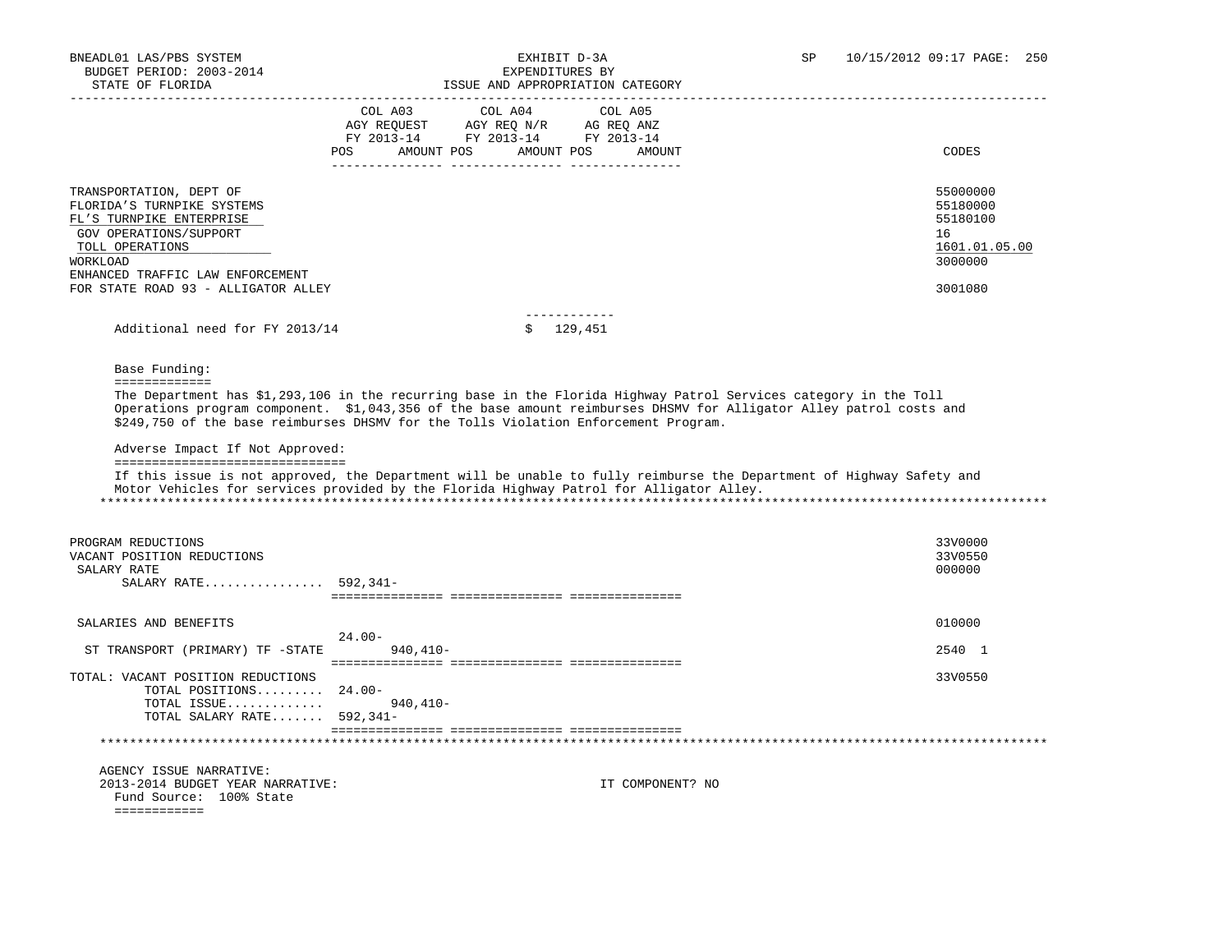|                                                                                                                                | COL A03<br>COL A04<br>COL A05<br>AGY REOUEST<br>AGY REO N/R<br>AG REO ANZ<br>FY 2013-14<br>FY 2013-14<br>FY 2013-14<br>AMOUNT POS<br>AMOUNT POS<br>AMOUNT<br>POS | CODES                                                   |
|--------------------------------------------------------------------------------------------------------------------------------|------------------------------------------------------------------------------------------------------------------------------------------------------------------|---------------------------------------------------------|
| TRANSPORTATION, DEPT OF<br>FLORIDA'S TURNPIKE SYSTEMS<br>FL'S TURNPIKE ENTERPRISE<br>GOV OPERATIONS/SUPPORT<br>TOLL OPERATIONS |                                                                                                                                                                  | 55000000<br>55180000<br>55180100<br>16<br>1601.01.05.00 |
| PROGRAM REDUCTIONS<br>VACANT POSITION REDUCTIONS                                                                               |                                                                                                                                                                  | 33V0000<br>33V0550                                      |

 LRPP Reference: Goal #3: Organizational excellence by promoting and encouraging continuous improvement. ===============

### Florida Strategic Plan for Economic Development - Strategy #3:

==============================================================

 Connect Economic Development, talent, Infrastructure, partnerships and other resources within and across regions to build Florida as a globally competitive megaregion.

### Description:

============

 This issue deletes positions and related budget to reflect management reductions for organizational efficiencies being implemented by the Department. This includes improvements such as process enhancements, consolidations, and increased use of technology.

 Also, the Department has implemented an approved Reorganization Plan (Budget Amendment 55-12-13, EOG #O0061; Budget Amendment 55-12-14, EOG #O0066). The Reorganization has allowed the Department to streamline its operation by utilizing current resources more effectively and efficiently.

### Calculations:

=============

|          | Class |                          | Pay  | Position |            | Salaries              |
|----------|-------|--------------------------|------|----------|------------|-----------------------|
| Unit     | Code  | Class Title              | Plan | Number   | Base Rate  | and Benefits          |
| Turnpike | 0004  | Senior Clerk             | 08   | 10850    | (\$21,616) | (S <sub>35,725)</sub> |
| Turnpike | 0004  | Senior Clerk             | 08   | 10985    | 21,616)    | 35,725                |
| Turnpike | 0004  | Senior Clerk             | 08   | 14041    | 21,616)    | 35,725                |
| Turnpike | 0004  | Senior Clerk             | 08   | 14812    | 21,616)    | 35,725)               |
| Turnpike | 0004  | Senior Clerk             | 08   | 14820    | 21,616)    | 35,725                |
| Turnpike | 0045  | Records Technician       | 08   | 11604    | 23,574)    | 37,934)               |
| Turnpike | 0120  | Staff Assistant          | 08   | 01603    | 23,574)    | 37,934)               |
| Turnpike | 0120  | Staff Assistant          | 08   | 11631    | 23,574)    | 37,934)               |
| Turnpike | 0130  | Records Specialist       | 08   | 13890    | 25,577)    | 40,196)               |
| Turnpike | 0347  | Toll Facility Manager I  | 08   | 12126    | 22,541)    | 36,769                |
| Turnpike | 0347  | Toll Facility Manager I  | 08   | 13000    | 22,541)    | 36,769                |
| Turnpike | 0347  | Toll Facility Manager I  | 08   | 14509    | 22.541     | 36,769)               |
| Turnpike | 0347  | Toll Facility Manager I  | 08   | 14667    | 22.541     | 36,769                |
| Turnpike | 0348  | Toll Facility Manager II | 08   | 01299    | 26.644)    | 41,399                |
| Turnpike | 0348  | Toll Facility Manager II | 08   | 03022    | 26,644)    | 41,399)               |
| Turnpike | 0348  | Toll Facility Manager II | 08   | 07369    | 26,644)    | 41,399)               |
| Turnpike | 0348  | Toll Facility Manager II | 08   | 12954    | 26,644)    | 41,399)               |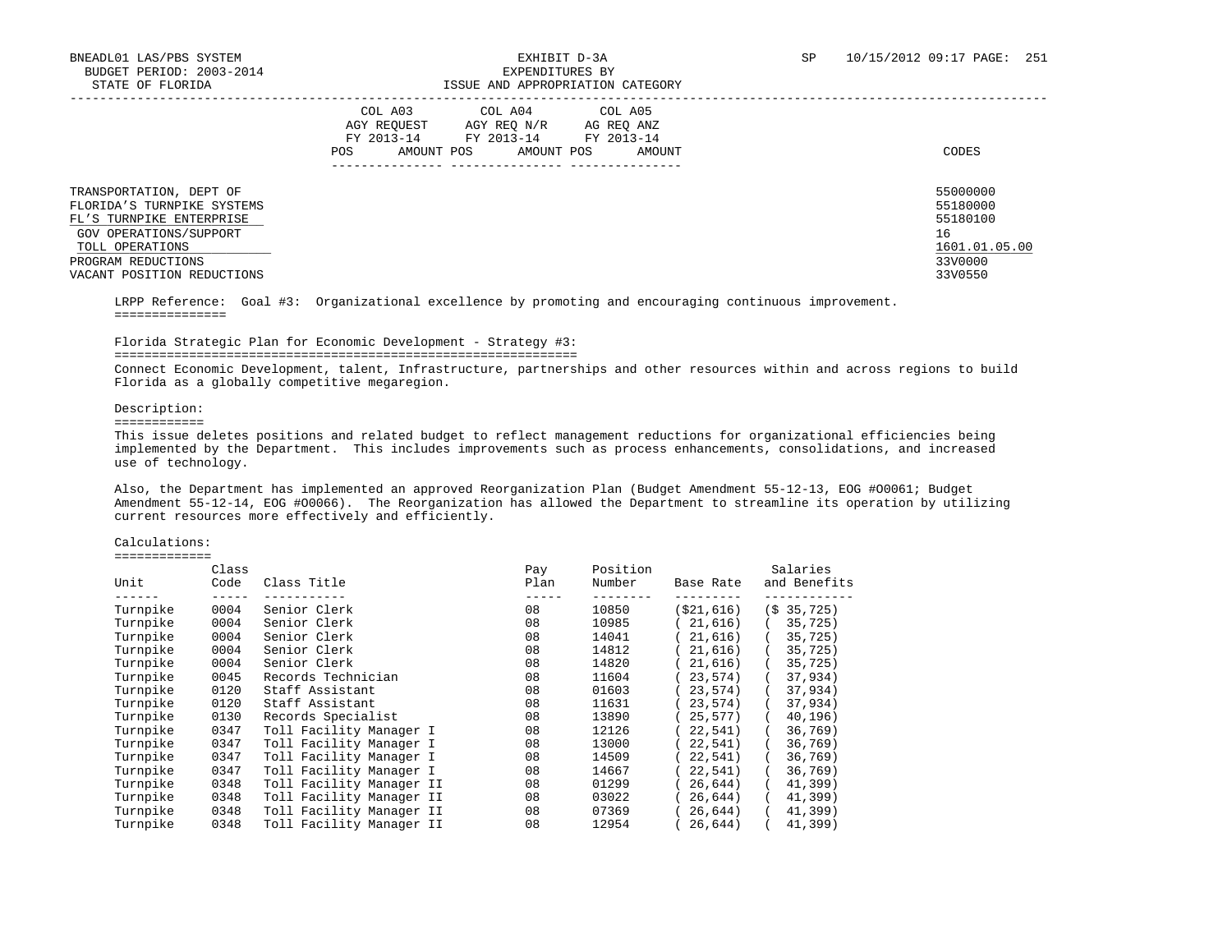|                                                                                                                                                                                    |                                              |              |                                                                                                                |            |                                                                                                                     | LSSUE AND APPROPRIATION CAIEGORI |                                                                                                                                                                                                               |  |                                                                               |
|------------------------------------------------------------------------------------------------------------------------------------------------------------------------------------|----------------------------------------------|--------------|----------------------------------------------------------------------------------------------------------------|------------|---------------------------------------------------------------------------------------------------------------------|----------------------------------|---------------------------------------------------------------------------------------------------------------------------------------------------------------------------------------------------------------|--|-------------------------------------------------------------------------------|
|                                                                                                                                                                                    |                                              |              | POS FOR THE POST OF THE STATE STATE STATE STATE STATE STATE STATE STATE STATE STATE STATE STATE STATE STATE ST | AMOUNT POS | COL A03 COL A04 COL A05<br>AGY REQUEST AGY REQ N/R AG REQ ANZ<br>FY 2013-14 FY 2013-14 FY 2013-14                   | AMOUNT POS                       | AMOUNT                                                                                                                                                                                                        |  | CODES                                                                         |
|                                                                                                                                                                                    |                                              |              |                                                                                                                |            |                                                                                                                     |                                  |                                                                                                                                                                                                               |  |                                                                               |
| TRANSPORTATION, DEPT OF<br>FLORIDA'S TURNPIKE SYSTEMS<br>FL'S TURNPIKE ENTERPRISE<br>GOV OPERATIONS/SUPPORT<br>TOLL OPERATIONS<br>PROGRAM REDUCTIONS<br>VACANT POSITION REDUCTIONS |                                              |              |                                                                                                                |            |                                                                                                                     |                                  |                                                                                                                                                                                                               |  | 55000000<br>55180000<br>55180100<br>16<br>1601.01.05.00<br>33V0000<br>33V0550 |
| Turnpike<br>Turnpike<br>Turnpike<br>Turnpike<br>Turnpike<br>Turnpike<br>Turnpike<br>Issue Summary:<br>==============<br>Related budget for the positions are as follows:           | 0348<br>0348<br>1427<br>7247<br>7247<br>7247 | Accountant I | Toll Equipment Technician<br>8652 Regional Toll Manager                                                        |            | Toll Facility Manager II 08<br>Toll Facility Manager II 08<br>08<br>08<br>Toll Equipment Technician 08<br>$\sim$ 08 |                                  | 14155 (26,644) (41,399)<br>14756 (26,644) (41,399)<br>$13048$ ( $24,675$ ) ( $39,177$ )<br>01570 ( $24,675$ ) ( $39,177$ )<br>$13895$ (24,675) (39,177)<br>13896 (24,675) (39,177)<br>12131 (39,234) (55,609) |  |                                                                               |
| Unit                                                                                                                                                                               |                                              |              |                                                                                                                |            | FTE Base Rate Salaries and Benefits                                                                                 |                                  |                                                                                                                                                                                                               |  |                                                                               |
| Turnpike (24) (\$592,341) (\$940,410)                                                                                                                                              |                                              |              |                                                                                                                |            |                                                                                                                     |                                  |                                                                                                                                                                                                               |  |                                                                               |
| POSITION DETAIL OF SALARIES AND BENEFITS:                                                                                                                                          |                                              |              |                                                                                                                |            |                                                                                                                     |                                  |                                                                                                                                                                                                               |  |                                                                               |
|                                                                                                                                                                                    |                                              |              |                                                                                                                |            | FTE BASE RATE ADDITIVES BENEFITS                                                                                    |                                  |                                                                                                                                                                                                               |  | LAPSE LAPSED SALARIES<br>SUBTOTAL % AND BENEFITS                              |
| A03 - AGY REOUEST FY 2013-14<br>CHANGES TO CURRENTLY AUTHORIZED POSITIONS                                                                                                          |                                              |              |                                                                                                                |            |                                                                                                                     |                                  |                                                                                                                                                                                                               |  |                                                                               |

| 10850 001                          | $1.00 -$ | $21.616-$ | $14, 109 -$ | $35.725 - 0.00$ |      | $35,725-$   |
|------------------------------------|----------|-----------|-------------|-----------------|------|-------------|
| 10985 001                          | $1.00 -$ | 21,616-   | $14, 109 -$ | 35,725-         | 0.00 | $35,725-$   |
| 14041 001                          | $1.00 -$ | 21,616-   | $14, 109 -$ | $35.725 - 0.00$ |      | $35,725-$   |
| 14812 001                          | $1.00 -$ | 21,616-   | $14, 109 -$ | $35,725 - 0.00$ |      | $35,725-$   |
| 14820 001                          | $1.00 -$ | 21,616-   | $14, 109 -$ | 35,725-         | 0.00 | $35,725-$   |
| 0045 RECORDS TECHNICIAN - SES      |          |           |             |                 |      |             |
| 11604 001                          | $1.00 -$ | $23.574-$ | $14,360-$   | $37,934 - 0.00$ |      | $37,934-$   |
| 0120 STAFF ASSISTANT - SES         |          |           |             |                 |      |             |
| 01603 001                          | $1.00 -$ | $23.574-$ | $14,360-$   | $37,934 - 0.00$ |      | $37.934-$   |
| 11631 001                          | $1.00 -$ | $23.574-$ | $14,360-$   | $37,934 - 0.00$ |      | $37,934-$   |
| 0130 RECORDS SPECIALIST - SES      |          |           |             |                 |      |             |
| 13890 001                          | $1.00 -$ | $25.577-$ | 14,619-     | $40.196 - 0.00$ |      | $40, 196 -$ |
| 0347 TOLL FACILITY MANAGER I - SES |          |           |             |                 |      |             |
|                                    |          |           |             |                 |      |             |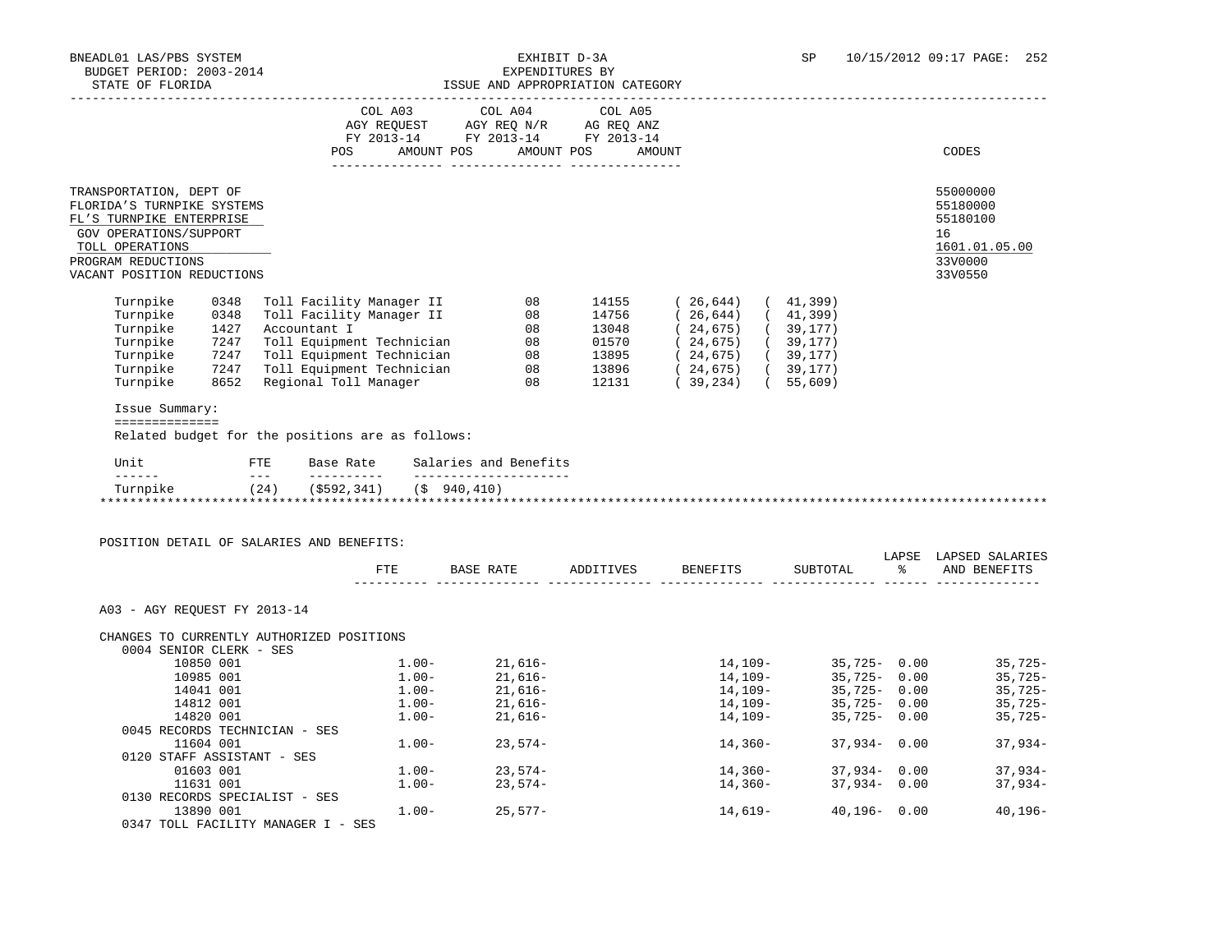### BNEADL01 LAS/PBS SYSTEM **EXHIBIT D-3A** SP 10/15/2012 09:17 PAGE: 253 EXPENDITURES BY

| STATE OF FLORIDA                                                                                            |      |            | ISSUE AND APPROPRIATION CATEGORY                                                                                |           |                        |                        |    |                                        |
|-------------------------------------------------------------------------------------------------------------|------|------------|-----------------------------------------------------------------------------------------------------------------|-----------|------------------------|------------------------|----|----------------------------------------|
|                                                                                                             | POS  | AMOUNT POS | COL A03 COL A04 COL A05<br>AGY REQUEST AGY REQ N/R AG REQ ANZ<br>FY 2013-14 FY 2013-14 FY 2013-14<br>AMOUNT POS | AMOUNT    |                        |                        |    | CODES                                  |
| TRANSPORTATION, DEPT OF<br>FLORIDA'S TURNPIKE SYSTEMS<br>FL'S TURNPIKE ENTERPRISE<br>GOV OPERATIONS/SUPPORT |      |            |                                                                                                                 |           |                        |                        |    | 55000000<br>55180000<br>55180100<br>16 |
| TOLL OPERATIONS                                                                                             |      |            |                                                                                                                 |           |                        |                        |    | 1601.01.05.00                          |
| PROGRAM REDUCTIONS<br>VACANT POSITION REDUCTIONS                                                            |      |            |                                                                                                                 |           |                        |                        |    | 33V0000<br>33V0550                     |
| POSITION DETAIL OF SALARIES AND BENEFITS:                                                                   |      |            |                                                                                                                 |           |                        |                        |    | LAPSE LAPSED SALARIES                  |
|                                                                                                             | FTE. |            | BASE RATE                                                                                                       | ADDITIVES | BENEFITS               | SUBTOTAL               | န္ | AND BENEFITS                           |
| A03 - AGY REOUEST FY 2013-14                                                                                |      |            |                                                                                                                 |           |                        |                        |    |                                        |
| CHANGES TO CURRENTLY AUTHORIZED POSITIONS                                                                   |      |            |                                                                                                                 |           |                        |                        |    |                                        |
| 12126 001                                                                                                   |      | $1.00 -$   | $22,541-$                                                                                                       |           |                        | $14,228-$ 36,769- 0.00 |    | $36,769-$                              |
| 13000 001                                                                                                   |      | $1.00 -$   | $22,541-$                                                                                                       |           | 14, 228-               | 36,769- 0.00           |    | $36,769-$                              |
| 14509 001                                                                                                   |      | $1.00-$    | $22,541-$                                                                                                       |           | 14,228-                | 36,769-0.00            |    | 36,769-                                |
| 14667 001<br>0348 TOLL FACILITY MANAGER II - SES                                                            |      | $1.00 -$   | $22.541-$                                                                                                       |           | 14,228-                | 36,769-0.00            |    | $36,769-$                              |
| 01299 001                                                                                                   |      | $1.00-$    |                                                                                                                 |           |                        | $41,399 - 0.00$        |    | $41,399-$                              |
| 03022 001                                                                                                   |      | $1.00 -$   | $26,644-$<br>26,644-                                                                                            |           | 14,755-<br>14,755-     | 41,399-0.00            |    | $41,399-$                              |
| 07369 001                                                                                                   |      | $1.00 -$   | $26,644-$                                                                                                       |           | $14,755-$              | 41,399- 0.00           |    | $41,399-$                              |
| 12954 001                                                                                                   |      | $1.00 -$   | $26,644-$                                                                                                       |           |                        | $41,399 - 0.00$        |    | $41,399-$                              |
| 14155 001                                                                                                   |      | $1.00-$    | $26,644-$                                                                                                       |           | $14,755-$<br>$14,755-$ | 41,399-0.00            |    | $41,399-$                              |
| 14756 001                                                                                                   |      | $1.00 -$   | 26,644-                                                                                                         |           | 14,755-                | $41,399 - 0.00$        |    | $41,399-$                              |
| 1427 ACCOUNTANT I - SES                                                                                     |      |            |                                                                                                                 |           |                        |                        |    |                                        |
| 13048 001                                                                                                   |      |            |                                                                                                                 |           |                        |                        |    |                                        |
|                                                                                                             |      | $1.00 -$   | $24,675-$                                                                                                       |           | 14,502-                | $39.177 - 0.00$        |    | $39,177-$                              |

 13896 001 1.00- 24,675- 14,502- 39,177- 0.00 39,177- 8652 REGIONAL TOLL MANAGER-DOT 12131 001 1.00- 39,234- 16,375- 55,609- 0.00 55,609- ---------- -------------- -------------- -------------- -------------- ------ -------------- TOTALS FOR ISSUE BY FUND

 01570 001 1.00- 24,675- 14,502- 39,177- 0.00 39,177- 13895 001 1.00- 24,675- 14,502- 39,177- 0.00 39,177-

 2540 ST TRANSPORT (PRIMARY) TF 940,410- ---------- -------------- -------------- -------------- -------------- -------------- 24.00- 592,341- 348,069- 940,410- 940,410- ========== ============== ============== ============== ============== ==============

\*\*\*\*\*\*\*\*\*\*\*\*\*\*\*\*\*\*\*\*\*\*\*\*\*\*\*\*\*\*\*\*\*\*\*\*\*\*\*\*\*\*\*\*\*\*\*\*\*\*\*\*\*\*\*\*\*\*\*\*\*\*\*\*\*\*\*\*\*\*\*\*\*\*\*\*\*\*\*\*\*\*\*\*\*\*\*\*\*\*\*\*\*\*\*\*\*\*\*\*\*\*\*\*\*\*\*\*\*\*\*\*\*\*\*\*\*\*\*\*\*\*\*\*\*\*\*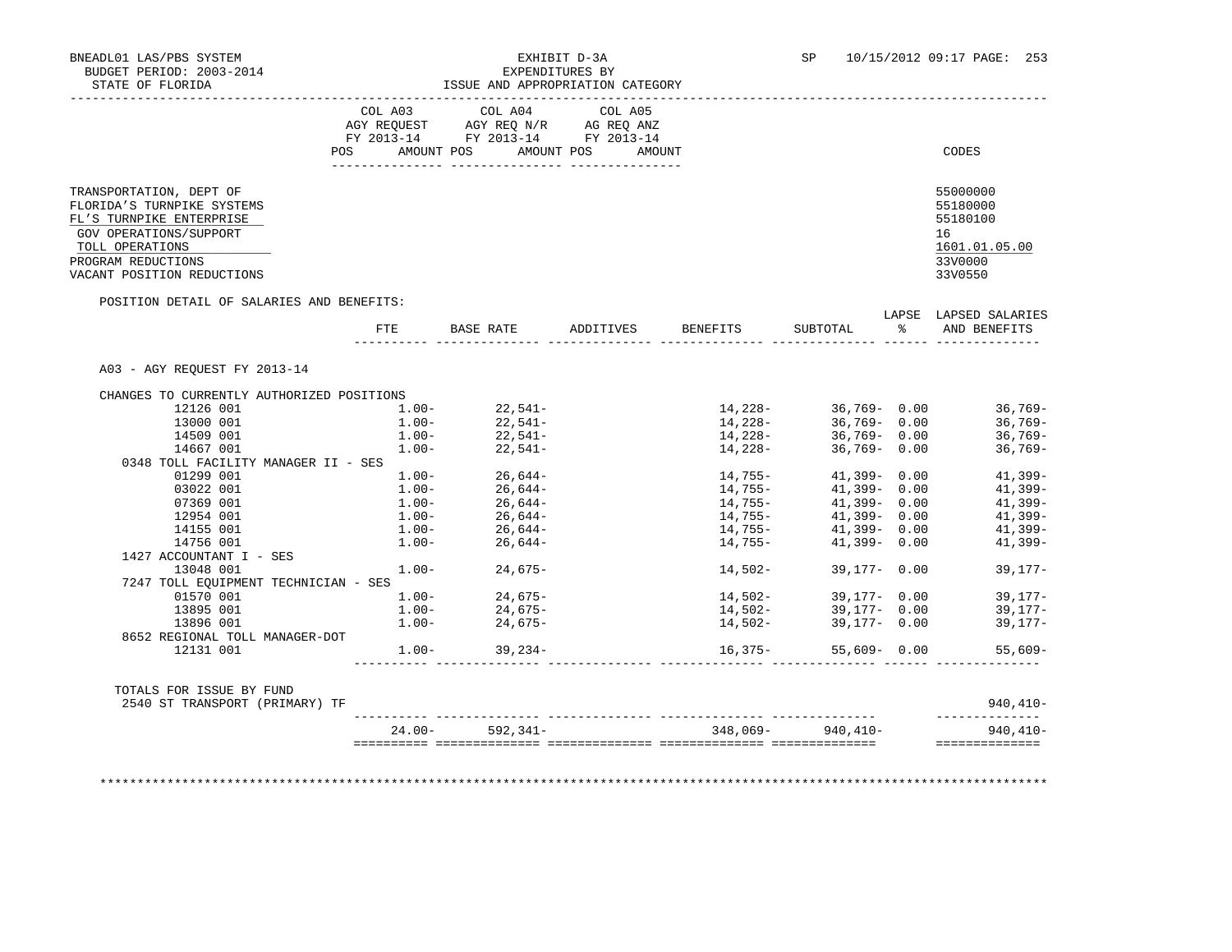|                                                                                                                                                                                                                                                        |        | TODOR UND ULIKOLINIIITUN CUIROONI                                                                       |                                            |                                                                                                                           |
|--------------------------------------------------------------------------------------------------------------------------------------------------------------------------------------------------------------------------------------------------------|--------|---------------------------------------------------------------------------------------------------------|--------------------------------------------|---------------------------------------------------------------------------------------------------------------------------|
|                                                                                                                                                                                                                                                        | POS DO | COL A03 COL A04<br>AGY REQUEST AGY REQ N/R AG REQ ANZ<br>FY 2013-14 FY 2013-14 FY 2013-14<br>AMOUNT POS | COL A05<br>AMOUNT POS<br>AMOUNT            | CODES                                                                                                                     |
| TRANSPORTATION, DEPT OF<br>FLORIDA'S TURNPIKE SYSTEMS<br>FL'S TURNPIKE ENTERPRISE<br>GOV OPERATIONS/SUPPORT<br>TOLL OPERATIONS<br>CAPITAL IMPROVEMENT PLAN<br>TRANSPORTATION WORK PROGRAM<br>FIXED CAPITAL OUTLAY<br>TOLL OPERATION CONTRACTS          |        |                                                                                                         |                                            | 55000000<br>55180000<br>55180100<br>16<br>1601.01.05.00<br>9900000<br>990T000<br>080000<br>088876                         |
| ST TRANSPORT (PRIMARY) TF -STATE 62,662,370 62,662,370                                                                                                                                                                                                 |        |                                                                                                         |                                            | 2540 1                                                                                                                    |
| TOLLS SYS EQUIP & DEVELOP                                                                                                                                                                                                                              |        |                                                                                                         |                                            | 088922                                                                                                                    |
| ST TRANSPORT (PRIMARY) TF - STATE 16,362,500 16,362,500                                                                                                                                                                                                |        |                                                                                                         |                                            | 2540 1                                                                                                                    |
|                                                                                                                                                                                                                                                        |        |                                                                                                         |                                            |                                                                                                                           |
| 2013-2014 BUDGET YEAR NARRATIVE:<br>Fund Source: State/Federal/Local<br>============<br>LRPP Reference:<br>===============                                                                                                                             |        |                                                                                                         | TOLLS SYS EQUIP & DEVELOP IT COMPONENT? NO |                                                                                                                           |
| Goal 1: Preserve and manage a safe, efficient transportation system.<br>Goal 2: Enhance Florida's economic competitiveness, quality of life and<br>transportation safety.<br>Goal 3: Organizational excellence by promoting and encouraging continuous |        |                                                                                                         |                                            |                                                                                                                           |
| improvement.                                                                                                                                                                                                                                           |        |                                                                                                         |                                            |                                                                                                                           |
| Florida Strategic Plan for Economic Development - Strategy #1:                                                                                                                                                                                         |        |                                                                                                         |                                            |                                                                                                                           |
| Strengthen collaboration and alignment among state, regional and local entities toward the state's economic vision.                                                                                                                                    |        |                                                                                                         |                                            |                                                                                                                           |
| Florida Strategic Plan for Economic Development - Strategy #3:                                                                                                                                                                                         |        |                                                                                                         |                                            |                                                                                                                           |
| Florida as a globally competitive megaregion.                                                                                                                                                                                                          |        |                                                                                                         |                                            | Connect Economic Development, talent, Infrastructure, partnerships and other resources within and across regions to build |
| Florida Strategic Plan for Economic Development - Strategy #4:                                                                                                                                                                                         |        |                                                                                                         |                                            |                                                                                                                           |
| Position Florida as a global hub for trade, visitors, talent, innovations, and investment.                                                                                                                                                             |        |                                                                                                         |                                            |                                                                                                                           |
| Florida Strategic Plan for Economic Development - Strategy #13:                                                                                                                                                                                        |        |                                                                                                         |                                            |                                                                                                                           |
|                                                                                                                                                                                                                                                        |        |                                                                                                         |                                            |                                                                                                                           |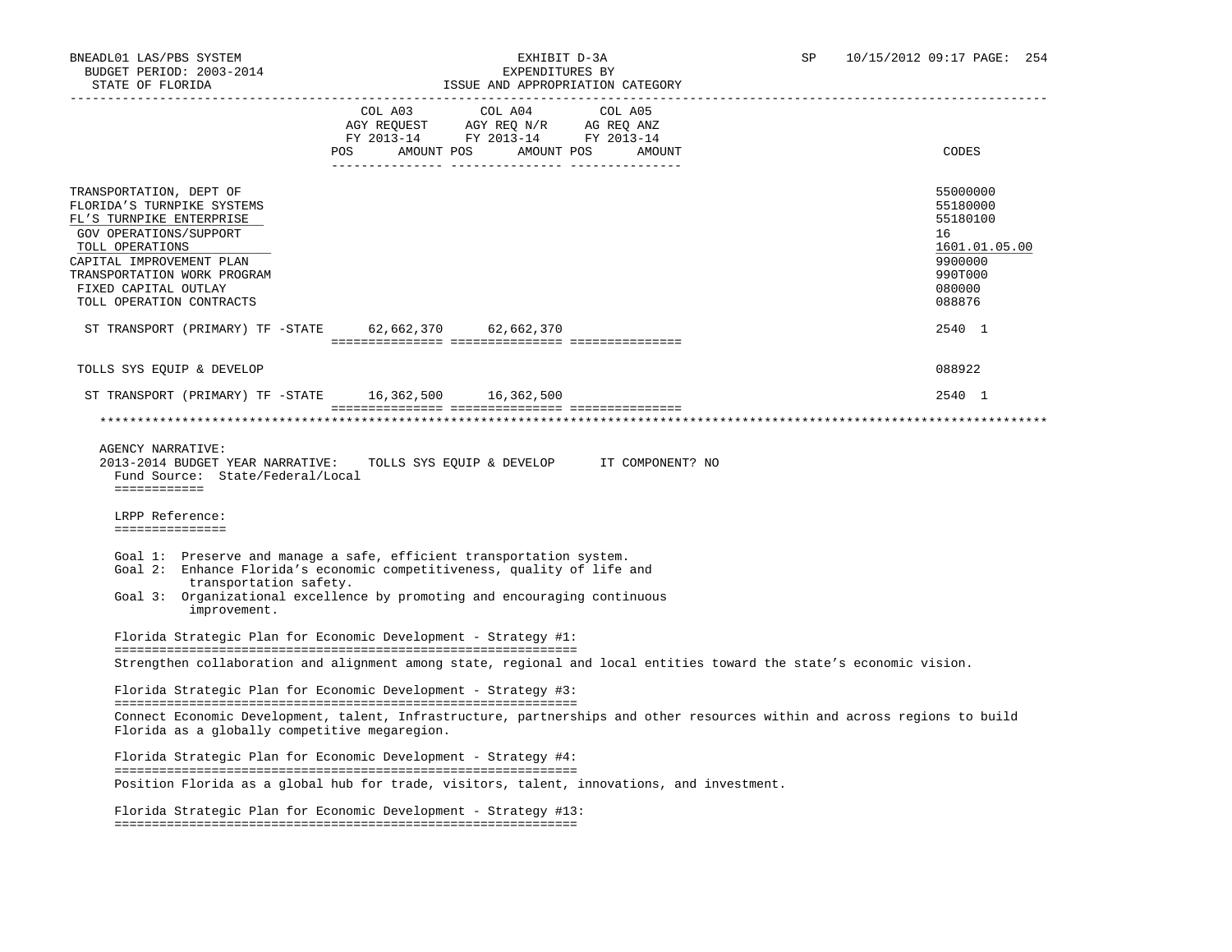306.00

| BUDGET PERIOD: 2003-2014                                                                                    | EXPENDITURES BY                                                                                                                                                            |                                                                                                                                                                                                                                               |                                  |  |  |
|-------------------------------------------------------------------------------------------------------------|----------------------------------------------------------------------------------------------------------------------------------------------------------------------------|-----------------------------------------------------------------------------------------------------------------------------------------------------------------------------------------------------------------------------------------------|----------------------------------|--|--|
| STATE OF FLORIDA                                                                                            | ISSUE AND APPROPRIATION CATEGORY                                                                                                                                           |                                                                                                                                                                                                                                               |                                  |  |  |
|                                                                                                             | COL A03 COL A04 COL A05                                                                                                                                                    |                                                                                                                                                                                                                                               |                                  |  |  |
|                                                                                                             | FY 2013-14 FY 2013-14 FY 2013-14                                                                                                                                           |                                                                                                                                                                                                                                               |                                  |  |  |
|                                                                                                             | POS AMOUNT POS AMOUNT POS AMOUNT                                                                                                                                           |                                                                                                                                                                                                                                               | CODES                            |  |  |
|                                                                                                             |                                                                                                                                                                            |                                                                                                                                                                                                                                               |                                  |  |  |
| TRANSPORTATION, DEPT OF<br>FLORIDA'S TURNPIKE SYSTEMS<br>FL'S TURNPIKE ENTERPRISE<br>GOV OPERATIONS/SUPPORT |                                                                                                                                                                            | 16                                                                                                                                                                                                                                            | 55000000<br>55180000<br>55180100 |  |  |
| TOLL OPERATIONS                                                                                             |                                                                                                                                                                            |                                                                                                                                                                                                                                               | 1601.01.05.00                    |  |  |
| CAPITAL IMPROVEMENT PLAN<br>TRANSPORTATION WORK PROGRAM                                                     |                                                                                                                                                                            |                                                                                                                                                                                                                                               | 9900000<br>990T000               |  |  |
|                                                                                                             |                                                                                                                                                                            | Coordinate decision making and investments for economic development, land use, transportation, infrastructure, housing,<br>water, energy, natural resources, workforce and community development at the statewide, regional and local levels. |                                  |  |  |
|                                                                                                             | Florida Strategic Plan for Economic Development - Strategy #14:                                                                                                            |                                                                                                                                                                                                                                               |                                  |  |  |
| competitive economy.                                                                                        |                                                                                                                                                                            | Develop and maintain multimodal, interconnected trade and transportation systems to support a prosperous, globally                                                                                                                            |                                  |  |  |
|                                                                                                             | Florida Strategic Plan for Economic Development - Strategy #19:                                                                                                            |                                                                                                                                                                                                                                               |                                  |  |  |
| businesses.                                                                                                 |                                                                                                                                                                            | Ensure state, regional and local agencies provide collaborative, seamless, consistent and timely customer service to                                                                                                                          |                                  |  |  |
|                                                                                                             | Florida Strategic Plan for Economic Development - Strategy #27:                                                                                                            |                                                                                                                                                                                                                                               |                                  |  |  |
|                                                                                                             |                                                                                                                                                                            | Create and sustain vibrant, safe and healthy communities that attract workers, businesses, residents and visitors.                                                                                                                            |                                  |  |  |
| Description:<br>============                                                                                |                                                                                                                                                                            |                                                                                                                                                                                                                                               |                                  |  |  |
| the following programs:                                                                                     | This issue requests budget for the 2012/13 year of the five-year work program, pursuant to<br>Chapter 339, Florida Statutes, which consists of transportation projects for |                                                                                                                                                                                                                                               |                                  |  |  |
| Tolls System Equipment and Development                                                                      |                                                                                                                                                                            |                                                                                                                                                                                                                                               |                                  |  |  |
| Transportation Plan.                                                                                        | The work program is prepared in accordance with the allocations set forth in the Program<br>and Resource Plan, and is financially balanced and consistent with the Florida |                                                                                                                                                                                                                                               |                                  |  |  |
|                                                                                                             |                                                                                                                                                                            |                                                                                                                                                                                                                                               |                                  |  |  |
| TOTAL: TRANSPORTATION WORK PROGRAM                                                                          | TOTAL ISSUE 79,024,870 79,024,870                                                                                                                                          |                                                                                                                                                                                                                                               | 990T000                          |  |  |
|                                                                                                             |                                                                                                                                                                            |                                                                                                                                                                                                                                               |                                  |  |  |
| TOTAL: TOLL OPERATIONS<br>BY FUND TYPE                                                                      |                                                                                                                                                                            |                                                                                                                                                                                                                                               | 1601.01.05.00                    |  |  |

 SALARY RATE................ 13,496,676 =============== =============== ===============

TRUST FUNDS..................... 143,684,989 79,024,870 2000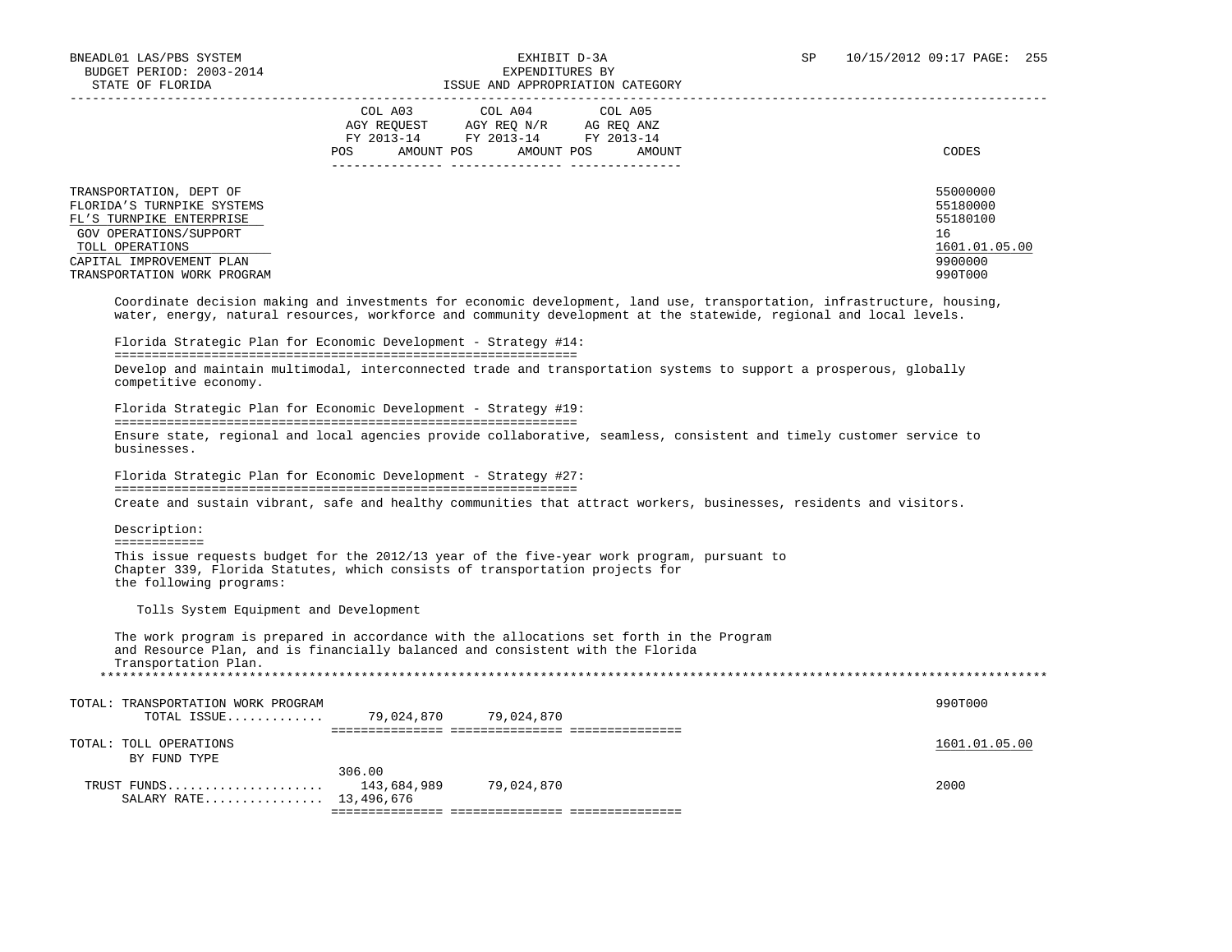|                                                                                                                                                                                                                                          | POS AMOUNT POS     | COL A03 COL A04<br>AGY REQUEST AGY REQ N/R AG REQ ANZ<br>FY 2013-14 FY 2013-14 FY 2013-14 | COL A05<br>AMOUNT POS | AMOUNT | CODES                                                                                   |
|------------------------------------------------------------------------------------------------------------------------------------------------------------------------------------------------------------------------------------------|--------------------|-------------------------------------------------------------------------------------------|-----------------------|--------|-----------------------------------------------------------------------------------------|
| TRANSPORTATION, DEPT OF<br>FLORIDA'S TURNPIKE SYSTEMS<br>FL'S TURNPIKE ENTERPRISE<br>GOV OPERATIONS/SUPPORT<br>OPERATIONS/MAINT<br>ESTIMATED EXPENDITURES<br>ESTIMATED EXPENDITURES - OPERATIONS<br>SALARY RATE<br>SALARY RATE 1,892,634 |                    |                                                                                           |                       |        | 55000000<br>55180000<br>55180100<br>16<br>1601.01.06.00<br>1000000<br>1001000<br>000000 |
| SALARIES AND BENEFITS                                                                                                                                                                                                                    |                    |                                                                                           |                       |        | 010000                                                                                  |
| ST TRANSPORT (PRIMARY) TF -STATE                                                                                                                                                                                                         | 25.00<br>2,474,439 |                                                                                           |                       |        | 2540 1                                                                                  |
| OTHER PERSONAL SERVICES                                                                                                                                                                                                                  |                    |                                                                                           |                       |        | 030000                                                                                  |
| ST TRANSPORT (PRIMARY) TF -STATE 15,798                                                                                                                                                                                                  |                    |                                                                                           |                       |        | 2540 1                                                                                  |
| <b>EXPENSES</b>                                                                                                                                                                                                                          |                    |                                                                                           |                       |        | 040000                                                                                  |
| ST TRANSPORT (PRIMARY) TF -STATE 1,007,212                                                                                                                                                                                               |                    |                                                                                           |                       |        | 2540 1                                                                                  |
| OPERATING CAPITAL OUTLAY                                                                                                                                                                                                                 |                    |                                                                                           |                       |        | 060000                                                                                  |
| ST TRANSPORT (PRIMARY) TF -STATE                                                                                                                                                                                                         | 25,762             |                                                                                           |                       |        | 2540 1                                                                                  |
| SPECIAL CATEGORIES<br>CONSULTANT FEES                                                                                                                                                                                                    |                    |                                                                                           |                       |        | 100000<br>100686                                                                        |
| ST TRANSPORT (PRIMARY) TF -STATE                                                                                                                                                                                                         | 56,018             |                                                                                           |                       |        | 2540 1                                                                                  |
| CONTRACTED SERVICES                                                                                                                                                                                                                      |                    |                                                                                           |                       |        | 100777                                                                                  |
| ST TRANSPORT (PRIMARY) TF -STATE 325,274                                                                                                                                                                                                 |                    |                                                                                           |                       |        | 2540 1                                                                                  |
| HUMAN RESOURCE DEVELOPMENT                                                                                                                                                                                                               |                    |                                                                                           |                       |        | 101640                                                                                  |
| ST TRANSPORT (PRIMARY) TF -STATE                                                                                                                                                                                                         | 16,450             |                                                                                           |                       |        | 2540 1                                                                                  |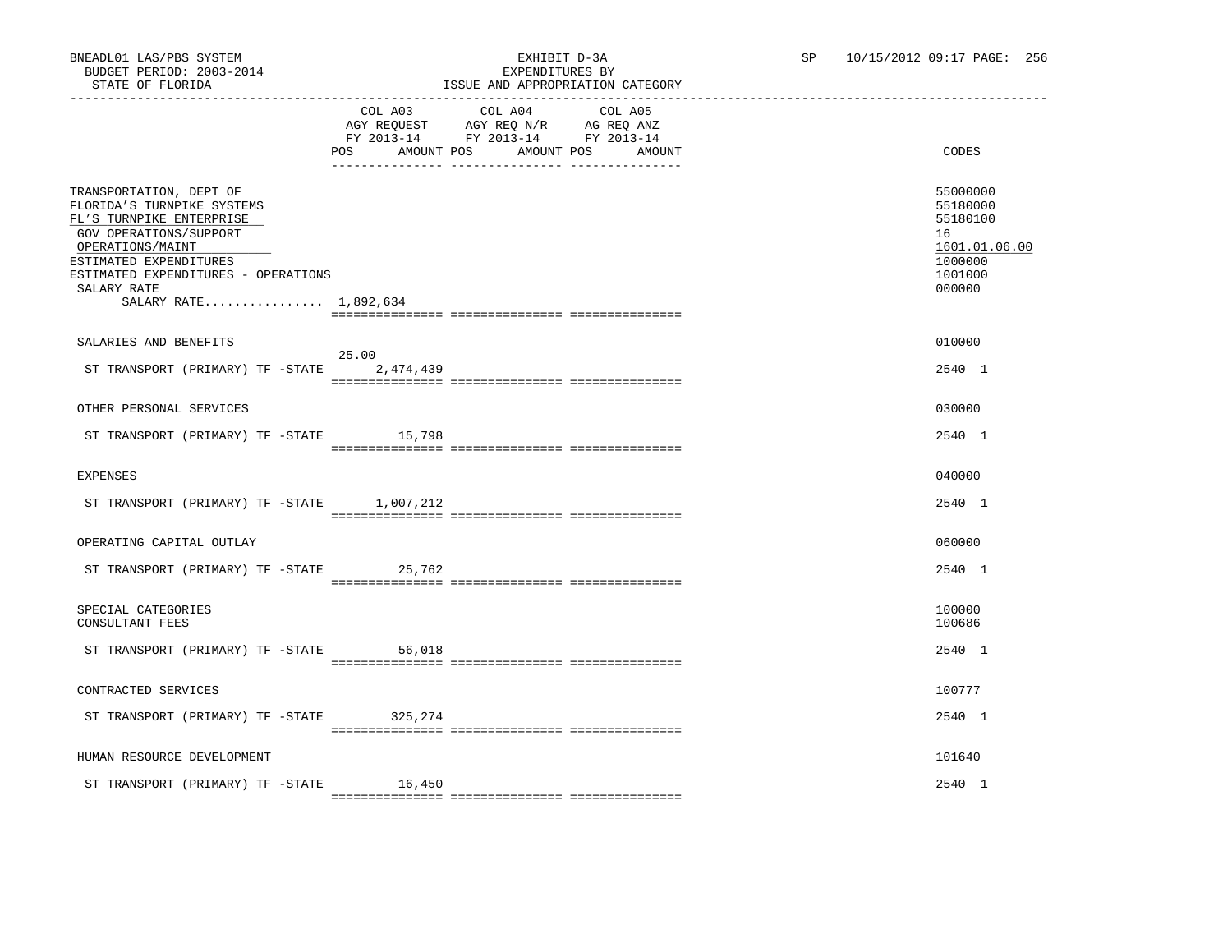|                                                                                                                                                                                                                                                   | POS AMOUNT POS | COL A03 COL A04 COL A05<br>AGY REQUEST AGY REQ N/R AG REQ ANZ<br>FY 2013-14 FY 2013-14 FY 2013-14 | AMOUNT POS<br>AMOUNT | CODES                                                                                             |
|---------------------------------------------------------------------------------------------------------------------------------------------------------------------------------------------------------------------------------------------------|----------------|---------------------------------------------------------------------------------------------------|----------------------|---------------------------------------------------------------------------------------------------|
| TRANSPORTATION, DEPT OF<br>FLORIDA'S TURNPIKE SYSTEMS<br>FL'S TURNPIKE ENTERPRISE<br>GOV OPERATIONS/SUPPORT<br>OPERATIONS/MAINT<br>ESTIMATED EXPENDITURES<br>ESTIMATED EXPENDITURES - OPERATIONS<br>SPECIAL CATEGORIES<br>TRANS MATERIALS & EQUIP |                |                                                                                                   |                      | 55000000<br>55180000<br>55180100<br>16<br>1601.01.06.00<br>1000000<br>1001000<br>100000<br>103892 |
| ST TRANSPORT (PRIMARY) TF -STATE                                                                                                                                                                                                                  | 5,533,409      |                                                                                                   |                      | 2540 1                                                                                            |
| LEASE/PURCHASE/EOUIPMENT                                                                                                                                                                                                                          |                |                                                                                                   |                      | 105281                                                                                            |
| ST TRANSPORT (PRIMARY) TF -STATE                                                                                                                                                                                                                  | 5,970          |                                                                                                   |                      | 2540 1                                                                                            |
| TOTAL: ESTIMATED EXPENDITURES - OPERATIONS<br>TOTAL POSITIONS 25.00<br>TOTAL ISSUE 9,460,332<br>TOTAL SALARY RATE 1,892,634                                                                                                                       |                |                                                                                                   |                      | 1001000                                                                                           |
| FLORIDA RETIREMENT SYSTEM<br>CONTRIBUTION ADJUSTMENT FOR<br>FISCAL YEAR 2012-2013<br>SALARIES AND BENEFITS<br>ST TRANSPORT (PRIMARY) TF -STATE                                                                                                    | 5,429          |                                                                                                   |                      | 1001240<br>010000<br>2540 1                                                                       |
| ADJUSTMENT TO STATE HEALTH<br>INSURANCE PREMIUM CONTRIBUTION -<br>FISCAL YEAR 2012-13<br>SALARIES AND BENEFITS                                                                                                                                    |                |                                                                                                   |                      | 1001830<br>010000                                                                                 |
| ST TRANSPORT (PRIMARY) TF -STATE                                                                                                                                                                                                                  | 3,603          |                                                                                                   |                      | 2540 1                                                                                            |

=============== =============== ===============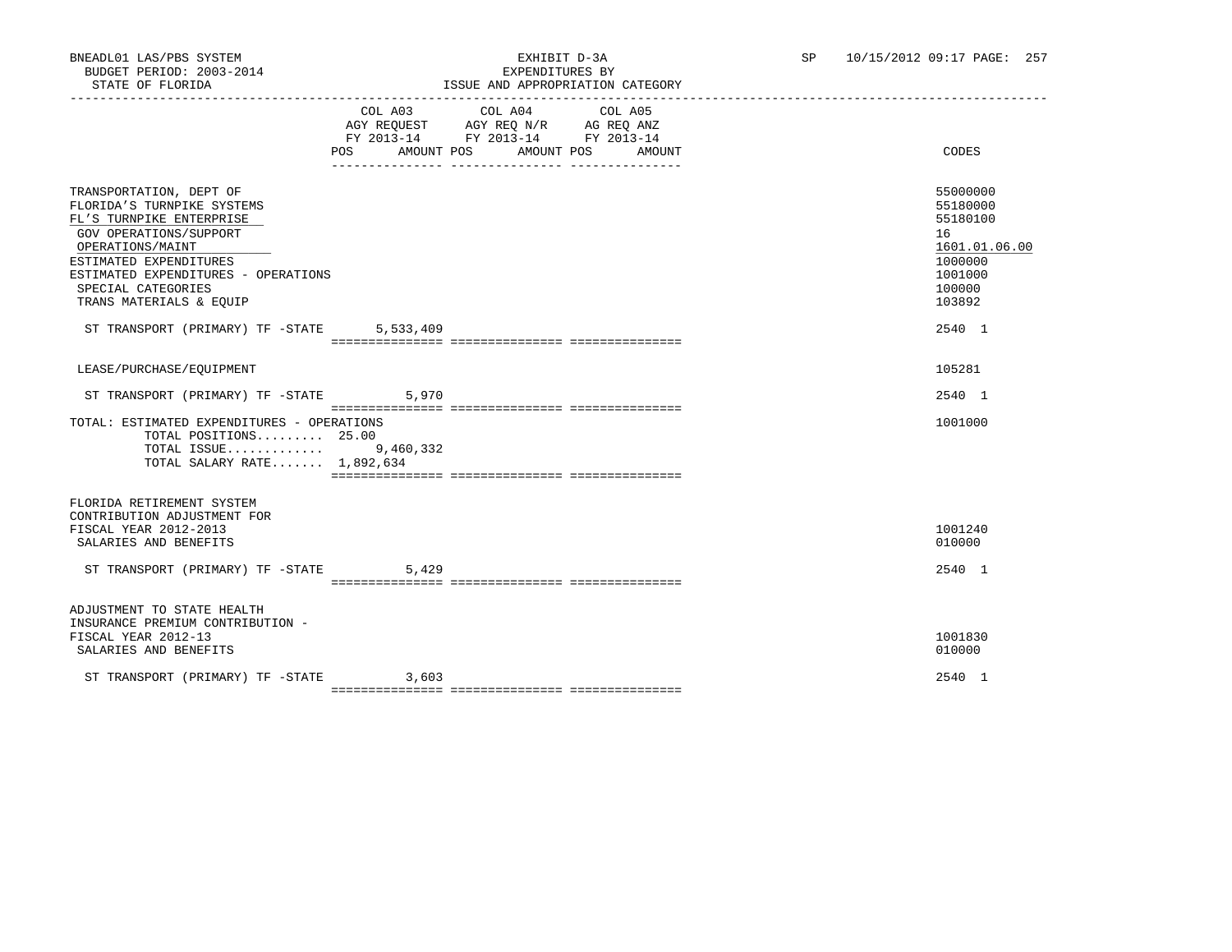| STATE OF FLORIDA                                                                                                                |                           |                                                                                           | ISSUE AND APPROPRIATION CATEGORY                                                                                                                                                                                          |                                                                                                                           |
|---------------------------------------------------------------------------------------------------------------------------------|---------------------------|-------------------------------------------------------------------------------------------|---------------------------------------------------------------------------------------------------------------------------------------------------------------------------------------------------------------------------|---------------------------------------------------------------------------------------------------------------------------|
|                                                                                                                                 | POS AMOUNT POS AMOUNT POS | COL A03 COL A04<br>AGY REQUEST AGY REQ N/R AG REQ ANZ<br>FY 2013-14 FY 2013-14 FY 2013-14 | COL A05<br>AMOUNT                                                                                                                                                                                                         | CODES                                                                                                                     |
| TRANSPORTATION, DEPT OF<br>FLORIDA'S TURNPIKE SYSTEMS<br>FL'S TURNPIKE ENTERPRISE<br>GOV OPERATIONS/SUPPORT<br>OPERATIONS/MAINT |                           |                                                                                           |                                                                                                                                                                                                                           | 55000000<br>55180000<br>55180100<br>16<br>1601.01.06.00                                                                   |
| ADJUSTMENTS TO CURRENT YEAR<br>ESTIMATED EXPENDITURES                                                                           |                           |                                                                                           |                                                                                                                                                                                                                           | 1600000                                                                                                                   |
| REALIGN LEASE OR LEASE PURCHASE<br>EQUIPMENT - DEDUCT<br>EXPENSES                                                               |                           |                                                                                           |                                                                                                                                                                                                                           | 160M010<br>040000                                                                                                         |
| ST TRANSPORT (PRIMARY) TF -STATE                                                                                                | $3.000 -$                 |                                                                                           |                                                                                                                                                                                                                           | 2540 1                                                                                                                    |
|                                                                                                                                 |                           |                                                                                           |                                                                                                                                                                                                                           |                                                                                                                           |
|                                                                                                                                 |                           |                                                                                           |                                                                                                                                                                                                                           |                                                                                                                           |
| AGENCY ISSUE NARRATIVE:<br>2013-2014 BUDGET YEAR NARRATIVE:<br>Fund Source: 100% State<br>============                          |                           |                                                                                           | IT COMPONENT? NO                                                                                                                                                                                                          |                                                                                                                           |
| ===============                                                                                                                 |                           |                                                                                           | LRPP Reference: Goal #3: Organizational excellence by promoting and encouraging continuous improvement.                                                                                                                   |                                                                                                                           |
| Florida Strategic Plan for Economic Development - Strategy #1:                                                                  |                           |                                                                                           |                                                                                                                                                                                                                           |                                                                                                                           |
|                                                                                                                                 |                           |                                                                                           | Strengthen collaboration and alignment among state, regional and local entities toward the state's economic vision.                                                                                                       |                                                                                                                           |
| budget entity.                                                                                                                  |                           |                                                                                           | This issue requests to deduct budget in the Expenses category to realign budget associated with the lease or                                                                                                              | lease-purchase of equipment within the Operations and Maintenance program component in the Florida's Turnpike Enterprise  |
| Description:                                                                                                                    |                           |                                                                                           |                                                                                                                                                                                                                           |                                                                                                                           |
| ============                                                                                                                    |                           |                                                                                           | property from the appropriation category currently used. Budget is added back in the Lease or Lease-Purchase of<br>Equipment appropriation category in issue code 160M020 in this budget entity and program component.    | This issue requests to deduct funding for the lease or lease-purchase of equipment, fixtures, and other tangible personal |
| Justification:<br>==============                                                                                                |                           |                                                                                           |                                                                                                                                                                                                                           |                                                                                                                           |
|                                                                                                                                 |                           |                                                                                           | the lease or lease-purchase of equipment, fixtures, and other tangible personal property.                                                                                                                                 | S. 216.011(1)(vv) F.S. states the "Lease or lease purchase of equipment" means the appropriation category used to fund    |
|                                                                                                                                 |                           |                                                                                           | The Department has been directed to transfer budget associated with this equipment from appropriation categories from<br>where they are currently budgeted to the Lease or Lease-Purchase of Equipment category (105281). |                                                                                                                           |
| Calculations:                                                                                                                   |                           |                                                                                           |                                                                                                                                                                                                                           |                                                                                                                           |

=============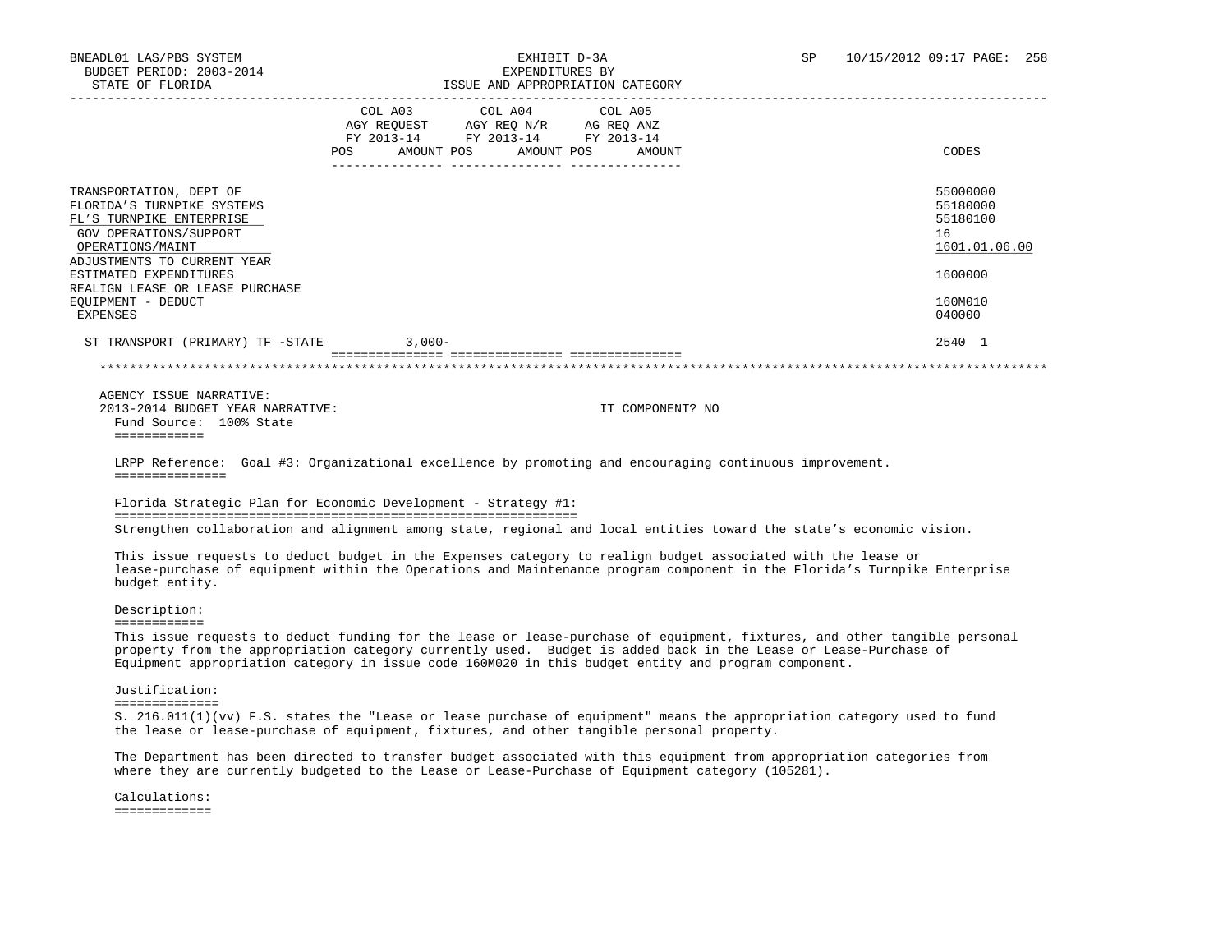| CODES                                                                                                                                                                                                                                           |
|-------------------------------------------------------------------------------------------------------------------------------------------------------------------------------------------------------------------------------------------------|
|                                                                                                                                                                                                                                                 |
|                                                                                                                                                                                                                                                 |
|                                                                                                                                                                                                                                                 |
|                                                                                                                                                                                                                                                 |
| 55000000<br>55180000<br>55180100<br>16<br>1601.01.06.00<br>1600000                                                                                                                                                                              |
| 160M010                                                                                                                                                                                                                                         |
|                                                                                                                                                                                                                                                 |
|                                                                                                                                                                                                                                                 |
| See issue code 160M020 in this budget entity and program component for the companion issue.                                                                                                                                                     |
|                                                                                                                                                                                                                                                 |
|                                                                                                                                                                                                                                                 |
| There is \$100,000 in the Department's base budget in the Expenses category in the Florida's Turnpike Enterprise budget                                                                                                                         |
|                                                                                                                                                                                                                                                 |
| If this issue is not approved, the Department will not have sufficient budget in the Lease or Lease-Purchase of Equipment<br>appropriation category to cover the cost of lease or lease-purchase of equipment in this budget entity and program |
|                                                                                                                                                                                                                                                 |
| 160M020                                                                                                                                                                                                                                         |
| 100000                                                                                                                                                                                                                                          |
| 105281                                                                                                                                                                                                                                          |
| 2540 1                                                                                                                                                                                                                                          |
|                                                                                                                                                                                                                                                 |
|                                                                                                                                                                                                                                                 |
|                                                                                                                                                                                                                                                 |
|                                                                                                                                                                                                                                                 |
| LRPP Reference: Goal #3: Organizational excellence by promoting and encouraging continuous improvement.                                                                                                                                         |
|                                                                                                                                                                                                                                                 |
|                                                                                                                                                                                                                                                 |
|                                                                                                                                                                                                                                                 |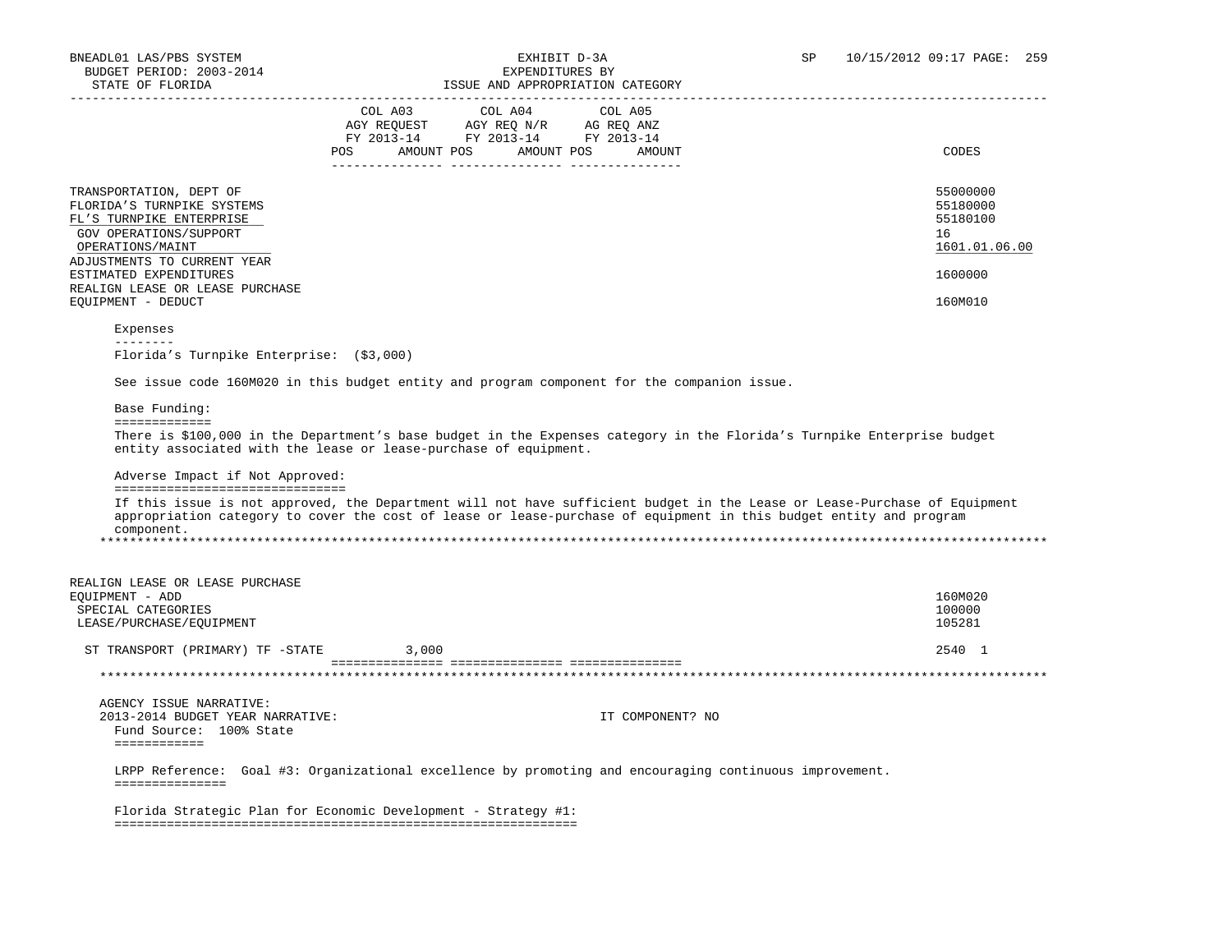|                                                                                                                                 | COL A04<br>COL A03<br>COL A05<br>AGY REOUEST<br>AGY REO N/R<br>AG REO ANZ<br>FY 2013-14<br>FY 2013-14<br>FY 2013-14<br>POS<br>AMOUNT POS<br>AMOUNT POS<br>AMOUNT | CODES                                                   |
|---------------------------------------------------------------------------------------------------------------------------------|------------------------------------------------------------------------------------------------------------------------------------------------------------------|---------------------------------------------------------|
| TRANSPORTATION, DEPT OF<br>FLORIDA'S TURNPIKE SYSTEMS<br>FL'S TURNPIKE ENTERPRISE<br>GOV OPERATIONS/SUPPORT<br>OPERATIONS/MAINT |                                                                                                                                                                  | 55000000<br>55180000<br>55180100<br>16<br>1601.01.06.00 |
| ADJUSTMENTS TO CURRENT YEAR<br>ESTIMATED EXPENDITURES<br>REALIGN LEASE OR LEASE PURCHASE<br>EOUIPMENT - ADD                     |                                                                                                                                                                  | 1600000<br>160M020                                      |
|                                                                                                                                 |                                                                                                                                                                  |                                                         |

Strengthen collaboration and alignment among state, regional and local entities toward the state's economic vision.

 This issue requests to add back budget in the Lease or Lease-Purchase of Equipment (105281) appropriation category to realign budget associated with the lease or lease-purchase of equipment within the Operations and Maintenance program component in the Florida's Turnpike Enterprise budget entity.

#### Description:

============

 This issue adds back funding for the lease or lease-purchase of equipment, fixtures, and other tangible personal property to special appropriation category 105281 entitled "Lease or Lease Purchase of Equipment". Budget is deducted from the appropriation categories currently used for the lease or lease-purchase of equipment in issue code 160M010 in this budget entity and program component.

#### Justification:

==============

 S. 216.011(1)(vv) F.S. states the "Lease or lease purchase of equipment" means the appropriation category used to fund the lease or lease-purchase of equipment, fixtures, and other tangible personal property.

 The Department has been directed to transfer budget associated with this equipment from appropriation categories from where they are currently budgeted to the Lease or Lease-Purchase of Equipment category (105281).

 Calculations: =============

 Lease or Lease-Purchase of Equipment (105281) ---------------------------------------------

Florida's Turnpike Enterprise \$3,000

See issue code 160M010 in this budget entity and program component for the companion issue.

Base Funding:

=============

 There is \$52,557 in the Department's base budget in the Lease or Lease-Purchase of Equipment appropriation category in the Florida's Turnpike Enterprise associated with the lease or lease-purchase of equipment.

 Adverse Impact if Not Approved: ===============================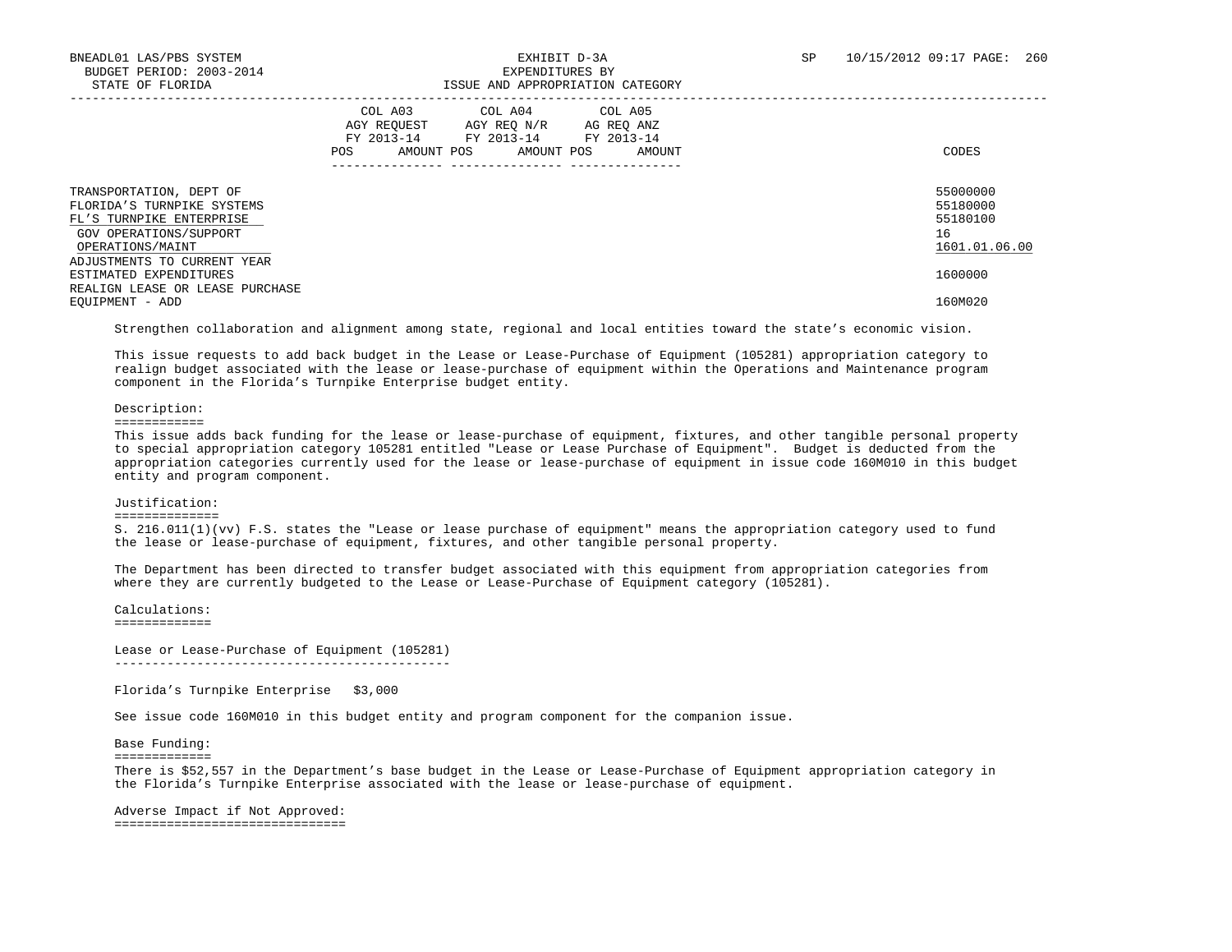| STATE OF FLORIDA                                                                                                                                               |                   |                                               | ISSUE AND APPROPRIATION CATEGORY                                                                                                                                                                                                                    |                                                         |
|----------------------------------------------------------------------------------------------------------------------------------------------------------------|-------------------|-----------------------------------------------|-----------------------------------------------------------------------------------------------------------------------------------------------------------------------------------------------------------------------------------------------------|---------------------------------------------------------|
|                                                                                                                                                                | COL A03           | COL A04<br>AGY REQUEST AGY REQ N/R AG REQ ANZ | COL A05                                                                                                                                                                                                                                             |                                                         |
|                                                                                                                                                                |                   | FY 2013-14 FY 2013-14 FY 2013-14              |                                                                                                                                                                                                                                                     |                                                         |
|                                                                                                                                                                | POS<br>AMOUNT POS |                                               | AMOUNT POS<br>AMOUNT                                                                                                                                                                                                                                | CODES                                                   |
| TRANSPORTATION, DEPT OF<br>FLORIDA'S TURNPIKE SYSTEMS<br>FL'S TURNPIKE ENTERPRISE<br>GOV OPERATIONS/SUPPORT<br>OPERATIONS/MAINT<br>ADJUSTMENTS TO CURRENT YEAR |                   |                                               |                                                                                                                                                                                                                                                     | 55000000<br>55180000<br>55180100<br>16<br>1601.01.06.00 |
| ESTIMATED EXPENDITURES<br>REALIGN LEASE OR LEASE PURCHASE                                                                                                      |                   |                                               |                                                                                                                                                                                                                                                     | 1600000                                                 |
| EQUIPMENT - ADD                                                                                                                                                |                   |                                               |                                                                                                                                                                                                                                                     | 160M020                                                 |
| component.                                                                                                                                                     |                   |                                               | If this issue is not approved, the Department will not have sufficient budget in the Lease or Lease-Purchase of Equipment<br>appropriation category to cover the cost of lease or lease-purchase of equipment in this budget entity and program     |                                                         |
| NONRECURRING EXPENDITURES                                                                                                                                      |                   |                                               |                                                                                                                                                                                                                                                     | 2100000                                                 |
| EMERGENCY REPAIRS FOR STATE<br>BUILDINGS AND GROUNDS<br><b>EXPENSES</b>                                                                                        |                   |                                               |                                                                                                                                                                                                                                                     | 2104010<br>040000                                       |
| ST TRANSPORT (PRIMARY) TF -STATE                                                                                                                               | 29,976            |                                               |                                                                                                                                                                                                                                                     | 2540 1                                                  |
|                                                                                                                                                                |                   |                                               |                                                                                                                                                                                                                                                     |                                                         |
| AGENCY ISSUE NARRATIVE:<br>2013-2014 BUDGET YEAR NARRATIVE:<br>Fund Source: 100% State<br>============                                                         |                   |                                               | IT COMPONENT? NO                                                                                                                                                                                                                                    |                                                         |
| ===============                                                                                                                                                |                   |                                               | LRPP Reference: Goal #3: Organizational excellence by promoting and encouraging continuous improvement.                                                                                                                                             |                                                         |
| Florida Strategic Plan for Economic Development - Strategy #27:                                                                                                |                   |                                               |                                                                                                                                                                                                                                                     |                                                         |
|                                                                                                                                                                |                   |                                               | Create and sustain vibrant, safe and healthy communities that attract workers, businesses, residents and visitors.                                                                                                                                  |                                                         |
| Description:<br>============                                                                                                                                   |                   |                                               |                                                                                                                                                                                                                                                     |                                                         |
| outages in Heating, Ventilation, and Air Conditioning (HVAC) systems.                                                                                          |                   |                                               | This issue requests budget in the Florida's Turnpike Enterprise budget entity for unanticipated emergency repairs to the<br>Department's buildings and grounds due to unforeseen circumstances such as roof leaks, plumbing and drainage leaks, and |                                                         |
| See the following budget entities and program components for the companion issues:                                                                             |                   |                                               |                                                                                                                                                                                                                                                     |                                                         |

Budget Entity Program Component

 ------------- ----------------- 55150500 16.02.00.00.00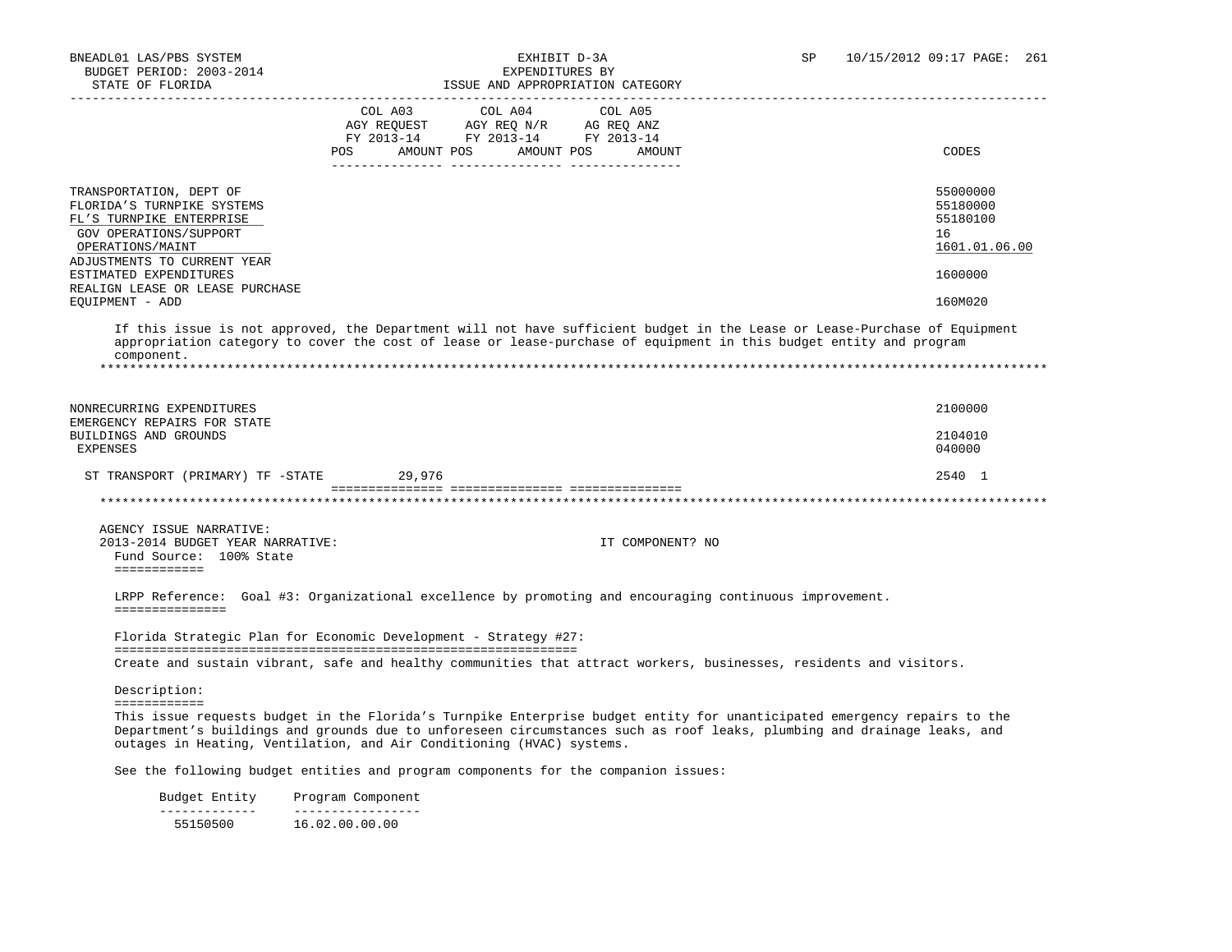|                                                                                                                                                                                                                      | COL A03<br>COL A04<br>COL A05<br>AGY REOUEST<br>AG REQ ANZ<br>AGY REO N/R<br>FY 2013-14<br>FY 2013-14<br>FY 2013-14<br>AMOUNT POS<br>POS<br>AMOUNT POS<br>AMOUNT | CODES                                                                         |
|----------------------------------------------------------------------------------------------------------------------------------------------------------------------------------------------------------------------|------------------------------------------------------------------------------------------------------------------------------------------------------------------|-------------------------------------------------------------------------------|
| TRANSPORTATION, DEPT OF<br>FLORIDA'S TURNPIKE SYSTEMS<br>FL'S TURNPIKE ENTERPRISE<br>GOV OPERATIONS/SUPPORT<br>OPERATIONS/MAINT<br>NONRECURRING EXPENDITURES<br>EMERGENCY REPAIRS FOR STATE<br>BUILDINGS AND GROUNDS |                                                                                                                                                                  | 55000000<br>55180000<br>55180100<br>16<br>1601.01.06.00<br>2100000<br>2104010 |
| 55150200                                                                                                                                                                                                             | 16.01.01.06.00                                                                                                                                                   |                                                                               |

 Resources are requested to establish a base budget, to be held separate from the Department's recurring operating base budget, to cover unanticipated emergency repairs to the Department's buildings and grounds due to unforeseen circumstances.

 When damage occurs that affects the physical condition of the Department's buildings and grounds, it is critical that repairs be made as quickly as possible to mitigate additional damage and loss of occupancy or use. By creating a base budget whose sole purpose is to have resources available to conduct emergency repairs to restore Department's facilities to their original functioning condition, the loss in productivity in the affected units is minimized.

#### Justification:

#### ==============

 In September 2012, a water main break in the newly renovated basement area of the Haydon Burns building in Tallahassee caused significant damage to recently installed office cubicles furnishings and equipment in units such as the Contracts Administration Office. In addition to furniture, computers and other office equipment were damaged or destroyed.

 In order to restore the operation of the impacted units, operating budget had to be drawn from other areas of the Department. This caused a significant disruption in the spending plans for the units providing the budget being used to make the emergency repairs.

Until insurance claims can be processed and the budget restored, critical commitments in those areas had to be deferred.

 By creating a base budget that would be allocated to units throughout the Department, the ability to perform the emergency repairs in an efficient and timely manner will be improved, thereby expediting the return to production of impacted units. Additionally, the need to borrow resources from other Department units will be alleviated, preventing a disruption in operations in other areas of the Department.

#### Calculations:

#### =============

 A total of \$500,000 is requested for unanticipated emergency repairs to the Department's buildings and grounds in the Highway Operations, Executive Direction, and Florida's Turnpike Enterprise budget entities. Budget is allocated throughout the Department based on square footage at approximately \$.13 per square foot. Calculations are as follows:

#### Expenses --------

|      |             | % of Total Dept. |             |          | Pro Rated |
|------|-------------|------------------|-------------|----------|-----------|
| Unit | Sq. Footage | Sq. Footage      |             |          | Amount    |
|      |             |                  | x \$500,000 | $\equiv$ |           |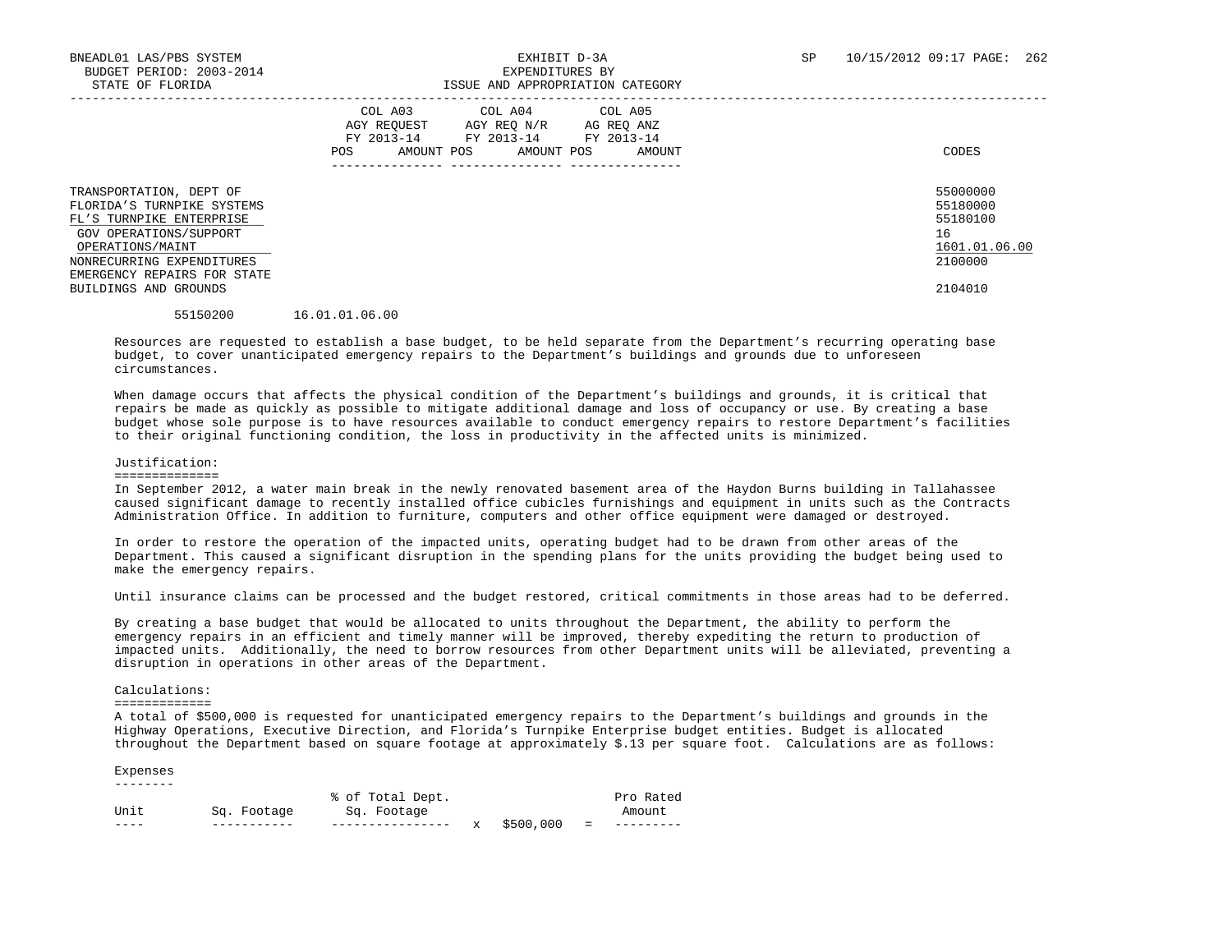| STATE OF FLORIDA                                                                                                                                                                                                     | ___________________________________                                               |            | ISSUE AND APPROPRIATION CATEGORY                                                                                   |                                                                               |
|----------------------------------------------------------------------------------------------------------------------------------------------------------------------------------------------------------------------|-----------------------------------------------------------------------------------|------------|--------------------------------------------------------------------------------------------------------------------|-------------------------------------------------------------------------------|
|                                                                                                                                                                                                                      | COL A03<br>AGY REQUEST AGY REQ N/R AG REQ ANZ<br>FY 2013-14 FY 2013-14 FY 2013-14 | COL A04    | COL A05                                                                                                            |                                                                               |
|                                                                                                                                                                                                                      | AMOUNT POS<br>POS                                                                 | AMOUNT POS | AMOUNT                                                                                                             | CODES                                                                         |
| TRANSPORTATION, DEPT OF<br>FLORIDA'S TURNPIKE SYSTEMS<br>FL'S TURNPIKE ENTERPRISE<br>GOV OPERATIONS/SUPPORT<br>OPERATIONS/MAINT<br>NONRECURRING EXPENDITURES<br>EMERGENCY REPAIRS FOR STATE<br>BUILDINGS AND GROUNDS |                                                                                   |            |                                                                                                                    | 55000000<br>55180000<br>55180100<br>16<br>1601.01.06.00<br>2100000<br>2104010 |
| Turnpike<br>232,821                                                                                                                                                                                                  | 6.0%                                                                              |            | \$29,976                                                                                                           |                                                                               |
| Adverse Impact if Not Approved:<br>=================================                                                                                                                                                 |                                                                                   |            |                                                                                                                    |                                                                               |
| ANNUALIZATION OF ADMINISTERED<br>FUNDS APPROPRIATIONS<br>STATE HEALTH INSURANCE ADJUSTMENT<br>FOR FY 2012-13 - 10 MONTHS                                                                                             |                                                                                   |            |                                                                                                                    | 26A0000                                                                       |
| <b>ANNUALIZATION</b><br>SALARIES AND BENEFITS                                                                                                                                                                        |                                                                                   |            |                                                                                                                    | 26A1830<br>010000                                                             |
| ST TRANSPORT (PRIMARY) TF -STATE                                                                                                                                                                                     | 18,015                                                                            |            |                                                                                                                    | 2540 1                                                                        |
| CAPITAL IMPROVEMENT PLAN<br>CODE CORRECTIONS<br>FIXED CAPITAL OUTLAY<br>MINOR REPAIRS/IMPROV-STATE                                                                                                                   |                                                                                   |            |                                                                                                                    | 9900000<br>990C000<br>080000<br>080002                                        |
| TURNPIKE GEN RESERVE TF<br>$-$ STATE                                                                                                                                                                                 | 27,000                                                                            | 27,000     |                                                                                                                    | 2326 1                                                                        |
|                                                                                                                                                                                                                      |                                                                                   |            |                                                                                                                    |                                                                               |
| <b>AGENCY NARRATIVE:</b><br>2013-2014 BUDGET YEAR NARRATIVE: MINOR REPAIRS/IMPROV-STATE IT COMPONENT? NO<br>Fund Source: 100% State<br>============                                                                  |                                                                                   |            |                                                                                                                    |                                                                               |
| ===============                                                                                                                                                                                                      |                                                                                   |            | LRPP Reference: Goal #3: Organizational excellence by promoting and encouraging continuous improvement.            |                                                                               |
| Florida Strategic Plan for Economic Development - Strategy #27:                                                                                                                                                      |                                                                                   |            |                                                                                                                    |                                                                               |
|                                                                                                                                                                                                                      |                                                                                   |            | Create and sustain vibrant, safe and healthy communities that attract workers, businesses, residents and visitors. |                                                                               |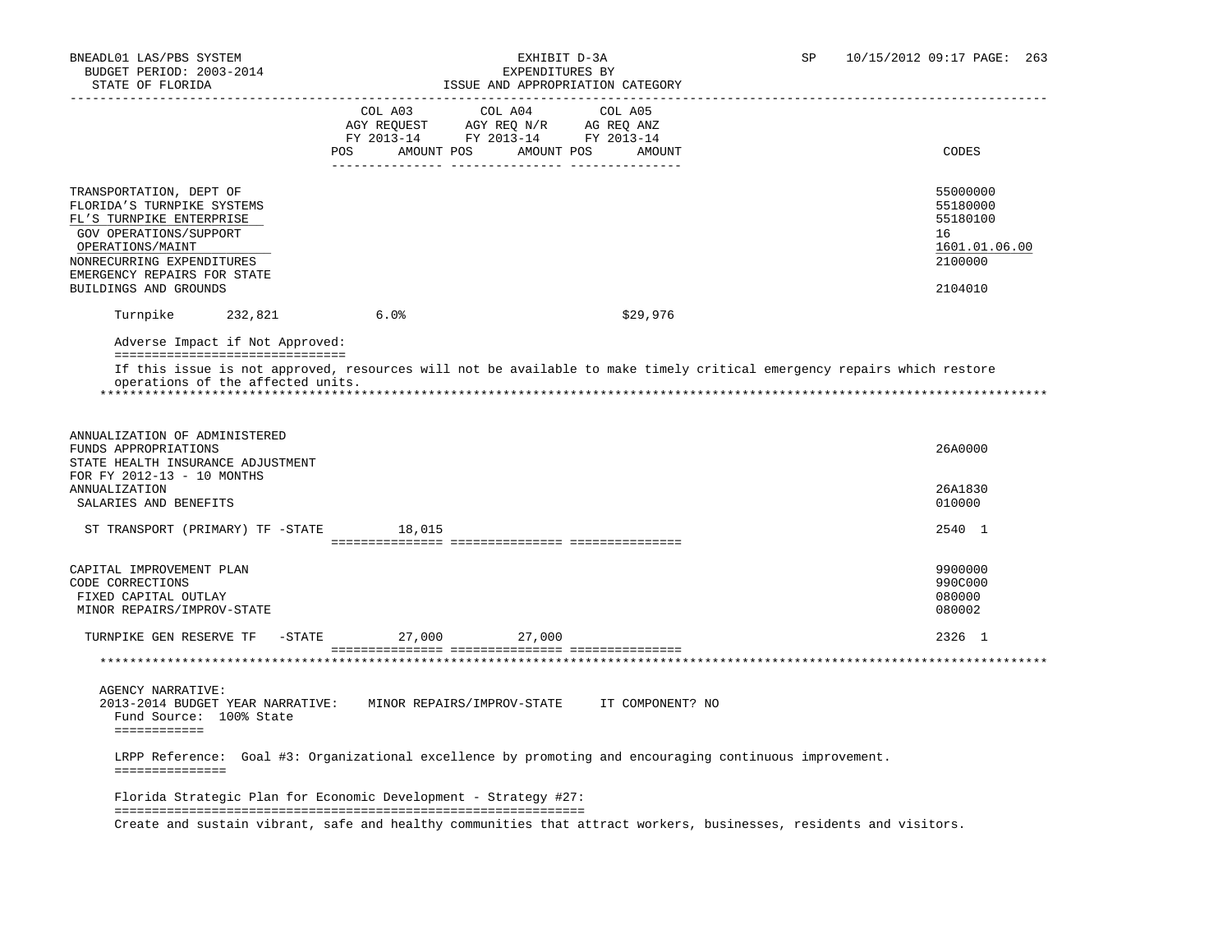| COL A03<br>COL A04<br>COL A05<br>AGY REOUEST<br>AGY REO N/R<br>AG REO ANZ<br>FY 2013-14<br>FY 2013-14<br>FY 2013-14<br>AMOUNT POS<br>AMOUNT POS<br>AMOUNT<br><b>POS</b> | CODES                                     |
|-------------------------------------------------------------------------------------------------------------------------------------------------------------------------|-------------------------------------------|
|                                                                                                                                                                         | 55000000<br>55180000<br>55180100          |
|                                                                                                                                                                         | 16<br>1601.01.06.00<br>9900000<br>990C000 |
|                                                                                                                                                                         |                                           |

Description:

============

 The Department requests this budget in the Turnpike Enterprise budget entity to fund Fixed Capital Outlay building and grounds projects necessary to meet state or local requirements for life safety code compliance. Issues with which the Department needs to comply are:

Life Safety: Chapter 633, Florida Statutes (F.S.), Fire Prevention and Control

Relevant projects include: fire alarm repair or replacement.

 The FY 2013/2014 critical correction projects total \$3,775,002 in Department-wide needs. Of this total, the Department requests \$27,000 in the Turnpike Enterprise (55180100), Operations and Maintenance program component (1601010600), for Life Safety critical correction projects. The remaining critical correction projects (issue code 990C000) are in the Highway Operations (55150200) and Executive Direction (55150500) budget entities. Refer to the accompanying CIP-5 form, Part C, for additional details for projects in this budget entity (Agency Priority #1).

 Summary: Turnpike Enterprise (55180100) ======================================== Turnpike = \$27,000 \*\*\*\*\*\*\*\*\*\*\*\*\*\*\*\*\*\*\*\*\*\*\*\*\*\*\*\*\*\*\*\*\*\*\*\*\*\*\*\*\*\*\*\*\*\*\*\*\*\*\*\*\*\*\*\*\*\*\*\*\*\*\*\*\*\*\*\*\*\*\*\*\*\*\*\*\*\*\*\*\*\*\*\*\*\*\*\*\*\*\*\*\*\*\*\*\*\*\*\*\*\*\*\*\*\*\*\*\*\*\*\*\*\*\*\*\*\*\*\*\*\*\*\*\*\*\*

MAINTENANCE AND REPAIR 990M000<br>FIXED CAPITAL OUTLAY 1980000 FIXED CAPITAL OUTLAY 080000<br>MINOR REPAIRS/IMPROV-STATE MINOR REPAIRS/IMPROV-STATE TURNPIKE GEN RESERVE TF -STATE 352,498 352,498 2326 1 =============== =============== =============== \*\*\*\*\*\*\*\*\*\*\*\*\*\*\*\*\*\*\*\*\*\*\*\*\*\*\*\*\*\*\*\*\*\*\*\*\*\*\*\*\*\*\*\*\*\*\*\*\*\*\*\*\*\*\*\*\*\*\*\*\*\*\*\*\*\*\*\*\*\*\*\*\*\*\*\*\*\*\*\*\*\*\*\*\*\*\*\*\*\*\*\*\*\*\*\*\*\*\*\*\*\*\*\*\*\*\*\*\*\*\*\*\*\*\*\*\*\*\*\*\*\*\*\*\*\*\* AGENCY NARRATIVE: 2013-2014 BUDGET YEAR NARRATIVE: MINOR REPAIRS/IMPROV-STATE IT COMPONENT? NO Fund Source: 100% State ============ LRPP Reference: Goal #3: Organizational excellence by promoting and encouraging continuous improvement. =============== Florida Strategic Plan for Economic Development - Strategy #27: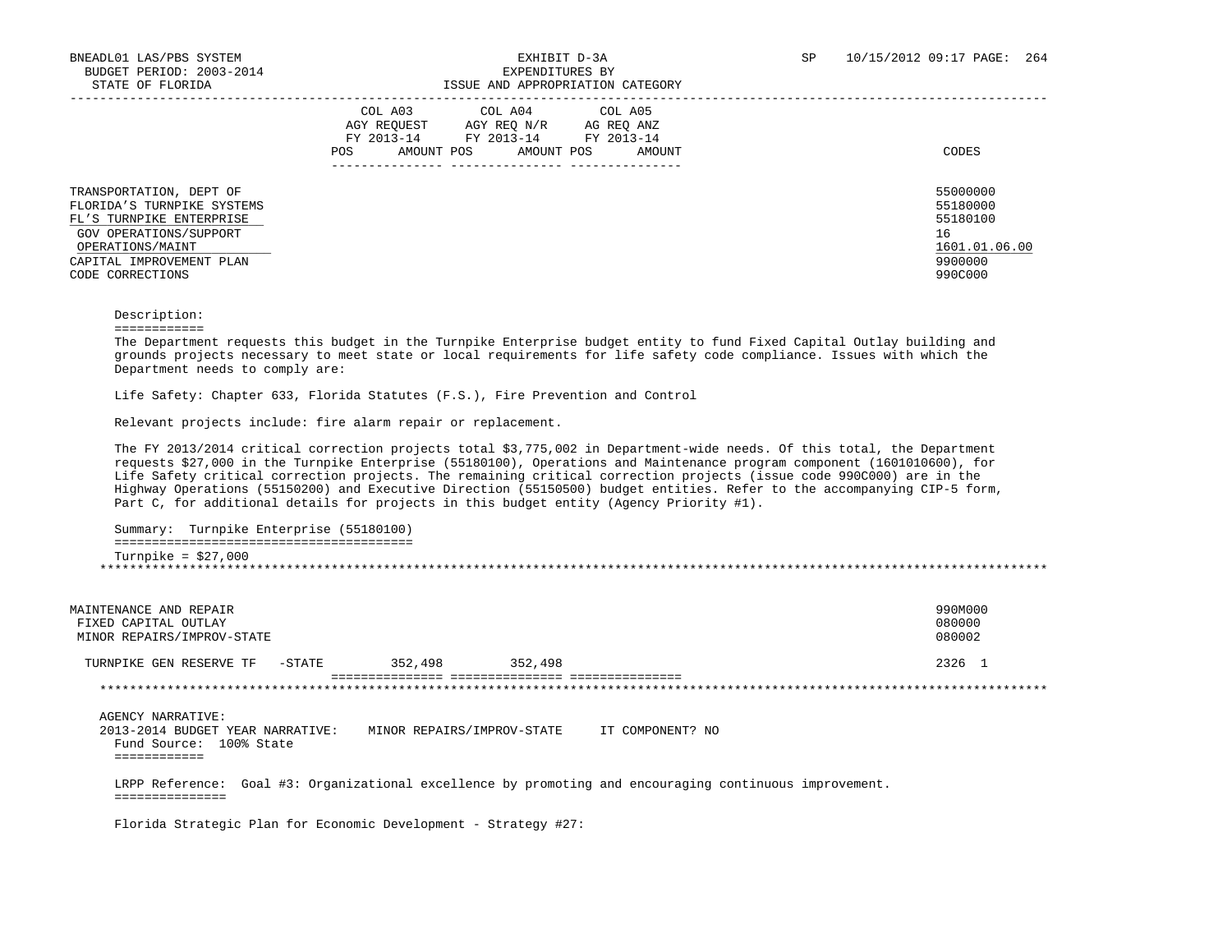|                                                                                                                                                                                       | COL A05<br>COL A03<br>COL A04<br>AGY REOUEST<br>AGY REO N/R<br>AG REO ANZ<br>FY 2013-14<br>FY 2013-14<br>FY 2013-14<br>AMOUNT POS<br>AMOUNT POS<br>POS<br>AMOUNT<br>_______________ | CODES                                                                         |
|---------------------------------------------------------------------------------------------------------------------------------------------------------------------------------------|-------------------------------------------------------------------------------------------------------------------------------------------------------------------------------------|-------------------------------------------------------------------------------|
| TRANSPORTATION, DEPT OF<br>FLORIDA'S TURNPIKE SYSTEMS<br>FL'S TURNPIKE ENTERPRISE<br>GOV OPERATIONS/SUPPORT<br>OPERATIONS/MAINT<br>CAPITAL IMPROVEMENT PLAN<br>MAINTENANCE AND REPAIR |                                                                                                                                                                                     | 55000000<br>55180000<br>55180100<br>16<br>1601.01.06.00<br>9900000<br>990M000 |

#### ===============================================================

Create and sustain vibrant, safe and healthy communities that attract workers, businesses, residents and visitors.

#### Description:

============

 The Department requests capital renewal budget in the Turnpike Enterprise budget entity to sustain Department-owned facilities and their building components at an operational and habitable level and to preserve the value of the facilities. The Department requests funds for Fixed Capital Outlay building and grounds repairs, renovations, and/or improvements needed to address building deficiencies. Relevant projects include: mechanical Heating, Ventilation and Air Conditioning (HVAC) repairs, exterior repairs, parking lot resurfacing/ restriping repairs, flooring replacement, etc.

 The Department requests \$3,701,772 for specific capital renewal projects throughout the Department to preserve and extend the useful life and value of Department-owned facilities and their building components (which calculates to \$0.95 per square foot). This request for FY 2013/2014 capital renewal budget for these types of projects reflects an average cost of only \$.95 per square foot, which is 39% less than the 2011 Building Owners and Managers Association (BOMA) median costs of \$1.57 per square foot for maintenance/repairs of the government buildings (as set forth in the 2011 BOMA Experience Exchange Report).

 Of the \$3,701,772 Department-wide total, the Department requests \$352,498 for capital renewal projects in the Turnpike Enterprise (55180100) budget entity, Operations and Maintenance program component (1601010600). The remaining similar capital renewal projects (issue code 990M000) requests are in the Highway Operations budget entity (55150200) and Executive Direction (55150500) budget entities. Refer to the accompanying CIP-5 form, Part C, for additional details for projects in this budget entity (Agency Priority #1).

| Summary: | Turnpike Enterprise (55180100) |
|----------|--------------------------------|
| Turnpike | $=$ \$352,498                  |

| TRANSPORTATION WORK PROGRAM<br>FIXED CAPITAL OUTLAY<br>HIGHWAY MAINTENANCE CONTR |            |            | 990T000<br>080000<br>088712 |  |
|----------------------------------------------------------------------------------|------------|------------|-----------------------------|--|
| ST TRANSPORT (PRIMARY) TF -STATE                                                 | 43,648,438 | 43,648,438 | 2540                        |  |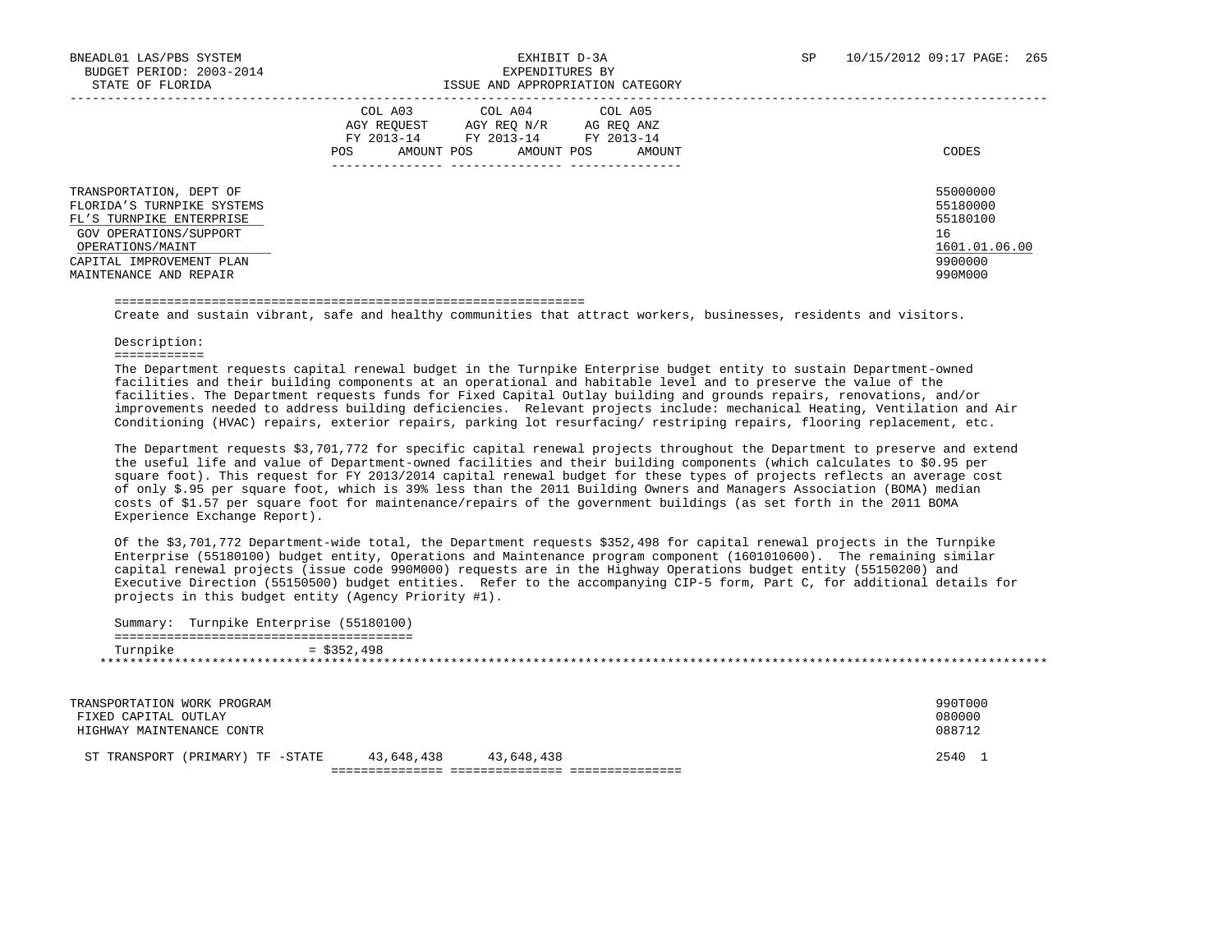### BNEADL01 LAS/PBS SYSTEM EXHIBIT D-3A SP 10/15/2012 09:17 PAGE: 266 ISSUE AND APPROPRIATION CATEGORY

|                                                                                                                     |                | COL A03 COL A04 COL A05                                                |                   |                                  |
|---------------------------------------------------------------------------------------------------------------------|----------------|------------------------------------------------------------------------|-------------------|----------------------------------|
|                                                                                                                     |                | NOT REQUEST AGY REQ N/R AG REQ ANZ<br>FY 2013-14 FY 2013-14 FY 2013-14 |                   |                                  |
|                                                                                                                     |                |                                                                        |                   |                                  |
|                                                                                                                     | POS AMOUNT POS |                                                                        | AMOUNT POS AMOUNT | CODES                            |
| TRANSPORTATION, DEPT OF<br>FLORIDA'S TURNPIKE SYSTEMS<br>FL'S TURNPIKE ENTERPRISE                                   |                |                                                                        |                   | 55000000<br>55180000<br>55180100 |
| GOV OPERATIONS/SUPPORT<br>OPERATIONS/MAINT<br>CAPITAL IMPROVEMENT PLAN                                              |                |                                                                        |                   | 16<br>1601.01.06.00<br>9900000   |
| TRANSPORTATION WORK PROGRAM<br>FIXED CAPITAL OUTLAY<br>INTRASTATE HIGHWAY CONSTR                                    |                |                                                                        |                   | 990T000<br>080000<br>088716      |
| TURNPIKE RENEW/REPLACE TF -STATE 5,925,389 5,925,389<br>TURNPIKE GEN RESERVE TF - STATE 324, 488, 045 324, 488, 045 |                |                                                                        |                   | 2324 1<br>2326 1                 |
| TOTAL APPRO                                                                                                         |                | 330, 413, 434 330, 413, 434                                            |                   |                                  |
| CONSTRUCT INSPECT CONSULT                                                                                           |                |                                                                        |                   | 088718                           |
| TURNPIKE RENEW/REPLACE TF -STATE 2,233,085 2,233,085<br>TURNPIKE GEN RESERVE TF - STATE                             |                | 42,587,502 42,587,502                                                  |                   | 2324 1<br>2326 1                 |
| TOTAL APPRO                                                                                                         |                | 44,820,587 44,820,587                                                  |                   |                                  |
| RESURFACING                                                                                                         |                |                                                                        |                   | 088797                           |
| TURNPIKE RENEW/REPLACE TF -STATE 16,537,408 16,537,408                                                              |                |                                                                        |                   | 2324 1                           |
| BRIDGE CONSTRUCTION                                                                                                 |                |                                                                        |                   | 088799                           |
| TURNPIKE RENEW/REPLACE TF -STATE 4,476,303 4,476,303                                                                |                |                                                                        |                   | 2324 1                           |
| BRIDGE INSPECTION                                                                                                   |                |                                                                        |                   | 088864                           |
| ST TRANSPORT (PRIMARY) TF -STATE 3,724,600 3,724,600                                                                |                |                                                                        |                   | 2540 1                           |
| TURNPIKE SYS EQUIP & DEVEL                                                                                          |                |                                                                        |                   | 088920                           |
| TURNPIKE GEN RESERVE TF - STATE 23, 032, 854 23, 032, 854                                                           |                |                                                                        |                   | 2326 1                           |
|                                                                                                                     |                |                                                                        |                   |                                  |
| <b>AGENCY NARRATIVE:</b><br>2013-2014 BUDGET YEAR NARRATIVE:                                                        |                | TURNPIKE SYS EQUIP & DEVEL                                             | IT COMPONENT? NO  |                                  |

Fund Source: State/Federal/Local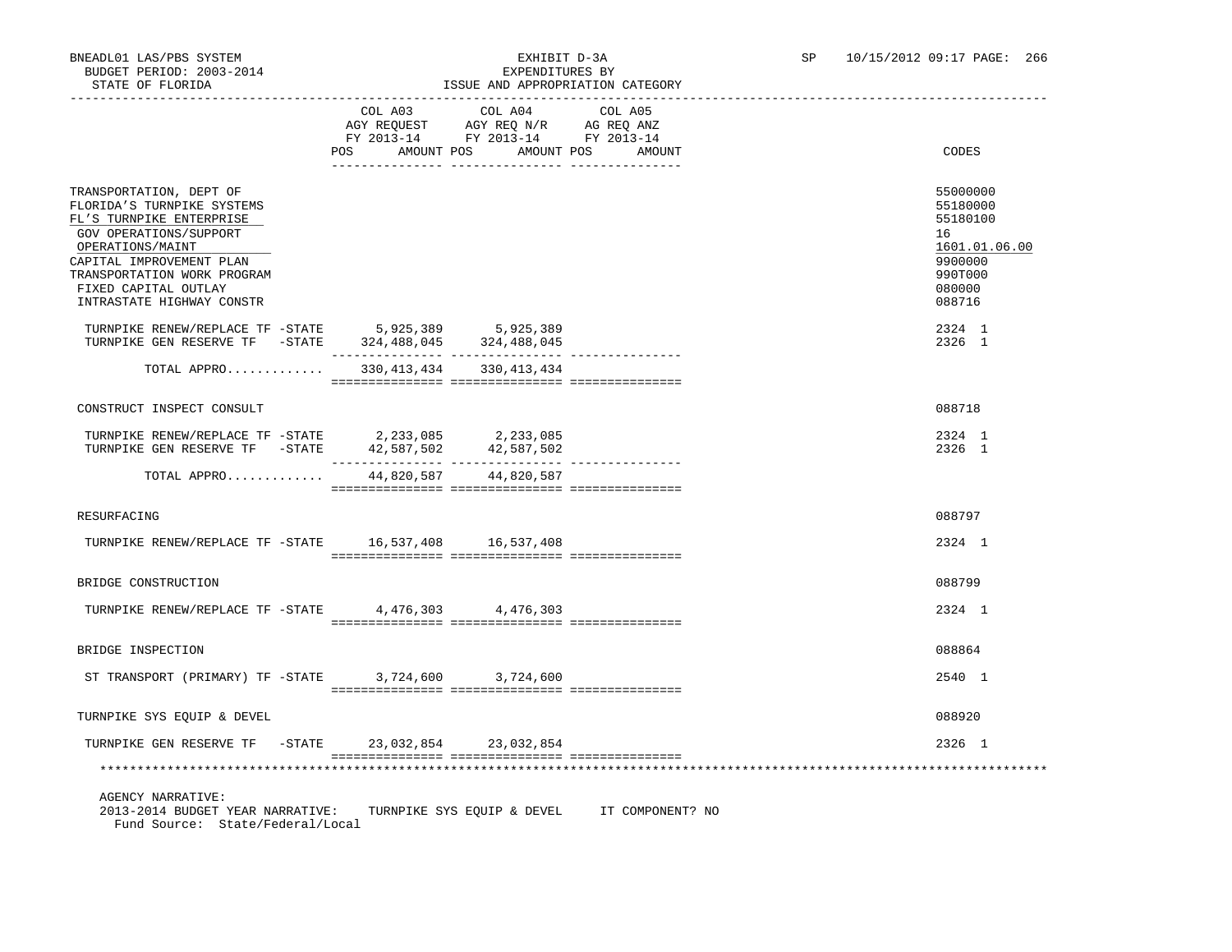|                                                                                                                                                                                            | COL A03<br>COL A05<br>COL A04<br>AGY REOUEST<br>AGY REO N/R<br>AG REO ANZ<br>FY 2013-14<br>FY 2013-14<br>FY 2013-14<br>AMOUNT POS<br>AMOUNT<br>POS<br>AMOUNT POS | CODES                                                                         |
|--------------------------------------------------------------------------------------------------------------------------------------------------------------------------------------------|------------------------------------------------------------------------------------------------------------------------------------------------------------------|-------------------------------------------------------------------------------|
| TRANSPORTATION, DEPT OF<br>FLORIDA'S TURNPIKE SYSTEMS<br>FL'S TURNPIKE ENTERPRISE<br>GOV OPERATIONS/SUPPORT<br>OPERATIONS/MAINT<br>CAPITAL IMPROVEMENT PLAN<br>TRANSPORTATION WORK PROGRAM |                                                                                                                                                                  | 55000000<br>55180000<br>55180100<br>16<br>1601.01.06.00<br>9900000<br>990T000 |

#### ============

LRPP Reference:

===============

Goal 1: Preserve and manage a safe, efficient transportation system.

- Goal 2: Enhance Florida's economic competitiveness, quality of life and transportation safety.
- Goal 3: Organizational excellence by promoting and encouraging continuous improvement.

 Florida Strategic Plan for Economic Development - Strategy #1: ============================================================== Strengthen collaboration and alignment among state, regional and local entities toward the state's economic vision.

 Florida Strategic Plan for Economic Development - Strategy #3: ============================================================== Connect Economic Development, talent, Infrastructure, partnerships and other resources within and across regions to build Florida as a globally competitive megaregion.

 Florida Strategic Plan for Economic Development - Strategy #4: ============================================================== Position Florida as a global hub for trade, visitors, talent, innovations, and investment.

 Florida Strategic Plan for Economic Development - Strategy #13: ============================================================== Coordinate decision making and investments for economic development, land use, transportation, infrastructure, housing, water, energy, natural resources, workforce and community development at the statewide, regional and local levels.

 Florida Strategic Plan for Economic Development - Strategy #14: ============================================================== Develop and maintain multimodal, interconnected trade and transportation systems to support a prosperous, globally competitive economy.

 Florida Strategic Plan for Economic Development - Strategy #19: ============================================================== Ensure state, regional and local agencies provide collaborative, seamless, consistent and timely customer service to businesses.

 Florida Strategic Plan for Economic Development - Strategy #27: ==============================================================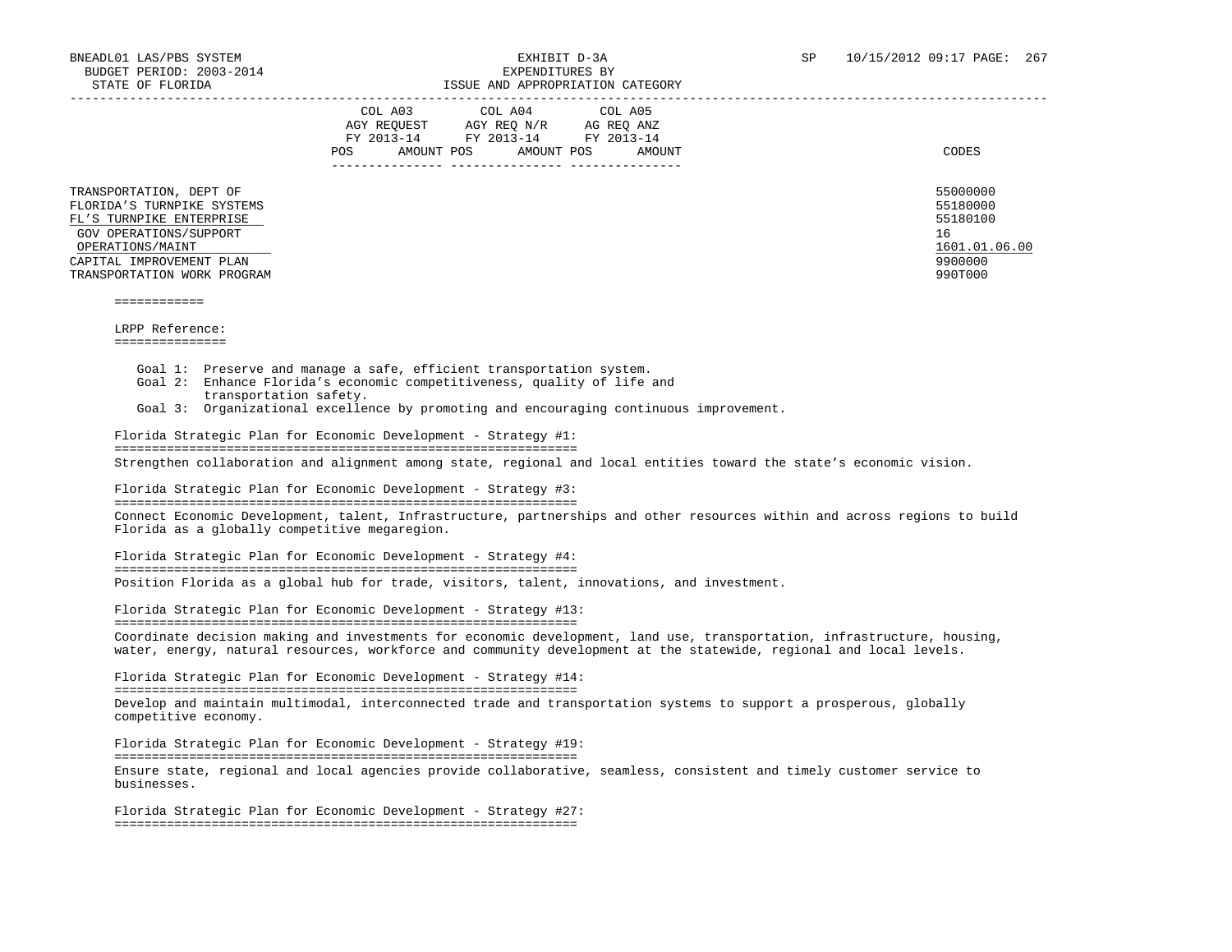## BNEADL01 LAS/PBS SYSTEM EXHIBIT D-3A SP 10/15/2012 09:17 PAGE: 268

| STATE OF FLORIDA                                                                                                                                                                                      |                                                                                                                                                                                                                                                                                                                                                    | ISSUE AND APPROPRIATION CATEGORY |                                                                               |                                                                               |
|-------------------------------------------------------------------------------------------------------------------------------------------------------------------------------------------------------|----------------------------------------------------------------------------------------------------------------------------------------------------------------------------------------------------------------------------------------------------------------------------------------------------------------------------------------------------|----------------------------------|-------------------------------------------------------------------------------|-------------------------------------------------------------------------------|
|                                                                                                                                                                                                       | $\begin{tabular}{lllllllllll} &\multicolumn{4}{c}{\text{COL A03}} &\multicolumn{4}{c}{\text{COL A04}} &\multicolumn{4}{c}{\text{COL A05}} \\ \multicolumn{4}{c}{\text{AGY REQUEST}} &\multicolumn{4}{c}{\text{AGY REQ N/R}} &\multicolumn{4}{c}{\text{AG REQ ANZ}} \end{tabular}$<br>FY 2013-14 FY 2013-14 FY 2013-14<br>POS AMOUNT POS AMOUNT POS |                                  | AMOUNT                                                                        | CODES                                                                         |
|                                                                                                                                                                                                       |                                                                                                                                                                                                                                                                                                                                                    |                                  |                                                                               |                                                                               |
| TRANSPORTATION, DEPT OF<br>FLORIDA'S TURNPIKE SYSTEMS<br>FL'S TURNPIKE ENTERPRISE<br>GOV OPERATIONS/SUPPORT<br>OPERATIONS/MAINT<br>CAPITAL IMPROVEMENT PLAN<br>TRANSPORTATION WORK PROGRAM            |                                                                                                                                                                                                                                                                                                                                                    |                                  |                                                                               | 55000000<br>55180000<br>55180100<br>16<br>1601.01.06.00<br>9900000<br>990T000 |
| Create and sustain vibrant, safe and healthy communities that attract workers, businesses, residents and visitors.                                                                                    |                                                                                                                                                                                                                                                                                                                                                    |                                  |                                                                               |                                                                               |
| Description:<br>============                                                                                                                                                                          |                                                                                                                                                                                                                                                                                                                                                    |                                  |                                                                               |                                                                               |
| This issue requests budget for the 2013/14 year of the five-year work program, pursuant<br>to Chapter 339, Florida Statutes, which consists of transportation projects for the<br>following programs: |                                                                                                                                                                                                                                                                                                                                                    |                                  |                                                                               |                                                                               |
| Highway Maintenance Contracts<br>Construction Inspection Consultants<br>Bridge Construction<br>Bridge Inspection                                                                                      |                                                                                                                                                                                                                                                                                                                                                    | Resurfacing                      | Intrastate Highway Construction<br>Turnpike Systems Equipment and Development |                                                                               |
| The work program is prepared in accordance with the allocations set forth in the Program and<br>Resource Plan, and is financially balanced and consistent with the Florida<br>Transportation Plan.    |                                                                                                                                                                                                                                                                                                                                                    |                                  |                                                                               |                                                                               |
| TOTAL: TRANSPORTATION WORK PROGRAM<br>TOTAL ISSUE 466,653,624 466,653,624                                                                                                                             |                                                                                                                                                                                                                                                                                                                                                    |                                  |                                                                               | 990T000                                                                       |
| TOTAL: OPERATIONS/MAINT<br>BY FUND TYPE                                                                                                                                                               |                                                                                                                                                                                                                                                                                                                                                    |                                  |                                                                               | 1601.01.06.00                                                                 |
| TRUST FUNDS 476,550,477 467,033,122<br>SALARY RATE 1,892,634                                                                                                                                          | 25.00                                                                                                                                                                                                                                                                                                                                              |                                  |                                                                               | 2000                                                                          |
|                                                                                                                                                                                                       |                                                                                                                                                                                                                                                                                                                                                    |                                  |                                                                               |                                                                               |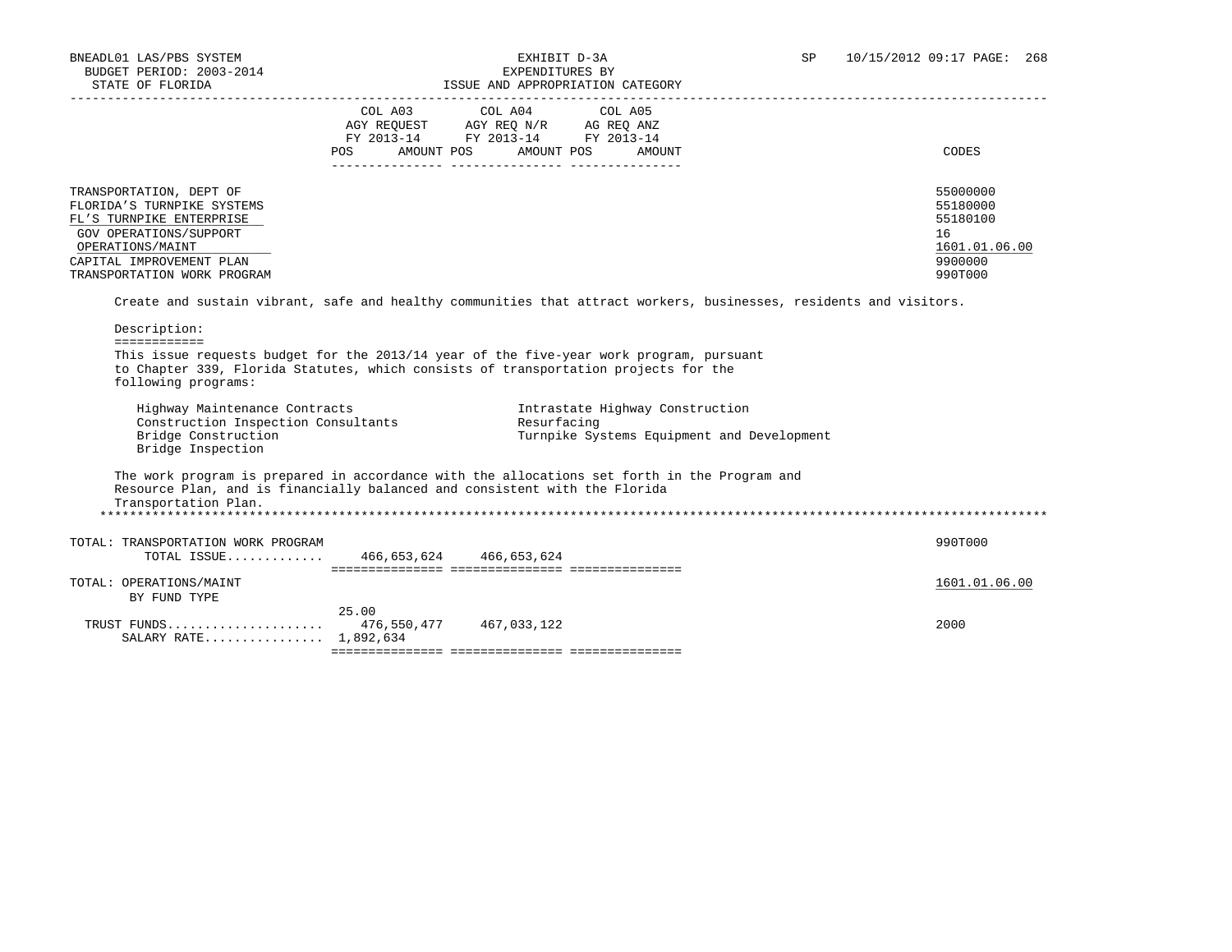|                                                                                                                                                                                                                                                    | COL A03<br>AMOUNT POS<br>POS DO | COL A04<br>AGY REQUEST AGY REQ N/R AG REQ ANZ<br>FY 2013-14 FY 2013-14 FY 2013-14<br>AMOUNT POS | COL A05<br>AMOUNT | CODES                                                                                   |
|----------------------------------------------------------------------------------------------------------------------------------------------------------------------------------------------------------------------------------------------------|---------------------------------|-------------------------------------------------------------------------------------------------|-------------------|-----------------------------------------------------------------------------------------|
| TRANSPORTATION, DEPT OF<br>FLORIDA'S TURNPIKE SYSTEMS<br>FL'S TURNPIKE ENTERPRISE<br>GOV OPERATIONS/SUPPORT<br>EXEC LEADERSHIP/SUPPRT SVC<br>ESTIMATED EXPENDITURES<br>ESTIMATED EXPENDITURES - OPERATIONS<br>SALARY RATE<br>SALARY RATE 3,429,289 |                                 |                                                                                                 |                   | 55000000<br>55180000<br>55180100<br>16<br>1602.00.00.00<br>1000000<br>1001000<br>000000 |
|                                                                                                                                                                                                                                                    |                                 |                                                                                                 |                   |                                                                                         |
| SALARIES AND BENEFITS                                                                                                                                                                                                                              | 58.00                           |                                                                                                 |                   | 010000                                                                                  |
| ST TRANSPORT (PRIMARY) TF -STATE                                                                                                                                                                                                                   | 4,431,546                       |                                                                                                 |                   | 2540 1                                                                                  |
|                                                                                                                                                                                                                                                    |                                 |                                                                                                 |                   |                                                                                         |
| OTHER PERSONAL SERVICES                                                                                                                                                                                                                            |                                 |                                                                                                 |                   | 030000                                                                                  |
|                                                                                                                                                                                                                                                    |                                 |                                                                                                 |                   |                                                                                         |
| ST TRANSPORT (PRIMARY) TF -STATE 46,808                                                                                                                                                                                                            |                                 |                                                                                                 |                   | 2540 1                                                                                  |
|                                                                                                                                                                                                                                                    |                                 |                                                                                                 |                   |                                                                                         |
| <b>EXPENSES</b>                                                                                                                                                                                                                                    |                                 |                                                                                                 |                   | 040000                                                                                  |
| ST TRANSPORT (PRIMARY) TF -STATE 568,191                                                                                                                                                                                                           |                                 |                                                                                                 |                   | 2540 1                                                                                  |
|                                                                                                                                                                                                                                                    |                                 |                                                                                                 |                   |                                                                                         |
| OPERATING CAPITAL OUTLAY                                                                                                                                                                                                                           |                                 |                                                                                                 |                   | 060000                                                                                  |
| ST TRANSPORT (PRIMARY) TF -STATE 10,224                                                                                                                                                                                                            |                                 |                                                                                                 |                   | 2540 1                                                                                  |
|                                                                                                                                                                                                                                                    |                                 |                                                                                                 |                   |                                                                                         |
| SPECIAL CATEGORIES<br>CONSULTANT FEES                                                                                                                                                                                                              |                                 |                                                                                                 |                   | 100000<br>100686                                                                        |
| ST TRANSPORT (PRIMARY) TF -STATE 16,354                                                                                                                                                                                                            |                                 |                                                                                                 |                   | 2540 1                                                                                  |
|                                                                                                                                                                                                                                                    |                                 |                                                                                                 |                   |                                                                                         |
| CONTRACTED SERVICES                                                                                                                                                                                                                                |                                 |                                                                                                 |                   | 100777                                                                                  |
|                                                                                                                                                                                                                                                    |                                 |                                                                                                 |                   |                                                                                         |
| ST TRANSPORT (PRIMARY) TF -STATE 279,695                                                                                                                                                                                                           |                                 |                                                                                                 |                   | 2540 1                                                                                  |
|                                                                                                                                                                                                                                                    |                                 |                                                                                                 |                   |                                                                                         |
| HUMAN RESOURCE DEVELOPMENT                                                                                                                                                                                                                         |                                 |                                                                                                 |                   | 101640                                                                                  |
| ST TRANSPORT (PRIMARY) TF -STATE                                                                                                                                                                                                                   | 10,708                          |                                                                                                 |                   | 2540 1                                                                                  |
|                                                                                                                                                                                                                                                    |                                 |                                                                                                 |                   |                                                                                         |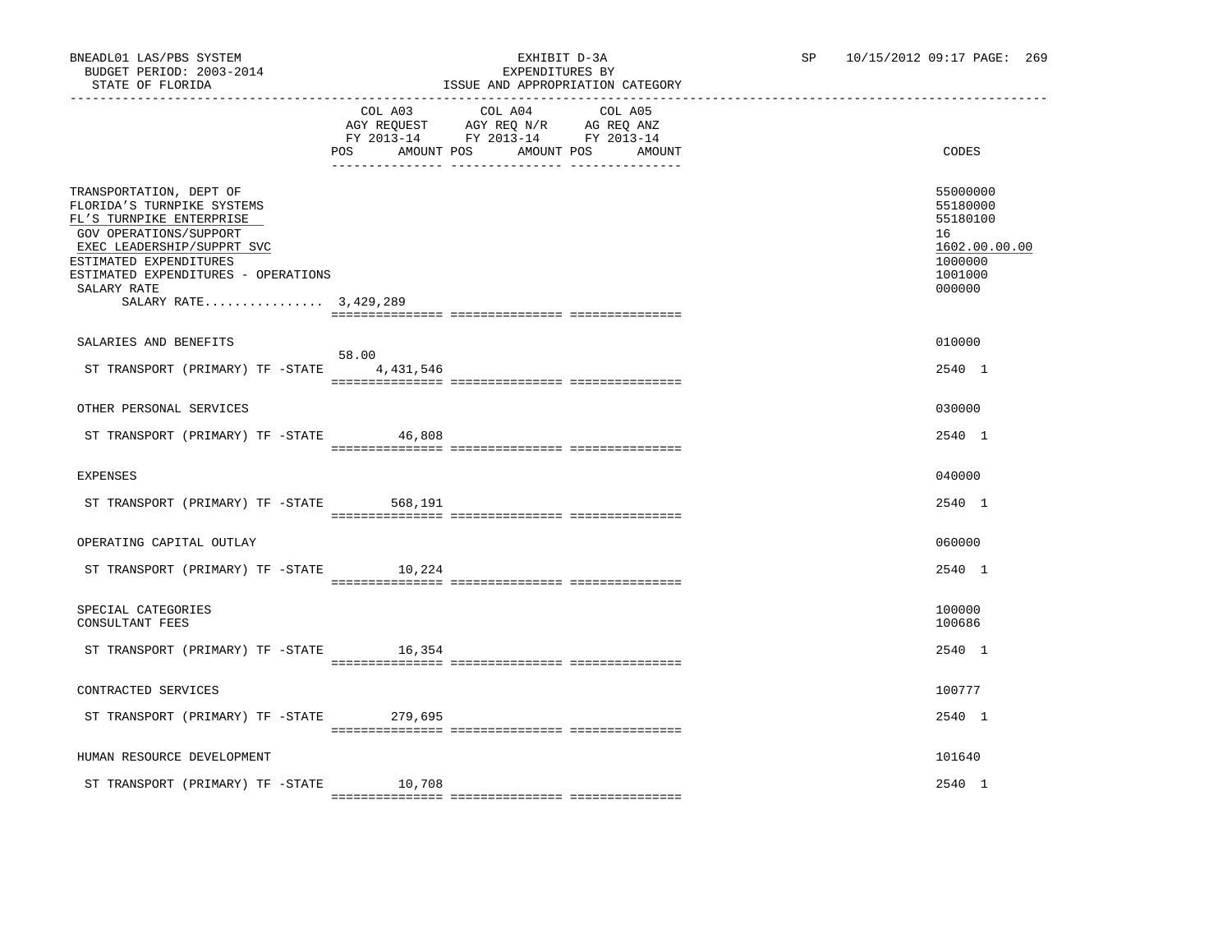### BNEADL01 LAS/PBS SYSTEM EXHIBIT D-3A SP 10/15/2012 09:17 PAGE: 270 ISSUE AND APPROPRIATION CATEGORY

|                                                                                                                                                                                                                                                              | POS AMOUNT POS AMOUNT POS AMOUNT | COL A03 COL A04 COL A05<br>AGY REQUEST AGY REQ N/R AG REQ ANZ<br>FY 2013-14 FY 2013-14 FY 2013-14 |                  | CODES                                                                                             |
|--------------------------------------------------------------------------------------------------------------------------------------------------------------------------------------------------------------------------------------------------------------|----------------------------------|---------------------------------------------------------------------------------------------------|------------------|---------------------------------------------------------------------------------------------------|
| TRANSPORTATION, DEPT OF<br>FLORIDA'S TURNPIKE SYSTEMS<br>FL'S TURNPIKE ENTERPRISE<br>GOV OPERATIONS/SUPPORT<br>EXEC LEADERSHIP/SUPPRT SVC<br>ESTIMATED EXPENDITURES<br>ESTIMATED EXPENDITURES - OPERATIONS<br>SPECIAL CATEGORIES<br>LEASE/PURCHASE/EQUIPMENT |                                  |                                                                                                   |                  | 55000000<br>55180000<br>55180100<br>16<br>1602.00.00.00<br>1000000<br>1001000<br>100000<br>105281 |
| ST TRANSPORT (PRIMARY) TF -STATE 4,459                                                                                                                                                                                                                       |                                  |                                                                                                   |                  | 2540 1                                                                                            |
| TOTAL: ESTIMATED EXPENDITURES - OPERATIONS<br>TOTAL POSITIONS 58.00<br>TOTAL ISSUE<br>TOTAL SALARY RATE $3,429,289$                                                                                                                                          | 5,367,985                        |                                                                                                   |                  | 1001000                                                                                           |
| FLORIDA RETIREMENT SYSTEM<br>CONTRIBUTION ADJUSTMENT FOR<br>FISCAL YEAR 2012-2013<br>SALARIES AND BENEFITS                                                                                                                                                   |                                  |                                                                                                   |                  | 1001240<br>010000                                                                                 |
| ST TRANSPORT (PRIMARY) TF -STATE 6,852                                                                                                                                                                                                                       |                                  |                                                                                                   |                  | 2540 1                                                                                            |
| ADJUSTMENT TO STATE HEALTH<br>INSURANCE PREMIUM CONTRIBUTION -<br>FISCAL YEAR 2012-13<br>SALARIES AND BENEFITS<br>ST TRANSPORT (PRIMARY) TF -STATE 7,630                                                                                                     |                                  |                                                                                                   |                  | 1001830<br>010000<br>2540 1                                                                       |
|                                                                                                                                                                                                                                                              |                                  |                                                                                                   |                  |                                                                                                   |
| ADJUSTMENTS TO CURRENT YEAR<br>ESTIMATED EXPENDITURES<br>REALIGN LEASE OR LEASE PURCHASE<br>EQUIPMENT - DEDUCT                                                                                                                                               |                                  |                                                                                                   |                  | 1600000<br>160M010                                                                                |
| EXPENSES                                                                                                                                                                                                                                                     |                                  |                                                                                                   |                  | 040000                                                                                            |
| ST TRANSPORT (PRIMARY) TF -STATE 12,000-                                                                                                                                                                                                                     |                                  |                                                                                                   |                  | 2540 1                                                                                            |
|                                                                                                                                                                                                                                                              |                                  |                                                                                                   |                  |                                                                                                   |
| AGENCY ISSUE NARRATIVE:<br>2013-2014 BUDGET YEAR NARRATIVE:<br>Fund Source: 100% State<br>============                                                                                                                                                       |                                  |                                                                                                   | IT COMPONENT? NO |                                                                                                   |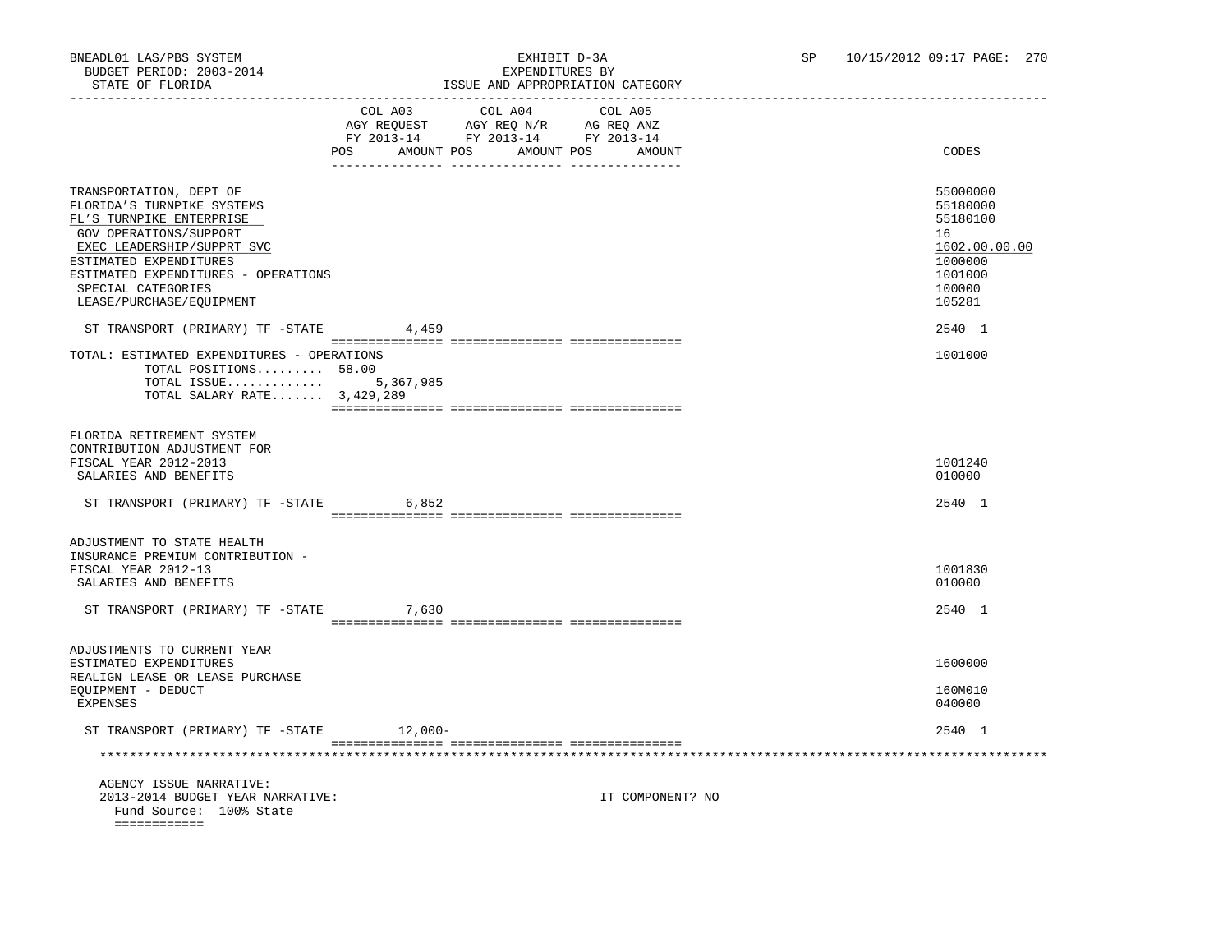|                                                                                                                                           | COL A03<br>COL A04<br>COL A05<br>AGY REOUEST<br>AGY REO N/R<br>AG REO ANZ<br>FY 2013-14<br>FY 2013-14<br>FY 2013-14<br>AMOUNT POS<br><b>POS</b><br>AMOUNT POS<br>AMOUNT | CODES                                                   |
|-------------------------------------------------------------------------------------------------------------------------------------------|-------------------------------------------------------------------------------------------------------------------------------------------------------------------------|---------------------------------------------------------|
| TRANSPORTATION, DEPT OF<br>FLORIDA'S TURNPIKE SYSTEMS<br>FL'S TURNPIKE ENTERPRISE<br>GOV OPERATIONS/SUPPORT<br>EXEC LEADERSHIP/SUPPRT SVC |                                                                                                                                                                         | 55000000<br>55180000<br>55180100<br>16<br>1602.00.00.00 |
| ADJUSTMENTS TO CURRENT YEAR<br>ESTIMATED EXPENDITURES<br>REALIGN LEASE OR LEASE PURCHASE<br>EQUIPMENT - DEDUCT                            |                                                                                                                                                                         | 1600000<br>160M010                                      |

 LRPP Reference: Goal #3: Organizational excellence by promoting and encouraging continuous improvement. ===============

Florida Strategic Plan for Economic Development - Strategy #1:

==============================================================

Strengthen collaboration and alignment among state, regional and local entities toward the state's economic vision.

 This issue requests to deduct budget in the Expenses category to realign budget associated with the lease or lease-purchase of equipment within the Executive Leadership program component in the Florida's Turnpike Enterprise budget entity.

#### Description:

#### ============

 This issue requests to deduct funding for the lease or lease-purchase of equipment, fixtures, and other tangible personal property from the appropriation category currently used. Budget is added back in the Lease or Lease-Purchase of Equipment appropriation category in issue code 160M020 in this budget entity and program component.

#### Justification:

==============

 S. 216.011(1)(vv) F.S. states the "Lease or lease purchase of equipment" means the appropriation category used to fund the lease or lease-purchase of equipment, fixtures, and other tangible personal property.

 The Department has been directed to transfer budget associated with this equipment from appropriation categories from where they are currently budgeted to the Lease or Lease-Purchase of Equipment category (105281).

 Calculations: =============

 Expenses -------- Florida's Turnpike Enterprise (\$12,000)

See issue code 160M020 in this budget entity and program component for the companion issue.

#### Base Funding: =============

There is \$100,000 in the Department's base budget in the Expenses category in the Florida's Turnpike Enterprise budget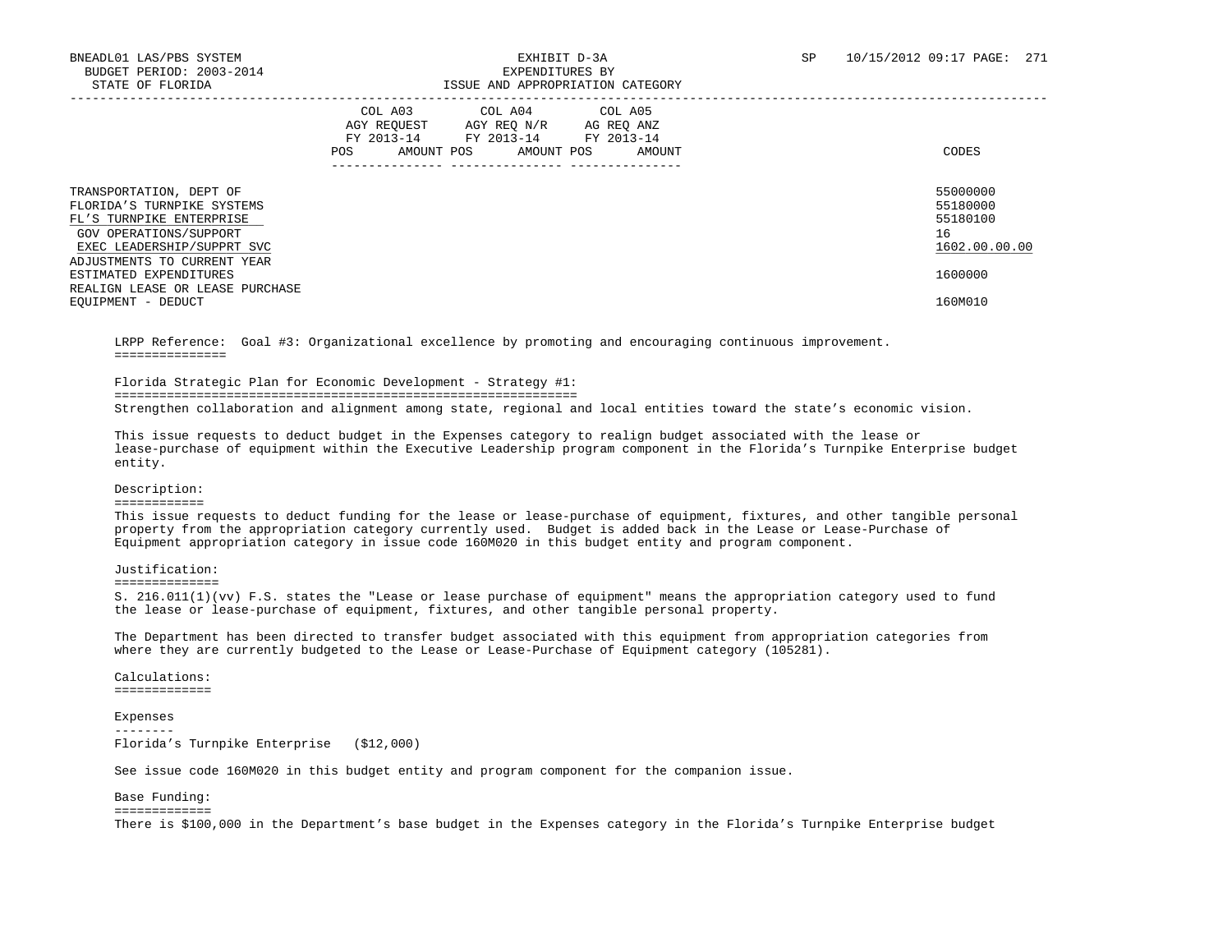## BNEADL01 LAS/PBS SYSTEM EXHIBIT D-3A SP 10/15/2012 09:17 PAGE: 272

| STATE OF FLORIDA                                                 |                                                                                                                                                  | ISSUE AND APPROPRIATION CATEGORY                                                                                          |                   |
|------------------------------------------------------------------|--------------------------------------------------------------------------------------------------------------------------------------------------|---------------------------------------------------------------------------------------------------------------------------|-------------------|
|                                                                  | COL A04<br>COL A03                                                                                                                               | COL A05                                                                                                                   |                   |
|                                                                  | $\begin{tabular}{lllllll} AGY & \texttt{REQUEST} & \texttt{AGY REQ N/R} & \texttt{AG REQ ANZ} \end{tabular}$<br>FY 2013-14 FY 2013-14 FY 2013-14 |                                                                                                                           |                   |
|                                                                  | AMOUNT POS AMOUNT POS<br>POS FOR                                                                                                                 | AMOUNT                                                                                                                    | CODES             |
|                                                                  |                                                                                                                                                  |                                                                                                                           |                   |
| TRANSPORTATION, DEPT OF                                          |                                                                                                                                                  |                                                                                                                           | 55000000          |
| FLORIDA'S TURNPIKE SYSTEMS                                       |                                                                                                                                                  |                                                                                                                           | 55180000          |
| FL'S TURNPIKE ENTERPRISE                                         |                                                                                                                                                  |                                                                                                                           | 55180100          |
| GOV OPERATIONS/SUPPORT                                           |                                                                                                                                                  |                                                                                                                           | 16                |
| EXEC LEADERSHIP/SUPPRT SVC                                       |                                                                                                                                                  |                                                                                                                           | 1602.00.00.00     |
| ADJUSTMENTS TO CURRENT YEAR                                      |                                                                                                                                                  |                                                                                                                           |                   |
| ESTIMATED EXPENDITURES                                           |                                                                                                                                                  |                                                                                                                           | 1600000           |
| REALIGN LEASE OR LEASE PURCHASE<br>EQUIPMENT - DEDUCT            |                                                                                                                                                  |                                                                                                                           | 160M010           |
|                                                                  |                                                                                                                                                  |                                                                                                                           |                   |
| entity associated with the lease or lease-purchase of equipment. |                                                                                                                                                  |                                                                                                                           |                   |
| Adverse Impact if Not Approved:                                  |                                                                                                                                                  |                                                                                                                           |                   |
| =================================                                |                                                                                                                                                  |                                                                                                                           |                   |
|                                                                  |                                                                                                                                                  | If this issue is not approved, the Department will not have sufficient budget in the Lease or Lease-Purchase of Equipment |                   |
|                                                                  |                                                                                                                                                  | appropriation category to cover the cost of lease or lease-purchase of equipment in this budget entity and program        |                   |
| component.                                                       |                                                                                                                                                  |                                                                                                                           |                   |
|                                                                  |                                                                                                                                                  |                                                                                                                           |                   |
|                                                                  |                                                                                                                                                  |                                                                                                                           |                   |
| REALIGN LEASE OR LEASE PURCHASE                                  |                                                                                                                                                  |                                                                                                                           |                   |
| EQUIPMENT - ADD                                                  |                                                                                                                                                  |                                                                                                                           | 160M020<br>100000 |
| SPECIAL CATEGORIES<br>LEASE/PURCHASE/EQUIPMENT                   |                                                                                                                                                  |                                                                                                                           | 105281            |
|                                                                  |                                                                                                                                                  |                                                                                                                           |                   |
| ST TRANSPORT (PRIMARY) TF -STATE                                 | 12,000                                                                                                                                           |                                                                                                                           | 2540 1            |
|                                                                  |                                                                                                                                                  |                                                                                                                           |                   |
| AGENCY ISSUE NARRATIVE:                                          |                                                                                                                                                  |                                                                                                                           |                   |
| 2013-2014 BUDGET YEAR NARRATIVE:                                 |                                                                                                                                                  | IT COMPONENT? NO                                                                                                          |                   |
| Fund Source: 100% State                                          |                                                                                                                                                  |                                                                                                                           |                   |
| ============                                                     |                                                                                                                                                  |                                                                                                                           |                   |
|                                                                  |                                                                                                                                                  | LRPP Reference: Goal #3: Organizational excellence by promoting and encouraging continuous improvement.                   |                   |
| ===============                                                  |                                                                                                                                                  |                                                                                                                           |                   |
| Florida Strategic Plan for Economic Development - Strategy #1:   |                                                                                                                                                  |                                                                                                                           |                   |
|                                                                  |                                                                                                                                                  | Strengthen collaboration and alignment among state, regional and local entities toward the state's economic vision.       |                   |
|                                                                  |                                                                                                                                                  |                                                                                                                           |                   |
|                                                                  |                                                                                                                                                  | This issue requests to add back budget in the Lease or Lease-Purchase of Equipment (105281) appropriation category to     |                   |
|                                                                  |                                                                                                                                                  | realign budget associated with the lease or lease-purchase of equipment within the Executive Leadership program component |                   |
| in the Florida's Turnpike Enterprise budget entity.              |                                                                                                                                                  |                                                                                                                           |                   |

Description:

============

This issue adds back funding for the lease or lease-purchase of equipment, fixtures, and other tangible personal property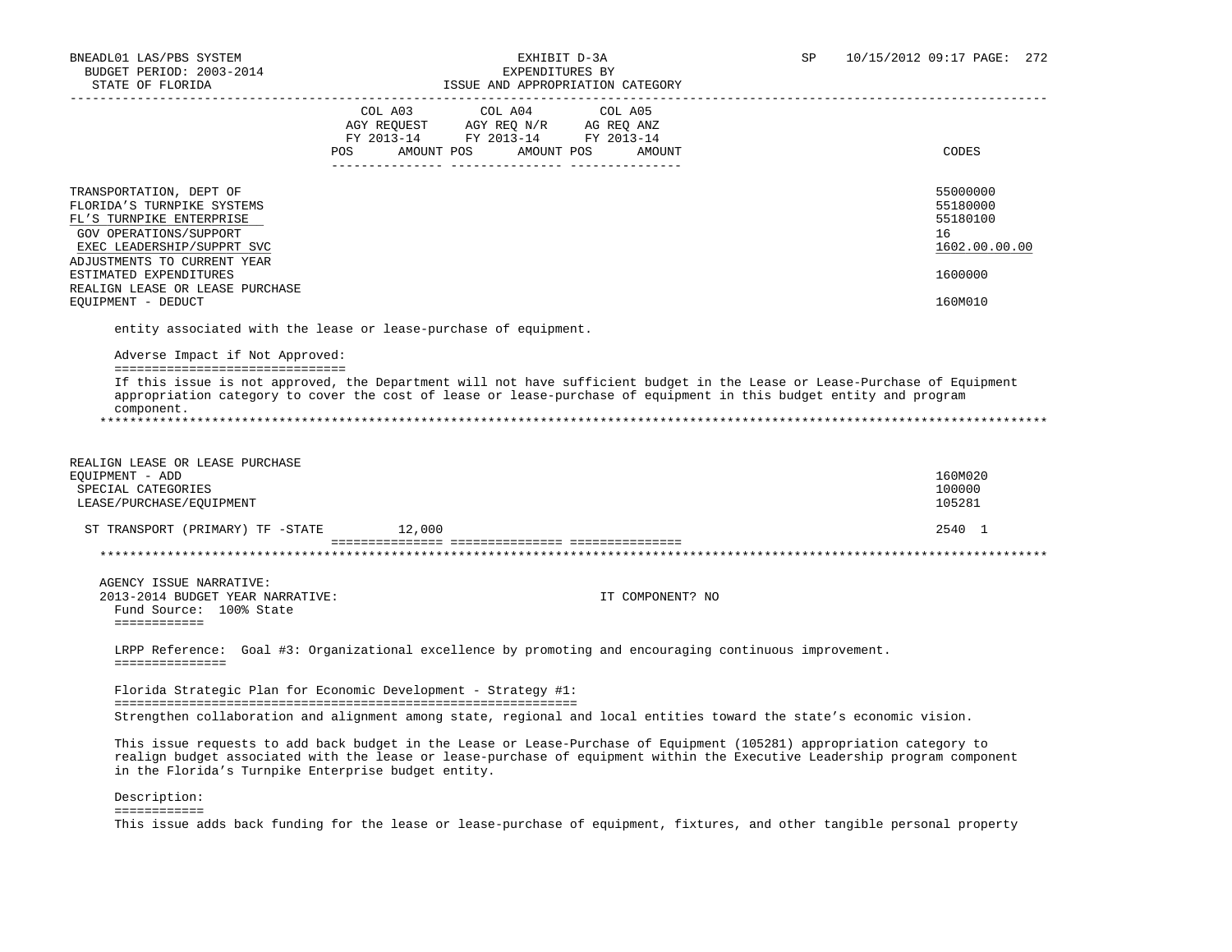|                                                                                                                                           | COL A03<br>COL A04<br>COL A05<br>AGY REOUEST<br>AG REO ANZ<br>AGY REO N/R<br>FY 2013-14<br>FY 2013-14<br>FY 2013-14<br>AMOUNT POS<br>AMOUNT POS<br>POS<br>AMOUNT | CODES                                                   |
|-------------------------------------------------------------------------------------------------------------------------------------------|------------------------------------------------------------------------------------------------------------------------------------------------------------------|---------------------------------------------------------|
| TRANSPORTATION, DEPT OF<br>FLORIDA'S TURNPIKE SYSTEMS<br>FL'S TURNPIKE ENTERPRISE<br>GOV OPERATIONS/SUPPORT<br>EXEC LEADERSHIP/SUPPRT SVC |                                                                                                                                                                  | 55000000<br>55180000<br>55180100<br>16<br>1602.00.00.00 |
| ADJUSTMENTS TO CURRENT YEAR<br>ESTIMATED EXPENDITURES<br>REALIGN LEASE OR LEASE PURCHASE                                                  |                                                                                                                                                                  | 1600000                                                 |
| EOUIPMENT - ADD                                                                                                                           |                                                                                                                                                                  | 160M020                                                 |

 to special appropriation category 105281 entitled "Lease or Lease Purchase of Equipment". Budget is deducted from the appropriation categories currently used for the lease or lease-purchase of equipment in issue code 160M010 in this budget entity and program component.

#### Justification:

#### ==============

 S. 216.011(1)(vv) F.S. states the "Lease or lease purchase of equipment" means the appropriation category used to fund the lease or lease-purchase of equipment, fixtures, and other tangible personal property.

 The Department has been directed to transfer budget associated with this equipment from appropriation categories from where they are currently budgeted to the Lease or Lease-Purchase of Equipment category (105281).

 Calculations: =============

 Lease or Lease-Purchase of Equipment (105281) ---------------------------------------------

Florida's Turnpike Enterprise \$12,000

See issue code 160M010 in this budget entity and program component for the companion issue.

Base Funding:

=============

 There is \$52,557 in the Department's base budget in the Lease or Lease-Purchase of Equipment appropriation category in the Florida's Turnpike Enterprise budget entity associated with the lease or lease-purchase of equipment.

#### Adverse Impact if Not Approved:

===============================

 If this issue is not approved, the Department will not have sufficient budget in the Lease or Lease-Purchase of Equipment appropriation category to cover the cost of lease or lease-purchase of equipment in this budget entity and program component. \*\*\*\*\*\*\*\*\*\*\*\*\*\*\*\*\*\*\*\*\*\*\*\*\*\*\*\*\*\*\*\*\*\*\*\*\*\*\*\*\*\*\*\*\*\*\*\*\*\*\*\*\*\*\*\*\*\*\*\*\*\*\*\*\*\*\*\*\*\*\*\*\*\*\*\*\*\*\*\*\*\*\*\*\*\*\*\*\*\*\*\*\*\*\*\*\*\*\*\*\*\*\*\*\*\*\*\*\*\*\*\*\*\*\*\*\*\*\*\*\*\*\*\*\*\*\*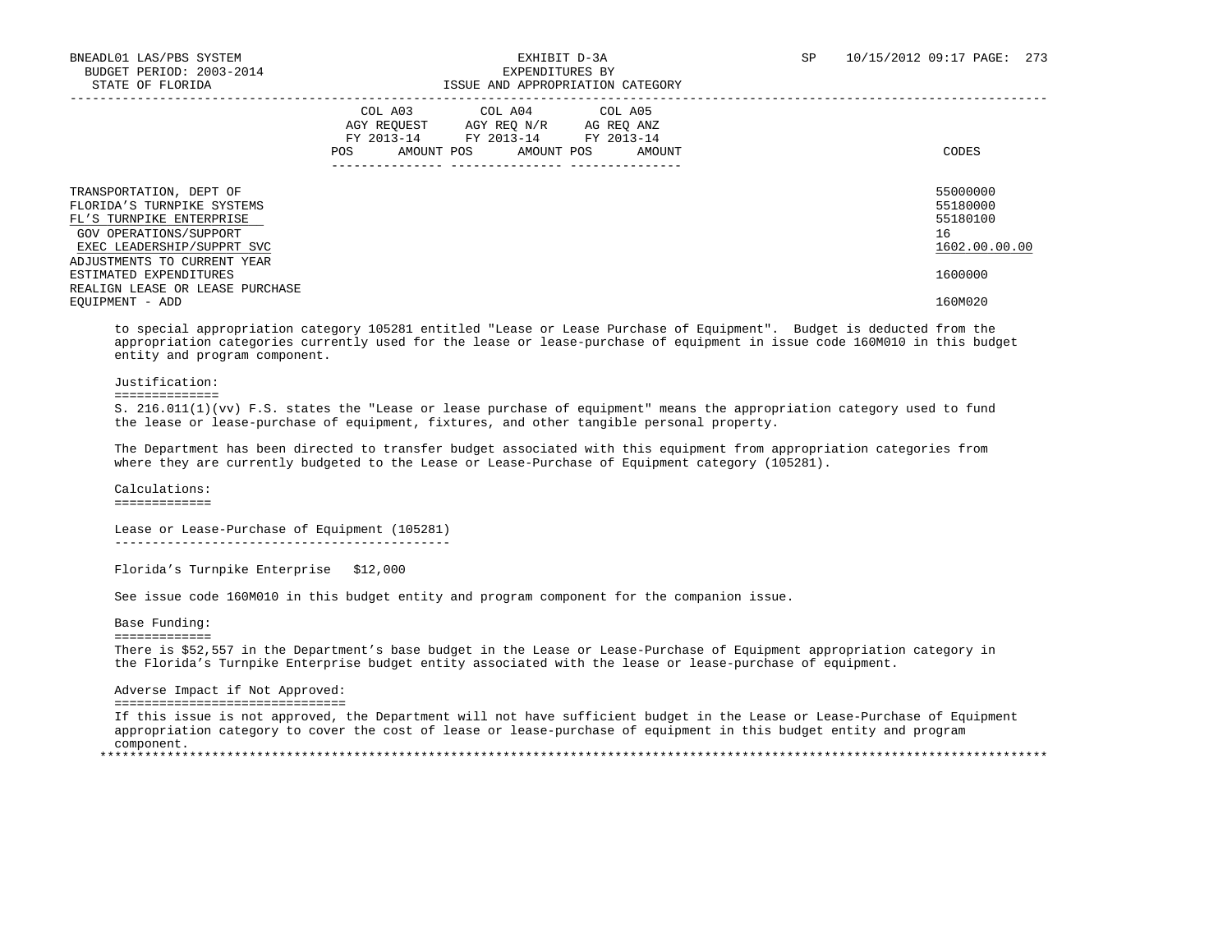| STATE OF FLORIDA                                                                                                                                                           | ISSUE AND APPROPRIATION CATEGORY                                                                                                                                                                                                                                               |                                                         |
|----------------------------------------------------------------------------------------------------------------------------------------------------------------------------|--------------------------------------------------------------------------------------------------------------------------------------------------------------------------------------------------------------------------------------------------------------------------------|---------------------------------------------------------|
|                                                                                                                                                                            | COL A03 COL A04<br>COL A05<br>$\begin{tabular}{lllllll} AGY & \texttt{REQUEST} & \texttt{AGY} & \texttt{REG} & \texttt{N/R} & \texttt{AG} & \texttt{REQ} & \texttt{ANZ} \end{tabular}$<br>FY 2013-14 FY 2013-14 FY 2013-14<br>AMOUNT POS<br>AMOUNT POS<br><b>POS</b><br>AMOUNT | CODES                                                   |
| TRANSPORTATION, DEPT OF<br>FLORIDA'S TURNPIKE SYSTEMS<br>FL'S TURNPIKE ENTERPRISE<br>GOV OPERATIONS/SUPPORT<br>EXEC LEADERSHIP/SUPPRT SVC<br>ANNUALIZATION OF ADMINISTERED |                                                                                                                                                                                                                                                                                | 55000000<br>55180000<br>55180100<br>16<br>1602.00.00.00 |
| FUNDS APPROPRIATIONS<br>STATE HEALTH INSURANCE ADJUSTMENT<br>FOR FY 2012-13 - 10 MONTHS                                                                                    |                                                                                                                                                                                                                                                                                | 26A0000                                                 |
| <b>ANNUALIZATION</b><br>SALARIES AND BENEFITS                                                                                                                              |                                                                                                                                                                                                                                                                                | 26A1830<br>010000                                       |
| ST TRANSPORT (PRIMARY) TF -STATE 38,150                                                                                                                                    |                                                                                                                                                                                                                                                                                | 2540 1                                                  |
| PROGRAM REDUCTIONS<br>VACANT POSITION REDUCTIONS<br>SALARY RATE<br>SALARY RATE $22,541-$                                                                                   |                                                                                                                                                                                                                                                                                | 33V0000<br>33V0550<br>000000                            |
|                                                                                                                                                                            |                                                                                                                                                                                                                                                                                |                                                         |
| SALARIES AND BENEFITS                                                                                                                                                      | $1.00 -$                                                                                                                                                                                                                                                                       | 010000                                                  |
| ST TRANSPORT (PRIMARY) TF -STATE 36,769-<br>TOTAL: VACANT POSITION REDUCTIONS                                                                                              |                                                                                                                                                                                                                                                                                | 2540 1<br>33V0550                                       |
| TOTAL POSITIONS 1.00-<br>TOTAL ISSUE<br>TOTAL SALARY RATE 22,541-                                                                                                          | $36,769-$                                                                                                                                                                                                                                                                      |                                                         |
|                                                                                                                                                                            |                                                                                                                                                                                                                                                                                |                                                         |
| AGENCY ISSUE NARRATIVE:<br>2013-2014 BUDGET YEAR NARRATIVE:<br>Fund Source: 100% State<br>============                                                                     | IT COMPONENT? NO                                                                                                                                                                                                                                                               |                                                         |
| ===============                                                                                                                                                            | LRPP Reference: Goal #3: Organizational excellence by promoting and encouraging continuous improvement.                                                                                                                                                                        |                                                         |
|                                                                                                                                                                            | Florida Strategic Plan for Economic Development - Strategy #3:                                                                                                                                                                                                                 |                                                         |
| Florida as a globally competitive megaregion.                                                                                                                              | Connect Economic Development, talent, Infrastructure, partnerships and other resources within and across regions to build                                                                                                                                                      |                                                         |
|                                                                                                                                                                            |                                                                                                                                                                                                                                                                                |                                                         |

 Description: ============

This issue deletes positions and related budget to reflect management reductions for organizational efficiencies being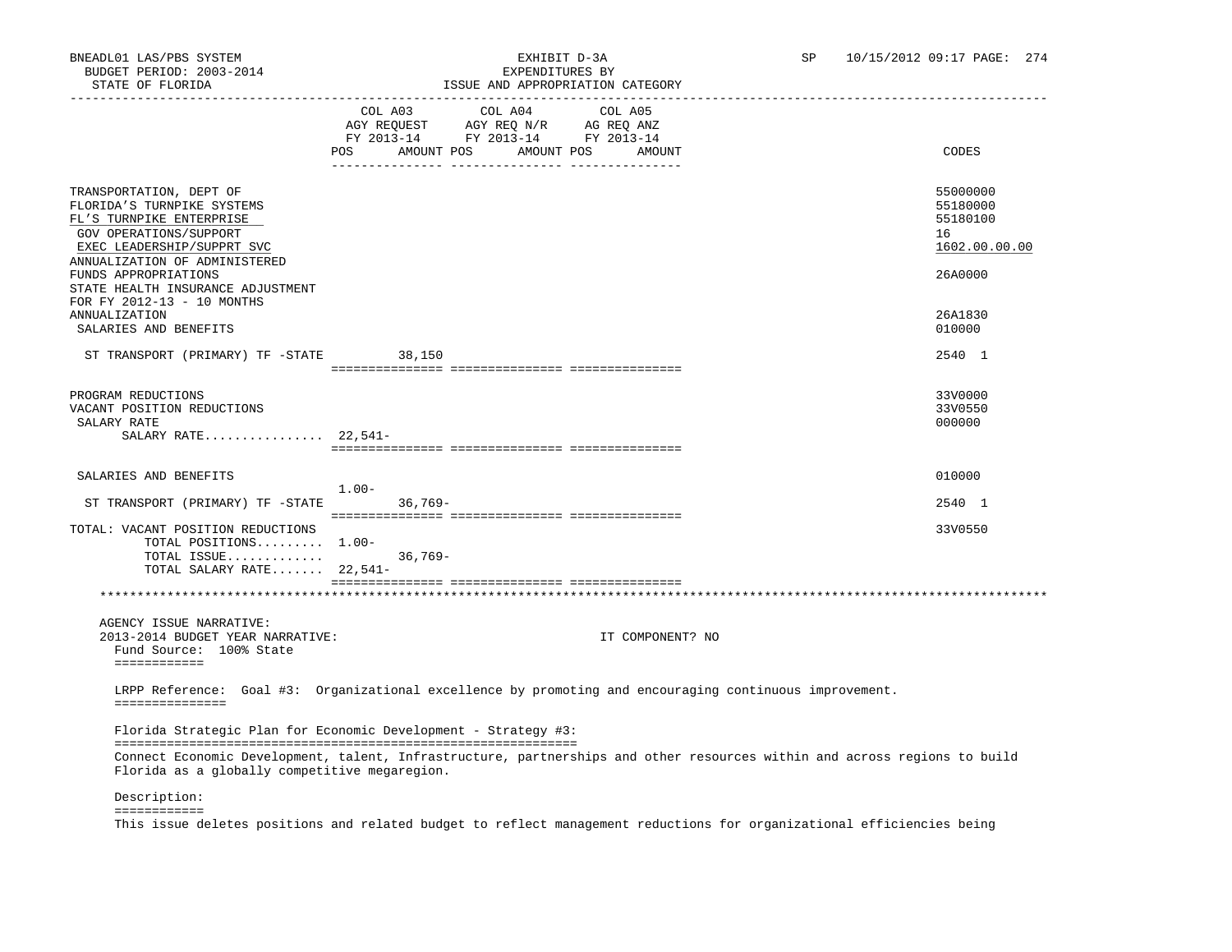### BNEADL01 LAS/PBS SYSTEM  $\,$  EXHIBIT D-3A SP 10/15/2012 09:17 PAGE: 275 BUDGET PERIOD: 2003-2014 SP EXPENDITURES BY ISSUE AND APPROPRIATION CATEGORY

|                                                                                                                                           | COL A03<br>COL A04<br>COL A05<br>AGY REOUEST<br>AGY REO N/R<br>AG REO ANZ<br>FY 2013-14<br>FY 2013-14<br>FY 2013-14<br>AMOUNT POS<br>POS.<br>AMOUNT POS<br>AMOUNT | CODES                                                   |
|-------------------------------------------------------------------------------------------------------------------------------------------|-------------------------------------------------------------------------------------------------------------------------------------------------------------------|---------------------------------------------------------|
| TRANSPORTATION, DEPT OF<br>FLORIDA'S TURNPIKE SYSTEMS<br>FL'S TURNPIKE ENTERPRISE<br>GOV OPERATIONS/SUPPORT<br>EXEC LEADERSHIP/SUPPRT SVC |                                                                                                                                                                   | 55000000<br>55180000<br>55180100<br>16<br>1602.00.00.00 |
| PROGRAM REDUCTIONS<br>VACANT POSITION REDUCTIONS                                                                                          |                                                                                                                                                                   | 33V0000<br>33V0550                                      |

 implemented by the Department. This includes improvements such as process enhancements, consolidations, and increased use of technology.

 Also, the Department has implemented an approved Reorganization Plan (Budget Amendment 55-12-13, EOG #O0061; Budget Amendment 55-12-14, EOG #O0066). The Reorganization has allowed the Department to streamline its operation by utilizing current resources more effectively and efficiently.

 Calculations: =============

| Unit     | Class<br>Code | Class Title                    | Pav<br>Plan |      | Base Rate  | Salaries<br>and Benefits |  |
|----------|---------------|--------------------------------|-------------|------|------------|--------------------------|--|
|          |               |                                | _ _ _       |      |            |                          |  |
| Turnpike | 0108          | Administrative Secretary - SES | 08          | 3630 | '\$22,541) | (S <sub>36,769)</sub>    |  |

Issue Summary:

==============

Related budget for the position is as follows:

| Unit     | FTE | Base Rate                  | Salaries and Benefits |
|----------|-----|----------------------------|-----------------------|
| ------   | ___ | __________                 |                       |
| Turnpike |     | $($ \$ 22,541) (\$ 36,769) |                       |
|          |     |                            |                       |

| POSITION DETAIL OF SALARIES AND BENEFITS:                                       |         |           |           |          |                 |            |                                 |
|---------------------------------------------------------------------------------|---------|-----------|-----------|----------|-----------------|------------|---------------------------------|
|                                                                                 | FTE     | BASE RATE | ADDITIVES | BENEFITS | SUBTOTAL        | LAPSE<br>ୁ | LAPSED SALARIES<br>AND BENEFITS |
| A03 - AGY REOUEST FY 2013-14                                                    |         |           |           |          |                 |            |                                 |
| CHANGES TO CURRENTLY AUTHORIZED POSITIONS<br>0108 ADMINISTRATIVE SECRETARY- SES |         |           |           |          |                 |            |                                 |
| 13630 001                                                                       | $1.00-$ | $22.541-$ |           | 14,228-  | $36,769 - 0.00$ |            | $36,769-$                       |
|                                                                                 |         |           |           |          |                 |            |                                 |